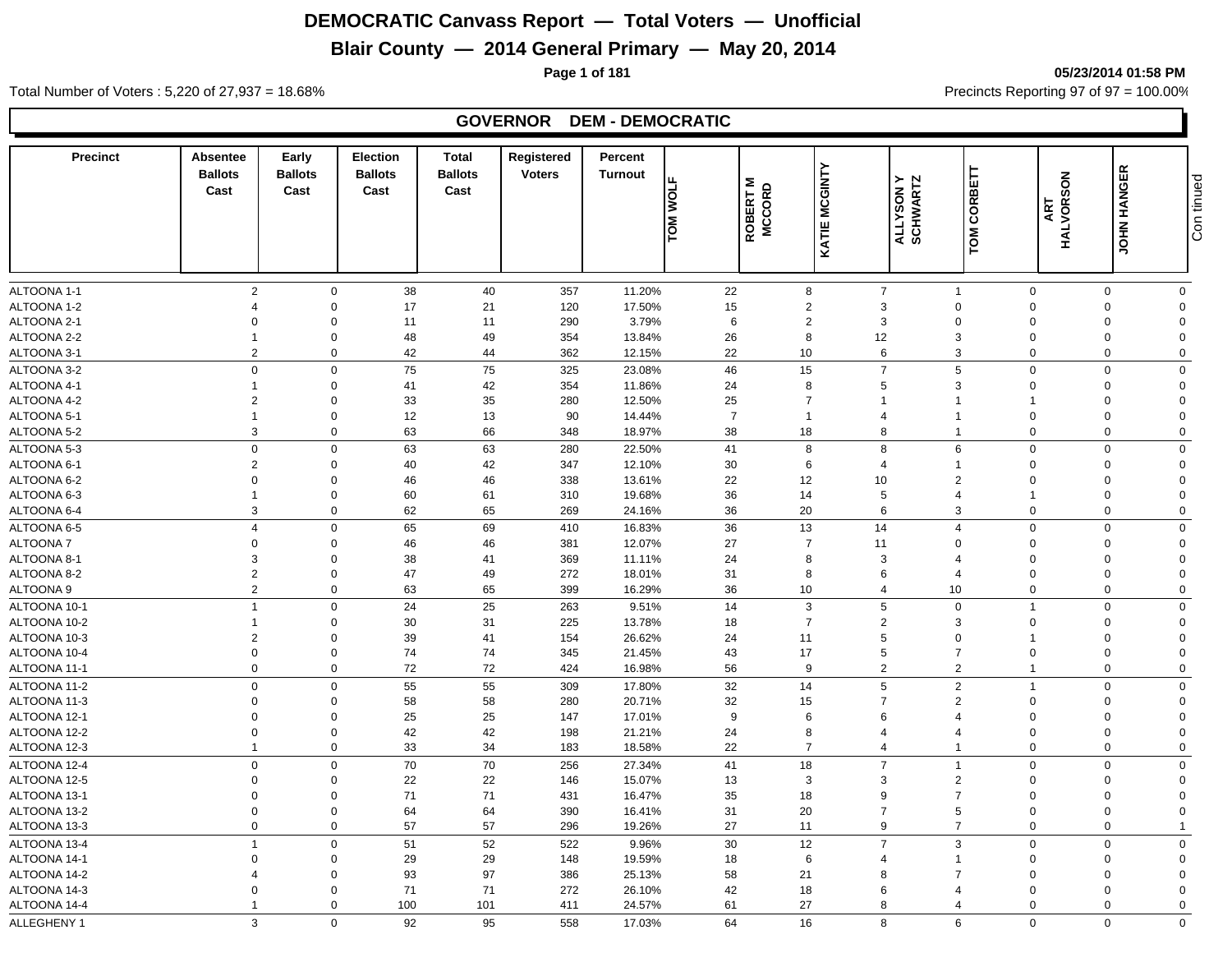#### **Blair County — 2014 General Primary — May 20, 2014**

**GOVERNOR DEM**

**Page 2 of 181 05/23/2014 01:58 PM**

#### **Precinct Absentee Ballots Cast Cast Early Ballots Election Ballots**  Cast **Cast Total Registered Ballots Cast**<br>
Cast<br> **Cast**<br> **CALLYSON Y**<br> **CALLYSON Y**<br> **CALLYSON Y**<br> **CATIE MCGINTY**<br> **CATIE MCGINITY**<br> **CATIE MCGINITY**<br> **CATIE MCGINITY**<br> **CATIE MCGINITY**<br> **CATIE MCGINITY**<br> **CATIE MCGINITY Turnout Percent TOM WOLF<br>ROBERT M<br>ROCORD<br>MOCONT** ALLEGHENY 2 3 0 92 95 550 17.27% 56 23 11 3 1 0 0 ALLEGHENY 3 8 0 17 25 117 21.37% 9 7 5 4 0 0 0 ALLEGHENY 4 1 0 59 60 277 21.66% 39 8 8 4 1 0 0 ANTIS TWP 1 3 0 77 80 519 15.41% 43 15 12 5 1 2 0 ANTIS TWP 2 0 76 335 22.69% 44 13 11 4 1 0 0 ANTIS TWP 3 1 0 70 71 441 16.10% 38 13 12 5 1 0 0 BELLWOOD BORO 1 0 55 56 368 15.22% 39 9 5 2 0 0 0 BLAIR - CATFISH 1 0 49 50 317 15.77% 33 8 4 4 1 0 0 BLAIR - E HOLBG 3 0 173 176 650 27.08% 97 41 17 14 0 0 0 CATHARINE TWP 0 0 25 25 111 22.52% 14 3 5 2 0 0 0 DUNCANSVILLE 1 0 69 70 305 22.95% 44 15 2 7 0 0 0 FRANKSTOWN TWP1 0 0 20 20 94 21.28% 11 5 2 2 0 0 0 FRANKSTOWN TWP2 3 0 159 162 768 21.09% 85 51 12 8 4 0 0 FRANKSTOWN TWP3 4 0 140 144 766 18.80% 91 22 16 8 0 0 0 FREEDOM TWP 1 0 0 60 60 188 31.91% 39 8 10 2 0 0 0 FREEDOM TWP 2 0 0 75 75 367 20.44% 44 17 8 5 1 0 0 GREENFIELD TWP1 0 0 37 37 305 12.13% 21 9 3 1 0 0 0 GREENFIELD TWP2 0 0 15 15 39 38.46% 11 3 0 1 0 0 0 GREENFIELD TWP3 1 0 70 71 341 20.82% 41 17 9 3 0 0 0 HOLLIDAYSBURG 1 0 0 23 23 167 13.77% 12 3 2 6 0 0 HOLLIDAYSBURG 2 0 0 48 48 191 25.13% 27 7 8 2 2 0 0 HOLLIDAYSBURG 3 0 0 13 13 134 9.70% 5 2 4 0 0 0 0 HOLLIDAYSBURG 4 1 0 49 50 209 23.92% 31 8 7 3 0 0 0 HOLLIDAYSBURG 5 1 0 44 45 166 27.11% 29 9 6 1 0 0 0 HOLLIDAYSBURG 6 9 0 60 69 274 25.18% 44 8 11 1 1 0 0 HOLLIDAYSBURG 7 3 0 31 34 137 24.82% 19 2 6 5 0 0 0 HUSTON TWP 0 0 30 126 23.81% 19 3 1 7 0 0 0 JUNIATA TWP 0 0 34 34 172 19.77% 15 12 2 4 1 0 0 LOGAN TWP 1 0 0 90 90 470 19.15% 55 20 9 3 0 0 0 LOGAN TWP 2 6 0 119 125 573 21.82% 83 17 15 3 0 1 0 LOGAN TWP 3 0 0 70 70 246 28.46% 43 16 7 4 0 0 0 LOGAN TWP 4 0 0 83 83 409 20.29% 59 11 6 5 1 0 0 LOGAN TWP 5 0 0 82 82 421 19.48% 48 18 13 2 0 0 0 LOGAN TWP 6 4 0 112 116 672 17.26% 74 19 7 11 1 0 0 LOGAN TWP 7 0 0 50 50 216 23.15% 34 7 6 3 0 0 0 MARTINSBURG 1 0 0 36 36 131 27.48% 15 8 6 6 0 0 0 MARTINSBURG 2 0 0 37 170 21.76% 26 4 3 3 0 0 0 NEWRY BORO 0 0 23 23 67 34.33% 18 3 2 0 0 0 0 0 NORTH WOODBURY 4 0 55 59 307 19.22% 37 9 8 3 0 0 0

ROARING SPG 1 1 0 10 11 102 10.78% 5 3 2 1 0 0 0 0

ROARING SPG 2 0 0 41 41 172 23.84% 30 8 1 2 0 0 0

Total Number of Voters : 5,220 of 27,937 = 18.68% Precincts Reporting 97 of 97 = 100.00%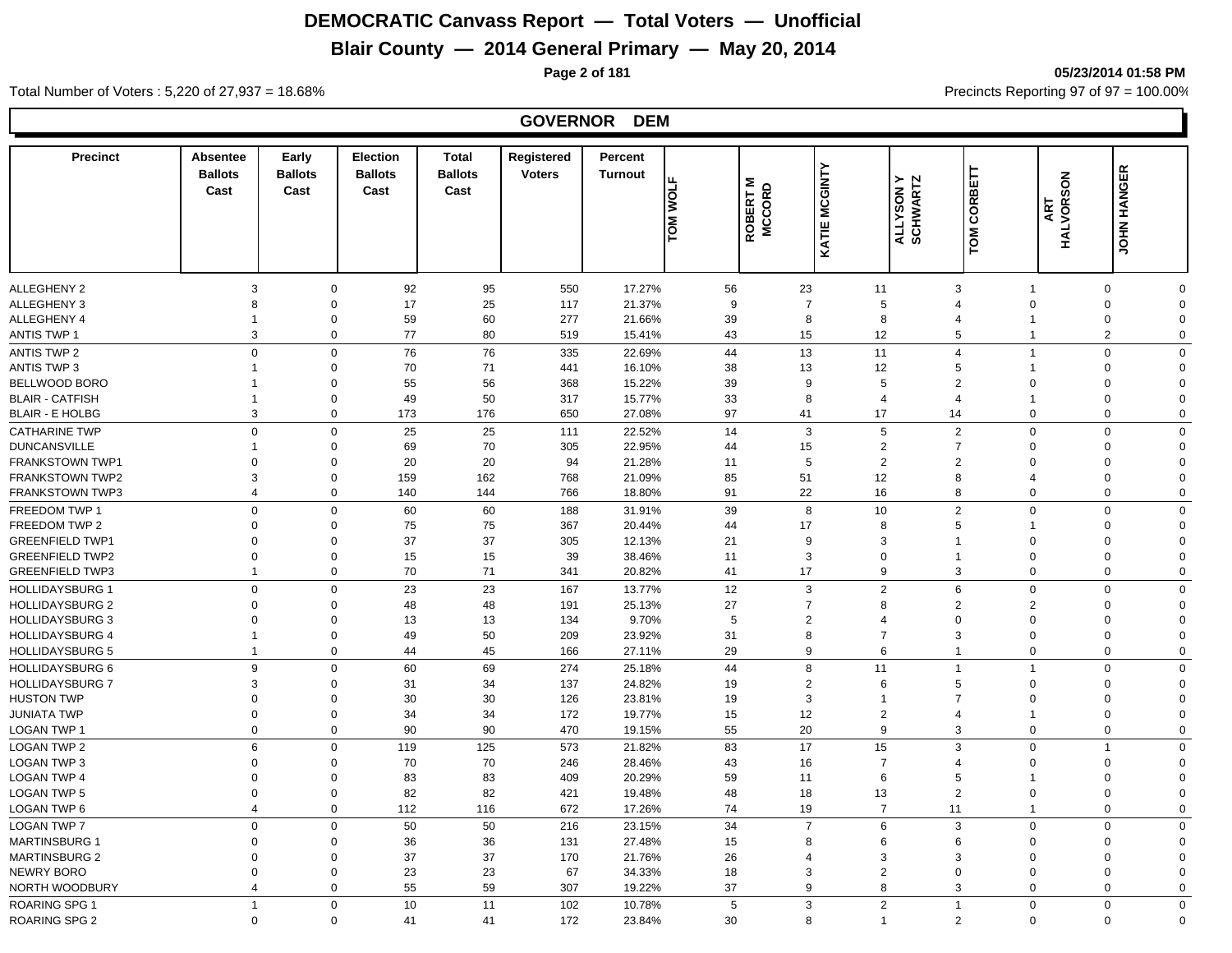## **Blair County — 2014 General Primary — May 20, 2014**

**Page 3 of 181 05/23/2014 01:58 PM**

#### Total Number of Voters : 5,220 of 27,937 = 18.68% Precincts Reporting 97 of 97 = 100.00%

#### **GOVERNOR DEM**

| TOM CORBET<br><b>MCGINT</b><br><b>ALINANTOS</b><br>A NOSATIV<br>ه ≍ا<br>Cast<br>Cast<br>Cast<br>Cast<br>ROBERT<br>MCCORL<br>Ιğ<br><b>S</b><br>岂<br>Š | ART<br>VOR:<br><b>HAL</b>  | <b>JOHN HANGER</b> |
|------------------------------------------------------------------------------------------------------------------------------------------------------|----------------------------|--------------------|
| <b>ROARING SPG 3</b><br>28<br>31<br>24<br>115<br>26.96%<br>$\mathbf 0$<br>$\overline{2}$<br>4                                                        | $\Omega$<br>$\Omega$       |                    |
| 30<br>SNYDER TWP 1<br>49<br>50<br>289<br>17.30%<br>9<br>$\Omega$                                                                                     | $\Omega$                   |                    |
| 52<br>352<br>32<br>12<br>SNYDER TWP 2<br>50<br>14.77%<br>$\overline{2}$<br>$\mathbf 0$<br>2                                                          | $\Omega$                   |                    |
| 50<br>33<br><b>TAYLOR TWP</b><br>5<br>375<br>8<br>$\mathbf 0$<br>45<br>13.33%<br>8<br>$\Omega$                                                       | $\Omega$<br>$\mathbf 0$    |                    |
| 26<br>26<br>17<br><b>TYRONE TWP 1</b><br>126<br>20.63%<br>$\Omega$<br>4                                                                              |                            |                    |
| 37<br>56<br>56<br><b>TYRONE TWP 2</b><br>204<br>27.45%<br>$\Omega$<br>9                                                                              |                            |                    |
| 30<br><b>TYRONE BORO 1</b><br>41<br>183<br>22.40%<br>41<br>7<br>$\Omega$                                                                             | $\Omega$                   |                    |
| 28<br>TYRONE BORO 2<br>27<br>17.50%<br>16<br>160<br>$\mathbf 0$<br>6<br>$\overline{2}$                                                               |                            |                    |
| 24<br>24<br><b>TYRONE BORO 3</b><br>167<br>14.37%<br>14<br>$\mathbf 0$<br>3<br>3<br>0                                                                | $\mathbf 0$<br>$\mathbf 0$ |                    |
| 12<br><b>TYRONE BORO 4</b><br>16<br>16<br>113<br>14.16%<br>3<br>$\Omega$                                                                             |                            |                    |
| <b>TYRONE BORO 5</b><br>13<br>13<br>110<br>11.82%<br>$\overline{ }$<br>$\overline{2}$<br>$\Omega$                                                    |                            |                    |
| TYRONE BORO 6<br>52<br>28<br>51<br>10<br>176<br>29.55%                                                                                               |                            |                    |
| TYRONE BORO 7<br>30<br>31<br>177<br>17<br>17.51%<br>6<br>$\Omega$                                                                                    | $\Omega$                   |                    |
| 53<br>40<br>WILLIAMSBURG<br>53<br>226<br>23.45%<br>$\Omega$<br>$\mathbf 0$<br>6<br>3                                                                 | $\Omega$<br>$\mathbf 0$    |                    |
| WOODBURY TWP<br>22<br>31<br>31<br>175<br>17.71%<br>$\overline{2}$<br>$\Omega$                                                                        |                            |                    |
| <b>Totals</b><br>5220<br>581<br>320<br>120<br>5100<br>27937<br>1030<br>$\mathbf{0}$<br>3130                                                          | 25<br>3                    | 2                  |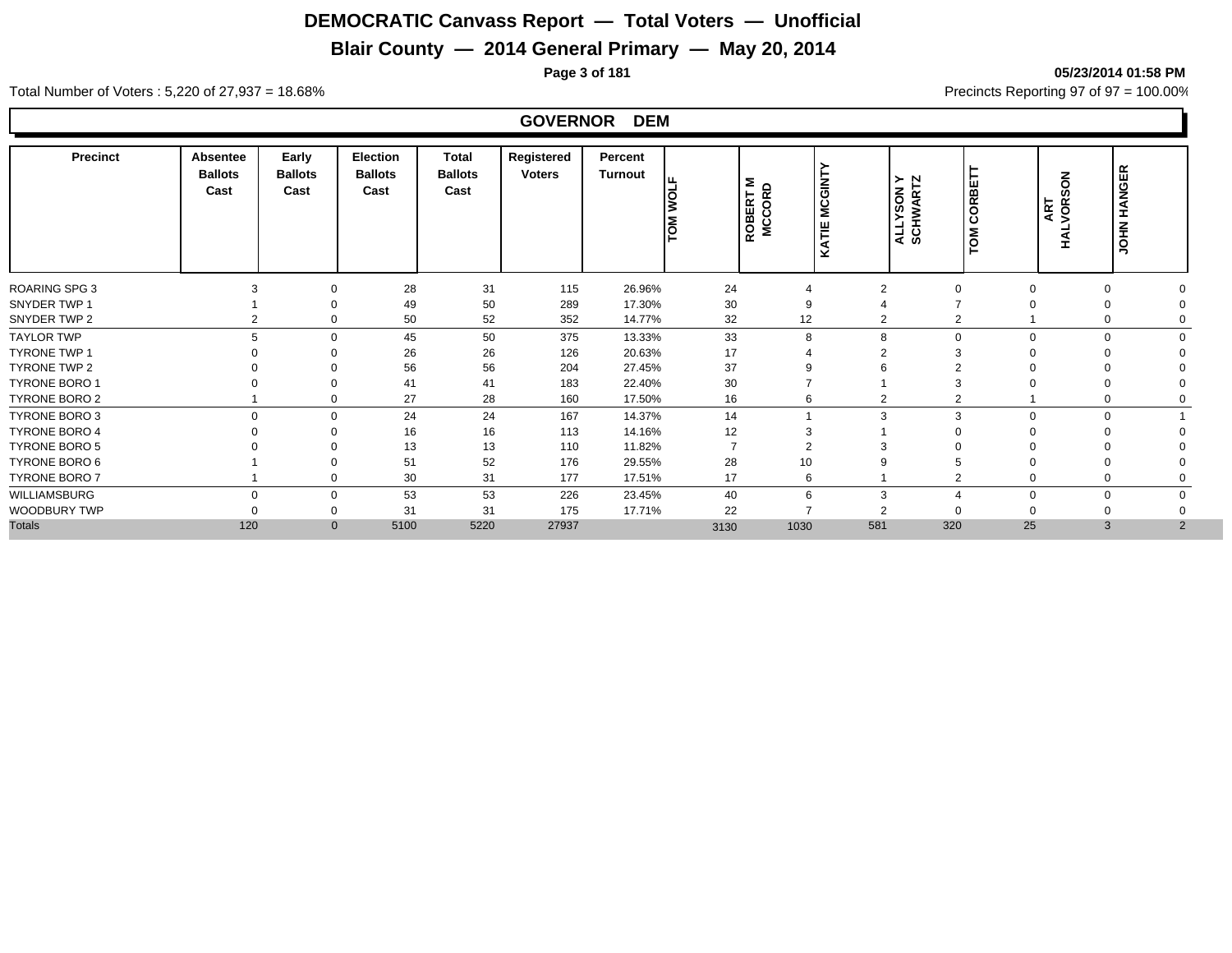## **Blair County — 2014 General Primary — May 20, 2014**

**Page 4 of 181 05/23/2014 01:58 PM**

Total Number of Voters : 5,220 of 27,937 = 18.68% Precincts Reporting 97 of 97 = 100.00%

#### **GOVERNOR DEM - DEMOCRATIC**

| <b>Precinct</b>              | <b>Absentee</b><br><b>Ballots</b> | Early<br><b>Ballots</b>    | Election<br><b>Ballots</b> | Total<br><b>Ballots</b> | Registered<br><b>Voters</b> | <b>Percent</b><br><b>Turnout</b> |                            |               |                                        |    |
|------------------------------|-----------------------------------|----------------------------|----------------------------|-------------------------|-----------------------------|----------------------------------|----------------------------|---------------|----------------------------------------|----|
|                              | Cast                              | Cast                       | Cast                       | Cast                    |                             |                                  | SHAWN<br>KETROW            | <b>MCCORD</b> |                                        |    |
|                              |                                   |                            |                            |                         |                             |                                  |                            |               | Totals                                 |    |
|                              |                                   |                            |                            |                         |                             |                                  |                            | ROB           |                                        |    |
|                              |                                   |                            |                            |                         |                             |                                  |                            |               |                                        |    |
| ALTOONA 1-1                  | $\overline{2}$                    | $\mathbf 0$                | 38                         | 40                      | 357                         | 11.20%                           | $\mathbf 0$                |               | $\mathsf 0$                            | 38 |
| ALTOONA 1-2                  | $\overline{4}$                    | $\mathsf 0$                | 17                         | 21                      | 120                         | 17.50%                           | $\mathbf 0$                |               | $\pmb{0}$                              | 20 |
| ALTOONA 2-1                  | 0                                 | $\mathbf 0$                | 11                         | 11                      | 290                         | 3.79%                            | 0                          |               | $\mathbf 0$<br>11                      |    |
| ALTOONA 2-2                  | $\mathbf{1}$                      | $\mathbf 0$                | 48                         | 49                      | 354                         | 13.84%                           | $\mathbf 0$                |               | $\mathbf 0$                            | 49 |
| ALTOONA 3-1                  | $\overline{2}$                    | $\mathbf 0$                | 42                         | 44                      | 362                         | 12.15%                           | $\mathbf 0$                |               | $\mathbf 0$<br>41                      |    |
| ALTOONA 3-2                  | $\mathsf 0$                       | $\mathsf 0$                | 75                         | 75                      | 325                         | 23.08%                           | $\mathbf 0$                |               | $\mathbf 0$<br>73                      |    |
| ALTOONA 4-1                  | $\mathbf{1}$                      | $\mathbf 0$                | 41                         | 42                      | 354                         | 11.86%                           | $\mathbf 0$                |               | $\mathbf 0$                            | 40 |
| ALTOONA 4-2                  | $\overline{2}$                    | $\mathbf 0$                | 33                         | 35                      | 280                         | 12.50%                           | $\mathbf 0$                |               | $\mathbf 0$                            | 35 |
| ALTOONA 5-1                  | $\mathbf{1}$                      | $\mathbf 0$                | 12                         | 13                      | 90                          | 14.44%                           | $\mathbf 0$                |               | $\mathbf 0$                            | 13 |
| ALTOONA 5-2                  | 3                                 | $\mathbf 0$                | 63                         | 66                      | 348                         | 18.97%                           | $\mathbf 0$                |               | $\mathbf 0$                            | 65 |
| ALTOONA 5-3                  | $\mathbf 0$                       | $\mathbf 0$                | 63                         | 63                      | 280                         | 22.50%                           | $\mathbf 0$                |               | $\mathsf 0$                            | 63 |
| ALTOONA 6-1                  | $\overline{2}$                    | $\mathbf 0$                | 40                         | 42                      | 347                         | 12.10%                           | $\mathbf 0$                |               | $\mathbf 0$<br>41                      |    |
| ALTOONA 6-2                  | $\Omega$                          | $\mathbf 0$                | 46                         | 46                      | 338                         | 13.61%                           | 0                          |               | $\mathbf 0$                            | 46 |
| ALTOONA 6-3                  | $\mathbf{1}$                      | $\mathbf 0$                | 60                         | 61                      | 310                         | 19.68%                           | $\mathbf 0$                |               | $\mathbf 0$                            | 60 |
| ALTOONA 6-4                  | 3                                 | $\mathbf 0$                | 62                         | 65                      | 269                         | 24.16%                           | $\mathbf 0$                |               | $\mathsf 0$                            | 65 |
| ALTOONA 6-5                  | $\overline{4}$                    | $\mathbf 0$                | 65                         | 69                      | 410                         | 16.83%                           | $\mathbf 0$                |               | $\mathbf 0$                            | 67 |
| ALTOONA 7                    | $\mathbf 0$                       | $\mathbf 0$                | 46                         | 46                      | 381                         | 12.07%                           | $\mathbf 0$                |               | $\mathbf 0$                            | 45 |
| ALTOONA 8-1                  | 3                                 | $\mathbf 0$                | 38                         | 41                      | 369                         | 11.11%                           | $\mathbf 0$                |               | $\mathsf 0$                            | 39 |
| ALTOONA 8-2                  | $\overline{2}$                    | $\mathbf 0$                | 47                         | 49                      | 272                         | 18.01%                           | $\mathbf 0$                |               | $\mathsf 0$                            | 49 |
| ALTOONA 9                    | $\overline{2}$                    | $\mathsf 0$                | 63                         | 65                      | 399                         | 16.29%                           | $\pmb{0}$                  |               | $\pmb{0}$                              | 60 |
| ALTOONA 10-1                 | $\overline{1}$                    | $\mathsf 0$                | 24                         | 25                      | 263                         | 9.51%                            | $\mathbf 0$                |               | $\mathsf 0$                            | 23 |
| ALTOONA 10-2                 | $\mathbf{1}$                      | $\mathbf 0$                | 30                         | 31                      | 225                         | 13.78%                           | $\Omega$                   |               | $\mathbf 0$                            | 30 |
| ALTOONA 10-3                 | $\overline{2}$                    | $\mathbf 0$                | 39                         | 41                      | 154                         | 26.62%                           | $\Omega$                   |               | $\mathbf 0$<br>41                      |    |
| ALTOONA 10-4                 | $\mathbf 0$                       | $\mathbf 0$                | 74                         | 74                      | 345                         | 21.45%                           | $\mathbf 0$                |               | $\mathbf 0$                            | 72 |
| ALTOONA 11-1                 | $\mathbf 0$                       | $\mathbf 0$                | 72                         | 72                      | 424                         | 16.98%                           | $\mathbf 0$                |               | $\mathbf 0$                            | 70 |
| ALTOONA 11-2                 | $\Omega$                          | $\pmb{0}$                  | 55                         | 55                      | 309                         | 17.80%                           | $\mathbf 0$                |               | $\pmb{0}$                              | 54 |
| ALTOONA 11-3                 | $\mathbf 0$                       | $\mathbf 0$                | 58                         | 58                      | 280                         | 20.71%                           | $\mathbf 0$                |               | $\mathbf 0$                            | 56 |
| ALTOONA 12-1                 | $\mathbf 0$                       | $\mathbf 0$                | 25                         | 25                      | 147                         | 17.01%                           | $\mathbf 0$                |               | $\mathbf 0$                            | 25 |
| ALTOONA 12-2                 | $\mathbf 0$                       | $\mathbf 0$                | 42                         | 42                      | 198                         | 21.21%                           | $\mathbf 0$                |               | $\mathbf 0$                            | 40 |
| ALTOONA 12-3                 | $\mathbf{1}$                      | $\pmb{0}$                  | 33                         | 34                      | 183                         | 18.58%                           | $\pmb{0}$                  |               | $\pmb{0}$                              | 34 |
| ALTOONA 12-4                 | $\mathbf 0$                       | $\mathbf 0$                | 70                         | 70                      | 256                         | 27.34%                           | $\mathbf 0$                |               | $\mathsf 0$<br>67                      |    |
| ALTOONA 12-5                 | $\mathbf 0$                       | $\mathbf 0$                | 22                         | 22                      | 146                         | 15.07%                           | $\mathbf 0$                |               | $\mathbf 0$<br>21                      |    |
| ALTOONA 13-1                 | $\mathbf 0$                       | $\mathbf 0$                | 71                         | 71                      | 431                         | 16.47%                           |                            |               | $\mathbf 0$                            | 69 |
| ALTOONA 13-2                 | $\pmb{0}$                         | $\mathsf 0$                | 64                         | 64                      | 390                         | 16.41%                           | 0<br>0                     |               | $\pmb{0}$                              | 63 |
| ALTOONA 13-3                 | $\mathbf 0$                       | $\mathbf 0$                | 57                         | 57                      | 296                         | 19.26%                           | $\mathbf 0$                |               | $\mathbf 0$                            | 55 |
|                              | $\mathbf{1}$                      |                            |                            |                         |                             |                                  |                            |               |                                        | 52 |
| ALTOONA 13-4                 |                                   | $\mathbf 0$                | 51                         | 52                      | 522                         | 9.96%                            | $\mathbf 0$                |               | $\mathbf 0$                            |    |
| ALTOONA 14-1                 | 0                                 | $\mathbf 0$                | 29                         | 29                      | 148                         | 19.59%                           | 0                          |               | $\mathbf 0$                            | 29 |
| ALTOONA 14-2<br>ALTOONA 14-3 | $\overline{4}$<br>$\mathbf 0$     | $\mathbf 0$<br>$\mathbf 0$ | 93<br>71                   | 97                      | 386<br>272                  | 25.13%                           | $\mathbf 0$<br>$\mathbf 0$ |               | $\mathbf 0$<br>94<br>$\mathbf 0$<br>70 |    |
|                              | $\mathbf{1}$                      |                            |                            | 71                      |                             | 26.10%                           |                            |               |                                        |    |
| ALTOONA 14-4                 |                                   | $\mathbf 0$                | 100                        | 101                     | 411                         | 24.57%                           | $\mathbf 0$                |               | 101<br>$\mathbf{1}$                    |    |
| ALLEGHENY 1                  | 3                                 | $\mathbf 0$                | 92                         | 95                      | 558                         | 17.03%                           | $\mathbf 0$                |               | $\mathbf 0$<br>94                      |    |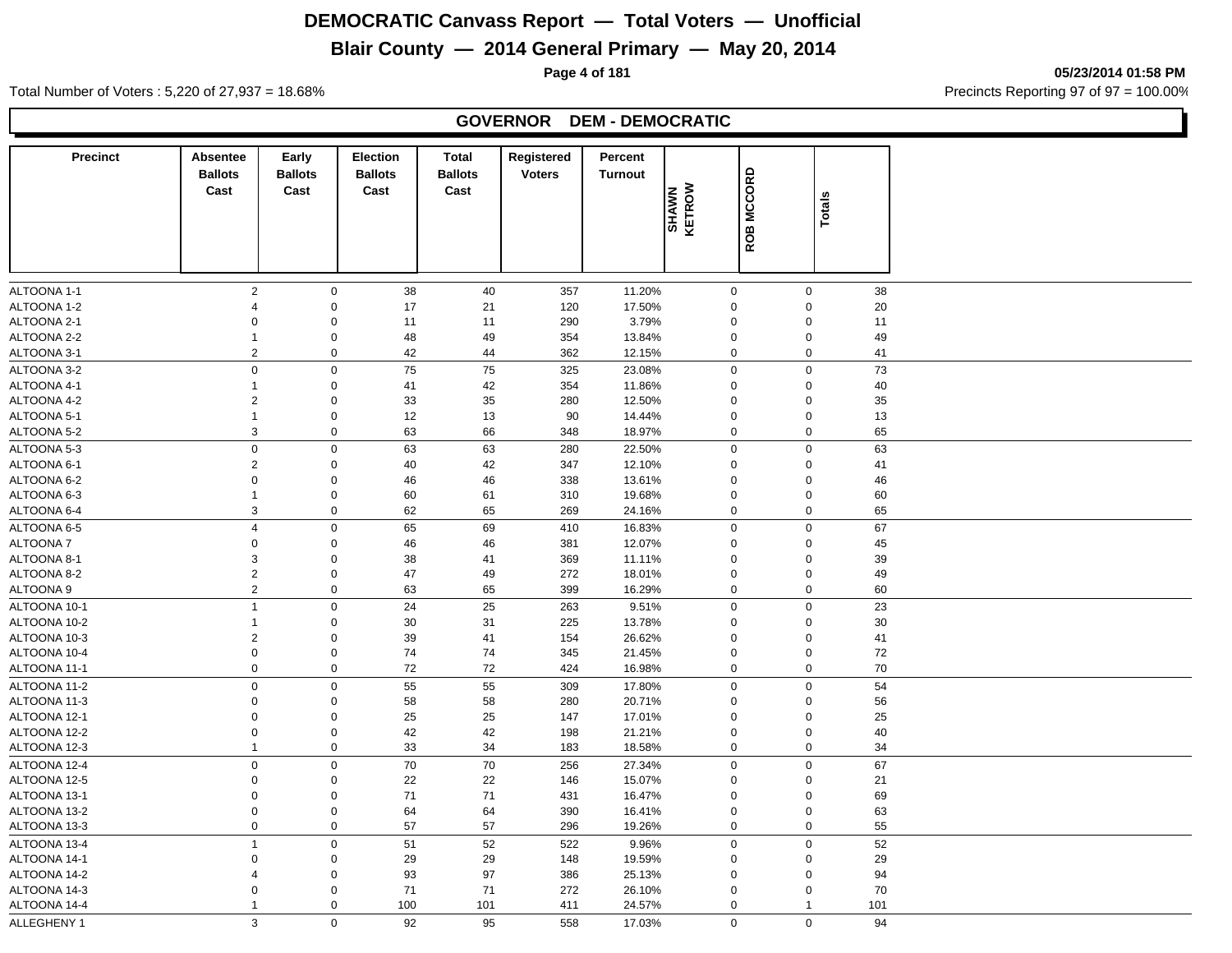# **Blair County — 2014 General Primary — May 20, 2014**

**Page 5 of 181 05/23/2014 01:58 PM**

#### Total Number of Voters : 5,220 of 27,937 = 18.68% 10.00 and 18.00 control and 18.00 control Precincts Reporting 97 of 97 = 100.00 control Precincts Reporting 97 of 97 = 100.00 control Precincts Reporting 97 of 97 = 100.00

#### **GOVERNOR DEM**

| <b>Precinct</b>        | <b>Absentee</b><br><b>Ballots</b> | Early<br><b>Ballots</b> | Election<br><b>Ballots</b> | <b>Total</b><br><b>Ballots</b> | Registered<br><b>Voters</b> | <b>Percent</b><br><b>Turnout</b> |                 |            |               |     |
|------------------------|-----------------------------------|-------------------------|----------------------------|--------------------------------|-----------------------------|----------------------------------|-----------------|------------|---------------|-----|
|                        | Cast                              | Cast                    | Cast                       | Cast                           |                             |                                  |                 | ROB MCCORD |               |     |
|                        |                                   |                         |                            |                                |                             |                                  | SHAWN<br>KETROW |            | <b>Totals</b> |     |
|                        |                                   |                         |                            |                                |                             |                                  |                 |            |               |     |
|                        |                                   |                         |                            |                                |                             |                                  |                 |            |               |     |
| <b>ALLEGHENY 2</b>     | 3                                 | $\mathbf 0$             | 92                         | 95                             | 550                         | 17.27%                           | $\mathbf 0$     |            | $\mathbf 0$   | 94  |
| ALLEGHENY 3            | 8                                 | $\boldsymbol{0}$        | 17                         | 25                             | 117                         | 21.37%                           | $\mathbf 0$     |            | $\pmb{0}$     | 25  |
| ALLEGHENY 4            | $\mathbf{1}$                      | $\boldsymbol{0}$        | 59                         | 60                             | 277                         | 21.66%                           | $\mathbf 0$     |            | $\pmb{0}$     | 60  |
| <b>ANTIS TWP 1</b>     | 3                                 | $\boldsymbol{0}$        | 77                         | 80                             | 519                         | 15.41%                           | $\mathbf 0$     |            | $\mathbf 0$   | 78  |
| <b>ANTIS TWP 2</b>     | $\mathbf 0$                       | $\mathbf 0$             | 76                         | 76                             | 335                         | 22.69%                           | $\Omega$        |            | $\mathbf 0$   | 73  |
| ANTIS TWP 3            | -1                                | $\mathbf 0$             | 70                         | 71                             | 441                         | 16.10%                           | $\Omega$        |            | $\mathbf 0$   | 69  |
| BELLWOOD BORO          |                                   | $\boldsymbol{0}$        | 55                         | 56                             | 368                         | 15.22%                           |                 |            | $\mathbf 0$   | 56  |
| <b>BLAIR - CATFISH</b> | $\mathbf{1}$                      | $\mathbf 0$             | 49                         | 50                             | 317                         | 15.77%                           | $\mathbf 0$     |            | $\mathbf 0$   | 50  |
| <b>BLAIR - E HOLBG</b> | 3                                 | $\mathbf 0$             | 173                        | 176                            | 650                         | 27.08%                           | $\mathbf 0$     |            | $\mathbf 0$   | 169 |
| <b>CATHARINE TWP</b>   | $\mathbf 0$                       | $\mathbf 0$             | 25                         | 25                             | 111                         | 22.52%                           | $\mathbf 0$     |            | $\mathbf 0$   | 24  |
| <b>DUNCANSVILLE</b>    | $\overline{1}$                    | $\pmb{0}$               | 69                         | 70                             | 305                         | 22.95%                           | $\mathbf 0$     |            | $\pmb{0}$     | 68  |
| <b>FRANKSTOWN TWP1</b> | $\mathbf 0$                       | $\pmb{0}$               | 20                         | 20                             | 94                          | 21.28%                           | $\mathbf 0$     |            | $\pmb{0}$     | 20  |
| <b>FRANKSTOWN TWP2</b> | 3                                 | $\pmb{0}$               | 159                        | 162                            | 768                         | 21.09%                           | $\mathbf 0$     |            | $\mathbf 0$   | 160 |
| <b>FRANKSTOWN TWP3</b> | $\overline{4}$                    | $\pmb{0}$               | 140                        | 144                            | 766                         | 18.80%                           | $\mathbf 0$     |            | $\mathbf 0$   | 137 |
| FREEDOM TWP 1          | $\mathbf 0$                       | $\mathbf 0$             | 60                         | 60                             | 188                         | 31.91%                           | $\Omega$        |            | $\mathbf 0$   | 59  |
| FREEDOM TWP 2          | $\Omega$                          | $\pmb{0}$               | 75                         | 75                             | 367                         | 20.44%                           | $\mathbf 0$     |            | $\mathbf 0$   | 75  |
| <b>GREENFIELD TWP1</b> | $\mathbf 0$                       | $\pmb{0}$               | 37                         | 37                             | 305                         | 12.13%                           | $\mathbf 0$     |            | $\mathbf 0$   | 34  |
| <b>GREENFIELD TWP2</b> | $\mathbf 0$                       | $\pmb{0}$               | 15                         | 15                             | 39                          | 38.46%                           | $\mathbf 0$     |            | $\mathbf 0$   | 15  |
| <b>GREENFIELD TWP3</b> | $\mathbf{1}$                      | $\pmb{0}$               | 70                         | 71                             | 341                         | 20.82%                           | $\mathbf 0$     |            | $\mathbf 0$   | 70  |
| <b>HOLLIDAYSBURG 1</b> | $\mathbf 0$                       | $\mathbf 0$             | 23                         | 23                             | 167                         | 13.77%                           | $\mathbf 0$     |            | $\mathbf 0$   | 23  |
| <b>HOLLIDAYSBURG 2</b> | $\Omega$                          | $\mathbf 0$             | 48                         | 48                             | 191                         | 25.13%                           | $\Omega$        |            | $\mathbf 0$   | 46  |
| <b>HOLLIDAYSBURG 3</b> | $\Omega$                          | $\boldsymbol{0}$        | 13                         | 13                             | 134                         | 9.70%                            | $\Omega$        |            | $\pmb{0}$     | 11  |
| <b>HOLLIDAYSBURG 4</b> | $\mathbf{1}$                      | $\pmb{0}$               | 49                         | 50                             | 209                         | 23.92%                           | $\mathbf 0$     |            | $\mathbf 0$   | 49  |
| <b>HOLLIDAYSBURG 5</b> | $\mathbf{1}$                      | $\mathbf 0$             | 44                         | 45                             | 166                         | 27.11%                           | 0               |            | $\mathbf 0$   | 45  |
| <b>HOLLIDAYSBURG 6</b> | 9                                 | $\mathbf 0$             | 60                         | 69                             | 274                         | 25.18%                           | $\mathbf 0$     |            | $\mathbf 0$   | 65  |
| <b>HOLLIDAYSBURG 7</b> | 3                                 | $\boldsymbol{0}$        | 31                         | 34                             | 137                         | 24.82%                           | $\mathbf 0$     |            | $\mathbf 0$   | 32  |
| <b>HUSTON TWP</b>      | $\mathbf 0$                       | $\pmb{0}$               | 30                         | 30                             | 126                         | 23.81%                           | 0               |            | $\mathbf 0$   | 30  |
| JUNIATA TWP            | $\mathbf 0$                       | $\pmb{0}$               | 34                         | 34                             | 172                         | 19.77%                           | $\mathbf 0$     |            | $\mathbf 0$   | 34  |
| LOGAN TWP 1            | $\mathbf 0$                       | $\mathbf 0$             | 90                         | 90                             | 470                         | 19.15%                           | $\mathbf 0$     |            | $\mathbf 0$   | 87  |
| <b>LOGAN TWP 2</b>     | 6                                 | $\mathbf 0$             | 119                        | 125                            | 573                         | 21.82%                           | $\Omega$        |            | $\mathbf 0$   | 119 |
| <b>LOGAN TWP 3</b>     | $\mathbf 0$                       | $\mathbf 0$             | 70                         | 70                             | 246                         | 28.46%                           | $\mathbf 0$     |            | $\mathbf 0$   | 70  |
| <b>LOGAN TWP 4</b>     | $\Omega$                          | $\mathbf 0$             | 83                         | 83                             | 409                         | 20.29%                           | $\mathbf 0$     |            | $\mathbf 0$   | 82  |
| <b>LOGAN TWP 5</b>     | $\mathbf 0$                       | $\mathbf 0$             | 82                         | 82                             | 421                         | 19.48%                           | $\mathbf 0$     |            | $\mathbf 0$   | 81  |
| LOGAN TWP 6            | $\overline{4}$                    | $\pmb{0}$               | 112                        | 116                            | 672                         | 17.26%                           | 0               |            | $\mathbf 0$   | 112 |
| <b>LOGAN TWP 7</b>     | $\mathsf 0$                       | $\mathbf 0$             | 50                         | 50                             | 216                         | 23.15%                           | $\mathbf 0$     |            | $\mathbf 0$   | 50  |
| <b>MARTINSBURG 1</b>   | $\mathbf 0$                       | $\pmb{0}$               | 36                         | 36                             | 131                         | 27.48%                           | $\mathbf 0$     |            | $\mathbf 0$   | 35  |
| <b>MARTINSBURG 2</b>   | $\mathbf 0$                       | $\pmb{0}$               | 37                         | 37                             | 170                         | 21.76%                           | $\mathbf 0$     |            | $\mathbf 0$   | 36  |
| NEWRY BORO             | $\mathbf 0$                       | $\pmb{0}$               | 23                         | 23                             | 67                          | 34.33%                           | $\mathbf 0$     |            | $\pmb{0}$     | 23  |
| NORTH WOODBURY         | $\overline{4}$                    | $\pmb{0}$               | 55                         | 59                             | 307                         | 19.22%                           | $\mathbf 0$     |            | $\mathbf 0$   | 57  |
| <b>ROARING SPG 1</b>   | $\mathbf{1}$                      | $\mathbf 0$             | 10                         | 11                             | 102                         | 10.78%                           | $\mathbf 0$     |            | $\mathbf 0$   | 11  |
| ROARING SPG 2          | $\Omega$                          | $\Omega$                | 41                         | 41                             | 172                         | 23.84%                           | $\mathbf 0$     |            | $\mathbf 0$   | 41  |
|                        |                                   |                         |                            |                                |                             |                                  |                 |            |               |     |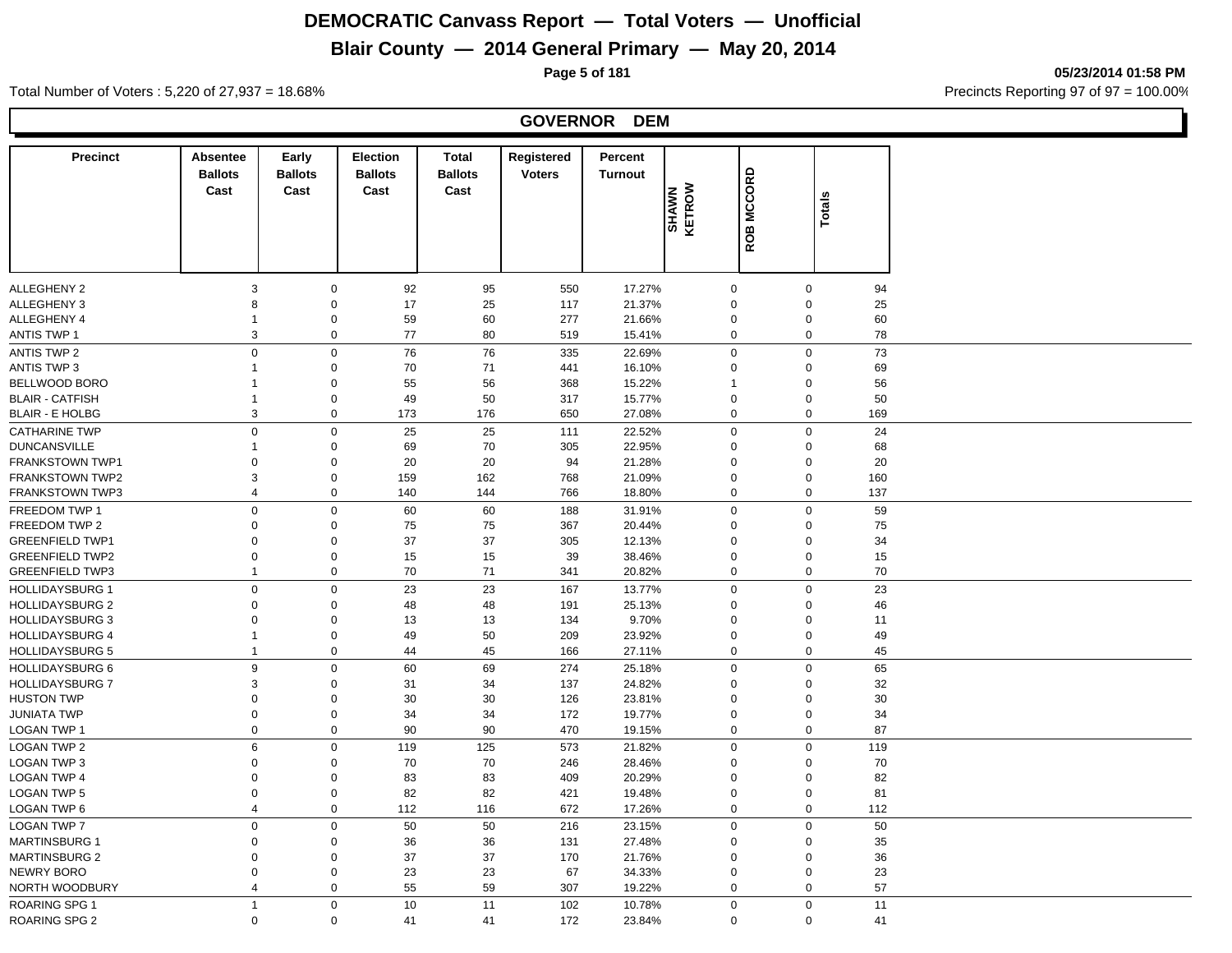## **Blair County — 2014 General Primary — May 20, 2014**

**Page 6 of 181 05/23/2014 01:58 PM**

Total Number of Voters : 5,220 of 27,937 = 18.68% Precincts Reporting 97 of 97 = 100.00%

#### **GOVERNOR DEM**

| <b>Precinct</b>      | Absentee<br><b>Ballots</b><br>Cast | Early<br><b>Ballots</b><br>Cast | Election<br><b>Ballots</b><br>Cast | Total<br><b>Ballots</b><br>Cast | Registered<br><b>Voters</b> | Percent<br><b>Turnout</b> | <b>SHAWN</b><br>KETROW | <b>MCCORD</b><br>ROB | Totals      |      |
|----------------------|------------------------------------|---------------------------------|------------------------------------|---------------------------------|-----------------------------|---------------------------|------------------------|----------------------|-------------|------|
| <b>ROARING SPG 3</b> | 3                                  | $\mathbf 0$                     | 28                                 | 31                              | 115                         | 26.96%                    | $\mathbf 0$            |                      | $\mathbf 0$ | 30   |
| SNYDER TWP 1         |                                    |                                 | 49                                 | 50                              | 289                         | 17.30%                    | $\Omega$               |                      | $\mathbf 0$ | 50   |
| SNYDER TWP 2         | 2                                  | 0                               | 50                                 | 52                              | 352                         | 14.77%                    | 0                      |                      | $\mathbf 0$ | 49   |
| <b>TAYLOR TWP</b>    | 5                                  | $\mathbf 0$                     | 45                                 | 50                              | 375                         | 13.33%                    | $\Omega$               |                      | $\mathbf 0$ | 49   |
| TYRONE TWP 1         |                                    |                                 | 26                                 | 26                              | 126                         | 20.63%                    |                        |                      |             | 26   |
| TYRONE TWP 2         |                                    |                                 | 56                                 | 56                              | 204                         | 27.45%                    |                        |                      | $\mathbf 0$ | 54   |
| <b>TYRONE BORO 1</b> |                                    | 0                               | 41                                 | 41                              | 183                         | 22.40%                    |                        |                      | $\mathbf 0$ | 41   |
| TYRONE BORO 2        |                                    | 0                               | 27                                 | 28                              | 160                         | 17.50%                    |                        |                      | 0           | 27   |
| <b>TYRONE BORO 3</b> |                                    | $\Omega$                        | 24                                 | 24                              | 167                         | 14.37%                    | $\Omega$               |                      | $\mathbf 0$ | 22   |
| <b>TYRONE BORO 4</b> |                                    |                                 | 16                                 | 16                              | 113                         | 14.16%                    |                        |                      | $\mathbf 0$ | 16   |
| <b>TYRONE BORO 5</b> |                                    |                                 | 13                                 | 13                              | 110                         | 11.82%                    |                        |                      | $\Omega$    | 12   |
| TYRONE BORO 6        |                                    |                                 | 51                                 | 52                              | 176                         | 29.55%                    |                        |                      | $\Omega$    | 52   |
| <b>TYRONE BORO 7</b> |                                    | $\mathbf 0$                     | 30                                 | 31                              | 177                         | 17.51%                    | $\Omega$               |                      | $\mathbf 0$ | 26   |
| WILLIAMSBURG         |                                    | 0                               | 53                                 | 53                              | 226                         | 23.45%                    | $\Omega$               |                      | $\mathbf 0$ | 53   |
| WOODBURY TWP         |                                    | 0                               | 31                                 | 31                              | 175                         | 17.71%                    |                        |                      | $\mathbf 0$ | 31   |
| <b>Totals</b>        | 120                                | $\mathbf{0}$                    | 5100                               | 5220                            | 27937                       |                           |                        |                      |             | 5093 |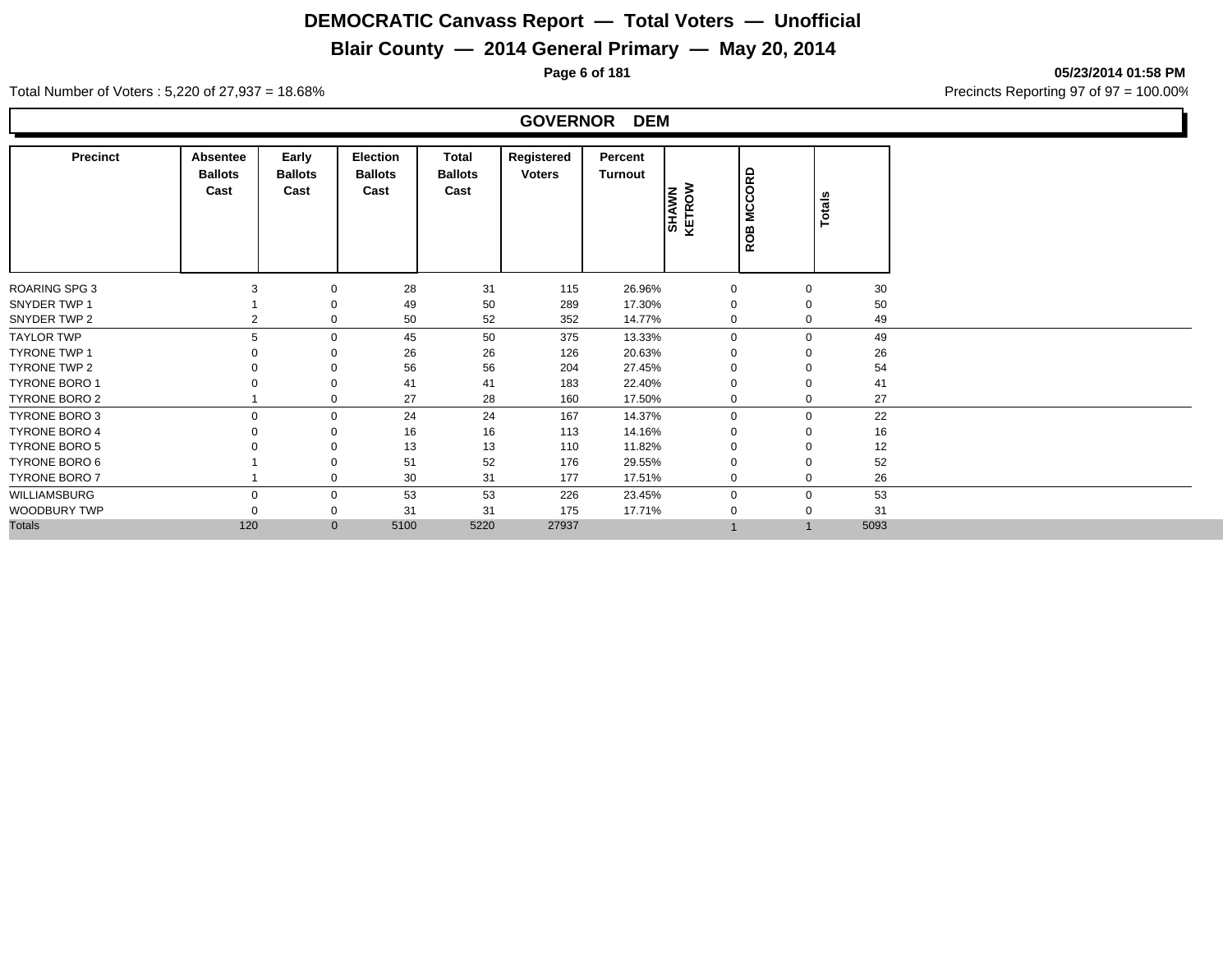## **Blair County — 2014 General Primary — May 20, 2014**

**Page 7 of 181 05/23/2014 01:58 PM**

Total Number of Voters : 5,220 of 27,937 = 18.68% Precincts Reporting 97 of 97 = 100.00%

#### **LIEUTENANT GOVERNOR DEM - DEMOCRATIC**

| <b>Precinct</b>              | <b>Absentee</b><br><b>Ballots</b><br>Cast | Early<br><b>Ballots</b><br>Cast | <b>Election</b><br><b>Ballots</b><br>Cast | <b>Total</b><br><b>Ballots</b><br>Cast | Registered<br><b>Voters</b> | Percent<br>Turnout | <b>ACK</b><br>'ა<br><b>MIKE</b> | CRITZ<br><b>MARK</b> | <b>SMITH</b><br><b>MARK:</b> | $\sim$<br><b>BRANDON F<br/>NEUMAN</b> | KOPLINSKI<br><b>BRAD</b> | <b>JIM CAWLEY</b>     | <b>ZACHARY</b><br>BRACKEN | Con tinued     |
|------------------------------|-------------------------------------------|---------------------------------|-------------------------------------------|----------------------------------------|-----------------------------|--------------------|---------------------------------|----------------------|------------------------------|---------------------------------------|--------------------------|-----------------------|---------------------------|----------------|
|                              |                                           |                                 |                                           |                                        |                             |                    |                                 |                      |                              |                                       |                          |                       |                           |                |
| ALTOONA 1-1                  | $\overline{2}$                            | $\mathbf 0$                     | 38                                        | 40                                     | 357                         | 11.20%             | $5\phantom{.0}$                 |                      | 23                           | $\overline{7}$                        | $\mathbf{0}$             | 3                     | $\mathbf 0$               | $\mathbf 0$    |
| ALTOONA 1-2                  | $\boldsymbol{\Delta}$                     | $\mathbf 0$                     | 17                                        | 21                                     | 120                         | 17.50%             | 3                               |                      | 9                            | 3                                     | $\overline{\mathbf{1}}$  | 3                     | $\Omega$                  | $\Omega$       |
| ALTOONA 2-1                  | $\Omega$                                  | $\mathbf 0$                     | 11                                        | 11                                     | 290                         | 3.79%              | 3                               |                      | $\overline{7}$               | $\mathbf{1}$                          | $\mathbf 0$              |                       | $\Omega$                  | $\Omega$       |
| ALTOONA 2-2                  |                                           | $\mathbf 0$                     | 48                                        | 49                                     | 354                         | 13.84%             | 5                               |                      | 35                           | $\overline{1}$                        | 3                        |                       | $\Omega$                  |                |
| ALTOONA 3-1                  | $\overline{2}$                            | $\mathbf 0$                     | 42                                        | 44                                     | 362                         | 12.15%             | 3                               |                      | 35                           | 3                                     | $\overline{1}$           | -1                    | $\Omega$                  | $\mathbf 0$    |
| ALTOONA 3-2                  | $\mathbf 0$                               | $\mathsf 0$                     | 75                                        | 75                                     | 325                         | 23.08%             | 6                               |                      | 52                           | $\,6\,$                               | 5                        | 3                     | $\Omega$                  | $\mathbf 0$    |
| ALTOONA 4-1                  | $\mathbf{1}$                              | $\mathbf 0$                     | 41                                        | 42                                     | 354                         | 11.86%             | 3                               |                      | 31                           | 3                                     | $\overline{2}$           |                       | $\mathbf 0$               | $\overline{0}$ |
| ALTOONA 4-2                  | $\overline{2}$                            | $\mathbf 0$                     | 33                                        | 35                                     | 280                         | 12.50%             | $\overline{2}$                  |                      | 28                           | $\mathbf 0$                           | $\overline{1}$           |                       | $\Omega$                  | $\overline{0}$ |
| ALTOONA 5-1                  | $\overline{1}$                            | $\mathbf 0$                     | 12                                        | 13                                     | 90                          | 14.44%             | $\mathbf{1}$                    |                      | 10                           | $\overline{1}$                        | $\mathbf 0$              |                       | $\Omega$                  | $\Omega$       |
| ALTOONA 5-2                  | 3                                         | $\mathbf 0$                     | 63                                        | 66                                     | 348                         | 18.97%             | 8                               |                      | 41                           | 10                                    | 3                        | -1                    | $\Omega$                  | $\mathbf 0$    |
| ALTOONA 5-3                  | $\mathbf 0$                               | $\mathbf 0$                     | 63                                        | 63                                     | 280                         | 22.50%             | $\overline{4}$                  |                      | 48                           | $\,6\,$                               | $\overline{1}$           | 3                     | $\Omega$                  | $\mathbf 0$    |
| ALTOONA 6-1                  | $\overline{2}$                            | $\mathbf 0$                     | 40                                        | 42                                     | 347                         | 12.10%             | 6                               |                      | 31                           | 3                                     | $\mathbf 0$              | $\Omega$              | $\Omega$                  | $\overline{0}$ |
| ALTOONA 6-2                  | $\Omega$                                  | $\mathbf 0$                     | 46                                        | 46                                     | 338                         | 13.61%             | 2                               |                      | 32                           | 5                                     | $\overline{2}$           |                       | $\Omega$                  | $\Omega$       |
| ALTOONA 6-3                  | $\overline{1}$                            | $\mathbf 0$                     | 60                                        | 61                                     | 310                         | 19.68%             | 3                               |                      | 44                           | 5                                     | $\overline{1}$           | 6                     | $\Omega$                  | $\Omega$       |
| ALTOONA 6-4                  | 3                                         | $\mathbf 0$                     | 62                                        | 65                                     | 269                         | 24.16%             | $\overline{7}$                  |                      | 44                           | -1                                    | 3                        | $\overline{4}$        | $\Omega$                  | $\mathbf{0}$   |
| ALTOONA 6-5                  | $\overline{4}$                            | $\mathbf 0$                     | 65                                        | 69                                     | 410                         | 16.83%             | 5                               |                      | 57                           | 2                                     | $\overline{1}$           | 2                     | $\mathbf 0$               | $\mathbf 0$    |
| <b>ALTOONA7</b>              | $\mathbf 0$                               | $\Omega$                        | 46                                        | 46                                     | 381                         | 12.07%             | $\overline{2}$                  |                      | 37                           | 5                                     | $\overline{2}$           | $\Omega$              | $\Omega$                  | $\Omega$       |
| ALTOONA 8-1                  | 3                                         | $\mathbf 0$                     | 38                                        | 41                                     | 369                         | 11.11%             | 5                               |                      | 26                           | $\overline{4}$                        | 3                        | $\Omega$              | $\Omega$                  | $\Omega$       |
| ALTOONA 8-2                  | $\overline{2}$                            | $\mathbf 0$                     | 47                                        | 49                                     | 272                         | 18.01%             | $\mathbf{1}$                    |                      | 36                           | 3                                     | $\overline{4}$           | 3                     | $\Omega$                  | $\mathbf 0$    |
| ALTOONA 9                    | $\overline{2}$                            | $\mathbf 0$                     | 63                                        | 65                                     | 399                         | 16.29%             | $\overline{4}$                  |                      | 40                           | 11                                    | 3                        | $\overline{2}$        | $\Omega$                  | $\mathbf 0$    |
| ALTOONA 10-1                 | $\overline{1}$                            | $\mathbf 0$                     | 24                                        | 25                                     | 263                         | 9.51%              | $\overline{2}$                  |                      | 17                           | $\overline{4}$                        | $\mathbf 0$              | 2                     | $\Omega$                  | $\mathbf 0$    |
| ALTOONA 10-2                 | $\overline{1}$                            | $\mathbf 0$                     | 30                                        | 31                                     | 225                         | 13.78%             | 5                               |                      | 18                           | 5                                     | -1                       | $\Omega$              | $\Omega$                  | $\mathbf 0$    |
| ALTOONA 10-3                 | $\overline{2}$                            | $\Omega$                        | 39                                        | 41                                     | 154                         | 26.62%             | $\overline{2}$                  |                      | 30                           | $\overline{4}$                        | $\Omega$                 | 3                     | $\Omega$                  | $\Omega$       |
| ALTOONA 10-4                 | $\mathbf 0$                               | $\mathbf 0$                     | 74                                        | 74                                     | 345                         | 21.45%             | $\overline{4}$                  |                      | 52                           | 2                                     | 5                        | 3                     | $\Omega$                  | $\Omega$       |
| ALTOONA 11-1                 | $\mathbf 0$                               | $\mathbf 0$                     | 72                                        | 72                                     | 424                         | 16.98%             | 3                               |                      | 61                           | 2                                     | 3                        | 2                     | $\Omega$                  | $\mathbf 0$    |
|                              |                                           |                                 |                                           |                                        |                             |                    |                                 |                      |                              |                                       |                          |                       | 1                         | $\Omega$       |
| ALTOONA 11-2<br>ALTOONA 11-3 | $\mathbf 0$<br>$\mathbf 0$                | $\mathbf 0$<br>$\mathbf 0$      | 55<br>58                                  | 55<br>58                               | 309<br>280                  | 17.80%<br>20.71%   | 5<br>10 <sup>1</sup>            |                      | 35<br>34                     | 2<br>6                                | $\overline{1}$<br>3      | 8<br>$\overline{2}$   | $\Omega$                  | $\Omega$       |
| ALTOONA 12-1                 | $\Omega$                                  | $\mathbf 0$                     | 25                                        | 25                                     | 147                         | 17.01%             | $\mathbf{1}$                    |                      | 18                           | $\overline{1}$                        | 3                        |                       | $\Omega$                  | $\Omega$       |
| ALTOONA 12-2                 | $\mathbf 0$                               | $\mathbf 0$                     | 42                                        | 42                                     | 198                         | 21.21%             | 6                               |                      | 26                           | 3                                     | $\overline{2}$           | 3                     | $\Omega$                  | $\Omega$       |
| ALTOONA 12-3                 | $\overline{1}$                            | $\mathbf 0$                     | 33                                        | 34                                     | 183                         | 18.58%             | $\overline{4}$                  |                      | 22                           | $\overline{2}$                        | $\mathbf 0$              | 2                     | $\mathbf 0$               | $\mathbf 0$    |
|                              | $\mathbf 0$                               | $\mathbf 0$                     |                                           |                                        |                             |                    |                                 |                      |                              |                                       |                          | $\Omega$              | $\Omega$                  |                |
| ALTOONA 12-4                 |                                           |                                 | 70                                        | $70\,$                                 | 256                         | 27.34%             | 5                               |                      | 52                           | $\overline{4}$                        | $\overline{2}$           |                       |                           | $\mathbf 0$    |
| ALTOONA 12-5                 | $\Omega$                                  | $\mathbf 0$                     | 22                                        | 22                                     | 146                         | 15.07%             | $\overline{1}$                  |                      | 18                           | $\overline{1}$                        | $\Omega$<br>3            |                       | $\Omega$                  | $\Omega$       |
| ALTOONA 13-1                 | $\Omega$                                  | $\mathbf 0$                     | 71                                        | 71                                     | 431                         | 16.47%             | $\overline{4}$                  |                      | 55                           | $\sqrt{2}$                            | 3                        | $\overline{7}$        | $\Omega$                  | $\Omega$       |
| ALTOONA 13-2                 | $\mathbf 0$<br>$\Omega$                   | $\mathbf 0$<br>$\mathbf 0$      | 64<br>57                                  | 64<br>57                               | 390                         | 16.41%             | 5                               |                      | 41<br>49                     | $\sqrt{5}$<br>$\overline{2}$          | $\overline{2}$           |                       | $\Omega$<br>$\Omega$      | $\Omega$       |
| ALTOONA 13-3                 |                                           |                                 |                                           |                                        | 296                         | 19.26%             | 3                               |                      |                              |                                       |                          |                       |                           | $\mathbf 0$    |
| ALTOONA 13-4                 | $\overline{1}$                            | $\mathbf 0$                     | 51                                        | 52                                     | 522                         | 9.96%              | 5                               |                      | 37                           | $\mathbf 0$                           | $\overline{2}$           | $\overline{7}$        | $\Omega$                  | $\mathbf 0$    |
| ALTOONA 14-1                 | $\mathbf 0$                               | $\mathbf 0$                     | 29                                        | 29                                     | 148                         | 19.59%             | $\overline{4}$                  |                      | 22                           | $\mathbf 0$                           | $\overline{2}$           | $\Omega$              | $\Omega$                  | $\Omega$       |
| ALTOONA 14-2                 | $\overline{4}$                            | $\mathbf 0$                     | 93                                        | 97                                     | 386                         | 25.13%             | 8                               |                      | 61                           | $\overline{7}$                        | $\overline{4}$           | 9                     | $\Omega$                  | $\Omega$       |
| ALTOONA 14-3                 | $\Omega$                                  | $\mathbf 0$                     | 71                                        | 71                                     | 272                         | 26.10%             | $\overline{4}$                  |                      | 47                           | $\overline{2}$                        | 5                        |                       | $\Omega$                  | $\Omega$       |
| ALTOONA 14-4                 | $\overline{1}$                            | $\mathbf 0$                     | 100                                       | 101                                    | 411                         | 24.57%             | $\overline{7}$                  |                      | 79                           | $\mathbf{1}$                          | $\overline{2}$           | 6                     | $\Omega$                  | $\mathbf 0$    |
| ALLEGHENY 1                  | 3                                         | $\Omega$                        | 92                                        | 95                                     | 558                         | 17.03%             | 10 <sup>10</sup>                |                      | 77                           | 3                                     | $\overline{1}$           | $\boldsymbol{\Delta}$ | $\Omega$                  | $\mathbf 0$    |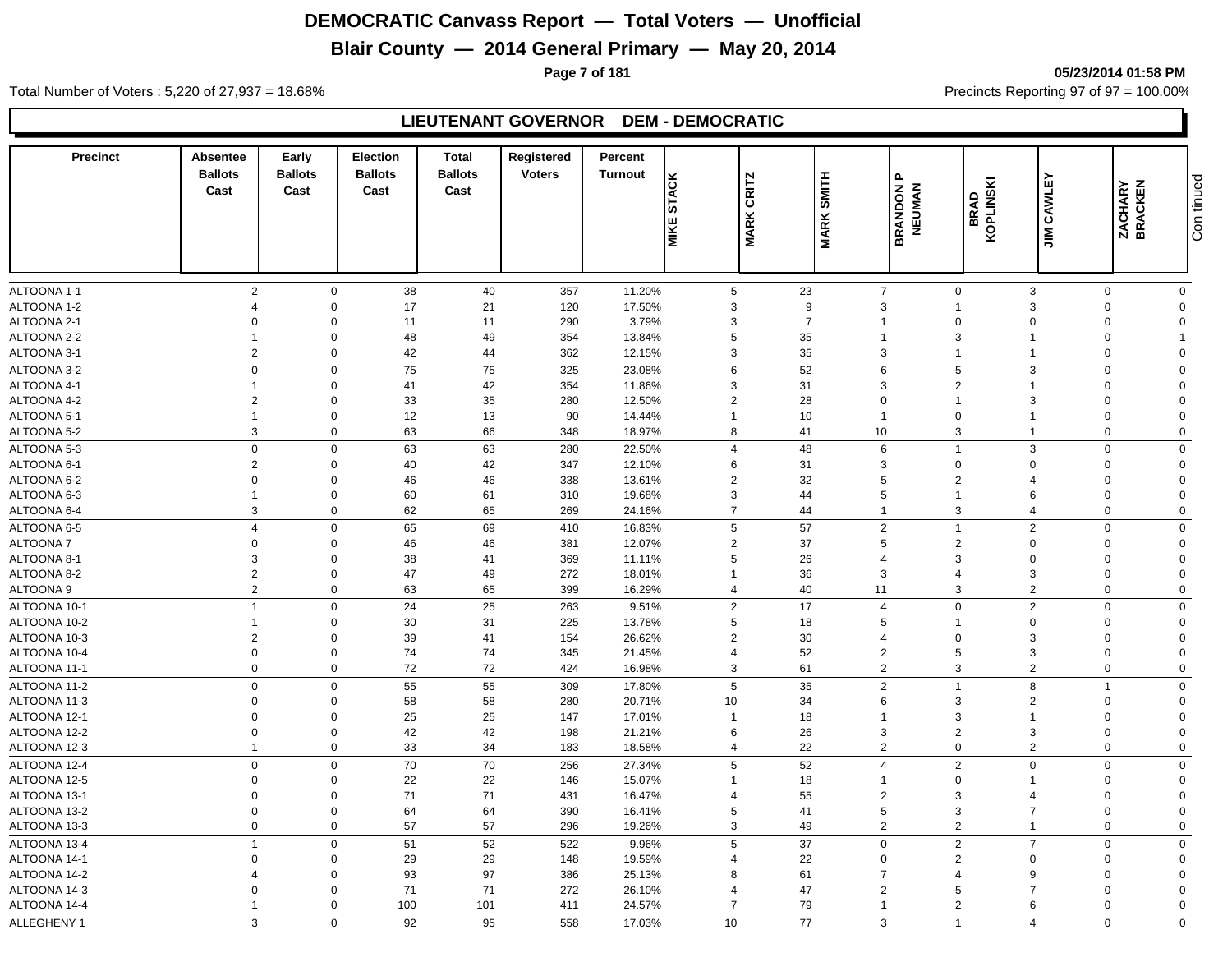## **Blair County — 2014 General Primary — May 20, 2014**

**Page 8 of 181 05/23/2014 01:58 PM**

#### Total Number of Voters : 5,220 of 27,937 = 18.68% Precincts Reporting 97 of 97 = 100.00%

#### **LIEUTENANT GOVERNOR DEM**

| <b>Precinct</b>        | Absentee<br><b>Ballots</b><br>Cast | Early<br><b>Ballots</b><br>Cast | <b>Election</b><br><b>Ballots</b><br>Cast | <b>Total</b><br><b>Ballots</b><br>Cast | Registered<br><b>Voters</b> | Percent<br>Turnout | <b>STACK</b><br><b>MIKE</b> | <b>CRITZ</b><br><b>MARK</b> | <b>MARK SMITH</b> | $\mathbf{r}$<br><b>BRANDON I</b><br>NEUMAN | BRAD<br>KOPLINSKI     | ш<br>CAWLI<br>$\sum_{i=1}^{\infty}$ | <b>ZACHARY</b><br>BRACKEN |             |
|------------------------|------------------------------------|---------------------------------|-------------------------------------------|----------------------------------------|-----------------------------|--------------------|-----------------------------|-----------------------------|-------------------|--------------------------------------------|-----------------------|-------------------------------------|---------------------------|-------------|
|                        |                                    |                                 |                                           |                                        |                             |                    |                             |                             |                   |                                            |                       |                                     |                           |             |
| <b>ALLEGHENY 2</b>     | 3                                  | $\mathbf 0$                     | 92                                        | 95                                     | 550                         | 17.27%             | 13                          | 65                          |                   | 6                                          | 3                     | $\overline{4}$                      | $\Omega$                  | $\Omega$    |
| ALLEGHENY 3            | 8                                  | $\Omega$                        | 17                                        | 25                                     | 117                         | 21.37%             | 3                           | 17                          |                   | $\overline{2}$                             | $\Omega$              | $\overline{2}$                      | $\Omega$                  | $\Omega$    |
| <b>ALLEGHENY 4</b>     | $\mathbf{1}$                       | $\mathbf 0$                     | 59                                        | 60                                     | 277                         | 21.66%             | $\overline{1}$              | 44                          |                   | $\overline{7}$                             | $\overline{2}$        | $\overline{2}$                      | $\mathbf 0$               | $\Omega$    |
| ANTIS TWP 1            | 3                                  | $\mathbf 0$                     | 77                                        | 80                                     | 519                         | 15.41%             | $\overline{4}$              | 60                          |                   | 8                                          | 3                     | $\mathbf{1}$                        | $\mathbf{1}$              | $\mathbf 0$ |
| <b>ANTIS TWP 2</b>     | $\mathbf 0$                        | $\mathbf 0$                     | 76                                        | 76                                     | 335                         | 22.69%             | 10                          | 55                          |                   | 5                                          | $\overline{2}$        | $\overline{1}$                      | $\mathbf{1}$              | $\mathbf 0$ |
| <b>ANTIS TWP 3</b>     | $\mathbf{1}$                       | $\mathbf 0$                     | 70                                        | 71                                     | 441                         | 16.10%             | 3                           | 55                          |                   | 3                                          | $\overline{2}$        | $\overline{4}$                      | $\Omega$                  | $\Omega$    |
| BELLWOOD BORO          | -1                                 | $\mathbf 0$                     | 55                                        | 56                                     | 368                         | 15.22%             | 3                           | 44                          |                   | $\overline{4}$                             | $\mathbf 1$           | $\overline{2}$                      | $\Omega$                  | $\Omega$    |
| <b>BLAIR - CATFISH</b> | $\overline{1}$                     | $\mathbf 0$                     | 49                                        | 50                                     | 317                         | 15.77%             | $\overline{1}$              | 31                          |                   | 3                                          | $\boldsymbol{\Delta}$ | $\overline{7}$                      | $\Omega$                  | $\Omega$    |
| <b>BLAIR - E HOLBG</b> | 3                                  | $\mathbf 0$                     | 173                                       | 176                                    | 650                         | 27.08%             | 22                          | 122                         |                   | 9                                          | 6                     | 5                                   | $\Omega$                  | $\Omega$    |
| <b>CATHARINE TWP</b>   | $\mathbf 0$                        | $\mathbf 0$                     | 25                                        | 25                                     | 111                         | 22.52%             | 3                           | 16                          |                   | $\overline{2}$                             | $\Omega$              | 3                                   | $\Omega$                  | $\mathbf 0$ |
| <b>DUNCANSVILLE</b>    | $\mathbf 1$                        | $\mathbf 0$                     | 69                                        | 70                                     | 305                         | 22.95%             | $\overline{7}$              | 51                          |                   | 6                                          | $\mathbf{1}$          | $\overline{4}$                      | $\Omega$                  | $\Omega$    |
| <b>FRANKSTOWN TWP1</b> | $\Omega$                           | 0                               | 20                                        | 20                                     | 94                          | 21.28%             | $\Omega$                    | 14                          |                   | $\boldsymbol{\Delta}$                      | $\Omega$              |                                     | $\Omega$                  | $\Omega$    |
| <b>FRANKSTOWN TWP2</b> | 3                                  | $\mathbf 0$                     | 159                                       | 162                                    | 768                         | 21.09%             | 12                          | 121                         |                   | 9                                          | $\overline{4}$        | 11                                  | $\Omega$                  | O           |
| <b>FRANKSTOWN TWP3</b> | $\overline{4}$                     | $\mathbf 0$                     | 140                                       | 144                                    | 766                         | 18.80%             | 15                          | 100                         |                   | 8                                          | 3                     | 5                                   | $\Omega$                  | $\Omega$    |
| FREEDOM TWP 1          | $\Omega$                           | $\mathbf 0$                     | 60                                        | 60                                     | 188                         | 31.91%             | $\overline{4}$              | 39                          |                   | 10                                         | $\mathbf{1}$          | $\overline{2}$                      | $\Omega$                  | $\mathbf 0$ |
| FREEDOM TWP 2          | $\Omega$                           | $\mathbf 0$                     | 75                                        | 75                                     | 367                         | 20.44%             | $\overline{7}$              | 51                          |                   | 8                                          | $\overline{2}$        | $\mathbf{2}$                        | 1                         | $\Omega$    |
| <b>GREENFIELD TWP1</b> | $\Omega$                           | $\Omega$                        | 37                                        | 37                                     | 305                         | 12.13%             | $\overline{1}$              | 28                          |                   | 3                                          | -1                    | 3                                   | $\Omega$                  | $\Omega$    |
| <b>GREENFIELD TWP2</b> | $\Omega$                           | $\Omega$                        | 15                                        | 15                                     | 39                          | 38.46%             | $\Omega$                    | 13                          |                   | 1                                          | $\Omega$              | $\Omega$                            | $\Omega$                  | $\Omega$    |
| <b>GREENFIELD TWP3</b> | $\mathbf{1}$                       | $\mathbf 0$                     | 70                                        | 71                                     | 341                         | 20.82%             | $\overline{2}$              | 52                          |                   | $\overline{7}$                             | 3                     | 3                                   | $\Omega$                  | $\Omega$    |
| <b>HOLLIDAYSBURG 1</b> | $\Omega$                           | $\mathbf 0$                     | 23                                        | 23                                     | 167                         | 13.77%             | 8                           | 9                           |                   | $\overline{2}$                             | $\overline{2}$        | $\overline{2}$                      | $\mathbf 0$               | $\mathbf 0$ |
| <b>HOLLIDAYSBURG 2</b> | $\Omega$                           | $\mathbf 0$                     | 48                                        | 48                                     | 191                         | 25.13%             | 6                           | 33                          |                   | 3                                          | -1                    | 1                                   | $\Omega$                  | $\Omega$    |
| <b>HOLLIDAYSBURG 3</b> | $\Omega$                           | $\Omega$                        | 13                                        | 13                                     | 134                         | 9.70%              | $\Omega$                    | 10                          |                   | $\Omega$                                   | $\Omega$              | 1                                   | $\Omega$                  | $\Omega$    |
| <b>HOLLIDAYSBURG 4</b> | $\mathbf{1}$                       | $\mathbf 0$                     | 49                                        | 50                                     | 209                         | 23.92%             | 4                           | 31                          |                   | 6                                          | 3                     | $\overline{2}$                      | $\Omega$                  | $\Omega$    |
| <b>HOLLIDAYSBURG 5</b> | $\mathbf{1}$                       | $\mathbf 0$                     | 44                                        | 45                                     | 166                         | 27.11%             | $\mathbf 0$                 | 32                          |                   | $\mathbf{1}$                               | 6                     | 3                                   | $\mathbf 0$               | $\mathbf 0$ |
| <b>HOLLIDAYSBURG 6</b> | 9                                  | $\mathbf 0$                     | 60                                        | 69                                     | 274                         | 25.18%             | 5                           | 40                          |                   | 8                                          | 3                     | 3                                   | $\overline{1}$            | $\mathbf 0$ |
| <b>HOLLIDAYSBURG 7</b> | 3                                  | $\mathbf 0$                     | 31                                        | 34                                     | 137                         | 24.82%             | 4                           | 26                          |                   | $\mathbf 0$                                | $\overline{2}$        | $\mathbf 1$                         | $\Omega$                  | $\Omega$    |
| <b>HUSTON TWP</b>      | $\Omega$                           | $\mathbf 0$                     | 30                                        | 30                                     | 126                         | 23.81%             | $\overline{2}$              | 18                          |                   | 3                                          | $\overline{2}$        | 3                                   | $\Omega$                  | $\Omega$    |
| <b>JUNIATA TWP</b>     | $\mathbf 0$                        | $\mathbf 0$                     | 34                                        | 34                                     | 172                         | 19.77%             | $\mathbf{1}$                | 22                          |                   | 9                                          | $\mathbf{1}$          | $\mathbf{1}$                        | $\mathbf 0$               | 0           |
| LOGAN TWP 1            | $\mathbf 0$                        | $\mathbf 0$                     | 90                                        | 90                                     | 470                         | 19.15%             | $\overline{7}$              | 64                          |                   | $\overline{7}$                             | $\overline{7}$        | 3                                   | $\mathbf 0$               | $\mathbf 0$ |
| <b>LOGAN TWP 2</b>     | 6                                  | $\mathsf 0$                     | 119                                       | 125                                    | 573                         | 21.82%             | 10                          | 90                          |                   | $\overline{7}$                             | $\overline{4}$        | $\overline{4}$                      | $\Omega$                  | $\Omega$    |
| LOGAN TWP 3            | $\Omega$                           | $\mathbf 0$                     | 70                                        | 70                                     | 246                         | 28.46%             | $\overline{7}$              | 52                          |                   | $\overline{2}$                             | $\overline{2}$        | $\overline{7}$                      | $\Omega$                  | $\Omega$    |
| <b>LOGAN TWP 4</b>     | $\Omega$                           | $\Omega$                        | 83                                        | 83                                     | 409                         | 20.29%             | 8                           | 61                          |                   | $\overline{2}$                             | 3                     | 3                                   | $\Omega$                  | $\Omega$    |
| <b>LOGAN TWP 5</b>     | $\mathbf 0$                        | $\mathbf 0$                     | 82                                        | 82                                     | 421                         | 19.48%             | 10                          | 57                          |                   | $\overline{7}$                             | $\mathbf{1}$          | $\overline{4}$                      | $\mathbf 0$               | $\Omega$    |
| LOGAN TWP 6            | $\overline{4}$                     | $\mathbf 0$                     | 112                                       | 116                                    | 672                         | 17.26%             | 14                          | 77                          |                   | 8                                          | 5                     | 3                                   | $\mathbf{1}$              | $\mathbf 0$ |
| LOGAN TWP 7            | $\Omega$                           | $\mathbf 0$                     | 50                                        | 50                                     | 216                         | 23.15%             | 9                           | 28                          |                   | 6                                          | $\overline{2}$        | $\overline{2}$                      | $\Omega$                  | $\Omega$    |
| <b>MARTINSBURG 1</b>   | $\Omega$                           | $\Omega$                        | 36                                        | 36                                     | 131                         | 27.48%             | $\Omega$                    | 29                          |                   | $\overline{4}$                             | $\overline{2}$        | $\Omega$                            | $\Omega$                  | $\Omega$    |
| <b>MARTINSBURG 2</b>   | $\Omega$                           | $\Omega$                        | 37                                        | 37                                     | 170                         | 21.76%             | $\overline{7}$              | 20                          |                   | $\overline{7}$                             | 3                     | $\Omega$                            | $\Omega$                  | $\Omega$    |
| NEWRY BORO             | $\Omega$                           | $\Omega$                        | 23                                        | 23                                     | 67                          | 34.33%             | $\Omega$                    | 17                          |                   | 3                                          | $\Omega$              | $\Omega$                            | $\Omega$                  | $\Omega$    |
| NORTH WOODBURY         | $\overline{4}$                     | $\Omega$                        | 55                                        | 59                                     | 307                         | 19.22%             | 3                           | 40                          |                   | 6                                          | 3                     | $\overline{2}$                      | $\Omega$                  | 0           |
| ROARING SPG 1          | $\mathbf{1}$                       | $\mathbf 0$                     | 10                                        | 11                                     | 102                         | 10.78%             | $\mathbf{1}$                | 5                           |                   | $\overline{1}$                             | $\overline{4}$        | $\Omega$                            | $\Omega$                  | $\mathbf 0$ |
| <b>ROARING SPG 2</b>   | $\Omega$                           | $\Omega$                        | 41                                        | 41                                     | 172                         | 23.84%             | 5                           | 23                          |                   | 5                                          |                       | 6                                   | $\Omega$                  | $\mathbf 0$ |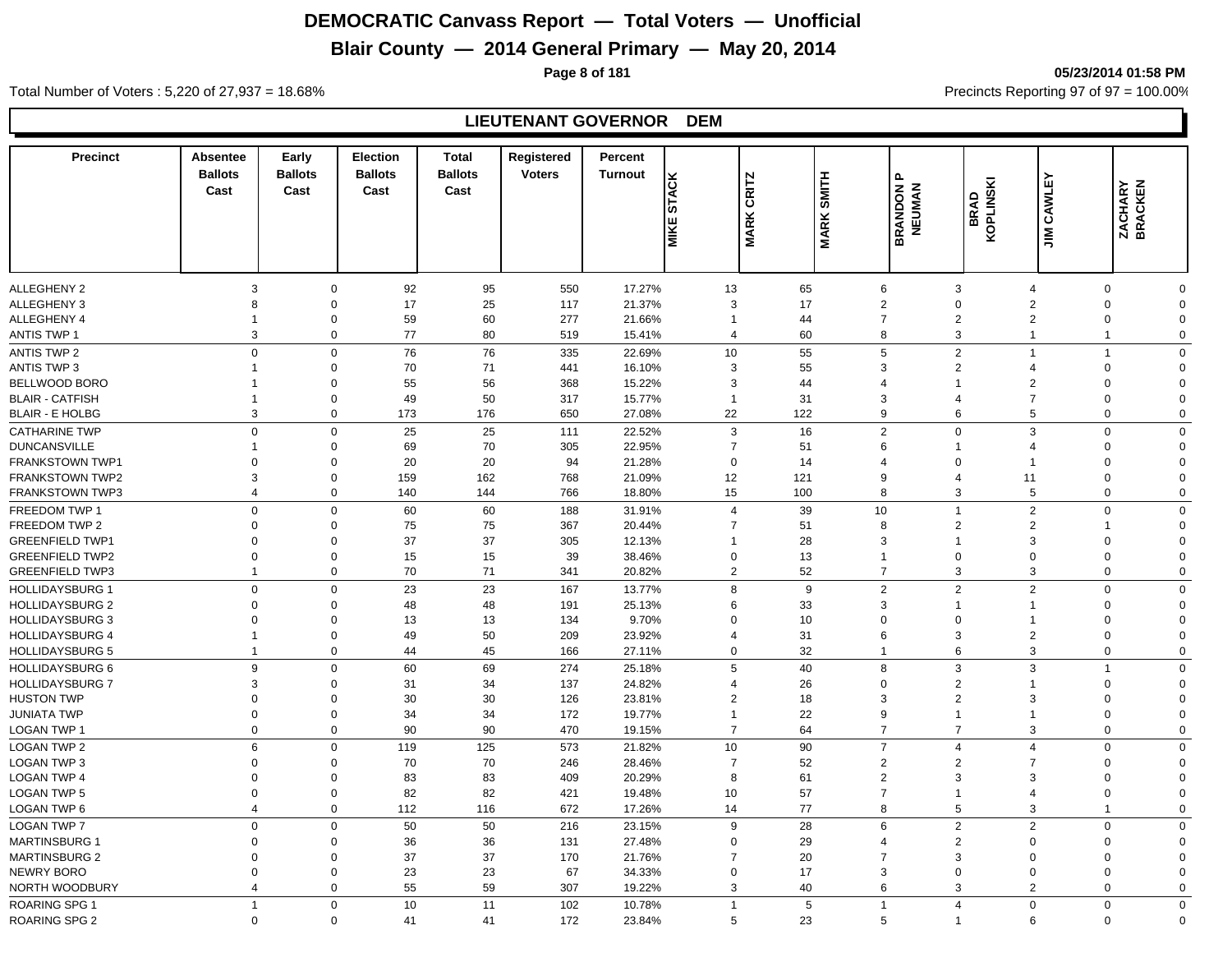## **Blair County — 2014 General Primary — May 20, 2014**

**Page 9 of 181 05/23/2014 01:58 PM**

Total Number of Voters : 5,220 of 27,937 = 18.68% Precincts Reporting 97 of 97 = 100.00%

#### **LIEUTENANT GOVERNOR DEM**

| <b>Precinct</b>      | <b>Absentee</b><br><b>Ballots</b><br>Cast | Early<br><b>Ballots</b><br>Cast | <b>Election</b><br><b>Ballots</b><br>Cast | Total<br><b>Ballots</b><br>Cast | Registered<br><b>Voters</b> | Percent<br>Turnout | Ιš<br>1일<br><b>MIKE</b> | N<br>CRIT<br><b>MARK</b> | SMITH<br>ARK<br>Σ | ൨<br><b>RANDON</b><br>≃ | KOPLINSKI<br><b>BRAD</b> | AWLEY<br>ن<br>$\tilde{z}$ | ZACHARY<br>BRACKEN |  |
|----------------------|-------------------------------------------|---------------------------------|-------------------------------------------|---------------------------------|-----------------------------|--------------------|-------------------------|--------------------------|-------------------|-------------------------|--------------------------|---------------------------|--------------------|--|
| <b>ROARING SPG 3</b> |                                           | $\mathbf 0$                     | 28                                        | 31                              | 115                         | 26.96%             |                         | 23                       | 2                 | 0                       | $\overline{2}$           |                           |                    |  |
| SNYDER TWP 1         |                                           |                                 | 49                                        | 50                              | 289                         | 17.30%             | 13                      | 27                       |                   |                         |                          |                           |                    |  |
| SNYDER TWP 2         |                                           | $\Omega$                        | 50                                        | 52                              | 352                         | 14.77%             | 5                       | 35                       |                   |                         |                          |                           |                    |  |
| <b>TAYLOR TWP</b>    | 5                                         | $\Omega$                        | 45                                        | 50                              | 375                         | 13.33%             | 2                       | 34                       | 3                 | 2                       | 6                        | O                         |                    |  |
| <b>TYRONE TWP 1</b>  |                                           |                                 | 26                                        | 26                              | 126                         | 20.63%             |                         | 20                       |                   |                         |                          |                           |                    |  |
| TYRONE TWP 2         |                                           |                                 | 56                                        | 56                              | 204                         | 27.45%             |                         | 40                       |                   |                         |                          |                           |                    |  |
| <b>TYRONE BORO 1</b> |                                           | $\Omega$                        | 41                                        | 41                              | 183                         | 22.40%             |                         | 27                       |                   |                         |                          |                           |                    |  |
| TYRONE BORO 2        |                                           | $\Omega$                        | 27                                        | 28                              | 160                         | 17.50%             | 3                       | 15                       | 3                 |                         |                          |                           |                    |  |
| TYRONE BORO 3        | $\Omega$                                  | $\mathbf 0$                     | 24                                        | 24                              | 167                         | 14.37%             | 5                       | 12                       |                   | $\Omega$                |                          | 0                         |                    |  |
| <b>TYRONE BORO 4</b> |                                           | $\Omega$                        | 16                                        | 16                              | 113                         | 14.16%             |                         | 11                       |                   |                         |                          |                           |                    |  |
| <b>TYRONE BORO 5</b> |                                           |                                 | 13                                        | 13                              | 110                         | 11.82%             |                         | -6                       |                   |                         |                          |                           |                    |  |
| TYRONE BORO 6        |                                           |                                 | 51                                        | 52                              | 176                         | 29.55%             |                         | 35                       |                   |                         |                          |                           |                    |  |
| TYRONE BORO 7        |                                           | $\mathbf 0$                     | 30                                        | 31                              | 177                         | 17.51%             | 6                       | 17                       | ◠                 | 0                       |                          |                           |                    |  |
| WILLIAMSBURG         | $\Omega$                                  | $\mathbf 0$                     | 53                                        | 53                              | 226                         | 23.45%             | 6                       | 38                       |                   | $\overline{2}$          | 3                        |                           |                    |  |
| WOODBURY TWP         |                                           | $\Omega$                        | 31                                        | 31                              | 175                         | 17.71%             | 3                       | 24                       | $\sim$            |                         | ົ                        |                           |                    |  |
| <b>Totals</b>        | 120                                       | $\mathbf{0}$                    | 5100                                      | 5220                            | 27937                       |                    | 463                     | 3643                     | 397               | 186                     | 256                      | 6                         |                    |  |
|                      |                                           |                                 |                                           |                                 |                             |                    |                         |                          |                   |                         |                          |                           |                    |  |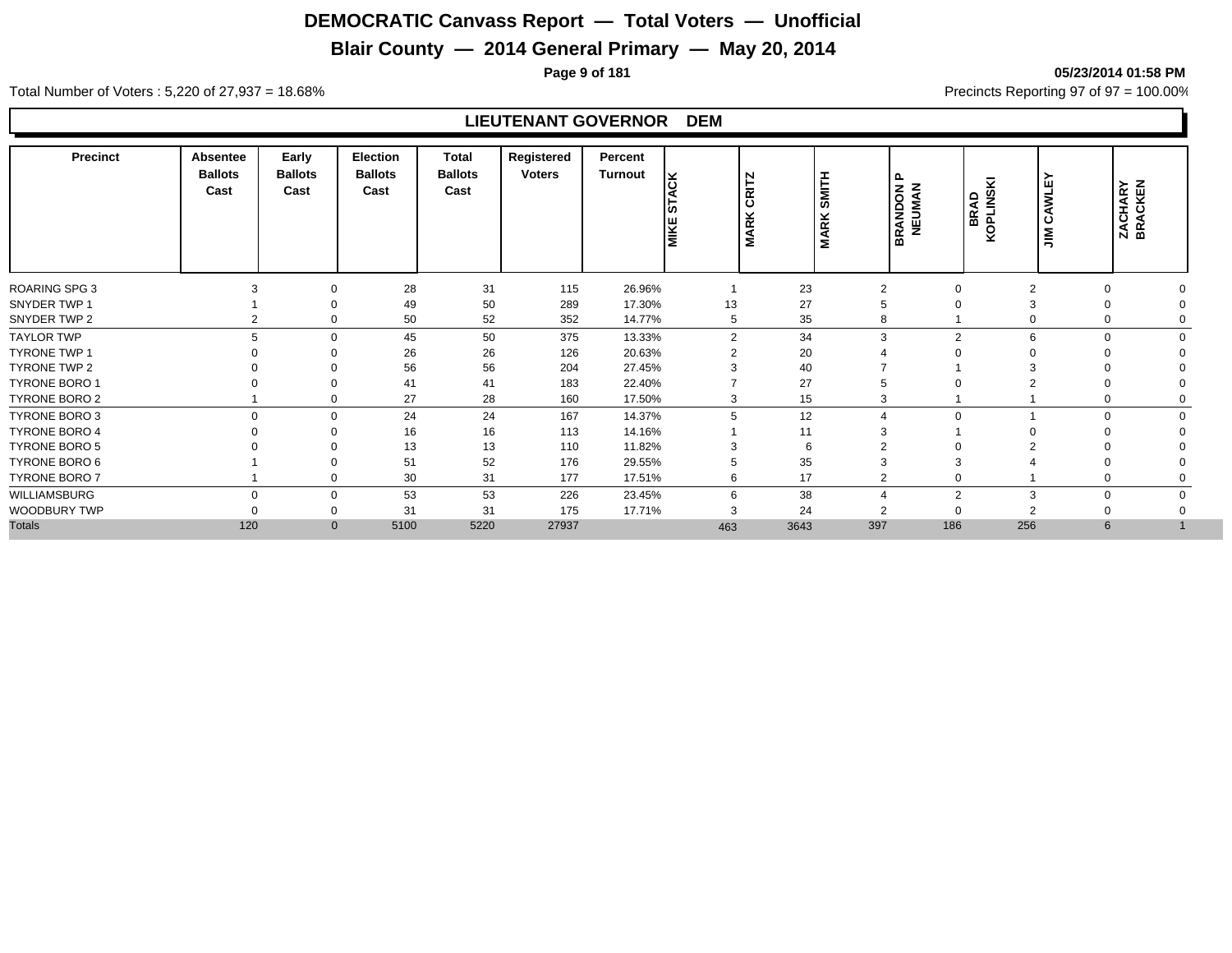## **Blair County — 2014 General Primary — May 20, 2014**

**Page 10 of 181 05/23/2014 01:58 PM**

Total Number of Voters : 5,220 of 27,937 = 18.68% Precincts Reporting 97 of 97 = 100.00%

#### **LIEUTENANT GOVERNOR DEM - DEMOCRATIC**

| <b>Precinct</b>            | <b>Absentee</b><br><b>Ballots</b> | Early<br><b>Ballots</b>    | Election<br><b>Ballots</b> | <b>Total</b><br><b>Ballots</b> | Registered<br><b>Voters</b> | Percent<br><b>Turnout</b> |                  |                         |                               |                    |                  |                                        |  |
|----------------------------|-----------------------------------|----------------------------|----------------------------|--------------------------------|-----------------------------|---------------------------|------------------|-------------------------|-------------------------------|--------------------|------------------|----------------------------------------|--|
|                            | Cast                              | Cast                       | Cast                       | Cast                           |                             |                           | ECHELBERGER      | HALVOSON                | ROB MCCORD                    | <b>JAY PATERNO</b> | ABNER REA        |                                        |  |
|                            |                                   |                            |                            |                                |                             |                           | <b>NHOL</b>      |                         |                               |                    |                  | <b>Totals</b>                          |  |
|                            |                                   |                            |                            |                                |                             |                           |                  |                         |                               |                    |                  |                                        |  |
|                            |                                   |                            |                            |                                |                             |                           |                  | ART                     |                               |                    |                  |                                        |  |
|                            |                                   |                            |                            |                                |                             |                           |                  |                         |                               |                    |                  |                                        |  |
|                            |                                   |                            |                            |                                |                             |                           |                  |                         |                               |                    |                  |                                        |  |
| ALTOONA 1-1<br>ALTOONA 1-2 | $\overline{2}$<br>$\overline{4}$  | $\mathbf 0$<br>$\mathbf 0$ | 38<br>17                   | 40<br>21                       | 357<br>120                  | 11.20%<br>17.50%          | 0<br>$\mathbf 0$ | $\mathbf 0$<br>$\Omega$ | $\overline{0}$                | $\mathbf 0$        | $\mathbf 0$<br>0 | 38<br>$\mathbf 0$<br>19<br>$\Omega$    |  |
| ALTOONA 2-1                | $\Omega$                          | $\Omega$                   | 11                         | 11                             | 290                         | 3.79%                     |                  | $\Omega$                | $\overline{0}$                | $\Omega$           |                  | 11<br>$\Omega$                         |  |
| ALTOONA 2-2                | $\overline{1}$                    | $\mathbf 0$                | 48                         | 49                             | 354                         | 13.84%                    | 0<br>1           | $\Omega$                | $\mathbf 0$                   |                    | 0                | 47<br>$\Omega$                         |  |
| ALTOONA 3-1                | $\overline{2}$                    | 0                          | 42                         | 44                             | 362                         | 12.15%                    | 0                | $\mathbf 0$             | $\overline{0}$                |                    | 0                | $\mathbf 0$<br>43                      |  |
|                            |                                   |                            |                            |                                |                             |                           |                  |                         |                               |                    |                  |                                        |  |
| ALTOONA 3-2                | $\mathbf 0$<br>$\mathbf{1}$       | $\mathbf 0$<br>$\Omega$    | 75                         | 75                             | 325                         | 23.08%                    | 0                | $\mathbf 0$<br>$\Omega$ | $\mathbf 0$<br>$\mathbf 0$    |                    | 0                | 72<br>$\mathbf 0$                      |  |
| ALTOONA 4-1                | $\overline{2}$                    | $\mathbf 0$                | 41                         | 42<br>35                       | 354                         | 11.86%                    | 0                | $\Omega$                | $\mathbf 0$                   | $\mathbf 0$        | 0                | 40<br>$\mathbf 0$<br>34<br>$\mathbf 0$ |  |
| ALTOONA 4-2<br>ALTOONA 5-1 | $\mathbf{1}$                      | $\mathbf 0$                | 33<br>12                   | 13                             | 280<br>90                   | 12.50%<br>14.44%          | 0<br>0           | $\mathbf 0$             | $\overline{0}$                |                    | 0                | 13<br>$\mathbf 0$                      |  |
| ALTOONA 5-2                | 3                                 | 0                          | 63                         | 66                             | 348                         | 18.97%                    | $\mathbf{1}$     | $\mathbf 0$             | $\overline{0}$                |                    | 0                | $\mathbf 0$<br>64                      |  |
|                            |                                   |                            |                            |                                |                             |                           |                  | $\mathbf 0$             |                               |                    |                  |                                        |  |
| ALTOONA 5-3                | $\mathsf 0$                       | $\mathbf 0$                | 63                         | 63                             | 280                         | 22.50%                    | 0                | $\Omega$                | $\mathbf 0$                   |                    | 0                | 62<br>$\mathbf 0$                      |  |
| ALTOONA 6-1<br>ALTOONA 6-2 | $\overline{2}$<br>$\Omega$        | $\mathbf 0$<br>$\mathbf 0$ | 40<br>46                   | 42<br>46                       | 347<br>338                  | 12.10%<br>13.61%          | 0<br>0           | $\Omega$                | $\mathbf 0$<br>$\overline{0}$ | $\mathbf 0$        | 0                | 40<br>$\mathbf 0$<br>45<br>$\mathbf 0$ |  |
| ALTOONA 6-3                | $\overline{1}$                    | $\mathbf 0$                |                            | 61                             | 310                         | 19.68%                    | 0                | $\mathbf 0$             | $\overline{0}$                |                    | 0                | $\mathbf 0$                            |  |
| ALTOONA 6-4                | 3                                 | 0                          | 60<br>62                   | 65                             | 269                         | 24.16%                    | 0                | $\mathbf 0$             | $\overline{0}$                |                    | 0                | 59<br>59<br>$\mathbf 0$                |  |
|                            |                                   |                            |                            |                                |                             |                           |                  |                         |                               |                    |                  |                                        |  |
| ALTOONA 6-5                | $\overline{4}$                    | 0                          | 65                         | 69                             | 410                         | 16.83%                    | $\mathsf 0$      | $\mathbf 0$             | $\mathbf 0$                   |                    | $\mathbf 0$      | $\mathbf 0$<br>67                      |  |
| <b>ALTOONA7</b>            | $\mathbf 0$                       | $\mathbf 0$                | 46                         | 46                             | 381                         | 12.07%                    | 0                | $\Omega$                | $\overline{0}$                |                    | 0                | 46<br>$\mathbf 0$                      |  |
| ALTOONA 8-1                | 3                                 | $\Omega$                   | 38                         | 41                             | 369                         | 11.11%                    | 0                | $\Omega$                | $\mathbf 0$                   |                    | $\mathbf 0$      | $\mathbf 0$<br>38                      |  |
| ALTOONA 8-2                | $\overline{2}$                    | $\Omega$                   | 47                         | 49                             | 272                         | 18.01%                    | $\mathbf 0$      | $\mathbf 0$             | $\overline{0}$                |                    | 0                | $\mathbf 0$<br>47                      |  |
| ALTOONA 9                  | $\sqrt{2}$                        | $\mathbf{0}$               | 63                         | 65                             | 399                         | 16.29%                    | 0                | $\mathbf 0$             | $\overline{0}$                |                    | 0                | 0<br>60                                |  |
| ALTOONA 10-1               | $\mathbf{1}$                      | $\mathbf{0}$               | 24                         | 25                             | 263                         | 9.51%                     | 0                | $\mathbf 0$             | $\mathbf 0$                   |                    | $\mathbf 0$      | 25<br>$\mathbf 0$                      |  |
| ALTOONA 10-2               | $\mathbf{1}$                      | $\mathbf 0$                | $30\,$                     | 31                             | 225                         | 13.78%                    | 0                | $\Omega$                | $\overline{0}$                |                    | $\mathbf 0$      | 29<br>$\Omega$                         |  |
| ALTOONA 10-3               | $\overline{2}$                    | $\Omega$                   | 39                         | 41                             | 154                         | 26.62%                    | $\mathbf 0$      | $\Omega$                | $\Omega$                      | $\Omega$           |                  | 39<br>$\mathbf 0$                      |  |
| ALTOONA 10-4               | $\mathsf 0$                       | $\Omega$                   | 74                         | 74                             | 345                         | 21.45%                    | $\Omega$         | $\Omega$                | $\Omega$                      | $\Omega$           |                  | $\Omega$<br>66                         |  |
| ALTOONA 11-1               | $\mathbf 0$                       | $\Omega$                   | 72                         | 72                             | 424                         | 16.98%                    | 0                | $\mathbf 0$             | $\overline{0}$                |                    | $\mathbf 0$      | 71<br>$\Omega$                         |  |
| ALTOONA 11-2               | $\mathbf 0$                       | $\mathbf{0}$               | 55                         | 55                             | 309                         | 17.80%                    | 0                | $\mathbf 0$             | $\pmb{0}$                     |                    | $\mathbf 0$      | $\mathbf 0$<br>52                      |  |
| ALTOONA 11-3               | $\mathbf 0$                       | $\Omega$                   | 58                         | 58                             | 280                         | 20.71%                    | 0                | 0                       | $\Omega$                      |                    | 0                | $\mathbf 0$<br>55                      |  |
| ALTOONA 12-1               | $\Omega$                          | $\Omega$                   | 25                         | 25                             | 147                         | 17.01%                    | 0                | $\Omega$                | $\mathbf 0$                   | $\mathbf 0$        |                  | $\mathbf 0$<br>24                      |  |
| ALTOONA 12-2               | $\Omega$                          | $\Omega$                   | 42                         | 42                             | 198                         | 21.21%                    | $\mathbf 0$      | $\Omega$                | $\overline{0}$                | $\mathbf 0$        |                  | 40<br>$\mathbf 0$                      |  |
| ALTOONA 12-3               | $\mathbf{1}$                      | 0                          | 33                         | 34                             | 183                         | 18.58%                    | 0                | $\mathbf 0$             | $\overline{0}$                | $\mathbf{1}$       |                  | $\mathbf 0$<br>31                      |  |
| ALTOONA 12-4               | $\mathbf 0$                       | $\mathbf 0$                | $\overline{70}$            | 70                             | 256                         | 27.34%                    | 0                | $\Omega$                | $\overline{0}$                |                    | 0                | 63<br>$\mathbf 0$                      |  |
| ALTOONA 12-5               | $\Omega$                          | $\Omega$                   | 22                         | 22                             | 146                         | 15.07%                    | $\mathbf 0$      | $\Omega$                | $\mathbf 0$                   | $\Omega$           |                  | 21<br>$\Omega$                         |  |
| ALTOONA 13-1               | $\Omega$                          | $\Omega$                   | 71                         | 71                             | 431                         | 16.47%                    | $\Omega$         | $\Omega$                | $\overline{0}$                | $\Omega$           |                  | 68<br>$\mathbf 0$                      |  |
| ALTOONA 13-2               | $\Omega$                          | $\mathbf 0$                | 64                         | 64                             | 390                         | 16.41%                    | 0                | $\Omega$                | $\overline{0}$                | $\mathbf 0$        |                  | $\mathbf 0$<br>61                      |  |
| ALTOONA 13-3               | $\mathbf 0$                       | $\mathbf 0$                | 57                         | 57                             | 296                         | 19.26%                    | 0                | $\mathbf 0$             |                               | $\mathbf 0$        | 0                | 57<br>$\Omega$                         |  |
| ALTOONA 13-4               | $\overline{1}$                    | $\Omega$                   | 51                         | 52                             | 522                         | 9.96%                     | 0                | $\mathbf 0$             | $\mathbf 0$                   |                    | $\mathbf 0$      | $\mathbf 0$<br>51                      |  |
| ALTOONA 14-1               | $\Omega$                          | $\Omega$                   | 29                         | 29                             | 148                         | 19.59%                    | $\mathbf 0$      | $\Omega$                | $\mathbf 0$                   |                    | $\mathbf 0$      | 28<br>$\Omega$                         |  |
| ALTOONA 14-2               | $\overline{4}$                    | $\Omega$                   | 93                         | 97                             | 386                         | 25.13%                    | 0                | $\Omega$                | $\overline{0}$                | $\Omega$           |                  | 89<br>$\mathbf 0$                      |  |
| ALTOONA 14-3               | $\mathbf 0$                       | 0                          | 71                         | 71                             | 272                         | 26.10%                    | 0                | $\Omega$                | $\overline{0}$                |                    | 0                | 65<br>$\Omega$                         |  |
| ALTOONA 14-4               | $\mathbf{1}$                      | 0                          | 100                        | 101                            | 411                         | 24.57%                    | 0                | $\mathbf 0$             |                               | $\mathbf 0$        | 0                | 95<br>$\mathbf 0$                      |  |
| ALLEGHENY 1                | 3                                 | $\Omega$                   | 92                         | 95                             | 558                         | 17.03%                    | $\Omega$         | $\Omega$                |                               | $\Omega$           | $\Omega$         | $\Omega$<br>95                         |  |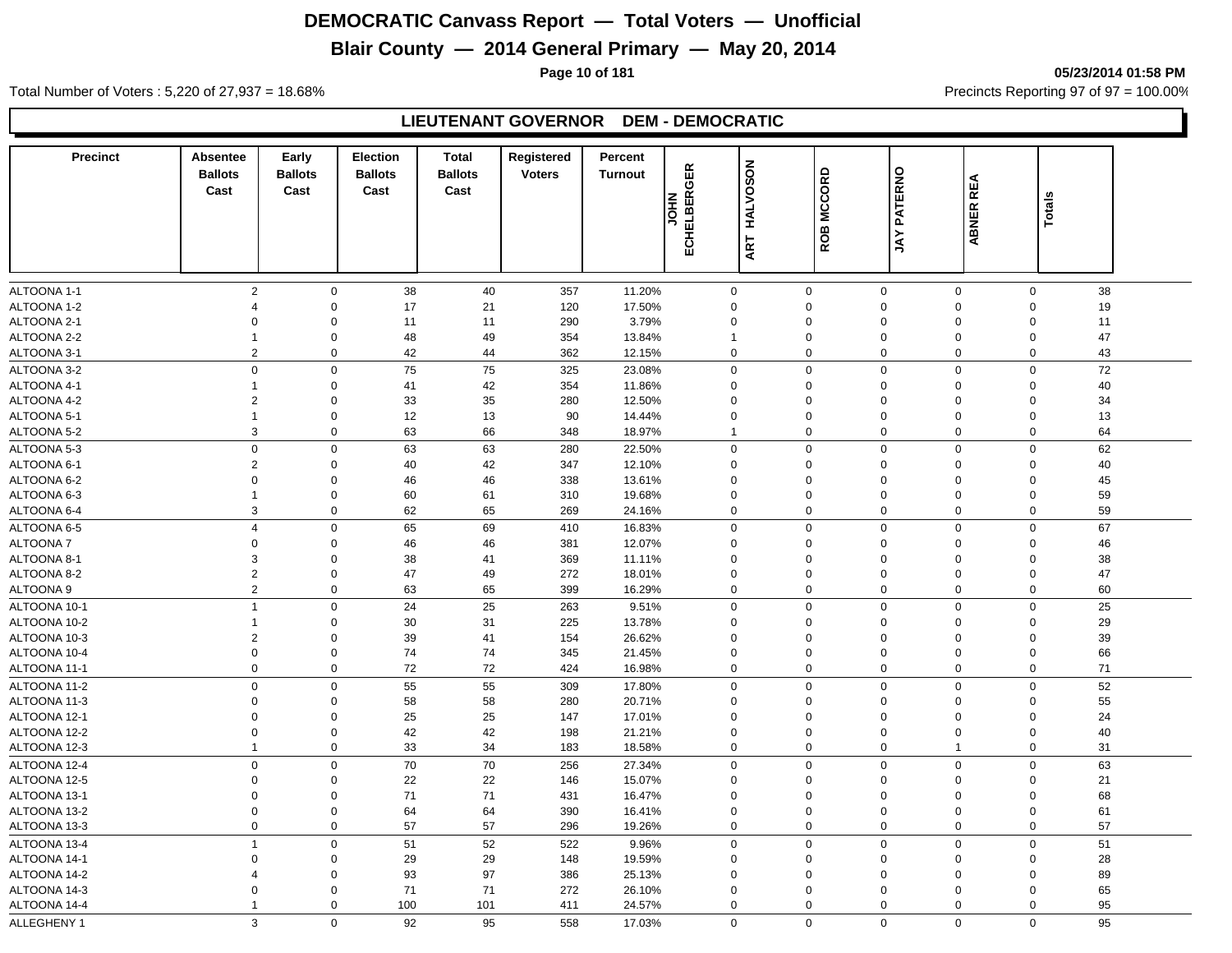## **Blair County — 2014 General Primary — May 20, 2014**

**Page 11 of 181 05/23/2014 01:58 PM**

Total Number of Voters : 5,220 of 27,937 = 18.68% Precincts Reporting 97 of 97 = 100.00%

#### **LIEUTENANT GOVERNOR DEM**

| <b>Precinct</b>        | Absentee                | Early          | <b>Election</b> | <b>Total</b>   | Registered    | Percent        |             |             |                |                |              |               |     |  |
|------------------------|-------------------------|----------------|-----------------|----------------|---------------|----------------|-------------|-------------|----------------|----------------|--------------|---------------|-----|--|
|                        | <b>Ballots</b>          | <b>Ballots</b> | <b>Ballots</b>  | <b>Ballots</b> | <b>Voters</b> | <b>Turnout</b> | ECHELBERGER | HALVOSON    | ROB MCCORD     | <b>PATERNO</b> |              |               |     |  |
|                        | Cast                    | Cast           | Cast            | Cast           |               |                |             |             |                |                | ABNER REA    |               |     |  |
|                        |                         |                |                 |                |               |                | HOL         |             |                |                |              | <b>Totals</b> |     |  |
|                        |                         |                |                 |                |               |                |             |             |                |                |              |               |     |  |
|                        |                         |                |                 |                |               |                |             | ART         |                | YAL            |              |               |     |  |
|                        |                         |                |                 |                |               |                |             |             |                |                |              |               |     |  |
| <b>ALLEGHENY 2</b>     | $\mathsf 3$             | $\mathbf 0$    | 92              | 95             | 550           | 17.27%         |             | $\mathbf 0$ | $\mathbf 0$    | $\mathbf 0$    | $\mathbf 0$  | $\mathbf 0$   | 91  |  |
| <b>ALLEGHENY 3</b>     | 8                       | $\mathbf 0$    | 17              | 25             | 117           | 21.37%         |             | 0           | $\mathbf 0$    | $\mathbf 0$    | $\mathbf 0$  | $\Omega$      | 24  |  |
| ALLEGHENY 4            | $\mathbf{1}$            | $\mathbf 0$    | 59              | 60             | 277           | 21.66%         |             | 0           | $\mathbf 0$    | $\mathbf 0$    | $\mathbf 0$  | $\mathbf 0$   | 56  |  |
| <b>ANTIS TWP 1</b>     | 3                       | $\Omega$       | 77              | 80             | 519           | 15.41%         |             | 0           | $\mathbf 0$    | $\mathbf 0$    | 0            | $\mathbf 0$   | 77  |  |
| <b>ANTIS TWP 2</b>     | $\mathsf 0$             | $\mathbf 0$    | 76              | 76             | 335           | 22.69%         |             | $\mathbf 0$ | $\mathbf 0$    | $\mathbf 0$    | $\mathbf 0$  | $\mathsf 0$   | 74  |  |
| <b>ANTIS TWP 3</b>     | 1                       | $\mathbf 0$    | 70              | 71             | 441           | 16.10%         |             | 0           | $\mathbf 0$    | $\mathbf 0$    | 0            | $\Omega$      | 67  |  |
| <b>BELLWOOD BORO</b>   | 1                       | $\mathbf 0$    | 55              | 56             | 368           | 15.22%         |             | 0           | $\mathbf 0$    | $\mathbf 0$    | $\Omega$     | $\Omega$      | 54  |  |
| <b>BLAIR - CATFISH</b> | 1                       | $\mathbf 0$    | 49              | 50             | 317           | 15.77%         |             | 0           | $\Omega$       | $\mathbf 0$    | $\mathbf 0$  | $\mathbf 0$   | 46  |  |
| <b>BLAIR - E HOLBG</b> | 3                       | $\mathbf 0$    | 173             | 176            | 650           | 27.08%         |             | $\mathbf 0$ | $\Omega$       | $\mathbf 0$    | 0            | $\Omega$      | 164 |  |
| <b>CATHARINE TWP</b>   | $\mathsf 0$             | $\mathbf 0$    | 25              | 25             | 111           | 22.52%         |             | $\mathsf 0$ | $\mathbf 0$    | $\mathbf 0$    | $\mathbf 0$  | $\mathsf 0$   | 24  |  |
| <b>DUNCANSVILLE</b>    | 1                       | $\mathbf 0$    | 69              | 70             | 305           | 22.95%         |             | 0           | $\mathbf 0$    | $\mathbf 0$    | $\Omega$     | $\mathbf 0$   | 69  |  |
| <b>FRANKSTOWN TWP1</b> | $\Omega$                | $\Omega$       | 20              | 20             | 94            | 21.28%         | $\mathbf 0$ |             | $\Omega$       | $\mathbf 0$    | $\Omega$     | $\Omega$      | 19  |  |
| <b>FRANKSTOWN TWP2</b> | 3                       | $\mathbf 0$    | 159             | 162            | 768           | 21.09%         | $\mathbf 0$ |             | $\Omega$       | $\mathbf 0$    | $\Omega$     | $\mathbf 0$   | 157 |  |
| <b>FRANKSTOWN TWP3</b> | $\overline{\mathbf{4}}$ | $\Omega$       | 140             | 144            | 766           | 18.80%         |             | 0           | $\Omega$       | $\mathbf 0$    | 0            | $\mathbf 1$   | 132 |  |
| FREEDOM TWP 1          | $\mathbf 0$             | $\mathbf 0$    | 60              | 60             | 188           | 31.91%         |             | $\mathbf 0$ | $\Omega$       | $\mathbf 0$    | 0            | $\mathbf 0$   | 56  |  |
| FREEDOM TWP 2          | 0                       | $\mathbf 0$    | 75              | 75             | 367           | 20.44%         |             | $\mathbf 0$ | $\mathbf 0$    | $\mathbf 0$    | $\mathbf 0$  | $\mathbf 0$   | 71  |  |
| <b>GREENFIELD TWP1</b> | $\Omega$                | $\Omega$       | 37              | 37             | 305           | 12.13%         | $\mathbf 0$ |             | $\Omega$       | $\mathbf 0$    | $\Omega$     | $\Omega$      | 36  |  |
| <b>GREENFIELD TWP2</b> | $\Omega$                | $\Omega$       | 15              | 15             | 39            | 38.46%         | $\mathbf 0$ |             | $\Omega$       | $\mathbf 0$    | $\Omega$     | $\Omega$      | 14  |  |
| <b>GREENFIELD TWP3</b> | 1                       | $\Omega$       | 70              | 71             | 341           | 20.82%         |             | 0           | $\Omega$       | $\mathbf 0$    | 0            | $\Omega$      | 67  |  |
| <b>HOLLIDAYSBURG 1</b> | $\mathbf 0$             | $\mathbf 0$    | 23              | 23             | 167           | 13.77%         |             | $\mathbf 0$ | $\Omega$       | $\mathbf 0$    | $\mathbf 0$  | $\mathbf 0$   | 23  |  |
| <b>HOLLIDAYSBURG 2</b> | 0                       | $\Omega$       | 48              | 48             | 191           | 25.13%         | $\Omega$    |             | $\Omega$       | $\Omega$       | $\Omega$     | $\Omega$      | 44  |  |
| <b>HOLLIDAYSBURG 3</b> | $\Omega$                | $\Omega$       | 13              | 13             | 134           | 9.70%          | $\mathbf 0$ |             | $\Omega$       | $\mathbf 0$    | $\Omega$     | $\Omega$      | 11  |  |
| <b>HOLLIDAYSBURG 4</b> | $\mathbf 1$             | $\mathbf 0$    | 49              | 50             | 209           | 23.92%         | $\mathbf 0$ |             | $\mathbf 0$    | $\mathbf 0$    | $\mathbf 0$  | $\mathbf 0$   | 46  |  |
| <b>HOLLIDAYSBURG 5</b> | $\mathbf{1}$            | $\mathbf 0$    | 44              | 45             | 166           | 27.11%         |             | 0           | $\Omega$       | $\mathbf 0$    | 0            | 0             | 42  |  |
| <b>HOLLIDAYSBURG 6</b> | 9                       | $\mathbf 0$    | 60              | 69             | 274           | 25.18%         |             | $\mathbf 0$ | $\Omega$       | $\mathbf 0$    | $\mathbf 0$  | $\mathbf 0$   | 60  |  |
| <b>HOLLIDAYSBURG 7</b> | 3                       | $\Omega$       | 31              | 34             | 137           | 24.82%         |             | 0           | $\Omega$       | $\mathbf 0$    | $\Omega$     | $\Omega$      | 33  |  |
| <b>HUSTON TWP</b>      | 0                       | $\Omega$       | 30              | 30             | 126           | 23.81%         | $\Omega$    |             | $\Omega$       | $\mathbf 0$    | $\Omega$     | $\Omega$      | 28  |  |
| <b>JUNIATA TWP</b>     | $\mathbf 0$             | $\mathbf 0$    | 34              | 34             | 172           | 19.77%         |             | 0           | $\mathbf 0$    | $\mathbf 0$    | $\mathbf 0$  | $\mathbf 0$   | 34  |  |
| <b>LOGAN TWP 1</b>     | $\mathbf 0$             | $\mathbf 0$    | 90              | 90             | 470           | 19.15%         |             | 0           | $\mathbf 0$    | $\mathbf 0$    | 0            | $\mathbf 0$   | 88  |  |
| <b>LOGAN TWP 2</b>     | 6                       | $\Omega$       | 119             | 125            | 573           | 21.82%         |             | $\mathbf 0$ | $\overline{1}$ | $\mathbf 0$    | $\mathbf 0$  | $\Omega$      | 116 |  |
| LOGAN TWP 3            | $\Omega$                | $\Omega$       | 70              | 70             | 246           | 28.46%         | $\Omega$    |             | $\Omega$       | $\Omega$       | $\Omega$     | $\Omega$      | 70  |  |
| <b>LOGAN TWP 4</b>     | $\mathbf 0$             | $\Omega$       | 83              | 83             | 409           | 20.29%         | $\Omega$    |             | $\Omega$       |                | $\Omega$     | $\Omega$      | 78  |  |
| <b>LOGAN TWP 5</b>     | 0                       | $\mathbf 0$    | 82              | 82             | 421           | 19.48%         |             | 0           | $\mathbf 0$    | $\mathbf 0$    | $\mathbf 0$  | $\mathbf 0$   | 79  |  |
| LOGAN TWP 6            | 4                       | $\mathbf 0$    | 112             | 116            | 672           | 17.26%         |             | 0           | $\mathbf 0$    | $\mathbf 0$    | $\mathbf{1}$ | 0             | 109 |  |
| <b>LOGAN TWP 7</b>     | $\mathbf 0$             | $\Omega$       | 50              | 50             | 216           | 23.15%         |             | $\mathbf 0$ | $\Omega$       | $\mathbf 0$    | $\mathbf 0$  | $\Omega$      | 47  |  |
| <b>MARTINSBURG 1</b>   | $\Omega$                | $\Omega$       | 36              | 36             | 131           | 27.48%         | $\Omega$    |             | $\Omega$       | $\mathbf 0$    | $\Omega$     | $\Omega$      | 35  |  |
| MARTINSBURG 2          | $\mathbf 0$             | $\Omega$       | 37              | 37             | 170           | 21.76%         |             | $\mathbf 0$ | $\Omega$       | $\mathbf 0$    | $\Omega$     | $\Omega$      | 37  |  |
| NEWRY BORO             | 0                       | $\Omega$       | 23              | 23             | 67            | 34.33%         |             | 0           | $\mathbf 0$    | $\mathbf 0$    | $\Omega$     | $\Omega$      | 20  |  |
| NORTH WOODBURY         | 4                       | $\Omega$       | 55              | 59             | 307           | 19.22%         |             | 0           | $\Omega$       | $\mathbf 0$    | 0            | $\Omega$      | 54  |  |
| <b>ROARING SPG 1</b>   | $\mathbf{1}$            | $\Omega$       | 10              | 11             | 102           | 10.78%         |             | $\mathbf 0$ | $\Omega$       | $\mathbf 0$    | $\mathbf 0$  | $\mathbf{0}$  | 11  |  |
| <b>ROARING SPG 2</b>   | $\Omega$                | $\mathbf 0$    | 41              | 41             | 172           | 23.84%         |             | $\Omega$    | $\Omega$       | $\Omega$       | $\Omega$     | $\Omega$      | 40  |  |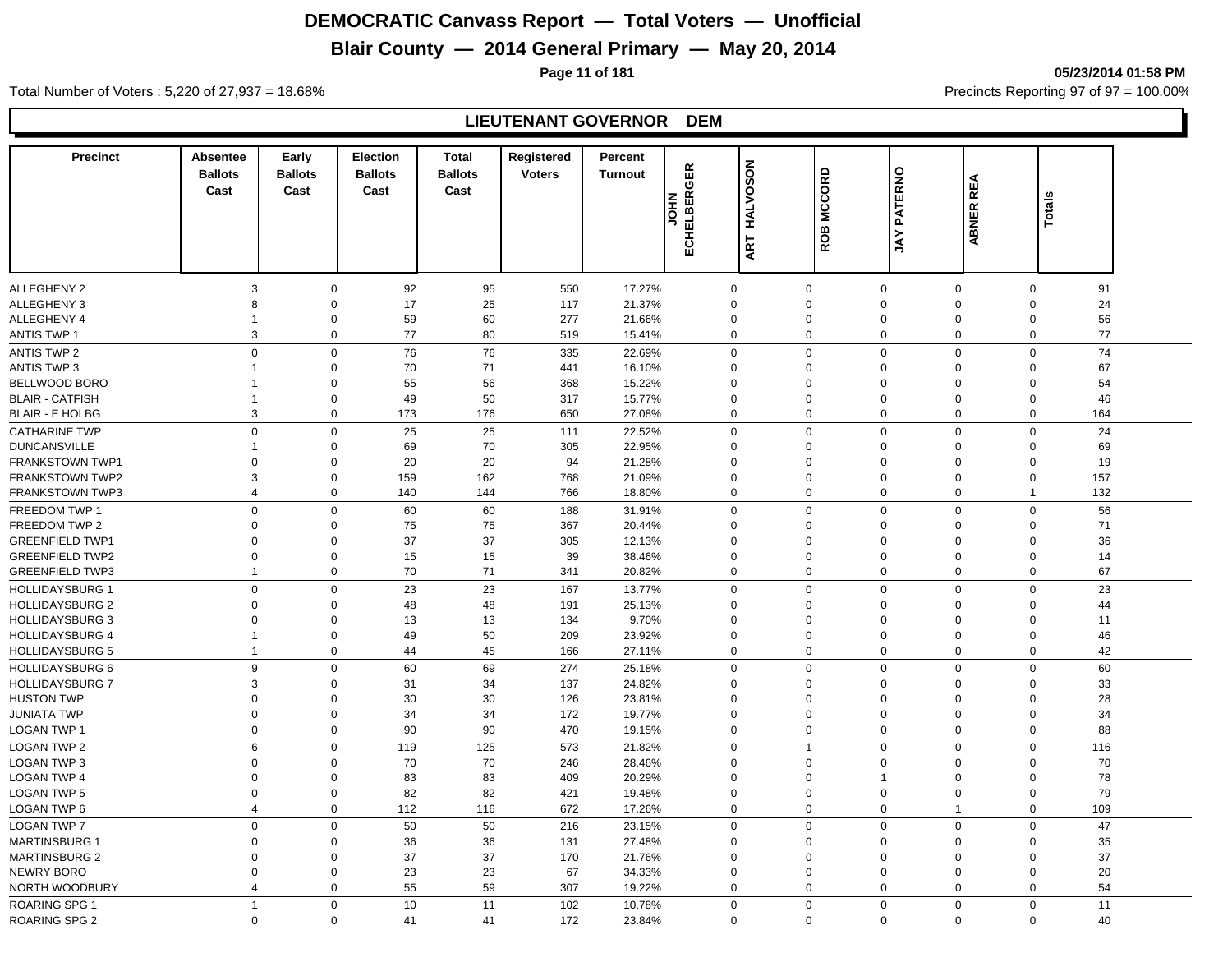## **Blair County — 2014 General Primary — May 20, 2014**

**Page 12 of 181 05/23/2014 01:58 PM**

Total Number of Voters : 5,220 of 27,937 = 18.68% Precincts Reporting 97 of 97 = 100.00%

#### **LIEUTENANT GOVERNOR DEM**

| <b>Precinct</b>      | <b>Absentee</b><br><b>Ballots</b><br>Cast | Early<br><b>Ballots</b><br>Cast | Election<br><b>Ballots</b><br>Cast | Total<br><b>Ballots</b><br>Cast | Registered<br><b>Voters</b> | Percent<br>Turnout | GER<br>≃<br><b>NHIC</b><br>ELBEI<br>곱 | SON<br>$\circ$<br>ξĖ | <b>MCCORD</b><br><b>ROB</b> | PATERNO<br>λy | <b>REA</b><br>ABNER     | Totals         |  |
|----------------------|-------------------------------------------|---------------------------------|------------------------------------|---------------------------------|-----------------------------|--------------------|---------------------------------------|----------------------|-----------------------------|---------------|-------------------------|----------------|--|
| ROARING SPG 3        | 3                                         |                                 | 28                                 | 31                              | 115                         | 26.96%             |                                       | 0                    | $\mathbf 0$<br>$\Omega$     |               | $\mathbf 0$<br>$\Omega$ | 28             |  |
| SNYDER TWP 1         |                                           |                                 | 49                                 | 50                              | 289                         | 17.30%             |                                       |                      | 0                           |               | $\Omega$                | 48             |  |
| SNYDER TWP 2         | 2                                         |                                 | 50                                 | 52                              | 352                         | 14.77%             |                                       | 0                    | $\Omega$                    | $\mathbf 0$   | $\mathbf 0$             | 49<br>$\Omega$ |  |
| <b>TAYLOR TWP</b>    |                                           | U                               | 45                                 | 50                              | 375                         | 13.33%             |                                       | $\Omega$             | $\Omega$                    | $\mathbf 0$   | $\mathbf 0$             | 47<br>$\Omega$ |  |
| <b>TYRONE TWP 1</b>  |                                           |                                 | 26                                 | 26                              | 126                         | 20.63%             |                                       |                      |                             | $\Omega$      | $\Omega$                | 26             |  |
| TYRONE TWP 2         |                                           |                                 | 56                                 | 56                              | 204                         | 27.45%             |                                       |                      |                             | $\Omega$      | $\Omega$                | 54             |  |
| <b>TYRONE BORO 1</b> |                                           |                                 | 41                                 | 41                              | 183                         | 22.40%             |                                       |                      | O                           |               | $\Omega$                | 41             |  |
| <b>TYRONE BORO 2</b> |                                           |                                 | 27                                 | 28                              | 160                         | 17.50%             |                                       | 0                    |                             | 0             | 0                       | 23<br>$\Omega$ |  |
| TYRONE BORO 3        |                                           |                                 | 24                                 | 24                              | 167                         | 14.37%             |                                       | $\mathbf 0$          | $\Omega$<br>$\Omega$        |               | $\mathbf 0$             | 22<br>$\Omega$ |  |
| <b>TYRONE BORO 4</b> |                                           |                                 | 16                                 | 16                              | 113                         | 14.16%             |                                       |                      |                             |               | $\Omega$                | 16             |  |
| <b>TYRONE BORO 5</b> |                                           |                                 | 13                                 | 13                              | 110                         | 11.82%             |                                       |                      |                             |               |                         | 13             |  |
| TYRONE BORO 6        |                                           |                                 | 51                                 | 52                              | 176                         | 29.55%             |                                       |                      |                             |               | $\Omega$                | 50             |  |
| <b>TYRONE BORO 7</b> |                                           |                                 | 30                                 | 31                              | 177                         | 17.51%             | 0                                     |                      |                             | $\mathbf 0$   | 0<br>$\Omega$           | 26             |  |
| WILLIAMSBURG         | $\Omega$                                  | 0                               | 53                                 | 53                              | 226                         | 23.45%             |                                       | 0                    | $\Omega$<br>$\Omega$        |               | 0                       | 53<br>$\Omega$ |  |
| WOODBURY TWP         |                                           |                                 | 31                                 | 31                              | 175                         | 17.71%             | 0                                     |                      | 0                           |               | 0                       | 31             |  |
| <b>Totals</b>        | 120                                       | $\mathbf{0}$                    | 5100                               | 5220                            | 27937                       |                    | $\overline{2}$                        |                      |                             |               | 2                       | 4959           |  |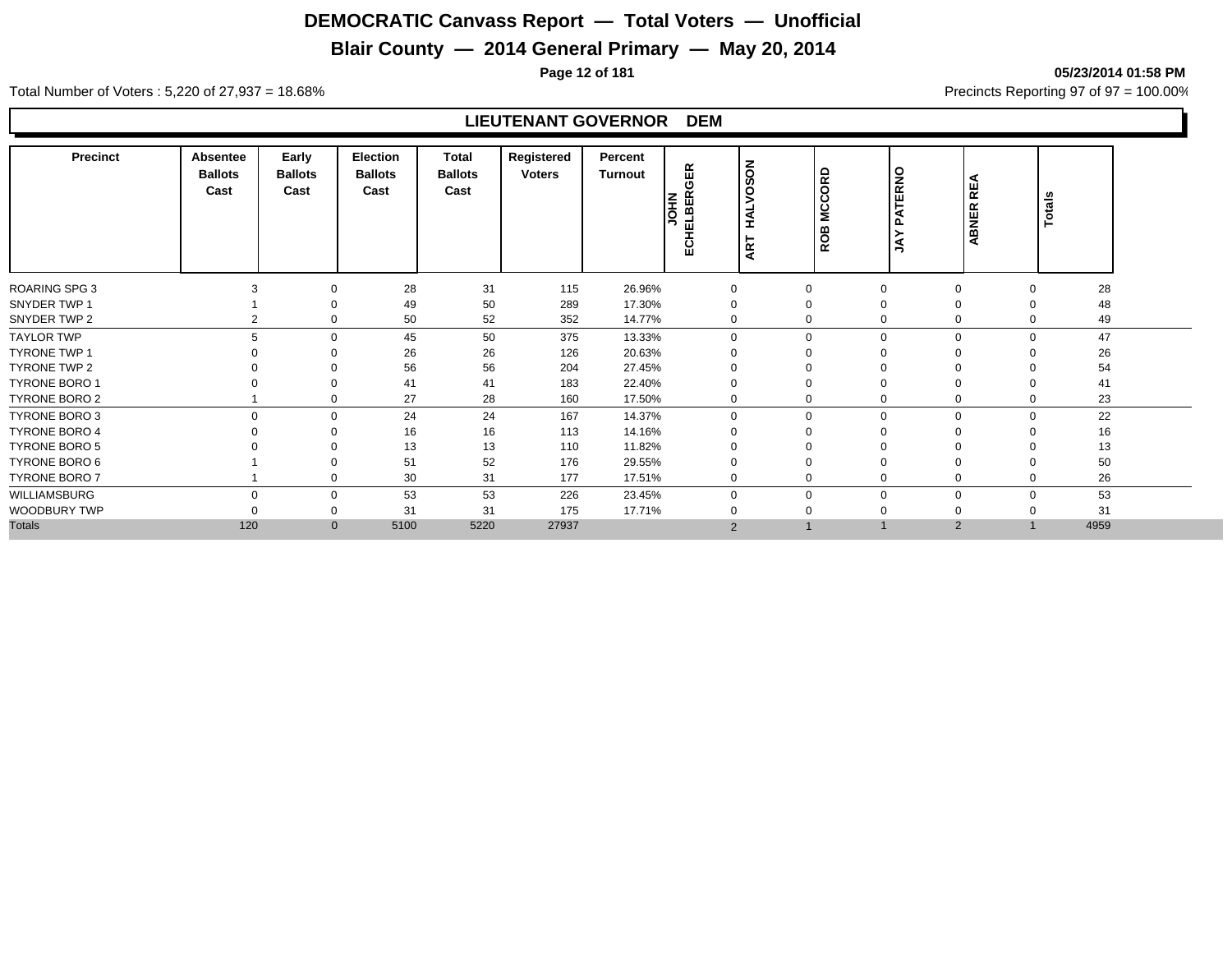## **Blair County — 2014 General Primary — May 20, 2014**

**Page 13 of 181 05/23/2014 01:58 PM**

Total Number of Voters : 5,220 of 27,937 = 18.68% Precincts Reporting 97 of 97 = 100.00%

#### **REPRESENTATIVE IN CONGRESS 9TH DISTRICT DEM - DEMOCRATIC**

| <b>Precinct</b>              | Absentee<br><b>Ballots</b><br>Cast | Early<br><b>Ballots</b><br>Cast | <b>Election</b><br><b>Ballots</b><br>Cast | Total<br><b>Ballots</b><br>Cast | Registered<br><b>Voters</b> | Percent<br>Turnout | ALANNA<br>HARTZOK | HALVORSON<br>ART | <b>BEAM</b><br>品              | <b>SHUSTER</b><br>BILL     | <b>SHUSTER</b><br><b>BOB</b> | <b>SHUSTER</b><br>ans | <b>JOHN<br/>EICHELBERGER</b> | Con tinued     |
|------------------------------|------------------------------------|---------------------------------|-------------------------------------------|---------------------------------|-----------------------------|--------------------|-------------------|------------------|-------------------------------|----------------------------|------------------------------|-----------------------|------------------------------|----------------|
| ALTOONA 1-1                  | $\overline{2}$                     | $\mathbf 0$                     | 38                                        | 40                              | 357                         | 11.20%             | 30                |                  | $\mathbf 0$                   | $\mathbf 0$                | $\overline{2}$               | $\mathbf 0$           | $\Omega$                     | $\mathbf 0$    |
| ALTOONA 1-2                  | $\overline{4}$                     | $\mathbf 0$                     | 17                                        | 21                              | 120                         | 17.50%             | 15                |                  | $\mathbf 0$                   | $\mathbf 0$                | $\mathbf 0$                  | $\Omega$              | $\Omega$                     | $\mathbf 0$    |
| ALTOONA 2-1                  | $\mathbf 0$                        | $\mathbf 0$                     | 11                                        | 11                              | 290                         | 3.79%              | 9                 |                  | $\mathbf 0$                   | $\mathbf 0$                | $\mathbf 0$                  | $\Omega$              | $\mathbf 0$                  | $\Omega$       |
| ALTOONA 2-2                  | $\mathbf{1}$                       | $\mathbf 0$                     | 48                                        | 49                              | 354                         | 13.84%             | 42                |                  | 0                             | $\mathbf 0$                | $\mathbf 0$                  | $\Omega$              | $\mathbf 0$                  | $\Omega$       |
| ALTOONA 3-1                  | $\overline{2}$                     | $\mathbf 0$                     | 42                                        | 44                              | 362                         | 12.15%             | 39                |                  | $\mathbf 0$                   | $\mathbf 0$                | $\mathbf 0$                  | $\mathbf 0$           | $\Omega$                     | $\mathbf 0$    |
| ALTOONA 3-2                  | $\mathbf 0$                        | $\mathbf 0$                     | 75                                        | 75                              | 325                         | 23.08%             | 61                |                  | $\mathbf 0$                   | $\mathbf 0$                | $\Omega$                     | $\Omega$              | $\Omega$                     | $\mathbf 0$    |
| ALTOONA 4-1                  |                                    | $\mathbf 0$                     | 41                                        | 42                              | 354                         | 11.86%             | 32                |                  | 1                             | $\mathbf 0$                | $\Omega$                     | $\Omega$              | $\Omega$                     | $\Omega$       |
| ALTOONA 4-2                  | $\overline{2}$                     | $\mathbf 0$                     | 33                                        | 35                              | 280                         | 12.50%             | 30                |                  | $\mathbf 0$                   | $\overline{1}$             | $\Omega$                     | $\Omega$              | $\Omega$                     | $\Omega$       |
| ALTOONA 5-1                  | $\overline{1}$                     | $\mathbf 0$                     | 12                                        | 13                              | 90                          | 14.44%             | 12                |                  | $\mathbf 0$                   | $\mathbf 0$                | $\Omega$                     | $\Omega$              | $\Omega$                     | $\Omega$       |
| ALTOONA 5-2                  | 3                                  | $\mathbf 0$                     | 63                                        | 66                              | 348                         | 18.97%             | 52                |                  | $\pmb{0}$                     | $\mathbf 0$                | $\mathbf 0$                  | $\mathbf 0$           | $\mathbf 0$                  | $\mathbf 0$    |
| ALTOONA 5-3                  | $\mathbf 0$                        | $\mathbf 0$                     | 63                                        | 63                              | 280                         | 22.50%             | 52                |                  | $\mathbf{1}$                  | $\mathbf 0$                | $\overline{1}$               | $\mathbf 0$           | $\Omega$                     | $\mathbf 0$    |
| ALTOONA 6-1                  | $\overline{2}$                     | $\mathbf 0$                     | 40                                        | 42                              | 347                         | 12.10%             | 36                |                  | $\mathbf 0$                   | $\mathbf 0$                | $\Omega$                     | $\Omega$              | $\Omega$                     | $\Omega$       |
| ALTOONA 6-2                  | $\Omega$                           | $\mathbf 0$                     | 46                                        | 46                              | 338                         | 13.61%             | 39                |                  | $\mathbf 0$                   | $\mathbf 0$                | $\mathbf 0$                  | $\Omega$              | $\Omega$                     | $\Omega$       |
| ALTOONA 6-3                  | $\overline{1}$                     | $\mathbf 0$                     | 60                                        | 61                              | 310                         | 19.68%             | 50                |                  | $\mathbf 0$                   | $\mathbf 0$                | $\overline{1}$               |                       | $\mathbf 0$                  | $\Omega$       |
| ALTOONA 6-4                  | 3                                  | $\mathbf 0$                     | 62                                        | 65                              | 269                         | 24.16%             | 55                |                  | $\overline{2}$                | $\mathbf 0$                | $\mathbf 0$                  | $\Omega$              | $\mathbf 0$                  | $\mathbf 0$    |
| ALTOONA 6-5                  | $\overline{4}$                     | $\mathbf 0$                     | 65                                        | 69                              | 410                         | 16.83%             | 55                |                  | $\overline{1}$                | $\mathbf 0$                | $\mathbf 0$                  | $\mathbf 0$           | $\mathbf 0$                  | $\mathbf 0$    |
| <b>ALTOONA7</b>              | $\mathbf 0$                        | $\mathbf 0$                     | 46                                        | 46                              | 381                         | 12.07%             | 43                |                  | $\mathbf 0$                   | $\mathbf 0$                | $\mathbf 0$                  | $\Omega$              | $\mathbf 0$                  | $\Omega$       |
| ALTOONA 8-1                  | 3                                  | $\mathbf 0$                     | 38                                        | 41                              | 369                         | 11.11%             | 33                |                  | $\mathbf 0$                   | $\mathbf 0$                | $\Omega$                     | $\Omega$              | $\Omega$                     | $\Omega$       |
| ALTOONA 8-2                  | $\overline{2}$                     | $\mathbf 0$                     | 47                                        | 49                              | 272                         | 18.01%             | 42                |                  | $\mathbf 0$                   | $\mathbf 0$                | $\mathbf 0$                  | $\Omega$              | $\mathbf 0$                  |                |
| ALTOONA 9                    | $\overline{2}$                     | $\mathbf 0$                     | 63                                        | 65                              | 399                         | 16.29%             | 50                |                  | $\mathbf 0$                   | $\mathbf 0$                | $\mathbf 0$                  | $\mathbf 0$           | $\mathbf 0$                  | $\mathbf 0$    |
| ALTOONA 10-1                 | $\overline{1}$                     | $\mathbf 0$                     | 24                                        | 25                              | 263                         | 9.51%              | 24                |                  | $\mathbf 0$                   | $\mathbf 0$                | $\overline{0}$               | $\Omega$              | $\Omega$                     | $\mathbf 0$    |
| ALTOONA 10-2                 | $\mathbf{1}$                       | $\mathbf 0$                     | 30                                        | 31                              | 225                         | 13.78%             | 22                |                  | $\mathbf 0$                   | $\mathbf 0$                | -1                           | $\Omega$              | $\Omega$                     | $\mathbf 0$    |
| ALTOONA 10-3                 | $\overline{2}$                     | $\mathbf 0$                     | 39                                        | 41                              | 154                         | 26.62%             | 33                |                  | 1                             | $\mathbf 0$                | $\Omega$                     | $\Omega$              | $\Omega$                     | $\Omega$       |
| ALTOONA 10-4                 | $\mathbf 0$                        | $\mathbf 0$                     | 74                                        | 74                              | 345                         | 21.45%             | 52                |                  | 0                             | $\mathbf 0$                | $\overline{1}$               | $\Omega$              | $\Omega$                     | $\Omega$       |
| ALTOONA 11-1                 | $\Omega$                           | $\mathbf 0$                     | 72                                        | 72                              | 424                         | 16.98%             | 59                |                  | $\Omega$                      | $\mathbf 0$                | $\overline{1}$               | $\Omega$              | $\Omega$                     | $\mathbf 0$    |
| ALTOONA 11-2                 | $\mathbf 0$                        | $\mathbf 0$                     | 55                                        | 55                              | 309                         | 17.80%             | 42                |                  | $\mathbf 0$                   | $\mathbf 0$                | $\Omega$                     | $\Omega$              | $\Omega$                     | $\mathbf 0$    |
| ALTOONA 11-3                 | $\mathbf 0$                        | $\mathbf 0$                     | 58                                        | 58                              | 280                         | 20.71%             | 47                |                  | $\mathbf{1}$                  | $\mathbf 0$                | $\overline{0}$               | $\Omega$              | $\mathbf 0$                  | $\Omega$       |
| ALTOONA 12-1                 | $\Omega$                           | $\mathbf 0$                     | 25                                        | 25                              | 147                         | 17.01%             | 23                |                  | 0                             | $\mathbf 0$                | $\Omega$                     | $\Omega$              | $\Omega$                     | $\Omega$       |
| ALTOONA 12-2                 | $\Omega$                           | $\mathbf 0$                     | 42                                        | 42                              | 198                         | 21.21%             | 33                |                  | $\mathbf 0$                   | $\mathbf 0$                | $\Omega$                     | $\Omega$              | $\Omega$                     | $\Omega$       |
| ALTOONA 12-3                 | $\overline{1}$                     | $\mathbf 0$                     | 33                                        | 34                              | 183                         | 18.58%             | 28                |                  | $\mathbf 0$                   | $\mathbf 0$                | $\Omega$                     | $\mathbf 0$           | $\mathbf 0$                  | $\mathbf 0$    |
| ALTOONA 12-4                 | $\mathbf 0$                        | $\mathbf 0$                     | 70                                        | 70                              | 256                         | 27.34%             | 50                |                  | $\mathbf 0$                   | $\mathbf 0$                | $\mathbf 0$                  | $\Omega$              | $\mathbf 0$                  | $\mathbf 0$    |
| ALTOONA 12-5                 | $\mathbf 0$                        | $\mathbf 0$                     | 22                                        | 22                              | 146                         | 15.07%             | 18                |                  | 0                             | $\mathbf 0$                | $\mathbf 0$                  | $\Omega$              | $\Omega$                     | $\mathbf 0$    |
| ALTOONA 13-1                 | $\mathbf 0$                        | $\mathbf 0$                     | 71                                        | 71                              | 431                         | 16.47%             | 63                |                  | 0                             | $\mathbf 0$                | $\mathbf 0$                  | $\Omega$              | 1                            | $\Omega$       |
| ALTOONA 13-2                 | $\mathbf 0$                        | $\mathbf 0$                     | 64                                        | 64                              | 390                         | 16.41%             | 55                |                  | $\mathbf 0$                   | $\mathbf 0$                | $\mathbf 0$                  | $\Omega$              | $\mathbf 0$                  | $\overline{0}$ |
| ALTOONA 13-3                 | $\mathbf 0$                        | $\mathbf 0$                     | 57                                        | 57                              | 296                         | 19.26%             | 46                |                  | $\mathbf 0$                   | $\mathbf 0$                | $\Omega$                     | $\mathbf 0$           | $\mathbf 0$                  | $\mathbf 0$    |
|                              |                                    | $\mathbf 0$                     |                                           | 52                              |                             |                    |                   |                  |                               |                            | $\mathbf 0$                  |                       |                              | $\mathbf 0$    |
| ALTOONA 13-4                 | $\overline{1}$                     |                                 | 51                                        |                                 | 522                         | 9.96%              | 44                |                  | $\mathbf 0$                   | $\mathbf 0$                |                              | $\Omega$              | $\Omega$                     |                |
| ALTOONA 14-1                 | $\Omega$<br>$\overline{4}$         | $\mathbf 0$<br>$\mathbf 0$      | 29                                        | 29<br>97                        | 148                         | 19.59%             | 25                |                  | $\mathbf 0$<br>$\overline{2}$ | $\mathbf 0$<br>$\mathbf 0$ | $\Omega$<br>-1               | $\Omega$<br>$\Omega$  | $\Omega$<br>$\Omega$         | $\mathbf 0$    |
| ALTOONA 14-2<br>ALTOONA 14-3 | $\mathbf{0}$                       | $\mathbf 0$                     | 93<br>71                                  | 71                              | 386<br>272                  | 25.13%<br>26.10%   | 74<br>62          |                  | $\mathbf 0$                   | $\mathbf 0$                | $\Omega$                     | $\Omega$              | $\Omega$                     | $\Omega$       |
| ALTOONA 14-4                 | $\overline{1}$                     | $\mathbf 0$                     | 100                                       | 101                             | 411                         | 24.57%             | 80                |                  | $\Omega$                      | $\mathbf 0$                | $\Omega$                     | $\Omega$              | 0                            | $\mathbf 0$    |
|                              |                                    |                                 |                                           |                                 |                             |                    |                   |                  |                               |                            |                              |                       |                              |                |
| ALLEGHENY 1                  | 3                                  | $\Omega$                        | 92                                        | 95                              | 558                         | 17.03%             | 85                |                  | $\Omega$                      | $\Omega$                   | $\overline{1}$               | $\Omega$              | $\Omega$                     | $\Omega$       |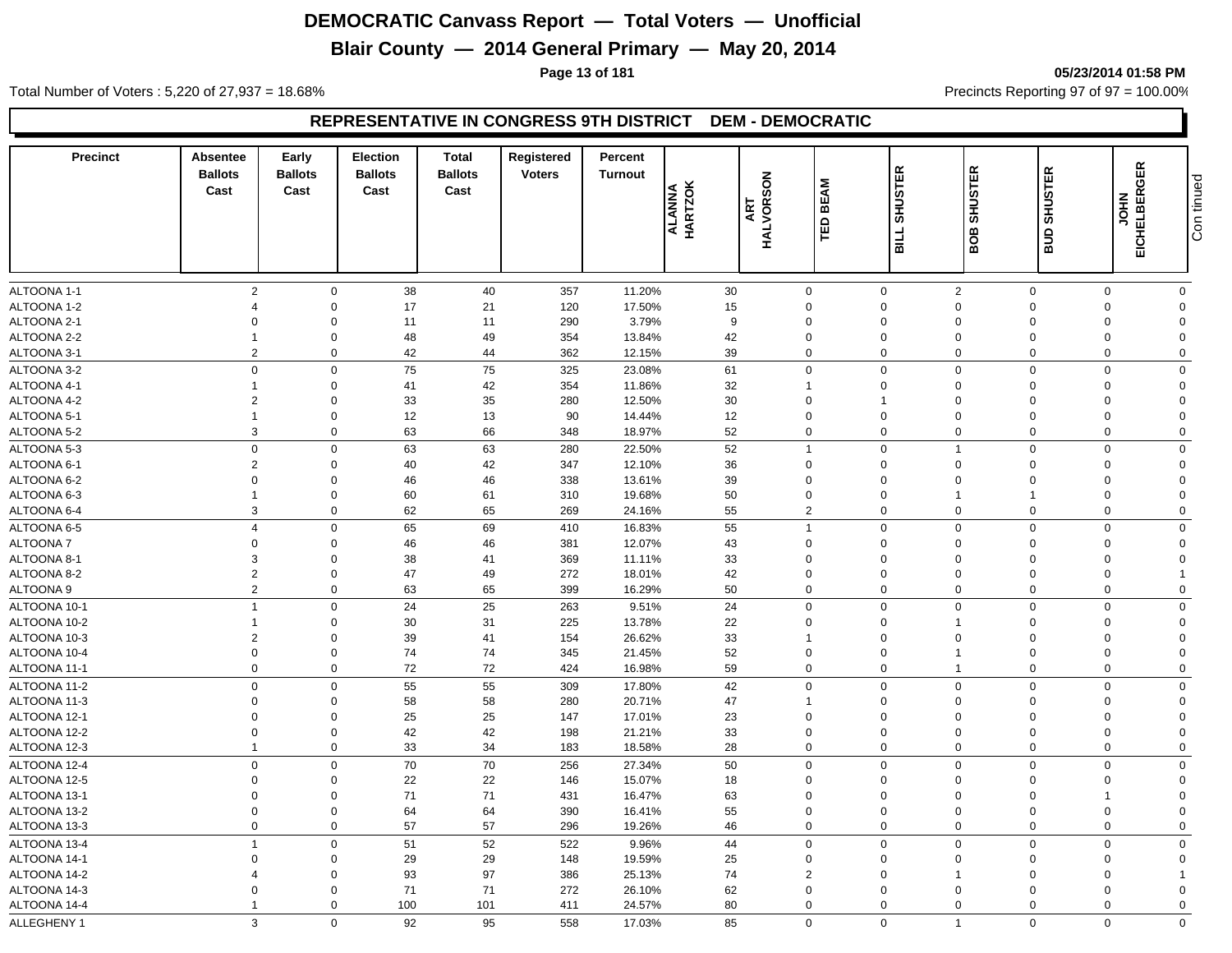## **Blair County — 2014 General Primary — May 20, 2014**

**Page 14 of 181 05/23/2014 01:58 PM**

Total Number of Voters : 5,220 of 27,937 = 18.68% Precincts Reporting 97 of 97 = 100.00%

#### **REPRESENTATIVE IN CONGRESS 9TH DISTRICT DEM**

| <b>Precinct</b>                               | Absentee<br><b>Ballots</b><br>Cast | Early<br><b>Ballots</b><br>Cast | <b>Election</b><br><b>Ballots</b><br>Cast | <b>Total</b><br><b>Ballots</b><br>Cast | Registered<br><b>Voters</b> | Percent<br><b>Turnout</b> | ALANNA<br>HARTZOK | <b>HALVORSON</b><br>ART    | <b>BEAM</b><br>日 | <b>SHUSTER</b><br>TIIB | <b>SHUSTER</b><br>BOB      | <b>SHUSTER</b><br>aua | <b>EICHELBERGER</b><br>HIOL |              |
|-----------------------------------------------|------------------------------------|---------------------------------|-------------------------------------------|----------------------------------------|-----------------------------|---------------------------|-------------------|----------------------------|------------------|------------------------|----------------------------|-----------------------|-----------------------------|--------------|
| <b>ALLEGHENY 2</b>                            | 3                                  | $\mathbf 0$                     | 92                                        | 95                                     | 550                         | 17.27%                    | 77                | $\mathbf 0$                |                  | $\mathbf 0$            | $\mathbf 0$                | 0                     | $\mathbf 0$                 | $\Omega$     |
| <b>ALLEGHENY 3</b>                            | 8                                  | $\mathbf 0$                     | 17                                        | 25                                     | 117                         | 21.37%                    | 20                | $\mathbf 0$                |                  | $\Omega$               | $\mathbf 0$                | 0                     | $\Omega$                    | $\Omega$     |
| ALLEGHENY 4                                   | 1                                  | $\mathbf 0$                     | 59                                        | 60                                     | 277                         | 21.66%                    | 50                | $\mathbf 0$                |                  | $\mathbf 0$            | $\mathbf 0$                | 0                     | 0                           | 0            |
| <b>ANTIS TWP 1</b>                            | 3                                  | $\mathbf 0$                     | 77                                        | 80                                     | 519                         | 15.41%                    | 66                | $\overline{2}$             |                  | $\mathbf 0$            | $\mathbf{1}$               | $\mathbf 0$           | $\mathbf 0$                 | $\mathbf 0$  |
| <b>ANTIS TWP 2</b>                            | $\mathbf 0$                        | $\mathbf 0$                     | 76                                        | 76                                     | 335                         | 22.69%                    | 64                | $\overline{2}$             |                  | $\Omega$               | $\mathbf 0$                | $\mathbf 0$           | $\Omega$                    | $\Omega$     |
| <b>ANTIS TWP 3</b>                            | 1                                  | $\mathbf 0$                     | 70                                        | 71                                     | 441                         | 16.10%                    | 63                | $\mathbf 0$                |                  | $\Omega$               | $\Omega$                   | $\Omega$              | $\Omega$                    | $\Omega$     |
| BELLWOOD BORO                                 |                                    | $\mathbf 0$                     | 55                                        | 56                                     | 368                         | 15.22%                    | 47                | $\mathbf 0$                |                  | $\Omega$               | $\mathbf 0$                | $\Omega$              | $\Omega$                    | 0            |
| <b>BLAIR - CATFISH</b>                        | -1                                 | $\mathbf 0$                     | 49                                        | 50                                     | 317                         | 15.77%                    | 39                | $\mathbf 0$                |                  | $\Omega$               | $\Omega$                   | $\Omega$              | $\Omega$                    |              |
| <b>BLAIR - E HOLBG</b>                        | 3                                  | $\mathbf 0$                     | 173                                       | 176                                    | 650                         | 27.08%                    | 141               | $\mathbf 0$                |                  | $\Omega$               | $\mathbf 0$                | $\mathbf 0$           | $\Omega$                    | 1            |
|                                               |                                    |                                 |                                           |                                        |                             |                           |                   |                            |                  | $\Omega$               |                            |                       |                             | $\Omega$     |
| <b>CATHARINE TWP</b>                          | $\mathbf 0$                        | $\mathbf 0$                     | 25                                        | 25                                     | 111                         | 22.52%                    | 21                | $\mathbf 0$                |                  | $\Omega$               | $\mathbf 0$                | $\mathbf 0$           | $\mathbf 0$                 | $\Omega$     |
| <b>DUNCANSVILLE</b><br><b>FRANKSTOWN TWP1</b> | $\Omega$                           | $\mathbf 0$<br>$\mathbf 0$      | 69<br>20                                  | 70<br>20                               | 305<br>94                   | 22.95%<br>21.28%          | 58<br>14          | $\mathbf 0$<br>$\mathbf 0$ |                  | $\Omega$               | $\mathbf 0$<br>$\mathbf 0$ | 0<br>$\Omega$         | $\Omega$<br>$\Omega$        | 0            |
| <b>FRANKSTOWN TWP2</b>                        | 3                                  | $\mathbf 0$                     | 159                                       | 162                                    | 768                         | 21.09%                    | 136               | $\overline{2}$             |                  | $\mathbf 0$            | $\overline{0}$             | 0                     | $\Omega$                    | $\Omega$     |
| <b>FRANKSTOWN TWP3</b>                        | $\overline{4}$                     | $\mathbf 0$                     | 140                                       | 144                                    | 766                         | 18.80%                    | 118               | $\overline{1}$             |                  | $\mathbf 0$            | 1                          | 0                     | $\mathbf 0$                 | $\mathbf 0$  |
|                                               |                                    |                                 |                                           |                                        |                             |                           |                   |                            |                  |                        |                            |                       |                             |              |
| FREEDOM TWP 1                                 | $\mathbf 0$                        | $\mathsf{O}\xspace$             | 60                                        | 60                                     | 188                         | 31.91%                    | 48                | $\overline{1}$             |                  | $\Omega$               | $\mathbf{1}$               | $\mathbf 0$           | $\Omega$                    |              |
| FREEDOM TWP 2                                 | $\Omega$                           | $\mathbf 0$                     | 75                                        | 75                                     | 367                         | 20.44%                    | 61                | $\mathbf{0}$               |                  | $\Omega$               | 1                          | $\Omega$              | $\Omega$                    | 0            |
| <b>GREENFIELD TWP1</b>                        | $\Omega$                           | $\mathbf 0$                     | 37                                        | 37                                     | 305                         | 12.13%                    | 29                | $\mathbf{0}$               |                  | $\Omega$               | $\Omega$                   | $\Omega$              | $\Omega$                    | $\Omega$     |
| <b>GREENFIELD TWP2</b>                        | $\Omega$<br>1                      | $\mathbf 0$                     | 15                                        | 15                                     | 39                          | 38.46%                    | 10                | $\mathbf 0$                |                  | $\Omega$               | $\Omega$                   | $\Omega$              | $\Omega$                    | $\Omega$     |
| <b>GREENFIELD TWP3</b>                        |                                    | $\mathbf 0$                     | 70                                        | 71                                     | 341                         | 20.82%                    | 57                | $\mathbf 0$                |                  | $\Omega$               | $\overline{2}$             | 0                     | $\Omega$                    | $\Omega$     |
| <b>HOLLIDAYSBURG 1</b>                        | $\mathbf 0$                        | $\mathbf 0$                     | 23                                        | 23                                     | 167                         | 13.77%                    | 20                | $\mathbf 0$                |                  | $\Omega$               | $\mathbf 0$                | $\mathbf 0$           | $\mathbf 0$                 | $\Omega$     |
| <b>HOLLIDAYSBURG 2</b>                        | $\Omega$                           | $\mathbf 0$                     | 48                                        | 48                                     | 191                         | 25.13%                    | 35                |                            |                  | $\Omega$               | $\overline{2}$             | $\mathbf 0$           | $\Omega$                    | $\Omega$     |
| <b>HOLLIDAYSBURG 3</b>                        | $\Omega$                           | $\mathbf 0$                     | 13                                        | 13                                     | 134                         | 9.70%                     | 11                | $\mathbf 0$                |                  | $\Omega$               | $\overline{1}$             | $\Omega$              | $\Omega$                    | $\Omega$     |
| <b>HOLLIDAYSBURG 4</b>                        | 1                                  | $\mathbf 0$                     | 49                                        | 50                                     | 209                         | 23.92%                    | 42                | $\mathbf 0$                |                  | $\mathbf 0$            | $\mathbf 0$                | 0                     | $\mathbf 0$                 | $\Omega$     |
| <b>HOLLIDAYSBURG 5</b>                        | $\overline{1}$                     | $\mathbf 0$                     | 44                                        | 45                                     | 166                         | 27.11%                    | 38                | $\overline{1}$             |                  | $\mathbf 0$            | $\mathbf 0$                | $\mathbf 0$           | $\mathbf 0$                 | $\mathbf 0$  |
| <b>HOLLIDAYSBURG 6</b>                        | 9                                  | $\mathbf 0$                     | 60                                        | 69                                     | 274                         | 25.18%                    | 48                | $\mathbf 0$                |                  | $\Omega$               | $\mathbf{1}$               | $\mathbf 0$           | $\Omega$                    | $\Omega$     |
| <b>HOLLIDAYSBURG 7</b>                        | 3                                  | $\mathbf 0$                     | 31                                        | 34                                     | 137                         | 24.82%                    | 26                | $\mathbf 0$                |                  | $\Omega$               | $\Omega$                   | $\Omega$              | $\Omega$                    | $\Omega$     |
| <b>HUSTON TWP</b>                             | $\Omega$                           | $\mathbf 0$                     | 30                                        | 30                                     | 126                         | 23.81%                    | 25                | $\overline{2}$             |                  | $\Omega$               | $\Omega$                   | $\Omega$              | $\Omega$                    | $\Omega$     |
| <b>JUNIATA TWP</b>                            | 0                                  | $\mathbf 0$                     | 34                                        | 34                                     | 172                         | 19.77%                    | 24                | $\boldsymbol{0}$           |                  | $\Omega$               | $\overline{1}$             | $\Omega$              | $\Omega$                    | $\Omega$     |
| LOGAN TWP 1                                   | $\mathbf 0$                        | $\mathbf 0$                     | 90                                        | 90                                     | 470                         | 19.15%                    | 77                | $\mathbf 0$                |                  | $\mathbf 0$            | $\mathbf 0$                | 0                     | $\mathbf 0$                 | $\mathbf 0$  |
| LOGAN TWP 2                                   | 6                                  | $\mathbf 0$                     | 119                                       | 125                                    | 573                         | 21.82%                    | 92                | 3                          |                  | $\Omega$               | $\overline{1}$             | $\mathbf 0$           | $\Omega$                    | 1            |
| <b>LOGAN TWP 3</b>                            | $\Omega$                           | $\mathbf 0$                     | 70                                        | 70                                     | 246                         | 28.46%                    | 62                | $\mathbf 0$                |                  | $\Omega$               | $\Omega$                   | $\Omega$              | $\Omega$                    | $\Omega$     |
| <b>LOGAN TWP 4</b>                            | $\mathbf 0$                        | $\mathbf 0$                     | 83                                        | 83                                     | 409                         | 20.29%                    | 66                | $\mathbf 0$                |                  | $\Omega$               | $\overline{2}$             | $\Omega$              | $\Omega$                    | $\Omega$     |
| <b>LOGAN TWP 5</b>                            | $\mathbf 0$                        | $\mathbf 0$                     | 82                                        | 82                                     | 421                         | 19.48%                    | 75                | $\mathbf 0$                |                  | $\Omega$               | $\overline{0}$             | $\mathbf 0$           | $\Omega$                    | $\Omega$     |
| LOGAN TWP 6                                   | $\overline{4}$                     | $\mathbf 0$                     | 112                                       | 116                                    | 672                         | 17.26%                    | 89                | 3                          |                  | $\mathbf 0$            | $\overline{1}$             | $\mathbf 0$           | $\mathbf 0$                 | $\mathbf 0$  |
| <b>LOGAN TWP 7</b>                            | $\Omega$                           | $\mathbf 0$                     | 50                                        | 50                                     | 216                         | 23.15%                    | 41                | $\mathbf 0$                |                  | $\Omega$               | $\mathbf{1}$               | $\mathbf 0$           | $\Omega$                    | 1            |
| <b>MARTINSBURG 1</b>                          | 0                                  | $\mathbf 0$                     | 36                                        | 36                                     | 131                         | 27.48%                    | 31                | $\mathbf 0$                |                  | $\mathbf 0$            | $\overline{0}$             | 0                     | $\Omega$                    | $\Omega$     |
| <b>MARTINSBURG 2</b>                          | $\mathbf 0$                        | $\mathbf 0$                     | 37                                        | 37                                     | 170                         | 21.76%                    | 34                | $\mathbf 0$                |                  | $\mathbf 0$            | $\overline{0}$             | 0                     | $\Omega$                    | $\Omega$     |
| <b>NEWRY BORO</b>                             | 0                                  | $\mathbf 0$                     | 23                                        | 23                                     | 67                          | 34.33%                    | 17                | $\mathbf 0$                |                  | $\mathbf 0$            | $\overline{0}$             | 0                     | $\mathbf 0$                 | 0            |
| NORTH WOODBURY                                | 4                                  | $\mathbf 0$                     | 55                                        | 59                                     | 307                         | 19.22%                    | 45                | $\mathbf 0$                |                  | $\mathbf 0$            | $\mathbf 0$                | 0                     | $\mathbf 0$                 | 0            |
| ROARING SPG 1                                 | $\overline{1}$                     | $\mathbf 0$                     | 10                                        | 11                                     | 102                         | 10.78%                    | 11                | $\mathbf 0$                |                  | $\Omega$               | $\mathbf 0$                | $\mathbf 0$           | $\mathbf 0$                 | $\mathbf{0}$ |
| <b>ROARING SPG 2</b>                          | $\mathbf 0$                        | $\mathbf 0$                     | 41                                        | 41                                     | 172                         | 23.84%                    | 38                | $\mathbf 0$                |                  | $\Omega$               | $\mathbf 0$                | 0                     | $\Omega$                    | $\Omega$     |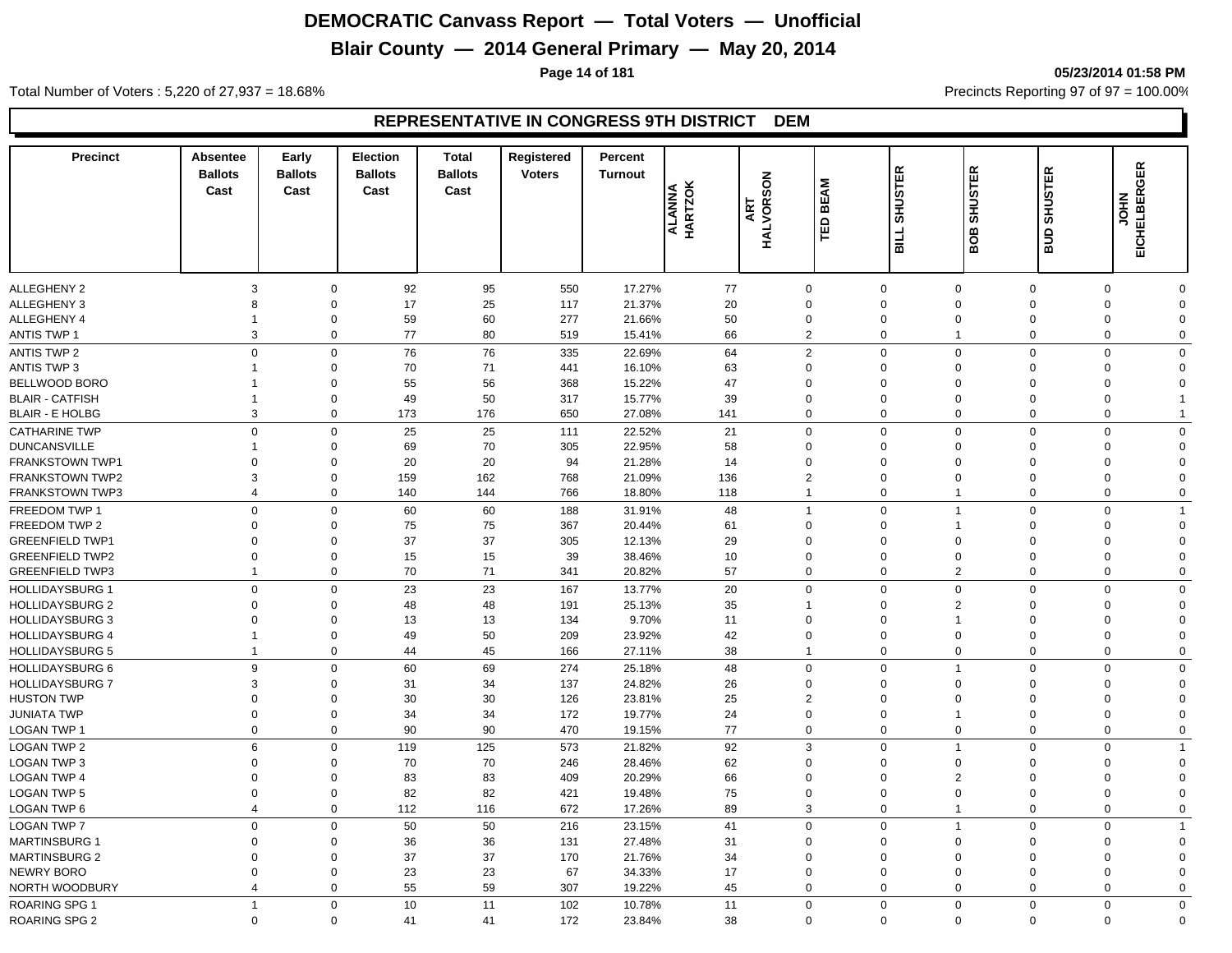## **Blair County — 2014 General Primary — May 20, 2014**

**Page 15 of 181 05/23/2014 01:58 PM**

Total Number of Voters : 5,220 of 27,937 = 18.68% Precincts Reporting 97 of 97 = 100.00%

#### **REPRESENTATIVE IN CONGRESS 9TH DISTRICT DEM**

| <b>Precinct</b>      | Absentee<br><b>Ballots</b><br>Cast | Early<br><b>Ballots</b><br>Cast | Election<br><b>Ballots</b><br>Cast | Total<br><b>Ballots</b><br>Cast | Registered<br><b>Voters</b> | Percent<br>Turnout | ALANNA<br>HARTZOK | NOS<br>ART<br>VOR: | <b>BEAM</b><br>$\Omega$<br>퐡 | <b>STER</b><br>$rac{5}{5}$<br>lЕ | ΓER<br><b>in</b><br>₹<br>ഗ<br>മ<br>O<br>മ | $\alpha$<br>ш<br><b>in</b><br><b>DERS</b><br>$\Omega$<br>∍<br>$\bar{m}$ | 岛<br>Ο<br>EICHELBER<br><b>NHOL</b> |  |
|----------------------|------------------------------------|---------------------------------|------------------------------------|---------------------------------|-----------------------------|--------------------|-------------------|--------------------|------------------------------|----------------------------------|-------------------------------------------|-------------------------------------------------------------------------|------------------------------------|--|
| <b>ROARING SPG 3</b> | 3                                  | $\Omega$                        | 28                                 | 31                              | 115                         | 26.96%             | 23                | $\mathbf 0$        | 0                            |                                  |                                           |                                                                         |                                    |  |
| SNYDER TWP 1         |                                    | $\Omega$                        | 49                                 | 50                              | 289                         | 17.30%             | 39                | $\Omega$           | 0                            |                                  |                                           |                                                                         |                                    |  |
| SNYDER TWP 2         |                                    | 0                               | 50                                 | 52                              | 352                         | 14.77%             | 39                | $\overline{2}$     | 0                            | $\mathbf 0$                      |                                           |                                                                         |                                    |  |
| <b>TAYLOR TWP</b>    | 5                                  | $\Omega$                        | 45                                 | 50                              | 375                         | 13.33%             | 45                |                    | $\Omega$                     | $\mathbf 0$                      | $\Omega$                                  |                                                                         |                                    |  |
| <b>TYRONE TWP 1</b>  |                                    | $\Omega$                        | 26                                 | 26                              | 126                         | 20.63%             | 23                |                    |                              |                                  |                                           |                                                                         |                                    |  |
| TYRONE TWP 2         |                                    | $\Omega$                        | 56                                 | 56                              | 204                         | 27.45%             | 47                | $\Omega$           |                              |                                  |                                           |                                                                         |                                    |  |
| TYRONE BORO 1        |                                    | $\Omega$                        | 41                                 | 41                              | 183                         | 22.40%             | 35                |                    |                              |                                  |                                           |                                                                         |                                    |  |
| TYRONE BORO 2        |                                    | $\mathbf 0$                     | 27                                 | 28                              | 160                         | 17.50%             | 22                |                    | 0                            | $\mathbf 0$                      | 0                                         |                                                                         |                                    |  |
| TYRONE BORO 3        | $\Omega$                           | $\mathbf 0$                     | 24                                 | 24                              | 167                         | 14.37%             | 18                |                    | $\mathbf 0$                  | $\mathbf 0$                      | $\Omega$                                  | $\Omega$                                                                |                                    |  |
| <b>TYRONE BORO 4</b> |                                    | $\Omega$                        | 16                                 | 16                              | 113                         | 14.16%             | 13                | $\Omega$           | $\Omega$                     | $\Omega$                         |                                           |                                                                         |                                    |  |
| TYRONE BORO 5        |                                    |                                 | 13                                 | 13                              | 110                         | 11.82%             | 11                |                    |                              |                                  |                                           |                                                                         |                                    |  |
| TYRONE BORO 6        |                                    | $\Omega$                        | 51                                 | 52                              | 176                         | 29.55%             | 44                |                    |                              |                                  |                                           |                                                                         |                                    |  |
| TYRONE BORO 7        |                                    | 0                               | 30                                 | 31                              | 177                         | 17.51%             | 20                | $\Omega$           | 0                            |                                  |                                           |                                                                         |                                    |  |
| WILLIAMSBURG         | $\Omega$                           | $\mathbf 0$                     | 53                                 | 53                              | 226                         | 23.45%             | 51                | $\Omega$           | $\mathbf 0$                  | $\mathbf 0$                      | $\Omega$                                  |                                                                         |                                    |  |
| WOODBURY TWP         |                                    | 0                               | 31                                 | 31                              | 175                         | 17.71%             | 26                |                    |                              |                                  |                                           |                                                                         |                                    |  |
| <b>Totals</b>        | 120                                | $\mathbf{0}$                    | 5100                               | 5220                            | 27937                       |                    | 4264              | 32                 |                              | 27                               |                                           |                                                                         |                                    |  |
|                      |                                    |                                 |                                    |                                 |                             |                    |                   |                    |                              |                                  |                                           |                                                                         |                                    |  |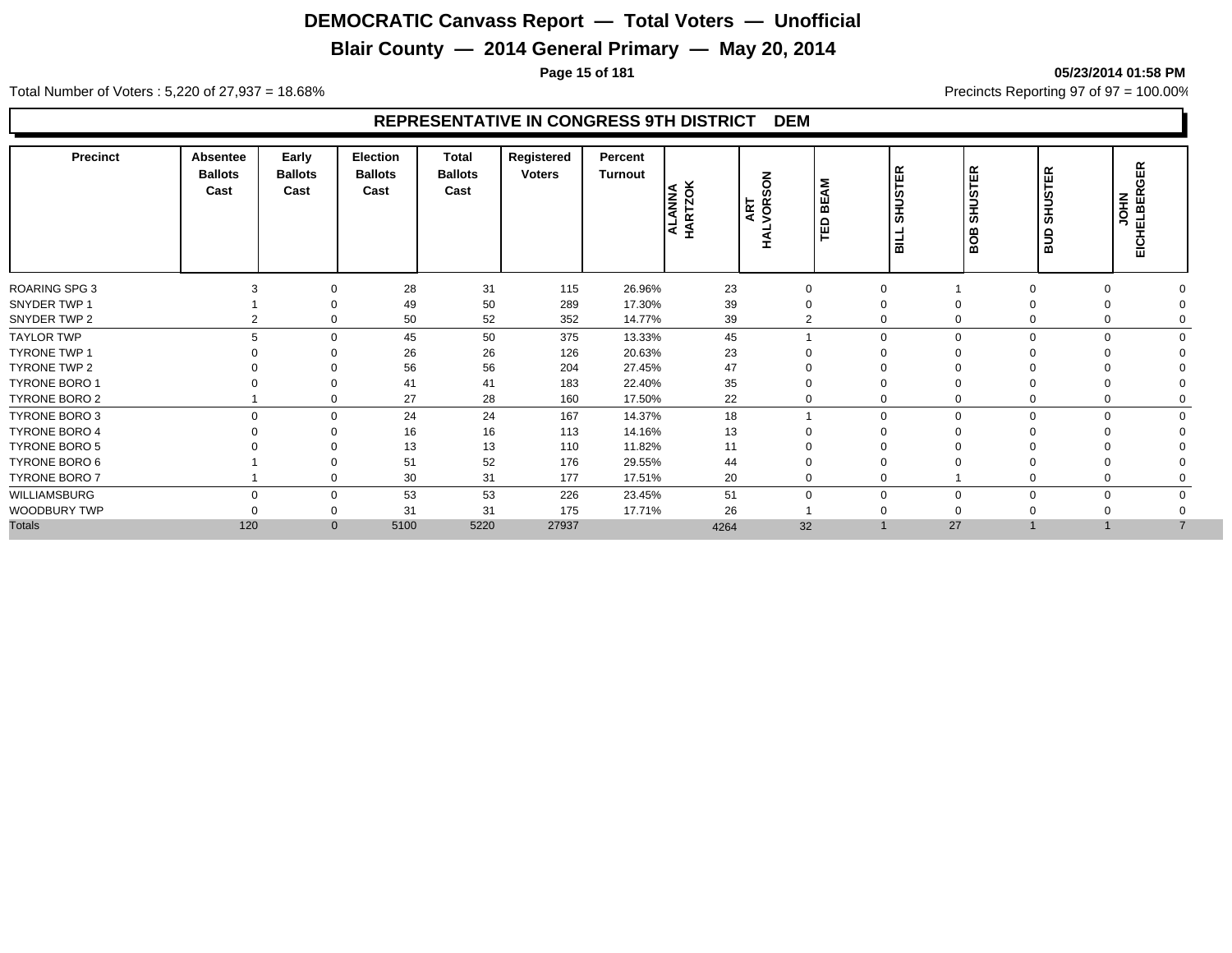## **Blair County — 2014 General Primary — May 20, 2014**

**Page 16 of 181 05/23/2014 01:58 PM**

Total Number of Voters : 5,220 of 27,937 = 18.68% Precincts Reporting 97 of 97 = 100.00%

#### **REPRESENTATIVE IN CONGRESS 9TH DISTRICT DEM - DEMOCRATIC**

| <b>Precinct</b> | Absentee<br><b>Ballots</b><br>Cast | Early<br><b>Ballots</b><br>Cast | Election<br><b>Ballots</b><br>Cast | <b>Total</b><br><b>Ballots</b><br>Cast | Registered<br><b>Voters</b> | Percent<br><b>Turnout</b> | GORITY<br><b>DONNA</b> | $\propto$<br>CHARLES | <b>G</b><br>JOYCE | <b>LYNN</b><br><b>JASON</b> | <b>MCMULLEN</b><br>TROY | SUSAN NEBGEN | <b>RHODES</b><br>BETH | tinued<br>Con  |
|-----------------|------------------------------------|---------------------------------|------------------------------------|----------------------------------------|-----------------------------|---------------------------|------------------------|----------------------|-------------------|-----------------------------|-------------------------|--------------|-----------------------|----------------|
| ALTOONA 1-1     | $\overline{2}$                     | $\mathbf 0$                     | 38                                 | 40                                     | 357                         | 11.20%                    |                        | $\mathbf 0$          | $\mathbf 0$       | $\mathbf 0$                 | $\mathbf 0$             | $\Omega$     | $\mathbf 0$           | $\mathbf 0$    |
| ALTOONA 1-2     | $\overline{4}$                     | $\Omega$                        | 17                                 | 21                                     | 120                         | 17.50%                    |                        | $\mathbf 0$          | $\Omega$          | $\Omega$                    | $\Omega$                | $\Omega$     | $\Omega$              | $\Omega$       |
| ALTOONA 2-1     | $\Omega$                           | $\Omega$                        | 11                                 | 11                                     | 290                         | 3.79%                     |                        | $\mathbf 0$          | 0                 | $\Omega$                    | $\Omega$                | $\Omega$     | $\Omega$              | $\Omega$       |
| ALTOONA 2-2     | -1                                 | $\Omega$                        | 48                                 | 49                                     | 354                         | 13.84%                    |                        | $\Omega$             | 0                 | $\Omega$                    | $\Omega$                | $\Omega$     | $\Omega$              | $\Omega$       |
| ALTOONA 3-1     | $\overline{2}$                     | $\Omega$                        | 42                                 | 44                                     | 362                         | 12.15%                    |                        | $\mathbf 0$          | $\Omega$          | $\mathbf 0$                 | $\Omega$                | $\Omega$     | $\mathbf 0$           | $\mathbf 0$    |
| ALTOONA 3-2     | $\mathbf 0$                        | $\Omega$                        | 75                                 | 75                                     | 325                         | 23.08%                    |                        | $\mathbf 0$          | $\mathbf 0$       | $\mathbf 0$                 | $\mathbf 0$             | $\Omega$     | $\mathbf 0$           | $\Omega$       |
| ALTOONA 4-1     | $\overline{1}$                     | $\Omega$                        | 41                                 | 42                                     | 354                         | 11.86%                    |                        | $\mathbf 0$          | $\mathbf 0$       | $\mathbf 0$                 | $\mathbf 0$             | $\Omega$     | $\mathbf 0$           | $\Omega$       |
| ALTOONA 4-2     | $\overline{2}$                     | $\Omega$                        | 33                                 | 35                                     | 280                         | 12.50%                    |                        | $\Omega$             | 0                 | $\Omega$                    | $\Omega$                | $\Omega$     | $\Omega$              | $\Omega$       |
| ALTOONA 5-1     | $\overline{1}$                     | $\Omega$                        | 12                                 | 13                                     | 90                          | 14.44%                    |                        | $\mathbf 0$          | $\mathbf 0$       | $\mathbf 0$                 | $\Omega$                | $\Omega$     | $\Omega$              | $\Omega$       |
| ALTOONA 5-2     | 3                                  | $\mathbf 0$                     | 63                                 | 66                                     | 348                         | 18.97%                    |                        | $\mathbf 0$          | $\mathbf 0$       | $\mathbf 0$                 | $\Omega$                | $\mathbf 0$  | $\mathbf 0$           | $\mathbf 0$    |
| ALTOONA 5-3     | $\mathbf 0$                        | $\Omega$                        | 63                                 | 63                                     | 280                         | 22.50%                    |                        | $\mathbf{1}$         | $\mathbf{1}$      | $\mathbf 0$                 | $\Omega$                | $\Omega$     | $\Omega$              | $\mathbf 0$    |
| ALTOONA 6-1     | $\overline{2}$                     | $\Omega$                        | 40                                 | 42                                     | 347                         | 12.10%                    |                        | $\mathbf 0$          | $\Omega$          | $\Omega$                    | $\Omega$                | $\Omega$     | $\Omega$              | $\Omega$       |
| ALTOONA 6-2     | $\Omega$                           | $\Omega$                        | 46                                 | 46                                     | 338                         | 13.61%                    |                        | $\Omega$             | 0                 | $\Omega$                    | $\Omega$                | $\Omega$     | $\Omega$              | $\Omega$       |
| ALTOONA 6-3     | $\overline{1}$                     | $\Omega$                        | 60                                 | 61                                     | 310                         | 19.68%                    |                        | $\Omega$             | $\mathbf 0$       | $\Omega$                    | $\Omega$                | $\Omega$     | $\Omega$              | $\Omega$       |
| ALTOONA 6-4     | 3                                  | $\Omega$                        | 62                                 | 65                                     | 269                         | 24.16%                    |                        | $\mathbf 0$          | $\mathbf 0$       | $\mathbf 0$                 | $\Omega$                | $\Omega$     | 0                     | $\mathbf 0$    |
| ALTOONA 6-5     | $\overline{4}$                     | $\mathbf 0$                     | 65                                 | 69                                     | 410                         | 16.83%                    |                        | $\mathbf 0$          | $\mathbf 0$       | $\mathbf 0$                 | $\mathbf 0$             | $\mathbf 0$  | $\mathbf 0$           | $\mathbf 0$    |
| <b>ALTOONA7</b> | $\overline{0}$                     | $\Omega$                        | 46                                 | 46                                     | 381                         | 12.07%                    |                        | $\mathbf 0$          | $\mathbf 0$       | $\mathbf 0$                 | $\Omega$                | $\Omega$     | $\Omega$              | $\Omega$       |
| ALTOONA 8-1     | 3                                  | $\Omega$                        | 38                                 | 41                                     | 369                         | 11.11%                    |                        | $\Omega$             | 0                 | $\Omega$                    | $\Omega$                | $\Omega$     | $\Omega$              | $\Omega$       |
| ALTOONA 8-2     | $\overline{2}$                     | $\Omega$                        | 47                                 | 49                                     | 272                         | 18.01%                    |                        | $\mathbf 0$          | $\mathbf 0$       | $\mathbf 0$                 | $\Omega$                | $\Omega$     | $\Omega$              | $\Omega$       |
| ALTOONA 9       | $\overline{2}$                     | $\mathbf 0$                     | 63                                 | 65                                     | 399                         | 16.29%                    |                        | $\mathbf 0$          | $\mathbf 0$       | $\mathbf 0$                 | $\Omega$                | $\Omega$     | $\mathbf 0$           | $\mathbf 0$    |
| ALTOONA 10-1    | $\overline{1}$                     | $\Omega$                        | 24                                 | 25                                     | 263                         | 9.51%                     |                        | 0                    | $\mathbf 0$       | $\mathbf 0$                 | $\Omega$                | $\Omega$     | $\Omega$              | $\Omega$       |
| ALTOONA 10-2    | $\overline{1}$                     | $\Omega$                        | 30                                 | 31                                     | 225                         | 13.78%                    |                        | $\mathbf 0$          | 0                 | $\Omega$                    | $\Omega$                | $\Omega$     | $\mathbf 0$           | $\Omega$       |
| ALTOONA 10-3    | $\overline{2}$                     | $\Omega$                        | 39                                 | 41                                     | 154                         | 26.62%                    |                        | $\mathbf 0$          | 0                 | $\mathbf 0$                 | $\Omega$                | $\Omega$     | $\mathbf 0$           | $\Omega$       |
| ALTOONA 10-4    | $\mathbf 0$                        | $\Omega$                        | 74                                 | 74                                     | 345                         | 21.45%                    |                        | $\mathbf 0$          | $\mathbf 0$       | $\mathbf 0$                 | $\mathbf 0$             | $\Omega$     | $\mathbf 0$           | $\overline{0}$ |
| ALTOONA 11-1    | $\mathbf 0$                        | $\mathbf 0$                     | 72                                 | 72                                     | 424                         | 16.98%                    |                        | $\mathbf 0$          | $\mathbf 0$       | $\mathbf 0$                 | $\mathbf 0$             | $\mathbf 0$  | $\mathbf 0$           | $\mathbf 0$    |
| ALTOONA 11-2    | $\mathbf 0$                        | $\Omega$                        | 55                                 | 55                                     | 309                         | 17.80%                    |                        | $\mathbf 0$          | $\mathbf 0$       | $\mathbf 0$                 | $\Omega$                | $\Omega$     | $\Omega$              | $\Omega$       |
| ALTOONA 11-3    | $\overline{0}$                     | $\Omega$                        | 58                                 | 58                                     | 280                         | 20.71%                    |                        | $\mathbf 0$          | $\mathbf 0$       | $\mathbf 0$                 | $\Omega$                | $\Omega$     | $\Omega$              | $\Omega$       |
| ALTOONA 12-1    | $\Omega$                           | $\Omega$                        | 25                                 | 25                                     | 147                         | 17.01%                    |                        | $\Omega$             | $\Omega$          | $\Omega$                    | $\Omega$                | $\Omega$     | $\Omega$              | $\Omega$       |
| ALTOONA 12-2    | $\overline{0}$                     | $\Omega$                        | 42                                 | 42                                     | 198                         | 21.21%                    |                        | $\mathbf 0$          | $\mathbf 0$       | $\Omega$                    | $\Omega$                | $\Omega$     | $\Omega$              | $\Omega$       |
| ALTOONA 12-3    | $\overline{1}$                     | $\mathbf 0$                     | 33                                 | 34                                     | 183                         | 18.58%                    |                        | $\mathbf 0$          | $\mathbf 0$       | $\mathbf 0$                 | $\Omega$                | $\mathbf 0$  | $\mathbf 0$           | $\mathbf 0$    |
| ALTOONA 12-4    | $\mathbf 0$                        | $\Omega$                        | 70                                 | $70\,$                                 | 256                         | 27.34%                    |                        | $\mathbf 0$          | $\overline{0}$    | $\mathbf 0$                 | $\mathbf 0$             | $\Omega$     | $\mathbf 0$           | $\mathbf 0$    |
| ALTOONA 12-5    | $\mathbf 0$                        | $\Omega$                        | 22                                 | 22                                     | 146                         | 15.07%                    |                        | $\mathbf 0$          | $\mathbf 0$       | $\Omega$                    | $\Omega$                | $\Omega$     | $\Omega$              | $\Omega$       |
| ALTOONA 13-1    | $\overline{0}$                     | $\Omega$                        | 71                                 | 71                                     | 431                         | 16.47%                    |                        | $\mathbf 0$          | $\mathbf 0$       | $\mathbf 0$                 | $\Omega$                | $\Omega$     | $\Omega$              | $\Omega$       |
| ALTOONA 13-2    | $\overline{0}$                     | $\Omega$                        | 64                                 | 64                                     | 390                         | 16.41%                    |                        | $\mathbf 0$          | $\mathbf 0$       | $\mathbf 0$                 | $\mathbf 0$             | $\Omega$     | $\mathbf 0$           | $\mathbf 0$    |
| ALTOONA 13-3    | $\mathbf 0$                        | $\mathbf 0$                     | 57                                 | 57                                     | 296                         | 19.26%                    |                        | $\mathbf 0$          | $\mathbf 0$       | $\mathbf 0$                 | $\mathbf 0$             | $\mathbf 0$  | $\mathbf 0$           | $\mathbf 0$    |
| ALTOONA 13-4    | $\overline{1}$                     | $\Omega$                        | 51                                 | 52                                     | 522                         | 9.96%                     |                        | $\mathbf 0$          | $\mathbf 0$       | $\Omega$                    | $\Omega$                | $\Omega$     | $\Omega$              | $\Omega$       |
| ALTOONA 14-1    | $\Omega$                           | $\Omega$                        | 29                                 | 29                                     | 148                         | 19.59%                    |                        | $\Omega$             | 0                 | $\Omega$                    | $\Omega$                | $\Omega$     | $\Omega$              | $\Omega$       |
| ALTOONA 14-2    | 4                                  | $\Omega$                        | 93                                 | 97                                     | 386                         | 25.13%                    |                        | $\Omega$             | $\Omega$          | $\Omega$                    | $\Omega$                | $\Omega$     | $\Omega$              | $\Omega$       |
| ALTOONA 14-3    | $\Omega$                           | $\Omega$                        | 71                                 | 71                                     | 272                         | 26.10%                    |                        | $\mathbf{0}$         | $\mathbf 0$       | $\Omega$                    | $\Omega$                | $\Omega$     | $\Omega$              | $\Omega$       |
| ALTOONA 14-4    | -1                                 | $\mathbf 0$                     | 100                                | 101                                    | 411                         | 24.57%                    |                        | $\mathbf 0$          | $\Omega$          | $\mathbf 0$                 | $\Omega$                | $\Omega$     | $\mathbf 0$           | $\Omega$       |
| ALLEGHENY 1     | 3                                  | $\Omega$                        | 92                                 | 95                                     | 558                         | 17.03%                    |                        | $\Omega$             | $\Omega$          | $\Omega$                    | $\Omega$                | $\Omega$     | $\Omega$              | $\Omega$       |
|                 |                                    |                                 |                                    |                                        |                             |                           |                        |                      |                   |                             |                         |              |                       |                |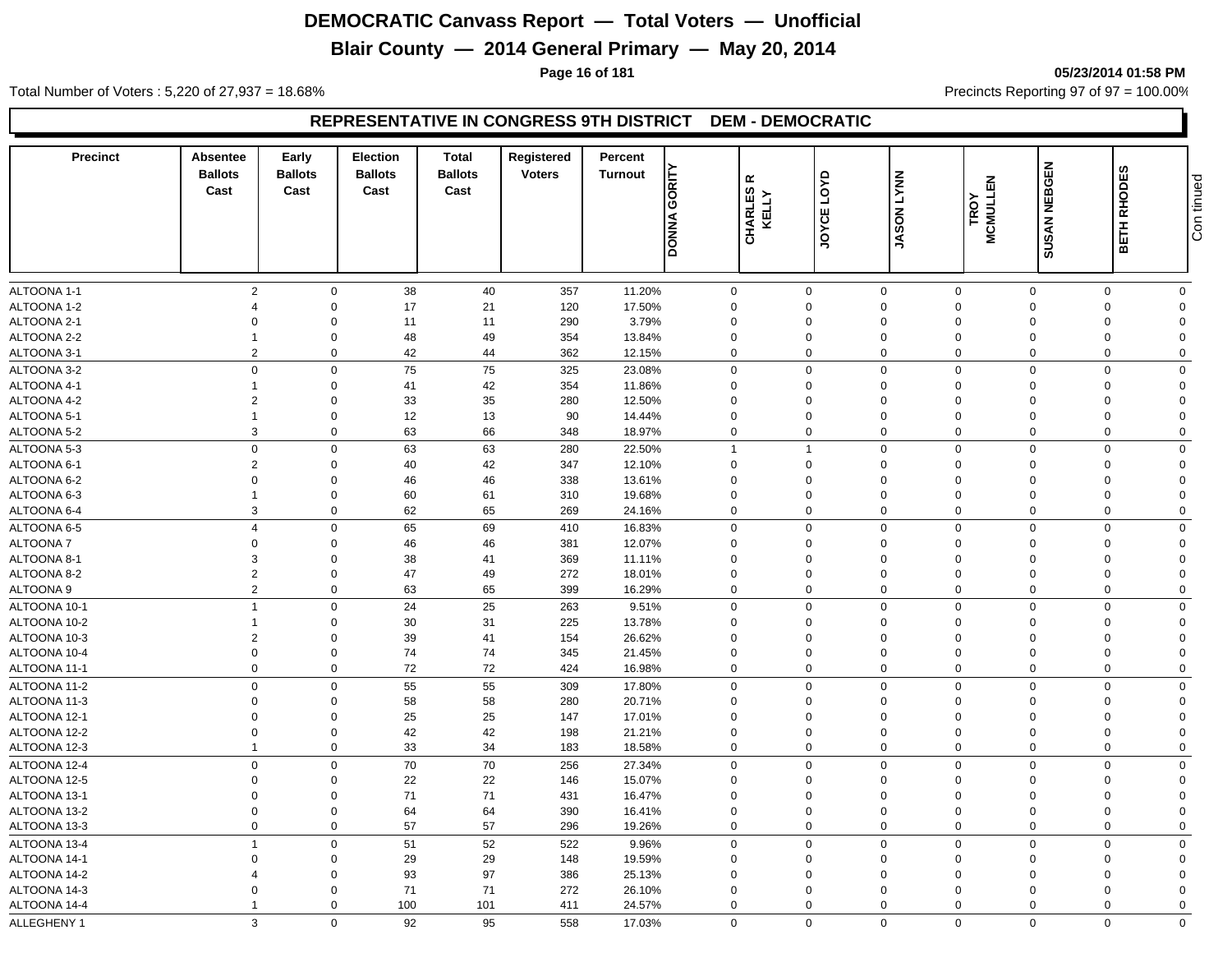## **Blair County — 2014 General Primary — May 20, 2014**

**Page 17 of 181 05/23/2014 01:58 PM**

Total Number of Voters : 5,220 of 27,937 = 18.68% Precincts Reporting 97 of 97 = 100.00%

#### **REPRESENTATIVE IN CONGRESS 9TH DISTRICT DEM**

| <b>Precinct</b>        | Absentee<br><b>Ballots</b><br>Cast | Early<br><b>Ballots</b><br>Cast | <b>Election</b><br><b>Ballots</b><br>Cast | <b>Total</b><br><b>Ballots</b><br>Cast | Registered<br><b>Voters</b> | Percent<br><b>Turnout</b> | GORITY<br><b>DONNA</b> | ≃<br><b>CHARLES</b><br>KELLY | LOYD<br>JOYCE | <b>LYNN</b><br><b>JASON</b> | <b>MCMULLEN</b><br>TROY | <b>SUSAN NEBGEN</b> | BETH RHODES                |
|------------------------|------------------------------------|---------------------------------|-------------------------------------------|----------------------------------------|-----------------------------|---------------------------|------------------------|------------------------------|---------------|-----------------------------|-------------------------|---------------------|----------------------------|
|                        |                                    |                                 |                                           |                                        |                             |                           |                        |                              |               |                             |                         |                     |                            |
| ALLEGHENY 2            | 3                                  |                                 | 92<br>$\mathbf 0$                         | 95                                     | 550                         | 17.27%                    |                        | $\mathbf 0$                  | $\mathbf 0$   | $\mathbf 0$                 | $\mathbf 0$             | $\overline{0}$      | $\mathbf 0$<br>$\Omega$    |
| ALLEGHENY 3            | 8                                  |                                 | $\mathbf 0$<br>17                         | 25                                     | 117                         | 21.37%                    |                        | $\mathbf 0$                  | $\Omega$      | $\mathbf 0$                 | $\Omega$                | $\Omega$            | $\mathbf 0$<br>$\Omega$    |
| ALLEGHENY 4            | $\overline{\mathbf{1}}$            |                                 | $\mathbf 0$<br>59                         | 60                                     | 277                         | 21.66%                    |                        | $\mathbf 0$                  | $\mathbf 0$   | $\mathbf 0$                 | $\mathbf 0$             | $\Omega$            | 0<br>$\Omega$              |
| <b>ANTIS TWP 1</b>     | $\mathbf{3}$                       |                                 | 77<br>$\mathbf 0$                         | 80                                     | 519                         | 15.41%                    |                        | $\Omega$                     | $\mathbf 0$   | $\mathsf 0$                 | $\Omega$                | $\mathbf 0$         | $\Omega$<br>$\overline{1}$ |
| <b>ANTIS TWP 2</b>     | $\mathbf 0$                        |                                 | 76<br>$\mathbf 0$                         | 76                                     | 335                         | 22.69%                    |                        | $\mathbf 0$                  | $\mathbf 0$   | $\mathbf 0$                 | $\mathbf 0$             | $\overline{0}$      | $\mathbf 0$<br>$\Omega$    |
| <b>ANTIS TWP 3</b>     | $\overline{1}$                     |                                 | 70<br>$\mathbf 0$                         | 71                                     | 441                         | 16.10%                    |                        | $\Omega$                     | $\mathbf 0$   | $\mathbf 0$                 | -1                      | $\Omega$            | 0<br>$\Omega$              |
| BELLWOOD BORO          | $\overline{1}$                     |                                 | 55<br>$\mathbf 0$                         | 56                                     | 368                         | 15.22%                    |                        | $\Omega$                     | $\Omega$      | $\mathbf 0$                 | $\Omega$                | $\Omega$            | 0<br>$\Omega$              |
| <b>BLAIR - CATFISH</b> | -1                                 |                                 | 49<br>$\mathbf 0$                         | 50                                     | 317                         | 15.77%                    | $\Omega$               |                              | $\mathbf 0$   | $\mathbf 0$                 | $\Omega$                | $\Omega$            | $\mathbf 0$<br>$\Omega$    |
| <b>BLAIR - E HOLBG</b> | 3                                  |                                 | $\mathbf 0$<br>173                        | 176                                    | 650                         | 27.08%                    |                        | $\Omega$                     | $\Omega$      | $\mathbf 0$                 | $\mathbf 0$             | $\Omega$            | $\mathbf 0$<br>$\Omega$    |
| <b>CATHARINE TWP</b>   | $\mathbf 0$                        |                                 | $\mathbf 0$<br>25                         | 25                                     | 111                         | 22.52%                    |                        | $\mathbf 0$                  | $\mathbf 0$   | $\mathbf 0$                 | $\mathbf 0$             | $\mathbf 0$         | $\mathbf 0$<br>$\Omega$    |
| <b>DUNCANSVILLE</b>    | $\overline{\mathbf{1}}$            |                                 | 0<br>69                                   | 70                                     | 305                         | 22.95%                    |                        | $\Omega$                     | $\mathbf 0$   | $\mathbf 0$                 | $\mathbf 0$             | $\Omega$            | 0<br>$\Omega$              |
| <b>FRANKSTOWN TWP1</b> | $\Omega$                           |                                 | $\mathbf 0$<br>20                         | 20                                     | 94                          | 21.28%                    | $\Omega$               |                              | $\mathbf 0$   | $\mathbf 0$                 | $\Omega$                | $\Omega$            | $\mathbf 0$<br>$\Omega$    |
| <b>FRANKSTOWN TWP2</b> | 3                                  |                                 | $\mathbf 0$<br>159                        | 162                                    | 768                         | 21.09%                    | $\Omega$               |                              | $\mathbf 0$   | $\mathbf 0$                 | $\Omega$                | $\Omega$            | $\mathbf 0$<br>$\Omega$    |
| <b>FRANKSTOWN TWP3</b> | $\overline{4}$                     |                                 | $\mathbf 0$<br>140                        | 144                                    | 766                         | 18.80%                    |                        | $\Omega$                     | $\Omega$      | $\mathbf 0$                 | $\mathbf 0$             | $\Omega$            | $\mathbf 0$<br>$\Omega$    |
| FREEDOM TWP 1          | $\mathbf 0$                        |                                 | $\mathbf 0$<br>60                         | 60                                     | 188                         | 31.91%                    |                        | $\mathbf 0$                  | $\Omega$      | $\mathbf 0$                 | $\mathbf 0$             | $\Omega$            | $\mathbf 0$<br>$\mathbf 0$ |
| FREEDOM TWP 2          | $\Omega$                           |                                 | $\Omega$<br>75                            | 75                                     | 367                         | 20.44%                    |                        | $\Omega$                     | $\Omega$      | $\mathbf 0$                 | $\Omega$                | $\Omega$            | 0<br>$\Omega$              |
| <b>GREENFIELD TWP1</b> | $\Omega$                           | $\Omega$                        | 37                                        | 37                                     | 305                         | 12.13%                    | $\Omega$               |                              | $\Omega$      | $\mathbf 0$                 | $\Omega$                |                     | $\Omega$<br>$\Omega$       |
| <b>GREENFIELD TWP2</b> | $\mathbf 0$                        | $\mathbf 0$                     | 15                                        | 15                                     | 39                          | 38.46%                    | $\Omega$               |                              | $\mathbf 0$   | $\mathbf 0$                 | $\Omega$                | $\mathbf 0$         | $\mathbf 0$<br>$\Omega$    |
| <b>GREENFIELD TWP3</b> | $\overline{1}$                     |                                 | $\mathbf 0$<br>70                         | 71                                     | 341                         | 20.82%                    |                        | $\Omega$                     | $\mathbf 0$   | $\mathbf 0$                 | $\Omega$                | $\overline{0}$      | $\mathbf 0$<br>$\Omega$    |
| <b>HOLLIDAYSBURG 1</b> | $\mathbf 0$                        |                                 | $\mathbf 0$<br>23                         | 23                                     | 167                         | 13.77%                    |                        | $\mathbf 0$                  | $\Omega$      | $\mathbf 0$                 | $\mathbf 0$             | $\Omega$            | $\mathbf 0$<br>$\Omega$    |
| <b>HOLLIDAYSBURG 2</b> | $\Omega$                           |                                 | 48<br>$\mathbf 0$                         | 48                                     | 191                         | 25.13%                    | $\Omega$               |                              | $\Omega$      | $\mathbf 0$                 | $\Omega$                | $\Omega$            | $\Omega$<br>$\Omega$       |
| <b>HOLLIDAYSBURG 3</b> | $\Omega$                           | $\mathbf 0$                     | 13                                        | 13                                     | 134                         | 9.70%                     | $\Omega$               |                              | 0             | $\mathbf 0$                 | $\Omega$                | $\Omega$            | $\Omega$<br>$\Omega$       |
| <b>HOLLIDAYSBURG 4</b> | $\overline{1}$                     |                                 | $\mathbf 0$<br>49                         | 50                                     | 209                         | 23.92%                    |                        | $\Omega$                     | $\mathbf 0$   | $\mathbf 0$                 | $\Omega$                | $\Omega$            | 0<br>$\Omega$              |
| <b>HOLLIDAYSBURG 5</b> | $\overline{1}$                     |                                 | 0<br>44                                   | 45                                     | 166                         | 27.11%                    |                        | $\Omega$                     | $\mathbf 0$   | $\mathbf 0$                 | $\Omega$                | $\Omega$            | 0<br>$\Omega$              |
| <b>HOLLIDAYSBURG 6</b> | 9                                  |                                 | 60<br>0                                   | 69                                     | 274                         | 25.18%                    |                        | $\mathbf 0$                  | $\mathbf 0$   | $\mathbf 0$                 | $\mathbf 0$             | $\Omega$            | $\mathbf 0$<br>$\mathbf 0$ |
| HOLLIDAYSBURG 7        | 3                                  |                                 | $\mathbf 0$<br>31                         | 34                                     | 137                         | 24.82%                    | $\Omega$               |                              | $\mathbf 0$   | $\mathbf 0$                 | $\Omega$                | $\Omega$            | $\Omega$<br>$\Omega$       |
| <b>HUSTON TWP</b>      | $\mathbf{0}$                       | $\mathbf 0$                     | 30                                        | 30                                     | 126                         | 23.81%                    | $\Omega$               |                              | $\Omega$      | $\mathbf 0$                 | $\Omega$                | $\Omega$            | $\Omega$<br>$\Omega$       |
| <b>JUNIATA TWP</b>     | $\mathbf 0$                        |                                 | $\mathbf 0$<br>34                         | 34                                     | 172                         | 19.77%                    |                        | $\Omega$                     | $\mathbf 0$   | $\mathbf 0$                 | $\Omega$                | $\overline{0}$      | $\mathbf 0$<br>$\Omega$    |
| LOGAN TWP 1            | $\mathbf 0$                        |                                 | 90<br>$\mathbf 0$                         | 90                                     | 470                         | 19.15%                    |                        | $\Omega$                     | $\mathbf 0$   | $\mathbf 0$                 | $\Omega$                | $\Omega$            | $\mathbf 0$                |
| <b>LOGAN TWP 2</b>     | 6                                  |                                 | $\mathbf 0$<br>119                        | 125                                    | 573                         | 21.82%                    |                        | $\Omega$                     | $\mathbf 0$   | $\mathbf 0$                 | $\mathbf 0$             | $\Omega$            | $\mathbf 0$<br>$\mathbf 0$ |
| <b>LOGAN TWP 3</b>     | $\mathbf 0$                        |                                 | 70<br>0                                   | 70                                     | 246                         | 28.46%                    | $\Omega$               |                              | 0             | $\mathbf 0$                 | $\Omega$                | $\Omega$            | $\mathbf 0$<br>$\Omega$    |
| <b>LOGAN TWP 4</b>     | $\mathbf 0$                        |                                 | 83<br>$\mathbf 0$                         | 83                                     | 409                         | 20.29%                    | $\Omega$               |                              | $\mathbf 0$   | $\mathbf 0$                 | $\Omega$                | $\mathbf 0$         | 0<br>$\Omega$              |
| <b>LOGAN TWP 5</b>     | $\mathbf 0$                        |                                 | $\mathbf 0$<br>82                         | 82                                     | 421                         | 19.48%                    | $\mathbf 0$            |                              | $\mathbf 0$   | $\mathbf 0$                 | $\Omega$                | $\overline{0}$      | $\mathbf 0$<br>$\Omega$    |
| <b>LOGAN TWP 6</b>     | $\overline{4}$                     |                                 | $\mathbf 0$<br>112                        | 116                                    | 672                         | 17.26%                    |                        | $\mathbf 0$                  | $\mathbf 0$   | $\mathbf 0$                 | $\mathbf 0$             | $\overline{0}$      | $\mathbf 0$<br>$\mathbf 0$ |
| <b>LOGAN TWP 7</b>     | $\mathbf 0$                        |                                 | $\Omega$<br>50                            | 50                                     | 216                         | 23.15%                    |                        | $\Omega$                     | $\Omega$      | $\overline{1}$              | $\Omega$                | $\Omega$            | $\mathbf 0$<br>$\mathbf 0$ |
| <b>MARTINSBURG 1</b>   | $\mathbf{0}$                       |                                 | $\Omega$<br>36                            | 36                                     | 131                         | 27.48%                    | $\Omega$               |                              | $\Omega$      | $\mathbf 0$                 | $\Omega$                | $\Omega$            | $\mathbf 0$<br>$\Omega$    |
| <b>MARTINSBURG 2</b>   | $\mathbf 0$                        |                                 | 37<br>$\Omega$                            | 37                                     | 170                         | 21.76%                    | $\Omega$               |                              | $\Omega$      | $\mathbf 0$                 | $\Omega$                | $\Omega$            | 0<br>$\Omega$              |
| NEWRY BORO             | $\mathbf 0$                        |                                 | 23<br>$\mathbf 0$                         | 23                                     | 67                          | 34.33%                    | $\Omega$               |                              | $\Omega$      | $\mathbf 0$                 | $\Omega$                | $\Omega$            | 0<br>$\Omega$              |
| NORTH WOODBURY         | $\overline{4}$                     |                                 | 55<br>$\mathbf 0$                         | 59                                     | 307                         | 19.22%                    |                        | $\mathbf 0$                  | 0             | $\mathbf 0$                 | $\mathbf 0$             | $\mathbf 0$         | 0<br>0                     |
| <b>ROARING SPG 1</b>   | $\overline{1}$                     |                                 | $\mathbf 0$<br>10                         | 11                                     | 102                         | 10.78%                    |                        | $\Omega$                     | $\Omega$      | $\mathbf 0$                 | $\mathbf 0$             | $\Omega$            | $\mathbf 0$<br>$\Omega$    |
| <b>ROARING SPG 2</b>   | $\mathbf 0$                        |                                 | $\mathbf 0$<br>41                         | 41                                     | 172                         | 23.84%                    |                        | $\Omega$                     | $\Omega$      | $\Omega$                    | $\Omega$                | $\mathbf 0$         | $\mathbf 0$<br>$\Omega$    |
|                        |                                    |                                 |                                           |                                        |                             |                           |                        |                              |               |                             |                         |                     |                            |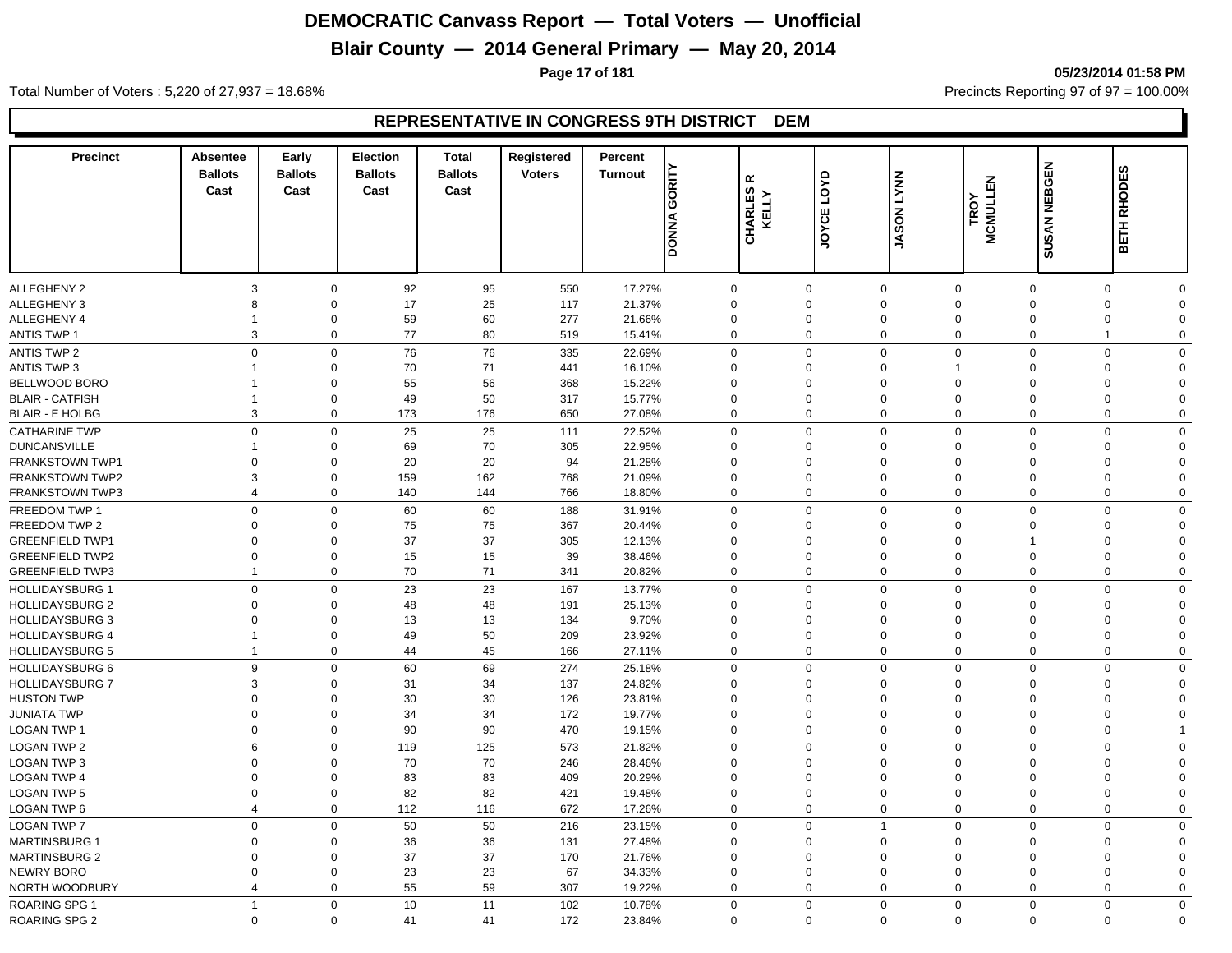## **Blair County — 2014 General Primary — May 20, 2014**

**Page 18 of 181 05/23/2014 01:58 PM**

Total Number of Voters : 5,220 of 27,937 = 18.68% Precincts Reporting 97 of 97 = 100.00%

#### **REPRESENTATIVE IN CONGRESS 9TH DISTRICT DEM**

| Precinct             | <b>Absentee</b><br><b>Ballots</b><br>Cast | Early<br><b>Ballots</b><br>Cast | <b>Election</b><br><b>Ballots</b><br>Cast | <b>Total</b><br><b>Ballots</b><br>Cast | Registered<br><b>Voters</b> | Percent<br>Turnout | <b>SET</b><br><b>PONNA</b> | $\propto$<br><b>CHARLES</b><br>KELLY | š<br>$\circ$<br>ت<br>YCE<br>$\mathbf{S}$ | <b>MN</b><br>ᆜ<br><b>ASON</b><br>∍ | 몺<br>≻<br>MCMULI | <b>BGEN</b><br>핒<br><b>SUSAN</b> | BETH RHODES |
|----------------------|-------------------------------------------|---------------------------------|-------------------------------------------|----------------------------------------|-----------------------------|--------------------|----------------------------|--------------------------------------|------------------------------------------|------------------------------------|------------------|----------------------------------|-------------|
| <b>ROARING SPG 3</b> |                                           | $\Omega$                        | 28                                        | 31                                     | 115                         | 26.96%             | 0                          |                                      | $\mathbf 0$<br>$\Omega$                  |                                    | $\Omega$         | $\Omega$                         |             |
| SNYDER TWP 1         |                                           | $\Omega$                        | 49                                        | 50                                     | 289                         | 17.30%             |                            | 0                                    | $\Omega$                                 |                                    |                  |                                  |             |
| SNYDER TWP 2         |                                           | 2<br>0                          | 50                                        | 52                                     | 352                         | 14.77%             | 0                          |                                      | 0<br>$\Omega$                            |                                    | 0                | 0                                |             |
| <b>TAYLOR TWP</b>    |                                           | 5<br>$\Omega$                   | 45                                        | 50                                     | 375                         | 13.33%             | $\Omega$                   |                                      | $\mathbf 0$<br>$\Omega$                  |                                    |                  | $\Omega$<br>$\Omega$             |             |
| <b>TYRONE TWP 1</b>  |                                           | $\Omega$                        | 26                                        | 26                                     | 126                         | 20.63%             |                            | $\Omega$                             |                                          |                                    |                  |                                  |             |
| TYRONE TWP 2         |                                           | $\Omega$                        | 56                                        | 56                                     | 204                         | 27.45%             |                            | 0                                    | $\Omega$                                 |                                    |                  |                                  |             |
| <b>TYRONE BORO 1</b> |                                           | $\Omega$                        | 41                                        | 41                                     | 183                         | 22.40%             |                            | $\Omega$                             | $\Omega$                                 |                                    |                  |                                  |             |
| TYRONE BORO 2        |                                           | $\mathbf 0$                     | 27                                        | 28                                     | 160                         | 17.50%             | 0                          |                                      | 0<br>$\mathbf 0$                         |                                    | 0                | 0                                |             |
| TYRONE BORO 3        |                                           | $\mathbf 0$<br>$\Omega$         | 24                                        | 24                                     | 167                         | 14.37%             | $\Omega$                   |                                      | 0<br>$\mathbf 0$                         | $\Omega$                           |                  | $\mathbf 0$<br>$\mathbf 0$       |             |
| <b>TYRONE BORO 4</b> |                                           | $\Omega$                        | 16                                        | 16                                     | 113                         | 14.16%             |                            | 0                                    |                                          |                                    |                  |                                  |             |
| <b>TYRONE BORO 5</b> |                                           |                                 | 13                                        | 13                                     | 110                         | 11.82%             |                            |                                      |                                          |                                    |                  |                                  |             |
| TYRONE BORO 6        |                                           |                                 | 51                                        | 52                                     | 176                         | 29.55%             |                            |                                      |                                          |                                    |                  |                                  |             |
| TYRONE BORO 7        |                                           | $\Omega$                        | 30                                        | 31                                     | 177                         | 17.51%             | 0                          |                                      | 0<br>$\Omega$                            |                                    |                  |                                  |             |
| WILLIAMSBURG         | $\Omega$                                  | $\mathbf 0$                     | 53                                        | 53                                     | 226                         | 23.45%             |                            |                                      | $\Omega$<br>$\mathbf 0$                  |                                    | $\Omega$         | $\Omega$                         |             |
| WOODBURY TWP         |                                           | 0                               | 31                                        | 31                                     | 175                         | 17.71%             |                            |                                      |                                          |                                    |                  |                                  |             |
| <b>Totals</b>        | 120                                       | $\mathbf{0}$                    | 5100                                      | 5220                                   | 27937                       |                    |                            |                                      |                                          |                                    |                  |                                  |             |
|                      |                                           |                                 |                                           |                                        |                             |                    |                            |                                      |                                          |                                    |                  |                                  |             |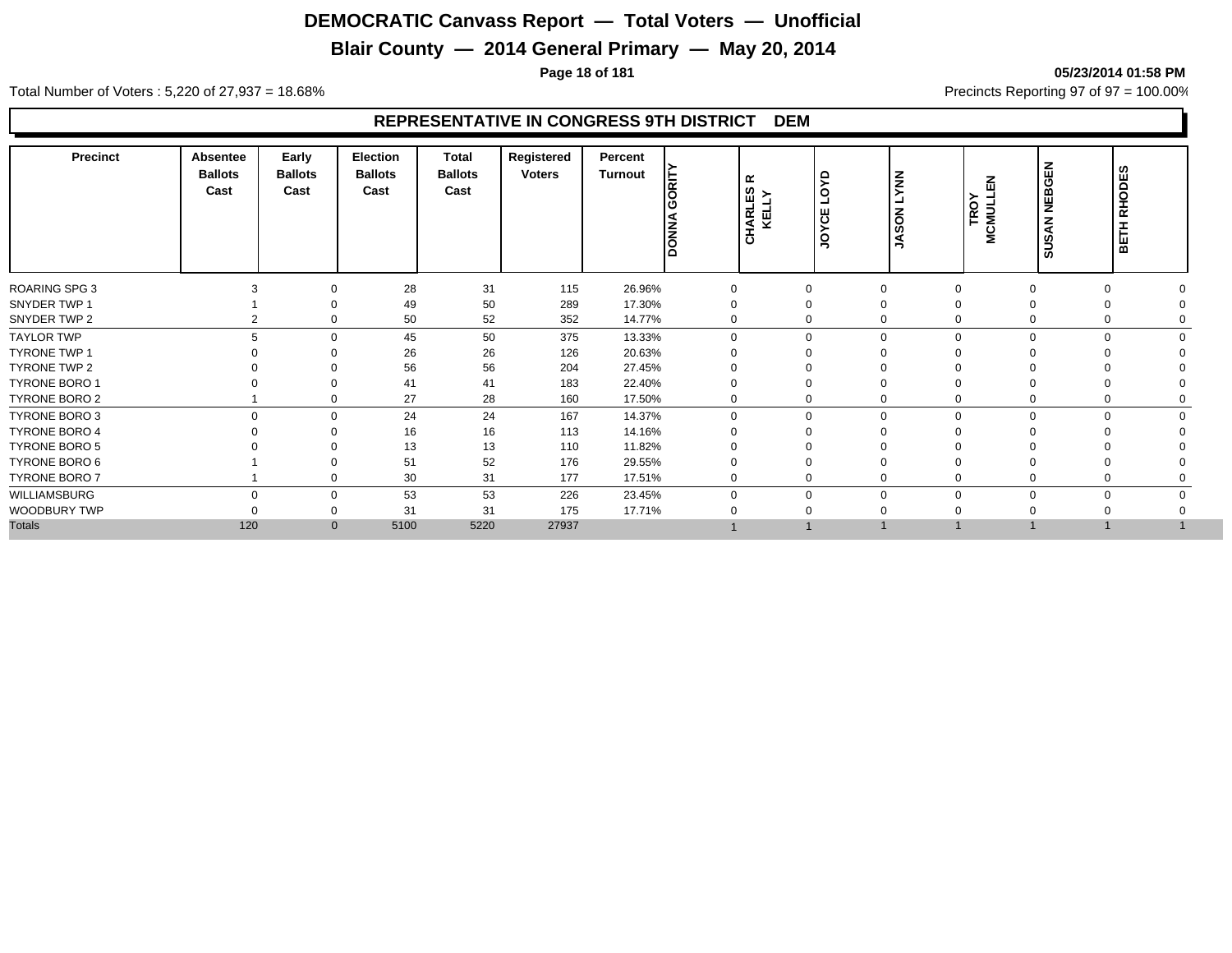## **Blair County — 2014 General Primary — May 20, 2014**

**Page 19 of 181 05/23/2014 01:58 PM**

Total Number of Voters : 5,220 of 27,937 = 18.68% Precincts Reporting 97 of 97 = 100.00%

#### **REPRESENTATIVE IN CONGRESS 9TH DISTRICT DEM - DEMOCRATIC**

| <b>Precinct</b> | Absentee<br><b>Ballots</b><br>Cast | Early<br><b>Ballots</b><br>Cast | Election<br><b>Ballots</b><br>Cast | <b>Total</b><br><b>Ballots</b><br>Cast | Registered<br><b>Voters</b> | Percent<br><b>Turnout</b> | SCHOOLEY<br>TRAVIS | <b>STACEY</b><br><b>BRIAN</b> | <b>STERN</b><br><b>JERRY</b> | <b>WARD</b><br><b>Adnr</b> | Totals               |  |
|-----------------|------------------------------------|---------------------------------|------------------------------------|----------------------------------------|-----------------------------|---------------------------|--------------------|-------------------------------|------------------------------|----------------------------|----------------------|--|
| ALTOONA 1-1     | $\overline{2}$                     | $\mathbf 0$                     | 38                                 | 40                                     | 357                         | 11.20%                    | 0                  |                               | 0<br>$\mathbf 0$             |                            | 32<br>$\mathbf 0$    |  |
| ALTOONA 1-2     | $\overline{4}$                     | $\mathsf 0$                     | 17                                 | 21                                     | 120                         | 17.50%                    | $\mathbf 0$        |                               | $\mathbf{0}$<br>$\Omega$     |                            | 15<br>$\Omega$       |  |
| ALTOONA 2-1     | $\Omega$                           | $\pmb{0}$                       | 11                                 | 11                                     | 290                         | 3.79%                     | $\Omega$           |                               | $\mathbf{0}$<br>$\Omega$     |                            | 9<br>$\Omega$        |  |
| ALTOONA 2-2     | $\mathbf{1}$                       | $\mathsf{O}\xspace$             | 48                                 | 49                                     | 354                         | 13.84%                    | $\mathbf 0$        |                               | 0<br>$\Omega$                |                            | $\mathbf 0$<br>42    |  |
| ALTOONA 3-1     | $\overline{2}$                     | $\mathbf 0$                     | 42                                 | 44                                     | 362                         | 12.15%                    | 0                  |                               | 0<br>$\Omega$                |                            | 0<br>39              |  |
| ALTOONA 3-2     | $\mathsf 0$                        | $\mathbf 0$                     | 75                                 | 75                                     | 325                         | 23.08%                    | $\mathbf 0$        |                               | 0<br>$\Omega$                |                            | 61<br>$\mathbf 0$    |  |
| ALTOONA 4-1     | $\mathbf{1}$                       | $\mathsf 0$                     | 41                                 | 42                                     | 354                         | 11.86%                    | $\mathbf 0$        |                               | 0<br>$\Omega$                |                            | 33<br>$\Omega$       |  |
| ALTOONA 4-2     | $\overline{2}$                     | $\mathbf 0$                     | 33                                 | 35                                     | 280                         | 12.50%                    | $\mathbf 0$        |                               | 0<br>$\Omega$                |                            | 32<br>1              |  |
| ALTOONA 5-1     | $\mathbf{1}$                       | $\mathbf 0$                     | 12                                 | 13                                     | 90                          | 14.44%                    | 0                  |                               | 0<br>$\mathbf 0$             |                            | $\mathbf 0$<br>12    |  |
| ALTOONA 5-2     | 3                                  | $\mathbf 0$                     | 63                                 | 66                                     | 348                         | 18.97%                    | 0                  |                               | 0<br>$\mathbf 0$             |                            | 0<br>52              |  |
| ALTOONA 5-3     | $\mathsf 0$                        | $\mathsf 0$                     | 63                                 | 63                                     | 280                         | 22.50%                    | $\mathbf 0$        |                               | 0<br>$\mathbf 0$             |                            | 56<br>$\mathbf 0$    |  |
| ALTOONA 6-1     | $\overline{2}$                     | $\mathbf 0$                     | 40                                 | 42                                     | 347                         | 12.10%                    | $\mathbf 0$        |                               | 0<br>$\mathbf 0$             |                            | $\overline{0}$<br>36 |  |
| ALTOONA 6-2     | $\mathsf 0$                        | $\boldsymbol{0}$                | 46                                 | 46                                     | 338                         | 13.61%                    | $\mathbf 0$        |                               | 0<br>$\mathbf 0$             |                            | 39<br>$\mathbf 0$    |  |
| ALTOONA 6-3     | $\mathbf{1}$                       | $\mathbf 0$                     | 60                                 | 61                                     | 310                         | 19.68%                    | 0                  |                               | 0<br>$\mathbf 0$             |                            | $\mathbf 0$<br>52    |  |
| ALTOONA 6-4     | 3                                  | $\mathsf 0$                     | 62                                 | 65                                     | 269                         | 24.16%                    | $\mathbf 0$        |                               | 0<br>$\mathbf 0$             |                            | 57<br>$\mathbf 0$    |  |
| ALTOONA 6-5     | $\overline{4}$                     | $\mathbf 0$                     | 65                                 | 69                                     | 410                         | 16.83%                    | 0                  | $\mathbf{1}$                  | $\mathbf 0$                  |                            | 57<br>$\mathbf 0$    |  |
| <b>ALTOONA7</b> | $\mathbf 0$                        | $\boldsymbol{0}$                | 46                                 | 46                                     | 381                         | 12.07%                    | $\mathbf 0$        |                               | 0<br>$\mathbf 0$             |                            | 43<br>$\mathbf 0$    |  |
| ALTOONA 8-1     | 3                                  | $\mathsf 0$                     | 38                                 | 41                                     | 369                         | 11.11%                    | $\mathbf 0$        |                               | 0<br>$\mathbf 0$             |                            | 33<br>$\mathbf 0$    |  |
| ALTOONA 8-2     | $\overline{2}$                     | $\mathbf 0$                     | 47                                 | 49                                     | 272                         | 18.01%                    | $\mathbf 0$        |                               | 0<br>$\mathbf 0$             |                            | 43<br>$\mathbf 0$    |  |
| ALTOONA 9       | $\overline{2}$                     | $\mathbf 0$                     | 63                                 | 65                                     | 399                         | 16.29%                    | 0                  |                               | 0<br>$\mathbf 0$             |                            | $\mathbf 0$<br>50    |  |
| ALTOONA 10-1    | $\overline{1}$                     | $\boldsymbol{0}$                | 24                                 | 25                                     | 263                         | 9.51%                     | 0                  |                               | 0<br>$\mathbf 0$             |                            | $\Omega$<br>24       |  |
| ALTOONA 10-2    | 1                                  | $\boldsymbol{0}$                | 30                                 | 31                                     | 225                         | 13.78%                    | $\mathbf 0$        |                               | 0<br>$\mathbf 0$             |                            | 23<br>$\mathbf 0$    |  |
| ALTOONA 10-3    | $\overline{2}$                     | $\mathbf 0$                     | 39                                 | 41                                     | 154                         | 26.62%                    | $\mathbf 0$        |                               | 0<br>$\mathbf 0$             |                            | $\mathbf 0$<br>34    |  |
| ALTOONA 10-4    | $\mathsf 0$                        | $\mathsf{O}\xspace$             | 74                                 | 74                                     | 345                         | 21.45%                    | $\mathbf 0$        |                               | 0<br>$\mathbf 0$             |                            | $\mathbf 0$<br>53    |  |
| ALTOONA 11-1    | $\mathbf 0$                        | $\mathbf 0$                     | 72                                 | 72                                     | 424                         | 16.98%                    | $\mathbf 0$        |                               | $\mathbf 0$<br>$\mathbf 0$   |                            | $\mathbf 0$<br>60    |  |
| ALTOONA 11-2    | $\pmb{0}$                          | $\mathsf{O}\xspace$             | 55                                 | 55                                     | 309                         | 17.80%                    | $\overline{1}$     |                               | $\boldsymbol{0}$<br>$\Omega$ |                            | $\Omega$<br>43       |  |
| ALTOONA 11-3    | $\mathbf 0$                        | $\mathbf 0$                     | 58                                 | 58                                     | 280                         | 20.71%                    | $\mathbf 0$        |                               | 0<br>$\mathbf 0$             |                            | 48<br>$\Omega$       |  |
| ALTOONA 12-1    | $\Omega$                           | $\mathbf 0$                     | 25                                 | 25                                     | 147                         | 17.01%                    | $\Omega$           |                               | 0<br>$\Omega$                |                            | $\Omega$<br>23       |  |
| ALTOONA 12-2    | $\mathsf 0$                        | $\boldsymbol{0}$                | 42                                 | 42                                     | 198                         | 21.21%                    | $\mathbf 0$        |                               | 0<br>$\mathbf 0$             |                            | 34<br>1              |  |
| ALTOONA 12-3    | $\mathbf{1}$                       | $\mathbf 0$                     | 33                                 | 34                                     | 183                         | 18.58%                    | 0                  |                               | 0<br>$\mathbf 0$             |                            | $\mathbf 0$<br>28    |  |
| ALTOONA 12-4    | $\mathsf 0$                        | $\mathbf 0$                     | 70                                 | 70                                     | 256                         | 27.34%                    | 0                  |                               | 0<br>$\mathbf 0$             |                            | $\mathbf 0$<br>50    |  |
| ALTOONA 12-5    | $\mathbf 0$                        | $\mathbf 0$                     | 22                                 | 22                                     | 146                         | 15.07%                    | $\mathbf 0$        |                               | 0<br>$\mathbf 0$             |                            | 18<br>$\mathbf 0$    |  |
| ALTOONA 13-1    | $\mathbf 0$                        | $\pmb{0}$                       | 71                                 | 71                                     | 431                         | 16.47%                    | $\Omega$           |                               | 0<br>$\Omega$                |                            | $\mathbf 0$<br>64    |  |
| ALTOONA 13-2    | $\pmb{0}$                          | $\mathsf{O}\xspace$             | 64                                 | 64                                     | 390                         | 16.41%                    | $\mathbf 0$        |                               | $\mathbf{0}$<br>$\mathbf 0$  |                            | $\mathbf 0$<br>55    |  |
| ALTOONA 13-3    | $\mathbf 0$                        | $\boldsymbol{0}$                | 57                                 | 57                                     | 296                         | 19.26%                    | $\mathbf 0$        |                               | 0<br>$\mathbf 0$             |                            | $\mathbf 0$<br>46    |  |
| ALTOONA 13-4    | $\mathbf{1}$                       | $\mathbf 0$                     | 51                                 | 52                                     | 522                         | 9.96%                     | 0                  |                               | $\overline{0}$<br>0          |                            | $\mathbf 0$<br>44    |  |
| ALTOONA 14-1    | $\mathbf 0$                        | $\mathbf 0$                     | 29                                 | 29                                     | 148                         | 19.59%                    | $\Omega$           |                               | 0<br>$\mathbf 0$             |                            | 25<br>$\mathbf 0$    |  |
| ALTOONA 14-2    | 4                                  | $\mathsf 0$                     | 93                                 | 97                                     | 386                         | 25.13%                    | $\Omega$           |                               | $\mathbf 0$<br>$\Omega$      |                            | $\mathbf 0$<br>78    |  |
| ALTOONA 14-3    | $\mathbf 0$                        | $\mathbf 0$                     | 71                                 | 71                                     | 272                         | 26.10%                    | $\mathbf 0$        |                               | 0<br>$\Omega$                |                            | $\Omega$<br>62       |  |
| ALTOONA 14-4    | $\mathbf{1}$                       | $\mathbf 0$                     | 100                                | 101                                    | 411                         | 24.57%                    | $\mathbf 0$        |                               | $\mathbf{0}$<br>$\mathbf 0$  |                            | $\mathbf 0$<br>80    |  |
| ALLEGHENY 1     | 3                                  | $\mathbf 0$                     | 92                                 | 95                                     | 558                         | 17.03%                    | $\Omega$           |                               | $\Omega$<br>$\Omega$         |                            | $\mathbf 0$<br>86    |  |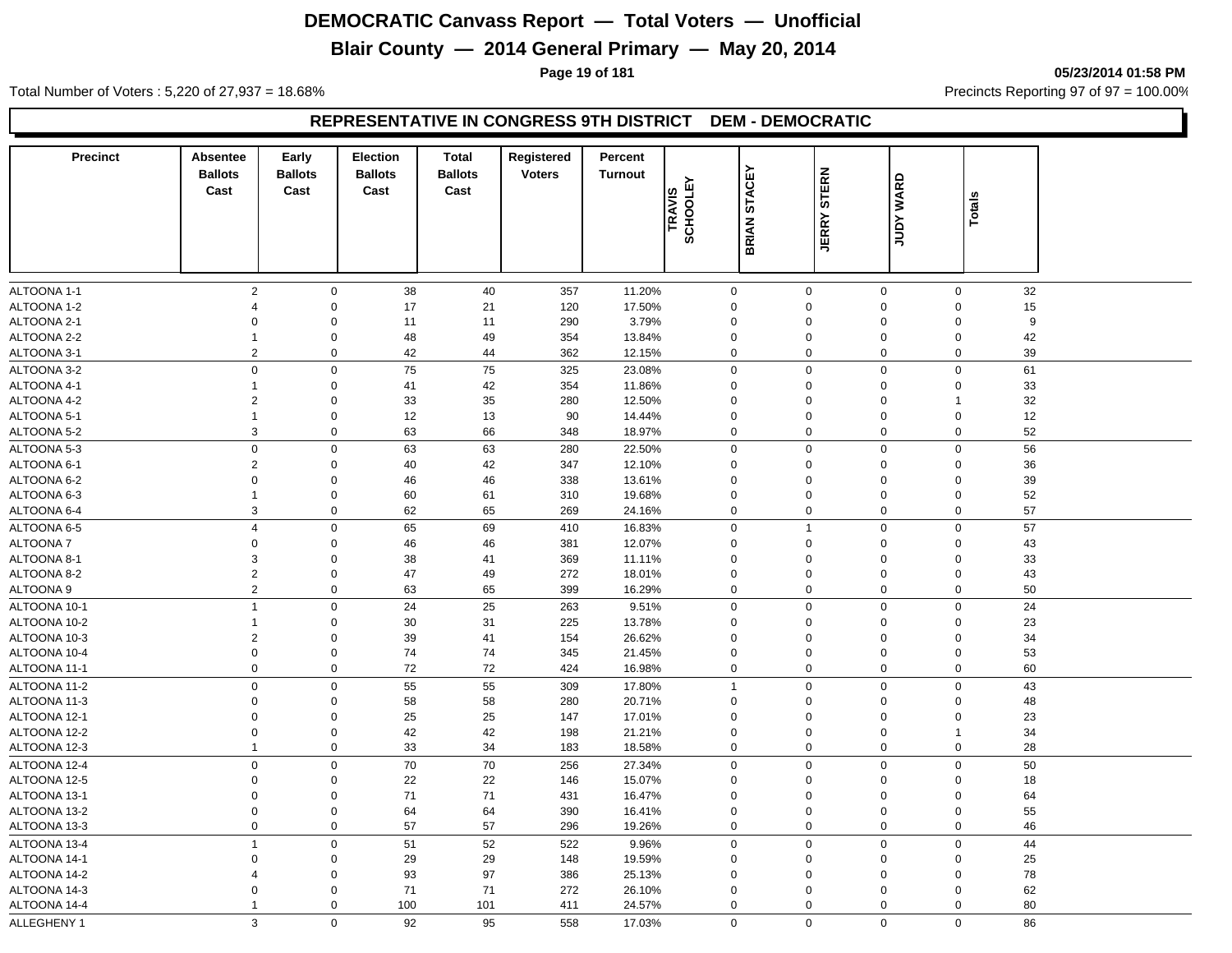## **Blair County — 2014 General Primary — May 20, 2014**

**Page 20 of 181 05/23/2014 01:58 PM**

Total Number of Voters : 5,220 of 27,937 = 18.68% Precincts Reporting 97 of 97 = 100.00%

#### **REPRESENTATIVE IN CONGRESS 9TH DISTRICT DEM**

| <b>Precinct</b>                                  | Absentee<br><b>Ballots</b> | Early<br><b>Ballots</b> | Election<br><b>Ballots</b> | <b>Total</b><br><b>Ballots</b> | Registered<br><b>Voters</b> | Percent<br><b>Turnout</b> |                               |               |                                 |                            |                         |          |
|--------------------------------------------------|----------------------------|-------------------------|----------------------------|--------------------------------|-----------------------------|---------------------------|-------------------------------|---------------|---------------------------------|----------------------------|-------------------------|----------|
|                                                  | Cast                       | Cast                    | Cast                       | Cast                           |                             |                           | <b>SCHOOLEY</b>               | <b>STACEY</b> | <b>STERN</b>                    | <b>WARD</b>                |                         |          |
|                                                  |                            |                         |                            |                                |                             |                           | TRAVIS                        |               |                                 |                            | <b>Totals</b>           |          |
|                                                  |                            |                         |                            |                                |                             |                           |                               | <b>BRIAN</b>  | <b>JERRY</b>                    | <b>Adnr</b>                |                         |          |
|                                                  |                            |                         |                            |                                |                             |                           |                               |               |                                 |                            |                         |          |
|                                                  |                            |                         |                            |                                |                             |                           |                               |               |                                 |                            |                         |          |
| <b>ALLEGHENY 2</b>                               | 3                          | $\mathbf 0$             | 92                         | 95                             | 550                         | 17.27%                    | $\pmb{0}$                     |               | $\mathbf 0$                     | $\mathbf 0$                | $\mathbf 0$             | 77       |
| <b>ALLEGHENY 3</b>                               | 8                          | 0                       | 17                         | 25                             | 117                         | 21.37%                    | $\overline{0}$                |               | $\boldsymbol{0}$                | $\mathbf 0$                | $\Omega$                | 20       |
| <b>ALLEGHENY 4</b>                               |                            | 0                       | 59                         | 60                             | 277                         | 21.66%                    | $\overline{0}$                |               | $\mathbf 0$                     | $\mathbf 0$                | $\Omega$                | 50       |
| <b>ANTIS TWP 1</b>                               | 3                          | $\mathbf 0$             | 77                         | 80                             | 519                         | 15.41%                    | $\mathbf 0$                   |               | $\mathbf 0$                     | $\mathbf 0$                | $\mathbf 0$             | 70       |
| ANTIS TWP 2                                      | 0                          | $\mathbf 0$             | 76                         | 76                             | 335                         | 22.69%                    | $\overline{1}$                |               | $\boldsymbol{0}$                | $\mathbf 0$                | $\Omega$                | 67       |
| <b>ANTIS TWP 3</b>                               | 1                          | 0                       | 70                         | 71                             | 441                         | 16.10%                    | $\overline{0}$                |               | $\mathbf 0$                     | $\mathbf 0$                | $\Omega$                | 64       |
| BELLWOOD BORO                                    |                            | 0                       | 55                         | 56                             | 368                         | 15.22%                    | $\mathbf 0$                   |               | $\mathbf 0$                     | $\mathbf 0$                |                         | 48       |
| <b>BLAIR - CATFISH</b>                           | $\mathbf{1}$               | 0                       | 49                         | 50                             | 317                         | 15.77%                    | $\mathbf 0$                   |               | $\mathbf 0$                     | $\mathbf 0$                | $\Omega$                | 40       |
| <b>BLAIR - E HOLBG</b>                           | 3                          | 0                       | 173                        | 176                            | 650                         | 27.08%                    | $\Omega$                      |               | $\mathbf 0$                     | $\mathbf 0$                | $\Omega$                | 142      |
| <b>CATHARINE TWP</b>                             | $\mathbf{0}$               | 0                       | 25                         | 25                             | 111                         | 22.52%                    | $\overline{0}$                |               | $\mathbf 0$                     | $\mathbf 0$                | $\Omega$                | 21       |
| <b>DUNCANSVILLE</b>                              | 1                          | 0                       | 69                         | 70                             | 305                         | 22.95%                    | $\overline{0}$                |               | $\mathbf 0$                     | $\mathbf 0$                | $\Omega$                | 58       |
| <b>FRANKSTOWN TWP1</b>                           | $\Omega$                   | 0                       | 20                         | 20                             | 94                          | 21.28%                    | $\overline{0}$                |               | $\mathbf 0$                     | $\mathbf 0$                | $\Omega$                | 14       |
| <b>FRANKSTOWN TWP2</b>                           | 3                          | 0                       | 159                        | 162                            | 768                         | 21.09%                    | $\overline{0}$                |               | $\boldsymbol{0}$                | $\mathbf 0$                | $\overline{1}$          | 139      |
| <b>FRANKSTOWN TWP3</b>                           | $\overline{4}$             | $\mathbf{0}$            | 140                        | 144                            | 766                         | 18.80%                    | $\overline{1}$                |               | $\mathbf 0$                     | $\mathbf 0$                | $\overline{1}$          | 122      |
| FREEDOM TWP 1                                    | 0                          | 0                       | 60                         | 60                             | 188                         | 31.91%                    | $\mathbf 0$                   |               | $\boldsymbol{0}$                | $\mathbf 0$                | $\Omega$                | 51       |
| FREEDOM TWP 2                                    | $\Omega$                   | 0                       | 75                         | 75                             | 367                         | 20.44%                    | $\overline{0}$                |               | $\mathbf 0$                     | $\mathbf 0$                | $\Omega$                | 62       |
| <b>GREENFIELD TWP1</b>                           | $\Omega$                   | $\mathbf{0}$            | 37                         | 37                             | 305                         | 12.13%                    | $\overline{0}$                |               | $\pmb{0}$                       | $\mathbf 0$                | $\Omega$                | 30       |
| <b>GREENFIELD TWP2</b>                           | $\Omega$                   | 0                       | 15                         | 15                             | 39                          | 38.46%                    | $\mathbf 0$                   |               | $\pmb{0}$                       | $\mathbf 0$                | $\Omega$                | 10       |
| <b>GREENFIELD TWP3</b>                           | $\mathbf{1}$               | 0                       | 70                         | 71                             | 341                         | 20.82%                    | $\Omega$                      |               | $\mathbf 0$                     | $\mathbf 0$                | $\Omega$                | 59       |
| <b>HOLLIDAYSBURG 1</b>                           | 0                          | 0                       | 23                         | 23                             | 167                         | 13.77%                    | $\overline{0}$                |               | $\mathbf 0$                     | $\mathbf 0$                | $\mathbf 0$             | 20       |
| <b>HOLLIDAYSBURG 2</b>                           | 0                          | 0                       | 48                         | 48                             | 191                         | 25.13%                    | $\mathbf 0$                   |               | $\mathbf 0$                     | $\mathbf 0$                | $\Omega$                | 38       |
| <b>HOLLIDAYSBURG 3</b>                           | $\Omega$                   | 0                       | 13                         | 13                             | 134                         | 9.70%                     | $\overline{0}$                |               | $\mathbf 0$                     | $\mathbf 0$                | $\overline{1}$          | 13       |
| <b>HOLLIDAYSBURG 4</b>                           | $\mathbf{1}$               | 0                       | 49                         | 50                             | 209                         | 23.92%                    | $\overline{0}$                |               | $\mathbf 0$                     | $\mathbf 0$                | $\Omega$                | 42       |
| <b>HOLLIDAYSBURG 5</b>                           | $\mathbf{1}$               | 0                       | 44                         | 45                             | 166                         | 27.11%                    | $\overline{0}$                |               | $\mathbf 0$                     | $\mathbf 0$                | $\mathbf 0$             | 39       |
|                                                  | 9                          |                         |                            |                                |                             |                           | $\mathbf 0$                   |               |                                 | $\mathbf 0$                | $\mathbf 1$             |          |
| <b>HOLLIDAYSBURG 6</b><br><b>HOLLIDAYSBURG 7</b> | 3                          | 0<br>0                  | 60<br>31                   | 69<br>34                       | 274<br>137                  | 25.18%<br>24.82%          | $\Omega$                      |               | $\boldsymbol{0}$<br>$\mathbf 0$ | $\mathbf 0$                | -1                      | 50<br>27 |
| <b>HUSTON TWP</b>                                | $\Omega$                   | $\mathbf 0$             | 30                         | 30                             | 126                         | 23.81%                    | $\mathbf 0$                   |               | $\pmb{0}$                       | $\overline{1}$             | $\Omega$                | 28       |
| <b>JUNIATA TWP</b>                               | $\mathbf{0}$               | $\mathbf{0}$            | 34                         | 34                             | 172                         | 19.77%                    | $\overline{0}$                |               | $\boldsymbol{0}$                | $\pmb{0}$                  | $\Omega$                | 25       |
| LOGAN TWP 1                                      | 0                          | 0                       | 90                         | 90                             | 470                         | 19.15%                    | $\Omega$                      |               | $\mathbf 0$                     | $\mathbf 0$                | $\Omega$                | 78       |
|                                                  |                            |                         |                            |                                |                             |                           |                               |               |                                 |                            |                         |          |
| <b>LOGAN TWP 2</b>                               | 6                          | 0                       | 119                        | 125                            | 573                         | 21.82%                    | $\overline{0}$                |               | $\mathbf 0$                     | $\mathbf 0$                | $\mathbf 0$             | 97       |
| LOGAN TWP 3                                      | $\mathbf 0$<br>$\Omega$    | 0                       | 70                         | 70                             | 246                         | 28.46%                    | $\mathbf 0$<br>$\overline{0}$ |               | $\mathbf 0$                     | $\mathbf 0$<br>$\mathbf 0$ | $\Omega$<br>$\Omega$    | 62       |
| <b>LOGAN TWP 4</b>                               |                            | 0                       | 83                         | 83                             | 409                         | 20.29%                    |                               |               | $\boldsymbol{0}$                |                            |                         | 68       |
| <b>LOGAN TWP 5</b>                               | $\Omega$                   | 0                       | 82                         | 82                             | 421                         | 19.48%                    | $\overline{0}$                |               | $\boldsymbol{0}$                | $\mathbf 0$                | $\Omega$<br>$\mathbf 0$ | 75       |
| LOGAN TWP 6                                      | $\overline{4}$             | 0                       | 112                        | 116                            | 672                         | 17.26%                    | $\mathbf 0$                   |               | $\mathbf 0$                     | $\mathbf 0$                |                         | 93       |
| LOGAN TWP 7                                      | $\mathbf{0}$               | 0                       | 50                         | 50                             | 216                         | 23.15%                    | $\overline{0}$                |               | $\pmb{0}$                       | $\mathbf 0$                | $\Omega$                | 44       |
| <b>MARTINSBURG 1</b>                             | $\Omega$                   | 0                       | 36                         | 36                             | 131                         | 27.48%                    | $\mathbf 0$                   |               | $\mathbf 0$                     | $\Omega$                   | $\Omega$                | 31       |
| <b>MARTINSBURG 2</b>                             | $\Omega$                   | 0                       | 37                         | 37                             | 170                         | 21.76%                    | $\mathbf 0$                   |               | $\pmb{0}$                       | $\mathbf 0$                | $\Omega$                | 34       |
| <b>NEWRY BORO</b>                                | $\mathbf{0}$               | $\mathbf{0}$            | 23                         | 23                             | 67                          | 34.33%                    | $\Omega$                      |               | $\mathbf 0$                     | $\mathbf 0$                | $\Omega$                | 17       |
| NORTH WOODBURY                                   | $\overline{4}$             | $\mathbf{0}$            | 55                         | 59                             | 307                         | 19.22%                    | $\Omega$                      |               | $\mathbf 0$                     | $\mathbf 0$                | $\mathbf 1$             | 46       |
| <b>ROARING SPG 1</b>                             | $\mathbf{1}$               | 0                       | 10                         | 11                             | 102                         | 10.78%                    | $\mathbf 0$                   |               | $\boldsymbol{0}$                | $\mathbf 0$                | $\mathbf 0$             | 11       |
| ROARING SPG 2                                    | $\mathbf{0}$               | $\mathbf 0$             | 41                         | 41                             | 172                         | 23.84%                    | $\Omega$                      |               | $\mathbf 0$                     | $\mathbf 0$                | $\Omega$                | 38       |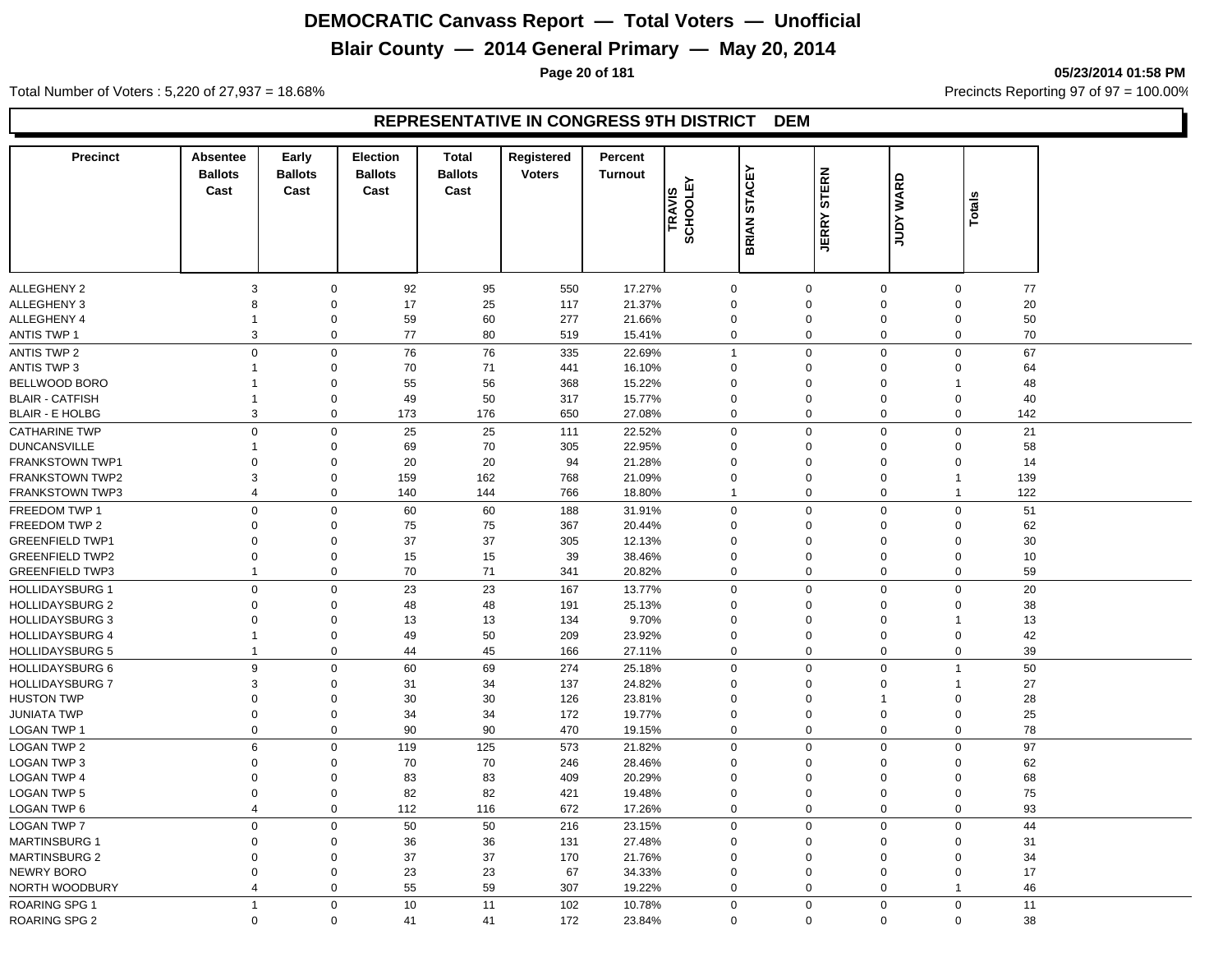## **Blair County — 2014 General Primary — May 20, 2014**

**Page 21 of 181 05/23/2014 01:58 PM**

Total Number of Voters : 5,220 of 27,937 = 18.68% Precincts Reporting 97 of 97 = 100.00%

#### **REPRESENTATIVE IN CONGRESS 9TH DISTRICT DEM**

| <b>Precinct</b>      | Absentee<br><b>Ballots</b><br>Cast | Early<br><b>Ballots</b><br>Cast | <b>Election</b><br><b>Ballots</b><br>Cast | Total<br><b>Ballots</b><br>Cast | Registered<br><b>Voters</b> | Percent<br><b>Turnout</b> | TRAVIS<br>SCHOOLEY | ш<br>ত<br>Ě<br>້ ທ<br><b>BRIAN</b> | STERN<br><b>JERR</b> | <b>WARD</b><br><b>Adnr</b> |             | Totals |
|----------------------|------------------------------------|---------------------------------|-------------------------------------------|---------------------------------|-----------------------------|---------------------------|--------------------|------------------------------------|----------------------|----------------------------|-------------|--------|
| <b>ROARING SPG 3</b> | 3                                  | $\Omega$                        | 28                                        | 31                              | 115                         | 26.96%                    | 0                  |                                    | $\mathbf 0$          | $\mathbf 0$                | $\Omega$    | 24     |
| SNYDER TWP 1         |                                    | 0                               | 49                                        | 50                              | 289                         | 17.30%                    | $\Omega$           |                                    | $\mathbf 0$          | $\Omega$                   |             | 39     |
| SNYDER TWP 2         |                                    | $\mathbf 0$                     | 50                                        | 52                              | 352                         | 14.77%                    | $\mathbf 0$        |                                    | $\mathbf 0$          | $\mathbf 0$                | $\Omega$    | 41     |
| <b>TAYLOR TWP</b>    |                                    | $\Omega$                        | 45                                        | 50                              | 375                         | 13.33%                    | $\Omega$           |                                    | $\Omega$             | $\Omega$                   | $\Omega$    | 46     |
| TYRONE TWP 1         |                                    |                                 | 26                                        | 26                              | 126                         | 20.63%                    |                    |                                    | $\Omega$             |                            |             | 23     |
| <b>TYRONE TWP 2</b>  |                                    |                                 | 56                                        | 56                              | 204                         | 27.45%                    |                    |                                    | $\Omega$             | O                          |             | 47     |
| <b>TYRONE BORO 1</b> |                                    | $\Omega$                        | 41                                        | 41                              | 183                         | 22.40%                    |                    |                                    | $\Omega$             | $\Omega$                   |             | 35     |
| <b>TYRONE BORO 2</b> |                                    | $\mathbf 0$                     | 27                                        | 28                              | 160                         | 17.50%                    | 0                  |                                    | 0                    | $\mathbf 0$                |             | 22     |
| <b>TYRONE BORO 3</b> | $\Omega$                           | $\mathbf 0$                     | 24                                        | 24                              | 167                         | 14.37%                    | $\mathbf 0$        |                                    | $\mathbf 0$          | $\mathbf{0}$               | $\mathbf 0$ | 19     |
| <b>TYRONE BORO 4</b> |                                    | $\Omega$                        | 16                                        | 16                              | 113                         | 14.16%                    |                    |                                    | $\Omega$             | $\Omega$                   |             | 13     |
| <b>TYRONE BORO 5</b> |                                    |                                 | 13                                        | 13                              | 110                         | 11.82%                    |                    |                                    | $\Omega$             | $\Omega$                   |             | 11     |
| <b>TYRONE BORO 6</b> |                                    | $\mathbf 0$                     | 51                                        | 52                              | 176                         | 29.55%                    | $\Omega$           |                                    | $\mathbf 0$          | $\Omega$                   |             | 44     |
| <b>TYRONE BORO 7</b> |                                    | 0                               | 30                                        | 31                              | 177                         | 17.51%                    | $\Omega$           |                                    | 0                    | $\mathbf 0$                | $\Omega$    | 21     |
| WILLIAMSBURG         | O                                  | $\mathbf 0$                     | 53                                        | 53                              | 226                         | 23.45%                    | $\Omega$           |                                    | $\Omega$             | $\Omega$                   | $\Omega$    | 51     |
| WOODBURY TWP         |                                    | $\mathbf 0$                     | 31                                        | 31                              | 175                         | 17.71%                    |                    |                                    | $\Omega$             |                            |             | 27     |
| <b>Totals</b>        | 120                                | $\mathbf 0$                     | 5100                                      | 5220                            | 27937                       |                           | 3                  |                                    |                      |                            | 9           | 4354   |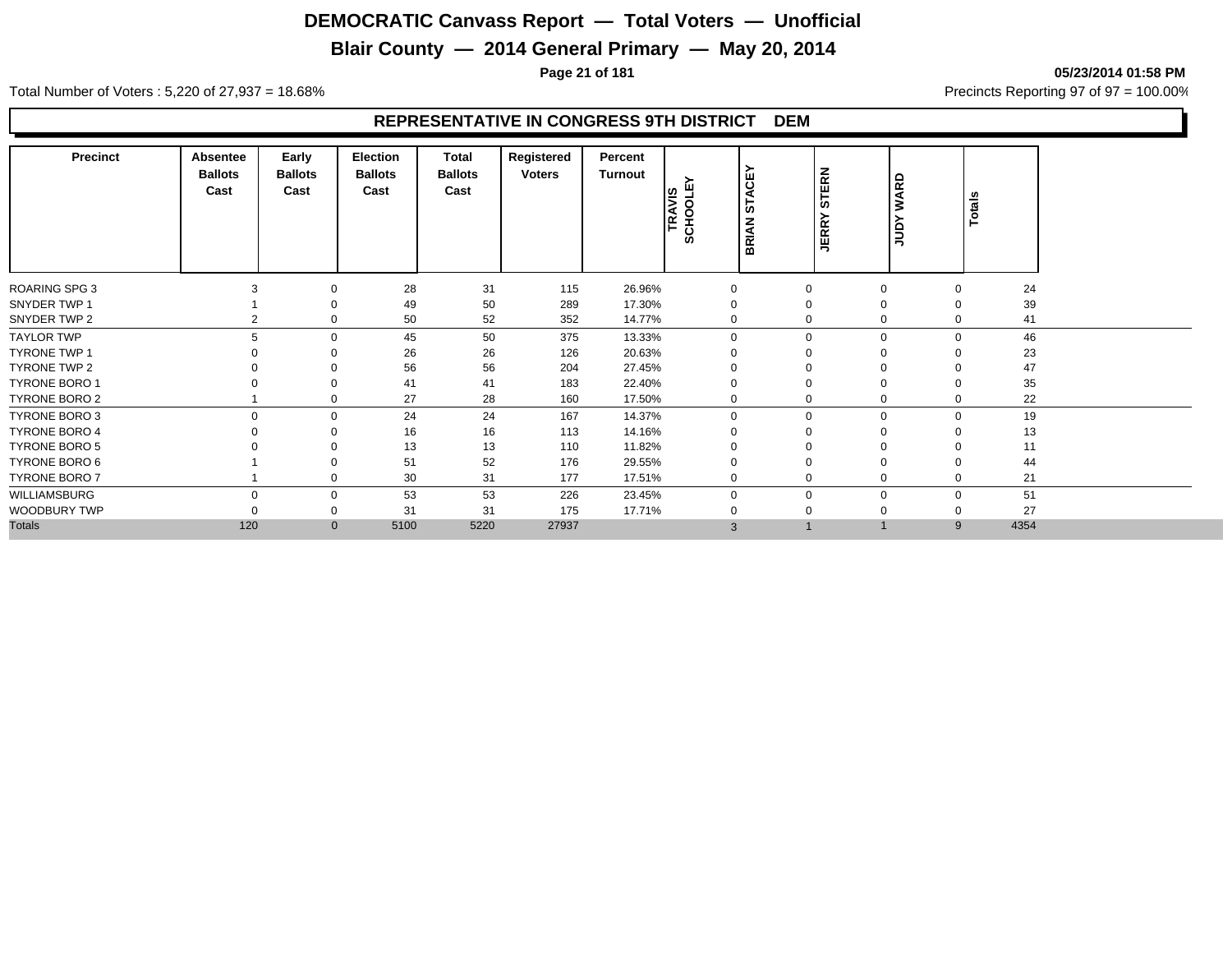## **Blair County — 2014 General Primary — May 20, 2014**

**Page 22 of 181 05/23/2014 01:58 PM**

Total Number of Voters : 5,220 of 27,937 = 18.68% Precincts Reporting 97 of 97 = 100.00%

#### **SENATOR IN THE GENERAL ASSEMBLY 30TH DISTRICT DEM - DEMOCRATIC**

| <b>Precinct</b>              | Absentee<br><b>Ballots</b><br>Cast | Early<br><b>Ballots</b><br>Cast | <b>Election</b><br><b>Ballots</b><br>Cast | Total<br><b>Ballots</b><br>Cast | Registered<br><b>Voters</b> | Percent<br><b>Turnout</b> | Candidate<br>Filed<br>lş   | EICHELBERGER<br>I<br><b>NHOL</b><br>$\tilde{\mathbf{r}}$ | <b>BANKS</b><br><b>ADAM</b> | <b>BEAM</b><br>ΓĒ          | <b>CARLTON<br/>BLANCHARD</b> | <b>BURNSWELL</b><br><b>HERB</b> | <b>CALVINVANDER<br/>CALVINVANDER</b><br>GLAS | Con tinued                 |
|------------------------------|------------------------------------|---------------------------------|-------------------------------------------|---------------------------------|-----------------------------|---------------------------|----------------------------|----------------------------------------------------------|-----------------------------|----------------------------|------------------------------|---------------------------------|----------------------------------------------|----------------------------|
|                              |                                    |                                 |                                           |                                 |                             |                           |                            |                                                          |                             |                            |                              |                                 |                                              |                            |
| ALTOONA 1-1                  | 2                                  | $\mathbf 0$                     | 38                                        | 40                              | 357                         | 11.20%                    |                            | $\mathbf 0$                                              | $\mathbf 0$                 | $\mathbf 0$                | $\mathbf 0$                  | $\mathbf 0$                     | $\mathbf 0$                                  | $\mathbf 0$                |
| ALTOONA 1-2                  | $\boldsymbol{\Delta}$              | $\mathbf 0$                     | 17                                        | 21                              | 120                         | 17.50%                    | $\Omega$                   |                                                          | $\Omega$                    | $\mathbf 0$                | $\Omega$                     | $\Omega$                        | $\Omega$                                     | $\Omega$                   |
| ALTOONA 2-1                  | $\Omega$                           | $\Omega$                        | 11                                        | 11                              | 290                         | 3.79%                     | $\Omega$                   |                                                          | $\Omega$                    | $\mathbf 0$                | $\Omega$                     | $\Omega$                        | $\Omega$                                     | $\Omega$                   |
| ALTOONA 2-2                  | -1                                 | $\mathbf 0$                     | 48                                        | 49                              | 354                         | 13.84%                    | $\Omega$                   |                                                          | $\Omega$                    | $\mathbf 0$                | $\Omega$                     | $\Omega$                        | $\Omega$                                     | $\Omega$                   |
| ALTOONA 3-1                  | $\overline{2}$                     | $\mathbf 0$                     | 42                                        | 44                              | 362                         | 12.15%                    |                            | $\mathbf 0$                                              | $\boldsymbol{0}$            | $\mathbf 0$                | $\mathbf 0$                  | $\mathbf 0$                     | $\mathbf 0$                                  | $\mathbf 0$                |
| ALTOONA 3-2                  | $\mathbf 0$                        | $\mathbf 0$                     | 75                                        | 75                              | 325                         | 23.08%                    |                            | $\mathbf 0$                                              | $\mathbf{1}$                | $\mathbf 0$                | $\Omega$                     | $\Omega$                        | $\Omega$                                     | $\Omega$                   |
| ALTOONA 4-1                  | -1                                 | $\mathbf 0$                     | 41                                        | 42                              | 354                         | 11.86%                    | 0                          |                                                          | $\mathbf{1}$                | $\mathbf 0$                | $\Omega$                     | $\Omega$                        | $\Omega$                                     | $\Omega$                   |
| ALTOONA 4-2                  | $\overline{2}$                     | $\mathbf 0$                     | 33                                        | 35                              | 280                         | 12.50%                    | $\mathbf 0$                |                                                          | $\mathbf{1}$                | $\mathbf 0$                |                              | $\Omega$                        | $\Omega$                                     | $\overline{0}$             |
| ALTOONA 5-1                  | $\overline{1}$                     | $\mathbf 0$                     | 12                                        | 13                              | 90                          | 14.44%                    | $\mathbf 0$                |                                                          | $\mathbf 0$                 | $\mathbf 0$                | $\mathbf 0$                  | $\Omega$                        | $\mathbf 0$                                  | $\Omega$                   |
| ALTOONA 5-2                  | 3                                  | $\mathbf 0$                     | 63                                        | 66                              | 348                         | 18.97%                    |                            | $\mathbf 0$                                              | $\mathbf{1}$                | $\mathbf 0$                | $\mathbf 0$                  | $\mathbf 0$                     | $\mathbf 0$                                  | $\mathbf 0$                |
| ALTOONA 5-3                  | $\mathbf 0$                        | $\mathbf 0$                     | 63                                        | 63                              | 280                         | 22.50%                    |                            | 0                                                        | $\mathbf 0$                 | $\mathbf 0$                | $\Omega$                     | $\Omega$                        | $\Omega$                                     | $\mathbf 0$                |
| ALTOONA 6-1                  | $\overline{2}$                     | $\mathbf 0$                     | 40                                        | 42                              | 347                         | 12.10%                    | $\mathbf 0$                |                                                          | 3                           | $\mathbf 0$                | $\mathbf 0$                  | $\Omega$                        | $\Omega$                                     | $\overline{0}$             |
| ALTOONA 6-2                  | $\mathbf 0$                        | $\mathbf 0$                     | 46                                        | 46                              | 338                         | 13.61%                    | $\mathbf 0$                |                                                          | 0                           | $\mathbf 0$                | $\mathbf 0$                  | $\Omega$                        | $\mathbf 0$                                  | $\Omega$                   |
| ALTOONA 6-3                  | $\mathbf{1}$                       | $\mathbf 0$                     | 60                                        | 61                              | 310                         | 19.68%                    | $\mathbf 0$                |                                                          | $\overline{2}$              | $\mathbf 0$                | $\mathbf 0$                  | $\Omega$                        | $\mathbf 0$                                  | $\Omega$                   |
| ALTOONA 6-4                  | 3                                  | $\mathbf 0$                     | 62                                        | 65                              | 269                         | 24.16%                    | $\mathbf 0$                |                                                          | $\overline{2}$              | $\mathbf 0$                | $\mathbf 0$                  | $\Omega$                        | $\Omega$                                     | $\mathbf 0$                |
| ALTOONA 6-5                  | $\overline{4}$                     | $\mathbf 0$                     | 65                                        | 69                              | 410                         | 16.83%                    |                            | $\mathbf 0$                                              | $\mathbf 0$                 | $\mathbf 0$                | $\mathbf 0$                  | $\mathbf 0$                     | $\mathbf 0$                                  | $\mathbf 0$                |
| ALTOONA 7                    | $\mathbf 0$                        | $\mathbf 0$                     | 46                                        | 46                              | 381                         | 12.07%                    | $\mathbf 0$                |                                                          | 1                           | $\mathbf 0$                | $\mathbf 0$                  | $\Omega$                        | $\mathbf 0$                                  | $\Omega$                   |
| ALTOONA 8-1                  | 3                                  | $\mathbf 0$                     | 38                                        | 41                              | 369                         | 11.11%                    | $\mathbf 0$                |                                                          | $\mathbf 0$                 | $\mathbf 0$                | $\mathbf 0$                  | $\Omega$                        | $\Omega$                                     | $\Omega$                   |
| ALTOONA 8-2                  | $\overline{2}$                     | $\mathbf 0$                     | 47                                        | 49                              | 272                         | 18.01%                    | $\mathbf 0$                |                                                          | $\mathbf 0$                 | $\mathbf 0$                | $\mathbf 0$                  | $\Omega$                        | $\Omega$                                     | $\Omega$                   |
| ALTOONA 9                    | $\overline{2}$                     | $\mathbf 0$                     | 63                                        | 65                              | 399                         | 16.29%                    |                            | $\mathbf 0$                                              | 3                           | $\mathbf 0$                | $\Omega$                     | $\Omega$                        | $\mathbf 0$                                  | $\mathbf 0$                |
| ALTOONA 10-1                 | $\overline{1}$                     | $\mathbf 0$                     | 24                                        | 25                              | 263                         | 9.51%                     |                            | $\mathbf 0$                                              | $\mathbf 0$                 | $\mathbf 0$                | $\mathbf 0$                  | $\Omega$                        | $\mathbf 0$                                  | $\mathbf 0$                |
| ALTOONA 10-2                 | $\overline{1}$                     | $\mathbf 0$                     | 30                                        | 31                              | 225                         | 13.78%                    | $\mathbf 0$                |                                                          | $\overline{2}$              | $\mathbf 0$                | $\mathbf 0$                  | $\Omega$                        | $\Omega$                                     | $\mathbf 0$                |
| ALTOONA 10-3                 | $\overline{2}$                     | $\mathbf 0$                     | 39                                        | 41                              | 154                         | 26.62%                    | $\mathbf 0$                |                                                          | 0                           | $\mathbf 0$                | $\mathbf 0$                  | $\Omega$                        | $\Omega$                                     | $\mathbf 0$                |
| ALTOONA 10-4                 | $\mathbf 0$                        | $\mathbf 0$                     | 74                                        | 74                              | 345                         | 21.45%                    | $\mathbf 0$                |                                                          | $\mathbf 0$                 | $\mathbf 0$                | $\Omega$                     | $\Omega$                        | $\Omega$                                     | $\Omega$                   |
| ALTOONA 11-1                 | $\mathbf 0$                        | $\mathbf 0$                     | 72                                        | 72                              | 424                         | 16.98%                    |                            | $\mathbf 0$                                              | $\overline{4}$              | $\mathbf 0$                | $\Omega$                     | $\Omega$                        | $\mathbf 0$                                  | $\mathbf 0$                |
| ALTOONA 11-2                 | $\mathbf 0$                        | $\mathbf 0$                     | 55                                        | 55                              | 309                         | 17.80%                    | $\mathbf 0$                |                                                          | $\mathbf{1}$                | $\mathbf 0$                | $\mathbf 0$                  | $\mathbf 0$                     | $\mathbf 0$                                  | $\mathbf 0$                |
| ALTOONA 11-3                 | $\Omega$                           | $\mathbf 0$                     | 58                                        | 58                              | 280                         | 20.71%                    | $\mathbf 0$                |                                                          | $\overline{2}$              | $\mathbf 0$                | $\mathbf 0$                  | $\Omega$                        | $\Omega$                                     | $\Omega$                   |
| ALTOONA 12-1                 | $\Omega$                           | $\mathbf 0$                     | 25                                        | 25                              | 147                         | 17.01%                    | $\Omega$                   |                                                          | $\overline{0}$              | $\overline{1}$             | $\Omega$                     | $\Omega$                        | $\Omega$                                     | $\Omega$                   |
| ALTOONA 12-2                 | $\Omega$                           | $\mathbf 0$                     | 42                                        | 42                              | 198                         | 21.21%                    |                            | 0                                                        | $\mathbf 0$                 | $\mathbf 0$                | $\Omega$                     | $\Omega$                        | $\Omega$                                     | $\Omega$                   |
| ALTOONA 12-3                 | $\overline{1}$                     | $\mathbf 0$                     | 33                                        | 34                              | 183                         | 18.58%                    |                            | $\mathbf 0$                                              | $\mathbf 0$                 | $\mathbf 0$                | $\mathbf 0$                  | $\mathbf 0$                     | 0                                            | $\mathbf 0$                |
| ALTOONA 12-4                 | $\mathbf 0$                        | $\mathbf 0$                     | 70                                        | $70\,$                          | 256                         | 27.34%                    |                            | $\mathbf 0$                                              | $\mathbf{1}$                | $\mathbf 0$                | $\overline{0}$               | $\Omega$                        | $\Omega$                                     | $\mathbf 0$                |
| ALTOONA 12-5                 | $\Omega$                           | $\mathbf 0$                     | 22                                        | 22                              | 146                         | 15.07%                    |                            | $\mathbf 0$                                              | $\mathbf 0$                 | $\mathbf 0$                | $\Omega$                     | $\Omega$                        | $\Omega$                                     | $\mathbf 0$                |
| ALTOONA 13-1                 | $\Omega$                           | $\mathbf 0$                     | 71                                        | 71                              | 431                         | 16.47%                    | $\Omega$                   |                                                          | $\Omega$                    | $\mathbf 0$                | $\Omega$                     | $\Omega$                        | $\Omega$                                     | $\mathbf 0$                |
| ALTOONA 13-2                 | $\mathbf 0$                        | $\mathbf 0$                     | 64                                        | 64                              | 390                         | 16.41%                    |                            | $\mathbf 0$                                              | $\mathbf 0$                 | $\mathbf 0$                | $\mathbf 0$                  | $\Omega$                        | $\mathbf 0$                                  | $\mathbf 0$                |
| ALTOONA 13-3                 | $\mathbf 0$                        | $\mathbf 0$                     | 57                                        | 57                              | 296                         | 19.26%                    |                            | 0                                                        | $\mathbf 0$                 | $\mathbf 0$                | $\mathbf 0$                  | $\mathbf 0$                     | $\Omega$                                     | $\mathbf 0$                |
| ALTOONA 13-4                 | $\overline{1}$                     | $\mathbf 0$                     | 51                                        | 52                              | 522                         | 9.96%                     |                            | $\mathbf 0$                                              | $\Omega$                    | $\mathbf 0$                | $\Omega$                     | $\Omega$                        | $\mathbf 0$                                  | $\mathbf 0$                |
|                              | $\overline{0}$                     |                                 |                                           |                                 |                             |                           |                            |                                                          | $\mathbf{1}$                |                            | $\Omega$                     | $\Omega$                        | $\Omega$                                     |                            |
| ALTOONA 14-1<br>ALTOONA 14-2 |                                    | $\mathbf 0$<br>$\mathbf 0$      | 29<br>93                                  | 29<br>97                        | 148                         | 19.59%                    | $\mathbf 0$<br>$\mathbf 0$ |                                                          | $\overline{2}$              | $\mathbf 0$<br>$\mathbf 0$ | $\Omega$                     | $\Omega$                        | $\Omega$                                     | $\overline{0}$<br>$\Omega$ |
| ALTOONA 14-3                 | $\Omega$                           | $\Omega$                        | 71                                        | 71                              | 386<br>272                  | 25.13%<br>26.10%          | $\mathbf 0$                |                                                          | $\mathbf{1}$                | $\mathbf 0$                | $\Omega$                     | $\Omega$                        | $\Omega$                                     | $\Omega$                   |
|                              |                                    | $\Omega$                        | 100                                       | 101                             | 411                         |                           |                            | $\mathbf 0$                                              | $\overline{2}$              | $\mathbf 0$                | $\mathbf 0$                  | $\Omega$                        | $\Omega$                                     | $\Omega$                   |
| ALTOONA 14-4                 |                                    |                                 |                                           |                                 |                             | 24.57%                    |                            |                                                          |                             |                            |                              |                                 |                                              |                            |
| ALLEGHENY 1                  | 3                                  | $\mathbf 0$                     | 92                                        | 95                              | 558                         | 17.03%                    |                            | $\mathbf 0$                                              | $\mathbf 0$                 | $\mathbf 0$                | $\mathbf{0}$                 | $\mathbf 0$                     | $\mathbf 0$                                  | $\mathbf 0$                |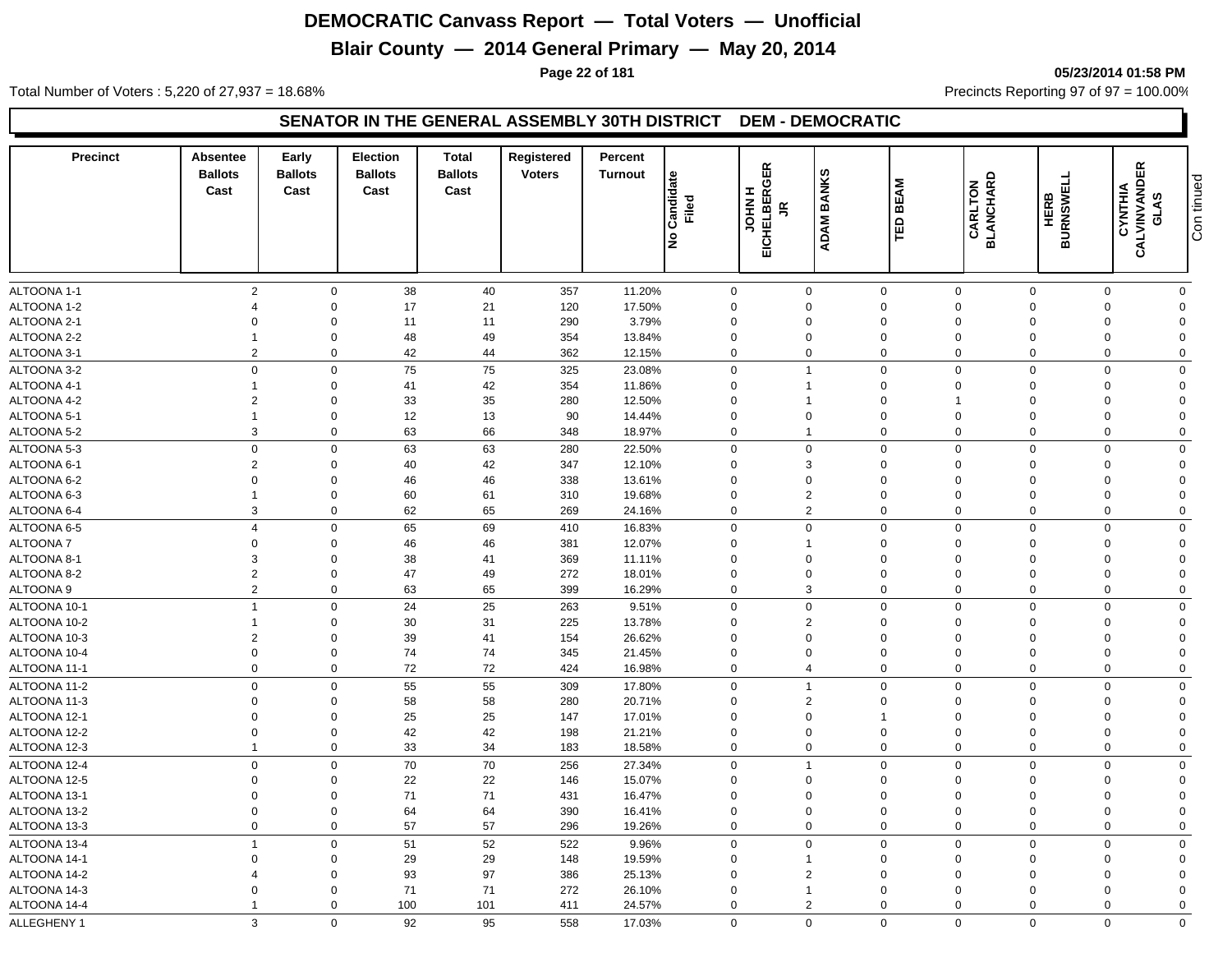## **Blair County — 2014 General Primary — May 20, 2014**

**Page 23 of 181 05/23/2014 01:58 PM**

Total Number of Voters : 5,220 of 27,937 = 18.68% Precincts Reporting 97 of 97 = 100.00%

| <b>Precinct</b>                                  | Absentee<br><b>Ballots</b><br>Cast | Early<br><b>Ballots</b><br>Cast | <b>Election</b><br><b>Ballots</b><br>Cast | <b>Total</b><br><b>Ballots</b><br>Cast | Registered<br><b>Voters</b> | Percent<br><b>Turnout</b> | Candidate<br>Filed<br>lş | <b>EICHELBERGER</b><br>Œ.<br><b>NHOL</b><br>$\tilde{e}$ | <b>BANKS</b><br><b>ADAM</b>      | <b>BEAM</b><br>ΤED      | <b>BLANCHARD</b><br>CARLTON | <b>BURNSWELL</b><br><b>HERB</b> | 띥<br>CALVINVAND<br>CYNTHIA<br>ဖာ<br>Ä |                            |
|--------------------------------------------------|------------------------------------|---------------------------------|-------------------------------------------|----------------------------------------|-----------------------------|---------------------------|--------------------------|---------------------------------------------------------|----------------------------------|-------------------------|-----------------------------|---------------------------------|---------------------------------------|----------------------------|
| <b>ALLEGHENY 2</b>                               | 3                                  | $\mathbf 0$                     | 92                                        | 95                                     | 550                         | 17.27%                    |                          | $\mathbf{0}$                                            | $\mathbf 0$                      | $\mathbf 0$             | $\mathbf 0$                 | $\mathbf 0$                     | -1                                    | $\Omega$                   |
| <b>ALLEGHENY 3</b>                               | 8                                  | $\mathbf 0$                     | 17                                        | 25                                     | 117                         | 21.37%                    |                          | $\Omega$                                                | $\mathbf 0$                      | $\Omega$                | $\mathbf 0$                 | $\Omega$                        | $\mathbf 0$                           | $\Omega$                   |
| <b>ALLEGHENY 4</b>                               |                                    | 0                               | 59                                        | 60                                     | 277                         | 21.66%                    |                          | $\mathbf 0$                                             | 2                                | $\Omega$                | $\mathbf 0$                 | $\Omega$                        | $\mathbf 0$                           | $\Omega$                   |
| <b>ANTIS TWP 1</b>                               |                                    | 3<br>$\mathbf 0$                | 77                                        | 80                                     | 519                         | 15.41%                    |                          | 0                                                       | $\mathbf{1}$                     | $\Omega$                | $\mathbf 0$                 | $\mathbf 0$                     | $\mathbf 0$                           | $\mathbf 0$                |
|                                                  |                                    | $\Omega$                        |                                           |                                        |                             |                           |                          |                                                         |                                  |                         |                             |                                 |                                       |                            |
| <b>ANTIS TWP 2</b><br><b>ANTIS TWP 3</b>         |                                    | $\mathbf 0$<br>$\mathbf 0$      | 76<br>70                                  | 76<br>71                               | 335<br>441                  | 22.69%<br>16.10%          |                          | $\mathbf 0$<br>$\mathbf 0$                              | $\overline{2}$<br>3              | $\Omega$<br>$\Omega$    | $\mathbf 0$<br>$\mathbf 0$  | $\mathbf 0$<br>$\Omega$         | $\mathbf 0$<br>$\mathbf 0$            | $\mathbf 0$<br>$\Omega$    |
| BELLWOOD BORO                                    |                                    | $\mathbf 0$                     | 55                                        | 56                                     | 368                         | 15.22%                    |                          | $\mathbf 0$                                             | $\mathbf 0$                      | $\Omega$                | $\mathbf 0$                 | $\Omega$                        | $\mathbf 0$                           | $\Omega$                   |
| <b>BLAIR - CATFISH</b>                           |                                    | $\mathbf 0$                     | 49                                        | 50                                     | 317                         | 15.77%                    |                          | $\mathbf 0$                                             | 3                                | $\Omega$                | $\mathbf 0$                 | $\Omega$                        | $\mathbf 0$                           | $\Omega$                   |
| <b>BLAIR - E HOLBG</b>                           |                                    | 3<br>0                          | 173                                       | 176                                    | 650                         | 27.08%                    |                          | $\mathbf 0$                                             | 8                                | $\Omega$                | $\mathbf 0$                 | $\mathbf 0$                     | $\mathbf 0$                           | $\mathbf 0$                |
| <b>CATHARINE TWP</b>                             |                                    | $\Omega$<br>$\Omega$            | 25                                        | 25                                     | 111                         | 22.52%                    |                          | $\Omega$                                                | $\overline{1}$                   | $\Omega$                | $\Omega$                    | $\Omega$                        | $\mathbf 0$                           | $\mathbf 0$                |
| <b>DUNCANSVILLE</b>                              |                                    | $\mathbf 0$                     | 69                                        | 70                                     |                             | 22.95%                    |                          | $\Omega$                                                | $\overline{2}$                   | $\Omega$                | $\mathbf 0$                 | $\Omega$                        | $\mathbf 0$                           | $\Omega$                   |
| FRANKSTOWN TWP1                                  | 0                                  | $\mathbf 0$                     | 20                                        | 20                                     | 305<br>94                   | 21.28%                    |                          | $\Omega$                                                | $\mathbf{1}$                     | $\Omega$                | $\mathbf 0$                 | $\Omega$                        | $\mathbf 0$                           | $\Omega$                   |
| <b>FRANKSTOWN TWP2</b>                           | 3                                  | $\mathbf 0$                     | 159                                       | 162                                    | 768                         | 21.09%                    |                          | $\mathbf 0$                                             | 3                                | $\Omega$                | $\mathbf 0$                 | $\Omega$                        | $\mathbf 0$                           | $\Omega$                   |
| <b>FRANKSTOWN TWP3</b>                           | $\overline{4}$                     | $\mathbf 0$                     | 140                                       | 144                                    | 766                         | 18.80%                    |                          | $\mathbf 0$                                             | $\overline{2}$                   | $\Omega$                | $\mathbf 0$                 | $\mathbf 0$                     | $\mathbf 0$                           | $\Omega$                   |
| FREEDOM TWP 1                                    |                                    | $\Omega$<br>$\mathbf 0$         |                                           | 60                                     |                             |                           |                          | $\mathbf 0$                                             | $\overline{4}$                   | $\Omega$                | $\mathbf 0$                 | $\mathbf 0$                     | $\mathbf 0$                           | $\mathbf 0$                |
| FREEDOM TWP 2                                    | 0                                  | $\mathbf 0$                     | 60<br>75                                  | 75                                     | 188<br>367                  | 31.91%<br>20.44%          |                          | $\mathbf 0$                                             | 3                                | $\Omega$                | $\mathbf 0$                 | $\Omega$                        | $\mathbf 0$                           | $\Omega$                   |
| <b>GREENFIELD TWP1</b>                           | $\mathbf 0$                        | 0                               | 37                                        | 37                                     | 305                         | 12.13%                    |                          | $\mathbf 0$                                             | $\mathbf{1}$                     | $\Omega$                | $\mathbf 0$                 | $\Omega$                        | $\mathbf 0$                           | $\Omega$                   |
| <b>GREENFIELD TWP2</b>                           | $\mathbf 0$                        | $\mathbf 0$                     | 15                                        | 15                                     | 39                          | 38.46%                    |                          | $\mathbf 0$                                             | $\mathbf{1}$                     | $\Omega$                | $\mathbf 0$                 | $\Omega$                        | $\mathbf 0$                           | $\Omega$                   |
| <b>GREENFIELD TWP3</b>                           | 1                                  | 0                               | 70                                        | 71                                     | 341                         | 20.82%                    |                          | $\mathbf 0$                                             | 2                                | $\Omega$                | $\mathbf 0$                 | $\mathbf 0$                     | $\mathbf 0$                           | $\mathbf 0$                |
| <b>HOLLIDAYSBURG 1</b>                           |                                    | $\mathbf 0$<br>$\Omega$         | 23                                        | 23                                     | 167                         | 13.77%                    |                          | $\mathbf 0$                                             | $\mathbf 0$                      | $\Omega$                | $\mathbf 0$                 | $\mathbf 0$                     | $\mathbf 0$                           | $\mathbf 0$                |
| <b>HOLLIDAYSBURG 2</b>                           |                                    | $\mathbf 0$<br>$\Omega$         | 48                                        | 48                                     | 191                         | 25.13%                    |                          | $\mathbf 0$                                             | $\mathbf 0$                      | $\Omega$                | $\mathbf 0$                 | $\Omega$                        | $\mathbf 0$                           | $\Omega$                   |
| <b>HOLLIDAYSBURG 3</b>                           | $\Omega$                           | $\Omega$                        | 13                                        | 13                                     | 134                         | 9.70%                     |                          | $\Omega$                                                | $\mathbf 0$                      | $\Omega$                | $\mathbf 0$                 | $\Omega$                        | $\mathbf 0$                           | $\Omega$                   |
| <b>HOLLIDAYSBURG 4</b>                           | 1                                  | $\mathbf 0$                     | 49                                        | 50                                     | 209                         | 23.92%                    |                          | 0                                                       | $\mathbf 0$                      | $\Omega$                | $\mathbf 0$                 | $\Omega$                        | $\mathbf 0$                           | $\Omega$                   |
| <b>HOLLIDAYSBURG 5</b>                           | -1                                 | $\mathbf 0$                     | 44                                        | 45                                     | 166                         | 27.11%                    |                          | $\Omega$                                                | $\mathbf 0$                      | $\Omega$                | $\Omega$                    | $\mathbf 0$                     | $\mathbf 0$                           | $\mathbf 0$                |
|                                                  |                                    |                                 |                                           |                                        |                             |                           |                          |                                                         | $\overline{1}$                   |                         |                             |                                 | $\mathbf 0$                           |                            |
| <b>HOLLIDAYSBURG 6</b><br><b>HOLLIDAYSBURG 7</b> | 3                                  | 9<br>$\mathbf 0$<br>$\mathbf 0$ | 60<br>31                                  | 69<br>34                               | 274<br>137                  | 25.18%<br>24.82%          |                          | $\Omega$<br>$\mathbf 0$                                 | $\mathbf 0$                      | $\Omega$<br>$\Omega$    | $\mathbf 0$<br>$\mathbf 0$  | $\mathbf 0$<br>$\Omega$         | $\mathbf 0$                           | $\mathbf 0$<br>$\mathbf 0$ |
| <b>HUSTON TWP</b>                                | $\mathbf 0$                        | 0                               | 30                                        | 30                                     | 126                         | 23.81%                    |                          | $\mathbf 0$                                             | $\mathbf 0$                      | $\Omega$                | $\mathbf 0$                 | $\mathbf 0$                     | $\mathbf 0$                           | $\Omega$                   |
| <b>JUNIATA TWP</b>                               | $\mathbf 0$                        | $\mathbf 0$                     | 34                                        | 34                                     | 172                         | 19.77%                    |                          | $\mathbf 0$                                             | $\mathbf 1$                      | $\Omega$                | $\mathbf 0$                 | $\Omega$                        | $\mathbf 0$                           | $\Omega$                   |
| LOGAN TWP 1                                      |                                    | $\mathbf 0$<br>$\mathbf 0$      | 90                                        | 90                                     | 470                         | 19.15%                    |                          | $\mathbf 0$                                             | $\mathbf 0$                      | $\Omega$                | $\mathbf 0$                 | $\mathbf 0$                     | $\mathbf 0$                           | $\mathbf 0$                |
| <b>LOGAN TWP 2</b>                               | 6                                  | $\mathbf{0}$                    | 119                                       | 125                                    | 573                         | 21.82%                    |                          | $\mathbf 0$                                             | 2                                | $\Omega$                | $\mathbf 0$                 | $\mathbf 0$                     | $\mathbf 0$                           | $\mathbf 0$                |
| <b>LOGAN TWP 3</b>                               | $\Omega$                           | $\mathbf 0$                     | 70                                        | 70                                     | 246                         | 28.46%                    |                          | $\mathbf 0$                                             | $\mathbf 0$                      | $\Omega$                | $\mathbf 0$                 | $\Omega$                        | $\mathbf 0$                           | $\Omega$                   |
| <b>LOGAN TWP 4</b>                               | $\Omega$                           | $\mathbf 0$                     | 83                                        | 83                                     | 409                         | 20.29%                    |                          | $\Omega$                                                | $\overline{1}$                   | $\Omega$                | $\mathbf 0$                 | $\Omega$                        | $\mathbf 0$                           | $\Omega$                   |
| <b>LOGAN TWP 5</b>                               | $\mathbf 0$                        | $\mathbf 0$                     | 82                                        | 82                                     | 421                         | 19.48%                    |                          | 0                                                       | 3                                | $\Omega$                | $\mathbf 0$                 | $\mathbf 0$                     | $\mathbf 0$                           | $\Omega$                   |
| LOGAN TWP 6                                      | $\overline{4}$                     | $\mathbf 0$                     | 112                                       | 116                                    | 672                         | 17.26%                    |                          | $\mathbf 0$                                             | 3                                | $\Omega$                | $\Omega$                    | $\mathbf 0$                     | $\mathbf 0$                           | $\mathbf 0$                |
|                                                  |                                    | $\Omega$                        |                                           |                                        |                             |                           |                          |                                                         |                                  |                         |                             |                                 |                                       |                            |
| <b>LOGAN TWP 7</b>                               | $\Omega$                           | $\mathbf 0$                     | 50                                        | 50                                     | 216                         | 23.15%                    |                          | $\mathbf 0$<br>$\Omega$                                 | $\mathbf 0$                      | $\mathbf 0$<br>$\Omega$ | $\mathbf 0$                 | $\mathbf 0$<br>$\Omega$         | $\mathbf 0$                           | $\mathbf 0$<br>$\Omega$    |
| <b>MARTINSBURG 1</b>                             |                                    | 0                               | 36                                        | 36                                     | 131                         | 27.48%                    |                          |                                                         | $\mathbf 0$                      | $\Omega$                | $\mathbf 0$                 |                                 | $\mathbf 0$                           | $\Omega$                   |
| <b>MARTINSBURG 2</b>                             | $\mathbf 0$<br>$\mathbf 0$         | 0<br>$\mathbf 0$                | 37<br>23                                  | 37<br>23                               | 170                         | 21.76%                    |                          | $\mathbf 0$<br>$\mathbf 0$                              | $\overline{2}$<br>$\overline{2}$ | $\Omega$                | $\mathbf 0$<br>$\mathbf 0$  | 1<br>$\Omega$                   | $\mathbf 0$<br>$\mathbf 0$            | $\Omega$                   |
| NEWRY BORO<br>NORTH WOODBURY                     | $\overline{4}$                     | $\mathbf 0$                     | 55                                        | 59                                     | 67<br>307                   | 34.33%<br>19.22%          |                          | $\Omega$                                                | $\mathbf 1$                      | $\Omega$                | $\Omega$                    | $\Omega$                        | $\mathbf 0$                           | $\Omega$                   |
|                                                  |                                    |                                 |                                           |                                        |                             |                           |                          |                                                         |                                  |                         |                             |                                 |                                       |                            |
| <b>ROARING SPG 1</b>                             | $\overline{1}$                     | $\mathbf 0$<br>$\Omega$         | 10                                        | 11                                     | 102                         | 10.78%                    |                          | $\mathbf 0$                                             | $\mathbf 0$                      | $\Omega$<br>$\Omega$    | $\mathbf 0$<br>$\Omega$     | $\mathbf 0$<br>$\Omega$         | $\mathbf 0$<br>$\Omega$               | $\mathbf 0$<br>$\Omega$    |
| <b>ROARING SPG 2</b>                             |                                    | $\mathbf 0$                     | 41                                        | 41                                     | 172                         | 23.84%                    |                          | $\mathbf 0$                                             | $\mathbf 0$                      |                         |                             |                                 |                                       |                            |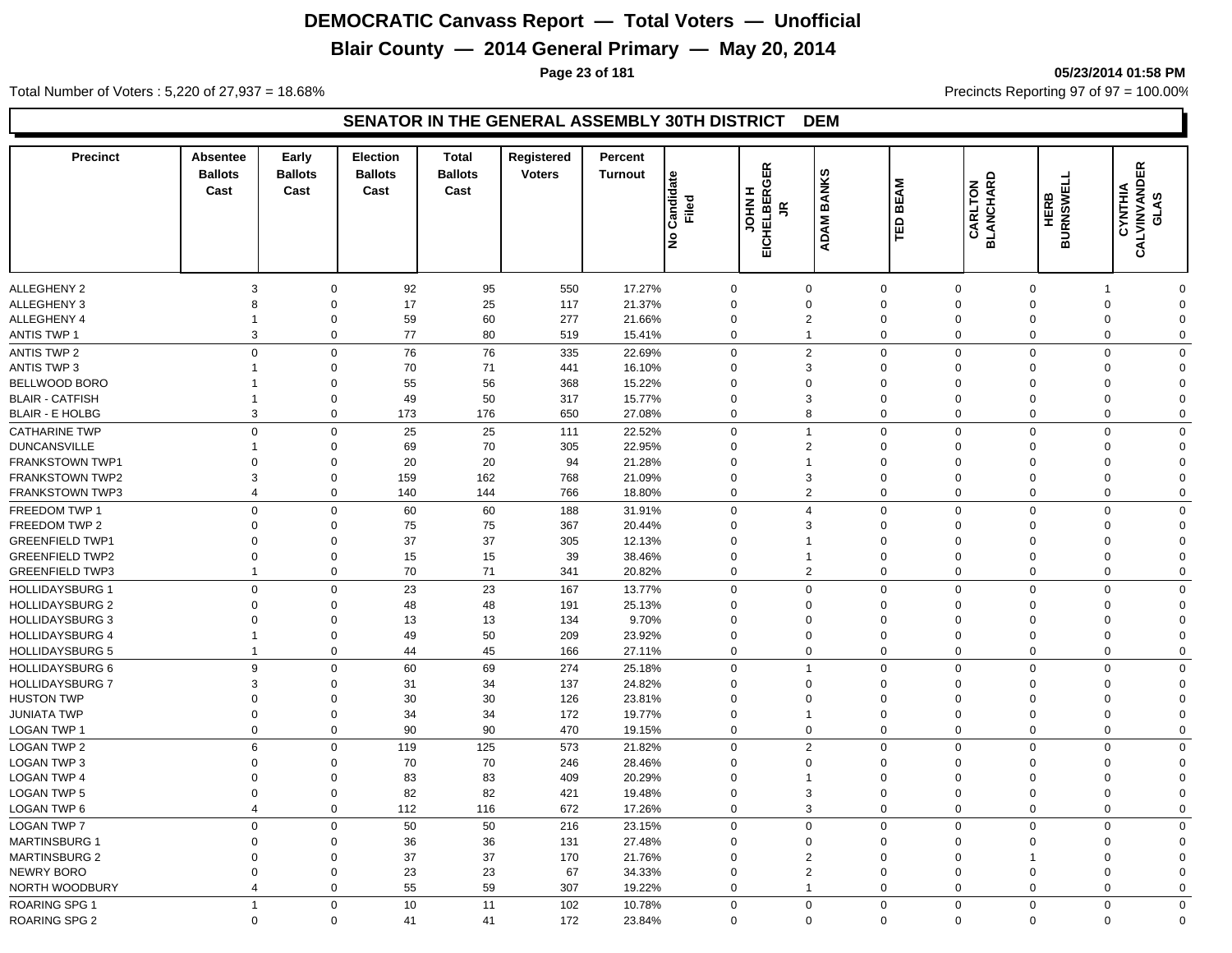## **Blair County — 2014 General Primary — May 20, 2014**

#### **Page 24 of 181 05/23/2014 01:58 PM**

Total Number of Voters : 5,220 of 27,937 = 18.68% Precincts Reporting 97 of 97 = 100.00%

| <b>Precinct</b>      | Absentee<br><b>Ballots</b><br>Cast | Early<br><b>Ballots</b><br>Cast | Election<br><b>Ballots</b><br>Cast | <b>Total</b><br><b>Ballots</b><br>Cast | Registered<br><b>Voters</b> | Percent<br>Turnout | Candidate<br>Filed | GER<br>ᆂ<br>œ<br><b>NHOL</b><br>HELBEI<br>$\leq$<br>Eig | ANKS<br>$\overline{M}$ B.<br>◀<br>o<br>◀ | <b>BEAM</b><br>旨 | ANCHARD<br><b>NOT.</b><br>CARL'<br>ᆱ | URNSWE<br><b>HERB</b><br>$\overline{\mathbf{m}}$ | <b>CYNTHIA<br/>LVINVANDER<br/>GLAS</b><br>ن |  |
|----------------------|------------------------------------|---------------------------------|------------------------------------|----------------------------------------|-----------------------------|--------------------|--------------------|---------------------------------------------------------|------------------------------------------|------------------|--------------------------------------|--------------------------------------------------|---------------------------------------------|--|
| <b>ROARING SPG 3</b> |                                    | 0                               | 28                                 | 31                                     | 115                         | 26.96%             | $\mathbf 0$        | $\overline{2}$                                          |                                          | $\Omega$         | $\Omega$                             | $\Omega$                                         | $\Omega$                                    |  |
| SNYDER TWP 1         |                                    | $\Omega$                        | 49                                 | 50                                     | 289                         | 17.30%             | $\Omega$           |                                                         | $\Omega$                                 |                  | $\Omega$                             | $\Omega$<br>$\Omega$                             |                                             |  |
| SNYDER TWP 2         |                                    | 0                               | 50                                 | 52                                     | 352                         | 14.77%             | $\mathbf 0$        |                                                         |                                          | $\Omega$         | $\mathbf 0$                          | 0                                                | 0                                           |  |
| <b>TAYLOR TWP</b>    | 5                                  | $\mathbf 0$                     | 45                                 | 50                                     | 375                         | 13.33%             | $\mathbf 0$        |                                                         |                                          | $\Omega$         | $\mathbf 0$                          | $\mathbf 0$                                      | $\Omega$<br>$\Omega$                        |  |
| <b>TYRONE TWP 1</b>  |                                    | $\Omega$                        | 26                                 | 26                                     | 126                         | 20.63%             | $\Omega$           |                                                         |                                          |                  | $\Omega$                             | $\Omega$                                         |                                             |  |
| TYRONE TWP 2         |                                    | $\Omega$                        | 56                                 | 56                                     | 204                         | 27.45%             | $\Omega$           |                                                         |                                          |                  | $\Omega$                             | $\Omega$<br>$\Omega$                             |                                             |  |
| <b>TYRONE BORO 1</b> |                                    | $\Omega$                        | 41                                 | 41                                     | 183                         | 22.40%             | $\Omega$           |                                                         |                                          |                  | $\Omega$                             | $\Omega$<br>$\Omega$                             |                                             |  |
| <b>TYRONE BORO 2</b> |                                    | 0                               | 27                                 | 28                                     | 160                         | 17.50%             | 0                  | $\Omega$                                                |                                          | 0                | 0                                    | 0                                                | 0                                           |  |
| TYRONE BORO 3        | $\Omega$                           | $\mathbf 0$                     | 24                                 | 24                                     | 167                         | 14.37%             | $\Omega$           | $\mathbf 0$                                             |                                          | $\Omega$         | $\mathbf 0$                          | $\mathbf 0$                                      | $\mathbf 0$<br>$\Omega$                     |  |
| <b>TYRONE BORO 4</b> |                                    | $\Omega$                        | 16                                 | 16                                     | 113                         | 14.16%             |                    | $\Omega$                                                |                                          | ∩                | $\Omega$                             | $\Omega$<br>$\Omega$                             |                                             |  |
| <b>TYRONE BORO 5</b> |                                    |                                 | 13                                 | 13                                     | 110                         | 11.82%             |                    |                                                         |                                          |                  |                                      |                                                  |                                             |  |
| TYRONE BORO 6        |                                    | 0                               | 51                                 | 52                                     | 176                         | 29.55%             |                    | $\Omega$                                                |                                          |                  | $\Omega$                             | $\Omega$                                         |                                             |  |
| <b>TYRONE BORO 7</b> |                                    | $\mathbf 0$                     | 30                                 | 31                                     | 177                         | 17.51%             | $\mathbf 0$        | 0                                                       | $\Omega$                                 |                  | $\mathbf 0$                          | 0                                                | 0                                           |  |
| WILLIAMSBURG         | $\Omega$                           | $\mathbf 0$                     | 53                                 | 53                                     | 226                         | 23.45%             | $\Omega$           | $\Omega$                                                | $\Omega$                                 |                  | $\Omega$                             | $\mathbf 0$                                      | $\Omega$                                    |  |
| WOODBURY TWP         |                                    | 0                               | 31                                 | 31                                     | 175                         | 17.71%             |                    |                                                         |                                          |                  |                                      | $\Omega$<br>$\Omega$                             |                                             |  |
| <b>Totals</b>        | 120                                | $\mathbf{0}$                    | 5100                               | 5220                                   | 27937                       |                    | $\Omega$           | 98                                                      |                                          |                  |                                      |                                                  |                                             |  |
|                      |                                    |                                 |                                    |                                        |                             |                    |                    |                                                         |                                          |                  |                                      |                                                  |                                             |  |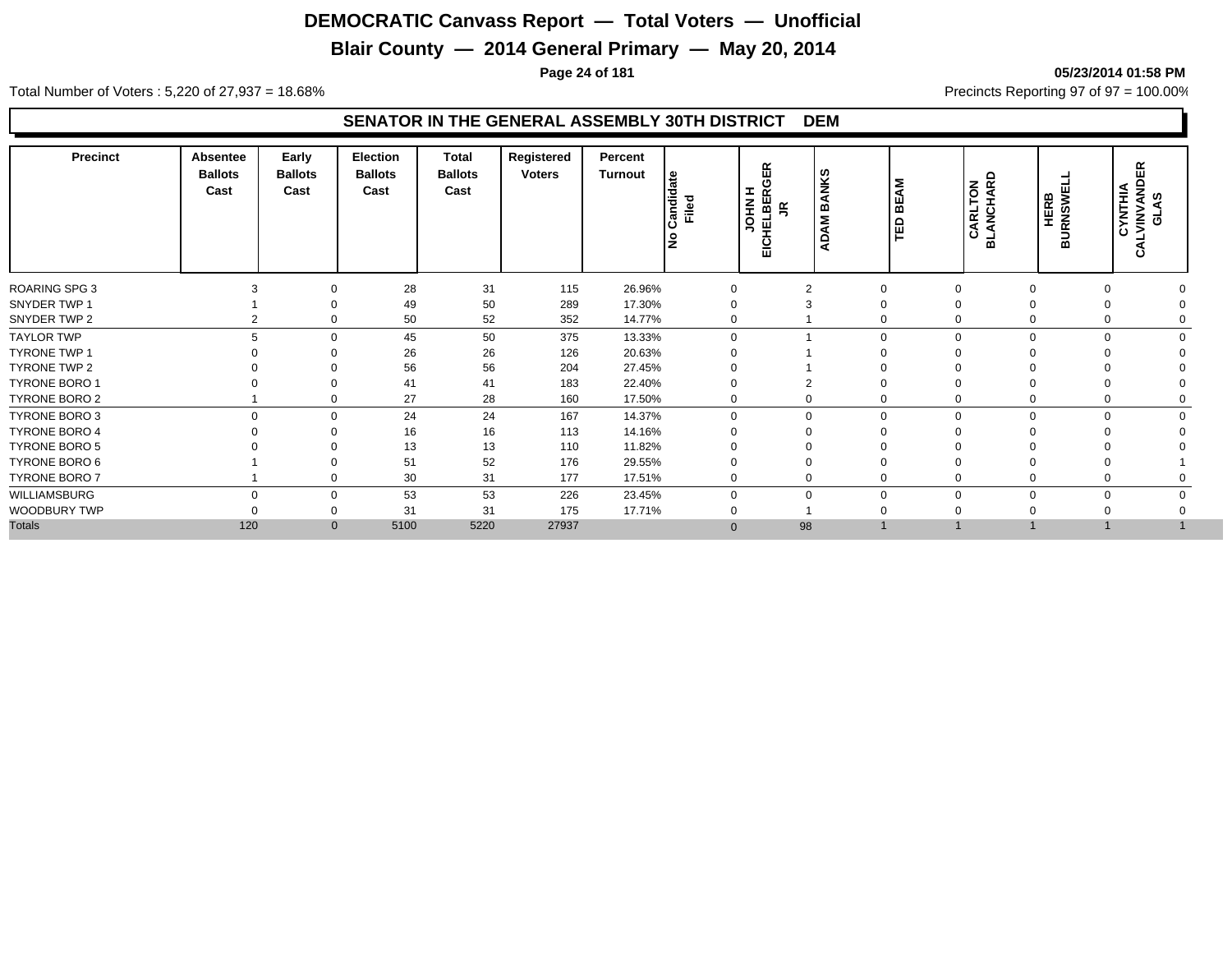## **Blair County — 2014 General Primary — May 20, 2014**

#### **Page 25 of 181 05/23/2014 01:58 PM**

Total Number of Voters : 5,220 of 27,937 = 18.68% Precincts Reporting 97 of 97 = 100.00%

#### **SENATOR IN THE GENERAL ASSEMBLY 30TH DISTRICT DEM - DEMOCRATIC**

| <b>Precinct</b> | Absentee<br><b>Ballots</b><br>Cast | Early<br><b>Ballots</b><br>Cast | <b>Election</b><br><b>Ballots</b><br>Cast | Total<br><b>Ballots</b><br>Cast | Registered<br><b>Voters</b> | Percent<br><b>Turnout</b> | <b>NOO2</b><br>ш<br><u>NIKI</u> | CRITZ<br><b>MARK</b> | TIMOTHY<br>CRUST | $\propto$<br>LARRY<br>DETWILEF | KIRK J DODSON  | <b>DONLEY</b><br><b>NHOL</b> | <b>FAHR</b><br>TOM | Con tinued     |
|-----------------|------------------------------------|---------------------------------|-------------------------------------------|---------------------------------|-----------------------------|---------------------------|---------------------------------|----------------------|------------------|--------------------------------|----------------|------------------------------|--------------------|----------------|
| ALTOONA 1-1     | $\overline{2}$                     | $\mathbf 0$                     | 38                                        | $40\,$                          | 357                         | 11.20%                    | $\mathsf{O}\xspace$             |                      | $\mathsf 0$      | $\mathbf 0$                    | $\mathbf{0}$   | $\mathbf 0$                  | $\mathbf{0}$       | $\mathbf 0$    |
| ALTOONA 1-2     | $\overline{4}$                     | $\mathbf 0$                     | 17                                        | 21                              | 120                         | 17.50%                    | $\mathbf 0$                     |                      | $\mathbf 0$      | $\mathbf 0$                    | $\Omega$       | $\Omega$                     | $\Omega$           | $\mathbf 0$    |
| ALTOONA 2-1     | $\mathbf 0$                        | $\mathbf 0$                     | 11                                        | 11                              | 290                         | 3.79%                     | $\mathbf 0$                     |                      | 0                | $\mathbf 0$                    | $\mathbf 0$    | $\Omega$                     | $\mathbf 0$        | $\Omega$       |
| ALTOONA 2-2     | $\overline{1}$                     | $\mathbf 0$                     | 48                                        | 49                              | 354                         | 13.84%                    | $\mathbf 0$                     |                      | 0                | $\mathbf 0$                    | $\mathbf 0$    | $\Omega$                     | $\mathbf 0$        | $\Omega$       |
| ALTOONA 3-1     | $\overline{2}$                     | $\mathbf 0$                     | 42                                        | 44                              | 362                         | 12.15%                    | $\mathbf 0$                     |                      | $\mathbf 0$      | $\mathbf 0$                    | $\Omega$       | $\Omega$                     | $\mathbf 0$        |                |
| ALTOONA 3-2     | $\mathbf 0$                        | $\mathbf 0$                     | 75                                        | 75                              | 325                         | 23.08%                    | $\overline{1}$                  |                      | $\mathbf 0$      | $\mathbf 0$                    | $\Omega$       | $\Omega$                     | $\Omega$           | $\Omega$       |
| ALTOONA 4-1     | $\overline{1}$                     | $\mathbf 0$                     | 41                                        | 42                              | 354                         | 11.86%                    | $\mathbf 0$                     |                      | $\mathbf 0$      | $\mathbf 0$                    | $\Omega$       | $\Omega$                     | $\Omega$           | $\Omega$       |
| ALTOONA 4-2     | $\overline{2}$                     | $\mathbf 0$                     | 33                                        | 35                              | 280                         | 12.50%                    | $\mathbf 0$                     |                      | 0                | $\mathbf 0$                    | $\mathbf 0$    | $\Omega$                     | $\Omega$           | $\mathbf 0$    |
| ALTOONA 5-1     | $\overline{1}$                     | $\mathbf 0$                     | 12                                        | 13                              | 90                          | 14.44%                    | $\mathbf 0$                     |                      | 0                | $\mathbf 0$                    | $\mathbf 0$    | $\Omega$                     | $\Omega$           | $\Omega$       |
| ALTOONA 5-2     | 3                                  | $\mathbf 0$                     | 63                                        | 66                              | 348                         | 18.97%                    | $\mathbf 0$                     |                      | $\mathbf 0$      | $\mathbf 0$                    | $\Omega$       | $\mathbf 0$                  | $\mathbf 0$        | $\mathbf 0$    |
| ALTOONA 5-3     | $\mathbf 0$                        | $\mathbf 0$                     | 63                                        | 63                              | 280                         | 22.50%                    | $\mathsf{O}\xspace$             |                      | $\mathbf 0$      | $\mathsf{O}\xspace$            | $\Omega$       | $\Omega$                     | $\Omega$           | $\mathbf 0$    |
| ALTOONA 6-1     | $\overline{2}$                     | $\mathbf 0$                     | 40                                        | 42                              | 347                         | 12.10%                    | $\Omega$                        |                      | $\Omega$         | $\mathbf 0$                    | $\Omega$       | $\Omega$                     | $\Omega$           | $\Omega$       |
| ALTOONA 6-2     | $\mathbf 0$                        | $\mathbf 0$                     | 46                                        | 46                              | 338                         | 13.61%                    | $\mathbf 0$                     |                      | 0                | $\mathbf 0$                    | $\Omega$       | $\Omega$                     | $\Omega$           | $\Omega$       |
| ALTOONA 6-3     | $\mathbf{1}$                       | $\mathbf 0$                     | 60                                        | 61                              | 310                         | 19.68%                    | $\mathbf 0$                     |                      | $\mathbf 0$      | $\mathbf 0$                    | $\mathbf 0$    | $\Omega$                     | $\mathbf 0$        | $\overline{0}$ |
| ALTOONA 6-4     | 3                                  | $\mathbf 0$                     | 62                                        | 65                              | 269                         | 24.16%                    | $\mathbf 0$                     |                      | $\mathbf 0$      | $\mathbf 0$                    | $\overline{1}$ | $\mathbf 0$                  | $\mathbf 0$        | $\mathbf 0$    |
| ALTOONA 6-5     | $\overline{4}$                     | $\mathbf 0$                     | 65                                        | 69                              | 410                         | 16.83%                    | $\mathbf 0$                     |                      | $\mathbf 0$      | $\mathsf{O}\xspace$            | $\mathbf 0$    | $\Omega$                     | $\Omega$           | $\mathbf 0$    |
| <b>ALTOONA7</b> | $\Omega$                           | $\mathbf 0$                     | 46                                        | 46                              | 381                         | 12.07%                    | $\Omega$                        |                      | $\Omega$         | $\mathbf 0$                    | $\Omega$       | $\Omega$                     | $\Omega$           | $\Omega$       |
| ALTOONA 8-1     | 3                                  | $\mathbf 0$                     | 38                                        | 41                              | 369                         | 11.11%                    | $\mathbf 0$                     |                      | $\mathbf 0$      | $\mathbf 0$                    | $\Omega$       | $\Omega$                     | $\Omega$           | $\Omega$       |
| ALTOONA 8-2     | $\overline{2}$                     | $\mathbf 0$                     | 47                                        | 49                              | 272                         | 18.01%                    | $\mathbf 0$                     |                      | $\mathbf 0$      | $\mathbf 0$                    | $\mathbf 0$    | $\Omega$                     | $\Omega$           | $\overline{0}$ |
| ALTOONA 9       | $\overline{2}$                     | $\mathbf 0$                     | 63                                        | 65                              | 399                         | 16.29%                    | $\mathbf 0$                     |                      | $\mathbf 0$      | $\mathbf 0$                    | $\mathbf 0$    | $\mathbf 0$                  | 0                  | $\mathbf 0$    |
| ALTOONA 10-1    | $\overline{1}$                     | $\mathbf 0$                     | 24                                        | 25                              | 263                         | 9.51%                     | $\mathsf{O}\xspace$             |                      | $\mathbf 0$      | $\mathbf{0}$                   | $\Omega$       | $\Omega$                     | $\Omega$           | $\mathbf 0$    |
| ALTOONA 10-2    | -1                                 | $\mathbf 0$                     | 30                                        | 31                              | 225                         | 13.78%                    | $\mathbf 0$                     |                      | $\mathbf 0$      | $\mathbf 0$                    | $\mathbf 0$    | $\Omega$                     | $\Omega$           | $\overline{0}$ |
| ALTOONA 10-3    | $\overline{2}$                     | $\mathbf 0$                     | 39                                        | 41                              | 154                         | 26.62%                    | $\mathbf 0$                     |                      | 0                | $\mathbf 0$                    | $\mathbf 0$    | $\Omega$                     | $\Omega$           | $\overline{0}$ |
| ALTOONA 10-4    | $\mathbf 0$                        | $\mathbf 0$                     | 74                                        | 74                              | 345                         | 21.45%                    | $\mathbf 0$                     |                      | $\mathbf 0$      | $\mathbf 0$                    | $\mathbf 0$    | $\Omega$                     | $\mathbf 0$        | $\Omega$       |
| ALTOONA 11-1    | $\mathbf 0$                        | $\mathbf 0$                     | 72                                        | 72                              | 424                         | 16.98%                    | $\mathbf 0$                     |                      | $\mathbf 0$      | $\mathbf 0$                    | $\mathbf 0$    | $\mathbf 0$                  | $\mathbf 0$        | $\mathbf 0$    |
| ALTOONA 11-2    | $\mathbf 0$                        | $\mathbf 0$                     | 55                                        | 55                              | 309                         | 17.80%                    | $\mathbf 0$                     |                      | $\Omega$         | $\mathbf 0$                    | $\Omega$       | $\Omega$                     | $\Omega$           | $\mathbf 0$    |
| ALTOONA 11-3    | $\Omega$                           | $\mathbf 0$                     | 58                                        | 58                              | 280                         | 20.71%                    | $\mathbf 0$                     |                      | $\Omega$         | $\mathbf 0$                    | $\Omega$       | $\Omega$                     | $\Omega$           | $\Omega$       |
| ALTOONA 12-1    | $\mathbf 0$                        | $\mathbf 0$                     | 25                                        | 25                              | 147                         | 17.01%                    | $\mathbf 0$                     |                      | $\mathbf 0$      | $\mathbf 0$                    | $\mathbf 0$    | $\Omega$                     | $\Omega$           | $\Omega$       |
| ALTOONA 12-2    | $\mathbf 0$                        | $\mathbf 0$                     | 42                                        | 42                              | 198                         | 21.21%                    | $\mathbf 0$                     |                      | $\mathbf 0$      | $\mathbf 0$                    | $\mathbf 0$    | $\Omega$                     | $\Omega$           | $\Omega$       |
| ALTOONA 12-3    | $\overline{1}$                     | $\mathbf 0$                     | 33                                        | 34                              | 183                         | 18.58%                    | 0                               |                      | $\mathbf 0$      | $\mathbf 0$                    | $\mathbf 0$    | $\Omega$                     | $\Omega$           | $\mathbf 0$    |
| ALTOONA 12-4    | $\mathbf 0$                        | $\mathbf 0$                     | 70                                        | 70                              | 256                         | 27.34%                    | $\mathbf 0$                     |                      | $\mathbf 0$      | $\mathbf 0$                    | $\Omega$       | $\Omega$                     | $\Omega$           | $\mathbf 0$    |
| ALTOONA 12-5    | $\Omega$                           | $\mathbf 0$                     | 22                                        | 22                              | 146                         | 15.07%                    | $\Omega$                        |                      | $\Omega$         | $\mathbf 0$                    | $\Omega$       | $\Omega$                     | $\Omega$           | $\Omega$       |
| ALTOONA 13-1    | $\mathbf 0$                        | $\mathbf 0$                     | 71                                        | 71                              | 431                         | 16.47%                    | $\mathbf 0$                     |                      | 0                | $\mathbf 0$                    | $\Omega$       | $\Omega$                     | $\Omega$           | $\Omega$       |
| ALTOONA 13-2    | $\Omega$                           | $\mathbf 0$                     | 64                                        | 64                              | 390                         | 16.41%                    | $\mathbf 0$                     |                      | 0                | $\mathbf 0$                    | $\mathbf 0$    | $\Omega$                     | $\Omega$           | $\mathbf 0$    |
| ALTOONA 13-3    | $\mathbf 0$                        | $\mathbf 0$                     | 57                                        | 57                              | 296                         | 19.26%                    | $\mathbf 0$                     |                      | $\mathbf 0$      | $\mathbf 0$                    | $\mathbf 0$    | $\mathbf 0$                  | $\Omega$           | $\mathbf 0$    |
| ALTOONA 13-4    | $\overline{1}$                     | $\mathbf 0$                     | 51                                        | 52                              | 522                         | 9.96%                     | $\mathbf 0$                     |                      | $\mathbf 0$      | $\mathbf 0$                    | $\Omega$       | $\Omega$                     | $\mathbf 0$        | $\mathbf 0$    |
| ALTOONA 14-1    | $\mathbf 0$                        | $\mathbf 0$                     | 29                                        | 29                              | 148                         | 19.59%                    | $\mathbf 0$                     |                      | $\mathbf 0$      | $\mathbf 0$                    | $\mathbf 0$    | $\Omega$                     | $\Omega$           | $\mathbf 0$    |
| ALTOONA 14-2    |                                    | $\mathbf 0$                     | 93                                        | 97                              | 386                         | 25.13%                    | $\mathbf 0$                     |                      | $\Omega$         | $\mathbf 0$                    | $\Omega$       | $\Omega$                     | $\Omega$           | $\Omega$       |
| ALTOONA 14-3    | $\Omega$                           | $\mathbf 0$                     | 71                                        | 71                              | 272                         | 26.10%                    | $\mathbf 0$                     |                      | $\Omega$         | $\mathbf 0$                    | $\Omega$       | $\Omega$                     | $\Omega$           | $\Omega$       |
| ALTOONA 14-4    | $\mathbf{1}$                       | $\mathbf 0$                     | 100                                       | 101                             | 411                         | 24.57%                    | $\mathbf 0$                     |                      | $\Omega$         | $\mathbf 0$                    | $\Omega$       | $\Omega$                     | $\Omega$           | $\mathbf 0$    |
| ALLEGHENY 1     | 3                                  | $\mathbf 0$                     | 92                                        | 95                              | 558                         | 17.03%                    | $\mathbf 0$                     |                      | $\mathbf 0$      | $\mathbf 0$                    | $\mathbf 0$    | $\Omega$                     | 0                  | $\mathbf 0$    |
|                 |                                    |                                 |                                           |                                 |                             |                           |                                 |                      |                  |                                |                |                              |                    |                |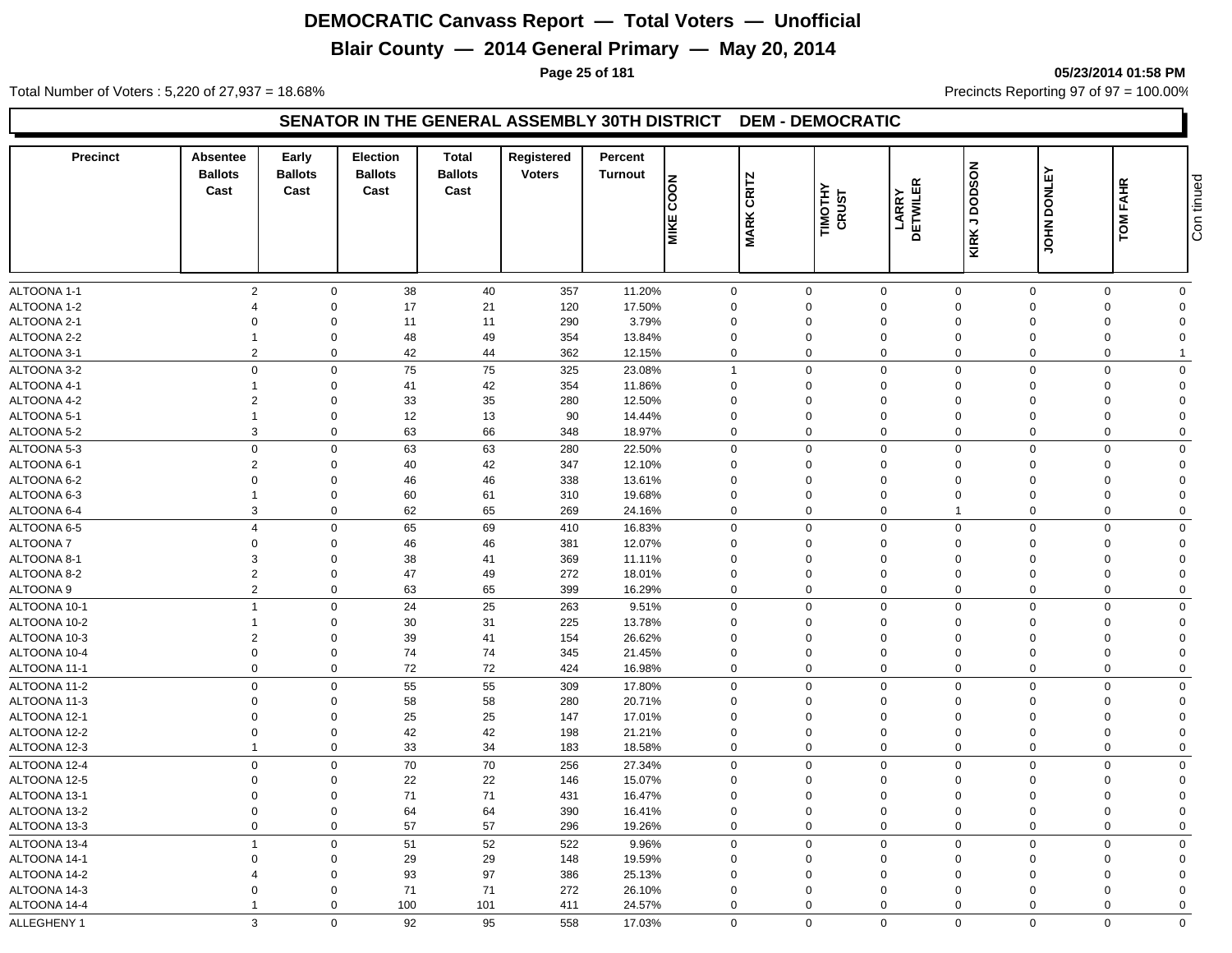## **Blair County — 2014 General Primary — May 20, 2014**

**Page 26 of 181 05/23/2014 01:58 PM**

Total Number of Voters : 5,220 of 27,937 = 18.68% Precincts Reporting 97 of 97 = 100.00%

| <b>Precinct</b>        | <b>Absentee</b><br><b>Ballots</b><br>Cast | Early<br><b>Ballots</b><br>Cast | <b>Election</b><br><b>Ballots</b><br>Cast | <b>Total</b><br><b>Ballots</b><br>Cast | Registered<br><b>Voters</b> | Percent<br><b>Turnout</b> | <b>NOOD</b><br><b>MIKE</b> | <b>CRITZ</b><br><b>MARK</b> | TIMOTHY<br>CRUST | <b>DETWILER</b><br>LARRY | <b>KIRK J DODSON</b> | <b>JOHN DONLEY</b> | TOM FAHR    |             |
|------------------------|-------------------------------------------|---------------------------------|-------------------------------------------|----------------------------------------|-----------------------------|---------------------------|----------------------------|-----------------------------|------------------|--------------------------|----------------------|--------------------|-------------|-------------|
|                        |                                           |                                 |                                           |                                        |                             |                           |                            |                             |                  |                          |                      |                    |             |             |
| ALLEGHENY 2            | 3                                         | $\mathbf 0$                     | 92                                        | 95                                     | 550                         | 17.27%                    |                            | $\mathbf 0$                 | $\mathbf 0$      | $\mathbf 0$              | $\mathbf 0$          | $\mathbf 0$        | $\mathbf 0$ | $\Omega$    |
| ALLEGHENY 3            | 8                                         | $\mathbf 0$                     | 17                                        | 25                                     | 117                         | 21.37%                    |                            | $\mathbf 0$                 | $\mathbf 0$      | $\mathbf 0$              | $\mathbf 0$          | $\Omega$           | $\mathbf 0$ | $\Omega$    |
| ALLEGHENY 4            | -1                                        | 0                               | 59                                        | 60                                     | 277                         | 21.66%                    |                            | $\mathbf 0$                 | -1               | $\mathbf 0$              | 0                    | $\mathbf 0$        | $\mathbf 0$ | $\Omega$    |
| ANTIS TWP 1            | $\mathbf{3}$                              | $\mathbf 0$                     | 77                                        | 80                                     | 519                         | 15.41%                    |                            | $\mathbf 0$                 | $\mathbf 0$      | $\mathbf 0$              | $\mathbf 0$          | $\overline{0}$     | $\mathbf 0$ | $\mathbf 0$ |
| <b>ANTIS TWP 2</b>     |                                           | $\mathbf 0$<br>$\mathbf 0$      | 76                                        | 76                                     | 335                         | 22.69%                    |                            | $\mathbf 0$                 | $\mathbf 0$      | $\mathbf 0$              | $\mathbf 0$          | $\mathbf 0$        | $\mathbf 0$ | $\mathbf 0$ |
| ANTIS TWP 3            | -1                                        | $\mathbf 0$                     | 70                                        | 71                                     | 441                         | 16.10%                    |                            | $\Omega$                    | $\Omega$         | $\mathbf 0$              | $\Omega$             | $\Omega$           | 0           | $\Omega$    |
| BELLWOOD BORO          |                                           | $\mathbf 0$                     | 55                                        | 56                                     | 368                         | 15.22%                    |                            | $\mathbf 0$                 | $\mathbf 0$      | $\mathbf 0$              | $\mathbf 0$          | $\mathbf 0$        | 0           | $\mathbf 0$ |
| <b>BLAIR - CATFISH</b> | 1                                         | $\mathbf 0$                     | 49                                        | 50                                     | 317                         | 15.77%                    |                            | $\mathbf 0$                 | $\mathbf 0$      | $\mathbf 0$              | $\mathbf 0$          | $\mathbf 0$        | 0           | $\Omega$    |
| <b>BLAIR - E HOLBG</b> | 3                                         | $\mathbf 0$                     | 173                                       | 176                                    | 650                         | 27.08%                    |                            | $\mathbf 0$                 | $\mathbf 0$      | $\mathbf 0$              | $\mathbf 0$          | $\overline{1}$     | $\mathbf 0$ | $\mathbf 0$ |
| <b>CATHARINE TWP</b>   |                                           | $\mathbf 0$<br>$\mathbf 0$      | 25                                        | 25                                     | 111                         | 22.52%                    |                            | $\Omega$                    | $\mathbf 0$      | $\mathbf 0$              | $\mathbf 0$          | $\mathbf 0$        | $\mathbf 0$ | $\mathbf 0$ |
| <b>DUNCANSVILLE</b>    | 1                                         | $\mathbf 0$                     | 69                                        | 70                                     | 305                         | 22.95%                    |                            | $\mathbf 0$                 | $\mathbf 0$      | $\mathbf 0$              | $\Omega$             | $\mathbf 0$        | $\mathbf 0$ | $\Omega$    |
| <b>FRANKSTOWN TWP1</b> | $\mathbf 0$                               | $\mathbf 0$                     | 20                                        | 20                                     | 94                          | 21.28%                    |                            | $\Omega$                    | $\mathbf 0$      | $\mathbf 0$              | $\Omega$             | $\Omega$           | 0           | $\Omega$    |
| <b>FRANKSTOWN TWP2</b> | 3                                         | $\mathbf 0$                     | 159                                       | 162                                    | 768                         | 21.09%                    |                            | $\Omega$                    | $\mathbf 0$      | $\mathbf 0$              | $\Omega$             | $\mathbf 0$        | 0           | $\Omega$    |
| <b>FRANKSTOWN TWP3</b> | $\overline{4}$                            | $\mathbf 0$                     | 140                                       | 144                                    | 766                         | 18.80%                    |                            | $\Omega$                    | $\Omega$         | $\mathbf 0$              | $\mathbf 0$          | $\Omega$           | $\mathbf 0$ | $\mathbf 0$ |
| FREEDOM TWP 1          |                                           | $\mathbf 0$<br>$\mathbf 0$      | 60                                        | 60                                     | 188                         | 31.91%                    |                            | $\mathbf 0$                 | $\mathbf 0$      | $\mathbf 0$              | $\mathbf 0$          | $\mathbf 0$        | $\mathbf 0$ | $\mathbf 0$ |
| FREEDOM TWP 2          | $\Omega$                                  | $\mathbf 0$                     | 75                                        | 75                                     | 367                         | 20.44%                    |                            | $\Omega$                    | $\Omega$         | $\mathbf 0$              | $\Omega$             | $\Omega$           | 0           | $\Omega$    |
| <b>GREENFIELD TWP1</b> | $\Omega$                                  | $\mathbf 0$                     | 37                                        | 37                                     | 305                         | 12.13%                    |                            | $\Omega$                    | $\Omega$         | $\mathbf 0$              | $\Omega$             | $\Omega$           | 0           | $\Omega$    |
| <b>GREENFIELD TWP2</b> | $\mathbf 0$                               | $\mathbf 0$                     | 15                                        | 15                                     | 39                          | 38.46%                    |                            | $\mathbf 0$                 | $\mathbf 0$      | $\mathbf 0$              | $\mathbf 0$          | $\mathbf 0$        | 0           | $\Omega$    |
| <b>GREENFIELD TWP3</b> | $\overline{1}$                            | $\mathbf 0$                     | 70                                        | 71                                     | 341                         | 20.82%                    |                            | $\Omega$                    | $\Omega$         | $\mathbf 0$              | $\mathbf 0$          | $\overline{0}$     | $\mathbf 0$ | $\Omega$    |
| <b>HOLLIDAYSBURG 1</b> |                                           | $\mathbf 0$<br>$\mathbf 0$      | 23                                        | 23                                     | 167                         | 13.77%                    |                            | $\Omega$                    | $\mathbf 0$      | $\mathbf 0$              | $\mathbf 0$          | $\mathbf 0$        | $\mathbf 0$ | $\mathbf 0$ |
| <b>HOLLIDAYSBURG 2</b> | $\mathbf 0$                               | $\mathbf 0$                     | 48                                        | 48                                     | 191                         | 25.13%                    |                            | $\Omega$                    | $\mathbf 0$      | $\mathbf 0$              | $\Omega$             | $\mathbf 0$        | $\mathbf 0$ | $\Omega$    |
| <b>HOLLIDAYSBURG 3</b> | $\mathbf 0$                               | $\mathbf 0$                     | 13                                        | 13                                     | 134                         | 9.70%                     |                            | $\Omega$                    | $\mathbf 0$      | $\mathbf 0$              | $\Omega$             | $\Omega$           | $\mathbf 0$ | $\Omega$    |
| <b>HOLLIDAYSBURG 4</b> | $\overline{1}$                            | $\mathbf 0$                     | 49                                        | 50                                     | 209                         | 23.92%                    |                            | $\mathbf 0$                 | $\mathbf 0$      | $\mathbf 0$              | $\mathbf 0$          | $\mathbf 0$        | 0           | $\Omega$    |
| <b>HOLLIDAYSBURG 5</b> | $\overline{1}$                            | $\mathbf 0$                     | 44                                        | 45                                     | 166                         | 27.11%                    |                            | $\Omega$                    | $\mathbf 0$      | $\mathbf 0$              | $\mathbf 0$          | $\mathbf 0$        | $\mathbf 0$ | $\Omega$    |
| HOLLIDAYSBURG 6        |                                           | 9<br>$\mathbf 0$                | 60                                        | 69                                     | 274                         | 25.18%                    |                            | $\mathbf 0$                 | $\mathbf 0$      | $\mathbf 0$              | $\mathbf 0$          | $\mathbf 0$        | $\mathbf 0$ | $\mathbf 0$ |
| <b>HOLLIDAYSBURG 7</b> | 3                                         | $\mathbf 0$                     | 31                                        | 34                                     | 137                         | 24.82%                    |                            | $\Omega$                    | $\Omega$         | $\mathbf 0$              | $\Omega$             | $\Omega$           | 0           | $\Omega$    |
| <b>HUSTON TWP</b>      | $\Omega$                                  | $\mathbf 0$                     | 30                                        | 30                                     | 126                         | 23.81%                    |                            | $\Omega$                    | $\Omega$         | $\mathbf 0$              | $\Omega$             | $\Omega$           | 0           | $\Omega$    |
| <b>JUNIATA TWP</b>     | $\Omega$                                  | $\mathbf 0$                     | 34                                        | 34                                     | 172                         | 19.77%                    |                            | $\Omega$                    | $\Omega$         | $\mathbf 0$              | $\Omega$             | $\Omega$           | 0           | $\Omega$    |
| <b>LOGAN TWP 1</b>     | $\mathbf 0$                               | $\mathbf 0$                     | 90                                        | 90                                     | 470                         | 19.15%                    |                            | $\Omega$                    | $\Omega$         | $\mathbf 0$              | $\mathbf 0$          | $\mathbf 0$        | $\mathbf 0$ | $\Omega$    |
| <b>LOGAN TWP 2</b>     | 6                                         | $\mathbf 0$                     | 119                                       | 125                                    | 573                         | 21.82%                    |                            | $\Omega$                    | $\Omega$         | $\mathbf 0$              | $\mathbf 0$          | $\Omega$           | $\mathbf 0$ | $\mathbf 0$ |
| <b>LOGAN TWP 3</b>     | $\mathbf 0$                               | $\mathbf 0$                     | 70                                        | 70                                     | 246                         | 28.46%                    |                            | $\Omega$                    | $\mathbf 0$      | $\mathbf 0$              | $\Omega$             | $\Omega$           | 0           | $\Omega$    |
| <b>LOGAN TWP 4</b>     | $\mathbf 0$                               | $\Omega$                        | 83                                        | 83                                     | 409                         | 20.29%                    |                            | $\Omega$                    | $\Omega$         | $\mathbf 0$              | $\Omega$             | $\Omega$           | 0           | $\Omega$    |
| <b>LOGAN TWP 5</b>     | $\mathbf 0$                               | $\mathbf 0$                     | 82                                        | 82                                     | 421                         | 19.48%                    |                            | $\mathbf 0$                 | $\mathbf 0$      | $\mathbf 0$              | $\Omega$             | $\mathbf 0$        | 1           | $\Omega$    |
| <b>LOGAN TWP 6</b>     | $\overline{4}$                            | $\mathbf 0$                     | 112                                       | 116                                    | 672                         | 17.26%                    |                            | $\Omega$                    | $\mathbf 0$      | $\mathbf 0$              | $\mathbf 0$          | $\mathbf 0$        | $\mathbf 0$ | $\Omega$    |
| <b>LOGAN TWP 7</b>     | $\Omega$                                  | $\mathbf 0$                     | 50                                        | 50                                     | 216                         | 23.15%                    |                            | $\Omega$                    | $\mathbf 0$      | $\mathbf 0$              | $\mathbf 0$          | $\Omega$           | $\mathbf 0$ | $\mathbf 0$ |
| <b>MARTINSBURG 1</b>   | $\Omega$                                  | $\mathbf 0$                     | 36                                        | 36                                     | 131                         | 27.48%                    |                            | $\Omega$                    | $\Omega$         | $\mathbf 0$              | $\Omega$             | $\Omega$           | 0           | $\Omega$    |
| <b>MARTINSBURG 2</b>   | $\Omega$                                  | $\mathbf 0$                     | 37                                        | 37                                     | 170                         | 21.76%                    |                            | $\Omega$                    | $\Omega$         | $\mathbf 0$              | $\Omega$             | $\Omega$           | 0           | $\Omega$    |
| <b>NEWRY BORO</b>      | $\Omega$                                  | $\Omega$                        | 23                                        | 23                                     | 67                          | 34.33%                    |                            | $\Omega$                    | $\Omega$         | $\mathbf 0$              | $\Omega$             | $\Omega$           | 0           | $\Omega$    |
| NORTH WOODBURY         | $\overline{4}$                            | $\Omega$                        | 55                                        | 59                                     | 307                         | 19.22%                    |                            | $\Omega$                    | $\mathbf 0$      | $\mathbf 0$              | $\Omega$             | $\mathbf 0$        | $\mathbf 0$ | $\Omega$    |
|                        |                                           |                                 |                                           |                                        |                             |                           |                            |                             |                  |                          |                      |                    |             |             |
| <b>ROARING SPG 1</b>   | $\overline{1}$                            | $\mathbf 0$                     | 10                                        | 11                                     | 102                         | 10.78%                    |                            | $\mathbf 0$                 | $\mathbf 0$      | $\mathbf 0$              | $\mathbf 0$          | $\mathbf 0$        | $\mathbf 0$ | $\mathbf 0$ |
| <b>ROARING SPG 2</b>   |                                           | $\mathbf 0$<br>$\Omega$         | 41                                        | 41                                     | 172                         | 23.84%                    |                            | $\Omega$                    | $\mathbf 0$      | $\mathbf 0$              | $\mathbf 0$          | $\mathbf{0}$       | $\mathbf 0$ | $\Omega$    |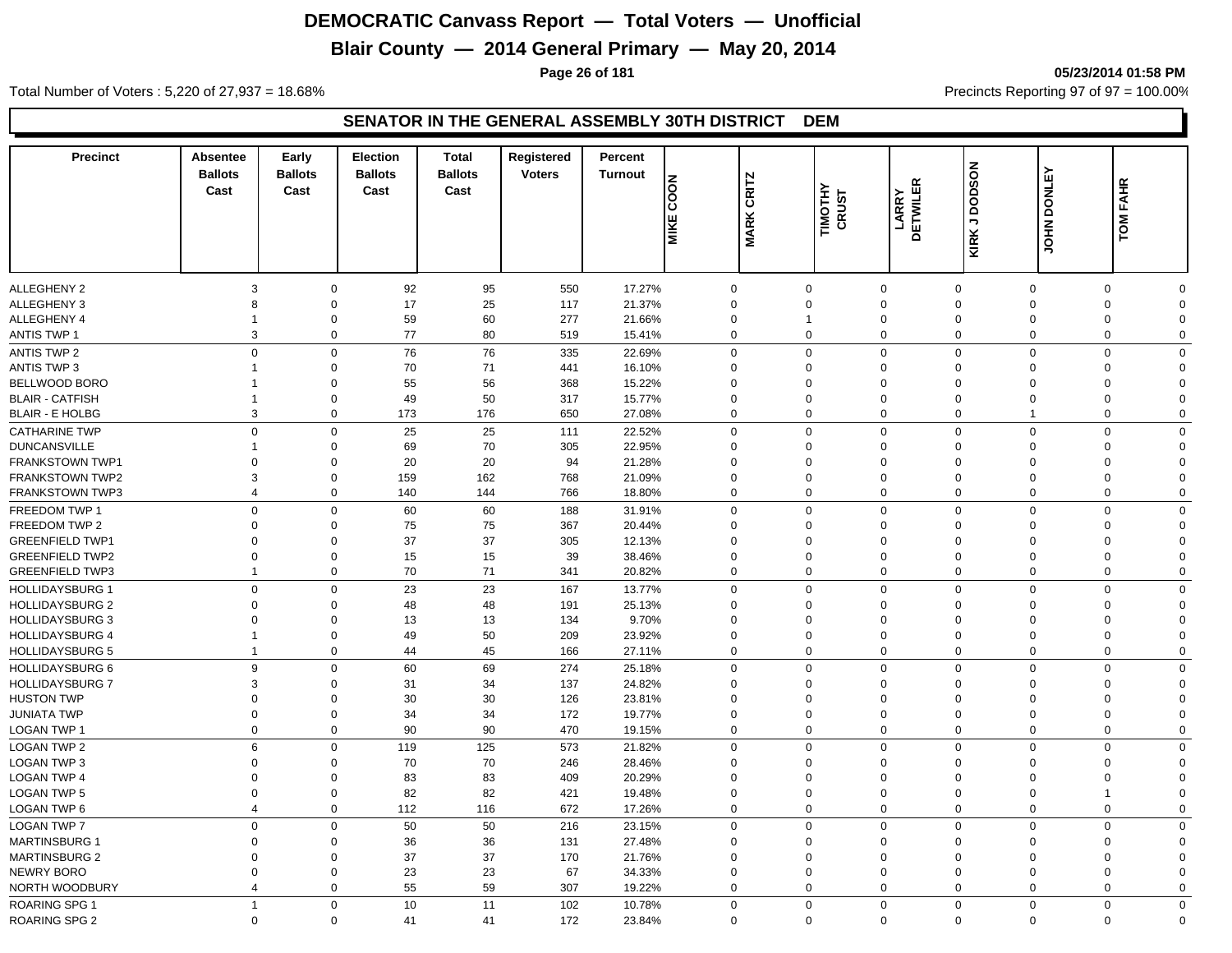## **Blair County — 2014 General Primary — May 20, 2014**

**Page 27 of 181 05/23/2014 01:58 PM**

Total Number of Voters : 5,220 of 27,937 = 18.68% Precincts Reporting 97 of 97 = 100.00%

| Precinct             | <b>Absentee</b><br><b>Ballots</b><br>Cast | Early<br><b>Ballots</b><br>Cast | <b>Election</b><br><b>Ballots</b><br>Cast | <b>Total</b><br><b>Ballots</b><br>Cast | Registered<br><b>Voters</b> | Percent<br>Turnout | İδ<br>د،<br><b>MIKE</b> | CRITZ<br><b>MARK</b> | TIMOTHY<br>CRUST | <b>LARRY</b><br>DETWILER | <b>NOSON</b><br>$\overline{\phantom{a}}$<br>KIRK | ><br><b>DONLE</b><br><b>NHOL</b> | TOM FAHR |
|----------------------|-------------------------------------------|---------------------------------|-------------------------------------------|----------------------------------------|-----------------------------|--------------------|-------------------------|----------------------|------------------|--------------------------|--------------------------------------------------|----------------------------------|----------|
| <b>ROARING SPG 3</b> |                                           | $\Omega$                        | 28                                        | 31                                     | 115                         | 26.96%             | 0                       |                      | $\Omega$         | $\Omega$                 |                                                  | $\Omega$<br>$\Omega$             |          |
| SNYDER TWP 1         |                                           | $\Omega$                        | 49                                        | 50                                     | 289                         | 17.30%             | 0                       |                      | 0                | $\Omega$                 |                                                  |                                  |          |
| SNYDER TWP 2         |                                           | 2<br>0                          | 50                                        | 52                                     | 352                         | 14.77%             | 0                       |                      | 0                | $\Omega$                 |                                                  | 0<br>0                           |          |
| <b>TAYLOR TWP</b>    |                                           | 5<br>$\Omega$                   | 45                                        | 50                                     | 375                         | 13.33%             | $\Omega$                |                      | $\mathbf 0$      | $\Omega$                 |                                                  | $\Omega$<br>$\Omega$             |          |
| <b>TYRONE TWP 1</b>  |                                           | $\Omega$                        | 26                                        | 26                                     | 126                         | 20.63%             |                         |                      | $\Omega$         |                          |                                                  |                                  |          |
| TYRONE TWP 2         |                                           | $\Omega$                        | 56                                        | 56                                     | 204                         | 27.45%             |                         |                      | 0                |                          |                                                  |                                  |          |
| <b>TYRONE BORO 1</b> |                                           | $\Omega$                        | 41                                        | 41                                     | 183                         | 22.40%             |                         |                      | $\Omega$         | $\Omega$                 |                                                  |                                  |          |
| TYRONE BORO 2        |                                           | $\mathbf 0$                     | 27                                        | 28                                     | 160                         | 17.50%             | 0                       |                      | 0                | 0                        |                                                  | 0<br>0                           |          |
| TYRONE BORO 3        |                                           | $\mathbf 0$<br>0                | 24                                        | 24                                     | 167                         | 14.37%             | $\Omega$                |                      | 0                | $\mathbf 0$              | $\Omega$                                         | $\mathbf 0$<br>$\mathbf 0$       |          |
| <b>TYRONE BORO 4</b> |                                           | $\Omega$                        | 16                                        | 16                                     | 113                         | 14.16%             |                         |                      | 0                |                          |                                                  |                                  |          |
| <b>TYRONE BORO 5</b> |                                           |                                 | 13                                        | 13                                     | 110                         | 11.82%             |                         |                      |                  |                          |                                                  |                                  |          |
| TYRONE BORO 6        |                                           |                                 | 51                                        | 52                                     | 176                         | 29.55%             |                         |                      |                  |                          |                                                  |                                  |          |
| TYRONE BORO 7        |                                           | $\Omega$                        | 30                                        | 31                                     | 177                         | 17.51%             | 0                       |                      | 0                | $\Omega$                 |                                                  |                                  |          |
| WILLIAMSBURG         |                                           | $\Omega$<br>$\mathbf 0$         | 53                                        | 53                                     | 226                         | 23.45%             |                         |                      | $\mathbf 0$      | $\Omega$                 |                                                  | $\Omega$<br>$\Omega$             |          |
| WOODBURY TWP         |                                           | 0                               | 31                                        | 31                                     | 175                         | 17.71%             |                         |                      |                  |                          |                                                  |                                  |          |
| <b>Totals</b>        | 120                                       | $\mathbf{0}$                    | 5100                                      | 5220                                   | 27937                       |                    |                         |                      |                  |                          |                                                  |                                  |          |
|                      |                                           |                                 |                                           |                                        |                             |                    |                         |                      |                  |                          |                                                  |                                  |          |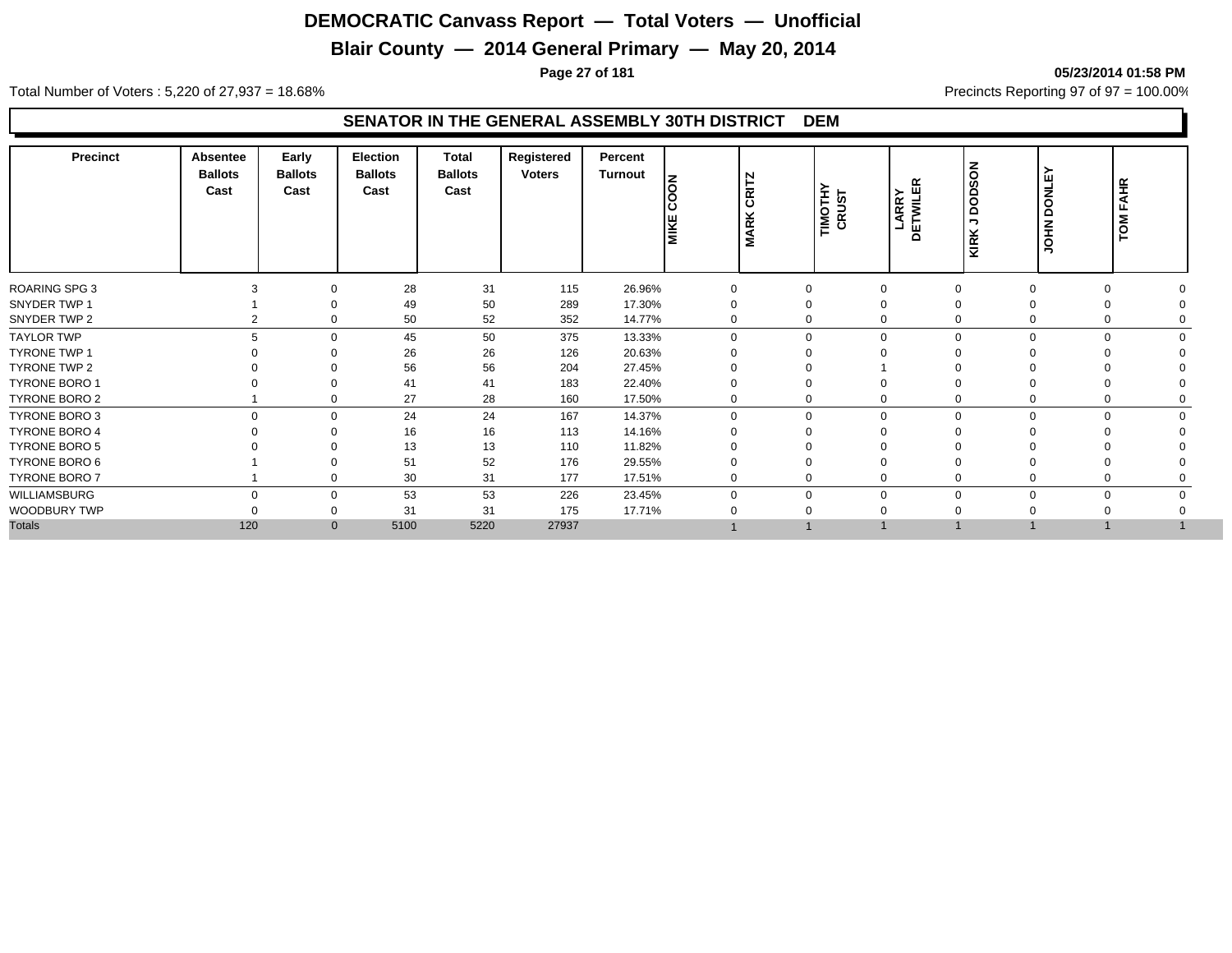## **Blair County — 2014 General Primary — May 20, 2014**

**Page 28 of 181 05/23/2014 01:58 PM**

Total Number of Voters : 5,220 of 27,937 = 18.68% Precincts Reporting 97 of 97 = 100.00%

#### **SENATOR IN THE GENERAL ASSEMBLY 30TH DISTRICT DEM - DEMOCRATIC**

| <b>Precinct</b>            | Absentee<br><b>Ballots</b><br>Cast | Early<br><b>Ballots</b><br>Cast | <b>Election</b><br><b>Ballots</b><br>Cast | <b>Total</b><br><b>Ballots</b><br>Cast | Registered<br><b>Voters</b> | Percent<br><b>Turnout</b> | <b>FEATHER</b><br>KATY  | NADINE<br>FERGUSON | <b>FLECK</b><br><b>CHERI</b> | FORD<br>ROB             | <b>FRANKS</b><br>EDGAR  | GEIST<br><b>RICHARD</b> | ш<br>$\tilde{\mathbf{r}}$<br><b>DONALD I</b><br>IMLER JR | Con tinued              |
|----------------------------|------------------------------------|---------------------------------|-------------------------------------------|----------------------------------------|-----------------------------|---------------------------|-------------------------|--------------------|------------------------------|-------------------------|-------------------------|-------------------------|----------------------------------------------------------|-------------------------|
|                            |                                    |                                 |                                           |                                        |                             |                           |                         |                    |                              |                         |                         |                         |                                                          |                         |
| ALTOONA 1-1                | $\overline{2}$<br>$\overline{4}$   | $\mathbf 0$<br>$\Omega$         | 38                                        | 40                                     | 357                         | 11.20%                    | $\mathbf 0$<br>$\Omega$ |                    | $\mathbf 0$<br>$\Omega$      | $\mathbf 0$<br>$\Omega$ | $\mathbf 0$<br>$\Omega$ | $\mathbf 0$<br>$\Omega$ | $\mathbf 0$<br>$\Omega$                                  | $\mathbf 0$<br>$\Omega$ |
| ALTOONA 1-2<br>ALTOONA 2-1 | $\Omega$                           | $\Omega$                        | 17<br>11                                  | 21<br>11                               | 120                         | 17.50%<br>3.79%           | $\Omega$                |                    | $\Omega$                     | $\Omega$                | $\Omega$                | $\Omega$                | $\Omega$                                                 | $\Omega$                |
| ALTOONA 2-2                | 1                                  | $\Omega$                        | 48                                        | 49                                     | 290<br>354                  | 13.84%                    | $\Omega$                |                    | $\mathbf 0$                  | $\Omega$                | $\Omega$                | $\Omega$                | $\Omega$                                                 | $\Omega$                |
| ALTOONA 3-1                | $\overline{2}$                     | $\mathbf 0$                     | 42                                        | 44                                     | 362                         | 12.15%                    | $\mathbf 0$             |                    | 1                            | $\mathbf 0$             | $\mathbf 0$             | 0                       | 1                                                        | $\Omega$                |
| ALTOONA 3-2                | $\overline{0}$                     | $\Omega$                        | 75                                        | 75                                     |                             |                           | $\mathbf 0$             |                    | $\Omega$                     | $\mathbf 0$             | $\Omega$                | $\Omega$                | $\Omega$                                                 | $\Omega$                |
| ALTOONA 4-1                |                                    | $\Omega$                        | 41                                        | 42                                     | 325                         | 23.08%                    | $\Omega$                |                    | $\Omega$                     | $\Omega$                | $\Omega$                | $\Omega$                | $\Omega$                                                 | $\Omega$                |
| ALTOONA 4-2                | $\overline{2}$                     | $\Omega$                        | 33                                        | 35                                     | 354<br>280                  | 11.86%<br>12.50%          | $\Omega$                |                    | $\mathbf 0$                  | $\Omega$                | $\Omega$                | $\Omega$                | $\Omega$                                                 | $\Omega$                |
| ALTOONA 5-1                | $\overline{1}$                     | $\Omega$                        | 12                                        | 13                                     | 90                          | 14.44%                    | 0                       |                    | $\mathbf 0$                  | 0                       | $\Omega$                | $\Omega$                | $\Omega$                                                 | $\Omega$                |
| ALTOONA 5-2                | 3                                  | $\Omega$                        | 63                                        | 66                                     | 348                         | 18.97%                    | 0                       |                    | $\mathbf 0$                  | $\mathbf 0$             | $\Omega$                | $\mathbf 0$             | $\Omega$                                                 | $\Omega$                |
| ALTOONA 5-3                | $\mathbf 0$                        | $\Omega$                        | 63                                        | 63                                     |                             | 22.50%                    | $\mathbf 0$             |                    | $\mathbf 0$                  | $\mathbf 0$             | $\Omega$                | $\Omega$                | $\Omega$                                                 | $\mathbf 0$             |
| ALTOONA 6-1                | $\overline{2}$                     | $\Omega$                        | 40                                        | 42                                     | 280<br>347                  | 12.10%                    | $\mathbf 0$             |                    | $\mathbf 0$                  | $\Omega$                | $\Omega$                | $\Omega$                | $\Omega$                                                 | $\Omega$                |
| ALTOONA 6-2                | $\Omega$                           | $\Omega$                        | 46                                        | 46                                     | 338                         | 13.61%                    | $\mathbf 0$             |                    | 0                            | $\Omega$                | $\Omega$                | $\Omega$                | $\Omega$                                                 | $\Omega$                |
| ALTOONA 6-3                | $\overline{1}$                     | $\Omega$                        | 60                                        | 61                                     | 310                         | 19.68%                    | $\mathbf 0$             |                    | $\Omega$                     | $\Omega$                | $\Omega$                | $\Omega$                | $\Omega$                                                 | $\Omega$                |
| ALTOONA 6-4                | 3                                  | $\Omega$                        | 62                                        | 65                                     | 269                         | 24.16%                    | $\mathbf 0$             |                    | $\Omega$                     | $\Omega$                | $\Omega$                | $\Omega$                | $\Omega$                                                 | $\mathbf 0$             |
| ALTOONA 6-5                | $\overline{4}$                     | $\Omega$                        | 65                                        | 69                                     | 410                         | 16.83%                    | $\overline{1}$          |                    | $\mathbf 0$                  | $\mathbf 0$             | $\Omega$                | $\Omega$                | $\Omega$                                                 | $\mathbf 0$             |
| <b>ALTOONA7</b>            | $\Omega$                           | $\Omega$                        | 46                                        | 46                                     | 381                         | 12.07%                    | $\mathbf 0$             |                    | $\mathbf 0$                  | $\mathbf 0$             | $\Omega$                | $\Omega$                | $\Omega$                                                 | $\Omega$                |
| ALTOONA 8-1                | 3                                  | $\Omega$                        | 38                                        | 41                                     | 369                         | 11.11%                    | $\Omega$                |                    | $\Omega$                     | $\Omega$                | $\Omega$                | $\Omega$                | $\Omega$                                                 | $\Omega$                |
| ALTOONA 8-2                | $\overline{2}$                     | $\Omega$                        | 47                                        | 49                                     | 272                         | 18.01%                    | 0                       |                    | $\mathbf 0$                  | $\Omega$                | $\Omega$                | $\Omega$                | $\Omega$                                                 | $\Omega$                |
| ALTOONA 9                  | $\overline{2}$                     | $\mathbf 0$                     | 63                                        | 65                                     | 399                         | 16.29%                    | $\mathbf 0$             |                    | $\mathbf 0$                  | $\mathbf 0$             | $\Omega$                | $\mathbf 0$             | 0                                                        | $\mathbf 0$             |
| ALTOONA 10-1               | $\overline{1}$                     | $\Omega$                        | 24                                        | 25                                     | 263                         | 9.51%                     | $\mathbf 0$             |                    | $\mathbf 0$                  | $\mathbf 0$             | $\mathbf 0$             | $\Omega$                | $\Omega$                                                 | $\Omega$                |
| ALTOONA 10-2               | $\overline{1}$                     | $\Omega$                        | 30                                        | 31                                     | 225                         | 13.78%                    | $\mathbf 0$             |                    | $\Omega$                     | $\Omega$                | $\Omega$                | $\Omega$                | $\Omega$                                                 | $\Omega$                |
| ALTOONA 10-3               | $\overline{2}$                     | $\Omega$                        | 39                                        | 41                                     | 154                         | 26.62%                    | 0                       |                    | 0                            | 0                       | $\Omega$                | $\Omega$                | $\Omega$                                                 | $\Omega$                |
| ALTOONA 10-4               | $\mathbf 0$                        | $\Omega$                        | 74                                        | 74                                     | 345                         | 21.45%                    | $\mathbf 0$             |                    | $\mathbf 0$                  | $\Omega$                | $\Omega$                | $\Omega$                | $\Omega$                                                 | $\Omega$                |
| ALTOONA 11-1               | $\mathbf 0$                        | $\mathbf 0$                     | 72                                        | 72                                     | 424                         | 16.98%                    | $\mathbf 0$             |                    | $\mathbf 0$                  | $\mathbf 0$             | $\mathbf 0$             | $\mathbf 0$             | $\mathbf 0$                                              | $\mathbf 0$             |
| ALTOONA 11-2               | $\mathbf 0$                        | $\Omega$                        | 55                                        | 55                                     | 309                         | 17.80%                    | $\mathbf 0$             |                    | $\Omega$                     | $\mathbf 0$             | $\Omega$                | $\Omega$                | $\Omega$                                                 | $\Omega$                |
| ALTOONA 11-3               | $\Omega$                           | $\Omega$                        | 58                                        | 58                                     | 280                         | 20.71%                    | $\mathbf 0$             |                    | $\mathbf 0$                  | $\mathbf 0$             | $\Omega$                | $\Omega$                | $\Omega$                                                 | $\Omega$                |
| ALTOONA 12-1               | $\Omega$                           | $\Omega$                        | 25                                        | 25                                     | 147                         | 17.01%                    | $\Omega$                |                    | $\Omega$                     | $\Omega$                | $\Omega$                | $\Omega$                | $\Omega$                                                 | $\Omega$                |
| ALTOONA 12-2               | $\overline{0}$                     | $\Omega$                        | 42                                        | 42                                     | 198                         | 21.21%                    | $\mathbf 0$             |                    | $\mathbf 0$                  | $\mathbf 0$             | $\Omega$                | $\Omega$                | $\mathbf 0$                                              | $\Omega$                |
| ALTOONA 12-3               | $\overline{\mathbf{1}}$            | $\mathbf 0$                     | 33                                        | 34                                     | 183                         | 18.58%                    | $\mathbf 0$             |                    | $\mathbf 0$                  | $\mathbf 0$             | $\mathbf 0$             | $\mathbf 0$             | 0                                                        | $\mathbf 0$             |
| ALTOONA 12-4               | $\,0\,$                            | $\Omega$                        | 70                                        | $70\,$                                 | 256                         | 27.34%                    | $\mathbf 0$             |                    | $\mathbf 0$                  | $\mathbf 0$             | $\Omega$                | $\Omega$                | $\mathbf 0$                                              | $\mathbf 0$             |
| ALTOONA 12-5               | $\Omega$                           | $\Omega$                        | 22                                        | 22                                     | 146                         | 15.07%                    | $\mathbf 0$             |                    | $\Omega$                     | $\Omega$                | $\Omega$                | $\Omega$                | $\Omega$                                                 | $\Omega$                |
| ALTOONA 13-1               | $\overline{0}$                     | $\Omega$                        | 71                                        | 71                                     | 431                         | 16.47%                    | $\mathbf 0$             |                    | $\mathbf 0$                  | $\mathbf 0$             | $\Omega$                | $\Omega$                | $\Omega$                                                 | $\Omega$                |
| ALTOONA 13-2               | $\mathbf 0$                        | $\Omega$                        | 64                                        | 64                                     | 390                         | 16.41%                    | $\mathbf 0$             |                    | $\mathbf 0$                  | $\mathbf 0$             | $\mathbf 0$             | $\Omega$                | $\mathbf 0$                                              | $\Omega$                |
| ALTOONA 13-3               | $\overline{0}$                     | $\mathbf 0$                     | 57                                        | 57                                     | 296                         | 19.26%                    | $\mathbf 0$             |                    | $\mathbf 0$                  | $\mathbf 0$             | $\mathbf 0$             | $\mathbf 0$             | $\Omega$                                                 | $\mathbf 0$             |
| ALTOONA 13-4               | $\overline{1}$                     | $\Omega$                        | 51                                        | 52                                     | 522                         | 9.96%                     | $\mathbf 0$             |                    | $\mathbf 0$                  | $\mathbf 0$             | $\Omega$                | $\Omega$                | $\mathbf 0$                                              | $\mathbf 0$             |
| ALTOONA 14-1               | $\overline{0}$                     | $\Omega$                        | 29                                        | 29                                     | 148                         | 19.59%                    | $\mathbf 0$             |                    | $\mathbf 0$                  | $\mathbf 0$             | $\Omega$                | $\Omega$                | $\Omega$                                                 | $\Omega$                |
| ALTOONA 14-2               |                                    | $\Omega$                        | 93                                        | 97                                     | 386                         | 25.13%                    | $\mathbf 0$             |                    | $\Omega$                     | $\Omega$                | $\Omega$                | $\Omega$                | $\Omega$                                                 | $\Omega$                |
| ALTOONA 14-3               | $\Omega$                           | $\Omega$                        | 71                                        | 71                                     | 272                         | 26.10%                    | $\Omega$                |                    | $\Omega$                     | $\Omega$                | $\Omega$                | $\Omega$                | $\Omega$                                                 | $\Omega$                |
| ALTOONA 14-4               |                                    | $\Omega$                        | 100                                       | 101                                    | 411                         | 24.57%                    | $\mathbf 0$             |                    | $\mathbf 0$                  | $\Omega$                | $\Omega$                | $\Omega$                | $\Omega$                                                 | $\Omega$                |
| ALLEGHENY 1                | 3                                  | $\mathbf 0$                     | 92                                        | 95                                     | 558                         | 17.03%                    | $\mathbf 0$             |                    | $\mathbf 0$                  | $\mathbf 0$             | $\mathbf 0$             | $\mathbf 0$             | $\mathbf 0$                                              | $\mathbf 0$             |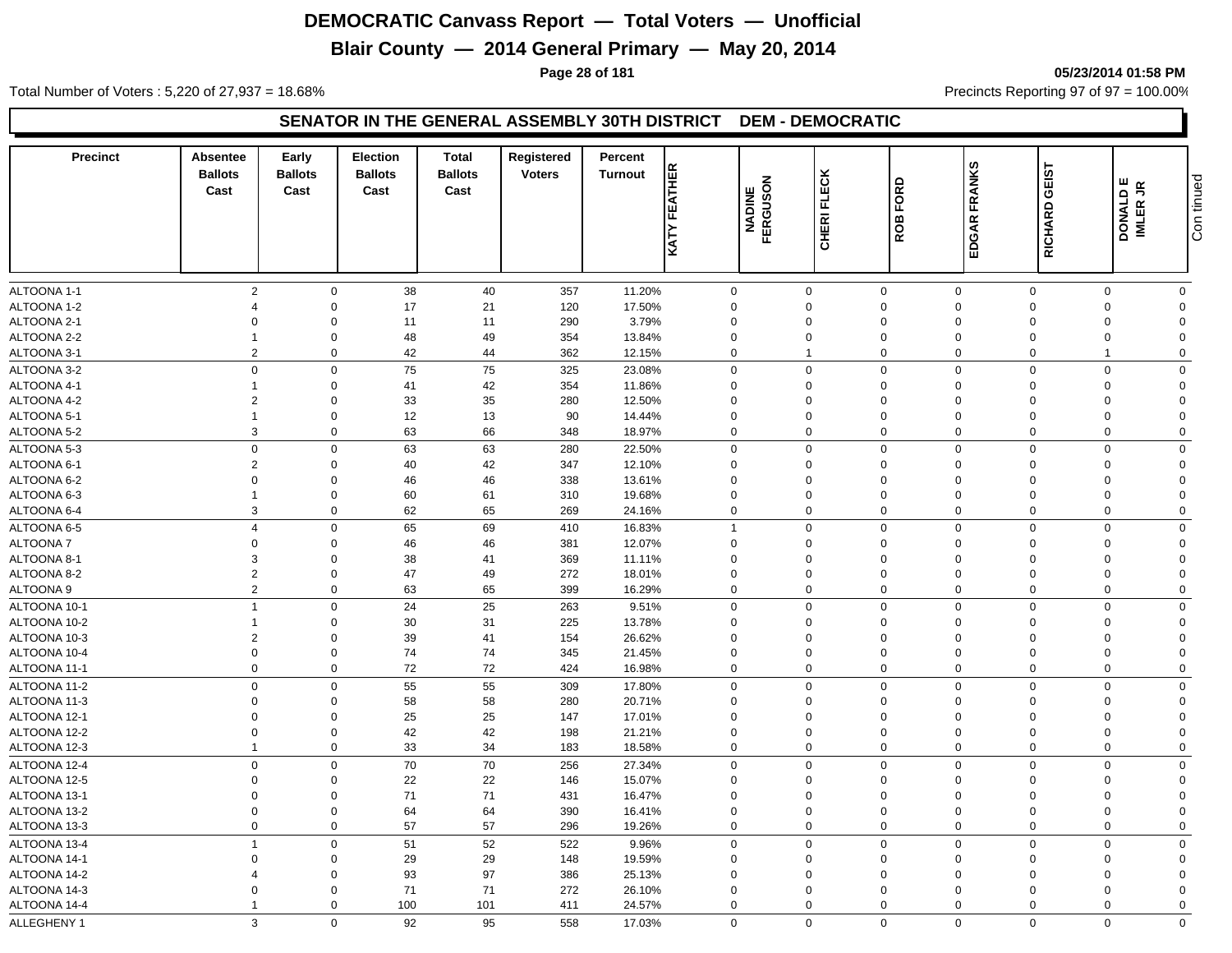## **Blair County — 2014 General Primary — May 20, 2014**

**Page 29 of 181 05/23/2014 01:58 PM**

Total Number of Voters : 5,220 of 27,937 = 18.68% Precincts Reporting 97 of 97 = 100.00%

| <b>Precinct</b>                               | Absentee<br><b>Ballots</b><br>Cast | Early<br><b>Ballots</b><br>Cast | Election<br><b>Ballots</b><br>Cast | <b>Total</b><br><b>Ballots</b><br>Cast | Registered<br><b>Voters</b> | Percent<br><b>Turnout</b> | <b>KATY FEATHER</b>        | <b>NADINE<br/>FERGUSON</b> | CHERI FLECK | FORD<br><b>ROB</b> | FRANKS<br>EDGAR                        | <u>51</u><br>画<br>ত<br>RICHARD | DONALD E<br>IMLER JR |  |
|-----------------------------------------------|------------------------------------|---------------------------------|------------------------------------|----------------------------------------|-----------------------------|---------------------------|----------------------------|----------------------------|-------------|--------------------|----------------------------------------|--------------------------------|----------------------|--|
|                                               |                                    |                                 |                                    |                                        |                             |                           |                            |                            |             |                    |                                        |                                |                      |  |
| <b>ALLEGHENY 2</b>                            | 3                                  | $\mathbf 0$                     | 92                                 | 95                                     | 550                         | 17.27%                    | $\mathbf 0$                | $\mathbf 0$                |             | $\Omega$           | $\mathbf 0$<br>$\mathbf 0$             | $\Omega$                       | O                    |  |
| ALLEGHENY 3                                   | 8                                  | $\mathbf 0$                     | 17                                 | 25                                     | 117                         | 21.37%                    | $\Omega$                   | $\Omega$                   |             | $\Omega$           | $\Omega$<br>$\Omega$                   | $\Omega$                       | $\Omega$             |  |
| ALLEGHENY 4                                   | 1                                  | $\mathbf 0$                     | 59                                 | 60                                     | 277                         | 21.66%                    | $\mathbf 0$                | $\mathbf 0$                |             | $\mathbf 0$        | $\mathbf 0$<br>$\mathbf 0$             | 0                              | $\Omega$             |  |
| <b>ANTIS TWP 1</b>                            | 3                                  | $\mathbf 0$                     | 77                                 | 80                                     | 519                         | 15.41%                    | $\mathbf 0$                | $\mathbf 0$                |             | $\mathbf 0$        | $\mathbf 0$<br>$\mathbf 0$             | $\mathbf 0$                    | $\mathbf 0$          |  |
| <b>ANTIS TWP 2</b>                            | $\mathbf 0$                        | $\mathbf 0$                     | 76                                 | 76                                     | 335                         | 22.69%                    | $\mathbf 0$                | $\Omega$                   |             | $\Omega$           | $\mathbf 0$<br>$\mathbf 0$             | $\Omega$                       | $\Omega$             |  |
| <b>ANTIS TWP 3</b>                            | $\overline{1}$                     | $\mathsf 0$                     | 70                                 | 71                                     | 441                         | 16.10%                    | $\Omega$                   | $\Omega$                   |             | $\Omega$           | $\Omega$<br>$\Omega$                   | $\Omega$                       | $\Omega$             |  |
| BELLWOOD BORO                                 |                                    | $\mathsf 0$                     | 55                                 | 56                                     | 368                         | 15.22%                    | $\Omega$                   | $\Omega$                   |             | $\Omega$           | $\Omega$<br>$\Omega$                   | $\Omega$                       | $\Omega$             |  |
| <b>BLAIR - CATFISH</b>                        | 1                                  | $\mathbf 0$                     | 49                                 | 50                                     | 317                         | 15.77%                    | $\mathbf 0$                | $\mathbf 0$                |             | $\Omega$           | $\Omega$<br>$\Omega$                   | $\Omega$                       | $\Omega$             |  |
| <b>BLAIR - E HOLBG</b>                        | 3                                  | $\mathbf 0$                     | 173                                | 176                                    | 650                         | 27.08%                    | $\mathbf 0$                | $\mathbf 0$                |             | $\mathbf 0$        | $\mathbf 0$<br>$\mathbf{1}$            | $\mathbf 0$                    | $\mathbf 0$          |  |
|                                               | $\Omega$                           | $\mathbf 0$                     |                                    |                                        |                             |                           |                            | $\Omega$                   |             | $\Omega$           | $\mathbf 0$                            |                                | $\Omega$             |  |
| <b>CATHARINE TWP</b>                          | 1                                  |                                 | 25                                 | 25                                     | 111                         | 22.52%                    | $\mathbf 0$                |                            |             | $\Omega$           | $\mathbf 0$<br>$\mathbf 0$             | $\mathbf 0$<br>$\Omega$        |                      |  |
| <b>DUNCANSVILLE</b><br><b>FRANKSTOWN TWP1</b> |                                    | $\mathbf 0$<br>$\mathbf 0$      | 69<br>20                           | 70<br>20                               | 305<br>94                   | 22.95%                    | $\mathbf 0$<br>$\mathbf 0$ | $\mathbf 0$<br>$\mathbf 0$ |             | $\mathbf 0$        | $\mathbf 0$<br>$\mathbf 0$<br>$\Omega$ | $\Omega$                       | $\Omega$<br>$\Omega$ |  |
|                                               | $\mathbf 0$<br>3                   | $\mathbf 0$                     | 159                                | 162                                    | 768                         | 21.28%                    | $\mathbf 0$                | $\mathbf 0$                |             | $\mathbf 0$        | $\mathbf 0$<br>$\mathbf 0$             | $\mathbf 0$                    | 0                    |  |
| <b>FRANKSTOWN TWP2</b>                        | $\overline{4}$                     | $\mathbf 0$                     |                                    | 144                                    | 766                         | 21.09%                    | $\mathbf 0$                | $\mathbf 0$                |             | $\mathbf 0$        | $\mathbf 0$<br>$\mathbf 0$             | $\mathbf 0$                    |                      |  |
| <b>FRANKSTOWN TWP3</b>                        |                                    |                                 | 140                                |                                        |                             | 18.80%                    |                            |                            |             |                    |                                        |                                | 0                    |  |
| FREEDOM TWP 1                                 | $\mathbf 0$                        | $\mathsf 0$                     | 60                                 | 60                                     | 188                         | 31.91%                    | $\mathbf 0$                | $\mathbf 0$                |             | $\Omega$           | $\Omega$<br>$\mathbf 0$                | $\Omega$                       | $\overline{2}$       |  |
| FREEDOM TWP 2                                 | $\Omega$                           | $\mathbf 0$                     | 75                                 | 75                                     | 367                         | 20.44%                    | $\Omega$                   | $\Omega$                   |             | $\Omega$           | $\Omega$<br>$\Omega$                   | $\Omega$                       | $\Omega$             |  |
| <b>GREENFIELD TWP1</b>                        | $\mathbf 0$                        | $\mathbf 0$                     | 37                                 | 37                                     | 305                         | 12.13%                    | $\mathbf 0$                | $\mathbf 0$                |             | $\Omega$           | $\Omega$<br>$\Omega$                   | $\Omega$                       | $\Omega$             |  |
| <b>GREENFIELD TWP2</b>                        | $\mathbf 0$<br>$\mathbf{1}$        | $\mathbf 0$                     | 15                                 | 15                                     | 39                          | 38.46%                    | $\Omega$                   | $\mathbf 0$                |             | $\Omega$           | $\Omega$<br>$\Omega$                   | $\Omega$                       | $\Omega$             |  |
| <b>GREENFIELD TWP3</b>                        |                                    | $\mathbf 0$                     | 70                                 | 71                                     | 341                         | 20.82%                    | $\mathbf 0$                | $\Omega$                   |             | $\Omega$           | $\mathbf 0$<br>$\mathbf 0$             | $\Omega$                       | 0                    |  |
| <b>HOLLIDAYSBURG 1</b>                        | $\mathbf 0$                        | $\mathbf 0$                     | 23                                 | 23                                     | 167                         | 13.77%                    | $\mathbf 0$                | $\mathbf 0$                |             | $\Omega$           | $\Omega$<br>$\Omega$                   | $\mathbf 0$                    | $\Omega$             |  |
| <b>HOLLIDAYSBURG 2</b>                        | $\mathbf 0$                        | $\mathbf 0$                     | 48                                 | 48                                     | 191                         | 25.13%                    | $\mathbf 0$                | $\mathbf 0$                |             | $\mathbf 0$        | $\mathbf 0$<br>$\mathbf 0$             | $\Omega$                       | $\Omega$             |  |
| <b>HOLLIDAYSBURG 3</b>                        | $\mathbf 0$                        | $\mathbf 0$                     | 13                                 | 13                                     | 134                         | 9.70%                     | $\mathbf 0$                | $\mathbf 0$                |             | $\Omega$           | $\Omega$<br>$\Omega$                   | $\Omega$                       | $\Omega$             |  |
| <b>HOLLIDAYSBURG 4</b>                        | $\mathbf{1}$                       | $\mathbf 0$                     | 49                                 | 50                                     | 209                         | 23.92%                    | $\mathbf 0$                | $\mathbf 0$                |             | $\mathbf 0$        | $\mathbf 0$<br>$\mathbf 0$             | $\mathbf 0$                    | $\mathbf 0$          |  |
| <b>HOLLIDAYSBURG 5</b>                        | $\mathbf{1}$                       | $\mathbf 0$                     | 44                                 | 45                                     | 166                         | 27.11%                    | $\mathbf 0$                | $\mathbf 0$                |             | $\mathbf 0$        | $\mathbf 0$<br>0                       | $\mathbf 0$                    | $\mathbf 0$          |  |
| HOLLIDAYSBURG 6                               | 9                                  | $\mathbf 0$                     | 60                                 | 69                                     | 274                         | 25.18%                    | $\mathbf 0$                | $\mathbf 0$                |             | $\Omega$           | $\Omega$<br>$\Omega$                   | $\Omega$                       | $\Omega$             |  |
| <b>HOLLIDAYSBURG 7</b>                        | 3                                  | $\mathbf 0$                     | 31                                 | 34                                     | 137                         | 24.82%                    | $\Omega$                   | $\Omega$                   |             | $\Omega$           | $\Omega$<br>$\Omega$                   | $\Omega$                       | $\Omega$             |  |
| <b>HUSTON TWP</b>                             | $\mathbf 0$                        | $\mathbf 0$                     | 30                                 | 30                                     | 126                         | 23.81%                    | $\mathbf 0$                | $\mathbf 0$                |             | $\Omega$           | $\Omega$<br>$\mathbf 0$                | $\Omega$                       | $\Omega$             |  |
| <b>JUNIATA TWP</b>                            | $\mathbf 0$                        | $\mathbf 0$                     | 34                                 | 34                                     | 172                         | 19.77%                    | $\mathbf 0$                | $\Omega$                   |             | $\Omega$           | $\mathbf 0$<br>$\mathbf 0$             | $\Omega$                       | $\Omega$             |  |
| LOGAN TWP 1                                   | $\mathbf 0$                        | $\mathbf 0$                     | 90                                 | 90                                     | 470                         | 19.15%                    | $\mathbf 0$                | $\Omega$                   |             | $\Omega$           | $\mathbf 0$<br>$\pmb{0}$               | $\Omega$                       | 0                    |  |
| LOGAN TWP 2                                   | 6                                  | $\mathbf 0$                     | 119                                | 125                                    | 573                         | 21.82%                    | $\mathbf 0$                | $\mathbf 0$                |             | $\Omega$           | $\Omega$<br>$\Omega$                   | $\Omega$                       | $\Omega$             |  |
| LOGAN TWP 3                                   | $\mathbf 0$                        | $\mathbf 0$                     | 70                                 | 70                                     | 246                         | 28.46%                    | $\mathbf 0$                | $\mathbf 0$                |             | $\Omega$           | $\mathbf 0$<br>$\mathbf 0$             | $\Omega$                       | $\Omega$             |  |
| <b>LOGAN TWP 4</b>                            | $\mathbf 0$                        | $\mathbf 0$                     | 83                                 | 83                                     | 409                         | 20.29%                    | $\Omega$                   | $\Omega$                   |             | $\Omega$           | $\mathbf 0$<br>$\mathbf 0$             | $\Omega$                       | $\Omega$             |  |
| <b>LOGAN TWP 5</b>                            | $\mathbf 0$                        | $\mathbf 0$                     | 82                                 | 82                                     | 421                         | 19.48%                    | $\mathbf 0$                | $\mathbf 0$                |             | 1                  | $\mathbf 0$<br>$\mathbf 0$             | $\Omega$                       | $\Omega$             |  |
| LOGAN TWP 6                                   | $\overline{4}$                     | $\mathbf 0$                     | 112                                | 116                                    | 672                         | 17.26%                    | $\mathbf 0$                | $\mathbf 0$                |             | $\mathbf 0$        | $\mathbf 0$<br>$\pmb{0}$               | $\overline{1}$                 | $\mathbf 0$          |  |
| <b>LOGAN TWP 7</b>                            | $\mathbf 0$                        | $\mathbf 0$                     | 50                                 | 50                                     | 216                         | 23.15%                    | $\mathbf 0$                | $\mathbf 0$                |             | $\Omega$           | $\Omega$<br>$\Omega$                   | $\Omega$                       | $\Omega$             |  |
| <b>MARTINSBURG 1</b>                          | $\Omega$                           | $\mathbf 0$                     | 36                                 | 36                                     | 131                         | 27.48%                    | $\Omega$                   | $\Omega$                   |             | $\Omega$           | $\Omega$<br>$\Omega$                   | $\Omega$                       | $\Omega$             |  |
| <b>MARTINSBURG 2</b>                          | $\mathbf 0$                        | $\mathbf 0$                     | 37                                 | 37                                     | 170                         | 21.76%                    | $\Omega$                   | $\mathbf 0$                |             | $\Omega$           | $\Omega$<br>$\Omega$                   | $\Omega$                       | $\Omega$             |  |
| NEWRY BORO                                    | $\Omega$                           | $\mathbf 0$                     | 23                                 | 23                                     | 67                          | 34.33%                    | $\mathbf 0$                | $\Omega$                   |             | $\Omega$           | $\Omega$<br>$\Omega$                   | $\Omega$                       | $\Omega$             |  |
| NORTH WOODBURY                                | $\overline{\mathbf{4}}$            | $\mathbf 0$                     | 55                                 | 59                                     | 307                         | 19.22%                    | $\Omega$                   | $\Omega$                   |             | $\Omega$           | $\Omega$<br>$\Omega$                   | $\Omega$                       | $\Omega$             |  |
| <b>ROARING SPG 1</b>                          | $\overline{1}$                     | $\mathbf{0}$                    | 10                                 | 11                                     | 102                         | 10.78%                    | $\mathbf 0$                | $\mathbf 0$                |             | $\mathbf 0$        | $\mathbf 0$<br>$\Omega$                | $\mathbf 0$                    | $\mathbf 0$          |  |
| <b>ROARING SPG 2</b>                          | $\mathbf 0$                        | $\mathbf 0$                     | 41                                 | 41                                     | 172                         | 23.84%                    | $\Omega$                   | $\Omega$                   |             | $\Omega$           | $\mathbf 0$                            | $\Omega$                       | $\Omega$             |  |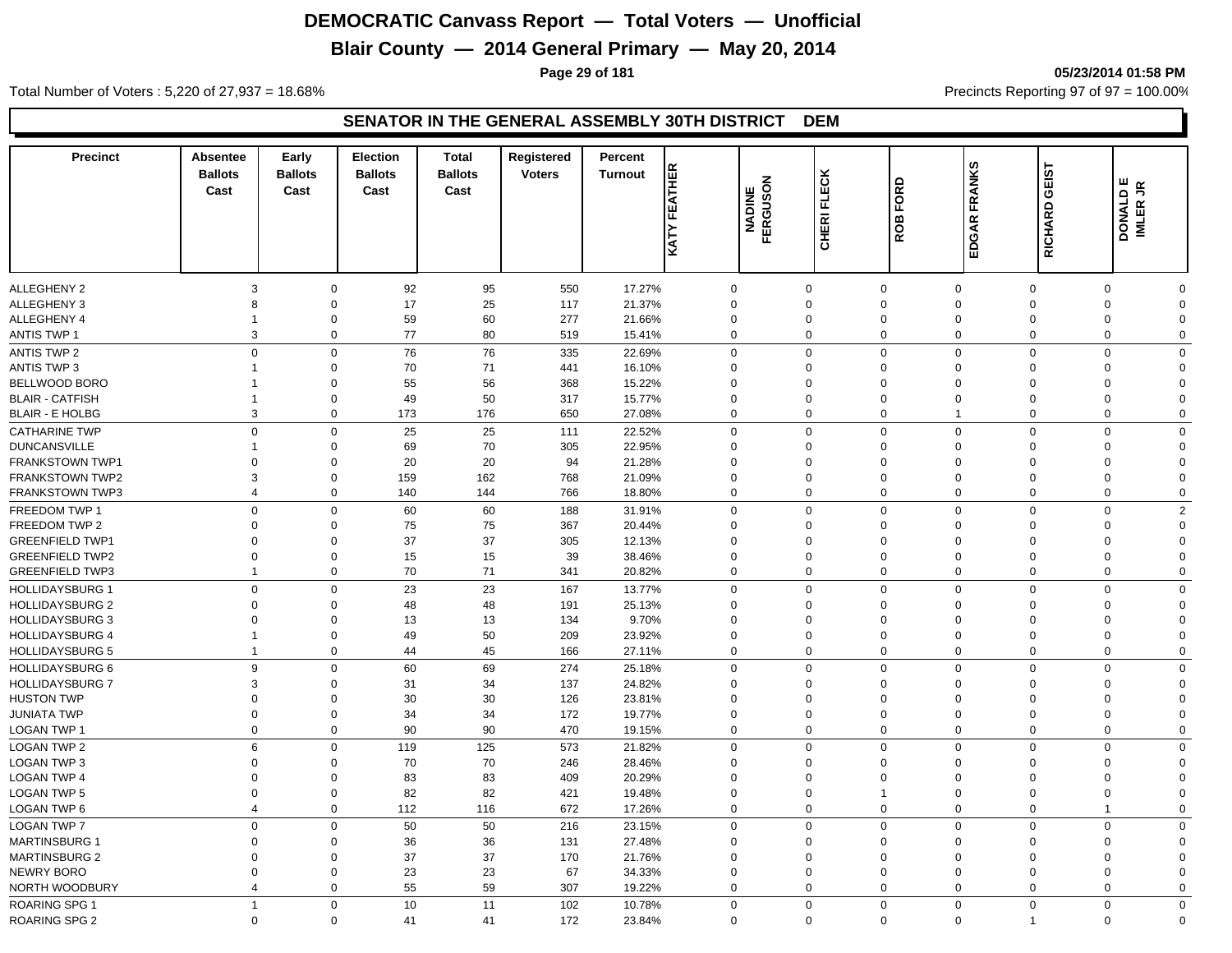## **Blair County — 2014 General Primary — May 20, 2014**

**Page 30 of 181 05/23/2014 01:58 PM**

Total Number of Voters : 5,220 of 27,937 = 18.68% Precincts Reporting 97 of 97 = 100.00%

| <b>Precinct</b>      | Absentee<br><b>Ballots</b><br>Cast | Early<br><b>Ballots</b><br>Cast | Election<br><b>Ballots</b><br>Cast | Total<br><b>Ballots</b><br>Cast | Registered<br><b>Voters</b> | Percent<br><b>Turnout</b> | HER<br>ѥ<br>KATY | z<br>NADINE<br>FERGUSOI | ECK<br>ட<br><b>CHERI</b> | ORD<br>≃<br>ē | <b>NIKS</b><br>m<br>œ<br>≏<br>ш | ΞŚ<br>ပ<br>$\Omega$<br>$\propto$<br>◀<br>동<br>훈 | DONALD E<br>IMLER JR       |  |
|----------------------|------------------------------------|---------------------------------|------------------------------------|---------------------------------|-----------------------------|---------------------------|------------------|-------------------------|--------------------------|---------------|---------------------------------|-------------------------------------------------|----------------------------|--|
| <b>ROARING SPG 3</b> |                                    |                                 | 28                                 | 31                              | 115                         | 26.96%                    | $\mathbf 0$      | $\mathbf 0$             |                          |               |                                 |                                                 |                            |  |
| SNYDER TWP 1         |                                    |                                 | 49                                 | 50                              | 289                         | 17.30%                    |                  |                         |                          |               |                                 |                                                 |                            |  |
| SNYDER TWP 2         |                                    |                                 | 50                                 | 52                              | 352                         | 14.77%                    | 0                |                         |                          |               | 0                               |                                                 |                            |  |
| <b>TAYLOR TWP</b>    |                                    | $\Omega$                        | 45                                 | 50                              | 375                         | 13.33%                    | $\Omega$         | $\mathbf 0$             |                          | $\Omega$      | $\mathbf 0$                     | $\Omega$                                        | $\Omega$                   |  |
| <b>TYRONE TWP 1</b>  |                                    |                                 | 26                                 | 26                              | 126                         | 20.63%                    |                  |                         |                          |               |                                 |                                                 |                            |  |
| TYRONE TWP 2         |                                    |                                 | 56                                 | 56                              | 204                         | 27.45%                    |                  |                         |                          |               |                                 |                                                 |                            |  |
| <b>TYRONE BORO 1</b> |                                    |                                 | 41                                 | 41                              | 183                         | 22.40%                    |                  |                         |                          |               |                                 |                                                 |                            |  |
| TYRONE BORO 2        |                                    |                                 | 27                                 | 28                              | 160                         | 17.50%                    | 0                | 0                       |                          |               | 0                               |                                                 |                            |  |
| TYRONE BORO 3        | $\Omega$                           | $\Omega$                        | 24                                 | 24                              | 167                         | 14.37%                    | $\Omega$         | $\Omega$                |                          | $\Omega$      | $\mathbf 0$                     | $\Omega$                                        | $\Omega$                   |  |
| <b>TYRONE BORO 4</b> |                                    |                                 | 16                                 | 16                              | 113                         | 14.16%                    |                  |                         |                          |               |                                 |                                                 |                            |  |
| <b>TYRONE BORO 5</b> |                                    |                                 | 13                                 | 13                              | 110                         | 11.82%                    |                  |                         |                          |               |                                 |                                                 |                            |  |
| TYRONE BORO 6        |                                    |                                 | 51                                 | 52                              | 176                         | 29.55%                    |                  |                         |                          |               |                                 |                                                 |                            |  |
| TYRONE BORO 7        |                                    | $\Omega$                        | 30                                 | 31                              | 177                         | 17.51%                    | $\mathbf 0$      | 0                       |                          |               | 0                               |                                                 |                            |  |
| WILLIAMSBURG         | $\Omega$                           | $\Omega$                        | 53                                 | 53                              | 226                         | 23.45%                    | $\Omega$         | $\Omega$                |                          |               | $\mathbf 0$                     | 0                                               | $\Omega$                   |  |
| WOODBURY TWP         |                                    |                                 | 31                                 | 31                              | 175                         | 17.71%                    |                  |                         |                          |               |                                 |                                                 |                            |  |
| <b>Totals</b>        | 120                                | $\mathbf{0}$                    | 5100                               | 5220                            | 27937                       |                           |                  |                         |                          |               |                                 |                                                 | $\overline{2}$<br>$\Omega$ |  |
|                      |                                    |                                 |                                    |                                 |                             |                           |                  |                         |                          |               |                                 |                                                 |                            |  |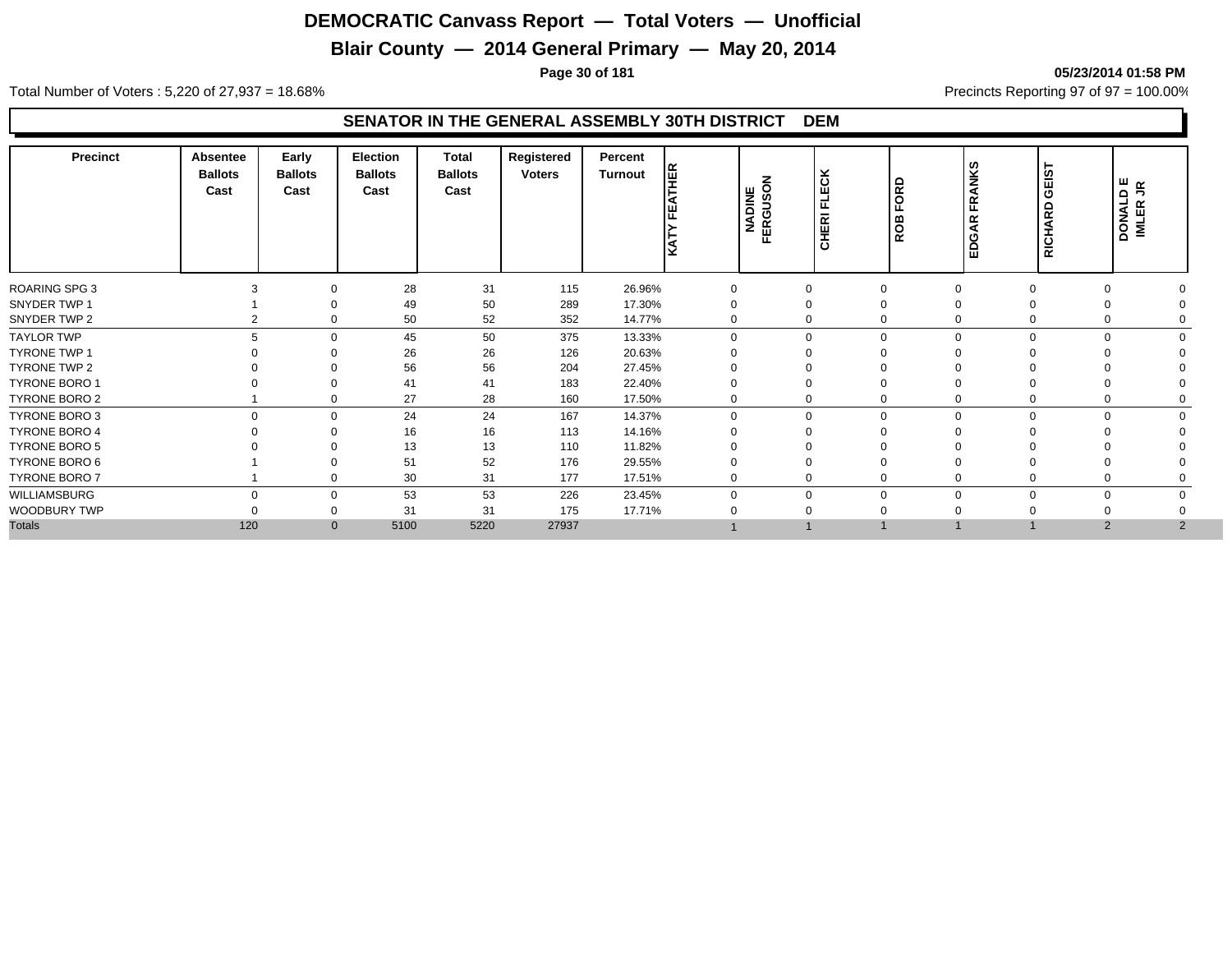## **Blair County — 2014 General Primary — May 20, 2014**

**Page 31 of 181 05/23/2014 01:58 PM**

Total Number of Voters : 5,220 of 27,937 = 18.68% Precincts Reporting 97 of 97 = 100.00%

#### **SENATOR IN THE GENERAL ASSEMBLY 30TH DISTRICT DEM - DEMOCRATIC**

| <b>Precinct</b>              | Absentee<br><b>Ballots</b><br>Cast | Early<br><b>Ballots</b><br>Cast | <b>Election</b><br><b>Ballots</b><br>Cast | Total<br><b>Ballots</b><br>Cast | Registered<br><b>Voters</b> | Percent<br><b>Turnout</b> | <b>CHRISTOPHER</b><br>KENYON | ANDERSON<br>SCOTT G        | <b>GREEN</b><br><b>JERYL</b> | <b>JASON HAINSEY</b> | HALVORSON<br>ART | <b>JOHN HANGER</b>      | ROBERT F<br>HOUSEMAN | Con tinued     |
|------------------------------|------------------------------------|---------------------------------|-------------------------------------------|---------------------------------|-----------------------------|---------------------------|------------------------------|----------------------------|------------------------------|----------------------|------------------|-------------------------|----------------------|----------------|
|                              |                                    |                                 |                                           |                                 |                             |                           |                              |                            |                              |                      |                  |                         |                      |                |
| ALTOONA 1-1                  | $\overline{2}$                     | $\mathbf 0$                     | 38                                        | 40                              | 357                         | 11.20%                    |                              | 0                          | $\mathbf 0$                  | $\mathbf 0$          | $\mathbf 0$      | $\mathbf 0$             | $\Omega$             | $\mathbf 0$    |
| ALTOONA 1-2                  | $\overline{4}$                     | $\mathbf 0$                     | 17                                        | 21                              | 120                         | 17.50%                    | $\Omega$                     |                            | $\Omega$                     | $\mathbf 0$          | $\Omega$         | $\Omega$                | $\Omega$             | $\Omega$       |
| ALTOONA 2-1                  | $\Omega$                           | $\Omega$                        | 11                                        | 11                              | 290                         | 3.79%                     | $\Omega$                     |                            | $\Omega$                     | $\mathbf 0$          | $\Omega$         | $\Omega$                | $\Omega$             | $\Omega$       |
| ALTOONA 2-2                  | -1                                 | $\mathbf 0$                     | 48                                        | 49                              | 354                         | 13.84%                    | $\mathbf 0$                  |                            | $\mathbf 0$                  | $\mathbf 0$          | $\Omega$         | $\Omega$                | $\Omega$             | $\Omega$       |
| ALTOONA 3-1                  | $\overline{2}$                     | $\mathbf 0$                     | 42                                        | 44                              | 362                         | 12.15%                    |                              | $\mathbf 0$                | $\mathbf 0$                  | $\mathbf 0$          | $\mathbf 0$      | 0                       | $\Omega$             | $\Omega$       |
| ALTOONA 3-2                  | $\mathbf 0$                        | $\mathbf 0$                     | 75                                        | 75                              | 325                         | 23.08%                    |                              | $\mathbf 0$                | $\Omega$                     | $\mathbf 0$          | $\Omega$         | $\Omega$                | $\Omega$             | $\Omega$       |
| ALTOONA 4-1                  |                                    | $\mathbf 0$                     | 41                                        | 42                              | 354                         | 11.86%                    | $\mathbf 0$                  |                            | $\Omega$                     | $\mathbf 0$          | $\Omega$         | $\Omega$                | $\Omega$             | $\Omega$       |
| ALTOONA 4-2                  | $\overline{2}$                     | $\mathbf 0$                     | 33                                        | 35                              | 280                         | 12.50%                    | $\mathbf 0$                  |                            | $\mathbf 0$                  | $\mathbf 0$          | $\Omega$         | $\Omega$                | $\Omega$             | $\Omega$       |
| ALTOONA 5-1                  | $\overline{1}$                     | $\mathbf 0$                     | 12                                        | 13                              | 90                          | 14.44%                    |                              | 0                          | $\mathbf 0$                  | $\mathbf 0$          | $\Omega$         | $\Omega$                | $\Omega$             | $\mathbf 0$    |
| ALTOONA 5-2                  | 3                                  | $\mathbf 0$                     | 63                                        | 66                              | 348                         | 18.97%                    |                              | 0                          | $\mathbf 0$                  | $\mathbf 0$          | $\mathbf 0$      | $\mathbf 0$             | $\Omega$             | $\mathbf 0$    |
| ALTOONA 5-3                  | $\mathbf 0$                        | $\mathbf 0$                     | 63                                        | 63                              | 280                         | 22.50%                    |                              | $\mathbf 0$                | $\mathbf 0$                  | $\mathbf 0$          | $\Omega$         | $\Omega$                | $\Omega$             | $\mathbf 0$    |
| ALTOONA 6-1                  | $\overline{2}$                     | $\mathbf 0$                     | 40                                        | 42                              | 347                         | 12.10%                    | $\mathbf 0$                  |                            | $\mathbf 0$                  | $\mathbf 0$          | $\Omega$         | $\Omega$                | $\Omega$             | $\Omega$       |
| ALTOONA 6-2                  | $\Omega$                           | $\mathbf 0$                     | 46                                        | 46                              | 338                         | 13.61%                    | $\mathbf 0$                  |                            | 0                            | $\mathbf 0$          | $\Omega$         | $\Omega$                | $\Omega$             | $\Omega$       |
| ALTOONA 6-3                  | $\overline{1}$                     | $\mathbf 0$                     | 60                                        | 61                              | 310                         | 19.68%                    | $\mathbf 0$                  |                            | 0                            | $\mathbf 0$          | $\Omega$         | $\Omega$                | $\Omega$             | $\Omega$       |
| ALTOONA 6-4                  | 3                                  | $\Omega$                        | 62                                        | 65                              | 269                         | 24.16%                    |                              | $\mathbf 0$                | $\Omega$                     | $\mathbf 0$          | $\Omega$         | $\Omega$                | $\Omega$             | $\mathbf 0$    |
| ALTOONA 6-5                  | $\overline{4}$                     | $\mathbf{0}$                    | 65                                        | 69                              | 410                         | 16.83%                    |                              | $\mathbf 0$                | $\mathbf 0$                  | $\mathbf 0$          | $\mathbf 0$      | $\overline{\mathbf{1}}$ | $\Omega$             | $\mathbf 0$    |
| <b>ALTOONA7</b>              | $\mathbf 0$                        | $\mathbf 0$                     | 46                                        | 46                              | 381                         | 12.07%                    |                              | $\mathbf 0$                | $\mathbf 0$                  | $\mathbf 0$          | $\Omega$         | $\Omega$                | $\Omega$             | $\mathbf 0$    |
| ALTOONA 8-1                  | 3                                  | $\mathbf 0$                     | 38                                        | 41                              | 369                         | 11.11%                    | $\mathbf 0$                  |                            | $\Omega$                     | $\mathbf 0$          | $\Omega$         | $\Omega$                | $\Omega$             | $\mathbf 0$    |
| ALTOONA 8-2                  | $\overline{2}$                     | $\mathbf 0$                     | 47                                        | 49                              | 272                         | 18.01%                    | 0                            |                            | 0                            | $\mathbf 0$          | $\Omega$         | $\Omega$                | $\Omega$             | $\Omega$       |
| ALTOONA 9                    | $\overline{2}$                     | $\mathbf 0$                     | 63                                        | 65                              | 399                         | 16.29%                    |                              | $\mathbf 0$                | $\mathbf 0$                  | $\mathbf 0$          | $\mathbf 0$      | $\mathbf 0$             | 0                    | $\mathbf 0$    |
| ALTOONA 10-1                 | $\overline{1}$                     | $\mathbf 0$                     | 24                                        | 25                              | 263                         | 9.51%                     |                              | $\mathbf 0$                | $\mathbf 0$                  | $\mathbf 0$          | $\mathbf 0$      | $\Omega$                | $\Omega$             | $\mathbf 0$    |
| ALTOONA 10-2                 | $\mathbf{1}$                       | $\mathbf 0$                     | 30                                        | 31                              | 225                         | 13.78%                    | $\mathbf 0$                  |                            | $\Omega$                     | $\mathbf 0$          | $\Omega$         | $\Omega$                | $\Omega$             | $\mathbf 0$    |
| ALTOONA 10-3                 | $\overline{2}$                     | $\Omega$                        | 39                                        | 41                              | 154                         | 26.62%                    | 0                            |                            | 0                            | $\mathbf 0$          | $\Omega$         | $\Omega$                | $\Omega$             | $\Omega$       |
| ALTOONA 10-4                 | $\mathbf 0$                        | $\mathbf 0$                     | 74                                        | 74                              | 345                         | 21.45%                    |                              | $\mathbf 0$                | $\mathbf 0$                  | $\mathbf 0$          | $\Omega$         | $\Omega$                | $\Omega$             | $\Omega$       |
| ALTOONA 11-1                 | $\mathbf 0$                        | $\mathbf 0$                     | 72                                        | 72                              | 424                         | 16.98%                    |                              | $\mathbf 0$                | $\mathbf 0$                  | $\mathbf 0$          | $\mathbf 0$      | $\mathbf 0$             | $\mathbf 0$          | $\mathbf 0$    |
| ALTOONA 11-2                 | $\Omega$                           | $\mathbf 0$                     | 55                                        | 55                              | 309                         | 17.80%                    |                              | $\mathbf 0$                | $\mathbf 0$                  | $\mathbf 0$          | $\Omega$         | $\Omega$                | $\Omega$             | $\mathbf 0$    |
| ALTOONA 11-3                 | $\Omega$                           | $\mathbf 0$                     | 58                                        | 58                              | 280                         | 20.71%                    | $\mathbf 0$                  |                            | 0                            | $\mathbf 0$          | $\Omega$         | $\Omega$                | $\Omega$             | $\Omega$       |
| ALTOONA 12-1                 | $\Omega$                           | $\mathbf 0$                     | 25                                        | 25                              | 147                         | 17.01%                    | $\Omega$                     |                            | $\Omega$                     | $\mathbf 0$          | $\Omega$         | $\Omega$                | $\Omega$             | $\Omega$       |
| ALTOONA 12-2                 | $\mathbf 0$                        | $\mathbf 0$                     | 42                                        | 42                              | 198                         | 21.21%                    |                              | $\mathbf 0$                | $\mathbf 0$                  | $\mathbf 0$          | $\mathbf 0$      | $\Omega$                | $\Omega$             | $\overline{0}$ |
| ALTOONA 12-3                 | $\overline{1}$                     | $\mathbf 0$                     | 33                                        | 34                              | 183                         | 18.58%                    |                              | $\mathbf 0$                | $\mathbf 0$                  | $\mathbf 0$          | $\mathbf 0$      | $\mathbf 0$             | 0                    | $\mathbf 0$    |
|                              | $\pmb{0}$                          | $\mathbf 0$                     | 70                                        | $70\,$                          |                             |                           |                              | $\mathsf{O}\xspace$        | $\mathbf 0$                  | $\mathbf 0$          | $\Omega$         | $\Omega$                | $\Omega$             | $\mathbf 0$    |
| ALTOONA 12-4<br>ALTOONA 12-5 | $\Omega$                           | $\mathbf 0$                     | 22                                        | 22                              | 256<br>146                  | 27.34%<br>15.07%          |                              | $\mathbf 0$                | $\Omega$                     | $\mathbf 0$          | $\Omega$         | $\Omega$                | $\Omega$             | $\mathbf 0$    |
| ALTOONA 13-1                 | $\mathbf 0$                        | $\mathbf 0$                     | 71                                        | 71                              |                             |                           | $\mathbf 0$                  |                            | $\mathbf 0$                  | $\mathbf 0$          | $\Omega$         | $\Omega$                | $\Omega$             | $\mathbf 0$    |
|                              | $\mathbf 0$                        | $\mathbf 0$                     |                                           |                                 | 431<br>390                  | 16.47%                    |                              |                            | $\mathbf 0$                  | $\mathbf 0$          | $\mathbf 0$      | $\Omega$                | $\mathbf 0$          | $\mathbf 0$    |
| ALTOONA 13-2<br>ALTOONA 13-3 | $\mathbf 0$                        | $\mathbf 0$                     | 64<br>57                                  | 64<br>57                        | 296                         | 16.41%<br>19.26%          |                              | $\mathbf 0$<br>$\mathbf 0$ | $\mathbf 0$                  | $\mathbf 0$          | $\mathbf 0$      | $\mathbf 0$             | $\Omega$             | $\mathbf 0$    |
|                              |                                    |                                 |                                           |                                 |                             |                           |                              |                            |                              |                      |                  |                         |                      |                |
| ALTOONA 13-4                 | $\overline{1}$                     | $\mathbf 0$                     | 51                                        | 52                              | 522                         | 9.96%                     |                              | $\mathbf 0$                | $\mathbf 0$                  | $\mathbf 0$          | $\Omega$         | $\Omega$                | $\Omega$             | $\mathbf 0$    |
| ALTOONA 14-1                 | $\mathbf 0$                        | $\mathbf 0$                     | 29                                        | 29                              | 148                         | 19.59%                    |                              | $\mathbf 0$                | $\mathbf 0$                  | $\mathbf 0$          | $\Omega$         | $\Omega$                | $\Omega$             | $\Omega$       |
| ALTOONA 14-2                 |                                    | $\mathbf 0$                     | 93                                        | 97                              | 386                         | 25.13%                    | $\mathbf 0$                  |                            | $\Omega$                     | $\mathbf 0$          | $\Omega$         | $\Omega$<br>$\Omega$    | $\Omega$             | $\Omega$       |
| ALTOONA 14-3                 | $\Omega$                           | $\Omega$                        | 71                                        | 71                              | 272                         | 26.10%                    | $\mathbf 0$                  |                            | $\Omega$                     | $\Omega$             | $\Omega$         |                         | $\Omega$             |                |
| ALTOONA 14-4                 |                                    | $\Omega$                        | 100                                       | 101                             | 411                         | 24.57%                    |                              | $\mathbf 0$                | $\mathbf 0$                  | $\Omega$             | $\mathbf 0$      | $\Omega$                | $\Omega$             | $\Omega$       |
| ALLEGHENY 1                  | 3                                  | $\mathbf 0$                     | 92                                        | 95                              | 558                         | 17.03%                    |                              | $\mathbf 0$                | $\mathbf 0$                  | $\mathbf 0$          | $\mathbf{0}$     | $\mathbf 0$             | $\mathbf 0$          | $\mathbf 0$    |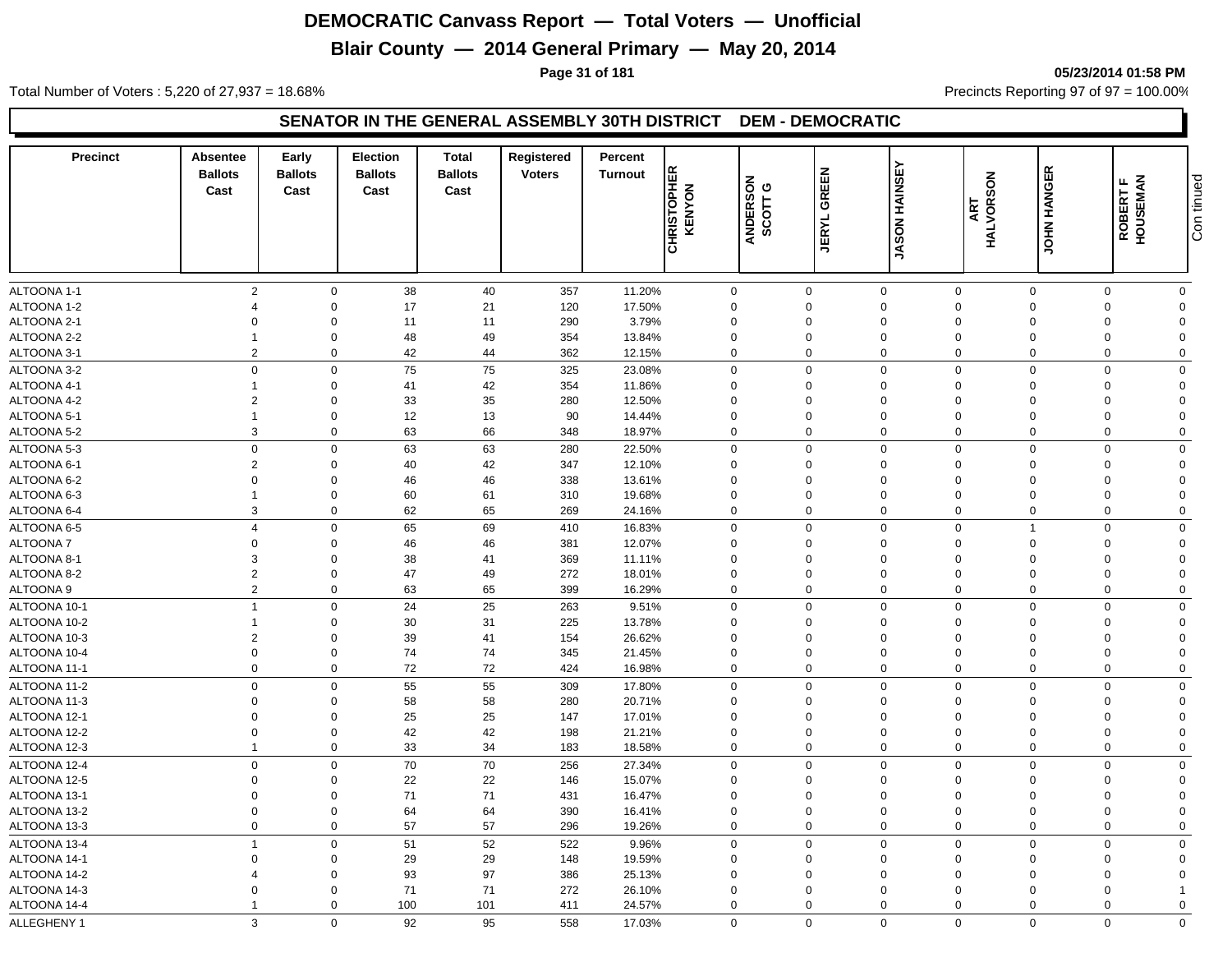## **Blair County — 2014 General Primary — May 20, 2014**

**Page 32 of 181 05/23/2014 01:58 PM**

Total Number of Voters : 5,220 of 27,937 = 18.68% Precincts Reporting 97 of 97 = 100.00%

| <b>Precinct</b>                                  | <b>Absentee</b><br><b>Ballots</b><br>Cast | Early<br><b>Ballots</b><br>Cast | <b>Election</b><br><b>Ballots</b><br>Cast | <b>Total</b><br><b>Ballots</b><br>Cast | Registered<br><b>Voters</b> | Percent<br><b>Turnout</b> | <b>CHRISTOPHER</b><br>KENYON | ANDERSON<br>SCOTT G        | <b>JERYL GREEN</b> | <b><i>ABON HAINSEY</i></b> | HALVORSON<br>ART              | <b>JOHN HANGER</b>   | <b>ROBERT F<br/>HOUSEMAN</b> |                      |
|--------------------------------------------------|-------------------------------------------|---------------------------------|-------------------------------------------|----------------------------------------|-----------------------------|---------------------------|------------------------------|----------------------------|--------------------|----------------------------|-------------------------------|----------------------|------------------------------|----------------------|
|                                                  |                                           |                                 |                                           |                                        |                             |                           |                              |                            |                    |                            |                               |                      |                              |                      |
| <b>ALLEGHENY 2</b>                               |                                           | $\mathbf 0$<br>3                | 92                                        | 95                                     | 550                         | 17.27%                    | $\mathbf 0$                  | $\mathbf 0$                |                    | $\Omega$                   | $\mathbf 0$                   | $\mathbf 0$          | $\Omega$                     | O                    |
| <b>ALLEGHENY 3</b>                               | 8                                         | $\mathbf 0$                     | 17                                        | 25                                     | 117                         | 21.37%                    | $\Omega$                     | $\mathbf 0$                |                    | $\Omega$                   | $\Omega$                      | $\Omega$             | $\Omega$                     | $\Omega$             |
| <b>ALLEGHENY 4</b><br><b>ANTIS TWP 1</b>         | 1                                         | $\mathbf 0$<br>3<br>$\mathbf 0$ | 59<br>77                                  | 60<br>80                               | 277<br>519                  | 21.66%<br>15.41%          | $\mathbf 0$<br>$\mathbf 0$   | $\mathbf 0$<br>$\mathbf 0$ |                    | $\Omega$<br>$\Omega$       | $\overline{0}$<br>$\mathbf 0$ | 0<br>$\mathbf 0$     | $\Omega$<br>$\mathbf 0$      | $\Omega$<br>$\Omega$ |
|                                                  |                                           |                                 |                                           |                                        |                             |                           |                              |                            |                    |                            |                               |                      |                              |                      |
| <b>ANTIS TWP 2</b>                               |                                           | $\mathbf 0$<br>$\mathbf 0$      | 76                                        | 76                                     | 335                         | 22.69%                    | $\mathbf 0$                  | $\mathbf 0$                |                    | $\Omega$                   | $\mathbf 0$                   | $\mathbf 0$          | $\Omega$                     | $\Omega$             |
| <b>ANTIS TWP 3</b>                               | 1                                         | $\mathbf 0$                     | 70                                        | 71                                     | 441                         | 16.10%                    | $\Omega$                     | $\mathbf 0$                |                    | $\Omega$                   | $\overline{0}$                | 0                    | $\Omega$                     | $\Omega$             |
| BELLWOOD BORO                                    | 1                                         | $\mathbf 0$                     | 55                                        | 56                                     | 368                         | 15.22%                    | $\Omega$                     | $\mathbf 0$                |                    | $\Omega$                   | $\mathbf 0$                   | 0                    | $\Omega$                     | $\Omega$<br>$\Omega$ |
| <b>BLAIR - CATFISH</b>                           | $\mathbf 1$                               | $\mathbf 0$<br>3<br>$\mathbf 0$ | 49<br>173                                 | 50                                     | 317                         | 15.77%                    | $\overline{1}$               | $\mathbf 0$<br>$\mathbf 0$ |                    | $\mathbf 0$<br>$\mathbf 0$ | $\mathbf 0$<br>$\mathbf 0$    | 0<br>0               | $\mathbf 0$<br>$\mathbf 0$   | $\mathbf 0$          |
| <b>BLAIR - E HOLBG</b>                           |                                           |                                 |                                           | 176                                    | 650                         | 27.08%                    |                              |                            |                    |                            |                               |                      |                              |                      |
| <b>CATHARINE TWP</b>                             |                                           | $\mathbf 0$<br>$\mathbf 0$      | 25                                        | 25                                     | 111                         | 22.52%                    | $\mathbf 0$                  | $\mathbf 0$                |                    | $\overline{2}$             | $\Omega$                      | $\mathbf 0$          | $\Omega$                     | $\Omega$             |
| <b>DUNCANSVILLE</b>                              | 1                                         | $\mathbf 0$                     | 69                                        | 70                                     | 305                         | 22.95%                    | $\Omega$<br>$\Omega$         | $\mathbf 0$<br>$\mathbf 0$ |                    | $\Omega$<br>$\Omega$       | $\Omega$<br>$\Omega$          | $\Omega$<br>$\Omega$ | $\Omega$                     | $\Omega$             |
| <b>FRANKSTOWN TWP1</b><br><b>FRANKSTOWN TWP2</b> | $\Omega$                                  | $\mathbf 0$<br>3<br>$\mathbf 0$ | 20<br>159                                 | 20<br>162                              | 94<br>768                   | 21.28%<br>21.09%          |                              | $\mathbf 0$                |                    | $\Omega$                   | $\overline{0}$                |                      | $\Omega$<br>$\Omega$         | $\Omega$<br>$\Omega$ |
|                                                  |                                           | $\overline{4}$                  |                                           |                                        |                             |                           | $\mathbf 0$<br>$\mathbf 0$   |                            |                    | $\mathbf 0$                | $\mathbf 0$                   | 0<br>0               | $\mathbf 0$                  | $\mathbf 0$          |
| <b>FRANKSTOWN TWP3</b>                           |                                           | $\mathbf 0$                     | 140                                       | 144                                    | 766                         | 18.80%                    |                              | $\mathbf 0$                |                    |                            |                               |                      |                              |                      |
| FREEDOM TWP 1                                    |                                           | $\mathbf 0$<br>$\mathbf 0$      | 60                                        | 60                                     | 188                         | 31.91%                    | $\mathbf 0$                  | $\mathbf 0$                |                    | $\Omega$                   | $\mathbf 0$                   | $\mathbf 0$          | $\Omega$                     | $\Omega$             |
| FREEDOM TWP 2                                    | 0                                         | $\mathbf 0$                     | 75                                        | 75                                     | 367                         | 20.44%                    | $\Omega$                     | $\mathbf 0$                |                    | $\mathbf 0$                | $\overline{0}$                | 0                    | $\Omega$                     | $\Omega$             |
| <b>GREENFIELD TWP1</b>                           |                                           | 0<br>$\mathbf 0$                | 37                                        | 37                                     | 305                         | 12.13%                    | $\mathbf 0$                  | $\mathbf 0$                |                    | $\mathbf 0$                | $\mathbf 0$                   | 0                    | $\Omega$                     | 0                    |
| <b>GREENFIELD TWP2</b>                           |                                           | $\mathbf 0$<br>0                | 15                                        | 15                                     | 39                          | 38.46%                    | $\Omega$                     | $\mathbf 0$                |                    | $\mathbf 0$                | $\mathbf 0$                   | 0                    | $\mathbf 0$                  | 0                    |
| <b>GREENFIELD TWP3</b>                           | 1                                         | $\mathbf 0$                     | 70                                        | 71                                     | 341                         | 20.82%                    | $\mathbf 0$                  | $\mathbf 0$                |                    | $\mathbf 0$                | $\mathbf 0$                   | 0                    | $\mathbf 0$                  | 0                    |
| <b>HOLLIDAYSBURG 1</b>                           |                                           | $\mathbf 0$<br>$\mathbf 0$      | 23                                        | 23                                     | 167                         | 13.77%                    | $\mathbf 0$                  | $\mathbf 0$                |                    | $\Omega$                   | $\mathbf 0$                   | $\mathbf 0$          | $\mathbf 0$                  | $\Omega$             |
| <b>HOLLIDAYSBURG 2</b>                           |                                           | $\mathbf 0$<br>$\Omega$         | 48                                        | 48                                     | 191                         | 25.13%                    | $\Omega$                     | $\mathbf 0$                |                    | $\Omega$                   | $\overline{0}$                | $\mathbf 0$          | $\Omega$                     | $\Omega$             |
| <b>HOLLIDAYSBURG 3</b>                           | $\Omega$                                  | $\mathbf 0$                     | 13                                        | 13                                     | 134                         | 9.70%                     | $\Omega$                     | $\Omega$                   |                    | $\Omega$                   | $\Omega$                      | $\Omega$             | $\Omega$                     | $\Omega$             |
| <b>HOLLIDAYSBURG 4</b>                           | 1                                         | $\mathbf 0$                     | 49                                        | 50                                     | 209                         | 23.92%                    | 0                            | $\mathbf 0$                |                    | $\Omega$                   | $\overline{0}$                | 0                    | $\Omega$                     | $\Omega$             |
| <b>HOLLIDAYSBURG 5</b>                           | $\overline{1}$                            | $\mathbf 0$                     | 44                                        | 45                                     | 166                         | 27.11%                    | $\mathbf 0$                  | $\mathbf 0$                |                    | $\mathbf 0$                | $\mathbf 0$                   | $\mathbf 0$          | $\mathbf 0$                  | $\mathbf 0$          |
| <b>HOLLIDAYSBURG 6</b>                           |                                           | 9<br>$\mathbf 0$                | 60                                        | 69                                     | 274                         | 25.18%                    | $\mathbf 0$                  | $\mathbf 0$                |                    | $\Omega$                   | $\mathbf 0$                   | $\mathbf 0$          | $\Omega$                     | $\Omega$             |
| <b>HOLLIDAYSBURG 7</b>                           | 3                                         | $\mathbf 0$                     | 31                                        | 34                                     | 137                         | 24.82%                    | $\Omega$                     | $\mathbf 0$                |                    | $\Omega$                   | 1                             | $\mathbf 0$          | $\Omega$                     | $\Omega$             |
| <b>HUSTON TWP</b>                                | $\mathbf 0$                               | $\mathbf 0$                     | 30                                        | 30                                     | 126                         | 23.81%                    | $\mathbf 0$                  | $\mathbf 0$                |                    | $\mathbf 0$                | $\mathbf 0$                   | 0                    | $\mathbf 0$                  | 0                    |
| <b>JUNIATA TWP</b>                               |                                           | $\boldsymbol{0}$<br>0           | 34                                        | 34                                     | 172                         | 19.77%                    | $\mathbf 0$                  | $\mathbf 0$                |                    | $\mathbf 0$                | $\mathbf 0$                   | 0                    | $\mathbf 0$                  | $\Omega$             |
| LOGAN TWP 1                                      |                                           | $\mathbf 0$<br>$\mathbf 0$      | 90                                        | 90                                     | 470                         | 19.15%                    | $\mathbf 0$                  | $\mathbf 0$                |                    | $\mathbf 0$                | $\mathbf 0$                   | 0                    | $\mathbf 0$                  | $\mathbf 0$          |
| <b>LOGAN TWP 2</b>                               |                                           | 6<br>$\mathbf 0$                | 119                                       | 125                                    | 573                         | 21.82%                    | $\mathbf 0$                  | $\mathbf 0$                |                    | $\Omega$                   | $\mathbf 0$                   | $\mathbf 0$          | $\Omega$                     | $\Omega$             |
| <b>LOGAN TWP 3</b>                               |                                           | $\mathbf 0$<br>$\mathbf 0$      | 70                                        | 70                                     | 246                         | 28.46%                    | $\Omega$                     | $\mathbf 0$                |                    | $\Omega$                   | $\overline{0}$                | $\mathbf 0$          | $\Omega$                     | $\Omega$             |
| <b>LOGAN TWP 4</b>                               | $\mathbf 0$                               | $\mathbf 0$                     | 83                                        | 83                                     | 409                         | 20.29%                    | $\Omega$                     | $\mathbf 0$                |                    | $\Omega$                   | $\mathbf 0$                   | $\Omega$             | $\Omega$                     | $\Omega$             |
| <b>LOGAN TWP 5</b>                               |                                           | $\mathbf 0$<br>$\mathbf 0$      | 82                                        | 82                                     | 421                         | 19.48%                    | 0                            | $\mathbf 0$                |                    | $\Omega$                   | $\overline{0}$                | 0                    | $\Omega$                     | $\Omega$             |
| LOGAN TWP 6                                      |                                           | $\mathbf 0$<br>$\overline{4}$   | 112                                       | 116                                    | 672                         | 17.26%                    | $\mathbf 0$                  | $\mathbf 0$                |                    | $\mathbf 0$                | $\mathbf 0$                   | 0                    | $\mathbf 0$                  | $\mathbf 0$          |
| <b>LOGAN TWP 7</b>                               |                                           | $\mathbf 0$<br>$\mathbf 0$      | 50                                        | 50                                     | 216                         | 23.15%                    | $\mathbf 0$                  | $\mathbf 0$                |                    | $\mathbf 0$                | $\mathbf 0$                   | $\mathbf 0$          | $\Omega$                     | $\Omega$             |
| <b>MARTINSBURG 1</b>                             |                                           | 0<br>$\mathbf 0$                | 36                                        | 36                                     | 131                         | 27.48%                    | $\Omega$                     | $\mathbf 0$                |                    | $\Omega$                   | $\Omega$                      | $\Omega$             | $\Omega$                     | $\Omega$             |
| <b>MARTINSBURG 2</b>                             |                                           | 0<br>$\mathbf 0$                | 37                                        | 37                                     | 170                         | 21.76%                    | $\mathbf 0$                  | $\mathbf 0$                |                    | $\mathbf 0$                | $\mathbf 0$                   | 0                    | $\Omega$                     | $\Omega$             |
| <b>NEWRY BORO</b>                                |                                           | $\mathbf 0$<br>0                | 23                                        | 23                                     | 67                          | 34.33%                    | $\mathbf 0$                  | $\mathbf 0$                |                    | $\mathbf 0$                | $\mathbf 0$                   | 0                    | $\mathbf 0$                  | $\Omega$             |
| NORTH WOODBURY                                   |                                           | $\mathbf 0$<br>4                | 55                                        | 59                                     | 307                         | 19.22%                    | $\mathbf 0$                  | $\Omega$                   |                    | $\mathbf 0$                | $\mathbf 0$                   | 0                    | $\Omega$                     | $\Omega$             |
| <b>ROARING SPG 1</b>                             | $\overline{1}$                            | $\mathbf 0$                     | 10                                        | 11                                     | 102                         | 10.78%                    | $\mathbf 0$                  | $\mathbf 0$                |                    | $\Omega$                   | $\mathbf 0$                   | $\mathbf 0$          | $\mathbf 0$                  | $\mathbf 0$          |
| <b>ROARING SPG 2</b>                             |                                           | $\mathbf 0$<br>$\mathbf 0$      | 41                                        | 41                                     | 172                         | 23.84%                    | $\Omega$                     | $\mathbf 0$                |                    | $\Omega$                   | $\mathbf 0$                   | 0                    | $\Omega$                     | $\mathbf 0$          |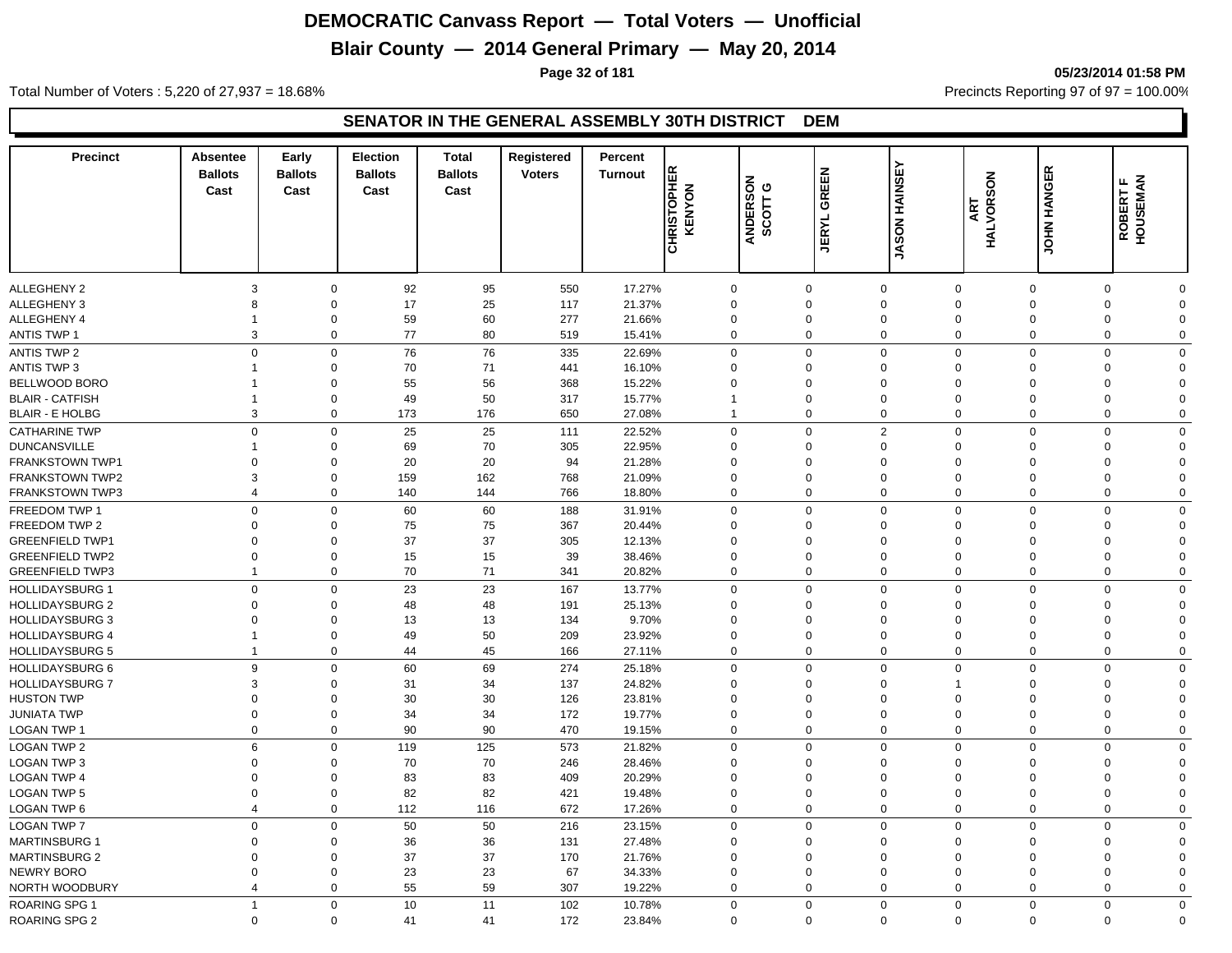## **Blair County — 2014 General Primary — May 20, 2014**

**Page 33 of 181 05/23/2014 01:58 PM**

Total Number of Voters : 5,220 of 27,937 = 18.68% Precincts Reporting 97 of 97 = 100.00%

| <b>Precinct</b>      | Absentee<br><b>Ballots</b><br>Cast | Early<br><b>Ballots</b><br>Cast | <b>Election</b><br><b>Ballots</b><br>Cast | Total<br><b>Ballots</b><br>Cast | Registered<br><b>Voters</b> | Percent<br>Turnout | <b>HRISTOPHER</b><br>KENYON | ANDERSON<br>SCOTT G | <b>GREEN</b><br>≻<br><b>JER</b> | HAINSE<br>$\overline{6}$<br>Ø<br>⋖ | SON<br>ART<br><b>HALVOR</b> | <b>HANGER</b><br>$\vec{f}$<br>$\bar{S}$ | Ę<br>щ<br>ROBERT<br>HOUSEMA |  |
|----------------------|------------------------------------|---------------------------------|-------------------------------------------|---------------------------------|-----------------------------|--------------------|-----------------------------|---------------------|---------------------------------|------------------------------------|-----------------------------|-----------------------------------------|-----------------------------|--|
| <b>ROARING SPG 3</b> |                                    |                                 | 28                                        | 31                              | 115                         | 26.96%             | $\mathbf 0$                 |                     |                                 |                                    | 0                           |                                         |                             |  |
| SNYDER TWP 1         |                                    |                                 | 49                                        | 50                              | 289                         | 17.30%             |                             |                     |                                 |                                    |                             |                                         |                             |  |
| SNYDER TWP 2         |                                    |                                 | 50                                        | 52                              | 352                         | 14.77%             | 0                           |                     | 0                               |                                    | 0                           |                                         |                             |  |
| <b>TAYLOR TWP</b>    | 5                                  | $\Omega$                        | 45                                        | 50                              | 375                         | 13.33%             | $\Omega$                    | $\Omega$            |                                 |                                    | $\mathbf 0$                 | 0                                       |                             |  |
| TYRONE TWP 1         |                                    |                                 | 26                                        | 26                              | 126                         | 20.63%             |                             |                     |                                 |                                    |                             |                                         |                             |  |
| TYRONE TWP 2         |                                    |                                 | 56                                        | 56                              | 204                         | 27.45%             |                             |                     |                                 |                                    |                             |                                         |                             |  |
| TYRONE BORO 1        |                                    |                                 | 41                                        | 41                              | 183                         | 22.40%             |                             |                     |                                 |                                    |                             |                                         |                             |  |
| TYRONE BORO 2        |                                    |                                 | 27                                        | 28                              | 160                         | 17.50%             | 0                           |                     | 0                               |                                    | $\mathbf 0$                 |                                         |                             |  |
| TYRONE BORO 3        | $\Omega$                           | $\Omega$                        | 24                                        | 24                              | 167                         | 14.37%             | $\Omega$                    | $\Omega$            |                                 | $\Omega$                           | $\mathbf 0$                 | $\Omega$                                |                             |  |
| <b>TYRONE BORO 4</b> |                                    |                                 | 16                                        | 16                              | 113                         | 14.16%             |                             |                     |                                 |                                    |                             |                                         |                             |  |
| <b>TYRONE BORO 5</b> |                                    |                                 | 13                                        | 13                              | 110                         | 11.82%             |                             |                     |                                 |                                    |                             |                                         |                             |  |
| TYRONE BORO 6        |                                    |                                 | 51                                        | 52                              | 176                         | 29.55%             |                             |                     |                                 |                                    |                             |                                         |                             |  |
| TYRONE BORO 7        |                                    | $\Omega$                        | 30                                        | 31                              | 177                         | 17.51%             | $\mathbf 0$                 | 0                   |                                 |                                    | 0                           |                                         |                             |  |
| WILLIAMSBURG         | $\Omega$                           | $\Omega$                        | 53                                        | 53                              | 226                         | 23.45%             | $\Omega$                    | $\Omega$            |                                 |                                    | $\mathbf 0$                 | 0                                       | $\Omega$                    |  |
| WOODBURY TWP         |                                    |                                 | 31                                        | 31                              | 175                         | 17.71%             |                             |                     |                                 |                                    |                             |                                         |                             |  |
| <b>Totals</b>        | 120                                | $\mathbf{0}$                    | 5100                                      | 5220                            | 27937                       |                    | $\overline{2}$              |                     |                                 | $\overline{2}$                     |                             |                                         |                             |  |
|                      |                                    |                                 |                                           |                                 |                             |                    |                             |                     |                                 |                                    |                             |                                         |                             |  |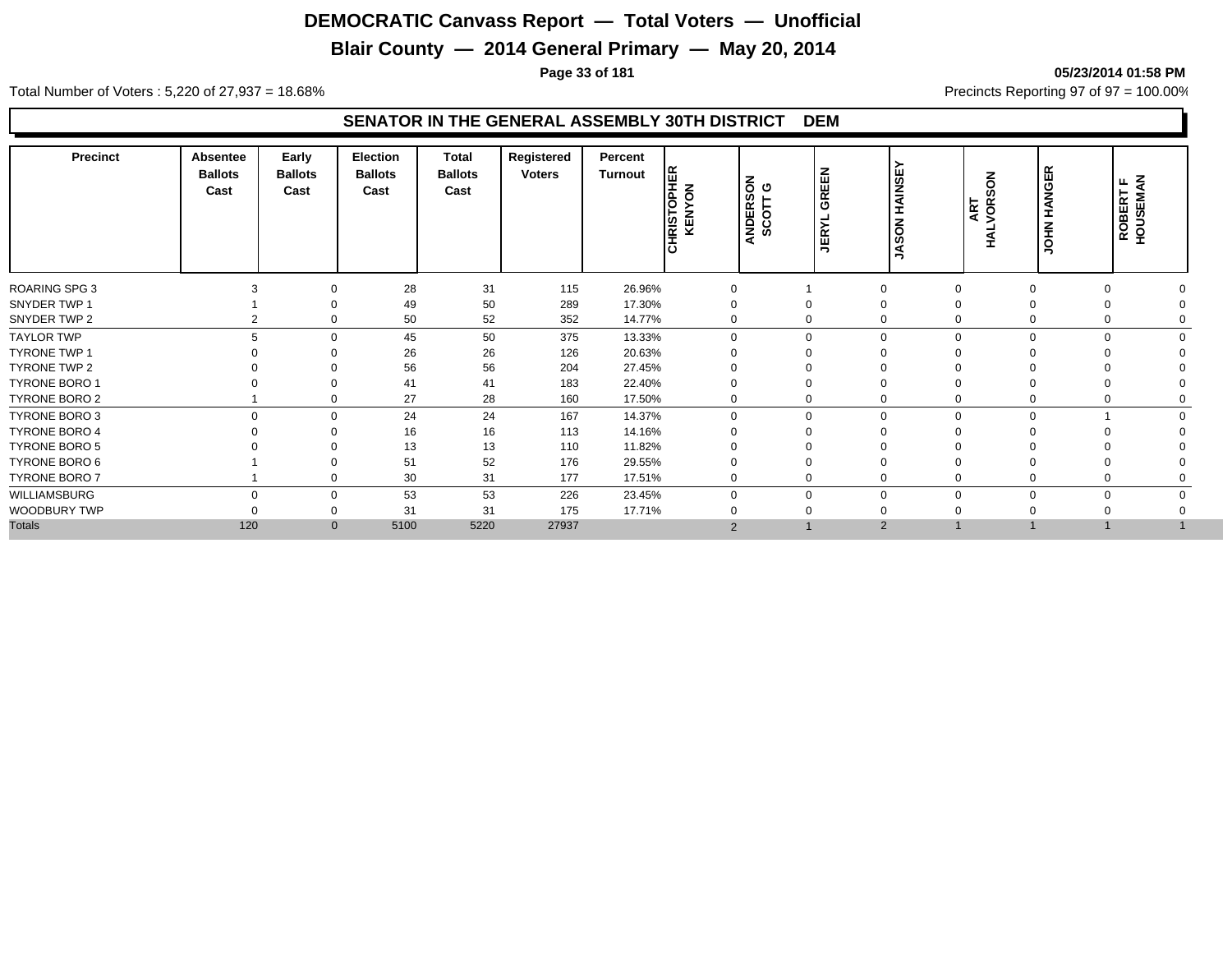## **Blair County — 2014 General Primary — May 20, 2014**

**Page 34 of 181 05/23/2014 01:58 PM**

Total Number of Voters : 5,220 of 27,937 = 18.68% Precincts Reporting 97 of 97 = 100.00%

#### **SENATOR IN THE GENERAL ASSEMBLY 30TH DISTRICT DEM - DEMOCRATIC**

| <b>Precinct</b> | Absentee<br><b>Ballots</b><br>Cast | Early<br><b>Ballots</b><br>Cast | <b>Election</b><br><b>Ballots</b><br>Cast | Total<br><b>Ballots</b><br>Cast | Registered<br><b>Voters</b> | Percent<br><b>Turnout</b> | <b>NOSAL</b><br><b>TANY</b> | ROSSMANJR<br>DONALD | $\tilde{\vec{r}}$<br><b>JOHN LUKE</b> | $\propto$<br>CHARLES<br>KELLY | <b>CATHERINE</b><br>KETROW | <b>TARA PAIGE</b><br>KIFER | KING<br>EMILY  | Con tinued  |
|-----------------|------------------------------------|---------------------------------|-------------------------------------------|---------------------------------|-----------------------------|---------------------------|-----------------------------|---------------------|---------------------------------------|-------------------------------|----------------------------|----------------------------|----------------|-------------|
|                 |                                    |                                 |                                           |                                 |                             |                           |                             |                     |                                       |                               |                            |                            |                |             |
| ALTOONA 1-1     | $\overline{2}$                     | $\mathbf 0$                     | 38                                        | 40                              | 357                         | 11.20%                    |                             | 0                   | 0                                     | $\mathbf 0$                   | $\mathbf 0$                | $\Omega$                   | $\Omega$       | $\mathbf 0$ |
| ALTOONA 1-2     | $\boldsymbol{\Delta}$              | $\Omega$                        | 17                                        | 21                              | 120                         | 17.50%                    | $\Omega$                    |                     | $\Omega$                              | $\mathbf 0$                   | $\Omega$                   | $\Omega$                   | $\overline{0}$ | $\Omega$    |
| ALTOONA 2-1     | $\Omega$                           | $\mathbf 0$                     | 11                                        | 11                              | 290                         | 3.79%                     | $\mathbf 0$                 |                     | $\Omega$                              | $\mathbf 0$                   | $\Omega$                   | $\Omega$                   | $\Omega$       | $\Omega$    |
| ALTOONA 2-2     |                                    | $\mathbf 0$                     | 48                                        | 49                              | 354                         | 13.84%                    | $\mathbf 0$                 |                     | $\mathbf 0$                           | $\mathbf 0$                   | $\mathbf 0$                | $\Omega$                   | $\Omega$       | $\Omega$    |
| ALTOONA 3-1     | $\overline{2}$                     | $\mathbf 0$                     | 42                                        | 44                              | 362                         | 12.15%                    |                             | $\mathbf 0$         | $\mathbf 0$                           | $\mathbf 0$                   | $\mathbf 0$                | $\mathbf 0$                | $\mathbf 0$    | $\Omega$    |
| ALTOONA 3-2     | $\mathbf 0$                        | $\Omega$                        | 75                                        | 75                              | 325                         | 23.08%                    | $\Omega$                    |                     | $\Omega$                              | $\mathbf 0$                   | $\Omega$                   | $\Omega$                   | $\Omega$       | $\Omega$    |
| ALTOONA 4-1     |                                    | $\mathbf 0$                     | 41                                        | 42                              | 354                         | 11.86%                    | $\Omega$                    |                     | $\Omega$                              | $\mathbf 0$                   | $\Omega$                   | $\Omega$                   | $\Omega$       | $\Omega$    |
| ALTOONA 4-2     | $\overline{2}$                     | $\mathbf 0$                     | 33                                        | 35                              | 280                         | 12.50%                    | $\mathbf 0$                 |                     | 0                                     | $\mathbf 0$                   | $\mathbf 0$                | $\Omega$                   | $\Omega$       | $\Omega$    |
| ALTOONA 5-1     | $\overline{1}$                     | $\mathbf 0$                     | 12                                        | 13                              | 90                          | 14.44%                    | $\mathbf 0$                 |                     | $\mathbf 0$                           | $\mathbf 0$                   | $\overline{0}$             | $\Omega$                   | $\mathbf 0$    | $\Omega$    |
| ALTOONA 5-2     | 3                                  | $\mathbf 0$                     | 63                                        | 66                              | 348                         | 18.97%                    |                             | $\mathbf 0$         | $\mathbf 0$                           | $\mathbf 0$                   | $\mathbf 0$                | $\mathbf 0$                | $\mathbf 0$    | $\mathbf 0$ |
| ALTOONA 5-3     | $\mathbf 0$                        | $\mathbf 0$                     | 63                                        | 63                              | 280                         | 22.50%                    |                             | 0                   | $\mathbf{1}$                          | $\mathbf 0$                   | 1                          | $\Omega$                   | $\Omega$       | $\mathbf 0$ |
| ALTOONA 6-1     | $\overline{2}$                     | $\mathbf 0$                     | 40                                        | 42                              | 347                         | 12.10%                    | $\Omega$                    |                     | $\Omega$                              | $\mathbf 0$                   | $\Omega$                   | $\Omega$                   | $\Omega$       | $\Omega$    |
| ALTOONA 6-2     | $\mathbf 0$                        | $\mathbf 0$                     | 46                                        | 46                              | 338                         | 13.61%                    | 0                           |                     | $\mathbf 0$                           | $\mathbf 0$                   | $\Omega$                   | $\Omega$                   | $\Omega$       | $\Omega$    |
| ALTOONA 6-3     | $\overline{1}$                     | $\mathbf 0$                     | 60                                        | 61                              | 310                         | 19.68%                    | $\mathbf 0$                 |                     | 0                                     | $\mathbf 0$                   | $\mathbf 0$                | $\Omega$                   | $\mathbf 0$    | $\Omega$    |
| ALTOONA 6-4     | 3                                  | $\mathbf 0$                     | 62                                        | 65                              | 269                         | 24.16%                    |                             | 0                   | $\mathbf 0$                           | $\mathbf 0$                   | $\mathbf 0$                | $\Omega$                   | $\Omega$       | $\mathbf 0$ |
| ALTOONA 6-5     | $\overline{4}$                     | $\mathbf 0$                     | 65                                        | 69                              | 410                         | 16.83%                    |                             | $\mathbf 0$         | $\Omega$                              | $\mathbf 0$                   | $\Omega$                   | $\Omega$                   | $\Omega$       | $\mathbf 0$ |
| <b>ALTOONA7</b> | $\mathbf 0$                        | $\mathbf 0$                     | 46                                        | 46                              | 381                         | 12.07%                    | $\mathbf 0$                 |                     | $\mathbf 0$                           | $\mathbf 0$                   | $\Omega$                   | $\Omega$                   | $\Omega$       | $\Omega$    |
| ALTOONA 8-1     | 3                                  | $\mathbf 0$                     | 38                                        | 41                              | 369                         | 11.11%                    | $\Omega$                    |                     | $\Omega$                              | $\mathbf 0$                   | $\Omega$                   | $\Omega$                   | $\Omega$       | $\Omega$    |
| ALTOONA 8-2     | $\overline{2}$                     | $\mathbf 0$                     | 47                                        | 49                              | 272                         | 18.01%                    |                             | 0                   | $\mathbf 0$                           | $\mathbf 0$                   | $\Omega$                   | $\Omega$                   | $\Omega$       | $\Omega$    |
| ALTOONA 9       | $\overline{2}$                     | $\mathbf 0$                     | 63                                        | 65                              | 399                         | 16.29%                    |                             | $\mathbf 0$         | $\boldsymbol{0}$                      | $\mathbf 0$                   | $\mathbf 0$                | $\mathbf 0$                | $\mathbf 0$    | $\mathbf 0$ |
| ALTOONA 10-1    | $\overline{1}$                     | $\mathbf 0$                     | 24                                        | 25                              | 263                         | 9.51%                     |                             | $\mathbf 0$         | $\mathbf 0$                           | $\mathbf 0$                   | $\mathbf 0$                | $\Omega$                   | $\Omega$       | $\mathbf 0$ |
| ALTOONA 10-2    | $\mathbf{1}$                       | $\mathbf 0$                     | 30                                        | 31                              | 225                         | 13.78%                    | $\Omega$                    |                     | $\Omega$                              | $\mathbf 0$                   | $\Omega$                   | $\Omega$                   | $\Omega$       | $\Omega$    |
| ALTOONA 10-3    | $\overline{2}$                     | $\mathbf 0$                     | 39                                        | 41                              | 154                         | 26.62%                    | $\mathbf 0$                 |                     | 0                                     | $\mathbf 0$                   | $\Omega$                   | $\Omega$                   | $\Omega$       | $\Omega$    |
| ALTOONA 10-4    | $\mathbf 0$                        | $\mathbf 0$                     | 74                                        | 74                              | 345                         | 21.45%                    | $\mathbf 0$                 |                     | 0                                     | $\mathbf 0$                   | $\Omega$                   | $\Omega$                   | $\Omega$       | $\Omega$    |
| ALTOONA 11-1    | $\mathbf 0$                        | $\mathbf 0$                     | 72                                        | 72                              | 424                         | 16.98%                    |                             | $\mathbf 0$         | $\mathbf 0$                           | $\mathbf 0$                   | $\mathbf 0$                | $\mathbf 0$                | $\mathbf 0$    | $\mathbf 0$ |
| ALTOONA 11-2    | $\mathbf 0$                        | $\mathbf 0$                     | 55                                        | 55                              | 309                         | 17.80%                    |                             | $\mathbf 0$         | $\mathbf 0$                           | $\mathbf 0$                   | $\Omega$                   | $\Omega$                   | $\Omega$       | $\mathbf 0$ |
| ALTOONA 11-3    | $\Omega$                           | $\mathbf 0$                     | 58                                        | 58                              | 280                         | 20.71%                    |                             | $\mathbf 0$         | $\mathbf 0$                           | $\mathbf 0$                   | $\mathbf 0$                | $\Omega$                   | $\Omega$       | $\Omega$    |
| ALTOONA 12-1    | $\Omega$                           | $\mathbf 0$                     | 25                                        | 25                              | 147                         | 17.01%                    | $\Omega$                    |                     | 0                                     | 0                             | $\Omega$                   | $\Omega$                   | $\Omega$       | $\Omega$    |
| ALTOONA 12-2    | $\Omega$                           | $\mathbf 0$                     | 42                                        | 42                              | 198                         | 21.21%                    | $\mathbf 0$                 |                     | $\mathbf 0$                           | $\mathbf 0$                   | $\Omega$                   | $\Omega$                   | $\Omega$       | $\Omega$    |
| ALTOONA 12-3    | $\overline{1}$                     | $\mathbf 0$                     | 33                                        | 34                              | 183                         | 18.58%                    |                             | $\mathbf 0$         | $\mathbf 0$                           | $\mathbf 0$                   | $\Omega$                   | $\Omega$                   | 0              | $\mathbf 0$ |
| ALTOONA 12-4    | $\mathbf 0$                        | $\mathbf 0$                     | 70                                        | 70                              | 256                         | 27.34%                    |                             | $\mathbf 0$         | $\mathbf 0$                           | $\mathbf 0$                   | $\overline{0}$             | $\Omega$                   | $\mathbf 0$    | $\mathbf 0$ |
| ALTOONA 12-5    | $\Omega$                           | $\mathbf 0$                     | 22                                        | 22                              | 146                         | 15.07%                    | $\mathbf 0$                 |                     | 0                                     | $\mathbf 0$                   | $\Omega$                   | $\Omega$                   | $\Omega$       | $\Omega$    |
| ALTOONA 13-1    | $\Omega$                           | $\mathbf 0$                     | 71                                        | 71                              | 431                         | 16.47%                    | $\mathbf 0$                 |                     | 0                                     | $\mathbf 0$                   | $\Omega$                   | $\Omega$                   | $\Omega$       | $\Omega$    |
| ALTOONA 13-2    | $\mathbf 0$                        | $\mathbf 0$                     | 64                                        | 64                              | 390                         | 16.41%                    | $\mathbf 0$                 |                     | $\mathbf 0$                           | $\mathbf 0$                   | $\Omega$                   | $\Omega$                   | $\Omega$       | $\Omega$    |
| ALTOONA 13-3    | $\mathbf 0$                        | $\mathbf{0}$                    | 57                                        | 57                              | 296                         | 19.26%                    |                             | 0                   | $\mathbf 0$                           | $\mathbf 0$                   | $\Omega$                   | $\Omega$                   | $\mathbf 0$    | $\mathbf 0$ |
| ALTOONA 13-4    | $\overline{1}$                     | $\mathbf 0$                     | 51                                        | 52                              | 522                         | 9.96%                     | $\mathbf 0$                 |                     | $\mathbf 0$                           | $\mathbf 0$                   | $\mathbf 0$                | $\Omega$                   | 1              | $\Omega$    |
| ALTOONA 14-1    | $\Omega$                           | $\mathbf 0$                     | 29                                        | 29                              | 148                         | 19.59%                    | $\mathbf 0$                 |                     | 0                                     | $\mathbf 0$                   | $\Omega$                   | $\Omega$                   | $\Omega$       | $\Omega$    |
| ALTOONA 14-2    | 4                                  | $\mathbf 0$                     | 93                                        | 97                              | 386                         | 25.13%                    | $\Omega$                    |                     | $\Omega$                              | $\mathbf 0$                   | $\Omega$                   | $\Omega$                   | $\Omega$       | $\Omega$    |
| ALTOONA 14-3    | $\Omega$                           | $\mathbf 0$                     | 71                                        | 71                              | 272                         | 26.10%                    | $\mathbf 0$                 |                     | $\mathbf 0$                           | $\mathbf 0$                   | $\Omega$                   | $\Omega$                   | $\Omega$       | $\Omega$    |
| ALTOONA 14-4    | -1                                 | $\mathbf 0$                     | 100                                       | 101                             | 411                         | 24.57%                    |                             | $\mathbf 0$         | $\Omega$                              | $\mathbf 0$                   | $\Omega$                   | $\Omega$                   | $\Omega$       | $\Omega$    |
| ALLEGHENY 1     | 3                                  | $\Omega$                        | 92                                        | 95                              | 558                         | 17.03%                    | $\overline{1}$              |                     | $\Omega$                              | $\Omega$                      | $\Omega$                   | $\Omega$                   | $\Omega$       | $\mathbf 0$ |
|                 |                                    |                                 |                                           |                                 |                             |                           |                             |                     |                                       |                               |                            |                            |                |             |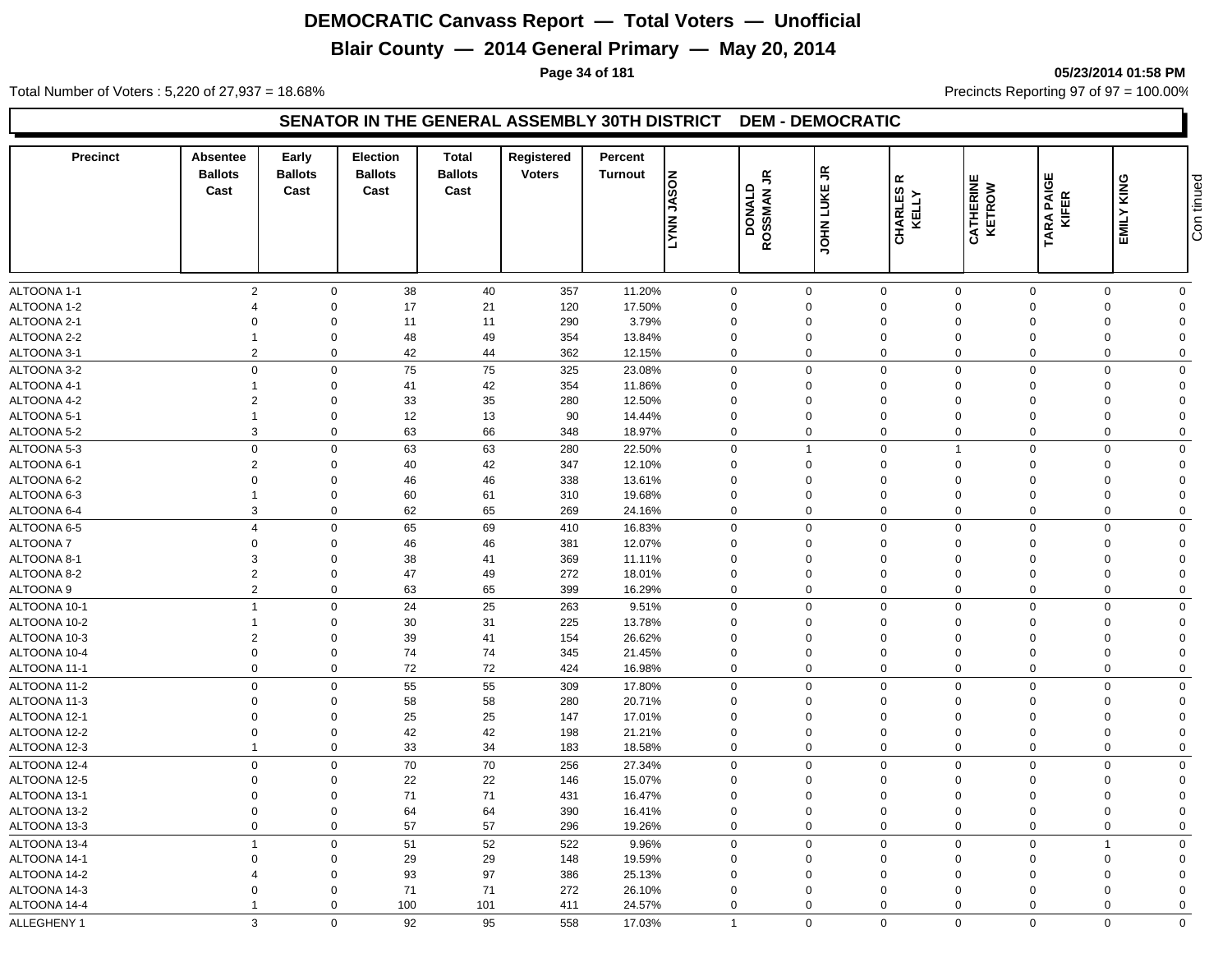## **Blair County — 2014 General Primary — May 20, 2014**

**Page 35 of 181 05/23/2014 01:58 PM**

Total Number of Voters : 5,220 of 27,937 = 18.68% Precincts Reporting 97 of 97 = 100.00%

| <b>Precinct</b>        | <b>Absentee</b><br><b>Ballots</b><br>Cast | Early<br><b>Ballots</b><br>Cast | Election<br><b>Ballots</b><br>Cast | <b>Total</b><br><b>Ballots</b><br>Cast | Registered<br><b>Voters</b> | Percent<br><b>Turnout</b> | <b>NOSAL NNAT</b> | $\tilde{\vec{r}}$<br>DONALD | JOHN LUKE JR | $\propto$<br>CHARLES<br>KELLY | <b>CATHERINE</b><br>KETROW | <b>TARA PAIGE</b><br><b>KIFER</b> | EMILY KING                              |  |
|------------------------|-------------------------------------------|---------------------------------|------------------------------------|----------------------------------------|-----------------------------|---------------------------|-------------------|-----------------------------|--------------|-------------------------------|----------------------------|-----------------------------------|-----------------------------------------|--|
|                        |                                           |                                 |                                    |                                        |                             |                           |                   | <b>ROSSMAN</b>              |              |                               |                            |                                   |                                         |  |
| <b>ALLEGHENY 2</b>     | 3                                         | $\mathbf 0$                     | 92                                 | 95                                     | 550                         | 17.27%                    | $\mathbf 0$       |                             | $\mathbf 0$  | $\mathbf 0$                   | $\mathbf 0$                | $\Omega$                          | $\mathbf 0$<br>$\Omega$                 |  |
| <b>ALLEGHENY 3</b>     | 8                                         | $\Omega$                        | 17                                 | 25                                     | 117                         | 21.37%                    | $\mathbf 0$       |                             | $\Omega$     | $\mathbf 0$                   | $\Omega$                   | $\Omega$                          | $\overline{0}$<br>$\Omega$              |  |
| ALLEGHENY 4            | $\mathbf 1$                               | $\mathbf 0$                     | 59                                 | 60                                     | 277                         | 21.66%                    | $\mathbf 0$       |                             | $\mathbf 0$  | $\mathbf 0$                   | $\mathbf 0$                | $\Omega$                          | $\overline{0}$<br>$\Omega$              |  |
| <b>ANTIS TWP 1</b>     |                                           | 3<br>$\mathbf 0$                | 77                                 | 80                                     | 519                         | 15.41%                    |                   | 0                           | $\mathbf 0$  | $\mathbf 0$                   | $\mathbf 0$                | $\mathbf 0$                       | $\mathbf 0$<br>$\mathbf 0$              |  |
| <b>ANTIS TWP 2</b>     | $\mathbf 0$                               | $\mathbf 0$                     | 76                                 | 76                                     | 335                         | 22.69%                    | $\Omega$          |                             | $\Omega$     | $\mathbf 0$                   | $\mathbf 0$                | $\mathbf 0$                       | $\mathbf 0$<br>$\Omega$                 |  |
| ANTIS TWP 3            | $\mathbf{1}$                              | $\mathbf 0$                     | 70                                 | 71                                     | 441                         | 16.10%                    | $\Omega$          |                             | $\Omega$     | $\mathbf{1}$                  | $\Omega$                   | $\Omega$                          | $\Omega$<br>$\mathbf{0}$                |  |
| <b>BELLWOOD BORO</b>   | -1                                        | $\Omega$                        | 55                                 | 56                                     | 368                         | 15.22%                    | $\Omega$          |                             | $\Omega$     | $\mathbf 0$                   | $\Omega$                   |                                   | $\Omega$<br>$\Omega$                    |  |
| <b>BLAIR - CATFISH</b> | $\mathbf 1$                               | $\mathbf 0$                     | 49                                 | 50                                     | 317                         | 15.77%                    | $\Omega$          |                             | $\Omega$     | $\mathbf 0$                   | $\Omega$                   | $\Omega$                          | $\Omega$<br>$\Omega$                    |  |
| <b>BLAIR - E HOLBG</b> | 3                                         | $\mathbf 0$                     | 173                                | 176                                    | 650                         | 27.08%                    | $\Omega$          |                             | $\Omega$     | $\mathbf 0$                   | $\mathbf 0$                | $\mathbf 0$                       | $\mathbf 0$<br>$\mathbf{0}$             |  |
| <b>CATHARINE TWP</b>   | $\Omega$                                  | $\mathbf 0$                     | 25                                 | 25                                     | 111                         | 22.52%                    | $\Omega$          |                             | $\Omega$     | $\Omega$                      | $\Omega$                   | $\Omega$                          | $\Omega$<br>$\Omega$                    |  |
| <b>DUNCANSVILLE</b>    |                                           | $\Omega$                        | 69                                 | 70                                     | 305                         | 22.95%                    | $\Omega$          |                             | $\Omega$     | $\mathbf 0$                   | $\Omega$                   | $\Omega$                          | $\Omega$<br>$\Omega$                    |  |
| <b>FRANKSTOWN TWP1</b> | $\Omega$                                  | $\Omega$                        | 20                                 | 20                                     | 94                          | 21.28%                    | $\Omega$          |                             | $\Omega$     | $\mathbf 0$                   | $\Omega$                   | $\Omega$                          | $\Omega$<br>$\Omega$                    |  |
| <b>FRANKSTOWN TWP2</b> | 3                                         | $\mathbf 0$                     | 159                                | 162                                    | 768                         | 21.09%                    | $\mathbf 0$       |                             | $\Omega$     | $\mathbf 0$                   | $\mathbf 0$                | $\Omega$                          | $\Omega$<br>$\Omega$                    |  |
| <b>FRANKSTOWN TWP3</b> | $\overline{4}$                            | $\mathbf 0$                     | 140                                | 144                                    | 766                         | 18.80%                    | $\Omega$          |                             | $\Omega$     | $\mathbf 0$                   | $\mathbf 0$                | $\mathbf 0$                       | $\mathbf 0$<br>$\mathbf 0$              |  |
| FREEDOM TWP 1          | $\Omega$                                  | $\mathbf 0$                     | 60                                 | 60                                     | 188                         | 31.91%                    | $\mathbf 0$       |                             | $\Omega$     | $\mathbf 0$                   | $\mathbf 0$                | $\Omega$                          | $\mathbf 0$<br>$\mathbf 0$              |  |
| FREEDOM TWP 2          | $\mathbf 0$                               | $\mathbf 0$                     | 75                                 | 75                                     | 367                         | 20.44%                    | $\mathbf 0$       |                             | $\Omega$     | $\mathbf 0$                   | $\Omega$                   | $\Omega$                          | $\Omega$<br>$\mathbf 0$                 |  |
| <b>GREENFIELD TWP1</b> | $\mathbf 0$                               | $\mathbf 0$                     | 37                                 | 37                                     | 305                         | 12.13%                    | $\mathbf 0$       |                             | $\mathbf 0$  | $\mathbf 0$                   | $\mathbf 0$                | $\Omega$                          | $\Omega$<br>$\Omega$                    |  |
| <b>GREENFIELD TWP2</b> | $\mathbf 0$                               | $\mathbf 0$                     | 15                                 | 15                                     | 39                          | 38.46%                    | $\mathbf 0$       |                             | $\mathbf 0$  | $\mathbf 0$                   | $\Omega$                   | $\Omega$                          | $\Omega$<br>$\Omega$                    |  |
| <b>GREENFIELD TWP3</b> | $\mathbf{1}$                              | $\mathbf 0$                     | 70                                 | 71                                     | 341                         | 20.82%                    | $\Omega$          |                             | $\Omega$     | $\Omega$                      | $\mathbf 0$                | $\mathbf 0$                       | $\mathbf 0$<br>$\mathbf 0$              |  |
| <b>HOLLIDAYSBURG 1</b> | $\mathbf{0}$                              | $\mathbf 0$                     | 23                                 | 23                                     | 167                         | 13.77%                    | $\Omega$          |                             | $\mathbf 0$  | $\mathbf 0$                   | $\mathbf 0$                | $\mathbf 0$                       | $\Omega$<br>$\mathbf 0$                 |  |
| <b>HOLLIDAYSBURG 2</b> | $\Omega$                                  | $\mathbf 0$                     | 48                                 | 48                                     | 191                         | 25.13%                    |                   | 0                           | $\Omega$     | $\mathbf 0$                   | $\Omega$                   | $\Omega$                          | $\Omega$<br>$\Omega$                    |  |
| <b>HOLLIDAYSBURG 3</b> | $\Omega$                                  | $\Omega$                        | 13                                 | 13                                     | 134                         | 9.70%                     | $\Omega$          |                             | $\Omega$     | $\mathbf 0$                   | $\Omega$                   | $\Omega$                          | $\Omega$<br>$\Omega$                    |  |
| <b>HOLLIDAYSBURG 4</b> | $\mathbf{1}$                              | $\mathbf 0$                     | 49                                 | 50                                     | 209                         | 23.92%                    |                   | 0                           | $\Omega$     | $\mathbf 0$                   | $\Omega$                   | $\Omega$                          | $\Omega$                                |  |
| <b>HOLLIDAYSBURG 5</b> | $\mathbf{1}$                              | $\mathbf 0$                     | 44                                 | 45                                     | 166                         | 27.11%                    |                   | $\mathbf 0$                 | $\Omega$     | $\Omega$                      | $\mathbf 0$                | $\Omega$                          | $\mathbf 0$<br>$\mathbf 0$              |  |
|                        | 9                                         | $\mathbf 0$                     |                                    |                                        |                             |                           | $\Omega$          |                             | $\Omega$     | $\mathbf 0$                   | $\Omega$                   | $\Omega$                          | $\Omega$<br>$\mathbf 0$                 |  |
| <b>HOLLIDAYSBURG 6</b> | 3                                         | $\mathbf 0$                     | 60                                 | 69                                     | 274                         | 25.18%                    | $\Omega$          |                             | $\Omega$     | $\mathbf 0$                   | $\Omega$                   | $\Omega$                          | $\Omega$                                |  |
| <b>HOLLIDAYSBURG 7</b> | $\mathbf 0$                               | $\mathbf 0$                     | 31<br>30                           | 34                                     | 137                         | 24.82%                    | $\mathbf 0$       |                             | $\Omega$     | $\mathbf 0$                   | $\Omega$                   | $\Omega$                          | $\mathbf 0$<br>$\Omega$<br>$\mathbf{0}$ |  |
| <b>HUSTON TWP</b>      | $\mathbf 0$                               | $\Omega$                        | 34                                 | 30<br>34                               | 126<br>172                  | 23.81%<br>19.77%          | $\mathbf 0$       |                             | $\Omega$     | $\mathbf 0$                   | $\Omega$                   | $\Omega$                          | $\Omega$<br>$\Omega$                    |  |
| <b>JUNIATA TWP</b>     | $\mathbf 0$                               | $\mathbf 0$                     | 90                                 | 90                                     | 470                         |                           | $\Omega$          |                             | $\Omega$     | $\mathbf 0$                   | $\mathbf 0$                | $\mathbf 0$                       | $\mathbf 0$<br>$\Omega$                 |  |
| LOGAN TWP 1            |                                           |                                 |                                    |                                        |                             | 19.15%                    |                   |                             |              |                               |                            |                                   |                                         |  |
| <b>LOGAN TWP 2</b>     | 6                                         | $\mathbf 0$                     | 119                                | 125                                    | 573                         | 21.82%                    | $\mathbf 0$       |                             | $\mathbf 0$  | $\mathbf 0$                   | $\mathbf 0$                | $\Omega$                          | $\mathbf 0$<br>$\mathbf 0$              |  |
| LOGAN TWP 3            | $\mathbf 0$                               | $\mathbf 0$                     | 70                                 | 70                                     | 246                         | 28.46%                    |                   | 0                           | $\mathbf 0$  | $\mathbf 0$                   | $\mathbf 0$                | $\mathbf 0$                       | $\Omega$<br>$\mathbf 0$                 |  |
| <b>LOGAN TWP 4</b>     | $\mathbf 0$                               | $\Omega$                        | 83                                 | 83                                     | 409                         | 20.29%                    | $\mathbf 0$       |                             | $\Omega$     | $\mathbf 0$                   | $\Omega$                   | $\Omega$                          | $\mathbf{0}$<br>$\Omega$                |  |
| <b>LOGAN TWP 5</b>     | $\mathbf 0$                               | $\mathbf 0$                     | 82                                 | 82                                     | 421                         | 19.48%                    | $\mathbf 0$       |                             | $\Omega$     | $\mathbf 0$                   | $\mathbf 0$                | $\mathbf 0$                       | $\Omega$<br>$\Omega$                    |  |
| LOGAN TWP 6            | $\overline{4}$                            | $\mathbf 0$                     | 112                                | 116                                    | 672                         | 17.26%                    |                   | $\mathbf 0$                 | $\mathbf 0$  | $\mathbf 0$                   | $\Omega$                   | $\mathbf 0$                       | $\mathbf 0$<br>$\mathbf 0$              |  |
| <b>LOGAN TWP 7</b>     | $\Omega$                                  | $\mathbf 0$                     | 50                                 | 50                                     | 216                         | 23.15%                    | $\Omega$          |                             | $\Omega$     | $\mathbf 0$                   | $\mathbf 0$                | $\mathbf 0$                       | $\mathbf 0$<br>$\Omega$                 |  |
| <b>MARTINSBURG 1</b>   | $\Omega$                                  | $\Omega$                        | 36                                 | 36                                     | 131                         | 27.48%                    | $\Omega$          |                             | $\Omega$     | $\mathbf 0$                   | $\Omega$                   | $\Omega$                          | $\mathbf 0$<br>$\Omega$                 |  |
| <b>MARTINSBURG 2</b>   | $\Omega$                                  | $\Omega$                        | 37                                 | 37                                     | 170                         | 21.76%                    | $\mathbf 0$       |                             | $\Omega$     | $\mathbf 0$                   | $\Omega$                   | $\Omega$                          | $\mathbf{0}$<br>$\Omega$                |  |
| <b>NEWRY BORO</b>      | $\Omega$                                  | $\mathbf 0$                     | 23                                 | 23                                     | 67                          | 34.33%                    | $\Omega$          |                             | $\Omega$     | $\Omega$                      | $\Omega$                   | $\Omega$                          | $\Omega$<br>$\Omega$                    |  |
| NORTH WOODBURY         | $\overline{4}$                            | $\mathbf 0$                     | 55                                 | 59                                     | 307                         | 19.22%                    |                   | $\mathbf 0$                 | $\Omega$     | $\Omega$                      | $\Omega$                   | $\Omega$                          | $\Omega$<br>$\mathbf{0}$                |  |
| <b>ROARING SPG 1</b>   | $\mathbf{1}$                              | $\mathbf 0$                     | 10                                 | 11                                     | 102                         | 10.78%                    | $\Omega$          |                             | $\mathbf 0$  | $\Omega$                      | $\Omega$                   | $\Omega$                          | $\mathbf 0$<br>$\mathbf 0$              |  |
| <b>ROARING SPG 2</b>   | $\Omega$                                  | $\Omega$                        | 41                                 | 41                                     | 172                         | 23.84%                    |                   | $\mathbf 0$                 | $\Omega$     | $\Omega$                      | $\mathbf 0$                | $\Omega$                          | $\mathbf 0$<br>$\Omega$                 |  |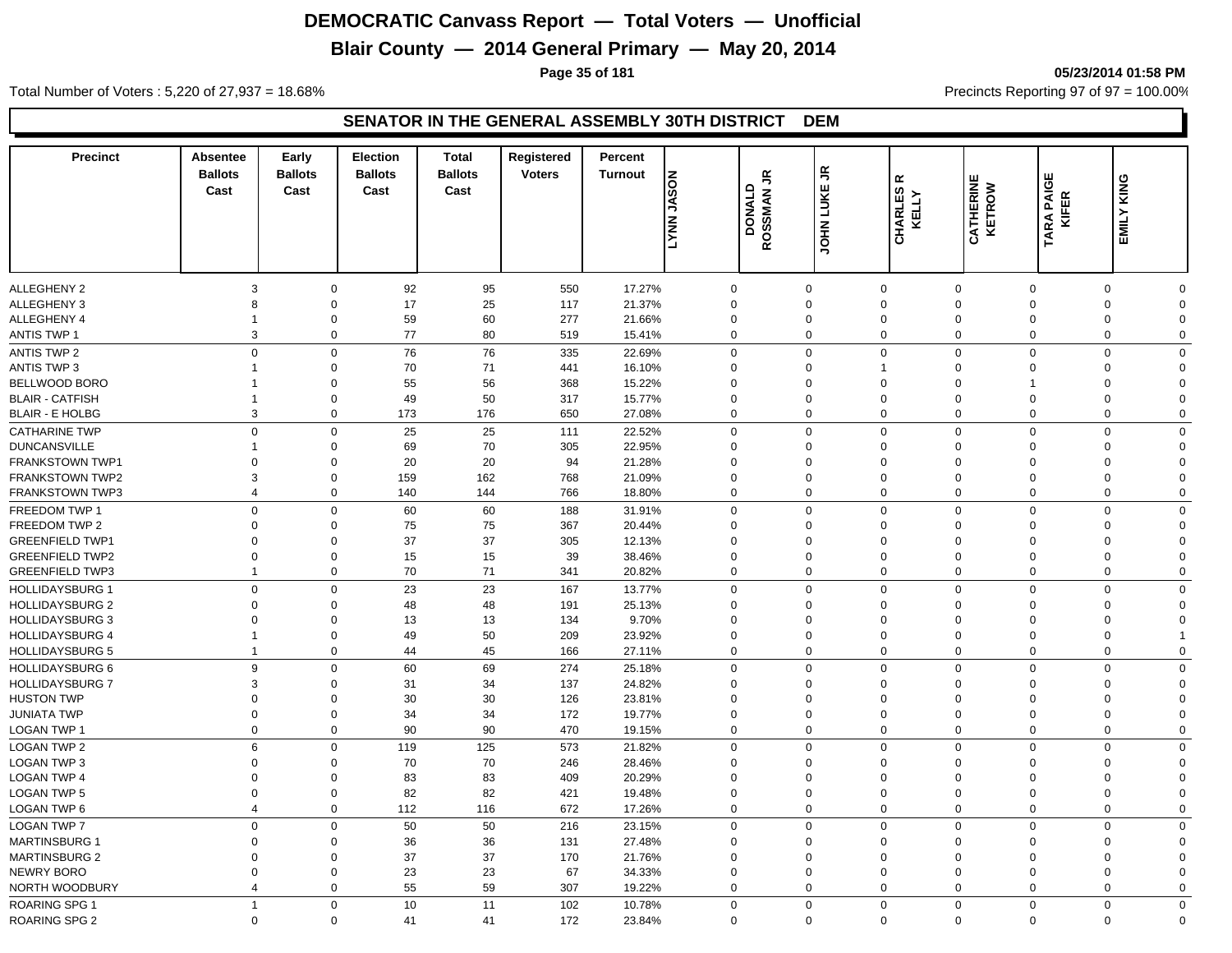## **Blair County — 2014 General Primary — May 20, 2014**

**Page 36 of 181 05/23/2014 01:58 PM**

Total Number of Voters : 5,220 of 27,937 = 18.68% Precincts Reporting 97 of 97 = 100.00%

| <b>Precinct</b>      | Absentee<br><b>Ballots</b><br>Cast | Early<br><b>Ballots</b><br>Cast | <b>Election</b><br><b>Ballots</b><br>Cast | <b>Total</b><br><b>Ballots</b><br>Cast | Registered<br><b>Voters</b> | Percent<br>Turnout | <b>NOSPL</b><br><b>NNV-1</b> | $\tilde{=}$<br>DONALD<br>CJANOGO:<br>$\alpha$ | $\tilde{\vec{r}}$<br>LUKE<br><b>NHOL</b> | $\propto$<br><b>HARLES</b><br>KELLY<br>$\circ$ | <b>ATHERINE</b><br>KETROW<br>Ω | RA PAIGE<br>KIFER<br>ARA | KING<br>EMIL' |  |
|----------------------|------------------------------------|---------------------------------|-------------------------------------------|----------------------------------------|-----------------------------|--------------------|------------------------------|-----------------------------------------------|------------------------------------------|------------------------------------------------|--------------------------------|--------------------------|---------------|--|
| <b>ROARING SPG 3</b> |                                    | $\Omega$                        | 28                                        | 31                                     | 115                         | 26.96%             | 0                            | $\Omega$                                      |                                          | $\Omega$                                       |                                |                          |               |  |
| SNYDER TWP 1         |                                    |                                 | 49                                        | 50                                     | 289                         | 17.30%             |                              | $\Omega$                                      |                                          | $\Omega$                                       |                                |                          |               |  |
| SNYDER TWP 2         |                                    | 0                               | 50                                        | 52                                     | 352                         | 14.77%             | 0                            | $\Omega$                                      |                                          | $\mathbf 0$                                    | 0                              |                          |               |  |
| <b>TAYLOR TWP</b>    |                                    | $\Omega$                        | 45                                        | 50                                     | 375                         | 13.33%             | $\Omega$                     |                                               | $\Omega$                                 | $\mathbf 0$                                    | $\Omega$                       |                          |               |  |
| <b>TYRONE TWP 1</b>  |                                    |                                 | 26                                        | 26                                     | 126                         | 20.63%             |                              |                                               |                                          | $\Omega$                                       |                                |                          |               |  |
| <b>TYRONE TWP 2</b>  |                                    |                                 | 56                                        | 56                                     | 204                         | 27.45%             |                              |                                               |                                          | $\Omega$                                       |                                |                          |               |  |
| <b>TYRONE BORO 1</b> |                                    |                                 | 41                                        | 41                                     | 183                         | 22.40%             |                              |                                               |                                          | $\Omega$                                       |                                |                          |               |  |
| TYRONE BORO 2        |                                    | $\mathbf 0$                     | 27                                        | 28                                     | 160                         | 17.50%             | 0                            |                                               |                                          | $\mathbf 0$                                    | 0                              |                          |               |  |
| TYRONE BORO 3        | $\Omega$                           | $\Omega$                        | 24                                        | 24                                     | 167                         | 14.37%             | $\Omega$                     |                                               | $\Omega$                                 | $\mathbf 0$                                    | $\Omega$                       | $\Omega$                 |               |  |
| <b>TYRONE BORO 4</b> |                                    | $\Omega$                        | 16                                        | 16                                     | 113                         | 14.16%             |                              |                                               |                                          | $\Omega$                                       |                                |                          |               |  |
| <b>TYRONE BORO 5</b> |                                    |                                 | 13                                        | 13                                     | 110                         | 11.82%             |                              |                                               |                                          |                                                |                                |                          |               |  |
| TYRONE BORO 6        |                                    |                                 | 51                                        | 52                                     | 176                         | 29.55%             |                              |                                               |                                          | $\mathbf 0$                                    |                                |                          |               |  |
| TYRONE BORO 7        |                                    | $\mathbf 0$                     | 30                                        | 31                                     | 177                         | 17.51%             | 0                            |                                               | $\Omega$                                 | $\mathbf 0$                                    | $\Omega$                       |                          |               |  |
| WILLIAMSBURG         | $\Omega$                           | $\mathbf{0}$                    | 53                                        | 53                                     | 226                         | 23.45%             | $\mathbf{0}$                 | $\Omega$                                      |                                          | $\mathbf 0$                                    | $\Omega$                       | $\Omega$                 |               |  |
| WOODBURY TWP         |                                    | - 0                             | 31                                        | 31                                     | 175                         | 17.71%             |                              |                                               |                                          | $\Omega$                                       |                                |                          |               |  |
| <b>Totals</b>        | 120                                | $\overline{0}$                  | 5100                                      | 5220                                   | 27937                       |                    |                              |                                               |                                          |                                                |                                |                          |               |  |
|                      |                                    |                                 |                                           |                                        |                             |                    |                              |                                               |                                          |                                                |                                |                          |               |  |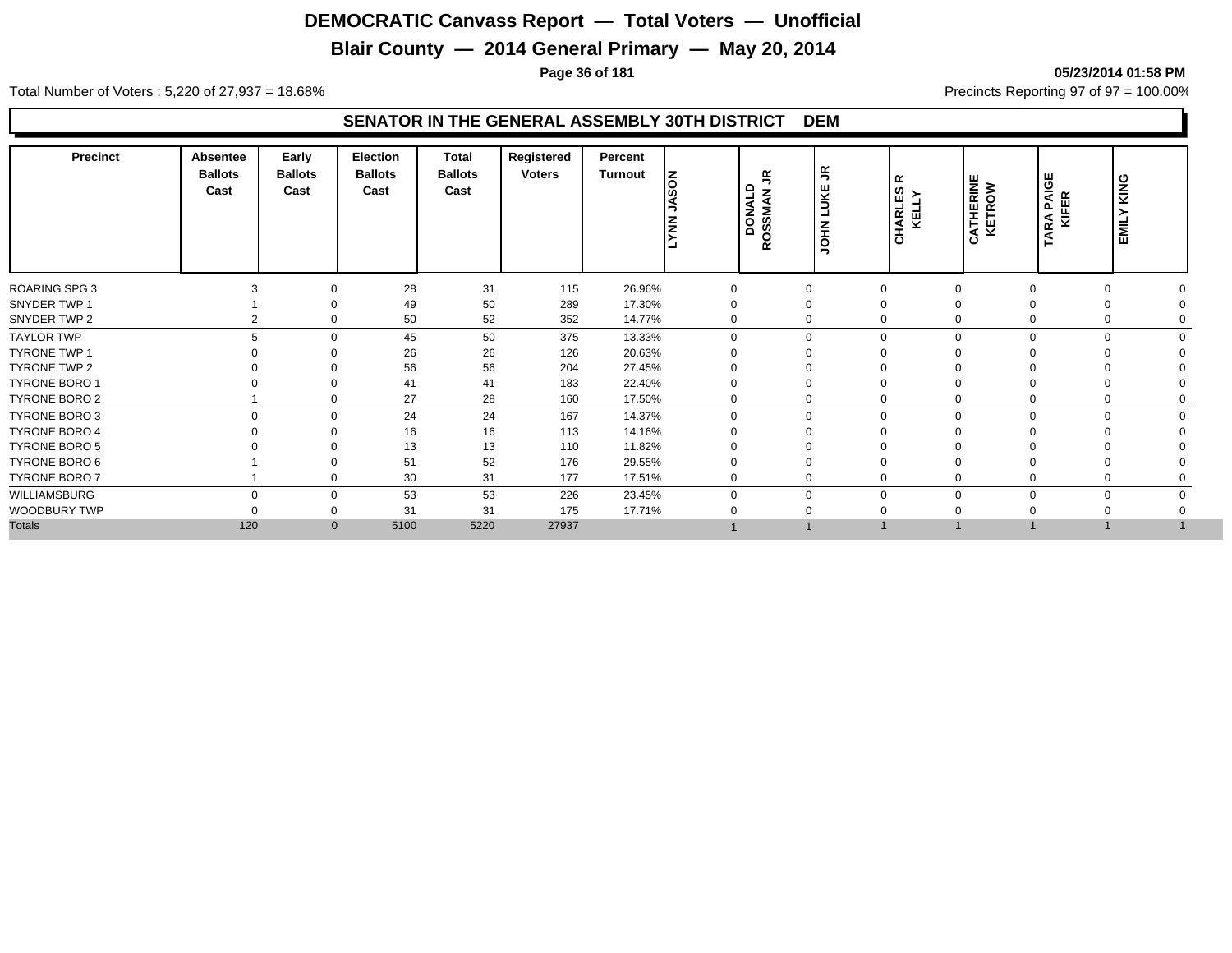## **Blair County — 2014 General Primary — May 20, 2014**

**Page 37 of 181 05/23/2014 01:58 PM**

Total Number of Voters : 5,220 of 27,937 = 18.68% Precincts Reporting 97 of 97 = 100.00%

#### **SENATOR IN THE GENERAL ASSEMBLY 30TH DISTRICT DEM - DEMOCRATIC**

| <b>Precinct</b>            | <b>Absentee</b><br><b>Ballots</b><br>Cast | Early<br><b>Ballots</b><br>Cast | <b>Election</b><br><b>Ballots</b><br>Cast | <b>Total</b><br><b>Ballots</b><br>Cast | Registered<br><b>Voters</b> | Percent<br><b>Turnout</b> | $\frac{1}{2}$<br>JOYCE     | <b>MATELJAN</b><br>KELLY | MCCLOSKEY<br>MCCLOSKEY     | JOHN MCGINNIS           | <b>MCMULLEN</b><br>TROY    | <b>GREG MORRIS</b>      | <b>ORWICK</b><br><b>AARON</b> | Con tinued              |
|----------------------------|-------------------------------------------|---------------------------------|-------------------------------------------|----------------------------------------|-----------------------------|---------------------------|----------------------------|--------------------------|----------------------------|-------------------------|----------------------------|-------------------------|-------------------------------|-------------------------|
|                            |                                           |                                 |                                           |                                        |                             |                           |                            |                          |                            |                         |                            |                         |                               |                         |
| ALTOONA 1-1<br>ALTOONA 1-2 | $\overline{2}$<br>$\Delta$                | $\mathbf 0$<br>$\Omega$         | 38<br>17                                  | 40<br>21                               | 357<br>120                  | 11.20%<br>17.50%          | 0<br>$\Omega$              |                          | $\mathbf 0$<br>$\Omega$    | $\mathbf 0$<br>$\Omega$ | $\mathbf 0$<br>$\Omega$    | $\mathbf 0$<br>$\Omega$ | 0<br>$\Omega$                 | $\mathbf 0$<br>$\Omega$ |
| ALTOONA 2-1                | $\Omega$                                  | $\Omega$                        | 11                                        | 11                                     | 290                         | 3.79%                     | $\Omega$                   |                          | $\Omega$                   | $\Omega$                | $\Omega$                   | $\Omega$                | $\Omega$                      | $\Omega$                |
| ALTOONA 2-2                | $\overline{1}$                            | $\Omega$                        | 48                                        | 49                                     | 354                         | 13.84%                    | $\mathbf 0$                |                          | $\mathbf 0$                | $\Omega$                | $\mathbf 0$                | $\Omega$                | $\Omega$                      | $\Omega$                |
| ALTOONA 3-1                | $\overline{2}$                            | $\mathbf 0$                     | 42                                        | 44                                     | 362                         | 12.15%                    | $\mathbf 0$                |                          | $\mathbf 0$                | $\mathbf 0$             | $\mathbf 0$                | $\mathbf 0$             | $\mathbf 0$                   | $\Omega$                |
|                            | $\mathbf 0$                               | $\Omega$                        |                                           |                                        |                             |                           |                            |                          | $\mathbf 0$                | $\mathbf 0$             | $\Omega$                   | $\mathbf 0$             | $\Omega$                      | $\Omega$                |
| ALTOONA 3-2                |                                           | $\Omega$                        | 75                                        | 75                                     | 325                         | 23.08%                    | $\mathbf 0$                |                          | $\mathbf 0$                | $\Omega$                | $\Omega$                   | $\Omega$                |                               |                         |
| ALTOONA 4-1<br>ALTOONA 4-2 | $\overline{2}$                            | $\Omega$                        | 41<br>33                                  | 42<br>35                               | 354<br>280                  | 11.86%                    | $\mathbf 0$<br>$\mathbf 0$ |                          | 0                          | $\Omega$                | $\Omega$                   | $\Omega$                | $\Omega$<br>$\Omega$          | $\Omega$<br>$\Omega$    |
| ALTOONA 5-1                | $\overline{1}$                            | $\Omega$                        | 12                                        | 13                                     | 90                          | 12.50%<br>14.44%          | $\mathbf 0$                |                          | $\mathbf 0$                | $\mathbf 0$             | $\Omega$                   | $\Omega$                | $\mathbf 0$                   | $\Omega$                |
| ALTOONA 5-2                | 3                                         | $\Omega$                        | 63                                        | 66                                     | 348                         | 18.97%                    | $\mathbf 0$                |                          | $\mathbf 0$                | $\mathbf 0$             | $\mathbf 0$                | $\mathbf 0$             | $\Omega$                      | $\Omega$                |
|                            |                                           |                                 |                                           |                                        |                             |                           |                            |                          |                            |                         |                            |                         |                               |                         |
| ALTOONA 5-3                | $\mathbf 0$<br>$\overline{2}$             | $\Omega$<br>$\Omega$            | 63                                        | 63                                     | 280                         | 22.50%                    | $\mathbf 0$                |                          | $\mathbf 0$<br>$\mathbf 0$ | $\mathbf 0$<br>$\Omega$ | $\overline{1}$<br>$\Omega$ | $\mathbf 0$<br>$\Omega$ | $\Omega$<br>$\Omega$          | $\Omega$<br>$\Omega$    |
| ALTOONA 6-1                | $\mathbf 0$                               | $\Omega$                        | 40<br>46                                  | 42<br>46                               | 347<br>338                  | 12.10%                    | $\mathbf 0$<br>$\mathbf 0$ |                          | 0                          | $\mathbf 0$             | $\mathbf 0$                | $\Omega$                | $\mathbf 0$                   | $\Omega$                |
| ALTOONA 6-2<br>ALTOONA 6-3 | $\overline{1}$                            | $\Omega$                        | 60                                        | 61                                     | 310                         | 13.61%<br>19.68%          | $\mathbf 0$                |                          | $\mathbf 0$                | $\Omega$                | $\mathbf 0$                | $\Omega$                | $\mathbf 0$                   | $\Omega$                |
| ALTOONA 6-4                | 3                                         | $\mathbf 0$                     | 62                                        | 65                                     | 269                         | 24.16%                    | $\mathbf 0$                |                          | $\mathbf 0$                | $\Omega$                | $\Omega$                   | $\mathbf 0$             | $\mathbf 0$                   | $\mathbf 0$             |
|                            |                                           |                                 |                                           |                                        |                             |                           |                            |                          |                            |                         |                            |                         |                               |                         |
| ALTOONA 6-5                | $\overline{4}$                            | $\mathbf 0$                     | 65                                        | 69                                     | 410                         | 16.83%                    | $\mathbf 0$                |                          | $\mathbf 0$                | $\mathbf 0$             | $\mathbf 0$                | $\mathbf 0$             | $\mathbf 0$                   | $\mathbf 0$             |
| <b>ALTOONA7</b>            | $\mathbf 0$                               | $\Omega$                        | 46                                        | 46                                     | 381                         | 12.07%                    | $\mathbf 0$                |                          | $\mathbf 0$                | $\mathbf 0$             | $\mathbf 0$                | $\Omega$                | $\mathbf 0$                   | $\Omega$                |
| ALTOONA 8-1                | 3                                         | $\Omega$                        | 38                                        | 41                                     | 369                         | 11.11%                    | $\mathbf 0$                |                          | $\Omega$                   | $\Omega$                | $\Omega$                   | $\Omega$                | $\Omega$                      | $\Omega$                |
| ALTOONA 8-2                | $\overline{2}$<br>$\overline{2}$          | $\Omega$                        | 47                                        | 49                                     | 272                         | 18.01%                    | $\mathbf 0$                |                          | $\mathbf 0$<br>$\Omega$    | $\mathbf 0$             | $\Omega$                   | $\Omega$                | $\mathbf 0$                   | $\Omega$                |
| ALTOONA 9                  |                                           | $\Omega$                        | 63                                        | 65                                     | 399                         | 16.29%                    | $\mathbf 0$                |                          |                            | $\mathbf 0$             | $\Omega$                   | $\Omega$                | $\mathbf 0$                   | $\mathbf 0$             |
| ALTOONA 10-1               | $\overline{1}$                            | $\Omega$                        | 24                                        | 25                                     | 263                         | 9.51%                     | $\mathbf 0$                |                          | $\mathbf 0$                | $\mathbf 0$             | $\mathbf 0$                | $\mathbf 0$             | $\mathbf 0$                   | $\mathbf 0$             |
| ALTOONA 10-2               | $\mathbf 1$                               | $\Omega$                        | 30                                        | 31                                     | 225                         | 13.78%                    | $\mathbf 0$                |                          | $\mathbf 0$                | $\mathbf 0$             | $\mathbf 0$                | $\Omega$                | $\mathbf 0$                   | $\Omega$                |
| ALTOONA 10-3               | $\overline{2}$                            | $\Omega$                        | 39                                        | 41                                     | 154                         | 26.62%                    | $\mathbf 0$                |                          | 0                          | $\mathbf 0$             | $\Omega$                   | $\Omega$                | $\mathbf 0$                   | $\Omega$                |
| ALTOONA 10-4               | $\overline{0}$                            | $\Omega$                        | 74                                        | 74                                     | 345                         | 21.45%                    | $\mathbf 0$                |                          | $\mathbf 0$                | $\mathbf 0$             | $\Omega$                   | $\Omega$                | $\mathbf 0$                   | $\Omega$                |
| ALTOONA 11-1               | $\overline{0}$                            | $\mathbf 0$                     | 72                                        | 72                                     | 424                         | 16.98%                    | $\mathbf 0$                |                          | $\mathbf 0$                | $\mathbf 0$             | $\Omega$                   | $\Omega$                | $\mathbf 0$                   | $\mathbf 0$             |
| ALTOONA 11-2               | $\mathbf 0$                               | $\Omega$                        | 55                                        | 55                                     | 309                         | 17.80%                    | $\mathbf 0$                |                          | $\mathbf 0$                | $\mathbf 0$             | $\mathbf 0$                | $\mathbf 0$             | 0                             | $\mathbf 0$             |
| ALTOONA 11-3               | $\overline{0}$                            | $\Omega$                        | 58                                        | 58                                     | 280                         | 20.71%                    | $\mathbf 0$                |                          | $\mathbf 0$                | $\mathbf 0$             | $\mathbf 0$                | $\Omega$                | $\mathbf 0$                   | $\Omega$                |
| ALTOONA 12-1               | $\overline{0}$                            | $\Omega$                        | 25                                        | 25                                     | 147                         | 17.01%                    | $\Omega$                   |                          | 0                          | $\Omega$                | $\Omega$                   | $\Omega$                | $\Omega$                      | $\Omega$                |
| ALTOONA 12-2               | $\overline{0}$                            | $\Omega$                        | 42                                        | 42                                     | 198                         | 21.21%                    | $\mathbf 0$                |                          | $\mathbf 0$                | $\mathbf 0$             | $\Omega$                   | $\Omega$                | $\Omega$                      | $\Omega$                |
| ALTOONA 12-3               | $\overline{1}$                            | $\mathbf 0$                     | 33                                        | 34                                     | 183                         | 18.58%                    | $\mathbf 0$                |                          | $\mathbf 0$                | $\mathbf 0$             | $\Omega$                   | $\Omega$                | $\mathbf 0$                   | $\mathbf 0$             |
| ALTOONA 12-4               | $\overline{0}$                            | $\Omega$                        | 70                                        | $70\,$                                 | 256                         | 27.34%                    | $\mathbf 0$                |                          | $\overline{0}$             | $\mathbf 0$             | $\mathbf 0$                | $\Omega$                | $\Omega$                      | $\Omega$                |
| ALTOONA 12-5               | $\mathbf 0$                               | $\Omega$                        | 22                                        | 22                                     | 146                         | 15.07%                    | $\mathbf 0$                |                          | 0                          | $\Omega$                | $\Omega$                   | $\Omega$                | $\Omega$                      | $\Omega$                |
| ALTOONA 13-1               | $\overline{0}$                            | $\Omega$                        | 71                                        | 71                                     | 431                         | 16.47%                    | $\mathbf 0$                |                          | 0                          | $\mathbf 0$             | $\Omega$                   | $\Omega$                | $\Omega$                      | $\Omega$                |
| ALTOONA 13-2               | $\overline{0}$                            | $\Omega$                        | 64                                        | 64                                     | 390                         | 16.41%                    | $\mathbf 0$                |                          | $\mathbf 0$                | $\mathbf 0$             | $\Omega$                   | $\Omega$                | $\mathbf 0$                   | $\mathbf 0$             |
| ALTOONA 13-3               | $\overline{0}$                            | $\mathbf 0$                     | 57                                        | 57                                     | 296                         | 19.26%                    | $\mathbf 0$                |                          | $\mathbf 0$                | $\mathbf 0$             | $\Omega$                   | $\Omega$                | $\Omega$                      | $\mathbf 0$             |
| ALTOONA 13-4               | $\overline{1}$                            | $\mathbf 0$                     | 51                                        | 52                                     | 522                         | 9.96%                     | $\mathbf 0$                |                          | $\mathbf 0$                | $\mathbf 0$             | $\Omega$                   | $\mathbf 0$             | $\mathbf 0$                   | $\mathbf 0$             |
| ALTOONA 14-1               | $\Omega$                                  | $\Omega$                        | 29                                        | 29                                     | 148                         | 19.59%                    | $\Omega$                   |                          | $\mathbf 0$                | $\Omega$                | $\Omega$                   | $\Omega$                | $\Omega$                      | $\Omega$                |
| ALTOONA 14-2               | $\overline{4}$                            | $\Omega$                        | 93                                        | 97                                     | 386                         | 25.13%                    | $\mathbf 0$                |                          | $\mathbf 0$                | $\Omega$                | $\Omega$                   | $\Omega$                | $\Omega$                      | $\Omega$                |
| ALTOONA 14-3               | $\Omega$                                  | $\Omega$                        | 71                                        | 71                                     | 272                         | 26.10%                    | $\mathbf 0$                |                          | $\Omega$                   | $\Omega$                | $\Omega$                   | $\Omega$                | $\Omega$                      | $\Omega$                |
| ALTOONA 14-4               | -1                                        | $\mathbf 0$                     | 100                                       | 101                                    | 411                         | 24.57%                    | $\mathbf 0$                |                          | $\Omega$                   | $\Omega$                | $\Omega$                   | $\Omega$                | $\Omega$                      | $\Omega$                |
| ALLEGHENY 1                | 3                                         | $\mathbf 0$                     | 92                                        | 95                                     | 558                         | 17.03%                    | $\mathbf 0$                |                          | $\mathbf 0$                | $\mathbf 0$             | $\Omega$                   | $\mathbf 0$             | $\mathbf 0$                   | $\mathbf 0$             |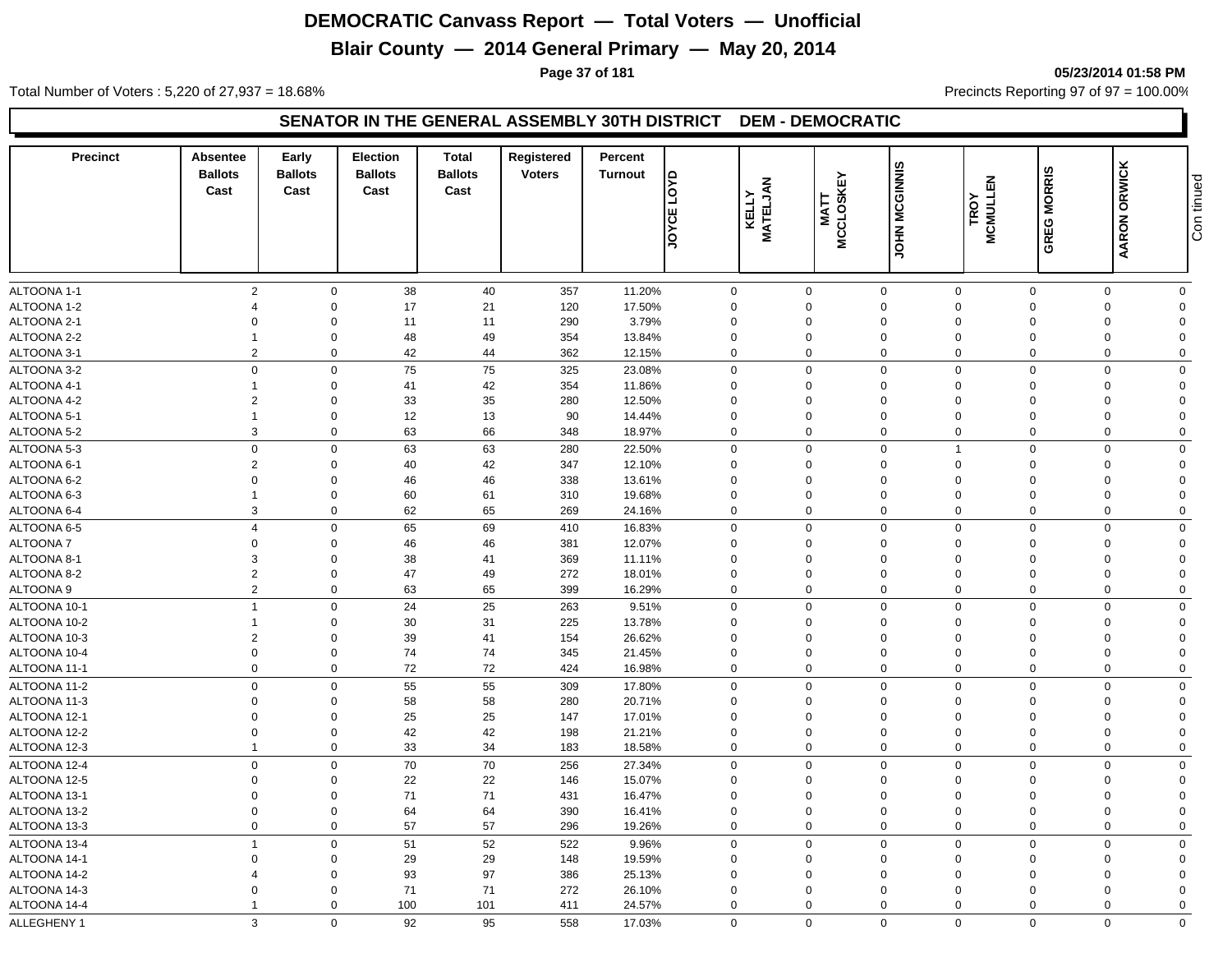## **Blair County — 2014 General Primary — May 20, 2014**

**Page 38 of 181 05/23/2014 01:58 PM**

Total Number of Voters : 5,220 of 27,937 = 18.68% Precincts Reporting 97 of 97 = 100.00%

| <b>Precinct</b>        | <b>Absentee</b><br><b>Ballots</b><br>Cast | Early<br><b>Ballots</b><br>Cast | <b>Election</b><br><b>Ballots</b><br>Cast | <b>Total</b><br><b>Ballots</b><br>Cast | Registered<br><b>Voters</b> | Percent<br><b>Turnout</b> | <b>axo</b><br>ш<br><b>SAGE</b> | KELLY<br>MATELJAN | <b>MCCLOSKEY</b><br><b>MATT</b> | JOHN MCGINNIS       | <b>MCMULLEN</b><br>TROY       | GREG MORRIS | AARON ORWICK                           |
|------------------------|-------------------------------------------|---------------------------------|-------------------------------------------|----------------------------------------|-----------------------------|---------------------------|--------------------------------|-------------------|---------------------------------|---------------------|-------------------------------|-------------|----------------------------------------|
|                        |                                           |                                 |                                           |                                        |                             |                           |                                |                   |                                 |                     |                               |             |                                        |
| <b>ALLEGHENY 2</b>     | 3                                         | $\mathbf 0$                     | 92                                        | 95                                     | 550                         | 17.27%                    | $\mathbf 0$                    |                   | $\mathbf 1$                     | $\mathbf 0$         | $\mathbf 0$                   | $\mathbf 0$ | $\mathbf 0$<br>$\Omega$                |
| <b>ALLEGHENY 3</b>     | 8                                         | $\mathbf 0$                     | 17                                        | 25                                     | 117                         | 21.37%                    | $\Omega$                       |                   | $\Omega$                        | $\mathbf 0$         | $\mathbf 0$<br>$\Omega$       |             | $\mathbf 0$<br>$\Omega$                |
| ALLEGHENY 4            | -1                                        | $\mathbf 0$                     | 59                                        | 60                                     | 277                         | 21.66%                    |                                | $\Omega$          | 0                               | $\mathbf 0$         | $\mathbf 0$<br>$\mathbf 0$    |             | 0<br>$\Omega$                          |
| <b>ANTIS TWP 1</b>     | 3                                         | $\mathbf 0$                     | $77 \,$                                   | 80                                     | 519                         | 15.41%                    | $\mathbf 0$                    |                   | $\mathbf 0$                     | $\mathsf{O}\xspace$ | $\mathbf 0$<br>$\Omega$       |             | $\mathbf 0$<br>$\mathbf 0$             |
| <b>ANTIS TWP 2</b>     |                                           | $\mathbf 0$<br>$\mathbf 0$      | 76                                        | 76                                     | 335                         | 22.69%                    | $\mathbf 0$                    |                   | $\mathbf 0$                     | $\mathbf 0$         | $\mathbf 0$                   | $\mathbf 0$ | $\mathbf 0$<br>$\Omega$                |
| <b>ANTIS TWP 3</b>     | $\mathbf{1}$                              | $\mathbf 0$                     | 70                                        | 71                                     | 441                         | 16.10%                    |                                | $\mathbf 0$       | $\mathbf 0$                     | $\mathbf 0$         | $\Omega$<br>$\mathbf 0$       |             | 0<br>$\Omega$                          |
| BELLWOOD BORO          |                                           | $\mathbf 0$                     | 55                                        | 56                                     | 368                         | 15.22%                    |                                | $\mathbf 0$       | $\mathbf 0$                     | $\mathbf 0$         | $\mathbf 0$<br>$\mathbf 0$    |             | 0<br>$\Omega$                          |
| <b>BLAIR - CATFISH</b> | 1                                         | $\mathbf 0$                     | 49                                        | 50                                     | 317                         | 15.77%                    |                                | $\mathbf 0$       | $\mathbf 0$                     | $\mathbf 0$         | $\mathbf 0$<br>$\mathbf 0$    |             | 0<br>$\Omega$                          |
| <b>BLAIR - E HOLBG</b> | 3                                         | $\mathbf 0$                     | 173                                       | 176                                    | 650                         | 27.08%                    | $\Omega$                       |                   | $\mathbf 0$                     | $\mathbf 0$         | $\mathbf 0$                   | $\mathbf 0$ | $\mathbf 0$<br>$\Omega$                |
| <b>CATHARINE TWP</b>   |                                           | $\Omega$<br>$\mathbf 0$         | 25                                        | 25                                     | 111                         | 22.52%                    | $\Omega$                       |                   | $\mathbf 0$                     | $\mathbf 0$         | $\mathbf 0$                   | $\mathbf 0$ | $\mathbf 0$<br>$\Omega$                |
| <b>DUNCANSVILLE</b>    |                                           | $\mathbf 0$                     | 69                                        | 70                                     | 305                         | 22.95%                    |                                | $\Omega$          | $\mathbf 0$                     | $\mathbf 0$         | $\Omega$<br>$\Omega$          |             | 0<br>$\Omega$                          |
| FRANKSTOWN TWP1        | $\Omega$                                  | $\mathbf 0$                     | 20                                        | 20                                     | 94                          | 21.28%                    |                                | $\Omega$          | $\Omega$                        | $\mathbf 0$         | $\Omega$                      | $\Omega$    | 0<br>$\Omega$                          |
| <b>FRANKSTOWN TWP2</b> | 3                                         | $\mathbf 0$                     | 159                                       | 162                                    | 768                         | 21.09%                    | $\Omega$                       |                   | $\Omega$                        | $\mathbf 0$         | $\Omega$<br>$\Omega$          |             | 0<br>$\Omega$                          |
| <b>FRANKSTOWN TWP3</b> | $\overline{4}$                            | $\Omega$                        | 140                                       | 144                                    | 766                         | 18.80%                    | $\Omega$                       |                   | $\Omega$                        | $\mathbf 0$         | $\mathbf 0$                   | $\mathbf 0$ | 0<br>$\Omega$                          |
| FREEDOM TWP 1          |                                           | $\mathbf 0$<br>$\mathbf 0$      | 60                                        | 60                                     | 188                         | 31.91%                    | $\mathbf 0$                    |                   | $\mathbf 0$                     | $\mathbf 0$         | $\overline{0}$<br>$\mathbf 0$ |             | $\mathbf 0$<br>$\mathbf 0$             |
| FREEDOM TWP 2          | $\mathbf 0$                               | $\mathbf 0$                     | 75                                        | 75                                     | 367                         | 20.44%                    |                                | $\Omega$          | $\mathbf 0$                     | $\mathbf 0$         | $\Omega$                      | $\Omega$    | 0<br>$\Omega$                          |
| <b>GREENFIELD TWP1</b> | $\mathbf 0$                               | $\mathbf 0$                     | 37                                        | 37                                     | 305                         | 12.13%                    |                                | $\mathbf 0$       | $\mathbf 0$                     | $\mathbf 0$         | $\Omega$<br>$\overline{1}$    |             | 0<br>$\Omega$                          |
| <b>GREENFIELD TWP2</b> | $\mathbf 0$                               | $\mathbf 0$                     | 15                                        | 15                                     | 39                          | 38.46%                    |                                | $\Omega$          | $\Omega$                        | $\mathbf 0$         | $\mathbf 0$<br>$\overline{0}$ |             | $\mathbf 0$<br>$\Omega$                |
| <b>GREENFIELD TWP3</b> | $\overline{1}$                            | $\mathbf 0$                     | 70                                        | 71                                     | 341                         | 20.82%                    | $\Omega$                       |                   | $\mathbf 0$                     | $\mathbf 0$         | $\mathbf 0$                   | $\mathbf 0$ | $\mathbf 0$<br>$\Omega$                |
|                        |                                           |                                 |                                           |                                        |                             |                           | $\Omega$                       |                   | $\Omega$                        |                     | $\Omega$                      |             |                                        |
| <b>HOLLIDAYSBURG 1</b> |                                           | $\mathbf 0$<br>$\mathbf 0$      | 23                                        | 23                                     | 167                         | 13.77%                    |                                |                   |                                 | $\mathbf 0$         | $\mathbf 0$<br>$\Omega$       |             | $\mathbf 0$<br>$\mathbf 0$<br>$\Omega$ |
| <b>HOLLIDAYSBURG 2</b> | $\Omega$                                  | 0                               | 48                                        | 48                                     | 191                         | 25.13%                    |                                | $\Omega$          | $\Omega$                        | $\mathbf 0$         | $\Omega$                      |             | 0                                      |
| <b>HOLLIDAYSBURG 3</b> | 0                                         | $\mathbf 0$                     | 13                                        | 13                                     | 134                         | 9.70%                     |                                | $\mathbf 0$       | $\mathbf 0$                     | $\mathbf 0$         | $\Omega$                      | $\mathbf 0$ | 0<br>$\Omega$                          |
| <b>HOLLIDAYSBURG 4</b> | $\overline{1}$<br>$\overline{1}$          | $\mathbf 0$                     | 49                                        | 50                                     | 209                         | 23.92%                    |                                | $\mathbf 0$       | $\mathbf 0$                     | $\mathbf 0$         | $\mathbf 0$<br>$\mathbf 0$    |             | 0<br>$\Omega$<br>$\Omega$              |
| <b>HOLLIDAYSBURG 5</b> |                                           | $\mathbf 0$                     | 44                                        | 45                                     | 166                         | 27.11%                    | $\mathbf 0$                    |                   | $\mathbf 0$                     | $\mathbf 0$         | $\mathbf 0$                   | $\mathbf 0$ | $\mathbf 0$                            |
| <b>HOLLIDAYSBURG 6</b> |                                           | 9<br>$\mathbf 0$                | 60                                        | 69                                     | 274                         | 25.18%                    | $\Omega$                       |                   | $\mathbf 0$                     | $\mathbf 0$         | $\mathbf 0$<br>$\Omega$       |             | $\mathbf 0$<br>$\Omega$                |
| <b>HOLLIDAYSBURG 7</b> | 3                                         | $\mathbf 0$                     | 31                                        | 34                                     | 137                         | 24.82%                    |                                | $\Omega$          | $\mathbf 0$                     | $\mathbf 0$         | $\Omega$<br>$\Omega$          |             | $\mathbf 0$<br>$\Omega$                |
| <b>HUSTON TWP</b>      | $\Omega$                                  | $\mathbf 0$                     | 30                                        | 30                                     | 126                         | 23.81%                    |                                | $\mathbf 0$       | $\Omega$                        | $\mathbf 0$         | $\Omega$<br>$\mathbf 0$       |             | 0<br>$\Omega$                          |
| <b>JUNIATA TWP</b>     | $\Omega$                                  | $\mathbf 0$                     | 34                                        | 34                                     | 172                         | 19.77%                    | $\mathbf 0$                    |                   | $\Omega$                        | $\mathbf 0$         | $\mathbf 0$<br>$\Omega$       |             | $\mathbf 0$<br>$\Omega$                |
| <b>LOGAN TWP 1</b>     |                                           | $\mathbf{0}$<br>$\mathbf 0$     | 90                                        | 90                                     | 470                         | 19.15%                    | $\Omega$                       |                   | $\mathbf{0}$                    | $\mathbf 0$         | $\mathbf 0$                   | $\mathbf 0$ | $\mathbf 0$<br>$\Omega$                |
| <b>LOGAN TWP 2</b>     | 6                                         | $\mathbf 0$                     | 119                                       | 125                                    | 573                         | 21.82%                    | $\mathbf 0$                    |                   | $\mathbf 0$                     | $\mathbf 0$         | $\mathbf 0$<br>$\mathbf 0$    |             | $\mathbf 0$<br>$\mathbf 0$             |
| LOGAN TWP 3            | $\mathbf 0$                               | $\mathbf 0$                     | 70                                        | 70                                     | 246                         | 28.46%                    |                                | $\mathbf 0$       | $\mathbf 0$                     | $\mathbf 0$         | $\mathbf 0$<br>$\mathbf 0$    |             | 0<br>$\mathbf 0$                       |
| <b>LOGAN TWP 4</b>     | 0                                         | $\mathbf 0$                     | 83                                        | 83                                     | 409                         | 20.29%                    |                                | $\mathbf 0$       | $\Omega$                        | $\mathbf 0$         | $\Omega$                      | $\mathbf 0$ | 0<br>$\Omega$                          |
| <b>LOGAN TWP 5</b>     | $\mathbf 0$                               | $\mathbf 0$                     | 82                                        | 82                                     | 421                         | 19.48%                    |                                | $\mathbf 0$       | $\mathbf 0$                     | $\mathbf{1}$        | $\mathbf 0$<br>$\mathbf 0$    |             | 0<br>$\Omega$                          |
| <b>LOGAN TWP 6</b>     | $\overline{4}$                            | $\mathbf 0$                     | 112                                       | 116                                    | 672                         | 17.26%                    |                                | $\mathbf 0$       | $\mathbf 0$                     | $\mathbf 0$         | $\mathbf 0$                   | $\mathbf 0$ | $\mathbf 0$<br>$\Omega$                |
| <b>LOGAN TWP 7</b>     | $\mathbf 0$                               | $\mathbf 0$                     | 50                                        | 50                                     | 216                         | 23.15%                    | -1                             |                   | $\mathbf 0$                     | $\mathbf 0$         | $\mathbf 0$<br>$\Omega$       |             | $\mathbf 0$<br>$\mathbf 0$             |
| <b>MARTINSBURG 1</b>   | $\Omega$                                  | $\mathbf 0$                     | 36                                        | 36                                     | 131                         | 27.48%                    |                                | $\Omega$          | $\Omega$                        | $\mathbf 0$         | $\Omega$<br>$\Omega$          |             | $\mathbf 0$<br>$\Omega$                |
| <b>MARTINSBURG 2</b>   | $\Omega$                                  | $\Omega$                        | 37                                        | 37                                     | 170                         | 21.76%                    |                                | $\Omega$          | $\Omega$                        | $\mathbf 0$         | $\Omega$                      | $\Omega$    | 0<br>$\Omega$                          |
| <b>NEWRY BORO</b>      | $\Omega$                                  | $\mathbf 0$                     | 23                                        | 23                                     | 67                          | 34.33%                    | $\Omega$                       |                   | $\Omega$                        | $\mathbf 0$         | $\mathbf{0}$<br>$\Omega$      |             | $\mathbf 0$<br>$\Omega$                |
| NORTH WOODBURY         | $\overline{4}$                            | $\mathbf 0$                     | 55                                        | 59                                     | 307                         | 19.22%                    | $\Omega$                       |                   | $\mathbf 0$                     | $\mathbf 0$         | $\mathbf{0}$                  | $\mathbf 0$ | $\mathbf 0$<br>$\Omega$                |
| <b>ROARING SPG 1</b>   | $\overline{1}$                            | $\mathbf 0$                     | 10                                        | 11                                     | 102                         | 10.78%                    | $\mathbf 0$                    |                   | $\mathbf 0$                     | $\mathbf 0$         | $\mathbf 0$<br>$\Omega$       |             | $\mathbf 0$<br>$\mathbf 0$             |
| <b>ROARING SPG 2</b>   |                                           | $\mathbf 0$<br>$\Omega$         | 41                                        | 41                                     | 172                         | 23.84%                    |                                | $\Omega$          | $\mathbf 0$                     | $\mathbf 0$         | $\mathbf 0$                   | $\mathbf 0$ | $\Omega$<br>$\mathbf 0$                |
|                        |                                           |                                 |                                           |                                        |                             |                           |                                |                   |                                 |                     |                               |             |                                        |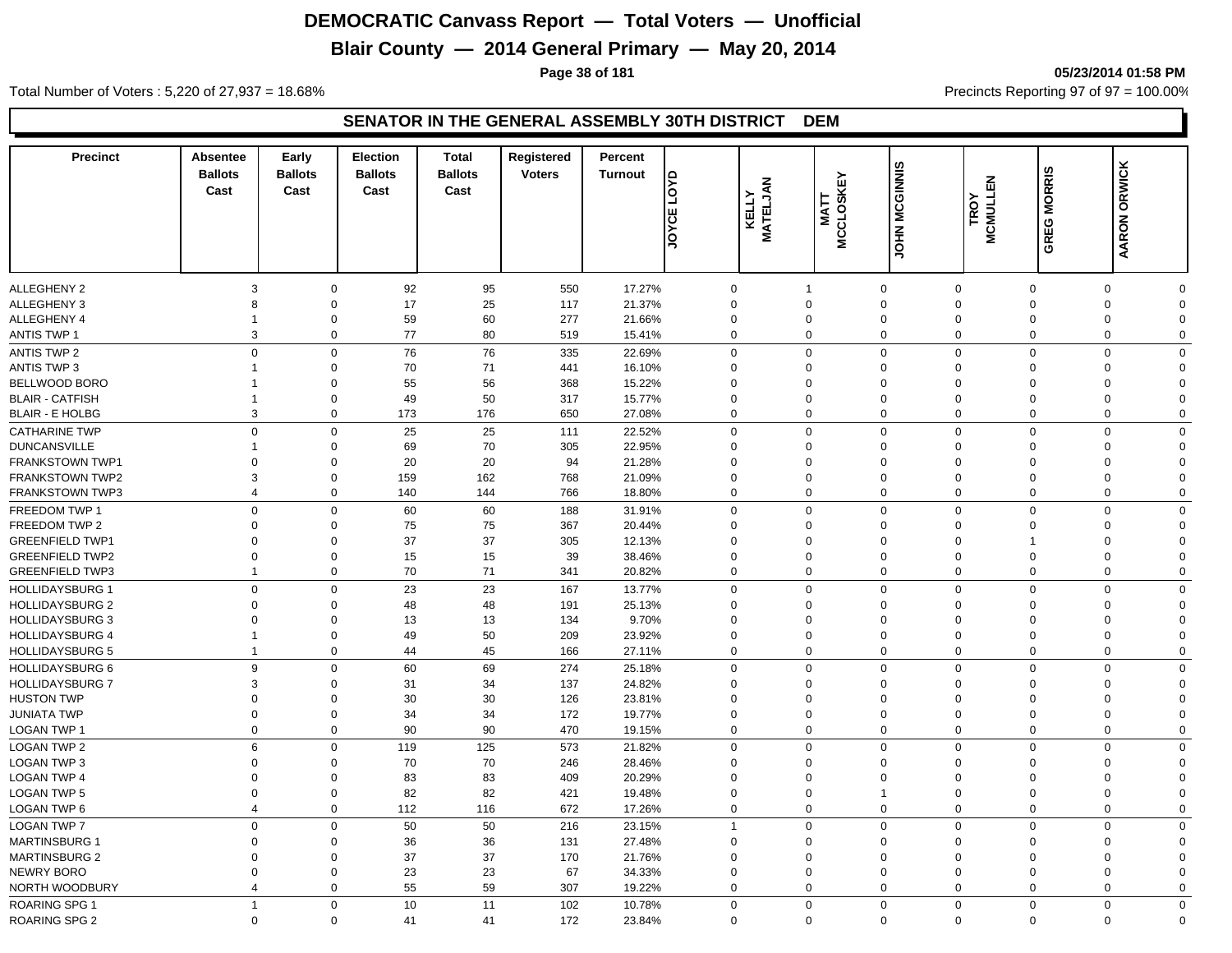## **Blair County — 2014 General Primary — May 20, 2014**

**Page 39 of 181 05/23/2014 01:58 PM**

Total Number of Voters : 5,220 of 27,937 = 18.68% Precincts Reporting 97 of 97 = 100.00%

| 28<br>31<br>115<br>26.96%<br>$\overline{2}$<br>0<br>0<br>50<br>289<br>49<br>17.30%<br>0<br>0<br>$\Omega$<br>50<br>52<br>352<br>14.77%<br>0<br>0<br>2<br>$\Omega$<br>50<br>375<br>5<br>13.33%<br>$\mathbf 0$<br>$\mathbf 0$<br>45<br>$\Omega$<br>$\Omega$<br>$\Omega$<br>$\Omega$<br>26<br>26<br>126<br>20.63%<br>$\Omega$<br>$\Omega$<br>56<br>56<br>204<br>27.45%<br>$\Omega$<br>41<br>41<br>183<br>22.40%<br>$\Omega$<br>$\Omega$<br>27<br>28<br>160<br>17.50%<br>0<br>0<br>0<br>24<br>24<br>167<br>14.37%<br>$\Omega$<br>$\Omega$<br>$\mathbf 0$<br>$\Omega$<br>$\Omega$<br>$\Omega$<br>$\Omega$<br>16<br>16<br>113<br>14.16%<br>$\Omega$<br>13<br>13<br>110<br>11.82%<br>52<br>51<br>176<br>29.55%<br>0<br>$\Omega$<br>30<br>31<br>177<br>17.51%<br>0<br>0<br>$\Omega$<br>0<br>53<br>53<br>226<br>23.45%<br>$\mathbf 0$<br>$\Omega$<br>$\Omega$<br>$\Omega$<br>$\mathbf 0$<br>$\Omega$<br>0<br>31<br>31<br>175<br>17.71%<br>$\Omega$<br>5220<br>120<br>5100<br>27937<br>2<br>$\mathbf{0}$ | <b>Precinct</b>      | Absentee<br><b>Ballots</b><br>Cast | Early<br><b>Ballots</b><br>Cast | <b>Election</b><br><b>Ballots</b><br>Cast | <b>Total</b><br><b>Ballots</b><br>Cast | Registered<br><b>Voters</b> | Percent<br>Turnout | ١£<br>JOYCE | z<br>◀<br>ועבברי<br>KELT | KEY<br>MATT<br>MCCLOSK | <b>MCGINNIS</b><br>$\mathbf{z}$<br>ᅗ | 즚<br>≻<br>MCMULI | <b>MORRIS</b><br>GREG | <b>ARON ORWICK</b><br>d |
|-----------------------------------------------------------------------------------------------------------------------------------------------------------------------------------------------------------------------------------------------------------------------------------------------------------------------------------------------------------------------------------------------------------------------------------------------------------------------------------------------------------------------------------------------------------------------------------------------------------------------------------------------------------------------------------------------------------------------------------------------------------------------------------------------------------------------------------------------------------------------------------------------------------------------------------------------------------------------------------------------|----------------------|------------------------------------|---------------------------------|-------------------------------------------|----------------------------------------|-----------------------------|--------------------|-------------|--------------------------|------------------------|--------------------------------------|------------------|-----------------------|-------------------------|
|                                                                                                                                                                                                                                                                                                                                                                                                                                                                                                                                                                                                                                                                                                                                                                                                                                                                                                                                                                                               | <b>ROARING SPG 3</b> |                                    |                                 |                                           |                                        |                             |                    |             |                          |                        |                                      |                  |                       |                         |
|                                                                                                                                                                                                                                                                                                                                                                                                                                                                                                                                                                                                                                                                                                                                                                                                                                                                                                                                                                                               | SNYDER TWP 1         |                                    |                                 |                                           |                                        |                             |                    |             |                          |                        |                                      |                  |                       |                         |
|                                                                                                                                                                                                                                                                                                                                                                                                                                                                                                                                                                                                                                                                                                                                                                                                                                                                                                                                                                                               | SNYDER TWP 2         |                                    |                                 |                                           |                                        |                             |                    |             |                          |                        |                                      |                  |                       |                         |
|                                                                                                                                                                                                                                                                                                                                                                                                                                                                                                                                                                                                                                                                                                                                                                                                                                                                                                                                                                                               | <b>TAYLOR TWP</b>    |                                    |                                 |                                           |                                        |                             |                    |             |                          |                        |                                      |                  |                       |                         |
|                                                                                                                                                                                                                                                                                                                                                                                                                                                                                                                                                                                                                                                                                                                                                                                                                                                                                                                                                                                               | <b>TYRONE TWP 1</b>  |                                    |                                 |                                           |                                        |                             |                    |             |                          |                        |                                      |                  |                       |                         |
|                                                                                                                                                                                                                                                                                                                                                                                                                                                                                                                                                                                                                                                                                                                                                                                                                                                                                                                                                                                               | TYRONE TWP 2         |                                    |                                 |                                           |                                        |                             |                    |             |                          |                        |                                      |                  |                       |                         |
|                                                                                                                                                                                                                                                                                                                                                                                                                                                                                                                                                                                                                                                                                                                                                                                                                                                                                                                                                                                               | <b>TYRONE BORO 1</b> |                                    |                                 |                                           |                                        |                             |                    |             |                          |                        |                                      |                  |                       |                         |
|                                                                                                                                                                                                                                                                                                                                                                                                                                                                                                                                                                                                                                                                                                                                                                                                                                                                                                                                                                                               | TYRONE BORO 2        |                                    |                                 |                                           |                                        |                             |                    |             |                          |                        |                                      |                  |                       |                         |
|                                                                                                                                                                                                                                                                                                                                                                                                                                                                                                                                                                                                                                                                                                                                                                                                                                                                                                                                                                                               | <b>TYRONE BORO 3</b> |                                    |                                 |                                           |                                        |                             |                    |             |                          |                        |                                      |                  |                       |                         |
|                                                                                                                                                                                                                                                                                                                                                                                                                                                                                                                                                                                                                                                                                                                                                                                                                                                                                                                                                                                               | <b>TYRONE BORO 4</b> |                                    |                                 |                                           |                                        |                             |                    |             |                          |                        |                                      |                  |                       |                         |
|                                                                                                                                                                                                                                                                                                                                                                                                                                                                                                                                                                                                                                                                                                                                                                                                                                                                                                                                                                                               | <b>TYRONE BORO 5</b> |                                    |                                 |                                           |                                        |                             |                    |             |                          |                        |                                      |                  |                       |                         |
|                                                                                                                                                                                                                                                                                                                                                                                                                                                                                                                                                                                                                                                                                                                                                                                                                                                                                                                                                                                               | TYRONE BORO 6        |                                    |                                 |                                           |                                        |                             |                    |             |                          |                        |                                      |                  |                       |                         |
|                                                                                                                                                                                                                                                                                                                                                                                                                                                                                                                                                                                                                                                                                                                                                                                                                                                                                                                                                                                               | <b>TYRONE BORO 7</b> |                                    |                                 |                                           |                                        |                             |                    |             |                          |                        |                                      |                  |                       |                         |
|                                                                                                                                                                                                                                                                                                                                                                                                                                                                                                                                                                                                                                                                                                                                                                                                                                                                                                                                                                                               | WILLIAMSBURG         |                                    |                                 |                                           |                                        |                             |                    |             |                          |                        |                                      |                  |                       |                         |
|                                                                                                                                                                                                                                                                                                                                                                                                                                                                                                                                                                                                                                                                                                                                                                                                                                                                                                                                                                                               | WOODBURY TWP         |                                    |                                 |                                           |                                        |                             |                    |             |                          |                        |                                      |                  |                       |                         |
|                                                                                                                                                                                                                                                                                                                                                                                                                                                                                                                                                                                                                                                                                                                                                                                                                                                                                                                                                                                               | <b>Totals</b>        |                                    |                                 |                                           |                                        |                             |                    |             |                          |                        |                                      |                  |                       |                         |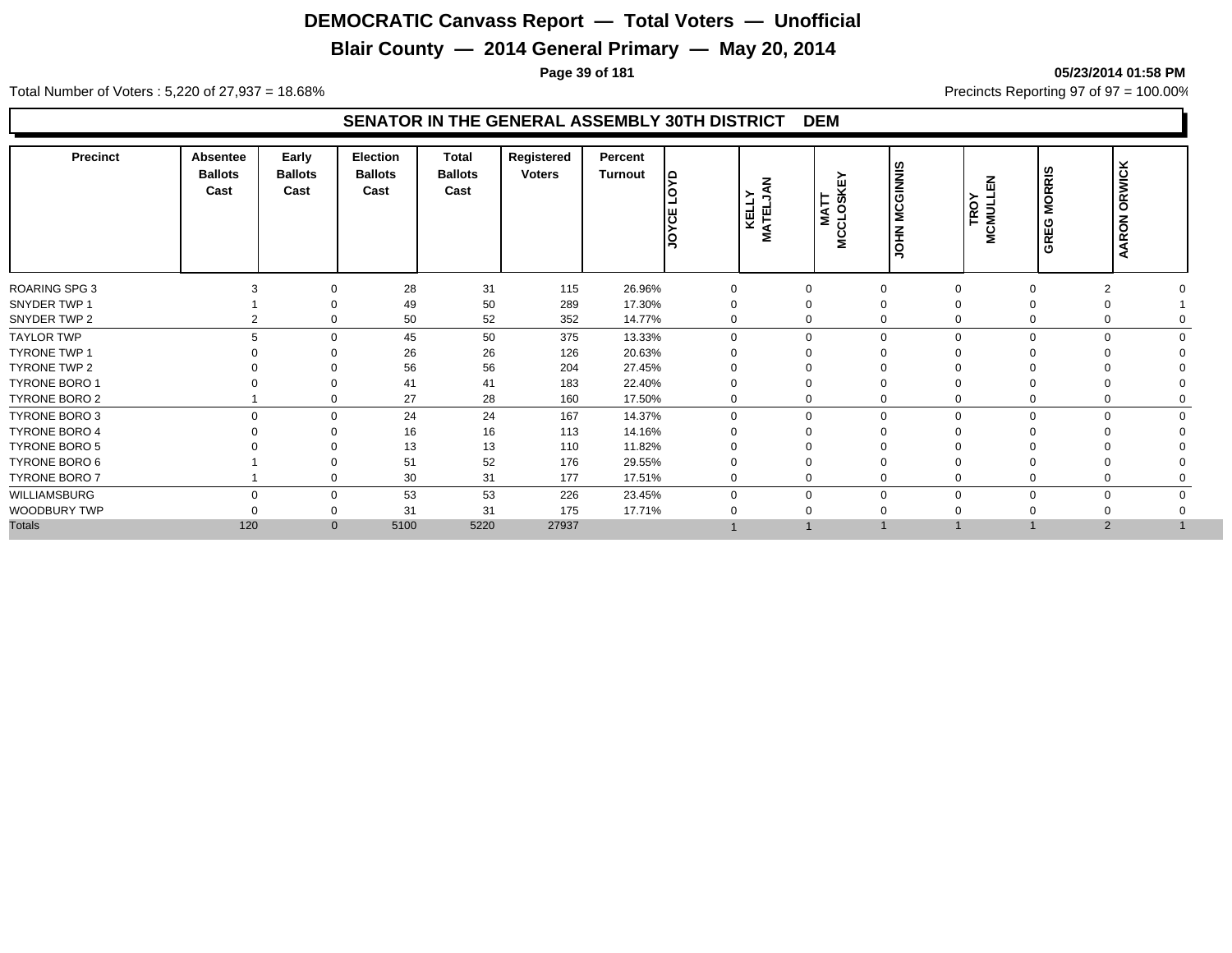## **Blair County — 2014 General Primary — May 20, 2014**

**Page 40 of 181 05/23/2014 01:58 PM**

Total Number of Voters : 5,220 of 27,937 = 18.68% Precincts Reporting 97 of 97 = 100.00%

#### **SENATOR IN THE GENERAL ASSEMBLY 30TH DISTRICT DEM - DEMOCRATIC**

| <b>Precinct</b>            | <b>Absentee</b><br><b>Ballots</b><br>Cast | Early<br><b>Ballots</b><br>Cast | <b>Election</b><br><b>Ballots</b><br>Cast | <b>Total</b><br><b>Ballots</b><br>Cast | Registered<br><b>Voters</b> | Percent<br><b>Turnout</b> | THOMAS L<br>PATTERSON      | <b>NATHAN</b><br>PEARLMAN | <b>RITCHEY</b><br>AARON    | <b>SHUSTER</b><br>BILL     | <b>REA</b><br>GABRIEL      | <b>ASHTON</b><br>ROMANO | <b>FRANK<br/>ROSENHOOVER</b><br>õź | Con tinued              |
|----------------------------|-------------------------------------------|---------------------------------|-------------------------------------------|----------------------------------------|-----------------------------|---------------------------|----------------------------|---------------------------|----------------------------|----------------------------|----------------------------|-------------------------|------------------------------------|-------------------------|
|                            |                                           |                                 |                                           |                                        |                             |                           |                            |                           |                            |                            |                            |                         |                                    |                         |
| ALTOONA 1-1                | 2<br>$\boldsymbol{\Delta}$                | $\mathbf 0$                     | 38                                        | 40                                     | 357                         | 11.20%                    | $\mathbf 0$                |                           | $\mathbf 0$                | $\mathbf 0$                | $\mathbf{0}$               | $\mathbf 0$             | $\mathbf 0$                        | $\mathbf 0$             |
| ALTOONA 1-2                |                                           | $\mathbf 0$                     | 17                                        | 21                                     | 120                         | 17.50%                    | $\Omega$                   |                           | $\Omega$                   | $\mathbf 0$                | $\Omega$                   | $\Omega$                | $\Omega$                           | $\Omega$                |
| ALTOONA 2-1<br>ALTOONA 2-2 | $\Omega$<br>-1                            | $\Omega$<br>$\mathbf 0$         | 11                                        | 11                                     | 290                         | 3.79%                     | $\Omega$<br>$\Omega$       |                           | $\Omega$<br>$\Omega$       | $\mathbf 0$                | $\Omega$<br>$\Omega$       | $\Omega$<br>$\Omega$    | $\Omega$<br>$\Omega$               | $\Omega$<br>$\Omega$    |
|                            | $\overline{2}$                            |                                 | 48                                        | 49                                     | 354                         | 13.84%                    |                            |                           |                            | $\mathbf 0$                |                            |                         |                                    |                         |
| ALTOONA 3-1                |                                           | $\mathbf 0$                     | 42                                        | 44                                     | 362                         | 12.15%                    | $\mathbf 0$                |                           | $\mathbf 0$                | $\mathbf 0$                | $\mathbf 0$                | $\mathbf 0$             | $\mathbf 0$                        | $\mathbf 0$             |
| ALTOONA 3-2                | $\mathbf 0$                               | $\mathbf 0$                     | 75                                        | 75                                     | 325                         | 23.08%                    | $\mathbf 0$                |                           | $\Omega$                   | $\mathbf 0$                | $\Omega$                   | $\Omega$                | $\Omega$                           | $\Omega$                |
| ALTOONA 4-1                | -1                                        | $\mathbf 0$                     | 41                                        | 42                                     | 354                         | 11.86%                    | 0                          |                           | $\Omega$                   | $\mathbf 0$                | $\Omega$                   | $\Omega$                | $\Omega$                           | $\Omega$                |
| ALTOONA 4-2                | $\overline{2}$<br>$\overline{1}$          | $\mathbf 0$                     | 33                                        | 35                                     | 280                         | 12.50%                    | $\mathbf 0$                |                           | 0                          | $\mathbf 0$                | $\mathbf 0$                | $\Omega$                | $\Omega$                           | $\Omega$                |
| ALTOONA 5-1                |                                           | $\mathbf 0$                     | 12                                        | 13                                     | 90                          | 14.44%                    | $\mathbf 0$                |                           | $\mathbf 0$                | $\mathbf 0$                | $\mathbf 0$                | $\Omega$                | $\mathbf 0$                        | $\Omega$                |
| ALTOONA 5-2                | 3                                         | $\mathbf 0$                     | 63                                        | 66                                     | 348                         | 18.97%                    | $\mathbf 0$                |                           | $\mathbf 0$                | $\mathbf 0$                | $\mathbf 0$                | $\mathbf 0$             | $\mathbf 0$                        | $\mathbf 0$             |
| ALTOONA 5-3                | $\mathbf 0$                               | $\mathbf 0$                     | 63                                        | 63                                     | 280                         | 22.50%                    | 0                          |                           | $\Omega$                   | $\mathbf 0$                | $\Omega$                   | $\Omega$                | $\Omega$                           | $\mathbf 0$             |
| ALTOONA 6-1                | $\overline{2}$                            | $\mathbf 0$                     | 40                                        | 42                                     | 347                         | 12.10%                    | $\mathbf 0$                |                           | 0                          | $\mathbf 0$                | $\mathbf 0$                | $\Omega$<br>$\Omega$    | $\Omega$                           | $\overline{0}$          |
| ALTOONA 6-2                | $\mathbf 0$                               | $\mathbf 0$                     | 46                                        | 46                                     | 338                         | 13.61%                    | $\mathbf 0$                |                           | 0                          | $\mathbf 0$                | $\mathbf 0$                |                         | $\mathbf 0$                        | $\Omega$                |
| ALTOONA 6-3                | $\mathbf{1}$<br>3                         | $\mathbf 0$<br>$\mathbf 0$      | 60<br>62                                  | 61<br>65                               | 310                         | 19.68%                    | $\mathbf 0$<br>$\mathbf 0$ |                           | $\mathbf 0$<br>$\mathbf 0$ | $\mathbf 0$<br>$\mathbf 0$ | $\mathbf 0$<br>$\mathbf 0$ | $\Omega$<br>$\Omega$    | $\mathbf 0$<br>$\Omega$            | $\Omega$<br>$\mathbf 0$ |
| ALTOONA 6-4                |                                           |                                 |                                           |                                        | 269                         | 24.16%                    |                            |                           |                            |                            |                            |                         |                                    |                         |
| ALTOONA 6-5                | $\overline{4}$                            | $\mathbf 0$                     | 65                                        | 69                                     | 410                         | 16.83%                    | $\mathbf 0$                |                           | $\mathbf 0$                | $\mathbf 0$                | $\mathbf 0$                | $\mathbf 0$             | $\mathbf 0$                        | $\mathbf 0$             |
| ALTOONA 7                  | $\mathbf 0$                               | $\mathbf 0$                     | 46                                        | 46                                     | 381                         | 12.07%                    | $\mathbf 0$                |                           | 0                          | $\mathbf 0$                | $\mathbf 0$                | $\Omega$                | $\mathbf 0$                        | $\Omega$                |
| ALTOONA 8-1                | 3                                         | $\mathbf 0$                     | 38                                        | 41                                     | 369                         | 11.11%                    | $\mathbf 0$                |                           | 0                          | $\mathbf 0$                | $\mathbf 0$                | $\Omega$                | $\Omega$                           | $\Omega$                |
| ALTOONA 8-2                | $\overline{2}$                            | $\mathbf 0$                     | 47                                        | 49                                     | 272                         | 18.01%                    | $\mathbf 0$                |                           | 0                          | $\mathbf 0$                | $\mathbf 0$                | $\Omega$                | $\Omega$                           | $\Omega$                |
| ALTOONA 9                  | $\overline{2}$                            | $\mathbf 0$                     | 63                                        | 65                                     | 399                         | 16.29%                    | $\mathbf 0$                |                           | $\Omega$                   | $\mathbf 0$                | $\Omega$                   | $\Omega$                | $\mathbf 0$                        | $\mathbf 0$             |
| ALTOONA 10-1               | $\overline{1}$                            | $\mathbf 0$                     | 24                                        | 25                                     | 263                         | 9.51%                     | $\mathbf 0$                |                           | $\mathbf 0$                | $\mathbf 0$                | $\mathbf 0$                | $\Omega$                | $\mathbf 0$                        | $\mathbf 0$             |
| ALTOONA 10-2               | $\overline{1}$                            | $\mathbf 0$                     | 30                                        | 31                                     | 225                         | 13.78%                    | $\mathbf 0$                |                           | 0                          | $\mathbf 0$                | $\Omega$                   | $\Omega$                | $\Omega$                           | $\mathbf 0$             |
| ALTOONA 10-3               | $\overline{2}$                            | $\mathbf 0$                     | 39                                        | 41                                     | 154                         | 26.62%                    | $\mathbf 0$                |                           | 0                          | $\mathbf 0$                | $\mathbf 0$                | $\Omega$                | $\Omega$                           | $\Omega$                |
| ALTOONA 10-4               | $\mathbf 0$                               | $\mathbf 0$                     | 74                                        | 74                                     | 345                         | 21.45%                    | $\mathbf 0$                |                           | $\mathbf 0$                | $\mathbf 0$                | $\Omega$                   | $\Omega$                | $\Omega$                           | $\Omega$                |
| ALTOONA 11-1               | $\mathbf 0$                               | $\mathbf 0$                     | 72                                        | 72                                     | 424                         | 16.98%                    | $\mathbf 0$                |                           | $\mathbf 0$                | $\mathbf 0$                | $\Omega$                   | $\Omega$                | $\mathbf 0$                        | $\mathbf 0$             |
| ALTOONA 11-2               | $\mathbf 0$                               | $\mathbf 0$                     | 55                                        | 55                                     | 309                         | 17.80%                    | $\mathbf 0$                |                           | $\mathbf 0$                | $\mathbf 0$                | $\mathbf 0$                | $\mathbf 0$             | $\mathbf 0$                        | $\mathbf 0$             |
| ALTOONA 11-3               | $\Omega$                                  | $\mathbf 0$                     | 58                                        | 58                                     | 280                         | 20.71%                    | $\mathbf 0$                |                           | 0                          | $\mathbf 0$                | $\Omega$                   | $\Omega$                | $\Omega$                           | $\Omega$                |
| ALTOONA 12-1               | $\Omega$                                  | $\mathbf 0$                     | 25                                        | 25                                     | 147                         | 17.01%                    | $\Omega$                   |                           | $\Omega$                   | $\mathbf 0$                | $\Omega$                   | $\Omega$                | $\Omega$                           | $\Omega$                |
| ALTOONA 12-2               | $\Omega$                                  | $\mathbf 0$                     | 42                                        | 42                                     | 198                         | 21.21%                    | 0                          |                           | $\mathbf 0$                | $\mathbf 0$                | $\Omega$                   | $\Omega$                | $\Omega$                           | $\Omega$                |
| ALTOONA 12-3               | $\overline{1}$                            | $\mathbf 0$                     | 33                                        | 34                                     | 183                         | 18.58%                    | $\mathbf 0$                |                           | $\mathbf 0$                | $\mathbf 0$                | $\mathbf 0$                | $\mathbf 0$             | 0                                  | $\mathbf 0$             |
| ALTOONA 12-4               | $\mathbf 0$                               | $\mathsf 0$                     | 70                                        | $70\,$                                 | 256                         | 27.34%                    | $\mathbf 0$                |                           | $\mathbf 0$                | $\mathbf 0$                | $\overline{0}$             | $\Omega$                | $\Omega$                           | $\mathbf 0$             |
| ALTOONA 12-5               | $\Omega$                                  | $\mathbf 0$                     | 22                                        | 22                                     | 146                         | 15.07%                    | $\mathbf 0$                |                           | $\Omega$                   | $\mathbf 0$                | $\Omega$                   | $\Omega$                | $\Omega$                           | $\mathbf 0$             |
| ALTOONA 13-1               | $\Omega$                                  | $\mathbf 0$                     | 71                                        | 71                                     | 431                         | 16.47%                    | $\Omega$                   |                           | $\Omega$                   | $\mathbf 0$                | 1                          | $\Omega$                | $\overline{0}$                     | $\mathbf 0$             |
| ALTOONA 13-2               | $\mathbf 0$                               | $\mathbf 0$                     | 64                                        | 64                                     | 390                         | 16.41%                    | $\mathbf 0$                |                           | $\mathbf 0$                | $\mathbf 0$                | $\mathbf 0$                | $\Omega$                | $\mathbf 0$                        | $\mathbf 0$             |
| ALTOONA 13-3               | $\mathbf 0$                               | $\mathbf 0$                     | 57                                        | 57                                     | 296                         | 19.26%                    | $\mathbf 0$                |                           | $\mathbf 0$                | $\mathbf 0$                | $\mathbf 0$                | $\mathbf 0$             | $\Omega$                           | $\mathbf 0$             |
| ALTOONA 13-4               | $\overline{1}$                            | $\mathbf 0$                     | 51                                        | 52                                     | 522                         | 9.96%                     | $\mathbf 0$                |                           | $\mathbf 0$                | $\mathbf 0$                | $\Omega$                   | $\Omega$                | $\mathbf 0$                        | $\mathbf 0$             |
| ALTOONA 14-1               | $\overline{0}$                            | $\mathbf 0$                     | 29                                        | 29                                     | 148                         | 19.59%                    | $\mathbf 0$                |                           | $\mathbf 0$                | $\mathbf 0$                | $\Omega$                   | $\Omega$                | $\Omega$                           | $\mathbf 0$             |
| ALTOONA 14-2               |                                           | $\mathbf 0$                     | 93                                        | 97                                     | 386                         | 25.13%                    | $\mathbf 0$                |                           | 0                          | $\mathbf 0$                | $\Omega$                   | $\Omega$                | $\Omega$                           | $\Omega$                |
| ALTOONA 14-3               | $\Omega$                                  | $\Omega$                        | 71                                        | 71                                     | 272                         | 26.10%                    | $\mathbf 0$                |                           | $\Omega$                   | $\mathbf 0$                | $\Omega$                   | $\Omega$                | $\Omega$                           | $\Omega$                |
| ALTOONA 14-4               |                                           | $\Omega$                        | 100                                       | 101                                    | 411                         | 24.57%                    | $\mathbf{1}$               |                           | $\mathbf 0$                | $\mathbf 0$                | $\mathbf 0$                | $\Omega$                | $\Omega$                           | $\Omega$                |
| ALLEGHENY 1                | 3                                         | $\mathbf 0$                     | 92                                        | 95                                     | 558                         | 17.03%                    | $\mathbf 0$                |                           | $\mathbf 0$                | $\mathbf 0$                | $\mathbf{0}$               | $\mathbf 0$             | $\mathbf 0$                        | $\mathbf 0$             |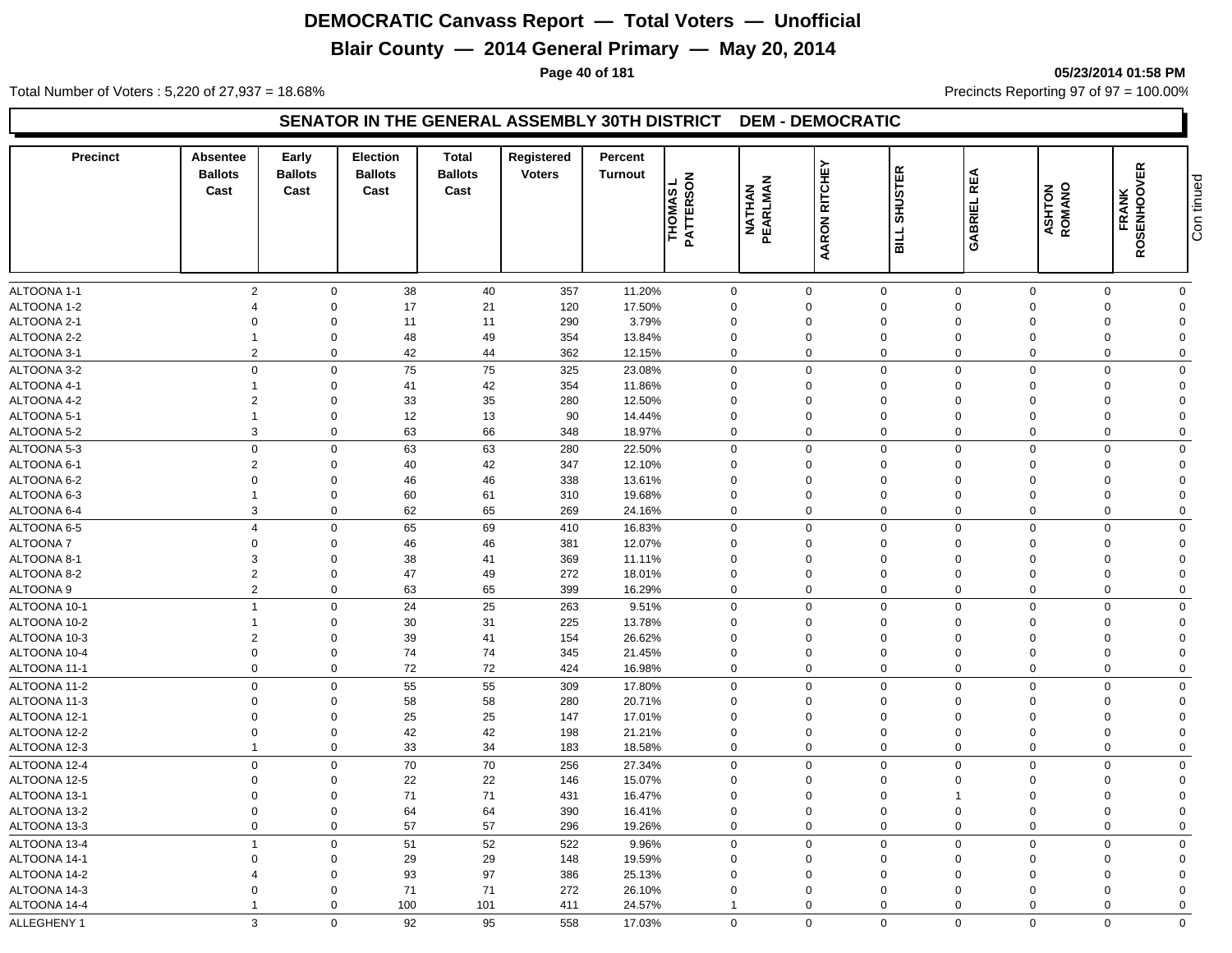## **Blair County — 2014 General Primary — May 20, 2014**

**Page 41 of 181 05/23/2014 01:58 PM**

Total Number of Voters : 5,220 of 27,937 = 18.68% Precincts Reporting 97 of 97 = 100.00%

| <b>Precinct</b>                         | <b>Absentee</b><br><b>Ballots</b><br>Cast | Early<br><b>Ballots</b><br>Cast | <b>Election</b><br><b>Ballots</b><br>Cast | <b>Total</b><br><b>Ballots</b><br>Cast | Registered<br><b>Voters</b> | Percent<br><b>Turnout</b> | $\overline{6}$<br>THOMAS<br>ဖ<br><b>PATTERS</b> | <b>NATHAN<br/>PEARLMAN</b> | AARON RITCHEY               | <b>SHUSTER</b><br>TIIB     | <b>REA</b><br>GABRIEL         | <b>ASHTON</b><br>ROMANO | <b>FRANK<br/>ROSENHOOVER</b> |                         |
|-----------------------------------------|-------------------------------------------|---------------------------------|-------------------------------------------|----------------------------------------|-----------------------------|---------------------------|-------------------------------------------------|----------------------------|-----------------------------|----------------------------|-------------------------------|-------------------------|------------------------------|-------------------------|
|                                         |                                           |                                 |                                           |                                        |                             |                           |                                                 |                            |                             |                            |                               |                         |                              |                         |
| <b>ALLEGHENY 2</b>                      | 3<br>8                                    | $\mathbf 0$<br>$\mathbf 0$      | 92                                        | 95                                     | 550                         | 17.27%                    |                                                 | $\mathbf 0$<br>$\mathbf 0$ | $\mathbf 0$<br>$\mathbf 0$  | $\mathbf 0$<br>$\mathbf 0$ | $\mathbf 0$<br>$\overline{0}$ | $\mathbf 0$<br>0        | $\mathbf 0$<br>$\mathbf 0$   | $\Omega$<br>$\mathbf 0$ |
| ALLEGHENY 3                             |                                           |                                 | 17                                        | 25                                     | 117                         | 21.37%                    |                                                 |                            | $\mathbf 0$                 | $\mathbf 0$                | $\overline{0}$                | $\mathbf 0$             | $\mathbf 0$                  | $\mathbf 0$             |
| ALLEGHENY 4<br><b>ANTIS TWP 1</b>       | $\mathbf 1$<br>3                          | $\mathbf 0$<br>$\mathbf 0$      | 59<br>77                                  | 60<br>80                               | 277<br>519                  | 21.66%<br>15.41%          |                                                 | $\mathbf 0$<br>$\mathbf 0$ | $\mathbf 0$                 | $\mathbf 0$                | $\mathbf 0$                   | 0                       | $\mathbf 0$                  | $\mathbf 0$             |
|                                         |                                           |                                 |                                           |                                        |                             |                           |                                                 |                            |                             |                            |                               |                         |                              |                         |
| ANTIS TWP 2                             | $\mathbf{0}$                              | $\mathbf 0$                     | 76                                        | 76<br>71                               | 335                         | 22.69%                    |                                                 | $\mathbf 0$<br>$\Omega$    | $\mathbf 0$                 | $\Omega$<br>$\Omega$       | $\mathbf 0$<br>$\Omega$       | $\mathbf 0$<br>$\Omega$ | $\Omega$<br>$\Omega$         | $\Omega$<br>$\Omega$    |
| <b>ANTIS TWP 3</b>                      | 1                                         | $\mathbf 0$                     | 70                                        |                                        | 441                         | 16.10%                    |                                                 | $\Omega$                   | $\mathbf 0$                 | $\Omega$                   | $\Omega$                      |                         |                              |                         |
| BELLWOOD BORO<br><b>BLAIR - CATFISH</b> | 1<br>1                                    | $\mathbf 0$<br>$\mathbf 0$      | 55<br>49                                  | 56<br>50                               | 368<br>317                  | 15.22%<br>15.77%          |                                                 | $\mathbf 0$                | $\mathbf{0}$<br>$\mathbf 0$ | $\Omega$                   | $\mathbf 0$                   | 0<br>0                  | $\Omega$<br>$\Omega$         | $\Omega$<br>$\Omega$    |
| <b>BLAIR - E HOLBG</b>                  | 3                                         | $\mathbf 0$                     | 173                                       | 176                                    | 650                         | 27.08%                    |                                                 | $\mathbf 0$                | $\mathbf 0$                 | $\mathbf{1}$               | $\overline{1}$                | 0                       | $\Omega$                     | $\Omega$                |
|                                         |                                           |                                 |                                           |                                        |                             |                           |                                                 |                            |                             |                            |                               |                         |                              |                         |
| <b>CATHARINE TWP</b>                    | $\mathbf 0$                               | $\mathbf 0$                     | 25                                        | 25                                     | 111                         | 22.52%                    |                                                 | $\mathbf 0$                | $\mathbf 0$                 | $\Omega$                   | $\mathbf 0$                   | $\mathbf 0$             | $\Omega$                     | $\Omega$                |
| <b>DUNCANSVILLE</b>                     | 1                                         | $\mathbf 0$                     | 69                                        | 70                                     | 305                         | 22.95%                    |                                                 | $\mathbf 0$                | $\mathbf 0$                 | $\Omega$                   | $\overline{0}$                | $\mathbf 0$             | $\Omega$                     | $\Omega$                |
| <b>FRANKSTOWN TWP1</b>                  | $\mathbf 0$                               | $\mathbf 0$                     | 20                                        | 20                                     | 94                          | 21.28%                    |                                                 | $\Omega$                   | $\mathbf 0$<br>$\mathbf 0$  | $\Omega$<br>$\Omega$       | $\mathbf 0$                   | $\Omega$                | $\Omega$<br>$\Omega$         | $\Omega$<br>$\Omega$    |
| <b>FRANKSTOWN TWP2</b>                  | 3                                         | $\boldsymbol{0}$                | 159                                       | 162                                    | 768                         | 21.09%                    |                                                 | $\mathbf 0$                |                             |                            | $\overline{0}$                | 0                       |                              |                         |
| <b>FRANKSTOWN TWP3</b>                  | $\overline{4}$                            | $\mathbf 0$                     | 140                                       | 144                                    | 766                         | 18.80%                    |                                                 | $\mathbf 0$                | $\mathbf 0$                 | $\mathbf 0$                | $\mathbf 0$                   | $\mathbf{1}$            | $\mathbf 0$                  | $\mathbf 0$             |
| FREEDOM TWP 1                           | $\mathbf 0$                               | $\mathbf 0$                     | 60                                        | 60                                     | 188                         | 31.91%                    |                                                 | $\mathbf 0$                | $\mathbf 0$                 | 1                          | $\mathbf 0$                   | $\mathbf 0$             | $\Omega$                     | $\Omega$                |
| FREEDOM TWP 2                           | 0                                         | $\mathbf 0$                     | 75                                        | 75                                     | 367                         | 20.44%                    |                                                 | $\Omega$                   | $\mathbf 0$                 | $\Omega$                   | $\overline{2}$                | $\Omega$                | $\Omega$                     | $\Omega$                |
| <b>GREENFIELD TWP1</b>                  | 0                                         | $\mathbf 0$                     | 37                                        | 37                                     | 305                         | 12.13%                    |                                                 | $\Omega$                   | $\mathbf 0$                 | $\Omega$                   | $\Omega$                      | $\Omega$                | $\Omega$                     | $\Omega$                |
| <b>GREENFIELD TWP2</b>                  | 0                                         | $\mathbf 0$                     | 15                                        | 15                                     | 39                          | 38.46%                    |                                                 | $\mathbf 0$                | $\mathbf 0$                 | $\mathbf 0$                | $\mathbf 0$                   | 0                       | $\mathbf 0$                  | $\Omega$                |
| <b>GREENFIELD TWP3</b>                  | $\overline{1}$                            | $\mathbf 0$                     | 70                                        | 71                                     | 341                         | 20.82%                    |                                                 | $\mathbf 0$                | $\mathbf 0$                 | $\Omega$                   | $\mathbf 0$                   | 0                       | $\Omega$                     | $\mathbf 0$             |
| <b>HOLLIDAYSBURG 1</b>                  | $\mathbf{0}$                              | $\mathbf 0$                     | 23                                        | 23                                     | 167                         | 13.77%                    |                                                 | $\mathbf 0$                | $\mathbf 0$                 | $\Omega$                   | $\mathbf 0$                   | $\mathbf 0$             | $\Omega$                     | $\mathbf{0}$            |
| <b>HOLLIDAYSBURG 2</b>                  | 0                                         | $\mathbf 0$                     | 48                                        | 48                                     | 191                         | 25.13%                    |                                                 | $\mathbf 0$                | $\mathbf 0$                 | $\Omega$                   | $\overline{0}$                | 0                       | $\Omega$                     |                         |
| <b>HOLLIDAYSBURG 3</b>                  | $\mathbf 0$                               | $\mathbf 0$                     | 13                                        | 13                                     | 134                         | 9.70%                     |                                                 | $\Omega$                   | $\Omega$                    | $\Omega$                   | $\Omega$                      | $\Omega$                | $\Omega$                     | $\Omega$                |
| <b>HOLLIDAYSBURG 4</b>                  | 1                                         | $\mathbf 0$                     | 49                                        | 50                                     | 209                         | 23.92%                    |                                                 | $\mathbf 0$                | $\Omega$                    | $\Omega$                   | $\overline{0}$                | 0                       | $\Omega$                     | $\Omega$                |
| <b>HOLLIDAYSBURG 5</b>                  | $\overline{1}$                            | $\mathbf 0$                     | 44                                        | 45                                     | 166                         | 27.11%                    |                                                 | $\mathbf 0$                | $\mathbf 0$                 | $\Omega$                   | $\mathbf 0$                   | $\mathbf{0}$            | $\Omega$                     | $\mathbf 0$             |
| <b>HOLLIDAYSBURG 6</b>                  | 9                                         | $\mathbf 0$                     | 60                                        | 69                                     | 274                         | 25.18%                    |                                                 | $\mathbf 0$                | $\mathbf 0$                 | $\Omega$                   | $\mathbf 0$                   | $\mathbf 0$             | $\Omega$                     | $\Omega$                |
| <b>HOLLIDAYSBURG 7</b>                  | 3                                         | $\mathbf 0$                     | 31                                        | 34                                     | 137                         | 24.82%                    |                                                 | $\Omega$                   | $\mathbf 0$                 | $\Omega$                   | $\mathbf 0$                   | 0                       | $\mathbf 0$                  | $\mathbf 0$             |
| <b>HUSTON TWP</b>                       | 0                                         | $\mathbf 0$                     | 30                                        | 30                                     | 126                         | 23.81%                    |                                                 | $\mathbf 0$                | $\mathbf 0$                 | $\mathbf 0$                | $\mathbf 0$                   | 0                       | $\Omega$                     | $\Omega$                |
| <b>JUNIATA TWP</b>                      | $\mathbf 0$                               | $\mathbf 0$                     | 34                                        | 34                                     | 172                         | 19.77%                    |                                                 | $\mathbf 0$                | $\mathbf 0$                 | $\mathbf 0$                | $\mathbf 0$                   | 0                       | $\Omega$                     | $\Omega$                |
| LOGAN TWP 1                             | $\mathbf{0}$                              | $\mathbf 0$                     | 90                                        | 90                                     | 470                         | 19.15%                    |                                                 | $\mathbf 0$                | $\mathbf 0$                 | $\Omega$                   | $\mathbf 0$                   | $\mathbf{0}$            | $\Omega$                     | $\Omega$                |
| LOGAN TWP 2                             | 6                                         | $\mathbf 0$                     | 119                                       | 125                                    | 573                         | 21.82%                    |                                                 | $\mathbf 0$                | $\mathbf 0$                 | $\Omega$                   | $\mathbf 0$                   | 0                       | $\Omega$                     | $\Omega$                |
| LOGAN TWP 3                             | 0                                         | $\mathbf 0$                     | 70                                        | 70                                     | 246                         | 28.46%                    |                                                 | 0                          | $\mathbf 0$                 | $\Omega$                   | $\mathbf 0$                   | 0                       | $\Omega$                     | $\Omega$                |
| <b>LOGAN TWP 4</b>                      | $\Omega$                                  | $\mathbf 0$                     | 83                                        | 83                                     | 409                         | 20.29%                    |                                                 | $\Omega$                   | $\Omega$                    | $\Omega$                   | $\Omega$                      | $\Omega$                | $\Omega$                     | $\Omega$                |
| <b>LOGAN TWP 5</b>                      | $\mathbf 0$                               | $\boldsymbol{0}$                | 82                                        | 82                                     | 421                         | 19.48%                    |                                                 | $\mathbf 0$                | $\overline{0}$              | $\Omega$                   | $\mathbf 0$                   | 0                       | $\Omega$                     | $\Omega$                |
| LOGAN TWP 6                             | $\overline{4}$                            | $\mathbf 0$                     | 112                                       | 116                                    | 672                         | 17.26%                    |                                                 | $\mathbf 0$                | $\overline{1}$              | $\mathbf 0$                | $\mathbf 0$                   | $\mathbf 0$             | $\mathbf 0$                  | $\mathbf 0$             |
| <b>LOGAN TWP 7</b>                      | $\mathbf 0$                               | $\mathbf 0$                     | 50                                        | 50                                     | 216                         | 23.15%                    |                                                 | $\mathbf 0$                | $\mathbf 0$                 | $\Omega$                   | $\mathbf 0$                   | $\mathbf 0$             | $\overline{1}$               | $\Omega$                |
| <b>MARTINSBURG 1</b>                    | $\mathbf 0$                               | $\mathbf 0$                     | 36                                        | 36                                     | 131                         | 27.48%                    |                                                 | $\Omega$                   | $\mathbf 0$                 | $\Omega$                   | $\mathbf 0$                   | 0                       | $\Omega$                     | $\Omega$                |
| <b>MARTINSBURG 2</b>                    | 0                                         | $\mathbf 0$                     | 37                                        | 37                                     | 170                         | 21.76%                    |                                                 | $\mathbf 0$                | $\mathbf 0$                 | $\Omega$                   | $\mathbf 0$                   | 0                       | $\Omega$                     | $\Omega$                |
| <b>NEWRY BORO</b>                       | $\mathbf 0$                               | $\mathbf 0$                     | 23                                        | 23                                     | 67                          | 34.33%                    |                                                 | $\mathbf 0$                | $\mathbf 0$                 | $\Omega$                   | $\mathbf 0$                   | $\Omega$                | $\Omega$                     | $\Omega$                |
| NORTH WOODBURY                          | $\overline{4}$                            | $\mathbf 0$                     | 55                                        | 59                                     | 307                         | 19.22%                    |                                                 | $\mathbf 0$                | $\mathbf 0$                 | $\Omega$                   | $\Omega$                      | $\Omega$                | $\Omega$                     | $\Omega$                |
| <b>ROARING SPG 1</b>                    | $\mathbf{1}$                              | $\mathbf 0$                     | 10 <sup>1</sup>                           | 11                                     | 102                         | 10.78%                    |                                                 | $\mathbf 0$                | $\mathbf 0$                 | $\Omega$                   | $\mathbf 0$                   | $\mathbf 0$             | $\mathbf 0$                  | 0                       |
| ROARING SPG 2                           | $\mathbf 0$                               | $\mathbf 0$                     | 41                                        | 41                                     | 172                         | 23.84%                    |                                                 | $\mathbf 0$                | $\Omega$                    | $\Omega$                   | $\mathbf 0$                   | $\mathbf 0$             | $\Omega$                     | $\mathbf 0$             |
|                                         |                                           |                                 |                                           |                                        |                             |                           |                                                 |                            |                             |                            |                               |                         |                              |                         |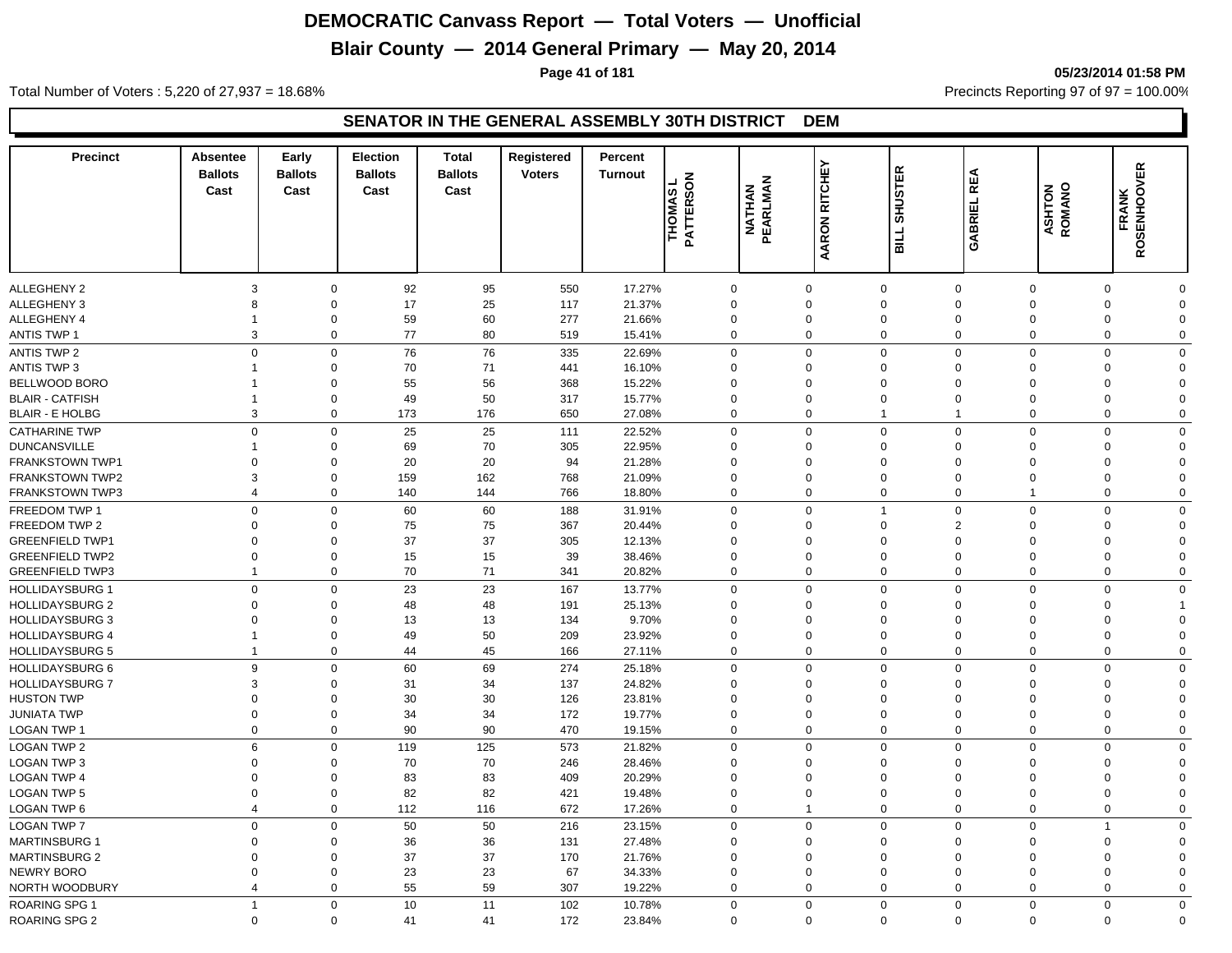## **Blair County — 2014 General Primary — May 20, 2014**

**Page 42 of 181 05/23/2014 01:58 PM**

Total Number of Voters : 5,220 of 27,937 = 18.68% Precincts Reporting 97 of 97 = 100.00%

| <b>Precinct</b>      | <b>Absentee</b><br><b>Ballots</b><br>Cast | Early<br><b>Ballots</b><br>Cast | Election<br><b>Ballots</b><br>Cast | Total<br><b>Ballots</b><br>Cast | Registered<br><b>Voters</b> | Percent<br>Turnout | $\overline{6}$<br>THOMAS<br>PATTERSC | <b>NATHAN</b><br>PEARLMAN | <b>RITCHEY</b><br><b>RON</b><br>ৰ<br>⋖ | 岛<br><b>in</b><br>言<br>륿 | ш<br>$\overline{\mathbf{r}}$<br>RIE<br>≃<br>∢<br>σ | <b>ASHTON</b><br>ROMANO | 岛<br>FRANK<br>SENHOOV<br>Ř. |  |
|----------------------|-------------------------------------------|---------------------------------|------------------------------------|---------------------------------|-----------------------------|--------------------|--------------------------------------|---------------------------|----------------------------------------|--------------------------|----------------------------------------------------|-------------------------|-----------------------------|--|
| ROARING SPG 3        |                                           | $\Omega$                        | 28                                 | 31                              | 115                         | 26.96%             | $\Omega$                             | $\Omega$                  |                                        |                          |                                                    |                         |                             |  |
| SNYDER TWP 1         |                                           |                                 | 49                                 | 50                              | 289                         | 17.30%             |                                      | 0                         |                                        |                          |                                                    |                         |                             |  |
| SNYDER TWP 2         |                                           | $\Omega$                        | 50                                 | 52                              | 352                         | 14.77%             | $\Omega$                             |                           | 0                                      | $\mathbf 0$              |                                                    |                         |                             |  |
| <b>TAYLOR TWP</b>    |                                           | $\Omega$                        | 45                                 | 50                              | 375                         | 13.33%             | $\Omega$                             | $\Omega$                  | $\Omega$                               | $\Omega$                 | $\Omega$                                           |                         |                             |  |
| <b>TYRONE TWP 1</b>  |                                           |                                 | 26                                 | 26                              | 126                         | 20.63%             |                                      |                           |                                        |                          |                                                    |                         |                             |  |
| TYRONE TWP 2         |                                           |                                 | 56                                 | 56                              | 204                         | 27.45%             |                                      |                           |                                        |                          |                                                    |                         |                             |  |
| <b>TYRONE BORO 1</b> |                                           |                                 | 41                                 | 41                              | 183                         | 22.40%             |                                      |                           |                                        |                          |                                                    |                         |                             |  |
| TYRONE BORO 2        |                                           | $\mathbf 0$                     | 27                                 | 28                              | 160                         | 17.50%             | $\mathbf 0$                          |                           | 0                                      | 0                        |                                                    |                         |                             |  |
| TYRONE BORO 3        | $\Omega$                                  | $\Omega$                        | 24                                 | 24                              | 167                         | 14.37%             | $\Omega$                             | $\Omega$                  | $\Omega$                               | $\mathbf 0$              | $\Omega$                                           | 0                       |                             |  |
| <b>TYRONE BORO 4</b> |                                           | $\Omega$                        | 16                                 | 16                              | 113                         | 14.16%             |                                      |                           |                                        |                          |                                                    |                         |                             |  |
| <b>TYRONE BORO 5</b> |                                           |                                 | 13                                 | 13                              | 110                         | 11.82%             |                                      |                           |                                        |                          |                                                    |                         |                             |  |
| TYRONE BORO 6        |                                           |                                 | 51                                 | 52                              | 176                         | 29.55%             |                                      |                           |                                        |                          |                                                    |                         |                             |  |
| TYRONE BORO 7        |                                           | $\Omega$                        | 30                                 | 31                              | 177                         | 17.51%             |                                      | 0                         | 0                                      | 0                        |                                                    |                         |                             |  |
| WILLIAMSBURG         | $\Omega$                                  | $\Omega$                        | 53                                 | 53                              | 226                         | 23.45%             | $\Omega$                             | $\Omega$                  | 0                                      | $\mathbf 0$              |                                                    |                         |                             |  |
| WOODBURY TWP         |                                           | $\mathbf 0$                     | 31                                 | 31                              | 175                         | 17.71%             |                                      |                           |                                        |                          |                                                    |                         |                             |  |
| <b>Totals</b>        | 120                                       | $\mathbf{0}$                    | 5100                               | 5220                            | 27937                       |                    |                                      |                           | 2                                      | $\overline{4}$           |                                                    |                         |                             |  |
|                      |                                           |                                 |                                    |                                 |                             |                    |                                      |                           |                                        |                          |                                                    |                         |                             |  |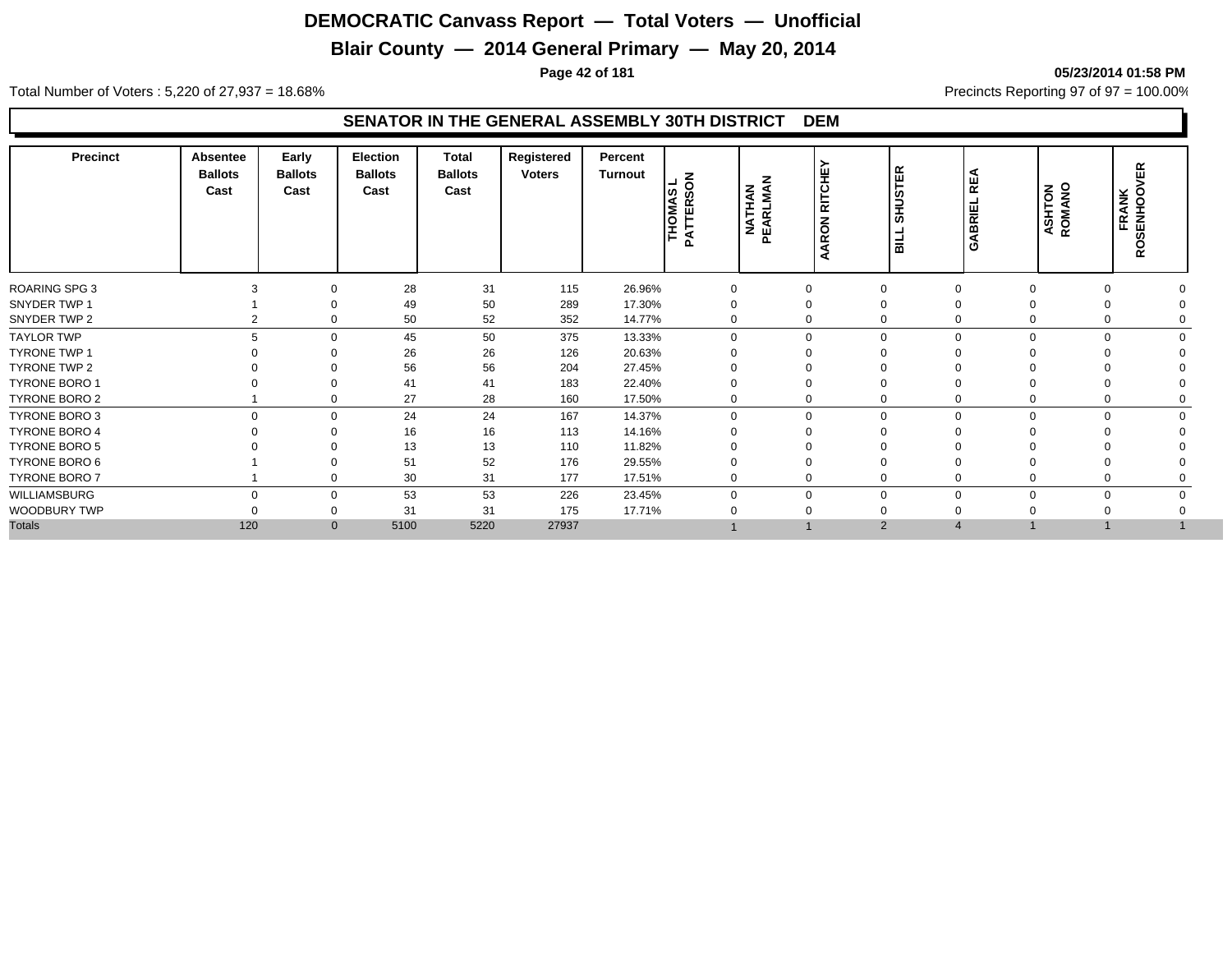## **Blair County — 2014 General Primary — May 20, 2014**

**Page 43 of 181 05/23/2014 01:58 PM**

Total Number of Voters : 5,220 of 27,937 = 18.68% Precincts Reporting 97 of 97 = 100.00%

#### **SENATOR IN THE GENERAL ASSEMBLY 30TH DISTRICT DEM - DEMOCRATIC**

| <b>Precinct</b> | <b>Absentee</b><br><b>Ballots</b><br>Cast | Early<br><b>Ballots</b><br>Cast | <b>Election</b><br><b>Ballots</b><br>Cast | <b>Total</b><br><b>Ballots</b><br>Cast | Registered<br><b>Voters</b> | Percent<br><b>Turnout</b> | <b>SALYARDS</b><br>KERI | <b>REV BRIAN<br/>SAYLOR</b> | <b>SEIBEL</b><br><b>CHERYL</b> | <b>SEILER</b><br><b>MICHEIIE</b> | <b>SNYDER</b><br>PAM | SOTTILE<br><b>BRAD</b> | DONALD<br>SWANGER | Con tinued     |
|-----------------|-------------------------------------------|---------------------------------|-------------------------------------------|----------------------------------------|-----------------------------|---------------------------|-------------------------|-----------------------------|--------------------------------|----------------------------------|----------------------|------------------------|-------------------|----------------|
|                 |                                           |                                 |                                           |                                        |                             |                           |                         |                             |                                |                                  |                      |                        |                   |                |
| ALTOONA 1-1     | $\overline{2}$                            | $\mathbf 0$                     | 38                                        | 40                                     | 357                         | 11.20%                    | $\mathbf 0$             |                             | $\mathbf 0$                    | $\mathbf 0$                      | $\mathbf 0$          | $\mathbf 0$            | $\mathbf 0$       | $\mathbf{0}$   |
| ALTOONA 1-2     | $\Delta$                                  | $\Omega$                        | 17                                        | 21                                     | 120                         | 17.50%                    | $\Omega$                |                             | $\Omega$                       | $\Omega$                         | $\Omega$             | $\Omega$               | $\Omega$          | $\Omega$       |
| ALTOONA 2-1     | $\Omega$                                  | $\Omega$                        | 11                                        | 11                                     | 290                         | 3.79%                     | $\Omega$                |                             | $\Omega$                       | $\Omega$                         | $\Omega$             | $\Omega$               | $\Omega$          |                |
| ALTOONA 2-2     | 1                                         | $\Omega$                        | 48                                        | 49                                     | 354                         | 13.84%                    | $\Omega$                |                             | $\Omega$                       |                                  | $\Omega$             | $\Omega$               | $\Omega$          | $\Omega$       |
| ALTOONA 3-1     | $\overline{2}$                            | $\mathbf 0$                     | 42                                        | 44                                     | 362                         | 12.15%                    | $\mathbf 0$             |                             | $\mathbf 0$                    | $\mathbf 0$                      | $\mathbf 0$          | $\mathbf 0$            | $\mathbf 0$       | $\Omega$       |
| ALTOONA 3-2     | $\mathbf 0$                               | $\Omega$                        | 75                                        | 75                                     | 325                         | 23.08%                    | $\mathbf 0$             |                             | $\Omega$                       | $\mathbf 0$                      | $\Omega$             | $\Omega$               | $\Omega$          | $\Omega$       |
| ALTOONA 4-1     |                                           | $\Omega$                        | 41                                        | 42                                     | 354                         | 11.86%                    | 0                       |                             | $\Omega$                       | $\mathbf 0$                      | $\Omega$             | $\Omega$               | $\Omega$          | $\Omega$       |
| ALTOONA 4-2     | $\overline{2}$                            | $\Omega$                        | 33                                        | 35                                     | 280                         | 12.50%                    | $\mathbf 0$             |                             | 0                              | $\Omega$                         | $\Omega$             | $\Omega$               | $\Omega$          | $\Omega$       |
| ALTOONA 5-1     | $\overline{1}$                            | $\mathbf 0$                     | 12                                        | 13                                     | 90                          | 14.44%                    | $\mathbf 0$             |                             | $\mathbf 0$                    | $\mathbf 0$                      | $\mathbf 0$          | $\Omega$               | $\mathbf 0$       | $\Omega$       |
| ALTOONA 5-2     | 3                                         | $\Omega$                        | 63                                        | 66                                     | 348                         | 18.97%                    | $\mathbf 0$             |                             | $\mathbf 0$                    | $\mathbf 0$                      | $\mathbf 0$          | $\mathbf 0$            | 0                 | $\mathbf 0$    |
| ALTOONA 5-3     | $\mathbf 0$                               | $\Omega$                        | 63                                        | 63                                     | 280                         | 22.50%                    | $\mathbf 0$             |                             | $\Omega$                       | $\mathbf 0$                      | $\Omega$             | $\Omega$               | $\Omega$          | $\Omega$       |
| ALTOONA 6-1     | $\overline{2}$                            | $\Omega$                        | 40                                        | 42                                     | 347                         | 12.10%                    | $\mathbf 0$             |                             | 0                              | $\mathbf 0$                      | 0                    | $\Omega$               | $\Omega$          | $\overline{0}$ |
| ALTOONA 6-2     | $\Omega$                                  | $\Omega$                        | 46                                        | 46                                     | 338                         | 13.61%                    | $\mathbf 0$             |                             | 0                              | $\mathbf 0$                      | $\Omega$             | $\Omega$               | $\mathbf 0$       | $\Omega$       |
| ALTOONA 6-3     | $\overline{1}$                            | $\Omega$                        | 60                                        | 61                                     | 310                         | 19.68%                    | $\mathbf 0$             |                             | $\mathbf 0$                    | $\Omega$                         | $\mathbf 0$          | $\Omega$               | $\mathbf 0$       | $\Omega$       |
| ALTOONA 6-4     | 3                                         | $\mathbf 0$                     | 62                                        | 65                                     | 269                         | 24.16%                    | $\mathbf 0$             |                             | $\mathbf 0$                    | $\mathbf 0$                      | $\Omega$             | $\Omega$               | $\mathbf 0$       | $\mathbf 0$    |
| ALTOONA 6-5     | $\overline{4}$                            | $\mathbf 0$                     | 65                                        | 69                                     | 410                         | 16.83%                    | $\mathbf 0$             |                             | $\mathbf 0$                    | $\mathbf 0$                      | $\mathbf 0$          | $\mathbf 0$            | $\mathbf 0$       | $\mathbf 0$    |
| ALTOONA 7       | $\overline{0}$                            | $\Omega$                        | 46                                        | 46                                     | 381                         | 12.07%                    | $\mathbf 0$             |                             | $\mathbf 0$                    | $\mathbf 0$                      | $\mathbf 0$          | $\Omega$               | $\mathbf 0$       | $\Omega$       |
| ALTOONA 8-1     | 3                                         | $\Omega$                        | 38                                        | 41                                     | 369                         | 11.11%                    | $\mathbf 0$             |                             | 0                              | $\Omega$                         | $\Omega$             | $\Omega$               | $\Omega$          | $\Omega$       |
| ALTOONA 8-2     | $\overline{2}$                            | $\Omega$                        | 47                                        | 49                                     | 272                         | 18.01%                    | $\mathbf 0$             |                             | $\mathbf 0$                    | $\mathbf 0$                      | $\Omega$             | $\Omega$               | $\Omega$          | $\Omega$       |
| ALTOONA 9       | $\overline{2}$                            | $\Omega$                        | 63                                        | 65                                     | 399                         | 16.29%                    | $\mathbf 0$             |                             | $\Omega$                       | $\Omega$                         | $\Omega$             | $\Omega$               | $\mathbf 0$       | $\mathbf 0$    |
| ALTOONA 10-1    | $\overline{1}$                            | $\mathbf 0$                     | 24                                        | 25                                     | 263                         | 9.51%                     | $\mathbf 0$             |                             | $\mathbf 0$                    | $\mathbf 0$                      | $\mathbf 0$          | $\Omega$               | $\mathbf 0$       | $\Omega$       |
| ALTOONA 10-2    | $\overline{1}$                            | $\Omega$                        | 30                                        | 31                                     | 225                         | 13.78%                    | $\mathbf 0$             |                             | $\Omega$                       | $\Omega$                         | $\Omega$             | $\Omega$               | $\Omega$          | $\Omega$       |
| ALTOONA 10-3    | $\overline{2}$                            | $\Omega$                        | 39                                        | 41                                     | 154                         | 26.62%                    | $\mathbf 0$             |                             | 0                              | $\mathbf 0$                      | $\Omega$             | $\Omega$               | $\Omega$          | $\Omega$       |
| ALTOONA 10-4    | $\overline{0}$                            | $\Omega$                        | 74                                        | 74                                     | 345                         | 21.45%                    | $\mathbf 0$             |                             | $\mathbf 0$                    | $\Omega$                         | $\Omega$             | $\Omega$               | $\Omega$          | $\Omega$       |
| ALTOONA 11-1    | $\mathbf 0$                               | $\mathbf 0$                     | 72                                        | 72                                     | 424                         | 16.98%                    | $\mathbf 0$             |                             | $\mathbf 0$                    | $\mathbf 0$                      | $\Omega$             | $\Omega$               | $\mathbf 0$       | $\mathbf 0$    |
| ALTOONA 11-2    | $\mathbf 0$                               | $\Omega$                        | 55                                        | 55                                     | 309                         | 17.80%                    | $\mathbf 0$             |                             | $\mathbf 0$                    | $\mathbf 0$                      | $\mathbf 0$          | $\Omega$               | $\mathbf 0$       | $\Omega$       |
| ALTOONA 11-3    | $\overline{0}$                            | $\Omega$                        | 58                                        | 58                                     | 280                         | 20.71%                    | $\mathbf 0$             |                             | 0                              | $\mathbf 0$                      | $\Omega$             | $\Omega$               | $\Omega$          | $\Omega$       |
| ALTOONA 12-1    | $\Omega$                                  | $\Omega$                        | 25                                        | 25                                     | 147                         | 17.01%                    | $\Omega$                |                             | $\Omega$                       | $\Omega$                         | $\Omega$             | $\Omega$               | $\Omega$          | $\Omega$       |
| ALTOONA 12-2    | $\Omega$                                  | $\Omega$                        | 42                                        | 42                                     | 198                         | 21.21%                    | $\mathbf 0$             |                             | $\mathbf 0$                    | $\Omega$                         | $\Omega$             | $\Omega$               | $\Omega$          | $\Omega$       |
| ALTOONA 12-3    | $\overline{\mathbf{1}}$                   | $\mathbf 0$                     | 33                                        | 34                                     | 183                         | 18.58%                    | $\mathbf 0$             |                             | $\mathbf 0$                    | $\mathbf 0$                      | $\mathbf 0$          | $\mathbf 0$            | 0                 | $\mathbf 0$    |
| ALTOONA 12-4    | $\mathbf 0$                               | $\Omega$                        | 70                                        | $70\,$                                 | 256                         | 27.34%                    | $\mathbf 0$             |                             | $\mathsf 0$                    | $\mathbf 0$                      | $\Omega$             | $\Omega$               | $\Omega$          | $\mathbf 0$    |
| ALTOONA 12-5    | $\Omega$                                  | $\Omega$                        | 22                                        | 22                                     | 146                         | 15.07%                    | $\mathbf 0$             |                             | $\Omega$                       | $\Omega$                         | $\Omega$             | $\Omega$               | $\Omega$          | $\Omega$       |
| ALTOONA 13-1    | $\Omega$                                  | $\Omega$                        | 71                                        | 71                                     | 431                         | 16.47%                    | $\mathbf 0$             |                             | $\Omega$                       | $\Omega$                         | $\Omega$             | $\Omega$               | $\Omega$          | $\Omega$       |
| ALTOONA 13-2    | $\mathbf 0$                               | $\Omega$                        | 64                                        | 64                                     | 390                         | 16.41%                    | $\mathbf 0$             |                             | $\mathbf 0$                    | $\mathbf 0$                      | $\mathbf 0$          | $\Omega$               | $\mathbf 0$       | $\mathbf 0$    |
| ALTOONA 13-3    | $\mathbf 0$                               | $\mathbf 0$                     | 57                                        | 57                                     | 296                         | 19.26%                    | $\mathbf 0$             |                             | $\mathbf 0$                    | $\mathbf 0$                      | $\mathbf 0$          | $\mathbf 0$            | $\mathbf 0$       | $\mathbf 0$    |
| ALTOONA 13-4    | $\overline{1}$                            | $\Omega$                        | 51                                        | 52                                     | 522                         | 9.96%                     | $\mathbf 0$             |                             | $\mathbf 0$                    | $\mathbf 0$                      | $\Omega$             | $\Omega$               | $\mathbf 0$       | $\Omega$       |
| ALTOONA 14-1    | $\mathbf 0$                               | $\Omega$                        | 29                                        | 29                                     | 148                         | 19.59%                    | $\mathbf 0$             |                             | $\mathbf 0$                    | $\mathbf 0$                      | $\Omega$             | $\Omega$               | $\Omega$          | $\Omega$       |
| ALTOONA 14-2    |                                           | $\Omega$                        | 93                                        | 97                                     | 386                         | 25.13%                    | $\mathbf 0$             |                             | $\Omega$                       | $\Omega$                         | $\Omega$             | $\Omega$               | $\Omega$          | $\Omega$       |
| ALTOONA 14-3    | $\Omega$                                  | $\Omega$                        | 71                                        | 71                                     | 272                         | 26.10%                    | $\Omega$                |                             | $\Omega$                       | $\Omega$                         | $\Omega$             | $\Omega$               | $\Omega$          | $\Omega$       |
| ALTOONA 14-4    |                                           | $\mathbf 0$                     | 100                                       | 101                                    | 411                         | 24.57%                    | $\mathbf 0$             |                             | 1                              | $\Omega$                         | $\Omega$             | $\Omega$               | $\Omega$          | $\Omega$       |
| ALLEGHENY 1     | 3                                         | $\mathbf 0$                     | 92                                        | 95                                     | 558                         | 17.03%                    | $\mathbf 0$             |                             | $\mathbf 0$                    | $\mathbf 0$                      | $\mathbf 0$          | $\mathbf 0$            | $\mathbf 0$       | $\mathbf 0$    |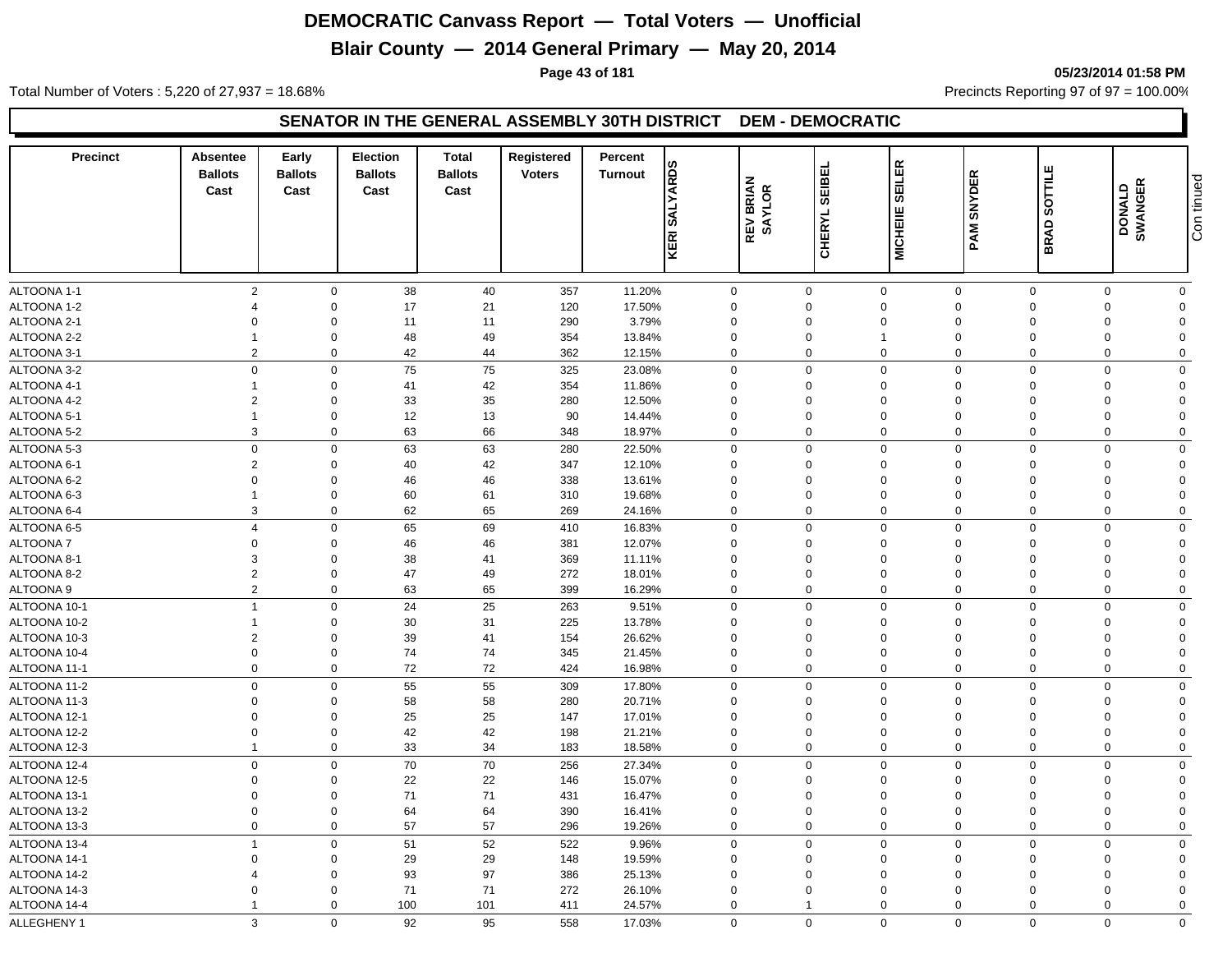## **Blair County — 2014 General Primary — May 20, 2014**

**Page 44 of 181 05/23/2014 01:58 PM**

Total Number of Voters : 5,220 of 27,937 = 18.68% Precincts Reporting 97 of 97 = 100.00%

| <b>Precinct</b>                | <b>Absentee</b><br><b>Ballots</b><br>Cast | Early<br><b>Ballots</b><br>Cast | Election<br><b>Ballots</b><br>Cast | <b>Total</b><br><b>Ballots</b><br>Cast | Registered<br><b>Voters</b> | Percent<br><b>Turnout</b> | <b>SALYARDS</b>            | <b>REV BRIAN<br/>SAYLOR</b> | <b>SEIBEL</b> | <b>EILER</b><br>စ          | <b>SNYDER</b>              | ш<br>SOTTIL                | DONALD<br>SWANGER          |                  |
|--------------------------------|-------------------------------------------|---------------------------------|------------------------------------|----------------------------------------|-----------------------------|---------------------------|----------------------------|-----------------------------|---------------|----------------------------|----------------------------|----------------------------|----------------------------|------------------|
|                                |                                           |                                 |                                    |                                        |                             |                           | KERI                       |                             | <b>CHERYL</b> | <b>MICHEIIE</b>            | PAM                        | <b>BRAD</b>                |                            |                  |
| <b>ALLEGHENY 2</b>             | 3                                         | $\mathbf 0$                     | 92                                 | 95                                     | 550                         | 17.27%                    | $\mathbf 0$                | $\mathbf 0$                 |               | $\mathbf 0$                | $\mathbf 0$                | $\mathbf 0$                | $\mathbf 0$                | ∩                |
| <b>ALLEGHENY 3</b>             | 8                                         | $\mathbf 0$                     | 17                                 | 25                                     | 117                         | 21.37%                    | $\mathbf 0$                | $\mathbf 0$                 |               | $\mathbf 0$                | $\Omega$                   | $\Omega$                   | $\Omega$                   | $\Omega$         |
| ALLEGHENY 4                    | 1                                         | $\mathbf 0$                     | 59                                 | 60                                     | 277                         | 21.66%                    | $\mathbf 0$                | $\mathbf 0$                 |               | $\mathbf 0$                | $\mathbf 0$                | $\mathbf 0$                | $\Omega$                   | $\Omega$         |
| <b>ANTIS TWP 1</b>             | 3                                         | $\mathbf 0$                     | 77                                 | 80                                     | 519                         | 15.41%                    | $\mathbf 0$                | $\mathbf 0$                 |               | $\mathbf 0$                | $\mathbf 0$                | $\mathbf 0$                | $\mathbf 0$                | $\mathbf 0$      |
| <b>ANTIS TWP 2</b>             | $\mathbf 0$                               | $\mathsf 0$                     | 76                                 | 76                                     | 335                         | 22.69%                    | $\mathbf 0$                | $\mathbf 0$                 |               | $\Omega$                   | $\mathbf 0$                | $\mathbf 0$                | $\Omega$                   | $\Omega$         |
| <b>ANTIS TWP 3</b>             | 1                                         | $\mathbf 0$                     | 70                                 | 71                                     | 441                         | 16.10%                    | $\Omega$                   | $\Omega$                    |               | $\Omega$                   | $\Omega$                   | $\Omega$                   | $\Omega$                   | $\Omega$         |
| BELLWOOD BORO                  |                                           | $\mathbf 0$                     | 55                                 | 56                                     | 368                         | 15.22%                    | $\Omega$                   | $\Omega$                    |               | $\Omega$                   | $\Omega$                   | $\Omega$                   | $\Omega$                   | $\Omega$         |
| <b>BLAIR - CATFISH</b>         | 1                                         | $\mathbf 0$                     | 49                                 | 50                                     | 317                         | 15.77%                    | $\Omega$                   | $\Omega$                    |               | $\Omega$                   | $\Omega$                   | $\Omega$                   | $\Omega$                   | $\Omega$         |
| <b>BLAIR - E HOLBG</b>         | 3                                         | $\mathbf 0$                     | 173                                | 176                                    | 650                         | 27.08%                    | $\mathbf 0$                | $\Omega$                    |               | $\Omega$                   | $\mathbf 0$                | $\mathbf 0$                | $\Omega$                   | $\mathbf 0$      |
| <b>CATHARINE TWP</b>           | $\Omega$                                  | $\mathbf 0$                     | 25                                 | 25                                     | 111                         | 22.52%                    | $\mathbf 0$                | $\mathbf 0$                 |               | $\Omega$                   | $\Omega$                   | $\Omega$                   | $\Omega$                   | $\Omega$         |
| <b>DUNCANSVILLE</b>            |                                           | $\mathsf 0$                     | 69                                 | 70                                     | 305                         | 22.95%                    | $\Omega$                   | $\mathbf 0$                 |               | $\Omega$                   | $\Omega$                   | $\Omega$                   | $\Omega$                   | $\Omega$         |
| <b>FRANKSTOWN TWP1</b>         | $\Omega$                                  | $\mathbf 0$                     | 20                                 | 20                                     | 94                          | 21.28%                    | $\Omega$                   | $\mathbf 0$                 |               | $\Omega$                   | $\Omega$                   | $\Omega$                   | $\Omega$                   | $\Omega$         |
| <b>FRANKSTOWN TWP2</b>         | 3                                         | $\mathbf 0$                     | 159                                | 162                                    | 768                         | 21.09%                    |                            | $\mathbf 0$                 |               | $\Omega$                   | $\mathbf 0$                | $\mathbf 0$                |                            | $\Omega$         |
| <b>FRANKSTOWN TWP3</b>         | $\overline{4}$                            | $\mathbf 0$                     | 140                                | 144                                    | 766                         | 18.80%                    | $\mathbf 0$                | $\mathbf 0$                 |               | $\mathbf 0$                | $\mathbf 0$                | $\mathbf 0$                | $\mathbf 0$                | $\Omega$         |
|                                | $\mathbf 0$                               | $\mathsf 0$                     |                                    |                                        |                             |                           |                            |                             |               | $\Omega$                   | $\mathbf 0$                |                            | $\Omega$                   | $\Omega$         |
| FREEDOM TWP 1<br>FREEDOM TWP 2 | $\mathbf 0$                               | $\mathbf 0$                     | 60                                 | 60<br>75                               | 188<br>367                  | 31.91%                    | $\mathbf 0$<br>$\mathbf 0$ | $\mathbf 0$<br>$\mathbf 0$  |               | $\mathbf 0$                | 1                          | $\mathbf 0$<br>$\mathbf 0$ | $\Omega$                   | $\Omega$         |
|                                | $\mathbf 0$                               | $\mathbf 0$                     | 75                                 |                                        |                             | 20.44%                    | $\mathbf 0$                |                             |               | $\mathbf 0$                | $\mathbf 0$                | $\mathbf 0$                | $\Omega$                   | $\Omega$         |
| <b>GREENFIELD TWP1</b>         |                                           |                                 | 37                                 | 37                                     | 305                         | 12.13%                    |                            | $\mathbf 0$<br>$\mathbf 0$  |               |                            |                            |                            |                            |                  |
| <b>GREENFIELD TWP2</b>         | $\mathbf 0$<br>$\mathbf{1}$               | $\mathbf 0$<br>$\mathbf 0$      | 15<br>70                           | 15<br>71                               | 39<br>341                   | 38.46%                    | $\mathbf 0$                | $\Omega$                    |               | $\mathbf 0$<br>$\mathbf 0$ | $\mathbf 0$<br>$\mathbf 0$ | $\mathbf 0$<br>$\mathbf 0$ | $\mathbf 0$<br>$\mathbf 0$ | 0<br>$\mathbf 0$ |
| <b>GREENFIELD TWP3</b>         |                                           |                                 |                                    |                                        |                             | 20.82%                    | $\mathbf 0$                |                             |               |                            |                            |                            |                            |                  |
| <b>HOLLIDAYSBURG 1</b>         | $\mathbf 0$                               | $\mathbf 0$                     | 23                                 | 23                                     | 167                         | 13.77%                    | $\mathbf 0$                | $\mathbf 0$                 |               | $\mathbf 0$                | $\mathbf 0$                | $\mathbf{0}$               | $\mathbf 0$                | $\mathbf{0}$     |
| <b>HOLLIDAYSBURG 2</b>         | $\Omega$                                  | $\mathbf 0$                     | 48                                 | 48                                     | 191                         | 25.13%                    | $\mathbf 0$                | $\mathbf 0$                 |               | $\Omega$                   | $\Omega$                   | $\Omega$                   | $\Omega$                   | $\Omega$         |
| <b>HOLLIDAYSBURG 3</b>         | $\Omega$                                  | $\mathbf 0$                     | 13                                 | 13                                     | 134                         | 9.70%                     | $\Omega$                   | $\Omega$                    |               | $\Omega$                   | $\Omega$                   | $\Omega$                   | $\Omega$                   | $\Omega$         |
| <b>HOLLIDAYSBURG 4</b>         | $\mathbf{1}$                              | $\mathbf 0$                     | 49                                 | 50                                     | 209                         | 23.92%                    | $\mathbf 0$                | $\mathbf 0$                 |               | $\Omega$                   | $\mathbf 0$                | $\mathbf 0$                | $\Omega$                   | $\Omega$         |
| <b>HOLLIDAYSBURG 5</b>         | $\mathbf{1}$                              | $\mathbf 0$                     | 44                                 | 45                                     | 166                         | 27.11%                    | $\mathbf 0$                | $\Omega$                    |               | $\mathbf 0$                | $\mathbf 0$                | $\mathbf 0$                | $\Omega$                   | $\Omega$         |
| <b>HOLLIDAYSBURG 6</b>         | 9                                         | $\mathbf 0$                     | 60                                 | 69                                     | 274                         | 25.18%                    | $\mathbf 0$                | $\mathbf 0$                 |               | $\Omega$                   | $\Omega$                   | $\Omega$                   | $\Omega$                   | $\Omega$         |
| <b>HOLLIDAYSBURG 7</b>         | 3                                         | $\mathbf 0$                     | 31                                 | 34                                     | 137                         | 24.82%                    | $\mathbf 0$                | $\mathbf 0$                 |               | $\Omega$                   | $\Omega$                   | $\Omega$                   | $\Omega$                   | $\Omega$         |
| <b>HUSTON TWP</b>              | $\mathbf 0$                               | $\mathbf 0$                     | 30                                 | 30                                     | 126                         | 23.81%                    | $\mathbf 0$                | $\mathbf 0$                 |               | $\Omega$                   | $\mathbf 0$                | $\mathbf 0$                | $\Omega$                   | $\Omega$         |
| <b>JUNIATA TWP</b>             | $\mathbf 0$                               | $\mathsf 0$                     | 34                                 | 34                                     | 172                         | 19.77%                    | $\mathbf 0$                | $\mathbf 0$                 |               | $\mathbf 0$                | $\mathbf 0$                | $\mathbf 0$                | $\Omega$                   | $\Omega$         |
| <b>LOGAN TWP 1</b>             | $\mathbf 0$                               | $\mathbf 0$                     | 90                                 | 90                                     | 470                         | 19.15%                    | $\mathbf 0$                | $\mathbf 0$                 |               | $\mathbf 0$                | $\mathbf 0$                | 0                          | $\Omega$                   | $\mathbf 0$      |
| <b>LOGAN TWP 2</b>             | 6                                         | $\mathbf 0$                     | 119                                | 125                                    | 573                         | 21.82%                    | $\mathbf 0$                | $\mathbf 0$                 |               | $\mathbf 0$                | $\Omega$                   | $\mathbf 0$                | $\Omega$                   | 0                |
| LOGAN TWP 3                    | $\mathbf 0$                               | $\mathbf 0$                     | 70                                 | 70                                     | 246                         | 28.46%                    | $\mathbf 0$                | $\mathbf 0$                 |               | $\mathbf 0$                | $\mathbf 0$                | $\mathbf 0$                | $\mathbf 0$                | 1                |
| <b>LOGAN TWP 4</b>             | $\mathbf 0$                               | $\mathbf 0$                     | 83                                 | 83                                     | 409                         | 20.29%                    | $\mathbf 0$                | $\mathbf 0$                 |               | $\mathbf 0$                | 0                          |                            | $\Omega$                   | $\Omega$         |
| <b>LOGAN TWP 5</b>             | $\mathbf 0$                               | $\mathbf 0$                     | 82                                 | 82                                     | 421                         | 19.48%                    | $\mathbf 0$                | $\mathbf 0$                 |               | $\mathbf 0$                | $\mathbf 0$                | 0                          | $\Omega$                   | $\Omega$         |
| <b>LOGAN TWP 6</b>             | $\overline{4}$                            | $\mathbf 0$                     | 112                                | 116                                    | 672                         | 17.26%                    | $\mathbf 0$                | $\Omega$                    |               | $\mathbf 0$                | $\mathbf 0$                | 0                          | $\Omega$                   | $\mathbf 0$      |
| <b>LOGAN TWP 7</b>             | $\mathbf 0$                               | $\mathbf 0$                     | 50                                 | 50                                     | 216                         | 23.15%                    | $\mathbf 0$                | $\mathbf 0$                 |               | $\mathbf 0$                | $\Omega$                   | $\Omega$                   | $\Omega$                   | $\mathbf{0}$     |
| <b>MARTINSBURG 1</b>           | 0                                         | $\mathbf 0$                     | 36                                 | 36                                     | 131                         | 27.48%                    | $\mathbf 0$                | $\Omega$                    |               | $\Omega$                   | $\Omega$                   | $\Omega$                   | $\Omega$                   | $\Omega$         |
| <b>MARTINSBURG 2</b>           | $\mathbf 0$                               | $\mathbf 0$                     | 37                                 | 37                                     | 170                         | 21.76%                    | 0                          | $\Omega$                    |               | $\Omega$                   | $\mathbf 0$                | $\Omega$                   | $\Omega$                   | $\Omega$         |
| <b>NEWRY BORO</b>              | $\Omega$                                  | $\mathsf 0$                     | 23                                 | 23                                     | 67                          | 34.33%                    | $\mathbf 0$                | $\Omega$                    |               | $\mathbf 0$                | $\mathbf 0$                | $\Omega$                   | $\Omega$                   | $\Omega$         |
| NORTH WOODBURY                 | 4                                         | $\mathbf 0$                     | 55                                 | 59                                     | 307                         | 19.22%                    | $\mathbf 0$                | $\mathbf 0$                 |               | $\Omega$                   | $\Omega$                   | $\mathbf{0}$               | $\Omega$                   | $\Omega$         |
| <b>ROARING SPG 1</b>           | $\overline{1}$                            | $\mathbf 0$                     | 10                                 | 11                                     | 102                         | 10.78%                    | $\mathbf 0$                | $\mathbf 0$                 |               | $\Omega$                   | $\Omega$                   | $\Omega$                   | $\Omega$                   | 0                |
| <b>ROARING SPG 2</b>           | $\mathbf 0$                               | $\mathbf 0$                     | 41                                 | 41                                     | 172                         | 23.84%                    | $\mathbf 0$                | $\Omega$                    |               | $\Omega$                   | $\mathbf 0$                | $\mathbf{0}$               | $\Omega$                   | $\mathbf 0$      |
|                                |                                           |                                 |                                    |                                        |                             |                           |                            |                             |               |                            |                            |                            |                            |                  |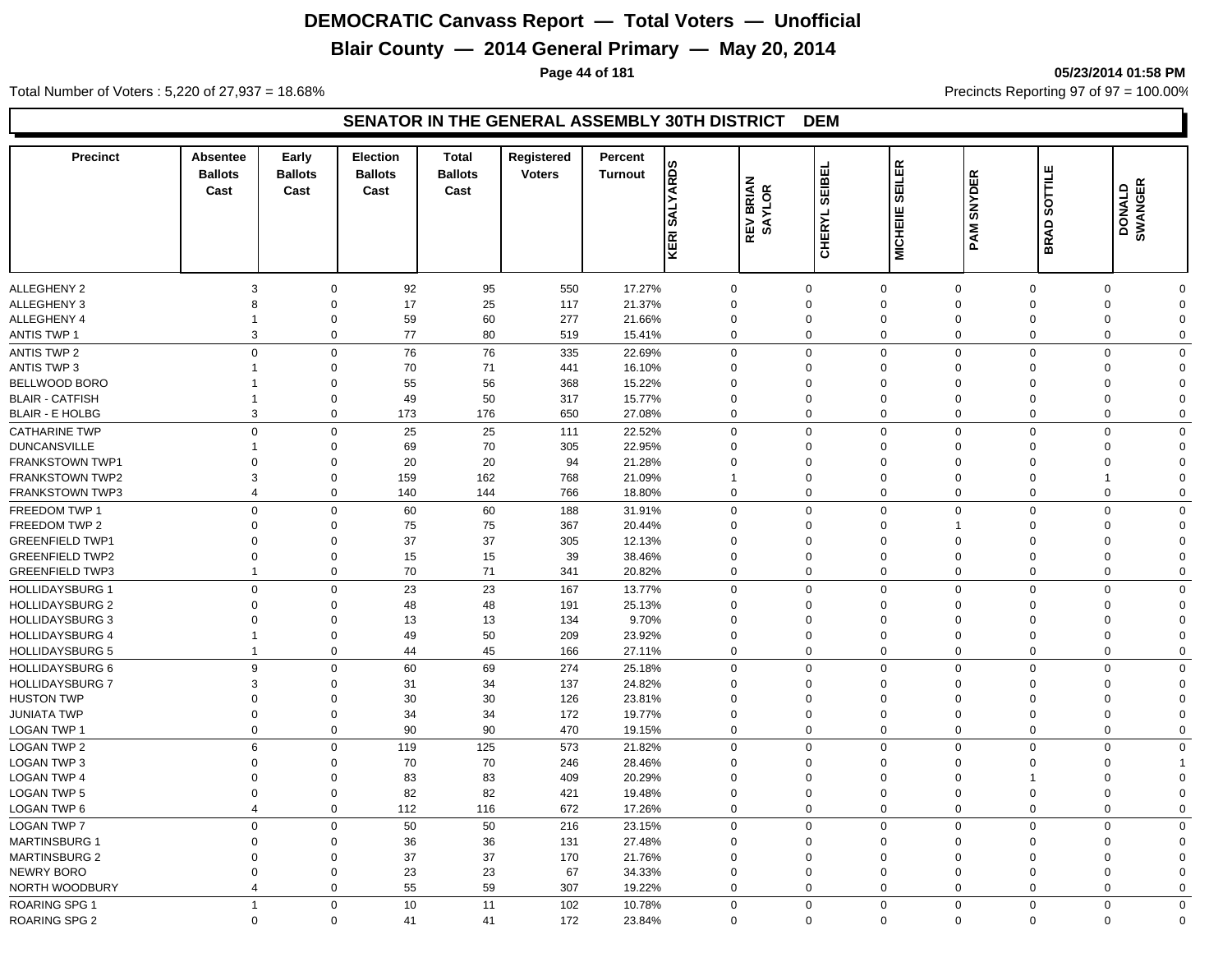## **Blair County — 2014 General Primary — May 20, 2014**

**Page 45 of 181 05/23/2014 01:58 PM**

Total Number of Voters : 5,220 of 27,937 = 18.68% Precincts Reporting 97 of 97 = 100.00%

| <b>Precinct</b>      | Absentee<br><b>Ballots</b><br>Cast | Early<br><b>Ballots</b><br>Cast | <b>Election</b><br><b>Ballots</b><br>Cast | Total<br><b>Ballots</b><br>Cast | Registered<br><b>Voters</b> | Percent<br>Turnout | <b>RDS</b><br>KERI SJ | <b>BRIAN</b><br>YLOR<br>REV<br>SA | SEIBEI<br>≻<br><b>HER</b><br>ပ | ER<br>믋<br>ທ<br><b>MICHEIIE</b> | $\alpha$<br>ш<br>$\Omega$<br>z<br>ၯ<br>Σ<br>⋖ | ш<br>o<br>Ø<br>$\Omega$<br>◀<br>운. | 띥<br><b>DONALD</b><br><b>SWANGE</b> |  |
|----------------------|------------------------------------|---------------------------------|-------------------------------------------|---------------------------------|-----------------------------|--------------------|-----------------------|-----------------------------------|--------------------------------|---------------------------------|-----------------------------------------------|------------------------------------|-------------------------------------|--|
| <b>ROARING SPG 3</b> |                                    |                                 | 28                                        | 31                              | 115                         | 26.96%             | $\mathbf 0$           | $\mathbf 0$                       |                                |                                 | 0                                             |                                    |                                     |  |
| SNYDER TWP 1         |                                    |                                 | 49                                        | 50                              | 289                         | 17.30%             |                       |                                   |                                |                                 |                                               |                                    |                                     |  |
| SNYDER TWP 2         |                                    |                                 | 50                                        | 52                              | 352                         | 14.77%             | 0                     | 0                                 |                                |                                 | $\mathbf 0$                                   |                                    |                                     |  |
| <b>TAYLOR TWP</b>    | 5                                  | $\Omega$                        | 45                                        | 50                              | 375                         | 13.33%             | $\Omega$              | $\Omega$                          |                                |                                 | $\mathbf 0$                                   | 0                                  |                                     |  |
| TYRONE TWP 1         |                                    |                                 | 26                                        | 26                              | 126                         | 20.63%             |                       |                                   |                                |                                 |                                               |                                    |                                     |  |
| TYRONE TWP 2         |                                    |                                 | 56                                        | 56                              | 204                         | 27.45%             |                       |                                   |                                |                                 |                                               |                                    |                                     |  |
| <b>TYRONE BORO 1</b> |                                    |                                 | 41                                        | 41                              | 183                         | 22.40%             |                       |                                   |                                |                                 |                                               |                                    |                                     |  |
| TYRONE BORO 2        |                                    |                                 | 27                                        | 28                              | 160                         | 17.50%             | 0                     | 0                                 |                                |                                 | $\mathbf 0$                                   |                                    |                                     |  |
| TYRONE BORO 3        | $\Omega$                           | $\Omega$                        | 24                                        | 24                              | 167                         | 14.37%             | $\Omega$              | $\Omega$                          | 0                              |                                 | 0                                             | $\Omega$<br>$\Omega$               |                                     |  |
| <b>TYRONE BORO 4</b> |                                    |                                 | 16                                        | 16                              | 113                         | 14.16%             |                       |                                   |                                |                                 |                                               |                                    |                                     |  |
| <b>TYRONE BORO 5</b> |                                    |                                 | 13                                        | 13                              | 110                         | 11.82%             |                       |                                   |                                |                                 |                                               |                                    |                                     |  |
| TYRONE BORO 6        |                                    |                                 | 51                                        | 52                              | 176                         | 29.55%             |                       |                                   |                                |                                 |                                               |                                    |                                     |  |
| TYRONE BORO 7        |                                    | $\Omega$                        | 30                                        | 31                              | 177                         | 17.51%             | $\mathbf 0$           | 0                                 |                                |                                 | 0                                             |                                    |                                     |  |
| WILLIAMSBURG         | $\Omega$                           | $\Omega$                        | 53                                        | 53                              | 226                         | 23.45%             | $\Omega$              | $\Omega$                          |                                |                                 | $\mathbf 0$                                   | 0<br>$\Omega$                      |                                     |  |
| WOODBURY TWP         |                                    |                                 | 31                                        | 31                              | 175                         | 17.71%             |                       |                                   |                                |                                 |                                               |                                    |                                     |  |
| <b>Totals</b>        | 120                                | $\mathbf{0}$                    | 5100                                      | 5220                            | 27937                       |                    |                       |                                   |                                |                                 |                                               |                                    |                                     |  |
|                      |                                    |                                 |                                           |                                 |                             |                    |                       |                                   |                                |                                 |                                               |                                    |                                     |  |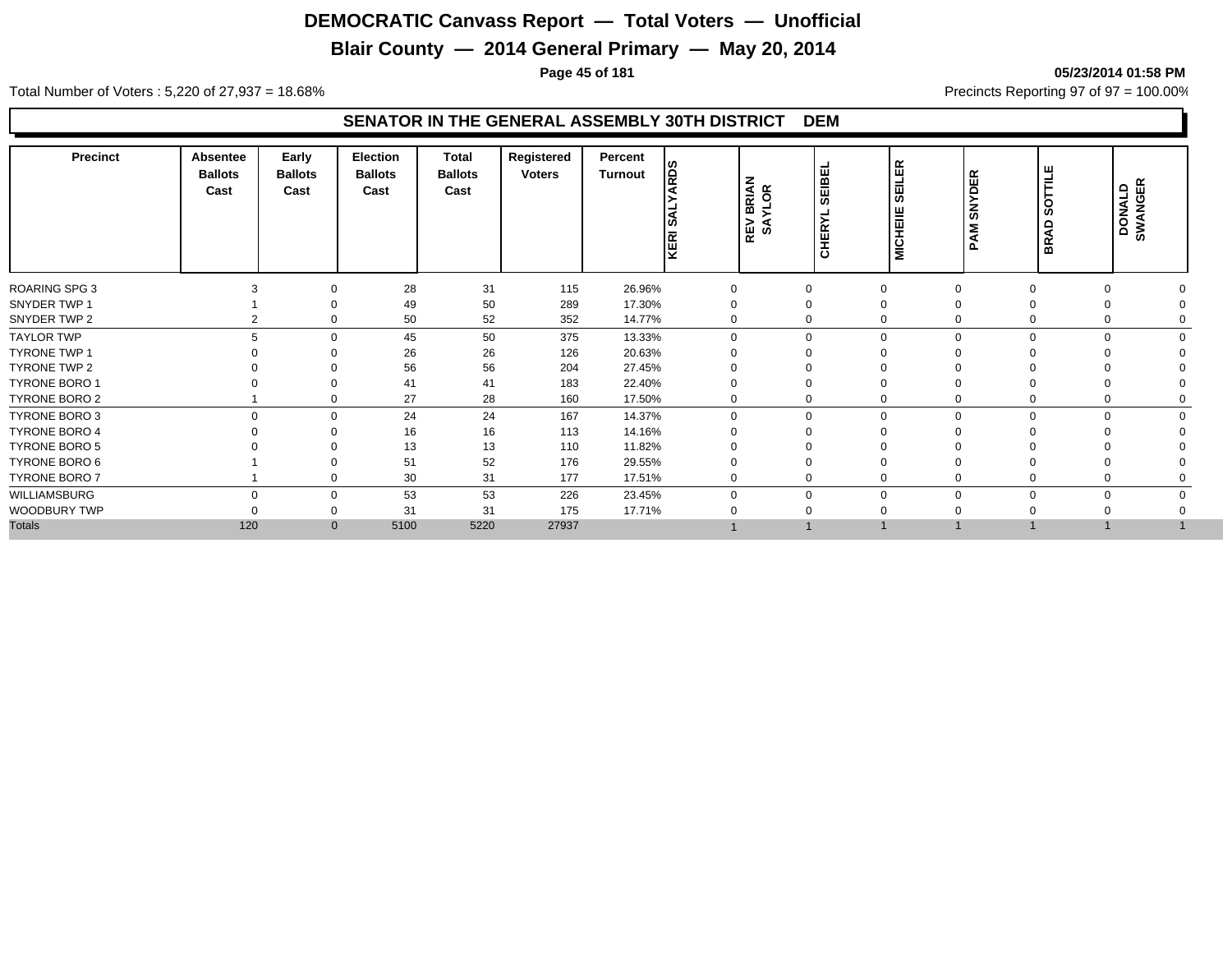## **Blair County — 2014 General Primary — May 20, 2014**

**Page 46 of 181 05/23/2014 01:58 PM**

Total Number of Voters : 5,220 of 27,937 = 18.68% Precincts Reporting 97 of 97 = 100.00%

#### **SENATOR IN THE GENERAL ASSEMBLY 30TH DISTRICT DEM - DEMOCRATIC**

| <b>Precinct</b> | Absentee<br><b>Ballots</b><br>Cast | Early<br><b>Ballots</b><br>Cast | <b>Election</b><br><b>Ballots</b><br>Cast | <b>Total</b><br><b>Ballots</b><br>Cast | Registered<br><b>Voters</b> | Percent<br>Turnout | <b>TALLIE</b><br><b>Nole</b> | <b>ANGELIQUE<br/>THAYER</b> | ROBERT<br>TURCOVSKI | ш<br><b>WALLAC</b><br><b>TERRY</b> | WARD<br>Xanr   | JOHN WEIDLICH | ALVESTA<br>WHELAND | Con tinued  |
|-----------------|------------------------------------|---------------------------------|-------------------------------------------|----------------------------------------|-----------------------------|--------------------|------------------------------|-----------------------------|---------------------|------------------------------------|----------------|---------------|--------------------|-------------|
| ALTOONA 1-1     | $\overline{2}$                     | $\mathbf 0$                     | 38                                        | 40                                     | 357                         | 11.20%             | 0                            |                             | $\mathbf 0$         | $\mathbf 0$                        | $\mathbf 0$    | $\mathbf 0$   | $\mathbf 0$        | $\mathbf 0$ |
| ALTOONA 1-2     | $\overline{4}$                     | $\mathbf 0$                     | 17                                        | 21                                     | 120                         | 17.50%             | $\mathbf 0$                  |                             | $\mathbf 0$         | $\mathbf 0$                        | $\Omega$       | $\Omega$      | $\Omega$           | $\mathbf 0$ |
| ALTOONA 2-1     | $\mathbf 0$                        | $\mathbf 0$                     | 11                                        | 11                                     | 290                         | 3.79%              | $\mathbf 0$                  |                             | $\mathbf 0$         | $\mathbf 0$                        | $\Omega$       | $\Omega$      | $\Omega$           | $\Omega$    |
| ALTOONA 2-2     | $\overline{1}$                     | $\mathbf 0$                     | 48                                        | 49                                     | 354                         | 13.84%             | $\mathbf 0$                  |                             | 0                   | $\mathbf 0$                        | $\mathbf 0$    | $\Omega$      | $\Omega$           | $\Omega$    |
| ALTOONA 3-1     | $\overline{2}$                     | $\mathbf 0$                     | 42                                        | 44                                     | 362                         | 12.15%             | $\mathbf 0$                  |                             | $\mathbf 0$         | $\mathbf 0$                        | $\mathbf 0$    | $\Omega$      | $\Omega$           | $\mathbf 0$ |
| ALTOONA 3-2     | $\mathbf 0$                        | $\mathbf 0$                     | 75                                        | 75                                     | 325                         | 23.08%             | $\mathbf 0$                  |                             | $\mathbf 0$         | $\mathbf 0$                        | $\mathbf 0$    | $\Omega$      | $\Omega$           | $\mathbf 0$ |
| ALTOONA 4-1     |                                    | $\mathbf 0$                     | 41                                        | 42                                     | 354                         | 11.86%             | $\mathbf 0$                  |                             | $\mathbf 0$         | $\mathbf 0$                        | $\mathbf 0$    | $\Omega$      | $\Omega$           | $\Omega$    |
| ALTOONA 4-2     | $\overline{2}$                     | $\mathbf 0$                     | 33                                        | 35                                     | 280                         | 12.50%             | $\mathbf 0$                  |                             | 0                   | $\mathbf 0$                        | $\mathbf 0$    | $\Omega$      | $\mathbf 0$        | $\Omega$    |
| ALTOONA 5-1     | $\overline{1}$                     | $\mathbf 0$                     | 12                                        | 13                                     | 90                          | 14.44%             | 0                            |                             | 0                   | $\mathbf 0$                        | $\overline{0}$ | $\Omega$      | $\Omega$           | $\Omega$    |
| ALTOONA 5-2     | 3                                  | $\mathbf 0$                     | 63                                        | 66                                     | 348                         | 18.97%             | $\mathbf 0$                  |                             | $\mathbf 0$         | $\mathbf 0$                        | $\mathbf 0$    | $\mathbf 0$   | $\Omega$           | $\mathbf 0$ |
| ALTOONA 5-3     | $\mathbf 0$                        | $\mathbf 0$                     | 63                                        | 63                                     | 280                         | 22.50%             | $\mathbf 0$                  |                             | $\Omega$            | $\mathbf 0$                        | $\Omega$       | $\Omega$      | $\Omega$           | $\mathbf 0$ |
| ALTOONA 6-1     | $\overline{2}$                     | $\mathbf 0$                     | 40                                        | 42                                     | 347                         | 12.10%             | $\Omega$                     |                             | $\Omega$            | $\mathbf{0}$                       | $\Omega$       | $\Omega$      | $\Omega$           | $\Omega$    |
| ALTOONA 6-2     | $\Omega$                           | $\mathbf 0$                     | 46                                        | 46                                     | 338                         | 13.61%             | $\mathbf 0$                  |                             | 0                   | $\mathbf 0$                        | $\Omega$       | $\Omega$      | $\Omega$           | $\Omega$    |
| ALTOONA 6-3     | $\overline{1}$                     | $\mathbf 0$                     | 60                                        | 61                                     | 310                         | 19.68%             | $\mathbf 0$                  |                             | 0                   | $\mathbf 0$                        | $\mathbf 0$    | $\Omega$      | $\mathbf 0$        | $\Omega$    |
| ALTOONA 6-4     | 3                                  | $\mathbf 0$                     | 62                                        | 65                                     | 269                         | 24.16%             | $\mathbf 0$                  |                             | $\mathbf 0$         | $\mathbf 0$                        | $\Omega$       | $\Omega$      | $\Omega$           | $\mathbf 0$ |
| ALTOONA 6-5     | $\overline{4}$                     | $\mathbf 0$                     | 65                                        | 69                                     | 410                         | 16.83%             | $\mathbf 0$                  |                             | $\mathbf 0$         | $\mathbf 0$                        | $\Omega$       | $\mathbf 0$   | $\Omega$           | $\mathbf 0$ |
| <b>ALTOONA7</b> | $\mathbf 0$                        | $\mathbf 0$                     | 46                                        | 46                                     | 381                         | 12.07%             | $\mathbf 0$                  |                             | $\mathbf 0$         | $\mathbf 0$                        | $\overline{0}$ | $\Omega$      | $\Omega$           | $\mathbf 0$ |
| ALTOONA 8-1     | 3                                  | $\mathbf 0$                     | 38                                        | 41                                     | 369                         | 11.11%             | $\mathbf 0$                  |                             | $\Omega$            | $\mathbf 0$                        | $\Omega$       | $\Omega$      | $\Omega$           | $\mathbf 0$ |
| ALTOONA 8-2     | $\overline{2}$                     | $\mathbf 0$                     | 47                                        | 49                                     | 272                         | 18.01%             | $\mathbf 0$                  |                             | $\mathbf 0$         | $\mathbf 0$                        | $\Omega$       | $\Omega$      | $\Omega$           | $\Omega$    |
| ALTOONA 9       | $\overline{2}$                     | $\mathbf 0$                     | 63                                        | 65                                     | 399                         | 16.29%             | $\mathbf 0$                  |                             | $\Omega$            | $\mathbf 0$                        | $\Omega$       | $\Omega$      | $\mathbf{1}$       | $\mathbf 0$ |
| ALTOONA 10-1    | $\overline{1}$                     | $\mathbf 0$                     | 24                                        | 25                                     | 263                         | 9.51%              | $\mathbf 0$                  |                             | $\mathbf 0$         | $\mathbf 0$                        | $\mathbf 0$    | $\Omega$      | $\mathbf 0$        | $\mathbf 0$ |
| ALTOONA 10-2    | $\overline{1}$                     | $\mathbf 0$                     | 30                                        | 31                                     | 225                         | 13.78%             | $\mathbf 0$                  |                             | $\mathbf 0$         | $\mathbf 0$                        | $\mathbf 0$    | $\Omega$      | $\Omega$           | $\mathbf 0$ |
| ALTOONA 10-3    | $\overline{2}$                     | $\mathbf 0$                     | 39                                        | 41                                     | 154                         | 26.62%             | $\mathbf 0$                  |                             | 0                   | $\mathbf 0$                        | $\mathbf 0$    | $\Omega$      | $\Omega$           | $\mathbf 0$ |
| ALTOONA 10-4    | $\mathbf 0$                        | $\mathbf 0$                     | 74                                        | 74                                     | 345                         | 21.45%             | $\mathbf 0$                  |                             | $\mathbf 0$         | $\mathbf 0$                        | $\mathbf 0$    | $\Omega$      | $\Omega$           | $\Omega$    |
| ALTOONA 11-1    | $\mathbf 0$                        | $\mathbf 0$                     | 72                                        | 72                                     | 424                         | 16.98%             | $\mathbf 0$                  |                             | $\mathbf 0$         | $\mathbf{1}$                       | $\mathbf 0$    | $\Omega$      | $\mathbf 0$        | $\mathbf 0$ |
| ALTOONA 11-2    | $\mathbf 0$                        | $\mathbf 0$                     | 55                                        | 55                                     | 309                         | 17.80%             | $\mathbf 0$                  |                             | $\mathbf 0$         | $\mathbf 0$                        | $\mathbf 0$    | $\Omega$      | $\mathbf 0$        | $\mathbf 0$ |
| ALTOONA 11-3    | $\mathbf 0$                        | $\mathbf 0$                     | 58                                        | 58                                     | 280                         | 20.71%             | 0                            |                             | 0                   | $\mathbf 0$                        | $\overline{0}$ | $\Omega$      | $\mathbf 0$        | $\Omega$    |
| ALTOONA 12-1    | $\mathbf 0$                        | $\mathbf 0$                     | 25                                        | 25                                     | 147                         | 17.01%             | $\mathbf 0$                  |                             | 0                   | $\mathbf 0$                        | $\Omega$       | $\Omega$      | $\Omega$           | $\Omega$    |
| ALTOONA 12-2    | $\mathbf 0$                        | $\mathbf 0$                     | 42                                        | 42                                     | 198                         | 21.21%             | $\mathbf 0$                  |                             | $\mathbf 0$         | $\mathbf 0$                        | $\overline{0}$ | $\Omega$      | $\Omega$           | $\Omega$    |
| ALTOONA 12-3    | $\overline{1}$                     | $\mathbf 0$                     | 33                                        | 34                                     | 183                         | 18.58%             | $\mathbf 0$                  |                             | $\mathbf 0$         | $\mathbf 0$                        | $\mathbf 0$    | $\mathbf 0$   | $\mathbf 0$        | $\mathbf 0$ |
| ALTOONA 12-4    | $\mathbf 0$                        | $\mathbf 0$                     | 70                                        | 70                                     | 256                         | 27.34%             | 0                            |                             | $\mathbf 0$         | $\mathbf 0$                        | $\mathbf 0$    | $\Omega$      | $\Omega$           | $\mathbf 0$ |
| ALTOONA 12-5    | $\Omega$                           | $\mathbf 0$                     | 22                                        | 22                                     | 146                         | 15.07%             | $\Omega$                     |                             | $\Omega$            | $\mathbf 0$                        | $\Omega$       | $\Omega$      | $\Omega$           | $\Omega$    |
| ALTOONA 13-1    | $\Omega$                           | $\mathbf 0$                     | 71                                        | $71$                                   | 431                         | 16.47%             | $\Omega$                     |                             | 0                   | $\mathbf 0$                        | $\Omega$       | $\Omega$      | $\Omega$           | $\Omega$    |
| ALTOONA 13-2    | $\Omega$                           | $\mathbf 0$                     | 64                                        | 64                                     | 390                         | 16.41%             | $\mathbf 0$                  |                             | $\mathbf 0$         | $\mathbf 0$                        | $\Omega$       | $\Omega$      | $\Omega$           | $\mathbf 0$ |
| ALTOONA 13-3    | $\mathbf 0$                        | $\mathbf 0$                     | 57                                        | 57                                     | 296                         | 19.26%             | $\mathbf 0$                  |                             | $\mathbf 0$         | $\mathbf 0$                        | $\Omega$       | $\Omega$      | 0                  | $\mathbf 0$ |
| ALTOONA 13-4    | $\overline{1}$                     | $\mathbf 0$                     | 51                                        | 52                                     | 522                         | 9.96%              | $\mathbf 0$                  |                             | $\overline{0}$      | $\mathbf 0$                        | $\Omega$       | $\Omega$      | $\Omega$           | $\Omega$    |
| ALTOONA 14-1    | $\Omega$                           | $\mathbf 0$                     | 29                                        | 29                                     | 148                         | 19.59%             | $\mathbf 0$                  |                             | $\mathbf 0$         | $\mathbf 0$                        | $\Omega$       | $\Omega$      | $\Omega$           | $\Omega$    |
| ALTOONA 14-2    | $\overline{4}$                     | $\mathbf 0$                     | 93                                        | 97                                     | 386                         | 25.13%             | $\Omega$                     |                             | $\Omega$            | $\mathbf 0$                        | $\Omega$       | $\Omega$      | $\Omega$           | $\Omega$    |
| ALTOONA 14-3    | $\Omega$                           | $\mathbf 0$                     | 71                                        | 71                                     | 272                         | 26.10%             | 0                            |                             | $\mathbf 0$         | $\mathbf 0$                        | $\Omega$       | $\Omega$      | $\Omega$           | $\Omega$    |
| ALTOONA 14-4    | -1                                 | $\mathbf 0$                     | 100                                       | 101                                    | 411                         | 24.57%             | $\overline{1}$               |                             | $\Omega$            | $\mathbf 0$                        | $\Omega$       | $\Omega$      | $\mathbf 0$        | $\Omega$    |
| ALLEGHENY 1     | 3                                  | $\Omega$                        | 92                                        | 95                                     | 558                         | 17.03%             | $\Omega$                     |                             | $\Omega$            | $\Omega$                           | $\Omega$       | $\Omega$      | $\Omega$           | $\Omega$    |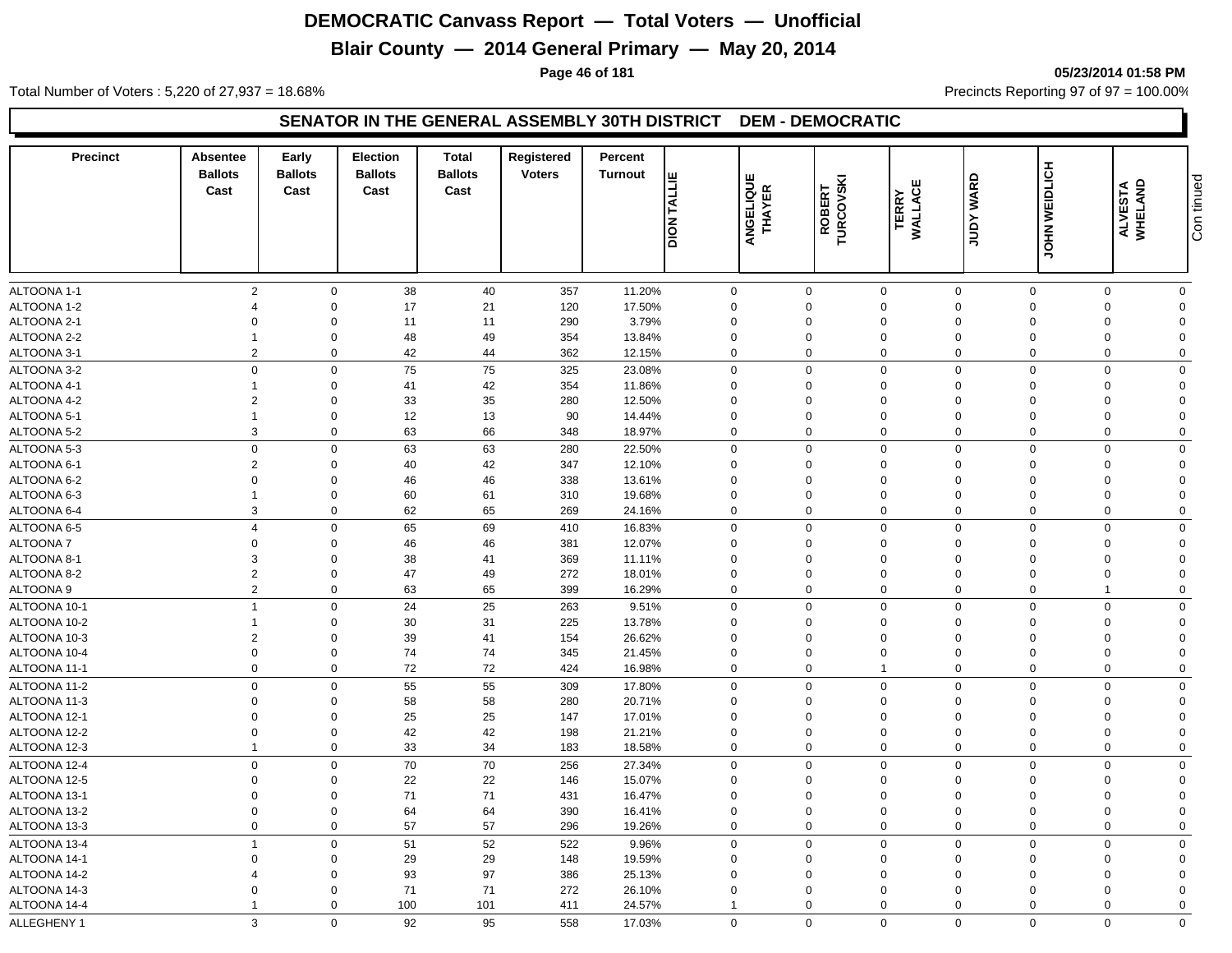## **Blair County — 2014 General Primary — May 20, 2014**

**Page 47 of 181 05/23/2014 01:58 PM**

Total Number of Voters : 5,220 of 27,937 = 18.68% Precincts Reporting 97 of 97 = 100.00%

| <b>Precinct</b>        | <b>Absentee</b><br><b>Ballots</b><br>Cast | Early<br><b>Ballots</b><br>Cast        | <b>Election</b><br><b>Ballots</b><br>Cast | <b>Total</b><br><b>Ballots</b><br>Cast | Registered<br><b>Voters</b> | Percent<br><b>Turnout</b> | <b>DION TALLIE</b> | <b>ANGELIQUE</b><br>THAYER | ROBERT<br>TURCOVSKI | ෪<br><b>TERRY</b><br>WALLACI | <b>WARD</b><br><b>Adnr</b>    | <b>WEIDLICH</b> | ALVESTA<br>WHELAND         |  |
|------------------------|-------------------------------------------|----------------------------------------|-------------------------------------------|----------------------------------------|-----------------------------|---------------------------|--------------------|----------------------------|---------------------|------------------------------|-------------------------------|-----------------|----------------------------|--|
|                        |                                           |                                        |                                           |                                        |                             |                           |                    |                            |                     |                              |                               | <b>NHOL</b>     |                            |  |
|                        |                                           |                                        |                                           |                                        |                             |                           |                    |                            |                     |                              |                               |                 |                            |  |
| <b>ALLEGHENY 2</b>     |                                           | 3<br>$\mathbf 0$                       | 92                                        | 95                                     | 550                         | 17.27%                    | $\mathbf 0$        | $\mathbf 0$                |                     | $\overline{0}$               | $\mathbf 0$                   | $\mathbf 0$     | $\mathbf 0$<br>$\Omega$    |  |
| <b>ALLEGHENY 3</b>     |                                           | $\mathbf 0$<br>8                       | 17                                        | 25                                     | 117                         | 21.37%                    | $\mathbf{0}$       | $\Omega$                   |                     | $\Omega$                     | $\Omega$<br>$\Omega$          |                 | $\Omega$<br>$\Omega$       |  |
| ALLEGHENY 4            | -1                                        | $\mathbf 0$                            | 59                                        | 60                                     | 277                         | 21.66%                    | 0                  | $\Omega$                   |                     | $\Omega$                     | $\mathbf 0$<br>$\mathbf 0$    |                 | $\Omega$<br>$\Omega$       |  |
| ANTIS TWP 1            |                                           | $\mathbf 0$<br>3                       | 77                                        | 80                                     | 519                         | 15.41%                    | $\mathbf 0$        | $\mathbf 0$                |                     | $\mathbf 0$                  | $\mathbf 0$                   | $\mathbf 0$     | $\mathbf 0$<br>$\mathbf 0$ |  |
| ANTIS TWP 2            |                                           | $\mathbf 0$<br>$\mathbf 0$             | 76                                        | 76                                     | 335                         | 22.69%                    | $\mathbf 0$        | $\mathbf 0$                |                     | $\mathbf 0$                  | $\mathbf 0$                   | $\mathbf 0$     | $\mathbf 0$<br>0           |  |
| ANTIS TWP 3            | $\mathbf 1$                               | $\mathbf 0$                            | 70                                        | 71                                     | 441                         | 16.10%                    | $\Omega$           | $\mathbf 0$                |                     | $\Omega$                     | $\Omega$                      | $\Omega$        | $\Omega$<br>$\Omega$       |  |
| BELLWOOD BORO          | -1                                        | $\mathbf 0$                            | 55                                        | 56                                     | 368                         | 15.22%                    | $\mathbf 0$        | $\mathbf 0$                |                     | $\mathbf 0$                  | $\mathbf 0$<br>$\mathbf 0$    |                 | $\mathbf 0$<br>0           |  |
| <b>BLAIR - CATFISH</b> | $\mathbf 1$                               | $\mathbf 0$                            | 49                                        | 50                                     | 317                         | 15.77%                    | $\mathbf 0$        | $\mathbf 0$                |                     | $\mathbf 0$                  | $\mathbf 0$<br>$\mathbf 0$    |                 | $\mathbf 0$<br>$\Omega$    |  |
| <b>BLAIR - E HOLBG</b> |                                           | 3<br>$\mathbf 0$                       | 173                                       | 176                                    | 650                         | 27.08%                    | $\mathbf 0$        | $\mathbf 0$                |                     | $\mathbf 0$                  | $\mathbf 0$<br>$\overline{1}$ |                 | $\Omega$<br>$\mathbf 0$    |  |
| <b>CATHARINE TWP</b>   |                                           | $\mathbf 0$<br>$\mathbf{0}$            | 25                                        | 25                                     | 111                         | 22.52%                    | $\mathbf 0$        | $\mathbf 0$                |                     | $\Omega$                     | $\Omega$                      | $\Omega$        | $\mathbf 0$<br>$\Omega$    |  |
| <b>DUNCANSVILLE</b>    | $\overline{1}$                            | $\mathbf 0$                            | 69                                        | 70                                     | 305                         | 22.95%                    | $\mathbf 0$        | $\mathbf 0$                |                     | $\Omega$                     | $\mathbf 0$                   | $\mathbf 0$     | $\Omega$<br>$\Omega$       |  |
| <b>FRANKSTOWN TWP1</b> |                                           | $\mathbf 0$<br>$\mathbf 0$             | 20                                        | 20                                     | 94                          | 21.28%                    | $\Omega$           | $\Omega$                   |                     | $\Omega$                     | $\mathbf 0$<br>$\mathbf 0$    |                 | $\Omega$<br>$\Omega$       |  |
| <b>FRANKSTOWN TWP2</b> |                                           | 3<br>$\mathbf 0$                       | 159                                       | 162                                    | 768                         | 21.09%                    | $\mathbf 0$        | $\Omega$                   |                     | $\mathbf 0$                  | $\mathbf 0$<br>$\mathbf 0$    |                 | $\Omega$<br>$\Omega$       |  |
| <b>FRANKSTOWN TWP3</b> |                                           | $\mathbf 0$<br>$\overline{4}$          | 140                                       | 144                                    | 766                         | 18.80%                    | $\mathbf 0$        | $\Omega$                   |                     | $\mathbf 0$                  | $\overline{0}$                | $\mathbf 0$     | $\Omega$<br>$\Omega$       |  |
| FREEDOM TWP 1          |                                           | $\mathbf 0$<br>$\mathbf 0$             | 60                                        | 60                                     | 188                         | 31.91%                    | $\mathbf 0$        | $\mathbf 0$                |                     | $\mathbf 0$                  | $\mathbf 0$                   | $\mathbf 0$     | $\mathbf 0$<br>$\mathbf 0$ |  |
| FREEDOM TWP 2          |                                           | $\Omega$<br>$\mathbf 0$                | 75                                        | 75                                     | 367                         | 20.44%                    | $\Omega$           | $\Omega$                   |                     | $\Omega$                     | $\Omega$                      | $\Omega$        | $\Omega$<br>$\Omega$       |  |
| <b>GREENFIELD TWP1</b> |                                           | $\Omega$<br>$\mathbf 0$                | 37                                        | 37                                     | 305                         | 12.13%                    | $\Omega$           | $\Omega$                   |                     | $\Omega$                     | $\Omega$<br>$\Omega$          |                 | $\Omega$<br>$\Omega$       |  |
| <b>GREENFIELD TWP2</b> |                                           | $\mathbf 0$<br>$\mathbf 0$             | 15                                        | 15                                     | 39                          | 38.46%                    | $\mathbf 0$        | $\mathbf 0$                |                     | $\mathbf 0$                  | $\mathbf 0$<br>$\mathbf 0$    |                 | $\mathbf 0$<br>$\Omega$    |  |
| <b>GREENFIELD TWP3</b> | $\mathbf{1}$                              | $\mathbf 0$                            | 70                                        | 71                                     | 341                         | 20.82%                    | $\mathbf 0$        | $\mathbf 0$                |                     | $\Omega$                     | $\mathbf 0$                   | $\mathbf 0$     | $\Omega$<br>$\Omega$       |  |
| <b>HOLLIDAYSBURG 1</b> |                                           | $\mathbf 0$<br>$\mathbf 0$             | 23                                        | 23                                     | 167                         | 13.77%                    | $\mathbf 0$        | $\mathbf 0$                |                     | $\mathbf 0$                  | $\Omega$                      | $\mathbf 0$     | $\mathbf{0}$<br>$\Omega$   |  |
| <b>HOLLIDAYSBURG 2</b> |                                           | $\mathbf 0$<br>$\mathbf 0$             | 48                                        | 48                                     | 191                         | 25.13%                    | $\mathbf 0$        | $\mathbf 0$                |                     | $\Omega$                     | $\mathbf 0$<br>$\mathbf 0$    |                 | $\Omega$<br>$\Omega$       |  |
| <b>HOLLIDAYSBURG 3</b> |                                           | $\mathbf 0$<br>$\mathbf 0$             | 13                                        | 13                                     | 134                         | 9.70%                     | $\mathbf{0}$       | $\Omega$                   |                     | $\Omega$                     | $\Omega$<br>$\Omega$          |                 | $\Omega$<br>$\Omega$       |  |
| <b>HOLLIDAYSBURG 4</b> | $\mathbf{1}$                              | $\mathbf 0$                            | 49                                        | 50                                     | 209                         | 23.92%                    | $\mathbf 0$        | $\mathbf 0$                |                     | $\mathbf 0$                  | $\mathbf 0$<br>$\mathbf 0$    |                 | $\Omega$<br>$\Omega$       |  |
| <b>HOLLIDAYSBURG 5</b> | $\overline{1}$                            | $\mathbf{0}$                           | 44                                        | 45                                     | 166                         | 27.11%                    | $\mathbf 0$        | $\Omega$                   |                     | $\mathbf 0$                  | $\Omega$                      | $\mathbf 0$     | $\Omega$<br>$\Omega$       |  |
| <b>HOLLIDAYSBURG 6</b> |                                           | $\mathbf 0$<br>9                       | 60                                        | 69                                     | 274                         | 25.18%                    | $\mathbf 0$        | $\mathbf 0$                |                     | $\mathbf 0$                  | $\mathbf 0$<br>$\overline{1}$ |                 | $\mathbf 0$<br>0           |  |
| HOLLIDAYSBURG 7        |                                           | 3<br>$\mathbf 0$                       | 31                                        | 34                                     | 137                         | 24.82%                    | $\Omega$           | $\mathbf 0$                |                     | $\Omega$                     | $\Omega$                      | $\Omega$        | $\Omega$<br>$\Omega$       |  |
| <b>HUSTON TWP</b>      |                                           | $\Omega$<br>$\mathbf 0$                | 30                                        | 30                                     | 126                         | 23.81%                    | $\mathbf 0$        | $\Omega$                   |                     | $\Omega$                     | $\Omega$<br>-1                |                 | $\Omega$<br>$\Omega$       |  |
| <b>JUNIATA TWP</b>     |                                           | $\Omega$<br>$\mathbf 0$                | 34                                        | 34                                     | 172                         | 19.77%                    | $\mathbf 0$        | $\Omega$                   |                     | $\Omega$                     | $\Omega$<br>$\Omega$          |                 | $\Omega$<br>$\Omega$       |  |
| LOGAN TWP 1            |                                           | $\mathbf 0$<br>$\mathbf 0$             | 90                                        | 90                                     | 470                         | 19.15%                    | $\mathbf 0$        | $\mathbf 0$                |                     | $\mathbf 0$                  | $\mathbf 0$                   | 0               | $\Omega$<br>$\mathbf 0$    |  |
| <b>LOGAN TWP 2</b>     |                                           | $\mathbf 0$<br>6                       | 119                                       | 125                                    | 573                         | 21.82%                    | $\mathbf 0$        | $\mathbf 0$                |                     | $\Omega$                     | $\Omega$                      | $\mathbf 0$     | $\mathbf{0}$<br>$\Omega$   |  |
| <b>LOGAN TWP 3</b>     |                                           | $\mathbf 0$<br>$\mathbf 0$             | 70                                        | 70                                     | 246                         | 28.46%                    | $\mathbf 0$        | $\mathbf 0$                |                     | $\Omega$                     | $\mathbf 0$                   | $\mathbf 0$     | $\Omega$<br>$\mathbf 0$    |  |
| <b>LOGAN TWP 4</b>     |                                           | $\mathbf 0$<br>$\mathbf 0$             | 83                                        | 83                                     | 409                         | 20.29%                    | $\Omega$           | $\Omega$                   |                     | $\mathbf 0$                  | $\mathbf 0$<br>$\mathbf 0$    |                 | $\Omega$<br>$\Omega$       |  |
| <b>LOGAN TWP 5</b>     |                                           | $\mathbf 0$<br>$\mathbf 0$             | 82                                        | 82                                     | 421                         | 19.48%                    | $\mathbf 0$        | $\Omega$                   |                     | $\mathbf 0$                  | $\mathbf 0$<br>$\mathbf 0$    | $\Omega$        | $\Omega$                   |  |
| <b>LOGAN TWP 6</b>     |                                           | $\mathbf{0}$<br>$\overline{4}$         | 112                                       | 116                                    | 672                         | 17.26%                    | $\mathbf 0$        | $\overline{1}$             |                     | $\mathbf 0$                  | $\Omega$                      | $\mathbf{0}$    | $\Omega$<br>$\mathbf 0$    |  |
| <b>LOGAN TWP 7</b>     |                                           | $\mathbf 0$<br>$\mathbf 0$             | 50                                        | 50                                     | 216                         | 23.15%                    | $\mathbf 0$        | $\mathbf 0$                |                     | $\Omega$                     | $\Omega$                      | $\Omega$        | $\Omega$<br>0              |  |
| <b>MARTINSBURG 1</b>   |                                           | $\mathbf 0$<br>0                       | 36                                        | 36                                     | 131                         | 27.48%                    | $\mathbf 0$        | $\Omega$                   |                     | $\Omega$                     | $\Omega$<br>$\Omega$          |                 | $\Omega$<br>$\Omega$       |  |
| <b>MARTINSBURG 2</b>   |                                           | $\mathbf 0$<br>$\mathbf 0$             | 37                                        | 37                                     | 170                         | 21.76%                    | $\Omega$           | $\Omega$                   |                     | $\Omega$                     | $\overline{1}$<br>$\Omega$    |                 | $\Omega$<br>$\Omega$       |  |
| <b>NEWRY BORO</b>      |                                           | $\mathbf 0$<br>$\Omega$                | 23                                        | 23                                     | 67                          | 34.33%                    | $\mathbf 0$        | $\Omega$                   |                     | $\Omega$                     | $\Omega$<br>$\Omega$          |                 | $\Omega$<br>$\Omega$       |  |
| NORTH WOODBURY         |                                           | $\mathbf 0$<br>$\overline{\mathbf{4}}$ | 55                                        | 59                                     | 307                         | 19.22%                    | $\mathbf 0$        | $\Omega$                   |                     | $\mathbf 0$                  | $\Omega$                      | 0               | $\Omega$<br>$\Omega$       |  |
| <b>ROARING SPG 1</b>   | $\mathbf{1}$                              | $\mathbf 0$                            | 10                                        | 11                                     | 102                         | 10.78%                    | $\Omega$           | $\mathbf 0$                |                     | $\Omega$                     | $\Omega$                      | $\Omega$        | $\Omega$<br>0              |  |
| <b>ROARING SPG 2</b>   |                                           | $\mathbf 0$<br>$\mathbf 0$             | 41                                        | 41                                     | 172                         | 23.84%                    | $\mathbf 0$        | $\Omega$                   |                     | $\Omega$                     | $\mathbf 0$                   | $\mathbf 0$     | $\mathbf 0$<br>$\Omega$    |  |
|                        |                                           |                                        |                                           |                                        |                             |                           |                    |                            |                     |                              |                               |                 |                            |  |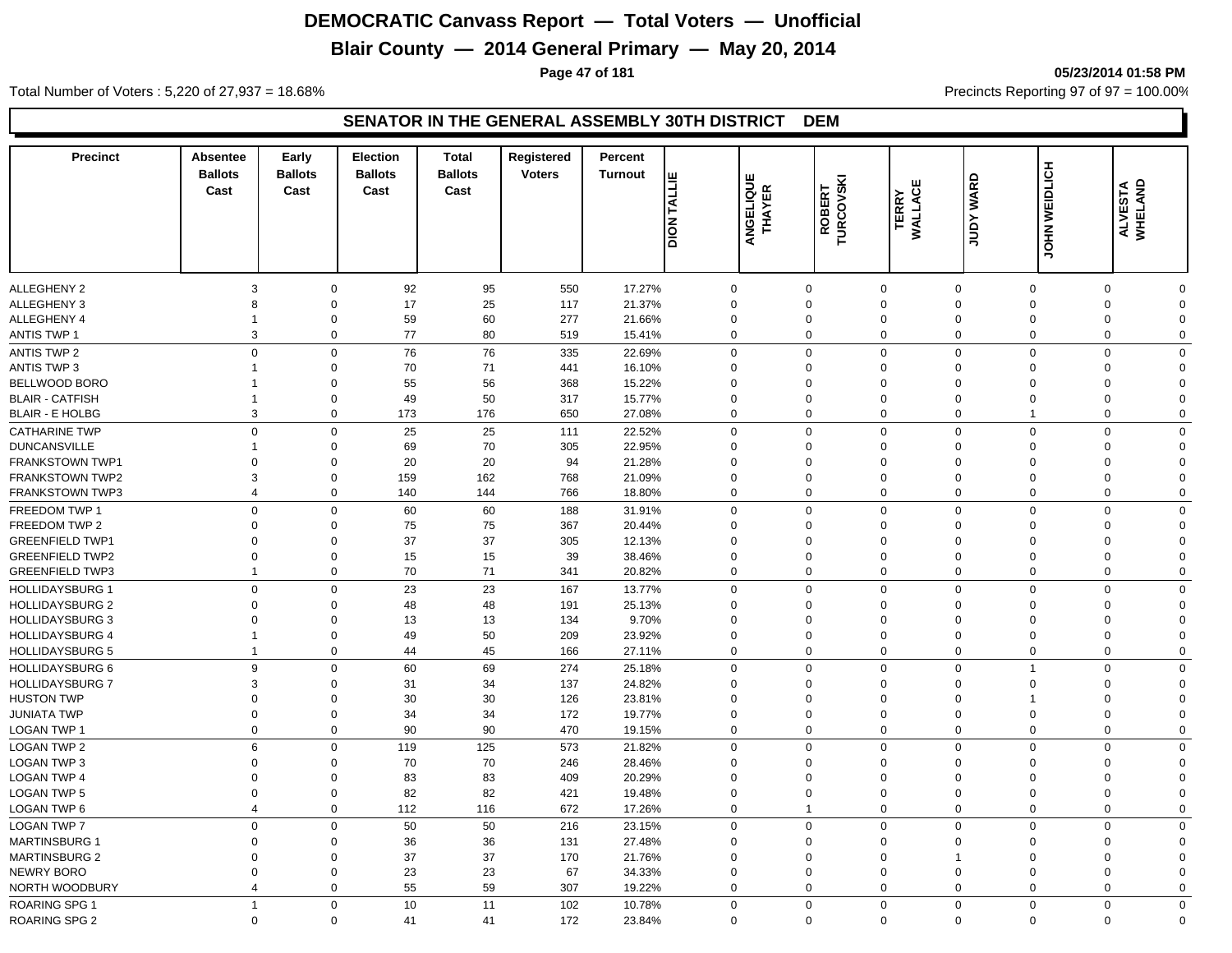## **Blair County — 2014 General Primary — May 20, 2014**

**Page 48 of 181 05/23/2014 01:58 PM**

Total Number of Voters : 5,220 of 27,937 = 18.68% Precincts Reporting 97 of 97 = 100.00%

| Registered<br>Early<br>Election<br><b>Precinct</b><br>Total<br><b>Absentee</b><br>Percent<br><b>Ballots</b><br><b>Ballots</b><br><b>Ballots</b><br><b>Ballots</b><br><b>Voters</b><br>Turnout<br>I≝<br>ANGELIQUE<br>THAYER<br>ROBERT<br>TURCOVSKI<br>≏<br><b>TERRY</b><br>WALLACE<br>ᅙ<br>Cast<br>Cast<br>Cast<br>Cast<br>⋖<br><b>Nold</b><br>gu | <b>HOLIGH</b><br>y<br>폴<br>5<br>っ | ALVESTA<br>WHELAND |
|--------------------------------------------------------------------------------------------------------------------------------------------------------------------------------------------------------------------------------------------------------------------------------------------------------------------------------------------------|-----------------------------------|--------------------|
| <b>ROARING SPG 3</b><br>28<br>31<br>115<br>26.96%<br>$\mathbf 0$<br>$\Omega$<br>$\Omega$                                                                                                                                                                                                                                                         |                                   |                    |
| SNYDER TWP 1<br>49<br>50<br>289<br>17.30%<br>$\Omega$                                                                                                                                                                                                                                                                                            |                                   |                    |
| 52<br>SNYDER TWP 2<br>50<br>352<br>14.77%<br>$\mathbf 0$<br>$\Omega$<br>$\Omega$                                                                                                                                                                                                                                                                 |                                   |                    |
| <b>TAYLOR TWP</b><br>45<br>50<br>375<br>13.33%<br>$\Omega$<br>$\Omega$<br>$\mathbf 0$<br>$\Omega$<br>$\Omega$                                                                                                                                                                                                                                    | $\Omega$                          |                    |
| 26<br><b>TYRONE TWP 1</b><br>26<br>126<br>20.63%                                                                                                                                                                                                                                                                                                 |                                   |                    |
| TYRONE TWP 2<br>56<br>56<br>204<br>27.45%                                                                                                                                                                                                                                                                                                        |                                   |                    |
| <b>TYRONE BORO 1</b><br>183<br>22.40%<br>41<br>41                                                                                                                                                                                                                                                                                                |                                   |                    |
| 27<br>28<br>TYRONE BORO 2<br>160<br>17.50%<br>$\mathbf 0$<br>0<br>$\mathbf 0$<br>0                                                                                                                                                                                                                                                               |                                   |                    |
| 24<br>TYRONE BORO 3<br>$\mathbf 0$<br>24<br>167<br>14.37%<br>$\mathbf 0$<br>$\Omega$<br>$\Omega$<br>0<br>$\mathbf 0$                                                                                                                                                                                                                             | $\Omega$<br>0                     |                    |
| <b>TYRONE BORO 4</b><br>16<br>14.16%<br>16<br>113<br>$\Omega$                                                                                                                                                                                                                                                                                    |                                   |                    |
| 11.82%<br>TYRONE BORO 5<br>13<br>13<br>110                                                                                                                                                                                                                                                                                                       |                                   |                    |
| 52<br>176<br>29.55%<br>TYRONE BORO 6<br>51                                                                                                                                                                                                                                                                                                       |                                   |                    |
| 30<br>177<br>TYRONE BORO 7<br>31<br>17.51%<br>$\mathbf 0$<br>$\mathbf 0$<br>$\Omega$<br>$\mathbf 0$                                                                                                                                                                                                                                              |                                   |                    |
| WILLIAMSBURG<br>53<br>53<br>226<br>23.45%<br>$\mathbf 0$<br>$\mathbf 0$<br>$\Omega$<br>$\Omega$<br>0<br>$\Omega$                                                                                                                                                                                                                                 | 0                                 |                    |
| WOODBURY TWP<br>31<br>31<br>175<br>17.71%<br>$\mathbf 0$                                                                                                                                                                                                                                                                                         |                                   |                    |
| <b>Totals</b><br>120<br>5220<br>27937<br>5100<br>$\overline{0}$                                                                                                                                                                                                                                                                                  |                                   |                    |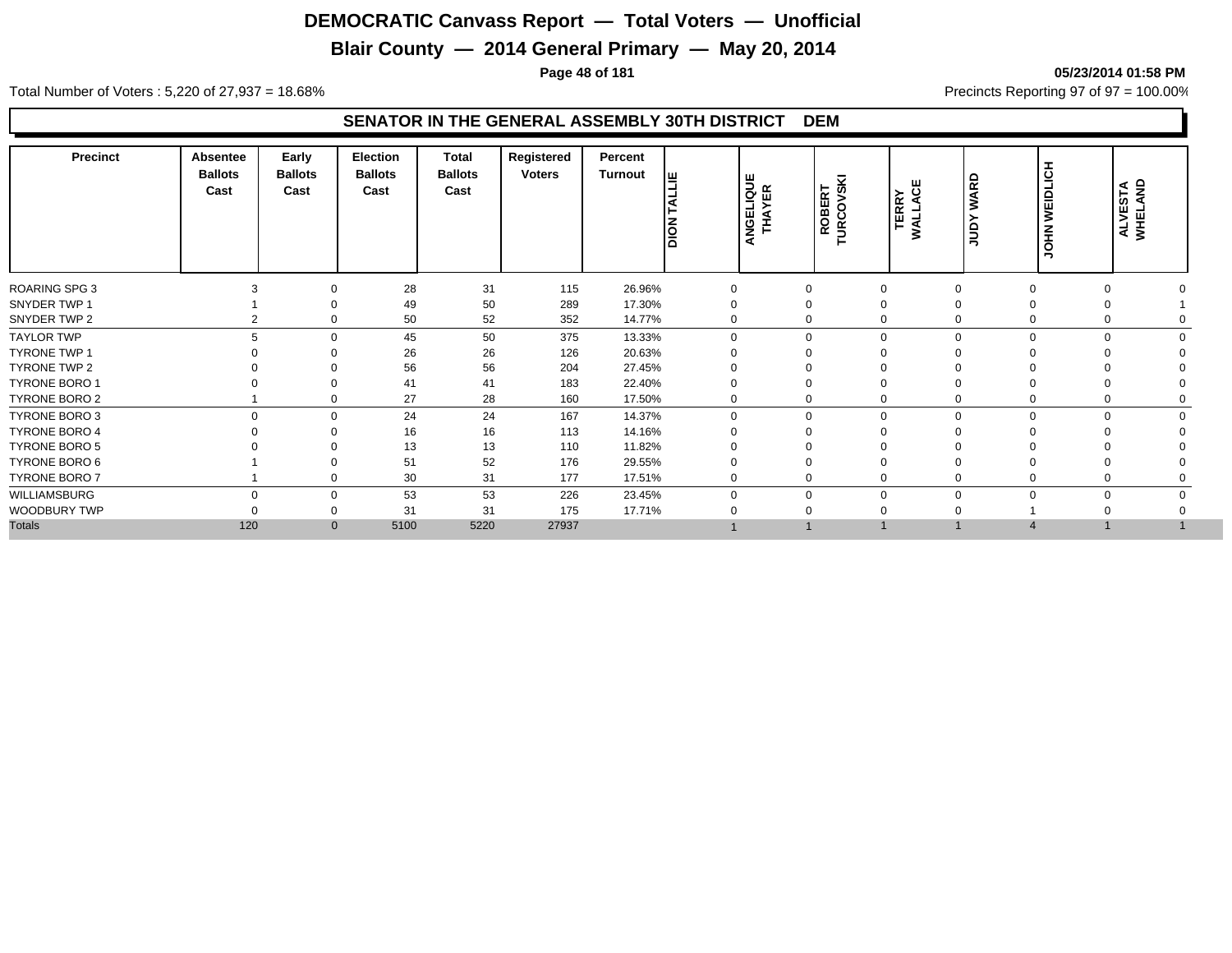## **Blair County — 2014 General Primary — May 20, 2014**

**Page 49 of 181 05/23/2014 01:58 PM**

Total Number of Voters : 5,220 of 27,937 = 18.68% Precincts Reporting 97 of 97 = 100.00%

#### **SENATOR IN THE GENERAL ASSEMBLY 30TH DISTRICT DEM - DEMOCRATIC**

| <b>Precinct</b> | <b>Absentee</b><br><b>Ballots</b><br>Cast | Early<br><b>Ballots</b><br>Cast | Election<br><b>Ballots</b><br>Cast | <b>Total</b><br><b>Ballots</b><br>Cast | Registered<br><b>Voters</b> | Percent<br><b>Turnout</b> | GREGORY<br>WILSON | <b>JOHN WILSON</b> | <b>DONALD<br/>WITHERSPOON</b> | <b>ZOCK</b><br>TOM | <b>Totals</b>                 |  |
|-----------------|-------------------------------------------|---------------------------------|------------------------------------|----------------------------------------|-----------------------------|---------------------------|-------------------|--------------------|-------------------------------|--------------------|-------------------------------|--|
| ALTOONA 1-1     | 2                                         | $\mathbf 0$                     | 38                                 | 40                                     | 357                         | 11.20%                    | $\mathbf 0$       | $\mathbf 0$        | 0                             | $\mathbf 0$        | $\mathbf 0$                   |  |
| ALTOONA 1-2     | $\overline{4}$                            | $\mathbf 0$                     | 17                                 | 21                                     | 120                         | 17.50%                    | $\mathbf 0$       | $\mathbf 0$        | $\mathbf 0$                   | $\overline{0}$     | $\mathbf 0$                   |  |
| ALTOONA 2-1     | $\Omega$                                  | $\mathbf 0$                     | 11                                 | 11                                     | 290                         | 3.79%                     | $\Omega$          | $\mathbf 0$        | $\Omega$                      | $\Omega$           | $\mathbf 0$                   |  |
| ALTOONA 2-2     | $\mathbf 1$                               | $\mathsf 0$                     | 48                                 | 49                                     | 354                         | 13.84%                    | $\Omega$          | $\mathbf 0$        | $\Omega$                      | $\Omega$           |                               |  |
| ALTOONA 3-1     | $\overline{2}$                            | $\mathbf 0$                     | 42                                 | 44                                     | 362                         | 12.15%                    | $\mathbf 0$       | $\mathbf 0$        | $\mathbf 0$                   | $\Omega$           | 3                             |  |
| ALTOONA 3-2     | $\mathbf 0$                               | $\mathsf{O}\xspace$             | 75                                 | 75                                     | 325                         | 23.08%                    | $\mathbf 0$       | $\boldsymbol{0}$   | $\mathbf 0$                   | $\Omega$           | $\overline{2}$                |  |
| ALTOONA 4-1     | $\mathbf{1}$                              | $\boldsymbol{0}$                | 41                                 | 42                                     | 354                         | 11.86%                    | $\Omega$          | $\mathbf 0$        | $\Omega$                      | $\mathbf 0$        | $\overline{1}$                |  |
| ALTOONA 4-2     | $\overline{2}$                            | $\mathsf 0$                     | 33                                 | 35                                     | 280                         | 12.50%                    | $\Omega$          | $\mathbf 0$        | $\Omega$                      | $\Omega$           | $\overline{2}$                |  |
| ALTOONA 5-1     | $\mathbf{1}$                              | $\mathbf 0$                     | 12                                 | 13                                     | 90                          | 14.44%                    | $\Omega$          | $\mathbf 0$        | $\Omega$                      | $\Omega$           | $\mathbf 0$                   |  |
| ALTOONA 5-2     | 3                                         | $\mathbf 0$                     | 63                                 | 66                                     | 348                         | 18.97%                    | $\mathbf 0$       | $\mathbf 0$        | 0                             | $\mathsf 0$        | $\overline{1}$                |  |
| ALTOONA 5-3     | $\mathbf 0$                               | $\mathsf{O}\xspace$             | 63                                 | 63                                     | 280                         | 22.50%                    | $\mathbf 0$       | $\mathsf 0$        | $\overline{1}$                | $\pmb{0}$          | $\overline{4}$                |  |
| ALTOONA 6-1     | $\overline{2}$                            | $\mathbf 0$                     | 40                                 | 42                                     | 347                         | 12.10%                    | $\Omega$          | $\mathbf 0$        | $\Omega$                      | $\Omega$           | 3                             |  |
| ALTOONA 6-2     | $\mathbf 0$                               | $\mathsf 0$                     | 46                                 | 46                                     | 338                         | 13.61%                    | $\mathbf 0$       | $\mathbf 0$        | $\Omega$                      | 0                  | $\mathbf 0$                   |  |
| ALTOONA 6-3     | $\mathbf{1}$                              | $\mathbf 0$                     | 60                                 | 61                                     | 310                         | 19.68%                    | $\Omega$          | $\mathbf 0$        | $\Omega$                      | $\Omega$           | $\overline{2}$                |  |
| ALTOONA 6-4     | 3                                         | $\mathbf 0$                     | 62                                 | 65                                     | 269                         | 24.16%                    | $\mathbf 0$       | $\mathbf 0$        | $\mathbf 0$                   | $\overline{0}$     | 3                             |  |
| ALTOONA 6-5     | $\overline{4}$                            | $\mathbf 0$                     | 65                                 | 69                                     | 410                         | 16.83%                    | $\mathbf 0$       | $\mathsf 0$        | $\Omega$                      | $\mathbf 0$        | $\overline{2}$                |  |
| ALTOONA 7       | $\mathbf 0$                               | $\mathbf 0$                     | 46                                 | 46                                     | 381                         | 12.07%                    | $\mathbf 0$       | $\mathbf 0$        | $\mathbf 0$                   | 0                  | $\overline{1}$                |  |
| ALTOONA 8-1     | 3                                         | $\mathsf 0$                     | 38                                 | 41                                     | 369                         | 11.11%                    | $\Omega$          | $\mathbf 0$        | $\Omega$                      | $\Omega$           | $\mathbf 0$                   |  |
| ALTOONA 8-2     | $\overline{2}$                            | $\mathbf 0$                     | 47                                 | 49                                     | 272                         | 18.01%                    | $\mathbf 0$       | $\mathbf 0$        | $\mathbf 0$                   | $\mathbf 0$        | $\mathbf 0$                   |  |
| ALTOONA 9       | $\overline{2}$                            | $\mathbf 0$                     | 63                                 | 65                                     | 399                         | 16.29%                    | $\mathbf 0$       | $\mathbf 0$        | $\Omega$                      | $\mathsf 0$        | $\overline{4}$                |  |
| ALTOONA 10-1    | $\mathbf{1}$                              | $\mathbf 0$                     | 24                                 | 25                                     | 263                         | 9.51%                     | $\mathbf 0$       | $\mathbf 0$        | 0                             | $\mathsf 0$        | $\mathbf 0$                   |  |
| ALTOONA 10-2    | $\mathbf{1}$                              | $\mathbf 0$                     | 30                                 | 31                                     | 225                         | 13.78%                    | $\Omega$          | $\mathbf 0$        | $\Omega$                      | $\Omega$           | $\overline{2}$                |  |
| ALTOONA 10-3    | $\overline{2}$                            | $\boldsymbol{0}$                | 39                                 | 41                                     | 154                         | 26.62%                    | $\mathbf 0$       | $\mathbf 0$        | $\mathbf 0$                   | 0                  | $\mathbf 0$                   |  |
| ALTOONA 10-4    | $\mathbf 0$                               | $\mathbf 0$                     | 74                                 | 74                                     | 345                         | 21.45%                    | $\Omega$          | $\mathbf 0$        | $\Omega$                      | $\mathbf 0$        | $\mathbf 0$                   |  |
| ALTOONA 11-1    | $\mathbf 0$                               | $\mathbf 0$                     | 72                                 | 72                                     | 424                         | 16.98%                    | $\mathbf 0$       | $\mathbf 0$        | $\mathbf 0$                   | $\mathsf 0$        | 5                             |  |
| ALTOONA 11-2    | $\mathsf 0$                               | $\mathbf 0$                     | 55                                 | 55                                     | 309                         | 17.80%                    | $\mathbf 0$       | $\mathsf 0$        | $\mathbf 0$                   | $\mathsf 0$        | $\overline{1}$                |  |
| ALTOONA 11-3    | $\mathsf 0$                               | $\boldsymbol{0}$                | 58                                 | 58                                     | 280                         | 20.71%                    | $\mathbf 0$       | $\boldsymbol{0}$   | $\mathbf 0$                   | 1                  | 3                             |  |
| ALTOONA 12-1    | $\mathbf 0$                               | $\boldsymbol{0}$                | 25                                 | 25                                     | 147                         | 17.01%                    | $\Omega$          | $\mathbf 0$        | $\Omega$                      | $\mathbf 0$        | $\overline{1}$                |  |
| ALTOONA 12-2    | $\mathbf 0$                               | $\boldsymbol{0}$                | 42                                 | 42                                     | 198                         | 21.21%                    | $\Omega$          | $\mathbf 0$        | $\Omega$                      | $\mathbf 0$        | $\mathbf 0$                   |  |
| ALTOONA 12-3    | $\mathbf{1}$                              | $\mathbf 0$                     | 33                                 | 34                                     | 183                         | 18.58%                    | $\mathbf 0$       | $\mathbf 0$        | $\mathbf 0$                   |                    | $\overline{0}$<br>$\mathbf 0$ |  |
| ALTOONA 12-4    | $\mathbf 0$                               | $\boldsymbol{0}$                | 70                                 | 70                                     | 256                         | 27.34%                    | $\mathbf 0$       | $\mathbf 0$        | 0                             | $\mathbf 0$        | $\overline{1}$                |  |
| ALTOONA 12-5    | $\mathbf 0$                               | $\boldsymbol{0}$                | 22                                 | 22                                     | 146                         | 15.07%                    | $\Omega$          | 0                  | $\Omega$                      | 0                  | $\mathbf 0$                   |  |
| ALTOONA 13-1    | $\mathbf 0$                               | $\boldsymbol{0}$                | 71                                 | 71                                     | 431                         | 16.47%                    | $\Omega$          | $\mathbf 0$        | $\Omega$                      | $\mathbf 0$        | $\overline{1}$                |  |
| ALTOONA 13-2    | $\mathbf 0$                               | $\mathbf 0$                     | 64                                 | 64                                     | 390                         | 16.41%                    | $\Omega$          | $\mathsf 0$        | $\Omega$                      | $\overline{0}$     | $\mathbf 0$                   |  |
| ALTOONA 13-3    | $\mathbf 0$                               | $\mathbf 0$                     | 57                                 | 57                                     | 296                         | 19.26%                    | $\mathbf 0$       | $\mathbf 0$        | $\mathbf 0$                   |                    | $\mathbf 0$<br>$\mathbf 0$    |  |
| ALTOONA 13-4    | $\mathbf{1}$                              | $\mathsf{O}\xspace$             | 51                                 | 52                                     | 522                         | 9.96%                     | $\mathbf 0$       | $\mathbf 0$        | $\mathbf 0$                   | $\mathsf 0$        | $\overline{1}$                |  |
| ALTOONA 14-1    | $\mathbf 0$                               | $\boldsymbol{0}$                | 29                                 | 29                                     | 148                         | 19.59%                    | $\Omega$          | 0                  | $\Omega$                      | 0                  | $\overline{1}$                |  |
| ALTOONA 14-2    | $\overline{4}$                            | $\mathbf 0$                     | 93                                 | 97                                     | 386                         | 25.13%                    | $\overline{1}$    | $\mathbf 0$        | $\Omega$                      | 0                  | 3                             |  |
| ALTOONA 14-3    | $\mathbf 0$                               | $\mathbf 0$                     | 71                                 | 71                                     | 272                         | 26.10%                    | $\mathbf 0$       | $\mathbf 0$        | $\mathbf 0$                   | $\Omega$           | $\overline{2}$                |  |
| ALTOONA 14-4    | $\mathbf{1}$                              | $\mathbf 0$                     | 100                                | 101                                    | 411                         | 24.57%                    | $\mathbf 0$       | $\mathbf 0$        | $\mathbf 0$                   |                    | $\mathbf 0$<br>5              |  |
| ALLEGHENY 1     | 3                                         | $\mathbf 0$                     | 92                                 | 95                                     | 558                         | 17.03%                    | $\Omega$          | $\mathbf 0$        | $\Omega$                      |                    | $\Omega$<br>$\overline{1}$    |  |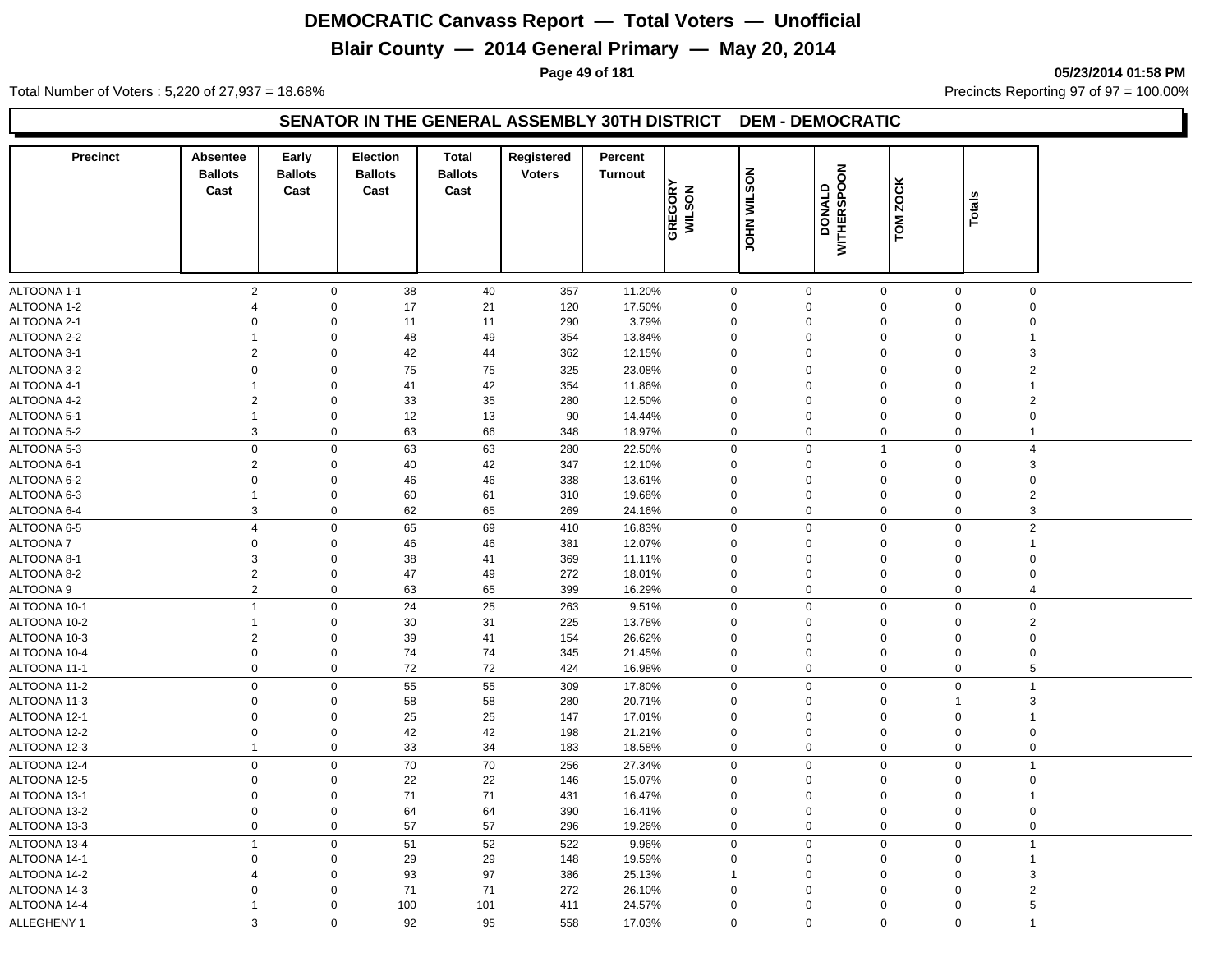## **Blair County — 2014 General Primary — May 20, 2014**

**Page 50 of 181 05/23/2014 01:58 PM**

Total Number of Voters : 5,220 of 27,937 = 18.68% Precincts Reporting 97 of 97 = 100.00%

|                                                                                                                                                                                     | $\boldsymbol{2}$<br>$\boldsymbol{0}$ |
|-------------------------------------------------------------------------------------------------------------------------------------------------------------------------------------|--------------------------------------|
| 92<br>17.27%<br><b>ALLEGHENY 2</b><br>3<br>0<br>95<br>550<br>$\mathbf 0$<br>$\boldsymbol{0}$<br>$\mathbf 0$<br>$\Omega$                                                             |                                      |
| ALLEGHENY 3<br>0<br>17<br>25<br>117<br>21.37%<br>$\Omega$<br>0<br>$\mathbf 0$<br>8<br>$\Omega$                                                                                      |                                      |
| ALLEGHENY 4<br>0<br>59<br>60<br>277<br>21.66%<br>0<br>$\mathbf 0$<br>$\mathbf 0$<br>$\Omega$<br>1                                                                                   |                                      |
| 0<br>15.41%<br><b>ANTIS TWP 1</b><br>3<br>77<br>80<br>519<br>$\mathbf 0$<br>$\mathbf 0$<br>$\mathbf 0$<br>$\mathbf 0$                                                               | $\mathsf 3$<br>$\mathbf{1}$          |
| 76<br>76<br>$\mathbf 0$<br>$\mathbf 0$<br>$\Omega$                                                                                                                                  |                                      |
| $\pmb{0}$<br>$\pmb{0}$<br>335<br>22.69%<br>$\mathbf 0$<br><b>ANTIS TWP 2</b><br><b>ANTIS TWP 3</b><br>0<br>70<br>71<br>441<br>16.10%<br>$\mathbf 0$<br>0<br>$\mathbf 0$<br>$\Omega$ | $\mathbf 2$<br>$\overline{4}$        |
| 55<br>BELLWOOD BORO<br>0<br>368<br>15.22%<br>$\mathbf 0$<br>$\mathbf 0$<br>$\mathbf 0$<br>$\Omega$                                                                                  | $\mathbf 1$                          |
| 56<br><b>BLAIR - CATFISH</b><br>0<br>49<br>50<br>317<br>15.77%<br>$\mathbf 0$<br>0<br>$\mathbf 0$<br>$\Omega$<br>-1                                                                 | $\overline{4}$                       |
| 3<br>0<br>173<br>176<br>650<br>27.08%<br>$\mathbf 0$<br>$\mathbf 0$<br><b>BLAIR - E HOLBG</b><br>$\overline{1}$<br>$\Omega$                                                         | 15                                   |
|                                                                                                                                                                                     |                                      |
| 25<br>25<br>$\mathbf 0$<br>0<br>0<br>111<br>22.52%<br>$\mathbf 0$<br>$\mathbf 0$<br><b>CATHARINE TWP</b><br>$\Omega$                                                                | $\ensuremath{\mathsf{3}}$            |
| 70<br>22.95%<br><b>DUNCANSVILLE</b><br>0<br>69<br>305<br>$\mathbf 0$<br>0<br>$\mathbf 0$<br>$\Omega$                                                                                | $\mathbf 2$                          |
| $\mathbf 0$<br>20<br>94<br>21.28%<br><b>FRANKSTOWN TWP1</b><br>$\mathbf 0$<br>20<br>$\Omega$<br>$\mathbf{0}$<br>$\mathbf 0$<br>$\Omega$<br>159<br>21.09%<br>$\Omega$<br>$\Omega$    | $\mathbf{1}$                         |
| <b>FRANKSTOWN TWP2</b><br>3<br>0<br>162<br>768<br>$\mathbf 0$<br>$\mathbf 0$                                                                                                        | 5                                    |
| 18.80%<br><b>FRANKSTOWN TWP3</b><br>$\overline{4}$<br>$\mathbf 0$<br>140<br>144<br>766<br>$\mathbf 0$<br>$\mathbf{0}$<br>$\mathbf 0$<br>$\Omega$                                    | 3                                    |
| $\mathbf 0$<br>$\pmb{0}$<br>$\pmb{0}$<br>60<br>$\mathbf 0$<br>$\mathbf 0$<br>FREEDOM TWP 1<br>60<br>188<br>31.91%<br>$\Omega$                                                       | $\overline{7}$                       |
| FREEDOM TWP 2<br>0<br>75<br>75<br>367<br>20.44%<br>0<br>$\mathbf 0$<br>$\Omega$<br>$\mathbf 0$<br>$\Omega$                                                                          | $\,6$                                |
| 0<br>37<br>37<br>305<br>12.13%<br>$\mathbf 0$<br>0<br>$\mathbf 0$<br><b>GREENFIELD TWP1</b><br>0<br>$\Omega$                                                                        | $\sqrt{2}$                           |
| <b>GREENFIELD TWP2</b><br>0<br>0<br>15<br>15<br>39<br>38.46%<br>$\mathbf 0$<br>0<br>$\mathbf 0$<br>$\Omega$                                                                         | $\mathbf{1}$                         |
| 0<br>70<br>71<br>20.82%<br>$\mathbf 0$<br>$\mathbf 0$<br><b>GREENFIELD TWP3</b><br>341<br>$\mathbf 0$<br>$\Omega$<br>$\mathbf 1$                                                    | $\overline{2}$                       |
| 23<br><b>HOLLIDAYSBURG 1</b><br>$\pmb{0}$<br>$\pmb{0}$<br>23<br>167<br>13.77%<br>$\mathbf 0$<br>$\mathbf 0$<br>$\mathbf 0$<br>$\Omega$                                              | $\mathbf 0$                          |
| 48<br>48<br>25.13%<br><b>HOLLIDAYSBURG 2</b><br>$\Omega$<br>0<br>191<br>$\Omega$<br>0<br>$\mathbf 0$<br>$\Omega$                                                                    | $\mathbf{1}$                         |
| $\mathbf 0$<br>134<br>9.70%<br>$\Omega$<br><b>HOLLIDAYSBURG 3</b><br>$\Omega$<br>13<br>13<br>$\Omega$<br>$\mathbf 0$<br>$\Omega$                                                    | $\mathbf 0$                          |
| 23.92%<br><b>HOLLIDAYSBURG 4</b><br>0<br>49<br>50<br>209<br>$\mathbf 0$<br>0<br>$\mathbf 0$<br>$\Omega$<br>1                                                                        | $\mathbf{1}$                         |
| <b>HOLLIDAYSBURG 5</b><br>0<br>44<br>45<br>166<br>27.11%<br>$\mathbf 0$<br>$\mathbf 0$<br>$\mathbf 0$<br>$\Omega$<br>1                                                              | $\mathbf 0$                          |
| 9<br>$\mathsf{O}\xspace$<br>$\mathbf 0$<br>0<br>60<br>69<br>274<br>25.18%<br>$\mathbf 0$<br><b>HOLLIDAYSBURG 6</b><br>$\Omega$                                                      | $\mathbf 2$                          |
| 3<br>0<br>31<br>34<br>137<br>24.82%<br>$\mathbf 0$<br>$\mathbf 0$<br>$\mathbf 0$<br><b>HOLLIDAYSBURG 7</b><br>$\Omega$                                                              | $\mathbf{1}$                         |
| <b>HUSTON TWP</b><br>0<br>30<br>30<br>126<br>23.81%<br>$\mathbf 0$<br>$\Omega$<br>$\Omega$<br>0<br>$\Omega$                                                                         | $\mathbf 1$                          |
| 0<br>172<br>19.77%<br>JUNIATA TWP<br>0<br>34<br>34<br>$\Omega$<br>$\mathbf 0$<br>$\mathbf 0$<br>$\Omega$                                                                            | $\mathbf{1}$                         |
| LOGAN TWP 1<br>0<br>0<br>90<br>90<br>19.15%<br>$\mathbf 0$<br>$\mathbf 0$<br>470<br>$\mathbf 0$<br>$\mathbf 0$                                                                      | $\mathbf 0$                          |
| <b>LOGAN TWP 2</b><br>6<br>$\pmb{0}$<br>119<br>125<br>573<br>21.82%<br>$\mathbf 0$<br>$\mathbf 0$<br>$\mathbf 0$<br>$\Omega$                                                        | $\sqrt{2}$                           |
| <b>LOGAN TWP 3</b><br>0<br>70<br>70<br>246<br>28.46%<br>$\mathbf 0$<br>0<br>$\mathbf 0$<br>0<br>$\Omega$                                                                            | $\mathbf{1}$                         |
| <b>LOGAN TWP 4</b><br>0<br>83<br>83<br>409<br>20.29%<br>$\mathbf 0$<br>0<br>$\mathbf 0$<br>$\Omega$<br>$\Omega$                                                                     | $\overline{2}$                       |
| <b>LOGAN TWP 5</b><br>$\Omega$<br>0<br>82<br>82<br>421<br>19.48%<br>$\mathbf 0$<br>$\mathbf 0$<br>$\mathbf 0$<br>$\Omega$                                                           | 6                                    |
| <b>LOGAN TWP 6</b><br>0<br>112<br>672<br>17.26%<br>$\mathbf 0$<br>$\mathbf 0$<br>$\overline{4}$<br>116<br>$\mathbf 0$<br>$\Omega$                                                   | 6                                    |
| $\mathbf 0$<br>$\pmb{0}$<br>50<br>50<br>216<br>23.15%<br>$\mathbf 0$<br>$\mathsf{O}\xspace$<br>$\mathbf 0$<br><b>LOGAN TWP 7</b><br>$\Omega$                                        | $\mathbf 2$                          |
| $\mathbf 0$<br>36<br>131<br>27.48%<br><b>MARTINSBURG 1</b><br>$\mathbf 0$<br>36<br>$\Omega$<br>$\mathbf{0}$<br>$\mathbf 0$<br>$\Omega$                                              | $\mathbf 0$                          |
| $\mathbf 0$<br>37<br>37<br>21.76%<br>$\mathbf 0$<br><b>MARTINSBURG 2</b><br>$\mathbf 0$<br>170<br>$\Omega$<br>$\mathbf{0}$<br>$\Omega$                                              | 4                                    |
| $\pmb{0}$<br><b>NEWRY BORO</b><br>$\Omega$<br>23<br>23<br>67<br>34.33%<br>$\Omega$<br>$\mathbf 0$<br>$\mathbf 0$<br>$\Omega$                                                        | $\overline{2}$                       |
| NORTH WOODBURY<br>0<br>55<br>59<br>307<br>19.22%<br>0<br>$\mathbf 0$<br>4<br>$\Omega$<br>$\Omega$                                                                                   | $\mathbf{1}$                         |
| $\mathbf 0$<br>11<br>$\mathbf 0$<br>10<br>102<br>$\overline{0}$<br>$\mathbf 0$<br>$\mathbf 0$<br><b>ROARING SPG 1</b><br>$\overline{1}$<br>10.78%                                   | $\pmb{0}$                            |
| <b>ROARING SPG 2</b><br>$\mathbf 0$<br>41<br>41<br>172<br>23.84%<br>$\mathbf 0$<br>$\mathbf 0$<br>$\mathbf 0$<br>$\mathbf 0$<br>$\mathbf 0$                                         | $\mathbf{1}$                         |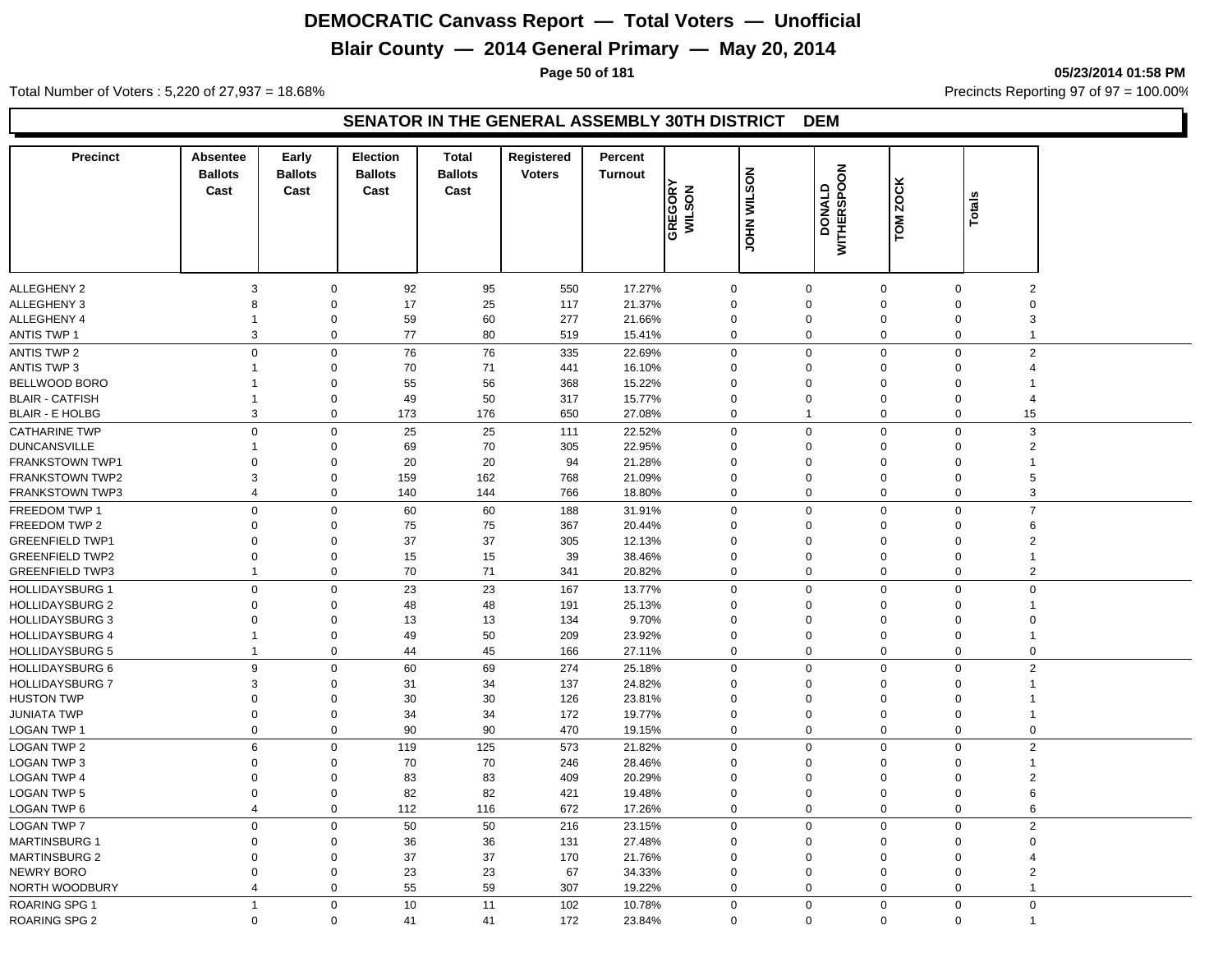## **Blair County — 2014 General Primary — May 20, 2014**

**Page 51 of 181 05/23/2014 01:58 PM**

Total Number of Voters : 5,220 of 27,937 = 18.68% Precincts Reporting 97 of 97 = 100.00%

| <b>Precinct</b>      | Absentee<br><b>Ballots</b><br>Cast | Early<br><b>Ballots</b><br>Cast | Election<br><b>Ballots</b><br>Cast | Total<br><b>Ballots</b><br>Cast | Registered<br><b>Voters</b> | Percent<br>Turnout | GREGORY<br>WILSON | る<br>ဖာ<br>⋚<br><b>NHOL</b> | $\overline{6}$<br><b>WITHERSPO</b><br>DONALD | č<br><b>Q</b><br><b>TOM</b> | <b>Totals</b> |             |
|----------------------|------------------------------------|---------------------------------|------------------------------------|---------------------------------|-----------------------------|--------------------|-------------------|-----------------------------|----------------------------------------------|-----------------------------|---------------|-------------|
| <b>ROARING SPG 3</b> |                                    |                                 | 28                                 | 31                              | 115                         | 26.96%             | $\mathbf 0$       | $\Omega$                    |                                              |                             | $\Omega$      |             |
| SNYDER TWP 1         |                                    |                                 | 49                                 | 50                              | 289                         | 17.30%             |                   | $\overline{0}$              |                                              |                             |               |             |
| SNYDER TWP 2         |                                    | $\Omega$                        | 50                                 | 52                              | 352                         | 14.77%             | $\Omega$          | $\mathbf 0$                 |                                              |                             |               |             |
| <b>TAYLOR TWP</b>    | 5                                  | $\mathbf 0$                     | 45                                 | 50                              | 375                         | 13.33%             | $\mathbf 0$       | $\mathbf 0$                 |                                              | $\Omega$                    | $\Omega$      |             |
| <b>TYRONE TWP 1</b>  |                                    |                                 | 26                                 | 26                              | 126                         | 20.63%             | O                 | $\Omega$                    |                                              |                             |               |             |
| <b>TYRONE TWP 2</b>  |                                    |                                 | 56                                 | 56                              | 204                         | 27.45%             | O                 | $\Omega$                    |                                              |                             |               |             |
| <b>TYRONE BORO 1</b> |                                    |                                 | 41                                 | 41                              | 183                         | 22.40%             | 0                 | $\Omega$                    |                                              | $\Omega$                    | O             |             |
| <b>TYRONE BORO 2</b> |                                    | $\mathbf 0$                     | 27                                 | 28                              | 160                         | 17.50%             | 0                 | 0                           |                                              |                             | 0             |             |
| <b>TYRONE BORO 3</b> | $\Omega$                           | $\mathbf 0$                     | 24                                 | 24                              | 167                         | 14.37%             | $\mathbf 0$       | $\mathbf 0$                 |                                              | $\Omega$                    | $\mathbf 0$   |             |
| <b>TYRONE BORO 4</b> |                                    |                                 | 16                                 | 16                              | 113                         | 14.16%             |                   |                             |                                              |                             |               |             |
| <b>TYRONE BORO 5</b> |                                    |                                 | 13                                 | 13                              | 110                         | 11.82%             |                   |                             |                                              |                             |               |             |
| TYRONE BORO 6        |                                    |                                 | 51                                 | 52                              | 176                         | 29.55%             | 0                 | $\mathbf 0$                 |                                              |                             | 0             |             |
| <b>TYRONE BORO 7</b> |                                    | 0                               | 30                                 | 31                              | 177                         | 17.51%             | 0                 | 0                           |                                              | $\Omega$                    | 0<br>0        |             |
| WILLIAMSBURG         | $\Omega$                           | $\mathbf 0$                     | 53                                 | 53                              | 226                         | 23.45%             | $\mathbf 0$       | $\mathbf 0$                 |                                              | $\Omega$                    | $\Omega$      | $\mathbf 0$ |
| WOODBURY TWP         |                                    | $\mathbf 0$                     | 31                                 | 31                              | 175                         | 17.71%             |                   |                             |                                              |                             |               |             |
| <b>Totals</b>        | 120                                | $\mathbf{0}$                    | 5100                               | 5220                            | 27937                       |                    |                   |                             |                                              |                             | 175           |             |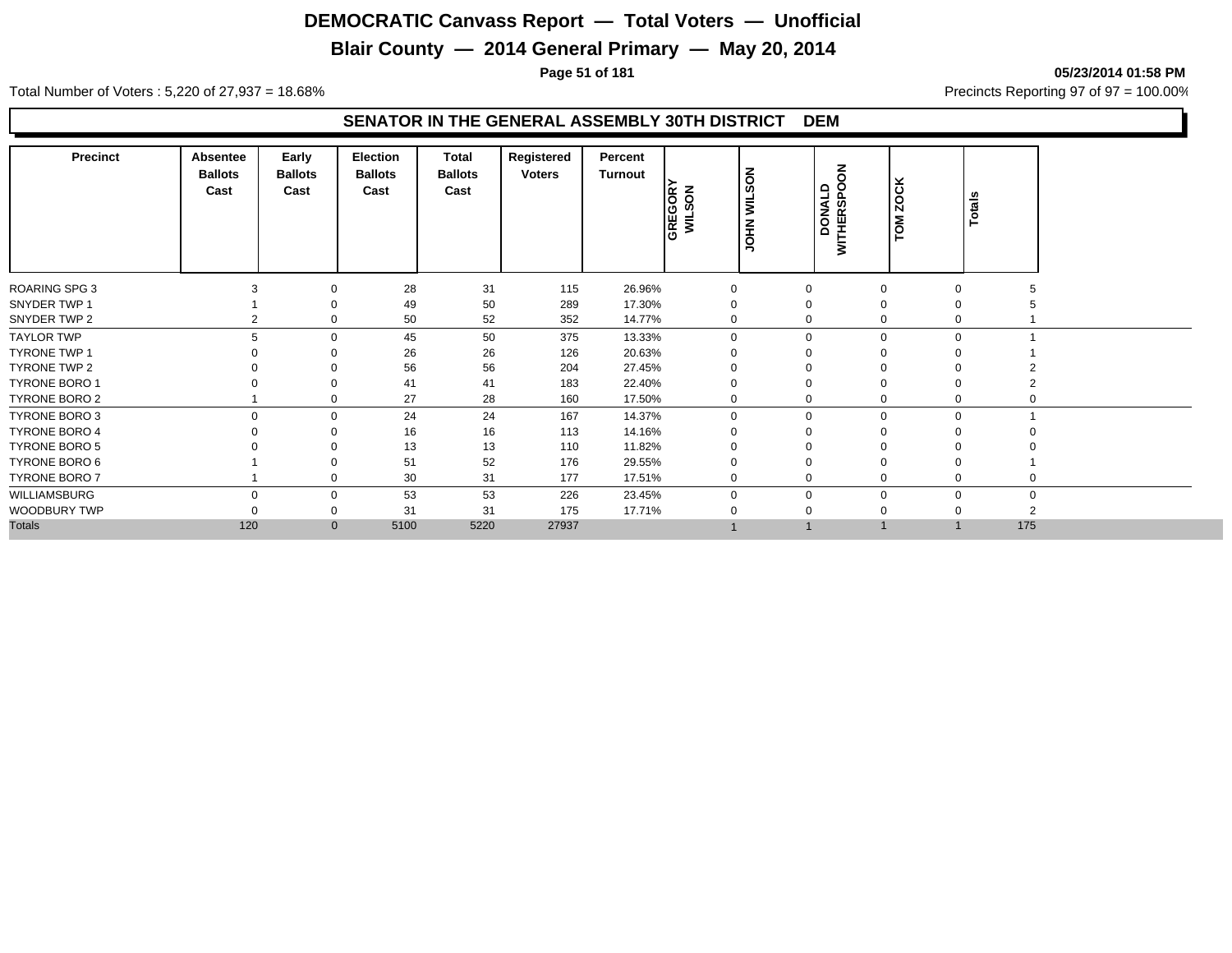## **Blair County — 2014 General Primary — May 20, 2014**

**Page 52 of 181 05/23/2014 01:58 PM**

Total Number of Voters : 5,220 of 27,937 = 18.68% Precincts Reporting 97 of 97 = 100.00%

#### **REPRESENTATIVE IN THE GENERAL ASSEMBLY 79TH DISTRICT DEM - DEMOCRATIC**

| <b>Precinct</b>    | Absentee<br><b>Ballots</b><br>Cast | Early<br><b>Ballots</b><br>Cast | <b>Election</b><br><b>Ballots</b><br>Cast | Total<br><b>Ballots</b><br>Cast | Registered<br><b>Voters</b> | Percent<br><b>Turnout</b> | Candidate<br>Filed | <b>BAKER</b><br>ans | <b>BAKER</b><br><b>MIKE</b> | <b>BANKS</b><br><b>ADAM</b> | <b>BEAM</b><br>ΓÊ | COON<br><b>MIKE</b> | <b>CRITZ</b><br><b>MARK</b> | Con tinued              |
|--------------------|------------------------------------|---------------------------------|-------------------------------------------|---------------------------------|-----------------------------|---------------------------|--------------------|---------------------|-----------------------------|-----------------------------|-------------------|---------------------|-----------------------------|-------------------------|
|                    |                                    |                                 |                                           |                                 |                             |                           | ۹è                 |                     |                             |                             |                   |                     |                             |                         |
| ALTOONA 1-1        | $\overline{2}$                     | $\mathbf 0$                     | 38                                        | 40                              | 357                         | 11.20%                    | $\mathbf 0$        |                     | $\mathbf 0$                 | $\mathbf 0$                 | $\mathbf 0$       | $\mathbf 0$         | $\mathbf 0$                 | $\mathbf 0$             |
| ALTOONA 1-2        | $\boldsymbol{\varDelta}$           | $\Omega$                        | 17                                        | 21                              | 120                         | 17.50%                    | $\Omega$           |                     | $\Omega$                    | $\mathbf 0$                 | $\Omega$          | $\Omega$            | $\Omega$                    | $\Omega$                |
| ALTOONA 2-1        | $\Omega$                           | $\Omega$                        | 11                                        | 11                              | 290                         | 3.79%                     | $\Omega$           |                     | $\Omega$                    | $\mathbf 0$                 | $\Omega$          | $\Omega$            | $\Omega$                    | $\Omega$                |
| ALTOONA 2-2        | $\overline{1}$                     | $\mathbf 0$                     | 48                                        | 49                              | 354                         | 13.84%                    | $\mathbf 0$        |                     | $\mathbf 0$                 | $\mathbf 0$                 | $\mathbf 0$       | $\Omega$            | $\Omega$                    | $\Omega$                |
| ALTOONA 3-1        | $\overline{2}$                     | $\mathbf 0$                     | 42                                        | 44                              | 362                         | 12.15%                    | 0                  |                     | $\mathbf 0$                 | $\mathbf 0$                 | $\mathbf 0$       | $\Omega$            | $\mathbf 0$                 | $\overline{0}$          |
| ALTOONA 3-2        | $\mathbf 0$                        | $\Omega$                        | 75                                        | 75                              | 325                         | 23.08%                    | $\mathbf 0$        |                     | $\mathbf 0$                 | $\mathbf 0$                 | $\mathbf 0$       | $\Omega$            |                             | $\Omega$                |
| ALTOONA 4-1        | $\overline{1}$                     | $\mathbf 0$                     | 41                                        | 42                              | 354                         | 11.86%                    | $\mathbf 0$        |                     | $\mathbf 0$                 | $\mathbf 0$                 | $\mathbf 0$       | $\Omega$            | $\Omega$                    | $\Omega$                |
| ALTOONA 4-2        | $\overline{2}$                     | $\Omega$                        | 33                                        | 35                              | 280                         | 12.50%                    | $\mathbf 0$        |                     | 0                           | $\mathbf 0$                 | $\mathbf 0$       |                     | $\Omega$                    | $\Omega$                |
| ALTOONA 5-1        | $\overline{1}$                     | $\mathbf 0$                     | 12                                        | 13                              | 90                          | 14.44%                    | $\mathbf 0$        |                     | $\mathbf 0$                 | $\mathbf 0$                 | $\mathbf 0$       | $\Omega$            | $\Omega$                    | $\Omega$                |
| ALTOONA 5-2        | $\mathbf{3}$                       | $\mathbf 0$                     | 63                                        | 66                              | 348                         | 18.97%                    | 0                  |                     | $\mathbf 0$                 | $\mathbf 0$                 | $\mathbf 0$       | $\mathbf 0$         | $\Omega$                    | $\Omega$                |
| ALTOONA 5-3        | $\mathbf 0$                        | $\mathbf 0$                     | 63                                        | 63                              | 280                         | 22.50%                    | 0                  |                     | $\mathbf 0$                 | $\mathsf 0$                 | $\mathbf 0$       | $\mathbf 0$         | $\Omega$                    | $\mathbf 0$             |
| ALTOONA 6-1        | $\overline{2}$                     | $\mathbf 0$                     | 40                                        | 42                              | 347                         | 12.10%                    | $\mathbf 0$        |                     | $\mathbf 0$                 | $\mathbf 0$                 | 0                 | $\Omega$            | $\Omega$                    | $\Omega$                |
| ALTOONA 6-2        | $\mathbf 0$                        | $\mathbf 0$                     | 46                                        | 46                              | 338                         | 13.61%                    | $\mathbf 0$        |                     | $\mathbf 0$                 | $\mathbf 0$                 | $\mathbf 0$       | $\Omega$            | $\Omega$                    | $\Omega$                |
| ALTOONA 6-3        | $\overline{1}$                     | $\mathbf 0$                     | 60                                        | 61                              | 310                         | 19.68%                    | $\mathbf 0$        |                     | $\mathbf 0$                 | $\mathbf 0$                 | $\mathbf 0$       | $\Omega$            | $\Omega$                    | $\Omega$                |
| ALTOONA 6-4        | $\mathbf{3}$                       | $\mathbf 0$                     | 62                                        | 65                              | 269                         | 24.16%                    | $\mathbf 0$        |                     | $\mathbf 0$                 | $\overline{1}$              | $\mathbf 0$       | $\Omega$            | $\Omega$                    | $\mathbf 0$             |
| ALTOONA 6-5        | $\overline{4}$                     | $\mathbf 0$                     | 65                                        | 69                              | 410                         | 16.83%                    | $\mathbf 0$        |                     | $\mathbf 0$                 | $\mathsf 0$                 | $\mathbf 0$       | $\Omega$            | $\Omega$                    | $\mathbf 0$             |
| ALTOONA 7          | $\overline{0}$                     | $\mathbf 0$                     | 46                                        | 46                              | 381                         | 12.07%                    | $\mathbf 0$        |                     | $\mathbf 0$                 | $\mathbf 0$                 | $\mathbf 0$       | $\Omega$            | $\Omega$                    | $\Omega$                |
| ALTOONA 8-1        | 3                                  | $\mathbf 0$                     | 38                                        | 41                              | 369                         | 11.11%                    | $\mathbf 0$        |                     | $\mathbf 0$                 | $\mathbf 0$                 | $\Omega$          | $\Omega$            | $\Omega$                    | $\Omega$                |
| ALTOONA 8-2        | $\overline{2}$                     | $\mathbf 0$                     | 47                                        | 49                              | 272                         | 18.01%                    | $\mathbf 0$        |                     | $\mathbf 0$                 | $\mathbf 0$                 | $\overline{0}$    | $\Omega$            | $\Omega$                    | $\Omega$                |
| ALTOONA 9          | $\overline{2}$                     | $\mathbf 0$                     | 63                                        | 65                              | 399                         | 16.29%                    | $\Omega$           |                     | $\mathbf 0$                 | $\mathsf 0$                 | $\mathbf 0$       | $\Omega$            | $\Omega$                    | $\mathbf 0$             |
| ALTOONA 10-1       | $\overline{1}$                     | $\mathbf 0$                     | 24                                        | 25                              | 263                         | 9.51%                     | 0                  |                     | $\mathbf 0$                 | $\mathsf 0$                 | $\mathbf 0$       | $\Omega$            | $\Omega$                    | $\mathbf 0$             |
| ALTOONA 10-2       | $\overline{1}$                     | $\mathbf 0$                     | 30                                        | 31                              | 225                         | 13.78%                    | $\mathbf 0$        |                     | $\mathbf 0$                 | $\mathbf 0$                 | $\Omega$          | $\Omega$            | $\Omega$                    | $\Omega$                |
| ALTOONA 10-3       | $\overline{2}$                     | $\mathbf 0$                     | 39                                        | 41                              | 154                         | 26.62%                    | $\mathbf 0$        |                     | $\mathbf 0$                 | $\mathbf 0$                 | $\mathbf 0$       | $\Omega$            | $\Omega$                    | $\Omega$                |
| ALTOONA 10-4       | $\mathbf 0$                        | $\mathsf 0$                     | 74                                        | 74                              | 345                         | 21.45%                    | $\Omega$           |                     | $\mathbf 0$                 | $\pmb{0}$                   | $\mathbf 0$       | $\Omega$            | $\Omega$                    | $\Omega$                |
| ALTOONA 11-1       | $\mathbf 0$                        | $\mathbf 0$                     | $72\,$                                    | $72\,$                          | 424                         | 16.98%                    | $\Omega$           |                     | $\mathbf 0$                 | $\mathbf 0$                 | $\mathbf 0$       | $\Omega$            | $\Omega$                    | $\mathbf 0$             |
| ALTOONA 11-2       | $\mathbf 0$                        | $\mathbf 0$                     | 55                                        | 55                              | 309                         | 17.80%                    | $\Omega$           |                     | $\mathbf 0$                 | $\mathbf 0$                 | $\Omega$          | $\Omega$            | $\Omega$                    | $\mathbf 0$             |
| ALTOONA 11-3       | $\mathbf 0$                        | $\mathbf 0$                     | 58                                        | 58                              | 280                         | 20.71%                    | $\mathbf 0$        |                     | $\mathbf 0$                 | $\mathbf 0$                 | $\mathbf 0$       | $\Omega$            | $\Omega$                    | $\Omega$                |
| ALTOONA 12-1       | $\Omega$                           | $\Omega$                        | 25                                        | 25                              | 147                         | 17.01%                    | $\Omega$           |                     | $\Omega$                    | $\mathbf 0$                 | $\overline{1}$    | $\Omega$            | $\Omega$                    | $\Omega$                |
| ALTOONA 12-2       | $\mathbf 0$                        | $\mathbf 0$                     | 42                                        | 42                              | 198                         | 21.21%                    | $\mathbf 0$        |                     | $\mathbf 0$                 | $\pmb{0}$                   | $\overline{0}$    | $\Omega$            | $\Omega$                    | $\Omega$                |
| ALTOONA 12-3       | $\overline{1}$                     | $\mathbf 0$                     | 33                                        | 34                              | 183                         | 18.58%                    | 0                  |                     | $\mathbf 0$                 | $\mathbf 0$                 | $\mathbf 0$       | $\mathbf 0$         | $\mathbf 0$                 | $\mathbf 0$             |
|                    |                                    |                                 |                                           |                                 |                             |                           |                    |                     |                             |                             |                   | $\Omega$            |                             |                         |
| ALTOONA 12-4       | $\mathbf 0$                        | $\mathbf 0$                     | 70                                        | 70                              | 256                         | 27.34%                    | $\mathbf 0$        |                     | $\mathbf 0$                 | $\mathbf 0$                 | $\overline{0}$    |                     | $\Omega$                    | $\mathbf 0$<br>$\Omega$ |
| ALTOONA 12-5       | $\Omega$                           | $\Omega$                        | 22                                        | 22                              | 146                         | 15.07%                    | $\Omega$           |                     | $\mathbf 0$                 | $\mathbf 0$                 | $\Omega$          | $\Omega$            | $\Omega$                    |                         |
| ALTOONA 13-1       | $\overline{0}$                     | $\mathbf 0$                     | 71                                        | 71                              | 431                         | 16.47%                    | $\mathbf 0$        |                     | 0                           | $\pmb{0}$                   | $\mathbf 0$       | $\Omega$            | $\Omega$                    | $\Omega$                |
| ALTOONA 13-2       | $\mathbf 0$                        | $\mathbf 0$                     | 64                                        | 64                              | 390                         | 16.41%                    | 0                  |                     | $\mathbf 0$                 | $\mathbf 0$                 | $\mathbf 0$       | $\Omega$            | $\mathbf 0$                 | $\mathbf 0$             |
| ALTOONA 13-3       | $\mathbf 0$                        | $\mathbf 0$                     | 57                                        | 57                              | 296                         | 19.26%                    | 0                  |                     | $\mathbf 0$                 | $\mathbf 0$                 | $\mathbf 0$       | $\mathbf 0$         | $\Omega$                    | $\mathbf 0$             |
| ALTOONA 13-4       | $\overline{1}$                     | $\mathsf 0$                     | 51                                        | 52                              | 522                         | 9.96%                     | $\mathbf 0$        |                     | $\Omega$                    | $\mathbf 0$                 | $\mathbf 0$       | $\Omega$            | $\Omega$                    | $\mathbf 0$             |
| ALTOONA 14-1       | $\overline{0}$                     | $\mathbf 0$                     | 29                                        | 29                              | 148                         | 19.59%                    | $\mathbf 0$        |                     | $\mathbf 0$                 | $\mathbf 0$                 | $\mathbf 0$       | $\Omega$            | $\Omega$                    | $\Omega$                |
| ALTOONA 14-2       | $\boldsymbol{\Delta}$              | $\mathbf 0$                     | 93                                        | 97                              | 386                         | 25.13%                    | $\mathbf 0$        |                     | $\mathbf 0$                 | $\mathbf 0$                 | $\Omega$          | $\Omega$            | $\Omega$                    | $\Omega$                |
| ALTOONA 14-3       | $\mathbf 0$                        | $\mathbf 0$                     | 71                                        | 71                              | 272                         | 26.10%                    | $\mathbf 0$        |                     | $\mathbf 0$                 | $\mathbf 0$                 | $\Omega$          | $\Omega$            | $\Omega$                    | $\Omega$                |
| ALTOONA 14-4       | $\overline{1}$                     | $\Omega$                        | 100                                       | 101                             | 411                         | 24.57%                    | $\mathbf 0$        |                     | $\mathbf 0$                 | $\mathbf 0$                 | $\Omega$          | $\Omega$            | $\Omega$                    | $\Omega$                |
| <b>ALLEGHENY 2</b> | 3                                  | $\mathbf 0$                     | 92                                        | 95                              | 550                         | 17.27%                    | $\mathbf 0$        |                     | $\overline{1}$              | $\mathbf 0$                 | $\mathbf 0$       | $\mathbf 0$         | $\mathbf 0$                 | $\mathbf 0$             |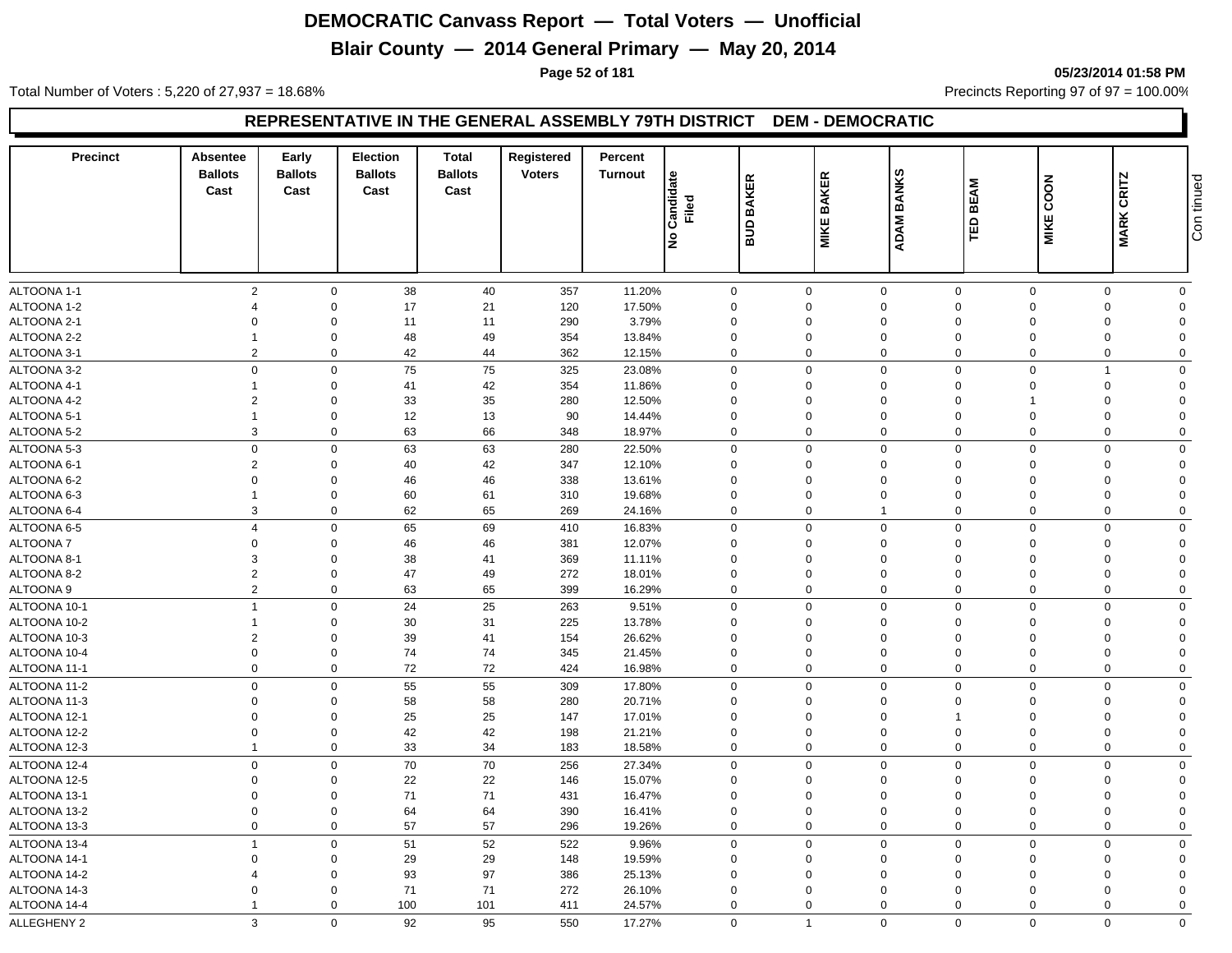## **Blair County — 2014 General Primary — May 20, 2014**

**Page 53 of 181 05/23/2014 01:58 PM**

Total Number of Voters : 5,220 of 27,937 = 18.68% Precincts Reporting 97 of 97 = 100.00%

#### **REPRESENTATIVE IN THE GENERAL ASSEMBLY 79TH DISTRICT DEM**

| <b>Precinct</b>    | Absentee<br><b>Ballots</b><br>Cast | Early<br><b>Ballots</b><br>Cast | <b>Election</b><br><b>Ballots</b><br>Cast | <b>Total</b><br><b>Ballots</b><br>Cast | Registered<br><b>Voters</b> | Percent<br><b>Turnout</b> | । ਵਿ<br>Candida<br>Filed<br>١ş | <b>BAKER</b><br>aua | KER<br>മ<br>MIKE | <b>NKS</b><br>മ<br>Σ<br>⋖ | <b>BEAM</b><br>ΓED | COON<br>MIKE | CRITZ<br><b>MARK</b> |  |
|--------------------|------------------------------------|---------------------------------|-------------------------------------------|----------------------------------------|-----------------------------|---------------------------|--------------------------------|---------------------|------------------|---------------------------|--------------------|--------------|----------------------|--|
| ALLEGHENY 3        |                                    | $\Omega$                        | 17                                        | 25                                     | 117                         | 21.37%                    |                                |                     | 0                | $\Omega$                  |                    | $\Omega$     |                      |  |
| ALLEGHENY 4        |                                    | ∩                               | 59                                        | 60                                     | 277                         | 21.66%                    |                                |                     | 0                | $\Omega$                  |                    |              |                      |  |
| <b>LOGAN TWP 1</b> |                                    | $\Omega$                        | 90                                        | 90                                     | 470                         | 19.15%                    |                                |                     | 0                | $\Omega$                  |                    |              |                      |  |
| LOGAN TWP 2        |                                    | $\Omega$                        | 119                                       | 125                                    | 573                         | 21.82%                    |                                |                     | 0                | $\Omega$                  |                    |              | 0                    |  |
| LOGAN TWP 3        |                                    | $\Omega$                        | 70                                        | 70                                     | 246                         | 28.46%                    | $\Omega$                       |                     | $\mathbf{0}$     | $\mathbf 0$               |                    | $\Omega$     | $\Omega$             |  |
| <b>LOGAN TWP 4</b> |                                    | $\Omega$                        | 83                                        | 83                                     | 409                         | 20.29%                    |                                |                     |                  | $\Omega$                  |                    |              |                      |  |
| LOGAN TWP 5        |                                    | $\Omega$                        | 82                                        | 82                                     | 421                         | 19.48%                    |                                |                     |                  | 0                         |                    |              |                      |  |
| LOGAN TWP 6        |                                    | $\Omega$                        | 112                                       | 116                                    | 672                         | 17.26%                    |                                |                     |                  | $\Omega$                  |                    |              |                      |  |
| <b>LOGAN TWP 7</b> |                                    | ∩                               | 50                                        | 50                                     | 216                         | 23.15%                    |                                |                     | $\Omega$         | $\Omega$                  |                    | $\Omega$     | 0                    |  |
| <b>Totals</b>      | 66                                 | $\mathbf{0}$                    | 2764                                      | 2830                                   | 15992                       |                           | $\Omega$                       |                     |                  |                           |                    |              |                      |  |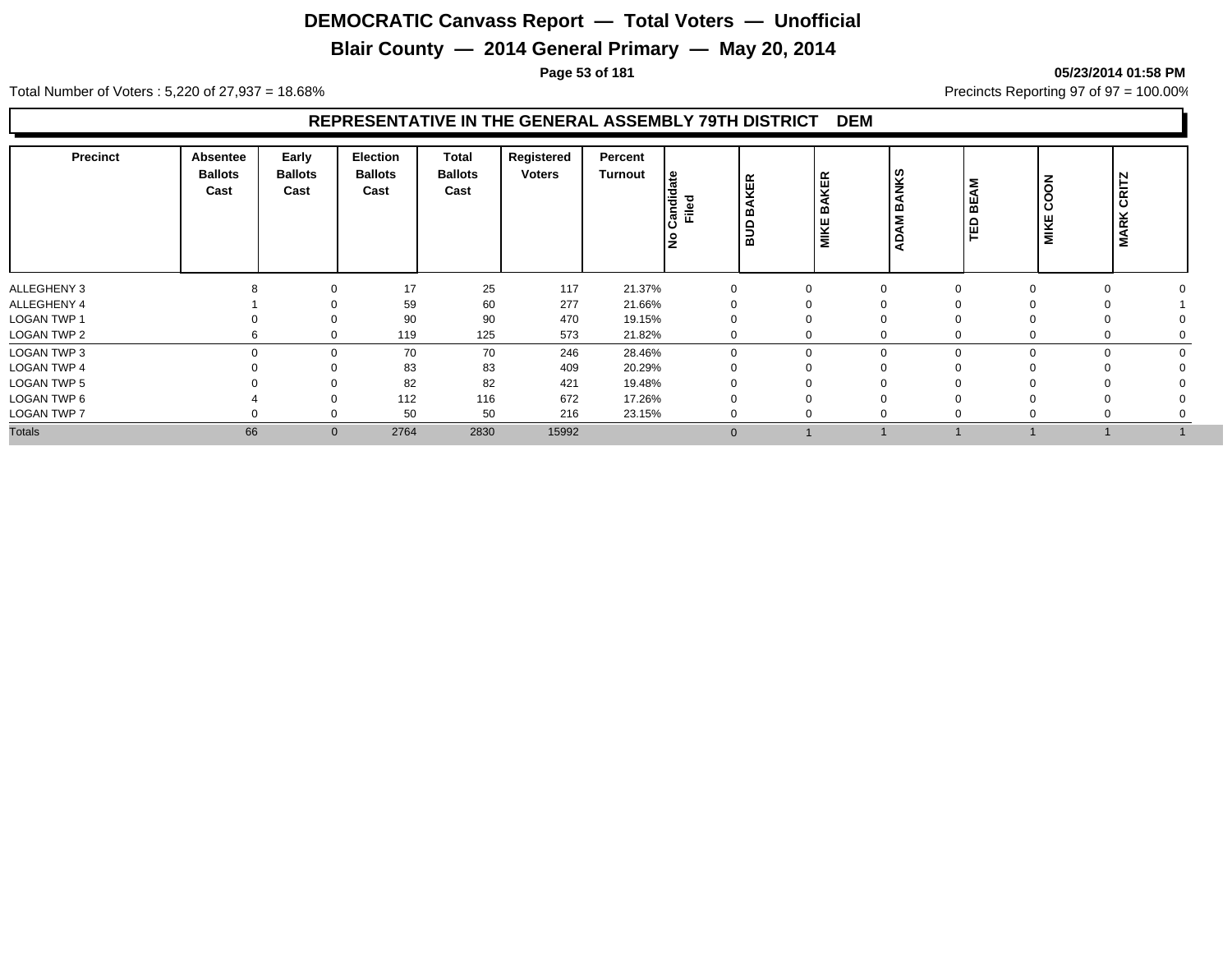## **Blair County — 2014 General Primary — May 20, 2014**

**Page 54 of 181 05/23/2014 01:58 PM**

Total Number of Voters : 5,220 of 27,937 = 18.68% Precincts Reporting 97 of 97 = 100.00%

#### **REPRESENTATIVE IN THE GENERAL ASSEMBLY 79TH DISTRICT DEM - DEMOCRATIC**

| <b>Precinct</b> | Absentee<br><b>Ballots</b><br>Cast | Early<br><b>Ballots</b><br>Cast | <b>Election</b><br><b>Ballots</b><br>Cast | <b>Total</b><br><b>Ballots</b><br>Cast | Registered<br><b>Voters</b> | Percent<br><b>Turnout</b> | ΔY                  | <b>DONLEY</b> | GER                         | GEIST          |                | <b>FAHR</b>    | FORSHT      |                |
|-----------------|------------------------------------|---------------------------------|-------------------------------------------|----------------------------------------|-----------------------------|---------------------------|---------------------|---------------|-----------------------------|----------------|----------------|----------------|-------------|----------------|
|                 |                                    |                                 |                                           |                                        |                             |                           | VIRGINIA            | <b>NHOT</b>   | <b>H NHOL</b><br>EICHELBERG | <b>RICHARD</b> | JOHNMCGINNIS   | TOM            | <b>BILL</b> | Con tinued     |
| ALTOONA 1-1     | $\overline{2}$                     | $\mathbf 0$                     | 38                                        | 40                                     | 357                         | 11.20%                    | $\mathbf 0$         |               | $\mathbf 0$                 | $\mathbf 0$    | $\overline{0}$ | $\mathbf 0$    | $\mathbf 0$ | $\mathbf 0$    |
| ALTOONA 1-2     |                                    | $\mathbf 0$                     | 17                                        | 21                                     | 120                         | 17.50%                    | $\mathbf 0$         |               | $\Omega$                    | $\mathbf 0$    | $\Omega$       | $\Omega$       | $\Omega$    | $\Omega$       |
| ALTOONA 2-1     | $\Omega$                           | $\Omega$                        | 11                                        | 11                                     | 290                         | 3.79%                     | $\Omega$            |               | $\Omega$                    | $\mathbf 0$    | $\Omega$       | $\Omega$       | $\Omega$    | $\Omega$       |
| ALTOONA 2-2     | -1                                 | $\mathbf 0$                     | 48                                        | 49                                     | 354                         | 13.84%                    | $\Omega$            |               | $\Omega$                    | $\mathbf{0}$   | $\Omega$       | $\Omega$       | $\Omega$    | $\Omega$       |
| ALTOONA 3-1     | $\overline{2}$                     | $\mathbf 0$                     | 42                                        | 44                                     | 362                         | 12.15%                    | $\mathbf 0$         |               | $\Omega$                    | $\mathbf 0$    |                | $\mathbf 0$    | 1           | $\Omega$       |
| ALTOONA 3-2     | $\mathbf 0$                        | $\mathbf 0$                     | 75                                        | 75                                     | 325                         | 23.08%                    | $\mathbf 0$         |               | $\mathbf 0$                 | $\mathbf 0$    | $\mathbf 0$    | $\Omega$       | $\Omega$    | $\Omega$       |
| ALTOONA 4-1     | -1                                 | $\mathbf 0$                     | 41                                        | 42                                     | 354                         | 11.86%                    | $\mathbf{0}$        |               | $\Omega$                    | $\mathbf 0$    | $\Omega$       | 3              | $\Omega$    | $\Omega$       |
| ALTOONA 4-2     | $\overline{2}$                     | $\mathbf 0$                     | 33                                        | 35                                     | 280                         | 12.50%                    | $\Omega$            |               | $\Omega$                    | $\mathbf{0}$   | $\Omega$       | $\Omega$       | $\Omega$    | $\Omega$       |
| ALTOONA 5-1     |                                    | $\mathbf 0$                     | 12                                        | 13                                     | 90                          | 14.44%                    | $\Omega$            |               | $\Omega$                    | $\mathbf 0$    | $\Omega$       | $\Omega$       | $\Omega$    | $\Omega$       |
| ALTOONA 5-2     | 3                                  | $\mathbf 0$                     | 63                                        | 66                                     | 348                         | 18.97%                    | $\mathbf 0$         |               | $\mathbf 0$                 | $\mathbf 0$    | $\mathbf 0$    | $\mathbf 0$    | $\mathbf 0$ | $\mathbf 0$    |
| ALTOONA 5-3     | $\mathbf 0$                        | $\mathbf 0$                     | 63                                        | 63                                     | 280                         | 22.50%                    | $\overline{1}$      |               | $\mathbf 0$                 | $\mathbf 0$    | $\mathbf 0$    | 2              | $\Omega$    | $\Omega$       |
| ALTOONA 6-1     | $\overline{2}$                     | $\mathbf 0$                     | 40                                        | 42                                     | 347                         | 12.10%                    | $\Omega$            |               | $\Omega$                    | -1             | $\Omega$       | $\Omega$       | $\Omega$    | $\Omega$       |
| ALTOONA 6-2     | $\Omega$                           | $\mathbf 0$                     | 46                                        | 46                                     | 338                         | 13.61%                    | $\Omega$            |               | $\Omega$                    | $\mathbf 0$    | $\Omega$       |                | $\Omega$    | $\Omega$       |
| ALTOONA 6-3     |                                    | $\mathbf 0$                     | 60                                        | 61                                     | 310                         | 19.68%                    | $\mathbf 0$         |               | $\mathbf 0$                 | $\mathbf 0$    | $\mathbf 0$    | $\Omega$       | $\mathbf 0$ | $\Omega$       |
| ALTOONA 6-4     | 3                                  | $\mathbf 0$                     | 62                                        | 65                                     | 269                         | 24.16%                    | $\mathbf 0$         |               | $\mathbf 0$                 | $\mathbf 0$    | $\mathbf 0$    | $\mathbf 0$    | $\mathbf 0$ | $\mathbf 0$    |
| ALTOONA 6-5     | $\overline{4}$                     | $\mathbf 0$                     | 65                                        | 69                                     | 410                         | 16.83%                    | $\mathbf 0$         |               | $\Omega$                    | $\mathbf 0$    | $\Omega$       | $\Omega$       | $\Omega$    | $\mathbf 0$    |
| ALTOONA 7       | $\mathbf 0$                        | $\mathbf 0$                     | 46                                        | 46                                     | 381                         | 12.07%                    | $\Omega$            |               | $\Omega$                    | $\mathbf 0$    | $\Omega$       | $\Omega$       | $\Omega$    | $\Omega$       |
| ALTOONA 8-1     | 3                                  | $\mathbf 0$                     | 38                                        | 41                                     | 369                         | 11.11%                    | $\mathbf 0$         |               | $\mathbf 0$                 | $\mathbf 0$    | $\Omega$       | $\Omega$       | $\Omega$    | $\mathbf 0$    |
| ALTOONA 8-2     | $\overline{2}$                     | $\mathbf 0$                     | 47                                        | 49                                     | 272                         | 18.01%                    | 0                   |               | $\mathbf 0$                 | $\mathbf 0$    | $\mathbf 0$    | $\Omega$       | $\mathbf 0$ | $\Omega$       |
| ALTOONA 9       | $\overline{2}$                     | $\mathbf 0$                     | 63                                        | 65                                     | 399                         | 16.29%                    | $\mathbf 0$         |               | $\mathbf 0$                 | $\mathbf 0$    | $\mathbf 0$    | $\mathbf 0$    | $\Omega$    | $\mathbf 0$    |
| ALTOONA 10-1    | $\overline{1}$                     | $\mathbf 0$                     | 24                                        | 25                                     | 263                         | 9.51%                     | $\mathsf{O}\xspace$ |               | $\mathbf 0$                 | $\mathbf 0$    | $\Omega$       | $\Omega$       | $\Omega$    | $\mathbf 0$    |
| ALTOONA 10-2    | $\overline{1}$                     | $\mathbf 0$                     | 30                                        | 31                                     | 225                         | 13.78%                    | $\mathbf 0$         |               | $\mathbf 0$                 | $\mathbf 0$    | $\Omega$       |                | $\Omega$    | $\overline{0}$ |
| ALTOONA 10-3    | $\overline{2}$                     | $\mathbf 0$                     | 39                                        | 41                                     | 154                         | 26.62%                    | $\mathbf 0$         |               | $\mathbf 0$                 | $\mathbf 0$    | $\mathbf 0$    | $\Omega$       | $\mathbf 0$ | $\Omega$       |
| ALTOONA 10-4    | $\mathbf 0$                        | $\mathbf 0$                     | 74                                        | 74                                     | 345                         | 21.45%                    | $\mathbf 0$         |               | 0                           | $\mathbf 0$    | $\mathbf 0$    | $\Omega$       | $\mathbf 0$ | $\Omega$       |
| ALTOONA 11-1    | $\Omega$                           | $\mathbf 0$                     | 72                                        | 72                                     | 424                         | 16.98%                    | $\mathbf 0$         |               | $\mathbf 0$                 | $\mathbf 0$    | $\mathbf 0$    | $\mathbf 0$    | $\mathbf 0$ | $\mathbf 0$    |
| ALTOONA 11-2    | $\mathbf 0$                        | $\mathbf 0$                     | 55                                        | 55                                     | 309                         | 17.80%                    | $\mathbf 0$         |               | $\Omega$                    | $\mathbf 0$    | $\Omega$       | $\Omega$       | $\Omega$    | $\mathbf 0$    |
| ALTOONA 11-3    | $\mathbf 0$                        | $\mathbf 0$                     | 58                                        | 58                                     | 280                         | 20.71%                    | $\mathbf 0$         |               | $\mathbf 0$                 | $\mathbf 0$    | $\mathbf 0$    |                | $\mathbf 0$ | $\Omega$       |
| ALTOONA 12-1    | $\mathbf 0$                        | $\mathbf 0$                     | 25                                        | 25                                     | 147                         | 17.01%                    | $\mathbf 0$         |               | 0                           | $\mathbf 0$    | $\mathbf 0$    | $\Omega$       | $\Omega$    | $\Omega$       |
| ALTOONA 12-2    | $\mathbf 0$                        | $\mathbf 0$                     | 42                                        | 42                                     | 198                         | 21.21%                    | $\mathbf 0$         |               | $\mathbf 0$                 | $\mathbf 0$    | $\overline{0}$ | $\Omega$       | $\Omega$    | $\Omega$       |
| ALTOONA 12-3    | $\overline{1}$                     | $\mathbf 0$                     | 33                                        | 34                                     | 183                         | 18.58%                    | $\mathbf 0$         |               | $\Omega$                    | $\mathbf 0$    | $\Omega$       | $\mathbf 0$    | $\mathbf 0$ | $\mathbf 0$    |
| ALTOONA 12-4    | $\mathbf 0$                        | $\mathbf 0$                     | 70                                        | 70                                     | 256                         | 27.34%                    | $\mathbf 0$         |               | $\mathbf 0$                 | $\mathbf{1}$   | $\overline{0}$ | $\Omega$       | $\mathbf 0$ | $\mathbf 0$    |
| ALTOONA 12-5    | $\mathbf 0$                        | $\mathbf 0$                     | 22                                        | 22                                     | 146                         | 15.07%                    | $\mathbf 0$         |               | 0                           | $\mathbf 0$    | $\mathbf 0$    | $\Omega$       | $\Omega$    | $\mathbf 0$    |
| ALTOONA 13-1    | $\Omega$                           | $\mathbf 0$                     | 71                                        | 71                                     | 431                         | 16.47%                    | $\mathbf 0$         |               | 0                           | $\overline{1}$ | $\mathbf 0$    | $\Omega$       | $\Omega$    | $\Omega$       |
| ALTOONA 13-2    | $\mathbf 0$                        | $\mathbf 0$                     | 64                                        | 64                                     | 390                         | 16.41%                    | $\mathbf 0$         |               | $\mathbf 0$                 | $\mathbf 0$    | $\mathbf 0$    | $\Omega$       | $\mathbf 0$ | $\Omega$       |
| ALTOONA 13-3    | $\mathbf 0$                        | $\mathbf 0$                     | 57                                        | 57                                     | 296                         | 19.26%                    | $\mathbf 0$         |               | $\mathbf 0$                 | $\mathbf 0$    | $\Omega$       | $\Omega$       | $\mathbf 0$ | $\mathbf 0$    |
| ALTOONA 13-4    | $\overline{1}$                     | $\mathbf 0$                     | 51                                        | 52                                     | 522                         | 9.96%                     | $\mathbf 0$         |               | $\mathbf 0$                 | $\mathbf 0$    | $\mathbf 0$    | $\Omega$       | $\Omega$    | $\mathbf 0$    |
| ALTOONA 14-1    | $\Omega$                           | $\mathbf 0$                     | 29                                        | 29                                     | 148                         | 19.59%                    | $\mathbf 0$         |               | 0                           | $\mathbf 0$    | $\mathbf 0$    | $\Omega$       | $\Omega$    | $\Omega$       |
| ALTOONA 14-2    |                                    | $\mathbf 0$                     | 93                                        | 97                                     | 386                         | 25.13%                    | $\Omega$            |               | $\Omega$                    | $\mathbf 0$    | $\Omega$       | $\overline{2}$ | $\Omega$    | $\Omega$       |
| ALTOONA 14-3    | $\Omega$                           | $\mathbf 0$                     | 71                                        | 71                                     | 272                         | 26.10%                    | $\mathbf 0$         |               | $\mathbf 0$                 | $\mathbf 0$    | $\Omega$       | $\Omega$       | $\Omega$    | $\Omega$       |
| ALTOONA 14-4    | -1                                 | $\mathbf 0$                     | 100                                       | 101                                    | 411                         | 24.57%                    | $\mathbf 0$         |               | $\Omega$                    | $\mathbf 0$    | $\Omega$       | $\Omega$       | $\mathbf 0$ | $\Omega$       |
|                 | 3                                  | $\Omega$                        | 92                                        |                                        |                             |                           | $\Omega$            |               | $\Omega$                    | $\mathbf 0$    | $\Omega$       | $\Omega$       | $\Omega$    | $\Omega$       |
| ALLEGHENY 2     |                                    |                                 |                                           | 95                                     | 550                         | 17.27%                    |                     |               |                             |                |                |                |             |                |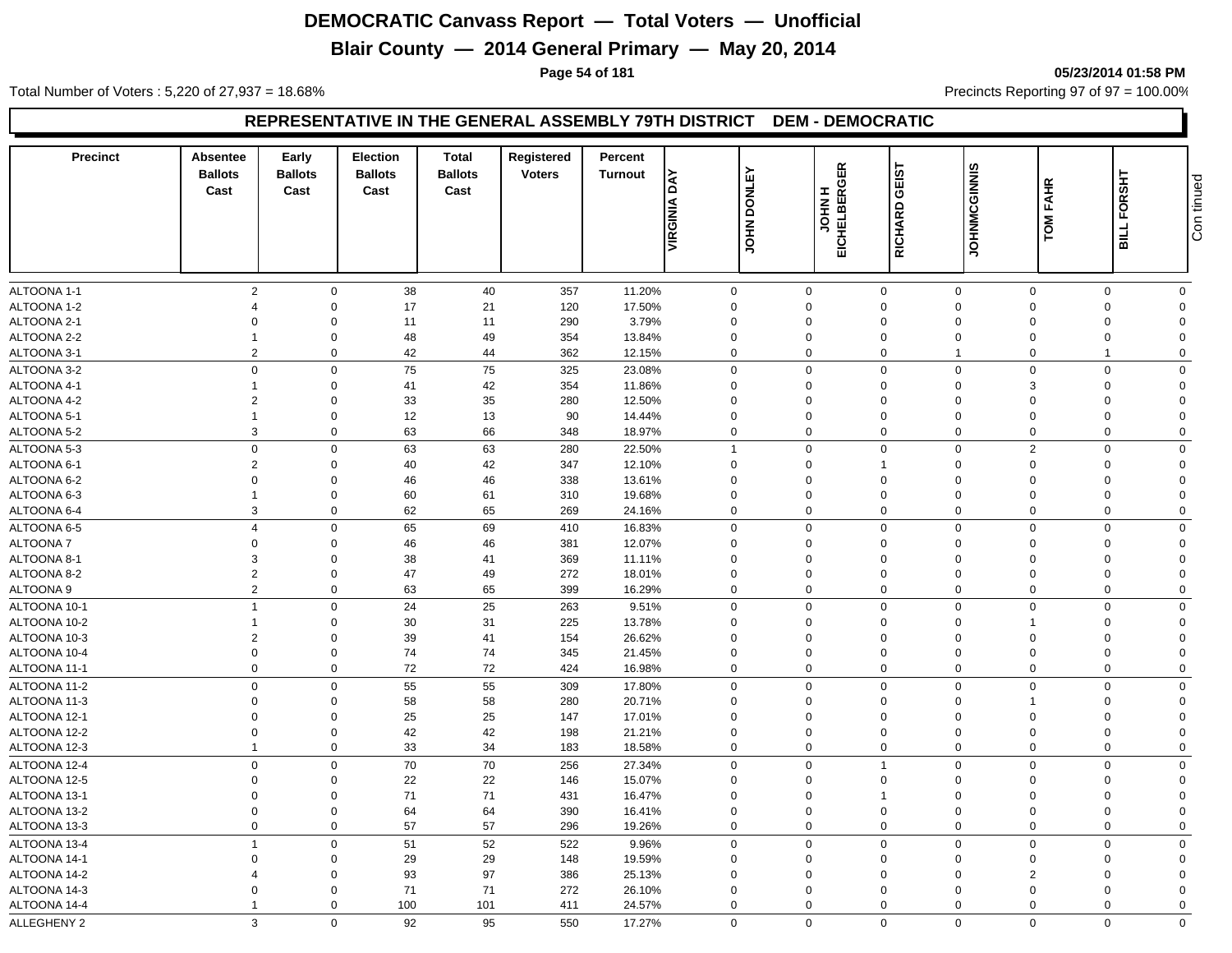## **Blair County — 2014 General Primary — May 20, 2014**

**Page 55 of 181 05/23/2014 01:58 PM**

Total Number of Voters : 5,220 of 27,937 = 18.68% Precincts Reporting 97 of 97 = 100.00%

#### **REPRESENTATIVE IN THE GENERAL ASSEMBLY 79TH DISTRICT DEM**

| <b>Precinct</b>    | Absentee<br><b>Ballots</b><br>Cast | Early<br><b>Ballots</b><br>Cast | <b>Election</b><br><b>Ballots</b><br>Cast | <b>Total</b><br><b>Ballots</b><br>Cast | Registered<br><b>Voters</b> | Percent<br><b>Turnout</b> | VIRGINI  | <b>DONLE</b><br><b>JOHN</b> | œ<br><u>ଗ</u><br><b>I</b><br>$\alpha$<br><b>SHIP</b><br>FTBEI<br>EICHEI<br>っ | GEIST<br>≏<br>$\overline{\alpha}$<br>I<br><b>RICI</b> | <b>JOHNMCGINNIS</b> | AHR<br><b>NOL</b> | FORSHT<br><b>BILL</b> |
|--------------------|------------------------------------|---------------------------------|-------------------------------------------|----------------------------------------|-----------------------------|---------------------------|----------|-----------------------------|------------------------------------------------------------------------------|-------------------------------------------------------|---------------------|-------------------|-----------------------|
| ALLEGHENY 3        |                                    | $\Omega$                        | 17                                        | 25                                     | 117                         | 21.37%                    |          |                             | 0                                                                            | $\Omega$                                              |                     | $\Omega$          |                       |
| ALLEGHENY 4        |                                    | ∩                               | 59                                        | 60                                     | 277                         | 21.66%                    |          |                             | 0                                                                            | $\Omega$                                              |                     |                   |                       |
| <b>LOGAN TWP 1</b> |                                    | $\Omega$                        | 90                                        | 90                                     | 470                         | 19.15%                    |          |                             | 0                                                                            | $\Omega$                                              |                     |                   |                       |
| LOGAN TWP 2        |                                    | $\Omega$                        | 119                                       | 125                                    | 573                         | 21.82%                    |          |                             | 0                                                                            | $\Omega$                                              |                     | υ                 |                       |
| LOGAN TWP 3        |                                    | $\Omega$                        | 70                                        | 70                                     | 246                         | 28.46%                    | $\Omega$ |                             | $\mathbf{0}$                                                                 | $\Omega$                                              |                     | $\Omega$<br>0     |                       |
| <b>LOGAN TWP 4</b> |                                    | $\Omega$                        | 83                                        | 83                                     | 409                         | 20.29%                    |          |                             |                                                                              |                                                       |                     |                   |                       |
| LOGAN TWP 5        |                                    | 0                               | 82                                        | 82                                     | 421                         | 19.48%                    |          |                             |                                                                              | $\Omega$                                              |                     |                   |                       |
| LOGAN TWP 6        |                                    | $\Omega$                        | 112                                       | 116                                    | 672                         | 17.26%                    |          |                             |                                                                              | $\Omega$                                              |                     |                   |                       |
| <b>LOGAN TWP 7</b> |                                    | ∩                               | 50                                        | 50                                     | 216                         | 23.15%                    |          |                             | $\Omega$                                                                     | $\Omega$                                              |                     | $\Omega$<br>0     |                       |
| <b>Totals</b>      | 66                                 | $\mathbf{0}$                    | 2764                                      | 2830                                   | 15992                       |                           |          |                             |                                                                              | $\overline{4}$                                        | 11<br>3             |                   |                       |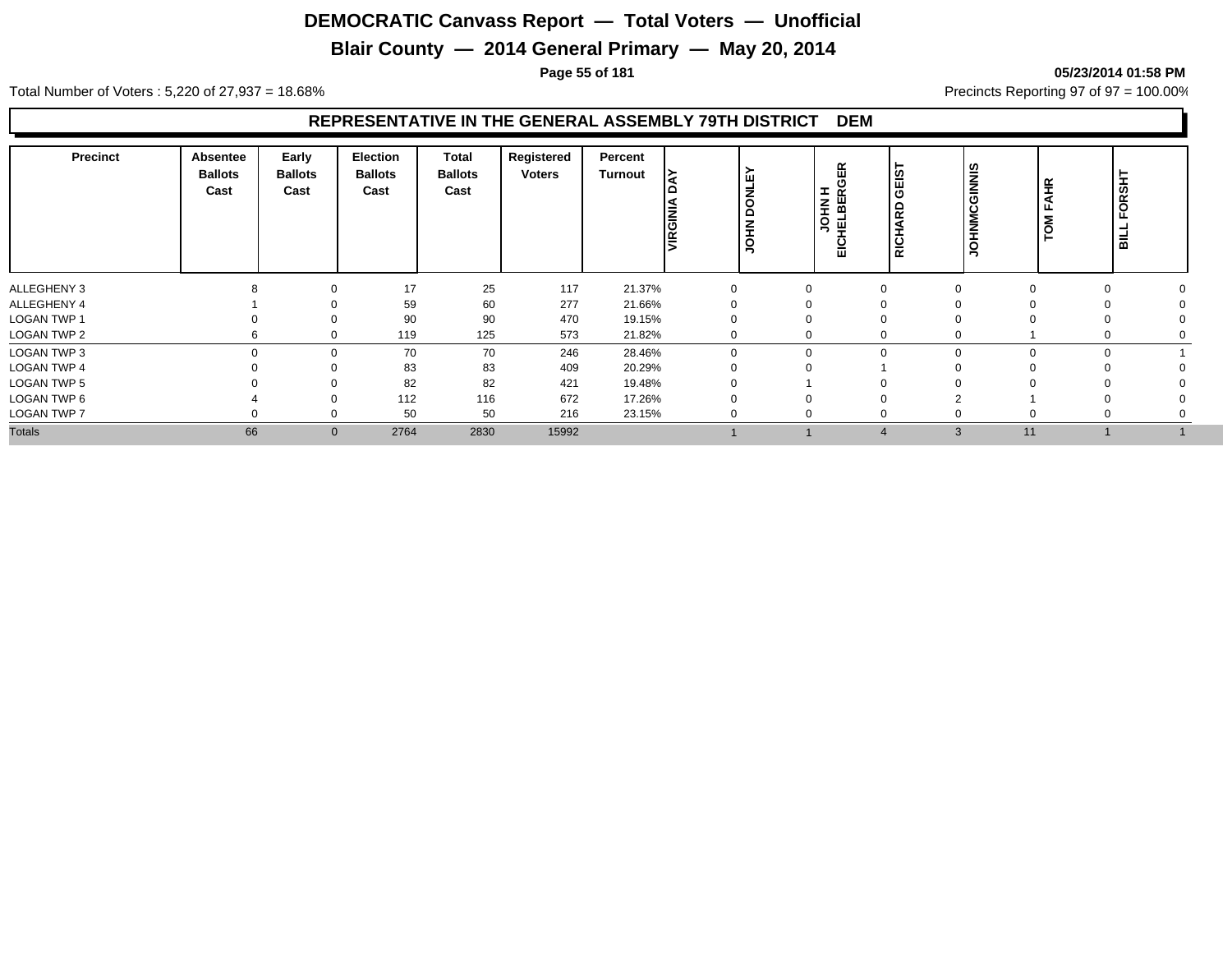## **Blair County — 2014 General Primary — May 20, 2014**

**Page 56 of 181 05/23/2014 01:58 PM**

Total Number of Voters : 5,220 of 27,937 = 18.68% Precincts Reporting 97 of 97 = 100.00%

#### **REPRESENTATIVE IN THE GENERAL ASSEMBLY 79TH DISTRICT DEM - DEMOCRATIC**

| <b>Precinct</b>              | <b>Absentee</b><br><b>Ballots</b><br>Cast | Early<br><b>Ballots</b><br>Cast | <b>Election</b><br><b>Ballots</b><br>Cast | <b>Total</b><br><b>Ballots</b><br>Cast | Registered<br><b>Voters</b> | Percent<br><b>Turnout</b> | GORITY<br><b>DONNA</b>  | $\Omega$<br>CATHLEEN I<br>GRAZIOSI | HALVORSON<br>HALVORSON | Σ<br>THERESA<br>HEISS   | TIMOTHY HEISS        | HILDEBRAND<br><b>RYAN</b> | ROBERT F<br>HOUSEMAN | Con tinued     |
|------------------------------|-------------------------------------------|---------------------------------|-------------------------------------------|----------------------------------------|-----------------------------|---------------------------|-------------------------|------------------------------------|------------------------|-------------------------|----------------------|---------------------------|----------------------|----------------|
| ALTOONA 1-1                  | $\overline{2}$                            | $\mathbf 0$                     | 38                                        | 40                                     | 357                         | 11.20%                    | 0                       |                                    | $\mathbf 0$            | $\mathbf 0$             | $\mathbf 0$          | $\Omega$                  | 0                    | $\mathbf 0$    |
| ALTOONA 1-2                  | $\Delta$                                  | $\Omega$                        | 17                                        | 21                                     | 120                         | 17.50%                    | 0                       |                                    | $\Omega$               | $\Omega$                | $\Omega$             | $\Omega$                  | $\Omega$             | $\Omega$       |
| ALTOONA 2-1                  | $\Omega$                                  | $\Omega$                        | 11                                        | 11                                     | 290                         | 3.79%                     | $\mathbf 0$             |                                    | 0                      | $\mathbf 0$             | $\Omega$             | $\Omega$                  | $\Omega$             | $\Omega$       |
| ALTOONA 2-2                  | $\mathbf 1$                               | $\Omega$                        | 48                                        | 49                                     | 354                         | 13.84%                    | $\mathbf 0$             |                                    | $\mathbf 0$            | $\Omega$                | $\mathbf 0$          | $\Omega$                  | $\mathbf 0$          | $\Omega$       |
| ALTOONA 3-1                  | $\overline{2}$                            | $\mathbf 0$                     | 42                                        | 44                                     | 362                         | 12.15%                    | $\mathbf 0$             |                                    | $\mathbf 0$            | $\mathbf 0$             | $\mathbf 0$          | $\mathbf 0$               | $\mathbf 0$          | $\Omega$       |
| ALTOONA 3-2                  | $\mathbf 0$                               | $\Omega$                        | 75                                        | 75                                     | 325                         | 23.08%                    | $\mathbf 0$             |                                    | $\Omega$               | $\mathbf 0$             | $\Omega$             | $\Omega$                  | $\Omega$             | $\Omega$       |
| ALTOONA 4-1                  |                                           | $\Omega$                        | 41                                        | 42                                     | 354                         | 11.86%                    | $\Omega$                |                                    | $\Omega$               | $\mathbf 0$             | $\Omega$             | $\Omega$                  | $\Omega$             | $\Omega$       |
| ALTOONA 4-2                  | $\overline{2}$                            | $\Omega$                        | 33                                        | 35                                     | 280                         | 12.50%                    | $\mathbf 0$             |                                    | 0                      | $\mathbf 0$             | $\Omega$             | $\Omega$                  | $\Omega$             | $\Omega$       |
| ALTOONA 5-1                  | $\overline{1}$                            | $\Omega$                        | 12                                        | 13                                     | 90                          | 14.44%                    | $\mathbf 0$             |                                    | $\mathbf 0$            | $\mathbf 0$             | $\mathbf 0$          | $\Omega$                  | $\mathbf 0$          | $\Omega$       |
| ALTOONA 5-2                  | 3                                         | $\Omega$                        | 63                                        | 66                                     | 348                         | 18.97%                    | $\mathbf 0$             |                                    | $\mathbf 0$            | $\mathbf 0$             | $\mathbf 0$          | $\mathbf 0$               | 0                    | $\Omega$       |
| ALTOONA 5-3                  | $\,0\,$                                   | $\Omega$                        | 63                                        | 63                                     | 280                         | 22.50%                    | 0                       |                                    | $\overline{1}$         | $\mathbf 0$             | $\Omega$             | $\Omega$                  | $\Omega$             | $\mathbf 0$    |
| ALTOONA 6-1                  | $\overline{2}$                            | $\Omega$                        | 40                                        | 42                                     | 347                         | 12.10%                    | $\Omega$                |                                    | $\Omega$               | $\Omega$                | $\Omega$             | $\Omega$                  | $\Omega$             | $\Omega$       |
| ALTOONA 6-2                  | $\Omega$                                  | $\Omega$                        | 46                                        | 46                                     | 338                         | 13.61%                    | $\Omega$                |                                    | 0                      | $\Omega$                | $\Omega$             | $\Omega$                  | $\Omega$             | $\Omega$       |
| ALTOONA 6-3                  | $\overline{1}$                            | $\Omega$                        | 60                                        | 61                                     | 310                         | 19.68%                    | $\mathbf 0$             |                                    | 0                      | $\mathbf 0$             | $\mathbf 0$          | $\Omega$                  | $\mathbf 0$          | $\Omega$       |
| ALTOONA 6-4                  | 3                                         | $\mathbf 0$                     | 62                                        | 65                                     | 269                         | 24.16%                    | $\mathbf 0$             |                                    | $\mathbf 0$            | $\mathbf 0$             | $\mathbf 0$          | $\mathbf 0$               | $\mathbf 0$          | $\mathbf 0$    |
| ALTOONA 6-5                  | $\overline{4}$                            | $\mathbf 0$                     | 65                                        | 69                                     | 410                         | 16.83%                    | $\mathbf 0$             |                                    | $\mathbf 0$            | $\mathbf 0$             | $\Omega$             | $\Omega$                  | $\Omega$             | $\Omega$       |
| <b>ALTOONA7</b>              | $\mathbf 0$                               | $\Omega$                        | 46                                        | 46                                     | 381                         | 12.07%                    | 0                       |                                    | $\mathbf 0$            | $\Omega$                | $\Omega$             | $\Omega$                  | $\Omega$             | $\Omega$       |
| ALTOONA 8-1                  | 3                                         | $\Omega$                        | 38                                        | 41                                     | 369                         | 11.11%                    | $\Omega$                |                                    | $\Omega$               | $\Omega$                | $\Omega$             | $\Omega$                  | $\Omega$             | $\Omega$       |
| ALTOONA 8-2                  | $\overline{2}$                            | $\Omega$                        | 47                                        | 49                                     | 272                         | 18.01%                    | 0                       |                                    | $\mathbf 0$            | $\mathbf 0$             | $\Omega$             | $\Omega$                  | $\Omega$             | $\Omega$       |
| ALTOONA 9                    | $\overline{2}$                            | $\Omega$                        | 63                                        | 65                                     | 399                         | 16.29%                    | $\mathbf 0$             |                                    | $\mathbf 0$            | $\mathbf 0$             | $\Omega$             | $\mathbf 0$               | 0                    | $\overline{0}$ |
| ALTOONA 10-1                 | $\overline{1}$                            | $\mathbf 0$                     | 24                                        | 25                                     | 263                         | 9.51%                     | $\mathbf 0$             |                                    | $\overline{0}$         | $\mathbf 0$             | $\mathbf 0$          | $\Omega$                  | $\Omega$             | $\mathbf 0$    |
| ALTOONA 10-2                 | $\overline{1}$                            | $\Omega$                        | 30                                        | 31                                     | 225                         | 13.78%                    | $\Omega$                |                                    | $\Omega$               | $\Omega$                | $\Omega$             | $\Omega$                  | $\Omega$             | $\Omega$       |
| ALTOONA 10-3                 | $\overline{2}$                            | $\Omega$                        | 39                                        | 41                                     | 154                         | 26.62%                    | $\mathbf 0$             |                                    | 0                      | -1                      | $\Omega$             | $\Omega$                  | $\Omega$             | $\Omega$       |
| ALTOONA 10-4                 | $\mathbf 0$                               | $\Omega$                        | 74                                        | 74                                     | 345                         | 21.45%                    | $\Omega$                |                                    | 0                      | $\Omega$                | $\Omega$             | $\Omega$                  | $\Omega$             | $\Omega$       |
| ALTOONA 11-1                 | $\overline{0}$                            | $\mathbf 0$                     | 72                                        | 72                                     | 424                         | 16.98%                    | $\mathbf 0$             |                                    | $\mathbf 0$            | $\mathbf 0$             | $\Omega$             | $\mathbf 0$               | $\mathbf 0$          | $\mathbf 0$    |
| ALTOONA 11-2                 | $\mathbf 0$                               | $\Omega$                        | 55                                        | 55                                     | 309                         | 17.80%                    | $\overline{1}$          |                                    | $\mathbf 0$            | $\mathbf 0$             | $\Omega$             | $\Omega$                  | $\Omega$             | $\Omega$       |
| ALTOONA 11-3                 | $\overline{0}$                            | $\Omega$                        | 58                                        | 58                                     | 280                         | 20.71%                    | $\mathbf 0$             |                                    | $\mathbf 0$            | $\mathbf 0$             | $\Omega$             | $\Omega$                  | $\Omega$             | $\Omega$       |
| ALTOONA 12-1                 | $\overline{0}$                            | $\Omega$                        | 25                                        | 25                                     | 147                         | 17.01%                    | $\Omega$                |                                    | 0                      | $\Omega$                | $\Omega$             | $\Omega$                  | $\Omega$             | $\Omega$       |
| ALTOONA 12-2                 | $\mathbf 0$                               | $\Omega$                        | 42                                        | 42                                     | 198                         | 21.21%                    | $\mathbf 0$             |                                    | $\mathbf 0$            | $\mathbf 0$             | $\Omega$             | $\Omega$                  | $\Omega$             | $\Omega$       |
| ALTOONA 12-3                 | $\overline{1}$                            | $\Omega$                        | 33                                        | 34                                     | 183                         | 18.58%                    | $\mathbf 0$             |                                    | $\mathbf 0$            | $\mathbf 0$             | $\Omega$             | $\Omega$                  | 0                    | $\mathbf 0$    |
| ALTOONA 12-4                 | $\mathbf 0$                               | $\Omega$                        |                                           | 70                                     |                             |                           | $\mathbf 0$             |                                    | $\mathbf 0$            | $\mathbf 0$             | $\mathbf 0$          | $\Omega$                  | $\mathbf 0$          | $\mathbf 0$    |
| ALTOONA 12-5                 | $\mathbf 0$                               | $\Omega$                        | 70<br>22                                  | 22                                     | 256<br>146                  | 27.34%<br>15.07%          | $\Omega$                |                                    | 0                      | $\Omega$                | $\Omega$             | $\Omega$                  | $\Omega$             | $\Omega$       |
|                              | $\mathbf 0$                               | $\Omega$                        | 71                                        | 71                                     |                             |                           | $\mathbf 0$             |                                    | 0                      | $\Omega$                | $\Omega$             | $\Omega$                  | $\Omega$             | $\Omega$       |
| ALTOONA 13-1<br>ALTOONA 13-2 | $\overline{0}$                            | $\Omega$                        | 64                                        | 64                                     | 431<br>390                  | 16.47%<br>16.41%          | $\Omega$                |                                    | $\mathbf 0$            | $\Omega$                | $\Omega$             | $\Omega$                  | $\Omega$             | $\Omega$       |
| ALTOONA 13-3                 | $\mathbf 0$                               | $\mathbf 0$                     | 57                                        | 57                                     | 296                         | 19.26%                    | 0                       |                                    | $\mathbf 0$            | $\mathbf 0$             | $\Omega$             | $\Omega$                  | $\mathbf 0$          | $\mathbf 0$    |
|                              | $\overline{1}$                            | $\Omega$                        |                                           |                                        |                             |                           |                         |                                    | $\mathbf 0$            | $\Omega$                | $\Omega$             | $\Omega$                  | $\Omega$             | $\Omega$       |
| ALTOONA 13-4                 |                                           |                                 | 51                                        | 52                                     | 522                         | 9.96%                     | $\mathbf 0$             |                                    |                        |                         |                      |                           |                      |                |
| ALTOONA 14-1                 | $\Omega$                                  | $\Omega$<br>$\Omega$            | 29                                        | 29<br>97                               | 148                         | 19.59%                    | $\mathbf 0$<br>$\Omega$ |                                    | 0<br>$\Omega$          | $\mathbf 0$<br>$\Omega$ | $\Omega$<br>$\Omega$ | $\Omega$                  | $\Omega$<br>$\Omega$ | $\Omega$       |
| ALTOONA 14-2<br>ALTOONA 14-3 | 4<br>$\Omega$                             | $\Omega$                        | 93<br>71                                  | 71                                     | 386<br>272                  | 25.13%<br>26.10%          | $\mathbf 0$             |                                    | $\mathbf 0$            | $\Omega$                | $\Omega$             | $\Omega$<br>$\Omega$      | $\Omega$             | $\Omega$       |
|                              | $\overline{1}$                            | $\mathbf 0$                     |                                           | 101                                    |                             |                           | $\mathbf 0$             |                                    | $\Omega$               | $\mathbf 0$             | -1                   |                           | $\mathbf 0$          | $\Omega$       |
| ALTOONA 14-4                 | $\mathbf{3}$                              |                                 | 100                                       |                                        | 411                         | 24.57%                    |                         |                                    |                        |                         |                      |                           |                      |                |
| ALLEGHENY 2                  |                                           | $\Omega$                        | 92                                        | 95                                     | 550                         | 17.27%                    | $\Omega$                |                                    | $\Omega$               | $\mathbf 0$             | $\Omega$             | $\Omega$                  | 1                    | $\Omega$       |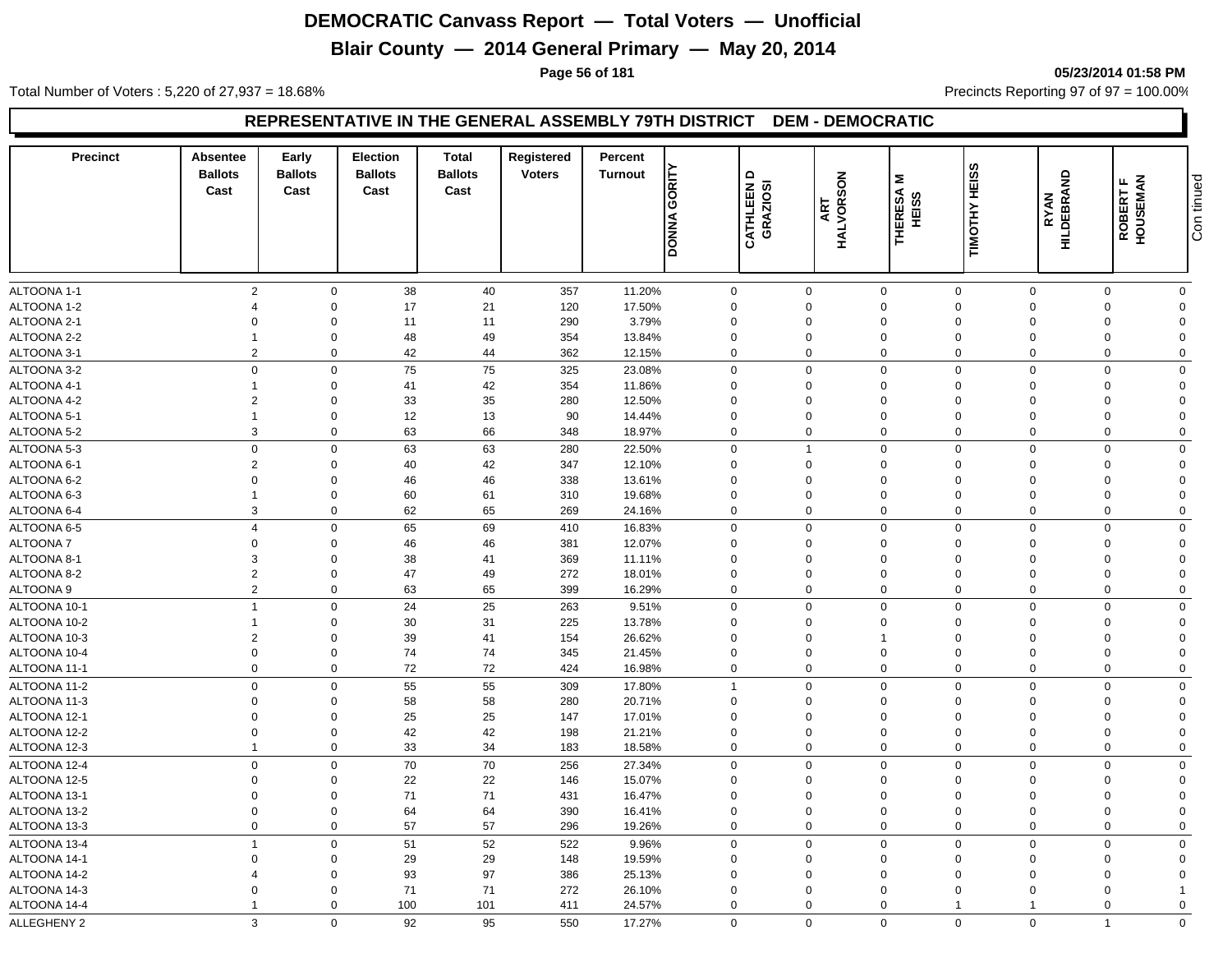## **Blair County — 2014 General Primary — May 20, 2014**

**Page 57 of 181 05/23/2014 01:58 PM**

Total Number of Voters : 5,220 of 27,937 = 18.68% Precincts Reporting 97 of 97 = 100.00%

#### **REPRESENTATIVE IN THE GENERAL ASSEMBLY 79TH DISTRICT DEM**

| <b>Precinct</b>    | <b>Absentee</b><br><b>Ballots</b><br>Cast | Early<br><b>Ballots</b><br>Cast | Election<br><b>Ballots</b><br>Cast | Total<br><b>Ballots</b><br>Cast | Registered<br><b>Voters</b> | Percent<br>Turnout | <b>BET</b><br><b>DONNA</b> | ≏<br>CATHLEEN<br>GRAZIOSI | る<br>S,<br>VOR:<br>ART | Σ<br>IERESA<br>HEISS<br>폰 | HEIS:<br>I<br>- | <b>RYAN<br/>DEBRA</b><br>굴 | Š<br>щ<br>ROBERT<br>HOUSEM/ |
|--------------------|-------------------------------------------|---------------------------------|------------------------------------|---------------------------------|-----------------------------|--------------------|----------------------------|---------------------------|------------------------|---------------------------|-----------------|----------------------------|-----------------------------|
| ALLEGHENY 3        |                                           | 0                               | 17                                 | 25                              | 117                         | 21.37%             | $\Omega$                   | $\Omega$                  |                        |                           |                 |                            |                             |
| ALLEGHENY 4        |                                           | $\Omega$                        | 59                                 | 60                              | 277                         | 21.66%             |                            |                           |                        |                           |                 |                            |                             |
| LOGAN TWP 1        |                                           | $\Omega$                        | 90                                 | 90                              | 470                         | 19.15%             |                            |                           |                        |                           |                 |                            |                             |
| LOGAN TWP 2        | b                                         | $\mathbf 0$                     | 119                                | 125                             | 573                         | 21.82%             | 0                          |                           |                        | 0                         | 0               |                            |                             |
| <b>LOGAN TWP 3</b> |                                           | $\mathbf 0$                     | 70                                 | 70                              | 246                         | 28.46%             |                            | $\Omega$<br>$\Omega$      |                        | $\Omega$                  | $\Omega$        |                            |                             |
| <b>LOGAN TWP 4</b> |                                           | $\Omega$                        | 83                                 | 83                              | 409                         | 20.29%             |                            |                           |                        |                           |                 |                            |                             |
| <b>LOGAN TWP 5</b> |                                           | $\Omega$                        | 82                                 | 82                              | 421                         | 19.48%             |                            |                           |                        |                           |                 |                            |                             |
| LOGAN TWP 6        |                                           | 0                               | 112                                | 116                             | 672                         | 17.26%             |                            |                           |                        |                           |                 |                            |                             |
| <b>LOGAN TWP 7</b> |                                           | $\Omega$                        | 50                                 | 50                              | 216                         | 23.15%             | $\Omega$                   | ∩                         |                        | 0                         |                 |                            |                             |
| <b>Totals</b>      | 66                                        | $\mathbf{0}$                    | 2764                               | 2830                            | 15992                       |                    |                            |                           |                        | 2                         |                 |                            |                             |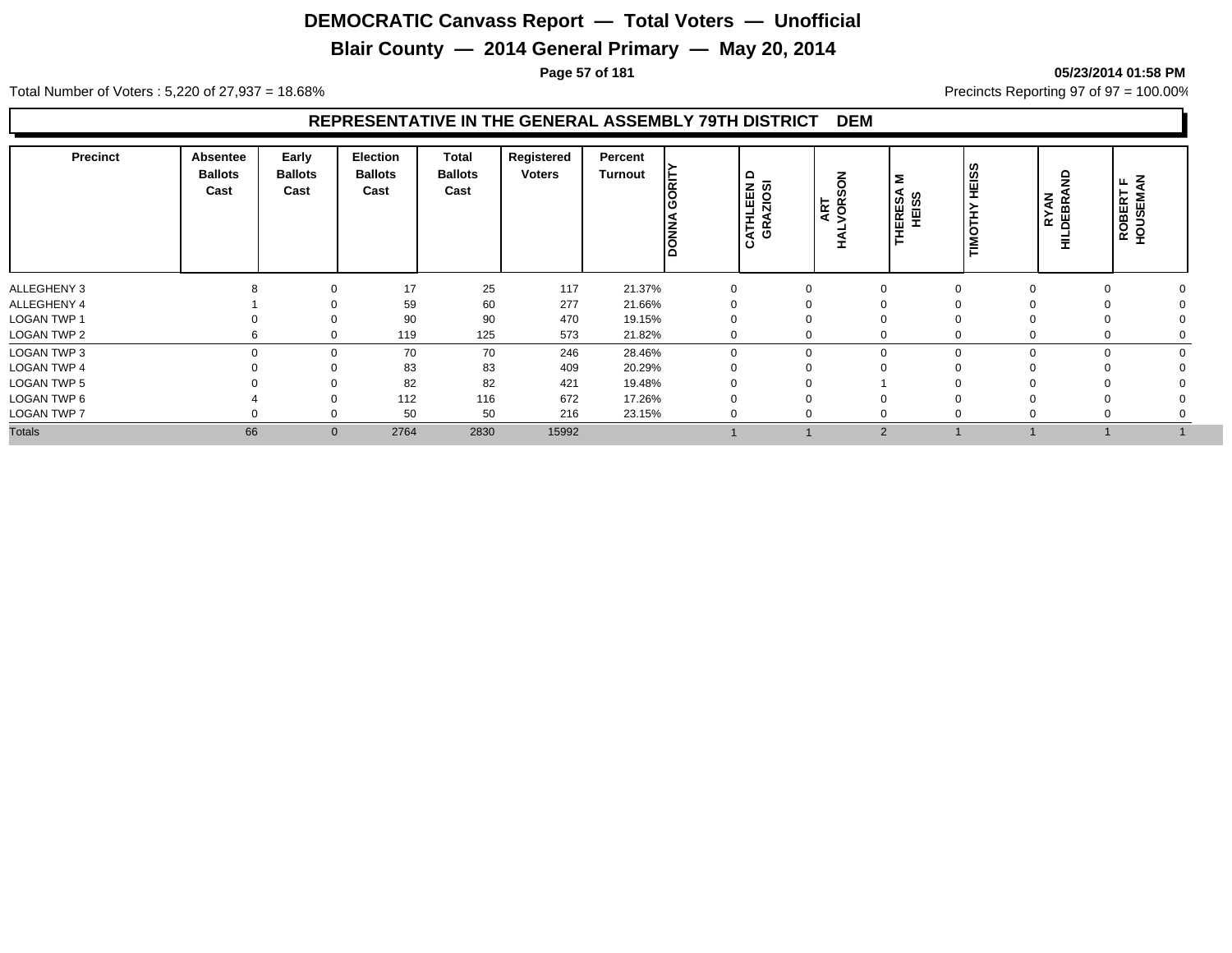## **Blair County — 2014 General Primary — May 20, 2014**

**Page 58 of 181 05/23/2014 01:58 PM**

Total Number of Voters : 5,220 of 27,937 = 18.68% Precincts Reporting 97 of 97 = 100.00%

#### **REPRESENTATIVE IN THE GENERAL ASSEMBLY 79TH DISTRICT DEM - DEMOCRATIC**

| 2<br>38<br>40<br>11.20%<br>$\mathbf 0$<br>$\mathbf 0$<br>$\mathbf 0$<br>$\mathbf 0$<br>357<br>$\mathbf 0$<br>$\mathbf 0$<br>$\mathbf 0$<br>0<br>ALTOONA 1-2<br>21<br>17.50%<br>$\mathbf 0$<br>$\mathbf 0$<br>17<br>120<br>$\mathbf 0$<br>$\Omega$<br>$\Omega$<br>$\Omega$<br>$\Omega$<br>$\Omega$<br>ALTOONA 2-1<br>11<br>11<br>290<br>3.79%<br>$\Omega$<br>$\Omega$<br>$\mathbf 0$<br>$\Omega$<br>$\mathbf 0$<br>$\Omega$<br>$\Omega$<br>$\Omega$<br>$\Omega$<br>49<br>ALTOONA 2-2<br>$\mathbf 0$<br>48<br>13.84%<br>$\Omega$<br>$\mathbf 0$<br>354<br>$\Omega$<br>$\Omega$<br>$\Omega$<br>$\mathbf{1}$<br>$\Omega$<br>$\Omega$<br>42<br>ALTOONA 3-1<br>$\overline{2}$<br>$\mathbf 0$<br>44<br>362<br>12.15%<br>$\mathbf 0$<br>$\mathbf 0$<br>$\mathbf 0$<br>$\Omega$<br>$\Omega$<br>$\mathbf 0$<br>75<br>75<br>$\mathbf 0$<br>$\mathbf 0$<br>$\mathbf 0$<br>325<br>$\mathbf 0$<br>$\mathbf 0$<br>$\Omega$<br>23.08%<br>$\mathbf 0$<br>$\Omega$<br>$\Omega$<br>42<br>41<br>354<br>$\mathbf 0$<br>$\mathbf 0$<br>11.86%<br>$\mathbf 0$<br>$\Omega$<br>$\mathbf 0$<br>$\Omega$<br>$\Omega$<br>$\Omega$<br>-1<br>$\overline{2}$<br>35<br>$\mathbf 0$<br>33<br>280<br>12.50%<br>$\mathbf 0$<br>$\Omega$<br>$\Omega$<br>$\Omega$<br>$\Omega$<br>$\Omega$<br>$\Omega$<br>$\mathbf 0$<br>12<br>13<br>90<br>14.44%<br>$\mathbf 0$<br>$\mathbf 0$<br>$\mathbf 0$<br>$\mathbf 0$<br>$\Omega$<br>$\Omega$<br>$\overline{1}$<br>$\Omega$<br>63<br>66<br>3<br>$\mathbf 0$<br>348<br>18.97%<br>$\mathbf 0$<br>$\mathbf 0$<br>$\mathbf 0$<br>$\mathbf 0$<br>$\mathbf 0$<br>$\mathbf 0$<br>$\mathbf 0$<br>$\mathbf 0$<br>$\mathbf 0$<br>63<br>63<br>$\mathbf 0$<br>$\mathbf 0$<br>280<br>22.50%<br>$\mathbf 0$<br>$\mathbf 0$<br>$\Omega$<br>$\Omega$<br>$\Omega$<br>$\overline{2}$<br>42<br>$\mathbf 0$<br>40<br>347<br>12.10%<br>$\Omega$<br>$\mathbf{0}$<br>$\Omega$<br>$\mathbf 0$<br>$\Omega$<br>$\Omega$<br>$\Omega$<br>$\mathbf 0$<br>$\mathbf 0$<br>46<br>46<br>338<br>13.61%<br>$\mathbf 0$<br>$\mathbf 0$<br>$\mathbf 0$<br>$\Omega$<br>$\Omega$<br>$\Omega$<br>$\Omega$<br>61<br>$\mathbf 0$<br>60<br>310<br>19.68%<br>$\mathbf 0$<br>$\mathbf 0$<br>$\Omega$<br>$\Omega$<br>$\Omega$<br>$\mathbf 0$<br>$\Omega$<br>3<br>65<br>$\mathbf 0$<br>62<br>269<br>24.16%<br>$\mathbf 0$<br>$\mathbf 0$<br>$\mathbf 0$<br>$\mathbf 0$<br>$\Omega$<br>$\mathbf 0$<br>$\Omega$<br>$\overline{4}$<br>65<br>69<br>$\mathbf 0$<br>16.83%<br>$\mathbf 0$<br>$\mathbf 0$<br>$\mathbf 0$<br>$\mathbf 0$<br>$\mathbf 0$<br>410<br>$\Omega$<br>$\Omega$<br>$\mathbf 0$<br>$\mathbf 0$<br>46<br>46<br>381<br>12.07%<br>$\mathbf 0$<br>$\mathbf 0$<br>$\mathbf 0$<br>$\Omega$<br>$\Omega$<br>$\Omega$<br>$\Omega$<br>3<br>$\mathbf 0$<br>38<br>41<br>369<br>11.11%<br>$\mathbf 0$<br>$\mathbf 0$<br>$\Omega$<br>$\mathbf 0$<br>$\Omega$<br>$\Omega$<br>$\Omega$<br>$\overline{2}$<br>$\mathbf 0$<br>47<br>49<br>272<br>18.01%<br>$\mathbf 0$<br>$\mathbf 0$<br>$\mathbf 0$<br>$\mathbf 0$<br>$\Omega$<br>$\mathbf 0$<br>$\Omega$<br>$\overline{2}$<br>63<br>65<br>$\overline{0}$<br>$\mathbf 0$<br>399<br>$\mathbf 0$<br>$\mathbf 0$<br>$\Omega$<br>$\mathbf 0$<br>16.29%<br>$\mathbf{1}$<br>$\Omega$<br>24<br>25<br>$\overline{1}$<br>$\mathbf 0$<br>263<br>9.51%<br>$\mathbf 0$<br>$\mathbf 0$<br>$\mathbf 0$<br>$\mathbf 0$<br>$\mathbf 0$<br>$\Omega$<br>$\Omega$<br>31<br>$\mathbf 0$<br>30<br>225<br>13.78%<br>$\mathbf 0$<br>$\mathbf 0$<br>$\Omega$<br>$\overline{1}$<br>$\mathbf 0$<br>$\Omega$<br>$\Omega$<br>$\Omega$<br>$\overline{2}$<br>$\mathbf 0$<br>39<br>41<br>26.62%<br>154<br>$\mathbf 0$<br>0<br>$\mathbf 0$<br>$\mathbf 0$<br>$\mathbf 0$<br>$\Omega$<br>$\Omega$<br>74<br>$\mathbf 0$<br>$\mathbf 0$<br>74<br>$\mathbf 0$<br>$\mathbf 0$<br>345<br>21.45%<br>$\mathbf 0$<br>$\mathbf 0$<br>$\Omega$<br>$\Omega$<br>$\Omega$<br>$72\,$<br>$\mathbf 0$<br>$\mathbf 0$<br>72<br>$\mathbf 0$<br>$\mathbf 0$<br>424<br>16.98%<br>$\mathbf 0$<br>$\Omega$<br>$\Omega$<br>$\Omega$<br>$\mathbf 0$<br>$\mathbf 0$<br>55<br>55<br>$\mathbf 0$<br>$\mathbf 0$<br>$\mathbf 0$<br>309<br>17.80%<br>$\mathbf 0$<br>$\mathbf 0$<br>$\Omega$<br>$\Omega$<br>$\mathbf 0$<br>$\mathbf 0$<br>58<br>58<br>20.71%<br>$\mathbf 0$<br>280<br>$\mathbf 0$<br>$\mathbf 0$<br>$\mathbf 0$<br>$\mathbf 0$<br>$\mathbf 0$<br>$\Omega$<br>$\Omega$<br>25<br>$\Omega$<br>25<br>$\mathbf 0$<br>147<br>17.01%<br>$\mathbf 0$<br>0<br>$\mathbf 0$<br>$\mathbf 0$<br>$\Omega$<br>$\Omega$<br>$\Omega$<br>42<br>$\Omega$<br>$\mathbf 0$<br>42<br>$\mathbf 0$<br>198<br>21.21%<br>$\mathbf 0$<br>0<br>$\mathbf 0$<br>$\Omega$<br>$\Omega$<br>$\Omega$<br>$\mathbf 0$<br>33<br>34<br>$\Omega$<br>$\mathbf 0$<br>$\overline{1}$<br>183<br>18.58%<br>$\mathbf 0$<br>$\Omega$<br>$\Omega$<br>$\mathbf 0$<br>$\mathbf 0$<br>70<br>ALTOONA 12-4<br>$\mathbf 0$<br>$\mathbf 0$<br>70<br>256<br>27.34%<br>$\mathbf 0$<br>$\mathbf 0$<br>$\mathbf 0$<br>$\mathbf 0$<br>$\mathbf 0$<br>$\Omega$<br>$\mathbf 0$<br>22<br>22<br>$\Omega$<br>$\mathbf 0$<br>146<br>15.07%<br>$\mathbf 0$<br>0<br>$\mathbf 0$<br>$\mathbf 0$<br>$\Omega$<br>$\mathbf 0$<br>$\Omega$<br>71<br>71<br>$\Omega$<br>$\mathbf 0$<br>16.47%<br>$\mathbf 0$<br>431<br>$\mathbf 0$<br>0<br>$\mathbf 0$<br>$\Omega$<br>$\Omega$<br>$\Omega$<br>$\mathbf 0$<br>$\mathsf 0$<br>64<br>64<br>$\overline{0}$<br>$\mathbf 0$<br>390<br>16.41%<br>$\mathbf 0$<br>$\mathbf 0$<br>$\mathbf 0$<br>$\Omega$<br>$\Omega$<br>$\mathbf 0$<br>57<br>ALTOONA 13-3<br>$\mathbf 0$<br>57<br>296<br>19.26%<br>$\mathbf 0$<br>$\mathbf 0$<br>$\mathbf 0$<br>$\Omega$<br>$\Omega$<br>$\mathbf 0$<br>$\mathbf 0$<br>51<br>52<br>$\mathbf 0$<br>ALTOONA 13-4<br>$\mathbf 0$<br>522<br>9.96%<br>$\mathbf 0$<br>$\mathbf 0$<br>$\mathbf 0$<br>$\mathbf 0$<br>$\overline{1}$<br>$\Omega$<br>$\Omega$<br>29<br>ALTOONA 14-1<br>29<br>19.59%<br>$\Omega$<br>$\mathbf 0$<br>148<br>$\mathbf 0$<br>0<br>$\mathbf 0$<br>$\mathbf 0$<br>$\Omega$<br>$\Omega$<br>$\Omega$<br>93<br>97<br>ALTOONA 14-2<br>$\mathbf 0$<br>386<br>$\Omega$<br>25.13%<br>$\Omega$<br>$\mathbf 0$<br>$\Omega$<br>$\Omega$<br>$\overline{4}$<br>1<br>$\Omega$<br>71<br>ALTOONA 14-3<br>$\Omega$<br>$\mathbf 0$<br>71<br>272<br>26.10%<br>$\mathbf 0$<br>$\mathbf 0$<br>$\mathbf 0$<br>$\Omega$<br>$\Omega$<br>$\Omega$<br>$\Omega$<br>ALTOONA 14-4<br>$\mathbf 0$<br>100<br>101<br>411<br>24.57%<br>$\mathbf 0$<br>$\Omega$<br>$\mathbf 0$<br>$\Omega$<br>$\Omega$<br>$\Omega$<br>-1<br>1<br>92<br>95<br>$\mathbf 0$<br>$\mathbf 0$<br>$\mathbf 0$<br>ALLEGHENY 2<br>3<br>$\Omega$<br>$\Omega$<br>$\mathbf{0}$<br>$\Omega$<br>$\Omega$<br>550<br>17.27% | <b>Precinct</b> | <b>Absentee</b><br><b>Ballots</b><br>Cast | Early<br><b>Ballots</b><br>Cast | <b>Election</b><br><b>Ballots</b><br>Cast | <b>Total</b><br><b>Ballots</b><br>Cast | Registered<br><b>Voters</b> | Percent<br><b>Turnout</b> | <b>SWAN</b><br>l∞ =<br><b>JAMES</b> | LOYD<br>JOYCE | <b>NATHAN</b><br>PEARLMAN | <b>PYEATT</b><br><b>TRISTA</b> | <b>ASHTON</b><br>ROMANO | <b>REV BRIAN<br/>SAYLOR</b> | <b>JOEL<br/>SCRITCHFIELD</b> | Con tinued |
|----------------------------------------------------------------------------------------------------------------------------------------------------------------------------------------------------------------------------------------------------------------------------------------------------------------------------------------------------------------------------------------------------------------------------------------------------------------------------------------------------------------------------------------------------------------------------------------------------------------------------------------------------------------------------------------------------------------------------------------------------------------------------------------------------------------------------------------------------------------------------------------------------------------------------------------------------------------------------------------------------------------------------------------------------------------------------------------------------------------------------------------------------------------------------------------------------------------------------------------------------------------------------------------------------------------------------------------------------------------------------------------------------------------------------------------------------------------------------------------------------------------------------------------------------------------------------------------------------------------------------------------------------------------------------------------------------------------------------------------------------------------------------------------------------------------------------------------------------------------------------------------------------------------------------------------------------------------------------------------------------------------------------------------------------------------------------------------------------------------------------------------------------------------------------------------------------------------------------------------------------------------------------------------------------------------------------------------------------------------------------------------------------------------------------------------------------------------------------------------------------------------------------------------------------------------------------------------------------------------------------------------------------------------------------------------------------------------------------------------------------------------------------------------------------------------------------------------------------------------------------------------------------------------------------------------------------------------------------------------------------------------------------------------------------------------------------------------------------------------------------------------------------------------------------------------------------------------------------------------------------------------------------------------------------------------------------------------------------------------------------------------------------------------------------------------------------------------------------------------------------------------------------------------------------------------------------------------------------------------------------------------------------------------------------------------------------------------------------------------------------------------------------------------------------------------------------------------------------------------------------------------------------------------------------------------------------------------------------------------------------------------------------------------------------------------------------------------------------------------------------------------------------------------------------------------------------------------------------------------------------------------------------------------------------------------------------------------------------------------------------------------------------------------------------------------------------------------------------------------------------------------------------------------------------------------------------------------------------------------------------------------------------------------------------------------------------------------------------------------------------------------------------------------------------------------------------------------------------------------------------------------------------------------------------------------------------------------------------------------------------------------------------------------------------------------------------------------------------------------------------------------------------------------------------------------------------------------------------------------------------------------------------------------------------------------------------------------------------------------------------------------------------------------------------------------------------------------------------------------------------------------------------------------------------------------------------------------------------------------------------------------------------------------------------------------------------------------------------------------------------------------------------------------------------------------------------------------------------------------------------------------------------------------------------------------------------------------------------------------------------------------------------------------------------------------------------------------------------------------------------------------------------------------------------------------------------------------------------------------------------------------------------------------------------------------------------------------------------------------------------------------------------------------------------------------------------------------------------------------------------------------------------------------------------------------------------------------------------------------------|-----------------|-------------------------------------------|---------------------------------|-------------------------------------------|----------------------------------------|-----------------------------|---------------------------|-------------------------------------|---------------|---------------------------|--------------------------------|-------------------------|-----------------------------|------------------------------|------------|
|                                                                                                                                                                                                                                                                                                                                                                                                                                                                                                                                                                                                                                                                                                                                                                                                                                                                                                                                                                                                                                                                                                                                                                                                                                                                                                                                                                                                                                                                                                                                                                                                                                                                                                                                                                                                                                                                                                                                                                                                                                                                                                                                                                                                                                                                                                                                                                                                                                                                                                                                                                                                                                                                                                                                                                                                                                                                                                                                                                                                                                                                                                                                                                                                                                                                                                                                                                                                                                                                                                                                                                                                                                                                                                                                                                                                                                                                                                                                                                                                                                                                                                                                                                                                                                                                                                                                                                                                                                                                                                                                                                                                                                                                                                                                                                                                                                                                                                                                                                                                                                                                                                                                                                                                                                                                                                                                                                                                                                                                                                                                                                                                                                                                                                                                                                                                                                                                                                                                                                                                                                                                                                                                                                                                                                                                                                                                                                                                                                                                                                                                                                                                                      |                 |                                           |                                 |                                           |                                        |                             |                           |                                     |               |                           |                                |                         |                             |                              |            |
|                                                                                                                                                                                                                                                                                                                                                                                                                                                                                                                                                                                                                                                                                                                                                                                                                                                                                                                                                                                                                                                                                                                                                                                                                                                                                                                                                                                                                                                                                                                                                                                                                                                                                                                                                                                                                                                                                                                                                                                                                                                                                                                                                                                                                                                                                                                                                                                                                                                                                                                                                                                                                                                                                                                                                                                                                                                                                                                                                                                                                                                                                                                                                                                                                                                                                                                                                                                                                                                                                                                                                                                                                                                                                                                                                                                                                                                                                                                                                                                                                                                                                                                                                                                                                                                                                                                                                                                                                                                                                                                                                                                                                                                                                                                                                                                                                                                                                                                                                                                                                                                                                                                                                                                                                                                                                                                                                                                                                                                                                                                                                                                                                                                                                                                                                                                                                                                                                                                                                                                                                                                                                                                                                                                                                                                                                                                                                                                                                                                                                                                                                                                                                      | ALTOONA 1-1     |                                           |                                 |                                           |                                        |                             |                           |                                     |               |                           |                                |                         |                             |                              |            |
|                                                                                                                                                                                                                                                                                                                                                                                                                                                                                                                                                                                                                                                                                                                                                                                                                                                                                                                                                                                                                                                                                                                                                                                                                                                                                                                                                                                                                                                                                                                                                                                                                                                                                                                                                                                                                                                                                                                                                                                                                                                                                                                                                                                                                                                                                                                                                                                                                                                                                                                                                                                                                                                                                                                                                                                                                                                                                                                                                                                                                                                                                                                                                                                                                                                                                                                                                                                                                                                                                                                                                                                                                                                                                                                                                                                                                                                                                                                                                                                                                                                                                                                                                                                                                                                                                                                                                                                                                                                                                                                                                                                                                                                                                                                                                                                                                                                                                                                                                                                                                                                                                                                                                                                                                                                                                                                                                                                                                                                                                                                                                                                                                                                                                                                                                                                                                                                                                                                                                                                                                                                                                                                                                                                                                                                                                                                                                                                                                                                                                                                                                                                                                      |                 |                                           |                                 |                                           |                                        |                             |                           |                                     |               |                           |                                |                         |                             |                              |            |
|                                                                                                                                                                                                                                                                                                                                                                                                                                                                                                                                                                                                                                                                                                                                                                                                                                                                                                                                                                                                                                                                                                                                                                                                                                                                                                                                                                                                                                                                                                                                                                                                                                                                                                                                                                                                                                                                                                                                                                                                                                                                                                                                                                                                                                                                                                                                                                                                                                                                                                                                                                                                                                                                                                                                                                                                                                                                                                                                                                                                                                                                                                                                                                                                                                                                                                                                                                                                                                                                                                                                                                                                                                                                                                                                                                                                                                                                                                                                                                                                                                                                                                                                                                                                                                                                                                                                                                                                                                                                                                                                                                                                                                                                                                                                                                                                                                                                                                                                                                                                                                                                                                                                                                                                                                                                                                                                                                                                                                                                                                                                                                                                                                                                                                                                                                                                                                                                                                                                                                                                                                                                                                                                                                                                                                                                                                                                                                                                                                                                                                                                                                                                                      |                 |                                           |                                 |                                           |                                        |                             |                           |                                     |               |                           |                                |                         |                             |                              |            |
|                                                                                                                                                                                                                                                                                                                                                                                                                                                                                                                                                                                                                                                                                                                                                                                                                                                                                                                                                                                                                                                                                                                                                                                                                                                                                                                                                                                                                                                                                                                                                                                                                                                                                                                                                                                                                                                                                                                                                                                                                                                                                                                                                                                                                                                                                                                                                                                                                                                                                                                                                                                                                                                                                                                                                                                                                                                                                                                                                                                                                                                                                                                                                                                                                                                                                                                                                                                                                                                                                                                                                                                                                                                                                                                                                                                                                                                                                                                                                                                                                                                                                                                                                                                                                                                                                                                                                                                                                                                                                                                                                                                                                                                                                                                                                                                                                                                                                                                                                                                                                                                                                                                                                                                                                                                                                                                                                                                                                                                                                                                                                                                                                                                                                                                                                                                                                                                                                                                                                                                                                                                                                                                                                                                                                                                                                                                                                                                                                                                                                                                                                                                                                      |                 |                                           |                                 |                                           |                                        |                             |                           |                                     |               |                           |                                |                         |                             |                              |            |
|                                                                                                                                                                                                                                                                                                                                                                                                                                                                                                                                                                                                                                                                                                                                                                                                                                                                                                                                                                                                                                                                                                                                                                                                                                                                                                                                                                                                                                                                                                                                                                                                                                                                                                                                                                                                                                                                                                                                                                                                                                                                                                                                                                                                                                                                                                                                                                                                                                                                                                                                                                                                                                                                                                                                                                                                                                                                                                                                                                                                                                                                                                                                                                                                                                                                                                                                                                                                                                                                                                                                                                                                                                                                                                                                                                                                                                                                                                                                                                                                                                                                                                                                                                                                                                                                                                                                                                                                                                                                                                                                                                                                                                                                                                                                                                                                                                                                                                                                                                                                                                                                                                                                                                                                                                                                                                                                                                                                                                                                                                                                                                                                                                                                                                                                                                                                                                                                                                                                                                                                                                                                                                                                                                                                                                                                                                                                                                                                                                                                                                                                                                                                                      |                 |                                           |                                 |                                           |                                        |                             |                           |                                     |               |                           |                                |                         |                             |                              |            |
|                                                                                                                                                                                                                                                                                                                                                                                                                                                                                                                                                                                                                                                                                                                                                                                                                                                                                                                                                                                                                                                                                                                                                                                                                                                                                                                                                                                                                                                                                                                                                                                                                                                                                                                                                                                                                                                                                                                                                                                                                                                                                                                                                                                                                                                                                                                                                                                                                                                                                                                                                                                                                                                                                                                                                                                                                                                                                                                                                                                                                                                                                                                                                                                                                                                                                                                                                                                                                                                                                                                                                                                                                                                                                                                                                                                                                                                                                                                                                                                                                                                                                                                                                                                                                                                                                                                                                                                                                                                                                                                                                                                                                                                                                                                                                                                                                                                                                                                                                                                                                                                                                                                                                                                                                                                                                                                                                                                                                                                                                                                                                                                                                                                                                                                                                                                                                                                                                                                                                                                                                                                                                                                                                                                                                                                                                                                                                                                                                                                                                                                                                                                                                      | ALTOONA 3-2     |                                           |                                 |                                           |                                        |                             |                           |                                     |               |                           |                                |                         |                             |                              |            |
|                                                                                                                                                                                                                                                                                                                                                                                                                                                                                                                                                                                                                                                                                                                                                                                                                                                                                                                                                                                                                                                                                                                                                                                                                                                                                                                                                                                                                                                                                                                                                                                                                                                                                                                                                                                                                                                                                                                                                                                                                                                                                                                                                                                                                                                                                                                                                                                                                                                                                                                                                                                                                                                                                                                                                                                                                                                                                                                                                                                                                                                                                                                                                                                                                                                                                                                                                                                                                                                                                                                                                                                                                                                                                                                                                                                                                                                                                                                                                                                                                                                                                                                                                                                                                                                                                                                                                                                                                                                                                                                                                                                                                                                                                                                                                                                                                                                                                                                                                                                                                                                                                                                                                                                                                                                                                                                                                                                                                                                                                                                                                                                                                                                                                                                                                                                                                                                                                                                                                                                                                                                                                                                                                                                                                                                                                                                                                                                                                                                                                                                                                                                                                      | ALTOONA 4-1     |                                           |                                 |                                           |                                        |                             |                           |                                     |               |                           |                                |                         |                             |                              |            |
|                                                                                                                                                                                                                                                                                                                                                                                                                                                                                                                                                                                                                                                                                                                                                                                                                                                                                                                                                                                                                                                                                                                                                                                                                                                                                                                                                                                                                                                                                                                                                                                                                                                                                                                                                                                                                                                                                                                                                                                                                                                                                                                                                                                                                                                                                                                                                                                                                                                                                                                                                                                                                                                                                                                                                                                                                                                                                                                                                                                                                                                                                                                                                                                                                                                                                                                                                                                                                                                                                                                                                                                                                                                                                                                                                                                                                                                                                                                                                                                                                                                                                                                                                                                                                                                                                                                                                                                                                                                                                                                                                                                                                                                                                                                                                                                                                                                                                                                                                                                                                                                                                                                                                                                                                                                                                                                                                                                                                                                                                                                                                                                                                                                                                                                                                                                                                                                                                                                                                                                                                                                                                                                                                                                                                                                                                                                                                                                                                                                                                                                                                                                                                      | ALTOONA 4-2     |                                           |                                 |                                           |                                        |                             |                           |                                     |               |                           |                                |                         |                             |                              |            |
|                                                                                                                                                                                                                                                                                                                                                                                                                                                                                                                                                                                                                                                                                                                                                                                                                                                                                                                                                                                                                                                                                                                                                                                                                                                                                                                                                                                                                                                                                                                                                                                                                                                                                                                                                                                                                                                                                                                                                                                                                                                                                                                                                                                                                                                                                                                                                                                                                                                                                                                                                                                                                                                                                                                                                                                                                                                                                                                                                                                                                                                                                                                                                                                                                                                                                                                                                                                                                                                                                                                                                                                                                                                                                                                                                                                                                                                                                                                                                                                                                                                                                                                                                                                                                                                                                                                                                                                                                                                                                                                                                                                                                                                                                                                                                                                                                                                                                                                                                                                                                                                                                                                                                                                                                                                                                                                                                                                                                                                                                                                                                                                                                                                                                                                                                                                                                                                                                                                                                                                                                                                                                                                                                                                                                                                                                                                                                                                                                                                                                                                                                                                                                      | ALTOONA 5-1     |                                           |                                 |                                           |                                        |                             |                           |                                     |               |                           |                                |                         |                             |                              |            |
|                                                                                                                                                                                                                                                                                                                                                                                                                                                                                                                                                                                                                                                                                                                                                                                                                                                                                                                                                                                                                                                                                                                                                                                                                                                                                                                                                                                                                                                                                                                                                                                                                                                                                                                                                                                                                                                                                                                                                                                                                                                                                                                                                                                                                                                                                                                                                                                                                                                                                                                                                                                                                                                                                                                                                                                                                                                                                                                                                                                                                                                                                                                                                                                                                                                                                                                                                                                                                                                                                                                                                                                                                                                                                                                                                                                                                                                                                                                                                                                                                                                                                                                                                                                                                                                                                                                                                                                                                                                                                                                                                                                                                                                                                                                                                                                                                                                                                                                                                                                                                                                                                                                                                                                                                                                                                                                                                                                                                                                                                                                                                                                                                                                                                                                                                                                                                                                                                                                                                                                                                                                                                                                                                                                                                                                                                                                                                                                                                                                                                                                                                                                                                      | ALTOONA 5-2     |                                           |                                 |                                           |                                        |                             |                           |                                     |               |                           |                                |                         |                             |                              |            |
|                                                                                                                                                                                                                                                                                                                                                                                                                                                                                                                                                                                                                                                                                                                                                                                                                                                                                                                                                                                                                                                                                                                                                                                                                                                                                                                                                                                                                                                                                                                                                                                                                                                                                                                                                                                                                                                                                                                                                                                                                                                                                                                                                                                                                                                                                                                                                                                                                                                                                                                                                                                                                                                                                                                                                                                                                                                                                                                                                                                                                                                                                                                                                                                                                                                                                                                                                                                                                                                                                                                                                                                                                                                                                                                                                                                                                                                                                                                                                                                                                                                                                                                                                                                                                                                                                                                                                                                                                                                                                                                                                                                                                                                                                                                                                                                                                                                                                                                                                                                                                                                                                                                                                                                                                                                                                                                                                                                                                                                                                                                                                                                                                                                                                                                                                                                                                                                                                                                                                                                                                                                                                                                                                                                                                                                                                                                                                                                                                                                                                                                                                                                                                      | ALTOONA 5-3     |                                           |                                 |                                           |                                        |                             |                           |                                     |               |                           |                                |                         |                             |                              |            |
|                                                                                                                                                                                                                                                                                                                                                                                                                                                                                                                                                                                                                                                                                                                                                                                                                                                                                                                                                                                                                                                                                                                                                                                                                                                                                                                                                                                                                                                                                                                                                                                                                                                                                                                                                                                                                                                                                                                                                                                                                                                                                                                                                                                                                                                                                                                                                                                                                                                                                                                                                                                                                                                                                                                                                                                                                                                                                                                                                                                                                                                                                                                                                                                                                                                                                                                                                                                                                                                                                                                                                                                                                                                                                                                                                                                                                                                                                                                                                                                                                                                                                                                                                                                                                                                                                                                                                                                                                                                                                                                                                                                                                                                                                                                                                                                                                                                                                                                                                                                                                                                                                                                                                                                                                                                                                                                                                                                                                                                                                                                                                                                                                                                                                                                                                                                                                                                                                                                                                                                                                                                                                                                                                                                                                                                                                                                                                                                                                                                                                                                                                                                                                      | ALTOONA 6-1     |                                           |                                 |                                           |                                        |                             |                           |                                     |               |                           |                                |                         |                             |                              |            |
|                                                                                                                                                                                                                                                                                                                                                                                                                                                                                                                                                                                                                                                                                                                                                                                                                                                                                                                                                                                                                                                                                                                                                                                                                                                                                                                                                                                                                                                                                                                                                                                                                                                                                                                                                                                                                                                                                                                                                                                                                                                                                                                                                                                                                                                                                                                                                                                                                                                                                                                                                                                                                                                                                                                                                                                                                                                                                                                                                                                                                                                                                                                                                                                                                                                                                                                                                                                                                                                                                                                                                                                                                                                                                                                                                                                                                                                                                                                                                                                                                                                                                                                                                                                                                                                                                                                                                                                                                                                                                                                                                                                                                                                                                                                                                                                                                                                                                                                                                                                                                                                                                                                                                                                                                                                                                                                                                                                                                                                                                                                                                                                                                                                                                                                                                                                                                                                                                                                                                                                                                                                                                                                                                                                                                                                                                                                                                                                                                                                                                                                                                                                                                      | ALTOONA 6-2     |                                           |                                 |                                           |                                        |                             |                           |                                     |               |                           |                                |                         |                             |                              |            |
|                                                                                                                                                                                                                                                                                                                                                                                                                                                                                                                                                                                                                                                                                                                                                                                                                                                                                                                                                                                                                                                                                                                                                                                                                                                                                                                                                                                                                                                                                                                                                                                                                                                                                                                                                                                                                                                                                                                                                                                                                                                                                                                                                                                                                                                                                                                                                                                                                                                                                                                                                                                                                                                                                                                                                                                                                                                                                                                                                                                                                                                                                                                                                                                                                                                                                                                                                                                                                                                                                                                                                                                                                                                                                                                                                                                                                                                                                                                                                                                                                                                                                                                                                                                                                                                                                                                                                                                                                                                                                                                                                                                                                                                                                                                                                                                                                                                                                                                                                                                                                                                                                                                                                                                                                                                                                                                                                                                                                                                                                                                                                                                                                                                                                                                                                                                                                                                                                                                                                                                                                                                                                                                                                                                                                                                                                                                                                                                                                                                                                                                                                                                                                      | ALTOONA 6-3     |                                           |                                 |                                           |                                        |                             |                           |                                     |               |                           |                                |                         |                             |                              |            |
|                                                                                                                                                                                                                                                                                                                                                                                                                                                                                                                                                                                                                                                                                                                                                                                                                                                                                                                                                                                                                                                                                                                                                                                                                                                                                                                                                                                                                                                                                                                                                                                                                                                                                                                                                                                                                                                                                                                                                                                                                                                                                                                                                                                                                                                                                                                                                                                                                                                                                                                                                                                                                                                                                                                                                                                                                                                                                                                                                                                                                                                                                                                                                                                                                                                                                                                                                                                                                                                                                                                                                                                                                                                                                                                                                                                                                                                                                                                                                                                                                                                                                                                                                                                                                                                                                                                                                                                                                                                                                                                                                                                                                                                                                                                                                                                                                                                                                                                                                                                                                                                                                                                                                                                                                                                                                                                                                                                                                                                                                                                                                                                                                                                                                                                                                                                                                                                                                                                                                                                                                                                                                                                                                                                                                                                                                                                                                                                                                                                                                                                                                                                                                      | ALTOONA 6-4     |                                           |                                 |                                           |                                        |                             |                           |                                     |               |                           |                                |                         |                             |                              |            |
|                                                                                                                                                                                                                                                                                                                                                                                                                                                                                                                                                                                                                                                                                                                                                                                                                                                                                                                                                                                                                                                                                                                                                                                                                                                                                                                                                                                                                                                                                                                                                                                                                                                                                                                                                                                                                                                                                                                                                                                                                                                                                                                                                                                                                                                                                                                                                                                                                                                                                                                                                                                                                                                                                                                                                                                                                                                                                                                                                                                                                                                                                                                                                                                                                                                                                                                                                                                                                                                                                                                                                                                                                                                                                                                                                                                                                                                                                                                                                                                                                                                                                                                                                                                                                                                                                                                                                                                                                                                                                                                                                                                                                                                                                                                                                                                                                                                                                                                                                                                                                                                                                                                                                                                                                                                                                                                                                                                                                                                                                                                                                                                                                                                                                                                                                                                                                                                                                                                                                                                                                                                                                                                                                                                                                                                                                                                                                                                                                                                                                                                                                                                                                      | ALTOONA 6-5     |                                           |                                 |                                           |                                        |                             |                           |                                     |               |                           |                                |                         |                             |                              |            |
|                                                                                                                                                                                                                                                                                                                                                                                                                                                                                                                                                                                                                                                                                                                                                                                                                                                                                                                                                                                                                                                                                                                                                                                                                                                                                                                                                                                                                                                                                                                                                                                                                                                                                                                                                                                                                                                                                                                                                                                                                                                                                                                                                                                                                                                                                                                                                                                                                                                                                                                                                                                                                                                                                                                                                                                                                                                                                                                                                                                                                                                                                                                                                                                                                                                                                                                                                                                                                                                                                                                                                                                                                                                                                                                                                                                                                                                                                                                                                                                                                                                                                                                                                                                                                                                                                                                                                                                                                                                                                                                                                                                                                                                                                                                                                                                                                                                                                                                                                                                                                                                                                                                                                                                                                                                                                                                                                                                                                                                                                                                                                                                                                                                                                                                                                                                                                                                                                                                                                                                                                                                                                                                                                                                                                                                                                                                                                                                                                                                                                                                                                                                                                      | ALTOONA 7       |                                           |                                 |                                           |                                        |                             |                           |                                     |               |                           |                                |                         |                             |                              |            |
|                                                                                                                                                                                                                                                                                                                                                                                                                                                                                                                                                                                                                                                                                                                                                                                                                                                                                                                                                                                                                                                                                                                                                                                                                                                                                                                                                                                                                                                                                                                                                                                                                                                                                                                                                                                                                                                                                                                                                                                                                                                                                                                                                                                                                                                                                                                                                                                                                                                                                                                                                                                                                                                                                                                                                                                                                                                                                                                                                                                                                                                                                                                                                                                                                                                                                                                                                                                                                                                                                                                                                                                                                                                                                                                                                                                                                                                                                                                                                                                                                                                                                                                                                                                                                                                                                                                                                                                                                                                                                                                                                                                                                                                                                                                                                                                                                                                                                                                                                                                                                                                                                                                                                                                                                                                                                                                                                                                                                                                                                                                                                                                                                                                                                                                                                                                                                                                                                                                                                                                                                                                                                                                                                                                                                                                                                                                                                                                                                                                                                                                                                                                                                      | ALTOONA 8-1     |                                           |                                 |                                           |                                        |                             |                           |                                     |               |                           |                                |                         |                             |                              |            |
|                                                                                                                                                                                                                                                                                                                                                                                                                                                                                                                                                                                                                                                                                                                                                                                                                                                                                                                                                                                                                                                                                                                                                                                                                                                                                                                                                                                                                                                                                                                                                                                                                                                                                                                                                                                                                                                                                                                                                                                                                                                                                                                                                                                                                                                                                                                                                                                                                                                                                                                                                                                                                                                                                                                                                                                                                                                                                                                                                                                                                                                                                                                                                                                                                                                                                                                                                                                                                                                                                                                                                                                                                                                                                                                                                                                                                                                                                                                                                                                                                                                                                                                                                                                                                                                                                                                                                                                                                                                                                                                                                                                                                                                                                                                                                                                                                                                                                                                                                                                                                                                                                                                                                                                                                                                                                                                                                                                                                                                                                                                                                                                                                                                                                                                                                                                                                                                                                                                                                                                                                                                                                                                                                                                                                                                                                                                                                                                                                                                                                                                                                                                                                      | ALTOONA 8-2     |                                           |                                 |                                           |                                        |                             |                           |                                     |               |                           |                                |                         |                             |                              |            |
|                                                                                                                                                                                                                                                                                                                                                                                                                                                                                                                                                                                                                                                                                                                                                                                                                                                                                                                                                                                                                                                                                                                                                                                                                                                                                                                                                                                                                                                                                                                                                                                                                                                                                                                                                                                                                                                                                                                                                                                                                                                                                                                                                                                                                                                                                                                                                                                                                                                                                                                                                                                                                                                                                                                                                                                                                                                                                                                                                                                                                                                                                                                                                                                                                                                                                                                                                                                                                                                                                                                                                                                                                                                                                                                                                                                                                                                                                                                                                                                                                                                                                                                                                                                                                                                                                                                                                                                                                                                                                                                                                                                                                                                                                                                                                                                                                                                                                                                                                                                                                                                                                                                                                                                                                                                                                                                                                                                                                                                                                                                                                                                                                                                                                                                                                                                                                                                                                                                                                                                                                                                                                                                                                                                                                                                                                                                                                                                                                                                                                                                                                                                                                      | ALTOONA 9       |                                           |                                 |                                           |                                        |                             |                           |                                     |               |                           |                                |                         |                             |                              |            |
|                                                                                                                                                                                                                                                                                                                                                                                                                                                                                                                                                                                                                                                                                                                                                                                                                                                                                                                                                                                                                                                                                                                                                                                                                                                                                                                                                                                                                                                                                                                                                                                                                                                                                                                                                                                                                                                                                                                                                                                                                                                                                                                                                                                                                                                                                                                                                                                                                                                                                                                                                                                                                                                                                                                                                                                                                                                                                                                                                                                                                                                                                                                                                                                                                                                                                                                                                                                                                                                                                                                                                                                                                                                                                                                                                                                                                                                                                                                                                                                                                                                                                                                                                                                                                                                                                                                                                                                                                                                                                                                                                                                                                                                                                                                                                                                                                                                                                                                                                                                                                                                                                                                                                                                                                                                                                                                                                                                                                                                                                                                                                                                                                                                                                                                                                                                                                                                                                                                                                                                                                                                                                                                                                                                                                                                                                                                                                                                                                                                                                                                                                                                                                      | ALTOONA 10-1    |                                           |                                 |                                           |                                        |                             |                           |                                     |               |                           |                                |                         |                             |                              |            |
|                                                                                                                                                                                                                                                                                                                                                                                                                                                                                                                                                                                                                                                                                                                                                                                                                                                                                                                                                                                                                                                                                                                                                                                                                                                                                                                                                                                                                                                                                                                                                                                                                                                                                                                                                                                                                                                                                                                                                                                                                                                                                                                                                                                                                                                                                                                                                                                                                                                                                                                                                                                                                                                                                                                                                                                                                                                                                                                                                                                                                                                                                                                                                                                                                                                                                                                                                                                                                                                                                                                                                                                                                                                                                                                                                                                                                                                                                                                                                                                                                                                                                                                                                                                                                                                                                                                                                                                                                                                                                                                                                                                                                                                                                                                                                                                                                                                                                                                                                                                                                                                                                                                                                                                                                                                                                                                                                                                                                                                                                                                                                                                                                                                                                                                                                                                                                                                                                                                                                                                                                                                                                                                                                                                                                                                                                                                                                                                                                                                                                                                                                                                                                      | ALTOONA 10-2    |                                           |                                 |                                           |                                        |                             |                           |                                     |               |                           |                                |                         |                             |                              |            |
|                                                                                                                                                                                                                                                                                                                                                                                                                                                                                                                                                                                                                                                                                                                                                                                                                                                                                                                                                                                                                                                                                                                                                                                                                                                                                                                                                                                                                                                                                                                                                                                                                                                                                                                                                                                                                                                                                                                                                                                                                                                                                                                                                                                                                                                                                                                                                                                                                                                                                                                                                                                                                                                                                                                                                                                                                                                                                                                                                                                                                                                                                                                                                                                                                                                                                                                                                                                                                                                                                                                                                                                                                                                                                                                                                                                                                                                                                                                                                                                                                                                                                                                                                                                                                                                                                                                                                                                                                                                                                                                                                                                                                                                                                                                                                                                                                                                                                                                                                                                                                                                                                                                                                                                                                                                                                                                                                                                                                                                                                                                                                                                                                                                                                                                                                                                                                                                                                                                                                                                                                                                                                                                                                                                                                                                                                                                                                                                                                                                                                                                                                                                                                      | ALTOONA 10-3    |                                           |                                 |                                           |                                        |                             |                           |                                     |               |                           |                                |                         |                             |                              |            |
|                                                                                                                                                                                                                                                                                                                                                                                                                                                                                                                                                                                                                                                                                                                                                                                                                                                                                                                                                                                                                                                                                                                                                                                                                                                                                                                                                                                                                                                                                                                                                                                                                                                                                                                                                                                                                                                                                                                                                                                                                                                                                                                                                                                                                                                                                                                                                                                                                                                                                                                                                                                                                                                                                                                                                                                                                                                                                                                                                                                                                                                                                                                                                                                                                                                                                                                                                                                                                                                                                                                                                                                                                                                                                                                                                                                                                                                                                                                                                                                                                                                                                                                                                                                                                                                                                                                                                                                                                                                                                                                                                                                                                                                                                                                                                                                                                                                                                                                                                                                                                                                                                                                                                                                                                                                                                                                                                                                                                                                                                                                                                                                                                                                                                                                                                                                                                                                                                                                                                                                                                                                                                                                                                                                                                                                                                                                                                                                                                                                                                                                                                                                                                      | ALTOONA 10-4    |                                           |                                 |                                           |                                        |                             |                           |                                     |               |                           |                                |                         |                             |                              |            |
|                                                                                                                                                                                                                                                                                                                                                                                                                                                                                                                                                                                                                                                                                                                                                                                                                                                                                                                                                                                                                                                                                                                                                                                                                                                                                                                                                                                                                                                                                                                                                                                                                                                                                                                                                                                                                                                                                                                                                                                                                                                                                                                                                                                                                                                                                                                                                                                                                                                                                                                                                                                                                                                                                                                                                                                                                                                                                                                                                                                                                                                                                                                                                                                                                                                                                                                                                                                                                                                                                                                                                                                                                                                                                                                                                                                                                                                                                                                                                                                                                                                                                                                                                                                                                                                                                                                                                                                                                                                                                                                                                                                                                                                                                                                                                                                                                                                                                                                                                                                                                                                                                                                                                                                                                                                                                                                                                                                                                                                                                                                                                                                                                                                                                                                                                                                                                                                                                                                                                                                                                                                                                                                                                                                                                                                                                                                                                                                                                                                                                                                                                                                                                      | ALTOONA 11-1    |                                           |                                 |                                           |                                        |                             |                           |                                     |               |                           |                                |                         |                             |                              |            |
|                                                                                                                                                                                                                                                                                                                                                                                                                                                                                                                                                                                                                                                                                                                                                                                                                                                                                                                                                                                                                                                                                                                                                                                                                                                                                                                                                                                                                                                                                                                                                                                                                                                                                                                                                                                                                                                                                                                                                                                                                                                                                                                                                                                                                                                                                                                                                                                                                                                                                                                                                                                                                                                                                                                                                                                                                                                                                                                                                                                                                                                                                                                                                                                                                                                                                                                                                                                                                                                                                                                                                                                                                                                                                                                                                                                                                                                                                                                                                                                                                                                                                                                                                                                                                                                                                                                                                                                                                                                                                                                                                                                                                                                                                                                                                                                                                                                                                                                                                                                                                                                                                                                                                                                                                                                                                                                                                                                                                                                                                                                                                                                                                                                                                                                                                                                                                                                                                                                                                                                                                                                                                                                                                                                                                                                                                                                                                                                                                                                                                                                                                                                                                      | ALTOONA 11-2    |                                           |                                 |                                           |                                        |                             |                           |                                     |               |                           |                                |                         |                             |                              |            |
|                                                                                                                                                                                                                                                                                                                                                                                                                                                                                                                                                                                                                                                                                                                                                                                                                                                                                                                                                                                                                                                                                                                                                                                                                                                                                                                                                                                                                                                                                                                                                                                                                                                                                                                                                                                                                                                                                                                                                                                                                                                                                                                                                                                                                                                                                                                                                                                                                                                                                                                                                                                                                                                                                                                                                                                                                                                                                                                                                                                                                                                                                                                                                                                                                                                                                                                                                                                                                                                                                                                                                                                                                                                                                                                                                                                                                                                                                                                                                                                                                                                                                                                                                                                                                                                                                                                                                                                                                                                                                                                                                                                                                                                                                                                                                                                                                                                                                                                                                                                                                                                                                                                                                                                                                                                                                                                                                                                                                                                                                                                                                                                                                                                                                                                                                                                                                                                                                                                                                                                                                                                                                                                                                                                                                                                                                                                                                                                                                                                                                                                                                                                                                      | ALTOONA 11-3    |                                           |                                 |                                           |                                        |                             |                           |                                     |               |                           |                                |                         |                             |                              |            |
|                                                                                                                                                                                                                                                                                                                                                                                                                                                                                                                                                                                                                                                                                                                                                                                                                                                                                                                                                                                                                                                                                                                                                                                                                                                                                                                                                                                                                                                                                                                                                                                                                                                                                                                                                                                                                                                                                                                                                                                                                                                                                                                                                                                                                                                                                                                                                                                                                                                                                                                                                                                                                                                                                                                                                                                                                                                                                                                                                                                                                                                                                                                                                                                                                                                                                                                                                                                                                                                                                                                                                                                                                                                                                                                                                                                                                                                                                                                                                                                                                                                                                                                                                                                                                                                                                                                                                                                                                                                                                                                                                                                                                                                                                                                                                                                                                                                                                                                                                                                                                                                                                                                                                                                                                                                                                                                                                                                                                                                                                                                                                                                                                                                                                                                                                                                                                                                                                                                                                                                                                                                                                                                                                                                                                                                                                                                                                                                                                                                                                                                                                                                                                      | ALTOONA 12-1    |                                           |                                 |                                           |                                        |                             |                           |                                     |               |                           |                                |                         |                             |                              |            |
|                                                                                                                                                                                                                                                                                                                                                                                                                                                                                                                                                                                                                                                                                                                                                                                                                                                                                                                                                                                                                                                                                                                                                                                                                                                                                                                                                                                                                                                                                                                                                                                                                                                                                                                                                                                                                                                                                                                                                                                                                                                                                                                                                                                                                                                                                                                                                                                                                                                                                                                                                                                                                                                                                                                                                                                                                                                                                                                                                                                                                                                                                                                                                                                                                                                                                                                                                                                                                                                                                                                                                                                                                                                                                                                                                                                                                                                                                                                                                                                                                                                                                                                                                                                                                                                                                                                                                                                                                                                                                                                                                                                                                                                                                                                                                                                                                                                                                                                                                                                                                                                                                                                                                                                                                                                                                                                                                                                                                                                                                                                                                                                                                                                                                                                                                                                                                                                                                                                                                                                                                                                                                                                                                                                                                                                                                                                                                                                                                                                                                                                                                                                                                      | ALTOONA 12-2    |                                           |                                 |                                           |                                        |                             |                           |                                     |               |                           |                                |                         |                             |                              |            |
|                                                                                                                                                                                                                                                                                                                                                                                                                                                                                                                                                                                                                                                                                                                                                                                                                                                                                                                                                                                                                                                                                                                                                                                                                                                                                                                                                                                                                                                                                                                                                                                                                                                                                                                                                                                                                                                                                                                                                                                                                                                                                                                                                                                                                                                                                                                                                                                                                                                                                                                                                                                                                                                                                                                                                                                                                                                                                                                                                                                                                                                                                                                                                                                                                                                                                                                                                                                                                                                                                                                                                                                                                                                                                                                                                                                                                                                                                                                                                                                                                                                                                                                                                                                                                                                                                                                                                                                                                                                                                                                                                                                                                                                                                                                                                                                                                                                                                                                                                                                                                                                                                                                                                                                                                                                                                                                                                                                                                                                                                                                                                                                                                                                                                                                                                                                                                                                                                                                                                                                                                                                                                                                                                                                                                                                                                                                                                                                                                                                                                                                                                                                                                      | ALTOONA 12-3    |                                           |                                 |                                           |                                        |                             |                           |                                     |               |                           |                                |                         |                             |                              |            |
|                                                                                                                                                                                                                                                                                                                                                                                                                                                                                                                                                                                                                                                                                                                                                                                                                                                                                                                                                                                                                                                                                                                                                                                                                                                                                                                                                                                                                                                                                                                                                                                                                                                                                                                                                                                                                                                                                                                                                                                                                                                                                                                                                                                                                                                                                                                                                                                                                                                                                                                                                                                                                                                                                                                                                                                                                                                                                                                                                                                                                                                                                                                                                                                                                                                                                                                                                                                                                                                                                                                                                                                                                                                                                                                                                                                                                                                                                                                                                                                                                                                                                                                                                                                                                                                                                                                                                                                                                                                                                                                                                                                                                                                                                                                                                                                                                                                                                                                                                                                                                                                                                                                                                                                                                                                                                                                                                                                                                                                                                                                                                                                                                                                                                                                                                                                                                                                                                                                                                                                                                                                                                                                                                                                                                                                                                                                                                                                                                                                                                                                                                                                                                      |                 |                                           |                                 |                                           |                                        |                             |                           |                                     |               |                           |                                |                         |                             |                              |            |
|                                                                                                                                                                                                                                                                                                                                                                                                                                                                                                                                                                                                                                                                                                                                                                                                                                                                                                                                                                                                                                                                                                                                                                                                                                                                                                                                                                                                                                                                                                                                                                                                                                                                                                                                                                                                                                                                                                                                                                                                                                                                                                                                                                                                                                                                                                                                                                                                                                                                                                                                                                                                                                                                                                                                                                                                                                                                                                                                                                                                                                                                                                                                                                                                                                                                                                                                                                                                                                                                                                                                                                                                                                                                                                                                                                                                                                                                                                                                                                                                                                                                                                                                                                                                                                                                                                                                                                                                                                                                                                                                                                                                                                                                                                                                                                                                                                                                                                                                                                                                                                                                                                                                                                                                                                                                                                                                                                                                                                                                                                                                                                                                                                                                                                                                                                                                                                                                                                                                                                                                                                                                                                                                                                                                                                                                                                                                                                                                                                                                                                                                                                                                                      | ALTOONA 12-5    |                                           |                                 |                                           |                                        |                             |                           |                                     |               |                           |                                |                         |                             |                              |            |
|                                                                                                                                                                                                                                                                                                                                                                                                                                                                                                                                                                                                                                                                                                                                                                                                                                                                                                                                                                                                                                                                                                                                                                                                                                                                                                                                                                                                                                                                                                                                                                                                                                                                                                                                                                                                                                                                                                                                                                                                                                                                                                                                                                                                                                                                                                                                                                                                                                                                                                                                                                                                                                                                                                                                                                                                                                                                                                                                                                                                                                                                                                                                                                                                                                                                                                                                                                                                                                                                                                                                                                                                                                                                                                                                                                                                                                                                                                                                                                                                                                                                                                                                                                                                                                                                                                                                                                                                                                                                                                                                                                                                                                                                                                                                                                                                                                                                                                                                                                                                                                                                                                                                                                                                                                                                                                                                                                                                                                                                                                                                                                                                                                                                                                                                                                                                                                                                                                                                                                                                                                                                                                                                                                                                                                                                                                                                                                                                                                                                                                                                                                                                                      | ALTOONA 13-1    |                                           |                                 |                                           |                                        |                             |                           |                                     |               |                           |                                |                         |                             |                              |            |
|                                                                                                                                                                                                                                                                                                                                                                                                                                                                                                                                                                                                                                                                                                                                                                                                                                                                                                                                                                                                                                                                                                                                                                                                                                                                                                                                                                                                                                                                                                                                                                                                                                                                                                                                                                                                                                                                                                                                                                                                                                                                                                                                                                                                                                                                                                                                                                                                                                                                                                                                                                                                                                                                                                                                                                                                                                                                                                                                                                                                                                                                                                                                                                                                                                                                                                                                                                                                                                                                                                                                                                                                                                                                                                                                                                                                                                                                                                                                                                                                                                                                                                                                                                                                                                                                                                                                                                                                                                                                                                                                                                                                                                                                                                                                                                                                                                                                                                                                                                                                                                                                                                                                                                                                                                                                                                                                                                                                                                                                                                                                                                                                                                                                                                                                                                                                                                                                                                                                                                                                                                                                                                                                                                                                                                                                                                                                                                                                                                                                                                                                                                                                                      | ALTOONA 13-2    |                                           |                                 |                                           |                                        |                             |                           |                                     |               |                           |                                |                         |                             |                              |            |
|                                                                                                                                                                                                                                                                                                                                                                                                                                                                                                                                                                                                                                                                                                                                                                                                                                                                                                                                                                                                                                                                                                                                                                                                                                                                                                                                                                                                                                                                                                                                                                                                                                                                                                                                                                                                                                                                                                                                                                                                                                                                                                                                                                                                                                                                                                                                                                                                                                                                                                                                                                                                                                                                                                                                                                                                                                                                                                                                                                                                                                                                                                                                                                                                                                                                                                                                                                                                                                                                                                                                                                                                                                                                                                                                                                                                                                                                                                                                                                                                                                                                                                                                                                                                                                                                                                                                                                                                                                                                                                                                                                                                                                                                                                                                                                                                                                                                                                                                                                                                                                                                                                                                                                                                                                                                                                                                                                                                                                                                                                                                                                                                                                                                                                                                                                                                                                                                                                                                                                                                                                                                                                                                                                                                                                                                                                                                                                                                                                                                                                                                                                                                                      |                 |                                           |                                 |                                           |                                        |                             |                           |                                     |               |                           |                                |                         |                             |                              |            |
|                                                                                                                                                                                                                                                                                                                                                                                                                                                                                                                                                                                                                                                                                                                                                                                                                                                                                                                                                                                                                                                                                                                                                                                                                                                                                                                                                                                                                                                                                                                                                                                                                                                                                                                                                                                                                                                                                                                                                                                                                                                                                                                                                                                                                                                                                                                                                                                                                                                                                                                                                                                                                                                                                                                                                                                                                                                                                                                                                                                                                                                                                                                                                                                                                                                                                                                                                                                                                                                                                                                                                                                                                                                                                                                                                                                                                                                                                                                                                                                                                                                                                                                                                                                                                                                                                                                                                                                                                                                                                                                                                                                                                                                                                                                                                                                                                                                                                                                                                                                                                                                                                                                                                                                                                                                                                                                                                                                                                                                                                                                                                                                                                                                                                                                                                                                                                                                                                                                                                                                                                                                                                                                                                                                                                                                                                                                                                                                                                                                                                                                                                                                                                      |                 |                                           |                                 |                                           |                                        |                             |                           |                                     |               |                           |                                |                         |                             |                              |            |
|                                                                                                                                                                                                                                                                                                                                                                                                                                                                                                                                                                                                                                                                                                                                                                                                                                                                                                                                                                                                                                                                                                                                                                                                                                                                                                                                                                                                                                                                                                                                                                                                                                                                                                                                                                                                                                                                                                                                                                                                                                                                                                                                                                                                                                                                                                                                                                                                                                                                                                                                                                                                                                                                                                                                                                                                                                                                                                                                                                                                                                                                                                                                                                                                                                                                                                                                                                                                                                                                                                                                                                                                                                                                                                                                                                                                                                                                                                                                                                                                                                                                                                                                                                                                                                                                                                                                                                                                                                                                                                                                                                                                                                                                                                                                                                                                                                                                                                                                                                                                                                                                                                                                                                                                                                                                                                                                                                                                                                                                                                                                                                                                                                                                                                                                                                                                                                                                                                                                                                                                                                                                                                                                                                                                                                                                                                                                                                                                                                                                                                                                                                                                                      |                 |                                           |                                 |                                           |                                        |                             |                           |                                     |               |                           |                                |                         |                             |                              |            |
|                                                                                                                                                                                                                                                                                                                                                                                                                                                                                                                                                                                                                                                                                                                                                                                                                                                                                                                                                                                                                                                                                                                                                                                                                                                                                                                                                                                                                                                                                                                                                                                                                                                                                                                                                                                                                                                                                                                                                                                                                                                                                                                                                                                                                                                                                                                                                                                                                                                                                                                                                                                                                                                                                                                                                                                                                                                                                                                                                                                                                                                                                                                                                                                                                                                                                                                                                                                                                                                                                                                                                                                                                                                                                                                                                                                                                                                                                                                                                                                                                                                                                                                                                                                                                                                                                                                                                                                                                                                                                                                                                                                                                                                                                                                                                                                                                                                                                                                                                                                                                                                                                                                                                                                                                                                                                                                                                                                                                                                                                                                                                                                                                                                                                                                                                                                                                                                                                                                                                                                                                                                                                                                                                                                                                                                                                                                                                                                                                                                                                                                                                                                                                      |                 |                                           |                                 |                                           |                                        |                             |                           |                                     |               |                           |                                |                         |                             |                              |            |
|                                                                                                                                                                                                                                                                                                                                                                                                                                                                                                                                                                                                                                                                                                                                                                                                                                                                                                                                                                                                                                                                                                                                                                                                                                                                                                                                                                                                                                                                                                                                                                                                                                                                                                                                                                                                                                                                                                                                                                                                                                                                                                                                                                                                                                                                                                                                                                                                                                                                                                                                                                                                                                                                                                                                                                                                                                                                                                                                                                                                                                                                                                                                                                                                                                                                                                                                                                                                                                                                                                                                                                                                                                                                                                                                                                                                                                                                                                                                                                                                                                                                                                                                                                                                                                                                                                                                                                                                                                                                                                                                                                                                                                                                                                                                                                                                                                                                                                                                                                                                                                                                                                                                                                                                                                                                                                                                                                                                                                                                                                                                                                                                                                                                                                                                                                                                                                                                                                                                                                                                                                                                                                                                                                                                                                                                                                                                                                                                                                                                                                                                                                                                                      |                 |                                           |                                 |                                           |                                        |                             |                           |                                     |               |                           |                                |                         |                             |                              |            |
|                                                                                                                                                                                                                                                                                                                                                                                                                                                                                                                                                                                                                                                                                                                                                                                                                                                                                                                                                                                                                                                                                                                                                                                                                                                                                                                                                                                                                                                                                                                                                                                                                                                                                                                                                                                                                                                                                                                                                                                                                                                                                                                                                                                                                                                                                                                                                                                                                                                                                                                                                                                                                                                                                                                                                                                                                                                                                                                                                                                                                                                                                                                                                                                                                                                                                                                                                                                                                                                                                                                                                                                                                                                                                                                                                                                                                                                                                                                                                                                                                                                                                                                                                                                                                                                                                                                                                                                                                                                                                                                                                                                                                                                                                                                                                                                                                                                                                                                                                                                                                                                                                                                                                                                                                                                                                                                                                                                                                                                                                                                                                                                                                                                                                                                                                                                                                                                                                                                                                                                                                                                                                                                                                                                                                                                                                                                                                                                                                                                                                                                                                                                                                      |                 |                                           |                                 |                                           |                                        |                             |                           |                                     |               |                           |                                |                         |                             |                              |            |
|                                                                                                                                                                                                                                                                                                                                                                                                                                                                                                                                                                                                                                                                                                                                                                                                                                                                                                                                                                                                                                                                                                                                                                                                                                                                                                                                                                                                                                                                                                                                                                                                                                                                                                                                                                                                                                                                                                                                                                                                                                                                                                                                                                                                                                                                                                                                                                                                                                                                                                                                                                                                                                                                                                                                                                                                                                                                                                                                                                                                                                                                                                                                                                                                                                                                                                                                                                                                                                                                                                                                                                                                                                                                                                                                                                                                                                                                                                                                                                                                                                                                                                                                                                                                                                                                                                                                                                                                                                                                                                                                                                                                                                                                                                                                                                                                                                                                                                                                                                                                                                                                                                                                                                                                                                                                                                                                                                                                                                                                                                                                                                                                                                                                                                                                                                                                                                                                                                                                                                                                                                                                                                                                                                                                                                                                                                                                                                                                                                                                                                                                                                                                                      |                 |                                           |                                 |                                           |                                        |                             |                           |                                     |               |                           |                                |                         |                             |                              |            |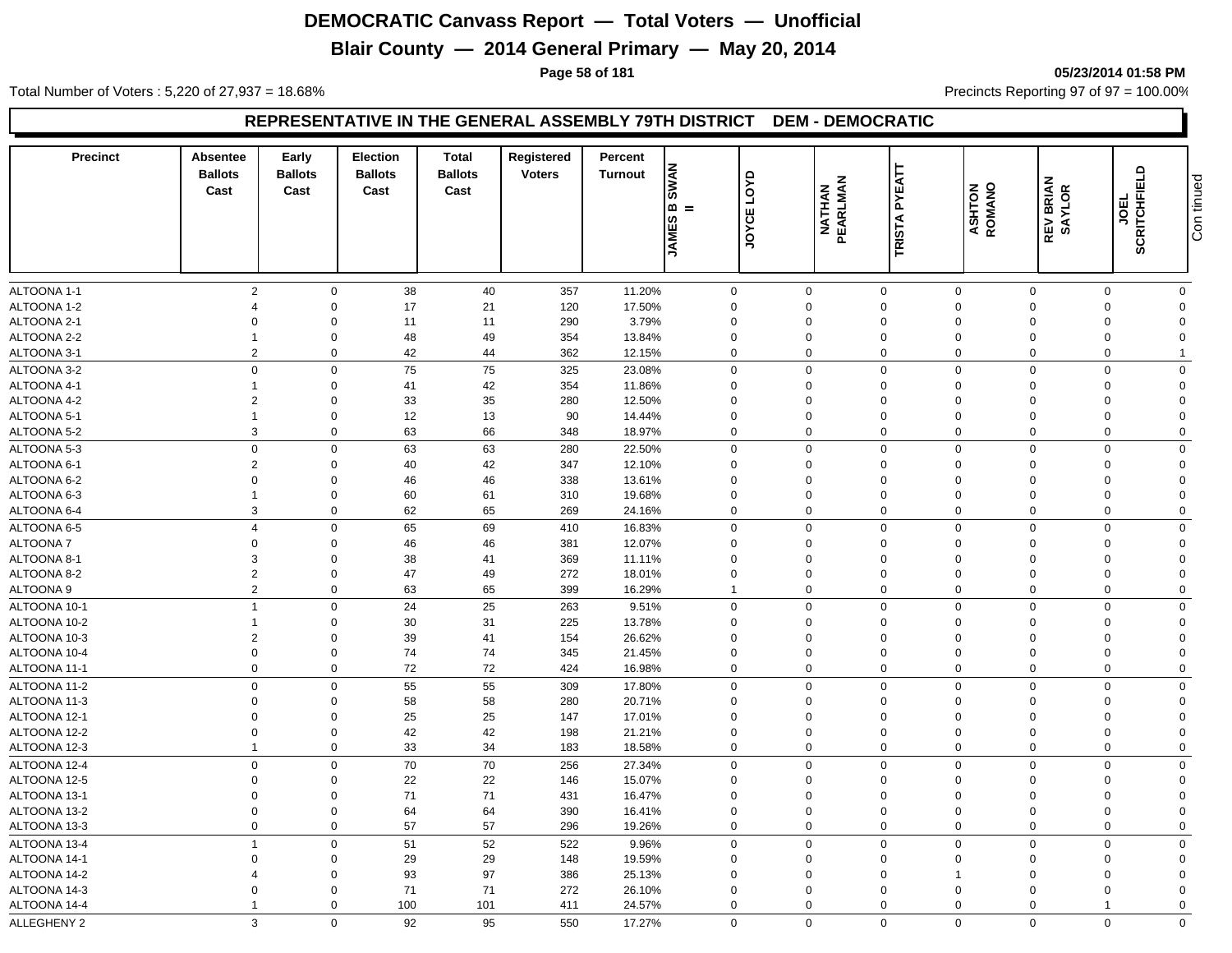## **Blair County — 2014 General Primary — May 20, 2014**

**Page 59 of 181 05/23/2014 01:58 PM**

Total Number of Voters : 5,220 of 27,937 = 18.68% Precincts Reporting 97 of 97 = 100.00%

#### **REPRESENTATIVE IN THE GENERAL ASSEMBLY 79TH DISTRICT DEM**

| <b>Precinct</b>    | <b>Absentee</b><br><b>Ballots</b><br>Cast | Early<br><b>Ballots</b><br>Cast | Election<br><b>Ballots</b><br>Cast | Total<br><b>Ballots</b><br>Cast | Registered<br><b>Voters</b> | Percent<br>Turnout | k<br>دαا<br>$=$<br><b>AMES</b> | $\circ$<br>෪<br>g | <b>NATHAN</b><br>PEARLMAN | <b>RIST</b> | <b>ASHTON</b><br>ROMANO | <b>BRIAN<br/>YLOR</b><br>REV<br>SA | ≏<br>JOEL<br>SCRITCHFI |  |
|--------------------|-------------------------------------------|---------------------------------|------------------------------------|---------------------------------|-----------------------------|--------------------|--------------------------------|-------------------|---------------------------|-------------|-------------------------|------------------------------------|------------------------|--|
| ALLEGHENY 3        |                                           | $\Omega$                        | 17                                 | 25                              | 117                         | 21.37%             |                                | 0                 |                           |             |                         |                                    |                        |  |
| ALLEGHENY 4        |                                           |                                 | 59                                 | 60                              | 277                         | 21.66%             |                                |                   |                           |             |                         |                                    |                        |  |
| LOGAN TWP 1        |                                           | $\Omega$                        | 90                                 | 90                              | 470                         | 19.15%             |                                |                   |                           |             |                         |                                    |                        |  |
| <b>LOGAN TWP 2</b> |                                           | $\mathbf 0$                     | 119                                | 125                             | 573                         | 21.82%             |                                |                   |                           |             |                         |                                    |                        |  |
| <b>LOGAN TWP 3</b> |                                           | $\mathbf 0$                     | 70                                 | 70                              | 246                         | 28.46%             |                                | $\Omega$          | $\Omega$                  | 0           | $\Omega$                |                                    |                        |  |
| <b>LOGAN TWP 4</b> |                                           | 0                               | 83                                 | 83                              | 409                         | 20.29%             |                                |                   |                           |             |                         |                                    |                        |  |
| <b>LOGAN TWP 5</b> |                                           | $\Omega$                        | 82                                 | 82                              | 421                         | 19.48%             |                                |                   |                           |             |                         |                                    |                        |  |
| LOGAN TWP 6        |                                           | $\Omega$                        | 112                                | 116                             | 672                         | 17.26%             |                                |                   |                           |             |                         |                                    |                        |  |
| <b>LOGAN TWP 7</b> |                                           | $\Omega$                        | 50                                 | 50                              | 216                         | 23.15%             | $\Omega$                       |                   |                           | $\Omega$    |                         |                                    |                        |  |
| <b>Totals</b>      | 66                                        | $\mathbf{0}$                    | 2764                               | 2830                            | 15992                       |                    |                                |                   |                           |             |                         |                                    |                        |  |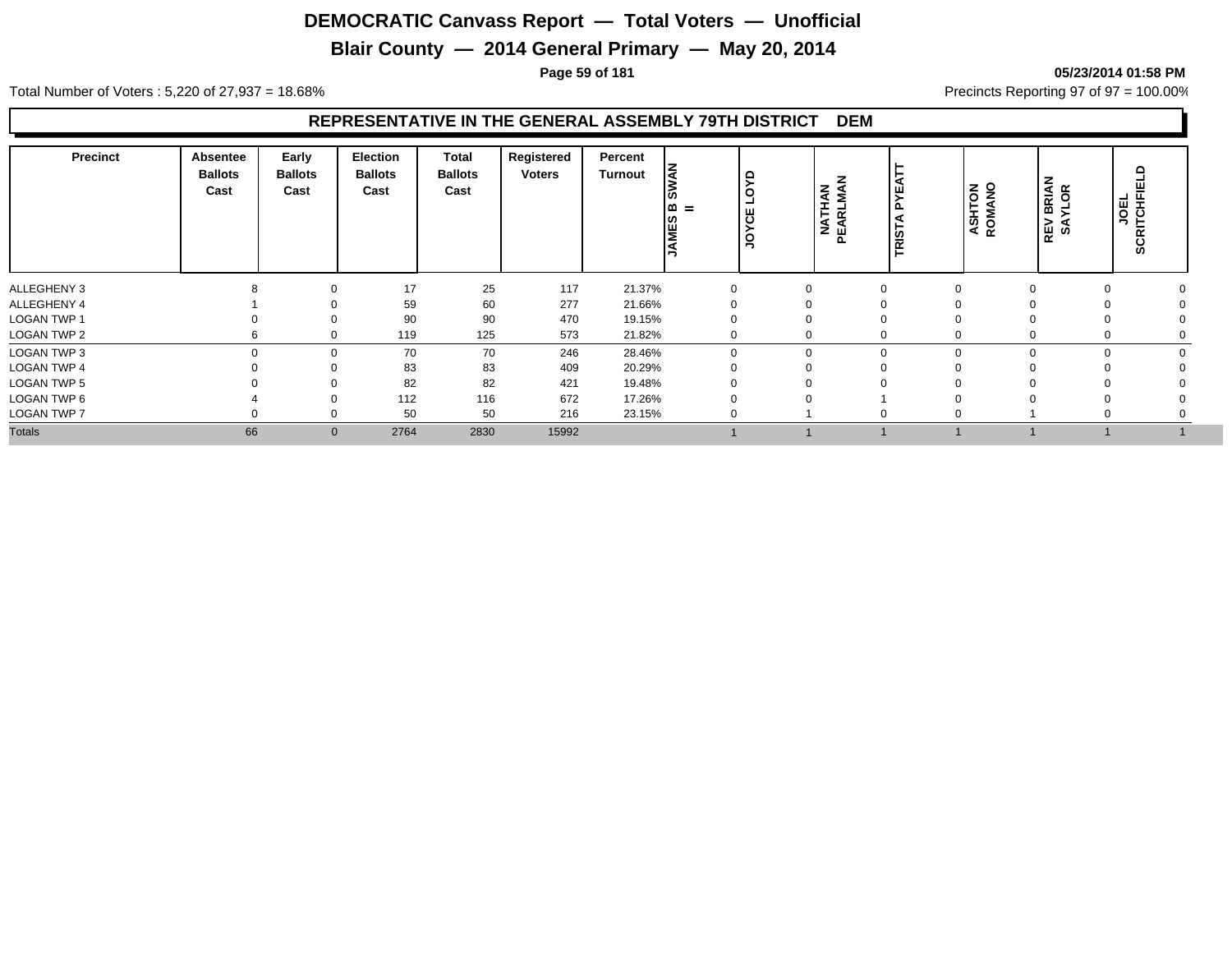## **Blair County — 2014 General Primary — May 20, 2014**

**Page 60 of 181 05/23/2014 01:58 PM**

Total Number of Voters : 5,220 of 27,937 = 18.68% Precincts Reporting 97 of 97 = 100.00%

#### **REPRESENTATIVE IN THE GENERAL ASSEMBLY 79TH DISTRICT DEM - DEMOCRATIC**

| <b>Precinct</b> | Absentee<br><b>Ballots</b><br>Cast | Early<br><b>Ballots</b><br>Cast | <b>Election</b><br><b>Ballots</b><br>Cast | <b>Total</b><br><b>Ballots</b><br>Cast | Registered<br><b>Voters</b> | Percent<br><b>Turnout</b> | EIBEI<br>စ<br>CHERYL | <b>SHUSTER</b><br><b>TTIE</b> | <b>STERN</b><br><b>JERRY</b> | DONALD<br>SWANGER | ANGELIQUE<br>THAYER | <b>JUDY WARD</b> | <b>IAN WOODS</b> | Con tinued     |
|-----------------|------------------------------------|---------------------------------|-------------------------------------------|----------------------------------------|-----------------------------|---------------------------|----------------------|-------------------------------|------------------------------|-------------------|---------------------|------------------|------------------|----------------|
|                 |                                    |                                 |                                           |                                        |                             |                           |                      |                               |                              |                   |                     |                  |                  |                |
| ALTOONA 1-1     | $\overline{2}$                     | $\mathbf 0$                     | 38                                        | 40                                     | 357                         | 11.20%                    |                      | $\mathbf 0$                   | $\mathbf 0$                  | $\mathbf 0$       | $\mathbf 0$         | $\mathbf 0$      | $\Omega$         | $\mathbf 0$    |
| ALTOONA 1-2     | $\overline{4}$                     | $\mathbf 0$                     | 17                                        | 21                                     | 120                         | 17.50%                    |                      | $\Omega$                      | $\Omega$                     | $\mathbf 0$       | $\Omega$            | $\Omega$         | $\Omega$         | $\Omega$       |
| ALTOONA 2-1     | $\Omega$                           | $\Omega$                        | 11                                        | 11                                     | 290                         | 3.79%                     |                      | $\mathbf 0$                   | $\Omega$                     | $\mathbf 0$       | $\Omega$            | $\Omega$         | $\Omega$         | $\Omega$       |
| ALTOONA 2-2     |                                    | $\mathbf 0$                     | 48                                        | 49                                     | 354                         | 13.84%                    | $\mathbf{1}$         |                               | $\mathbf 0$                  | $\mathbf 0$       | $\Omega$            | $\Omega$         | $\Omega$         | $\Omega$       |
| ALTOONA 3-1     | $\overline{2}$                     | $\mathbf 0$                     | 42                                        | 44                                     | 362                         | 12.15%                    |                      | $\mathbf 0$                   | $\mathbf 0$                  | $\mathbf 0$       | $\mathbf 0$         | 0                | $\Omega$         | $\Omega$       |
| ALTOONA 3-2     | $\mathbf 0$                        | $\mathbf 0$                     | 75                                        | 75                                     | 325                         | 23.08%                    |                      | $\mathbf 0$                   | $\Omega$                     | $\mathbf 0$       | $\Omega$            | $\Omega$         | $\Omega$         | $\Omega$       |
| ALTOONA 4-1     |                                    | $\mathbf 0$                     | 41                                        | 42                                     | 354                         | 11.86%                    |                      | $\mathbf 0$                   | $\Omega$                     | $\mathbf 0$       | $\Omega$            | $\Omega$         | $\Omega$         | $\Omega$       |
| ALTOONA 4-2     | $\overline{2}$                     | $\mathbf 0$                     | 33                                        | 35                                     | 280                         | 12.50%                    |                      | $\mathbf 0$                   | $\mathbf 0$                  | $\mathbf 0$       | $\Omega$            | $\Omega$         | $\Omega$         | $\Omega$       |
| ALTOONA 5-1     | $\overline{1}$                     | $\mathbf 0$                     | 12                                        | 13                                     | 90                          | 14.44%                    |                      | 0                             | 0                            | $\mathbf 0$       | $\Omega$            | $\Omega$         | $\Omega$         | $\Omega$       |
| ALTOONA 5-2     | 3                                  | $\mathbf 0$                     | 63                                        | 66                                     | 348                         | 18.97%                    |                      | 0                             | $\mathbf 0$                  | $\mathbf 0$       | $\mathbf 0$         | $\mathbf 0$      | $\Omega$         | $\mathbf 0$    |
| ALTOONA 5-3     | $\mathbf 0$                        | $\mathbf 0$                     | 63                                        | 63                                     | 280                         | 22.50%                    |                      | $\mathbf 0$                   | $\mathbf 0$                  | $\mathbf 0$       | $\Omega$            | $\Omega$         | $\Omega$         | $\mathbf 0$    |
| ALTOONA 6-1     | $\overline{2}$                     | $\mathbf 0$                     | 40                                        | 42                                     | 347                         | 12.10%                    |                      | $\mathbf 0$                   | 1                            | $\mathbf 0$       | $\Omega$            | $\Omega$         | $\Omega$         | $\Omega$       |
| ALTOONA 6-2     | $\Omega$                           | $\mathbf 0$                     | 46                                        | 46                                     | 338                         | 13.61%                    |                      | $\mathbf 0$                   | 0                            | $\mathbf 0$       | $\Omega$            | $\Omega$         | $\Omega$         | $\Omega$       |
| ALTOONA 6-3     | $\mathbf 1$                        | $\mathbf 0$                     | 60                                        | 61                                     | 310                         | 19.68%                    |                      | $\mathbf 0$                   | 0                            | $\mathbf{0}$      | $\Omega$            | $\Omega$         | $\Omega$         | $\Omega$       |
| ALTOONA 6-4     | 3                                  | $\Omega$                        | 62                                        | 65                                     | 269                         | 24.16%                    |                      | $\Omega$                      | $\Omega$                     | $\mathbf 0$       | $\Omega$            | $\Omega$         | $\Omega$         | $\mathbf 0$    |
| ALTOONA 6-5     | $\overline{4}$                     | $\mathbf{0}$                    | 65                                        | 69                                     | 410                         | 16.83%                    |                      | $\mathbf 0$                   | $\mathbf 0$                  | $\mathbf 0$       | $\Omega$            | $\mathbf 0$      | $\Omega$         | $\mathbf 0$    |
| <b>ALTOONA7</b> | $\mathbf 0$                        | $\mathbf 0$                     | 46                                        | 46                                     | 381                         | 12.07%                    |                      | $\mathbf 0$                   | $\mathbf 0$                  | $\mathbf 0$       | $\Omega$            | $\Omega$         | $\Omega$         | $\Omega$       |
| ALTOONA 8-1     | 3                                  | $\mathbf 0$                     | 38                                        | 41                                     | 369                         | 11.11%                    |                      | $\mathbf 0$                   | $\Omega$                     | $\mathbf{0}$      | $\Omega$            | $\Omega$         | $\Omega$         | $\Omega$       |
| ALTOONA 8-2     | $\overline{2}$                     | $\mathbf 0$                     | 47                                        | 49                                     | 272                         | 18.01%                    |                      | 0                             | 0                            | $\mathbf 0$       | $\Omega$            | $\Omega$         | $\Omega$         | $\Omega$       |
| ALTOONA 9       | $\overline{2}$                     | $\mathbf 0$                     | 63                                        | 65                                     | 399                         | 16.29%                    |                      | $\mathbf 0$                   | $\mathbf 0$                  | $\mathbf 0$       | $\mathbf 0$         | $\mathbf 0$      | 0                | $\mathbf 0$    |
| ALTOONA 10-1    | $\overline{1}$                     | $\mathbf 0$                     | 24                                        | 25                                     | 263                         | 9.51%                     |                      | $\mathbf 0$                   | $\mathbf 0$                  | $\mathbf 0$       | $\mathbf 0$         | $\Omega$         | $\Omega$         | $\mathbf 0$    |
| ALTOONA 10-2    | $\overline{1}$                     | $\mathbf 0$                     | 30                                        | 31                                     | 225                         | 13.78%                    |                      | $\mathbf 0$                   | $\Omega$                     | $\mathbf 0$       | $\Omega$            | $\Omega$         | $\Omega$         | $\Omega$       |
| ALTOONA 10-3    | $\overline{2}$                     | $\Omega$                        | 39                                        | 41                                     | 154                         | 26.62%                    |                      | 0                             | 0                            | $\mathbf 0$       | $\Omega$            | $\Omega$         | $\Omega$         | $\Omega$       |
| ALTOONA 10-4    | $\boldsymbol{0}$                   | $\mathbf 0$                     | 74                                        | 74                                     | 345                         | 21.45%                    |                      | $\mathbf 0$                   | $\mathbf 0$                  | $\mathbf 0$       | $\Omega$            | $\Omega$         | $\Omega$         | $\Omega$       |
| ALTOONA 11-1    | $\mathbf 0$                        | $\mathbf 0$                     | 72                                        | 72                                     | 424                         | 16.98%                    |                      | $\mathbf 0$                   | $\mathbf 0$                  | $\mathbf 0$       | $\mathbf 0$         | $\mathbf 0$      | $\mathbf 0$      | $\mathbf 0$    |
| ALTOONA 11-2    | $\Omega$                           | $\mathbf 0$                     | 55                                        | 55                                     | 309                         | 17.80%                    |                      | $\mathbf 0$                   | $\mathbf 0$                  | $\mathbf 0$       | $\Omega$            | $\Omega$         | $\Omega$         | $\mathbf 0$    |
| ALTOONA 11-3    | $\Omega$                           | $\mathbf 0$                     | 58                                        | 58                                     | 280                         | 20.71%                    |                      | $\mathbf 0$                   | 0                            | $\mathbf 0$       | $\Omega$            | $\Omega$         | $\Omega$         | $\Omega$       |
| ALTOONA 12-1    | $\Omega$                           | $\mathbf 0$                     | 25                                        | 25                                     | 147                         | 17.01%                    |                      | $\Omega$                      | $\Omega$                     | $\mathbf 0$       | $\Omega$            | $\Omega$         | $\Omega$         | $\Omega$       |
| ALTOONA 12-2    | $\mathbf 0$                        | $\mathbf 0$                     | 42                                        | 42                                     | 198                         | 21.21%                    |                      | $\mathbf 0$                   | $\mathbf 0$                  | $\mathbf 0$       | $\mathbf 0$         | $\Omega$         | $\Omega$         | $\overline{0}$ |
| ALTOONA 12-3    | $\overline{1}$                     | $\mathbf 0$                     | 33                                        | 34                                     | 183                         | 18.58%                    |                      | $\mathbf 0$                   | $\mathbf 0$                  | $\mathbf 0$       | $\mathbf 0$         | $\mathbf 0$      | 0                | $\mathbf 0$    |
| ALTOONA 12-4    | $\pmb{0}$                          | $\mathbf 0$                     | 70                                        | $70\,$                                 | 256                         | 27.34%                    |                      | $\mathsf{O}\xspace$           | $\mathbf 0$                  | $\mathbf 0$       | $\Omega$            | $\Omega$         | $\Omega$         | $\mathbf 0$    |
| ALTOONA 12-5    | $\Omega$                           | $\mathbf 0$                     | 22                                        | 22                                     | 146                         | 15.07%                    |                      | $\mathbf 0$                   | $\Omega$                     | $\mathbf 0$       | $\Omega$            | $\Omega$         | $\Omega$         | $\Omega$       |
| ALTOONA 13-1    | $\mathbf 0$                        | $\mathbf 0$                     | 71                                        | 71                                     | 431                         | 16.47%                    |                      | $\mathbf 0$                   | $\mathbf 0$                  | $\mathbf 0$       | $\Omega$            |                  | $\Omega$         | $\overline{0}$ |
| ALTOONA 13-2    | $\mathbf 0$                        | $\mathbf 0$                     | 64                                        | 64                                     | 390                         | 16.41%                    |                      | $\mathbf 0$                   | $\mathbf 0$                  | $\mathbf 0$       | $\mathbf 0$         | $\Omega$         | $\mathbf 0$      | $\mathbf{0}$   |
| ALTOONA 13-3    | $\mathbf 0$                        | $\mathbf 0$                     | 57                                        | 57                                     | 296                         | 19.26%                    |                      | $\mathbf 0$                   | $\mathbf 0$                  | $\mathbf 0$       | $\mathbf 0$         | $\mathbf 0$      | $\Omega$         | $\mathbf 0$    |
| ALTOONA 13-4    | $\overline{1}$                     | $\mathbf 0$                     | 51                                        | 52                                     | 522                         | 9.96%                     |                      | $\mathbf 0$                   | $\mathbf 0$                  | $\mathbf 0$       | $\Omega$            | $\Omega$         | $\Omega$         | $\mathbf 0$    |
| ALTOONA 14-1    | $\mathbf 0$                        | $\mathbf 0$                     | 29                                        | 29                                     | 148                         | 19.59%                    |                      | $\mathbf 0$                   | $\mathbf 0$                  | $\mathbf 0$       | $\Omega$            | $\Omega$         | $\Omega$         | $\Omega$       |
| ALTOONA 14-2    |                                    | $\mathbf 0$                     | 93                                        | 97                                     | 386                         | 25.13%                    |                      | $\mathbf 0$                   | $\Omega$                     | $\mathbf 0$       | $\Omega$            | $\Omega$         | $\Omega$         |                |
| ALTOONA 14-3    | $\Omega$                           | $\Omega$                        | 71                                        | 71                                     | 272                         | 26.10%                    |                      | $\mathbf 0$                   | $\Omega$                     | $\Omega$          | $\Omega$            | $\Omega$         | $\Omega$         | $\Omega$       |
| ALTOONA 14-4    |                                    | $\Omega$                        | 100                                       | 101                                    | 411                         | 24.57%                    |                      | $\mathbf 0$                   | $\mathbf 0$                  | $\mathbf 0$       | $\mathbf 0$         | $\Omega$         | $\Omega$         | $\Omega$       |
| ALLEGHENY 2     | 3                                  | $\mathbf 0$                     | 92                                        | 95                                     | 550                         | 17.27%                    |                      | $\mathbf 0$                   | $\mathbf 0$                  | $\overline{1}$    | $\mathbf{0}$        | $\mathbf 0$      | $\mathbf 0$      | $\mathbf 0$    |
|                 |                                    |                                 |                                           |                                        |                             |                           |                      |                               |                              |                   |                     |                  |                  |                |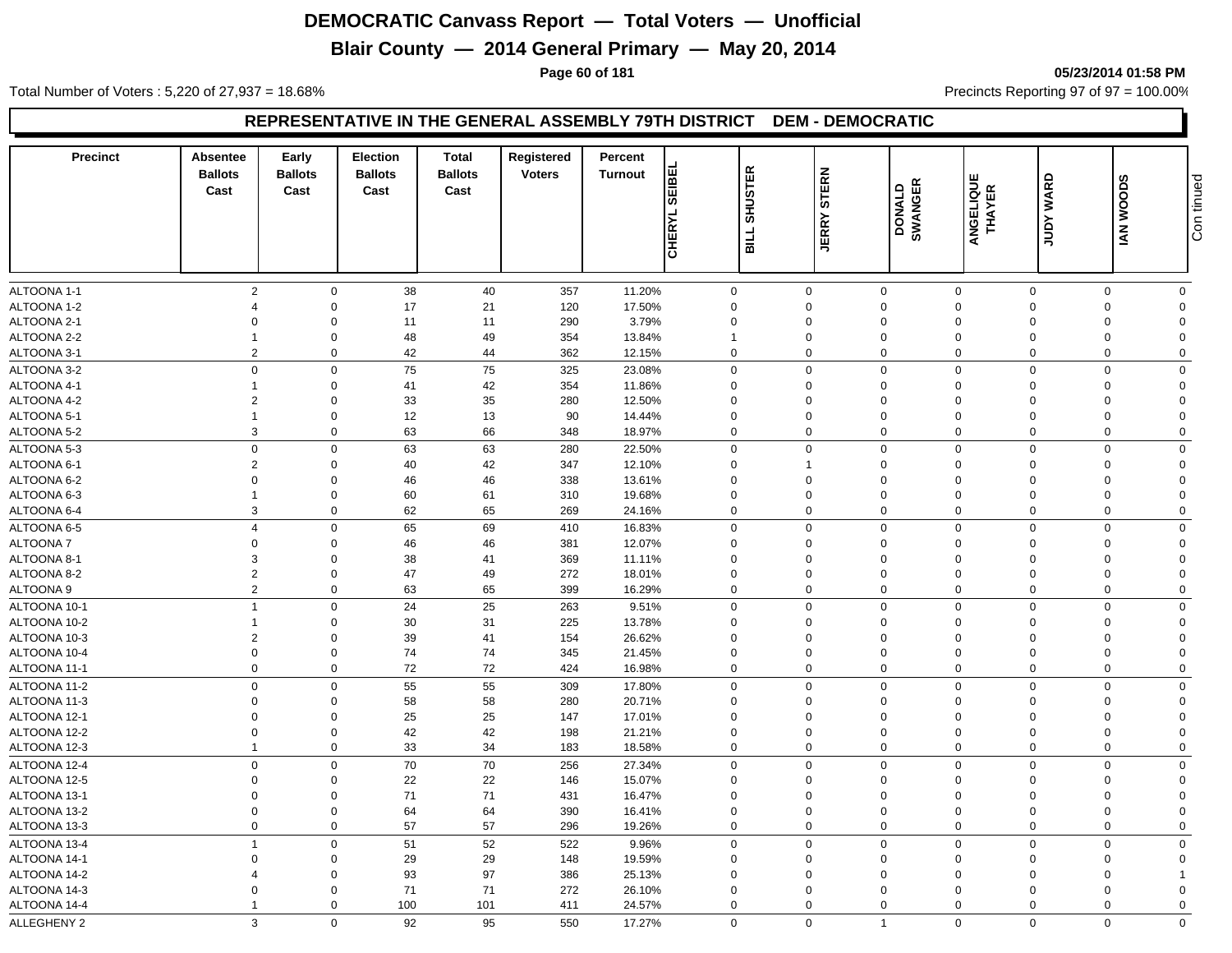## **Blair County — 2014 General Primary — May 20, 2014**

**Page 61 of 181 05/23/2014 01:58 PM**

Total Number of Voters : 5,220 of 27,937 = 18.68% Precincts Reporting 97 of 97 = 100.00%

#### **REPRESENTATIVE IN THE GENERAL ASSEMBLY 79TH DISTRICT DEM**

| <b>Precinct</b>    | Absentee<br><b>Ballots</b><br>Cast | Early<br><b>Ballots</b><br>Cast | <b>Election</b><br><b>Ballots</b><br>Cast | <b>Total</b><br><b>Ballots</b><br>Cast | Registered<br><b>Voters</b> | Percent<br>Turnout | <b>THE</b><br><b>CHER</b> | TER<br><b>SHUS</b><br>l al | TERN<br><b>in</b><br><b>JERR</b> | DONALD<br>SWANGER | <b>ANGELIQUE<br/>THAYER</b> | ARD<br>≳<br>guu | <b>WOODS</b><br>$\tilde{A}$ |  |
|--------------------|------------------------------------|---------------------------------|-------------------------------------------|----------------------------------------|-----------------------------|--------------------|---------------------------|----------------------------|----------------------------------|-------------------|-----------------------------|-----------------|-----------------------------|--|
| ALLEGHENY 3        |                                    | $\Omega$                        | 17                                        | 25                                     | 117                         | 21.37%             |                           |                            | 0                                | $\Omega$          |                             | $\Omega$        |                             |  |
| ALLEGHENY 4        |                                    | ∩                               | 59                                        | 60                                     | 277                         | 21.66%             |                           |                            | 0                                | $\Omega$          |                             |                 |                             |  |
| <b>LOGAN TWP 1</b> |                                    | $\Omega$                        | 90                                        | 90                                     | 470                         | 19.15%             |                           |                            | 0                                | $\Omega$          |                             |                 | 0                           |  |
| LOGAN TWP 2        |                                    | $\Omega$                        | 119                                       | 125                                    | 573                         | 21.82%             |                           |                            | 0                                | $\Omega$          |                             |                 | 0                           |  |
| LOGAN TWP 3        |                                    | $\Omega$                        | 70                                        | 70                                     | 246                         | 28.46%             | $\Omega$                  |                            | $\mathbf{0}$                     | $\Omega$          |                             | $\Omega$        | $\Omega$                    |  |
| <b>LOGAN TWP 4</b> |                                    | $\Omega$                        | 83                                        | 83                                     | 409                         | 20.29%             |                           |                            |                                  | $\Omega$          |                             |                 |                             |  |
| LOGAN TWP 5        |                                    | 0                               | 82                                        | 82                                     | 421                         | 19.48%             |                           |                            |                                  | $\mathbf 0$       |                             |                 |                             |  |
| LOGAN TWP 6        |                                    | $\Omega$                        | 112                                       | 116                                    | 672                         | 17.26%             |                           |                            |                                  | $\Omega$          |                             |                 |                             |  |
| <b>LOGAN TWP 7</b> |                                    | ∩                               | 50                                        | 50                                     | 216                         | 23.15%             |                           |                            | $\Omega$                         | $\Omega$          |                             | $\Omega$        | 0                           |  |
| <b>Totals</b>      | 66                                 | $\mathbf{0}$                    | 2764                                      | 2830                                   | 15992                       |                    |                           |                            |                                  |                   |                             |                 |                             |  |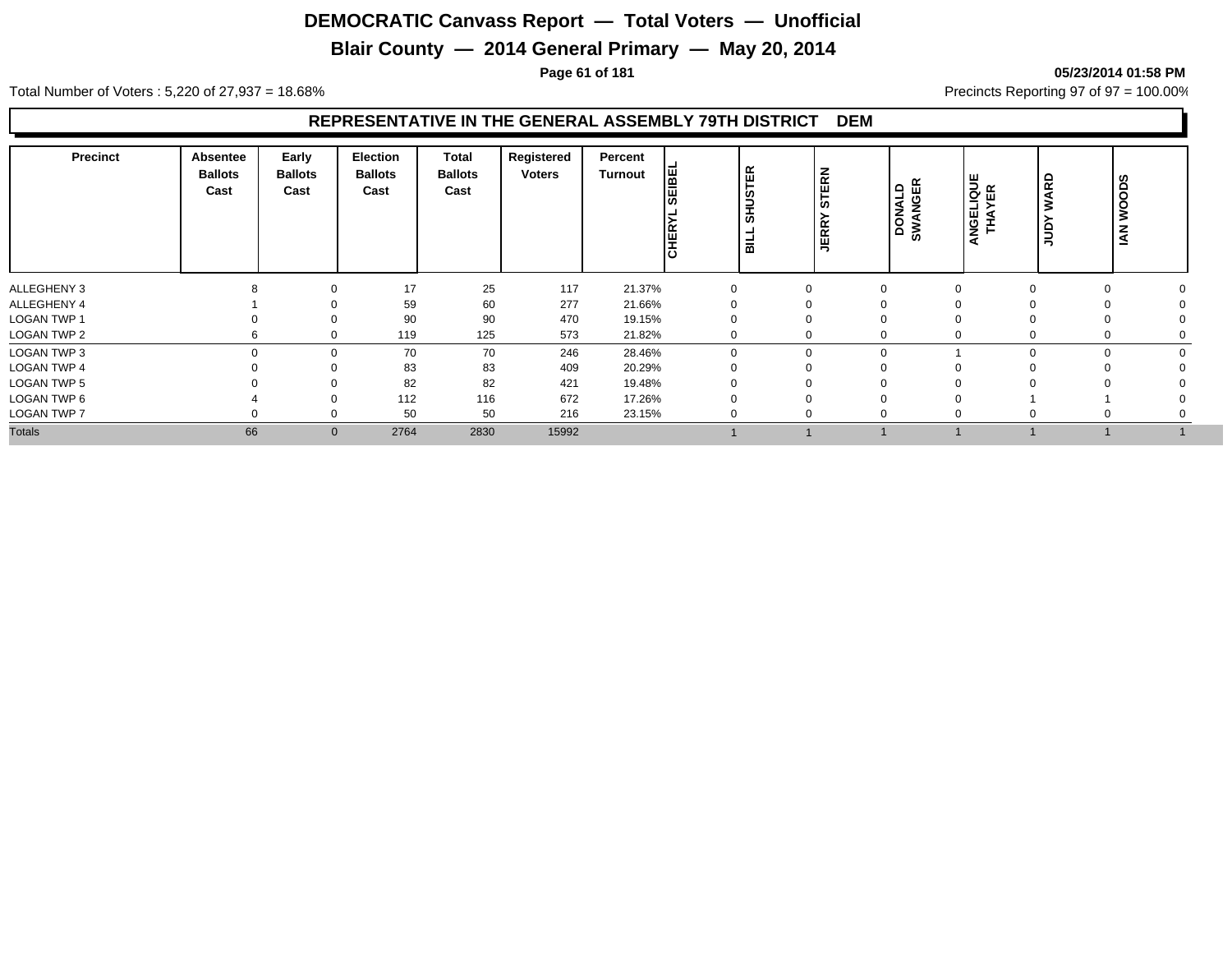## **Blair County — 2014 General Primary — May 20, 2014**

**Page 62 of 181 05/23/2014 01:58 PM**

Total Number of Voters : 5,220 of 27,937 = 18.68% Precincts Reporting 97 of 97 = 100.00%

#### **REPRESENTATIVE IN THE GENERAL ASSEMBLY 79TH DISTRICT DEM - DEMOCRATIC**

| <b>Precinct</b> | Absentee<br><b>Ballots</b><br>Cast | Early<br><b>Ballots</b><br>Cast | Election<br><b>Ballots</b><br>Cast | <b>Total</b><br><b>Ballots</b><br>Cast | Registered<br><b>Voters</b> | Percent<br><b>Turnout</b> | YANDLE<br>MAX <sup>-</sup> | <b>ZOCK</b><br>TOM. | Totals                  |  |
|-----------------|------------------------------------|---------------------------------|------------------------------------|----------------------------------------|-----------------------------|---------------------------|----------------------------|---------------------|-------------------------|--|
| ALTOONA 1-1     | $\sqrt{2}$                         | $\mathbf 0$                     | 38                                 | 40                                     | 357                         | 11.20%                    | $\mathbf 0$                | $\mathbf 0$         | $\mathbf 0$             |  |
| ALTOONA 1-2     | $\overline{4}$                     | $\mathbf 0$                     | 17                                 | 21                                     | 120                         | 17.50%                    | $\mathbf 0$                | $\mathbf 0$         | 0                       |  |
| ALTOONA 2-1     | $\mathbf 0$                        | $\mathbf 0$                     | 11                                 | 11                                     | 290                         | 3.79%                     | $\mathbf 0$                | $\mathsf 0$         | $\Omega$                |  |
| ALTOONA 2-2     | $\mathbf{1}$                       | $\mathbf 0$                     | 48                                 | 49                                     | 354                         | 13.84%                    | $\mathbf 0$                | $\mathbf 0$         | 1                       |  |
| ALTOONA 3-1     | $\overline{2}$                     | $\mathbf 0$                     | 42                                 | 44                                     | 362                         | 12.15%                    | 1                          | $\mathbf 0$         | $\overline{4}$          |  |
| ALTOONA 3-2     | $\mathbf 0$                        | $\mathbf 0$                     | 75                                 | 75                                     | 325                         | 23.08%                    | $\mathbf 0$                | $\mathbf 0$         | 1                       |  |
| ALTOONA 4-1     | $\mathbf{1}$                       | $\mathbf 0$                     | 41                                 | 42                                     | 354                         | 11.86%                    | $\mathbf 0$                | $\mathbf 0$         | 3                       |  |
| ALTOONA 4-2     | $\overline{c}$                     | $\mathbf 0$                     | 33                                 | 35                                     | 280                         | 12.50%                    | $\mathbf 0$                | $\mathbf 0$         | 1                       |  |
| ALTOONA 5-1     | $\mathbf{1}$                       | $\mathbf 0$                     | 12                                 | 13                                     | 90                          | 14.44%                    | $\mathbf 0$                | $\mathbf 0$         | $\Omega$                |  |
| ALTOONA 5-2     | 3                                  | $\mathsf 0$                     | 63                                 | 66                                     | 348                         | 18.97%                    | $\mathbf 0$                | $\mathbf 0$         | $\mathbf 0$             |  |
| ALTOONA 5-3     | $\pmb{0}$                          | $\mathbf 0$                     | 63                                 | 63                                     | 280                         | 22.50%                    | $\mathbf 0$                | $\mathbf 0$         | $\overline{\mathbf{A}}$ |  |
| ALTOONA 6-1     | $\overline{c}$                     | $\mathbf 0$                     | 40                                 | 42                                     | 347                         | 12.10%                    | $\mathbf 0$                | $\mathbf 0$         | $\overline{2}$          |  |
| ALTOONA 6-2     | $\mathbf 0$                        | $\mathbf 0$                     | 46                                 | 46                                     | 338                         | 13.61%                    | $\mathbf 0$                | $\mathbf 0$         | $\Omega$                |  |
| ALTOONA 6-3     | $\mathbf{1}$                       | $\mathsf 0$                     | 60                                 | 61                                     | 310                         | 19.68%                    | $\mathbf 0$                | $\mathbf 0$         | $\Omega$                |  |
| ALTOONA 6-4     | 3                                  | $\mathbf 0$                     | 62                                 | 65                                     | 269                         | 24.16%                    | $\Omega$                   | $\mathbf 0$         | $\overline{1}$          |  |
| ALTOONA 6-5     | $\overline{4}$                     | $\mathbf 0$                     | 65                                 | 69                                     | 410                         | 16.83%                    | $\mathbf 0$                | $\mathbf 0$         | $\mathbf 0$             |  |
| ALTOONA 7       | $\mathbf 0$                        | $\mathbf 0$                     | 46                                 | 46                                     | 381                         | 12.07%                    | $\mathbf 0$                | $\mathbf 0$         | $\mathbf 0$             |  |
| ALTOONA 8-1     | 3                                  | $\mathbf 0$                     | 38                                 | 41                                     | 369                         | 11.11%                    | $\mathbf 0$                | $\mathbf 0$         | $\Omega$                |  |
| ALTOONA 8-2     | $\overline{2}$                     | $\mathbf 0$                     | 47                                 | 49                                     | 272                         | 18.01%                    | $\mathbf 0$                | $\mathbf 0$         | $\mathbf 0$             |  |
| ALTOONA 9       | $\overline{2}$                     | $\mathbf 0$                     | 63                                 | 65                                     | 399                         | 16.29%                    | $\mathbf 0$                | $\mathbf 0$         | $\mathbf{1}$            |  |
| ALTOONA 10-1    | $\mathbf{1}$                       | $\mathbf 0$                     | 24                                 | 25                                     | 263                         | 9.51%                     | $\mathbf 0$                | $\mathbf 0$         | $\mathbf 0$             |  |
| ALTOONA 10-2    | 1                                  | $\mathbf 0$                     | 30                                 | 31                                     | 225                         | 13.78%                    | $\mathbf 0$                | $\mathbf 0$         | 1                       |  |
| ALTOONA 10-3    | $\overline{2}$                     | $\mathbf 0$                     | 39                                 | 41                                     | 154                         | 26.62%                    | $\mathbf 0$                | $\mathbf 0$         | 1                       |  |
| ALTOONA 10-4    | $\mathbf 0$                        | $\mathbf 0$                     | 74                                 | 74                                     | 345                         | 21.45%                    | $\mathbf 0$                | $\mathbf 0$         | $\mathbf 0$             |  |
| ALTOONA 11-1    | $\mathbf 0$                        | $\mathbf 0$                     | 72                                 | 72                                     | 424                         | 16.98%                    | $\mathbf 0$                | $\mathbf 0$         | $\mathbf 0$             |  |
| ALTOONA 11-2    | $\pmb{0}$                          | $\mathsf 0$                     | 55                                 | 55                                     | 309                         | 17.80%                    | $\mathbf 0$                | $\mathsf 0$         | $\overline{1}$          |  |
| ALTOONA 11-3    | $\mathbf 0$                        | $\mathbf 0$                     | 58                                 | 58                                     | 280                         | 20.71%                    | $\mathbf 0$                | $\mathbf{1}$        | $\overline{2}$          |  |
| ALTOONA 12-1    | $\mathbf 0$                        | $\mathbf 0$                     | 25                                 | 25                                     | 147                         | 17.01%                    | $\mathbf 0$                | $\mathbf 0$         | 1                       |  |
| ALTOONA 12-2    | $\mathbf 0$                        | $\mathbf 0$                     | 42                                 | 42                                     | 198                         | 21.21%                    | $\mathbf 0$                | $\mathbf 0$         | $\Omega$                |  |
| ALTOONA 12-3    | $\mathbf{1}$                       | $\mathbf 0$                     | 33                                 | 34                                     | 183                         | 18.58%                    | $\Omega$                   | $\mathbf 0$         | $\mathbf 0$             |  |
| ALTOONA 12-4    | $\pmb{0}$                          | $\pmb{0}$                       | 70                                 | $70\,$                                 | 256                         | 27.34%                    | $\mathbf 0$                | $\pmb{0}$           | $\mathbf{1}$            |  |
| ALTOONA 12-5    | 0                                  | $\mathbf 0$                     | 22                                 | 22                                     | 146                         | 15.07%                    | $\mathbf 0$                | $\mathbf 0$         | $\mathbf 0$             |  |
| ALTOONA 13-1    | $\mathbf 0$                        | $\mathbf 0$                     | 71                                 | 71                                     | 431                         | 16.47%                    | $\mathbf 0$                | $\mathbf 0$         | 1                       |  |
| ALTOONA 13-2    | $\mathbf 0$                        | $\mathbf 0$                     | 64                                 | 64                                     | 390                         | 16.41%                    | $\mathbf 0$                | $\mathbf 0$         | $\Omega$                |  |
| ALTOONA 13-3    | 0                                  | $\mathbf 0$                     | 57                                 | 57                                     | 296                         | 19.26%                    | $\mathbf 0$                | $\mathbf 0$         | $\mathbf 0$             |  |
| ALTOONA 13-4    | $\mathbf{1}$                       | $\pmb{0}$                       | 51                                 | 52                                     | 522                         | 9.96%                     | $\mathbf 0$                | $\pmb{0}$           | $\mathbf 0$             |  |
| ALTOONA 14-1    | $\mathbf 0$                        | $\mathbf 0$                     | 29                                 | 29                                     | 148                         | 19.59%                    | $\mathbf 0$                | $\mathbf 0$         | $\Omega$                |  |
| ALTOONA 14-2    | $\overline{4}$                     | $\mathbf 0$                     | 93                                 | 97                                     | 386                         | 25.13%                    | $\mathbf 0$                | $\mathbf 0$         |                         |  |
| ALTOONA 14-3    | $\mathbf 0$                        | $\mathbf 0$                     | 71                                 | 71                                     | 272                         | 26.10%                    | $\Omega$                   | $\mathbf 0$         |                         |  |
| ALTOONA 14-4    | 1                                  | $\mathbf 0$                     | 100                                | 101                                    | 411                         | 24.57%                    | $\Omega$                   | $\mathbf 0$         | 3                       |  |
| ALLEGHENY 2     | 3                                  | $\mathbf 0$                     | 92                                 | 95                                     | 550                         | 17.27%                    | $\mathbf 0$                | $\mathbf 0$         | 3                       |  |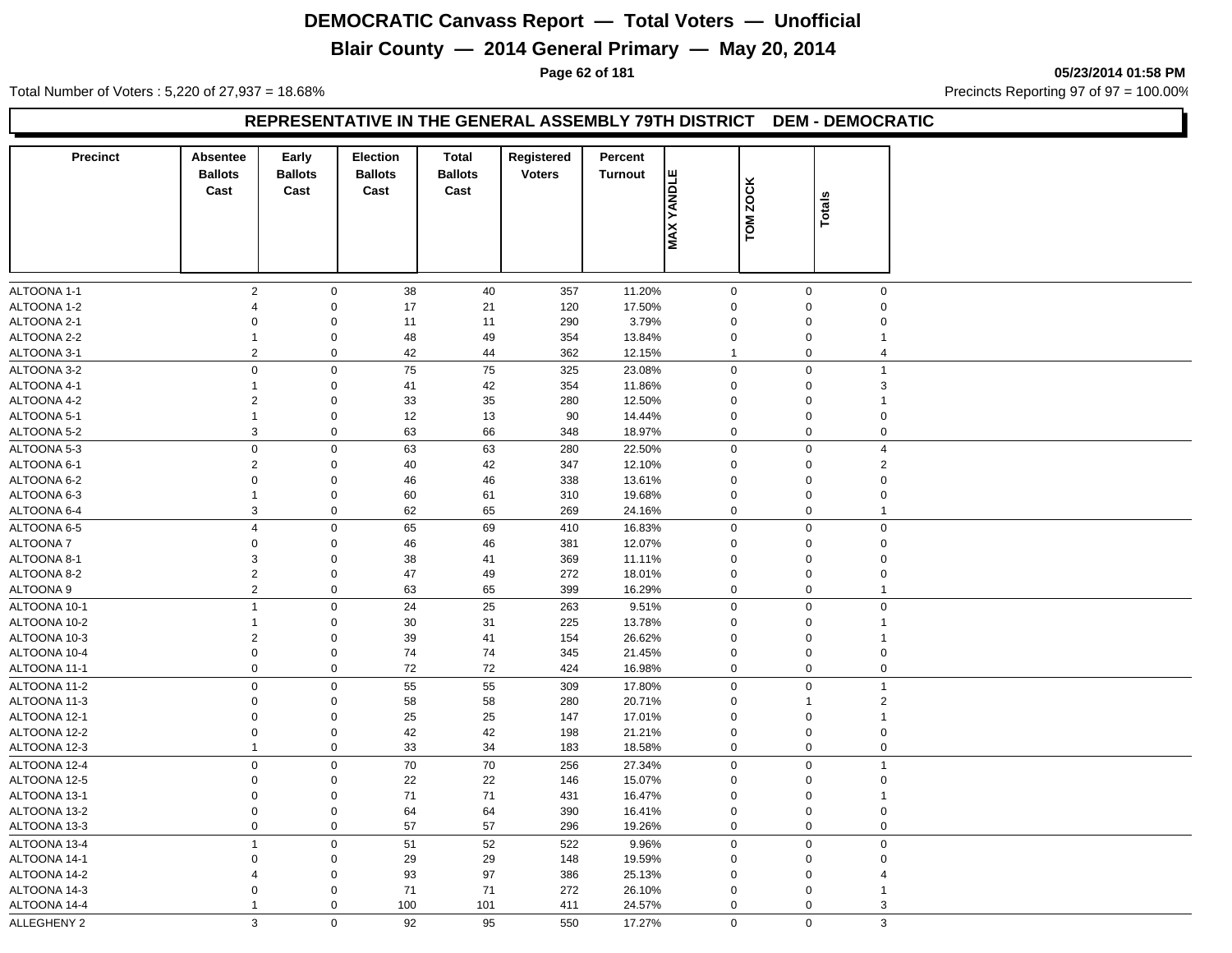## **Blair County — 2014 General Primary — May 20, 2014**

**Page 63 of 181 05/23/2014 01:58 PM**

Total Number of Voters : 5,220 of 27,937 = 18.68% Precincts Reporting 97 of 97 = 100.00%

#### **REPRESENTATIVE IN THE GENERAL ASSEMBLY 79TH DISTRICT DEM**

| <b>Precinct</b>    | Absentee<br><b>Ballots</b><br>Cast | Early<br><b>Ballots</b><br>Cast | Election<br><b>Ballots</b><br>Cast | Total<br><b>Ballots</b><br>Cast | Registered<br><b>Voters</b> | Percent<br>Turnout | <b>SER</b><br>Ιξ | <b>ZOCK</b><br>TOM |          | Totals   |
|--------------------|------------------------------------|---------------------------------|------------------------------------|---------------------------------|-----------------------------|--------------------|------------------|--------------------|----------|----------|
| ALLEGHENY 3        | $\circ$                            | $\Omega$                        | 17                                 | 25                              | 117                         | 21.37%             | $\Omega$         |                    | $\Omega$ | $\Omega$ |
| ALLEGHENY 4        |                                    |                                 | 59                                 | 60                              | 277                         | 21.66%             |                  |                    |          |          |
| <b>LOGAN TWP 1</b> |                                    |                                 | 90                                 | 90                              | 470                         | 19.15%             |                  |                    | $\Omega$ |          |
| LOGAN TWP 2        |                                    | $\Omega$                        | 119                                | 125                             | 573                         | 21.82%             |                  |                    | $\Omega$ |          |
| LOGAN TWP 3        |                                    | $\mathbf 0$                     | 70                                 | 70                              | 246                         | 28.46%             | $\Omega$         |                    | $\Omega$ | 2        |
| <b>LOGAN TWP 4</b> |                                    | $\Omega$                        | 83                                 | 83                              | 409                         | 20.29%             |                  |                    | $\Omega$ |          |
| LOGAN TWP 5        |                                    |                                 | 82                                 | 82                              | 421                         | 19.48%             |                  |                    | $\Omega$ |          |
| LOGAN TWP 6        |                                    | $\mathbf 0$                     | 112                                | 116                             | 672                         | 17.26%             |                  |                    | $\Omega$ | 6        |
| LOGAN TWP 7        |                                    | $\mathbf 0$                     | 50                                 | 50                              | 216                         | 23.15%             | $\mathbf 0$      |                    |          | $\Omega$ |
| <b>Totals</b>      | 66                                 | $\mathbf{0}$                    | 2764                               | 2830                            | 15992                       |                    |                  |                    |          | 52       |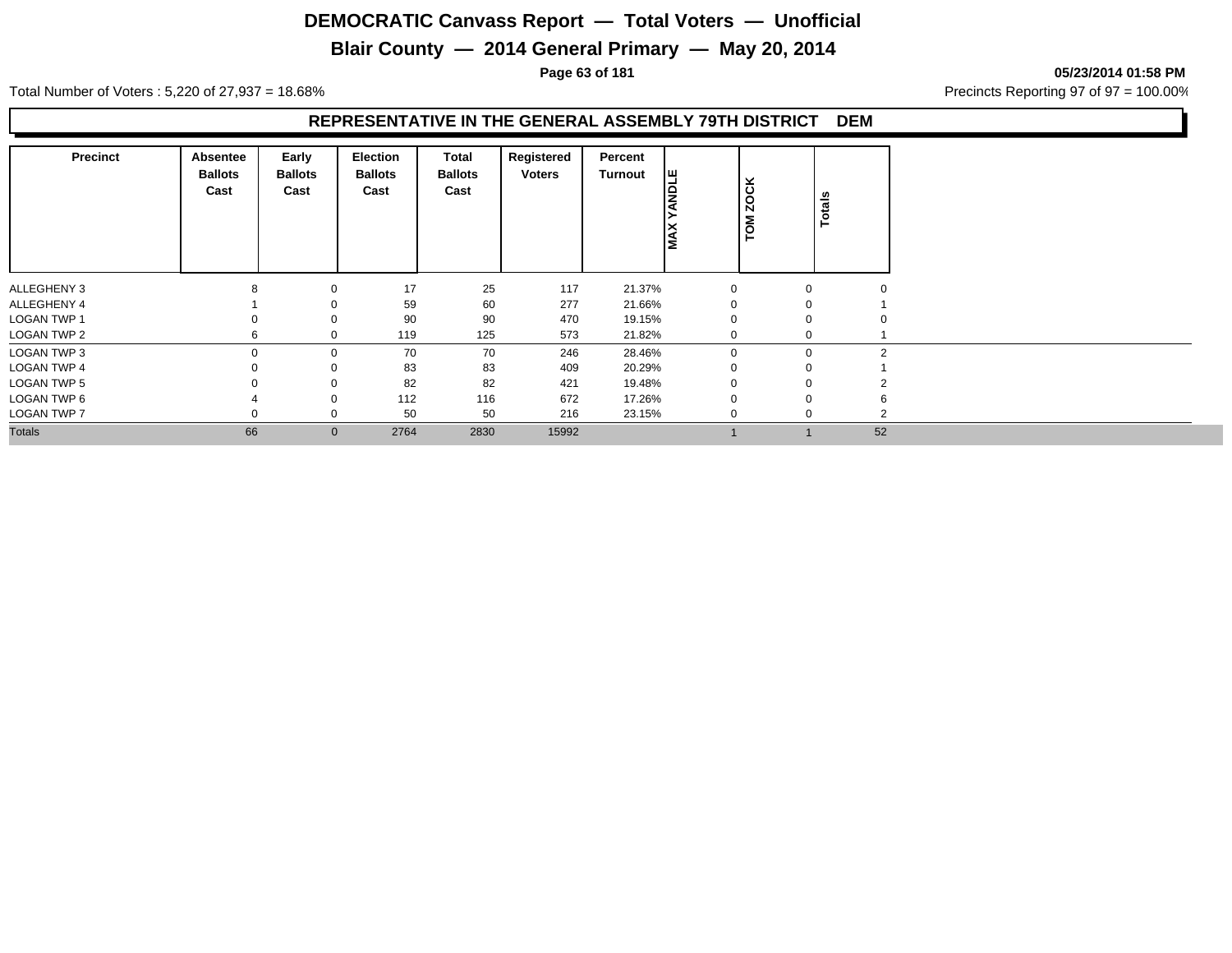## **Blair County — 2014 General Primary — May 20, 2014**

**Page 64 of 181 05/23/2014 01:58 PM**

Total Number of Voters : 5,220 of 27,937 = 18.68% Precincts Reporting 97 of 97 = 100.00%

#### **REPRESENTATIVE IN THE GENERAL ASSEMBLY 80TH DISTRICT DEM - DEMOCRATIC**

| <b>Precinct</b>                                | <b>Absentee</b><br><b>Ballots</b><br>Cast | Early<br><b>Ballots</b><br>Cast | <b>Election</b><br><b>Ballots</b><br>Cast | Total<br><b>Ballots</b><br>Cast | Registered<br><b>Voters</b> | Percent<br><b>Turnout</b> | Candidate<br>Filed<br>Ιş | ERIN<br>MCCLELLAND | GER<br><b>JOHN</b><br>IELBER<br>$\tilde{z}$<br>품 | AARON RITCHEY              | <b>WARD</b><br><b>AdDY</b> | <b>ADAMS</b><br><b>TERRY</b> | <b>MARGARET</b><br>CRUST | Con tinued  |
|------------------------------------------------|-------------------------------------------|---------------------------------|-------------------------------------------|---------------------------------|-----------------------------|---------------------------|--------------------------|--------------------|--------------------------------------------------|----------------------------|----------------------------|------------------------------|--------------------------|-------------|
| <b>ALLEGHENY 1</b>                             | 3                                         | $\mathbf 0$                     | 92                                        | 95                              | 558                         | 17.03%                    |                          | $\mathbf 0$        | $\mathbf 0$                                      | $\mathbf{1}$               | $\mathbf 0$                | $\overline{1}$               | $\mathbf 0$              | $\mathbf 0$ |
| <b>ANTIS TWP 1</b>                             | $\mathbf{3}$                              | $\Omega$                        | 77                                        | 80                              | 519                         | 15.41%                    |                          | $\Omega$           | $\Omega$                                         | $\mathbf 0$                | $\overline{\mathbf{1}}$    |                              |                          | $\Omega$    |
| <b>ANTIS TWP 2</b>                             | $\Omega$                                  | $\Omega$                        | 76                                        | 76                              | 335                         | 22.69%                    |                          | $\Omega$           | $\Omega$                                         | $\mathbf 0$                | $\Omega$                   |                              | $\Omega$                 | $\Omega$    |
| <b>ANTIS TWP 3</b>                             |                                           | $\mathbf 0$                     | 70                                        | 71                              | 441                         | 16.10%                    |                          | $\Omega$           | $\Omega$                                         | $\mathbf 0$                | $\Omega$                   |                              | $\Omega$                 | $\Omega$    |
| BELLWOOD BORO                                  | $\overline{1}$                            | $\mathbf 0$                     | 55                                        | 56                              | 368                         | 15.22%                    |                          | 0                  | $\mathbf 0$                                      | $\mathbf 0$                | 1                          | $\Omega$                     | $\Omega$                 | $\Omega$    |
| <b>BLAIR - CATFISH</b>                         | $\overline{1}$                            | $\Omega$                        | 49                                        | 50                              | 317                         | 15.77%                    |                          | $\Omega$           | $\Omega$                                         | $\overline{1}$             | $\mathbf 0$                | $\Omega$                     | $\Omega$                 | $\Omega$    |
|                                                | 3                                         | $\Omega$                        | 173                                       | 176                             | 650                         |                           |                          | $\mathbf 0$        | $\Omega$                                         | $\overline{2}$             | $\mathbf 0$                | 3                            | $\Omega$                 | $\Omega$    |
| <b>BLAIR - E HOLBG</b><br><b>CATHARINE TWP</b> | $\Omega$                                  | $\Omega$                        | 25                                        | 25                              | 111                         | 27.08%<br>22.52%          |                          | $\Omega$           | $\Omega$                                         | $\overline{1}$             | $\Omega$                   | $\Omega$                     | $\Omega$                 | $\Omega$    |
| <b>DUNCANSVILLE</b>                            |                                           | $\mathbf 0$                     | 69                                        | 70                              | 305                         | 22.95%                    |                          | $\mathbf 0$        | $\mathbf 0$                                      | $\mathbf 0$                | 3                          |                              | $\Omega$                 | $\Omega$    |
| <b>FRANKSTOWN TWP1</b>                         | $\mathbf 0$                               | $\mathbf 0$                     | 20                                        | 20                              | 94                          | 21.28%                    |                          | 0                  | $\mathbf 0$                                      | $\mathbf 0$                | $\mathbf 0$                |                              | $\Omega$                 | $\Omega$    |
|                                                |                                           | $\Omega$                        |                                           |                                 |                             |                           |                          |                    | $\Omega$                                         |                            | $\overline{4}$             |                              | $\Omega$                 |             |
| <b>FRANKSTOWN TWP2</b>                         | 3                                         | $\Omega$                        | 159                                       | 162                             | 768                         | 21.09%                    |                          | $\mathbf 0$        |                                                  | $\mathbf 0$                |                            | $\overline{2}$               |                          | $\mathbf 0$ |
| <b>FRANKSTOWN TWP3</b>                         | $\overline{4}$<br>$\Omega$                |                                 | 140                                       | 144                             | 766                         | 18.80%                    |                          | $\Omega$           | $\Omega$<br>$\Omega$                             | $\mathbf 0$<br>$\mathbf 0$ | $\overline{2}$             | 3                            | $\Omega$                 | $\Omega$    |
| FREEDOM TWP 1                                  |                                           | $\mathbf 0$                     | 60                                        | 60                              | 188                         | 31.91%                    |                          | $\Omega$           |                                                  |                            |                            | $\overline{2}$               | $\Omega$                 | $\Omega$    |
| FREEDOM TWP 2                                  | $\Omega$                                  | $\mathbf 0$                     | 75                                        | 75                              | 367                         | 20.44%                    |                          | $\Omega$           | $\Omega$                                         | $\overline{1}$             | $\Omega$                   | 3                            | $\Omega$                 | $\Omega$    |
| <b>GREENFIELD TWP1</b>                         | $\mathbf 0$                               | $\mathbf 0$                     | 37                                        | 37                              | 305                         | 12.13%                    |                          | $\mathbf 0$        | $\mathbf 0$                                      | $\mathbf 0$                | 1                          | $\Omega$                     | $\Omega$                 | $\mathbf 0$ |
| <b>GREENFIELD TWP2</b>                         | $\mathbf 0$                               | $\Omega$                        | 15                                        | 15                              | 39                          | 38.46%                    |                          | $\Omega$           | $\Omega$                                         | $\overline{2}$             | $\mathbf 0$                | $\Omega$                     | $\Omega$                 | $\mathbf 0$ |
| <b>GREENFIELD TWP3</b>                         |                                           | $\Omega$                        | 70                                        | 71                              | 341                         | 20.82%                    |                          | $\Omega$           | $\Omega$                                         | $\mathbf 0$                | $\overline{2}$             |                              | $\Omega$                 | $\Omega$    |
| <b>HOLLIDAYSBURG 1</b>                         | $\Omega$                                  | $\Omega$                        | 23                                        | 23                              | 167                         | 13.77%                    |                          | $\Omega$           | $\Omega$                                         | $\mathbf 0$                | $\Omega$                   |                              | $\Omega$                 | $\Omega$    |
| <b>HOLLIDAYSBURG 2</b>                         | $\mathbf 0$                               | $\mathbf 0$                     | 48                                        | 48                              | 191                         | 25.13%                    |                          | $\mathbf 0$        | $\mathbf 0$                                      | $\mathbf 0$                | $\mathbf 0$                |                              | $\Omega$                 | $\Omega$    |
| <b>HOLLIDAYSBURG 3</b>                         | $\mathbf 0$                               | $\mathbf 0$                     | 13                                        | 13                              | 134                         | 9.70%                     |                          | 0                  | $\mathbf 0$                                      | $\mathbf 0$                | $\mathbf 0$                |                              | $\Omega$                 | $\mathbf 0$ |
| <b>HOLLIDAYSBURG 4</b>                         | $\overline{1}$                            | $\Omega$                        | 49                                        | 50                              | 209                         | 23.92%                    |                          | 0                  | $\Omega$                                         | $\mathbf 0$                | $\Omega$                   |                              | $\Omega$                 | $\Omega$    |
| <b>HOLLIDAYSBURG 5</b>                         |                                           | $\Omega$                        | 44                                        | 45                              | 166                         | 27.11%                    |                          | $\Omega$           | $\Omega$                                         | $\mathbf 0$                | $\Omega$                   |                              | $\Omega$                 | $\Omega$    |
| <b>HOLLIDAYSBURG 6</b>                         | 9                                         | $\mathbf 0$                     | 60                                        | 69                              | 274                         | 25.18%                    |                          | $\mathbf 0$        | $\mathbf 0$                                      | $\mathbf 0$                |                            |                              | $\Omega$                 | $\Omega$    |
| <b>HOLLIDAYSBURG 7</b>                         | 3                                         | $\mathbf 0$                     | 31                                        | 34                              | 137                         | 24.82%                    |                          | $\mathbf 0$        | $\mathbf 0$                                      | $\mathbf 0$                | $\mathbf 0$                | $\Omega$                     | $\mathbf 0$              | $\Omega$    |
| <b>HUSTON TWP</b>                              | $\mathbf 0$                               | $\mathbf 0$                     | 30                                        | 30                              | 126                         | 23.81%                    |                          | 0                  | $\overline{1}$                                   | $\mathbf 0$                | $\mathbf 0$                |                              | $\mathbf 0$              | $\Omega$    |
| <b>JUNIATA TWP</b>                             | $\mathbf 0$                               | $\Omega$                        | 34                                        | 34                              | 172                         | 19.77%                    |                          | $\Omega$           | $\Omega$                                         | $\mathbf 0$                | $\overline{1}$             | $\Omega$                     | $\Omega$                 | $\Omega$    |
| <b>MARTINSBURG 1</b>                           | $\Omega$                                  | $\Omega$                        | 36                                        | 36                              | 131                         | 27.48%                    |                          | $\Omega$           | $\Omega$                                         | $\mathbf 0$                |                            |                              | $\Omega$                 | $\Omega$    |
| <b>MARTINSBURG 2</b>                           | $\Omega$                                  | $\mathbf 0$                     | 37                                        | 37                              | 170                         | 21.76%                    |                          | $\Omega$           | $\Omega$                                         | $\mathbf 0$                | $\Omega$                   |                              | $\Omega$                 | $\Omega$    |
| NEWRY BORO                                     | $\Omega$                                  | $\mathbf 0$                     | 23                                        | 23                              | 67                          | 34.33%                    |                          | $\mathbf 0$        | $\mathbf 0$                                      | $\overline{1}$             | $\overline{0}$             |                              | $\Omega$                 | $\Omega$    |
| NORTH WOODBURY                                 | $\overline{4}$                            | $\mathbf 0$                     | 55                                        | 59                              | 307                         | 19.22%                    |                          | $\Omega$           | $\mathbf 0$                                      | $\mathbf{1}$               | $\mathbf 0$                | -1                           | $\Omega$                 | $\mathbf 0$ |
| ROARING SPG 1                                  | $\overline{1}$                            | $\Omega$                        | 10                                        | 11                              | 102                         | 10.78%                    |                          | $\mathbf{0}$       | $\Omega$                                         | $\mathbf 0$                | $\mathbf 0$                | $\Omega$                     | $\Omega$                 | $\mathbf 0$ |
| <b>ROARING SPG 2</b>                           | $\overline{0}$                            | $\mathbf 0$                     | 41                                        | 41                              | 172                         | 23.84%                    |                          | $\mathbf 0$        | $\mathbf 0$                                      | $\mathbf 0$                | $\Omega$                   | $\Omega$                     | $\Omega$                 | $\Omega$    |
| <b>ROARING SPG 3</b>                           | 3                                         | $\mathbf 0$                     | 28                                        | 31                              | 115                         | 26.96%                    |                          | $\mathbf 0$        | $\mathbf 0$                                      | $\mathbf 0$                | 3                          |                              | $\Omega$                 | $\Omega$    |
| SNYDER TWP 1                                   | $\overline{1}$                            | $\mathbf 0$                     | 49                                        | 50                              | 289                         | 17.30%                    |                          | $\mathbf 0$        | $\mathbf 0$                                      | $\mathbf 0$                | $\mathbf 0$                | $\Omega$                     | $\Omega$                 | $\Omega$    |
| SNYDER TWP 2                                   | $\overline{2}$                            | $\Omega$                        | 50                                        | 52                              | 352                         | 14.77%                    |                          | $\mathbf 0$        | $\mathbf 0$                                      | $\mathbf 0$                | $\mathbf 0$                | $\Omega$                     | $\Omega$                 | $\mathbf 0$ |
| <b>TAYLOR TWP</b>                              | $5\phantom{.0}$                           | $\Omega$                        | 45                                        | 50                              | 375                         | 13.33%                    |                          | 0                  | $\Omega$                                         | $\mathbf 0$                | 3                          | $\overline{\mathbf{1}}$      | $\Omega$                 | $\mathbf 0$ |
| <b>TYRONE TWP 1</b>                            | $\overline{0}$                            | $\Omega$                        | 26                                        | 26                              | 126                         | 20.63%                    |                          | $\mathbf 0$        | $\mathbf 0$                                      | $\mathbf 0$                | $\mathbf 0$                |                              | $\Omega$                 | $\Omega$    |
| TYRONE TWP 2                                   | $\Omega$                                  | $\mathbf 0$                     | 56                                        | 56                              | 204                         | 27.45%                    |                          | $\mathbf 0$        | $\mathbf 0$                                      | $\mathbf 0$                | $\Omega$                   |                              | $\Omega$                 |             |
| <b>TYRONE BORO 1</b>                           | $\mathbf 0$                               | $\mathbf 0$                     | 41                                        | 41                              | 183                         | 22.40%                    |                          | $\mathbf 0$        | $\mathbf 0$                                      | $\mathbf 0$                | $\Omega$                   |                              | $\Omega$                 | $\Omega$    |
| <b>TYRONE BORO 2</b>                           | $\overline{1}$                            | $\Omega$                        | 27                                        | 28                              | 160                         | 17.50%                    |                          | $\mathbf 0$        | $\mathbf 0$                                      | $\mathbf 0$                | $\mathbf 0$                | $\Omega$                     | $\Omega$                 | $\mathbf 0$ |
| TYRONE BORO 3                                  | $\Omega$                                  | $\Omega$                        | 24                                        | 24                              | 167                         | 14.37%                    |                          | $\Omega$           | $\Omega$                                         | $\Omega$                   | $\Omega$                   | $\Omega$                     | $\Omega$                 | $\Omega$    |
|                                                |                                           |                                 |                                           |                                 |                             |                           |                          |                    |                                                  |                            |                            |                              |                          |             |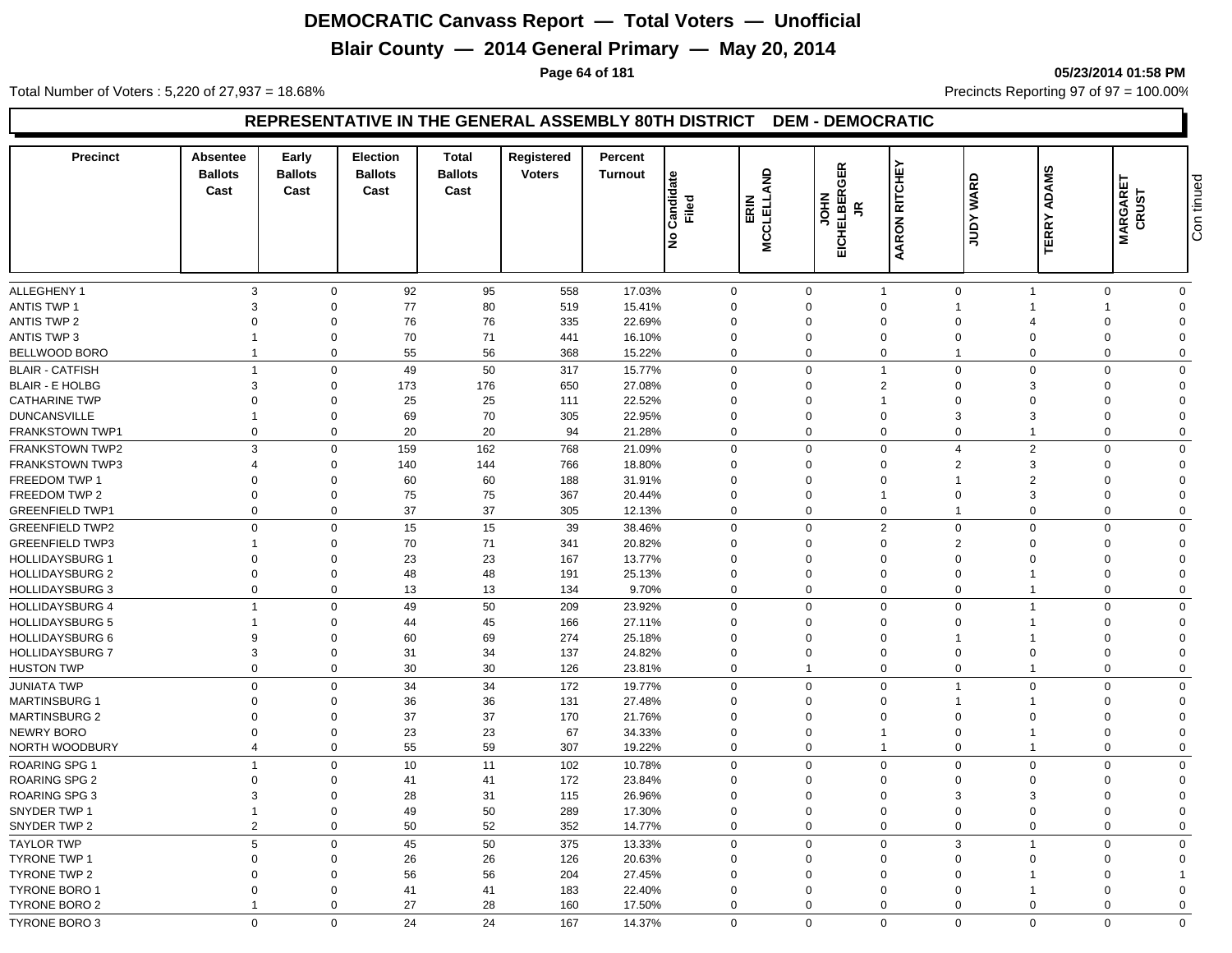## **Blair County — 2014 General Primary — May 20, 2014**

#### **Page 65 of 181 05/23/2014 01:58 PM**

Total Number of Voters : 5,220 of 27,937 = 18.68% Precincts Reporting 97 of 97 = 100.00%

#### **REPRESENTATIVE IN THE GENERAL ASSEMBLY 80TH DISTRICT DEM**

| <b>Precinct</b>      | Absentee<br><b>Ballots</b><br>Cast | Early<br><b>Ballots</b><br>Cast | <b>Election</b><br><b>Ballots</b><br>Cast | <b>Total</b><br><b>Ballots</b><br>Cast | Registered<br><b>Voters</b> | Percent<br><b>Turnout</b> | ' ഇ<br>Candid<br>Filed<br>١ž | ERIN<br>LELL | <b>GER</b><br><b>JOHN</b><br>ELBER<br>$\tilde{z}$<br><b>EIG</b> | ≝<br>ం<br>듦<br>$\overline{\phantom{a}}$<br>Œ | ARD<br>guu | <b>AMS</b><br><b>TERR</b> | <b>IARGARET</b><br>CRUST<br>Σ |  |
|----------------------|------------------------------------|---------------------------------|-------------------------------------------|----------------------------------------|-----------------------------|---------------------------|------------------------------|--------------|-----------------------------------------------------------------|----------------------------------------------|------------|---------------------------|-------------------------------|--|
| <b>TYRONE BORO 4</b> |                                    | $\Omega$                        | 16                                        | 16                                     | 113                         | 14.16%                    |                              |              | 0                                                               | $\Omega$                                     |            |                           | 0                             |  |
| <b>TYRONE BORO 5</b> |                                    |                                 | 13                                        | 13                                     | 110                         | 11.82%                    |                              |              | 0                                                               |                                              |            |                           |                               |  |
| TYRONE BORO 6        |                                    |                                 | 51                                        | 52                                     | 176                         | 29.55%                    |                              |              |                                                                 |                                              |            |                           |                               |  |
| <b>TYRONE BORO 7</b> |                                    |                                 | 30                                        | 31                                     | 177                         | 17.51%                    |                              |              | $\Omega$                                                        |                                              |            |                           | v                             |  |
| WILLIAMSBURG         |                                    |                                 | 53                                        | 53                                     | 226                         | 23.45%                    |                              |              | $\Omega$                                                        |                                              |            |                           |                               |  |
| WOODBURY TWP         |                                    |                                 | 31                                        | 31                                     | 175                         | 17.71%                    |                              |              | 0                                                               |                                              |            |                           |                               |  |
| <b>Totals</b>        | 54                                 | $\Omega$                        | 2336                                      | 2390                                   | 11945                       |                           |                              |              |                                                                 | 10 <sup>1</sup>                              | 26         | 39                        |                               |  |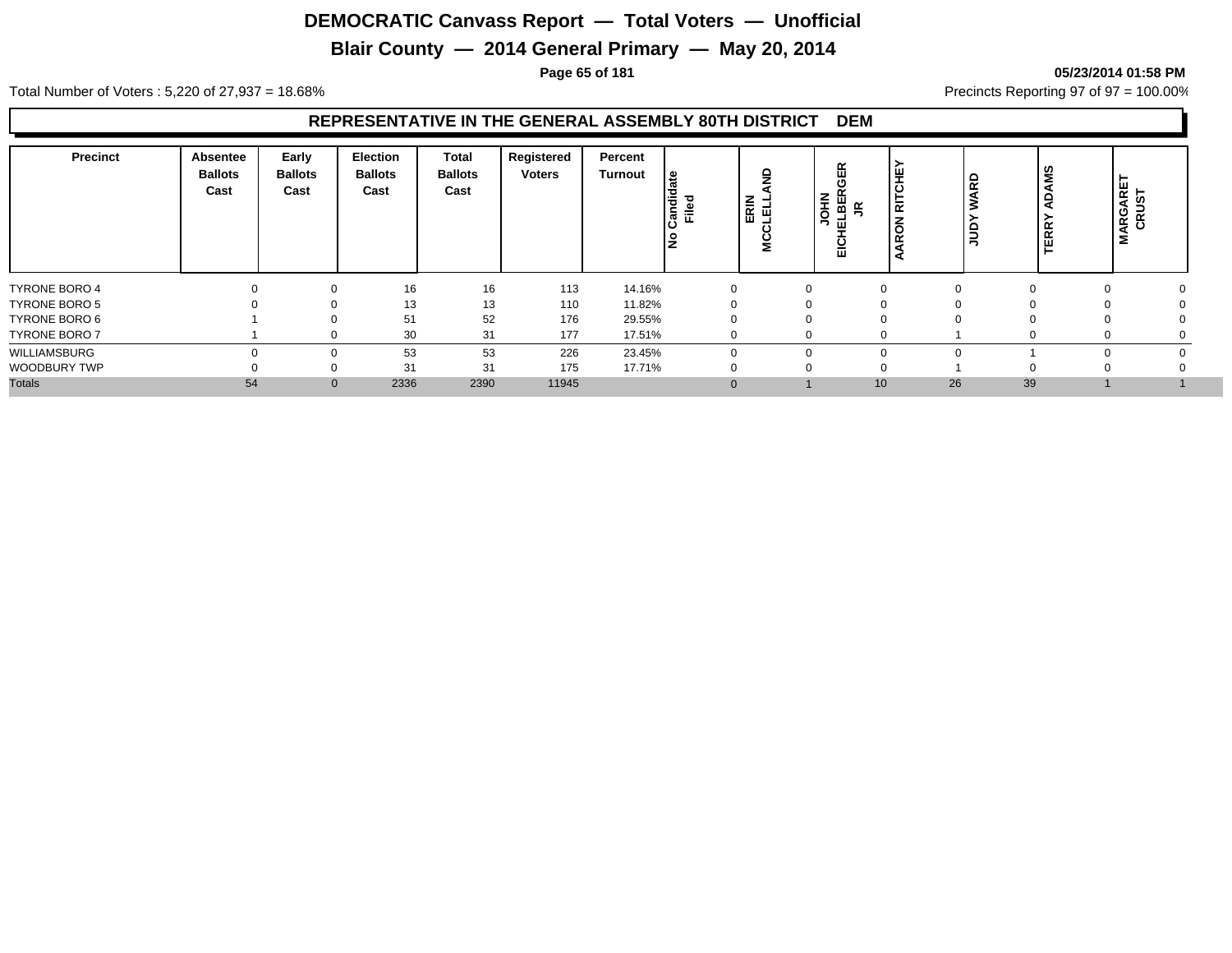## **Blair County — 2014 General Primary — May 20, 2014**

**Page 66 of 181 05/23/2014 01:58 PM**

Total Number of Voters : 5,220 of 27,937 = 18.68% Precincts Reporting 97 of 97 = 100.00%

#### **REPRESENTATIVE IN THE GENERAL ASSEMBLY 80TH DISTRICT DEM - DEMOCRATIC**

| <b>Precinct</b>        | Absentee<br><b>Ballots</b><br>Cast | Early<br><b>Ballots</b><br>Cast | <b>Election</b><br><b>Ballots</b><br>Cast | Total<br><b>Ballots</b><br>Cast | Registered<br><b>Voters</b> | Percent<br><b>Turnout</b> | <b>NOSOO</b><br>Ш<br>ļā | EICHELBERGER<br>HOL<br>S | FORD<br>ROB    | <b>FOWKES</b>  | FRANKS<br>EDGAR I | <b>THOMAS</b><br>GRASSADONIA | <b>GREEN</b><br><b>JERYL</b> | Con tinued     |
|------------------------|------------------------------------|---------------------------------|-------------------------------------------|---------------------------------|-----------------------------|---------------------------|-------------------------|--------------------------|----------------|----------------|-------------------|------------------------------|------------------------------|----------------|
|                        |                                    |                                 |                                           |                                 |                             |                           |                         |                          |                |                |                   |                              |                              |                |
| <b>ALLEGHENY 1</b>     | $\mathbf{3}$                       | $\mathbf 0$                     | 92                                        | 95                              | 558                         | 17.03%                    |                         | $\mathbf 0$              | $\mathbf 0$    | $\mathbf 0$    | $\overline{1}$    | $\mathbf 0$                  | $\Omega$                     | $\mathbf 0$    |
| <b>ANTIS TWP 1</b>     | 3                                  | $\Omega$                        | 77                                        | 80                              | 519                         | 15.41%                    |                         | $\Omega$                 | $\Omega$       | $\Omega$       | $\Omega$          | $\Omega$                     | $\Omega$                     | $\Omega$       |
| <b>ANTIS TWP 2</b>     | $\Omega$                           | $\Omega$                        | 76                                        | 76                              | 335                         | 22.69%                    |                         | $\Omega$                 | $\Omega$       | $\mathbf 0$    | $\Omega$          | $\Omega$                     | $\Omega$                     |                |
| <b>ANTIS TWP 3</b>     |                                    | $\mathbf 0$                     | 70                                        | 71                              | 441                         | 16.10%                    |                         | $\mathbf 0$              | $\mathbf 0$    | $\mathbf 0$    | $\mathbf 0$       | $\Omega$                     | $\Omega$                     | $\Omega$       |
| BELLWOOD BORO          | $\overline{1}$                     | $\mathbf 0$                     | 55                                        | 56                              | 368                         | 15.22%                    |                         | 0                        | $\mathbf 0$    | $\mathbf 0$    | $\mathbf 0$       | $\mathbf 0$                  | $\mathbf 0$                  | $\Omega$       |
| <b>BLAIR - CATFISH</b> | $\overline{1}$                     | $\Omega$                        | 49                                        | 50                              | 317                         | 15.77%                    |                         | $\Omega$                 | $\Omega$       | $\mathbf 0$    | $\mathbf 0$       | $\Omega$                     | $\Omega$                     | $\Omega$       |
| <b>BLAIR - E HOLBG</b> | $\mathbf{3}$                       | $\Omega$                        | 173                                       | 176                             | 650                         | 27.08%                    |                         | $\mathbf{1}$             | $\Omega$       | $\overline{1}$ | $\Omega$          | $\Omega$                     | $\Omega$                     | $\Omega$       |
| <b>CATHARINE TWP</b>   | $\overline{0}$                     | $\mathbf 0$                     | 25                                        | 25                              | 111                         | 22.52%                    |                         | $\mathbf 0$              | $\mathbf 0$    | $\mathbf 0$    | $\mathbf 0$       | $\Omega$                     | $\Omega$                     | $\overline{2}$ |
| <b>DUNCANSVILLE</b>    |                                    | $\mathbf 0$                     | 69                                        | 70                              | 305                         | 22.95%                    |                         | $\mathbf 0$              | $\mathbf 0$    | $\mathbf 0$    | $\mathbf 0$       | $\Omega$                     | $\Omega$                     | $\Omega$       |
| FRANKSTOWN TWP1        | $\mathbf 0$                        | $\mathbf 0$                     | 20                                        | 20                              | 94                          | 21.28%                    |                         | $\mathbf 0$              | $\mathbf 0$    | $\mathbf 0$    | $\mathbf 0$       | $\mathbf 0$                  | $\mathbf 0$                  | $\Omega$       |
| FRANKSTOWN TWP2        | 3                                  | $\Omega$                        | 159                                       | 162                             | 768                         | 21.09%                    |                         | $\mathbf{0}$             | $\Omega$       | $\mathbf 0$    | $\mathbf 0$       | $\Omega$                     | $\Omega$                     | $\Omega$       |
| <b>FRANKSTOWN TWP3</b> | 4                                  | $\mathbf 0$                     | 140                                       | 144                             | 766                         | 18.80%                    |                         | $\Omega$                 |                | $\mathbf 0$    | $\Omega$          |                              | $\Omega$                     | $\Omega$       |
| FREEDOM TWP 1          | $\Omega$                           | $\mathbf 0$                     | 60                                        | 60                              | 188                         | 31.91%                    |                         | $\Omega$                 | $\mathbf 0$    | $\mathbf 0$    | $\Omega$          | $\Omega$                     | $\Omega$                     |                |
| FREEDOM TWP 2          | $\overline{0}$                     | $\mathbf 0$                     | 75                                        | 75                              | 367                         | 20.44%                    |                         | $\mathbf 0$              | $\mathbf 0$    | $\mathbf 0$    | $\mathbf 0$       | $\Omega$                     | $\mathbf 0$                  | $\Omega$       |
| <b>GREENFIELD TWP1</b> | $\mathbf 0$                        | $\Omega$                        | 37                                        | 37                              | 305                         | 12.13%                    |                         | $\mathbf 0$              | $\mathbf 0$    | $\mathbf 0$    | $\mathbf 0$       | $\Omega$                     | $\Omega$                     | $\mathbf 0$    |
| <b>GREENFIELD TWP2</b> | $\mathbf 0$                        | $\mathbf 0$                     | 15                                        | 15                              | 39                          | 38.46%                    |                         | $\mathbf{0}$             | $\overline{0}$ | $\mathbf 0$    | $\mathbf 0$       | $\Omega$                     | $\Omega$                     | $\mathbf 0$    |
| <b>GREENFIELD TWP3</b> |                                    | $\mathbf 0$                     | 70                                        | 71                              | 341                         | 20.82%                    |                         | $\Omega$                 | $\mathbf 0$    | $\mathbf 0$    | $\Omega$          |                              | $\Omega$                     | $\Omega$       |
| <b>HOLLIDAYSBURG 1</b> | $\Omega$                           | $\mathbf 0$                     | 23                                        | 23                              | 167                         | 13.77%                    |                         | $\Omega$                 | $\Omega$       | $\mathbf 0$    | $\Omega$          |                              | $\Omega$                     | $\Omega$       |
| <b>HOLLIDAYSBURG 2</b> | $\mathbf 0$                        | $\mathbf 0$                     | 48                                        | 48                              | 191                         | 25.13%                    |                         | $\Omega$                 | $\mathbf 0$    | $\mathbf 0$    | $\Omega$          | $\Omega$                     | $\Omega$                     | $\Omega$       |
| <b>HOLLIDAYSBURG 3</b> | $\mathbf 0$                        | $\Omega$                        | 13                                        | 13                              | 134                         | 9.70%                     |                         | $\mathbf 0$              | $\mathbf 0$    | $\mathbf 0$    | $\mathbf 0$       | $\Omega$                     | $\Omega$                     | $\overline{0}$ |
| <b>HOLLIDAYSBURG 4</b> | $\overline{1}$                     | $\mathbf 0$                     | 49                                        | 50                              | 209                         | 23.92%                    |                         | 0                        | $\mathbf 0$    | $\mathbf 0$    | $\mathbf 0$       | $\Omega$                     | 1                            | $\mathbf 0$    |
| <b>HOLLIDAYSBURG 5</b> | $\overline{1}$                     | $\mathbf 0$                     | 44                                        | 45                              | 166                         | 27.11%                    |                         | $\Omega$                 | $\Omega$       | $\mathbf 0$    | $\Omega$          | $\Omega$                     | $\Omega$                     | $\Omega$       |
| <b>HOLLIDAYSBURG 6</b> | 9                                  | $\Omega$                        | 60                                        | 69                              | 274                         | 25.18%                    |                         | $\Omega$                 | $\mathbf 0$    | $\mathbf 0$    | $\Omega$          | $\Omega$                     | $\Omega$                     | $\Omega$       |
| HOLLIDAYSBURG 7        | $\mathbf{3}$                       | $\Omega$                        | 31                                        | 34                              | 137                         | 24.82%                    |                         | $\Omega$                 | $\mathbf 0$    | $\mathbf 0$    | $\Omega$          | $\Omega$                     | $\Omega$                     | $\Omega$       |
| <b>HUSTON TWP</b>      | $\mathbf 0$                        | $\mathbf 0$                     | 30                                        | 30                              | 126                         | 23.81%                    |                         | $\Omega$                 | $\mathbf 0$    | $\mathbf 0$    | $\mathbf 0$       | $\Omega$                     | $\Omega$                     | $\mathbf 0$    |
| <b>JUNIATA TWP</b>     | $\mathbf 0$                        | $\mathbf 0$                     | 34                                        | 34                              | 172                         | 19.77%                    |                         | $\mathbf 0$              | $\mathbf 0$    | $\mathbf 0$    | $\mathbf 0$       | $\Omega$                     | $\Omega$                     | $\mathbf 0$    |
| <b>MARTINSBURG 1</b>   | $\mathbf 0$                        | $\mathbf 0$                     | 36                                        | 36                              | 131                         | 27.48%                    |                         | $\mathbf 0$              | $\mathbf 0$    | $\mathbf 0$    | $\Omega$          | $\Omega$                     | $\Omega$                     | $\Omega$       |
| <b>MARTINSBURG 2</b>   | $\Omega$                           | $\Omega$                        | 37                                        | 37                              | 170                         | 21.76%                    |                         | $\Omega$                 | 0              | $\mathbf 0$    | $\Omega$          |                              | $\Omega$                     | $\Omega$       |
| NEWRY BORO             | $\Omega$                           | $\Omega$                        | 23                                        | 23                              | 67                          | 34.33%                    |                         | $\Omega$                 | $\mathbf 0$    | $\mathbf 0$    | $\Omega$          | $\Omega$                     | $\Omega$                     | $\Omega$       |
| NORTH WOODBURY         | $\overline{4}$                     | $\mathbf 0$                     | 55                                        | 59                              | 307                         | 19.22%                    |                         | 0                        | $\mathbf 0$    | $\mathbf 0$    | $\mathbf 0$       | $\Omega$                     | $\Omega$                     | $\mathbf 0$    |
| <b>ROARING SPG 1</b>   | $\overline{1}$                     | $\Omega$                        | 10                                        | 11                              | 102                         | 10.78%                    |                         | 0                        | $\mathbf 0$    | $\mathbf 0$    | $\overline{0}$    | $\Omega$                     | $\Omega$                     | $\mathbf 0$    |
| <b>ROARING SPG 2</b>   | $\mathbf 0$                        | $\Omega$                        | 41                                        | 41                              | 172                         | 23.84%                    |                         | $\Omega$                 | $\mathbf 0$    | $\mathbf 0$    | $\mathbf 0$       |                              | $\Omega$                     | $\Omega$       |
| <b>ROARING SPG 3</b>   | 3                                  | $\Omega$                        | 28                                        | 31                              | 115                         | 26.96%                    |                         | $\Omega$                 | $\mathbf 0$    | $\mathbf 0$    | $\Omega$          | $\Omega$                     | $\Omega$                     | $\Omega$       |
| SNYDER TWP 1           | $\overline{1}$                     | $\mathbf 0$                     | 49                                        | 50                              | 289                         | 17.30%                    |                         | $\Omega$                 | $\mathbf 0$    | $\mathbf 0$    | $\mathbf 0$       | $\Omega$                     | $\Omega$                     | $\Omega$       |
| SNYDER TWP 2           | $\overline{2}$                     | $\mathbf 0$                     | 50                                        | 52                              | 352                         | 14.77%                    |                         | $\mathbf 0$              | $\mathbf 0$    | $\mathbf 0$    | $\mathbf 0$       | $\Omega$                     | $\mathbf 0$                  | $\mathbf 0$    |
| <b>TAYLOR TWP</b>      | $5\phantom{.0}$                    | $\Omega$                        | 45                                        | 50                              | 375                         | 13.33%                    |                         | $\Omega$                 | $\mathbf 0$    | $\mathbf 0$    | $\mathbf 0$       | $\Omega$                     | $\Omega$                     | $\mathbf 0$    |
| <b>TYRONE TWP 1</b>    | $\Omega$                           | $\Omega$                        | 26                                        | 26                              | 126                         | 20.63%                    |                         | $\Omega$                 | $\mathbf 0$    | $\mathbf 0$    | $\Omega$          | $\Omega$                     | $\Omega$                     | $\Omega$       |
| <b>TYRONE TWP 2</b>    | $\Omega$                           | $\Omega$                        | 56                                        | 56                              | 204                         | 27.45%                    |                         | $\Omega$                 | $\Omega$       | $\mathbf 0$    | $\Omega$          | $\Omega$                     | $\Omega$                     | $\Omega$       |
| <b>TYRONE BORO 1</b>   | $\mathbf 0$                        | $\Omega$                        | 41                                        | 41                              | 183                         | 22.40%                    |                         | $\Omega$                 | $\mathbf 0$    | $\mathbf 0$    | $\Omega$          | $\Omega$                     | $\Omega$                     | $\Omega$       |
| <b>TYRONE BORO 2</b>   | $\overline{1}$                     | $\Omega$                        | 27                                        | 28                              | 160                         | 17.50%                    |                         | $\mathbf{0}$             | $\Omega$       | $\mathbf 0$    | $\Omega$          | $\Omega$                     | $\Omega$                     | $\Omega$       |
| <b>TYRONE BORO 3</b>   | $\Omega$                           | $\Omega$                        | 24                                        | 24                              | 167                         | 14.37%                    |                         | $\Omega$                 | $\Omega$       | $\Omega$       | $\Omega$          | $\Omega$                     | $\Omega$                     | $\Omega$       |
|                        |                                    |                                 |                                           |                                 |                             |                           |                         |                          |                |                |                   |                              |                              |                |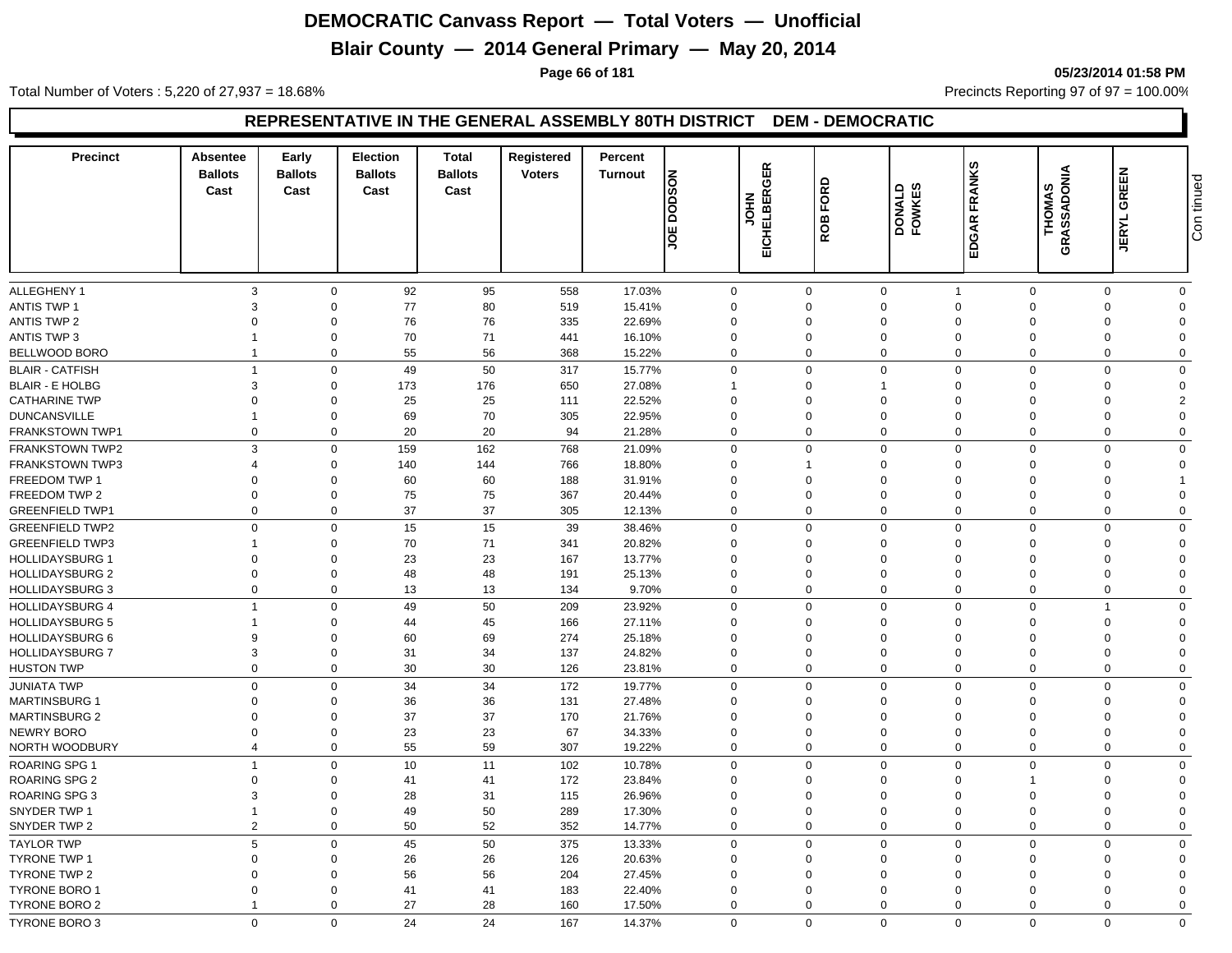## **Blair County — 2014 General Primary — May 20, 2014**

#### **Page 67 of 181 05/23/2014 01:58 PM**

Total Number of Voters : 5,220 of 27,937 = 18.68% Precincts Reporting 97 of 97 = 100.00%

#### **REPRESENTATIVE IN THE GENERAL ASSEMBLY 80TH DISTRICT DEM**

| Precinct             | <b>Absentee</b><br><b>Ballots</b><br>Cast | Early<br><b>Ballots</b><br>Cast | Election<br><b>Ballots</b><br>Cast | <b>Total</b><br><b>Ballots</b><br>Cast | Registered<br>Voters | Percent<br><b>Turnout</b> | Ιš<br>jë<br>D<br>lg | GER<br><b>NHOL</b><br>ш<br>ш<br>븞 | 윤<br> 8<br><b>ROB</b> | DONALD<br>FOWKES | ζŚ<br>FRANI<br><b>AR</b><br>Ö<br>۱à | ラ<br>THOMAS<br>ASSADON<br>5 | GREEN<br><b>JER</b> |              |
|----------------------|-------------------------------------------|---------------------------------|------------------------------------|----------------------------------------|----------------------|---------------------------|---------------------|-----------------------------------|-----------------------|------------------|-------------------------------------|-----------------------------|---------------------|--------------|
| <b>TYRONE BORO 4</b> |                                           | 0                               | 16                                 | 16                                     | 113                  | 14.16%                    |                     |                                   | $\Omega$              | $\Omega$         |                                     | $\Omega$                    | 0                   |              |
| <b>TYRONE BORO 5</b> |                                           | $\Omega$                        | 13                                 | 13                                     | 110                  | 11.82%                    |                     |                                   |                       | $\Omega$         |                                     |                             | 0                   |              |
| TYRONE BORO 6        |                                           |                                 | 51                                 | 52                                     | 176                  | 29.55%                    |                     |                                   |                       | $\Omega$         |                                     |                             |                     |              |
| <b>TYRONE BORO 7</b> |                                           |                                 | 30                                 | 31                                     | 177                  | 17.51%                    |                     |                                   | U                     | $\Omega$         |                                     |                             | υ                   |              |
| WILLIAMSBURG         |                                           | ∩                               | 53                                 | 53                                     | 226                  | 23.45%                    |                     |                                   | $\Omega$              | $\Omega$         |                                     |                             |                     |              |
| WOODBURY TWP         |                                           | C                               | 31                                 | 31                                     | 175                  | 17.71%                    |                     |                                   |                       | $\Omega$         |                                     |                             |                     |              |
| <b>Totals</b>        | 54                                        | $\mathbf{0}$                    | 2336                               | 2390                                   | 11945                |                           |                     |                                   |                       |                  |                                     |                             |                     | $\mathbf{3}$ |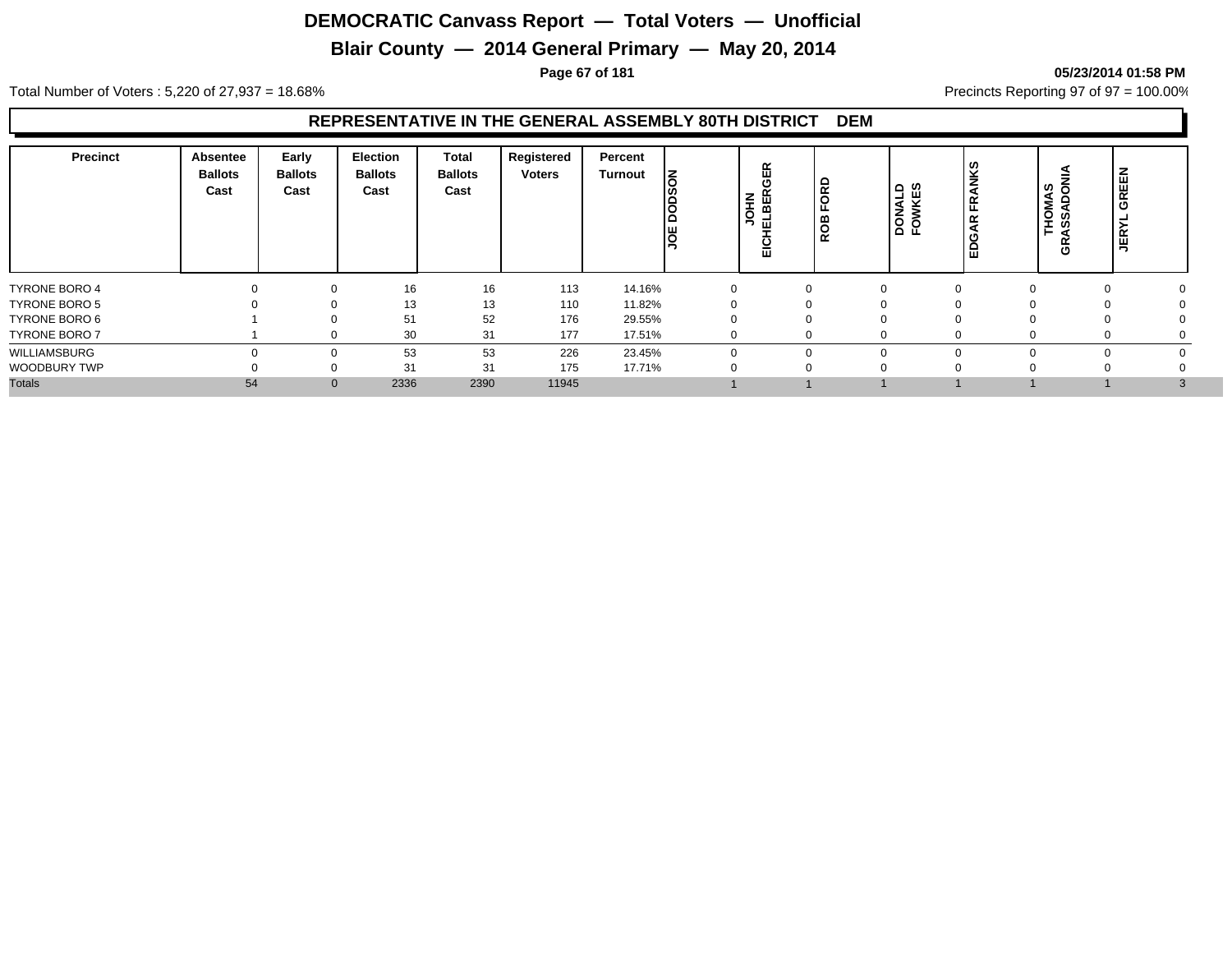## **Blair County — 2014 General Primary — May 20, 2014**

**Page 68 of 181 05/23/2014 01:58 PM**

Total Number of Voters : 5,220 of 27,937 = 18.68% Precincts Reporting 97 of 97 = 100.00%

#### **REPRESENTATIVE IN THE GENERAL ASSEMBLY 80TH DISTRICT DEM - DEMOCRATIC**

| <b>Precinct</b>        | Absentee<br><b>Ballots</b><br>Cast | Early<br><b>Ballots</b><br>Cast | <b>Election</b><br><b>Ballots</b><br>Cast | <b>Total</b><br><b>Ballots</b><br>Cast | Registered<br><b>Voters</b> | Percent<br><b>Turnout</b> | <b>ART<br/>HALVORSON</b> | <b>JOHN HANGER</b> | <b>MARSHA HENRY</b> | <b>NOSAL</b><br>LYNN.      | DONALD IMLER<br>$\tilde{\mathbf{r}}$ | <b>CHRISTOPHER</b><br>KENYON | EMILY KING           | Con tinued     |
|------------------------|------------------------------------|---------------------------------|-------------------------------------------|----------------------------------------|-----------------------------|---------------------------|--------------------------|--------------------|---------------------|----------------------------|--------------------------------------|------------------------------|----------------------|----------------|
|                        |                                    |                                 |                                           |                                        |                             |                           |                          |                    |                     |                            |                                      |                              |                      |                |
| ALLEGHENY 1            | 3                                  | $\mathbf 0$                     | 92                                        | 95                                     | 558                         | 17.03%                    | $\mathbf 0$              |                    | $\mathbf 0$         | $\mathbf 0$                | $\overline{1}$                       | $\mathbf 0$                  | $\mathbf 0$          | $\mathbf 0$    |
| <b>ANTIS TWP 1</b>     | 3                                  | $\mathbf 0$                     | 77                                        | 80                                     | 519                         | 15.41%                    | $\mathbf 0$              |                    | $\Omega$            | $\mathbf 0$                | $\Omega$                             | $\Omega$                     | $\Omega$             | $\Omega$       |
| <b>ANTIS TWP 2</b>     | $\Omega$                           | $\Omega$                        | 76                                        | 76                                     | 335                         | 22.69%                    | $\Omega$                 |                    | $\Omega$            | $\Omega$                   | $\Omega$                             | $\Omega$                     | $\Omega$             | $\Omega$       |
| <b>ANTIS TWP 3</b>     |                                    | $\mathbf 0$                     | 70                                        | 71                                     | 441                         | 16.10%                    | $\mathbf 0$              |                    | $\Omega$            | $\mathbf 0$                | $\Omega$                             | $\Omega$                     | $\Omega$             | $\Omega$       |
| BELLWOOD BORO          | $\mathbf{1}$                       | $\mathbf 0$                     | 55                                        | 56                                     | 368                         | 15.22%                    | $\mathbf 0$              |                    | $\mathbf 0$         | $\overline{1}$             | $\mathbf 0$                          | $\mathbf 0$                  | $\mathbf 0$          | $\mathbf 0$    |
| <b>BLAIR - CATFISH</b> | $\overline{1}$                     | $\Omega$                        | 49                                        | 50                                     | 317                         | 15.77%                    | $\mathbf 0$              |                    | $\Omega$            | $\mathbf 0$                | $\Omega$                             | $\Omega$                     | 1                    | $\Omega$       |
| <b>BLAIR - E HOLBG</b> | 3                                  | $\mathbf 0$                     | 173                                       | 176                                    | 650                         | 27.08%                    | $\mathbf 0$              |                    | $\Omega$            | $\mathbf 0$                | $\mathbf 0$                          | $\Omega$                     |                      | $\Omega$       |
| <b>CATHARINE TWP</b>   | $\Omega$                           | $\mathbf 0$                     | 25                                        | 25                                     | 111                         | 22.52%                    | $\Omega$                 |                    | $\Omega$            | $\Omega$                   | $\Omega$                             | $\Omega$                     | $\Omega$             | $\Omega$       |
| <b>DUNCANSVILLE</b>    |                                    | $\mathbf 0$                     | 69                                        | 70                                     | 305                         | 22.95%                    | $\mathbf 0$              |                    | $\mathbf 0$         | $\mathbf 0$                | $\mathbf 0$                          | $\Omega$                     | $\Omega$             | $\Omega$       |
| FRANKSTOWN TWP1        | $\mathbf 0$                        | $\mathbf 0$                     | 20                                        | 20                                     | 94                          | 21.28%                    | $\mathbf 0$              |                    | $\mathbf 0$         | $\mathbf 0$                | $\mathbf 0$                          | $\mathbf 0$                  | $\mathbf 0$          | $\overline{0}$ |
| <b>FRANKSTOWN TWP2</b> | 3                                  | $\mathbf 0$                     | 159                                       | 162                                    | 768                         | 21.09%                    | $\mathbf 0$              |                    | $\Omega$            | $\mathbf 0$                | $\Omega$                             | $\Omega$                     | $\Omega$             | $\Omega$       |
| FRANKSTOWN TWP3        | $\boldsymbol{\Delta}$              | $\Omega$                        | 140                                       | 144                                    | 766                         | 18.80%                    | $\Omega$                 |                    | $\Omega$            | $\mathbf 0$                | $\Omega$                             | $\Omega$                     | $\Omega$             | $\Omega$       |
| FREEDOM TWP 1          | $\mathbf 0$                        | $\mathbf 0$                     | 60                                        | 60                                     | 188                         | 31.91%                    | $\mathbf 0$              |                    | 0                   | $\mathbf 0$                | $\Omega$                             | $\mathcal{P}$                | $\Omega$             | $\Omega$       |
| FREEDOM TWP 2          | $\mathbf 0$                        | $\mathbf 0$                     | 75                                        | 75                                     | 367                         | 20.44%                    | $\mathbf{1}$             |                    | $\mathbf 0$         | $\mathbf 0$                | $\mathbf 0$                          | $\Omega$                     | $\Omega$             | $\Omega$       |
| <b>GREENFIELD TWP1</b> | $\mathbf 0$                        | $\mathbf 0$                     | 37                                        | 37                                     | 305                         | 12.13%                    | $\mathbf 0$              |                    | $\mathbf 0$         | $\mathbf 0$                | $\mathbf 0$                          | $\Omega$                     | $\mathbf 0$          | $\mathbf 0$    |
| <b>GREENFIELD TWP2</b> | $\mathbf 0$                        | $\Omega$                        | 15                                        | 15                                     | 39                          | 38.46%                    | $\mathbf 0$              |                    | $\mathbf 0$         | $\mathbf 0$                | $\Omega$                             | $\Omega$                     | $\Omega$             | $\mathbf 0$    |
| <b>GREENFIELD TWP3</b> |                                    | $\mathbf 0$                     | 70                                        | 71                                     | 341                         | 20.82%                    | $\Omega$                 |                    | $\Omega$            | $\mathbf 0$                | $\Omega$                             |                              | $\Omega$             | $\Omega$       |
| <b>HOLLIDAYSBURG 1</b> | $\overline{0}$                     | $\mathbf 0$                     | 23                                        | 23                                     | 167                         | 13.77%                    | $\mathbf 0$              |                    | 0                   | $\mathbf 0$                | $\Omega$                             |                              | $\Omega$             | $\Omega$       |
| <b>HOLLIDAYSBURG 2</b> | $\mathbf 0$                        | $\mathbf 0$                     | 48                                        | 48                                     | 191                         | 25.13%                    | 0                        |                    | $\mathbf 0$         | $\mathbf 0$                | $\mathbf 0$                          | $\Omega$                     | $\mathbf 0$          | $\overline{0}$ |
| <b>HOLLIDAYSBURG 3</b> | $\mathbf 0$                        | $\mathbf 0$                     | 13                                        | 13                                     | 134                         | 9.70%                     | $\mathbf 0$              |                    | $\mathbf 0$         | $\mathbf 0$                | $\mathbf 0$                          | $\Omega$                     | $\Omega$             | $\mathbf 0$    |
| <b>HOLLIDAYSBURG 4</b> | $\overline{1}$                     | $\mathbf 0$                     | 49                                        | 50                                     | 209                         | 23.92%                    | $\mathbf 0$              |                    | $\Omega$            | $\mathbf 0$                | $\Omega$                             | $\Omega$                     | $\Omega$             | $\overline{1}$ |
| <b>HOLLIDAYSBURG 5</b> | $\overline{1}$                     | $\mathbf 0$                     | 44                                        | 45                                     | 166                         | 27.11%                    | $\Omega$                 |                    | $\Omega$            | $\mathbf 0$                | $\Omega$                             | $\Omega$                     | $\Omega$             | $\mathbf 0$    |
| <b>HOLLIDAYSBURG 6</b> | 9                                  | $\mathbf 0$                     | 60                                        | 69                                     | 274                         | 25.18%                    | 0                        |                    | $\mathbf 0$         | $\mathbf 0$                | $\Omega$                             | $\Omega$                     | $\Omega$             | $\Omega$       |
| <b>HOLLIDAYSBURG 7</b> | 3                                  | $\mathbf 0$                     | 31                                        | 34                                     | 137                         | 24.82%                    | 0                        |                    | 0                   | $\mathbf 0$                | $\Omega$                             | $\Omega$                     | $\Omega$             | $\Omega$       |
| <b>HUSTON TWP</b>      | $\mathbf 0$                        | $\mathbf 0$                     | 30                                        | 30                                     | 126                         | 23.81%                    | 0                        |                    | $\pmb{0}$           | $\mathbf 0$                | $\mathbf 0$                          | $\mathbf 0$                  | $\Omega$             | $\mathbf 0$    |
| <b>JUNIATA TWP</b>     | $\mathbf 0$                        | $\mathbf 0$                     | 34                                        | 34                                     | 172                         | 19.77%                    | $\mathbf 0$              |                    | $\Omega$            | $\mathbf 0$                | $\Omega$                             | $\Omega$                     | $\Omega$             | $\mathbf 0$    |
| <b>MARTINSBURG 1</b>   | $\mathbf 0$                        | $\mathbf 0$                     | 36                                        | 36                                     | 131                         | 27.48%                    |                          |                    | $\mathbf 0$         | $\mathbf 0$                | $\Omega$                             | $\Omega$                     | $\Omega$             | $\Omega$       |
| <b>MARTINSBURG 2</b>   | $\Omega$                           | $\mathbf 0$                     | 37                                        | 37                                     | 170                         | 21.76%                    | 0<br>$\Omega$            |                    | $\Omega$            | $\mathbf 0$                | $\Omega$                             | $\Omega$                     | $\Omega$             | $\Omega$       |
| <b>NEWRY BORO</b>      | $\Omega$                           | $\mathbf 0$                     | 23                                        | 23                                     | 67                          | 34.33%                    | 0                        |                    | $\mathbf 0$         | $\mathbf 0$                | $\Omega$                             | $\Omega$                     | $\Omega$             | $\Omega$       |
| NORTH WOODBURY         | $\overline{4}$                     | $\mathbf 0$                     | 55                                        | 59                                     | 307                         | 19.22%                    | $\mathbf 0$              |                    | $\mathbf 0$         | $\mathbf 0$                | $\mathbf 0$                          | $\mathbf 0$                  | $\mathbf 0$          | $\overline{0}$ |
|                        | $\overline{1}$                     |                                 |                                           |                                        |                             |                           |                          |                    |                     |                            |                                      | $\Omega$                     |                      |                |
| <b>ROARING SPG 1</b>   |                                    | $\mathbf 0$                     | 10                                        | 11                                     | 102                         | 10.78%                    | $\mathbf 0$              |                    | $\mathbf 0$         | $\mathbf 0$                | $\Omega$                             |                              | $\Omega$             | $\mathbf 0$    |
| ROARING SPG 2          | $\Omega$                           | $\mathbf 0$                     | 41                                        | 41                                     | 172                         | 23.84%                    | $\mathbf 0$              |                    | 0                   | $\mathbf 0$                | $\Omega$                             | $\Omega$                     | $\Omega$             | $\Omega$       |
| <b>ROARING SPG 3</b>   | 3                                  | $\mathbf 0$                     | 28                                        | 31                                     | 115                         | 26.96%                    | $\mathbf 0$              |                    | 0                   | $\mathbf 0$<br>$\mathbf 0$ | $\Omega$                             | $\Omega$                     | $\Omega$             | $\Omega$       |
| SNYDER TWP 1           | $\mathbf{1}$<br>$\overline{2}$     | $\mathbf 0$                     | 49                                        | 50                                     | 289                         | 17.30%                    | $\mathbf 0$              |                    | 0<br>$\Omega$       |                            | $\Omega$<br>$\Omega$                 | $\Omega$                     | $\Omega$<br>$\Omega$ | $\Omega$       |
| SNYDER TWP 2           |                                    | $\mathbf 0$                     | 50                                        | 52                                     | 352                         | 14.77%                    | $\mathbf 0$              |                    |                     | $\mathbf 0$                |                                      | $\Omega$                     |                      | $\mathbf 0$    |
| <b>TAYLOR TWP</b>      | 5                                  | $\mathbf 0$                     | 45                                        | 50                                     | 375                         | 13.33%                    | $\mathbf 0$              |                    | $\mathbf 0$         | $\mathbf 0$                | $\mathbf 0$                          | $\mathbf 0$                  | $\Omega$             | $\mathbf 0$    |
| <b>TYRONE TWP 1</b>    | $\Omega$                           | $\mathbf 0$                     | 26                                        | 26                                     | 126                         | 20.63%                    | $\mathbf 0$              |                    | $\mathbf 0$         | $\mathbf 0$                | $\Omega$                             | $\Omega$                     | $\Omega$             | $\Omega$       |
| TYRONE TWP 2           | $\Omega$                           | $\mathbf 0$                     | 56                                        | 56                                     | 204                         | 27.45%                    | $\Omega$                 |                    | $\mathbf 0$         | $\Omega$                   | $\Omega$                             | $\Omega$                     | $\Omega$             | $\Omega$       |
| <b>TYRONE BORO 1</b>   | $\Omega$                           | $\mathbf 0$                     | 41                                        | 41                                     | 183                         | 22.40%                    | $\Omega$                 |                    | $\mathbf 0$         | $\mathbf 0$                | $\Omega$                             | $\Omega$                     | $\Omega$             | $\Omega$       |
| <b>TYRONE BORO 2</b>   | $\overline{1}$                     | $\mathbf 0$                     | 27                                        | 28                                     | 160                         | 17.50%                    | $\mathbf 0$              |                    | $\Omega$            | $\mathbf 0$                | $\Omega$                             | $\Omega$                     | $\Omega$             | $\mathbf 0$    |
| <b>TYRONE BORO 3</b>   | $\Omega$                           | $\Omega$                        | 24                                        | 24                                     | 167                         | 14.37%                    | $\Omega$                 |                    | $\overline{1}$      | $\Omega$                   | $\Omega$                             | $\Omega$                     | $\Omega$             | $\Omega$       |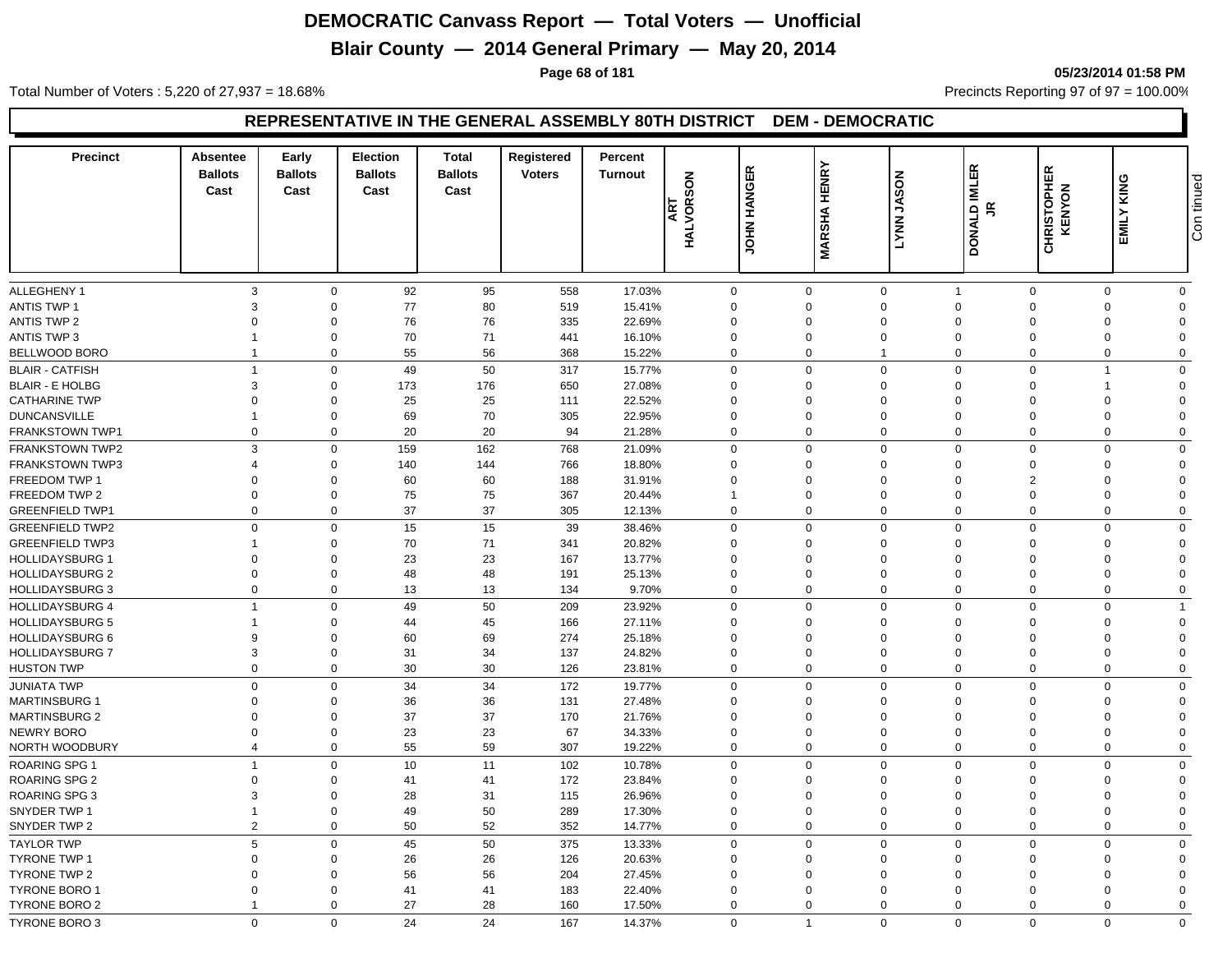## **Blair County — 2014 General Primary — May 20, 2014**

#### **Page 69 of 181 05/23/2014 01:58 PM**

Total Number of Voters : 5,220 of 27,937 = 18.68% Precincts Reporting 97 of 97 = 100.00%

#### **REPRESENTATIVE IN THE GENERAL ASSEMBLY 80TH DISTRICT DEM**

| <b>Precinct</b>      | <b>Absentee</b><br><b>Ballots</b><br>Cast | Early<br><b>Ballots</b><br>Cast | <b>Election</b><br><b>Ballots</b><br>Cast | Total<br><b>Ballots</b><br>Cast | Registered<br><b>Voters</b> | Percent<br><b>Turnout</b> | š<br>ဖာ<br><b>ART</b><br>VOR:<br>∸ | 띥<br><b>DE</b><br>E<br>$\frac{2}{1}$ | <b>HENR</b><br><b>ARSHA</b><br>Σ | <b>NOS</b><br>$\tilde{\epsilon}$ | 띥<br><b>N</b><br>$Q \nsubseteq$<br>L. | <b>HRISTOPHER<br/>KENYON</b><br>ပ | KING<br><b>EMIL</b> |  |
|----------------------|-------------------------------------------|---------------------------------|-------------------------------------------|---------------------------------|-----------------------------|---------------------------|------------------------------------|--------------------------------------|----------------------------------|----------------------------------|---------------------------------------|-----------------------------------|---------------------|--|
| <b>TYRONE BORO 4</b> |                                           |                                 | 16                                        | 16                              | 113                         | 14.16%                    |                                    |                                      | $\mathbf{0}$                     | $\Omega$                         | $\Omega$                              |                                   |                     |  |
| <b>TYRONE BORO 5</b> |                                           |                                 | 13                                        | 13                              | 110                         | 11.82%                    |                                    |                                      | $\Omega$                         |                                  |                                       |                                   |                     |  |
| TYRONE BORO 6        |                                           |                                 | 51                                        | 52                              | 176                         | 29.55%                    |                                    |                                      |                                  |                                  |                                       |                                   |                     |  |
| <b>TYRONE BORO 7</b> |                                           |                                 | 30                                        | 31                              | 177                         | 17.51%                    |                                    |                                      |                                  | $\Omega$                         |                                       |                                   |                     |  |
| WILLIAMSBURG         |                                           |                                 | 53                                        | 53                              | 226                         | 23.45%                    |                                    |                                      |                                  | $\Omega$                         | $\Omega$                              |                                   |                     |  |
| WOODBURY TWP         |                                           |                                 | 31                                        | 31                              | 175                         | 17.71%                    |                                    |                                      |                                  |                                  |                                       |                                   |                     |  |
| <b>Totals</b>        | 54                                        | $\mathbf{0}$                    | 2336                                      | 2390                            | 11945                       |                           |                                    |                                      |                                  |                                  |                                       | $\mathcal{P}$                     |                     |  |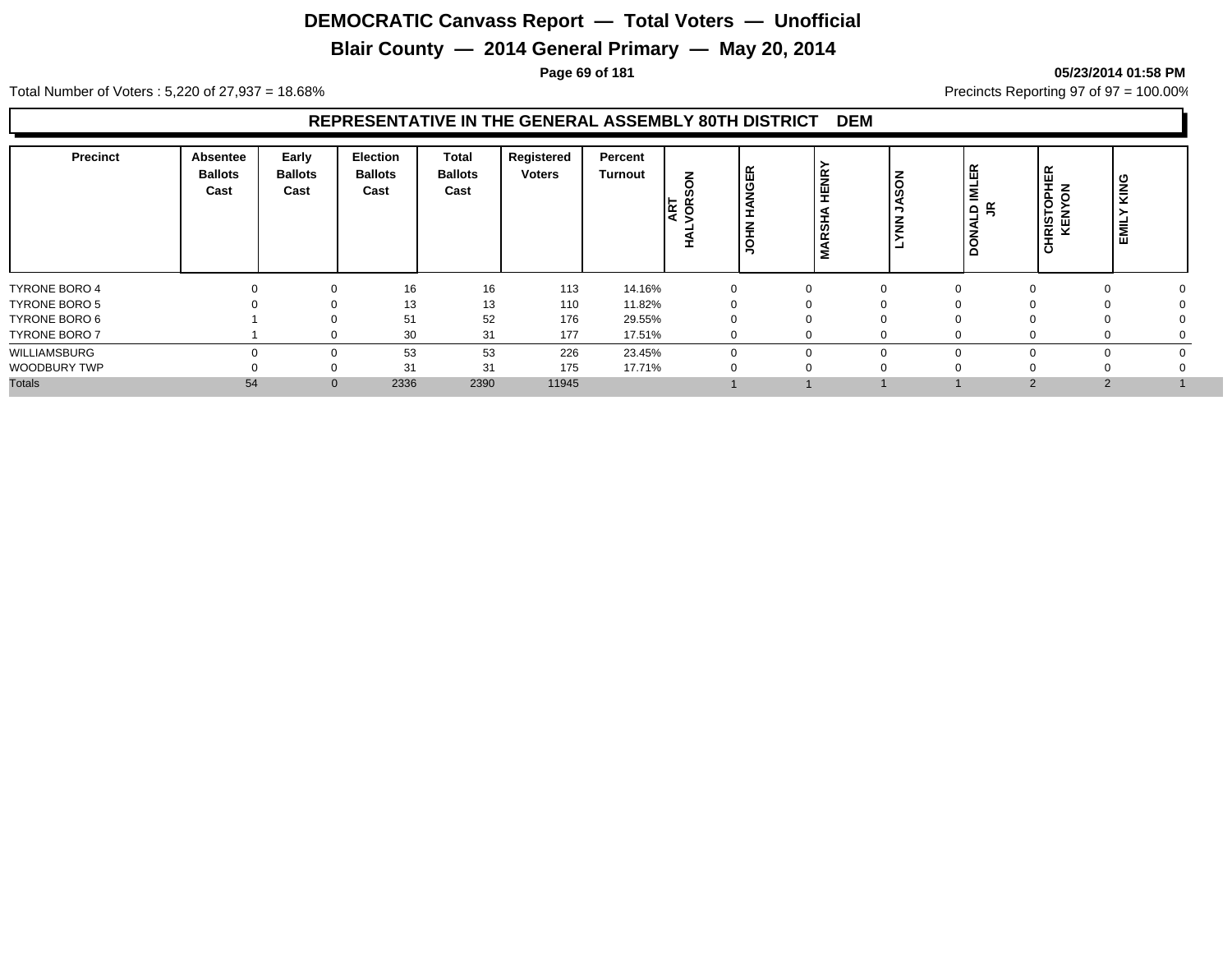## **Blair County — 2014 General Primary — May 20, 2014**

**Page 70 of 181 05/23/2014 01:58 PM**

Total Number of Voters : 5,220 of 27,937 = 18.68% Precincts Reporting 97 of 97 = 100.00%

#### **REPRESENTATIVE IN THE GENERAL ASSEMBLY 80TH DISTRICT DEM - DEMOCRATIC**

| <b>Precinct</b>                           | Absentee<br><b>Ballots</b><br>Cast | Early<br><b>Ballots</b><br>Cast | <b>Election</b><br><b>Ballots</b><br>Cast | <b>Total</b><br><b>Ballots</b><br>Cast | Registered<br><b>Voters</b> | Percent<br><b>Turnout</b> | LOCKE<br>DEBRA | <b>NNAT NOS</b><br>ξ | 显<br><b>MCMULL</b><br>TROY | <b>HLNON AGNT</b>          | PANASITTI<br>DAVE    | <b>RESCH</b><br><b>CATHY</b> | MICHELLE<br>SEILER   | Con tinued              |
|-------------------------------------------|------------------------------------|---------------------------------|-------------------------------------------|----------------------------------------|-----------------------------|---------------------------|----------------|----------------------|----------------------------|----------------------------|----------------------|------------------------------|----------------------|-------------------------|
| ALLEGHENY 1                               | 3                                  | $\mathbf 0$                     | 92                                        | 95                                     | 558                         | 17.03%                    | 0              |                      | $\mathbf 0$                | $\mathbf 0$                | $\mathbf 0$          | $\Omega$                     | $\Omega$             | $\Omega$                |
| ANTIS TWP 1                               | 3                                  | $\Omega$                        | 77                                        | 80                                     | 519                         | 15.41%                    | $\Omega$       |                      | $\Omega$                   | $\mathbf 0$                | $\Omega$             | $\Omega$                     | $\Omega$             | $\Omega$                |
| <b>ANTIS TWP 2</b>                        | $\Omega$                           | $\Omega$                        | 76                                        | 76                                     | 335                         | 22.69%                    | $\mathbf 0$    |                      | $\Omega$                   | $\mathbf 0$                | $\Omega$             | $\Omega$                     | $\Omega$             |                         |
| <b>ANTIS TWP 3</b>                        |                                    | $\mathbf 0$                     | 70                                        | 71                                     | 441                         | 16.10%                    | $\mathbf 0$    |                      |                            | $\mathbf 0$                | $\mathbf 0$          | $\Omega$                     | $\Omega$             | $\Omega$                |
| BELLWOOD BORO                             | $\overline{1}$                     | $\mathbf 0$                     | 55                                        | 56                                     | 368                         | 15.22%                    | $\mathbf 0$    |                      | $\mathbf 0$                | $\mathbf 0$                | $\mathbf 0$          | $\mathbf 0$                  | $\mathbf 0$          | $\Omega$                |
| <b>BLAIR - CATFISH</b>                    | $\overline{1}$                     | $\Omega$                        | 49                                        | 50                                     | 317                         | 15.77%                    | $\mathbf 0$    |                      | $\Omega$                   | $\mathbf 0$                | $\Omega$             | $\Omega$                     | $\Omega$             | $\Omega$                |
| <b>BLAIR - E HOLBG</b>                    | 3                                  | $\Omega$                        | 173                                       | 176                                    | 650                         | 27.08%                    | $\Omega$       |                      | $\Omega$                   | $\mathbf 0$                | $\Omega$             | $\Omega$                     | $\Omega$             | $\Omega$                |
| <b>CATHARINE TWP</b>                      | $\mathbf 0$                        | $\mathbf 0$                     | 25                                        | 25                                     | 111                         | 22.52%                    | $\mathbf 0$    |                      | 0                          | $\mathbf 0$                | $\Omega$             | $\Omega$                     | $\Omega$             | $\Omega$                |
| <b>DUNCANSVILLE</b>                       |                                    | $\mathbf 0$                     | 69                                        | 70                                     | 305                         | 22.95%                    | $\mathbf 0$    |                      | $\mathbf 0$                | $\mathbf 0$                | $\mathbf 0$          | $\Omega$                     | $\mathbf 0$          | $\Omega$                |
| <b>FRANKSTOWN TWP1</b>                    | $\mathbf 0$                        | $\mathbf 0$                     | 20                                        | 20                                     | 94                          | 21.28%                    | $\mathbf 0$    |                      | $\mathbf 0$                | $\mathbf 0$                | $\mathbf 0$          | $\mathbf 0$                  | $\mathbf 0$          | $\mathbf 0$             |
|                                           | 3                                  |                                 |                                           |                                        |                             |                           |                |                      | $\Omega$                   |                            | $\Omega$             |                              |                      |                         |
| FRANKSTOWN TWP2<br><b>FRANKSTOWN TWP3</b> | $\overline{4}$                     | $\mathbf 0$<br>$\mathbf 0$      | 159                                       | 162                                    | 768<br>766                  | 21.09%                    | 0<br>$\Omega$  |                      | $\Omega$                   | $\mathbf 0$<br>$\mathbf 0$ | $\Omega$             | $\Omega$<br>$\Omega$         | $\Omega$<br>$\Omega$ | $\mathbf 0$<br>$\Omega$ |
| FREEDOM TWP 1                             | $\Omega$                           | $\mathbf 0$                     | 140<br>60                                 | 144<br>60                              | 188                         | 18.80%<br>31.91%          | $\Omega$       |                      | 0                          | $\mathbf 0$                | $\Omega$             | $\Omega$                     | $\Omega$             | $\Omega$                |
| FREEDOM TWP 2                             | $\mathbf 0$                        | $\mathbf 0$                     | 75                                        | 75                                     |                             |                           | $\mathbf 0$    |                      | 0                          | $\mathbf 0$                | $\mathbf 0$          | $\Omega$                     | $\mathbf 0$          |                         |
| <b>GREENFIELD TWP1</b>                    | $\mathbf 0$                        | $\mathbf 0$                     | 37                                        | 37                                     | 367<br>305                  | 20.44%<br>12.13%          | $\mathbf 0$    |                      | $\mathbf 0$                | $\mathbf{1}$               | $\mathbf 0$          | $\Omega$                     | $\Omega$             | $\mathbf 0$             |
|                                           |                                    |                                 |                                           |                                        |                             |                           |                |                      |                            |                            |                      |                              |                      |                         |
| <b>GREENFIELD TWP2</b>                    | $\mathbf 0$                        | $\mathbf 0$                     | 15                                        | 15                                     | 39                          | 38.46%                    | $\mathbf 0$    |                      | $\mathbf 0$                | $\mathbf 0$                | $\mathbf{0}$         | $\Omega$                     | $\Omega$             | $\mathbf 0$             |
| <b>GREENFIELD TWP3</b>                    |                                    | $\mathbf 0$                     | 70                                        | 71                                     | 341                         | 20.82%                    | $\mathbf 0$    |                      | $\mathbf 0$                | $\mathbf 0$                | $\Omega$             | $\Omega$                     | $\Omega$             | $\Omega$                |
| <b>HOLLIDAYSBURG 1</b>                    | $\Omega$<br>$\Omega$               | $\mathbf 0$                     | 23                                        | 23                                     | 167                         | 13.77%                    | $\Omega$       |                      | $\Omega$                   | $\mathbf 0$                | $\Omega$<br>$\Omega$ | $\Omega$<br>$\Omega$         | $\Omega$             | $\Omega$<br>$\Omega$    |
| <b>HOLLIDAYSBURG 2</b>                    | $\mathbf 0$                        | $\mathbf 0$                     | 48                                        | 48                                     | 191                         | 25.13%                    | 0              |                      | $\mathbf 0$                | $\mathbf 0$                |                      |                              | $\Omega$             |                         |
| <b>HOLLIDAYSBURG 3</b>                    |                                    | $\mathbf 0$                     | 13                                        | 13                                     | 134                         | 9.70%                     | $\mathbf 0$    |                      | $\pmb{0}$                  | $\mathbf 0$                | $\mathbf 0$          | $\mathbf 0$                  | $\mathbf 0$          | $\overline{0}$          |
| <b>HOLLIDAYSBURG 4</b>                    | $\overline{1}$                     | $\mathbf 0$                     | 49                                        | 50                                     | 209                         | 23.92%                    | $\mathbf 0$    |                      | $\mathbf 0$                | $\mathbf 0$                | $\mathbf 0$          | $\Omega$                     | $\Omega$             | $\mathbf 0$             |
| <b>HOLLIDAYSBURG 5</b>                    | -1                                 | $\mathbf 0$                     | 44                                        | 45                                     | 166                         | 27.11%                    | $\Omega$       |                      | $\Omega$                   | $\mathbf 0$                | $\Omega$             | $\Omega$                     | $\Omega$             | $\Omega$                |
| <b>HOLLIDAYSBURG 6</b>                    | 9                                  | $\mathbf 0$                     | 60                                        | 69                                     | 274                         | 25.18%                    | $\mathbf 0$    |                      | 0                          | $\mathbf 0$                | $\Omega$             | $\Omega$                     |                      | $\Omega$                |
| <b>HOLLIDAYSBURG 7</b>                    | 3                                  | $\mathbf 0$                     | 31                                        | 34                                     | 137                         | 24.82%                    | $\Omega$       |                      | 0                          | $\mathbf 0$                | $\Omega$             | $\Omega$                     | $\Omega$             | $\Omega$                |
| <b>HUSTON TWP</b>                         | $\Omega$                           | $\mathbf 0$                     | 30                                        | 30                                     | 126                         | 23.81%                    | $\mathbf 0$    |                      | $\mathbf 0$                | $\mathbf 0$                | $\Omega$             | $\mathbf 0$                  | $\Omega$             | $\overline{0}$          |
| <b>JUNIATA TWP</b>                        | $\mathbf 0$                        | $\mathbf 0$                     | 34                                        | 34                                     | 172                         | 19.77%                    | $\mathbf 0$    |                      | $\mathbf 0$                | $\mathbf 0$                | $\Omega$             | $\Omega$                     | $\Omega$             | $\mathbf 0$             |
| <b>MARTINSBURG 1</b>                      | $\Omega$                           | $\mathbf 0$                     | 36                                        | 36                                     | 131                         | 27.48%                    | $\mathbf 0$    |                      | $\mathbf 0$                | $\mathbf 0$                | $\Omega$             | $\Omega$                     | $\Omega$             | $\Omega$                |
| <b>MARTINSBURG 2</b>                      | $\Omega$                           | $\Omega$                        | 37                                        | 37                                     | 170                         | 21.76%                    | $\Omega$       |                      | $\Omega$                   | 0                          | $\Omega$             | $\Omega$                     | $\Omega$             | $\Omega$                |
| <b>NEWRY BORO</b>                         | $\Omega$                           | $\mathbf 0$                     | 23                                        | 23                                     | 67                          | 34.33%                    | $\mathbf 0$    |                      | $\mathbf 0$                | $\mathbf 0$                | $\Omega$             | $\Omega$                     | $\Omega$             | $\Omega$                |
| NORTH WOODBURY                            | $\overline{4}$                     | $\mathbf 0$                     | 55                                        | 59                                     | 307                         | 19.22%                    | $\mathbf 0$    |                      | $\mathbf 0$                | $\mathbf 0$                | $\mathbf 0$          | $\Omega$                     | 0                    | $\mathbf 0$             |
| <b>ROARING SPG 1</b>                      | $\overline{1}$                     | $\mathbf 0$                     | 10                                        | 11                                     | 102                         | 10.78%                    | $\mathbf 0$    |                      | $\mathbf 0$                | $\mathbf 0$                | $\mathbf 0$          | $\Omega$                     | $\Omega$             | $\mathbf 0$             |
| ROARING SPG 2                             | $\Omega$                           | $\mathbf 0$                     | 41                                        | 41                                     | 172                         | 23.84%                    | $\mathbf 0$    |                      | $\Omega$                   | $\mathbf 0$                | $\Omega$             | $\Omega$                     | $\Omega$             | $\Omega$                |
| <b>ROARING SPG 3</b>                      | 3                                  | $\mathbf 0$                     | 28                                        | 31                                     | 115                         | 26.96%                    | $\mathbf 0$    |                      | 0                          | $\mathbf 0$                | $\Omega$             | $\Omega$                     | $\Omega$             | $\Omega$                |
| SNYDER TWP 1                              | -1                                 | $\mathbf 0$                     | 49                                        | 50                                     | 289                         | 17.30%                    | $\Omega$       |                      | $\overline{0}$             | $\mathbf 0$                | $\Omega$             |                              | $\Omega$             | $\Omega$                |
| SNYDER TWP 2                              | $\overline{2}$                     | $\mathbf 0$                     | 50                                        | 52                                     | 352                         | 14.77%                    | $\mathbf 0$    |                      | $\mathbf 0$                | $\mathbf 0$                | $\mathbf 0$          | $\Omega$                     | $\mathbf 0$          | $\mathbf 0$             |
| <b>TAYLOR TWP</b>                         | 5                                  | $\Omega$                        | 45                                        | 50                                     | 375                         | 13.33%                    | $\mathbf 0$    |                      | $\mathbf 0$                | $\mathbf 0$                | $\mathbf 0$          | $\Omega$                     | $\Omega$             | $\Omega$                |
| <b>TYRONE TWP 1</b>                       | $\Omega$                           | $\mathbf 0$                     | 26                                        | 26                                     | 126                         | 20.63%                    | $\mathbf 0$    |                      | 0                          | $\mathbf 0$                | $\Omega$             | $\Omega$                     | $\Omega$             | $\Omega$                |
| <b>TYRONE TWP 2</b>                       | $\Omega$                           | $\mathbf 0$                     | 56                                        | 56                                     | 204                         | 27.45%                    | $\Omega$       |                      | $\Omega$                   | $\mathbf 0$                | $\Omega$             | $\Omega$                     | $\Omega$             | $\Omega$                |
| <b>TYRONE BORO 1</b>                      | $\Omega$                           | $\Omega$                        | 41                                        | 41                                     | 183                         | 22.40%                    | $\mathbf 0$    |                      | $\mathbf 0$                | $\mathbf 0$                | $\Omega$             |                              | $\Omega$             | $\Omega$                |
| <b>TYRONE BORO 2</b>                      | -1                                 | $\mathbf 0$                     | 27                                        | 28                                     | 160                         | 17.50%                    | $\overline{1}$ |                      | $\Omega$                   | $\Omega$                   | $\Omega$             | $\Omega$                     | $\mathbf 0$          | $\Omega$                |
| <b>TYRONE BORO 3</b>                      | $\Omega$                           | $\Omega$                        | 24                                        | 24                                     | 167                         | 14.37%                    | $\Omega$       |                      | $\Omega$                   | $\Omega$                   | $\Omega$             | $\Omega$                     | $\Omega$             | $\Omega$                |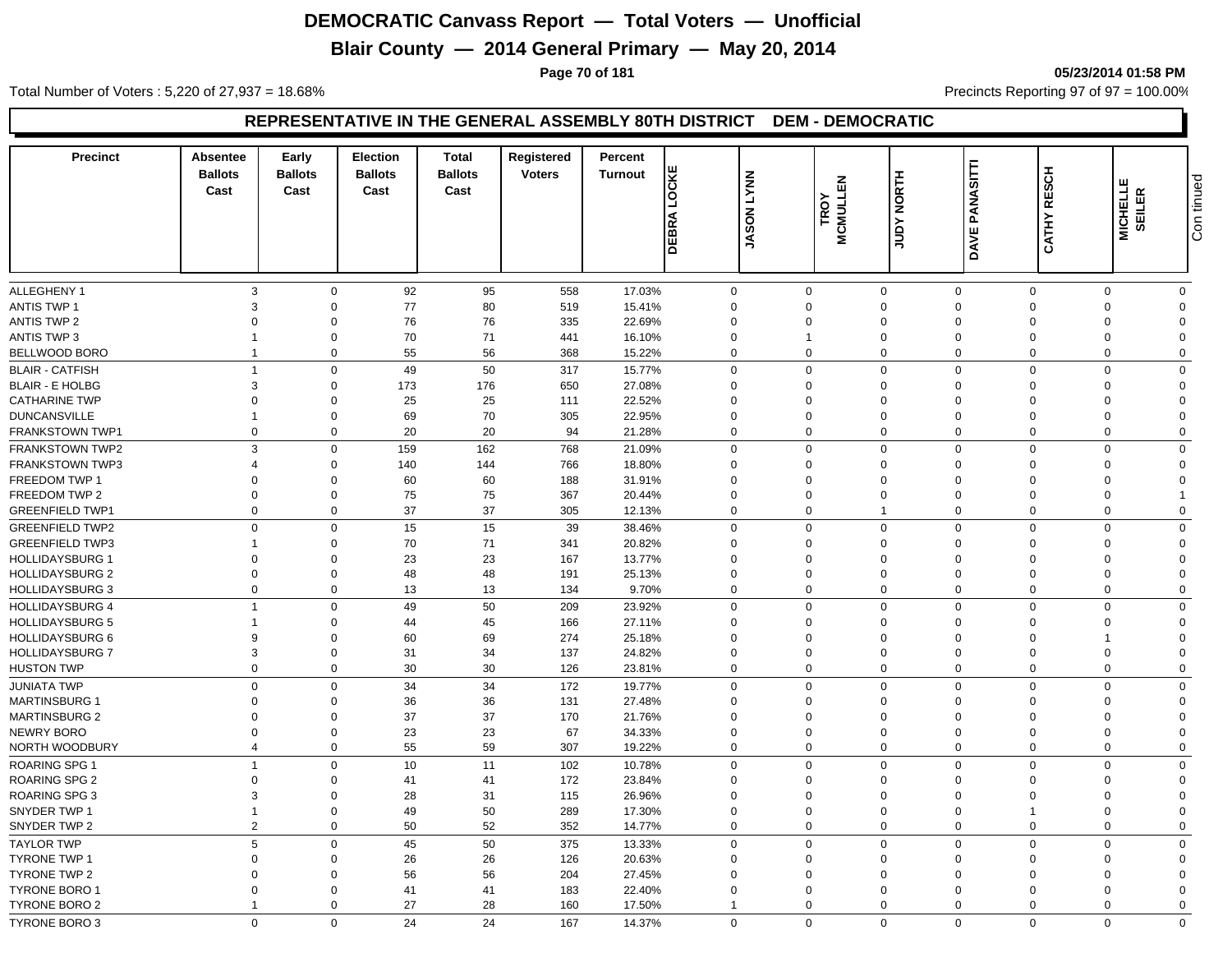## **Blair County — 2014 General Primary — May 20, 2014**

#### **Page 71 of 181 05/23/2014 01:58 PM**

Total Number of Voters : 5,220 of 27,937 = 18.68% Precincts Reporting 97 of 97 = 100.00%

#### **REPRESENTATIVE IN THE GENERAL ASSEMBLY 80TH DISTRICT DEM**

| <b>Precinct</b>      | <b>Absentee</b><br><b>Ballots</b><br>Cast | Early<br><b>Ballots</b><br>Cast | Election<br><b>Ballots</b><br>Cast | Total<br><b>Ballots</b><br>Cast | Registered<br><b>Voters</b> | Percent<br>Turnout | <b>CKE</b><br>DEBR | $\tilde{\epsilon}$<br>$\overline{6}$<br>ဖ | <b>TRO</b><br>Ē<br>ت<br>Σ | R <sub>TH</sub><br>∍<br>- | <b>cr</b> | <u>ہ</u><br>ш<br>$\overline{\alpha}$<br>$\epsilon$ | <b>MICHELLE</b><br>SEILER |
|----------------------|-------------------------------------------|---------------------------------|------------------------------------|---------------------------------|-----------------------------|--------------------|--------------------|-------------------------------------------|---------------------------|---------------------------|-----------|----------------------------------------------------|---------------------------|
| <b>TYRONE BORO 4</b> |                                           | $\mathbf 0$                     | 16                                 | 16                              | 113                         | 14.16%             | $\Omega$           | $\Omega$                                  | $\Omega$                  |                           |           |                                                    |                           |
| <b>TYRONE BORO 5</b> |                                           | $\Omega$                        | 13                                 | 13                              | 110                         | 11.82%             |                    | $\Omega$                                  |                           |                           |           |                                                    |                           |
| TYRONE BORO 6        |                                           |                                 | 51                                 | 52                              | 176                         | 29.55%             |                    |                                           |                           |                           |           |                                                    |                           |
| <b>TYRONE BORO 7</b> |                                           | $\Omega$                        | 30                                 | 31                              | 177                         | 17.51%             |                    |                                           |                           |                           |           |                                                    |                           |
| WILLIAMSBURG         |                                           | $\Omega$                        | 53                                 | 53                              | 226                         | 23.45%             |                    | ∩                                         |                           | 0                         |           |                                                    |                           |
| <b>WOODBURY TWP</b>  |                                           | $\Omega$                        | 31                                 | 31                              | 175                         | 17.71%             |                    |                                           |                           |                           |           |                                                    |                           |
| <b>Totals</b>        | 54                                        | $\mathbf{0}$                    | 2336                               | 2390                            | 11945                       |                    |                    |                                           |                           |                           |           |                                                    |                           |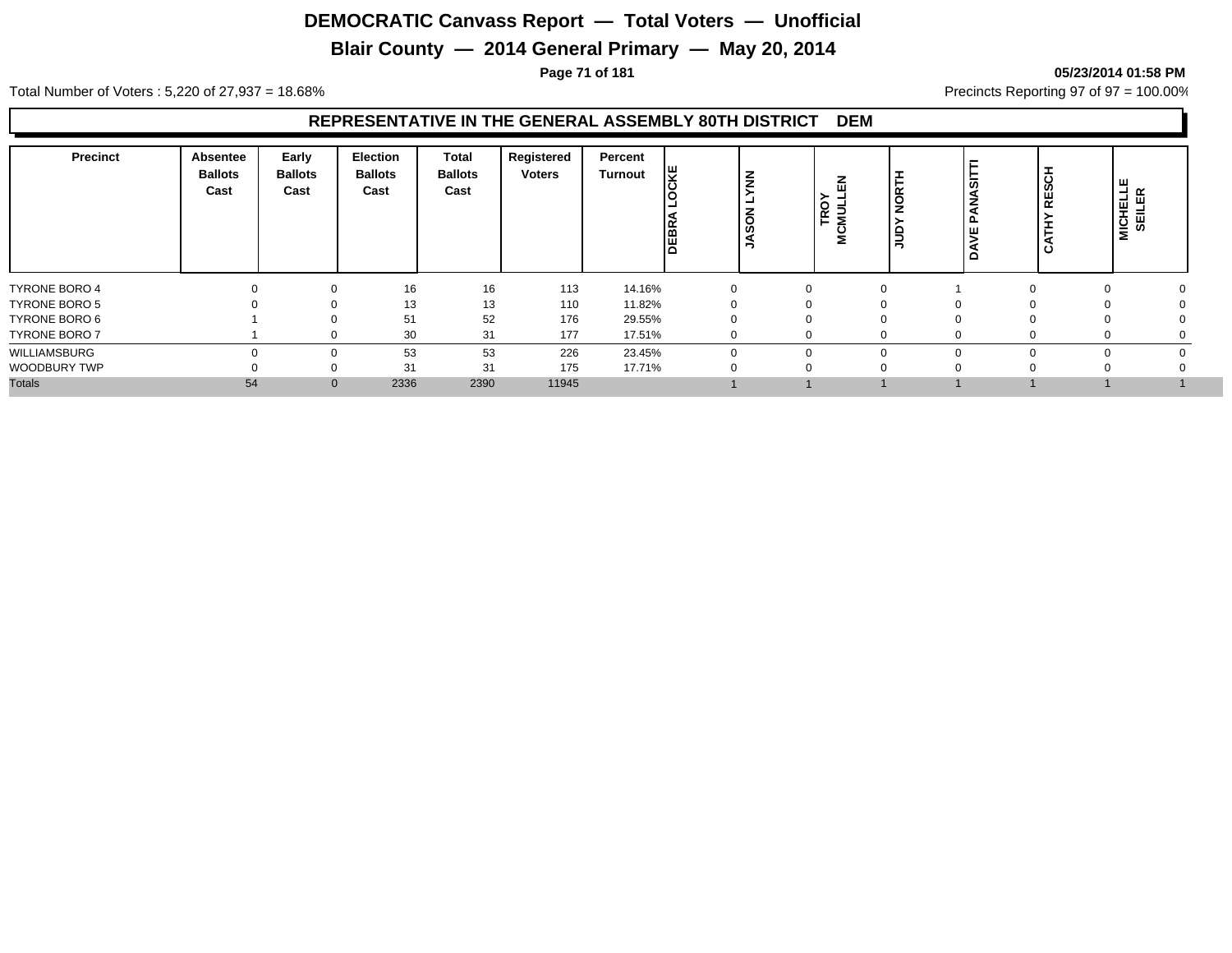## **Blair County — 2014 General Primary — May 20, 2014**

**Page 72 of 181 05/23/2014 01:58 PM**

Total Number of Voters : 5,220 of 27,937 = 18.68% Precincts Reporting 97 of 97 = 100.00%

#### **REPRESENTATIVE IN THE GENERAL ASSEMBLY 80TH DISTRICT DEM - DEMOCRATIC**

| <b>Precinct</b>        | Absentee<br><b>Ballots</b><br>Cast | Early<br><b>Ballots</b><br>Cast | <b>Election</b><br><b>Ballots</b><br>Cast | <b>Total</b><br><b>Ballots</b><br>Cast | Registered<br><b>Voters</b> | Percent<br><b>Turnout</b> | <b>SOTTILE</b> | RICHARD<br>THOMAS | <b>TREBEK</b>  | <b>WARDD</b>               | <b>NOSTIM NHOL</b> | <b>WOLF</b> | Totals         |
|------------------------|------------------------------------|---------------------------------|-------------------------------------------|----------------------------------------|-----------------------------|---------------------------|----------------|-------------------|----------------|----------------------------|--------------------|-------------|----------------|
|                        |                                    |                                 |                                           |                                        |                             |                           | <b>BRAD</b>    |                   | <b>ALEX</b>    | Yanr                       |                    | <b>Adnr</b> |                |
| ALLEGHENY 1            | 3                                  | $\mathbf 0$                     | 92                                        | 95                                     | 558                         | 17.03%                    | $\mathbf 0$    |                   | $\mathbf 0$    | $\mathbf 0$<br>$\mathbf 0$ | $\mathbf 0$        | $\mathbf 0$ | $\overline{4}$ |
| <b>ANTIS TWP 1</b>     | 3                                  | $\mathbf 0$                     | 77                                        | 80                                     | 519                         | 15.41%                    | $\Omega$       |                   | 0              | $\mathbf 0$<br>$\Omega$    | $\Omega$           | $\mathbf 0$ | 3              |
| <b>ANTIS TWP 2</b>     | $\Omega$                           | $\mathbf 0$                     | 76                                        | 76                                     | 335                         | 22.69%                    | $\Omega$       |                   | $\Omega$       | $\Omega$<br>$\Omega$       | $\Omega$           | $\mathbf 0$ |                |
| <b>ANTIS TWP 3</b>     | -1                                 | $\mathbf 0$                     | 70                                        | 71                                     | 441                         | 16.10%                    | $\Omega$       |                   | $\Omega$       | $\Omega$<br>$\Omega$       | $\Omega$           | $\mathbf 0$ |                |
| BELLWOOD BORO          | $\mathbf{1}$                       | $\mathbf 0$                     | 55                                        | 56                                     | 368                         | 15.22%                    | $\Omega$       |                   | $\mathbf 0$    | $\mathbf 0$<br>$\Omega$    | $\Omega$           | -1          | 3              |
| <b>BLAIR - CATFISH</b> | $\mathbf{1}$                       | $\mathbf 0$                     | 49                                        | 50                                     | 317                         | 15.77%                    | $\Omega$       |                   | $\mathbf 0$    | $\mathbf 0$<br>$\mathbf 0$ | $\Omega$           | $\mathbf 0$ | $\overline{2}$ |
| <b>BLAIR - E HOLBG</b> | 3                                  | $\mathbf 0$                     | 173                                       | 176                                    | 650                         | 27.08%                    | $\Omega$       |                   | 0              | $\mathbf 0$<br>$\Omega$    | 1                  | 0           | 9              |
| <b>CATHARINE TWP</b>   | $\Omega$                           | $\mathbf 0$                     | 25                                        | 25                                     | 111                         | 22.52%                    | $\Omega$       |                   | $\Omega$       | $\Omega$<br>$\Omega$       | $\Omega$           | $\mathbf 0$ | 3              |
| <b>DUNCANSVILLE</b>    | 1                                  | $\mathbf 0$                     | 69                                        | 70                                     | 305                         | 22.95%                    | $\Omega$       |                   | $\Omega$       | $\Omega$<br>$\Omega$       | $\Omega$           | $\mathbf 0$ | 6              |
| FRANKSTOWN TWP1        | $\mathbf 0$                        | $\mathbf 0$                     | 20                                        | 20                                     | 94                          | 21.28%                    | $\Omega$       |                   | $\mathbf 0$    | $\mathbf 0$<br>$\mathbf 0$ | $\Omega$           | $\mathbf 0$ |                |
| <b>FRANKSTOWN TWP2</b> | 3                                  | $\mathbf 0$                     | 159                                       | 162                                    | 768                         | 21.09%                    | 1              |                   | $\mathbf 0$    | $\mathbf 0$<br>$\mathbf 0$ | $\Omega$           | $\mathbf 0$ | $\overline{7}$ |
| <b>FRANKSTOWN TWP3</b> | $\overline{4}$                     | $\mathbf 0$                     | 140                                       | 144                                    | 766                         | 18.80%                    | $\Omega$       |                   | $\Omega$       | $\Omega$<br>$\Omega$       | $\Omega$           | $\mathbf 0$ | 6              |
| FREEDOM TWP 1          | $\Omega$                           | $\mathbf 0$                     | 60                                        | 60                                     | 188                         | 31.91%                    | $\Omega$       |                   | $\Omega$       | $\Omega$<br>$\Omega$       | $\Omega$           | $\mathbf 0$ | 6              |
| FREEDOM TWP 2          | $\Omega$                           | $\mathbf 0$                     | 75                                        | 75                                     | 367                         | 20.44%                    | $\Omega$       |                   | $\Omega$       | $\Omega$<br>$\Omega$       | $\Omega$           | $\mathbf 0$ | 6              |
| <b>GREENFIELD TWP1</b> | $\mathbf 0$                        | $\mathbf 0$                     | 37                                        | 37                                     | 305                         | 12.13%                    | $\Omega$       |                   | $\mathbf 0$    | $\mathbf 0$<br>$\Omega$    | $\Omega$           | $\mathbf 0$ | $\overline{2}$ |
| <b>GREENFIELD TWP2</b> | $\mathbf 0$                        | $\mathbf 0$                     | 15                                        | 15                                     | 39                          | 38.46%                    | $\Omega$       |                   | $\mathbf 0$    | $\mathbf 0$<br>$\Omega$    | $\Omega$           | $\mathbf 0$ | $\overline{2}$ |
| <b>GREENFIELD TWP3</b> | 1                                  | $\mathbf 0$                     | 70                                        | 71                                     | 341                         | 20.82%                    | $\Omega$       |                   | $\Omega$       | $\Omega$<br>$\Omega$       | $\Omega$           | $\mathbf 0$ | $\overline{2}$ |
| <b>HOLLIDAYSBURG 1</b> | $\Omega$                           | $\mathbf 0$                     | 23                                        | 23                                     | 167                         | 13.77%                    | $\Omega$       | $\Omega$          |                | $\Omega$<br>$\Omega$       | $\Omega$           | $\mathbf 0$ | $\Omega$       |
| <b>HOLLIDAYSBURG 2</b> | $\Omega$                           | $\mathbf 0$                     | 48                                        | 48                                     | 191                         | 25.13%                    | $\mathbf 0$    |                   | 0              | $\mathbf 0$<br>$\Omega$    | $\Omega$           | $\mathbf 0$ |                |
| <b>HOLLIDAYSBURG 3</b> | $\Omega$                           | $\mathbf 0$                     | 13                                        | 13                                     | 134                         | 9.70%                     | $\Omega$       |                   | $\mathbf 0$    | $\mathbf 0$<br>$\Omega$    | $\Omega$           | $\mathbf 0$ |                |
| <b>HOLLIDAYSBURG 4</b> | $\overline{1}$                     | $\mathbf 0$                     | 49                                        | 50                                     | 209                         | 23.92%                    | $\Omega$       |                   | $\mathbf 0$    | $\mathbf 0$<br>$\Omega$    | $\Omega$           | $\mathbf 0$ | 3              |
| <b>HOLLIDAYSBURG 5</b> | 1                                  | $\mathbf 0$                     | 44                                        | 45                                     | 166                         | 27.11%                    | $\Omega$       |                   | $\Omega$       | $\Omega$<br>$\Omega$       | $\Omega$           | $\mathbf 0$ |                |
| <b>HOLLIDAYSBURG 6</b> | 9                                  | $\mathbf 0$                     | 60                                        | 69                                     | 274                         | 25.18%                    | $\Omega$       |                   | $\mathbf 0$    | $\mathbf 0$                | $\Omega$           | $\mathbf 0$ |                |
| <b>HOLLIDAYSBURG 7</b> | 3                                  | $\mathbf 0$                     | 31                                        | 34                                     | 137                         | 24.82%                    | $\Omega$       |                   | $\mathbf 0$    | $\mathbf 0$<br>$\Omega$    | $\Omega$           | $\mathbf 0$ | 4<br>$\Omega$  |
|                        | $\mathbf 0$                        | $\mathbf 0$                     | 30                                        | 30                                     |                             |                           | $\Omega$       |                   |                | $\mathbf 0$<br>$\Omega$    | $\Omega$           | $\mathbf 0$ |                |
| <b>HUSTON TWP</b>      |                                    |                                 |                                           |                                        | 126                         | 23.81%                    |                |                   | 0              |                            |                    |             | $\overline{2}$ |
| <b>JUNIATA TWP</b>     | $\Omega$                           | $\mathbf 0$                     | 34                                        | 34                                     | 172                         | 19.77%                    | $\Omega$       |                   | $\mathbf 0$    | $\mathbf 0$<br>$\Omega$    | $\Omega$           | $\mathbf 0$ | $\mathbf{1}$   |
| <b>MARTINSBURG 1</b>   | $\mathbf 0$                        | $\mathbf 0$                     | 36                                        | 36                                     | 131                         | 27.48%                    | 0              |                   | $\mathbf 0$    | $\mathbf 0$<br>$\Omega$    | $\Omega$           | $\mathbf 0$ | $\overline{2}$ |
| <b>MARTINSBURG 2</b>   | $\Omega$                           | $\mathbf 0$                     | 37                                        | 37                                     | 170                         | 21.76%                    | $\Omega$       |                   | $\mathbf 0$    | $\Omega$<br>$\mathbf{1}$   | $\Omega$           | 0           |                |
| <b>NEWRY BORO</b>      | $\Omega$                           | $\mathbf 0$                     | 23                                        | 23                                     | 67                          | 34.33%                    | $\Omega$       |                   | 0              | $\mathbf 0$<br>$\Omega$    | $\Omega$           | $\mathbf 0$ | 2              |
| NORTH WOODBURY         | 4                                  | $\mathbf 0$                     | 55                                        | 59                                     | 307                         | 19.22%                    | $\mathbf 0$    |                   | 0              | $\mathbf 0$<br>$\mathbf 0$ | $\Omega$           | $\mathbf 0$ | $\overline{2}$ |
| <b>ROARING SPG 1</b>   | $\mathbf{1}$                       | $\mathbf 0$                     | 10                                        | 11                                     | 102                         | 10.78%                    | $\mathbf 0$    |                   | $\mathbf 0$    | $\mathbf 0$<br>$\Omega$    | $\Omega$           | $\mathbf 0$ | $\mathbf 0$    |
| <b>ROARING SPG 2</b>   | $\Omega$                           | $\mathbf 0$                     | 41                                        | 41                                     | 172                         | 23.84%                    | $\Omega$       |                   | $\mathbf 0$    | $\Omega$<br>$\Omega$       | $\Omega$           | 0           |                |
| <b>ROARING SPG 3</b>   | 3                                  | $\mathbf 0$                     | 28                                        | 31                                     | 115                         | 26.96%                    | $\Omega$       |                   | $\overline{2}$ | $\mathbf 0$<br>$\Omega$    | $\Omega$           | $\mathbf 0$ | 8              |
| SNYDER TWP 1           | $\mathbf{1}$                       | $\mathbf 0$                     | 49                                        | 50                                     | 289                         | 17.30%                    | $\Omega$       |                   | $\Omega$       | $\Omega$<br>$\Omega$       | $\Omega$           | $\mathbf 0$ |                |
| SNYDER TWP 2           | $\overline{2}$                     | $\mathbf 0$                     | 50                                        | 52                                     | 352                         | 14.77%                    | $\Omega$       |                   | $\mathbf 0$    | $\mathbf 0$<br>$\mathbf 0$ | $\mathbf 0$        | $\mathbf 0$ | $\Omega$       |
| <b>TAYLOR TWP</b>      | 5                                  | $\mathbf 0$                     | 45                                        | 50                                     | 375                         | 13.33%                    | $\Omega$       |                   | $\mathbf 0$    | $\mathbf 0$<br>$\mathbf 0$ | $\Omega$           | $\mathbf 0$ | $\overline{4}$ |
| <b>TYRONE TWP 1</b>    | $\Omega$                           | $\mathbf 0$                     | 26                                        | 26                                     | 126                         | 20.63%                    | $\Omega$       |                   | $\mathbf 0$    | $\mathbf 0$<br>$\Omega$    | $\mathbf 0$        | 0           | $\Omega$       |
| <b>TYRONE TWP 2</b>    | $\Omega$                           | $\mathbf 0$                     | 56                                        | 56                                     | 204                         | 27.45%                    | 0              |                   | $\Omega$       | $\Omega$<br>$\Omega$       | $\Omega$           | $\mathbf 0$ | 2              |
| <b>TYRONE BORO 1</b>   | $\Omega$                           | $\Omega$                        | 41                                        | 41                                     | 183                         | 22.40%                    | $\Omega$       |                   | $\Omega$       | $\Omega$<br>$\Omega$       | $\Omega$           | $\mathbf 0$ |                |
| TYRONE BORO 2          | $\overline{1}$                     | $\mathbf 0$                     | 27                                        | 28                                     | 160                         | 17.50%                    | $\Omega$       |                   | $\mathbf 0$    | $\mathbf 0$<br>$\mathbf 0$ | $\mathbf 0$        | $\mathbf 0$ |                |
| <b>TYRONE BORO 3</b>   | $\Omega$                           | $\Omega$                        | 24                                        | 24                                     | 167                         | 14.37%                    | $\Omega$       |                   | $\Omega$       | $\Omega$<br>$\mathbf 0$    | $\Omega$           | $\Omega$    | $\overline{1}$ |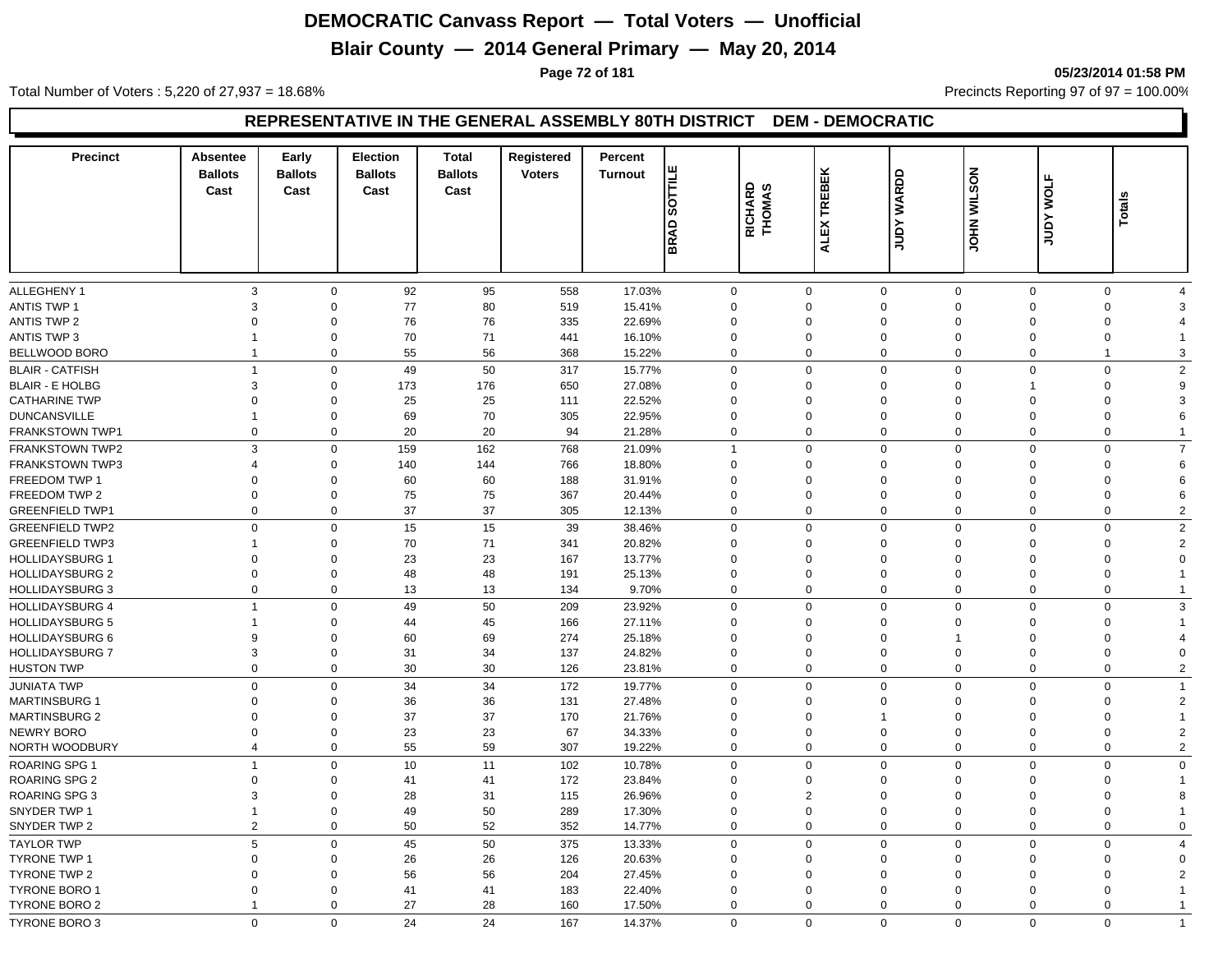## **Blair County — 2014 General Primary — May 20, 2014**

#### **Page 73 of 181 05/23/2014 01:58 PM**

Total Number of Voters : 5,220 of 27,937 = 18.68% Precincts Reporting 97 of 97 = 100.00%

#### **REPRESENTATIVE IN THE GENERAL ASSEMBLY 80TH DISTRICT DEM**

| <b>Precinct</b>      | <b>Absentee</b><br><b>Ballots</b><br>Cast | Early<br><b>Ballots</b><br>Cast | Election<br><b>Ballots</b><br>Cast | <b>Total</b><br><b>Ballots</b><br>Cast | Registered<br><b>Voters</b> | Percent<br>Turnout | 삠<br> ဟ<br>lЭ<br>lg | RICHARD<br>THOMAS | REBEK<br>ᄎ<br>ш | RDD<br>∍<br>っ | Ιš<br>ທ<br>ΙĔ<br><b>UOHN</b> | $\circ$<br>≏<br>ミ | Totals |
|----------------------|-------------------------------------------|---------------------------------|------------------------------------|----------------------------------------|-----------------------------|--------------------|---------------------|-------------------|-----------------|---------------|------------------------------|-------------------|--------|
| <b>TYRONE BORO 4</b> |                                           | 0                               | 16                                 | 16                                     | 113                         | 14.16%             |                     |                   | $\mathbf{0}$    | $\mathbf 0$   |                              | $\Omega$<br>0     |        |
| <b>TYRONE BORO 5</b> |                                           | $\Omega$                        | 13                                 | 13                                     | 110                         | 11.82%             |                     |                   | υ               | $\Omega$      |                              | 0                 |        |
| TYRONE BORO 6        |                                           |                                 | 51                                 | 52                                     | 176                         | 29.55%             |                     |                   |                 | $\Omega$      |                              |                   |        |
| <b>TYRONE BORO 7</b> |                                           |                                 | 30                                 | 31                                     | 177                         | 17.51%             |                     |                   | $\Omega$        | $\Omega$      |                              | υ                 |        |
| WILLIAMSBURG         |                                           | $\Omega$                        | 53                                 | 53                                     | 226                         | 23.45%             |                     |                   | $\Omega$        | $\Omega$      |                              |                   |        |
| WOODBURY TWP         |                                           | C                               | 31                                 | 31                                     | 175                         | 17.71%             |                     |                   |                 | $\Omega$      |                              |                   |        |
| <b>Totals</b>        | 54                                        | $\mathbf{0}$                    | 2336                               | 2390                                   | 11945                       |                    |                     |                   | $\overline{2}$  |               |                              |                   | 110    |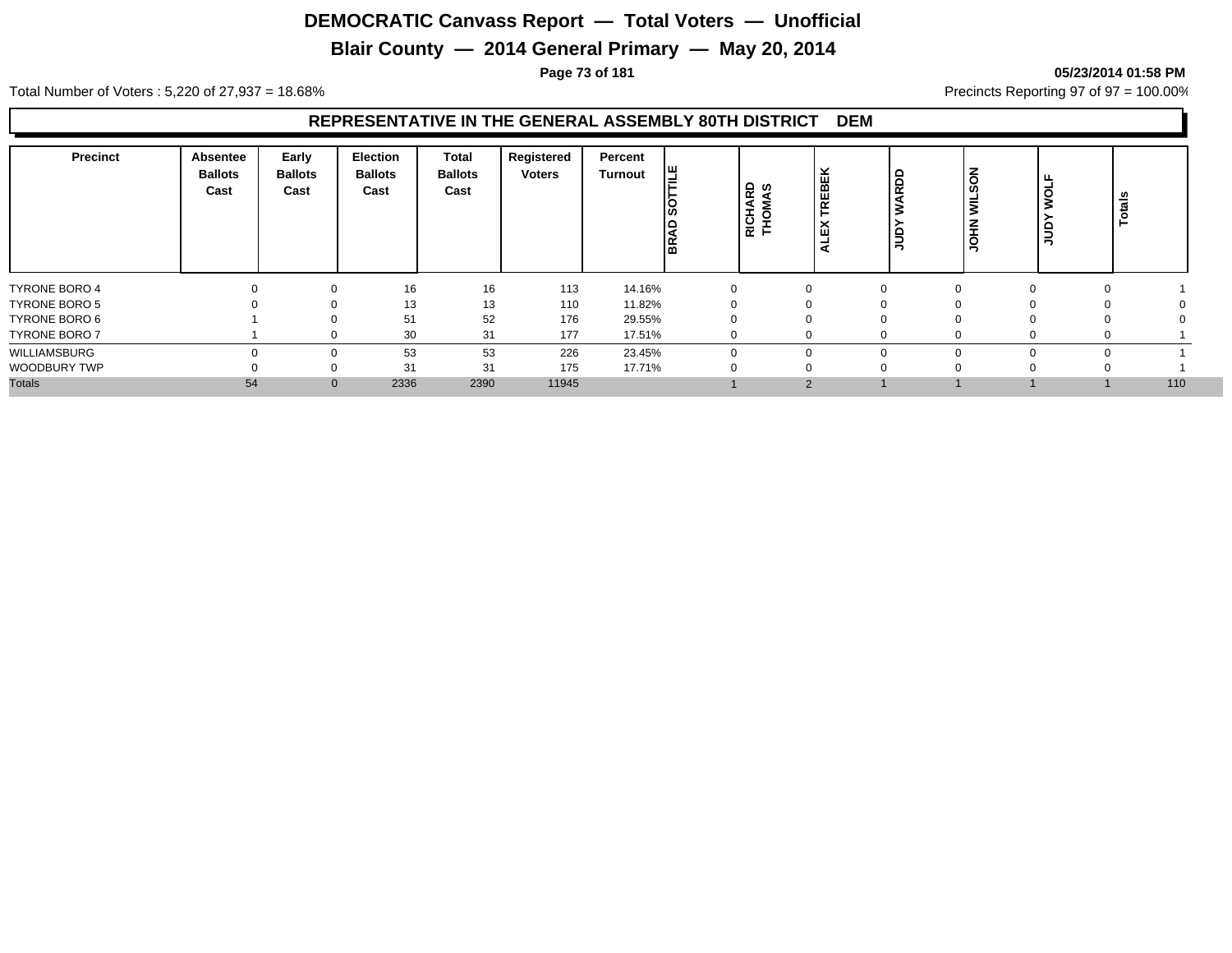## **Blair County — 2014 General Primary — May 20, 2014**

**Page 74 of 181 05/23/2014 01:58 PM**

Total Number of Voters : 5,220 of 27,937 = 18.68% Precincts Reporting 97 of 97 = 100.00%

#### **MEMBER OF DEMOCRATIC STATE COMMITTEE, 4 YEAR TERM DEM - DEMOCRATIC**

| <b>Precinct</b>              | <b>Absentee</b><br><b>Ballots</b><br>Cast | Early<br><b>Ballots</b><br>Cast | Election<br><b>Ballots</b><br>Cast | <b>Total</b><br><b>Ballots</b><br>Cast | Registered<br><b>Voters</b> | Percent<br><b>Turnout</b> | ROBIN<br>AURANDT | <b>ROSENHOOVER</b><br><b>FRANK</b> | <b>JACKIE<br/>BERNARD</b> | MITCHELL<br>COOPER         | <b>WARD</b><br><b>Adnr</b> | <b>NICHOLAS</b><br><b>ADAMS</b> | <b>ART ALBRIGHT</b>     | Con tinued              |
|------------------------------|-------------------------------------------|---------------------------------|------------------------------------|----------------------------------------|-----------------------------|---------------------------|------------------|------------------------------------|---------------------------|----------------------------|----------------------------|---------------------------------|-------------------------|-------------------------|
| ALTOONA 1-1                  | $\overline{2}$                            | $\Omega$                        | 38                                 | 40                                     | 357                         | 11.20%                    | 27               |                                    | 25                        | $\mathbf 0$                | $\Omega$                   | $\Omega$                        | $\Omega$                | $\mathbf 0$             |
| ALTOONA 1-2                  | $\overline{4}$                            | $\Omega$                        | 17                                 | 21                                     | 120                         | 17.50%                    | 13               |                                    | 14                        | $\mathbf 0$                | $\mathbf 0$                | $\Omega$                        | $\mathbf 0$             | $\overline{0}$          |
| ALTOONA 2-1                  | $\mathbf 0$                               | $\Omega$                        | 11                                 | 11                                     | 290                         | 3.79%                     | 5                |                                    | 8                         | $\mathbf 0$                | $\mathbf 0$                | $\Omega$                        | $\mathbf 0$             | $\Omega$                |
| ALTOONA 2-2                  | $\mathbf 1$                               | $\Omega$                        | 48                                 | 49                                     | 354                         | 13.84%                    | 33               |                                    | 37                        | $\mathbf 0$                | $\mathbf 0$                | $\Omega$                        | $\mathbf 0$             | $\Omega$                |
| ALTOONA 3-1                  | $\overline{2}$                            | $\mathbf 0$                     | 42                                 | 44                                     | 362                         | 12.15%                    | 34               |                                    | 29                        | $\mathbf 0$                | $\mathbf 0$                | $\mathbf 0$                     | $\Omega$                | $\mathbf 0$             |
| ALTOONA 3-2                  | $\mathbf 0$                               | $\Omega$                        | 75                                 | 75                                     | 325                         | 23.08%                    | 49               |                                    | 59                        | $\mathbf 0$                | $\Omega$                   | $\Omega$                        | $\Omega$                | $\Omega$                |
| ALTOONA 4-1                  | $\overline{1}$                            | $\Omega$                        | 41                                 | 42                                     | 354                         | 11.86%                    | 25               |                                    | 32                        | $\overline{1}$             | $\overline{2}$             | $\Omega$                        | $\mathbf 0$             | $\overline{0}$          |
| ALTOONA 4-2                  | $\overline{2}$                            | $\Omega$                        | 33                                 | 35                                     | 280                         | 12.50%                    | 26               |                                    | 31                        | $\mathbf 0$                | $\mathbf 0$                | $\Omega$                        | $\mathbf 0$             | $\Omega$                |
| ALTOONA 5-1                  | $\overline{1}$                            | $\Omega$                        | 12                                 | 13                                     | 90                          | 14.44%                    | 8                |                                    | 12                        | $\mathbf 0$                | $\mathbf 0$                | $\Omega$                        | $\mathbf 0$             | $\Omega$                |
| ALTOONA 5-2                  | 3                                         | $\Omega$                        | 63                                 | 66                                     | 348                         | 18.97%                    | 39               |                                    | 51                        | $\mathbf 0$                | $\mathbf 0$                | $\mathbf 0$                     | $\mathbf 0$             | $\mathbf 0$             |
| ALTOONA 5-3                  | $\mathbf 0$                               | $\Omega$                        | 63                                 | 63                                     | 280                         | 22.50%                    | 41               |                                    | 56                        | $\mathbf 0$                | $\Omega$                   | $\Omega$                        | $\Omega$                | $\mathbf 0$             |
| ALTOONA 6-1                  | $\overline{2}$                            | $\Omega$                        | 40                                 | 42                                     | 347                         | 12.10%                    | 26               |                                    | 26                        | $\mathbf 0$                | 0                          | $\Omega$                        | $\mathbf 0$             | $\overline{0}$          |
| ALTOONA 6-2                  | $\mathbf 0$                               | $\Omega$                        | 46                                 | 46                                     | 338                         | 13.61%                    | 34               |                                    | 32                        | $\mathbf 0$                | $\Omega$                   | $\Omega$                        | $\mathbf 0$             | $\Omega$                |
| ALTOONA 6-3                  | $\overline{1}$                            | $\Omega$                        | 60                                 | 61                                     | 310                         | 19.68%                    | 39               |                                    | 49                        | $\Omega$                   | $\mathbf 0$                |                                 | $\mathbf 0$             | $\Omega$                |
| ALTOONA 6-4                  | 3                                         | $\Omega$                        | 62                                 | 65                                     | 269                         | 24.16%                    | 45               |                                    | 44                        | $\Omega$                   | $\Omega$                   | $\Omega$                        | $\mathbf 0$             | $\mathbf 0$             |
| ALTOONA 6-5                  | $\overline{4}$                            | $\Omega$                        | 65                                 | 69                                     | 410                         | 16.83%                    | 45               |                                    | 52                        | $\mathbf 0$                | $\Omega$                   | $\Omega$                        | $\Omega$                | $\mathbf 0$             |
| ALTOONA 7                    | $\overline{0}$                            | $\Omega$                        | 46                                 | 46                                     | 381                         | 12.07%                    | 33               |                                    | 35                        | $\mathbf 0$                | 0                          | $\Omega$                        | $\mathbf 0$             | $\Omega$                |
| ALTOONA 8-1                  | 3                                         | $\Omega$                        | 38                                 | 41                                     | 369                         | 11.11%                    | 22               |                                    | 26                        | $\mathbf 0$                | $\Omega$                   | $\Omega$                        | $\Omega$                | $\Omega$                |
| ALTOONA 8-2                  | $\overline{2}$                            | $\Omega$                        | 47                                 | 49                                     | 272                         | 18.01%                    | 28               |                                    | 38                        | $\mathbf 0$                | $\Omega$                   | $\Omega$                        | $\Omega$                | $\Omega$                |
| ALTOONA 9                    | $\overline{2}$                            | $\mathbf 0$                     | 63                                 | 65                                     | 399                         | 16.29%                    | 40               |                                    | 45                        | $\mathbf 0$                | $\Omega$                   | $\Omega$                        | $\mathbf 0$             | $\mathbf 0$             |
| ALTOONA 10-1                 | $\overline{1}$                            | $\Omega$                        | 24                                 | 25                                     | 263                         | 9.51%                     | 11               |                                    | 21                        | $\mathbf 0$                | $\Omega$                   | $\Omega$                        | $\Omega$                | $\Omega$                |
| ALTOONA 10-2                 | $\overline{1}$                            | $\Omega$                        | 30                                 | 31                                     | 225                         | 13.78%                    | 23               |                                    | 24                        | $\mathbf 0$                | $\overline{1}$             | $\Omega$                        | $\mathbf 0$             | $\Omega$                |
| ALTOONA 10-3                 | $\overline{2}$                            | $\Omega$                        | 39                                 | 41                                     | 154                         | 26.62%                    | 24               |                                    | 34                        | $\mathbf 0$                | $\Omega$                   | $\Omega$                        | $\mathbf 0$             | $\overline{0}$          |
| ALTOONA 10-4                 | $\mathbf 0$                               | $\Omega$                        | 74                                 | 74                                     | 345                         | 21.45%                    | 37               |                                    | 48                        | $\mathbf 0$                | $\mathbf 0$                | $\Omega$                        | $\mathbf 0$             | $\overline{0}$          |
| ALTOONA 11-1                 | $\mathbf 0$                               | $\mathbf 0$                     | 72                                 | 72                                     | 424                         | 16.98%                    | 45               |                                    | 59                        | $\mathbf 0$                | $\Omega$                   | $\mathbf 0$                     | $\mathbf 0$             | $\mathbf 0$             |
|                              | $\mathbf 0$                               | $\Omega$                        | 55                                 | 55                                     |                             |                           | 29               |                                    | 37                        | $\mathbf 0$                | $\mathbf 0$                | $\mathbf 0$                     | $\mathbf 0$             | $\mathbf 0$             |
| ALTOONA 11-2                 | $\overline{0}$                            | $\Omega$                        | 58                                 | 58                                     | 309                         | 17.80%                    |                  |                                    | 42                        | $\mathbf 0$                | $\Omega$                   | $\Omega$                        | 0                       | $\overline{0}$          |
| ALTOONA 11-3<br>ALTOONA 12-1 | $\overline{0}$                            | $\Omega$                        | 25                                 | 25                                     | 280<br>147                  | 20.71%<br>17.01%          | 35<br>17         |                                    | 21                        | $\mathbf 0$                | $\Omega$                   | $\Omega$                        | $\Omega$                | $\overline{0}$          |
| ALTOONA 12-2                 | $\overline{0}$                            | $\Omega$                        | 42                                 | 42                                     | 198                         | 21.21%                    | 28               |                                    | 33                        | $\mathbf 0$                | $\Omega$                   | $\Omega$                        | $\Omega$                | $\mathbf 0$             |
| ALTOONA 12-3                 | $\overline{\mathbf{1}}$                   | $\mathbf 0$                     | 33                                 | 34                                     | 183                         | 18.58%                    | 16               |                                    | 28                        | $\mathbf 0$                | $\mathbf 0$                | $\mathbf 0$                     | $\mathbf 0$             | $\mathbf 0$             |
|                              |                                           | $\Omega$                        |                                    |                                        |                             |                           |                  |                                    |                           |                            | $\Omega$                   |                                 |                         |                         |
| ALTOONA 12-4                 | $\,0\,$                                   | $\Omega$                        | 70                                 | $70\,$                                 | 256                         | 27.34%                    | 40               |                                    | 52                        | $\mathbf 0$                | $\Omega$                   | $\Omega$<br>$\Omega$            | $\mathbf 0$             | $\mathbf 0$             |
| ALTOONA 12-5                 | $\mathbf 0$                               |                                 | 22                                 | 22                                     | 146                         | 15.07%                    | 10 <sup>1</sup>  |                                    | 15                        | $\mathbf 0$                |                            | $\Omega$                        | $\mathbf 0$             | $\mathbf 0$             |
| ALTOONA 13-1                 | $\overline{0}$<br>$\overline{0}$          | $\Omega$<br>$\Omega$            | 71<br>64                           | 71                                     | 431<br>390                  | 16.47%                    | 48               |                                    | 58                        | $\mathbf 0$<br>$\mathbf 0$ | $\Omega$<br>$\mathbf 0$    | $\Omega$                        | $\Omega$<br>$\mathbf 0$ | $\mathbf 0$<br>$\Omega$ |
| ALTOONA 13-2                 | $\overline{0}$                            | $\mathbf 0$                     | 57                                 | 64<br>57                               | 296                         | 16.41%                    | 39<br>41         |                                    | 49<br>42                  | $\mathbf 0$                | $\mathbf 0$                | $\mathbf 0$                     | $\Omega$                | $\mathbf 0$             |
| ALTOONA 13-3                 |                                           |                                 |                                    |                                        |                             | 19.26%                    |                  |                                    |                           |                            |                            |                                 |                         |                         |
| ALTOONA 13-4                 | $\overline{1}$                            | $\Omega$                        | 51                                 | 52                                     | 522                         | 9.96%                     | 36               |                                    | 39                        | $\mathbf 0$                | $\Omega$                   | $\Omega$                        | $\Omega$                | $\mathbf 0$             |
| ALTOONA 14-1                 | $\overline{0}$                            | $\Omega$                        | 29                                 | 29                                     | 148                         | 19.59%                    | 17               |                                    | 22                        | $\mathbf 0$                | $\Omega$                   | $\Omega$                        | $\Omega$                | $\Omega$                |
| ALTOONA 14-2                 | $\Delta$                                  | $\Omega$                        | 93                                 | 97                                     | 386                         | 25.13%                    | 56               |                                    | 84                        | $\Omega$                   | $\Omega$                   | $\Omega$                        | $\Omega$                | $\Omega$                |
| ALTOONA 14-3                 | $\Omega$                                  | $\Omega$                        | 71                                 | 71                                     | 272                         | 26.10%                    | 47               |                                    | 44                        | $\Omega$                   | $\Omega$                   | $\Omega$                        | $\Omega$                | $\Omega$                |
| ALTOONA 14-4                 |                                           | $\Omega$                        | 100                                | 101                                    | 411                         | 24.57%                    | 65               |                                    | 82                        | $\Omega$                   | $\Omega$                   | $\Omega$                        | $\Omega$                | $\Omega$                |
| ALLEGHENY 1                  | 3                                         | $\mathbf 0$                     | 92                                 | 95                                     | 558                         | 17.03%                    | 71               |                                    | 67                        | $\mathbf 0$                | $\mathbf 0$                | $\mathbf 0$                     | $\mathbf 0$             | $\mathbf 0$             |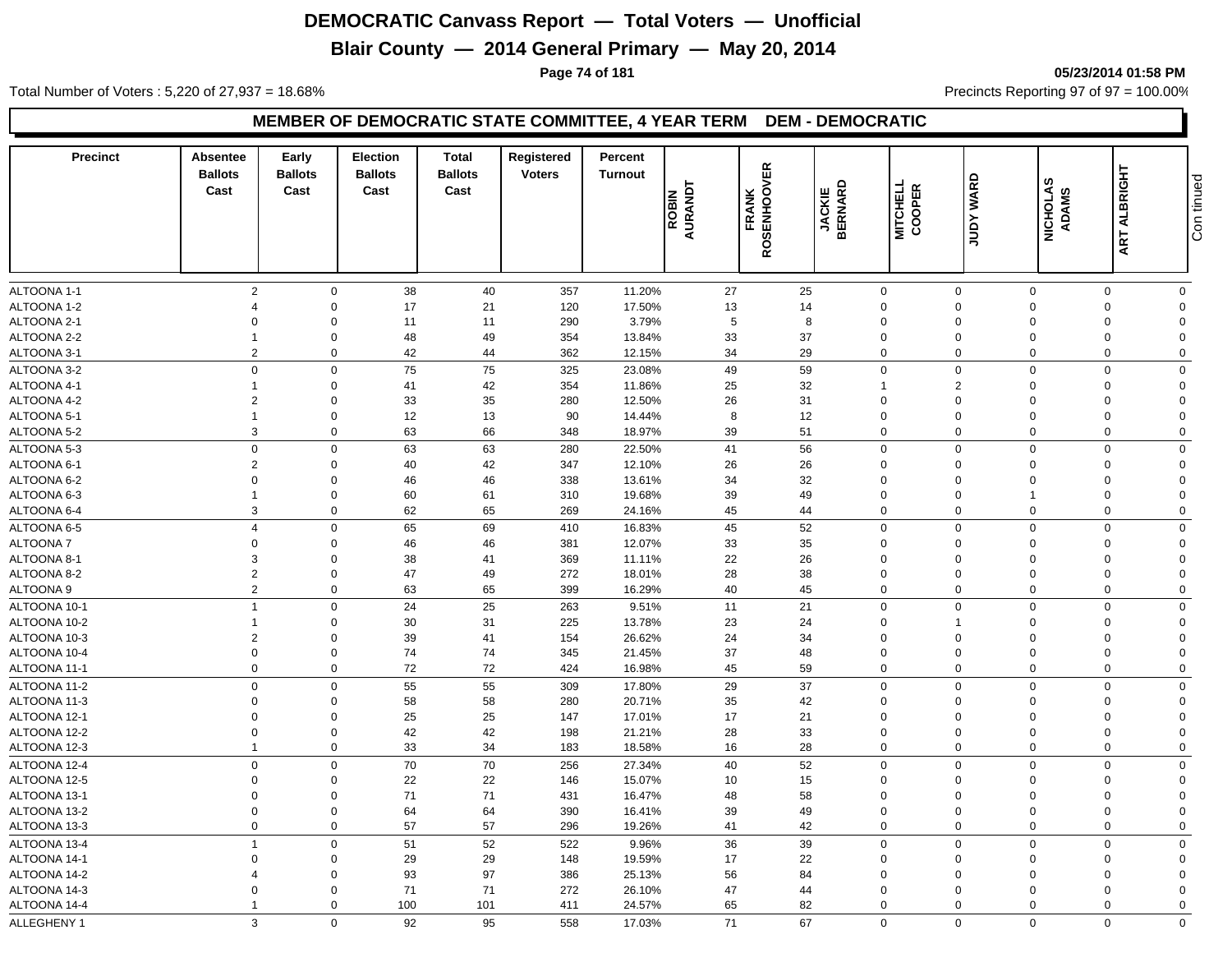# **Blair County — 2014 General Primary — May 20, 2014**

**Page 75 of 181 05/23/2014 01:58 PM**

Total Number of Voters : 5,220 of 27,937 = 18.68% Precincts Reporting 97 of 97 = 100.00%

#### **MEMBER OF DEMOCRATIC STATE COMMITTEE, 4 YEAR TERM DEM**

| <b>Precinct</b>        | <b>Absentee</b><br><b>Ballots</b><br>Cast | Early<br><b>Ballots</b><br>Cast | <b>Election</b><br><b>Ballots</b><br>Cast | <b>Total</b><br><b>Ballots</b><br>Cast | Registered<br><b>Voters</b> | Percent<br><b>Turnout</b> | ROBIN<br>AURANDT | <b>OVER</b><br><b>FRANK</b><br>ROSENHOON | <b>JACKIE<br/>BERNARD</b> | <b>MITCHELL</b><br>COOPER | <b>JUDY WARD</b> | NICHOLAS<br>ADAMS | ART ALBRIGHT |             |
|------------------------|-------------------------------------------|---------------------------------|-------------------------------------------|----------------------------------------|-----------------------------|---------------------------|------------------|------------------------------------------|---------------------------|---------------------------|------------------|-------------------|--------------|-------------|
| ALLEGHENY 2            | 3                                         | $\mathbf 0$                     | 92                                        | 95                                     | 550                         | 17.27%                    | 61               | 77                                       |                           | $\mathbf 0$               | $\mathbf 0$      | $\mathbf 0$       | $\mathbf 0$  | $\Omega$    |
| ALLEGHENY 3            | 8                                         | $\mathbf 0$                     | 17                                        | 25                                     | 117                         | 21.37%                    | 13               | 20                                       |                           | $\mathbf 0$               | $\mathbf 0$      | $\overline{0}$    | $\mathbf 0$  | $\Omega$    |
| ALLEGHENY 4            | $\overline{1}$                            | $\mathbf 0$                     | 59                                        | 60                                     | 277                         | 21.66%                    | 41               | 43                                       |                           | $\mathbf 0$               | $\mathbf 0$      | $\mathbf 0$       | 0            | $\Omega$    |
| <b>ANTIS TWP 1</b>     | 3                                         | $\mathbf 0$                     | 77                                        | 80                                     | 519                         | 15.41%                    | 64               | 51                                       |                           | $\mathbf 0$               | $\mathbf 0$      | $\mathbf 0$       | $\mathbf{1}$ | $\mathbf 0$ |
| <b>ANTIS TWP 2</b>     | $\mathbf 0$                               | $\mathbf 0$                     | 76                                        | 76                                     | 335                         | 22.69%                    | 64               | 52                                       |                           | $\mathsf{O}\xspace$       | $\mathbf 0$      | $\overline{0}$    | $\mathbf 0$  | $\Omega$    |
| <b>ANTIS TWP 3</b>     | $\overline{1}$                            | $\mathbf 0$                     | 70                                        | 71                                     | 441                         | 16.10%                    | 51               | 52                                       |                           | $\mathbf 0$               | $\Omega$         | $\mathbf 0$       | $\mathbf 0$  | $\Omega$    |
| BELLWOOD BORO          | 1                                         | $\mathbf 0$                     | 55                                        | 56                                     | 368                         | 15.22%                    | 44               | 28                                       |                           | $\mathbf 0$               | $\Omega$         | $\mathbf 0$       | 0            | $\Omega$    |
| <b>BLAIR - CATFISH</b> | $\mathbf{1}$                              | $\mathbf 0$                     | 49                                        | 50                                     | 317                         | 15.77%                    | 32               | 31                                       |                           | $\mathbf 0$               | $\mathbf 0$      | $\mathbf 0$       | $\mathbf 0$  | $\Omega$    |
| <b>BLAIR - E HOLBG</b> | 3                                         | $\mathbf 0$                     | 173                                       | 176                                    | 650                         | 27.08%                    | 114              | 130                                      |                           | $\mathbf 0$               | $\mathbf 0$      | $\mathbf 0$       | 0            | $\mathbf 0$ |
| <b>CATHARINE TWP</b>   | $\mathbf 0$                               | $\mathbf 0$                     | 25                                        | 25                                     | 111                         | 22.52%                    | 19               | 12                                       |                           | $\mathbf 0$               | $\mathbf 0$      | $\Omega$          | $\mathbf 0$  | $\mathbf 0$ |
| <b>DUNCANSVILLE</b>    | $\overline{1}$                            | $\mathbf 0$                     | 69                                        | 70                                     | 305                         | 22.95%                    | 49               | 48                                       |                           | $\mathbf 0$               | $\Omega$         | $\mathbf 0$       | 0            | $\Omega$    |
| <b>FRANKSTOWN TWP1</b> | $\mathbf 0$                               | $\Omega$                        | 20                                        | 20                                     | 94                          | 21.28%                    | 9                | 14                                       |                           | $\mathbf 0$               | $\Omega$         | $\Omega$          | 0            | $\Omega$    |
| <b>FRANKSTOWN TWP2</b> | 3                                         | $\mathbf 0$                     | 159                                       | 162                                    | 768                         | 21.09%                    | 92               | 117                                      |                           | $\mathbf 0$               | $\mathbf 0$      | $\mathbf 0$       | $\mathbf 0$  | $\Omega$    |
| <b>FRANKSTOWN TWP3</b> | $\overline{4}$                            | $\mathbf 0$                     | 140                                       | 144                                    | 766                         | 18.80%                    | 100              | 104                                      |                           | $\mathbf 0$               | $\mathbf 0$      | $\overline{1}$    | $\mathbf 0$  | -1          |
| FREEDOM TWP 1          | $\mathbf 0$                               | $\mathbf 0$                     | 60                                        | 60                                     | 188                         | 31.91%                    | 40               | 40                                       |                           | 2                         |                  | $\Omega$          | $\mathbf 0$  | $\Omega$    |
| FREEDOM TWP 2          | $\mathbf 0$                               | $\mathbf 0$                     | 75                                        | 75                                     | 367                         | 20.44%                    | 55               | 48                                       |                           | $\mathbf 0$               | $\mathbf{0}$     | $\mathbf 0$       | 0            | $\Omega$    |
| <b>GREENFIELD TWP1</b> | $\mathbf 0$                               | $\Omega$                        | 37                                        | 37                                     | 305                         | 12.13%                    | 28               | 19                                       |                           | $\mathbf 0$               | $\Omega$         | $\mathbf 0$       | 0            | $\Omega$    |
| <b>GREENFIELD TWP2</b> | $\mathbf 0$                               | $\mathbf 0$                     | 15                                        | 15                                     | 39                          | 38.46%                    | 11               |                                          | $\overline{7}$            | $\mathbf 0$               | $\mathbf 0$      | $\mathbf 0$       | $\mathbf 0$  | $\Omega$    |
| <b>GREENFIELD TWP3</b> | $\mathbf{1}$                              | $\mathbf 0$                     | 70                                        | 71                                     | 341                         | 20.82%                    | 52               | 35                                       |                           | $\mathbf 0$               | $\mathbf 0$      | $\mathbf 0$       | $\mathbf 0$  | $\Omega$    |
| <b>HOLLIDAYSBURG 1</b> | $\mathbf 0$                               | $\mathbf 0$                     | 23                                        | 23                                     | 167                         | 13.77%                    | 13               | 18                                       |                           | $\mathbf 0$               | $\mathbf 0$      | $\mathbf 0$       | $\mathbf 0$  | $\mathbf 0$ |
| <b>HOLLIDAYSBURG 2</b> | $\mathbf 0$                               | $\mathbf 0$                     | 48                                        | 48                                     | 191                         | 25.13%                    | 32               | 35                                       |                           | $\mathbf 0$               | $\Omega$         | $\mathbf 0$       | 0            | $\Omega$    |
| <b>HOLLIDAYSBURG 3</b> | $\mathbf 0$                               | $\Omega$                        | 13                                        | 13                                     | 134                         | 9.70%                     | 10               | 11                                       |                           | $\mathbf 0$               | $\Omega$         | $\mathbf 0$       | 0            | $\Omega$    |
| <b>HOLLIDAYSBURG 4</b> | $\overline{1}$                            | $\mathbf 0$                     | 49                                        | 50                                     | 209                         | 23.92%                    | 30               | 37                                       |                           | $\mathbf 0$               | $\mathbf 0$      | $\mathbf 0$       | 0            | $\Omega$    |
| <b>HOLLIDAYSBURG 5</b> | $\overline{1}$                            | $\mathbf 0$                     | 44                                        | 45                                     | 166                         | 27.11%                    | 29               | 31                                       |                           | $\mathbf 0$               | $\mathbf 0$      | $\mathbf 0$       | $\mathbf 0$  | $\Omega$    |
| <b>HOLLIDAYSBURG 6</b> | 9                                         | $\mathbf 0$                     | 60                                        | 69                                     | 274                         | 25.18%                    | 36               | 45                                       |                           | $\mathbf 0$               | $\Omega$         | $\mathbf 0$       | $\mathbf 0$  | $\Omega$    |
| <b>HOLLIDAYSBURG 7</b> | 3                                         | $\mathbf 0$                     | 31                                        | 34                                     | 137                         | 24.82%                    | 22               | 21                                       |                           | $\mathbf 0$               | $\Omega$         | $\Omega$          | 0            | $\Omega$    |
| <b>HUSTON TWP</b>      | $\mathbf 0$                               | $\mathbf 0$                     | 30                                        | 30                                     | 126                         | 23.81%                    | 25               | 23                                       |                           | $\mathbf 0$               | $\Omega$         | $\mathbf 0$       | 0            | $\Omega$    |
| <b>JUNIATA TWP</b>     | $\mathbf 0$                               | $\mathbf 0$                     | 34                                        | 34                                     | 172                         | 19.77%                    | 25               | 22                                       |                           | $\mathbf 0$               | $\mathbf 0$      | $\mathbf 0$       | $\mathbf 0$  | $\Omega$    |
| LOGAN TWP 1            | $\Omega$                                  | $\mathbf 0$                     | 90                                        | 90                                     | 470                         | 19.15%                    | 53               | 63                                       |                           | $\mathbf 0$               | $\mathbf 0$      | $\mathbf 0$       | $\mathbf 0$  | $\Omega$    |
| <b>LOGAN TWP 2</b>     | 6                                         | $\mathbf 0$                     | 119                                       | 125                                    | 573                         | 21.82%                    | 70               | 96                                       |                           | $\mathbf 0$               | $\overline{1}$   | $\overline{1}$    | $\mathbf 0$  | $\mathbf 0$ |
| <b>LOGAN TWP 3</b>     | $\mathbf 0$                               | $\mathbf 0$                     | 70                                        | 70                                     | 246                         | 28.46%                    | 42               | 57                                       |                           | $\mathbf 0$               | $\mathbf 0$      | $\mathbf 0$       | 0            | $\Omega$    |
| LOGAN TWP 4            | $\mathbf 0$                               | $\mathbf 0$                     | 83                                        | 83                                     | 409                         | 20.29%                    | 45               | 67                                       |                           | $\mathbf 0$               | $\Omega$         | $\mathbf 0$       | 0            | $\Omega$    |
| <b>LOGAN TWP 5</b>     | $\mathbf 0$                               | $\mathbf 0$                     | 82                                        | 82                                     | 421                         | 19.48%                    | 52               | 62                                       |                           | $\mathbf 0$               | $\mathbf 0$      | $\mathbf 0$       | 0            | $\Omega$    |
| <b>LOGAN TWP 6</b>     | $\overline{4}$                            | $\mathbf 0$                     | 112                                       | 116                                    | 672                         | 17.26%                    | 70               | 81                                       |                           | $\mathbf 0$               | $\mathbf 0$      | $\mathbf 0$       | $\mathbf 0$  | $\Omega$    |
| <b>LOGAN TWP 7</b>     | $\mathbf 0$                               | $\mathbf 0$                     | 50                                        | 50                                     | 216                         | 23.15%                    | 33               | 29                                       |                           | $\mathbf 0$               | $\Omega$         | $\Omega$          | $\mathbf 0$  | $\mathbf 0$ |
| <b>MARTINSBURG 1</b>   | $\mathbf 0$                               | $\mathbf 0$                     | 36                                        | 36                                     | 131                         | 27.48%                    | 25               | 23                                       |                           | $\mathbf 0$               | $\Omega$         | $\Omega$          | 0            | $\Omega$    |
| <b>MARTINSBURG 2</b>   | $\mathbf 0$                               | $\mathbf 0$                     | 37                                        | 37                                     | 170                         | 21.76%                    | 30               | 28                                       |                           | $\mathbf 0$               | $\Omega$         | $\mathbf 0$       | 0            | $\Omega$    |
| NEWRY BORO             | $\mathbf 0$                               | $\mathbf 0$                     | 23                                        | 23                                     | 67                          | 34.33%                    | 15               | 18                                       |                           | $\mathbf 0$               | $\mathbf 0$      | $\mathbf 0$       | 0            | $\Omega$    |
| NORTH WOODBURY         | $\overline{4}$                            | $\Omega$                        | 55                                        | 59                                     | 307                         | 19.22%                    | 37               | 36                                       |                           | $\mathbf 0$               | $\Omega$         | $\Omega$          | $\mathbf 0$  | $\mathbf 0$ |
| <b>ROARING SPG 1</b>   | $\overline{1}$                            | $\mathbf 0$                     | 10                                        | 11                                     | 102                         | 10.78%                    | $\overline{7}$   |                                          | $\overline{7}$            | $\mathbf 0$               | $\mathbf 0$      | $\mathbf 0$       | $\mathbf 0$  | $\mathbf 0$ |
|                        | $\mathbf 0$                               | $\Omega$                        | 41                                        | 41                                     |                             |                           | 28               | 30                                       |                           | $\Omega$                  | $\mathbf 0$      | $\mathbf 0$       | $\mathbf 0$  | $\Omega$    |
| <b>ROARING SPG 2</b>   |                                           |                                 |                                           |                                        | 172                         | 23.84%                    |                  |                                          |                           |                           |                  |                   |              |             |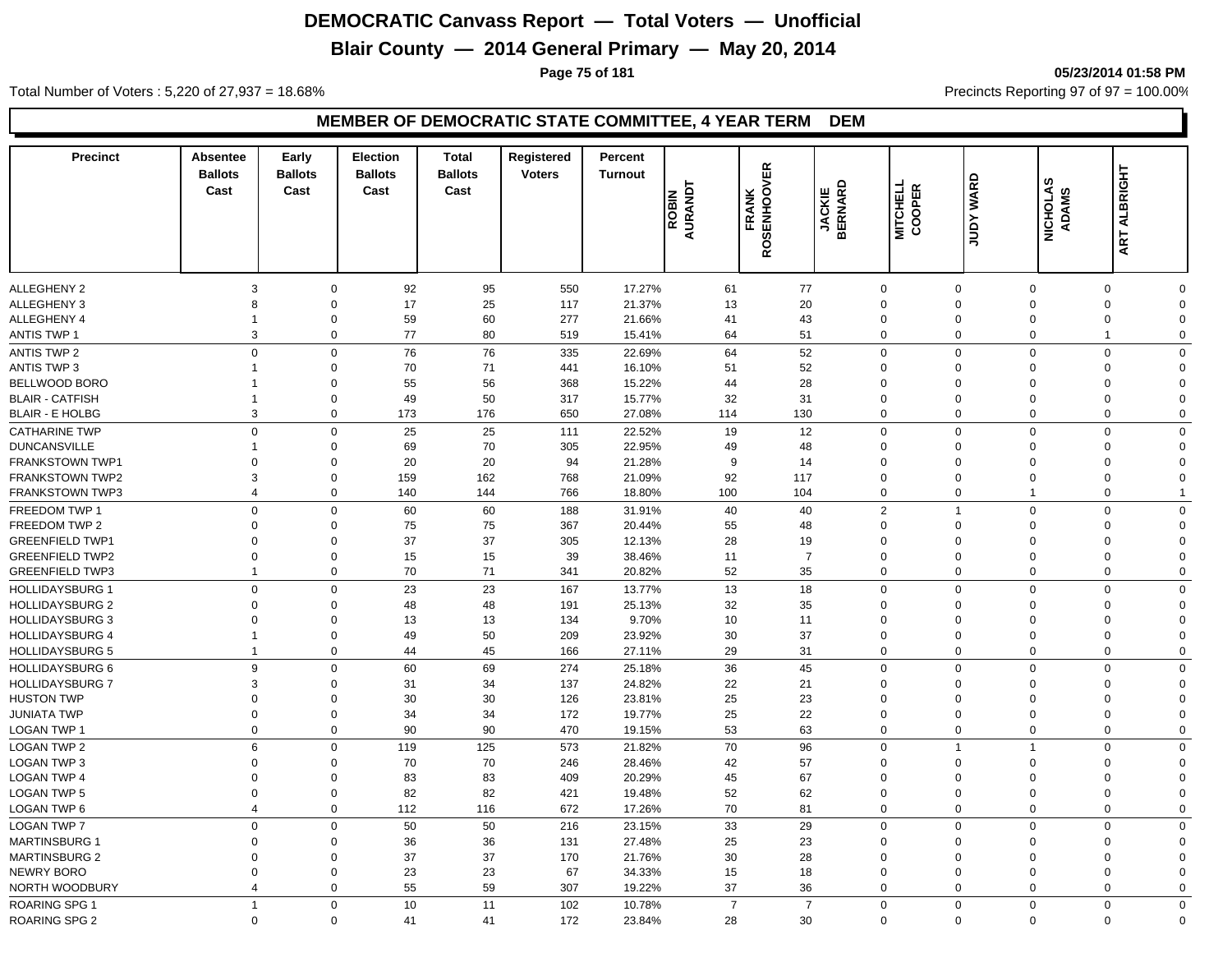## **Blair County — 2014 General Primary — May 20, 2014**

**Page 76 of 181 05/23/2014 01:58 PM**

Total Number of Voters : 5,220 of 27,937 = 18.68% Precincts Reporting 97 of 97 = 100.00%

#### **MEMBER OF DEMOCRATIC STATE COMMITTEE, 4 YEAR TERM DEM**

| <b>Precinct</b>      | Absentee<br><b>Ballots</b><br>Cast | Early<br><b>Ballots</b><br>Cast | <b>Election</b><br><b>Ballots</b><br>Cast | <b>Total</b><br><b>Ballots</b><br>Cast | Registered<br><b>Voters</b> | Percent<br>Turnout | <b>ROBIN</b><br>URAND<br>⋖ | VER<br><b>RANK</b><br>NHOO'<br>ŠËN,<br>ш.<br>$\circ$<br>∝ | <b>JACKIE<br/>BERNARD</b> | <b>MITCHELL</b><br>COOPER | <b>WARD</b><br><b>AdDr</b> | NICHOLAS<br>ADAMS | LBRIGHT<br>⋖<br>ART |  |
|----------------------|------------------------------------|---------------------------------|-------------------------------------------|----------------------------------------|-----------------------------|--------------------|----------------------------|-----------------------------------------------------------|---------------------------|---------------------------|----------------------------|-------------------|---------------------|--|
| <b>ROARING SPG 3</b> |                                    | $\Omega$                        | 28                                        | 31                                     | 115                         | 26.96%             | 19                         | 21                                                        | $\mathbf 0$               |                           | $\Omega$                   |                   | $\Omega$            |  |
| SNYDER TWP 1         |                                    | $\Omega$                        | 49                                        | 50                                     | 289                         | 17.30%             | 34                         | 35                                                        | $\mathbf 0$               |                           | 0                          |                   | 0                   |  |
| SNYDER TWP 2         |                                    | $\Omega$                        | 50                                        | 52                                     | 352                         | 14.77%             | 30                         | 31                                                        | $\mathbf 0$               |                           | 0                          |                   | 0                   |  |
| <b>TAYLOR TWP</b>    | 5                                  | $\Omega$                        | 45                                        | 50                                     | 375                         | 13.33%             | 37                         | 38                                                        | $\mathbf 0$               | $\Omega$                  |                            | $\Omega$          | $\Omega$            |  |
| TYRONE TWP 1         |                                    | $\Omega$                        | 26                                        | 26                                     | 126                         | 20.63%             | 20                         | 21                                                        | $\Omega$                  |                           |                            |                   |                     |  |
| TYRONE TWP 2         |                                    | $\Omega$                        | 56                                        | 56                                     | 204                         | 27.45%             | 39                         | 42                                                        | $\mathbf 0$               |                           |                            |                   |                     |  |
| <b>TYRONE BORO 1</b> |                                    | $\Omega$                        | 41                                        | 41                                     | 183                         | 22.40%             | 31                         | 25                                                        | $\mathbf 0$               |                           |                            |                   |                     |  |
| <b>TYRONE BORO 2</b> |                                    | 0                               | 27                                        | 28                                     | 160                         | 17.50%             | 19                         | 22                                                        | $\mathbf 0$               |                           |                            |                   |                     |  |
| TYRONE BORO 3        | $\Omega$                           | $\Omega$                        | 24                                        | 24                                     | 167                         | 14.37%             | 18                         | 13                                                        | $\mathbf 0$               | 0                         | $\Omega$                   |                   | $\Omega$            |  |
| <b>TYRONE BORO 4</b> |                                    | $\Omega$                        | 16                                        | 16                                     | 113                         | 14.16%             | 10                         | 8                                                         | $\mathbf 0$               |                           |                            |                   |                     |  |
| <b>TYRONE BORO 5</b> |                                    | $\Omega$                        | 13                                        | 13                                     | 110                         | 11.82%             | 12                         | 10                                                        | $\mathbf 0$               |                           |                            |                   |                     |  |
| TYRONE BORO 6        |                                    | $\Omega$                        | 51                                        | 52                                     | 176                         | 29.55%             | 41                         | 27                                                        | $\mathbf 0$               |                           |                            |                   |                     |  |
| TYRONE BORO 7        |                                    | $\Omega$                        | 30                                        | 31                                     | 177                         | 17.51%             | 21                         | 14                                                        | $\mathbf 0$               |                           |                            |                   | $\Omega$            |  |
| WILLIAMSBURG         | $\Omega$                           | $\Omega$                        | 53                                        | 53                                     | 226                         | 23.45%             | 44                         | 32                                                        | $\mathbf 0$               | $\Omega$                  |                            | $\Omega$          | $\mathbf 0$         |  |
| WOODBURY TWP         |                                    | 0                               | 31                                        | 31                                     | 175                         | 17.71%             | 23                         | 17                                                        | $\mathbf 0$               |                           |                            |                   |                     |  |
| <b>Totals</b>        | 120                                | $\mathbf{0}$                    | 5100                                      | 5220                                   | 27937                       |                    | 3413                       | 3726                                                      | 3                         | 5                         |                            |                   |                     |  |
|                      |                                    |                                 |                                           |                                        |                             |                    |                            |                                                           |                           |                           |                            |                   |                     |  |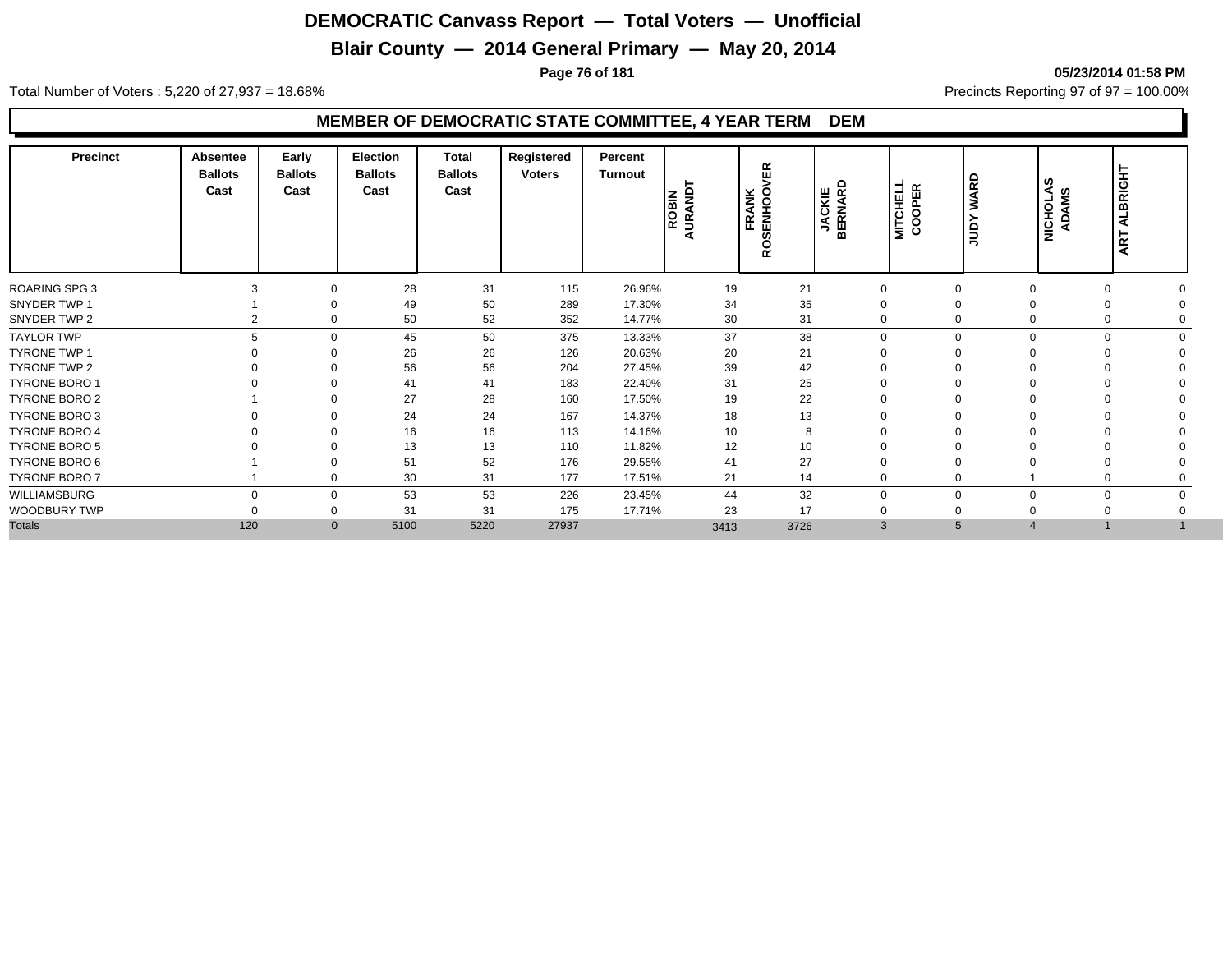## **Blair County — 2014 General Primary — May 20, 2014**

**Page 77 of 181 05/23/2014 01:58 PM**

Total Number of Voters : 5,220 of 27,937 = 18.68% Precincts Reporting 97 of 97 = 100.00%

#### **MEMBER OF DEMOCRATIC STATE COMMITTEE, 4 YEAR TERM DEM - DEMOCRATIC**

| ALTOONA 1-1<br>$\overline{2}$<br>38<br>357<br>$\mathbf 0$<br>40<br>11.20%<br>0<br>0<br>$\mathbf 0$<br>$\mathbf 0$<br>0<br>$\mathbf 0$<br>$\overline{1}$<br>$\Omega$<br>21<br>17.50%<br>$\mathbf 0$<br>$\Omega$<br>17<br>120<br>$\Omega$<br>$\Omega$<br>$\Omega$<br>$\boldsymbol{\Delta}$<br>0<br>$\Omega$<br>ALTOONA 2-1<br>11<br>$\mathbf 0$<br>11<br>290<br>3.79%<br>0<br>$\mathbf 0$<br>$\Omega$<br>$\mathbf 0$<br>$\mathbf 0$<br>$\Omega$<br>$\Omega$<br>$\Omega$<br>$\mathbf 0$<br>48<br>49<br>13.84%<br>$\mathbf 0$<br>$\mathbf 0$<br>354<br>$\mathbf 0$<br>$\mathbf 0$<br>$\Omega$<br>$\mathbf 0$<br>$\Omega$<br>$\overline{2}$<br>$\mathbf 0$<br>42<br>44<br>362<br>12.15%<br>$\mathbf 0$<br>$\mathbf 0$<br>$\mathbf 0$<br>$\mathbf 0$<br>$\mathbf 0$<br>$\mathbf 0$<br>$\Omega$<br>$\mathbf 0$<br>75<br>75<br>$\mathbf 0$<br>$\Omega$<br>325<br>$\Omega$<br>$\Omega$<br>$\Omega$<br>ALTOONA 3-2<br>23.08%<br>$\Omega$<br>$\Omega$<br>$\Omega$<br>42<br>$\mathbf 0$<br>$\mathbf 0$<br>41<br>354<br>11.86%<br>$\Omega$<br>$\Omega$<br>$\Omega$<br>$\Omega$<br>$\Omega$<br>$\Omega$<br>-1<br>$\overline{2}$<br>$\mathbf 0$<br>33<br>35<br>12.50%<br>280<br>0<br>$\mathbf 0$<br>$\mathbf 0$<br>$\Omega$<br>$\overline{0}$<br>$\mathbf 0$<br>$\Omega$<br>12<br>13<br>ALTOONA 5-1<br>$\mathbf 0$<br>90<br>14.44%<br>$\mathbf 0$<br>$\mathbf 0$<br>$\mathbf 0$<br>$\overline{0}$<br>$\mathbf 0$<br>$\Omega$<br>$\overline{1}$<br>$\Omega$<br>66<br>3<br>$\mathbf 0$<br>63<br>348<br>18.97%<br>$\mathbf 0$<br>$\mathbf 0$<br>$\mathbf 0$<br>$\mathbf 0$<br>$\mathbf 0$<br>$\mathbf 0$<br>$\mathbf 0$<br>$\mathbf 0$<br>63<br>$\mathbf 0$<br>63<br>$\Omega$<br>$\mathbf 0$<br>$\Omega$<br>$\mathbf 0$<br>ALTOONA 5-3<br>280<br>22.50%<br>0<br>$\Omega$<br>$\Omega$<br>ALTOONA 6-1<br>$\overline{2}$<br>42<br>$\mathbf 0$<br>40<br>347<br>12.10%<br>$\Omega$<br>$\mathbf 0$<br>$\Omega$<br>$\Omega$<br>$\Omega$<br>$\Omega$<br>$\Omega$<br>ALTOONA 6-2<br>$\mathbf 0$<br>$\mathbf 0$<br>46<br>46<br>338<br>13.61%<br>0<br>$\mathbf 0$<br>$\Omega$<br>$\Omega$<br>0<br>$\Omega$<br>$\Omega$<br>$\mathbf 0$<br>60<br>61<br>19.68%<br>ALTOONA 6-3<br>310<br>$\mathbf 0$<br>0<br>$\mathbf 0$<br>$\mathbf 0$<br>$\mathbf 0$<br>$\Omega$<br>$\overline{1}$<br>$\Omega$<br>3<br>$\mathbf 0$<br>62<br>65<br>$\mathbf 0$<br>269<br>24.16%<br>0<br>$\mathbf 0$<br>$\mathbf 0$<br>$\Omega$<br>$\Omega$<br>$\mathbf 0$<br>69<br>ALTOONA 6-5<br>$\overline{4}$<br>$\mathbf 0$<br>65<br>16.83%<br>$\mathbf 0$<br>$\Omega$<br>$\mathbf 0$<br>$\Omega$<br>$\mathbf 0$<br>410<br>$\Omega$<br>$\Omega$<br><b>ALTOONA7</b><br>$\mathbf 0$<br>$\mathbf 0$<br>46<br>46<br>381<br>12.07%<br>$\mathbf 0$<br>$\mathbf 0$<br>$\Omega$<br>$\mathbf 0$<br>$\Omega$<br>$\Omega$<br>$\Omega$<br>ALTOONA 8-1<br>3<br>$\mathbf 0$<br>38<br>41<br>369<br>11.11%<br>$\Omega$<br>$\mathbf 0$<br>$\Omega$<br>$\Omega$<br>$\Omega$<br>$\mathbf{1}$<br>$\Omega$<br>$\overline{2}$<br>47<br>ALTOONA 8-2<br>$\mathbf 0$<br>49<br>272<br>18.01%<br>0<br>$\mathbf 0$<br>$\mathbf 0$<br>$\Omega$<br>$\Omega$<br>$\Omega$<br>$\Omega$<br>$\overline{2}$<br>65<br>$\mathbf 0$<br>63<br>$\pmb{0}$<br>$\mathbf 0$<br>399<br>16.29%<br>$\mathbf 0$<br>$\mathbf 0$<br>$\mathbf 0$<br>$\mathbf 0$<br>$\mathbf 0$<br>24<br>25<br>$\mathbf 0$<br>$\mathbf 0$<br>$\mathbf 0$<br>ALTOONA 10-1<br>$\overline{1}$<br>$\mathbf 0$<br>263<br>9.51%<br>$\mathbf 0$<br>$\mathbf 0$<br>$\Omega$<br>$\Omega$<br>31<br>ALTOONA 10-2<br>$\mathbf 0$<br>30<br>225<br>13.78%<br>$\Omega$<br>$\mathbf 0$<br>$\mathbf 0$<br>$\Omega$<br>$\Omega$<br>$\Omega$<br>$\mathbf{1}$<br>$\Omega$<br>ALTOONA 10-3<br>$\overline{2}$<br>$\mathbf 0$<br>39<br>41<br>154<br>26.62%<br>$\mathbf 0$<br>$\mathbf{0}$<br>$\mathbf 0$<br>0<br>$\Omega$<br>$\Omega$<br>$\Omega$<br>$\mathbf 0$<br>74<br>74<br>ALTOONA 10-4<br>$\mathbf 0$<br>345<br>21.45%<br>0<br>$\mathbf 0$<br>$\Omega$<br>$\Omega$<br>$\mathbf 0$<br>$\Omega$<br>$\Omega$<br>$\mathbf 0$<br>72<br>72<br>$\mathbf 0$<br>16.98%<br>$\mathbf 0$<br>$\mathbf 0$<br>$\mathbf 0$<br>$\mathbf 0$<br>$\mathbf 0$<br>424<br>$\mathbf 0$<br>$\mathbf 0$<br>$\mathbf 0$<br>$\mathbf 0$<br>55<br>55<br>17.80%<br>$\mathbf 0$<br>$\mathbf 0$<br>$\mathbf 0$<br>$\Omega$<br>$\mathbf 0$<br>ALTOONA 11-2<br>309<br>$\Omega$<br>$\Omega$<br>58<br>ALTOONA 11-3<br>$\Omega$<br>$\mathbf 0$<br>58<br>280<br>20.71%<br>$\mathbf 0$<br>$\mathbf 0$<br>$\mathbf 0$<br>$\mathbf 0$<br>$\Omega$<br>$\Omega$<br>$\Omega$<br>25<br>$\Omega$<br>$\mathbf 0$<br>25<br>147<br>17.01%<br>$\Omega$<br>0<br>0<br>$\Omega$<br>$\Omega$<br>$\Omega$<br>$\Omega$<br>42<br>$\Omega$<br>42<br>$\mathbf 0$<br>198<br>21.21%<br>$\mathbf 0$<br>$\mathbf 0$<br>$\Omega$<br>$\Omega$<br>$\Omega$<br>$\mathbf 0$<br>$\Omega$<br>$\mathbf 0$<br>33<br>34<br>183<br>$\mathbf 0$<br>$\mathbf 0$<br>$\mathbf 0$<br>$\mathbf 0$<br>$\overline{1}$<br>18.58%<br>$\Omega$<br>$\Omega$<br>0<br>70<br>$\mathbf 0$<br>$\mathbf 0$<br>70<br>256<br>27.34%<br>$\mathbf 0$<br>$\mathbf 0$<br>$\mathbf 0$<br>$\overline{0}$<br>$\mathbf 0$<br>$\Omega$<br>$\mathbf 0$<br>22<br>22<br>15.07%<br>$\Omega$<br>$\mathbf 0$<br>146<br>$\mathbf 0$<br>0<br>$\mathbf 0$<br>$\Omega$<br>$\Omega$<br>$\mathbf 0$<br>$\Omega$<br>71<br>71<br>$\Omega$<br>$\mathbf 0$<br>16.47%<br>$\mathbf 0$<br>$\Omega$<br>431<br>$\mathbf 0$<br>0<br>$\Omega$<br>$\Omega$<br>$\Omega$<br>$\mathbf 0$<br>$\mathbf 0$<br>64<br>64<br>$\overline{0}$<br>$\mathbf 0$<br>390<br>16.41%<br>$\mathbf 0$<br>$\Omega$<br>$\Omega$<br>$\Omega$<br>$\Omega$<br>$\mathbf 0$<br>$\mathbf{0}$<br>57<br>57<br>296<br>19.26%<br>0<br>$\mathbf 0$<br>$\mathbf 0$<br>$\Omega$<br>$\Omega$<br>$\mathbf 0$<br>$\mathbf 0$<br>51<br>52<br>$\mathbf 0$<br>$\mathbf 0$<br>522<br>9.96%<br>$\mathbf 0$<br>$\mathbf 0$<br>$\mathbf 0$<br>$\Omega$<br>$\Omega$<br>$\mathbf 0$<br>$\overline{1}$<br>29<br>ALTOONA 14-1<br>$\mathbf 0$<br>29<br>19.59%<br>$\mathbf 0$<br>$\Omega$<br>148<br>$\mathbf 0$<br>0<br>$\mathbf 0$<br>$\Omega$<br>$\Omega$<br>$\Omega$<br>93<br>97<br>$\mathbf 0$<br>386<br>$\Omega$<br>$\mathbf 0$<br>25.13%<br>$\Omega$<br>$\Omega$<br>$\Omega$<br>$\overline{4}$<br>$\Omega$<br>71<br>$\Omega$<br>$\mathbf 0$<br>71<br>272<br>26.10%<br>$\mathbf 0$<br>$\mathbf 0$<br>$\mathbf 0$<br>$\Omega$<br>$\Omega$<br>$\Omega$<br>$\Omega$<br>$\mathbf 0$<br>100<br>101<br>411<br>24.57%<br>$\mathbf 0$<br>$\Omega$<br>$\mathbf{0}$<br>$\Omega$<br>$\Omega$<br>$\Omega$<br>$\Omega$<br>-1<br>3<br>92<br>$\Omega$<br>$\Omega$<br>$\mathbf 0$<br>$\Omega$<br>$\Omega$<br>$\Omega$<br>$\Omega$<br>$\Omega$<br>17.03% | <b>Precinct</b> | Absentee<br><b>Ballots</b><br>Cast | Early<br><b>Ballots</b><br>Cast | <b>Election</b><br><b>Ballots</b><br>Cast | <b>Total</b><br><b>Ballots</b><br>Cast | Registered<br><b>Voters</b> | Percent<br><b>Turnout</b> | SCOTT<br>CAMPENARO | EICHALBURGER<br>HOL | ERB<br><b>BRUCE</b> | GARYKEIPER | THOMAS<br>GRASSADONIA | HALVORSON<br>ART | GORDON<br>HAMPTON | Con tinued |
|----------------------------------------------------------------------------------------------------------------------------------------------------------------------------------------------------------------------------------------------------------------------------------------------------------------------------------------------------------------------------------------------------------------------------------------------------------------------------------------------------------------------------------------------------------------------------------------------------------------------------------------------------------------------------------------------------------------------------------------------------------------------------------------------------------------------------------------------------------------------------------------------------------------------------------------------------------------------------------------------------------------------------------------------------------------------------------------------------------------------------------------------------------------------------------------------------------------------------------------------------------------------------------------------------------------------------------------------------------------------------------------------------------------------------------------------------------------------------------------------------------------------------------------------------------------------------------------------------------------------------------------------------------------------------------------------------------------------------------------------------------------------------------------------------------------------------------------------------------------------------------------------------------------------------------------------------------------------------------------------------------------------------------------------------------------------------------------------------------------------------------------------------------------------------------------------------------------------------------------------------------------------------------------------------------------------------------------------------------------------------------------------------------------------------------------------------------------------------------------------------------------------------------------------------------------------------------------------------------------------------------------------------------------------------------------------------------------------------------------------------------------------------------------------------------------------------------------------------------------------------------------------------------------------------------------------------------------------------------------------------------------------------------------------------------------------------------------------------------------------------------------------------------------------------------------------------------------------------------------------------------------------------------------------------------------------------------------------------------------------------------------------------------------------------------------------------------------------------------------------------------------------------------------------------------------------------------------------------------------------------------------------------------------------------------------------------------------------------------------------------------------------------------------------------------------------------------------------------------------------------------------------------------------------------------------------------------------------------------------------------------------------------------------------------------------------------------------------------------------------------------------------------------------------------------------------------------------------------------------------------------------------------------------------------------------------------------------------------------------------------------------------------------------------------------------------------------------------------------------------------------------------------------------------------------------------------------------------------------------------------------------------------------------------------------------------------------------------------------------------------------------------------------------------------------------------------------------------------------------------------------------------------------------------------------------------------------------------------------------------------------------------------------------------------------------------------------------------------------------------------------------------------------------------------------------------------------------------------------------------------------------------------------------------------------------------------------------------------------------------------------------------------------------------------------------------------------------------------------------------------------------------------------------------------------------------------------------------------------------------------------------------------------------------------------------------------------------------------------------------------------------------------------------------------------------------------------------------------------------------------------------------------------------------------------------------------------------------------------------------------------------------------------------------------------------------------------------------------------------------------------------------------------------------------------------------------------------------------------------------------------------------------------------------------------------------------------------------------------------------------------------------------------------------------------------------------------------------------------------------------------------------------------------------------------------------------------------------------------|-----------------|------------------------------------|---------------------------------|-------------------------------------------|----------------------------------------|-----------------------------|---------------------------|--------------------|---------------------|---------------------|------------|-----------------------|------------------|-------------------|------------|
|                                                                                                                                                                                                                                                                                                                                                                                                                                                                                                                                                                                                                                                                                                                                                                                                                                                                                                                                                                                                                                                                                                                                                                                                                                                                                                                                                                                                                                                                                                                                                                                                                                                                                                                                                                                                                                                                                                                                                                                                                                                                                                                                                                                                                                                                                                                                                                                                                                                                                                                                                                                                                                                                                                                                                                                                                                                                                                                                                                                                                                                                                                                                                                                                                                                                                                                                                                                                                                                                                                                                                                                                                                                                                                                                                                                                                                                                                                                                                                                                                                                                                                                                                                                                                                                                                                                                                                                                                                                                                                                                                                                                                                                                                                                                                                                                                                                                                                                                                                                                                                                                                                                                                                                                                                                                                                                                                                                                                                                                                                                                                                                                                                                                                                                                                                                                                                                                                                                                                                                                                                                                                                                                                                                                                                                                                                                                                                                                                                                                                                                                                                                                          |                 |                                    |                                 |                                           |                                        |                             |                           |                    |                     |                     |            |                       |                  |                   |            |
|                                                                                                                                                                                                                                                                                                                                                                                                                                                                                                                                                                                                                                                                                                                                                                                                                                                                                                                                                                                                                                                                                                                                                                                                                                                                                                                                                                                                                                                                                                                                                                                                                                                                                                                                                                                                                                                                                                                                                                                                                                                                                                                                                                                                                                                                                                                                                                                                                                                                                                                                                                                                                                                                                                                                                                                                                                                                                                                                                                                                                                                                                                                                                                                                                                                                                                                                                                                                                                                                                                                                                                                                                                                                                                                                                                                                                                                                                                                                                                                                                                                                                                                                                                                                                                                                                                                                                                                                                                                                                                                                                                                                                                                                                                                                                                                                                                                                                                                                                                                                                                                                                                                                                                                                                                                                                                                                                                                                                                                                                                                                                                                                                                                                                                                                                                                                                                                                                                                                                                                                                                                                                                                                                                                                                                                                                                                                                                                                                                                                                                                                                                                                          | ALTOONA 1-2     |                                    |                                 |                                           |                                        |                             |                           |                    |                     |                     |            |                       |                  |                   |            |
|                                                                                                                                                                                                                                                                                                                                                                                                                                                                                                                                                                                                                                                                                                                                                                                                                                                                                                                                                                                                                                                                                                                                                                                                                                                                                                                                                                                                                                                                                                                                                                                                                                                                                                                                                                                                                                                                                                                                                                                                                                                                                                                                                                                                                                                                                                                                                                                                                                                                                                                                                                                                                                                                                                                                                                                                                                                                                                                                                                                                                                                                                                                                                                                                                                                                                                                                                                                                                                                                                                                                                                                                                                                                                                                                                                                                                                                                                                                                                                                                                                                                                                                                                                                                                                                                                                                                                                                                                                                                                                                                                                                                                                                                                                                                                                                                                                                                                                                                                                                                                                                                                                                                                                                                                                                                                                                                                                                                                                                                                                                                                                                                                                                                                                                                                                                                                                                                                                                                                                                                                                                                                                                                                                                                                                                                                                                                                                                                                                                                                                                                                                                                          |                 |                                    |                                 |                                           |                                        |                             |                           |                    |                     |                     |            |                       |                  |                   |            |
|                                                                                                                                                                                                                                                                                                                                                                                                                                                                                                                                                                                                                                                                                                                                                                                                                                                                                                                                                                                                                                                                                                                                                                                                                                                                                                                                                                                                                                                                                                                                                                                                                                                                                                                                                                                                                                                                                                                                                                                                                                                                                                                                                                                                                                                                                                                                                                                                                                                                                                                                                                                                                                                                                                                                                                                                                                                                                                                                                                                                                                                                                                                                                                                                                                                                                                                                                                                                                                                                                                                                                                                                                                                                                                                                                                                                                                                                                                                                                                                                                                                                                                                                                                                                                                                                                                                                                                                                                                                                                                                                                                                                                                                                                                                                                                                                                                                                                                                                                                                                                                                                                                                                                                                                                                                                                                                                                                                                                                                                                                                                                                                                                                                                                                                                                                                                                                                                                                                                                                                                                                                                                                                                                                                                                                                                                                                                                                                                                                                                                                                                                                                                          | ALTOONA 2-2     |                                    |                                 |                                           |                                        |                             |                           |                    |                     |                     |            |                       |                  |                   |            |
|                                                                                                                                                                                                                                                                                                                                                                                                                                                                                                                                                                                                                                                                                                                                                                                                                                                                                                                                                                                                                                                                                                                                                                                                                                                                                                                                                                                                                                                                                                                                                                                                                                                                                                                                                                                                                                                                                                                                                                                                                                                                                                                                                                                                                                                                                                                                                                                                                                                                                                                                                                                                                                                                                                                                                                                                                                                                                                                                                                                                                                                                                                                                                                                                                                                                                                                                                                                                                                                                                                                                                                                                                                                                                                                                                                                                                                                                                                                                                                                                                                                                                                                                                                                                                                                                                                                                                                                                                                                                                                                                                                                                                                                                                                                                                                                                                                                                                                                                                                                                                                                                                                                                                                                                                                                                                                                                                                                                                                                                                                                                                                                                                                                                                                                                                                                                                                                                                                                                                                                                                                                                                                                                                                                                                                                                                                                                                                                                                                                                                                                                                                                                          | ALTOONA 3-1     |                                    |                                 |                                           |                                        |                             |                           |                    |                     |                     |            |                       |                  |                   |            |
|                                                                                                                                                                                                                                                                                                                                                                                                                                                                                                                                                                                                                                                                                                                                                                                                                                                                                                                                                                                                                                                                                                                                                                                                                                                                                                                                                                                                                                                                                                                                                                                                                                                                                                                                                                                                                                                                                                                                                                                                                                                                                                                                                                                                                                                                                                                                                                                                                                                                                                                                                                                                                                                                                                                                                                                                                                                                                                                                                                                                                                                                                                                                                                                                                                                                                                                                                                                                                                                                                                                                                                                                                                                                                                                                                                                                                                                                                                                                                                                                                                                                                                                                                                                                                                                                                                                                                                                                                                                                                                                                                                                                                                                                                                                                                                                                                                                                                                                                                                                                                                                                                                                                                                                                                                                                                                                                                                                                                                                                                                                                                                                                                                                                                                                                                                                                                                                                                                                                                                                                                                                                                                                                                                                                                                                                                                                                                                                                                                                                                                                                                                                                          |                 |                                    |                                 |                                           |                                        |                             |                           |                    |                     |                     |            |                       |                  |                   |            |
|                                                                                                                                                                                                                                                                                                                                                                                                                                                                                                                                                                                                                                                                                                                                                                                                                                                                                                                                                                                                                                                                                                                                                                                                                                                                                                                                                                                                                                                                                                                                                                                                                                                                                                                                                                                                                                                                                                                                                                                                                                                                                                                                                                                                                                                                                                                                                                                                                                                                                                                                                                                                                                                                                                                                                                                                                                                                                                                                                                                                                                                                                                                                                                                                                                                                                                                                                                                                                                                                                                                                                                                                                                                                                                                                                                                                                                                                                                                                                                                                                                                                                                                                                                                                                                                                                                                                                                                                                                                                                                                                                                                                                                                                                                                                                                                                                                                                                                                                                                                                                                                                                                                                                                                                                                                                                                                                                                                                                                                                                                                                                                                                                                                                                                                                                                                                                                                                                                                                                                                                                                                                                                                                                                                                                                                                                                                                                                                                                                                                                                                                                                                                          | ALTOONA 4-1     |                                    |                                 |                                           |                                        |                             |                           |                    |                     |                     |            |                       |                  |                   |            |
|                                                                                                                                                                                                                                                                                                                                                                                                                                                                                                                                                                                                                                                                                                                                                                                                                                                                                                                                                                                                                                                                                                                                                                                                                                                                                                                                                                                                                                                                                                                                                                                                                                                                                                                                                                                                                                                                                                                                                                                                                                                                                                                                                                                                                                                                                                                                                                                                                                                                                                                                                                                                                                                                                                                                                                                                                                                                                                                                                                                                                                                                                                                                                                                                                                                                                                                                                                                                                                                                                                                                                                                                                                                                                                                                                                                                                                                                                                                                                                                                                                                                                                                                                                                                                                                                                                                                                                                                                                                                                                                                                                                                                                                                                                                                                                                                                                                                                                                                                                                                                                                                                                                                                                                                                                                                                                                                                                                                                                                                                                                                                                                                                                                                                                                                                                                                                                                                                                                                                                                                                                                                                                                                                                                                                                                                                                                                                                                                                                                                                                                                                                                                          | ALTOONA 4-2     |                                    |                                 |                                           |                                        |                             |                           |                    |                     |                     |            |                       |                  |                   |            |
|                                                                                                                                                                                                                                                                                                                                                                                                                                                                                                                                                                                                                                                                                                                                                                                                                                                                                                                                                                                                                                                                                                                                                                                                                                                                                                                                                                                                                                                                                                                                                                                                                                                                                                                                                                                                                                                                                                                                                                                                                                                                                                                                                                                                                                                                                                                                                                                                                                                                                                                                                                                                                                                                                                                                                                                                                                                                                                                                                                                                                                                                                                                                                                                                                                                                                                                                                                                                                                                                                                                                                                                                                                                                                                                                                                                                                                                                                                                                                                                                                                                                                                                                                                                                                                                                                                                                                                                                                                                                                                                                                                                                                                                                                                                                                                                                                                                                                                                                                                                                                                                                                                                                                                                                                                                                                                                                                                                                                                                                                                                                                                                                                                                                                                                                                                                                                                                                                                                                                                                                                                                                                                                                                                                                                                                                                                                                                                                                                                                                                                                                                                                                          |                 |                                    |                                 |                                           |                                        |                             |                           |                    |                     |                     |            |                       |                  |                   |            |
|                                                                                                                                                                                                                                                                                                                                                                                                                                                                                                                                                                                                                                                                                                                                                                                                                                                                                                                                                                                                                                                                                                                                                                                                                                                                                                                                                                                                                                                                                                                                                                                                                                                                                                                                                                                                                                                                                                                                                                                                                                                                                                                                                                                                                                                                                                                                                                                                                                                                                                                                                                                                                                                                                                                                                                                                                                                                                                                                                                                                                                                                                                                                                                                                                                                                                                                                                                                                                                                                                                                                                                                                                                                                                                                                                                                                                                                                                                                                                                                                                                                                                                                                                                                                                                                                                                                                                                                                                                                                                                                                                                                                                                                                                                                                                                                                                                                                                                                                                                                                                                                                                                                                                                                                                                                                                                                                                                                                                                                                                                                                                                                                                                                                                                                                                                                                                                                                                                                                                                                                                                                                                                                                                                                                                                                                                                                                                                                                                                                                                                                                                                                                          | ALTOONA 5-2     |                                    |                                 |                                           |                                        |                             |                           |                    |                     |                     |            |                       |                  |                   |            |
|                                                                                                                                                                                                                                                                                                                                                                                                                                                                                                                                                                                                                                                                                                                                                                                                                                                                                                                                                                                                                                                                                                                                                                                                                                                                                                                                                                                                                                                                                                                                                                                                                                                                                                                                                                                                                                                                                                                                                                                                                                                                                                                                                                                                                                                                                                                                                                                                                                                                                                                                                                                                                                                                                                                                                                                                                                                                                                                                                                                                                                                                                                                                                                                                                                                                                                                                                                                                                                                                                                                                                                                                                                                                                                                                                                                                                                                                                                                                                                                                                                                                                                                                                                                                                                                                                                                                                                                                                                                                                                                                                                                                                                                                                                                                                                                                                                                                                                                                                                                                                                                                                                                                                                                                                                                                                                                                                                                                                                                                                                                                                                                                                                                                                                                                                                                                                                                                                                                                                                                                                                                                                                                                                                                                                                                                                                                                                                                                                                                                                                                                                                                                          |                 |                                    |                                 |                                           |                                        |                             |                           |                    |                     |                     |            |                       |                  |                   |            |
|                                                                                                                                                                                                                                                                                                                                                                                                                                                                                                                                                                                                                                                                                                                                                                                                                                                                                                                                                                                                                                                                                                                                                                                                                                                                                                                                                                                                                                                                                                                                                                                                                                                                                                                                                                                                                                                                                                                                                                                                                                                                                                                                                                                                                                                                                                                                                                                                                                                                                                                                                                                                                                                                                                                                                                                                                                                                                                                                                                                                                                                                                                                                                                                                                                                                                                                                                                                                                                                                                                                                                                                                                                                                                                                                                                                                                                                                                                                                                                                                                                                                                                                                                                                                                                                                                                                                                                                                                                                                                                                                                                                                                                                                                                                                                                                                                                                                                                                                                                                                                                                                                                                                                                                                                                                                                                                                                                                                                                                                                                                                                                                                                                                                                                                                                                                                                                                                                                                                                                                                                                                                                                                                                                                                                                                                                                                                                                                                                                                                                                                                                                                                          |                 |                                    |                                 |                                           |                                        |                             |                           |                    |                     |                     |            |                       |                  |                   |            |
|                                                                                                                                                                                                                                                                                                                                                                                                                                                                                                                                                                                                                                                                                                                                                                                                                                                                                                                                                                                                                                                                                                                                                                                                                                                                                                                                                                                                                                                                                                                                                                                                                                                                                                                                                                                                                                                                                                                                                                                                                                                                                                                                                                                                                                                                                                                                                                                                                                                                                                                                                                                                                                                                                                                                                                                                                                                                                                                                                                                                                                                                                                                                                                                                                                                                                                                                                                                                                                                                                                                                                                                                                                                                                                                                                                                                                                                                                                                                                                                                                                                                                                                                                                                                                                                                                                                                                                                                                                                                                                                                                                                                                                                                                                                                                                                                                                                                                                                                                                                                                                                                                                                                                                                                                                                                                                                                                                                                                                                                                                                                                                                                                                                                                                                                                                                                                                                                                                                                                                                                                                                                                                                                                                                                                                                                                                                                                                                                                                                                                                                                                                                                          |                 |                                    |                                 |                                           |                                        |                             |                           |                    |                     |                     |            |                       |                  |                   |            |
|                                                                                                                                                                                                                                                                                                                                                                                                                                                                                                                                                                                                                                                                                                                                                                                                                                                                                                                                                                                                                                                                                                                                                                                                                                                                                                                                                                                                                                                                                                                                                                                                                                                                                                                                                                                                                                                                                                                                                                                                                                                                                                                                                                                                                                                                                                                                                                                                                                                                                                                                                                                                                                                                                                                                                                                                                                                                                                                                                                                                                                                                                                                                                                                                                                                                                                                                                                                                                                                                                                                                                                                                                                                                                                                                                                                                                                                                                                                                                                                                                                                                                                                                                                                                                                                                                                                                                                                                                                                                                                                                                                                                                                                                                                                                                                                                                                                                                                                                                                                                                                                                                                                                                                                                                                                                                                                                                                                                                                                                                                                                                                                                                                                                                                                                                                                                                                                                                                                                                                                                                                                                                                                                                                                                                                                                                                                                                                                                                                                                                                                                                                                                          |                 |                                    |                                 |                                           |                                        |                             |                           |                    |                     |                     |            |                       |                  |                   |            |
|                                                                                                                                                                                                                                                                                                                                                                                                                                                                                                                                                                                                                                                                                                                                                                                                                                                                                                                                                                                                                                                                                                                                                                                                                                                                                                                                                                                                                                                                                                                                                                                                                                                                                                                                                                                                                                                                                                                                                                                                                                                                                                                                                                                                                                                                                                                                                                                                                                                                                                                                                                                                                                                                                                                                                                                                                                                                                                                                                                                                                                                                                                                                                                                                                                                                                                                                                                                                                                                                                                                                                                                                                                                                                                                                                                                                                                                                                                                                                                                                                                                                                                                                                                                                                                                                                                                                                                                                                                                                                                                                                                                                                                                                                                                                                                                                                                                                                                                                                                                                                                                                                                                                                                                                                                                                                                                                                                                                                                                                                                                                                                                                                                                                                                                                                                                                                                                                                                                                                                                                                                                                                                                                                                                                                                                                                                                                                                                                                                                                                                                                                                                                          | ALTOONA 6-4     |                                    |                                 |                                           |                                        |                             |                           |                    |                     |                     |            |                       |                  |                   |            |
|                                                                                                                                                                                                                                                                                                                                                                                                                                                                                                                                                                                                                                                                                                                                                                                                                                                                                                                                                                                                                                                                                                                                                                                                                                                                                                                                                                                                                                                                                                                                                                                                                                                                                                                                                                                                                                                                                                                                                                                                                                                                                                                                                                                                                                                                                                                                                                                                                                                                                                                                                                                                                                                                                                                                                                                                                                                                                                                                                                                                                                                                                                                                                                                                                                                                                                                                                                                                                                                                                                                                                                                                                                                                                                                                                                                                                                                                                                                                                                                                                                                                                                                                                                                                                                                                                                                                                                                                                                                                                                                                                                                                                                                                                                                                                                                                                                                                                                                                                                                                                                                                                                                                                                                                                                                                                                                                                                                                                                                                                                                                                                                                                                                                                                                                                                                                                                                                                                                                                                                                                                                                                                                                                                                                                                                                                                                                                                                                                                                                                                                                                                                                          |                 |                                    |                                 |                                           |                                        |                             |                           |                    |                     |                     |            |                       |                  |                   |            |
|                                                                                                                                                                                                                                                                                                                                                                                                                                                                                                                                                                                                                                                                                                                                                                                                                                                                                                                                                                                                                                                                                                                                                                                                                                                                                                                                                                                                                                                                                                                                                                                                                                                                                                                                                                                                                                                                                                                                                                                                                                                                                                                                                                                                                                                                                                                                                                                                                                                                                                                                                                                                                                                                                                                                                                                                                                                                                                                                                                                                                                                                                                                                                                                                                                                                                                                                                                                                                                                                                                                                                                                                                                                                                                                                                                                                                                                                                                                                                                                                                                                                                                                                                                                                                                                                                                                                                                                                                                                                                                                                                                                                                                                                                                                                                                                                                                                                                                                                                                                                                                                                                                                                                                                                                                                                                                                                                                                                                                                                                                                                                                                                                                                                                                                                                                                                                                                                                                                                                                                                                                                                                                                                                                                                                                                                                                                                                                                                                                                                                                                                                                                                          |                 |                                    |                                 |                                           |                                        |                             |                           |                    |                     |                     |            |                       |                  |                   |            |
|                                                                                                                                                                                                                                                                                                                                                                                                                                                                                                                                                                                                                                                                                                                                                                                                                                                                                                                                                                                                                                                                                                                                                                                                                                                                                                                                                                                                                                                                                                                                                                                                                                                                                                                                                                                                                                                                                                                                                                                                                                                                                                                                                                                                                                                                                                                                                                                                                                                                                                                                                                                                                                                                                                                                                                                                                                                                                                                                                                                                                                                                                                                                                                                                                                                                                                                                                                                                                                                                                                                                                                                                                                                                                                                                                                                                                                                                                                                                                                                                                                                                                                                                                                                                                                                                                                                                                                                                                                                                                                                                                                                                                                                                                                                                                                                                                                                                                                                                                                                                                                                                                                                                                                                                                                                                                                                                                                                                                                                                                                                                                                                                                                                                                                                                                                                                                                                                                                                                                                                                                                                                                                                                                                                                                                                                                                                                                                                                                                                                                                                                                                                                          |                 |                                    |                                 |                                           |                                        |                             |                           |                    |                     |                     |            |                       |                  |                   |            |
|                                                                                                                                                                                                                                                                                                                                                                                                                                                                                                                                                                                                                                                                                                                                                                                                                                                                                                                                                                                                                                                                                                                                                                                                                                                                                                                                                                                                                                                                                                                                                                                                                                                                                                                                                                                                                                                                                                                                                                                                                                                                                                                                                                                                                                                                                                                                                                                                                                                                                                                                                                                                                                                                                                                                                                                                                                                                                                                                                                                                                                                                                                                                                                                                                                                                                                                                                                                                                                                                                                                                                                                                                                                                                                                                                                                                                                                                                                                                                                                                                                                                                                                                                                                                                                                                                                                                                                                                                                                                                                                                                                                                                                                                                                                                                                                                                                                                                                                                                                                                                                                                                                                                                                                                                                                                                                                                                                                                                                                                                                                                                                                                                                                                                                                                                                                                                                                                                                                                                                                                                                                                                                                                                                                                                                                                                                                                                                                                                                                                                                                                                                                                          |                 |                                    |                                 |                                           |                                        |                             |                           |                    |                     |                     |            |                       |                  |                   |            |
|                                                                                                                                                                                                                                                                                                                                                                                                                                                                                                                                                                                                                                                                                                                                                                                                                                                                                                                                                                                                                                                                                                                                                                                                                                                                                                                                                                                                                                                                                                                                                                                                                                                                                                                                                                                                                                                                                                                                                                                                                                                                                                                                                                                                                                                                                                                                                                                                                                                                                                                                                                                                                                                                                                                                                                                                                                                                                                                                                                                                                                                                                                                                                                                                                                                                                                                                                                                                                                                                                                                                                                                                                                                                                                                                                                                                                                                                                                                                                                                                                                                                                                                                                                                                                                                                                                                                                                                                                                                                                                                                                                                                                                                                                                                                                                                                                                                                                                                                                                                                                                                                                                                                                                                                                                                                                                                                                                                                                                                                                                                                                                                                                                                                                                                                                                                                                                                                                                                                                                                                                                                                                                                                                                                                                                                                                                                                                                                                                                                                                                                                                                                                          | ALTOONA 9       |                                    |                                 |                                           |                                        |                             |                           |                    |                     |                     |            |                       |                  |                   |            |
|                                                                                                                                                                                                                                                                                                                                                                                                                                                                                                                                                                                                                                                                                                                                                                                                                                                                                                                                                                                                                                                                                                                                                                                                                                                                                                                                                                                                                                                                                                                                                                                                                                                                                                                                                                                                                                                                                                                                                                                                                                                                                                                                                                                                                                                                                                                                                                                                                                                                                                                                                                                                                                                                                                                                                                                                                                                                                                                                                                                                                                                                                                                                                                                                                                                                                                                                                                                                                                                                                                                                                                                                                                                                                                                                                                                                                                                                                                                                                                                                                                                                                                                                                                                                                                                                                                                                                                                                                                                                                                                                                                                                                                                                                                                                                                                                                                                                                                                                                                                                                                                                                                                                                                                                                                                                                                                                                                                                                                                                                                                                                                                                                                                                                                                                                                                                                                                                                                                                                                                                                                                                                                                                                                                                                                                                                                                                                                                                                                                                                                                                                                                                          |                 |                                    |                                 |                                           |                                        |                             |                           |                    |                     |                     |            |                       |                  |                   |            |
|                                                                                                                                                                                                                                                                                                                                                                                                                                                                                                                                                                                                                                                                                                                                                                                                                                                                                                                                                                                                                                                                                                                                                                                                                                                                                                                                                                                                                                                                                                                                                                                                                                                                                                                                                                                                                                                                                                                                                                                                                                                                                                                                                                                                                                                                                                                                                                                                                                                                                                                                                                                                                                                                                                                                                                                                                                                                                                                                                                                                                                                                                                                                                                                                                                                                                                                                                                                                                                                                                                                                                                                                                                                                                                                                                                                                                                                                                                                                                                                                                                                                                                                                                                                                                                                                                                                                                                                                                                                                                                                                                                                                                                                                                                                                                                                                                                                                                                                                                                                                                                                                                                                                                                                                                                                                                                                                                                                                                                                                                                                                                                                                                                                                                                                                                                                                                                                                                                                                                                                                                                                                                                                                                                                                                                                                                                                                                                                                                                                                                                                                                                                                          |                 |                                    |                                 |                                           |                                        |                             |                           |                    |                     |                     |            |                       |                  |                   |            |
|                                                                                                                                                                                                                                                                                                                                                                                                                                                                                                                                                                                                                                                                                                                                                                                                                                                                                                                                                                                                                                                                                                                                                                                                                                                                                                                                                                                                                                                                                                                                                                                                                                                                                                                                                                                                                                                                                                                                                                                                                                                                                                                                                                                                                                                                                                                                                                                                                                                                                                                                                                                                                                                                                                                                                                                                                                                                                                                                                                                                                                                                                                                                                                                                                                                                                                                                                                                                                                                                                                                                                                                                                                                                                                                                                                                                                                                                                                                                                                                                                                                                                                                                                                                                                                                                                                                                                                                                                                                                                                                                                                                                                                                                                                                                                                                                                                                                                                                                                                                                                                                                                                                                                                                                                                                                                                                                                                                                                                                                                                                                                                                                                                                                                                                                                                                                                                                                                                                                                                                                                                                                                                                                                                                                                                                                                                                                                                                                                                                                                                                                                                                                          |                 |                                    |                                 |                                           |                                        |                             |                           |                    |                     |                     |            |                       |                  |                   |            |
|                                                                                                                                                                                                                                                                                                                                                                                                                                                                                                                                                                                                                                                                                                                                                                                                                                                                                                                                                                                                                                                                                                                                                                                                                                                                                                                                                                                                                                                                                                                                                                                                                                                                                                                                                                                                                                                                                                                                                                                                                                                                                                                                                                                                                                                                                                                                                                                                                                                                                                                                                                                                                                                                                                                                                                                                                                                                                                                                                                                                                                                                                                                                                                                                                                                                                                                                                                                                                                                                                                                                                                                                                                                                                                                                                                                                                                                                                                                                                                                                                                                                                                                                                                                                                                                                                                                                                                                                                                                                                                                                                                                                                                                                                                                                                                                                                                                                                                                                                                                                                                                                                                                                                                                                                                                                                                                                                                                                                                                                                                                                                                                                                                                                                                                                                                                                                                                                                                                                                                                                                                                                                                                                                                                                                                                                                                                                                                                                                                                                                                                                                                                                          |                 |                                    |                                 |                                           |                                        |                             |                           |                    |                     |                     |            |                       |                  |                   |            |
|                                                                                                                                                                                                                                                                                                                                                                                                                                                                                                                                                                                                                                                                                                                                                                                                                                                                                                                                                                                                                                                                                                                                                                                                                                                                                                                                                                                                                                                                                                                                                                                                                                                                                                                                                                                                                                                                                                                                                                                                                                                                                                                                                                                                                                                                                                                                                                                                                                                                                                                                                                                                                                                                                                                                                                                                                                                                                                                                                                                                                                                                                                                                                                                                                                                                                                                                                                                                                                                                                                                                                                                                                                                                                                                                                                                                                                                                                                                                                                                                                                                                                                                                                                                                                                                                                                                                                                                                                                                                                                                                                                                                                                                                                                                                                                                                                                                                                                                                                                                                                                                                                                                                                                                                                                                                                                                                                                                                                                                                                                                                                                                                                                                                                                                                                                                                                                                                                                                                                                                                                                                                                                                                                                                                                                                                                                                                                                                                                                                                                                                                                                                                          | ALTOONA 11-1    |                                    |                                 |                                           |                                        |                             |                           |                    |                     |                     |            |                       |                  |                   |            |
|                                                                                                                                                                                                                                                                                                                                                                                                                                                                                                                                                                                                                                                                                                                                                                                                                                                                                                                                                                                                                                                                                                                                                                                                                                                                                                                                                                                                                                                                                                                                                                                                                                                                                                                                                                                                                                                                                                                                                                                                                                                                                                                                                                                                                                                                                                                                                                                                                                                                                                                                                                                                                                                                                                                                                                                                                                                                                                                                                                                                                                                                                                                                                                                                                                                                                                                                                                                                                                                                                                                                                                                                                                                                                                                                                                                                                                                                                                                                                                                                                                                                                                                                                                                                                                                                                                                                                                                                                                                                                                                                                                                                                                                                                                                                                                                                                                                                                                                                                                                                                                                                                                                                                                                                                                                                                                                                                                                                                                                                                                                                                                                                                                                                                                                                                                                                                                                                                                                                                                                                                                                                                                                                                                                                                                                                                                                                                                                                                                                                                                                                                                                                          |                 |                                    |                                 |                                           |                                        |                             |                           |                    |                     |                     |            |                       |                  |                   |            |
|                                                                                                                                                                                                                                                                                                                                                                                                                                                                                                                                                                                                                                                                                                                                                                                                                                                                                                                                                                                                                                                                                                                                                                                                                                                                                                                                                                                                                                                                                                                                                                                                                                                                                                                                                                                                                                                                                                                                                                                                                                                                                                                                                                                                                                                                                                                                                                                                                                                                                                                                                                                                                                                                                                                                                                                                                                                                                                                                                                                                                                                                                                                                                                                                                                                                                                                                                                                                                                                                                                                                                                                                                                                                                                                                                                                                                                                                                                                                                                                                                                                                                                                                                                                                                                                                                                                                                                                                                                                                                                                                                                                                                                                                                                                                                                                                                                                                                                                                                                                                                                                                                                                                                                                                                                                                                                                                                                                                                                                                                                                                                                                                                                                                                                                                                                                                                                                                                                                                                                                                                                                                                                                                                                                                                                                                                                                                                                                                                                                                                                                                                                                                          |                 |                                    |                                 |                                           |                                        |                             |                           |                    |                     |                     |            |                       |                  |                   |            |
|                                                                                                                                                                                                                                                                                                                                                                                                                                                                                                                                                                                                                                                                                                                                                                                                                                                                                                                                                                                                                                                                                                                                                                                                                                                                                                                                                                                                                                                                                                                                                                                                                                                                                                                                                                                                                                                                                                                                                                                                                                                                                                                                                                                                                                                                                                                                                                                                                                                                                                                                                                                                                                                                                                                                                                                                                                                                                                                                                                                                                                                                                                                                                                                                                                                                                                                                                                                                                                                                                                                                                                                                                                                                                                                                                                                                                                                                                                                                                                                                                                                                                                                                                                                                                                                                                                                                                                                                                                                                                                                                                                                                                                                                                                                                                                                                                                                                                                                                                                                                                                                                                                                                                                                                                                                                                                                                                                                                                                                                                                                                                                                                                                                                                                                                                                                                                                                                                                                                                                                                                                                                                                                                                                                                                                                                                                                                                                                                                                                                                                                                                                                                          | ALTOONA 12-1    |                                    |                                 |                                           |                                        |                             |                           |                    |                     |                     |            |                       |                  |                   |            |
|                                                                                                                                                                                                                                                                                                                                                                                                                                                                                                                                                                                                                                                                                                                                                                                                                                                                                                                                                                                                                                                                                                                                                                                                                                                                                                                                                                                                                                                                                                                                                                                                                                                                                                                                                                                                                                                                                                                                                                                                                                                                                                                                                                                                                                                                                                                                                                                                                                                                                                                                                                                                                                                                                                                                                                                                                                                                                                                                                                                                                                                                                                                                                                                                                                                                                                                                                                                                                                                                                                                                                                                                                                                                                                                                                                                                                                                                                                                                                                                                                                                                                                                                                                                                                                                                                                                                                                                                                                                                                                                                                                                                                                                                                                                                                                                                                                                                                                                                                                                                                                                                                                                                                                                                                                                                                                                                                                                                                                                                                                                                                                                                                                                                                                                                                                                                                                                                                                                                                                                                                                                                                                                                                                                                                                                                                                                                                                                                                                                                                                                                                                                                          | ALTOONA 12-2    |                                    |                                 |                                           |                                        |                             |                           |                    |                     |                     |            |                       |                  |                   |            |
|                                                                                                                                                                                                                                                                                                                                                                                                                                                                                                                                                                                                                                                                                                                                                                                                                                                                                                                                                                                                                                                                                                                                                                                                                                                                                                                                                                                                                                                                                                                                                                                                                                                                                                                                                                                                                                                                                                                                                                                                                                                                                                                                                                                                                                                                                                                                                                                                                                                                                                                                                                                                                                                                                                                                                                                                                                                                                                                                                                                                                                                                                                                                                                                                                                                                                                                                                                                                                                                                                                                                                                                                                                                                                                                                                                                                                                                                                                                                                                                                                                                                                                                                                                                                                                                                                                                                                                                                                                                                                                                                                                                                                                                                                                                                                                                                                                                                                                                                                                                                                                                                                                                                                                                                                                                                                                                                                                                                                                                                                                                                                                                                                                                                                                                                                                                                                                                                                                                                                                                                                                                                                                                                                                                                                                                                                                                                                                                                                                                                                                                                                                                                          | ALTOONA 12-3    |                                    |                                 |                                           |                                        |                             |                           |                    |                     |                     |            |                       |                  |                   |            |
|                                                                                                                                                                                                                                                                                                                                                                                                                                                                                                                                                                                                                                                                                                                                                                                                                                                                                                                                                                                                                                                                                                                                                                                                                                                                                                                                                                                                                                                                                                                                                                                                                                                                                                                                                                                                                                                                                                                                                                                                                                                                                                                                                                                                                                                                                                                                                                                                                                                                                                                                                                                                                                                                                                                                                                                                                                                                                                                                                                                                                                                                                                                                                                                                                                                                                                                                                                                                                                                                                                                                                                                                                                                                                                                                                                                                                                                                                                                                                                                                                                                                                                                                                                                                                                                                                                                                                                                                                                                                                                                                                                                                                                                                                                                                                                                                                                                                                                                                                                                                                                                                                                                                                                                                                                                                                                                                                                                                                                                                                                                                                                                                                                                                                                                                                                                                                                                                                                                                                                                                                                                                                                                                                                                                                                                                                                                                                                                                                                                                                                                                                                                                          | ALTOONA 12-4    |                                    |                                 |                                           |                                        |                             |                           |                    |                     |                     |            |                       |                  |                   |            |
|                                                                                                                                                                                                                                                                                                                                                                                                                                                                                                                                                                                                                                                                                                                                                                                                                                                                                                                                                                                                                                                                                                                                                                                                                                                                                                                                                                                                                                                                                                                                                                                                                                                                                                                                                                                                                                                                                                                                                                                                                                                                                                                                                                                                                                                                                                                                                                                                                                                                                                                                                                                                                                                                                                                                                                                                                                                                                                                                                                                                                                                                                                                                                                                                                                                                                                                                                                                                                                                                                                                                                                                                                                                                                                                                                                                                                                                                                                                                                                                                                                                                                                                                                                                                                                                                                                                                                                                                                                                                                                                                                                                                                                                                                                                                                                                                                                                                                                                                                                                                                                                                                                                                                                                                                                                                                                                                                                                                                                                                                                                                                                                                                                                                                                                                                                                                                                                                                                                                                                                                                                                                                                                                                                                                                                                                                                                                                                                                                                                                                                                                                                                                          | ALTOONA 12-5    |                                    |                                 |                                           |                                        |                             |                           |                    |                     |                     |            |                       |                  |                   |            |
|                                                                                                                                                                                                                                                                                                                                                                                                                                                                                                                                                                                                                                                                                                                                                                                                                                                                                                                                                                                                                                                                                                                                                                                                                                                                                                                                                                                                                                                                                                                                                                                                                                                                                                                                                                                                                                                                                                                                                                                                                                                                                                                                                                                                                                                                                                                                                                                                                                                                                                                                                                                                                                                                                                                                                                                                                                                                                                                                                                                                                                                                                                                                                                                                                                                                                                                                                                                                                                                                                                                                                                                                                                                                                                                                                                                                                                                                                                                                                                                                                                                                                                                                                                                                                                                                                                                                                                                                                                                                                                                                                                                                                                                                                                                                                                                                                                                                                                                                                                                                                                                                                                                                                                                                                                                                                                                                                                                                                                                                                                                                                                                                                                                                                                                                                                                                                                                                                                                                                                                                                                                                                                                                                                                                                                                                                                                                                                                                                                                                                                                                                                                                          | ALTOONA 13-1    |                                    |                                 |                                           |                                        |                             |                           |                    |                     |                     |            |                       |                  |                   |            |
|                                                                                                                                                                                                                                                                                                                                                                                                                                                                                                                                                                                                                                                                                                                                                                                                                                                                                                                                                                                                                                                                                                                                                                                                                                                                                                                                                                                                                                                                                                                                                                                                                                                                                                                                                                                                                                                                                                                                                                                                                                                                                                                                                                                                                                                                                                                                                                                                                                                                                                                                                                                                                                                                                                                                                                                                                                                                                                                                                                                                                                                                                                                                                                                                                                                                                                                                                                                                                                                                                                                                                                                                                                                                                                                                                                                                                                                                                                                                                                                                                                                                                                                                                                                                                                                                                                                                                                                                                                                                                                                                                                                                                                                                                                                                                                                                                                                                                                                                                                                                                                                                                                                                                                                                                                                                                                                                                                                                                                                                                                                                                                                                                                                                                                                                                                                                                                                                                                                                                                                                                                                                                                                                                                                                                                                                                                                                                                                                                                                                                                                                                                                                          | ALTOONA 13-2    |                                    |                                 |                                           |                                        |                             |                           |                    |                     |                     |            |                       |                  |                   |            |
|                                                                                                                                                                                                                                                                                                                                                                                                                                                                                                                                                                                                                                                                                                                                                                                                                                                                                                                                                                                                                                                                                                                                                                                                                                                                                                                                                                                                                                                                                                                                                                                                                                                                                                                                                                                                                                                                                                                                                                                                                                                                                                                                                                                                                                                                                                                                                                                                                                                                                                                                                                                                                                                                                                                                                                                                                                                                                                                                                                                                                                                                                                                                                                                                                                                                                                                                                                                                                                                                                                                                                                                                                                                                                                                                                                                                                                                                                                                                                                                                                                                                                                                                                                                                                                                                                                                                                                                                                                                                                                                                                                                                                                                                                                                                                                                                                                                                                                                                                                                                                                                                                                                                                                                                                                                                                                                                                                                                                                                                                                                                                                                                                                                                                                                                                                                                                                                                                                                                                                                                                                                                                                                                                                                                                                                                                                                                                                                                                                                                                                                                                                                                          | ALTOONA 13-3    |                                    |                                 |                                           |                                        |                             |                           |                    |                     |                     |            |                       |                  |                   |            |
|                                                                                                                                                                                                                                                                                                                                                                                                                                                                                                                                                                                                                                                                                                                                                                                                                                                                                                                                                                                                                                                                                                                                                                                                                                                                                                                                                                                                                                                                                                                                                                                                                                                                                                                                                                                                                                                                                                                                                                                                                                                                                                                                                                                                                                                                                                                                                                                                                                                                                                                                                                                                                                                                                                                                                                                                                                                                                                                                                                                                                                                                                                                                                                                                                                                                                                                                                                                                                                                                                                                                                                                                                                                                                                                                                                                                                                                                                                                                                                                                                                                                                                                                                                                                                                                                                                                                                                                                                                                                                                                                                                                                                                                                                                                                                                                                                                                                                                                                                                                                                                                                                                                                                                                                                                                                                                                                                                                                                                                                                                                                                                                                                                                                                                                                                                                                                                                                                                                                                                                                                                                                                                                                                                                                                                                                                                                                                                                                                                                                                                                                                                                                          | ALTOONA 13-4    |                                    |                                 |                                           |                                        |                             |                           |                    |                     |                     |            |                       |                  |                   |            |
|                                                                                                                                                                                                                                                                                                                                                                                                                                                                                                                                                                                                                                                                                                                                                                                                                                                                                                                                                                                                                                                                                                                                                                                                                                                                                                                                                                                                                                                                                                                                                                                                                                                                                                                                                                                                                                                                                                                                                                                                                                                                                                                                                                                                                                                                                                                                                                                                                                                                                                                                                                                                                                                                                                                                                                                                                                                                                                                                                                                                                                                                                                                                                                                                                                                                                                                                                                                                                                                                                                                                                                                                                                                                                                                                                                                                                                                                                                                                                                                                                                                                                                                                                                                                                                                                                                                                                                                                                                                                                                                                                                                                                                                                                                                                                                                                                                                                                                                                                                                                                                                                                                                                                                                                                                                                                                                                                                                                                                                                                                                                                                                                                                                                                                                                                                                                                                                                                                                                                                                                                                                                                                                                                                                                                                                                                                                                                                                                                                                                                                                                                                                                          |                 |                                    |                                 |                                           |                                        |                             |                           |                    |                     |                     |            |                       |                  |                   |            |
|                                                                                                                                                                                                                                                                                                                                                                                                                                                                                                                                                                                                                                                                                                                                                                                                                                                                                                                                                                                                                                                                                                                                                                                                                                                                                                                                                                                                                                                                                                                                                                                                                                                                                                                                                                                                                                                                                                                                                                                                                                                                                                                                                                                                                                                                                                                                                                                                                                                                                                                                                                                                                                                                                                                                                                                                                                                                                                                                                                                                                                                                                                                                                                                                                                                                                                                                                                                                                                                                                                                                                                                                                                                                                                                                                                                                                                                                                                                                                                                                                                                                                                                                                                                                                                                                                                                                                                                                                                                                                                                                                                                                                                                                                                                                                                                                                                                                                                                                                                                                                                                                                                                                                                                                                                                                                                                                                                                                                                                                                                                                                                                                                                                                                                                                                                                                                                                                                                                                                                                                                                                                                                                                                                                                                                                                                                                                                                                                                                                                                                                                                                                                          | ALTOONA 14-2    |                                    |                                 |                                           |                                        |                             |                           |                    |                     |                     |            |                       |                  |                   |            |
|                                                                                                                                                                                                                                                                                                                                                                                                                                                                                                                                                                                                                                                                                                                                                                                                                                                                                                                                                                                                                                                                                                                                                                                                                                                                                                                                                                                                                                                                                                                                                                                                                                                                                                                                                                                                                                                                                                                                                                                                                                                                                                                                                                                                                                                                                                                                                                                                                                                                                                                                                                                                                                                                                                                                                                                                                                                                                                                                                                                                                                                                                                                                                                                                                                                                                                                                                                                                                                                                                                                                                                                                                                                                                                                                                                                                                                                                                                                                                                                                                                                                                                                                                                                                                                                                                                                                                                                                                                                                                                                                                                                                                                                                                                                                                                                                                                                                                                                                                                                                                                                                                                                                                                                                                                                                                                                                                                                                                                                                                                                                                                                                                                                                                                                                                                                                                                                                                                                                                                                                                                                                                                                                                                                                                                                                                                                                                                                                                                                                                                                                                                                                          | ALTOONA 14-3    |                                    |                                 |                                           |                                        |                             |                           |                    |                     |                     |            |                       |                  |                   |            |
|                                                                                                                                                                                                                                                                                                                                                                                                                                                                                                                                                                                                                                                                                                                                                                                                                                                                                                                                                                                                                                                                                                                                                                                                                                                                                                                                                                                                                                                                                                                                                                                                                                                                                                                                                                                                                                                                                                                                                                                                                                                                                                                                                                                                                                                                                                                                                                                                                                                                                                                                                                                                                                                                                                                                                                                                                                                                                                                                                                                                                                                                                                                                                                                                                                                                                                                                                                                                                                                                                                                                                                                                                                                                                                                                                                                                                                                                                                                                                                                                                                                                                                                                                                                                                                                                                                                                                                                                                                                                                                                                                                                                                                                                                                                                                                                                                                                                                                                                                                                                                                                                                                                                                                                                                                                                                                                                                                                                                                                                                                                                                                                                                                                                                                                                                                                                                                                                                                                                                                                                                                                                                                                                                                                                                                                                                                                                                                                                                                                                                                                                                                                                          | ALTOONA 14-4    |                                    |                                 |                                           |                                        |                             |                           |                    |                     |                     |            |                       |                  |                   |            |
|                                                                                                                                                                                                                                                                                                                                                                                                                                                                                                                                                                                                                                                                                                                                                                                                                                                                                                                                                                                                                                                                                                                                                                                                                                                                                                                                                                                                                                                                                                                                                                                                                                                                                                                                                                                                                                                                                                                                                                                                                                                                                                                                                                                                                                                                                                                                                                                                                                                                                                                                                                                                                                                                                                                                                                                                                                                                                                                                                                                                                                                                                                                                                                                                                                                                                                                                                                                                                                                                                                                                                                                                                                                                                                                                                                                                                                                                                                                                                                                                                                                                                                                                                                                                                                                                                                                                                                                                                                                                                                                                                                                                                                                                                                                                                                                                                                                                                                                                                                                                                                                                                                                                                                                                                                                                                                                                                                                                                                                                                                                                                                                                                                                                                                                                                                                                                                                                                                                                                                                                                                                                                                                                                                                                                                                                                                                                                                                                                                                                                                                                                                                                          | ALLEGHENY 1     |                                    |                                 |                                           | 95                                     | 558                         |                           |                    |                     |                     |            |                       |                  |                   |            |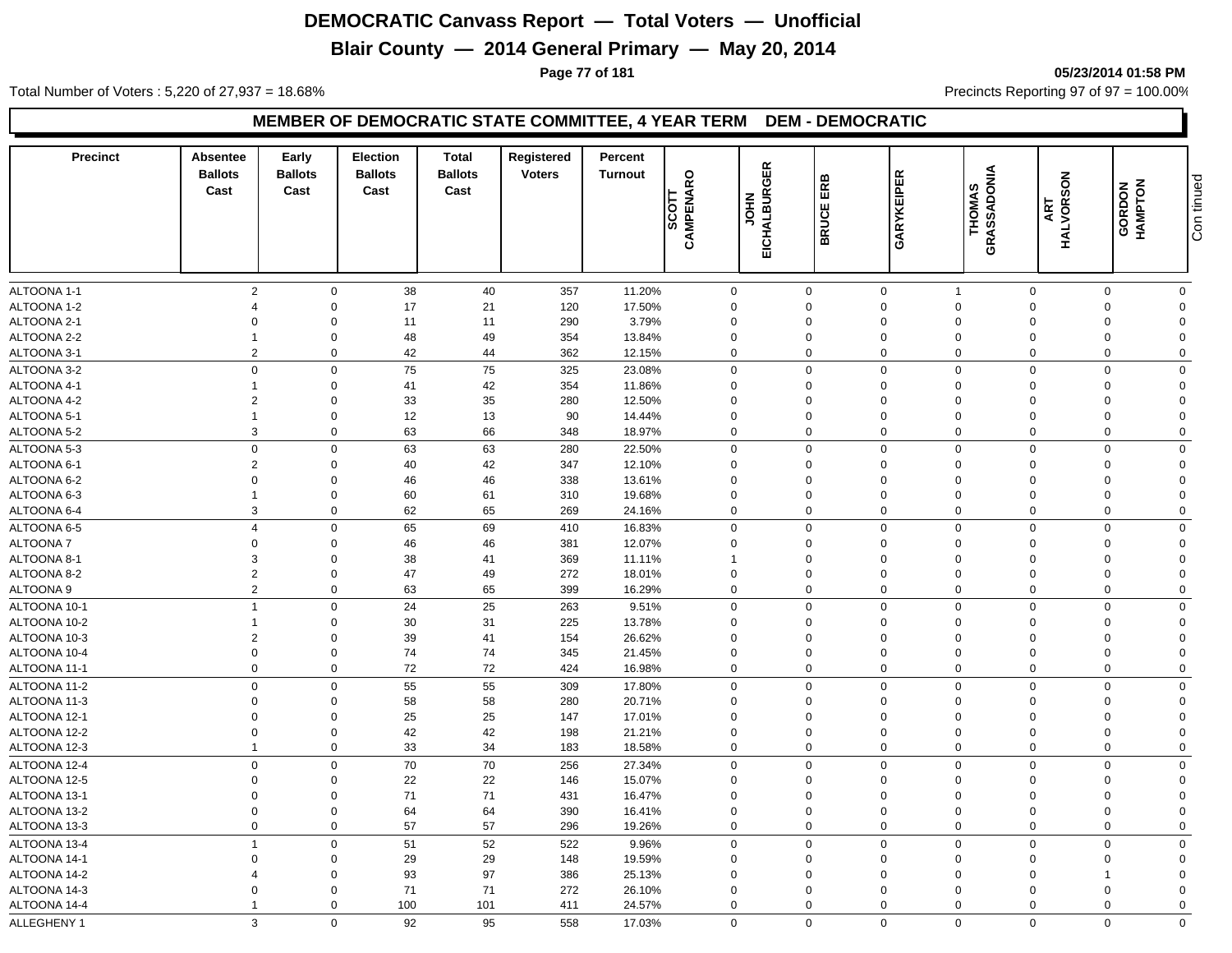# **Blair County — 2014 General Primary — May 20, 2014**

**Page 78 of 181 05/23/2014 01:58 PM**

Total Number of Voters : 5,220 of 27,937 = 18.68% Precincts Reporting 97 of 97 = 100.00%

#### **MEMBER OF DEMOCRATIC STATE COMMITTEE, 4 YEAR TERM DEM**

| <b>Precinct</b>        | <b>Absentee</b><br><b>Ballots</b><br>Cast | Early<br><b>Ballots</b><br>Cast | <b>Election</b><br><b>Ballots</b><br>Cast | <b>Total</b><br><b>Ballots</b><br>Cast | Registered<br><b>Voters</b> | Percent<br><b>Turnout</b> | CAMPENARO<br>$rac{1}{\sqrt{2}}$ | EICHALBURGER<br><b>NHOL</b> | ERB<br><b>BRUCE</b>  | GARYKEIPER           | GRASSADONIA<br><b>THOMAS</b> | SON<br>ART<br>HALVORS | GORDON<br>HAMPTON    |                      |
|------------------------|-------------------------------------------|---------------------------------|-------------------------------------------|----------------------------------------|-----------------------------|---------------------------|---------------------------------|-----------------------------|----------------------|----------------------|------------------------------|-----------------------|----------------------|----------------------|
| <b>ALLEGHENY 2</b>     | 3                                         | $\mathbf 0$                     | 92                                        | 95                                     | 550                         | 17.27%                    |                                 | $\mathbf 0$                 | $\mathbf 0$          | $\mathbf 0$          | $\mathbf 0$                  | $\mathbf 0$           | $\mathbf 0$          | 0                    |
| <b>ALLEGHENY 3</b>     | 8                                         | $\mathbf 0$                     | 17                                        | 25                                     | 117                         | 21.37%                    |                                 | $\mathbf 0$                 | $\mathbf 0$          | $\mathbf 0$          | $\mathbf 0$                  | $\mathbf 0$           | $\Omega$             | $\mathbf 0$          |
| ALLEGHENY 4            | $\mathbf 1$                               | $\mathbf 0$                     | 59                                        | 60                                     | 277                         | 21.66%                    |                                 | 0                           | $\mathbf 0$          | $\mathbf 0$          | $\mathbf 0$                  | 0                     | $\Omega$             | 0                    |
| <b>ANTIS TWP 1</b>     | 3                                         | $\mathbf 0$                     | 77                                        | 80                                     | 519                         | 15.41%                    |                                 | $\mathbf 0$                 | $\mathbf 0$          | $\mathbf 0$          | $\mathbf 0$                  | 0                     | $\mathbf 0$          | 0                    |
| <b>ANTIS TWP 2</b>     | $\mathbf 0$                               | $\mathbf 0$                     | 76                                        | 76                                     | 335                         | 22.69%                    |                                 | $\mathbf 0$                 | $\mathbf 0$          | $\Omega$             | $\mathbf 0$                  | $\mathbf 0$           | $\mathbf 0$          | $\mathbf 0$          |
| <b>ANTIS TWP 3</b>     | 1                                         | $\mathbf 0$                     | 70                                        | 71                                     | 441                         | 16.10%                    |                                 | $\mathbf 0$                 | $\Omega$             | $\mathbf 0$          | $\mathbf 0$                  | $\mathbf 0$           | $\Omega$             | $\Omega$             |
| BELLWOOD BORO          |                                           | $\mathbf 0$                     | 55                                        | 56                                     | 368                         | 15.22%                    |                                 | $\mathbf 0$                 | $\Omega$             | $\mathbf 0$          | $\mathbf 0$                  | $\mathbf 0$           | $\Omega$             | $\Omega$             |
| <b>BLAIR - CATFISH</b> | $\mathbf{1}$                              | $\mathsf 0$                     | 49                                        | 50                                     | 317                         | 15.77%                    |                                 | $\mathbf 0$                 | $\Omega$             | $\mathbf 0$          | $\mathbf 0$                  | $\mathbf 0$           | $\Omega$             | $\Omega$             |
| <b>BLAIR - E HOLBG</b> |                                           | 3<br>$\mathbf 0$                | 173                                       | 176                                    | 650                         | 27.08%                    |                                 | $\mathbf 0$                 | $\mathbf 0$          | $\mathbf 0$          | $\mathbf 0$                  | 0                     | $\Omega$             | 0                    |
|                        |                                           |                                 |                                           |                                        |                             |                           |                                 |                             |                      |                      |                              |                       |                      |                      |
| <b>CATHARINE TWP</b>   | $\mathbf 0$                               | $\mathbf 0$                     | 25                                        | 25                                     | 111                         | 22.52%                    |                                 | $\mathbf 0$                 | $\mathbf 0$          | $\mathbf 0$          | $\mathbf 0$                  | $\mathbf 0$           | $\mathbf 0$          | 0                    |
| <b>DUNCANSVILLE</b>    | $\Omega$                                  | $\mathbf 0$                     | 69                                        | 70                                     | 305                         | 22.95%                    |                                 | $\mathbf 0$                 | $\Omega$<br>$\Omega$ | $\Omega$<br>$\Omega$ | $\mathbf 0$                  | 0                     | $\Omega$<br>$\Omega$ | $\Omega$             |
| <b>FRANKSTOWN TWP1</b> |                                           | $\mathbf 0$                     | 20<br>159                                 | 20<br>162                              | 94<br>768                   | 21.28%                    |                                 | $\Omega$                    | $\mathbf 0$          | $\Omega$             | $\Omega$<br>$\Omega$         | $\Omega$<br>$\Omega$  | $\Omega$             | $\Omega$<br>$\Omega$ |
| <b>FRANKSTOWN TWP2</b> | 3                                         | $\mathbf 0$                     |                                           |                                        |                             | 21.09%                    |                                 | $\mathbf{0}$                |                      |                      |                              |                       |                      |                      |
| <b>FRANKSTOWN TWP3</b> | $\overline{4}$                            | $\mathbf 0$                     | 140                                       | 144                                    | 766                         | 18.80%                    |                                 | $\mathbf 0$                 | $\mathbf 0$          | $\mathbf 0$          | $\mathbf 0$                  | 0                     | $\Omega$             | 0                    |
| FREEDOM TWP 1          | $\mathbf 0$                               | $\mathbf 0$                     | 60                                        | 60                                     | 188                         | 31.91%                    |                                 | $\mathbf 0$                 | $\mathbf 0$          | $\overline{0}$       | $\mathbf 0$                  | $\mathbf 0$           | $\mathbf 0$          | 0                    |
| FREEDOM TWP 2          | $\Omega$                                  | $\mathbf 0$                     | 75                                        | 75                                     | 367                         | 20.44%                    |                                 | $\mathbf{0}$                | $\Omega$             | $\mathbf 0$          | $\mathbf 0$                  | $\mathbf 0$           | $\Omega$             | $\Omega$             |
| <b>GREENFIELD TWP1</b> | $\mathbf 0$                               | $\mathbf 0$                     | 37                                        | 37                                     | 305                         | 12.13%                    |                                 | $\mathbf 0$                 | $\mathbf 0$          | $\Omega$             | $\mathbf 0$                  | $\mathbf 0$           | $\Omega$             | $\Omega$             |
| <b>GREENFIELD TWP2</b> | $\mathbf 0$                               | $\mathbf 0$                     | 15                                        | 15                                     | 39                          | 38.46%                    |                                 | $\mathbf 0$                 | $\mathbf 0$          | $\mathbf 0$          | $\overline{0}$               | $\mathbf 0$           | $\Omega$             | $\Omega$             |
| <b>GREENFIELD TWP3</b> | $\overline{1}$                            | $\mathbf 0$                     | 70                                        | 71                                     | 341                         | 20.82%                    |                                 | $\mathbf 0$                 | $\mathbf 0$          | $\mathbf 0$          | $\mathbf 0$                  | 0                     | $\Omega$             | 0                    |
| <b>HOLLIDAYSBURG 1</b> | $\mathbf 0$                               | $\mathbf 0$                     | 23                                        | 23                                     | 167                         | 13.77%                    |                                 | $\mathbf 0$                 | $\mathbf 0$          | $\mathbf{0}$         | $\mathbf 0$                  | $\mathbf 0$           | $\Omega$             | $\mathbf 0$          |
| <b>HOLLIDAYSBURG 2</b> | $\Omega$                                  | $\mathbf 0$                     | 48                                        | 48                                     | 191                         | 25.13%                    |                                 | 0                           | $\overline{1}$       | $\Omega$             | $\mathbf 0$                  | $\mathbf 0$           | $\Omega$             | $\Omega$             |
| <b>HOLLIDAYSBURG 3</b> | $\Omega$                                  | $\mathbf 0$                     | 13                                        | 13                                     | 134                         | 9.70%                     |                                 | $\Omega$                    | $\Omega$             | $\mathbf 0$          | $\Omega$                     | $\Omega$              | $\Omega$             | $\Omega$             |
| <b>HOLLIDAYSBURG 4</b> | $\overline{1}$                            | $\mathbf 0$                     | 49                                        | 50                                     | 209                         | 23.92%                    |                                 | $\mathbf 0$                 | $\mathbf 0$          | $\Omega$             | $\mathbf 0$                  | $\mathbf{1}$          | $\Omega$             | $\Omega$             |
| <b>HOLLIDAYSBURG 5</b> | $\mathbf{1}$                              | $\mathbf 0$                     | 44                                        | 45                                     | 166                         | 27.11%                    |                                 | $\mathbf 0$                 | $\mathbf 0$          | $\mathbf 0$          | $\mathbf 0$                  | $\mathbf{0}$          | $\Omega$             | $\mathbf 0$          |
| <b>HOLLIDAYSBURG 6</b> | 9                                         | $\mathbf 0$                     | 60                                        | 69                                     | 274                         | 25.18%                    |                                 | $\mathbf 0$                 | $\mathbf 0$          | $\mathbf 0$          | $\mathbf 0$                  | $\mathbf 0$           | $\mathbf 0$          | 0                    |
| <b>HOLLIDAYSBURG 7</b> | 3                                         | $\mathbf 0$                     | 31                                        | 34                                     | 137                         | 24.82%                    |                                 | $\mathbf 0$                 | $\mathbf 0$          | $\mathbf 0$          | $\mathbf 0$                  | $\mathbf 0$           | $\Omega$             | $\mathbf 0$          |
| <b>HUSTON TWP</b>      | $\mathbf 0$                               | $\mathbf 0$                     | 30                                        | 30                                     | 126                         | 23.81%                    |                                 | 0                           | $\mathbf 0$          | $\mathbf 0$          | $\mathbf 0$                  | $\mathbf 0$           | $\Omega$             | 0                    |
| <b>JUNIATA TWP</b>     | $\mathbf 0$                               | $\mathbf 0$                     | 34                                        | 34                                     | 172                         | 19.77%                    |                                 | $\mathbf 0$                 | $\mathbf 0$          | $\mathbf 0$          | $\mathbf 0$                  | $\mathbf 0$           | $\Omega$             | $\Omega$             |
| LOGAN TWP 1            | $\mathbf 0$                               | $\mathbf 0$                     | 90                                        | 90                                     | 470                         | 19.15%                    |                                 | $\mathbf 0$                 | $\mathbf 0$          | $\mathbf 0$          | $\mathbf 0$                  | 0                     | $\mathbf 0$          | 0                    |
| <b>LOGAN TWP 2</b>     | 6                                         | $\mathbf 0$                     | 119                                       | 125                                    | 573                         | 21.82%                    |                                 | $\mathbf 0$                 | $\mathbf 0$          | $\Omega$             | $\mathbf 0$                  | $\mathbf 0$           | $\Omega$             | 0                    |
| <b>LOGAN TWP 3</b>     | $\mathbf 0$                               | $\mathbf 0$                     | 70                                        | 70                                     | 246                         | 28.46%                    |                                 | $\mathbf 0$                 | $\Omega$             | $\mathbf 0$          | $\mathbf 0$                  | $\mathbf 0$           | $\Omega$             | $\Omega$             |
| <b>LOGAN TWP 4</b>     | $\Omega$                                  | $\mathsf 0$                     | 83                                        | 83                                     | 409                         | 20.29%                    |                                 | $\mathbf 0$                 | $\Omega$             | $\Omega$             | $\Omega$                     | $\Omega$              | $\Omega$             | $\Omega$             |
| <b>LOGAN TWP 5</b>     | $\mathbf 0$                               | $\mathsf 0$                     | 82                                        | 82                                     | 421                         | 19.48%                    |                                 | $\mathbf 0$                 | $\mathbf 0$          | $\Omega$             | $\Omega$                     | $\Omega$              | $\Omega$             | $\Omega$             |
| <b>LOGAN TWP 6</b>     | $\overline{4}$                            | $\mathbf 0$                     | 112                                       | 116                                    | 672                         | 17.26%                    |                                 | $\mathbf 0$                 | $\mathbf 0$          | $\overline{1}$       | $\mathbf 0$                  | 0                     | $\Omega$             | 0                    |
| <b>LOGAN TWP 7</b>     | $\mathbf 0$                               | $\mathbf 0$                     | 50                                        | 50                                     | 216                         | 23.15%                    |                                 | $\mathbf 0$                 | $\mathbf 0$          | $\mathbf 0$          | $\Omega$                     | $\mathbf 0$           | $\Omega$             | $\mathbf{1}$         |
| <b>MARTINSBURG 1</b>   | $\Omega$                                  | $\mathbf 0$                     | 36                                        | 36                                     | 131                         | 27.48%                    |                                 | $\mathbf 0$                 | $\Omega$             | $\Omega$             | $\Omega$                     | $\Omega$              | $\Omega$             | $\Omega$             |
| <b>MARTINSBURG 2</b>   | $\Omega$                                  | $\mathbf 0$                     | 37                                        | 37                                     | 170                         | 21.76%                    |                                 | $\mathbf 0$                 | $\Omega$             | $\Omega$             | $\Omega$                     | $\Omega$              | $\Omega$             | $\Omega$             |
| <b>NEWRY BORO</b>      | $\mathbf 0$                               | $\mathbf 0$                     | 23                                        | 23                                     | 67                          | 34.33%                    |                                 | $\mathbf 0$                 | $\mathbf 0$          | $\Omega$             | $\Omega$                     | $\Omega$              | $\Omega$             | $\Omega$             |
| NORTH WOODBURY         | $\overline{4}$                            | $\mathbf 0$                     | 55                                        | 59                                     | 307                         | 19.22%                    |                                 | $\mathbf 0$                 | $\mathbf 0$          | $\mathbf 0$          | $\Omega$                     | $\mathbf{0}$          | $\Omega$             | $\Omega$             |
| <b>ROARING SPG 1</b>   | $\mathbf{1}$                              | $\mathbf 0$                     | 10                                        | 11                                     | 102                         | 10.78%                    |                                 | $\mathbf 0$                 | $\mathbf 0$          | $\mathbf 0$          | $\mathbf 0$                  | $\mathbf 0$           | $\Omega$             | 0                    |
| <b>ROARING SPG 2</b>   | $\Omega$                                  | $\Omega$                        | 41                                        | 41                                     | 172                         | 23.84%                    |                                 | $\mathbf 0$                 | $\Omega$             | $\mathbf 0$          | $\Omega$                     | $\mathbf{0}$          | $\Omega$             | $\mathbf 0$          |
|                        |                                           |                                 |                                           |                                        |                             |                           |                                 |                             |                      |                      |                              |                       |                      |                      |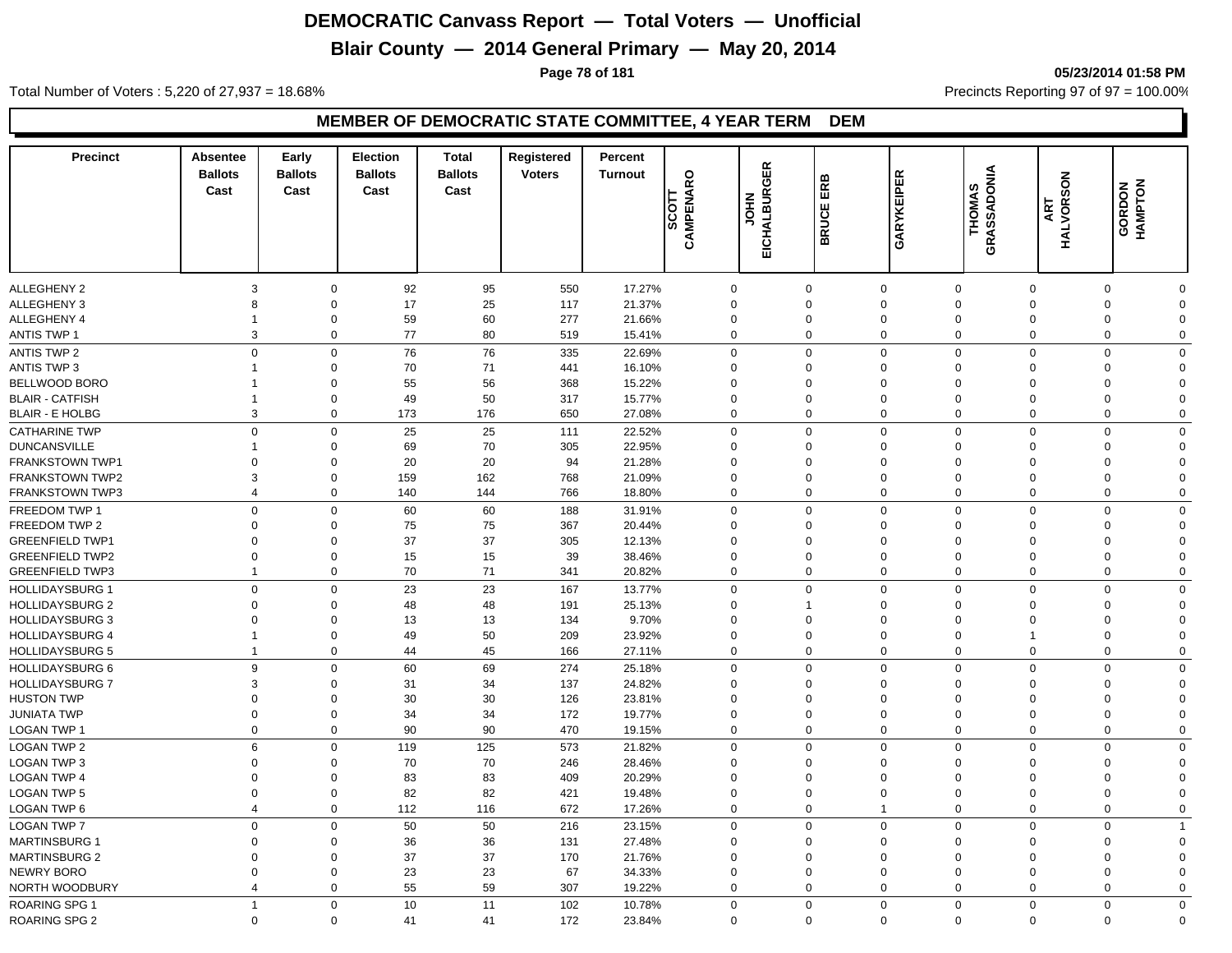## **Blair County — 2014 General Primary — May 20, 2014**

**Page 79 of 181 05/23/2014 01:58 PM**

Total Number of Voters : 5,220 of 27,937 = 18.68% Precincts Reporting 97 of 97 = 100.00%

#### **MEMBER OF DEMOCRATIC STATE COMMITTEE, 4 YEAR TERM DEM**

| <b>Precinct</b>      | Absentee<br><b>Ballots</b><br>Cast | Early<br><b>Ballots</b><br>Cast | Election<br><b>Ballots</b><br>Cast | Total<br><b>Ballots</b><br>Cast | Registered<br><b>Voters</b> | Percent<br><b>Turnout</b> | $\circ$<br><b>SCOT</b><br>AMPENA<br><u>د،</u> | $\propto$<br>₩<br>≃<br><b>МЮС</b><br><b>ALBU</b><br>ΕIC | ERB<br><b>BRUCE</b> | <b>KEIPER</b><br>$\alpha$<br>◀<br>Ō | <b>THOMAS<br/>GRASSADONIA</b> | $rac{8}{2}$<br>ART<br>VOR: | GORDON<br>HAMPTON |  |
|----------------------|------------------------------------|---------------------------------|------------------------------------|---------------------------------|-----------------------------|---------------------------|-----------------------------------------------|---------------------------------------------------------|---------------------|-------------------------------------|-------------------------------|----------------------------|-------------------|--|
| <b>ROARING SPG 3</b> |                                    | 0                               | 28                                 | 31                              | 115                         | 26.96%                    | $\mathbf 0$                                   | $\mathbf 0$                                             |                     | 0                                   | 0                             |                            |                   |  |
| SNYDER TWP 1         |                                    | $\Omega$                        | 49                                 | 50                              | 289                         | 17.30%                    | $\Omega$                                      | $\Omega$                                                |                     | 0                                   | $\mathbf 0$                   |                            |                   |  |
| SNYDER TWP 2         |                                    | $\mathbf 0$                     | 50                                 | 52                              | 352                         | 14.77%                    | $\mathbf{0}$                                  | $\Omega$                                                |                     | $\mathbf 0$                         | $\mathbf 0$                   | $\mathbf 0$                |                   |  |
| TAYLOR TWP           | 5                                  | $\Omega$                        | 45                                 | 50                              | 375                         | 13.33%                    | $\Omega$                                      | $\Omega$                                                |                     | $\Omega$                            | $\mathbf{0}$                  | $\Omega$                   |                   |  |
| <b>TYRONE TWP 1</b>  |                                    | $\Omega$                        | 26                                 | 26                              | 126                         | 20.63%                    |                                               |                                                         |                     |                                     |                               |                            |                   |  |
| TYRONE TWP 2         |                                    | $\Omega$                        | 56                                 | 56                              | 204                         | 27.45%                    |                                               |                                                         |                     |                                     |                               |                            |                   |  |
| <b>TYRONE BORO 1</b> |                                    | $\Omega$                        | 41                                 | 41                              | 183                         | 22.40%                    |                                               |                                                         |                     |                                     |                               |                            |                   |  |
| TYRONE BORO 2        |                                    | 0                               | 27                                 | 28                              | 160                         | 17.50%                    | 0                                             |                                                         |                     | 0                                   | 0                             |                            |                   |  |
| TYRONE BORO 3        | $\Omega$                           | $\mathbf 0$                     | 24                                 | 24                              | 167                         | 14.37%                    | $\mathbf 0$                                   | $\Omega$                                                |                     | $\mathbf 0$                         | $\mathbf 0$                   | $\Omega$                   | $\Omega$          |  |
| <b>TYRONE BORO 4</b> |                                    | $\Omega$                        | 16                                 | 16                              | 113                         | 14.16%                    |                                               |                                                         |                     | $\Omega$                            | $\Omega$                      |                            |                   |  |
| TYRONE BORO 5        |                                    |                                 | 13                                 | 13                              | 110                         | 11.82%                    |                                               |                                                         |                     |                                     |                               |                            |                   |  |
| TYRONE BORO 6        |                                    |                                 | 51                                 | 52                              | 176                         | 29.55%                    |                                               |                                                         |                     |                                     |                               |                            |                   |  |
| TYRONE BORO 7        |                                    | 0                               | 30                                 | 31                              | 177                         | 17.51%                    |                                               | $\Omega$                                                |                     | $\mathbf 0$                         | 0                             |                            |                   |  |
| WILLIAMSBURG         | $\Omega$                           | $\mathbf 0$                     | 53                                 | 53                              | 226                         | 23.45%                    | $\Omega$                                      | $\Omega$                                                |                     | $\Omega$                            | $\mathbf 0$                   | $\Omega$                   |                   |  |
| WOODBURY TWP         |                                    | 0                               | 31                                 | 31                              | 175                         | 17.71%                    |                                               |                                                         |                     |                                     |                               |                            |                   |  |
| <b>Totals</b>        | 120                                | $\mathbf{0}$                    | 5100                               | 5220                            | 27937                       |                           |                                               |                                                         |                     |                                     |                               |                            |                   |  |
|                      |                                    |                                 |                                    |                                 |                             |                           |                                               |                                                         |                     |                                     |                               |                            |                   |  |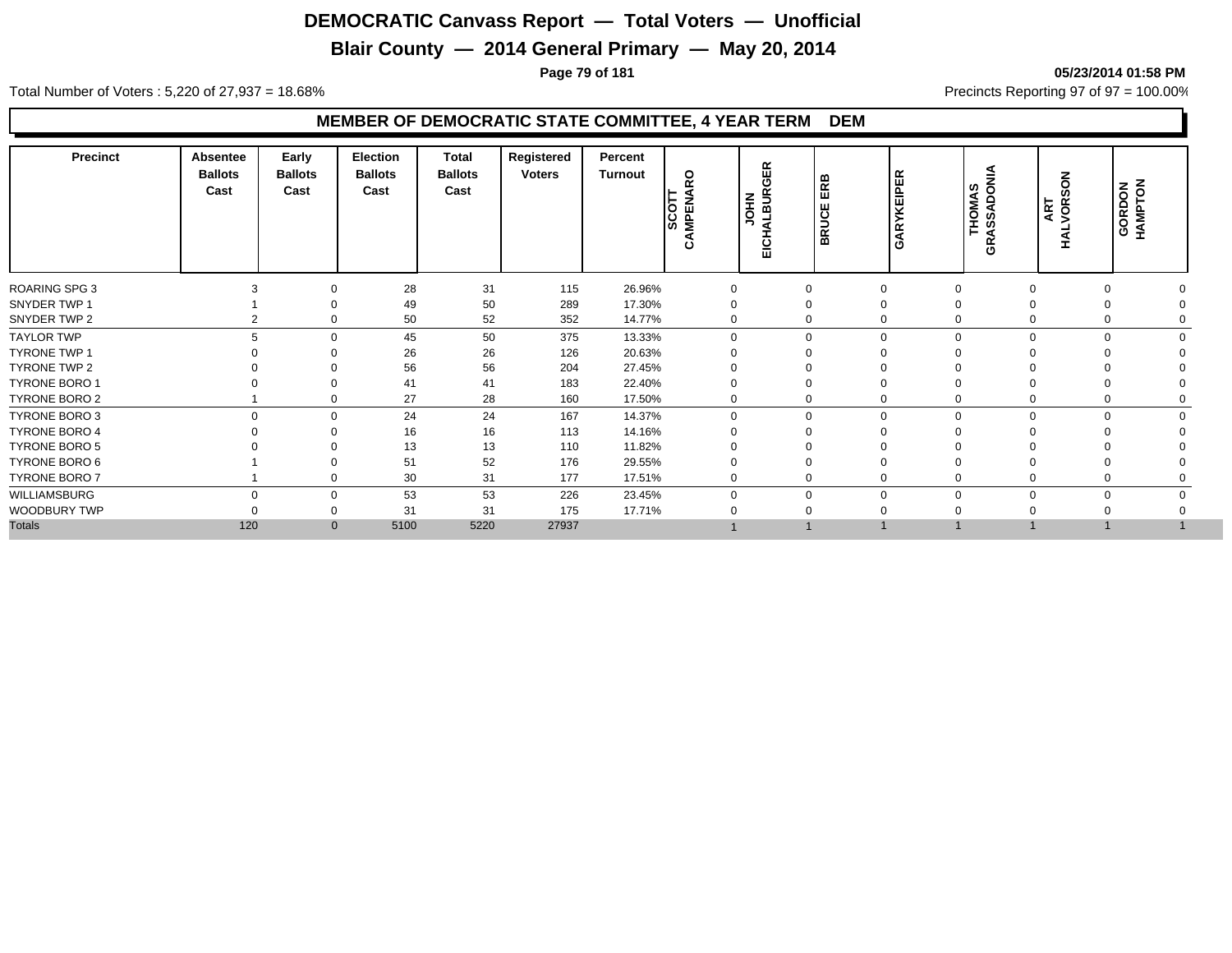## **Blair County — 2014 General Primary — May 20, 2014**

**Page 80 of 181 05/23/2014 01:58 PM**

Total Number of Voters : 5,220 of 27,937 = 18.68% Precincts Reporting 97 of 97 = 100.00%

#### **MEMBER OF DEMOCRATIC STATE COMMITTEE, 4 YEAR TERM DEM - DEMOCRATIC**

| <b>Precinct</b> | <b>Absentee</b> | Early          | <b>Election</b> | <b>Total</b>   | Registered    | Percent                       |                     |                   |              |               |                         |     |  |
|-----------------|-----------------|----------------|-----------------|----------------|---------------|-------------------------------|---------------------|-------------------|--------------|---------------|-------------------------|-----|--|
|                 | <b>Ballots</b>  | <b>Ballots</b> | <b>Ballots</b>  | <b>Ballots</b> | <b>Voters</b> | <b>SWAN</b><br><b>Turnout</b> | <b>JAN MCCREEDY</b> |                   | <b>STERN</b> | DREW YINGLING |                         |     |  |
|                 | Cast            | Cast           | Cast            | Cast           |               |                               |                     | JOANN<br>NARDELLI |              |               | <b>Totals</b>           |     |  |
|                 |                 |                |                 |                |               | ဖ                             | ∞ =                 |                   |              |               |                         |     |  |
|                 |                 |                |                 |                |               | <b>JAME</b>                   |                     |                   | <b>JERRY</b> |               |                         |     |  |
|                 |                 |                |                 |                |               |                               |                     |                   |              |               |                         |     |  |
|                 |                 |                |                 |                |               |                               |                     |                   |              |               |                         |     |  |
| ALTOONA 1-1     | $\overline{2}$  | $\mathbf 0$    | 38              | 40             | 357           | 11.20%                        | $\mathbf{0}$        | $\mathbf 0$       | $\mathbf 0$  | $\mathbf 0$   | $\mathbf 0$             | 53  |  |
| ALTOONA 1-2     | $\overline{4}$  | $\Omega$       | 17              | 21             | 120           | 17.50%                        | 0                   | $\mathbf 0$       | $\mathbf 0$  | $\mathbf 0$   | $\mathbf 0$             | 27  |  |
| ALTOONA 2-1     | $\Omega$        | $\Omega$       | 11              | 11             | 290           | 3.79%                         | 0                   | $\Omega$          | $\mathbf 0$  | $\Omega$      | $\mathbf 0$             | 13  |  |
| ALTOONA 2-2     | $\mathbf{1}$    | $\Omega$       | 48              | 49             | 354           | 13.84%                        | $\Omega$            | $\Omega$          | $\Omega$     | 0             | $\Omega$                | 70  |  |
| ALTOONA 3-1     | 2               | $\mathbf 0$    | 42              | 44             | 362           | 12.15%                        | 0                   | $\mathbf 0$       | $\mathbf 0$  | 0             | 0                       | 63  |  |
| ALTOONA 3-2     | $\mathbf 0$     | $\mathbf 0$    | 75              | 75             | 325           | 23.08%                        | $\mathbf 0$         | $\mathbf 0$       | $\mathbf 0$  | 0             | $\mathbf 0$             | 108 |  |
| ALTOONA 4-1     | $\mathbf{1}$    | $\mathbf 0$    | 41              | 42             | 354           | 11.86%                        | 0                   | $\mathbf 0$       | $\mathbf 0$  | $\mathbf 0$   | $\mathbf 0$             | 60  |  |
| ALTOONA 4-2     | $\overline{c}$  | $\Omega$       | 33              | 35             | 280           | 12.50%                        | $\Omega$            | $\Omega$          | $\mathbf 0$  | 0             | $\mathbf 0$             | 57  |  |
| ALTOONA 5-1     | $\mathbf{1}$    | $\mathbf 0$    | 12              | 13             | 90            | 14.44%                        | $\mathbf 0$         | $\mathbf 0$       | $\mathbf 0$  | 0             | $\mathbf 0$             | 20  |  |
| ALTOONA 5-2     | 3               | $\mathbf 0$    | 63              | 66             | 348           | 18.97%                        | 0                   | $\mathbf 0$       | $\mathbf 0$  | $\mathbf 0$   | $\mathbf 0$             | 90  |  |
| ALTOONA 5-3     | $\mathbf 0$     | $\mathbf 0$    | 63              | 63             | 280           | 22.50%                        | $\mathbf 0$         | $\mathbf 0$       | $\mathbf 0$  | $\mathbf 0$   | $\mathbf 0$             | 97  |  |
| ALTOONA 6-1     | $\overline{c}$  | $\Omega$       | 40              | 42             | 347           | 12.10%                        | $\Omega$            | $\Omega$          | $\Omega$     | 0             | $\Omega$                | 52  |  |
| ALTOONA 6-2     | $\Omega$        | $\mathbf 0$    | 46              | 46             | 338           | 13.61%                        | $\mathbf 0$         | $\Omega$          | $\mathbf 0$  | 0             | $\mathbf 0$             | 66  |  |
| ALTOONA 6-3     | $\overline{1}$  | $\mathbf 0$    | 60              | 61             | 310           | 19.68%                        | $\mathbf 0$         | $\Omega$          | $\mathbf 0$  | $\Omega$      | $\mathbf 0$             | 89  |  |
| ALTOONA 6-4     | 3               | 0              | 62              | 65             | 269           | 24.16%                        | 0                   | $\mathbf 0$       | $\mathbf 0$  | 0             | $\overline{\mathbf{1}}$ | 90  |  |
| ALTOONA 6-5     | $\overline{4}$  | 0              | 65              | 69             | 410           | 16.83%                        | 0                   | $\Omega$          | $\mathbf 0$  | 0             | $\mathbf 0$             | 97  |  |
| ALTOONA 7       | $\Omega$        | $\Omega$       | 46              | 46             | 381           | 12.07%                        | $\Omega$            | $\Omega$          | $\mathbf 0$  | $\Omega$      | $\Omega$                | 68  |  |
| ALTOONA 8-1     | 3               | $\Omega$       | 38              | 41             | 369           | 11.11%                        | $\mathbf 0$         | $\Omega$          | $\mathbf 0$  | $\Omega$      | $\mathbf 0$             | 49  |  |
| ALTOONA 8-2     | 2               | $\mathbf 0$    | 47              | 49             | 272           | 18.01%                        | 0                   | $\mathbf 0$       | $\mathbf 0$  | 0             | $\mathbf 0$             | 66  |  |
| ALTOONA 9       | 2               | $\mathbf 0$    | 63              | 65             | 399           | 16.29%                        | $\mathbf{1}$        | $\mathbf 0$       | $\mathbf 0$  | 0             | 0                       | 86  |  |
| ALTOONA 10-1    | $\overline{1}$  | $\mathbf 0$    | 24              | 25             | 263           | 9.51%                         | $\mathbf 0$         | $\Omega$          | $\mathbf 0$  | 0             | $\mathbf 0$             | 32  |  |
| ALTOONA 10-2    | $\mathbf{1}$    | $\mathbf 0$    | 30              | 31             | 225           | 13.78%                        | $\Omega$            | $\Omega$          | $\mathbf 0$  | $\Omega$      | $\Omega$                | 48  |  |
| ALTOONA 10-3    | $\overline{2}$  | 0              | 39              | 41             | 154           | 26.62%                        | $\mathbf 0$         | $\mathbf 0$       | $\mathbf 0$  | $\mathbf 0$   | $\mathbf 0$             | 58  |  |
| ALTOONA 10-4    | $\mathbf 0$     | $\mathbf 0$    | 74              | 74             | 345           | 21.45%                        | 0                   | $\mathbf 0$       | $\mathbf 0$  | 0             | $\mathbf 0$             | 85  |  |
| ALTOONA 11-1    | $\mathbf 0$     | $\mathbf 0$    | 72              | 72             | 424           | 16.98%                        | 0                   | $\mathbf 0$       | $\mathbf 0$  | 0             | $\mathbf 0$             | 104 |  |
| ALTOONA 11-2    | $\mathbf 0$     | $\mathbf 0$    | 55              | 55             | 309           | 17.80%                        | 0                   | $\mathbf 0$       | $\mathbf 0$  | $\mathbf 0$   | $\mathsf 0$             | 66  |  |
| ALTOONA 11-3    | $\mathbf 0$     | 0              | 58              | 58             | 280           | 20.71%                        | 0                   | $\mathbf 0$       | $\mathbf 0$  | 0             | $\mathbf 0$             | 77  |  |
| ALTOONA 12-1    | $\mathbf 0$     | $\mathbf 0$    | 25              | 25             | 147           | 17.01%                        | 0                   | $\mathbf 0$       | $\mathbf 0$  | $\mathbf 0$   | $\mathbf 0$             | 38  |  |
| ALTOONA 12-2    | $\mathbf 0$     | $\mathbf 0$    | 42              | 42             | 198           | 21.21%                        | 0                   | $\mathbf 0$       | $\mathbf 0$  | 0             | $\mathbf 0$             | 61  |  |
| ALTOONA 12-3    | $\mathbf{1}$    | $\mathbf 0$    | 33              | 34             | 183           | 18.58%                        | 0                   | $\mathbf 0$       | $\mathbf 0$  | 0             | 0                       | 44  |  |
| ALTOONA 12-4    | $\mathbf 0$     | $\mathbf 0$    | 70              | 70             | 256           | 27.34%                        | 0                   | $\Omega$          | $\mathbf 0$  | 0             | $\mathsf 0$             | 92  |  |
| ALTOONA 12-5    | $\mathbf 0$     | $\mathbf 0$    | 22              | 22             | 146           | 15.07%                        | 0                   | $\mathbf 0$       | $\mathbf 0$  | 0             | $\mathbf 0$             | 25  |  |
| ALTOONA 13-1    | $\mathbf 0$     | $\mathbf 0$    | 71              | 71             | 431           | 16.47%                        | 0                   | $\mathbf 0$       | $\mathbf 0$  | 0             | $\mathbf 0$             | 106 |  |
| ALTOONA 13-2    | $\mathbf 0$     | $\mathbf 0$    | 64              | 64             | 390           | 16.41%                        | $\mathbf 0$         | $\mathbf 0$       | $\mathbf 0$  | $\mathbf 0$   | $\mathbf 0$             | 88  |  |
| ALTOONA 13-3    | $\mathbf 0$     | $\mathbf 0$    | 57              | 57             | 296           | 19.26%                        | 0                   | $\mathbf 0$       | $\mathbf 0$  | $\mathbf 0$   | $\mathbf 0$             | 83  |  |
| ALTOONA 13-4    | $\overline{1}$  | $\mathbf 0$    | 51              | 52             | 522           | 9.96%                         | 0                   | $\mathbf 0$       | $\mathbf 0$  | 0             | $\mathbf 0$             | 75  |  |
| ALTOONA 14-1    | $\mathbf 0$     | $\mathbf 0$    | 29              | 29             | 148           | 19.59%                        | 0                   | $\mathbf 0$       | $\mathbf 0$  | 0             | $\mathbf 0$             | 39  |  |
| ALTOONA 14-2    | $\overline{4}$  | $\mathbf 0$    | 93              | 97             | 386           | 25.13%                        | $\mathbf 0$         | $\mathbf 0$       | $\mathbf 0$  | $\Omega$      | $\mathbf 0$             | 141 |  |
| ALTOONA 14-3    | $\Omega$        | $\mathbf 0$    | 71              | 71             | 272           | 26.10%                        | 0                   | $\Omega$          | $\mathbf 0$  | $\mathbf 0$   | $\Omega$                | 91  |  |
| ALTOONA 14-4    | $\mathbf{1}$    | $\mathbf 0$    | 100             | 101            | 411           | 24.57%                        | $\mathbf 0$         | $\mathbf 0$       | $\mathbf 0$  | $\mathbf 0$   | $\mathbf 0$             | 147 |  |
| ALLEGHENY 1     | 3               | $\Omega$       | 92              | 95             | 558           | 17.03%                        | 0                   | $\Omega$          | $\Omega$     | $\Omega$      | $\Omega$                | 138 |  |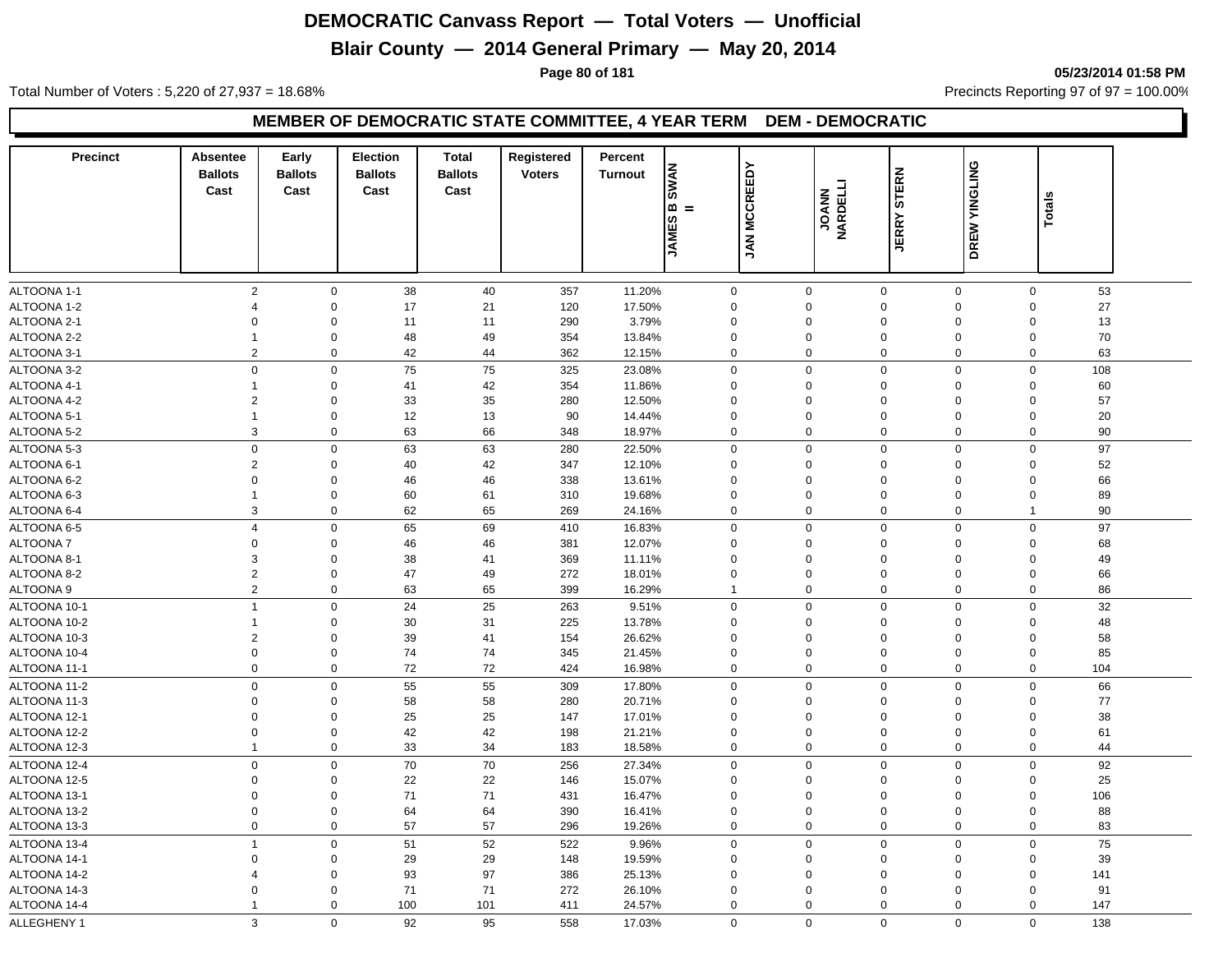## **Blair County — 2014 General Primary — May 20, 2014**

**Page 81 of 181 05/23/2014 01:58 PM**

Total Number of Voters : 5,220 of 27,937 = 18.68% Precincts Reporting 97 of 97 = 100.00%

#### **MEMBER OF DEMOCRATIC STATE COMMITTEE, 4 YEAR TERM DEM**

| <b>Precinct</b>        | <b>Absentee</b>         | Early          | <b>Election</b> | <b>Total</b>   | Registered    | Percent        |                 |                 |                         |                             |               |                    |  |
|------------------------|-------------------------|----------------|-----------------|----------------|---------------|----------------|-----------------|-----------------|-------------------------|-----------------------------|---------------|--------------------|--|
|                        | <b>Ballots</b>          | <b>Ballots</b> | <b>Ballots</b>  | <b>Ballots</b> | <b>Voters</b> | <b>Turnout</b> |                 |                 |                         |                             | DREW YINGLING |                    |  |
|                        | Cast                    | Cast           | Cast            | Cast           |               |                | <b>SWAN</b>     | <b>MCCREEDY</b> | <b>DANN</b><br>NARDELLI | <b>STERN</b>                |               |                    |  |
|                        |                         |                |                 |                |               |                | <b>m</b><br>$=$ |                 |                         |                             |               | Totals             |  |
|                        |                         |                |                 |                |               |                | ဖာ              |                 |                         | <b>JERRY</b>                |               |                    |  |
|                        |                         |                |                 |                |               |                | <b>JAME</b>     | ΜY              |                         |                             |               |                    |  |
|                        |                         |                |                 |                |               |                |                 |                 |                         |                             |               |                    |  |
|                        |                         |                |                 |                |               |                |                 |                 |                         |                             |               |                    |  |
| <b>ALLEGHENY 2</b>     | 3                       | $\Omega$       | 92              | 95             | 550           | 17.27%         | $\mathbf 0$     | $\mathbf 0$     |                         | $\mathbf 0$<br>0            |               | 138<br>$\mathbf 0$ |  |
| ALLEGHENY 3            | 8                       | $\Omega$       | 17              | 25             | 117           | 21.37%         | $\mathbf 0$     | $\Omega$        |                         | $\mathbf 0$<br>$\Omega$     |               | 33<br>$\Omega$     |  |
| ALLEGHENY 4            | 1                       | $\mathbf 0$    | 59              | 60             | 277           | 21.66%         | 0               | $\mathbf 0$     |                         | $\mathbf 0$<br>0            |               | 84<br>$\Omega$     |  |
| <b>ANTIS TWP 1</b>     | 3                       | $\mathbf 0$    | 77              | 80             | 519           | 15.41%         | $\mathbf 0$     | $\Omega$        | $\overline{1}$          | $\mathbf 0$                 |               | $\Omega$<br>117    |  |
| <b>ANTIS TWP 2</b>     | $\mathbf 0$             | $\mathbf 0$    | 76              | 76             | 335           | 22.69%         | $\mathbf 0$     | $\mathbf 0$     |                         | $\mathbf 0$<br>0            |               | $\mathsf 0$<br>116 |  |
| ANTIS TWP 3            | 1                       | $\Omega$       | 70              | 71             | 441           | 16.10%         | 0               | $\Omega$        |                         | $\mathbf 0$<br>$\Omega$     |               | $\Omega$<br>103    |  |
| BELLWOOD BORO          | $\mathbf 1$             | $\mathbf 0$    | 55              | 56             | 368           | 15.22%         | 0               | $\mathbf 0$     | $\mathbf 0$             | $\mathbf 0$                 |               | 72<br>$\mathbf 0$  |  |
| <b>BLAIR - CATFISH</b> | 1                       | $\mathbf 0$    | 49              | 50             | 317           | 15.77%         | 0               | $\mathbf 0$     |                         | $\mathbf 0$<br>$\Omega$     |               | $\mathbf 0$<br>63  |  |
| <b>BLAIR - E HOLBG</b> | 3                       | $\mathbf 0$    | 173             | 176            | 650           | 27.08%         | $\mathbf 0$     | $\mathbf 0$     |                         | $\mathbf 0$<br>$\mathbf 0$  |               | 244<br>$\mathbf 0$ |  |
| <b>CATHARINE TWP</b>   | $\mathbf 0$             | $\mathbf 0$    | 25              | 25             | 111           | 22.52%         | $\mathbf 0$     | $\Omega$        |                         | $\mathbf 0$<br>$\Omega$     |               | $\mathbf 0$<br>31  |  |
| <b>DUNCANSVILLE</b>    | 1                       | $\Omega$       | 69              | 70             | 305           | 22.95%         | 0               | $\Omega$        |                         | $\mathbf 0$<br>0            |               | 97<br>$\Omega$     |  |
| FRANKSTOWN TWP1        | 0                       | $\Omega$       | 20              | 20             | 94            | 21.28%         | $\mathbf 0$     | $\Omega$        | $\Omega$                | $\Omega$                    |               | 23<br>$\mathbf 0$  |  |
| <b>FRANKSTOWN TWP2</b> | 3                       | $\Omega$       | 159             | 162            | 768           | 21.09%         | 0               | $\mathbf 0$     | $\Omega$                | $\Omega$                    |               | 209<br>$\Omega$    |  |
| <b>FRANKSTOWN TWP3</b> | $\overline{\mathbf{4}}$ | $\mathbf 0$    | 140             | 144            | 766           | 18.80%         | $\mathbf 0$     | $\mathbf{1}$    |                         | $\mathbf 0$<br>$\Omega$     |               | $\Omega$<br>207    |  |
| FREEDOM TWP 1          | $\mathbf 0$             | $\mathbf 0$    | 60              | 60             | 188           | 31.91%         | $\mathbf 0$     | $\mathbf 0$     |                         | $\mathbf 0$<br>0            |               | 83<br>$\mathsf 0$  |  |
| FREEDOM TWP 2          | 0                       | $\Omega$       | 75              | 75             | 367           | 20.44%         | 0               | $\Omega$        |                         | $\mathbf 0$<br>$\Omega$     |               | $\Omega$<br>103    |  |
| <b>GREENFIELD TWP1</b> | 0                       | $\Omega$       | 37              | 37             | 305           | 12.13%         | 0               | $\Omega$        |                         | $\mathbf 0$<br>$\Omega$     |               | 47<br>$\Omega$     |  |
| <b>GREENFIELD TWP2</b> | 0                       | $\mathbf 0$    | 15              | 15             | 39            | 38.46%         | $\mathbf 0$     | $\mathbf 0$     |                         | $\mathbf 0$<br>$\mathbf 0$  |               | 18<br>$\mathbf 0$  |  |
| <b>GREENFIELD TWP3</b> | $\mathbf{1}$            | $\Omega$       | 70              | 71             | 341           | 20.82%         | 0               | $\Omega$        |                         | $\mathbf 0$<br>$\Omega$     |               | 87<br>$\Omega$     |  |
| <b>HOLLIDAYSBURG 1</b> | $\mathbf 0$             | $\mathbf 0$    | 23              | 23             | 167           | 13.77%         | $\mathbf 0$     | $\Omega$        |                         | $\mathbf 0$<br>$\mathbf 0$  |               | $\mathbf 0$<br>31  |  |
| <b>HOLLIDAYSBURG 2</b> | 0                       | $\Omega$       | 48              | 48             | 191           | 25.13%         | 0               | $\Omega$        |                         | $\mathbf 0$<br>$\mathbf 0$  |               | 68<br>$\Omega$     |  |
| <b>HOLLIDAYSBURG 3</b> | $\mathbf 0$             | $\mathbf 0$    | 13              | 13             | 134           | 9.70%          | $\mathbf 0$     | $\Omega$        |                         | $\mathbf 0$<br>$\Omega$     |               | 21<br>$\Omega$     |  |
| <b>HOLLIDAYSBURG 4</b> | $\mathbf{1}$            | $\mathbf 0$    | 49              | 50             | 209           | 23.92%         | $\mathbf 0$     | $\mathbf 0$     |                         | $\mathbf 0$<br>$\mathbf 0$  |               | 68<br>$\mathbf 0$  |  |
| <b>HOLLIDAYSBURG 5</b> | 1                       | $\mathbf 0$    | 44              | 45             | 166           | 27.11%         | $\mathbf 0$     |                 | $\mathbf 0$             | $\mathbf 0$<br>$\mathbf 0$  |               | $\mathbf 0$<br>60  |  |
| <b>HOLLIDAYSBURG 6</b> | 9                       | $\mathbf 0$    | 60              | 69             | 274           | 25.18%         | $\mathbf 0$     | $\Omega$        |                         | $\mathbf 0$<br>0            |               | $\mathbf 0$<br>81  |  |
| <b>HOLLIDAYSBURG 7</b> | 3                       | $\Omega$       | 31              | 34             | 137           | 24.82%         | 0               | $\Omega$        |                         | $\mathbf 0$<br>$\Omega$     |               | 43<br>$\Omega$     |  |
| <b>HUSTON TWP</b>      | 0                       | $\Omega$       | 30              | 30             | 126           | 23.81%         | 0               | $\Omega$        | $\Omega$                | $\mathbf{1}$                |               | 49<br>$\Omega$     |  |
| <b>JUNIATA TWP</b>     | 0                       | $\Omega$       | 34              | 34             | 172           | 19.77%         | 0               | $\Omega$        |                         | $\mathbf 0$<br>$\Omega$     |               | 47<br>$\Omega$     |  |
| LOGAN TWP 1            | $\mathbf 0$             | $\mathbf 0$    | 90              | 90             | 470           | 19.15%         | $\mathbf 0$     | $\mathbf 0$     |                         | $\mathbf 0$<br>$\mathbf 0$  |               | $\mathbf 0$<br>116 |  |
| <b>LOGAN TWP 2</b>     | 6                       | $\mathbf 0$    | 119             | 125            | 573           | 21.82%         | $\mathbf 0$     | $\Omega$        |                         | $\mathbf 0$<br>$\mathbf 0$  |               | $\mathbf 0$<br>168 |  |
| <b>LOGAN TWP 3</b>     | $\mathbf 0$             | $\mathbf 0$    | 70              | 70             | 246           | 28.46%         | $\mathbf 0$     | $\mathbf 0$     |                         | $\mathbf 0$<br>0            |               | 99<br>$\mathbf 0$  |  |
| <b>LOGAN TWP 4</b>     | 0                       | $\Omega$       | 83              | 83             | 409           | 20.29%         | $\mathbf 0$     | $\mathbf 0$     |                         | $\mathbf 0$<br>$\Omega$     |               | $\mathbf 0$<br>112 |  |
| <b>LOGAN TWP 5</b>     | $\Omega$                | $\Omega$       | 82              | 82             | 421           | 19.48%         | $\mathbf 0$     | $\mathbf 0$     | $\Omega$                | $\Omega$                    |               | 114<br>$\Omega$    |  |
| <b>LOGAN TWP 6</b>     | $\overline{\mathbf{4}}$ | $\mathbf 0$    | 112             | 116            | 672           | 17.26%         | $\mathbf 0$     |                 | $\mathbf{0}$            | $\mathbf 0$<br>$\mathbf 0$  |               | $\mathbf 0$<br>152 |  |
| <b>LOGAN TWP 7</b>     | 0                       | $\mathbf 0$    | 50              | 50             | 216           | 23.15%         | $\mathbf 0$     | $\Omega$        |                         | $\mathbf 0$<br>0            |               | 63<br>$\mathbf 0$  |  |
| <b>MARTINSBURG 1</b>   | $\mathbf 0$             | $\Omega$       | 36              | 36             | 131           | 27.48%         | $\mathbf 0$     | $\Omega$        |                         | $\mathbf 0$<br>$\Omega$     |               | 48<br>$\Omega$     |  |
| <b>MARTINSBURG 2</b>   | 0                       | $\mathbf 0$    | 37              | 37             | 170           | 21.76%         | 0               | $\Omega$        |                         | $\mathbf 0$<br>$\Omega$     |               | 58<br>$\Omega$     |  |
| NEWRY BORO             | 0                       | $\Omega$       | 23              | 23             | 67            | 34.33%         | 0               | $\Omega$        |                         | $\mathbf 0$<br>$\Omega$     |               | $\Omega$<br>33     |  |
| NORTH WOODBURY         | 4                       | $\mathbf 0$    | 55              | 59             | 307           | 19.22%         | 0               | $\mathbf 0$     |                         | $\mathbf 0$<br>0            |               | 73<br>$\Omega$     |  |
|                        | $\mathbf{1}$            | $\Omega$       |                 |                |               |                |                 | $\Omega$        |                         |                             |               |                    |  |
| <b>ROARING SPG 1</b>   |                         |                | 10              | 11             | 102           | 10.78%         | 0               |                 |                         | $\mathbf 0$<br>$\mathbf{0}$ |               | 14<br>$\Omega$     |  |
| <b>ROARING SPG 2</b>   | $\mathbf 0$             | $\Omega$       | 41              | 41             | 172           | 23.84%         | $\mathbf 0$     | $\Omega$        |                         | $\Omega$<br>$\mathbf 0$     |               | 58<br>$\Omega$     |  |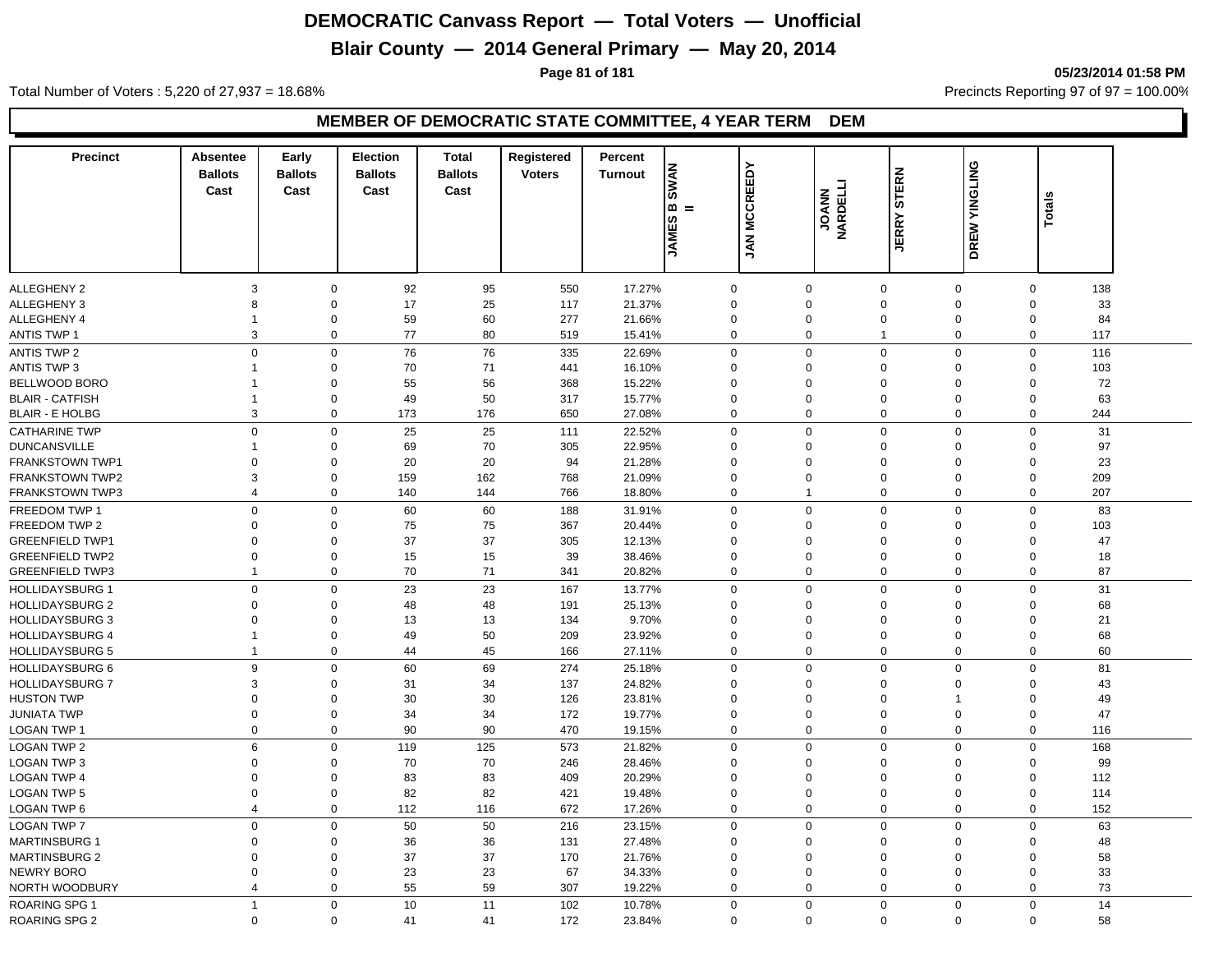## **Blair County — 2014 General Primary — May 20, 2014**

**Page 82 of 181 05/23/2014 01:58 PM**

Total Number of Voters : 5,220 of 27,937 = 18.68% Precincts Reporting 97 of 97 = 100.00%

#### **MEMBER OF DEMOCRATIC STATE COMMITTEE, 4 YEAR TERM DEM**

| <b>Precinct</b>      | Absentee<br><b>Ballots</b><br>Cast | Early<br><b>Ballots</b><br>Cast | <b>Election</b><br><b>Ballots</b><br>Cast | Total<br><b>Ballots</b><br>Cast | Registered<br><b>Voters</b> | Percent<br>Turnout | <b>NAN</b><br>= ۱۵<br>ဖာ<br><b>JAME</b> | <b>REED</b><br>$\overline{\mathbf{o}}$<br>Š<br>$\mathbf{z}$<br>∍ | <b>UARDELLI</b><br>MARDELLI | STERN<br><b>JERR</b> | <b>TINGLING</b><br>₹<br>DRE | Totals |  |
|----------------------|------------------------------------|---------------------------------|-------------------------------------------|---------------------------------|-----------------------------|--------------------|-----------------------------------------|------------------------------------------------------------------|-----------------------------|----------------------|-----------------------------|--------|--|
| ROARING SPG 3        |                                    |                                 | 28                                        | 31                              | 115                         | 26.96%             | 0                                       |                                                                  | $\Omega$                    |                      | $\mathbf 0$<br>$\Omega$     | 40     |  |
| SNYDER TWP 1         |                                    |                                 | 49                                        | 50                              | 289                         | 17.30%             |                                         |                                                                  | $\Omega$                    | $\mathbf 0$          |                             | 69     |  |
| SNYDER TWP 2         |                                    |                                 | 50                                        | 52                              | 352                         | 14.77%             | 0                                       |                                                                  | $\Omega$                    |                      | 0<br>$\Omega$               | 61     |  |
| <b>TAYLOR TWP</b>    |                                    |                                 | 45                                        | 50                              | 375                         | 13.33%             | $\Omega$                                | $\Omega$                                                         | $\Omega$                    |                      | $\mathbf 0$<br>$\Omega$     | 75     |  |
| <b>TYRONE TWP 1</b>  |                                    |                                 | 26                                        | 26                              | 126                         | 20.63%             |                                         |                                                                  |                             | $\Omega$             |                             | 41     |  |
| TYRONE TWP 2         |                                    |                                 | 56                                        | 56                              | 204                         | 27.45%             |                                         |                                                                  | $\Omega$                    | 0                    |                             | 81     |  |
| <b>TYRONE BORO 1</b> |                                    |                                 | 41                                        | 41                              | 183                         | 22.40%             | 0                                       |                                                                  | $\Omega$                    | $\mathbf 0$          |                             | 56     |  |
| TYRONE BORO 2        |                                    |                                 | 27                                        | 28                              | 160                         | 17.50%             | 0                                       |                                                                  | 0                           |                      | 0<br>0                      | 41     |  |
| <b>TYRONE BORO 3</b> | $\Omega$                           | 0                               | 24                                        | 24                              | 167                         | 14.37%             | 0                                       | $\Omega$                                                         | $\Omega$                    |                      | $\Omega$<br>0               | 31     |  |
| <b>TYRONE BORO 4</b> |                                    |                                 | 16                                        | 16                              | 113                         | 14.16%             |                                         |                                                                  | $\Omega$                    | $\Omega$             |                             | 18     |  |
| <b>TYRONE BORO 5</b> |                                    |                                 | 13                                        | 13                              | 110                         | 11.82%             |                                         |                                                                  |                             |                      |                             | 22     |  |
| TYRONE BORO 6        |                                    |                                 | 51                                        | 52                              | 176                         | 29.55%             | 0                                       |                                                                  | $\Omega$                    | $\mathbf 0$          |                             | 68     |  |
| TYRONE BORO 7        |                                    |                                 | 30                                        | 31                              | 177                         | 17.51%             | 0                                       | $\Omega$                                                         | $\mathbf 0$                 |                      | 0<br>$\mathbf 0$            | 36     |  |
| WILLIAMSBURG         |                                    |                                 | 53                                        | 53                              | 226                         | 23.45%             | $\Omega$                                | $\Omega$                                                         | $\Omega$                    |                      | $\mathbf 0$<br>$\Omega$     | 76     |  |
| WOODBURY TWP         |                                    |                                 | 31                                        | 31                              | 175                         | 17.71%             |                                         |                                                                  |                             |                      |                             | 40     |  |
| <b>Totals</b>        | 120                                | $\mathbf{0}$                    | 5100                                      | 5220                            | 27937                       |                    |                                         |                                                                  |                             |                      |                             | 7165   |  |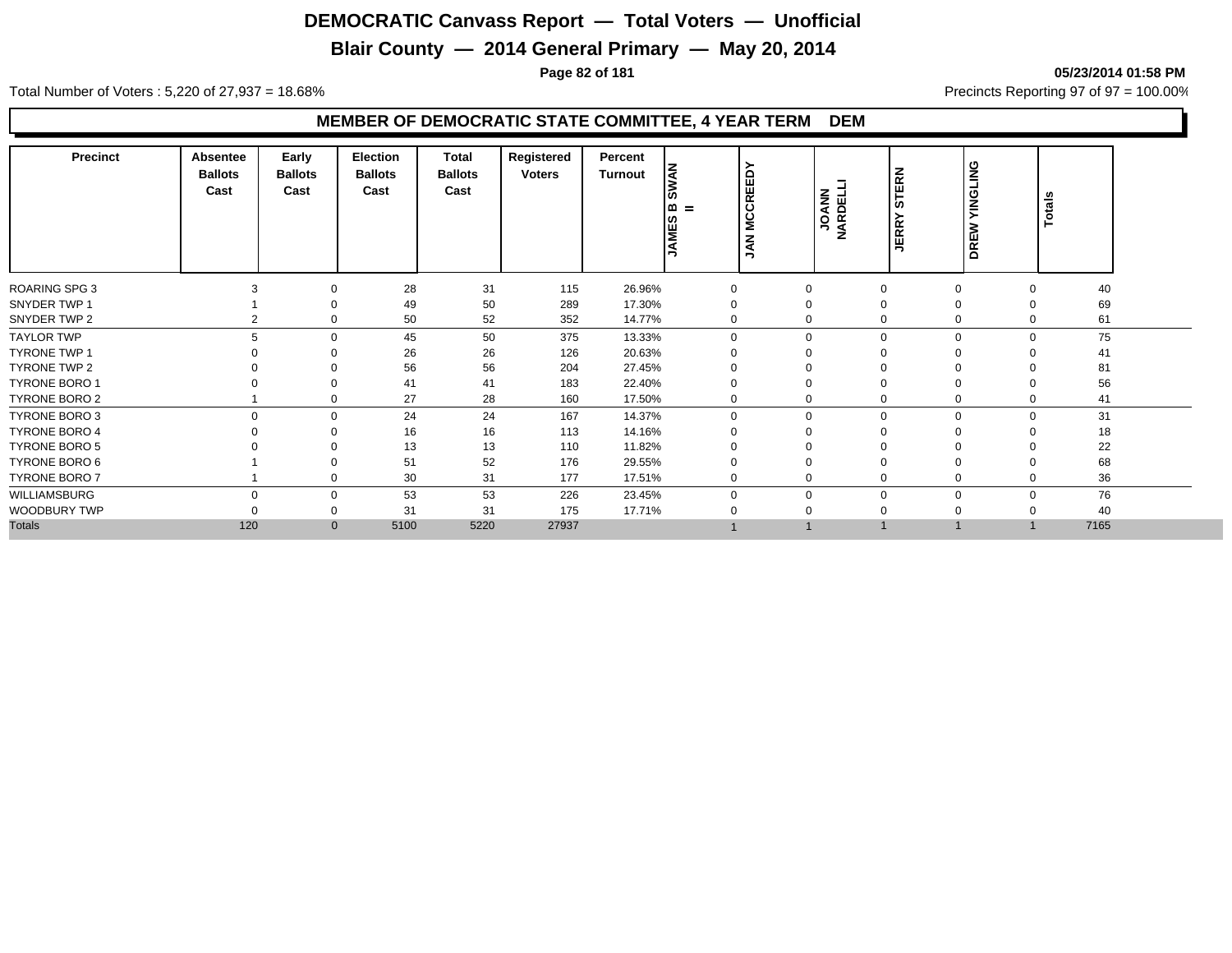## **Blair County — 2014 General Primary — May 20, 2014**

#### **Page 83 of 181 05/23/2014 01:58 PM**

Total Number of Voters : 5,220 of 27,937 = 18.68% Precincts Reporting 97 of 97 = 100.00%

#### **DEMOCRATIC COUNTY COMMITTEE, 4 YEAR TERM ALT 1-1 DEM - DEMOCRATIC**

| <b>Precinct</b> | Absentee<br><b>Ballots</b><br>Cast | Early<br><b>Ballots</b><br>Cast | Election<br><b>Ballots</b><br>Cast | <b>Total</b><br><b>Ballots</b><br>Cast | Registered<br><b>Voters</b> | Percent<br>Turnout | $\frac{1}{\pi}$<br>Candid<br>Filed | otals<br>⊢ |  |
|-----------------|------------------------------------|---------------------------------|------------------------------------|----------------------------------------|-----------------------------|--------------------|------------------------------------|------------|--|
| ALTOONA 1-1     |                                    | 0                               | 38                                 | 40                                     | 357                         | 11.20%             | O                                  |            |  |
| <b>Totals</b>   |                                    | $\mathbf{0}$                    | 38                                 | 40                                     | 357                         |                    |                                    |            |  |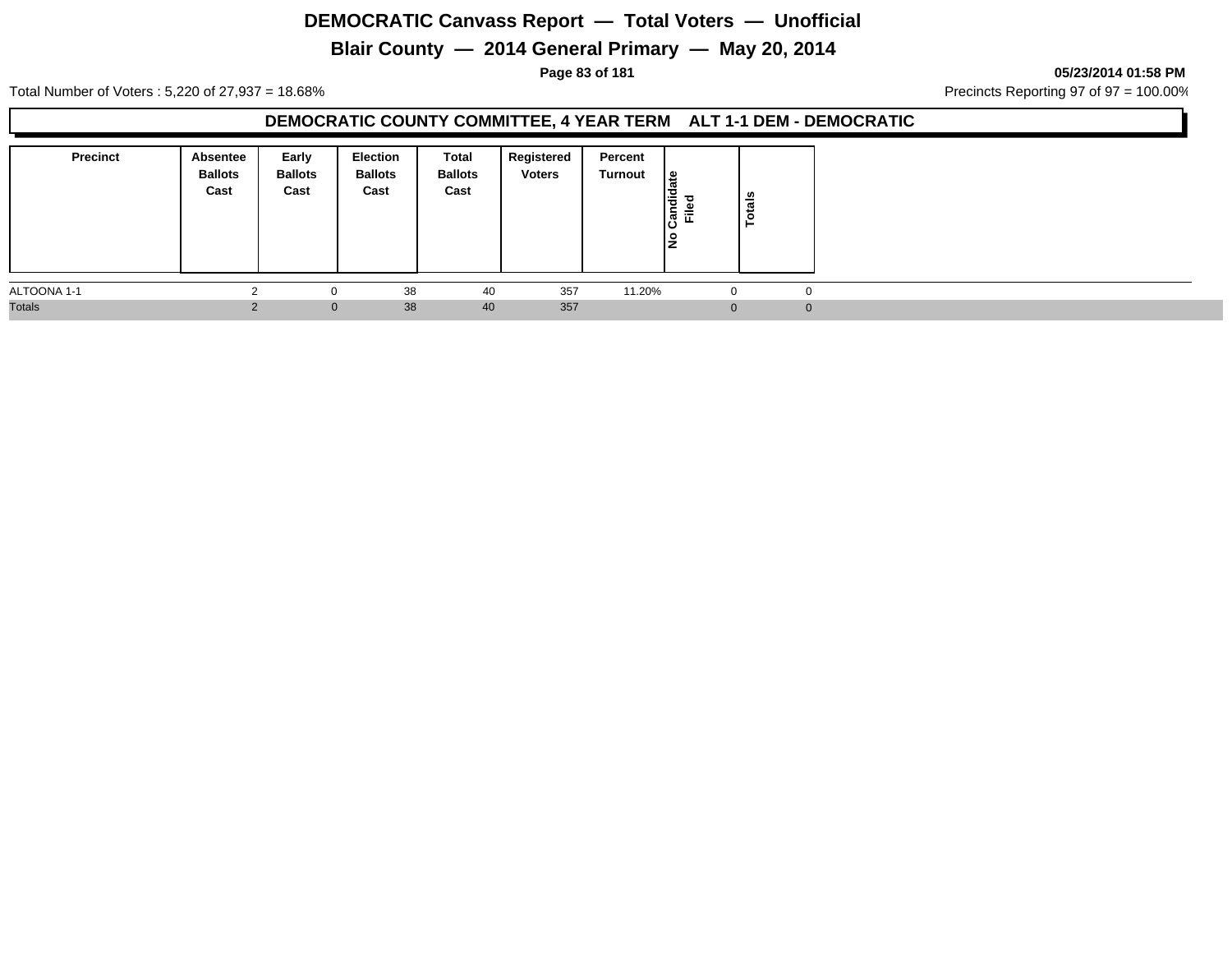## **Blair County — 2014 General Primary — May 20, 2014**

**Page 84 of 181 05/23/2014 01:58 PM**

Total Number of Voters : 5,220 of 27,937 = 18.68% Precincts Reporting 97 of 97 = 100.00%

#### **DEMOCRATIC COUNTY COMMITTEE, 4 YEAR TERM ALT 1-2 DEM - DEMOCRATIC**

| <b>Precinct</b> | <b>Absentee</b><br><b>Ballots</b><br>Cast | Early<br><b>Ballots</b><br>Cast | <b>Election</b><br><b>Ballots</b><br>Cast | Total<br><b>Ballots</b><br>Cast | Registered<br><b>Voters</b> | Percent<br>Turnout | ¦≌<br>о<br>Candi<br>Filed | $\circ$<br>ا ≃<br> 뜻<br> K<br>ş<br><b>DES</b> | n<br>្ថិ |  |
|-----------------|-------------------------------------------|---------------------------------|-------------------------------------------|---------------------------------|-----------------------------|--------------------|---------------------------|-----------------------------------------------|----------|--|
| ALTOONA 1-2     |                                           | $\Omega$                        | 17                                        | 21                              | 120                         | 17.50%             |                           |                                               |          |  |
| <b>Totals</b>   |                                           | $\mathbf{0}$                    | 17                                        | 21                              | 120                         |                    |                           |                                               |          |  |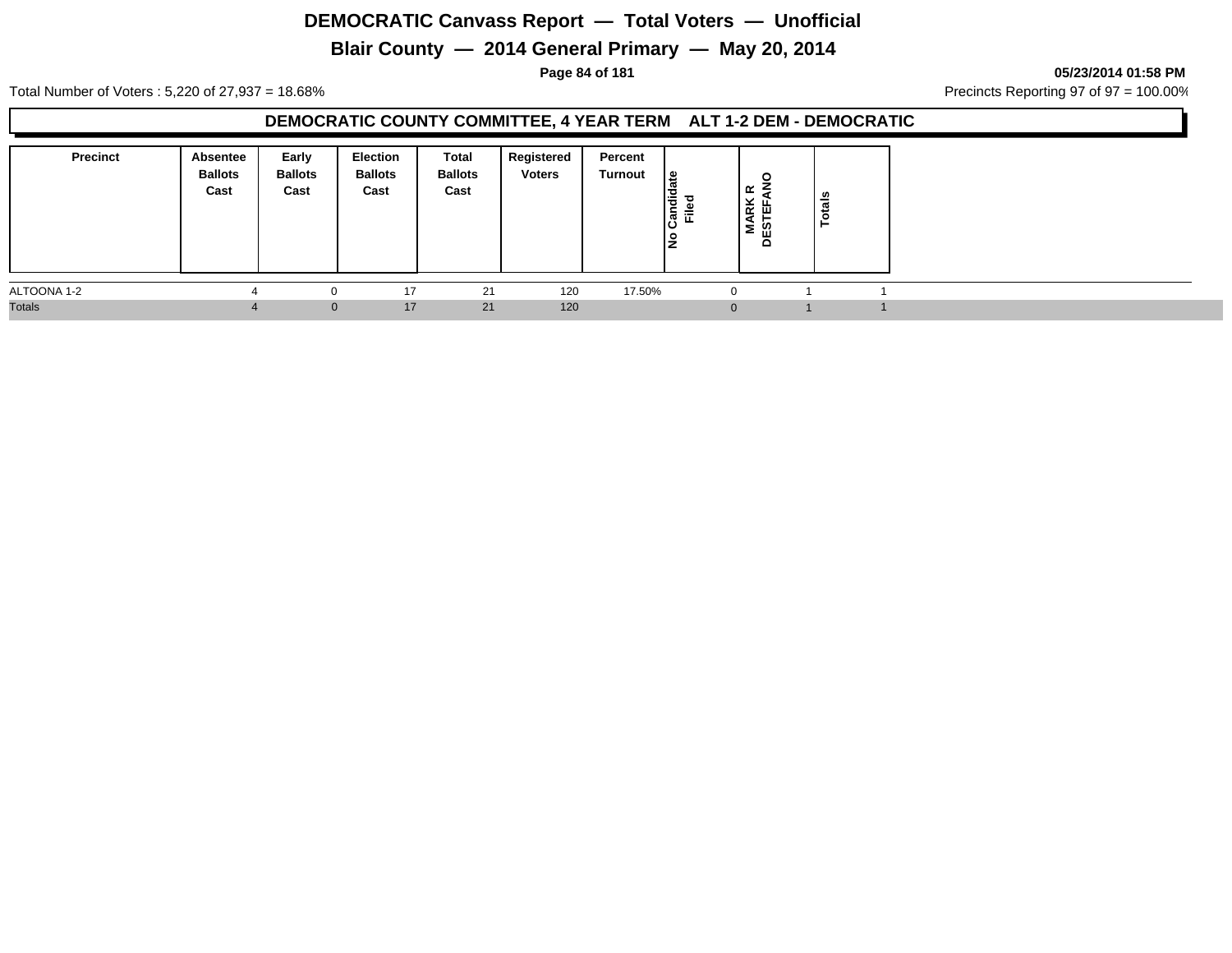## **Blair County — 2014 General Primary — May 20, 2014**

**Page 85 of 181 05/23/2014 01:58 PM**

Total Number of Voters : 5,220 of 27,937 = 18.68% Precincts Reporting 97 of 97 = 100.00%

#### **DEMOCRATIC COUNTY COMMITTEE, 4 YEAR TERM ALT 2-1 DEM - DEMOCRATIC**

| <b>Precinct</b> | Absentee<br><b>Ballots</b><br>Cast | Early<br><b>Ballots</b><br>Cast | <b>Election</b><br><b>Ballots</b><br>Cast | Total<br><b>Ballots</b><br>Cast | Registered<br><b>Voters</b> | Percent<br>Turnout | <sub>æ</sub><br>١÷<br>ြွှစ်<br>匠 | otals<br>⊢ |  |
|-----------------|------------------------------------|---------------------------------|-------------------------------------------|---------------------------------|-----------------------------|--------------------|----------------------------------|------------|--|
| ALTOONA 2-1     |                                    | 0                               |                                           | 11                              | 290                         | 3.79%              | $\Omega$                         | $\Omega$   |  |
| <b>Totals</b>   | 0                                  | $\mathbf{0}$                    | 11                                        | 11                              | 290                         |                    | ∩                                |            |  |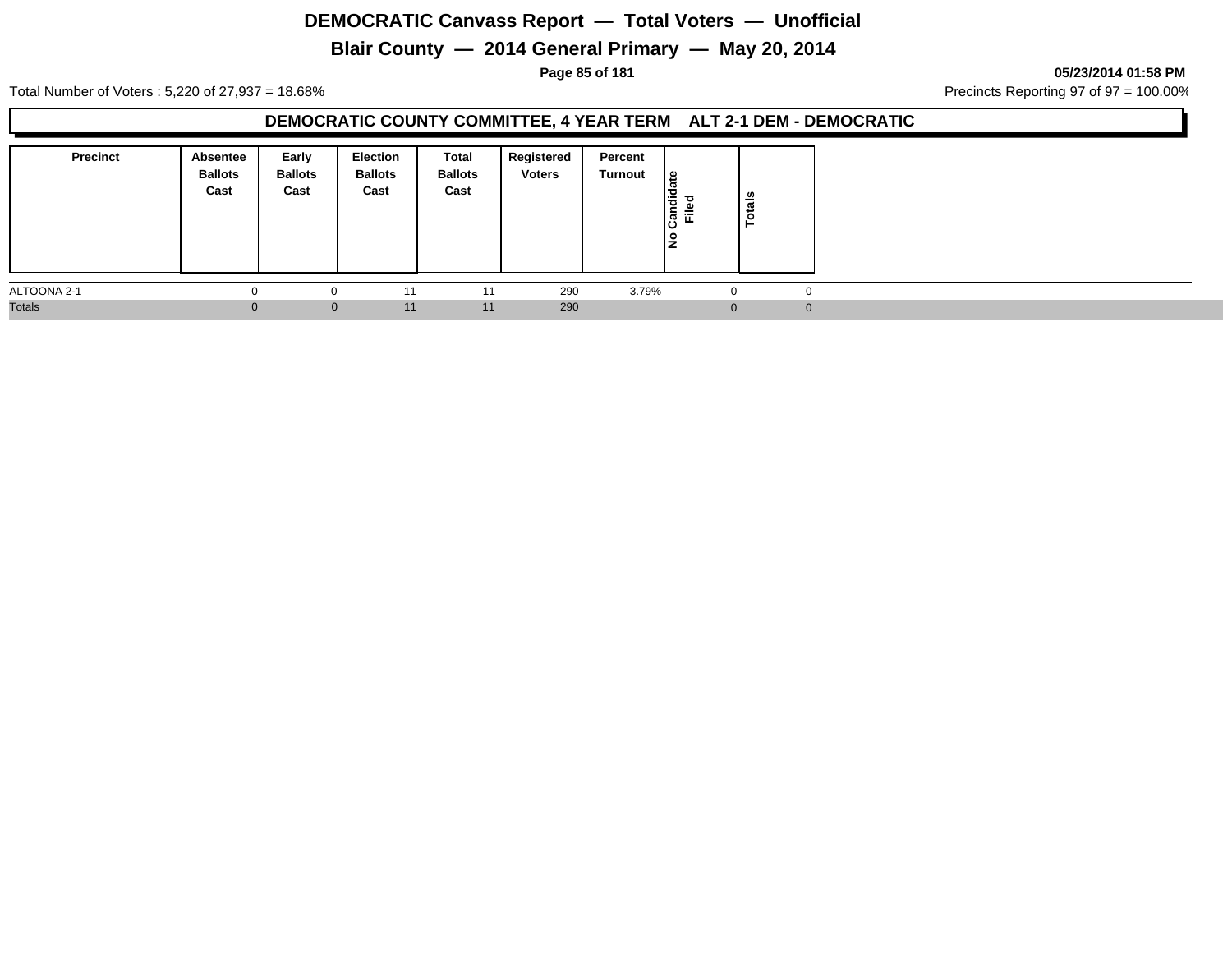## **Blair County — 2014 General Primary — May 20, 2014**

**Page 86 of 181 05/23/2014 01:58 PM**

Total Number of Voters : 5,220 of 27,937 = 18.68% Precincts Reporting 97 of 97 = 100.00%

#### **DEMOCRATIC COUNTY COMMITTEE, 4 YEAR TERM ALT 2-2 DEM - DEMOCRATIC**

| <b>Precinct</b> | Absentee<br><b>Ballots</b><br>Cast | Early<br><b>Ballots</b><br>Cast | Election<br><b>Ballots</b><br>Cast | Total<br><b>Ballots</b><br>Cast | Registered<br><b>Voters</b> | Percent<br>Turnout | <u> ഉ</u><br>$\overline{\mathbf{r}}$<br>- 41<br>Ē.<br>ାଞ୍ଚି<br>o<br>IŻ | SEIBEL<br>-<br>ΈŘ<br>ㅎ | otals<br>- |  |
|-----------------|------------------------------------|---------------------------------|------------------------------------|---------------------------------|-----------------------------|--------------------|------------------------------------------------------------------------|------------------------|------------|--|
| ALTOONA 2-2     |                                    |                                 | 48                                 | 49                              | 354                         | 13.84%             |                                                                        | $\Omega$               |            |  |
| <b>Totals</b>   |                                    | $\Omega$                        | 48                                 | 49                              | 354                         |                    |                                                                        | $\Omega$               |            |  |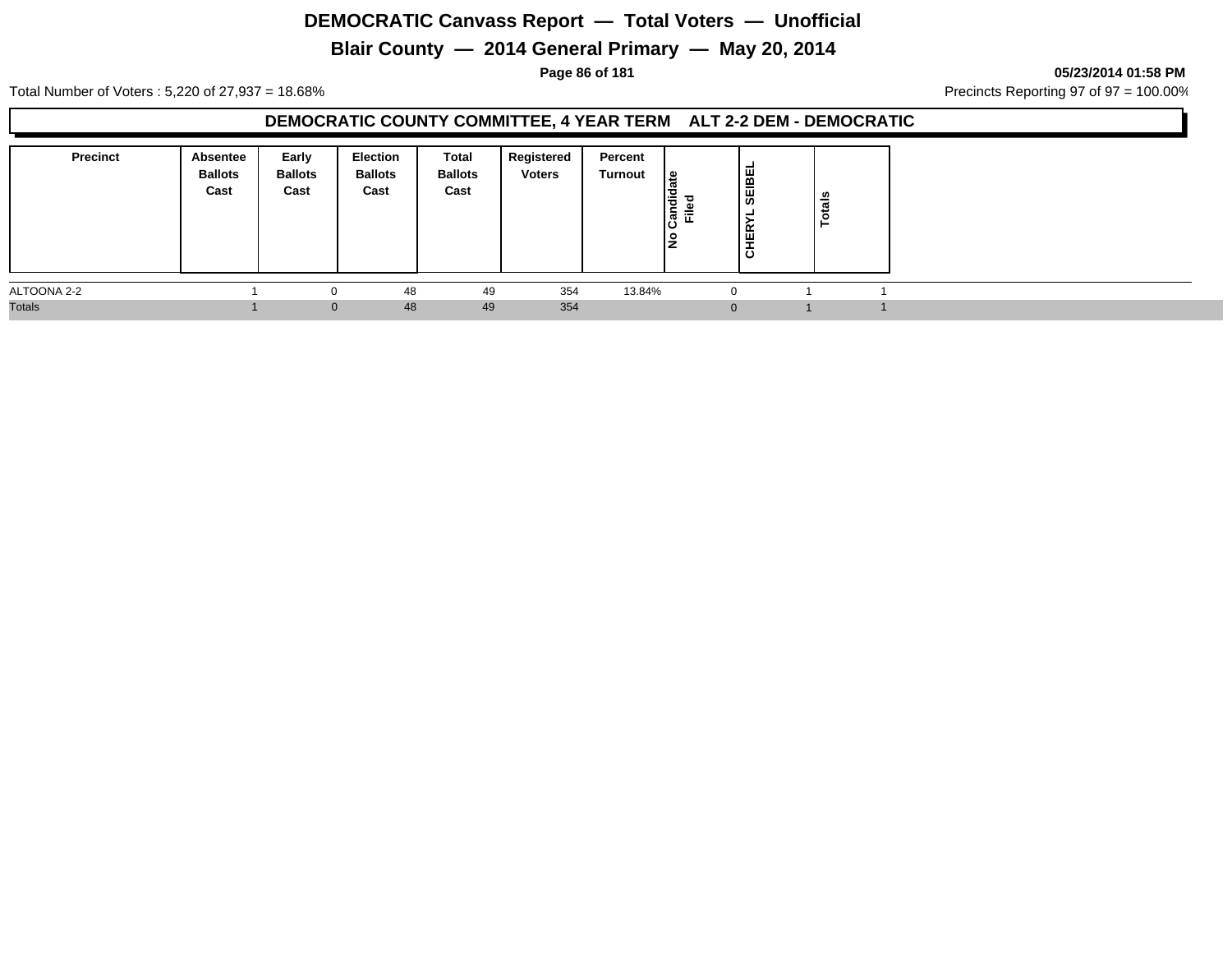## **Blair County — 2014 General Primary — May 20, 2014**

**Page 87 of 181 05/23/2014 01:58 PM**

Total Number of Voters : 5,220 of 27,937 = 18.68% Precincts Reporting 97 of 97 = 100.00%

#### **DEMOCRATIC COUNTY COMMITTEE, 4 YEAR TERM ALT 3-1 DEM - DEMOCRATIC**

| <b>Precinct</b> | Absentee<br><b>Ballots</b><br>Cast | Early<br><b>Ballots</b><br>Cast | Election<br><b>Ballots</b><br>Cast | Total<br><b>Ballots</b><br>Cast | Registered<br><b>Voters</b> | Percent<br>Turnout | ၊ ဗ<br>l o<br>코 회<br>ΙŻ | <b>AREN</b><br>GUSC<br>⋖<br>FER<br>× | $\alpha$<br>┙<br>пон<br>$\Box$<br>- 0 | 피<br><b>NCLL</b><br><b>MIKE</b> | ≏<br>ш<br>$\mathbf{\mathbf{\mathbf{\mathbf{\mathbf{-1}}}}}$<br>핑 공<br>∍<br>œ<br>ပ<br>ທ | _∽<br>$\mathbf{r}$ |  |
|-----------------|------------------------------------|---------------------------------|------------------------------------|---------------------------------|-----------------------------|--------------------|-------------------------|--------------------------------------|---------------------------------------|---------------------------------|----------------------------------------------------------------------------------------|--------------------|--|
| ALTOONA 3-1     |                                    |                                 | 42                                 | 44                              | 362                         | 12.15%             |                         | 0                                    |                                       |                                 |                                                                                        |                    |  |
| <b>Totals</b>   |                                    | $\Omega$                        | 42                                 | 44                              | 362                         |                    |                         | $\mathbf 0$                          |                                       |                                 |                                                                                        |                    |  |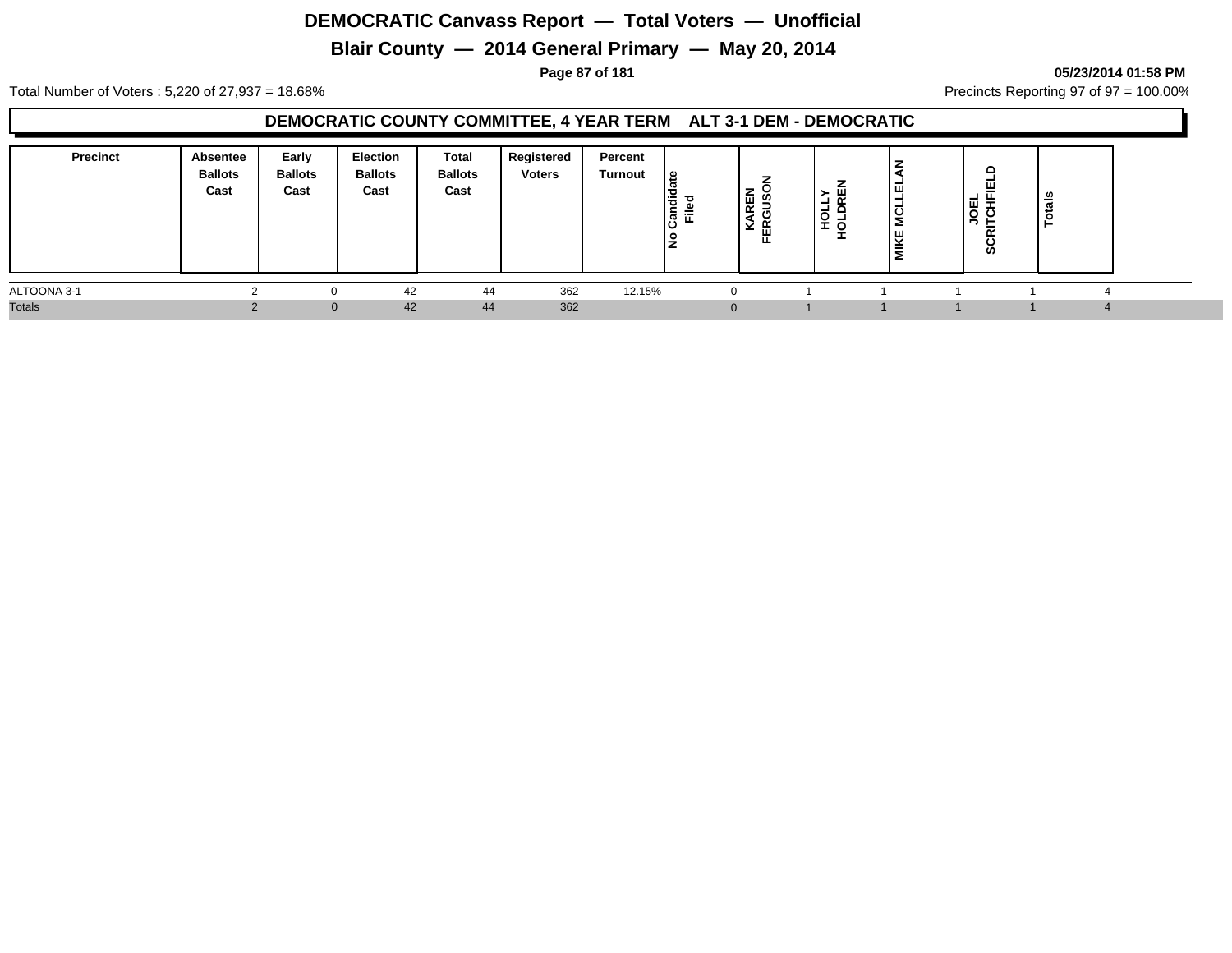## **Blair County — 2014 General Primary — May 20, 2014**

**Page 88 of 181 05/23/2014 01:58 PM**

Total Number of Voters : 5,220 of 27,937 = 18.68% Precincts Reporting 97 of 97 = 100.00%

#### **DEMOCRATIC COUNTY COMMITTEE, 4 YEAR TERM ALT 3-2 DEM - DEMOCRATIC**

| <b>Precinct</b> | Absentee<br><b>Ballots</b><br>Cast | Early<br><b>Ballots</b><br>Cast | Election<br><b>Ballots</b><br>Cast | Total<br><b>Ballots</b><br>Cast | Registered<br><b>Voters</b> | Percent<br>Turnout | . ≅ا<br>I÷<br>c.<br>Ē.<br>$\boldsymbol{\varpi}$<br>IŻ | $\overline{6}$<br>ပ္ပ<br><b>MIKE</b> | -<br>و ڦا<br>┙<br>ΞŠ<br>∣⊻ | tais |  |
|-----------------|------------------------------------|---------------------------------|------------------------------------|---------------------------------|-----------------------------|--------------------|-------------------------------------------------------|--------------------------------------|----------------------------|------|--|
| ALTOONA 3-2     |                                    |                                 | 75                                 | 75                              | 325                         | 23.08%             | $\Omega$                                              |                                      |                            |      |  |
| <b>Totals</b>   |                                    | $\Omega$                        | 75                                 | 75                              | 325                         |                    |                                                       |                                      |                            |      |  |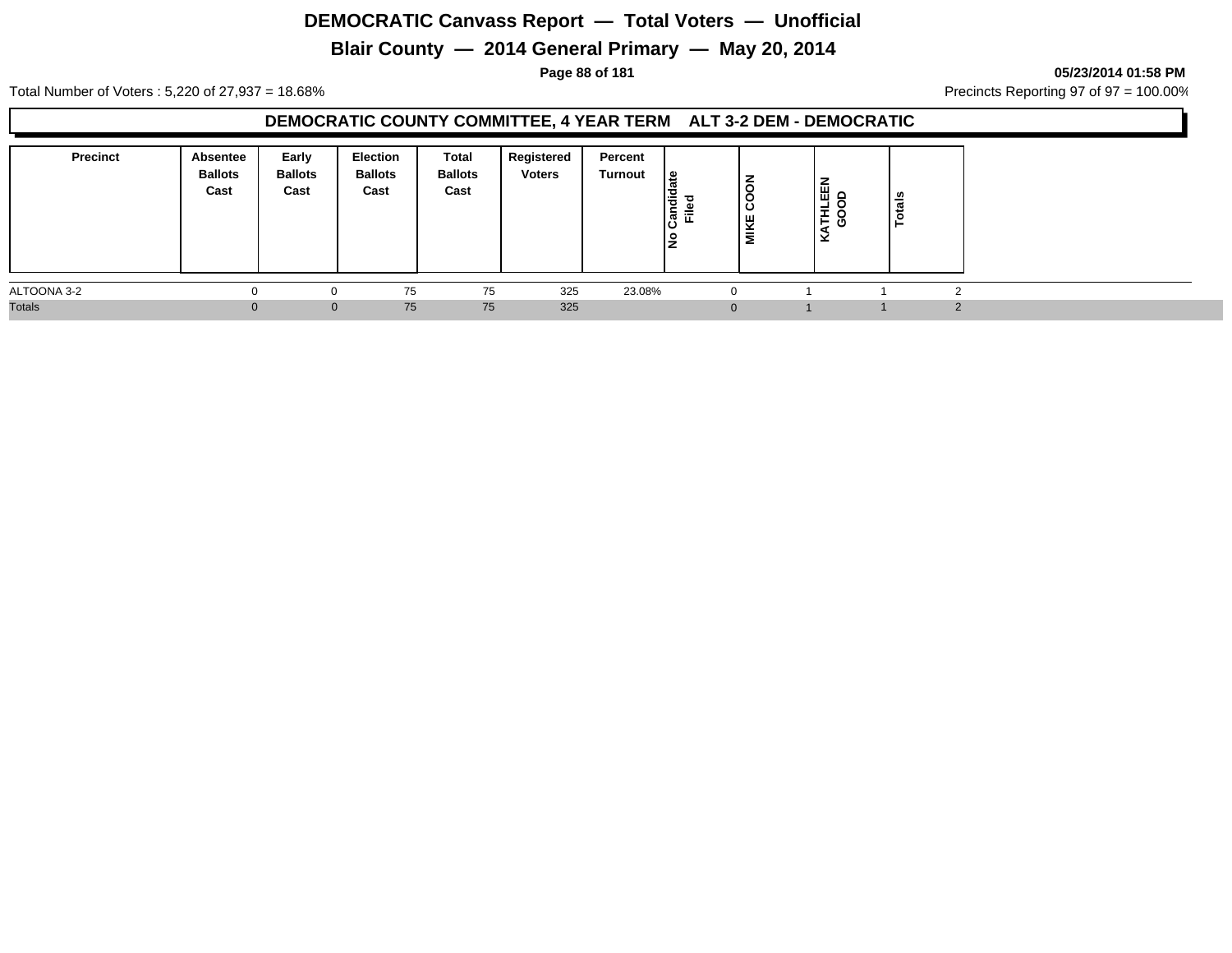## **Blair County — 2014 General Primary — May 20, 2014**

**Page 89 of 181 05/23/2014 01:58 PM**

Total Number of Voters : 5,220 of 27,937 = 18.68% Precincts Reporting 97 of 97 = 100.00%

#### **DEMOCRATIC COUNTY COMMITTEE, 4 YEAR TERM ALT 4-1 DEM - DEMOCRATIC**

| <b>Precinct</b> | Absentee<br><b>Ballots</b><br>Cast | Early<br><b>Ballots</b><br>Cast | Election<br><b>Ballots</b><br>Cast | Total<br><b>Ballots</b><br>Cast | Registered<br><b>Voters</b> | Percent<br>Turnout | Iщ.<br><b>TIAM</b><br>RRIS<br>Ī<br>Σ | N<br>►<br>$\tilde{\mathbf{5}}$<br>×<br>≃<br><b>OBERT</b><br>-<br>$\propto$ | <b>S</b><br>្ទ្រី<br>c |    |  |
|-----------------|------------------------------------|---------------------------------|------------------------------------|---------------------------------|-----------------------------|--------------------|--------------------------------------|----------------------------------------------------------------------------|------------------------|----|--|
| ALTOONA 4-1     |                                    |                                 | 41                                 | 42                              | 354                         | 11.86%             |                                      | 32                                                                         |                        | 33 |  |
| <b>Totals</b>   |                                    | $\Omega$                        | 41                                 | 42                              | 354                         |                    |                                      | 32                                                                         |                        | 33 |  |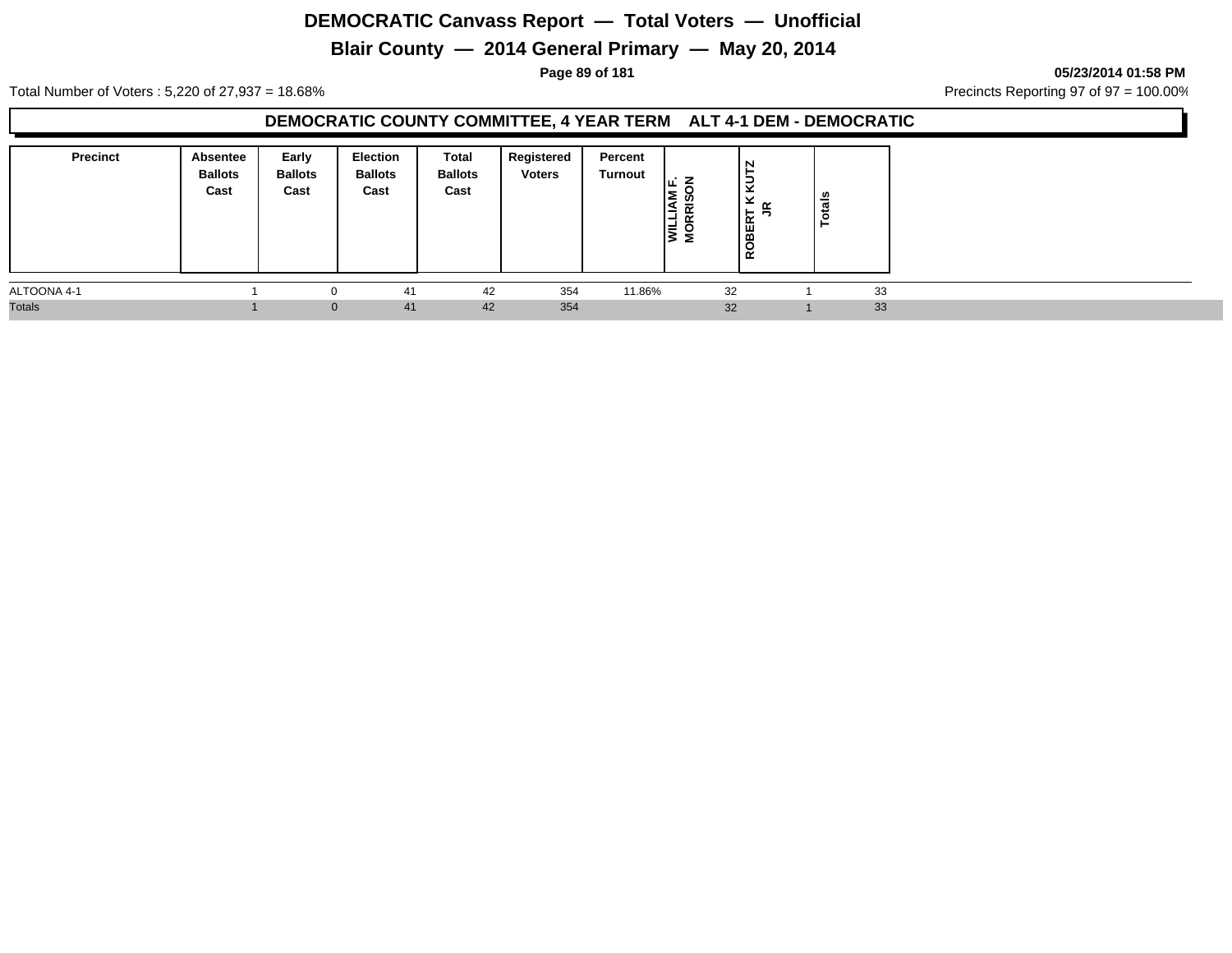## **Blair County — 2014 General Primary — May 20, 2014**

**Page 90 of 181 05/23/2014 01:58 PM**

Total Number of Voters : 5,220 of 27,937 = 18.68% Precincts Reporting 97 of 97 = 100.00%

#### **DEMOCRATIC COUNTY COMMITTEE, 4 YEAR TERM ALT 4-2 DEM - DEMOCRATIC**

| <b>Precinct</b> | Absentee<br><b>Ballots</b><br>Cast | Early<br><b>Ballots</b><br>Cast | Election<br><b>Ballots</b><br>Cast | Total<br><b>Ballots</b><br>Cast | Registered<br><b>Voters</b> | Percent<br>Turnout | ி<br>ᇰ<br>原定 | ⋖<br>$\leq$<br>분<br>$\circ$<br>5<br><b>IEOD</b><br>BEAM | –<br>⋚<br>ഗ<br>$\frac{12}{3}$<br>-ã | <b>S</b><br>ಕ<br>- |  |
|-----------------|------------------------------------|---------------------------------|------------------------------------|---------------------------------|-----------------------------|--------------------|--------------|---------------------------------------------------------|-------------------------------------|--------------------|--|
| ALTOONA 4-2     |                                    | 0                               | 33                                 | 35                              | 280                         | 12.50%             |              |                                                         |                                     |                    |  |
| <b>Totals</b>   |                                    | $\mathbf{0}$                    | 33                                 | 35                              | 280                         |                    |              |                                                         |                                     |                    |  |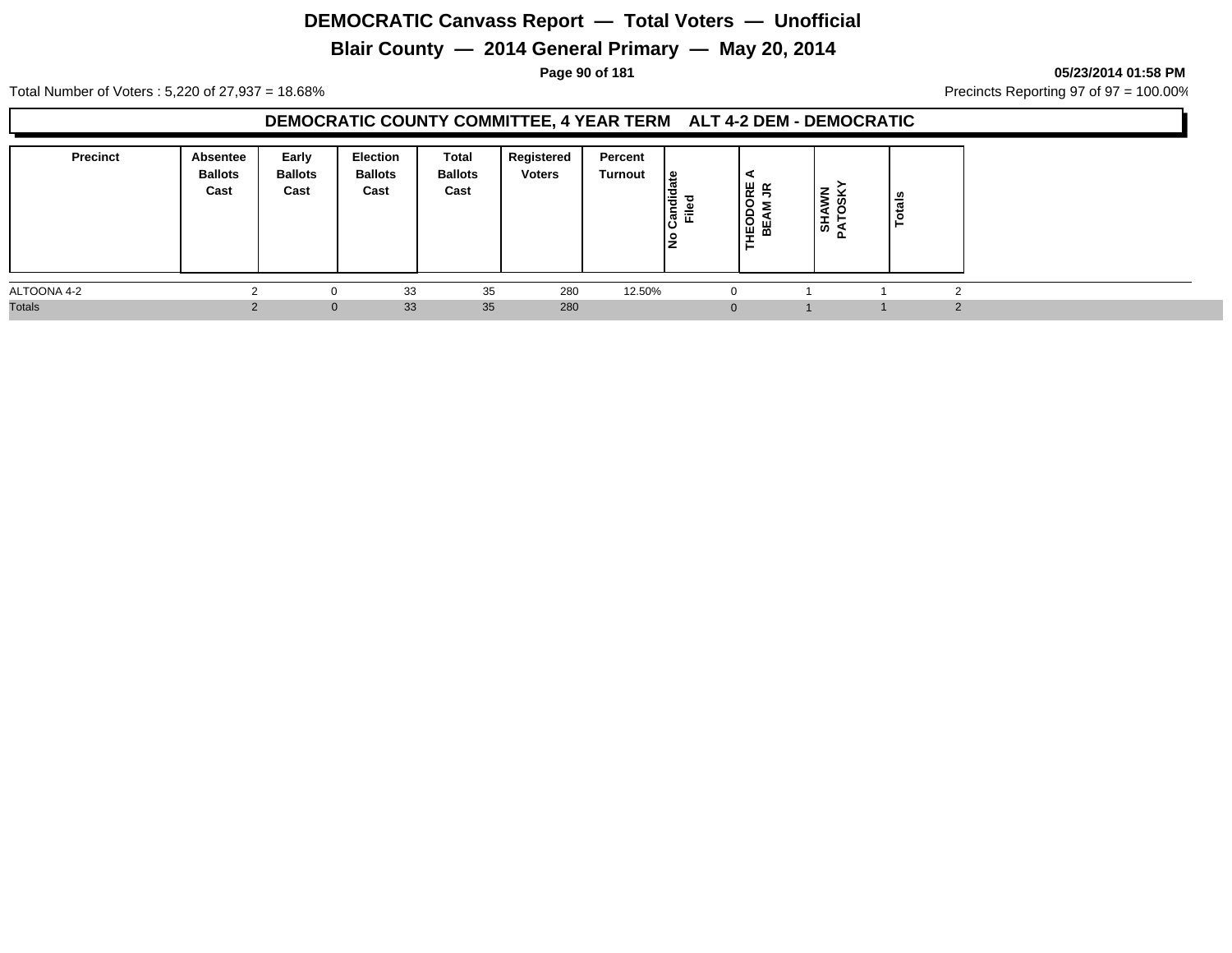## **Blair County — 2014 General Primary — May 20, 2014**

**Page 91 of 181 05/23/2014 01:58 PM**

Total Number of Voters : 5,220 of 27,937 = 18.68% Precincts Reporting 97 of 97 = 100.00%

#### **DEMOCRATIC COUNTY COMMITTEE, 4 YEAR TERM ALT 5-1 DEM - DEMOCRATIC**

| <b>Precinct</b> | Absentee<br><b>Ballots</b><br>Cast | Early<br><b>Ballots</b><br>Cast | Election<br><b>Ballots</b><br>Cast | Total<br><b>Ballots</b><br>Cast | Registered<br><b>Voters</b> | Percent<br>Turnout | $\frac{1}{a}$<br>Candid<br>Filed | otals<br>⊢ |  |
|-----------------|------------------------------------|---------------------------------|------------------------------------|---------------------------------|-----------------------------|--------------------|----------------------------------|------------|--|
| ALTOONA 5-1     |                                    | $\Omega$                        | 12                                 | 13                              | 90                          | 14.44%             | $\mathbf{0}$                     |            |  |
| <b>Totals</b>   |                                    | $\mathbf{0}$                    | 12                                 | 13                              | 90                          |                    |                                  |            |  |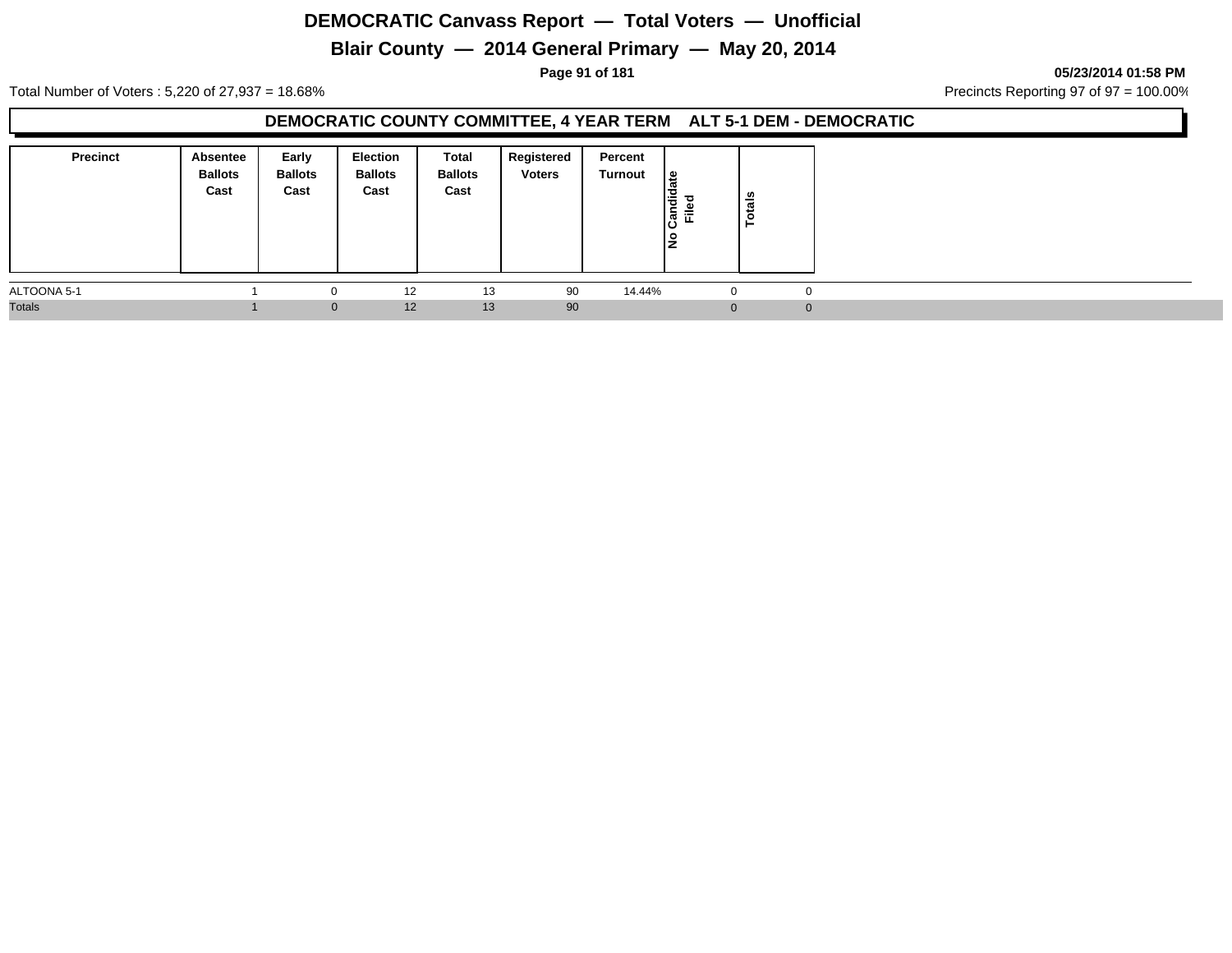## **Blair County — 2014 General Primary — May 20, 2014**

**Page 92 of 181 05/23/2014 01:58 PM**

Total Number of Voters : 5,220 of 27,937 = 18.68% Precincts Reporting 97 of 97 = 100.00%

#### **DEMOCRATIC COUNTY COMMITTEE, 4 YEAR TERM ALT 5-2 DEM - DEMOCRATIC**

| <b>Precinct</b> | Absentee<br><b>Ballots</b><br>Cast | Early<br><b>Ballots</b><br>Cast | <b>Election</b><br><b>Ballots</b><br>Cast | <b>Total</b><br><b>Ballots</b><br>Cast | Registered<br><b>Voters</b> | Percent<br>Turnout | ا ≅<br>l o<br> ਫ਼ ਛੋ | z<br>┙<br>a<br>RICI<br>NAG<br>⊢<br>125 군 | $\neg$ z<br>EPHEN<br>ANAGA<br>모일 | _∽<br>$\overline{\mathfrak{a}}$<br>- |  |
|-----------------|------------------------------------|---------------------------------|-------------------------------------------|----------------------------------------|-----------------------------|--------------------|----------------------|------------------------------------------|----------------------------------|--------------------------------------|--|
| ALTOONA 5-2     |                                    | $\Omega$                        | 63                                        | 66                                     | 348                         | 18.97%             |                      |                                          |                                  |                                      |  |
| <b>Totals</b>   |                                    | $\mathbf{0}$                    | 63                                        | 66                                     | 348                         |                    |                      |                                          |                                  | 4                                    |  |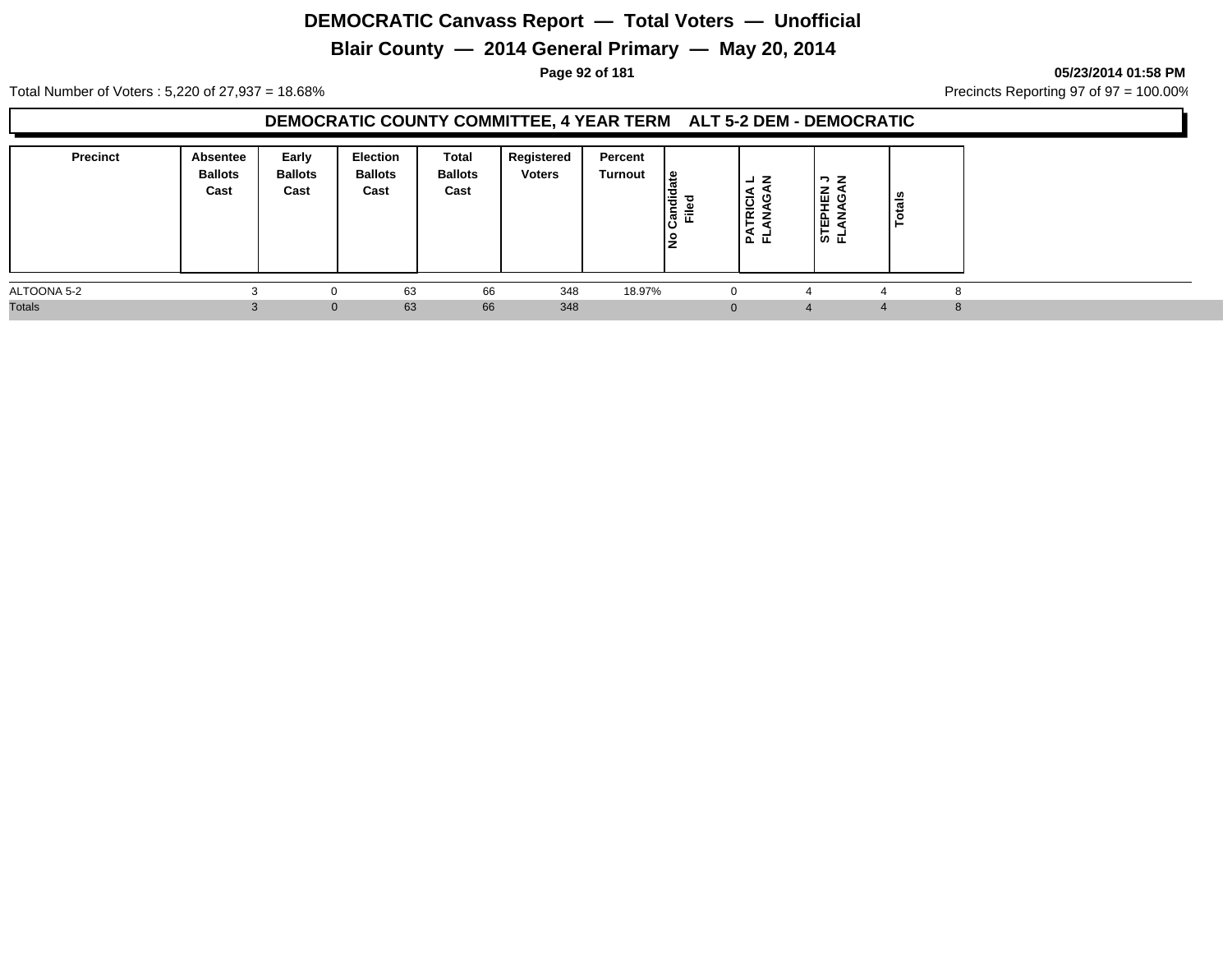## **Blair County — 2014 General Primary — May 20, 2014**

#### **Page 93 of 181 05/23/2014 01:58 PM**

Total Number of Voters : 5,220 of 27,937 = 18.68% Precincts Reporting 97 of 97 = 100.00%

#### **DEMOCRATIC COUNTY COMMITTEE, 4 YEAR TERM ALT 5-3 DEM - DEMOCRATIC**

| <b>Precinct</b> | Absentee<br><b>Ballots</b><br>Cast | Early<br><b>Ballots</b><br>Cast | Election<br><b>Ballots</b><br>Cast | <b>Total</b><br><b>Ballots</b><br>Cast | Registered<br><b>Voters</b> | Percent<br><b>Turnout</b> | မ္<br>lə<br>ြီ<br>טו | щ<br>-<br>-<br>-<br>∸<br>-<br>$\overline{\cdot}$<br>◡ | -<br>ш.<br>൚ | ğ<br> 동<br>ᄒ<br>- | <b>MITCHELL</b><br>COOPER<br>ັບ | ≃<br>ΕS<br><b>HARL</b><br>KEL<br>ㅎ | ≥.<br>5<br>-2 | ت<br>$\Omega$<br>-<br>l ÷<br>ΙÖ |
|-----------------|------------------------------------|---------------------------------|------------------------------------|----------------------------------------|-----------------------------|---------------------------|----------------------|-------------------------------------------------------|--------------|-------------------|---------------------------------|------------------------------------|---------------|---------------------------------|
| ALTOONA 5-3     |                                    |                                 | 63                                 | 63                                     | 280                         | 22.50%                    |                      | 0                                                     |              |                   |                                 |                                    |               |                                 |
| <b>Totals</b>   |                                    |                                 | 63                                 | 63                                     | 280                         |                           |                      | $\Omega$                                              |              |                   |                                 |                                    |               |                                 |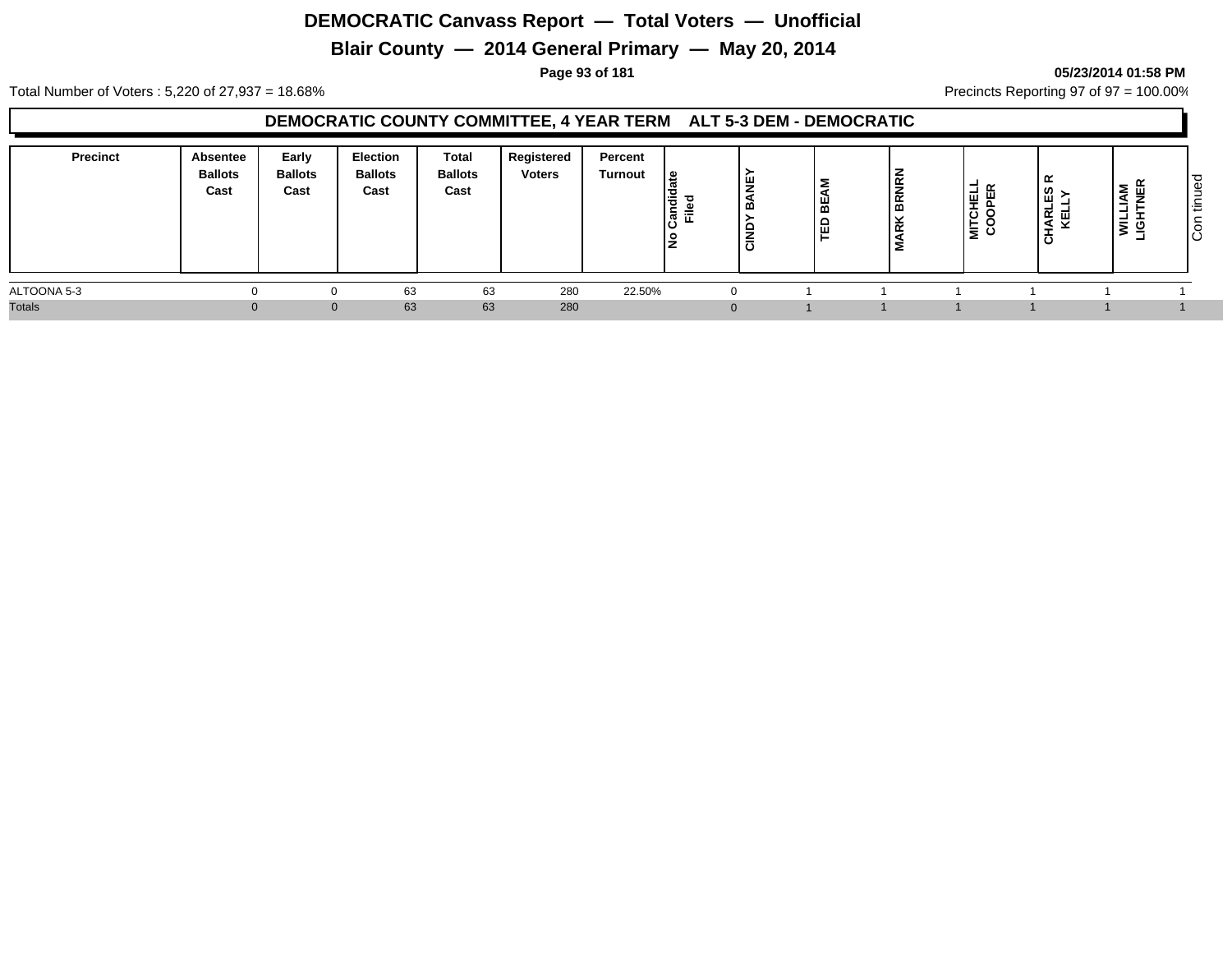## **Blair County — 2014 General Primary — May 20, 2014**

**Page 94 of 181 05/23/2014 01:58 PM**

Total Number of Voters : 5,220 of 27,937 = 18.68% Precincts Reporting 97 of 97 = 100.00%

#### **DEMOCRATIC COUNTY COMMITTEE, 4 YEAR TERM ALT 5-3 DEM - DEMOCRATIC**

| <b>Precinct</b> | <b>Absentee</b><br><b>Ballots</b><br>Cast | Early<br><b>Ballots</b><br>Cast | <b>Election</b><br><b>Ballots</b><br>Cast | Total<br><b>Ballots</b><br>Cast | Registered<br><b>Voters</b> | Percent<br>Turnout | ≝<br>w |
|-----------------|-------------------------------------------|---------------------------------|-------------------------------------------|---------------------------------|-----------------------------|--------------------|--------|
| ALTOONA 5-3     | $\Omega$                                  | $\Omega$                        | 63                                        | 63                              | 280                         | 22.50%             | - 6    |
| <b>Totals</b>   | $\Omega$                                  | $\mathbf{0}$                    | 63                                        | 63                              | 280                         |                    | 6      |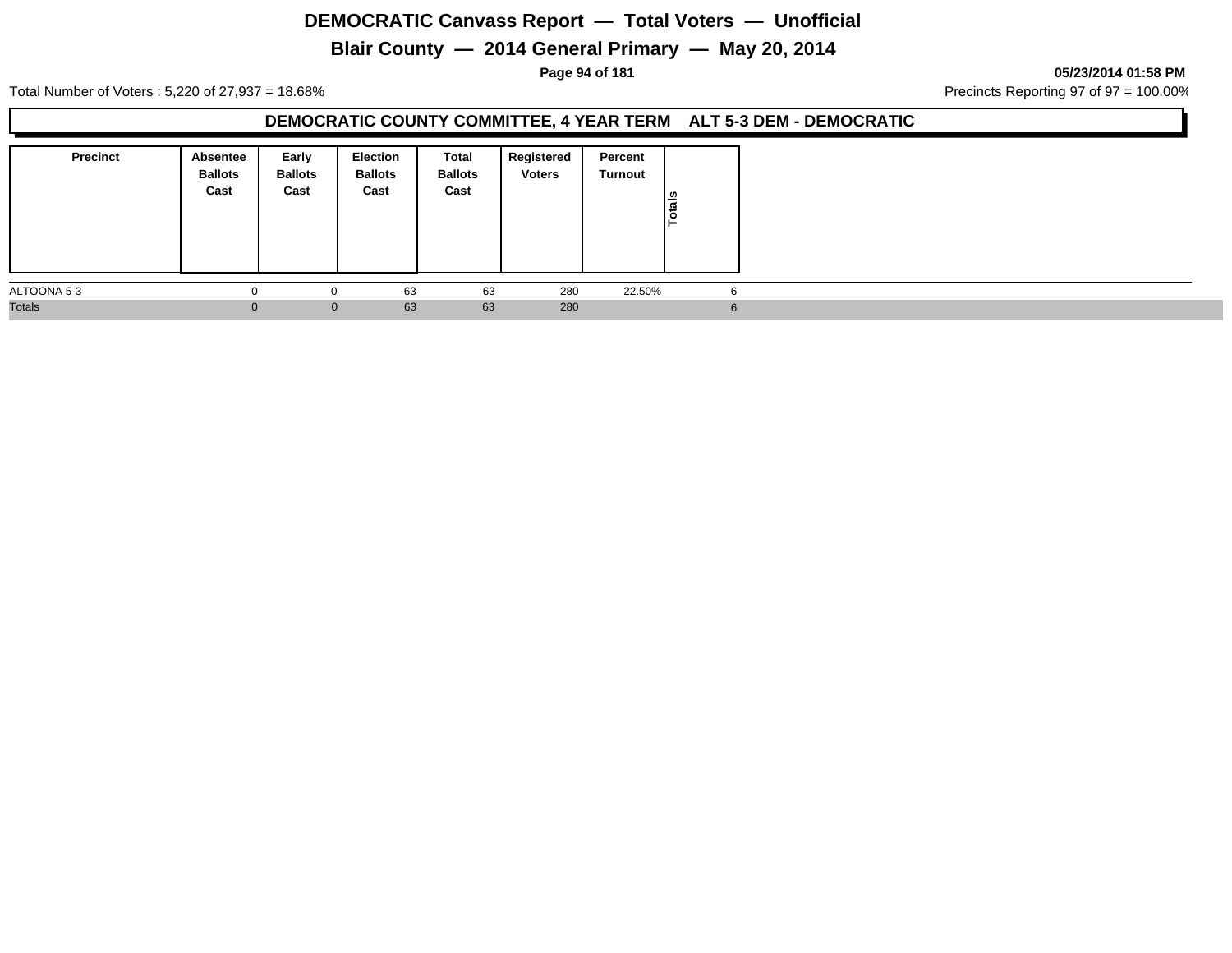## **Blair County — 2014 General Primary — May 20, 2014**

**Page 95 of 181 05/23/2014 01:58 PM**

Total Number of Voters : 5,220 of 27,937 = 18.68% Precincts Reporting 97 of 97 = 100.00%

#### **DEMOCRATIC COUNTY COMMITTEE, 4 YEAR TERM ALT 6-1 DEM - DEMOCRATIC**

| <b>Precinct</b> | Absentee<br><b>Ballots</b><br>Cast | Early<br><b>Ballots</b><br>Cast | Election<br><b>Ballots</b><br>Cast | Total<br><b>Ballots</b><br>Cast | Registered<br><b>Voters</b> | Percent<br>Turnout | ا≅<br>Candid<br>Ē.<br>١ş | –<br><b>ORD</b><br>щ<br>RE<br>$\overline{\phantom{0}}$<br>മ | $\checkmark$<br>KONK<br>SCO <sup>T</sup> | <b>DIANE</b><br>E<br>l≣ | U. |            |  |
|-----------------|------------------------------------|---------------------------------|------------------------------------|---------------------------------|-----------------------------|--------------------|--------------------------|-------------------------------------------------------------|------------------------------------------|-------------------------|----|------------|--|
| ALTOONA 6-1     | $\sim$                             | 0                               | 40                                 | 42                              | 347                         | 12.10%             |                          |                                                             |                                          |                         |    | $\sqrt{2}$ |  |
| <b>Totals</b>   |                                    | $\mathbf{0}$                    | 40                                 | 42                              | 347                         |                    |                          | $\Omega$                                                    |                                          |                         |    | $\sim$     |  |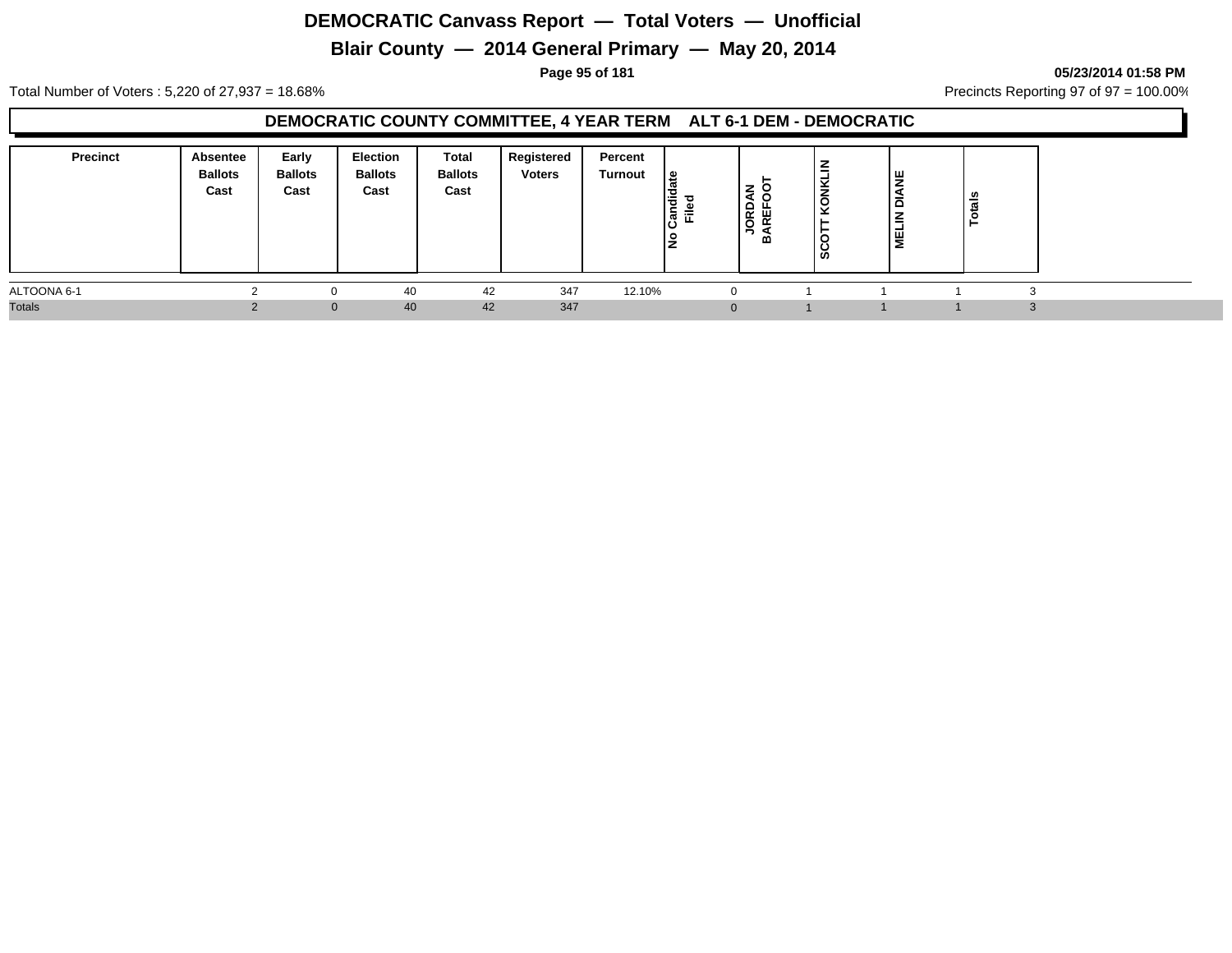## **Blair County — 2014 General Primary — May 20, 2014**

**Page 96 of 181 05/23/2014 01:58 PM**

Total Number of Voters : 5,220 of 27,937 = 18.68% Precincts Reporting 97 of 97 = 100.00%

#### **DEMOCRATIC COUNTY COMMITTEE, 4 YEAR TERM ALT 6-2 DEM - DEMOCRATIC**

| <b>Precinct</b> | Absentee<br><b>Ballots</b><br>Cast | Early<br><b>Ballots</b><br>Cast | <b>Election</b><br><b>Ballots</b><br>Cast | Total<br><b>Ballots</b><br>Cast | Registered<br><b>Voters</b> | Percent<br>Turnout | ∣៖<br>١÷<br>ခြံ<br>Ē | otals<br>⊢ |  |
|-----------------|------------------------------------|---------------------------------|-------------------------------------------|---------------------------------|-----------------------------|--------------------|----------------------|------------|--|
| ALTOONA 6-2     |                                    | $\Omega$                        | 46                                        | 46                              | 338                         | 13.61%             | $\mathbf{0}$         | O          |  |
| <b>Totals</b>   | $\Omega$                           | $\mathbf{0}$                    | 46                                        | 46                              | 338                         |                    | $\Omega$             |            |  |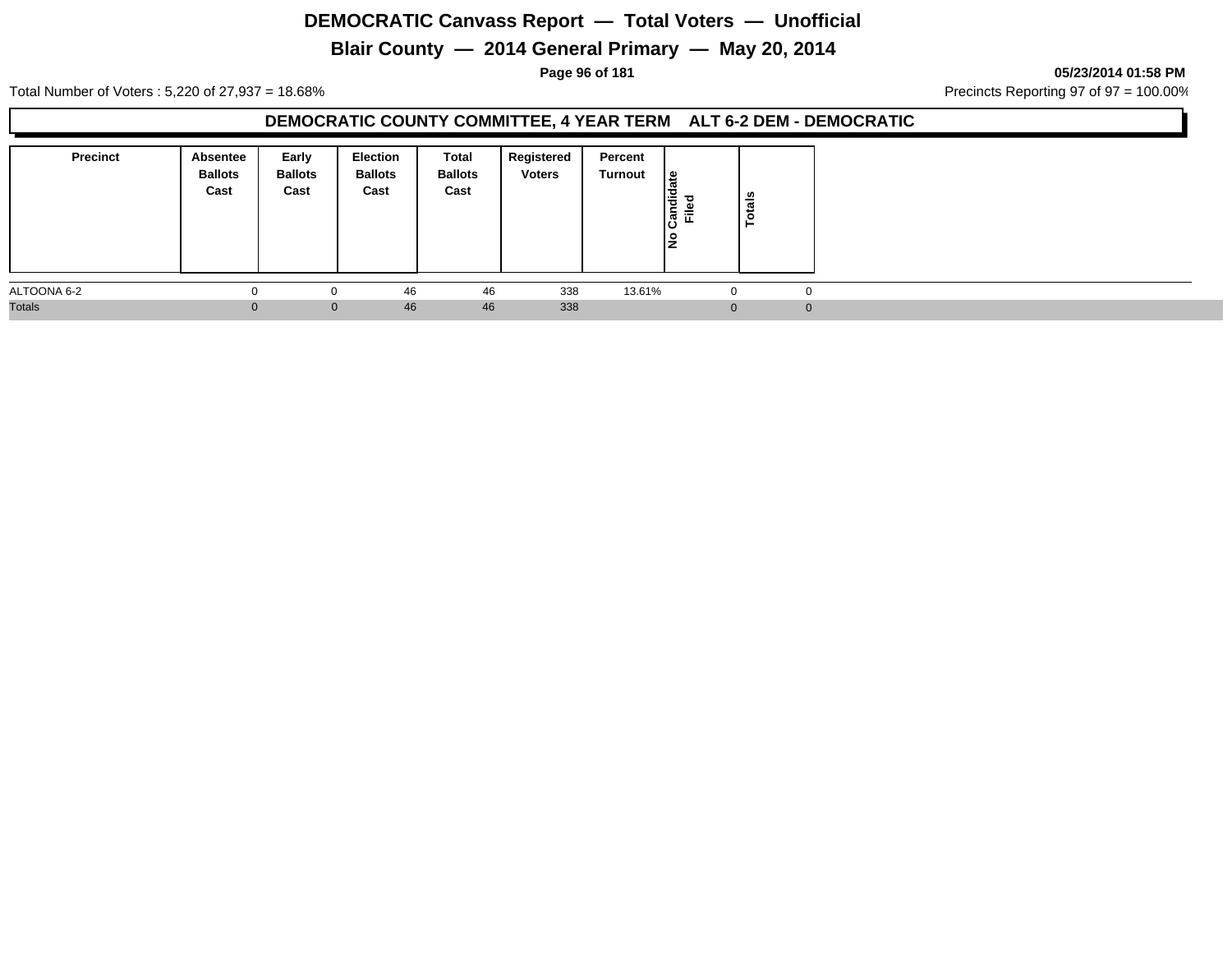## **Blair County — 2014 General Primary — May 20, 2014**

**Page 97 of 181 05/23/2014 01:58 PM**

Total Number of Voters : 5,220 of 27,937 = 18.68% Precincts Reporting 97 of 97 = 100.00%

#### **DEMOCRATIC COUNTY COMMITTEE, 4 YEAR TERM ALT 6-3 DEM - DEMOCRATIC**

| <b>Precinct</b> | <b>Absentee</b><br><b>Ballots</b><br>Cast | Early<br><b>Ballots</b><br>Cast | <b>Election</b><br><b>Ballots</b><br>Cast | Total<br><b>Ballots</b><br>Cast | Registered<br><b>Voters</b> | Percent<br>Turnout | ¦≌<br>andied<br>Filed | ြို့<br>∣≃<br>∣ ѿ<br>ಕ<br>Š | otals |  |
|-----------------|-------------------------------------------|---------------------------------|-------------------------------------------|---------------------------------|-----------------------------|--------------------|-----------------------|-----------------------------|-------|--|
| ALTOONA 6-3     |                                           | 0                               | 60                                        | 61                              | 310                         | 19.68%             |                       |                             |       |  |
| <b>Totals</b>   |                                           | $\Omega$                        | 60                                        | 61                              | 310                         |                    |                       |                             |       |  |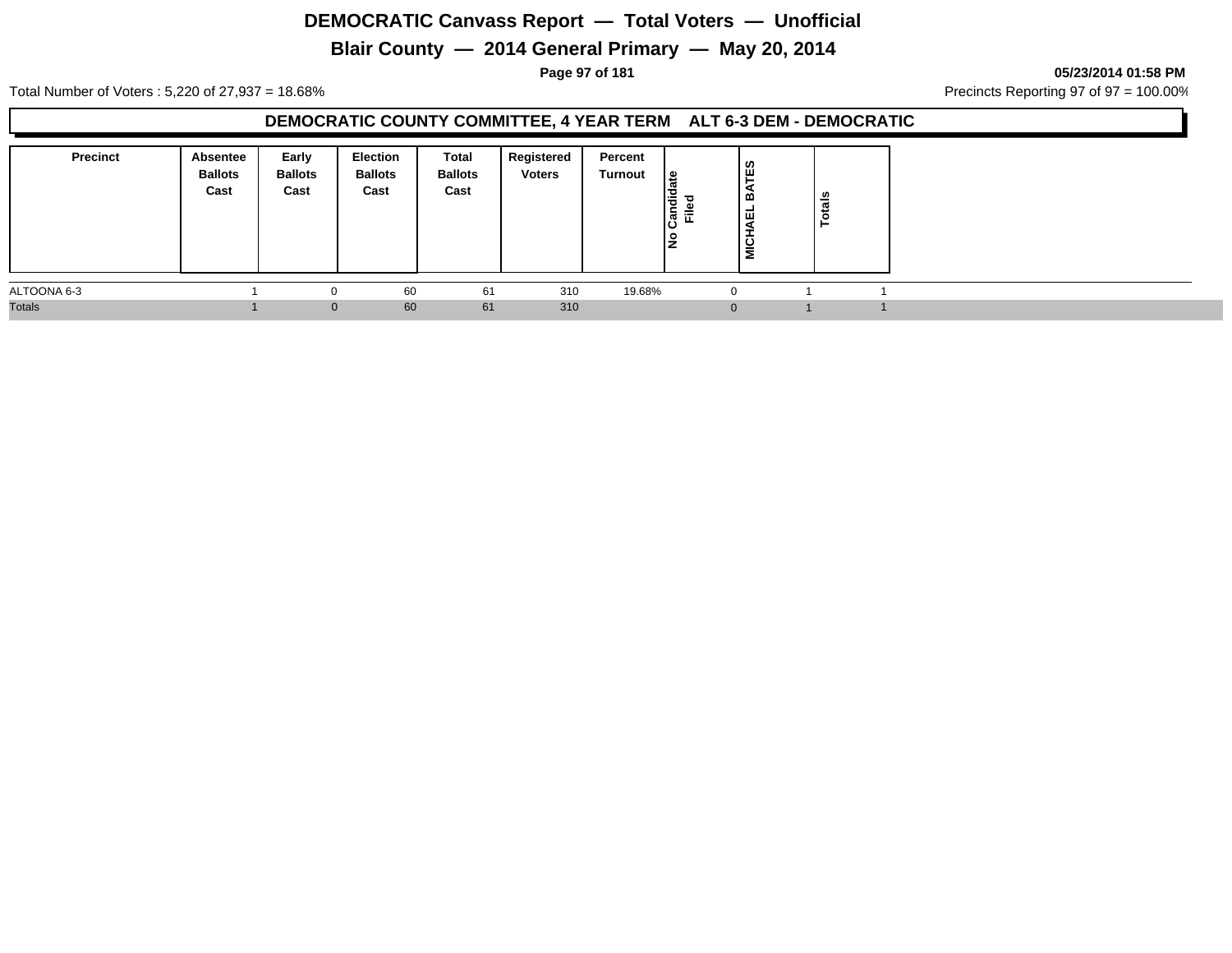## **Blair County — 2014 General Primary — May 20, 2014**

**Page 98 of 181 05/23/2014 01:58 PM**

Total Number of Voters : 5,220 of 27,937 = 18.68% Precincts Reporting 97 of 97 = 100.00%

#### **DEMOCRATIC COUNTY COMMITTEE, 4 YEAR TERM ALT 6-4 DEM - DEMOCRATIC**

| <b>Precinct</b> | Absentee<br><b>Ballots</b><br>Cast | Early<br><b>Ballots</b><br>Cast | <b>Election</b><br><b>Ballots</b><br>Cast | Total<br><b>Ballots</b><br>Cast | Registered<br><b>Voters</b> | Percent<br>Turnout | lë<br>ΙC<br>Ιc<br>Ш | ן<br>ש<br><b>NDRET</b> | <b>Totals</b> |  |
|-----------------|------------------------------------|---------------------------------|-------------------------------------------|---------------------------------|-----------------------------|--------------------|---------------------|------------------------|---------------|--|
| ALTOONA 6-4     |                                    | $\Omega$                        | 62                                        | 65                              | 269                         | 24.16%             | 52                  |                        | 53            |  |
| <b>Totals</b>   |                                    | $\mathbf{0}$                    | 62                                        | 65                              | 269                         |                    | 52                  |                        | 53            |  |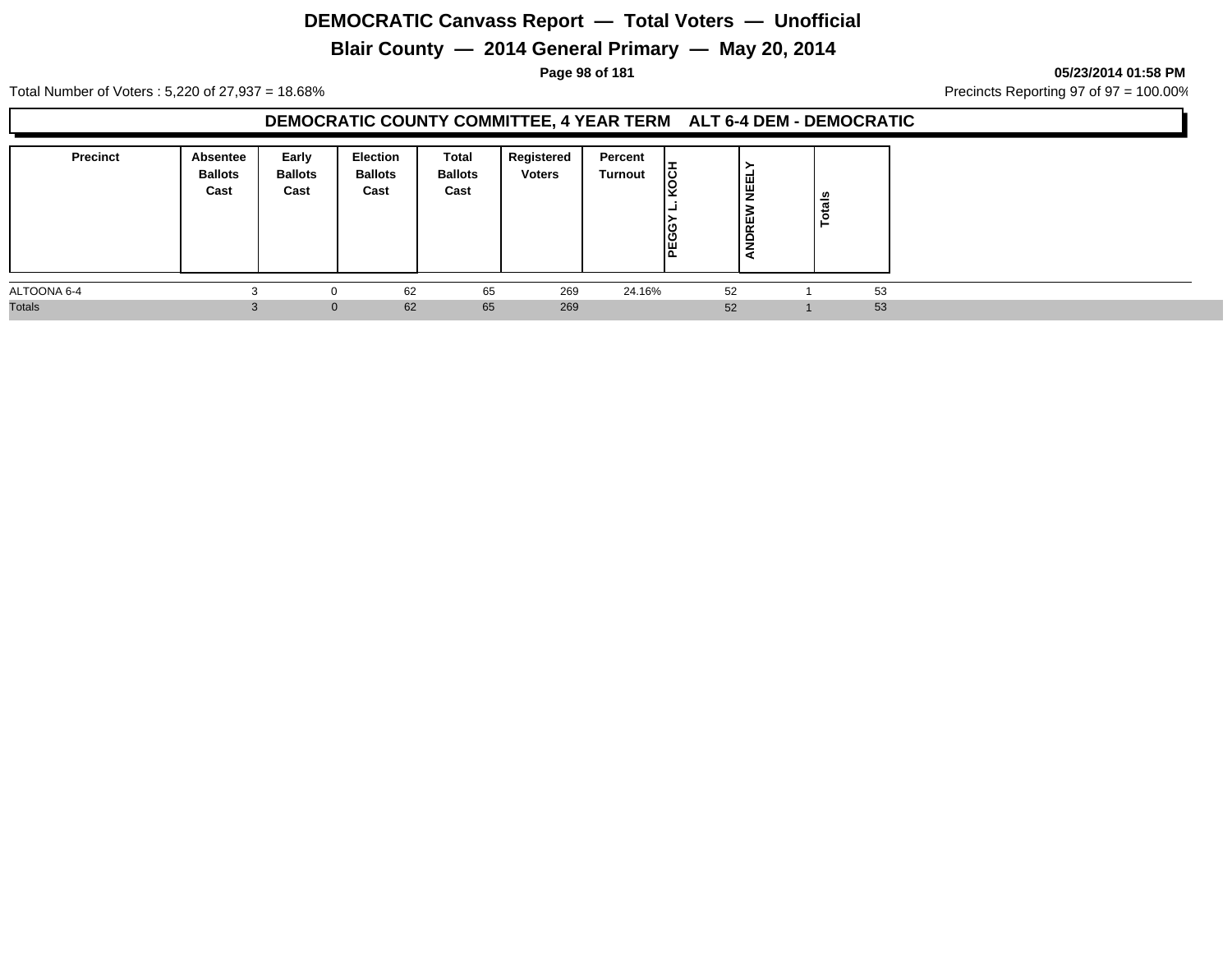## **Blair County — 2014 General Primary — May 20, 2014**

**Page 99 of 181 05/23/2014 01:58 PM**

Total Number of Voters : 5,220 of 27,937 = 18.68% Precincts Reporting 97 of 97 = 100.00%

#### **DEMOCRATIC COUNTY COMMITTEE, 4 YEAR TERM ALT 6-5 DEM - DEMOCRATIC**

| <b>Precinct</b> | <b>Absentee</b><br><b>Ballots</b><br>Cast | Early<br><b>Ballots</b><br>Cast | Election<br><b>Ballots</b><br>Cast | Total<br><b>Ballots</b><br>Cast | Registered<br><b>Voters</b> | Percent<br>Turnout | צ בי<br>ш<br>lõ<br>leg<br>ע בו<br>∣ਨੋ | 띥<br>'≚ 8<br>વ<br>│ਜ਼ੵ<br>ਫ਼<br>5 | n<br>otai |    |  |
|-----------------|-------------------------------------------|---------------------------------|------------------------------------|---------------------------------|-----------------------------|--------------------|---------------------------------------|-----------------------------------|-----------|----|--|
| ALTOONA 6-5     |                                           |                                 | 65                                 | 69                              | 410                         | 16.83%             | 55                                    |                                   |           | 56 |  |
| <b>Totals</b>   |                                           | $\mathbf{0}$                    | 65                                 | 69                              | 410                         |                    | 55                                    |                                   |           | 56 |  |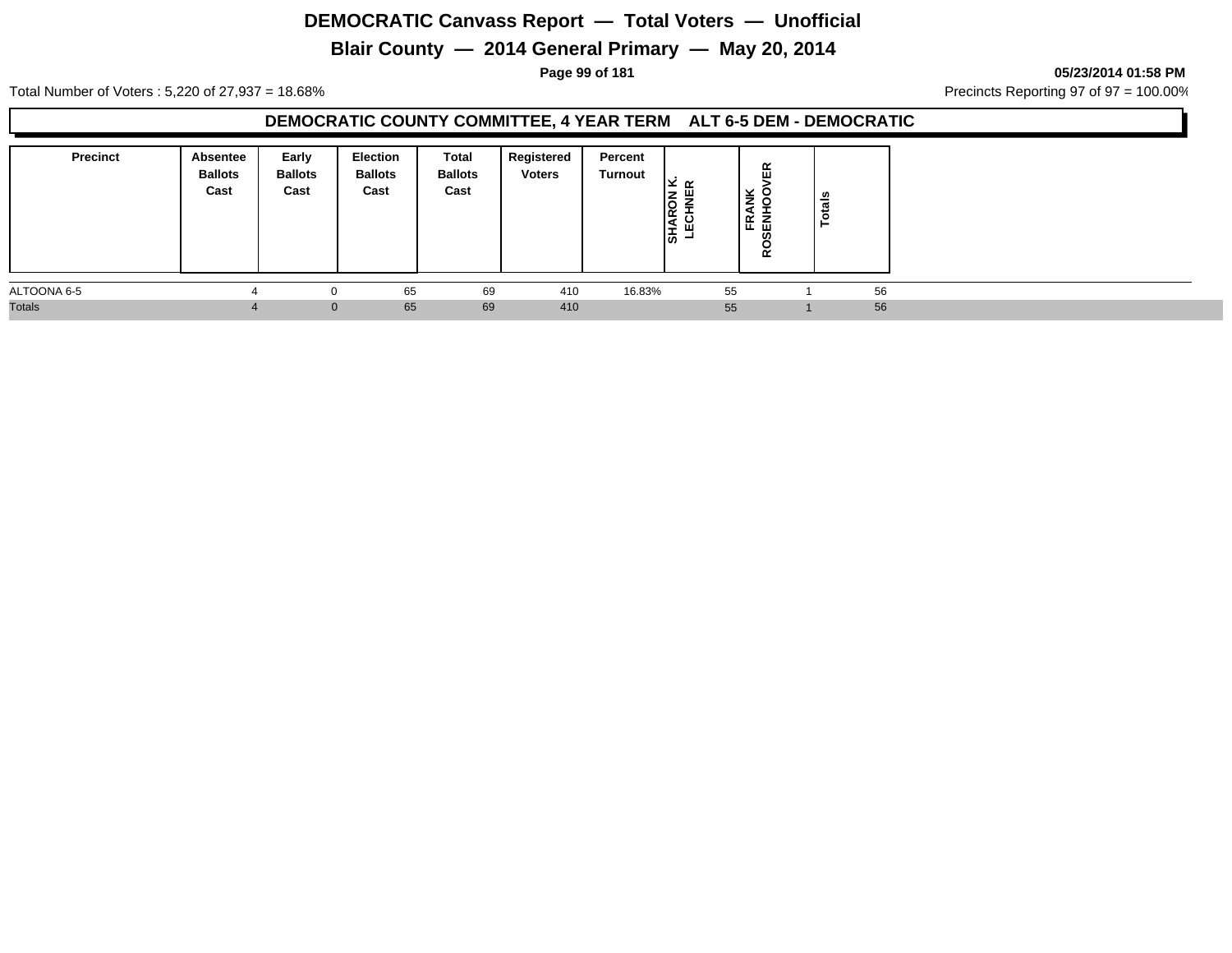## **Blair County — 2014 General Primary — May 20, 2014**

**Page 100 of 181 05/23/2014 01:58 PM**

Total Number of Voters : 5,220 of 27,937 = 18.68% Precincts Reporting 97 of 97 = 100.00%

#### **DEMOCRATIC COUNTY COMMITTEE, 4 YEAR TERM ALT 7 DEM - DEMOCRATIC**

| <b>Precinct</b> | Absentee<br><b>Ballots</b><br>Cast | Early<br><b>Ballots</b><br>Cast | <b>Election</b><br><b>Ballots</b><br>Cast | Total<br><b>Ballots</b><br>Cast | Registered<br><b>Voters</b> | Percent<br>Turnout | ∣៖<br>١÷<br>ျွန္မြ<br>匠 | otals<br>⊢ |  |
|-----------------|------------------------------------|---------------------------------|-------------------------------------------|---------------------------------|-----------------------------|--------------------|-------------------------|------------|--|
| ALTOONA 7       |                                    | 0                               | 46                                        | 46                              | 381                         | 12.07%             | $\Omega$                | $\Omega$   |  |
| <b>Totals</b>   | 0                                  | $\mathbf{0}$                    | 46                                        | 46                              | 381                         |                    | ∩                       |            |  |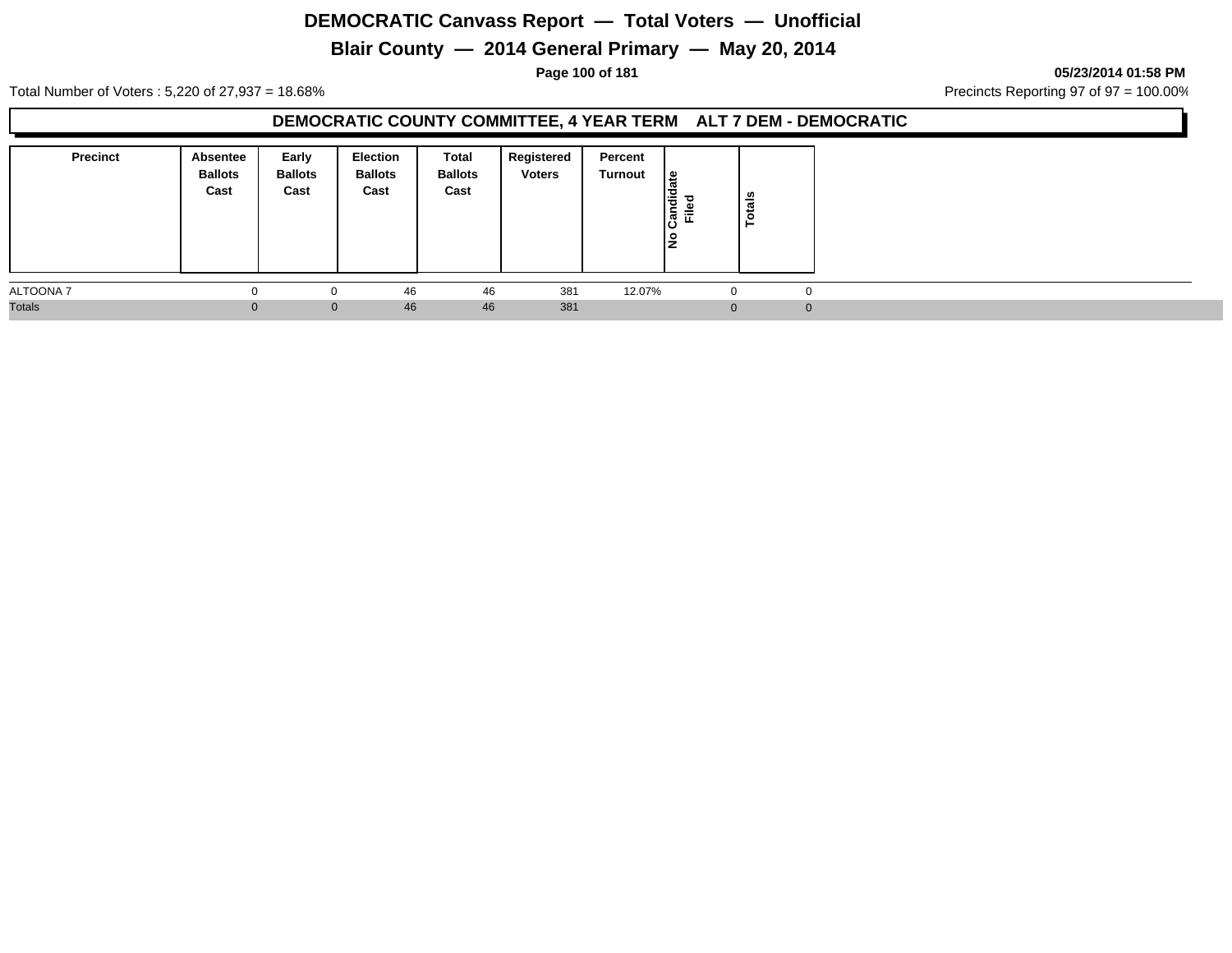## **Blair County — 2014 General Primary — May 20, 2014**

**Page 101 of 181 05/23/2014 01:58 PM**

Total Number of Voters : 5,220 of 27,937 = 18.68% Precincts Reporting 97 of 97 = 100.00%

#### **DEMOCRATIC COUNTY COMMITTEE, 4 YEAR TERM ALT 8-1 DEM - DEMOCRATIC**

| <b>Precinct</b> | Absentee<br><b>Ballots</b><br>Cast | Early<br><b>Ballots</b><br>Cast | Election<br><b>Ballots</b><br>Cast | Total<br><b>Ballots</b><br>Cast | Registered<br><b>Voters</b> | Percent<br>Turnout | ⊕<br>Candid<br>ю.<br>Ē.<br>o<br>IŻ | <b>Q</b><br>⊢<br>SCOT<br>MPEN<br>ం | tals |  |
|-----------------|------------------------------------|---------------------------------|------------------------------------|---------------------------------|-----------------------------|--------------------|------------------------------------|------------------------------------|------|--|
| ALTOONA 8-1     |                                    |                                 | 38                                 | 41                              | 369                         | 11.11%             |                                    | $\Omega$                           |      |  |
| <b>Totals</b>   |                                    | $\mathbf{0}$                    | 38                                 | 41                              | 369                         |                    |                                    | $\Omega$                           |      |  |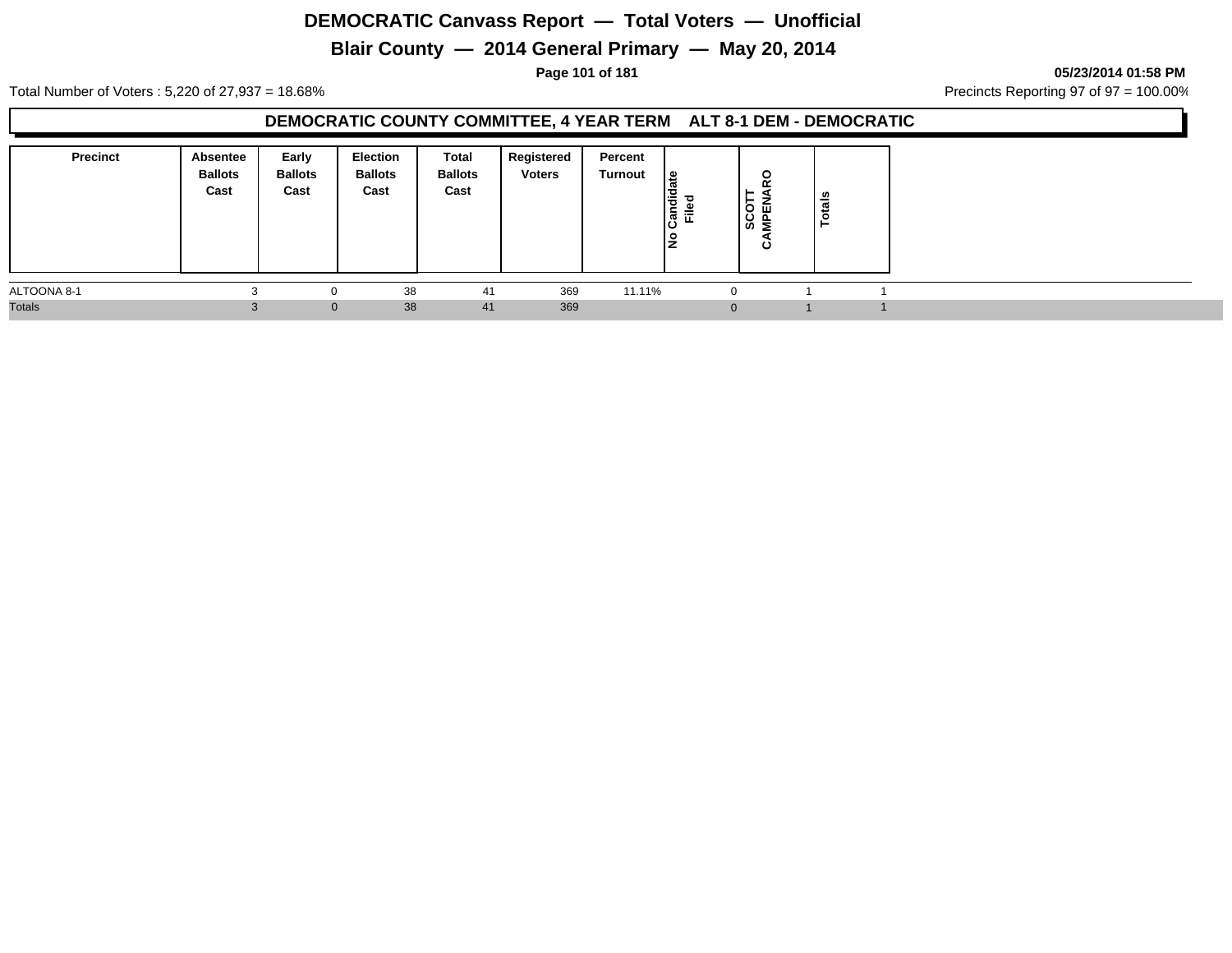## **Blair County — 2014 General Primary — May 20, 2014**

**Page 102 of 181 05/23/2014 01:58 PM**

Total Number of Voters : 5,220 of 27,937 = 18.68% Precincts Reporting 97 of 97 = 100.00%

#### **DEMOCRATIC COUNTY COMMITTEE, 4 YEAR TERM ALT 8-2 DEM - DEMOCRATIC**

| <b>Precinct</b> | <b>Absentee</b><br><b>Ballots</b><br>Cast | Early<br><b>Ballots</b><br>Cast | <b>Election</b><br><b>Ballots</b><br>Cast | Total<br><b>Ballots</b><br>Cast | Registered<br><b>Voters</b> | Percent<br>Turnout | 한 동<br>- -<br>$\rightarrow$<br>່≋ | otals<br>− |  |
|-----------------|-------------------------------------------|---------------------------------|-------------------------------------------|---------------------------------|-----------------------------|--------------------|-----------------------------------|------------|--|
| ALTOONA 8-2     |                                           | 0                               | 47                                        | 49                              | 272                         | 18.01%             | 45                                | 45         |  |
| <b>Totals</b>   |                                           | $\mathbf{0}$                    | 47                                        | 49                              | 272                         |                    | 45                                | 45         |  |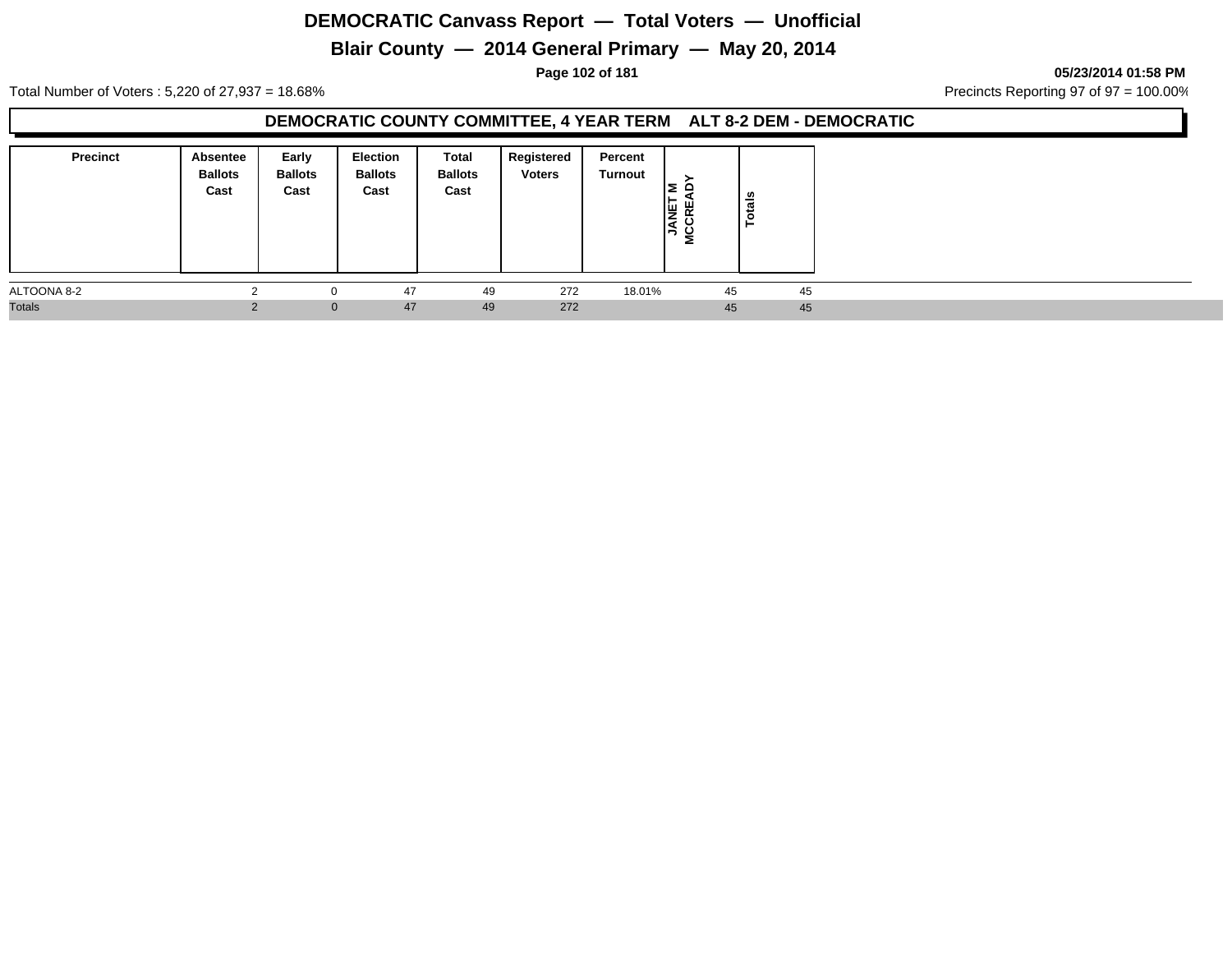## **Blair County — 2014 General Primary — May 20, 2014**

#### **Page 103 of 181 05/23/2014 01:58 PM**

Total Number of Voters : 5,220 of 27,937 = 18.68% Precincts Reporting 97 of 97 = 100.00%

#### **DEMOCRATIC COUNTY COMMITTEE, 4 YEAR TERM ALT 9 DEM - DEMOCRATIC**

| <b>Precinct</b> | Absentee<br><b>Ballots</b><br>Cast | Early<br><b>Ballots</b><br>Cast | <b>Election</b><br><b>Ballots</b><br>Cast | Total<br><b>Ballots</b><br>Cast | Registered<br><b>Voters</b> | Percent<br>Turnout | ہ ا<br>I÷<br>∣ອໍ້ ≖ື<br>lŹ | 띥<br> ສ<br>$\alpha$<br>-<br>ᅆ | KER<br>щ<br>ш<br>ᆜ | ∣`s<br>≃<br>$=$<br><b>INES</b> | $\overline{\phantom{a}}$<br>$\cdots$ | - |  |
|-----------------|------------------------------------|---------------------------------|-------------------------------------------|---------------------------------|-----------------------------|--------------------|----------------------------|-------------------------------|--------------------|--------------------------------|--------------------------------------|---|--|
| ALTOONA 9       |                                    |                                 | 63                                        | 65                              | 399                         | 16.29%             |                            | 0                             |                    |                                |                                      |   |  |
| <b>Totals</b>   |                                    | $\mathbf{0}$                    | 63                                        | 65                              | 399                         |                    |                            | $\Omega$                      |                    |                                |                                      |   |  |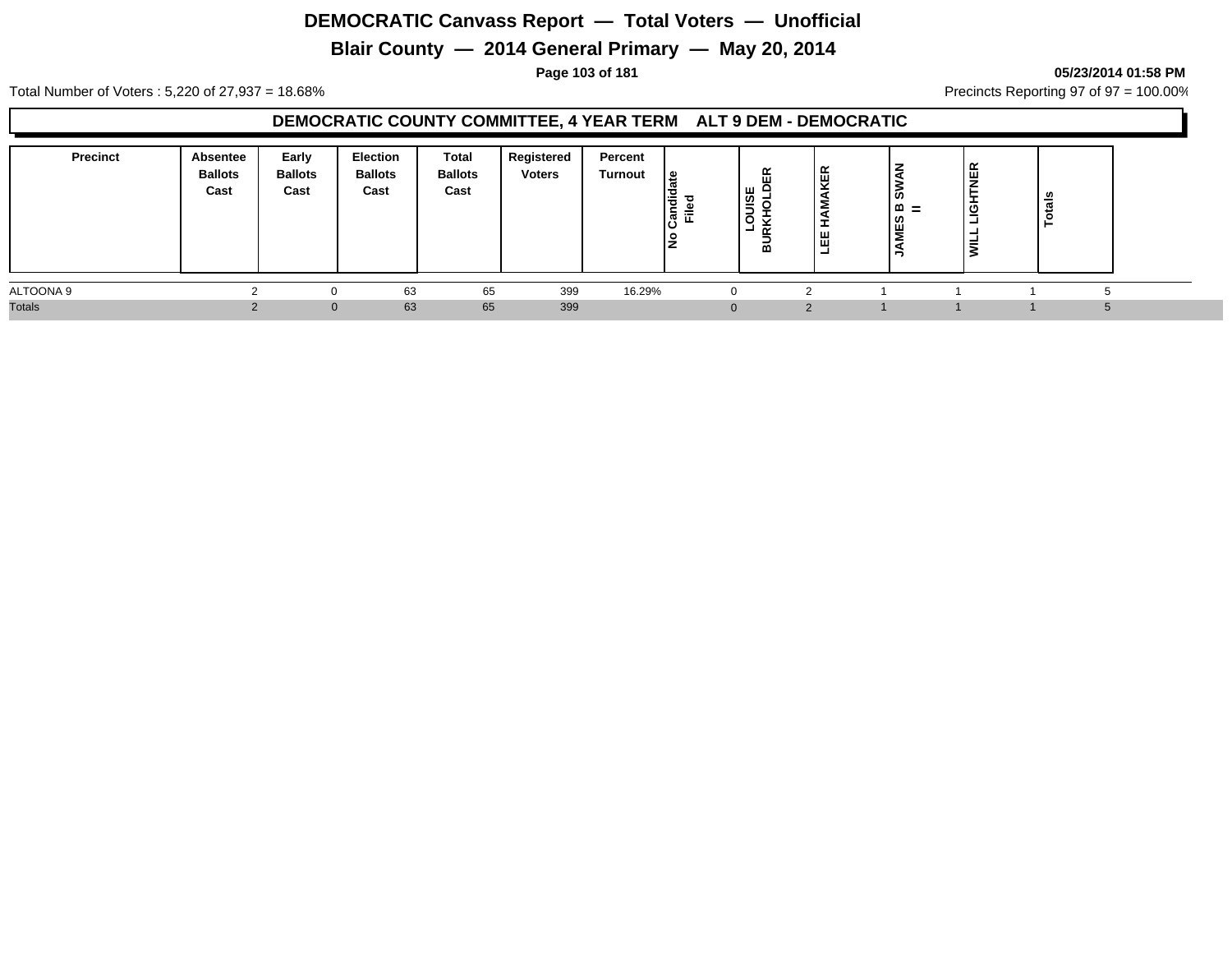## **Blair County — 2014 General Primary — May 20, 2014**

**Page 104 of 181 05/23/2014 01:58 PM**

Total Number of Voters : 5,220 of 27,937 = 18.68% Precincts Reporting 97 of 97 = 100.00%

#### **DEMOCRATIC COUNTY COMMITTEE, 4 YEAR TERM ALT 10-1 DEM - DEMOCRATIC**

| <b>Precinct</b> | Absentee<br><b>Ballots</b><br>Cast | Early<br><b>Ballots</b><br>Cast | Election<br><b>Ballots</b><br>Cast | Total<br><b>Ballots</b><br>Cast | Registered<br><b>Voters</b> | Percent<br>Turnout | $\frac{1}{6}$<br>ᆞᆼ<br>Candie<br>Filed<br>١ş | otals<br>► |  |
|-----------------|------------------------------------|---------------------------------|------------------------------------|---------------------------------|-----------------------------|--------------------|----------------------------------------------|------------|--|
| ALTOONA 10-1    |                                    | $\Omega$                        | 24                                 | 25                              | 263                         | 9.51%              | $\Omega$                                     |            |  |
| <b>Totals</b>   |                                    | $\mathbf{0}$                    | 24                                 | 25                              | 263                         |                    |                                              |            |  |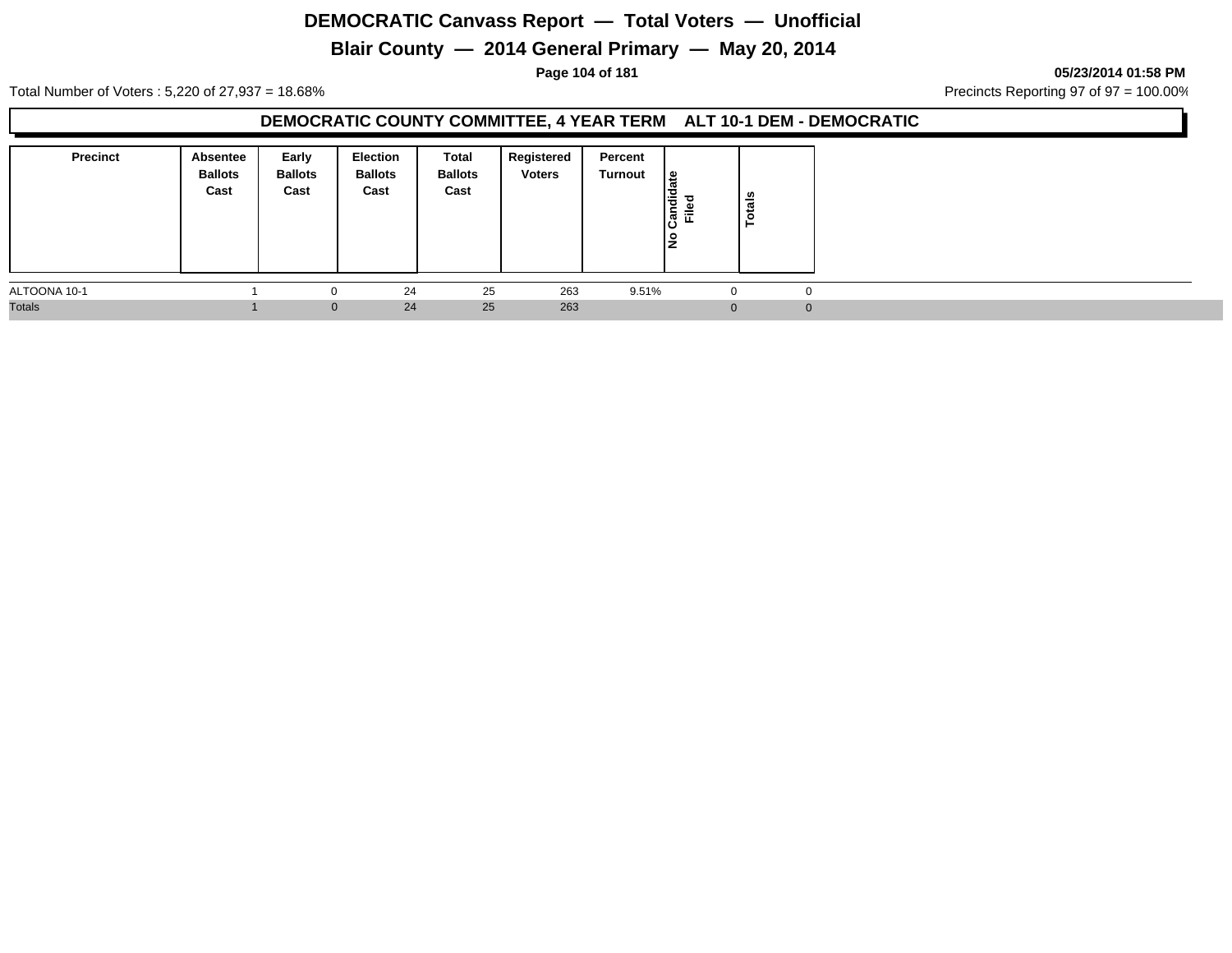## **Blair County — 2014 General Primary — May 20, 2014**

#### **Page 105 of 181 05/23/2014 01:58 PM**

Total Number of Voters : 5,220 of 27,937 = 18.68% Precincts Reporting 97 of 97 = 100.00%

#### **DEMOCRATIC COUNTY COMMITTEE, 4 YEAR TERM ALT 10-2 DEM - DEMOCRATIC**

| <b>Precinct</b> | <b>Absentee</b><br><b>Ballots</b><br>Cast | Early<br><b>Ballots</b><br>Cast | <b>Election</b><br><b>Ballots</b><br>Cast | Total<br><b>Ballots</b><br>Cast | Registered<br><b>Voters</b> | Percent<br>Turnout | ீ<br>Candie<br>Filed | ပ<br>Ŵ<br>O<br>ᆂ<br><b>NHOL</b><br>ш<br>m<br>할때<br>$\overline{5}$ | ທ<br>=<br>ERIC | ីត<br>- 11 |  |
|-----------------|-------------------------------------------|---------------------------------|-------------------------------------------|---------------------------------|-----------------------------|--------------------|----------------------|-------------------------------------------------------------------|----------------|------------|--|
| ALTOONA 10-2    |                                           | 0                               | 30                                        | 31                              | 225                         | 13.78%             |                      |                                                                   |                |            |  |
| <b>Totals</b>   |                                           | $\Omega$                        | 30                                        | 31                              | 225                         |                    |                      |                                                                   |                |            |  |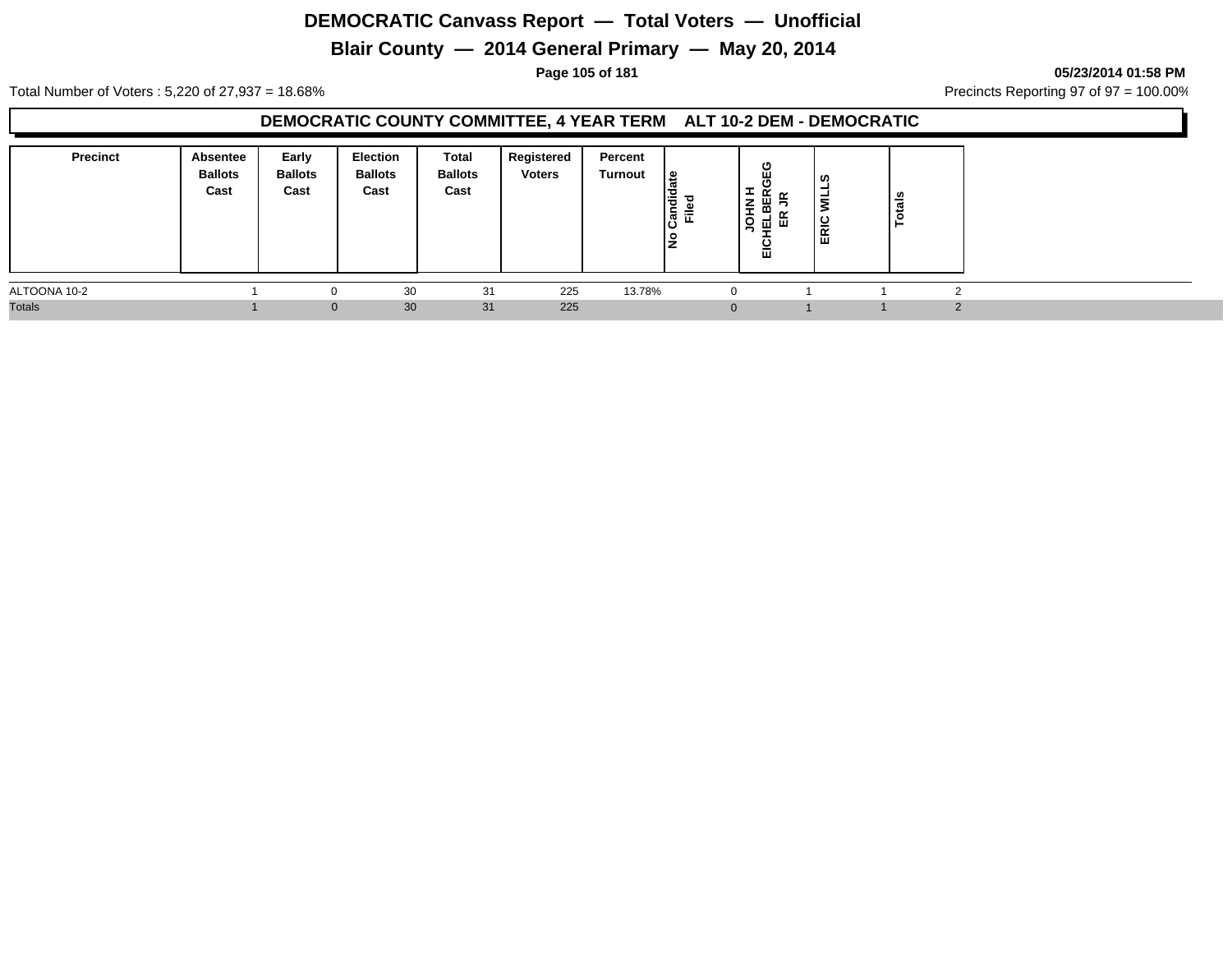## **Blair County — 2014 General Primary — May 20, 2014**

**Page 106 of 181 05/23/2014 01:58 PM**

Total Number of Voters : 5,220 of 27,937 = 18.68% Precincts Reporting 97 of 97 = 100.00%

#### **DEMOCRATIC COUNTY COMMITTEE, 4 YEAR TERM ALT 10-3 DEM - DEMOCRATIC**

| <b>Precinct</b> | Absentee<br><b>Ballots</b><br>Cast | Early<br><b>Ballots</b><br>Cast | <b>Election</b><br><b>Ballots</b><br>Cast | Total<br><b>Ballots</b><br>Cast | Registered<br><b>Voters</b> | Percent<br>Turnout | <b>JUDITH</b><br>KIMBERI | otals |    |
|-----------------|------------------------------------|---------------------------------|-------------------------------------------|---------------------------------|-----------------------------|--------------------|--------------------------|-------|----|
| ALTOONA 10-3    | $\sim$                             |                                 | 39                                        | 41                              | 154                         | 26.62%             | 34                       |       | 34 |
| <b>Totals</b>   |                                    | $\mathbf{0}$                    | 39                                        | 41                              | 154                         |                    | 34                       |       | 34 |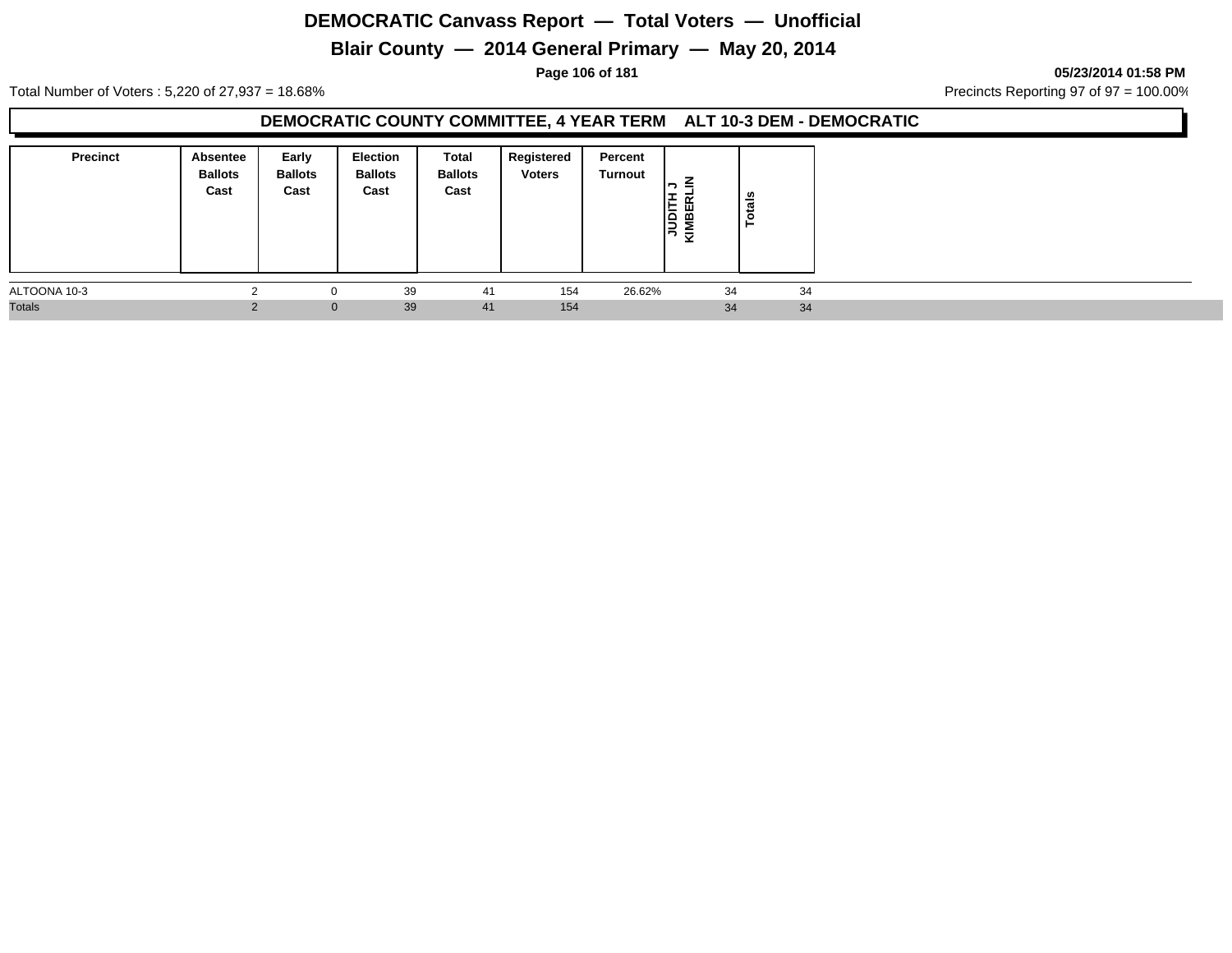## **Blair County — 2014 General Primary — May 20, 2014**

**Page 107 of 181 05/23/2014 01:58 PM**

Total Number of Voters : 5,220 of 27,937 = 18.68% Precincts Reporting 97 of 97 = 100.00%

#### **DEMOCRATIC COUNTY COMMITTEE, 4 YEAR TERM ALT 10-4 DEM - DEMOCRATIC**

| <b>Precinct</b> | Absentee<br><b>Ballots</b><br>Cast | Early<br><b>Ballots</b><br>Cast | Election<br><b>Ballots</b><br>Cast | Total<br><b>Ballots</b><br>Cast | Registered<br><b>Voters</b> | Percent<br>Turnout | ' ഇ<br>ত<br>-<br>통 로 | Æ<br>ш<br>ັ<br>∍ | ് ∟<br><b>STEPHEN<br/>WEYAND</b> | <b>S</b><br>ढ<br>ت |  |
|-----------------|------------------------------------|---------------------------------|------------------------------------|---------------------------------|-----------------------------|--------------------|----------------------|------------------|----------------------------------|--------------------|--|
| ALTOONA 10-4    |                                    | 0                               | 74                                 | 74                              | 345                         | 21.45%             |                      |                  |                                  |                    |  |
| <b>Totals</b>   | $\Omega$                           | $\mathbf{0}$                    | 74                                 | 74                              | 345                         |                    |                      |                  |                                  |                    |  |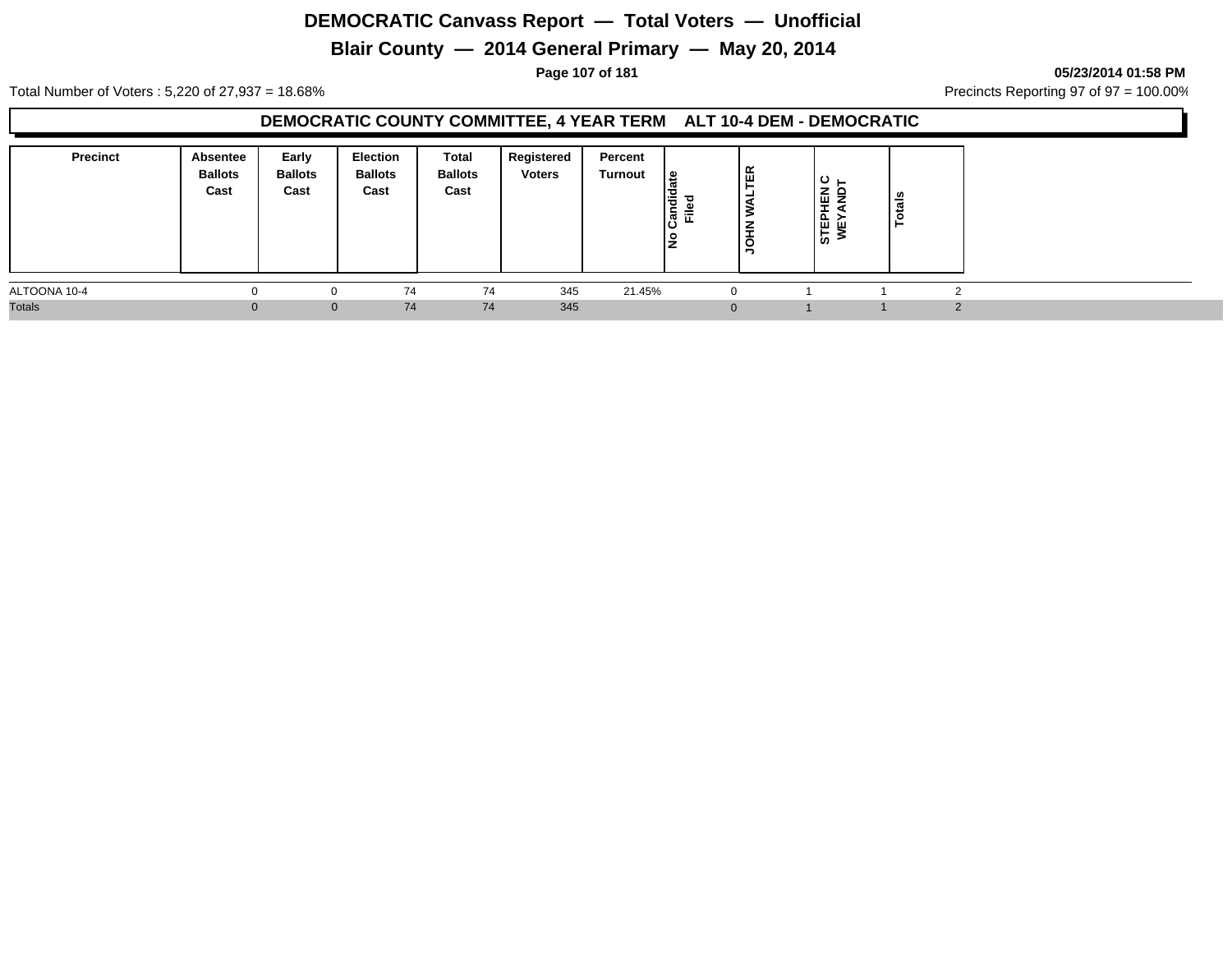## **Blair County — 2014 General Primary — May 20, 2014**

**Page 108 of 181 05/23/2014 01:58 PM**

Total Number of Voters : 5,220 of 27,937 = 18.68% Precincts Reporting 97 of 97 = 100.00%

#### **DEMOCRATIC COUNTY COMMITTEE, 4 YEAR TERM ALT 11-1 DEM - DEMOCRATIC**

| <b>Precinct</b> | Absentee<br><b>Ballots</b><br>Cast | Early<br><b>Ballots</b><br>Cast | <b>Election</b><br><b>Ballots</b><br>Cast | Total<br><b>Ballots</b><br>Cast | Registered<br><b>Voters</b> | Percent<br>Turnout | ا ≅<br>Candid<br>Filed<br>١£ | otals |          |
|-----------------|------------------------------------|---------------------------------|-------------------------------------------|---------------------------------|-----------------------------|--------------------|------------------------------|-------|----------|
| ALTOONA 11-1    |                                    |                                 | 72                                        | 72                              | 424                         | 16.98%             |                              |       | 0        |
| <b>Totals</b>   | $\Omega$                           | $\mathbf{0}$                    | 72                                        | 72                              | 424                         |                    | $\Omega$                     |       | $\Omega$ |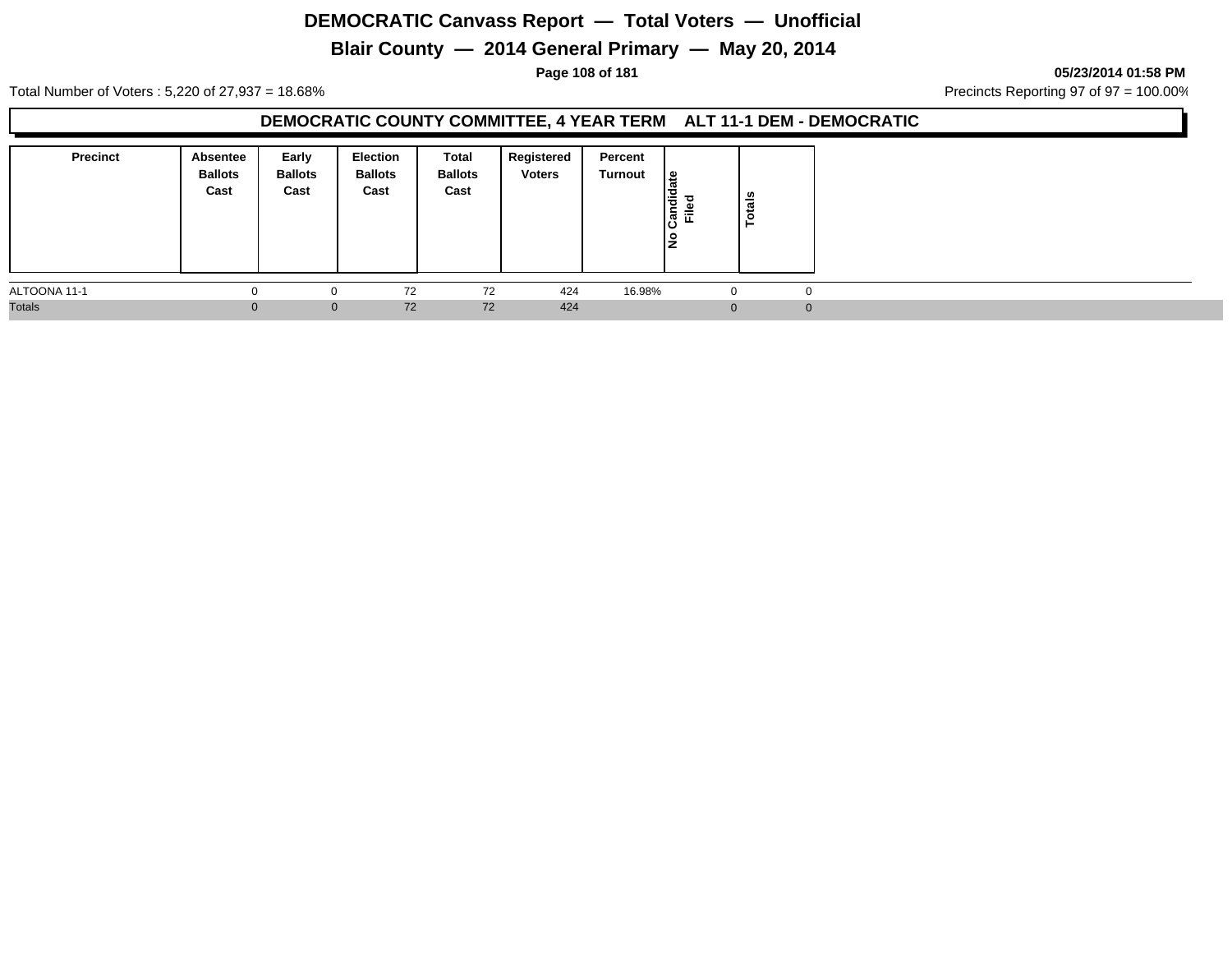# **Blair County — 2014 General Primary — May 20, 2014**

**Page 109 of 181 05/23/2014 01:58 PM**

Total Number of Voters : 5,220 of 27,937 = 18.68% Precincts Reporting 97 of 97 = 100.00%

### **DEMOCRATIC COUNTY COMMITTEE, 4 YEAR TERM ALT 11-2 DEM - DEMOCRATIC**

| <b>Precinct</b> | Absentee<br><b>Ballots</b><br>Cast | Early<br><b>Ballots</b><br>Cast | Election<br><b>Ballots</b><br>Cast | <b>Total</b><br><b>Ballots</b><br>Cast | Registered<br><b>Voters</b> | Percent<br>Turnout | <sub>සි</sub><br>Candid<br>Filed | ន់<br>ت<br>$\circ$<br>► |  |
|-----------------|------------------------------------|---------------------------------|------------------------------------|----------------------------------------|-----------------------------|--------------------|----------------------------------|-------------------------|--|
| ALTOONA 11-2    |                                    | $\Omega$                        | 55                                 | 55                                     | 309                         | 17.80%             | -0                               |                         |  |
| <b>Totals</b>   | $\Omega$                           | $\mathbf{0}$                    | 55                                 | 55                                     | 309                         |                    |                                  |                         |  |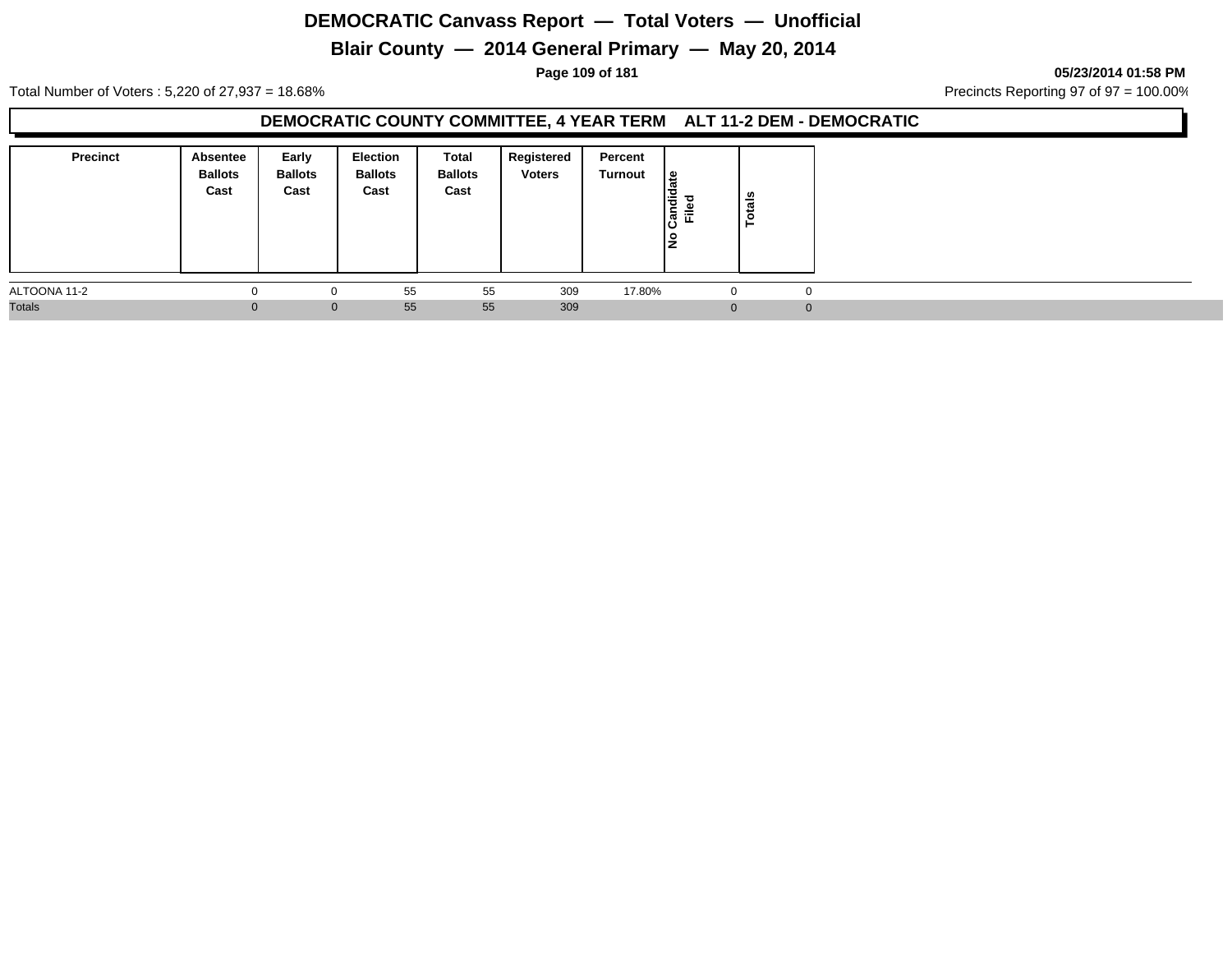# **Blair County — 2014 General Primary — May 20, 2014**

**Page 110 of 181 05/23/2014 01:58 PM**

Total Number of Voters : 5,220 of 27,937 = 18.68% Precincts Reporting 97 of 97 = 100.00%

### **DEMOCRATIC COUNTY COMMITTEE, 4 YEAR TERM ALT 11-3 DEM - DEMOCRATIC**

| <b>Precinct</b> | Absentee<br><b>Ballots</b><br>Cast | Early<br><b>Ballots</b><br>Cast | Election<br><b>Ballots</b><br>Cast | Total<br><b>Ballots</b><br>Cast | Registered<br><b>Voters</b> | Percent<br>Turnout | ¦≌<br>Candi<br>흕 | ທ<br>보호<br>$\equiv$<br><b>MICHA</b><br>KERAMI | אֲםֲ<br>ပ<br>◀<br>≃ | ls<br>als<br>-44 |  |  |
|-----------------|------------------------------------|---------------------------------|------------------------------------|---------------------------------|-----------------------------|--------------------|------------------|-----------------------------------------------|---------------------|------------------|--|--|
| ALTOONA 11-3    |                                    |                                 | 58                                 | 58                              | 280                         | 20.71%             |                  | $\Omega$                                      |                     |                  |  |  |
| <b>Totals</b>   |                                    | $\Omega$                        | 58                                 | 58                              | 280                         |                    |                  | $\Omega$                                      |                     |                  |  |  |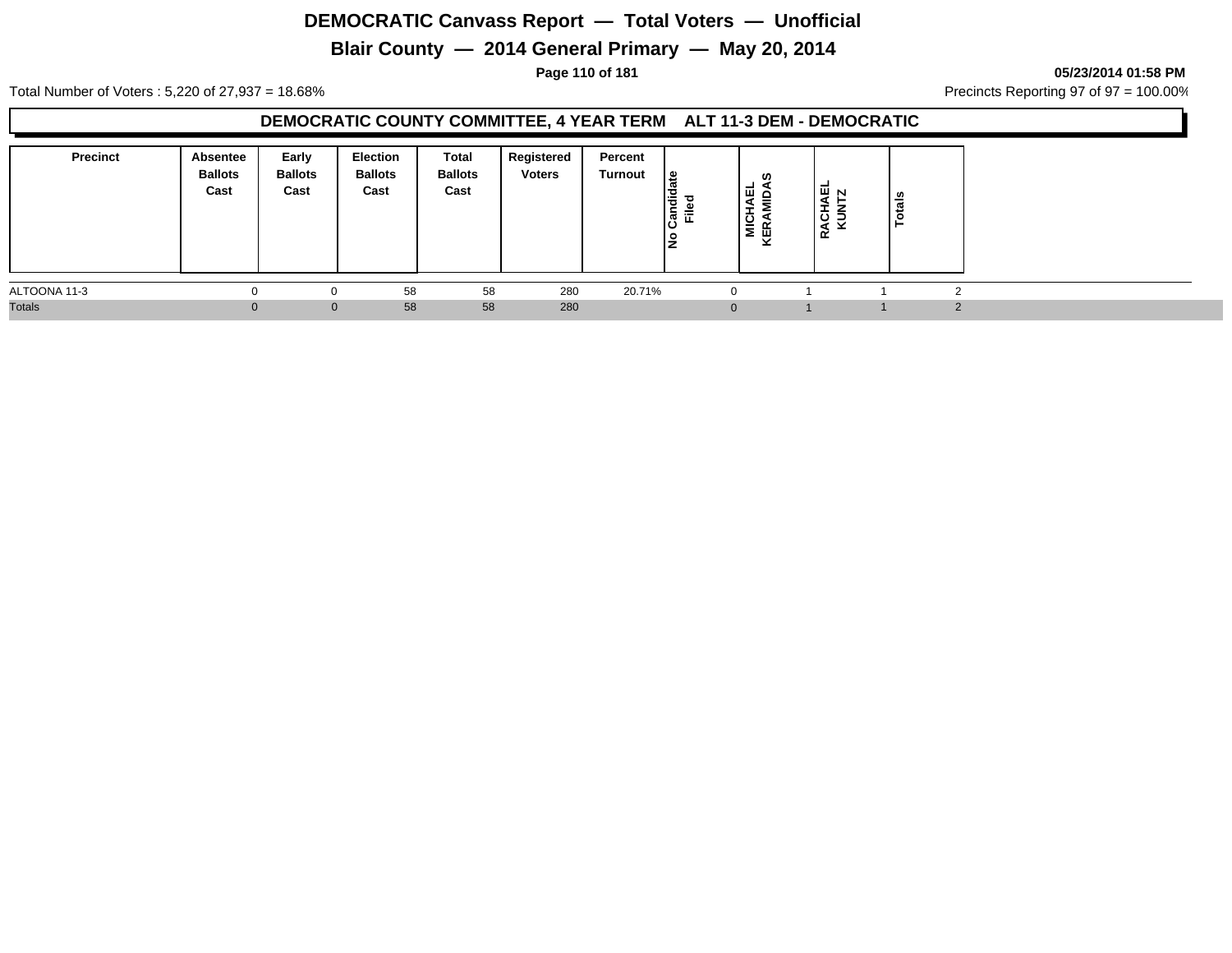# **Blair County — 2014 General Primary — May 20, 2014**

**Page 111 of 181 05/23/2014 01:58 PM**

Total Number of Voters : 5,220 of 27,937 = 18.68% Precincts Reporting 97 of 97 = 100.00%

### **DEMOCRATIC COUNTY COMMITTEE, 4 YEAR TERM ALT 12-1 DEM - DEMOCRATIC**

| <b>Precinct</b> | Absentee<br><b>Ballots</b><br>Cast | Early<br><b>Ballots</b><br>Cast | Election<br><b>Ballots</b><br>Cast | Total<br><b>Ballots</b><br>Cast | Registered<br><b>Voters</b> | Percent<br>Turnout | ا ≅<br>Candid<br>Filed<br>IŻ | <b>IKS</b><br>മ<br>Σ<br>$\Box$ | otals |  |
|-----------------|------------------------------------|---------------------------------|------------------------------------|---------------------------------|-----------------------------|--------------------|------------------------------|--------------------------------|-------|--|
| ALTOONA 12-1    |                                    |                                 | 25                                 | 25                              | 147                         | 17.01%             |                              | $\Omega$                       |       |  |
| <b>Totals</b>   |                                    | $\Omega$                        | 25                                 | 25                              | 147                         |                    |                              | $\Omega$                       |       |  |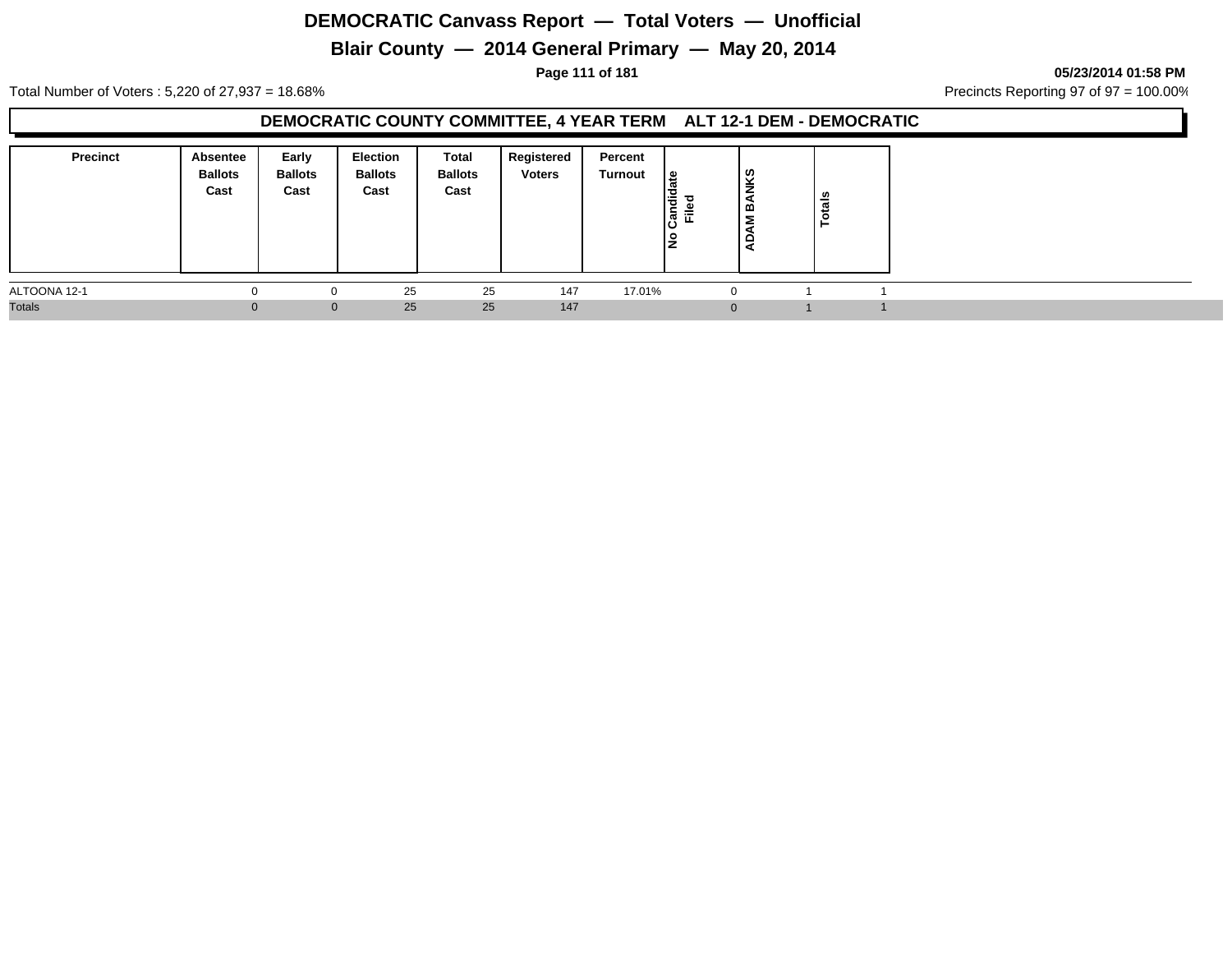# **Blair County — 2014 General Primary — May 20, 2014**

#### **Page 112 of 181 05/23/2014 01:58 PM**

Total Number of Voters : 5,220 of 27,937 = 18.68% Precincts Reporting 97 of 97 = 100.00%

### **DEMOCRATIC COUNTY COMMITTEE, 4 YEAR TERM ALT 12-2 DEM - DEMOCRATIC**

| <b>Precinct</b> | Absentee<br><b>Ballots</b><br>Cast | Early<br><b>Ballots</b><br>Cast | Election<br><b>Ballots</b><br>Cast | Total<br><b>Ballots</b><br>Cast | Registered<br><b>Voters</b> | Percent<br>Turnout | $\frac{1}{a}$<br>Candid<br>Filed | otals<br>⊢ |  |
|-----------------|------------------------------------|---------------------------------|------------------------------------|---------------------------------|-----------------------------|--------------------|----------------------------------|------------|--|
| ALTOONA 12-2    |                                    | $\Omega$                        | 42                                 | 42                              | 198                         | 21.21%             | $\mathbf{0}$                     |            |  |
| <b>Totals</b>   | $\Omega$                           | $\mathbf{0}$                    | 42                                 | 42                              | 198                         |                    |                                  |            |  |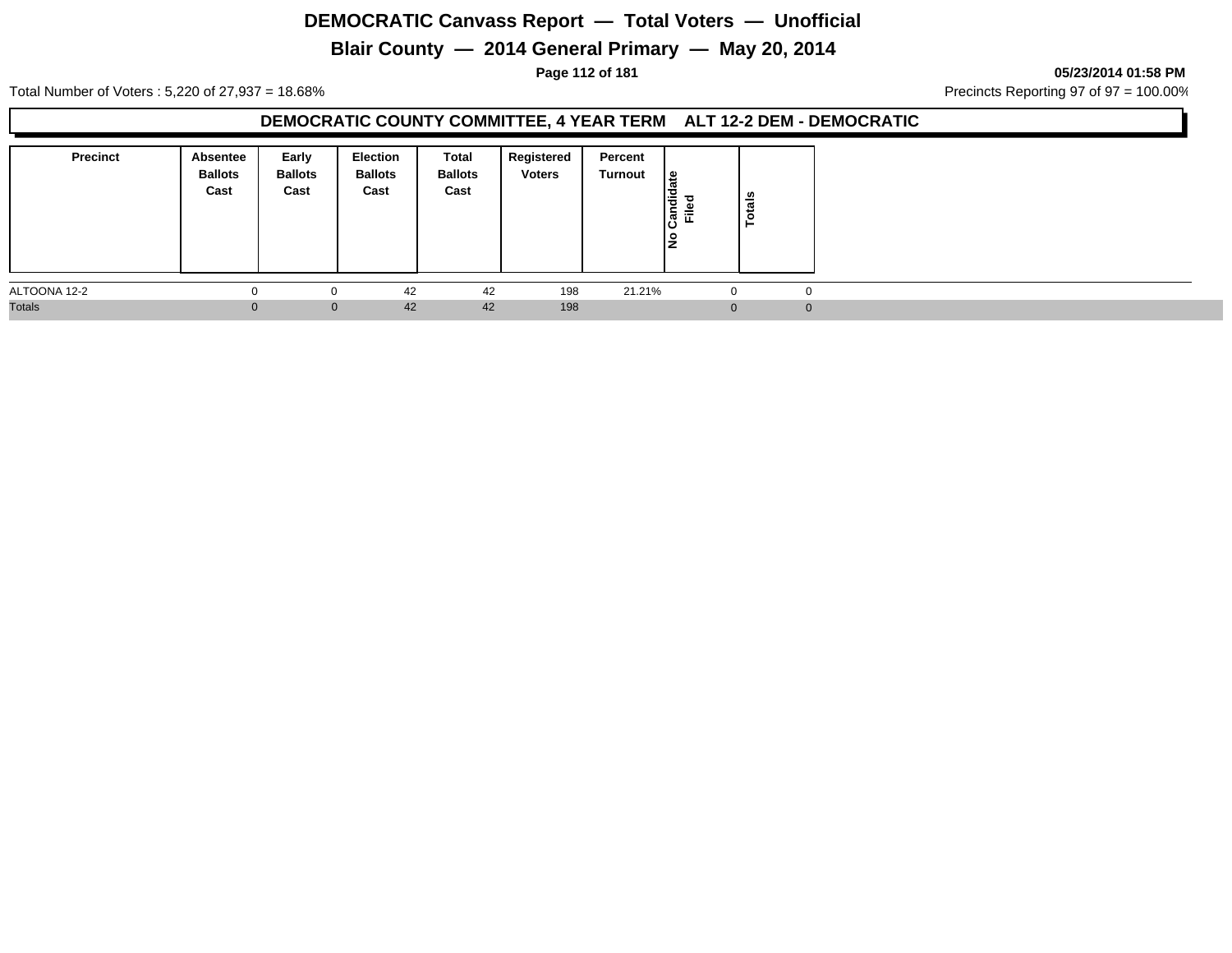# **Blair County — 2014 General Primary — May 20, 2014**

**Page 113 of 181 05/23/2014 01:58 PM**

Total Number of Voters : 5,220 of 27,937 = 18.68% Precincts Reporting 97 of 97 = 100.00%

### **DEMOCRATIC COUNTY COMMITTEE, 4 YEAR TERM ALT 12-3 DEM - DEMOCRATIC**

| <b>Precinct</b> | Absentee<br><b>Ballots</b><br>Cast | Early<br><b>Ballots</b><br>Cast | Election<br><b>Ballots</b><br>Cast | Total<br><b>Ballots</b><br>Cast | Registered<br><b>Voters</b> | Percent<br>Turnout | ا ≅<br>Candi<br>Filed<br>o<br>IŻ | ⊣<br>≢<br><b>.</b><br>١¥<br>∼<br>RODI | otals |  |
|-----------------|------------------------------------|---------------------------------|------------------------------------|---------------------------------|-----------------------------|--------------------|----------------------------------|---------------------------------------|-------|--|
| ALTOONA 12-3    |                                    |                                 | 33                                 | 34                              | 183                         | 18.58%             |                                  | 0                                     |       |  |
| <b>Totals</b>   |                                    | $\Omega$                        | 33                                 | 34                              | 183                         |                    |                                  | $\Omega$                              |       |  |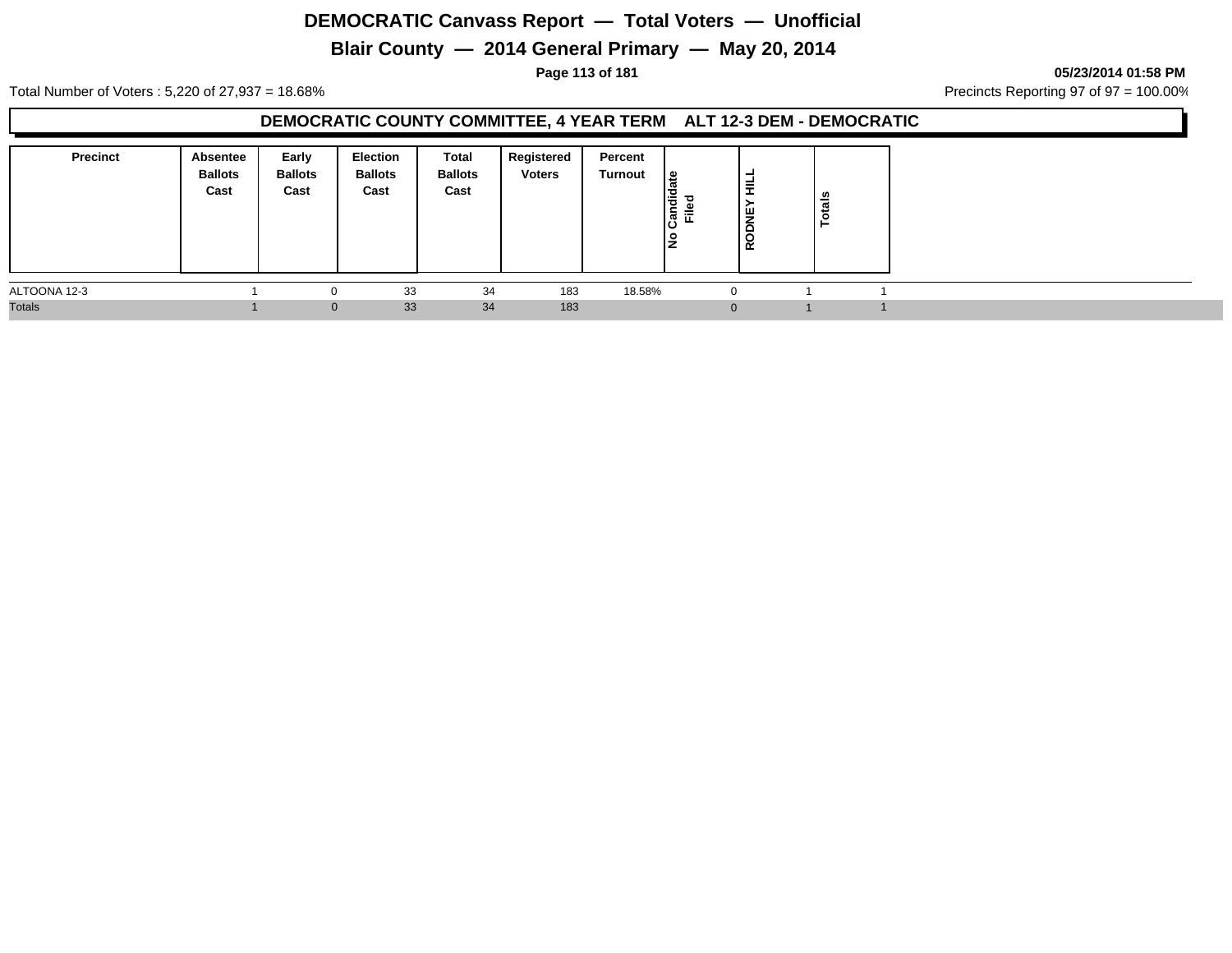# **Blair County — 2014 General Primary — May 20, 2014**

**Page 114 of 181 05/23/2014 01:58 PM**

Total Number of Voters : 5,220 of 27,937 = 18.68% Precincts Reporting 97 of 97 = 100.00%

### **DEMOCRATIC COUNTY COMMITTEE, 4 YEAR TERM ALT 12-4 DEM - DEMOCRATIC**

| <b>Precinct</b> | <b>Absentee</b><br><b>Ballots</b><br>Cast | Early<br><b>Ballots</b><br>Cast | <b>Election</b><br><b>Ballots</b><br>Cast | Total<br><b>Ballots</b><br>Cast | Registered<br><b>Voters</b> | Percent<br>Turnout | l≗<br>ത<br>Candid<br>ᇰ<br>$\frac{e}{L}$<br>١£ | otals |             |  |  |  |
|-----------------|-------------------------------------------|---------------------------------|-------------------------------------------|---------------------------------|-----------------------------|--------------------|-----------------------------------------------|-------|-------------|--|--|--|
| ALTOONA 12-4    |                                           |                                 | 70                                        | 70                              | 256                         | 27.34%             | -U                                            |       | $\mathbf 0$ |  |  |  |
| <b>Totals</b>   |                                           | $\mathbf{0}$                    | 70                                        | 70                              | 256                         |                    | $\Omega$                                      |       | $\Omega$    |  |  |  |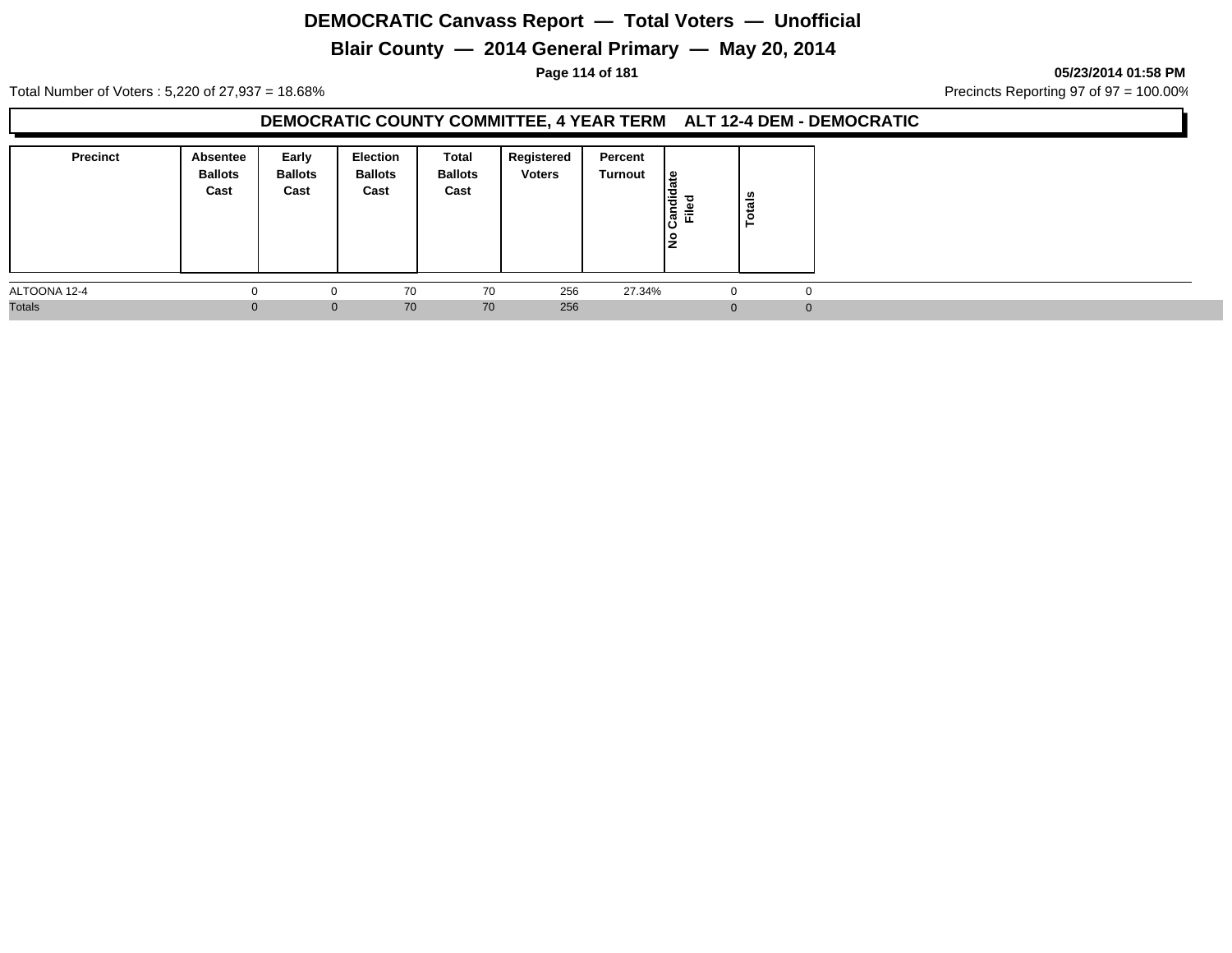# **Blair County — 2014 General Primary — May 20, 2014**

**Page 115 of 181 05/23/2014 01:58 PM**

Total Number of Voters : 5,220 of 27,937 = 18.68% Precincts Reporting 97 of 97 = 100.00%

### **DEMOCRATIC COUNTY COMMITTEE, 4 YEAR TERM ALT 12-5 DEM - DEMOCRATIC**

| <b>Precinct</b> | Absentee<br><b>Ballots</b><br>Cast | Early<br><b>Ballots</b><br>Cast | Election<br><b>Ballots</b><br>Cast | Total<br><b>Ballots</b><br>Cast | Registered<br><b>Voters</b> | Percent<br>Turnout | ا ≅<br>ъ<br>Candi<br>Filed<br>o<br>Iž | STEPHEN<br>LAWSON | otals |  |
|-----------------|------------------------------------|---------------------------------|------------------------------------|---------------------------------|-----------------------------|--------------------|---------------------------------------|-------------------|-------|--|
| ALTOONA 12-5    |                                    |                                 | 22                                 | 22                              | 146                         | 15.07%             |                                       | 0                 |       |  |
| <b>Totals</b>   |                                    | $\Omega$                        | 22                                 | 22                              | 146                         |                    |                                       | $\Omega$          |       |  |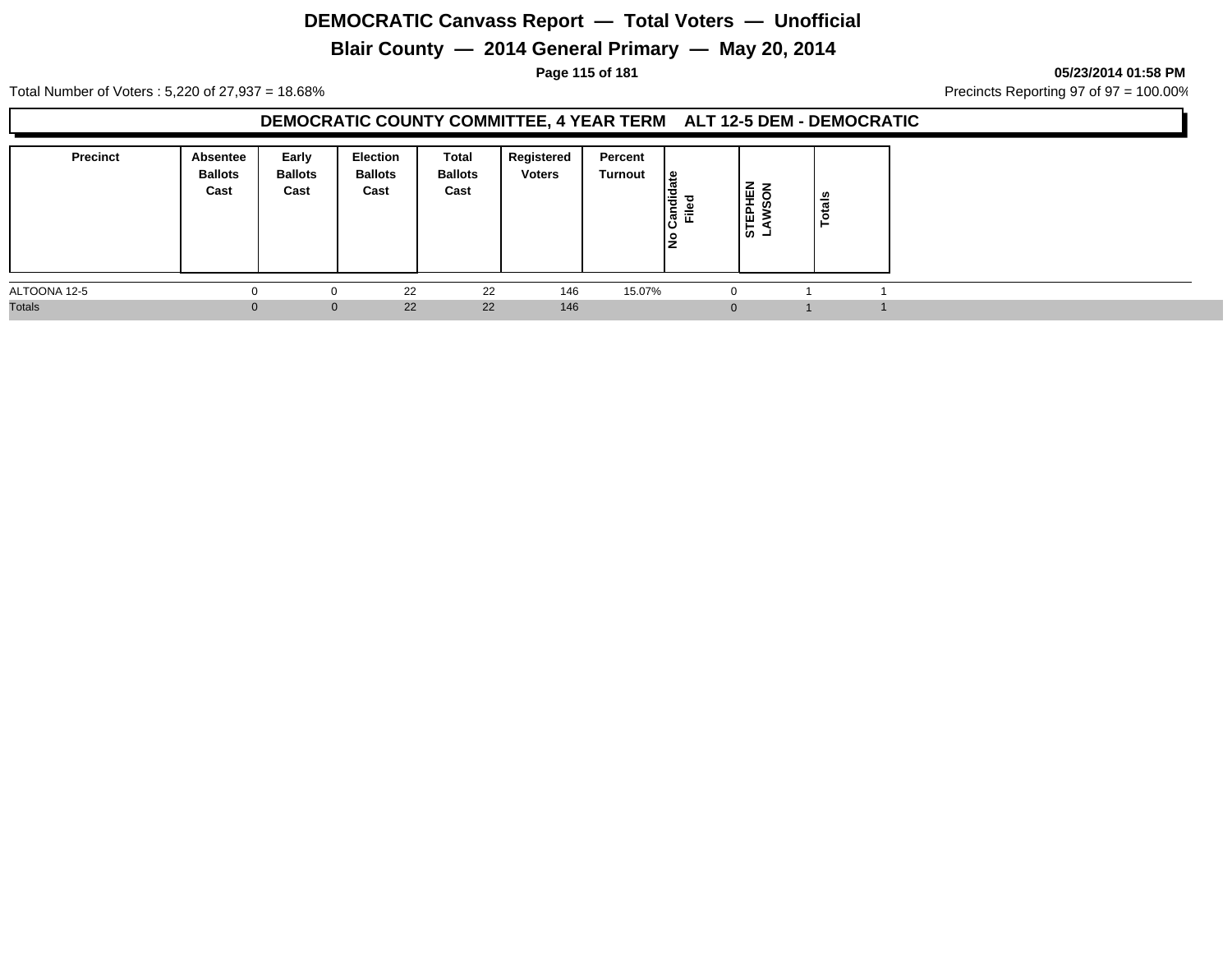# **Blair County — 2014 General Primary — May 20, 2014**

#### **Page 116 of 181 05/23/2014 01:58 PM**

Total Number of Voters : 5,220 of 27,937 = 18.68% Precincts Reporting 97 of 97 = 100.00%

### **DEMOCRATIC COUNTY COMMITTEE, 4 YEAR TERM ALT 13-1 DEM - DEMOCRATIC**

| <b>Precinct</b> | Absentee<br><b>Ballots</b><br>Cast | Early<br><b>Ballots</b><br>Cast | <b>Election</b><br><b>Ballots</b><br>Cast | <b>Total</b><br><b>Ballots</b><br>Cast | Registered<br><b>Voters</b> | Percent<br>Turnout | 高<br>I≣ | Totals |  |
|-----------------|------------------------------------|---------------------------------|-------------------------------------------|----------------------------------------|-----------------------------|--------------------|---------|--------|--|
| ALTOONA 13-1    |                                    | 0                               | 71                                        | 71                                     | 431                         | 16.47%             | 63      | 63     |  |
| <b>Totals</b>   | 0                                  | $\mathbf 0$                     | 71                                        | 71                                     | 431                         |                    | 63      | 63     |  |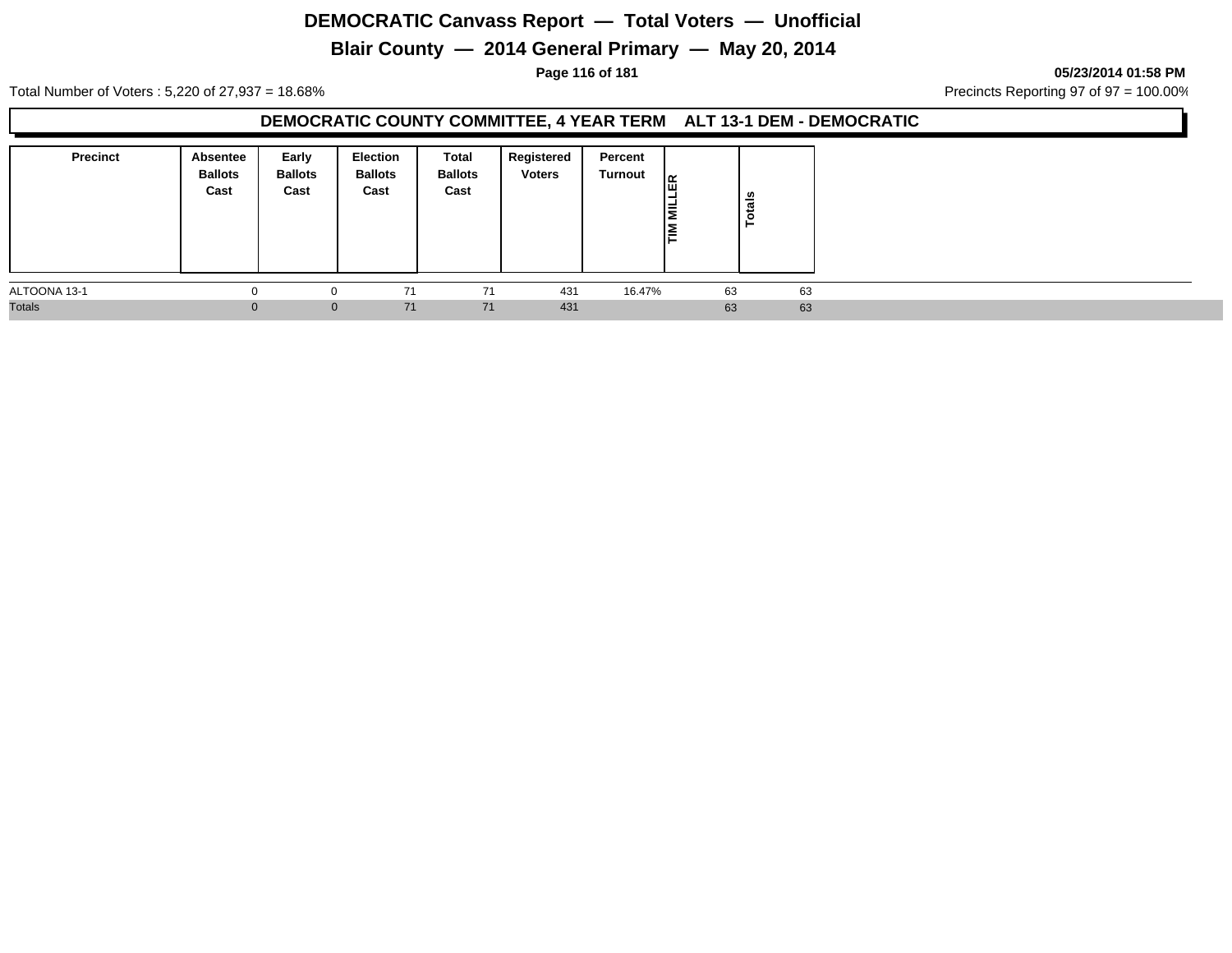# **Blair County — 2014 General Primary — May 20, 2014**

**Page 117 of 181 05/23/2014 01:58 PM**

Total Number of Voters : 5,220 of 27,937 = 18.68% Precincts Reporting 97 of 97 = 100.00%

### **DEMOCRATIC COUNTY COMMITTEE, 4 YEAR TERM ALT 13-2 DEM - DEMOCRATIC**

| <b>Precinct</b> | Absentee<br><b>Ballots</b><br>Cast | Early<br><b>Ballots</b><br>Cast | Election<br><b>Ballots</b><br>Cast | Total<br><b>Ballots</b><br>Cast | Registered<br><b>Voters</b> | Percent<br>Turnout | ١s<br>Candi<br>Filed<br>IŻ | $\check{\mathbf{z}}$<br><b>RU</b><br>-<br>∸<br>$\circ$<br><b>ဟ</b><br>∍ | otals |  |
|-----------------|------------------------------------|---------------------------------|------------------------------------|---------------------------------|-----------------------------|--------------------|----------------------------|-------------------------------------------------------------------------|-------|--|
| ALTOONA 13-2    |                                    |                                 | 64                                 | 64                              | 390                         | 16.41%             | 0                          |                                                                         |       |  |
| <b>Totals</b>   |                                    | $\Omega$                        | 64                                 | 64                              | 390                         |                    | $\Omega$                   |                                                                         |       |  |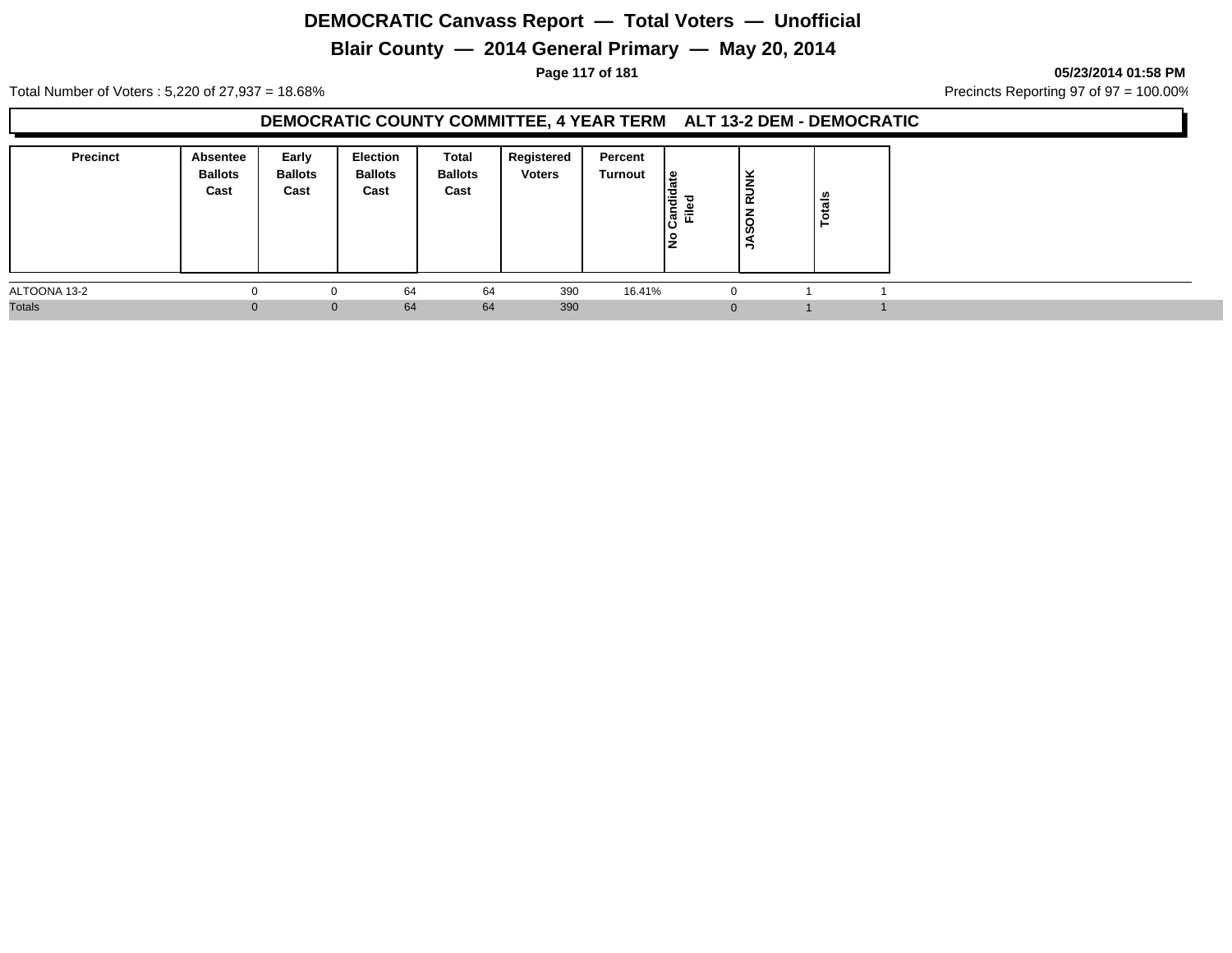# **Blair County — 2014 General Primary — May 20, 2014**

**Page 118 of 181 05/23/2014 01:58 PM**

Total Number of Voters : 5,220 of 27,937 = 18.68% Precincts Reporting 97 of 97 = 100.00%

### **DEMOCRATIC COUNTY COMMITTEE, 4 YEAR TERM ALT 13-3 DEM - DEMOCRATIC**

| <b>Precinct</b> | Absentee<br><b>Ballots</b><br>Cast | Early<br><b>Ballots</b><br>Cast | <b>Election</b><br><b>Ballots</b><br>Cast | Total<br><b>Ballots</b><br>Cast | Registered<br><b>Voters</b> | Percent<br>Turnout | c<br>$\alpha$<br>ய<br>ዼ፟ | ₽<br>문<br>∸<br>෪<br>- | Totals |  |
|-----------------|------------------------------------|---------------------------------|-------------------------------------------|---------------------------------|-----------------------------|--------------------|--------------------------|-----------------------|--------|--|
| ALTOONA 13-3    |                                    |                                 | 57                                        | 57                              | 296                         | 19.26%             | 48                       |                       | 49     |  |
| <b>Totals</b>   | $\Omega$                           | $\Omega$                        | 57                                        | 57                              | 296                         |                    | 48                       |                       | 49     |  |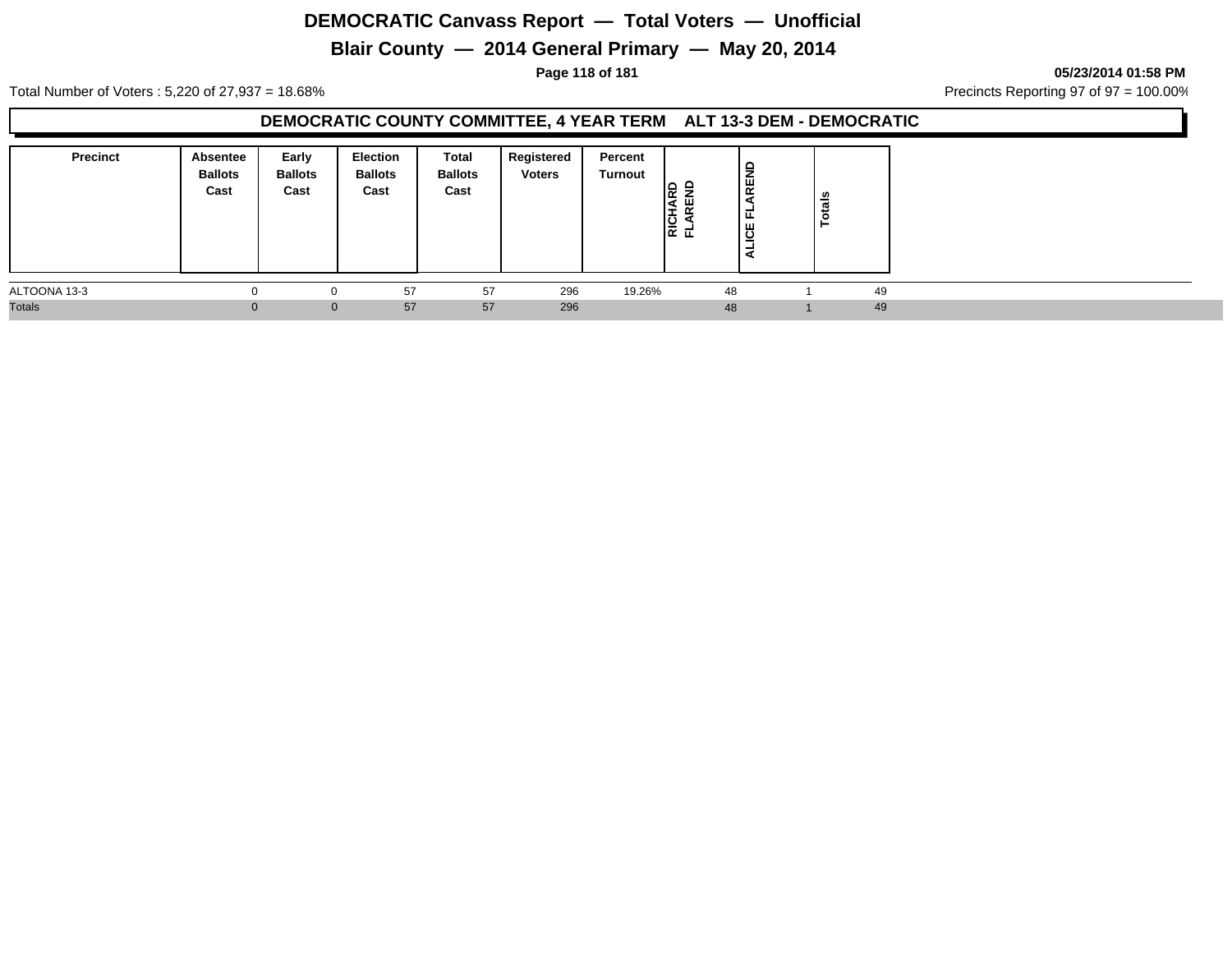# **Blair County — 2014 General Primary — May 20, 2014**

**Page 119 of 181 05/23/2014 01:58 PM**

Total Number of Voters : 5,220 of 27,937 = 18.68% Precincts Reporting 97 of 97 = 100.00%

### **DEMOCRATIC COUNTY COMMITTEE, 4 YEAR TERM ALT 13-4 DEM - DEMOCRATIC**

| <b>Precinct</b> | Absentee<br><b>Ballots</b><br>Cast | Early<br><b>Ballots</b><br>Cast | Election<br><b>Ballots</b><br>Cast | Total<br><b>Ballots</b><br>Cast | Registered<br><b>Voters</b> | Percent<br>Turnout | -<br>ıш<br><b>Salv</b><br>행호 | ξ<br>빎<br>ED | otals |    |
|-----------------|------------------------------------|---------------------------------|------------------------------------|---------------------------------|-----------------------------|--------------------|------------------------------|--------------|-------|----|
| ALTOONA 13-4    |                                    |                                 | 51                                 | 52                              | 522                         | 9.96%              |                              | 43           |       | 44 |
| <b>Totals</b>   |                                    | $\Omega$                        | 51                                 | 52                              | 522                         |                    |                              | 43           |       | 44 |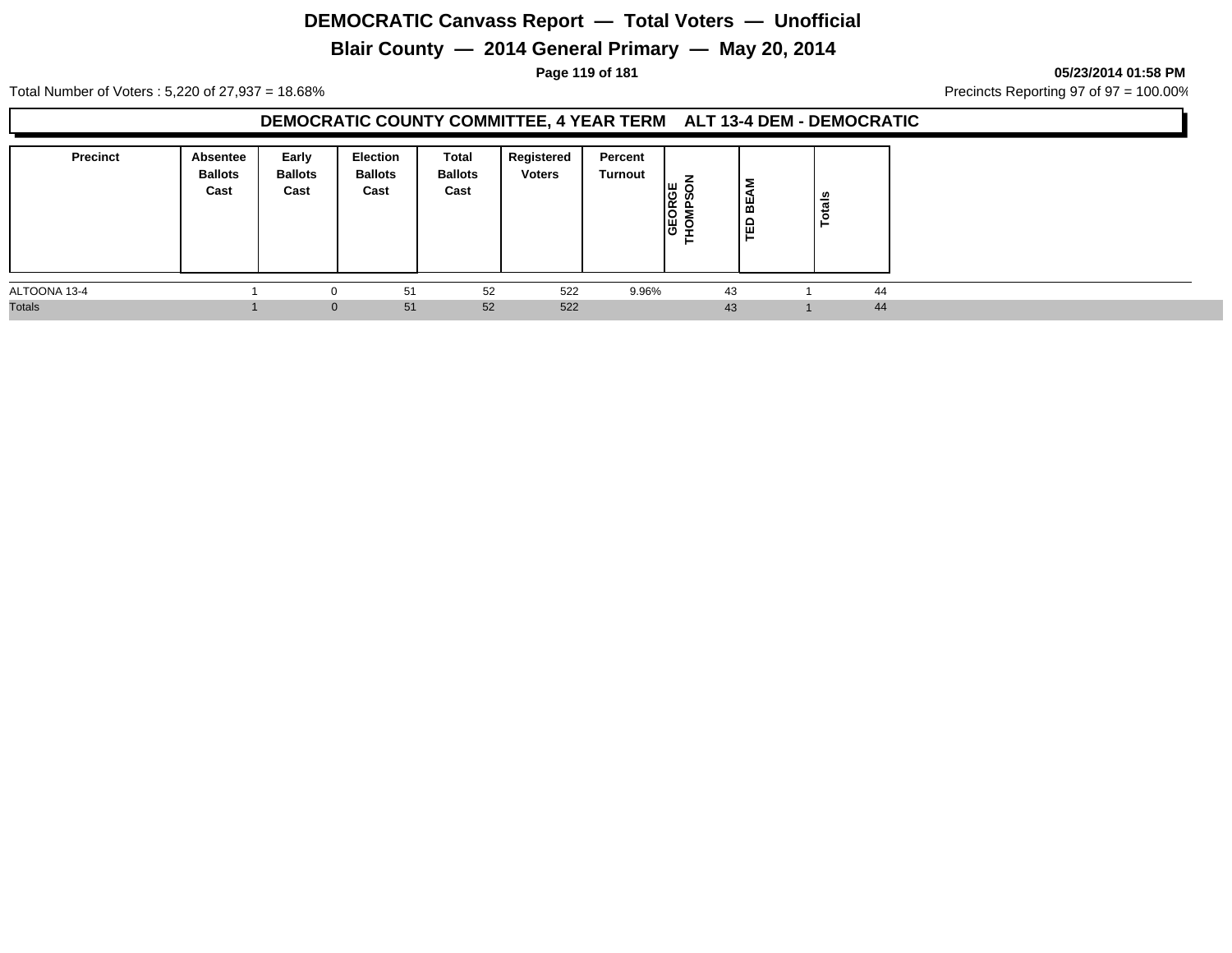# **Blair County — 2014 General Primary — May 20, 2014**

**Page 120 of 181 05/23/2014 01:58 PM**

Total Number of Voters : 5,220 of 27,937 = 18.68% Precincts Reporting 97 of 97 = 100.00%

### **DEMOCRATIC COUNTY COMMITTEE, 4 YEAR TERM ALT 14-1 DEM - DEMOCRATIC**

| <b>Precinct</b> | Absentee<br><b>Ballots</b><br>Cast | Early<br><b>Ballots</b><br>Cast | <b>Election</b><br><b>Ballots</b><br>Cast | Total<br><b>Ballots</b><br>Cast | Registered<br><b>Voters</b> | Percent<br>Turnout | l≗<br>ω<br>Candid<br><b>Filed</b><br>١ş | <b>otals</b><br>− |  |
|-----------------|------------------------------------|---------------------------------|-------------------------------------------|---------------------------------|-----------------------------|--------------------|-----------------------------------------|-------------------|--|
| ALTOONA 14-1    |                                    |                                 | 29                                        | 29                              | 148                         | 19.59%             | -U                                      | $\mathbf 0$       |  |
| <b>Totals</b>   |                                    | $\mathbf{0}$                    | 29                                        | 29                              | 148                         |                    | $\Omega$                                | $\Omega$          |  |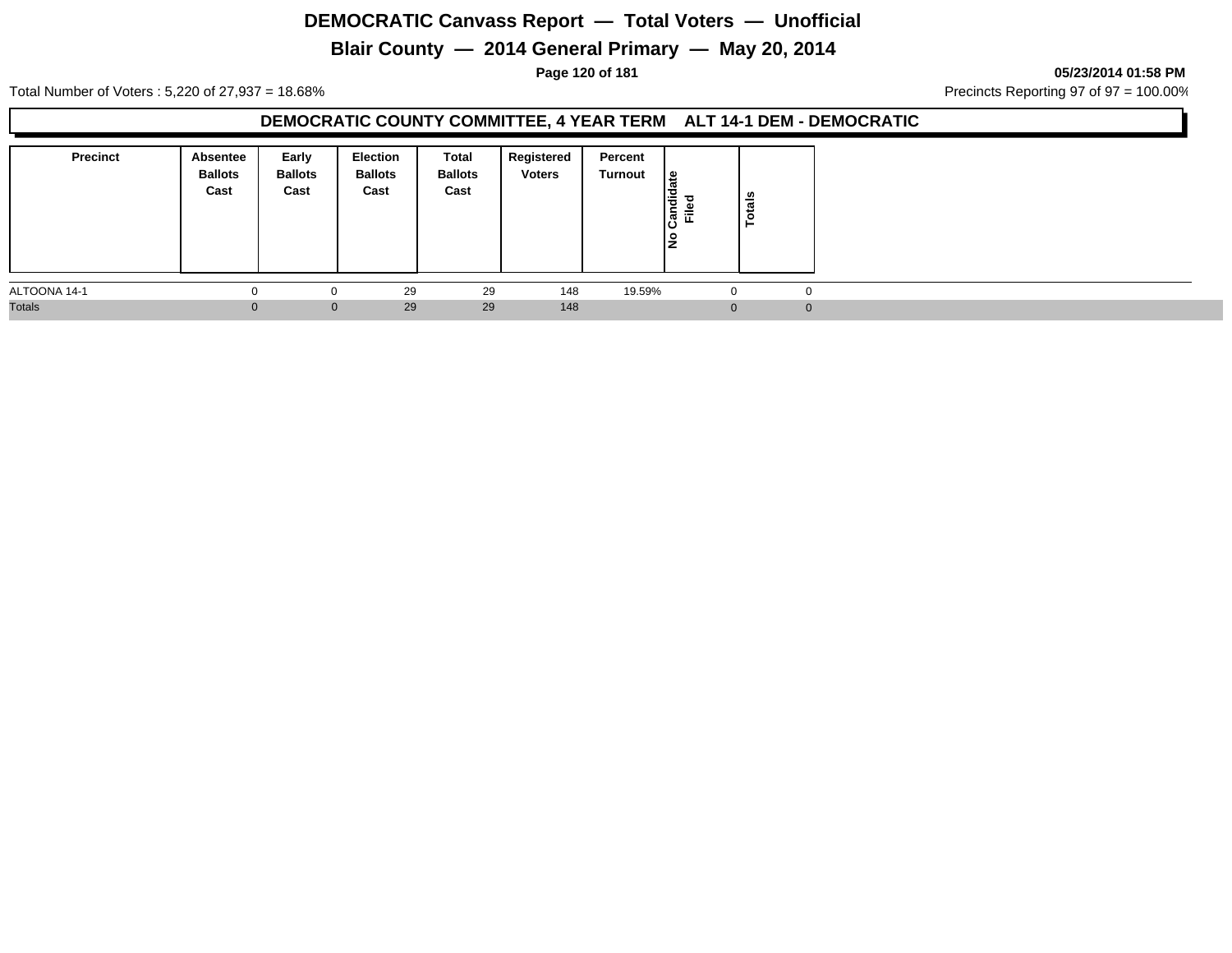# **Blair County — 2014 General Primary — May 20, 2014**

**Page 121 of 181 05/23/2014 01:58 PM**

Total Number of Voters : 5,220 of 27,937 = 18.68% Precincts Reporting 97 of 97 = 100.00%

### **DEMOCRATIC COUNTY COMMITTEE, 4 YEAR TERM ALT 14-2 DEM - DEMOCRATIC**

| <b>Precinct</b> | Absentee<br><b>Ballots</b><br>Cast | Early<br><b>Ballots</b><br>Cast | <b>Election</b><br><b>Ballots</b><br>Cast | <b>Total</b><br><b>Ballots</b><br>Cast | Registered<br><b>Voters</b> | Percent<br>Turnout | 띥<br>⇁<br>ے م<br>5€<br>$\circ$<br>$\alpha$ | 띥<br>l≨ 8<br>⋖<br> 또 로<br>ഗ<br>œ | -<br>C<br>ທ<br>ART | ឹ<br>► |  |
|-----------------|------------------------------------|---------------------------------|-------------------------------------------|----------------------------------------|-----------------------------|--------------------|--------------------------------------------|----------------------------------|--------------------|--------|--|
| ALTOONA 14-2    |                                    | 0                               | 93                                        | 97                                     | 386                         | 25.13%             | 76                                         |                                  | 76                 | 153    |  |
| <b>Totals</b>   |                                    | $\mathbf{0}$                    | 93                                        | 97                                     | 386                         |                    | 76                                         |                                  | 76                 | 153    |  |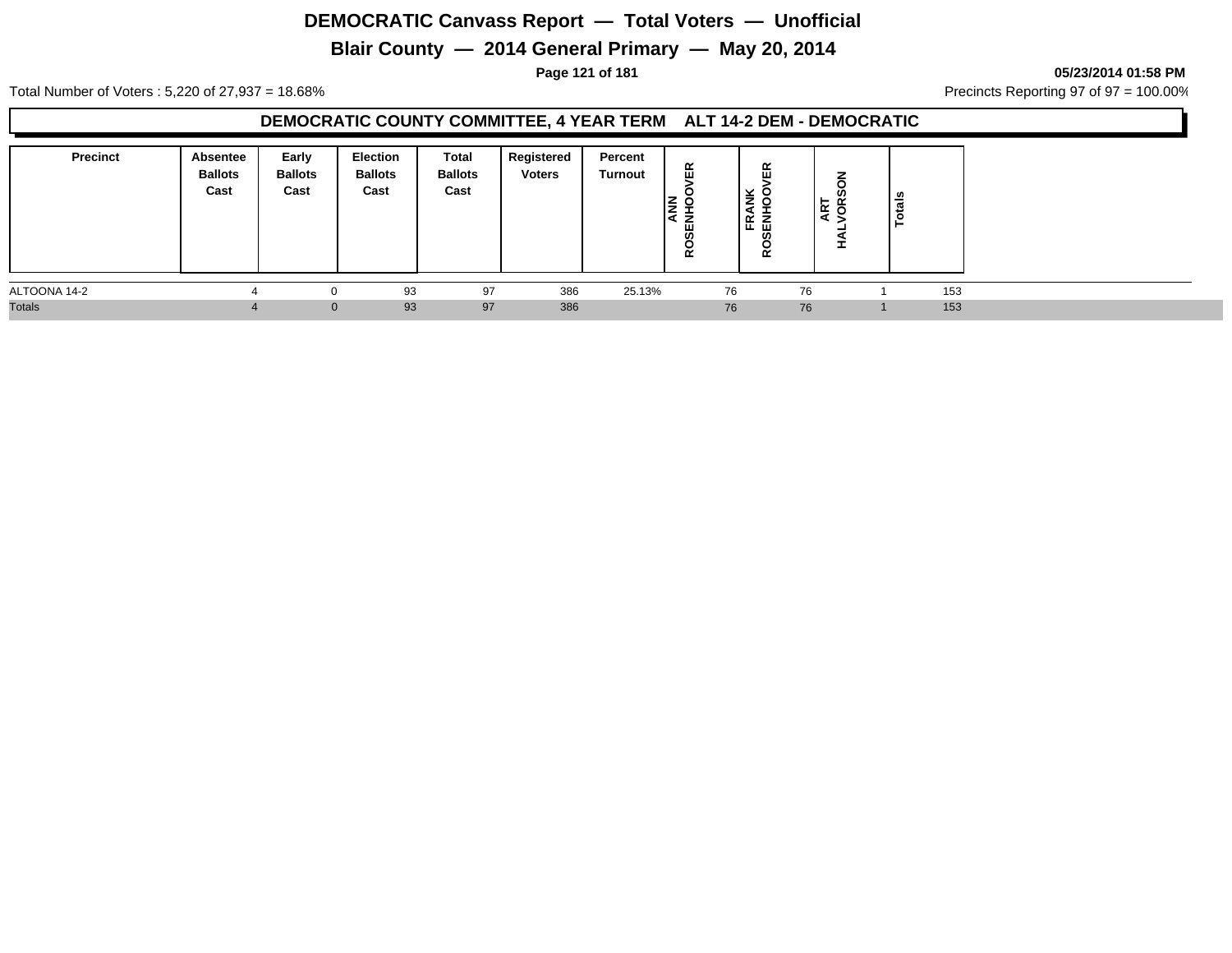# **Blair County — 2014 General Primary — May 20, 2014**

**Page 122 of 181 05/23/2014 01:58 PM**

Total Number of Voters : 5,220 of 27,937 = 18.68% Precincts Reporting 97 of 97 = 100.00%

### **DEMOCRATIC COUNTY COMMITTEE, 4 YEAR TERM ALT 14-3 DEM - DEMOCRATIC**

| <b>Precinct</b> | Absentee<br><b>Ballots</b><br>Cast | Early<br><b>Ballots</b><br>Cast | <b>Election</b><br><b>Ballots</b><br>Cast | Total<br><b>Ballots</b><br>Cast | Registered<br><b>Voters</b> | Percent<br><b>Turnout</b> | ıα<br>ш<br>ROBEI<br>ω<br>$\circ$<br>- | <b>IRINE</b><br>띥<br>-<br>Ξ<br>a | Totals    |  |
|-----------------|------------------------------------|---------------------------------|-------------------------------------------|---------------------------------|-----------------------------|---------------------------|---------------------------------------|----------------------------------|-----------|--|
| ALTOONA 14-3    |                                    |                                 | 71                                        | 71                              | 272                         | 26.10%                    | 53                                    |                                  | 105<br>52 |  |
| <b>Totals</b>   | $\Omega$                           | $\overline{0}$                  | 71                                        | 71                              | 272                         |                           | 53                                    |                                  | 105<br>52 |  |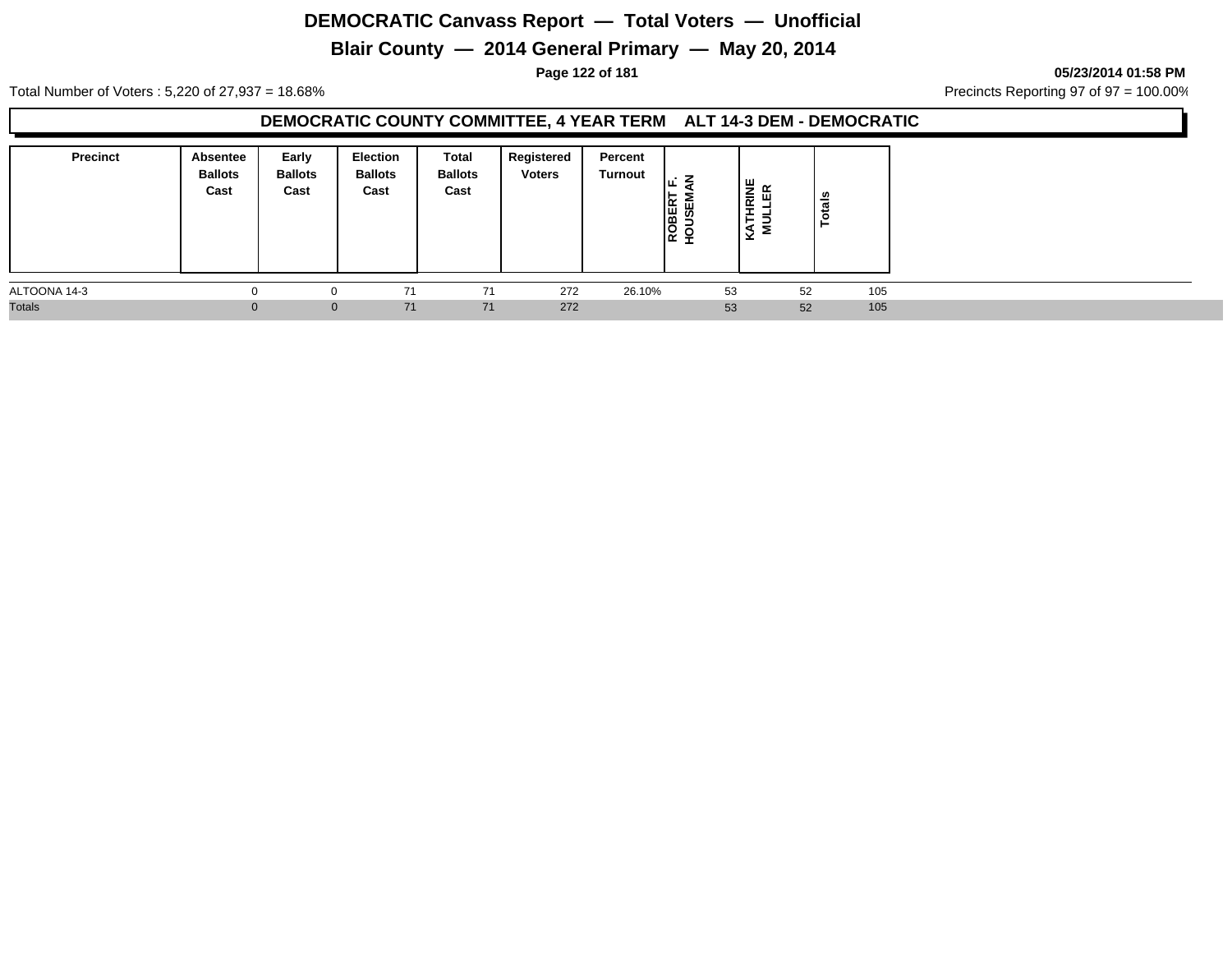# **Blair County — 2014 General Primary — May 20, 2014**

#### **Page 123 of 181 05/23/2014 01:58 PM**

Total Number of Voters : 5,220 of 27,937 = 18.68% Precincts Reporting 97 of 97 = 100.00%

### **DEMOCRATIC COUNTY COMMITTEE, 4 YEAR TERM ALT 14-4 DEM - DEMOCRATIC**

| <b>Precinct</b> | Absentee<br><b>Ballots</b><br>Cast | Early<br><b>Ballots</b><br>Cast | <b>Election</b><br><b>Ballots</b><br>Cast | Total<br><b>Ballots</b><br>Cast | Registered<br><b>Voters</b> | Percent<br><b>Turnout</b> | 9  <br>lə<br>ခြံ<br>Ē<br>o | −<br>ທ ທ<br>ş<br>ш<br>ō<br>È.<br>$\mathbf{a}$ | ►<br>볾<br>$\propto$ | । ਛ<br>ıш.<br>∣ ≂<br>STE | _∽ |  |
|-----------------|------------------------------------|---------------------------------|-------------------------------------------|---------------------------------|-----------------------------|---------------------------|----------------------------|-----------------------------------------------|---------------------|--------------------------|----|--|
| ALTOONA 14-4    |                                    |                                 | 100                                       | 101                             | 411                         | 24.57%                    |                            | $\Omega$                                      |                     |                          |    |  |
| <b>Totals</b>   |                                    | $\overline{0}$                  | 100                                       | 101                             | 411                         |                           |                            | $\Omega$                                      |                     |                          |    |  |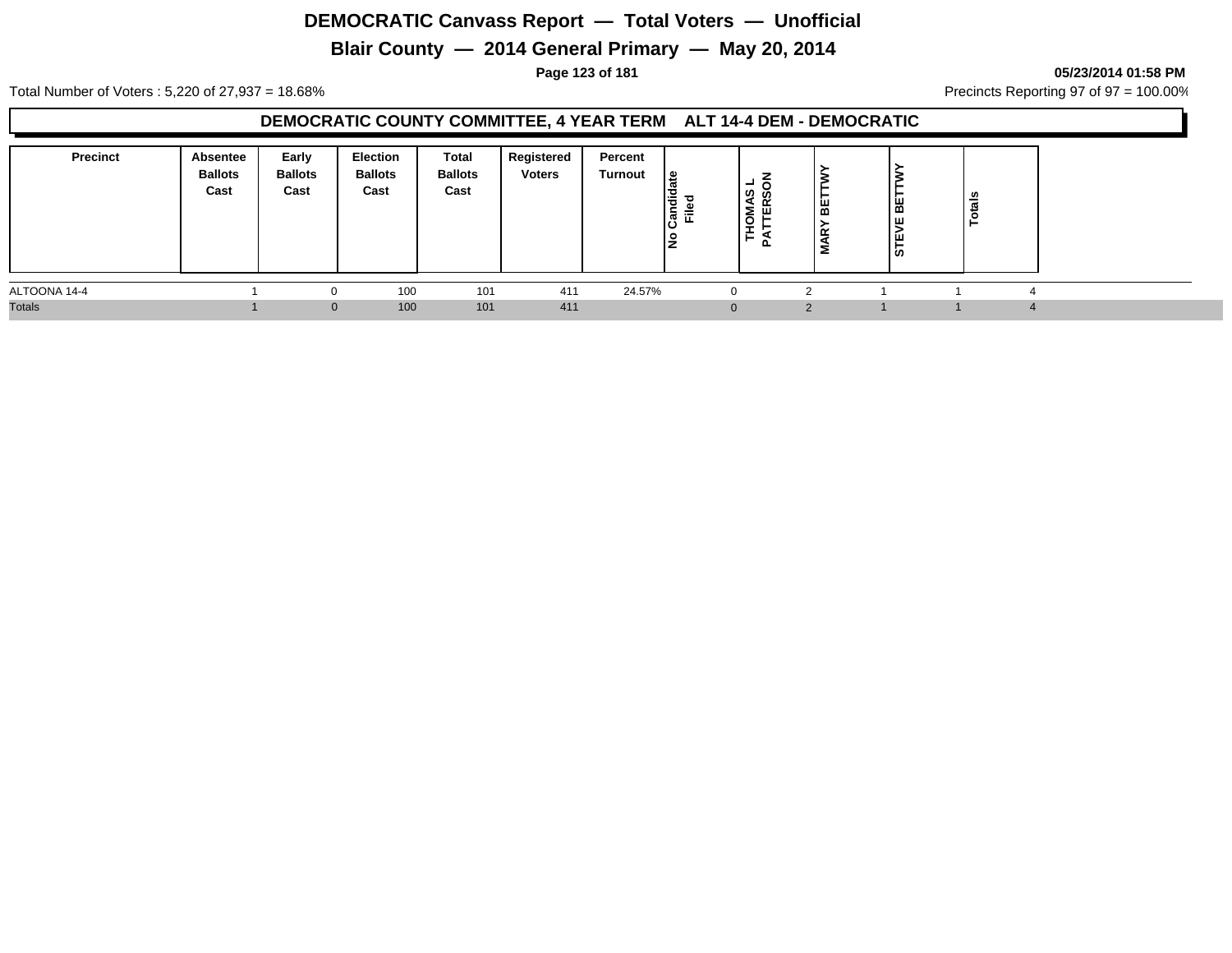# **Blair County — 2014 General Primary — May 20, 2014**

**Page 124 of 181 05/23/2014 01:58 PM**

Total Number of Voters : 5,220 of 27,937 = 18.68% Precincts Reporting 97 of 97 = 100.00%

### **DEMOCRATIC COUNTY COMMITTEE, 4 YEAR TERM ALLEGHENY 1 DEM - DEMOCRATIC**

| <b>Precinct</b> | Absentee<br><b>Ballots</b><br>Cast | Early<br><b>Ballots</b><br>Cast | Election<br><b>Ballots</b><br>Cast | Total<br><b>Ballots</b><br>Cast | Registered<br><b>Voters</b> | Percent<br>Turnout | . ≅ا<br>andid<br>Ē.<br>IŻ | ш<br><b>TERRY<br/>OMESSE</b><br>ဖာ<br>- | O<br>-<br>lã<br>Σ<br>l y<br>▴<br>ă | tais |  |
|-----------------|------------------------------------|---------------------------------|------------------------------------|---------------------------------|-----------------------------|--------------------|---------------------------|-----------------------------------------|------------------------------------|------|--|
| ALLEGHENY 1     |                                    |                                 | 92                                 | 95                              | 558                         | 17.03%             | $\Omega$                  |                                         |                                    |      |  |
| <b>Totals</b>   |                                    | $\Omega$                        | 92                                 | 95                              | 558                         |                    |                           |                                         |                                    |      |  |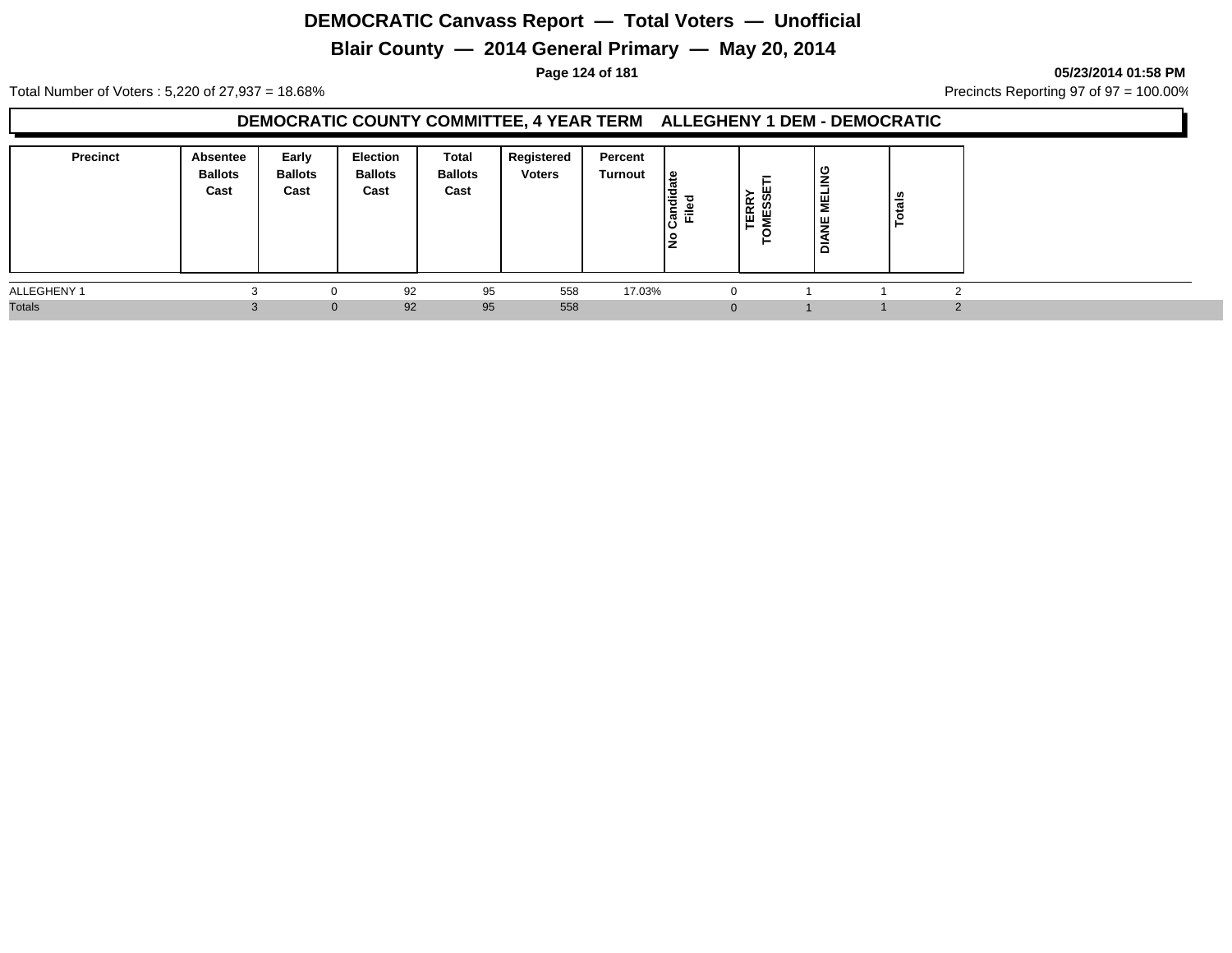# **Blair County — 2014 General Primary — May 20, 2014**

**Page 125 of 181 05/23/2014 01:58 PM**

Total Number of Voters : 5,220 of 27,937 = 18.68% Precincts Reporting 97 of 97 = 100.00%

### **DEMOCRATIC COUNTY COMMITTEE, 4 YEAR TERM ALLEGHENY 2 DEM - DEMOCRATIC**

| <b>Precinct</b> | Absentee<br><b>Ballots</b><br>Cast | Early<br><b>Ballots</b><br>Cast | <b>Election</b><br><b>Ballots</b><br>Cast | <b>Total</b><br><b>Ballots</b><br>Cast | Registered<br><b>Voters</b> | Percent<br>Turnout | ≙<br><b>IBERI</b><br>ıσ<br>▷<br>l∝<br>. .<br>ပ | <b>MARSHA</b><br>HUNTER | otals |     |
|-----------------|------------------------------------|---------------------------------|-------------------------------------------|----------------------------------------|-----------------------------|--------------------|------------------------------------------------|-------------------------|-------|-----|
| ALLEGHENY 2     |                                    |                                 | 92                                        | 95                                     | 550                         | 17.27%             |                                                | 75                      | 56    | 131 |
| <b>Totals</b>   |                                    | $\Omega$                        | 92                                        | 95                                     | 550                         |                    |                                                | 75                      | 56    | 131 |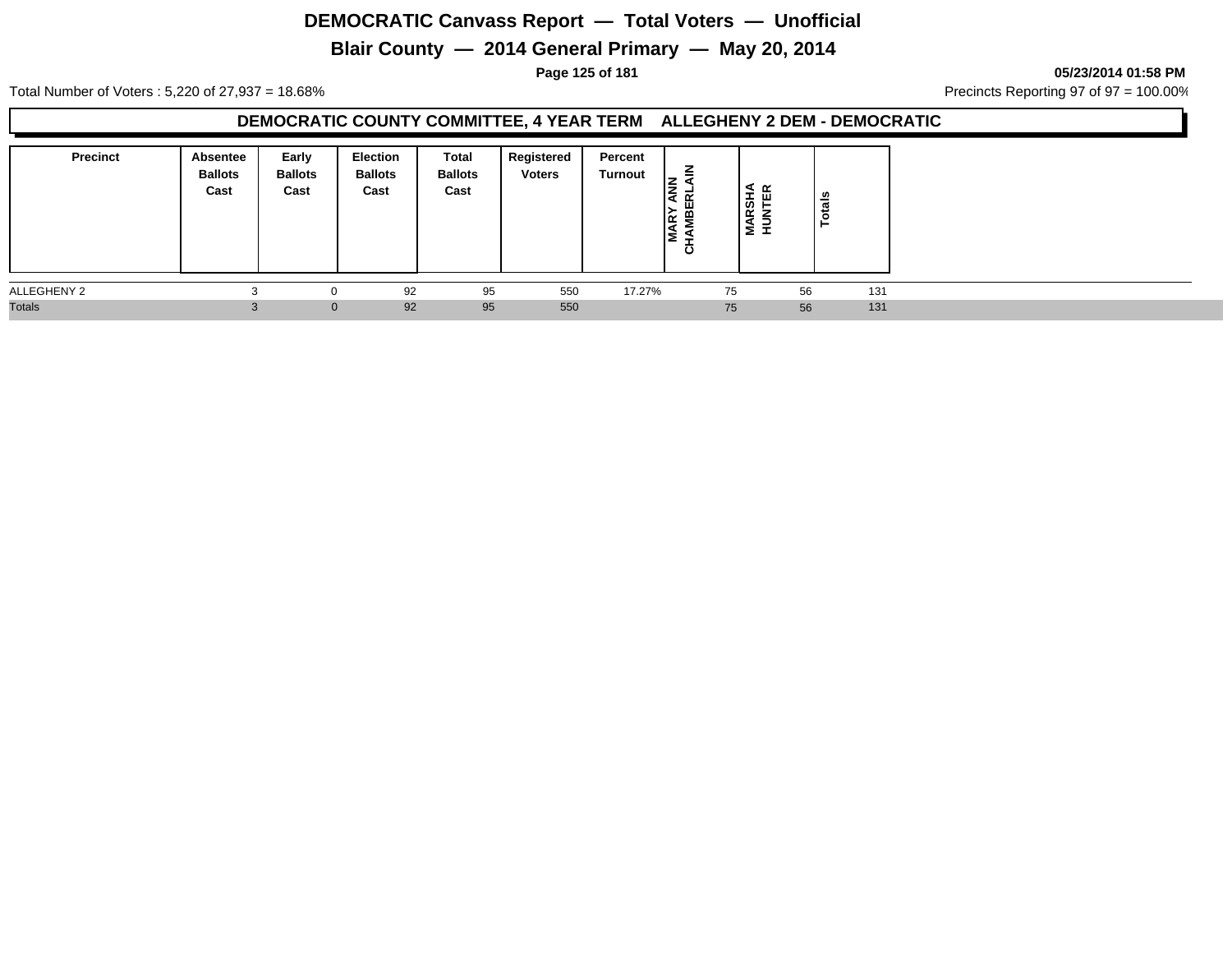# **Blair County — 2014 General Primary — May 20, 2014**

#### **Page 126 of 181 05/23/2014 01:58 PM**

Total Number of Voters : 5,220 of 27,937 = 18.68% Precincts Reporting 97 of 97 = 100.00%

### **DEMOCRATIC COUNTY COMMITTEE, 4 YEAR TERM ALLEGHENY 3 DEM - DEMOCRATIC**

| <b>Precinct</b> | <b>Absentee</b><br><b>Ballots</b><br>Cast | Early<br><b>Ballots</b><br>Cast | <b>Election</b><br><b>Ballots</b><br>Cast | Total<br><b>Ballots</b><br>Cast | Registered<br><b>Voters</b> | Percent<br>Turnout | ¦ ⊕<br>Candie<br>Filed | Σ<br>l ≌<br>입 | <b>S</b><br>otai |  |
|-----------------|-------------------------------------------|---------------------------------|-------------------------------------------|---------------------------------|-----------------------------|--------------------|------------------------|---------------|------------------|--|
| ALLEGHENY 3     | o                                         | 0                               | 17                                        | 25                              | 117                         | 21.37%             |                        |               |                  |  |
| <b>Totals</b>   |                                           | $\Omega$                        | 17                                        | 25                              | 117                         |                    |                        |               |                  |  |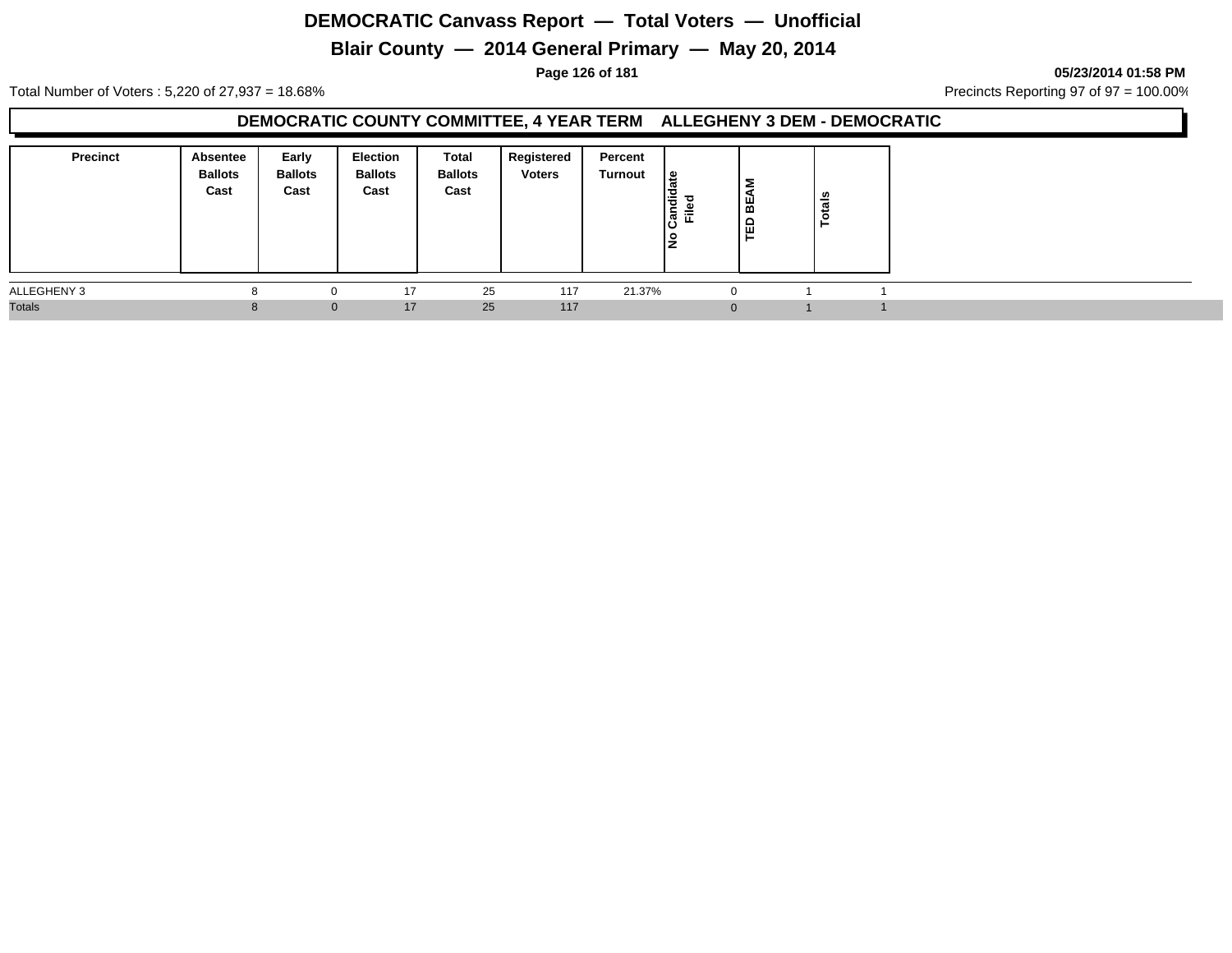# **Blair County — 2014 General Primary — May 20, 2014**

**Page 127 of 181 05/23/2014 01:58 PM**

Total Number of Voters : 5,220 of 27,937 = 18.68% Precincts Reporting 97 of 97 = 100.00%

### **DEMOCRATIC COUNTY COMMITTEE, 4 YEAR TERM ALLEGHENY 4 DEM - DEMOCRATIC**

| <b>Precinct</b> | Absentee<br><b>Ballots</b><br>Cast | Early<br><b>Ballots</b><br>Cast | Election<br><b>Ballots</b><br>Cast | Total<br><b>Ballots</b><br>Cast | Registered<br><b>Voters</b> | Percent<br>Turnout | '≅<br>Candid<br>Filed<br>o | 띥<br><b>FRANK</b><br>SENHOO'<br><b>Q</b> | $\sim$<br>--<br><b>ROBIN<br/>URANI</b><br>- | <b>elet</b><br>╺ |  |
|-----------------|------------------------------------|---------------------------------|------------------------------------|---------------------------------|-----------------------------|--------------------|----------------------------|------------------------------------------|---------------------------------------------|------------------|--|
| ALLEGHENY 4     |                                    |                                 | 59                                 | 60                              | 277                         | 21.66%             |                            | $\Omega$                                 |                                             |                  |  |
| <b>Totals</b>   |                                    | $\Omega$                        | 59                                 | 60                              | 277                         |                    |                            | $\Omega$                                 |                                             |                  |  |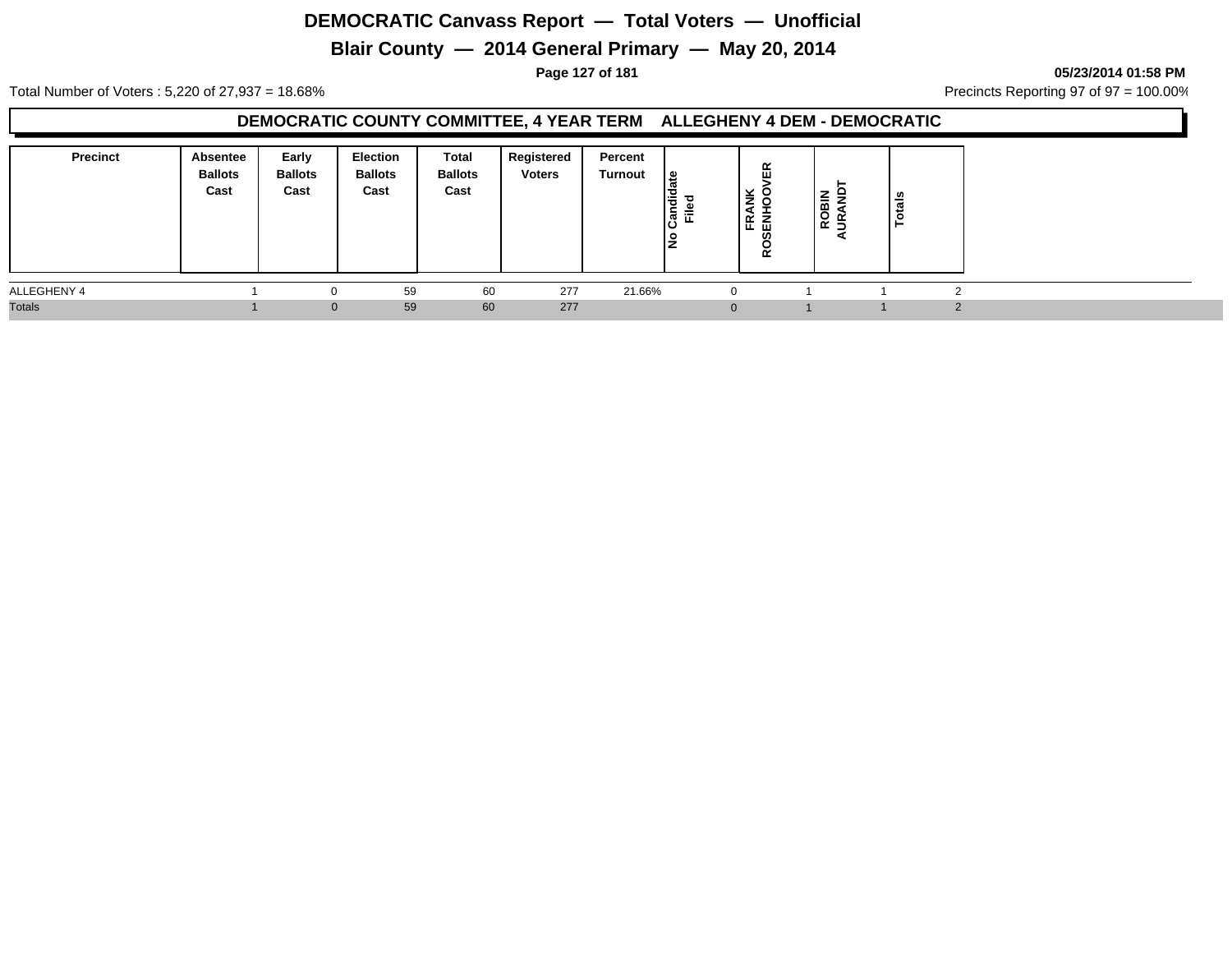# **Blair County — 2014 General Primary — May 20, 2014**

**Page 128 of 181 05/23/2014 01:58 PM**

Total Number of Voters : 5,220 of 27,937 = 18.68% Precincts Reporting 97 of 97 = 100.00%

### **DEMOCRATIC COUNTY COMMITTEE, 4 YEAR TERM ANTIS TWP 1 DEM - DEMOCRATIC**

| <b>Precinct</b> | Absentee<br><b>Ballots</b><br>Cast | Early<br><b>Ballots</b><br>Cast | Election<br><b>Ballots</b><br>Cast | Total<br><b>Ballots</b><br>Cast | Registered<br><b>Voters</b> | Percent<br>Turnout | ہ_ ا<br>$\overline{\phantom{0}}$<br>- פ<br>-<br>हैं,<br>iī.<br>lž | 몺<br>ඏ<br>ய<br>画<br>$\overline{\phantom{0}}$<br>ၯႍ<br>စ | $\tilde{\phantom{a}}$<br>岇<br>m<br>$\propto$<br>Ο<br>-<br>≐<br>u<br>∍ | ADAMS<br>lĝ | । ଓ<br>ଏ ଡ<br>-<br>O<br>-<br><b>.</b><br>$\frac{1}{2}$ | - 67<br>- |  |
|-----------------|------------------------------------|---------------------------------|------------------------------------|---------------------------------|-----------------------------|--------------------|-------------------------------------------------------------------|---------------------------------------------------------|-----------------------------------------------------------------------|-------------|--------------------------------------------------------|-----------|--|
| ANTIS TWP 1     |                                    |                                 | 77                                 | 80                              | 519                         | 15.41%             |                                                                   | $\left($                                                |                                                                       |             |                                                        |           |  |
| <b>Totals</b>   |                                    | $\Omega$                        | 77                                 | 80                              | 519                         |                    |                                                                   | $\Omega$                                                |                                                                       |             |                                                        |           |  |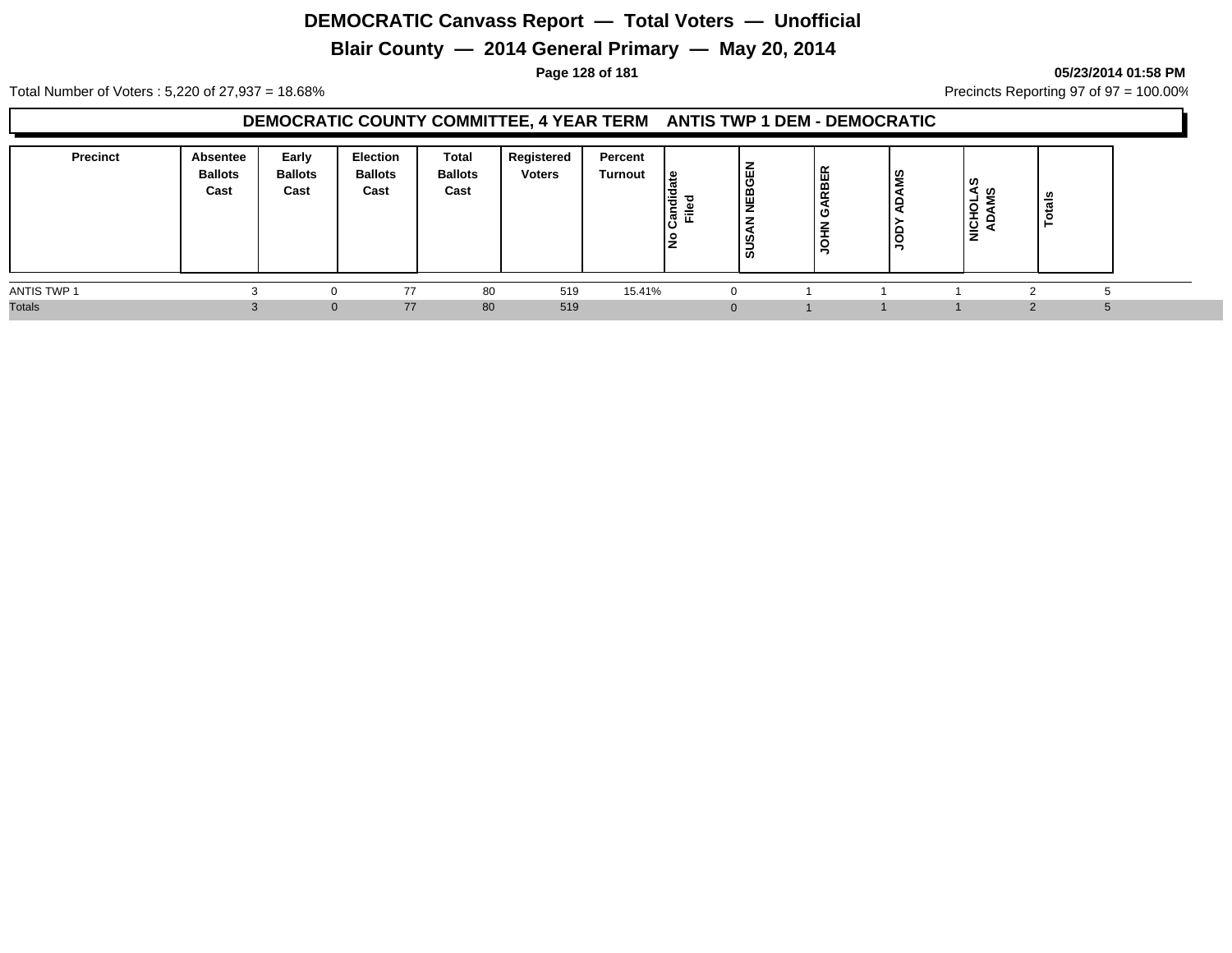# **Blair County — 2014 General Primary — May 20, 2014**

**Page 129 of 181 05/23/2014 01:58 PM**

Total Number of Voters : 5,220 of 27,937 = 18.68% Precincts Reporting 97 of 97 = 100.00%

### **DEMOCRATIC COUNTY COMMITTEE, 4 YEAR TERM ANTIS TWP 2 DEM - DEMOCRATIC**

| <b>Precinct</b> | <b>Absentee</b><br><b>Ballots</b><br>Cast | Early<br><b>Ballots</b><br>Cast | <b>Election</b><br><b>Ballots</b><br>Cast | Total<br><b>Ballots</b><br>Cast | Registered<br><b>Voters</b> | Percent<br>Turnout | ீ<br>Candi<br>73<br>$\frac{d}{dE}$ | ₹<br>١¥<br>画<br>-<br>$\alpha$<br>$\mathbf{r}$<br>§ ⊱ | 2<br>볾<br>≏<br>画 | ais<br>ೆ |  |
|-----------------|-------------------------------------------|---------------------------------|-------------------------------------------|---------------------------------|-----------------------------|--------------------|------------------------------------|------------------------------------------------------|------------------|----------|--|
| ANTIS TWP 2     |                                           | 0                               | 76                                        | 76                              | 335                         | 22.69%             |                                    |                                                      |                  |          |  |
| <b>Totals</b>   |                                           | $\Omega$                        | 76                                        | 76                              | 335                         |                    |                                    |                                                      |                  |          |  |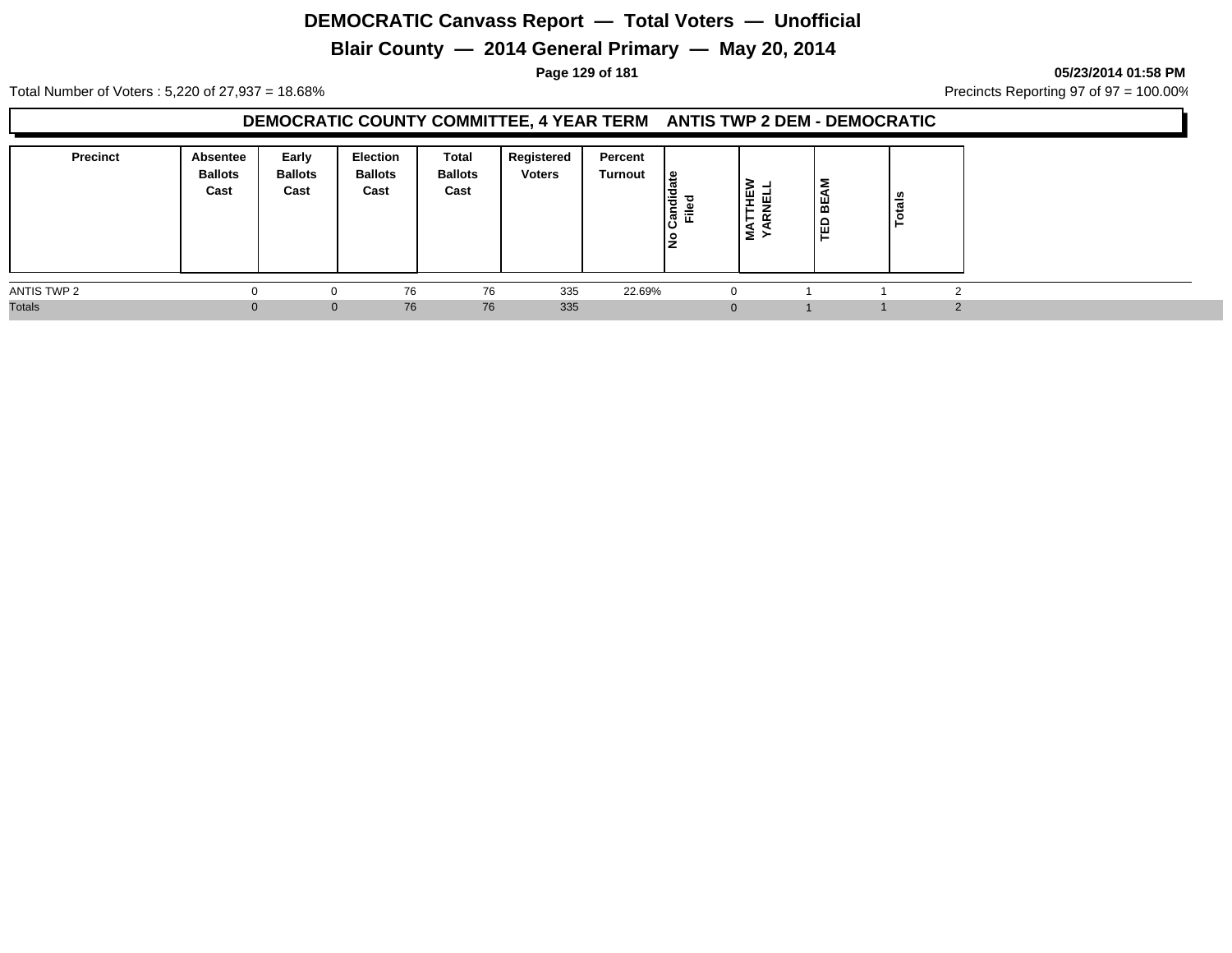# **Blair County — 2014 General Primary — May 20, 2014**

**Page 130 of 181 05/23/2014 01:58 PM**

Total Number of Voters : 5,220 of 27,937 = 18.68% Precincts Reporting 97 of 97 = 100.00%

### **DEMOCRATIC COUNTY COMMITTEE, 4 YEAR TERM ANTIS TWP 3 DEM - DEMOCRATIC**

| <b>Precinct</b> | Absentee<br><b>Ballots</b><br>Cast | Early<br><b>Ballots</b><br>Cast | Election<br><b>Ballots</b><br>Cast | Total<br><b>Ballots</b><br>Cast | Registered<br><b>Voters</b> | Percent<br>Turnout | <b>ROBIN</b><br>URAND | $\tilde{z}$<br><b>UKE</b><br>ᆜ<br>-<br>ّ<br>ㅎ<br>∍ | ဖာ<br>otai |    |  |
|-----------------|------------------------------------|---------------------------------|------------------------------------|---------------------------------|-----------------------------|--------------------|-----------------------|----------------------------------------------------|------------|----|--|
| ANTIS TWP 3     |                                    |                                 | 70                                 | 71                              | 441                         | 16.10%             |                       | 60                                                 |            | 61 |  |
| <b>Totals</b>   |                                    | $\mathbf{0}$                    | 70                                 | 71                              | 441                         |                    |                       | 60                                                 |            | 61 |  |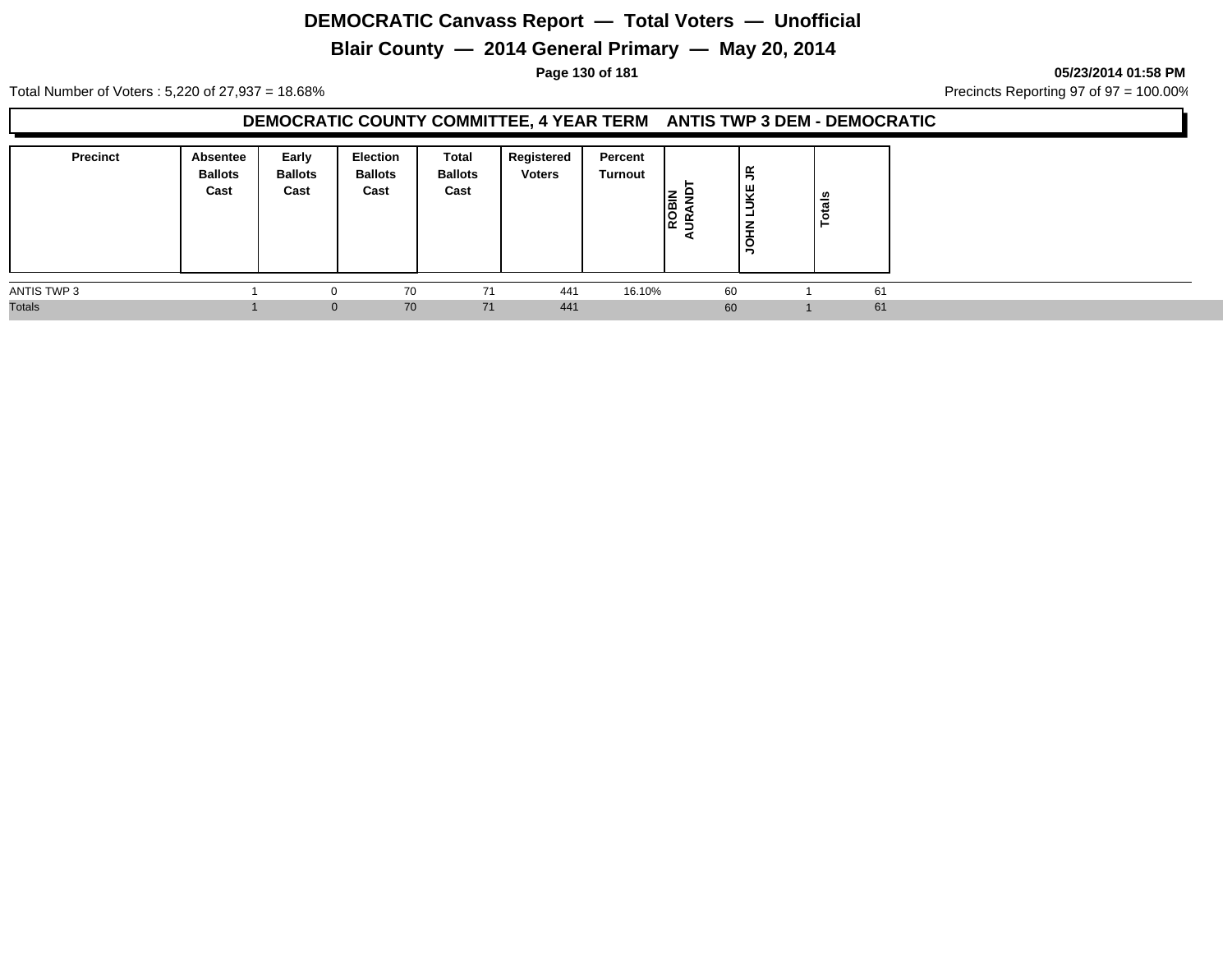# **Blair County — 2014 General Primary — May 20, 2014**

#### **Page 131 of 181 05/23/2014 01:58 PM**

Total Number of Voters : 5,220 of 27,937 = 18.68% Precincts Reporting 97 of 97 = 100.00%

### **DEMOCRATIC COUNTY COMMITTEE, 4 YEAR TERM BELLWOOD BORO DEM - DEMOCRATIC**

| <b>Precinct</b> | <b>Absentee</b><br><b>Ballots</b><br>Cast | Early<br><b>Ballots</b><br>Cast | Election<br><b>Ballots</b><br>Cast | Total<br><b>Ballots</b><br>Cast | Registered<br><b>Voters</b> | Percent<br>Turnout | உ<br>Candie<br>Filed | ၊ ဟ<br>O<br>-<br>-<br>B | tals<br>Ö |  |
|-----------------|-------------------------------------------|---------------------------------|------------------------------------|---------------------------------|-----------------------------|--------------------|----------------------|-------------------------|-----------|--|
| BELLWOOD BORO   |                                           | 0                               | 55                                 | 56                              | 368                         | 15.22%             |                      |                         |           |  |
| <b>Totals</b>   |                                           | $\Omega$                        | 55                                 | 56                              | 368                         |                    |                      |                         |           |  |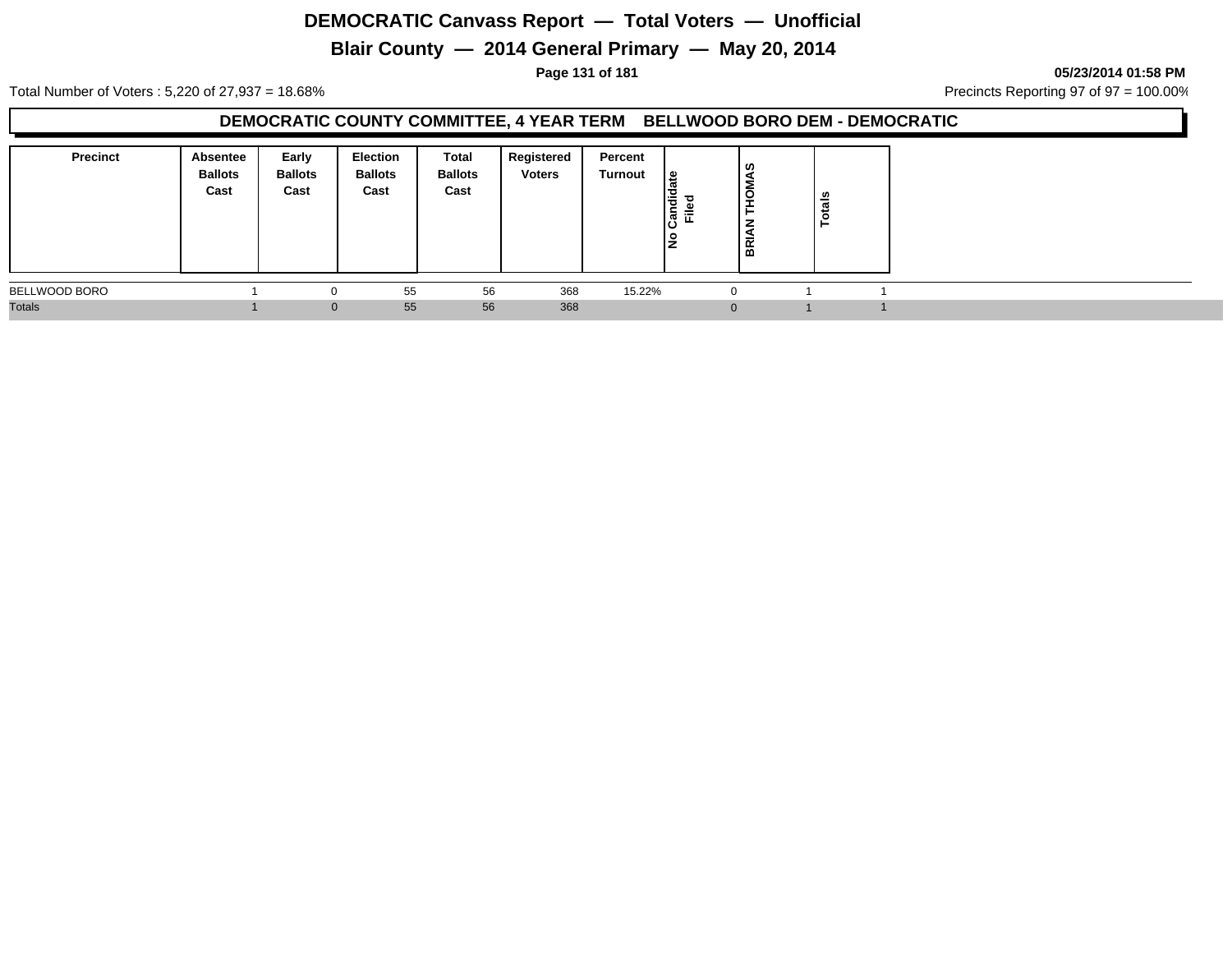# **Blair County — 2014 General Primary — May 20, 2014**

**Page 132 of 181 05/23/2014 01:58 PM**

Total Number of Voters : 5,220 of 27,937 = 18.68% Precincts Reporting 97 of 97 = 100.00%

#### **DEMOCRATIC COUNTY COMMITTEE, 4 YEAR TERM BLAIR TWP CATFISH DEM - DEMOCRATIC**

| <b>Precinct</b>        | Absentee<br><b>Ballots</b><br>Cast | Early<br><b>Ballots</b><br>Cast | <b>Election</b><br><b>Ballots</b><br>Cast | Total<br><b>Ballots</b><br>Cast | Registered<br><b>Voters</b> | Percent<br><b>Turnout</b> | 9  <br>w<br>Candi<br>Ē.<br>ιo | ≃<br>ш<br><b>1SSA<br/>HMYE</b><br>NET<br>SWLL | <b>CKES</b><br>-<br>÷<br>庄<br>္တူ | otals |  |
|------------------------|------------------------------------|---------------------------------|-------------------------------------------|---------------------------------|-----------------------------|---------------------------|-------------------------------|-----------------------------------------------|-----------------------------------|-------|--|
| <b>BLAIR - CATFISH</b> |                                    |                                 | 49                                        | 50                              | 317                         | 15.77%                    |                               | $\Omega$                                      |                                   |       |  |
| <b>Totals</b>          |                                    |                                 | 49<br>0                                   | 50                              | 317                         |                           |                               | $\Omega$                                      |                                   |       |  |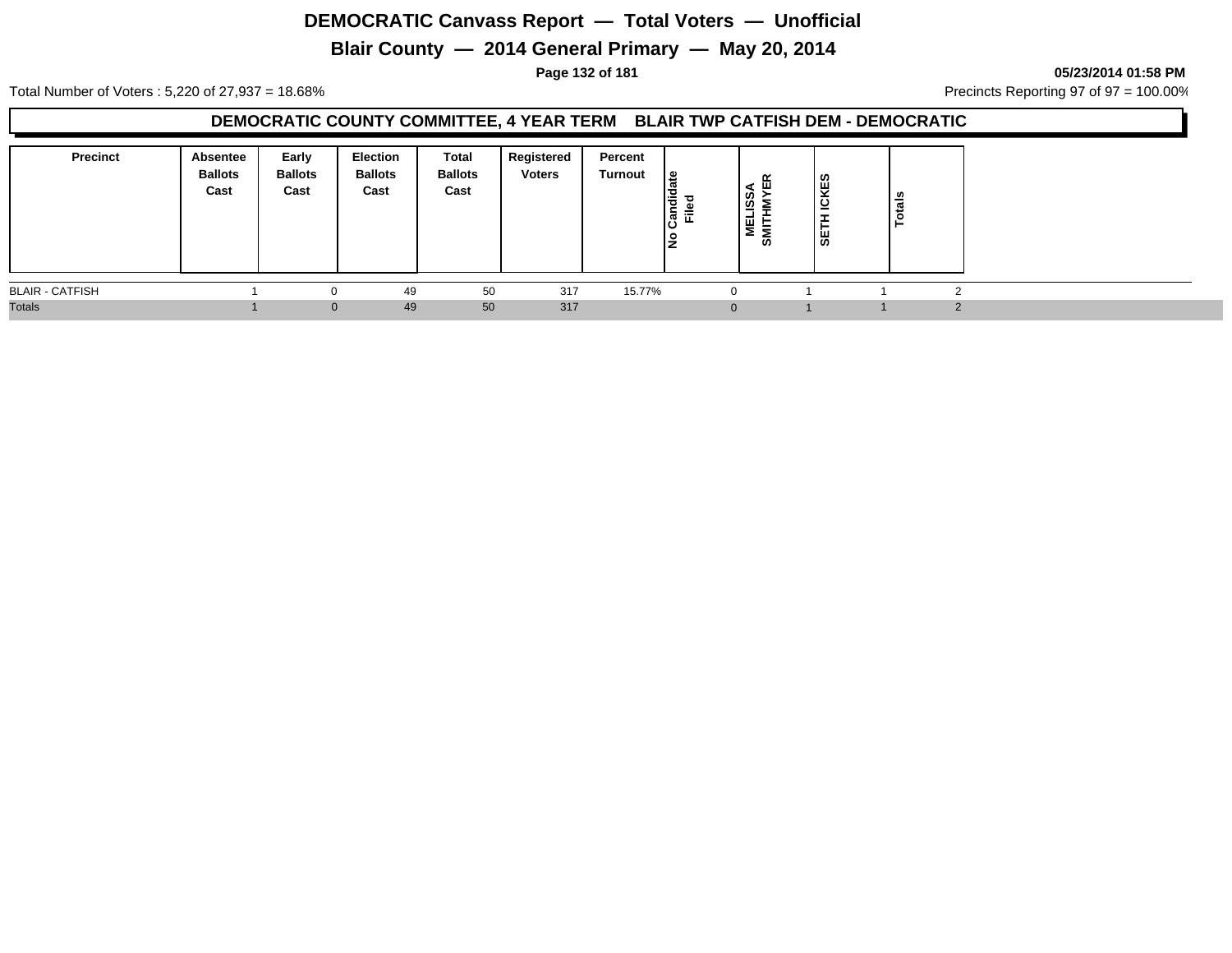# **Blair County — 2014 General Primary — May 20, 2014**

#### **Page 133 of 181 05/23/2014 01:58 PM**

Total Number of Voters : 5,220 of 27,937 = 18.68% Precincts Reporting 97 of 97 = 100.00%

#### **DEMOCRATIC COUNTY COMMITTEE, 4 YEAR TERM BLAIR TWP E HOLBG DEM - DEMOCRATIC**

| Precinct               | Absentee<br><b>Ballots</b><br>Cast | Early<br><b>Ballots</b><br>Cast | Election<br><b>Ballots</b><br>Cast | Total<br><b>Ballots</b><br>Cast | Registered<br><b>Voters</b> | Percent<br>Turnout | $\cdot$ $\alpha$<br>lz<br>⊢<br>O<br>MAR <sup>-</sup><br>മ | $\circ$<br>面<br>ᄀᄛ | u<br><b>SC</b><br>=<br>- | $\overline{6}$<br><b>KEN</b><br><b>CHRIS</b> | $\circ$<br>ğ<br>c<br>c<br>5€<br>Ω | otals<br>⊢ |  |
|------------------------|------------------------------------|---------------------------------|------------------------------------|---------------------------------|-----------------------------|--------------------|-----------------------------------------------------------|--------------------|--------------------------|----------------------------------------------|-----------------------------------|------------|--|
| <b>BLAIR - E HOLBG</b> |                                    |                                 | 173                                | 176                             | 650                         | 27.08%             | 146                                                       |                    |                          |                                              |                                   | 154        |  |
| <b>Totals</b>          |                                    |                                 | 173<br>$\Omega$                    | 176                             | 650                         |                    | 146                                                       |                    |                          |                                              |                                   | 154        |  |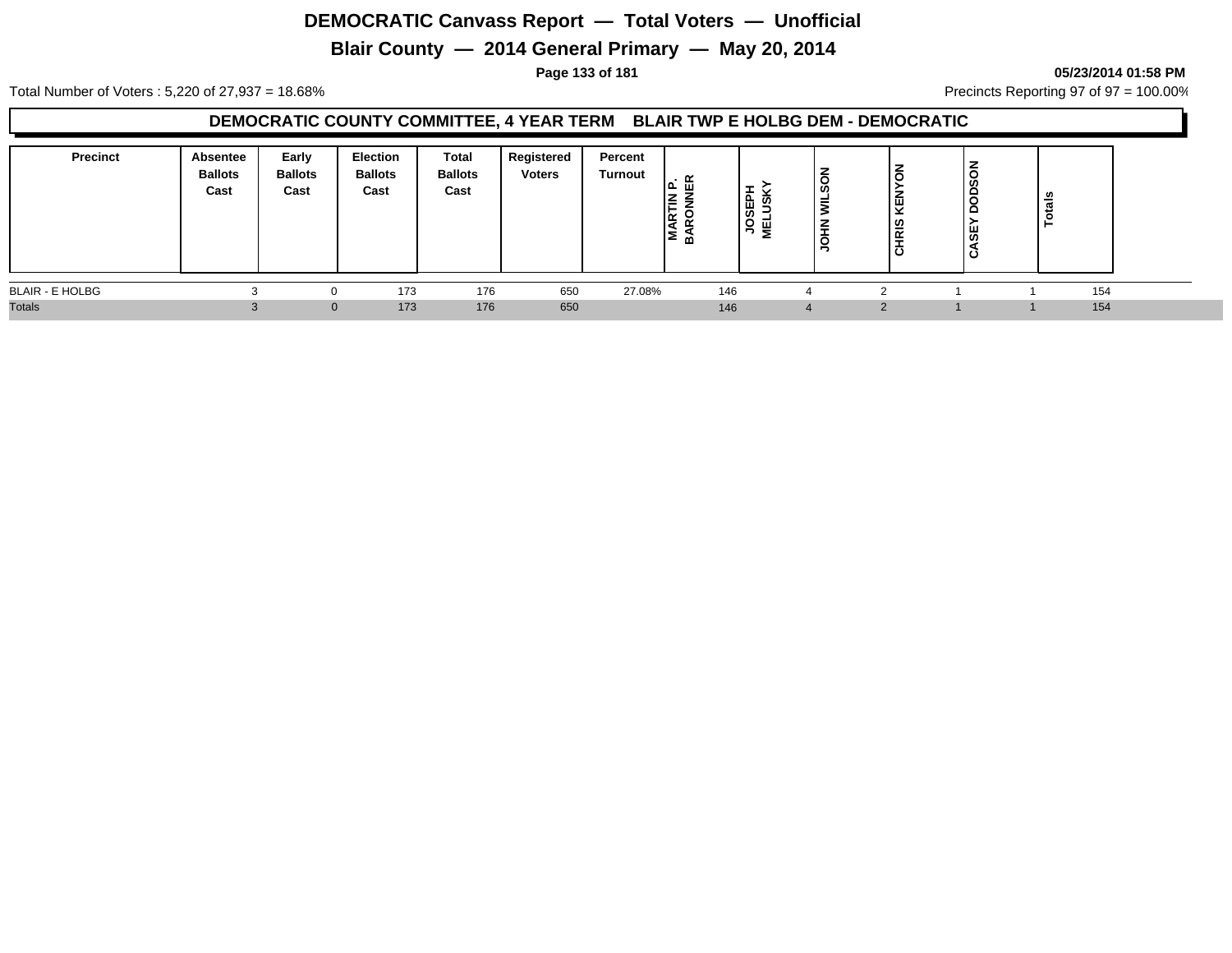# **Blair County — 2014 General Primary — May 20, 2014**

**Page 134 of 181 05/23/2014 01:58 PM**

Total Number of Voters : 5,220 of 27,937 = 18.68% Precincts Reporting 97 of 97 = 100.00%

### **DEMOCRATIC COUNTY COMMITTEE, 4 YEAR TERM CATHARINE TWP DEM - DEMOCRATIC**

| <b>Precinct</b>      | Absentee<br><b>Ballots</b><br>Cast | Early<br><b>Ballots</b><br>Cast | Election<br><b>Ballots</b><br>Cast | Total<br><b>Ballots</b><br>Cast | Registered<br><b>Voters</b> | Percent<br>Turnout | ⊕<br>I÷<br>ြွမ်<br>Ē.<br>IŻ | <b>GREEN</b><br>-<br><b>JER</b> | . ഗ<br>otal |        |
|----------------------|------------------------------------|---------------------------------|------------------------------------|---------------------------------|-----------------------------|--------------------|-----------------------------|---------------------------------|-------------|--------|
| <b>CATHARINE TWP</b> |                                    | $\Omega$                        | 25                                 | 25                              | 111                         | 22.52%             |                             | $\Omega$                        |             |        |
| <b>Totals</b>        |                                    | $\Omega$                        | 25                                 | 25                              | 111                         |                    |                             | $\Omega$                        | ົ           | $\sim$ |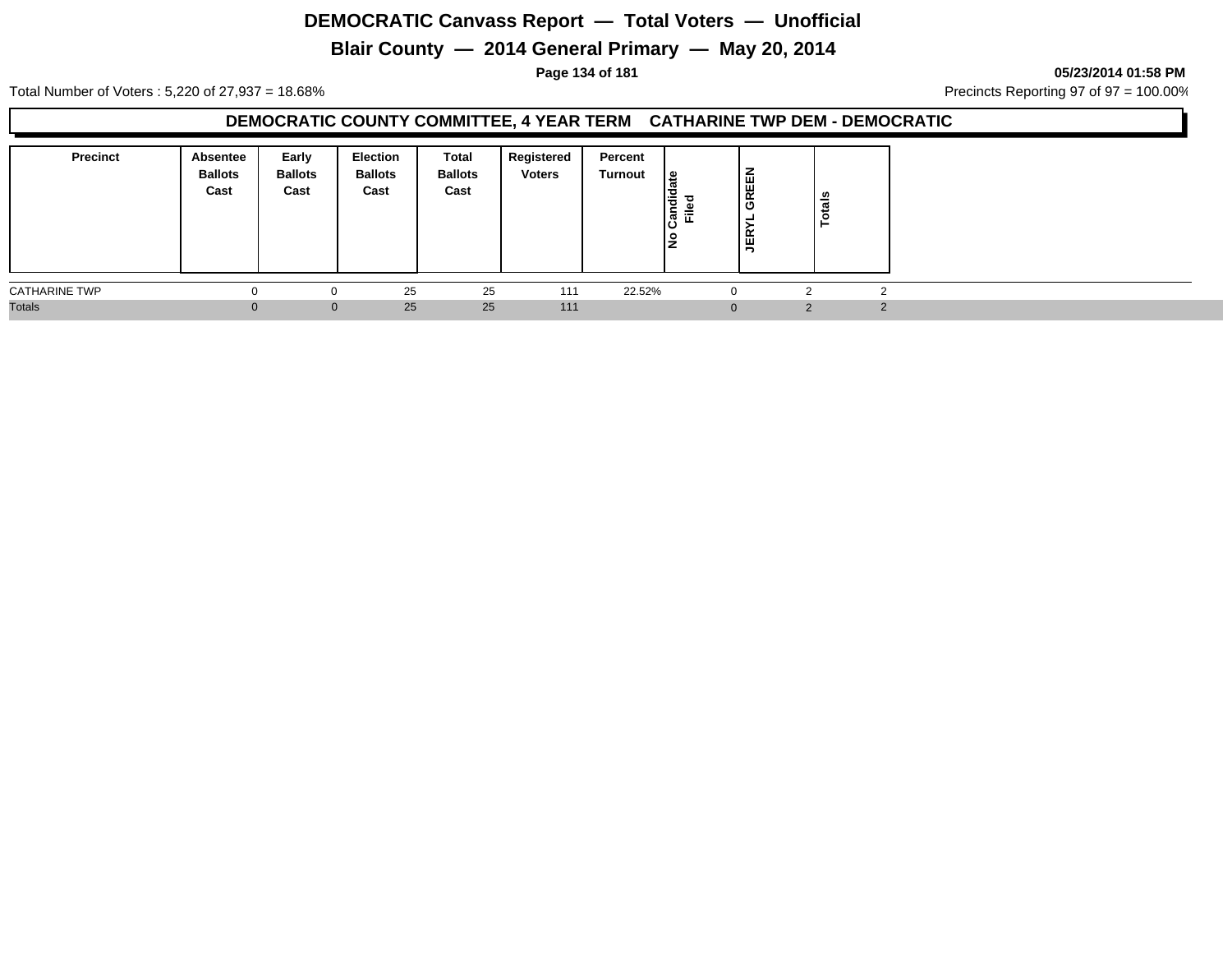# **Blair County — 2014 General Primary — May 20, 2014**

**Page 135 of 181 05/23/2014 01:58 PM**

Total Number of Voters : 5,220 of 27,937 = 18.68% Precincts Reporting 97 of 97 = 100.00%

### **DEMOCRATIC COUNTY COMMITTEE, 4 YEAR TERM DUNCANSVILLE DEM - DEMOCRATIC**

| <b>Precinct</b>     | Absentee<br><b>Ballots</b><br>Cast | Early<br><b>Ballots</b><br>Cast | <b>Election</b><br><b>Ballots</b><br>Cast | Total<br><b>Ballots</b><br>Cast | Registered<br><b>Voters</b> | Percent<br>Turnout | l≗<br>ω<br>Candid<br><b>Filed</b><br>١是 | <b>chais</b><br>− |  |
|---------------------|------------------------------------|---------------------------------|-------------------------------------------|---------------------------------|-----------------------------|--------------------|-----------------------------------------|-------------------|--|
| <b>DUNCANSVILLE</b> |                                    | 0                               | 69                                        | 70                              | 305                         | 22.95%             | -U                                      | $\mathbf 0$       |  |
| <b>Totals</b>       |                                    | $\mathbf{0}$                    | 69                                        | 70                              | 305                         |                    | $\Omega$                                | $\overline{0}$    |  |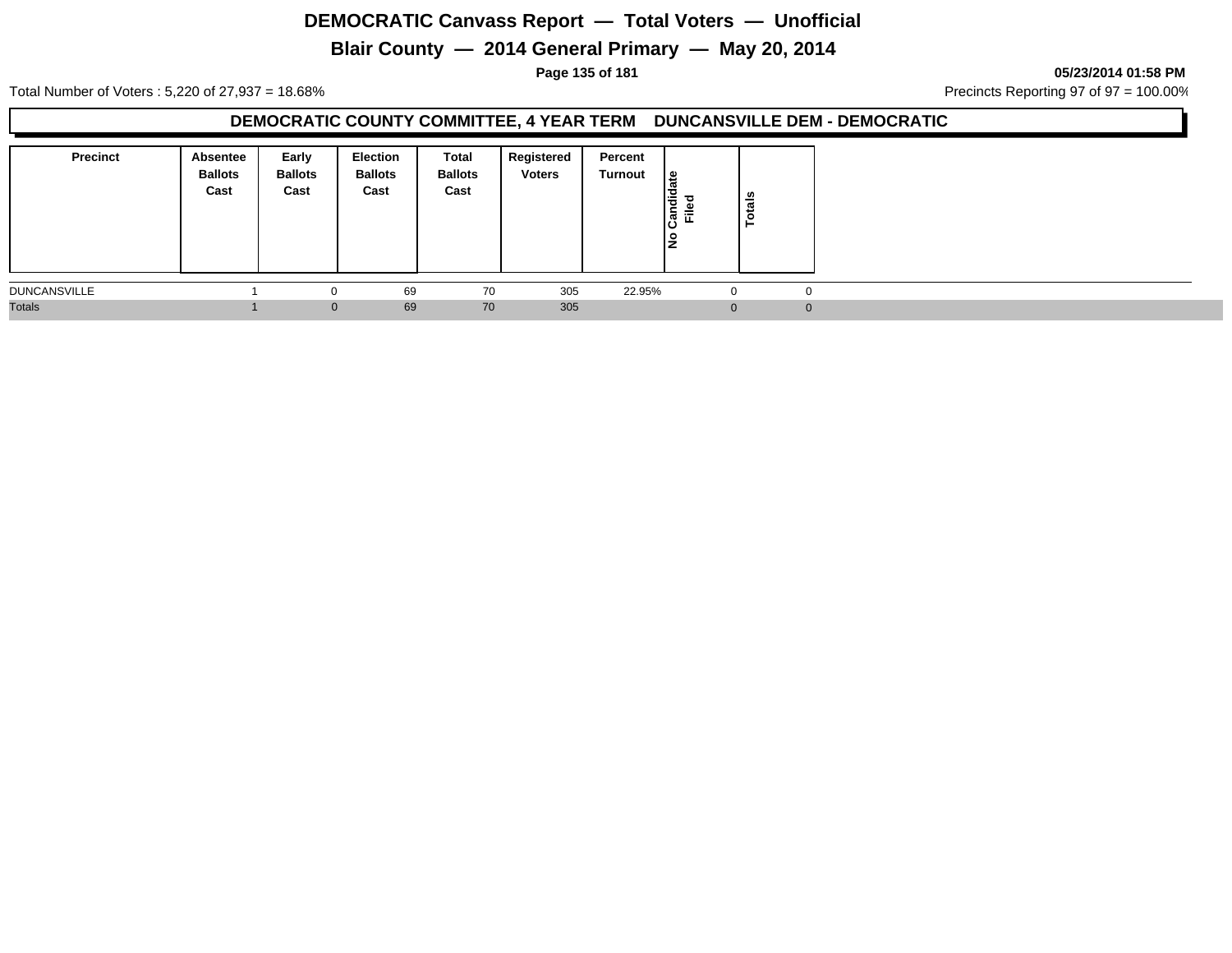# **Blair County — 2014 General Primary — May 20, 2014**

**Page 136 of 181 05/23/2014 01:58 PM**

Total Number of Voters : 5,220 of 27,937 = 18.68% Precincts Reporting 97 of 97 = 100.00%

### **DEMOCRATIC COUNTY COMMITTEE, 4 YEAR TERM FRANKSTOWN TWP 1 DEM - DEMOCRATIC**

| <b>Precinct</b>        | Absentee<br><b>Ballots</b><br>Cast | Early<br><b>Ballots</b><br>Cast | Election<br><b>Ballots</b><br>Cast | Total<br><b>Ballots</b><br>Cast | Registered<br><b>Voters</b> | Percent<br>Turnout | ی ا<br>Candi<br>Ě<br>١ž | ≃<br>⋖<br>ш<br>ᅵᇳ<br>⇁<br><b>MICHA</b><br>ທ<br>₹<br>ල | tais |  |  |
|------------------------|------------------------------------|---------------------------------|------------------------------------|---------------------------------|-----------------------------|--------------------|-------------------------|-------------------------------------------------------|------|--|--|
| <b>FRANKSTOWN TWP1</b> |                                    |                                 | 20                                 | 20                              | 94                          | 21.28%             |                         | $\Omega$                                              |      |  |  |
| <b>Totals</b>          |                                    | $\Omega$                        | 20                                 | 20                              | 94                          |                    |                         |                                                       |      |  |  |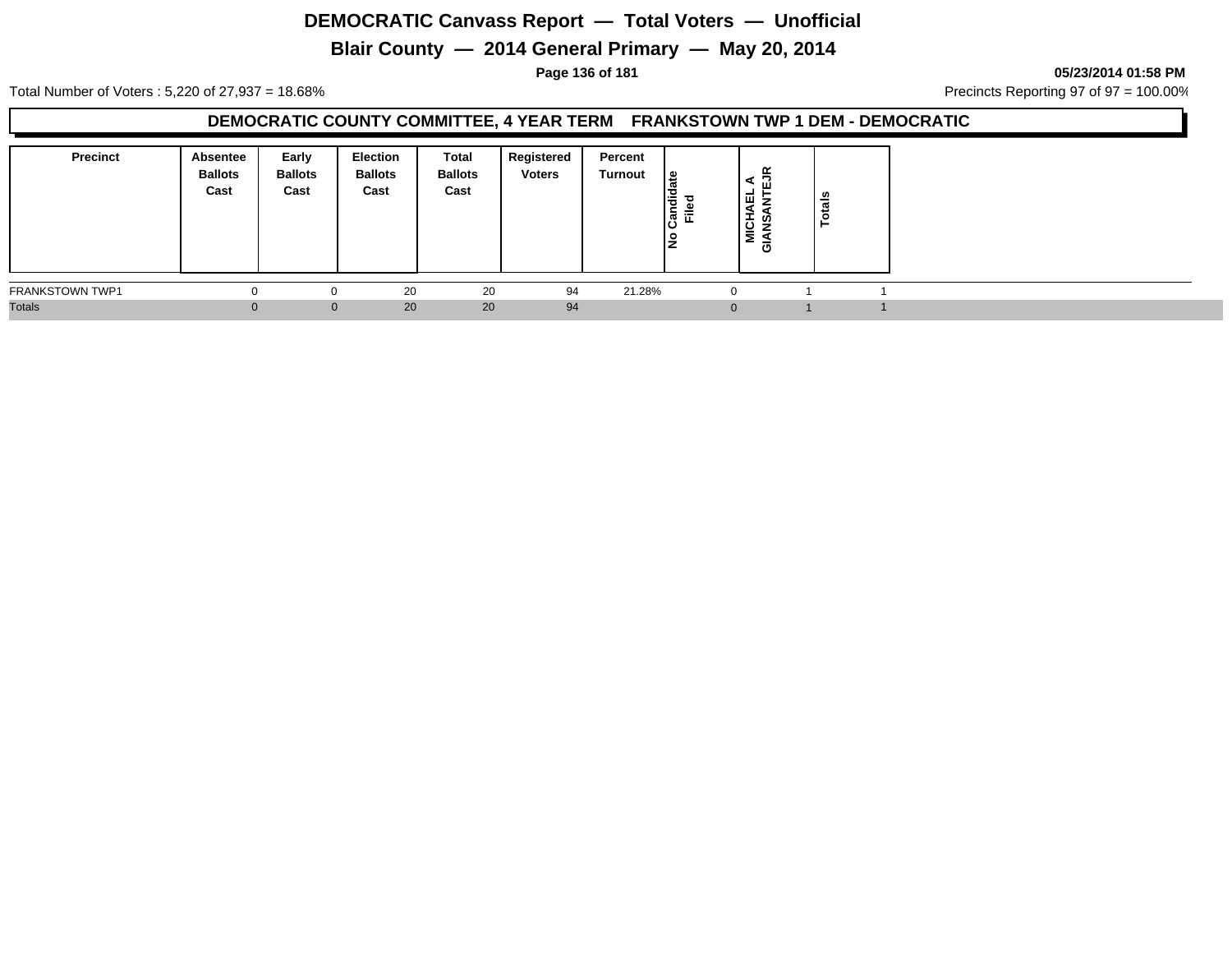# **Blair County — 2014 General Primary — May 20, 2014**

#### **Page 137 of 181 05/23/2014 01:58 PM**

Total Number of Voters : 5,220 of 27,937 = 18.68% Precincts Reporting 97 of 97 = 100.00%

### **DEMOCRATIC COUNTY COMMITTEE, 4 YEAR TERM FRANKSTOWN TWP 2 DEM - DEMOCRATIC**

| <b>Precinct</b>        | <b>Absentee</b><br><b>Ballots</b><br>Cast | Early<br><b>Ballots</b><br>Cast | <b>Election</b><br><b>Ballots</b><br>Cast | Total<br><b>Ballots</b><br>Cast | Registered<br><b>Voters</b> | Percent<br>Turnout | ш<br>10<br>۱≧ | ш<br>≓<br>္တ<br>▭<br>BK. | ு<br><b>MEHLIN</b><br>뷩<br>ᅙ | ப<br>$\alpha$<br><b>MCIN</b><br><b>NHOL</b> |     |  |
|------------------------|-------------------------------------------|---------------------------------|-------------------------------------------|---------------------------------|-----------------------------|--------------------|---------------|--------------------------|------------------------------|---------------------------------------------|-----|--|
| <b>FRANKSTOWN TWP2</b> |                                           |                                 | 159                                       | 162                             | 768                         | 21.09%             | 149           |                          |                              |                                             | 152 |  |
| <b>Totals</b>          |                                           | $\Omega$                        | 159                                       | 162                             | 768                         |                    | 149           |                          |                              |                                             | 152 |  |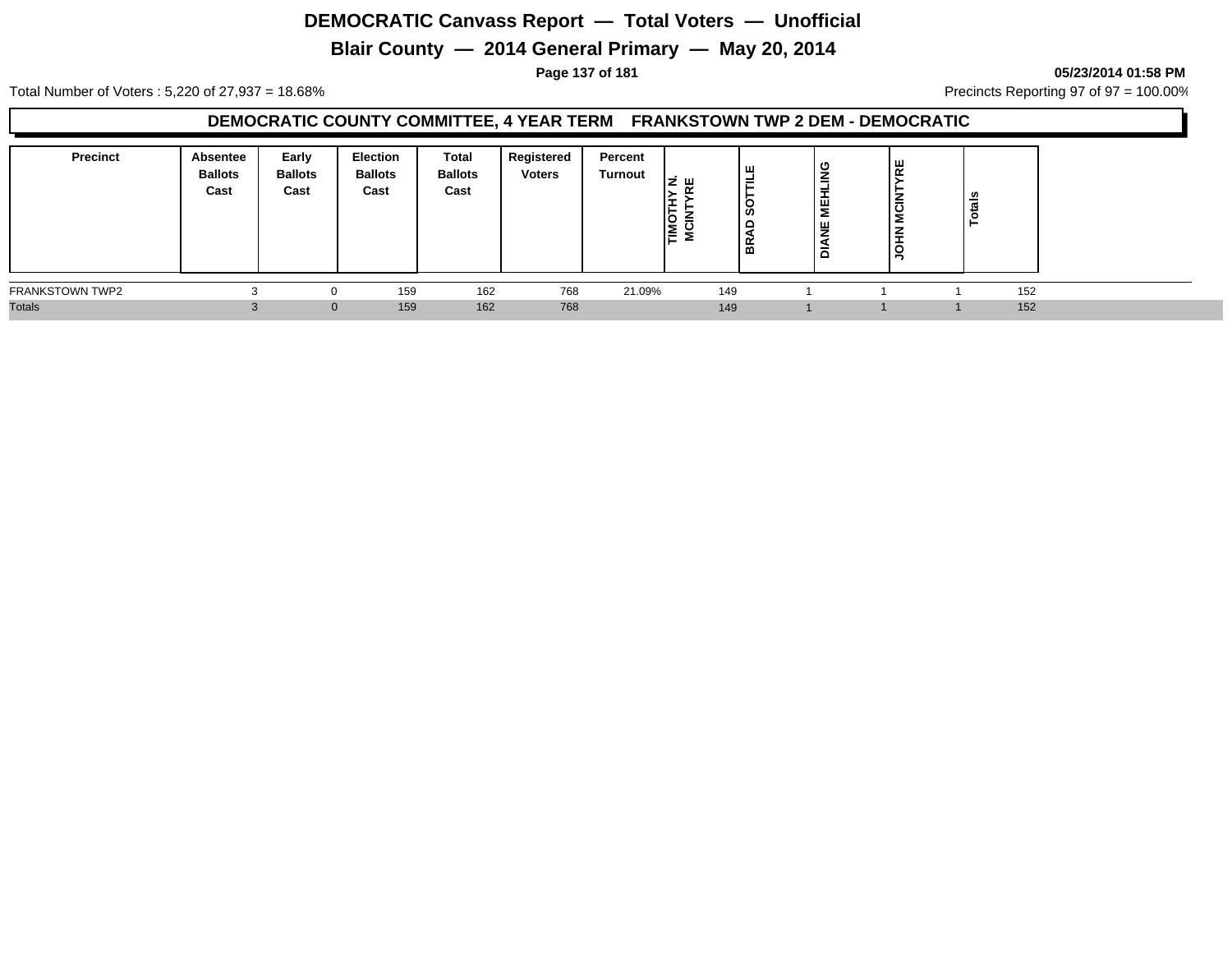# **Blair County — 2014 General Primary — May 20, 2014**

#### **Page 138 of 181 05/23/2014 01:58 PM**

Total Number of Voters : 5,220 of 27,937 = 18.68% Precincts Reporting 97 of 97 = 100.00%

### **DEMOCRATIC COUNTY COMMITTEE, 4 YEAR TERM FRANKSTOWN TWP 3 DEM - DEMOCRATIC**

| <b>Precinct</b>        | Absentee<br><b>Ballots</b><br>Cast | Early<br><b>Ballots</b><br>Cast | <b>Election</b><br><b>Ballots</b><br>Cast | <b>Total</b><br><b>Ballots</b><br>Cast | Registered<br><b>Voters</b> | Percent<br>Turnout | ၊ဖာ<br>ıя<br>画<br><b>NATION</b> | –<br><b>THE</b><br>RDS<br>⊻<br><b>RICH</b> | <b>UMMER</b><br>ո<br>∍<br><b>.</b> | ele<br>S |     |  |
|------------------------|------------------------------------|---------------------------------|-------------------------------------------|----------------------------------------|-----------------------------|--------------------|---------------------------------|--------------------------------------------|------------------------------------|----------|-----|--|
| <b>FRANKSTOWN TWP3</b> |                                    |                                 | 140                                       | 144                                    | 766                         | 18.80%             | 124                             |                                            |                                    |          | 127 |  |
| <b>Totals</b>          |                                    | $\mathbf{0}$                    | 140                                       | 144                                    | 766                         |                    | 124                             |                                            | $\Omega$                           |          | 127 |  |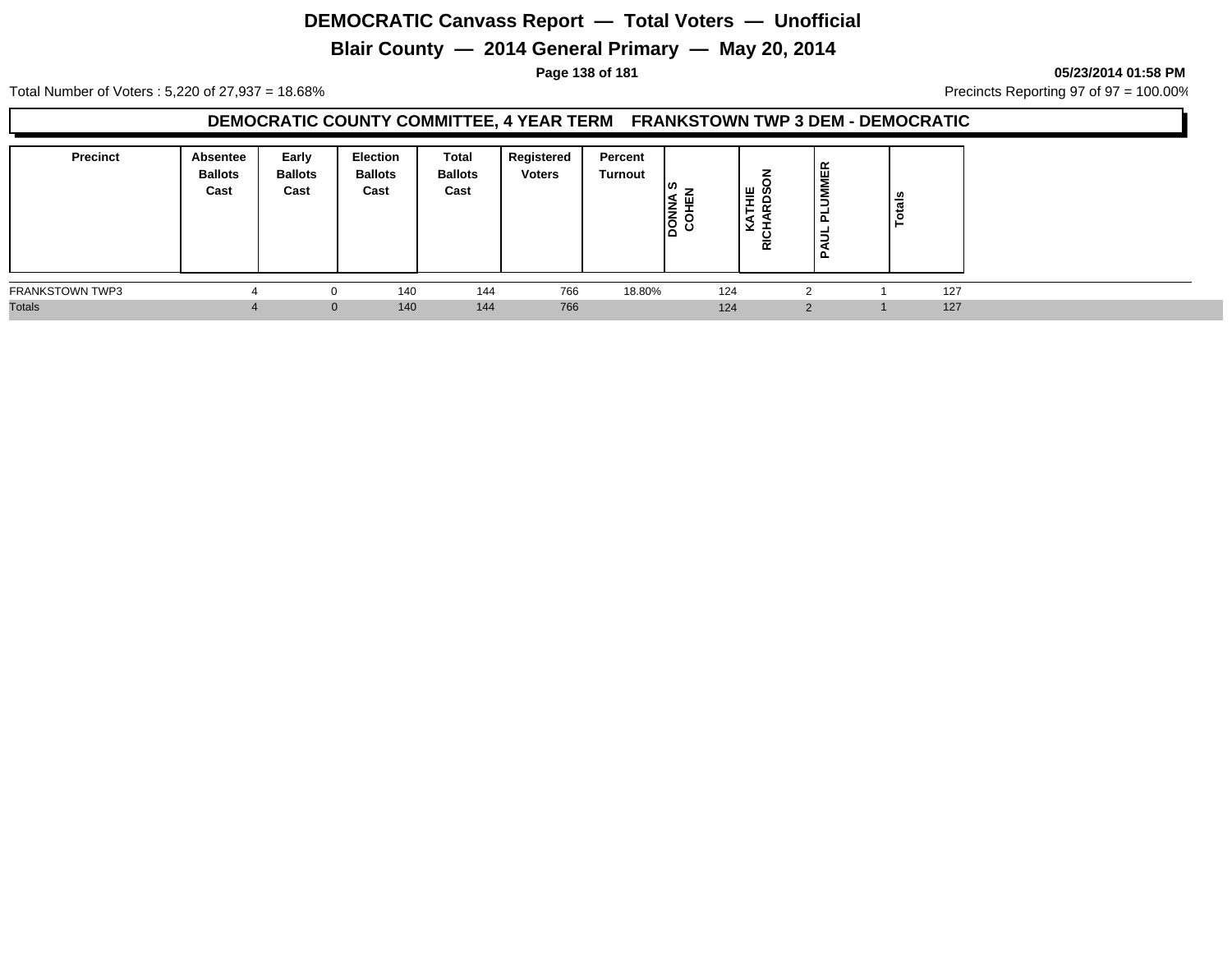# **Blair County — 2014 General Primary — May 20, 2014**

**Page 139 of 181 05/23/2014 01:58 PM**

Total Number of Voters : 5,220 of 27,937 = 18.68% Precincts Reporting 97 of 97 = 100.00%

#### **DEMOCRATIC COUNTY COMMITTEE, 4 YEAR TERM FREEDOM TWP 1 DEM - DEMOCRATIC**

| <b>Precinct</b> | Absentee<br><b>Ballots</b><br>Cast | Early<br><b>Ballots</b><br>Cast | Election<br><b>Ballots</b><br>Cast | Total<br><b>Ballots</b><br>Cast | Registered<br><b>Voters</b> | Percent<br>Turnout | ا گ<br>I÷<br>-<br>्रहें हैं:<br>ΙŻ | -<br><b>TERRY</b><br>MASSE<br>⊢ | ய ∝<br>$\mathbf{\Omega}$<br>┙<br>$\sim$<br>DONA | ١š<br>∣ ≅<br>।ਜ਼<br>ᇣ | $\mathbf{r}$<br>≏<br>$\alpha$<br>פ | - 67<br>- |
|-----------------|------------------------------------|---------------------------------|------------------------------------|---------------------------------|-----------------------------|--------------------|------------------------------------|---------------------------------|-------------------------------------------------|-----------------------|------------------------------------|-----------|
| FREEDOM TWP 1   |                                    |                                 | 60                                 | 60                              | 188                         | 31.91%             |                                    | 0                               |                                                 |                       |                                    |           |
| <b>Totals</b>   |                                    | $\Omega$                        | 60                                 | 60                              | 188                         |                    |                                    | $\Omega$                        |                                                 |                       |                                    |           |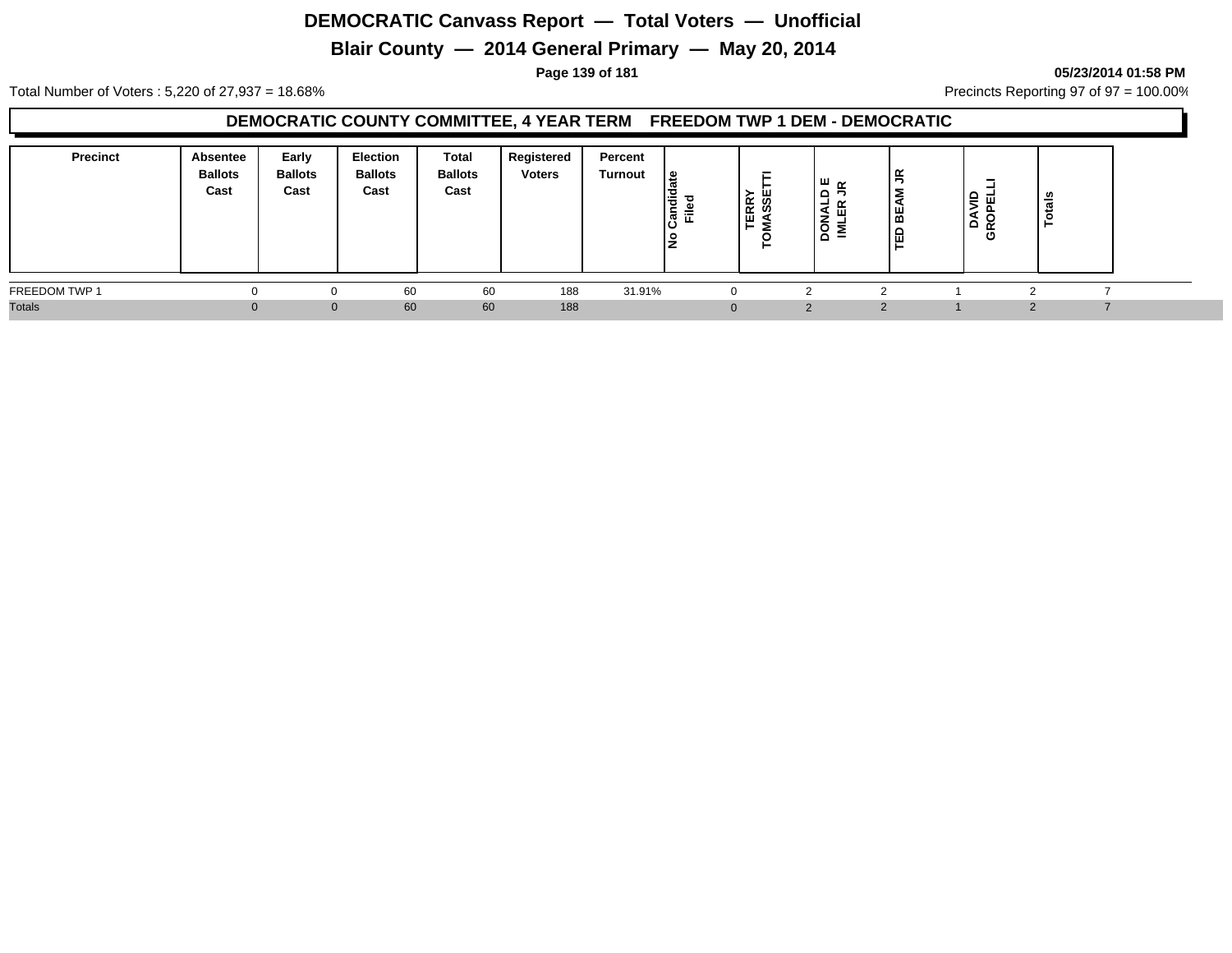# **Blair County — 2014 General Primary — May 20, 2014**

**Page 140 of 181 05/23/2014 01:58 PM**

Total Number of Voters : 5,220 of 27,937 = 18.68% Precincts Reporting 97 of 97 = 100.00%

### **DEMOCRATIC COUNTY COMMITTEE, 4 YEAR TERM FREEDOM TWP 2 DEM - DEMOCRATIC**

| <b>Precinct</b> | Absentee<br><b>Ballots</b><br>Cast | Early<br><b>Ballots</b><br>Cast | Election<br><b>Ballots</b><br>Cast | Total<br><b>Ballots</b><br>Cast | Registered<br><b>Voters</b> | Percent<br>Turnout | ا ≅<br>ω<br>Ð<br>Candi<br><u>ام</u><br>١是 | នី<br>مّ |  |
|-----------------|------------------------------------|---------------------------------|------------------------------------|---------------------------------|-----------------------------|--------------------|-------------------------------------------|----------|--|
| FREEDOM TWP 2   | $\Omega$                           | $\Omega$                        | 75                                 | 75                              | 367                         | 20.44%             | 0                                         | 0        |  |
| <b>Totals</b>   |                                    | $\mathbf{0}$                    | 75                                 | 75                              | 367                         |                    | $\Omega$                                  | $\Omega$ |  |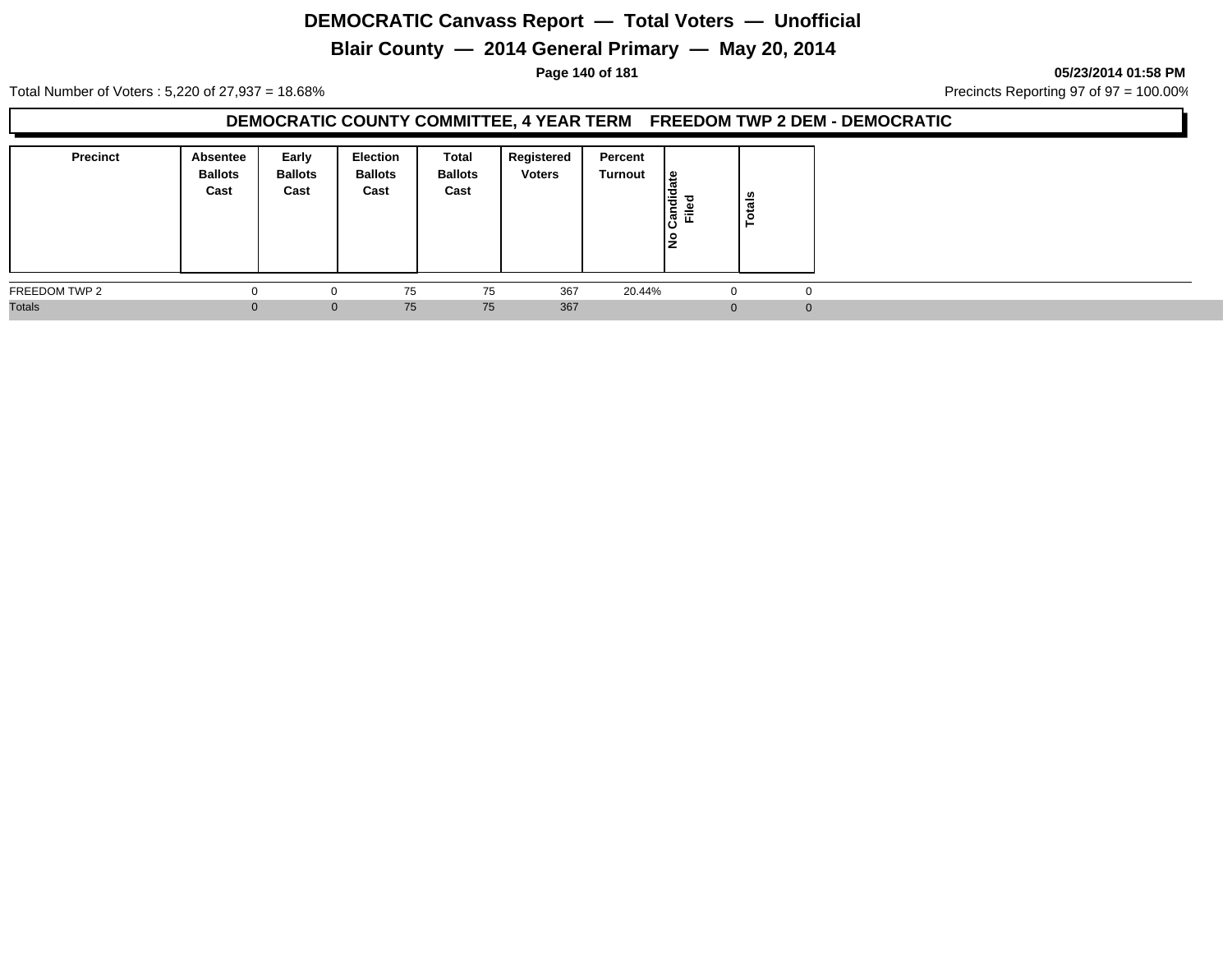# **Blair County — 2014 General Primary — May 20, 2014**

**Page 141 of 181 05/23/2014 01:58 PM**

Total Number of Voters : 5,220 of 27,937 = 18.68% Precincts Reporting 97 of 97 = 100.00%

### **DEMOCRATIC COUNTY COMMITTEE, 4 YEAR TERM GREENFIELD TWP 1 DEM - DEMOCRATIC**

| <b>Precinct</b>        | <b>Absentee</b><br><b>Ballots</b><br>Cast | Early<br><b>Ballots</b><br>Cast | <b>Election</b><br><b>Ballots</b><br>Cast | Total<br><b>Ballots</b><br>Cast | Registered<br><b>Voters</b> | Percent<br><b>Turnout</b> | සි සි<br>I٩<br>同可<br>同 | 血<br><b>TRO</b><br>CMUL<br>Σ | <b>BE</b><br>Φ<br>$rac{1}{5}$<br>õ<br>$\Omega$ | $\frac{1}{5}$ |    |  |
|------------------------|-------------------------------------------|---------------------------------|-------------------------------------------|---------------------------------|-----------------------------|---------------------------|------------------------|------------------------------|------------------------------------------------|---------------|----|--|
| <b>GREENFIELD TWP1</b> |                                           |                                 | 37                                        | 37                              | 305                         | 12.13%                    | 29                     |                              |                                                |               | 31 |  |
| <b>Totals</b>          |                                           |                                 | 37<br>0                                   | 37                              | 305                         |                           | 29                     |                              |                                                |               | 31 |  |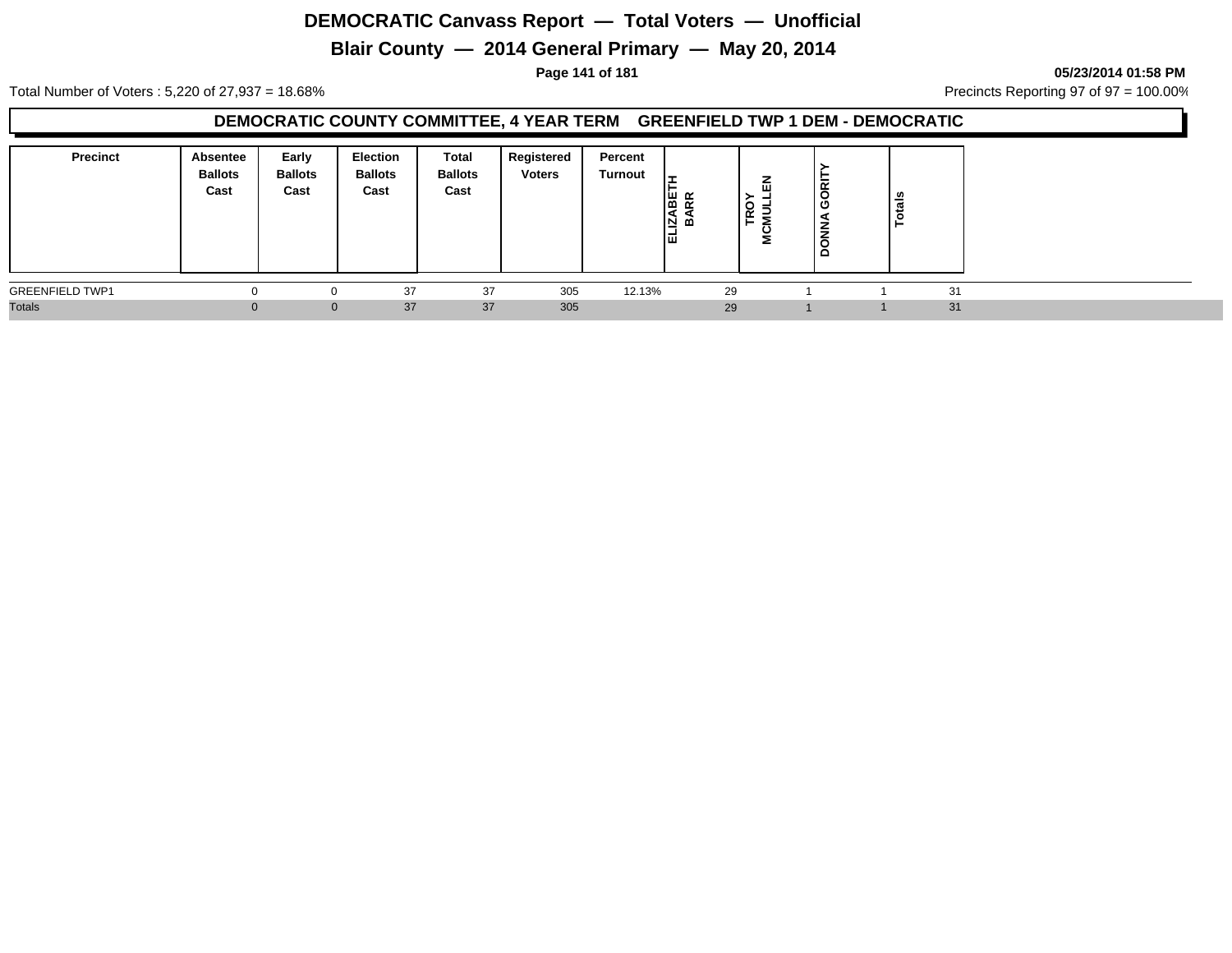# **Blair County — 2014 General Primary — May 20, 2014**

**Page 142 of 181 05/23/2014 01:58 PM**

Total Number of Voters : 5,220 of 27,937 = 18.68% Precincts Reporting 97 of 97 = 100.00%

### **DEMOCRATIC COUNTY COMMITTEE, 4 YEAR TERM GREENFIELD TWP 2 DEM - DEMOCRATIC**

| <b>Precinct</b>        | Absentee<br><b>Ballots</b><br>Cast | Early<br><b>Ballots</b><br>Cast | Election<br><b>Ballots</b><br>Cast | Total<br><b>Ballots</b><br>Cast | Registered<br><b>Voters</b> | Percent<br>Turnout | ا ≅<br>andid<br>ΞĒ<br>ن١<br>١是 | ន់<br>P |          |
|------------------------|------------------------------------|---------------------------------|------------------------------------|---------------------------------|-----------------------------|--------------------|--------------------------------|---------|----------|
| <b>GREENFIELD TWP2</b> | - 0                                | $\Omega$                        | 15                                 | 15                              | 39                          | 38.46%             | $\Omega$                       |         | $\Omega$ |
| <b>Totals</b>          |                                    | $\mathbf{0}$                    | 15                                 | 15                              | 39                          |                    | $\Omega$                       |         | $\Omega$ |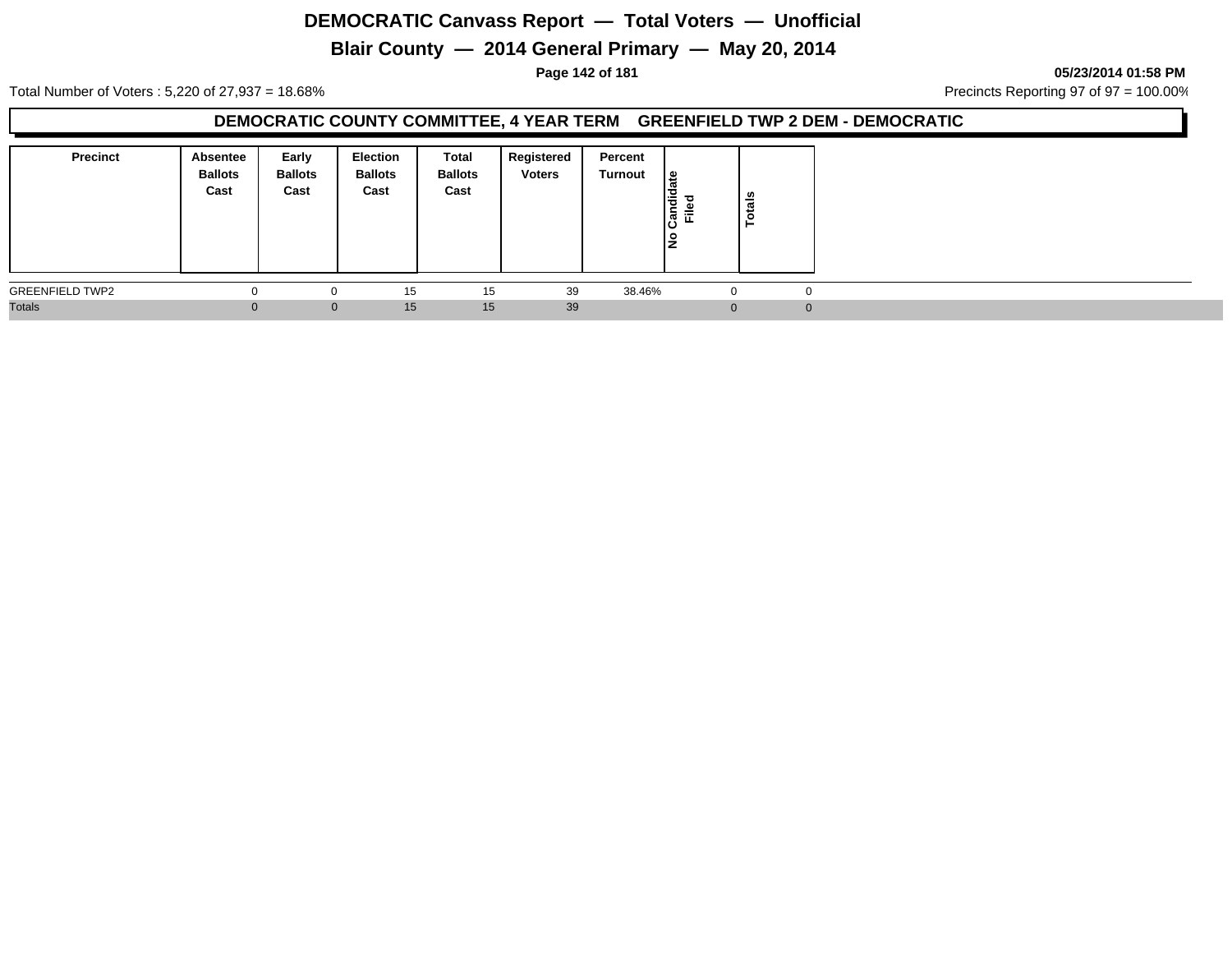# **Blair County — 2014 General Primary — May 20, 2014**

**Page 143 of 181 05/23/2014 01:58 PM**

Total Number of Voters : 5,220 of 27,937 = 18.68% Precincts Reporting 97 of 97 = 100.00%

### **DEMOCRATIC COUNTY COMMITTEE, 4 YEAR TERM GREENFIELD TWP 3 DEM - DEMOCRATIC**

| <b>Precinct</b>        | Absentee<br><b>Ballots</b><br>Cast | Early<br><b>Ballots</b><br>Cast | Election<br><b>Ballots</b><br>Cast | Total<br><b>Ballots</b><br>Cast | Registered<br><b>Voters</b> | Percent<br>Turnout | ہ  <br>'ਰ<br>∣ਨੋ⊡ | ဋ<br>$\frac{6}{2}$ | <b>Totals</b> |  |
|------------------------|------------------------------------|---------------------------------|------------------------------------|---------------------------------|-----------------------------|--------------------|-------------------|--------------------|---------------|--|
| <b>GREENFIELD TWP3</b> |                                    | 0                               | 70                                 | 71                              | 341                         | 20.82%             | 0                 |                    |               |  |
| <b>Totals</b>          |                                    | $\mathbf{0}$                    | 70                                 | 71                              | 341                         |                    | $\Omega$          |                    |               |  |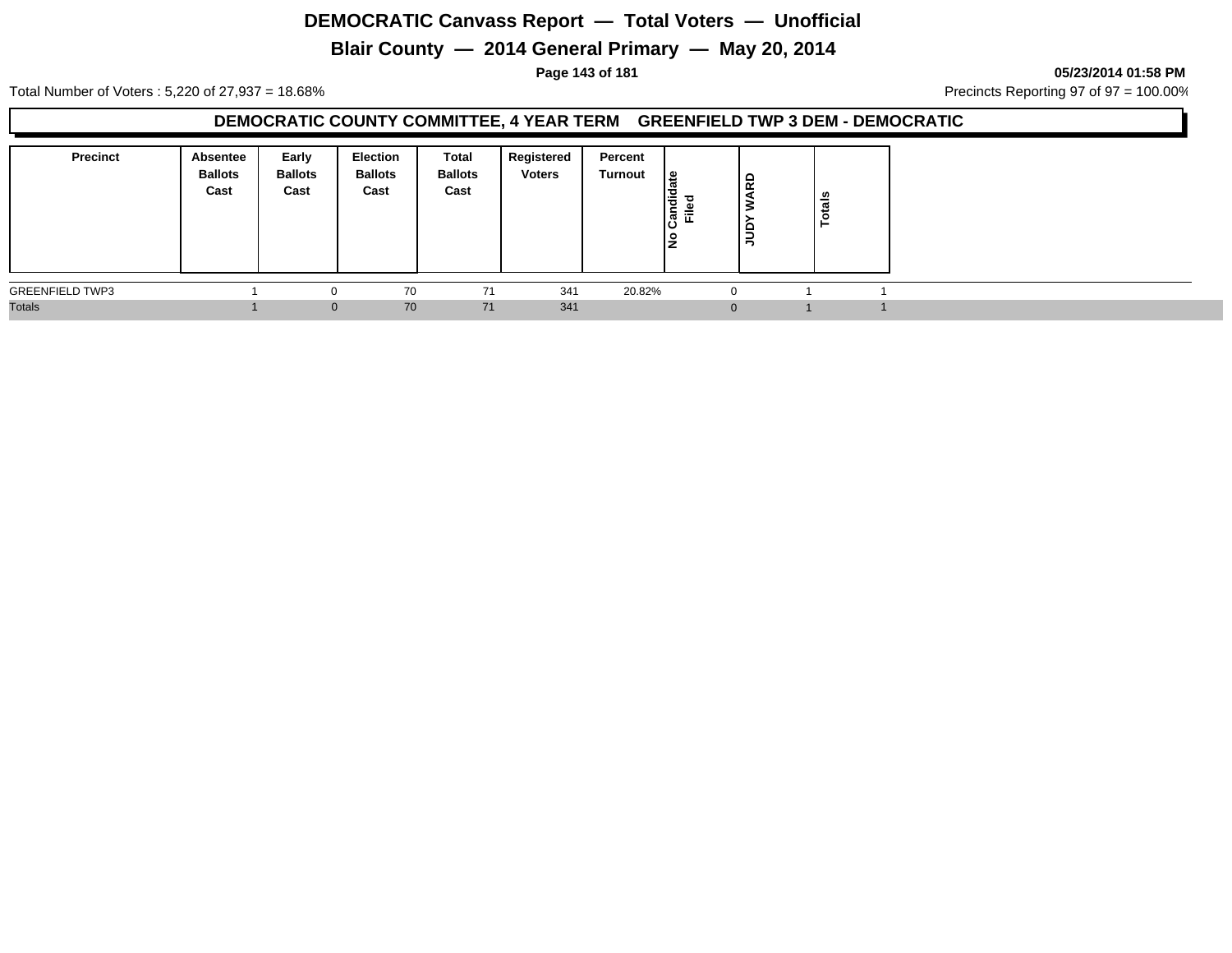# **Blair County — 2014 General Primary — May 20, 2014**

**Page 144 of 181 05/23/2014 01:58 PM**

Total Number of Voters : 5,220 of 27,937 = 18.68% Precincts Reporting 97 of 97 = 100.00%

### **DEMOCRATIC COUNTY COMMITTEE, 4 YEAR TERM HOLLIDAYSBURG 1 DEM - DEMOCRATIC**

| <b>Precinct</b>        | Absentee<br><b>Ballots</b><br>Cast | Early<br><b>Ballots</b><br>Cast | <b>Election</b><br><b>Ballots</b><br>Cast | Total<br><b>Ballots</b><br>Cast | Registered<br><b>Voters</b> | Percent<br>Turnout | ہ ا<br>ю<br>も<br>윷ቘ | Totals   |  |
|------------------------|------------------------------------|---------------------------------|-------------------------------------------|---------------------------------|-----------------------------|--------------------|---------------------|----------|--|
| <b>HOLLIDAYSBURG 1</b> | $\Omega$                           | 0                               | 23                                        | 23                              | 167                         | 13.77%             | $\Omega$            |          |  |
| <b>Totals</b>          | $\Omega$                           | $\mathbf{0}$                    | 23                                        | 23                              | 167                         |                    | $\Omega$            | $\Omega$ |  |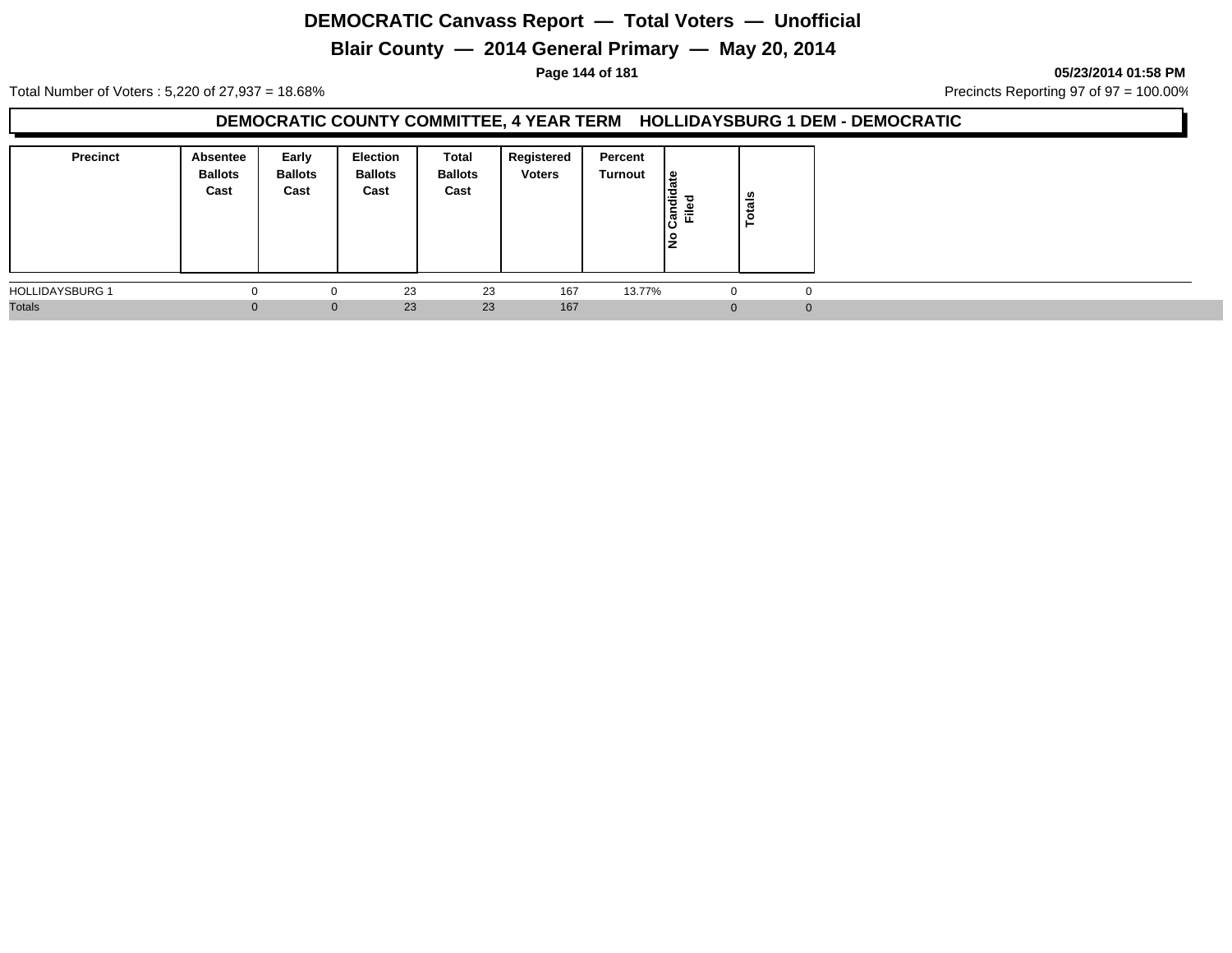# **Blair County — 2014 General Primary — May 20, 2014**

**Page 145 of 181 05/23/2014 01:58 PM**

Total Number of Voters : 5,220 of 27,937 = 18.68% Precincts Reporting 97 of 97 = 100.00%

### **DEMOCRATIC COUNTY COMMITTEE, 4 YEAR TERM HOLLIDAYSBURG 2 DEM - DEMOCRATIC**

| <b>Precinct</b>        | <b>Absentee</b><br><b>Ballots</b><br>Cast | Early<br><b>Ballots</b><br>Cast | <b>Election</b><br><b>Ballots</b><br>Cast | Total<br><b>Ballots</b><br>Cast | Registered<br><b>Voters</b> | Percent<br>Turnout | ீ<br>iandied<br>Filed | <b>IMER</b><br>2<br>-<br>௨<br>-<br>-<br>-<br>ם ו | n<br>otai |  |
|------------------------|-------------------------------------------|---------------------------------|-------------------------------------------|---------------------------------|-----------------------------|--------------------|-----------------------|--------------------------------------------------|-----------|--|
| <b>HOLLIDAYSBURG 2</b> |                                           | $\Omega$                        | 48                                        | 48                              | 191                         | 25.13%             |                       |                                                  | 3         |  |
| <b>Totals</b>          |                                           | $\Omega$                        | 48                                        | 48                              | 191                         |                    |                       |                                                  | $\Omega$  |  |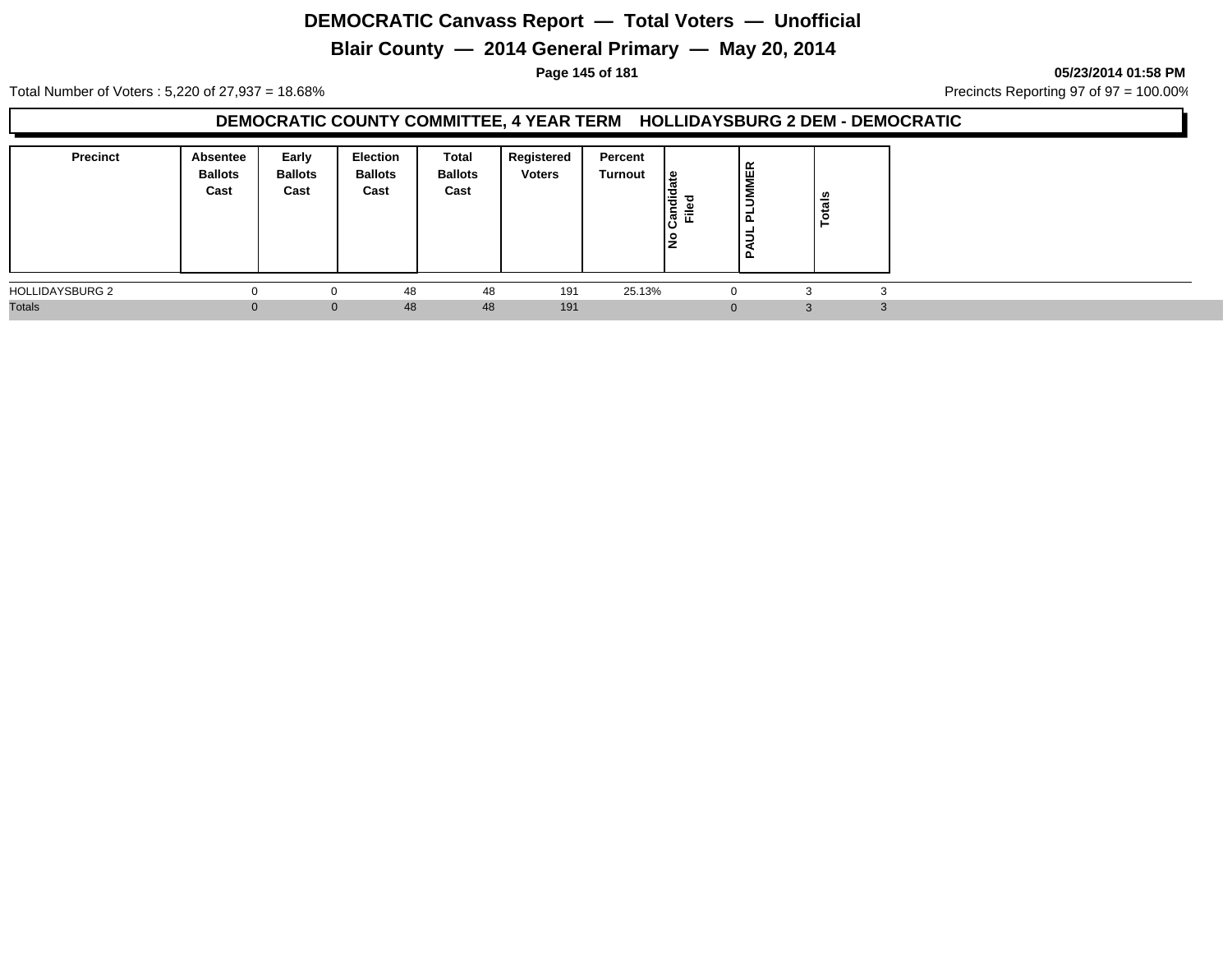# **Blair County — 2014 General Primary — May 20, 2014**

**Page 146 of 181 05/23/2014 01:58 PM**

Total Number of Voters : 5,220 of 27,937 = 18.68% Precincts Reporting 97 of 97 = 100.00%

### **DEMOCRATIC COUNTY COMMITTEE, 4 YEAR TERM HOLLIDAYSBURG 3 DEM - DEMOCRATIC**

| <b>Precinct</b>        | Absentee<br><b>Ballots</b><br>Cast | Early<br><b>Ballots</b><br>Cast | Election<br><b>Ballots</b><br>Cast | Total<br><b>Ballots</b><br>Cast | Registered<br><b>Voters</b> | Percent<br>Turnout | <u> ഉ</u><br>I÷<br>ċ<br>Ē.<br>$\boldsymbol{\varpi}$ | č<br>g<br>മ<br>⇁<br>O<br>ທ<br>= | ODSON<br>$\Omega$<br>∣ g | otals |  |
|------------------------|------------------------------------|---------------------------------|------------------------------------|---------------------------------|-----------------------------|--------------------|-----------------------------------------------------|---------------------------------|--------------------------|-------|--|
| <b>HOLLIDAYSBURG 3</b> |                                    | $\Omega$                        | 13                                 | 13                              | 134                         | 9.70%              |                                                     | $\Omega$                        |                          |       |  |
| <b>Totals</b>          |                                    | $\Omega$                        | 13                                 | 13                              | 134                         |                    |                                                     |                                 |                          |       |  |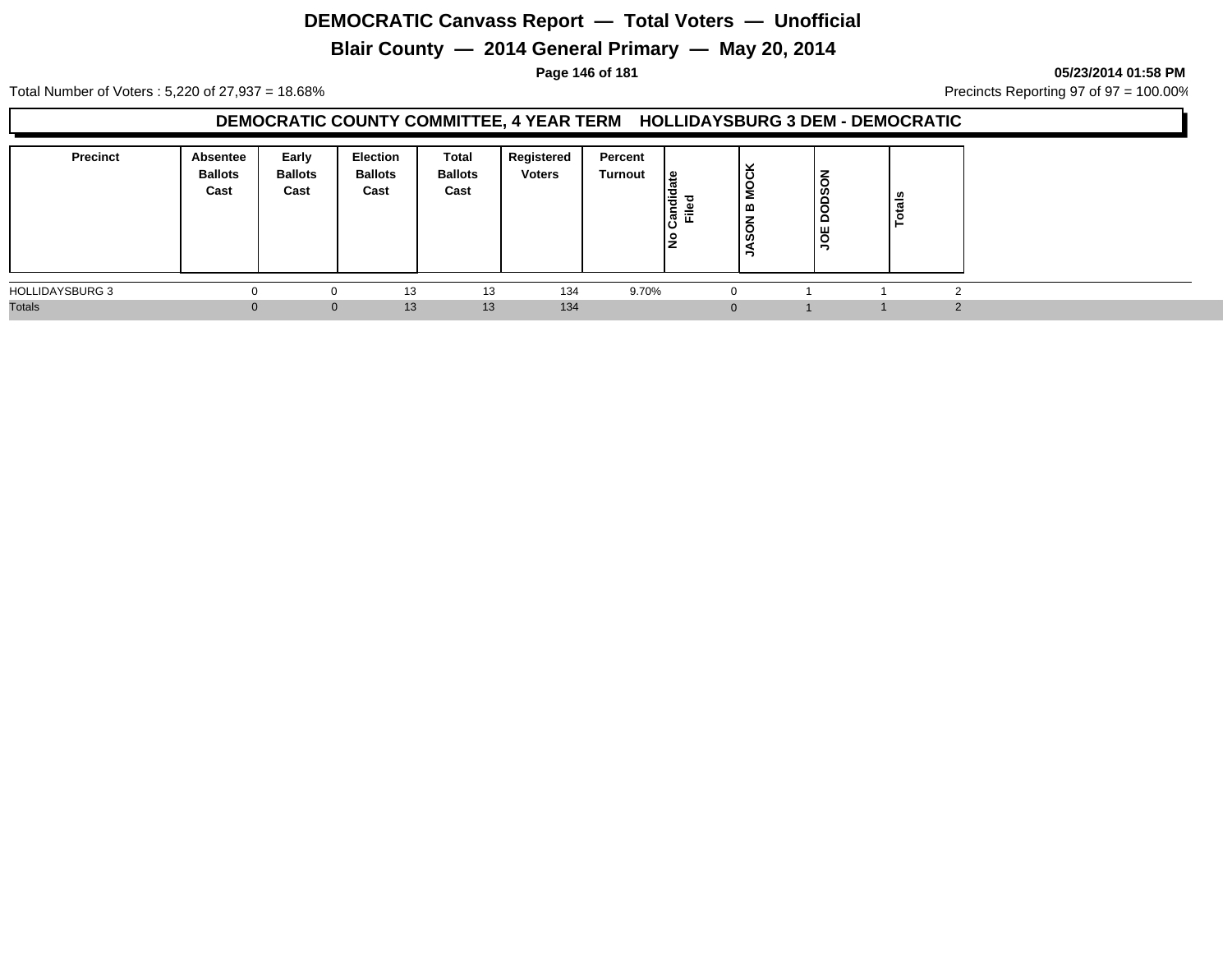# **Blair County — 2014 General Primary — May 20, 2014**

#### **Page 147 of 181 05/23/2014 01:58 PM**

Total Number of Voters : 5,220 of 27,937 = 18.68% Precincts Reporting 97 of 97 = 100.00%

#### **DEMOCRATIC COUNTY COMMITTEE, 4 YEAR TERM HOLLIDAYSBURG 4 DEM - DEMOCRATIC**

| <b>Precinct</b>        | Absentee<br><b>Ballots</b><br>Cast | Early<br><b>Ballots</b><br>Cast | <b>Election</b><br><b>Ballots</b><br>Cast | Total<br><b>Ballots</b><br>Cast | Registered<br><b>Voters</b> | Percent<br>Turnout | ہ ا<br>I÷<br>$\epsilon$<br> ਫ਼ੈਂ ⊏ੋ<br>١ž | ່∝<br>₩<br><b>TRIS<br/>SEY</b><br>τē | פ<br>$\overline{\phantom{a}}$<br>-<br>ш | ີ<br>-<br>-<br>ັ<br>$\overline{\phantom{0}}$<br>₿ | z<br>-<br>NEGH<br>ASSA<br>$\alpha$<br>Φ | $\tilde{\phantom{a}}$<br>띀<br>--<br>▥<br>¥<br>÷ | ឹ |  |
|------------------------|------------------------------------|---------------------------------|-------------------------------------------|---------------------------------|-----------------------------|--------------------|-------------------------------------------|--------------------------------------|-----------------------------------------|---------------------------------------------------|-----------------------------------------|-------------------------------------------------|---|--|
| <b>HOLLIDAYSBURG 4</b> |                                    |                                 | 49                                        | 50                              | 209                         | 23.92%             |                                           |                                      |                                         |                                                   |                                         |                                                 |   |  |
| <b>Totals</b>          |                                    |                                 | 49                                        | 50                              | 209                         |                    |                                           |                                      |                                         |                                                   |                                         |                                                 |   |  |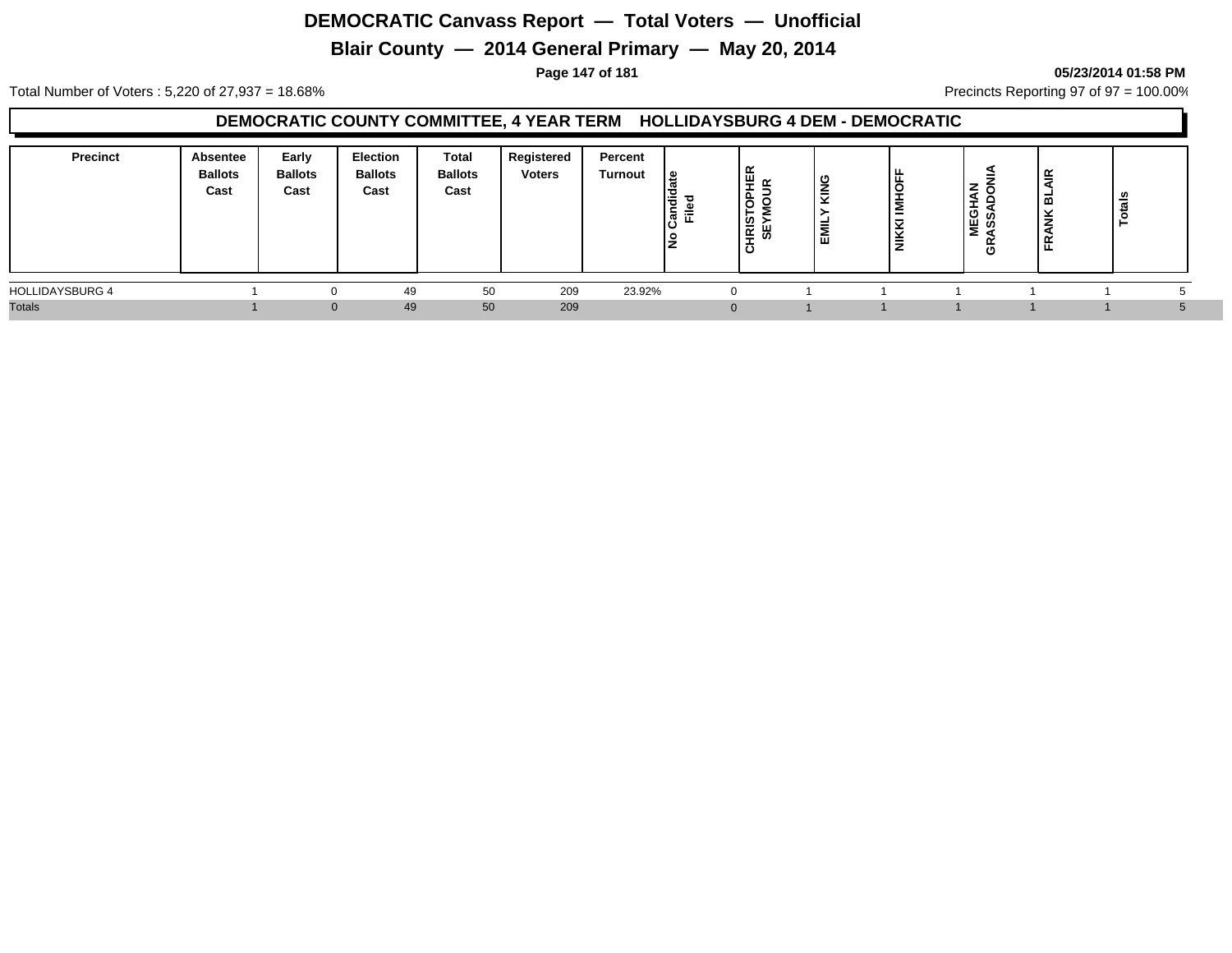# **Blair County — 2014 General Primary — May 20, 2014**

**Page 148 of 181 05/23/2014 01:58 PM**

Total Number of Voters : 5,220 of 27,937 = 18.68% Precincts Reporting 97 of 97 = 100.00%

#### **DEMOCRATIC COUNTY COMMITTEE, 4 YEAR TERM HOLLIDAYSBURG 5 DEM - DEMOCRATIC**

| <b>Precinct</b>        | Absentee<br><b>Ballots</b><br>Cast | Early<br><b>Ballots</b><br>Cast | <b>Election</b><br><b>Ballots</b><br>Cast | Total<br><b>Ballots</b><br>Cast | Registered<br><b>Voters</b> | Percent<br>Turnout | உ<br>andid<br>ᇃ<br>File | <b>TERRY</b><br>₩<br>Ξ | ≃<br>ш<br>$\geqslant 8$<br>ᄹᄛ<br>ഗ<br>$\alpha$ | ∕∟ ⊔<br>l≣<br><b>JOSEI</b><br><br>z |                   |  |
|------------------------|------------------------------------|---------------------------------|-------------------------------------------|---------------------------------|-----------------------------|--------------------|-------------------------|------------------------|------------------------------------------------|-------------------------------------|-------------------|--|
| <b>HOLLIDAYSBURG 5</b> |                                    | 0                               | 44                                        | 45                              | 166                         | 27.11%             |                         |                        |                                                |                                     | $\sim$            |  |
| <b>Totals</b>          |                                    | $\Omega$                        | 44                                        | 45                              | 166                         |                    |                         |                        |                                                |                                     | $\sim$<br>$\cdot$ |  |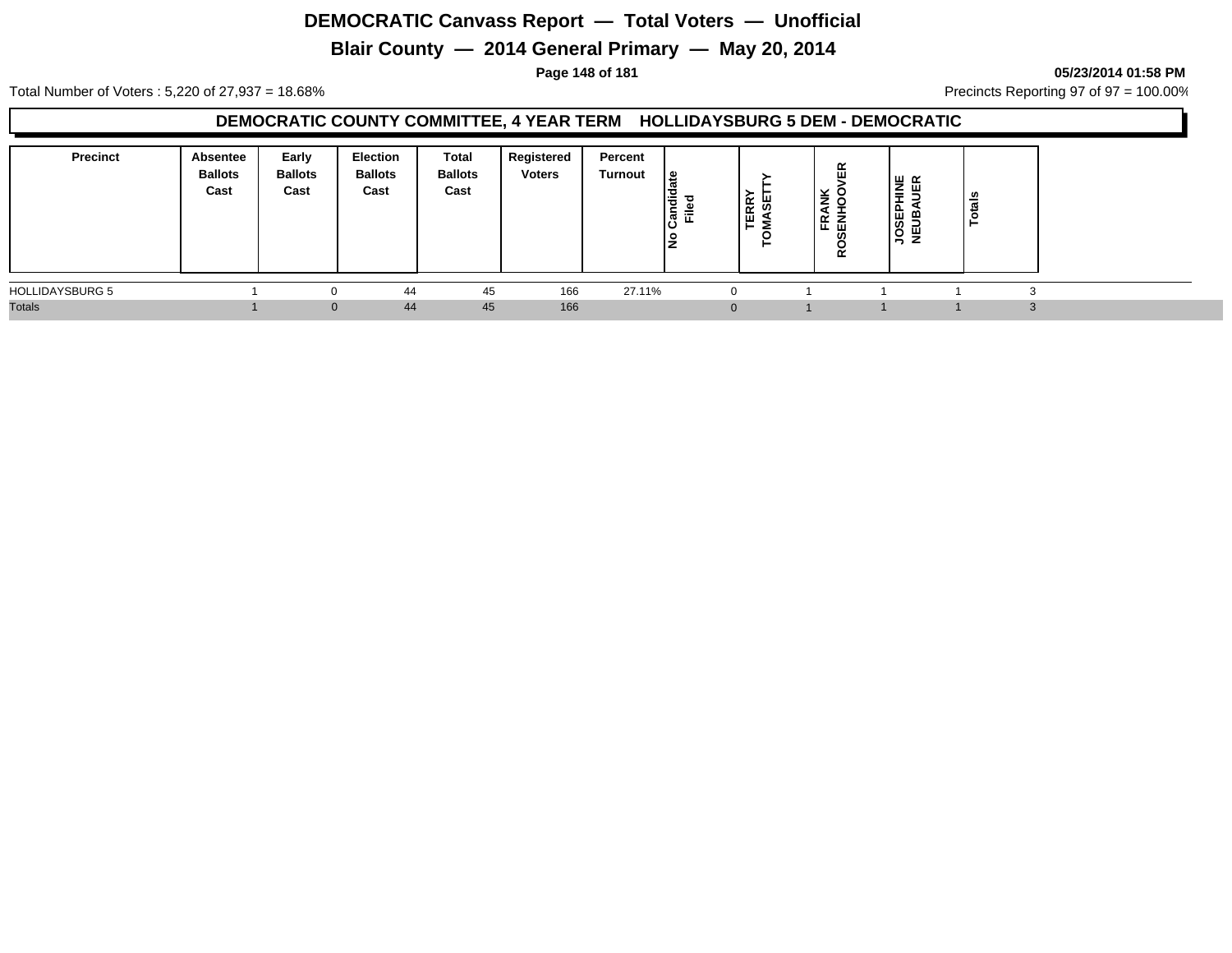# **Blair County — 2014 General Primary — May 20, 2014**

**Page 149 of 181 05/23/2014 01:58 PM**

Total Number of Voters : 5,220 of 27,937 = 18.68% Precincts Reporting 97 of 97 = 100.00%

### **DEMOCRATIC COUNTY COMMITTEE, 4 YEAR TERM HOLLIDAYSBURG 6 DEM - DEMOCRATIC**

| Precinct               | Absentee<br><b>Ballots</b><br>Cast | Early<br><b>Ballots</b><br>Cast | Election<br><b>Ballots</b><br>Cast | Total<br><b>Ballots</b><br>Cast | Registered<br><b>Voters</b> | Percent<br>Turnout | $\frac{1}{3}$<br>Candid<br>Ē.<br>١ž | នឹ<br>تو<br>O<br>- |          |  |  |
|------------------------|------------------------------------|---------------------------------|------------------------------------|---------------------------------|-----------------------------|--------------------|-------------------------------------|--------------------|----------|--|--|
| <b>HOLLIDAYSBURG 6</b> |                                    |                                 | 60                                 | 69                              | 274                         | 25.18%             |                                     |                    | $\Omega$ |  |  |
| <b>Totals</b>          |                                    | $\mathbf{0}$                    | 60                                 | 69                              | 274                         |                    | $\Omega$                            |                    | $\Omega$ |  |  |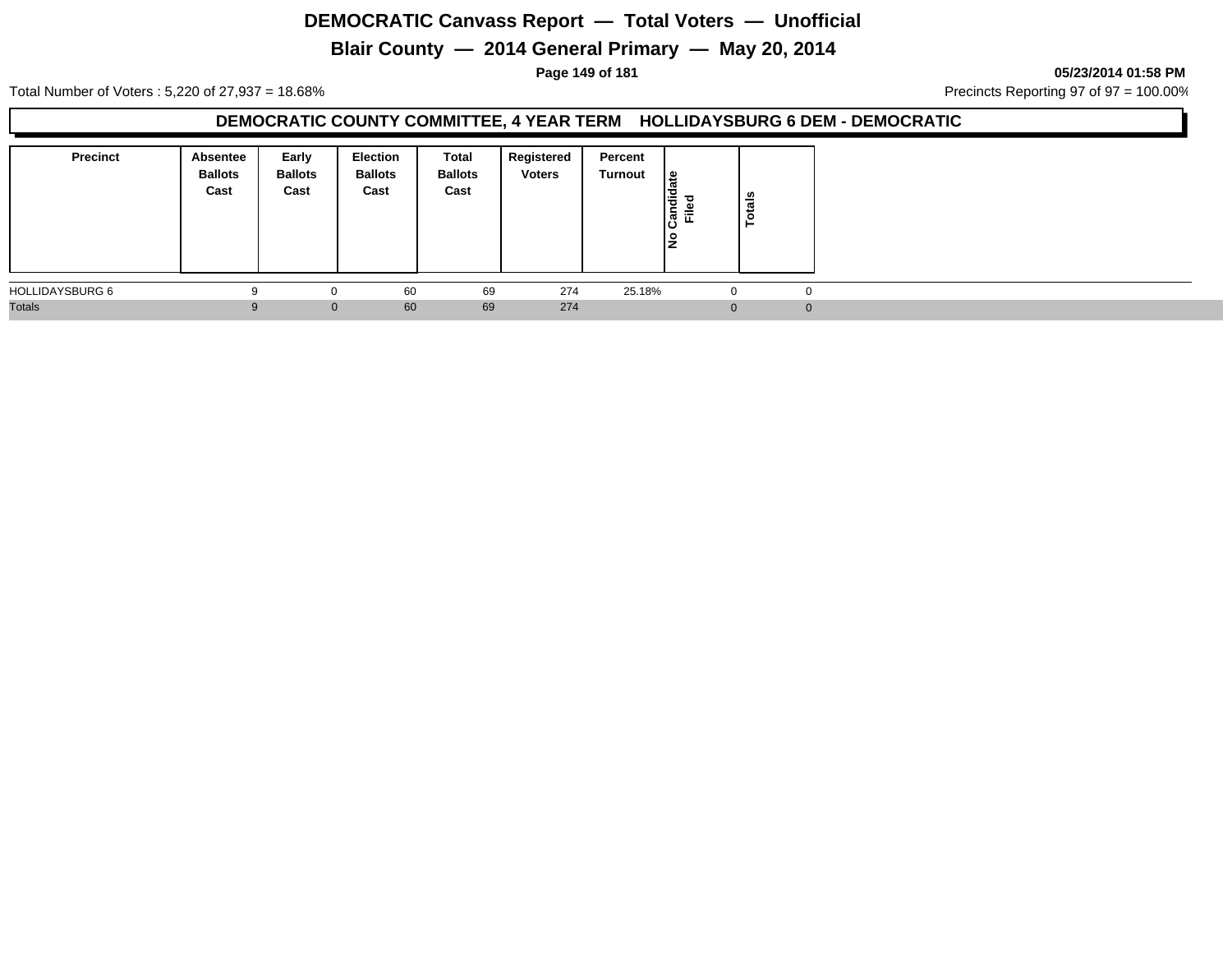# **Blair County — 2014 General Primary — May 20, 2014**

**Page 150 of 181 05/23/2014 01:58 PM**

Total Number of Voters : 5,220 of 27,937 = 18.68% Precincts Reporting 97 of 97 = 100.00%

### **DEMOCRATIC COUNTY COMMITTEE, 4 YEAR TERM HOLLIDAYSBURG 7 DEM - DEMOCRATIC**

| <b>Precinct</b>        | Absentee<br><b>Ballots</b><br>Cast | Early<br><b>Ballots</b><br>Cast | Election<br><b>Ballots</b><br>Cast | Total<br><b>Ballots</b><br>Cast | Registered<br><b>Voters</b> | Percent<br>Turnout | $\frac{1}{3}$<br>$\frac{1}{2}$<br>Filed | als<br>Ĕ |
|------------------------|------------------------------------|---------------------------------|------------------------------------|---------------------------------|-----------------------------|--------------------|-----------------------------------------|----------|
| <b>HOLLIDAYSBURG 7</b> |                                    | 0                               | 31                                 | 34                              | 137                         | 24.82%             | $\Omega$                                |          |
| <b>Totals</b>          |                                    | $\mathbf{0}$                    | 31                                 | 34                              | 137                         |                    | $\Omega$                                | $\Omega$ |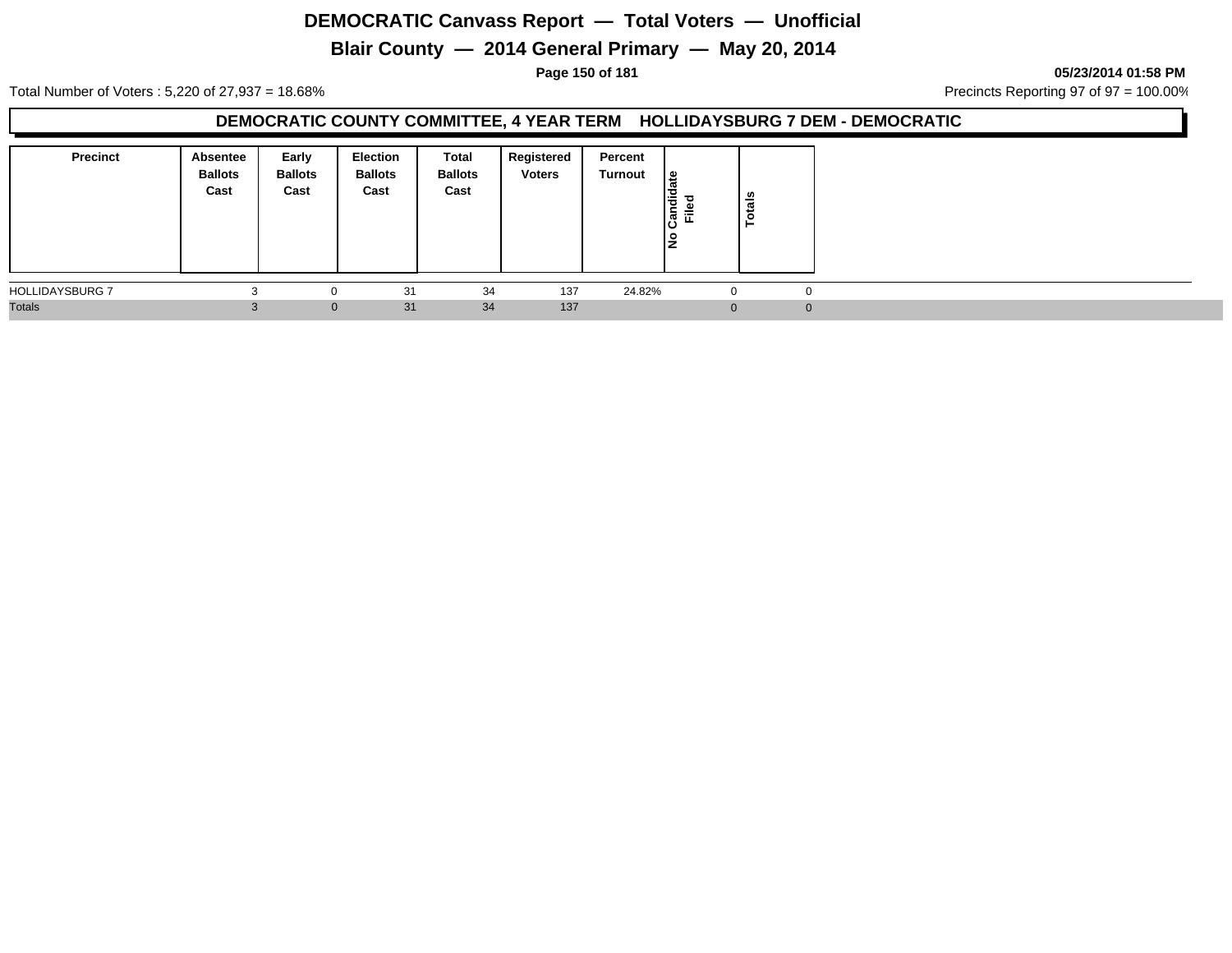# **Blair County — 2014 General Primary — May 20, 2014**

**Page 151 of 181 05/23/2014 01:58 PM**

Total Number of Voters : 5,220 of 27,937 = 18.68% Precincts Reporting 97 of 97 = 100.00%

### **DEMOCRATIC COUNTY COMMITTEE, 4 YEAR TERM HUSTON TWP DEM - DEMOCRATIC**

| <b>Precinct</b>   | Absentee<br><b>Ballots</b><br>Cast | Early<br><b>Ballots</b><br>Cast | <b>Election</b><br><b>Ballots</b><br>Cast | Total<br><b>Ballots</b><br>Cast | Registered<br><b>Voters</b> | Percent<br>Turnout | ທ<br>띥<br><b>ANN</b><br>RVEY<br>$\alpha$ | ا سا<br>ທ<br><b>STEVEN</b><br>MYERS<br>岛 | otals |    |  |
|-------------------|------------------------------------|---------------------------------|-------------------------------------------|---------------------------------|-----------------------------|--------------------|------------------------------------------|------------------------------------------|-------|----|--|
| <b>HUSTON TWP</b> |                                    |                                 | 30                                        | 30                              | 126                         | 23.81%             | 26                                       |                                          | 24    | 50 |  |
| <b>Totals</b>     |                                    | $\Omega$                        | 30                                        | 30                              | 126                         |                    | 26                                       |                                          | 24    | 50 |  |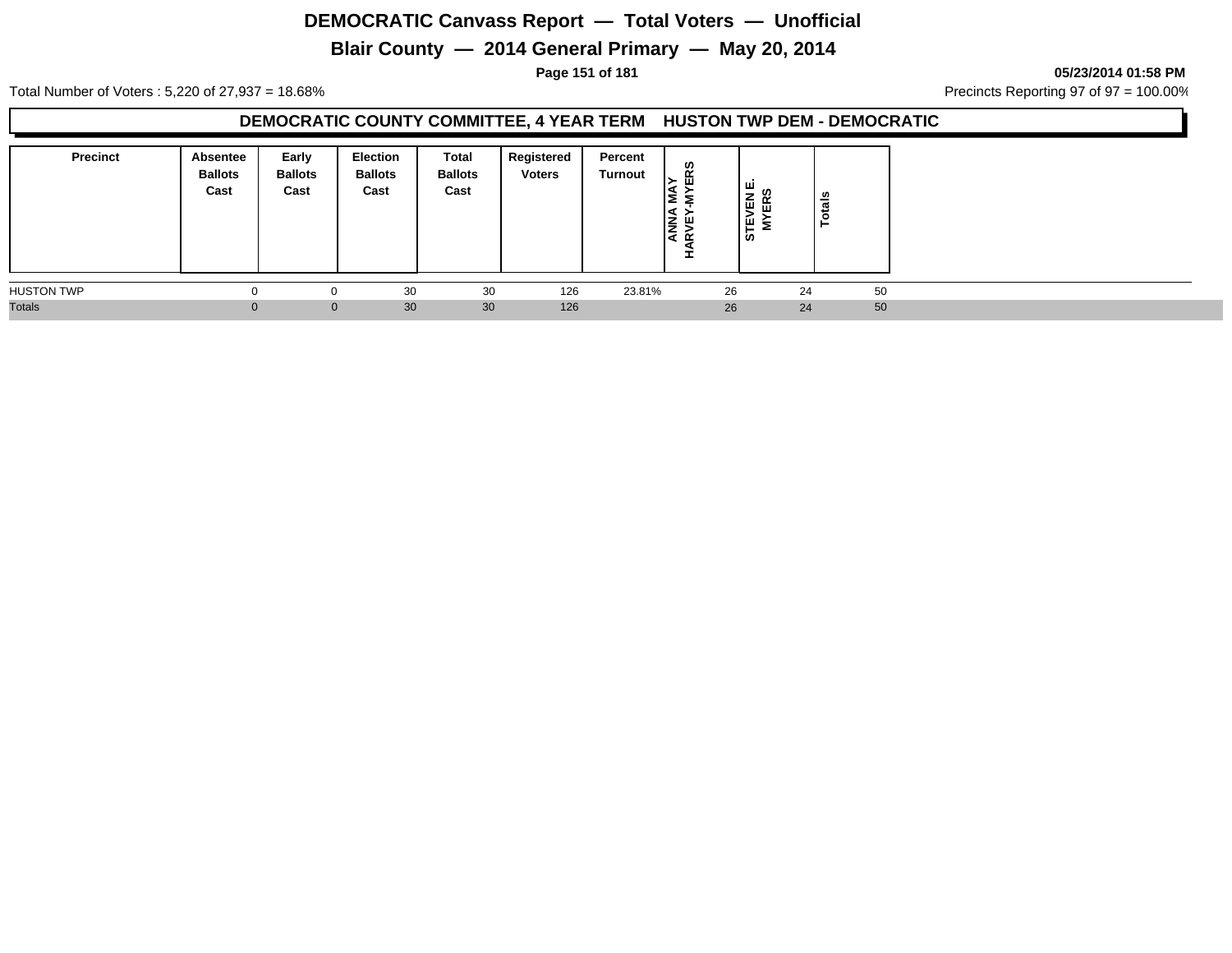# **Blair County — 2014 General Primary — May 20, 2014**

**Page 152 of 181 05/23/2014 01:58 PM**

Total Number of Voters : 5,220 of 27,937 = 18.68% Precincts Reporting 97 of 97 = 100.00%

#### **DEMOCRATIC COUNTY COMMITTEE, 4 YEAR TERM JUNIATA TWP DEM - DEMOCRATIC**

| <b>Precinct</b>    | <b>Absentee</b><br><b>Ballots</b><br>Cast | Early<br><b>Ballots</b><br>Cast | <b>Election</b><br><b>Ballots</b><br>Cast | Total<br><b>Ballots</b><br>Cast | Registered<br><b>Voters</b> | Percent<br>Turnout | <u> ഉ</u><br>Candid<br>Filed | -<br>壱<br>z<br>മ<br>⊣<br>ਵ<br>-<br>5 | otals |  |  |
|--------------------|-------------------------------------------|---------------------------------|-------------------------------------------|---------------------------------|-----------------------------|--------------------|------------------------------|--------------------------------------|-------|--|--|
| <b>JUNIATA TWP</b> | $\Omega$                                  |                                 | 34                                        | 34                              | 172                         | 19.77%             |                              |                                      |       |  |  |
| <b>Totals</b>      |                                           | $\mathbf{0}$                    | 34                                        | 34                              | 172                         |                    |                              | $\Omega$                             |       |  |  |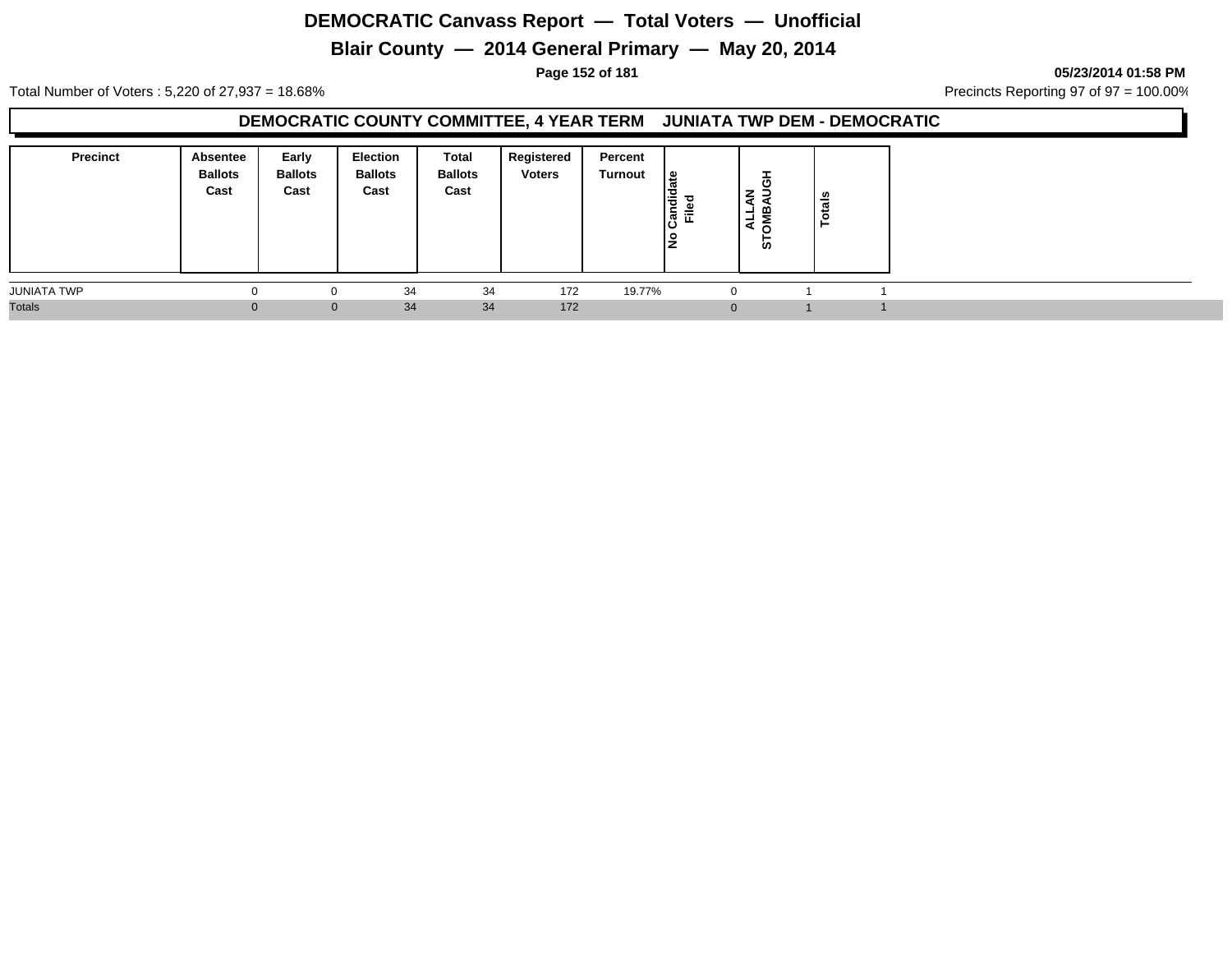# **Blair County — 2014 General Primary — May 20, 2014**

#### **Page 153 of 181 05/23/2014 01:58 PM**

Total Number of Voters : 5,220 of 27,937 = 18.68% Precincts Reporting 97 of 97 = 100.00%

#### **DEMOCRATIC COUNTY COMMITTEE, 4 YEAR TERM LOGAN TWP 1 DEM - DEMOCRATIC**

| <b>Precinct</b>    | Absentee<br><b>Ballots</b><br>Cast | Early<br><b>Ballots</b><br>Cast | <b>Election</b><br><b>Ballots</b><br>Cast | Total<br><b>Ballots</b><br>Cast | Registered<br><b>Voters</b> | Percent<br>Turnout | ہ  <br>Candid<br>Filed<br>١ş | -<br>$\overline{\phantom{a}}$<br>$R$ SE | ທ<br>ш<br>$\circ$<br>$\alpha$<br>뿖 | <u>്</u><br>-<br>ய<br>-<br>ш<br>-<br>− | $\sim$<br><b>JEANNINE</b><br>MCCLOSKE | ≃<br>Ξ<br>ັ<br>⊻<br>쁮 | ៖<br>÷<br>- 0 |  |
|--------------------|------------------------------------|---------------------------------|-------------------------------------------|---------------------------------|-----------------------------|--------------------|------------------------------|-----------------------------------------|------------------------------------|----------------------------------------|---------------------------------------|-----------------------|---------------|--|
| <b>LOGAN TWP 1</b> |                                    |                                 | 90                                        | 90                              | 470                         | 19.15%             |                              |                                         |                                    |                                        |                                       |                       |               |  |
| <b>Totals</b>      | $\Omega$                           | 0.                              | 90                                        | 90                              | 470                         |                    |                              |                                         |                                    |                                        |                                       | n                     | $\cdot$       |  |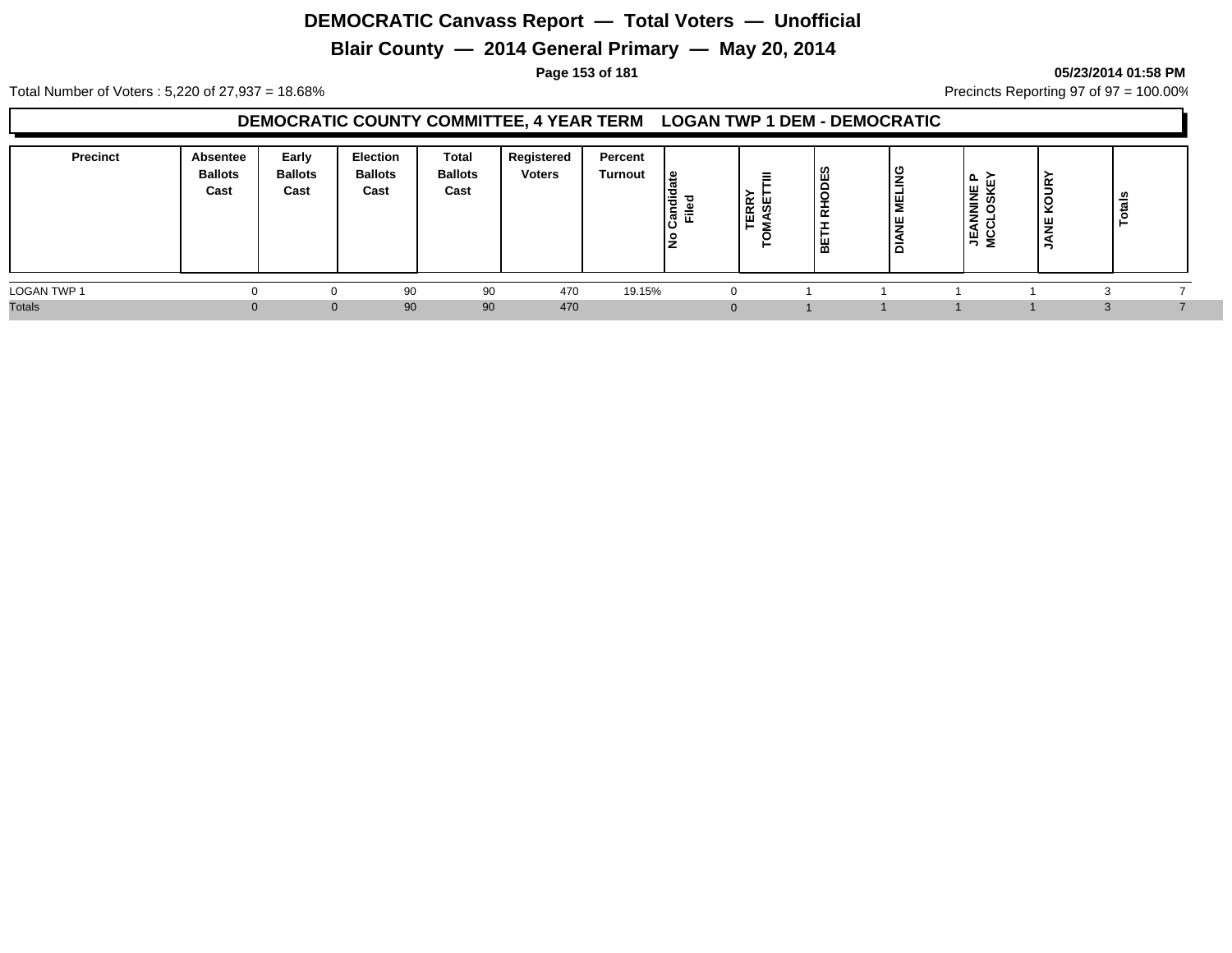# **Blair County — 2014 General Primary — May 20, 2014**

**Page 154 of 181 05/23/2014 01:58 PM**

Total Number of Voters : 5,220 of 27,937 = 18.68% Precincts Reporting 97 of 97 = 100.00%

### **DEMOCRATIC COUNTY COMMITTEE, 4 YEAR TERM LOGAN TWP 2 DEM - DEMOCRATIC**

| <b>Precinct</b> | Absentee<br><b>Ballots</b><br>Cast | Early<br><b>Ballots</b><br>Cast | <b>Election</b><br><b>Ballots</b><br>Cast | Total<br><b>Ballots</b><br>Cast | Registered<br><b>Voters</b> | Percent<br>Turnout | l≗<br>ത<br>Candid<br><b>Filed</b><br>١£ | <b>otals</b><br>− |  |
|-----------------|------------------------------------|---------------------------------|-------------------------------------------|---------------------------------|-----------------------------|--------------------|-----------------------------------------|-------------------|--|
| LOGAN TWP 2     |                                    | 0                               | 119                                       | 125                             | 573                         | 21.82%             | <b>U</b>                                | $\mathbf 0$       |  |
| <b>Totals</b>   | 6                                  | $\mathbf{0}$                    | 119                                       | 125                             | 573                         |                    | $\Omega$                                | $\overline{0}$    |  |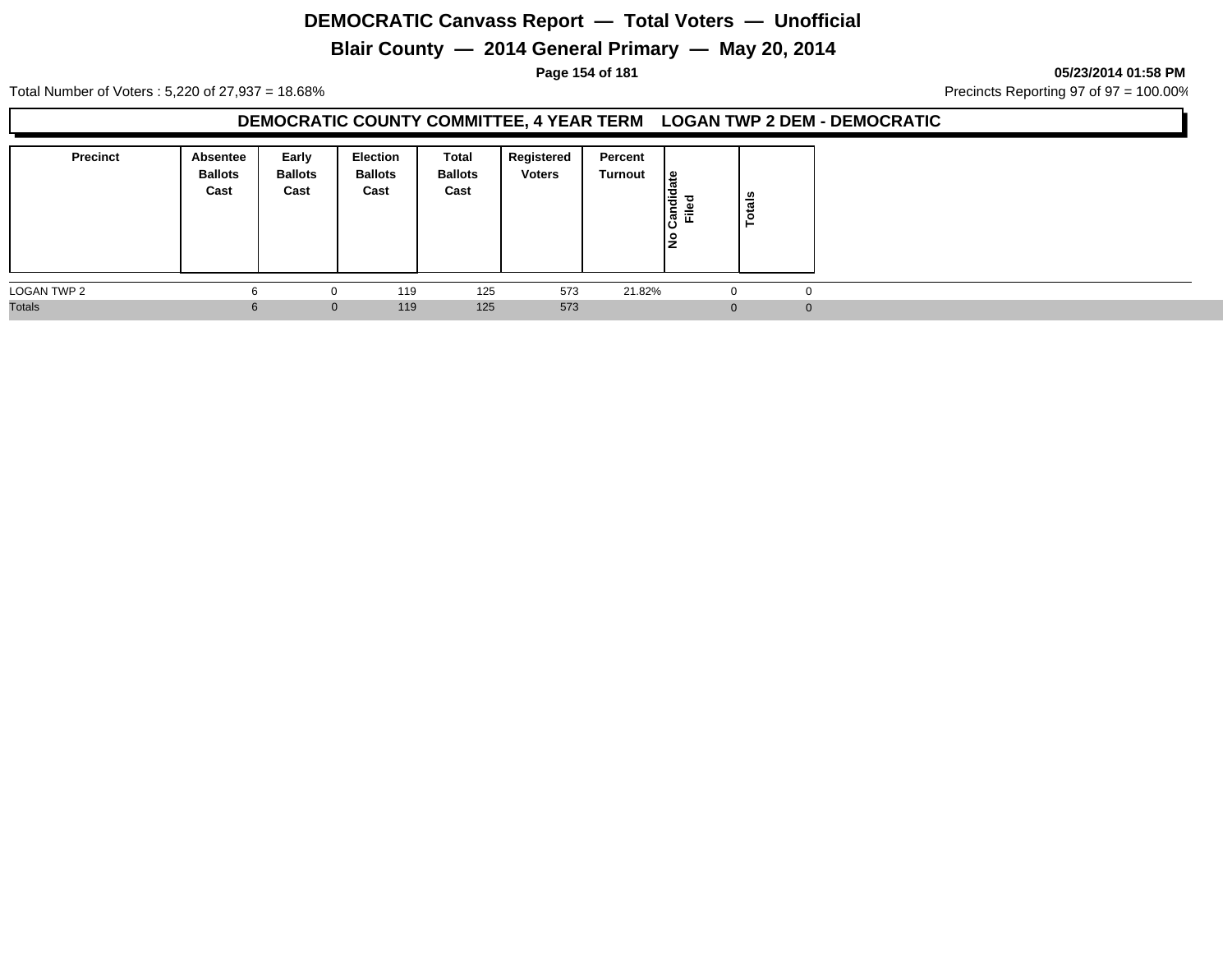# **Blair County — 2014 General Primary — May 20, 2014**

**Page 155 of 181 05/23/2014 01:58 PM**

Total Number of Voters : 5,220 of 27,937 = 18.68% Precincts Reporting 97 of 97 = 100.00%

### **DEMOCRATIC COUNTY COMMITTEE, 4 YEAR TERM LOGAN TWP 3 DEM - DEMOCRATIC**

| <b>Precinct</b> | <b>Absentee</b><br><b>Ballots</b><br>Cast | Early<br><b>Ballots</b><br>Cast | <b>Election</b><br><b>Ballots</b><br>Cast | Total<br><b>Ballots</b><br>Cast | Registered<br><b>Voters</b> | Percent<br>Turnout | <b>JER</b><br>שו<br>∏<br>S | otals |    |
|-----------------|-------------------------------------------|---------------------------------|-------------------------------------------|---------------------------------|-----------------------------|--------------------|----------------------------|-------|----|
| LOGAN TWP 3     |                                           |                                 | 70                                        | 70                              | 246                         | 28.46%             | 61                         |       | 61 |
| <b>Totals</b>   |                                           | $\mathbf{0}$                    | 70                                        | 70                              | 246                         |                    | 61                         |       | 61 |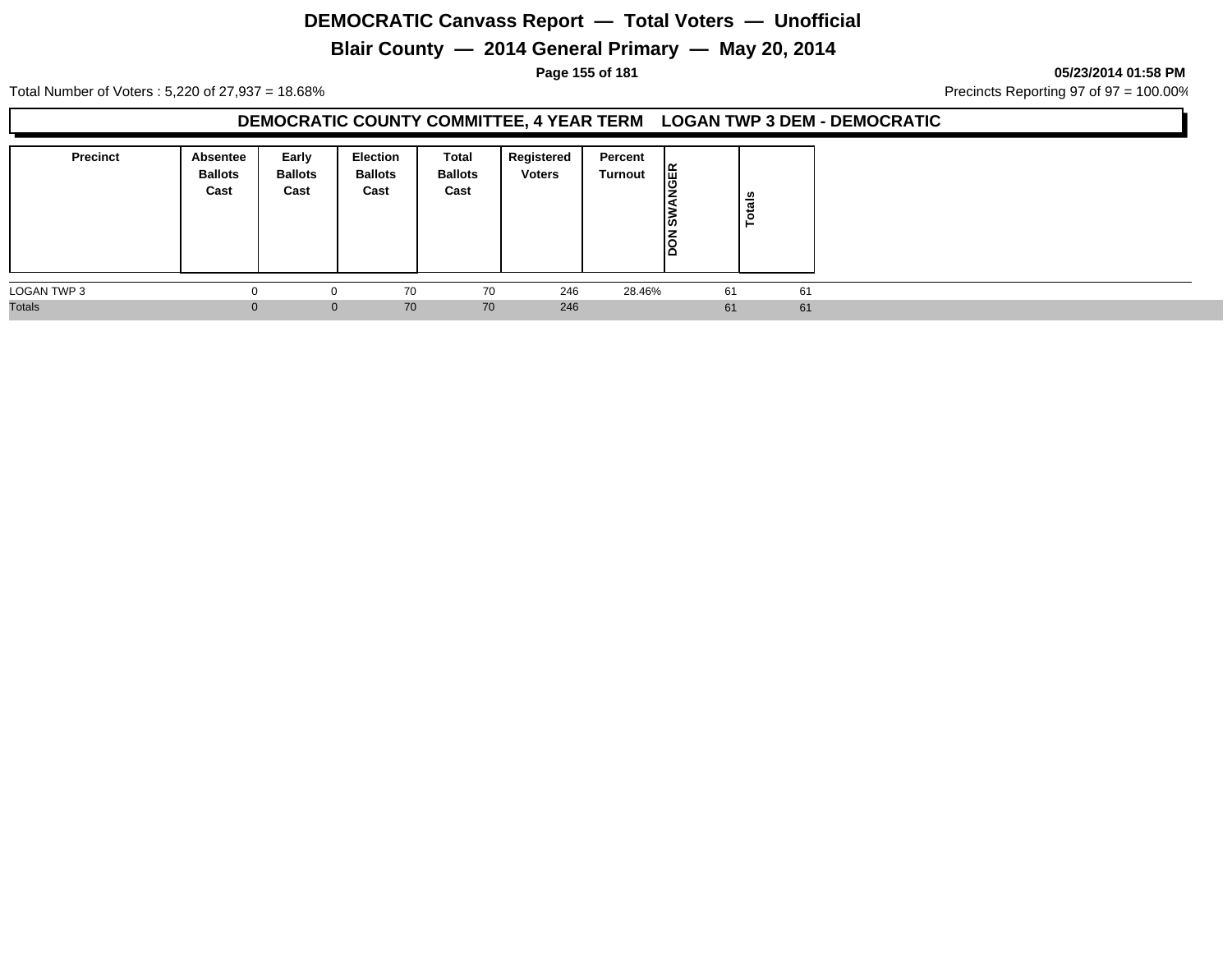# **Blair County — 2014 General Primary — May 20, 2014**

#### **Page 156 of 181 05/23/2014 01:58 PM**

Total Number of Voters : 5,220 of 27,937 = 18.68% Precincts Reporting 97 of 97 = 100.00%

#### **DEMOCRATIC COUNTY COMMITTEE, 4 YEAR TERM LOGAN TWP 4 DEM - DEMOCRATIC**

| <b>Precinct</b>    | <b>Absentee</b><br><b>Ballots</b><br>Cast | Early<br><b>Ballots</b><br>Cast | Election<br><b>Ballots</b><br>Cast | Total<br><b>Ballots</b><br>Cast | Registered<br><b>Voters</b> | Percent<br><b>Turnout</b> | . ဗ<br>I÷<br>ြီ<br>o<br>ΙŽ | 鸟        | ا د<br>או<br>- | -<br><b>TERRY</b><br>MASET<br>$\circ$<br>► | $\begin{array}{c} \n\overline{AB} \\ \overline{AB} \\ \overline{BA} \\ \overline{BA} \\ \overline{BA} \\ \overline{BA} \\ \overline{BA} \\ \overline{BA} \\ \overline{BA} \\ \overline{BA} \\ \overline{BA} \\ \overline{BA} \\ \overline{BA} \\ \overline{BA} \\ \overline{BA} \\ \overline{BA} \\ \overline{BA} \\ \overline{BA} \\ \overline{BA} \\ \overline{BA} \\ \overline{BA} \\ \overline{BA} \\ \overline{BA} \\ \overline{BA} \\ \overline{BA} \\ \overline{BA} \\ \overline{BA} \\ \overline{BA} \\ \overline{BA} \\ \overline{BA} \\ \$<br>릏 | =<br>മ മ | ت<br>Φ<br>$\overline{\phantom{a}}$<br>÷<br>ັ<br>ΙO |
|--------------------|-------------------------------------------|---------------------------------|------------------------------------|---------------------------------|-----------------------------|---------------------------|----------------------------|----------|----------------|--------------------------------------------|-----------------------------------------------------------------------------------------------------------------------------------------------------------------------------------------------------------------------------------------------------------------------------------------------------------------------------------------------------------------------------------------------------------------------------------------------------------------------------------------------------------------------------------------------------------|----------|----------------------------------------------------|
| <b>LOGAN TWP 4</b> |                                           |                                 | 83                                 | 83                              | 409                         | 20.29%                    |                            | 0        |                |                                            |                                                                                                                                                                                                                                                                                                                                                                                                                                                                                                                                                           |          |                                                    |
| <b>Totals</b>      |                                           |                                 | 83                                 | 83                              | 409                         |                           |                            | $\Omega$ |                |                                            |                                                                                                                                                                                                                                                                                                                                                                                                                                                                                                                                                           |          |                                                    |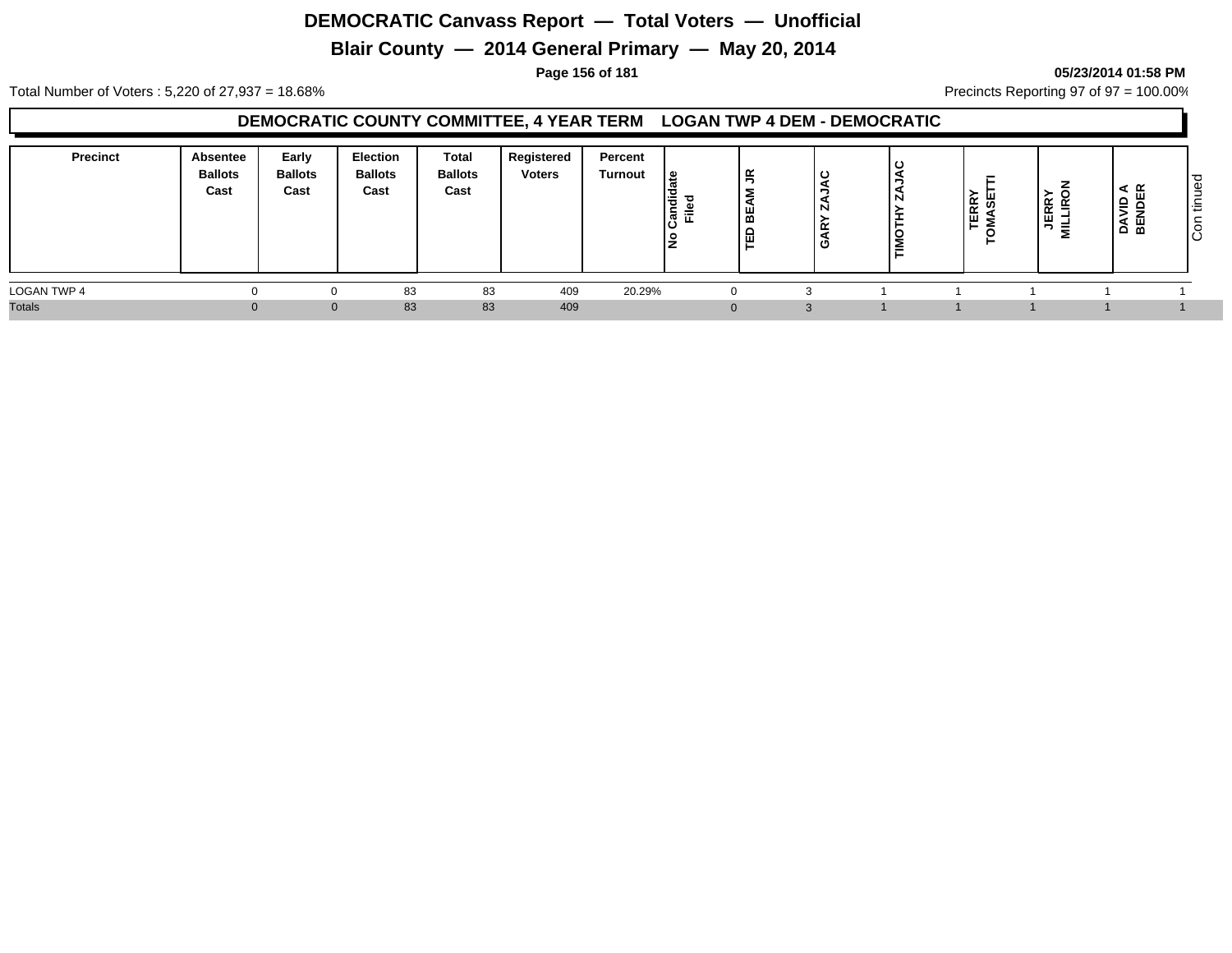# **Blair County — 2014 General Primary — May 20, 2014**

**Page 157 of 181 05/23/2014 01:58 PM**

Total Number of Voters : 5,220 of 27,937 = 18.68% Precincts Reporting 97 of 97 = 100.00%

#### **DEMOCRATIC COUNTY COMMITTEE, 4 YEAR TERM LOGAN TWP 4 DEM - DEMOCRATIC**

| <b>Precinct</b>    | Absentee<br><b>Ballots</b><br>Cast | Early<br><b>Ballots</b><br>Cast | <b>Election</b><br><b>Ballots</b><br>Cast | Total<br><b>Ballots</b><br>Cast | Registered<br><b>Voters</b> | Percent<br>Turnout | otals |
|--------------------|------------------------------------|---------------------------------|-------------------------------------------|---------------------------------|-----------------------------|--------------------|-------|
| <b>LOGAN TWP 4</b> |                                    | 0                               | 83                                        | 83                              | 409                         | 20.29%             | -8    |
| <b>Totals</b>      |                                    | $\mathbf{0}$                    | 83                                        | 83                              | 409                         |                    | 8     |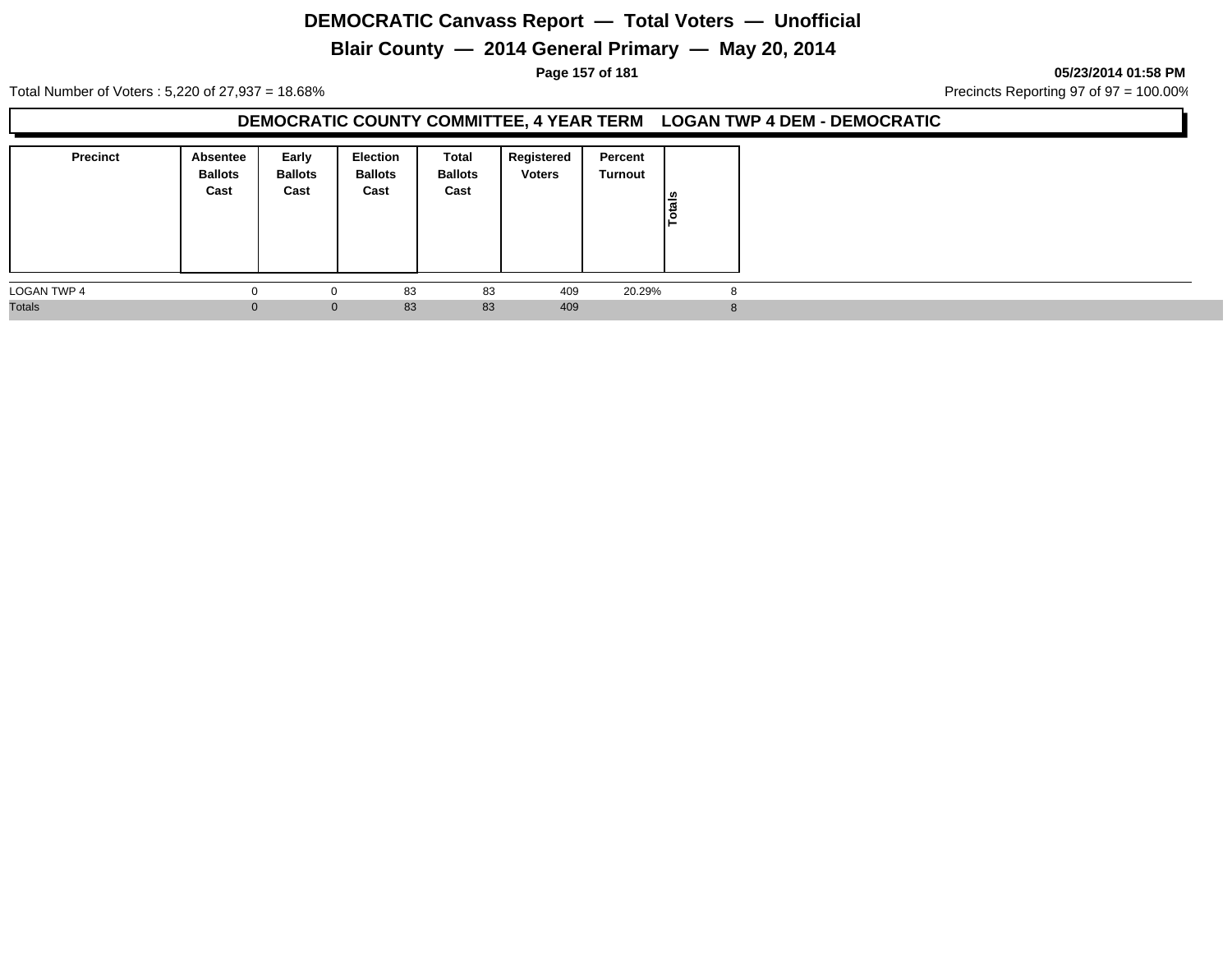# **Blair County — 2014 General Primary — May 20, 2014**

**Page 158 of 181 05/23/2014 01:58 PM**

Total Number of Voters : 5,220 of 27,937 = 18.68% Precincts Reporting 97 of 97 = 100.00%

#### **DEMOCRATIC COUNTY COMMITTEE, 4 YEAR TERM LOGAN TWP 5 DEM - DEMOCRATIC**

| <b>Precinct</b>    | Absentee<br><b>Ballots</b><br>Cast | Early<br><b>Ballots</b><br>Cast | Election<br><b>Ballots</b><br>Cast | Total<br><b>Ballots</b><br>Cast | Registered<br><b>Voters</b> | Percent<br>Turnout | ு<br>I₹<br>Ċ.<br>Ē.<br>ାଞ୍ଜି<br>IŻ | -<br>-<br>$\circ$<br>ျဖွ<br>≐<br>흥<br>⊢<br><b>b</b><br>т, | TERRY<br>MASE | otals |  |  |
|--------------------|------------------------------------|---------------------------------|------------------------------------|---------------------------------|-----------------------------|--------------------|------------------------------------|-----------------------------------------------------------|---------------|-------|--|--|
| <b>LOGAN TWP 5</b> |                                    |                                 | 82                                 | 82                              | 421                         | 19.48%             |                                    | $\Omega$                                                  |               |       |  |  |
| <b>Totals</b>      |                                    | $\Omega$                        | 82                                 | 82                              | 421                         |                    |                                    |                                                           |               |       |  |  |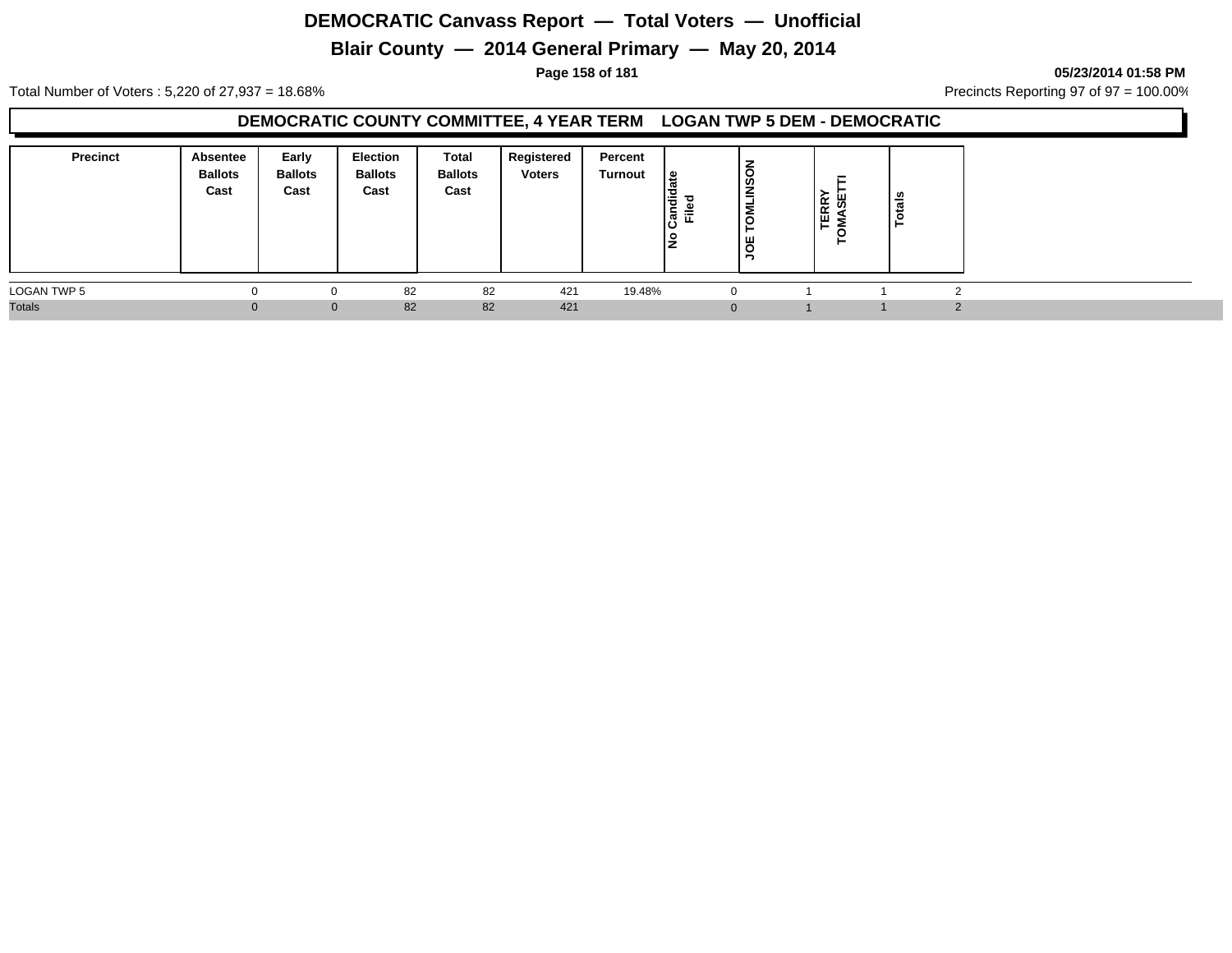# **Blair County — 2014 General Primary — May 20, 2014**

**Page 159 of 181 05/23/2014 01:58 PM**

Total Number of Voters : 5,220 of 27,937 = 18.68% Precincts Reporting 97 of 97 = 100.00%

#### **DEMOCRATIC COUNTY COMMITTEE, 4 YEAR TERM LOGAN TWP 6 DEM - DEMOCRATIC**

| <b>Precinct</b> | Absentee<br><b>Ballots</b><br>Cast | Early<br><b>Ballots</b><br>Cast | Election<br><b>Ballots</b><br>Cast | Total<br><b>Ballots</b><br>Cast | Registered<br><b>Voters</b> | Percent<br>Turnout | ၊ ဗ<br>- ס<br>코 회<br>ΙŻ | -<br><b>TERRY</b><br>MISET<br>►<br>$\circ$ | <b>IELIQUI<br/>IAYER</b><br>$\overline{2}$ | LSI<br>RICHARD | ט<br>쀻<br>ш<br>-<br>c | - 91<br>- |  |
|-----------------|------------------------------------|---------------------------------|------------------------------------|---------------------------------|-----------------------------|--------------------|-------------------------|--------------------------------------------|--------------------------------------------|----------------|-----------------------|-----------|--|
| LOGAN TWP 6     |                                    |                                 | 112                                | 116                             | 672                         | 17.26%             |                         | 0                                          |                                            |                |                       |           |  |
| <b>Totals</b>   |                                    | $\mathbf{0}$                    | 112                                | 116                             | 672                         |                    |                         | $\mathbf 0$                                |                                            |                |                       |           |  |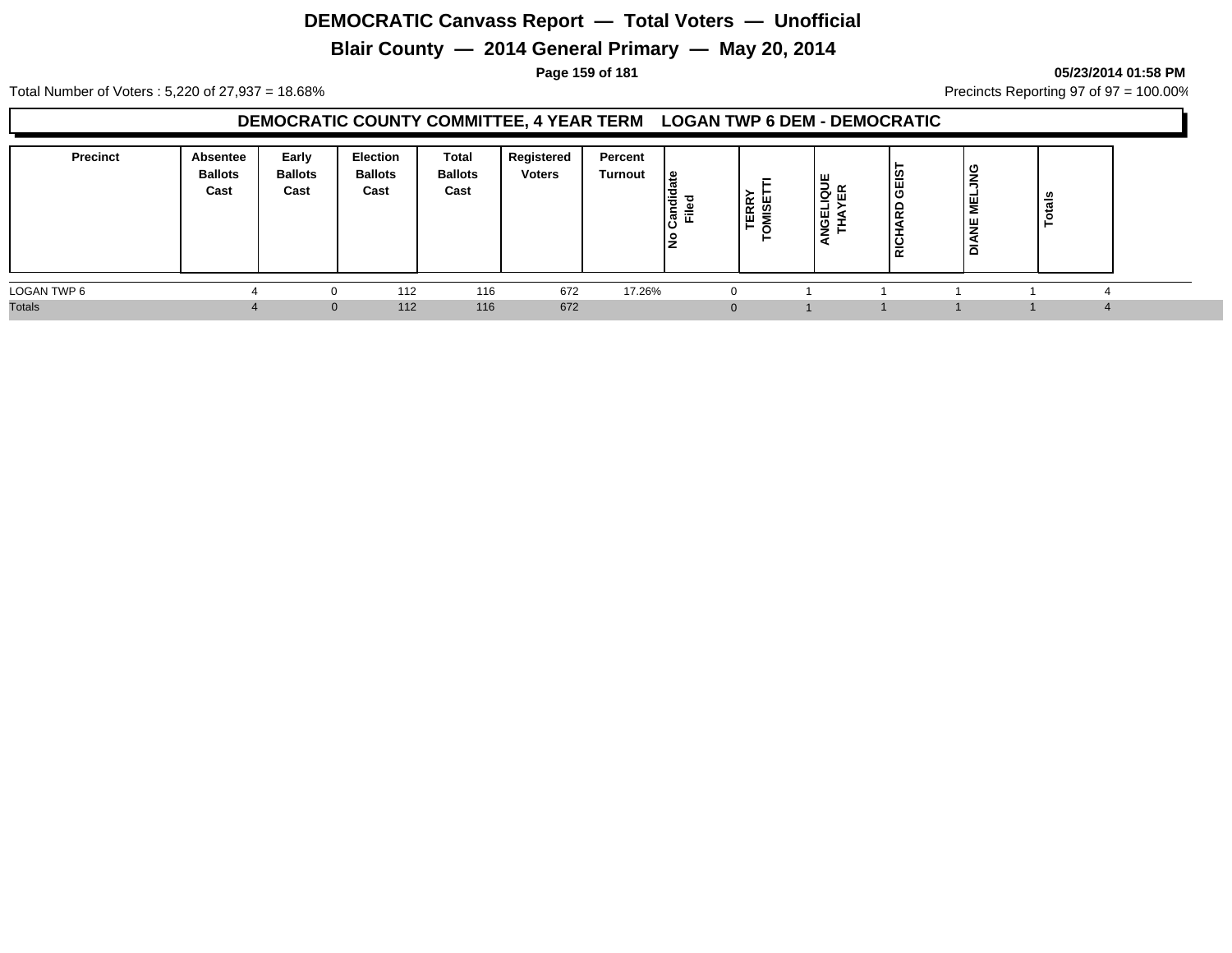# **Blair County — 2014 General Primary — May 20, 2014**

#### **Page 160 of 181 05/23/2014 01:58 PM**

Total Number of Voters : 5,220 of 27,937 = 18.68% Precincts Reporting 97 of 97 = 100.00%

#### **DEMOCRATIC COUNTY COMMITTEE, 4 YEAR TERM LOGAN TWP 7 DEM - DEMOCRATIC**

| <b>Precinct</b>    | Absentee<br><b>Ballots</b><br>Cast | Early<br><b>Ballots</b><br>Cast | Election<br><b>Ballots</b><br>Cast | Total<br><b>Ballots</b><br>Cast | Registered<br><b>Voters</b> | Percent<br>Turnout | ு<br>andid<br>ъ.<br>$\frac{d}{dE}$ | 롱 9<br><b>ASH</b><br>ROM | ັ<br>۰<br>෪<br>≒ | ∣⊂<br>∣⊂<br><b>ARR</b><br>- | - 67 |                   |  |
|--------------------|------------------------------------|---------------------------------|------------------------------------|---------------------------------|-----------------------------|--------------------|------------------------------------|--------------------------|------------------|-----------------------------|------|-------------------|--|
| <b>LOGAN TWP 7</b> | $\Omega$                           | 0                               | 50                                 | 50                              | 216                         | 23.15%             |                                    |                          |                  |                             |      | $\sim$            |  |
| <b>Totals</b>      |                                    | $\mathbf{0}$                    | 50                                 | 50                              | 216                         |                    |                                    | $\Omega$                 |                  |                             |      | $\sim$<br>$\cdot$ |  |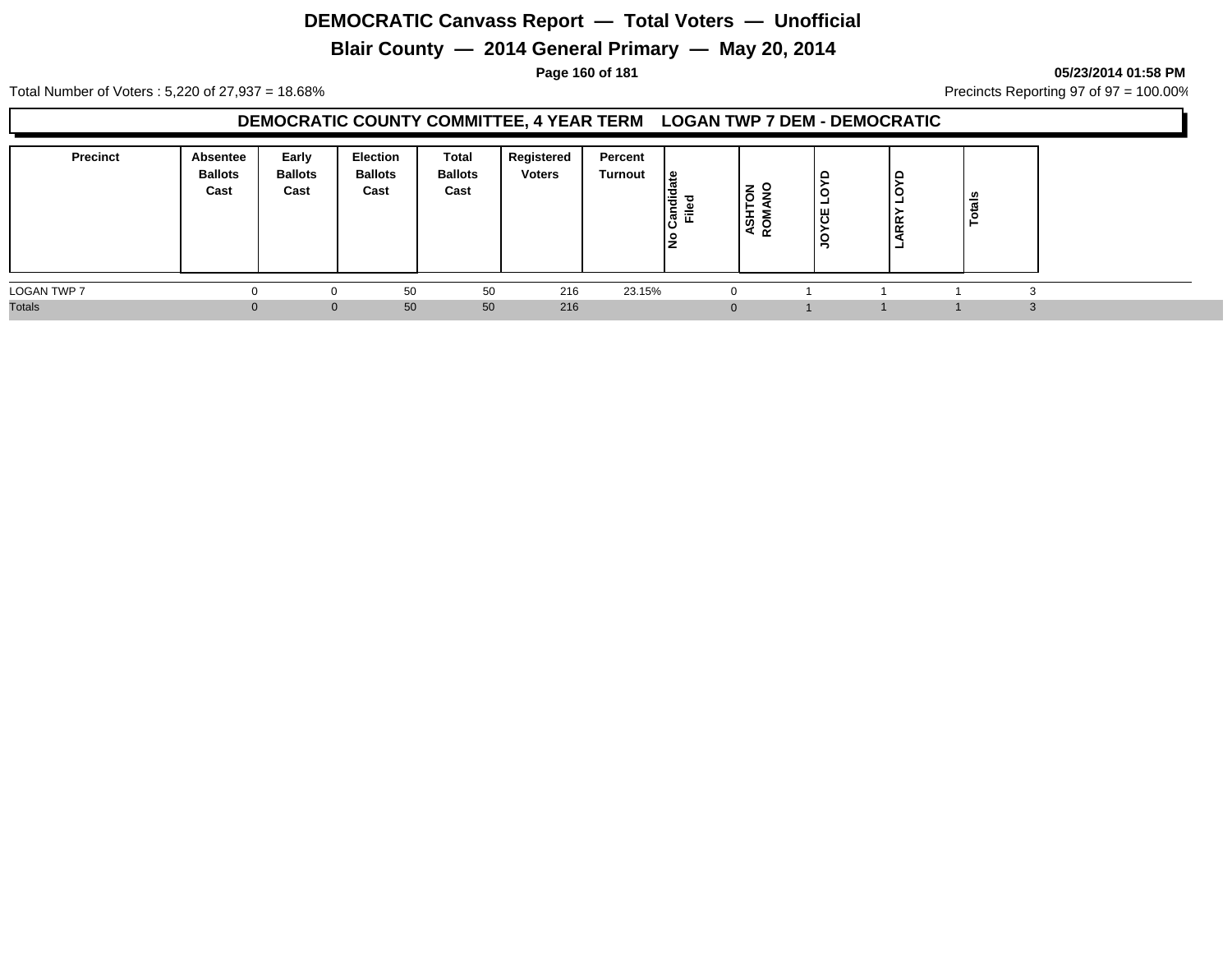# **Blair County — 2014 General Primary — May 20, 2014**

**Page 161 of 181 05/23/2014 01:58 PM**

Total Number of Voters : 5,220 of 27,937 = 18.68% Precincts Reporting 97 of 97 = 100.00%

### **DEMOCRATIC COUNTY COMMITTEE, 4 YEAR TERM MARTINSBURG 1 DEM - DEMOCRATIC**

| Precinct             | <b>Absentee</b><br><b>Ballots</b><br>Cast | Early<br><b>Ballots</b><br>Cast | <b>Election</b><br><b>Ballots</b><br>Cast | Total<br><b>Ballots</b><br>Cast | Registered<br><b>Voters</b> | Percent<br>Turnout | ீ<br>Candid<br>Filed<br>ıз | otals    |  |
|----------------------|-------------------------------------------|---------------------------------|-------------------------------------------|---------------------------------|-----------------------------|--------------------|----------------------------|----------|--|
| <b>MARTINSBURG 1</b> |                                           | 0                               | 36                                        | 36                              | 131                         | 27.48%             | - U                        | 0        |  |
| <b>Totals</b>        |                                           | $\mathbf{0}$                    | 36                                        | 36                              | 131                         |                    | $\Omega$                   | $\Omega$ |  |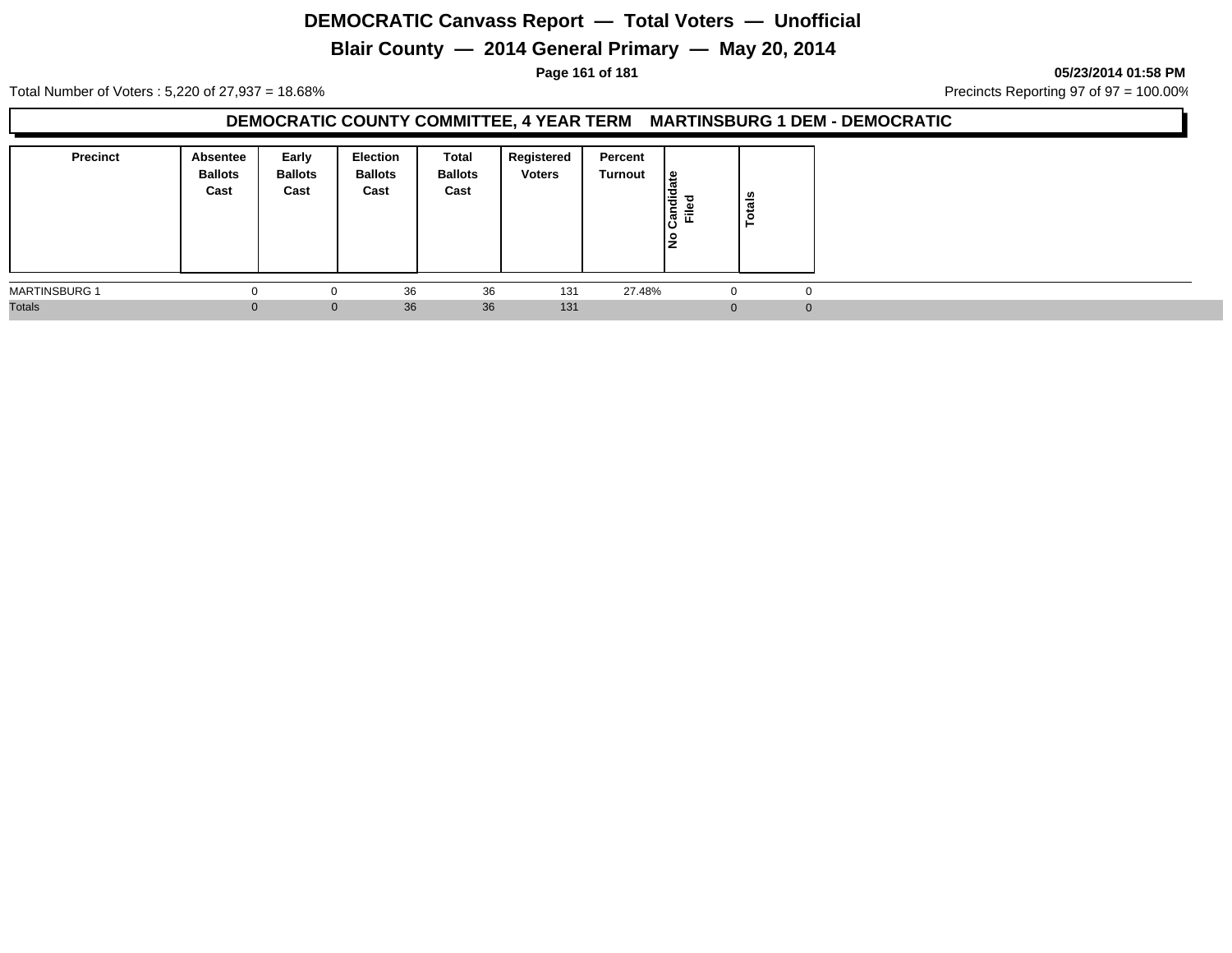# **Blair County — 2014 General Primary — May 20, 2014**

**Page 162 of 181 05/23/2014 01:58 PM**

Total Number of Voters : 5,220 of 27,937 = 18.68% Precincts Reporting 97 of 97 = 100.00%

### **DEMOCRATIC COUNTY COMMITTEE, 4 YEAR TERM MARTINSBURG 2 DEM - DEMOCRATIC**

| <b>Precinct</b>      | <b>Absentee</b><br><b>Ballots</b><br>Cast | Early<br><b>Ballots</b><br>Cast | <b>Election</b><br><b>Ballots</b><br>Cast | Total<br><b>Ballots</b><br>Cast | Registered<br><b>Voters</b> | Percent<br>Turnout | உ<br>andid<br>Filed | ∣≌<br>-<br>-<br>¦¥<br>ப<br>-<br>۱ā | U)<br>otai |  |
|----------------------|-------------------------------------------|---------------------------------|-------------------------------------------|---------------------------------|-----------------------------|--------------------|---------------------|------------------------------------|------------|--|
| <b>MARTINSBURG 2</b> | 0                                         | 0                               | 37                                        | 37                              | 170                         | 21.76%             |                     |                                    |            |  |
| <b>Totals</b>        |                                           | $\mathbf{0}$                    | 37                                        | 37                              | 170                         |                    |                     |                                    |            |  |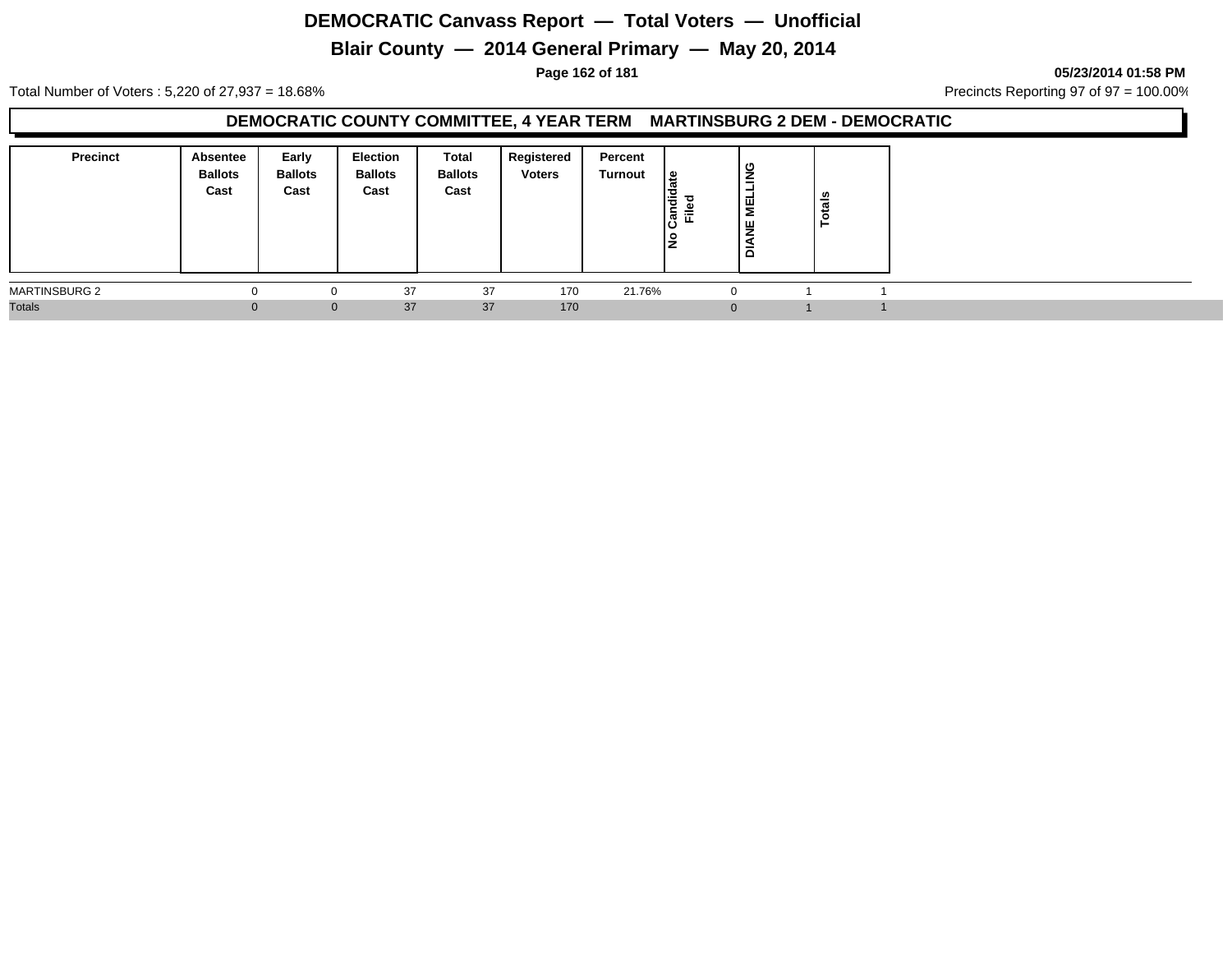# **Blair County — 2014 General Primary — May 20, 2014**

**Page 163 of 181 05/23/2014 01:58 PM**

Total Number of Voters : 5,220 of 27,937 = 18.68% Precincts Reporting 97 of 97 = 100.00%

### **DEMOCRATIC COUNTY COMMITTEE, 4 YEAR TERM NEWRY BORO DEM - DEMOCRATIC**

| <b>Precinct</b> | Absentee<br><b>Ballots</b><br>Cast | Early<br><b>Ballots</b><br>Cast | Election<br><b>Ballots</b><br>Cast | <b>Total</b><br><b>Ballots</b><br>Cast | Registered<br><b>Voters</b> | Percent<br>Turnout | $\frac{1}{6}$<br>ᇃ<br>I÷<br>∣,ອີ້ ⊏ື<br>١ş | otals<br>► |  |
|-----------------|------------------------------------|---------------------------------|------------------------------------|----------------------------------------|-----------------------------|--------------------|--------------------------------------------|------------|--|
| NEWRY BORO      |                                    | $\Omega$                        | 23                                 | 23                                     | 67                          | 34.33%             | $\Omega$                                   |            |  |
| <b>Totals</b>   | Û                                  | $\mathbf{0}$                    | 23                                 | 23                                     | 67                          |                    |                                            |            |  |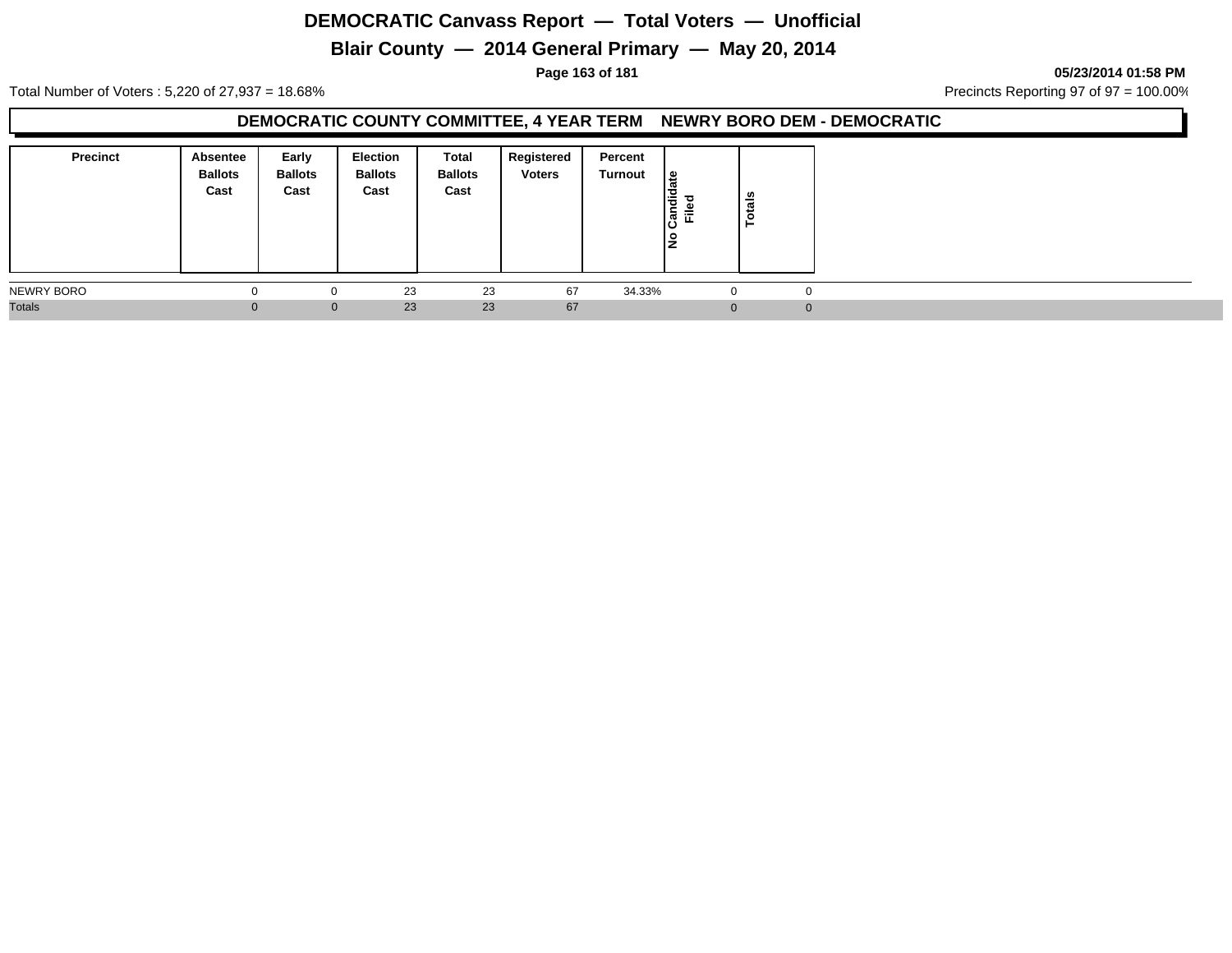# **Blair County — 2014 General Primary — May 20, 2014**

**Page 164 of 181 05/23/2014 01:58 PM**

Total Number of Voters : 5,220 of 27,937 = 18.68% Precincts Reporting 97 of 97 = 100.00%

#### **DEMOCRATIC COUNTY COMMITTEE, 4 YEAR TERM NORTH WOODBURY DEM - DEMOCRATIC**

| <b>Precinct</b> | Absentee<br><b>Ballots</b><br>Cast | Early<br><b>Ballots</b><br>Cast | <b>Election</b><br><b>Ballots</b><br>Cast | Total<br><b>Ballots</b><br>Cast | Registered<br><b>Voters</b> | Percent<br><b>Turnout</b> | ہ  <br>I÷<br>ြွှန်<br>Ē | ERS<br>-<br>血<br>-<br><b>SEP</b> | GER<br>ಠ<br>≃<br>z<br>$\blacktriangleleft$<br>, 벽 | $\overline{\phantom{a}}$ |  |  |
|-----------------|------------------------------------|---------------------------------|-------------------------------------------|---------------------------------|-----------------------------|---------------------------|-------------------------|----------------------------------|---------------------------------------------------|--------------------------|--|--|
| NORTH WOODBURY  |                                    |                                 | 55                                        | 59                              | 307                         | 19.22%                    |                         | $\Omega$                         |                                                   |                          |  |  |
| <b>Totals</b>   |                                    |                                 | 55<br>$\Omega$                            | 59                              | 307                         |                           |                         |                                  |                                                   |                          |  |  |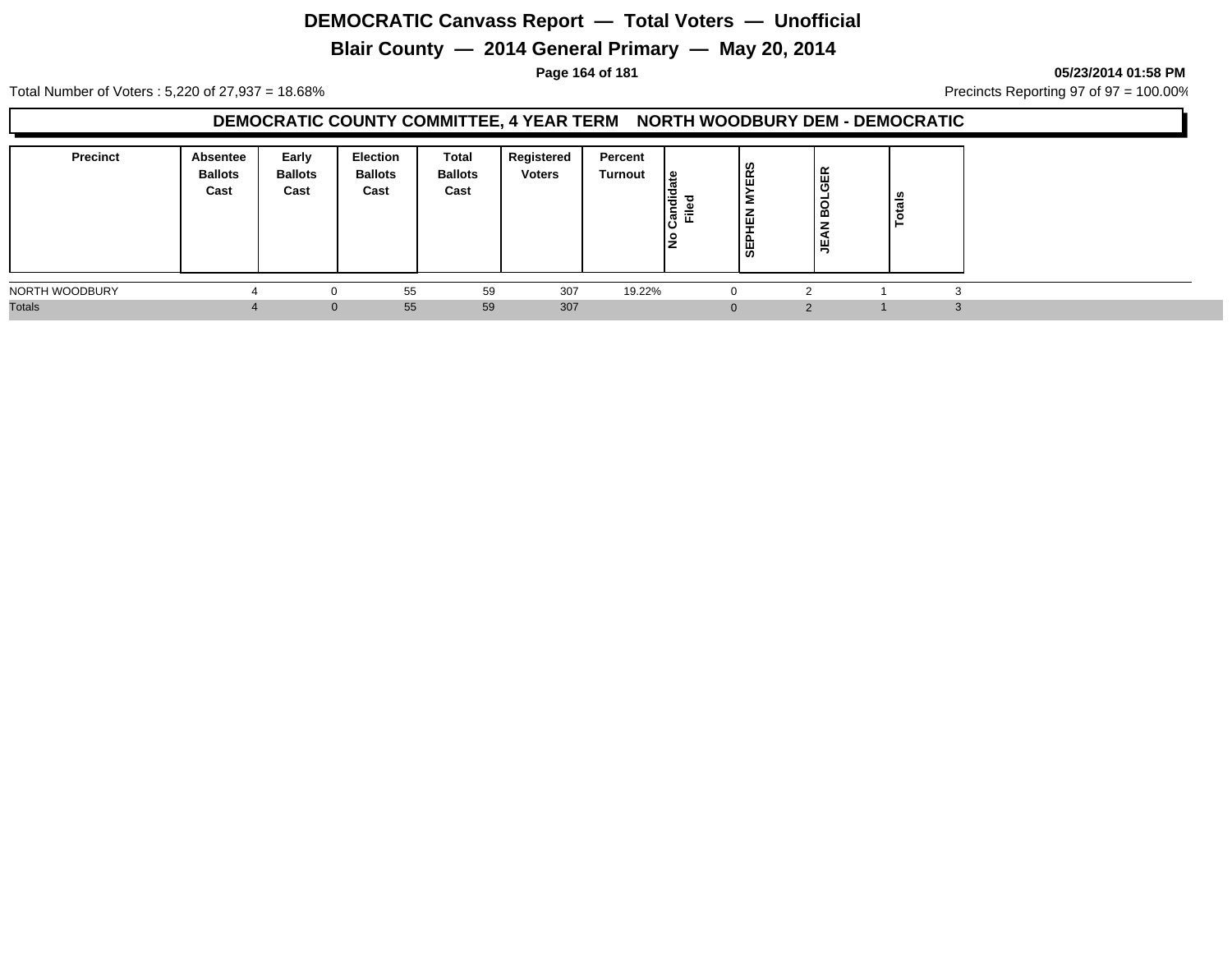# **Blair County — 2014 General Primary — May 20, 2014**

#### **Page 165 of 181 05/23/2014 01:58 PM**

Total Number of Voters : 5,220 of 27,937 = 18.68% Precincts Reporting 97 of 97 = 100.00%

### **DEMOCRATIC COUNTY COMMITTEE, 4 YEAR TERM ROARING SPRING 1 DEM - DEMOCRATIC**

| <b>Precinct</b> | Absentee<br><b>Ballots</b><br>Cast | Early<br><b>Ballots</b><br>Cast | <b>Election</b><br><b>Ballots</b><br>Cast | Total<br><b>Ballots</b><br>Cast | Registered<br><b>Voters</b> | Percent<br>Turnout | l≗<br>π<br>Candid<br><b>Filed</b><br>١是 | <b>otals</b><br>− |  |
|-----------------|------------------------------------|---------------------------------|-------------------------------------------|---------------------------------|-----------------------------|--------------------|-----------------------------------------|-------------------|--|
| ROARING SPG 1   |                                    | 0                               | 10                                        | 11                              | 102                         | 10.78%             | -U                                      | $\mathbf 0$       |  |
| <b>Totals</b>   |                                    | $\mathbf{0}$                    | 10                                        | 11                              | 102                         |                    | $\Omega$                                | $\Omega$          |  |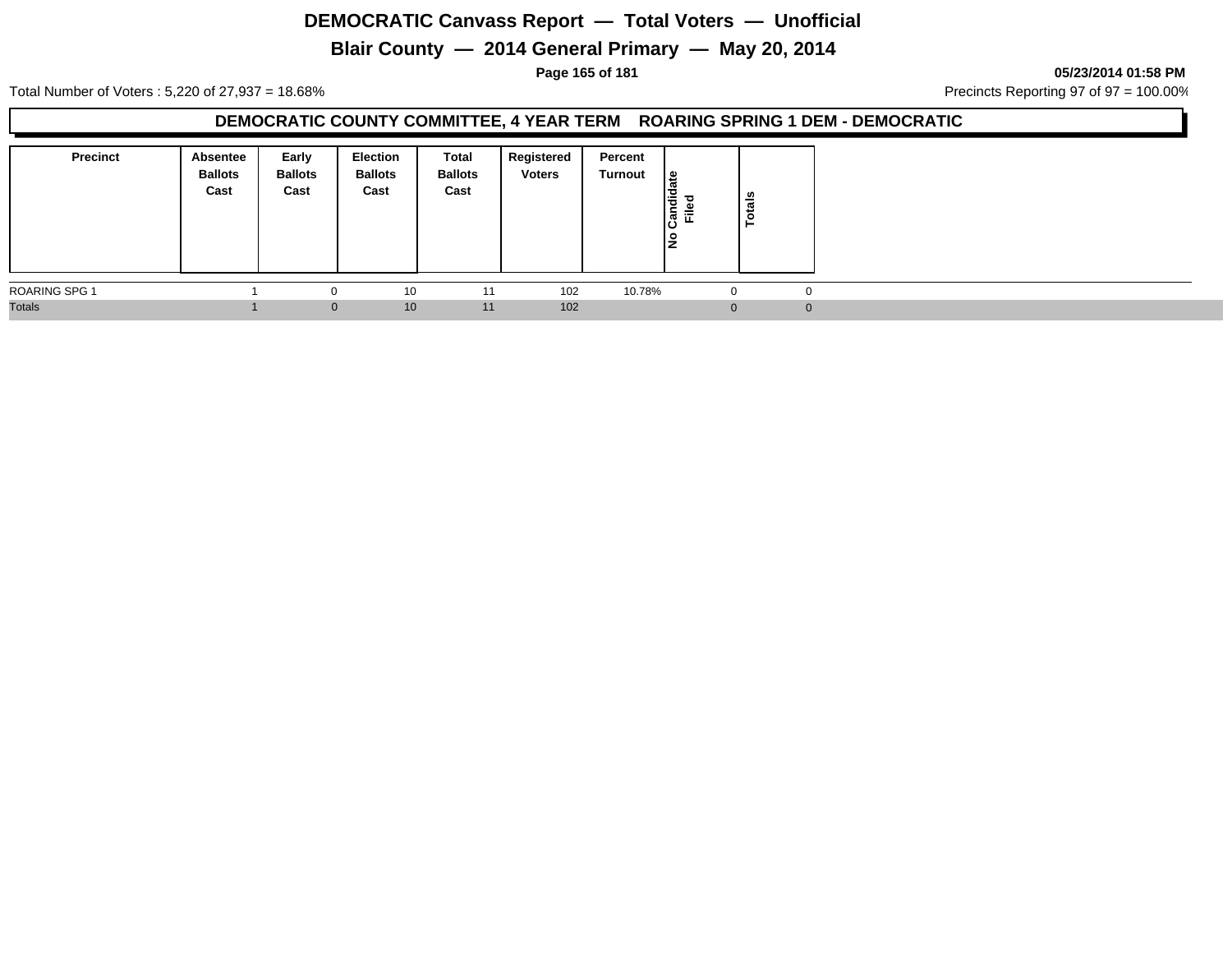# **Blair County — 2014 General Primary — May 20, 2014**

**Page 166 of 181 05/23/2014 01:58 PM**

Total Number of Voters : 5,220 of 27,937 = 18.68% Precincts Reporting 97 of 97 = 100.00%

### **DEMOCRATIC COUNTY COMMITTEE, 4 YEAR TERM ROARING SPRING 2 DEM - DEMOCRATIC**

| <b>Precinct</b>      | <b>Absentee</b><br><b>Ballots</b><br>Cast | Early<br><b>Ballots</b><br>Cast | <b>Election</b><br><b>Ballots</b><br>Cast | Total<br><b>Ballots</b><br>Cast | Registered<br><b>Voters</b> | Percent<br>Turnout | <u> ഉ</u><br>Candid<br>Filed<br>Ιž | tals<br>ĕ,  |  |
|----------------------|-------------------------------------------|---------------------------------|-------------------------------------------|---------------------------------|-----------------------------|--------------------|------------------------------------|-------------|--|
| <b>ROARING SPG 2</b> | 0                                         | 0                               | 41                                        | 41                              | 172                         | 23.84%             | J.                                 | $\mathbf 0$ |  |
| <b>Totals</b>        |                                           | $\mathbf{0}$                    | 41                                        | 41                              | 172                         |                    | $\Omega$                           | $\Omega$    |  |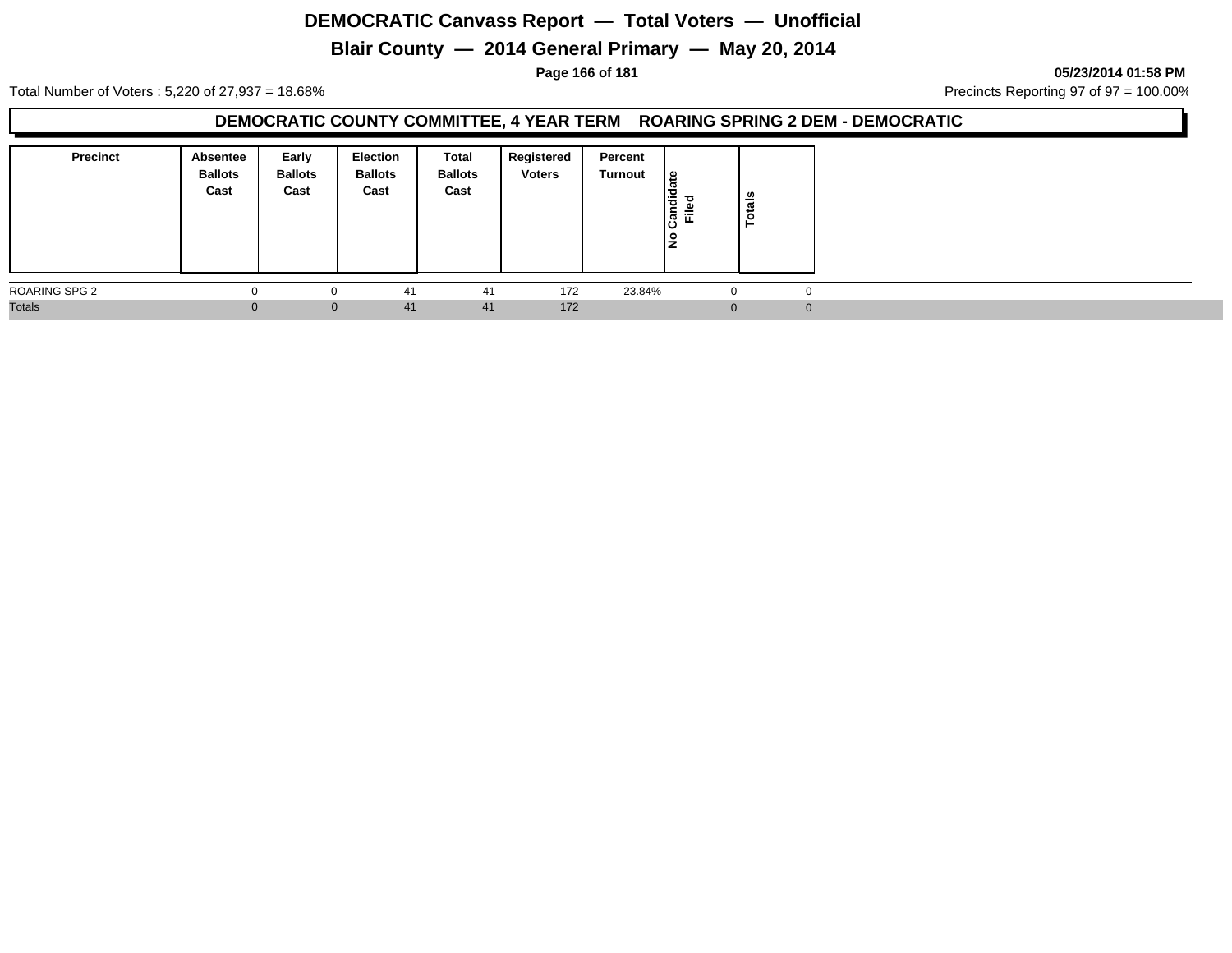# **Blair County — 2014 General Primary — May 20, 2014**

#### **Page 167 of 181 05/23/2014 01:58 PM**

Total Number of Voters : 5,220 of 27,937 = 18.68% Precincts Reporting 97 of 97 = 100.00%

#### **DEMOCRATIC COUNTY COMMITTEE, 4 YEAR TERM ROARING SPRING 3 DEM - DEMOCRATIC**

| <b>Precinct</b>      | Absentee<br><b>Ballots</b><br>Cast | Early<br><b>Ballots</b><br>Cast | <b>Election</b><br><b>Ballots</b><br>Cast | Total<br><b>Ballots</b><br>Cast | Registered<br><b>Voters</b> | Percent<br>Turnout | ہ ا<br>١÷<br>$\epsilon$<br>ခြံ<br>١ž | l 0)<br>۱š<br>$\propto$<br>ட<br>≃<br>∣ដ | රි ෆ<br>ທ⊢<br><b>ADER</b><br>SCOT | ဖ္ က<br>z<br>_<br>≥ ∞<br>o<br>-<br>◡<br>-<br>÷<br>-<br><b>.</b> | . ဟ<br>Š<br>-<br>ത | <b>RD</b><br>AS<br>RICH,<br>THOM | ឹ        |  |
|----------------------|------------------------------------|---------------------------------|-------------------------------------------|---------------------------------|-----------------------------|--------------------|--------------------------------------|-----------------------------------------|-----------------------------------|-----------------------------------------------------------------|--------------------|----------------------------------|----------|--|
| <b>ROARING SPG 3</b> |                                    |                                 | 28                                        | 31                              | 115                         | 26.96%             |                                      |                                         |                                   |                                                                 |                    |                                  |          |  |
| <b>Totals</b>        |                                    |                                 | 28                                        | 31                              | 115                         |                    |                                      |                                         | $\Omega$                          |                                                                 |                    |                                  | $\Omega$ |  |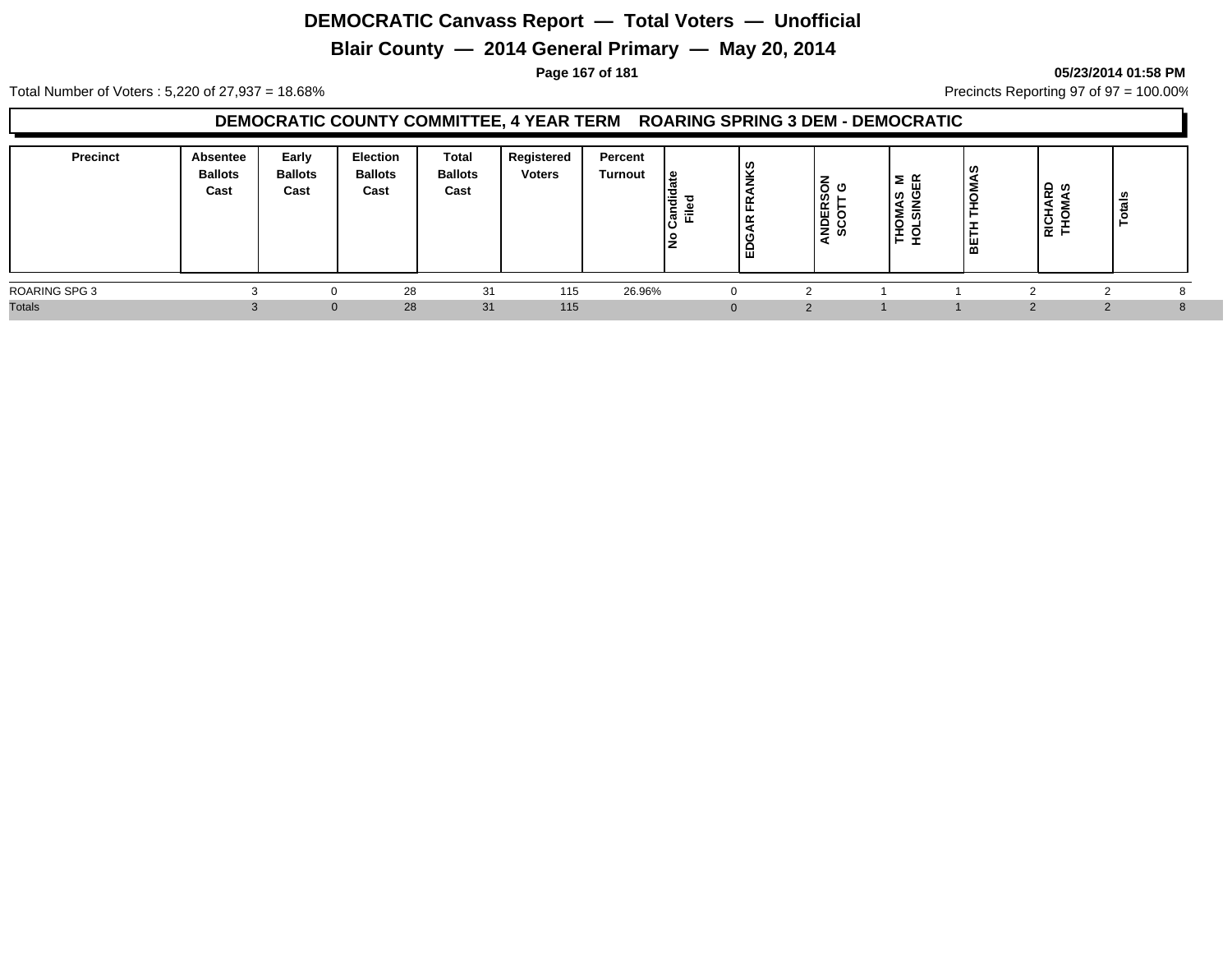# **Blair County — 2014 General Primary — May 20, 2014**

**Page 168 of 181 05/23/2014 01:58 PM**

Total Number of Voters : 5,220 of 27,937 = 18.68% Precincts Reporting 97 of 97 = 100.00%

### **DEMOCRATIC COUNTY COMMITTEE, 4 YEAR TERM SNYDER TWP 1 DEM - DEMOCRATIC**

| <b>Precinct</b> | Absentee<br><b>Ballots</b><br>Cast | Early<br><b>Ballots</b><br>Cast | Election<br><b>Ballots</b><br>Cast | Total<br><b>Ballots</b><br>Cast | Registered<br><b>Voters</b> | Percent<br>Turnout | ا ≅<br>ω<br>Candid<br>운<br>١是 | $\frac{2}{a}$<br>÷<br>P |  |
|-----------------|------------------------------------|---------------------------------|------------------------------------|---------------------------------|-----------------------------|--------------------|-------------------------------|-------------------------|--|
| SNYDER TWP 1    |                                    | $\Omega$                        | 49                                 | 50                              | 289                         | 17.30%             | $\mathbf 0$                   | $\mathbf 0$             |  |
| <b>Totals</b>   |                                    | $\Omega$                        | 49                                 | 50                              | 289                         |                    | $\Omega$                      | $\Omega$                |  |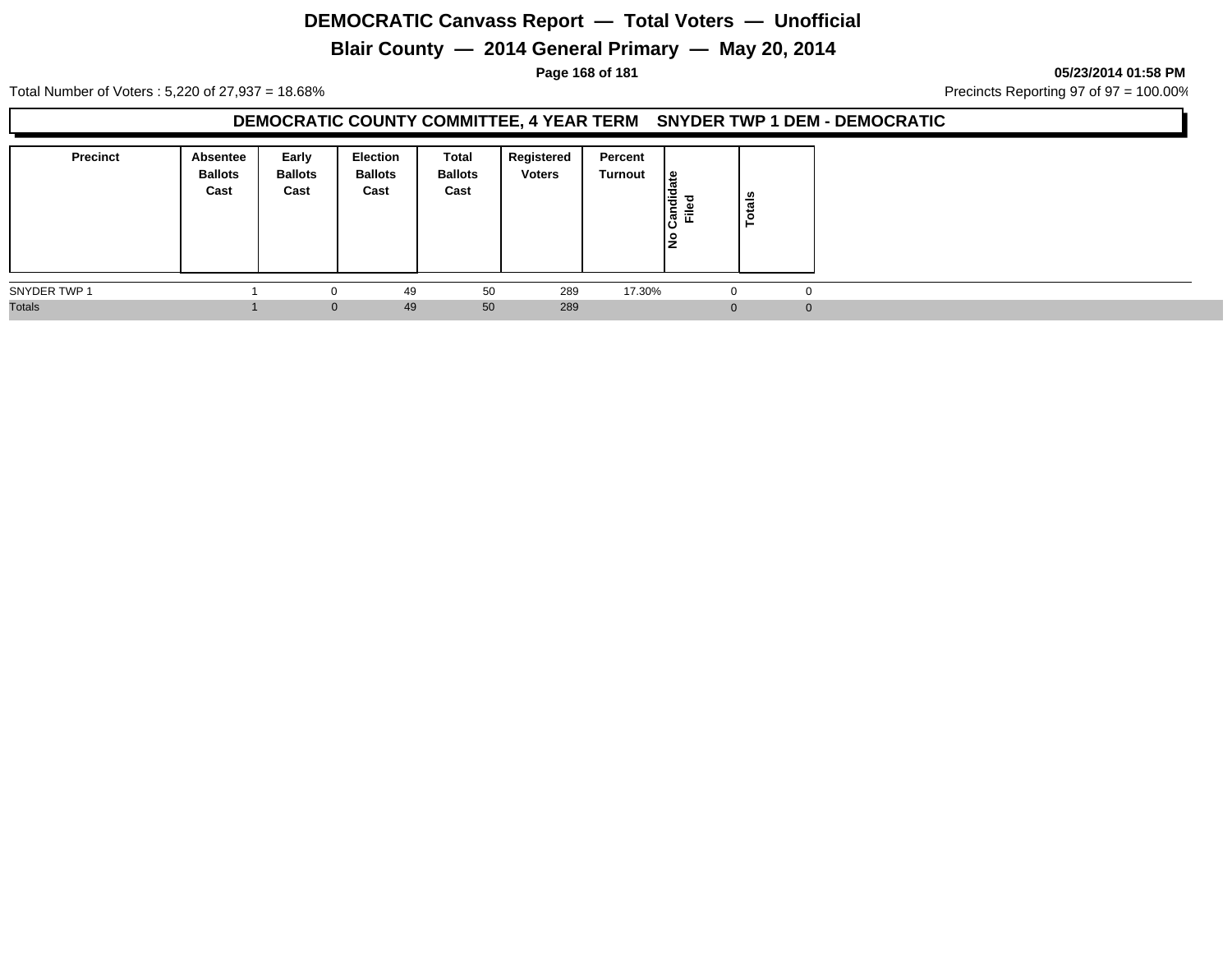# **Blair County — 2014 General Primary — May 20, 2014**

#### **Page 169 of 181 05/23/2014 01:58 PM**

Total Number of Voters : 5,220 of 27,937 = 18.68% Precincts Reporting 97 of 97 = 100.00%

### **DEMOCRATIC COUNTY COMMITTEE, 4 YEAR TERM SNYDER TWP 2 DEM - DEMOCRATIC**

| <b>Precinct</b> | <b>Absentee</b><br><b>Ballots</b><br>Cast | Early<br><b>Ballots</b><br>Cast | <b>Election</b><br><b>Ballots</b><br>Cast | Total<br><b>Ballots</b><br>Cast | Registered<br><b>Voters</b> | Percent<br>Turnout | <u> ഉ</u><br>Candid<br>Filed<br>١是 | Totals      |  |
|-----------------|-------------------------------------------|---------------------------------|-------------------------------------------|---------------------------------|-----------------------------|--------------------|------------------------------------|-------------|--|
| SNYDER TWP 2    |                                           | 0                               | 50                                        | 52                              | 352                         | 14.77%             | -0                                 | $\mathbf 0$ |  |
| <b>Totals</b>   |                                           | $\mathbf{0}$                    | 50                                        | 52                              | 352                         |                    | $\Omega$                           | $\Omega$    |  |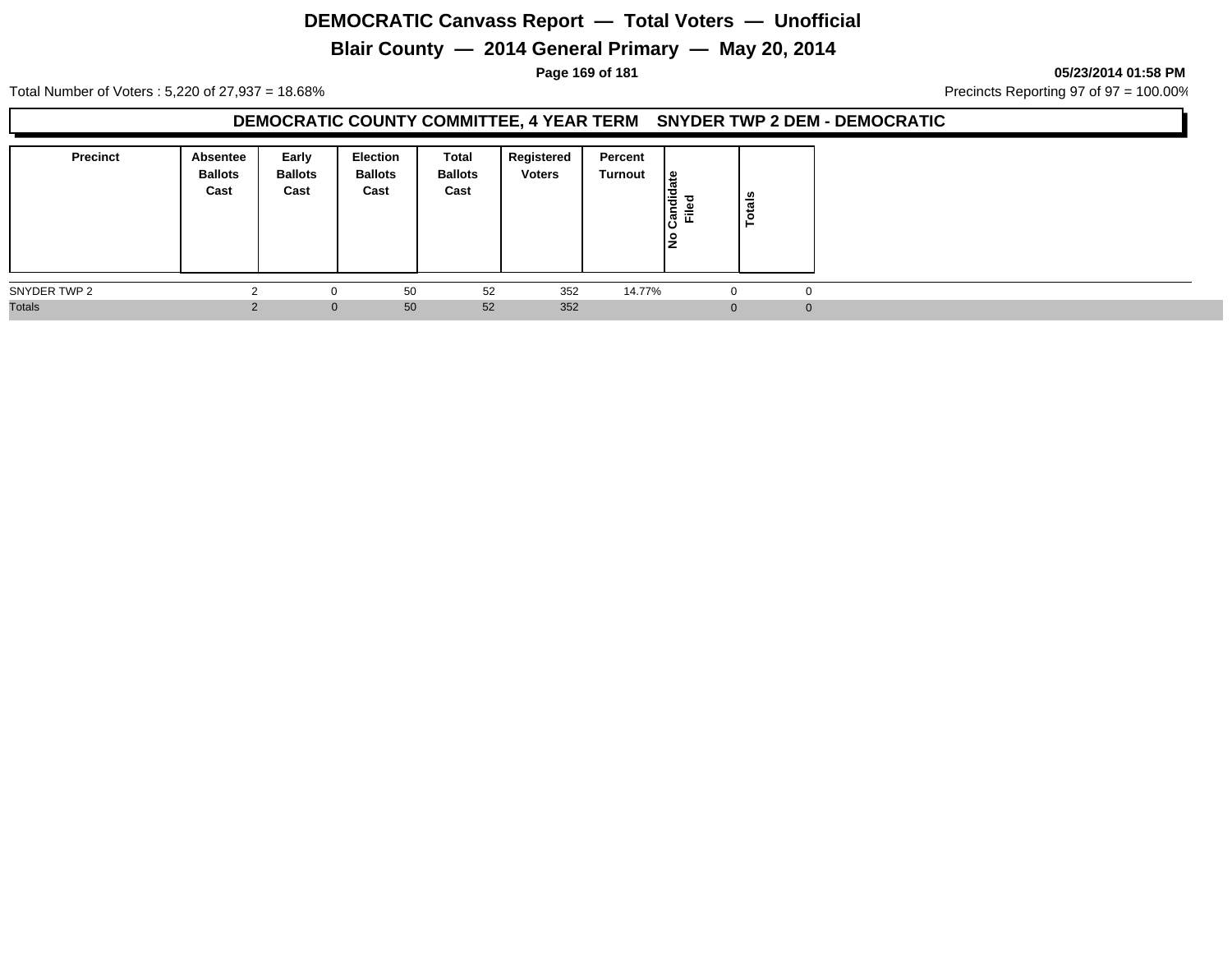# **Blair County — 2014 General Primary — May 20, 2014**

**Page 170 of 181 05/23/2014 01:58 PM**

Total Number of Voters : 5,220 of 27,937 = 18.68% Precincts Reporting 97 of 97 = 100.00%

### **DEMOCRATIC COUNTY COMMITTEE, 4 YEAR TERM TAYLOR TWP DEM - DEMOCRATIC**

| <b>Precinct</b>   | Absentee<br><b>Ballots</b><br>Cast | Early<br><b>Ballots</b><br>Cast | <b>Election</b><br><b>Ballots</b><br>Cast | Total<br><b>Ballots</b><br>Cast | Registered<br><b>Voters</b> | Percent<br>Turnout | $\frac{1}{3}$<br>Candid<br>Ē.<br>١ž | នឹ<br>ਰ<br>- |              |
|-------------------|------------------------------------|---------------------------------|-------------------------------------------|---------------------------------|-----------------------------|--------------------|-------------------------------------|--------------|--------------|
| <b>TAYLOR TWP</b> |                                    |                                 | 45                                        | 50                              | 375                         | 13.33%             | -0                                  |              | $\mathbf{0}$ |
| <b>Totals</b>     |                                    | $\mathbf{0}$                    | 45                                        | 50                              | 375                         |                    |                                     | $\Omega$     | $\Omega$     |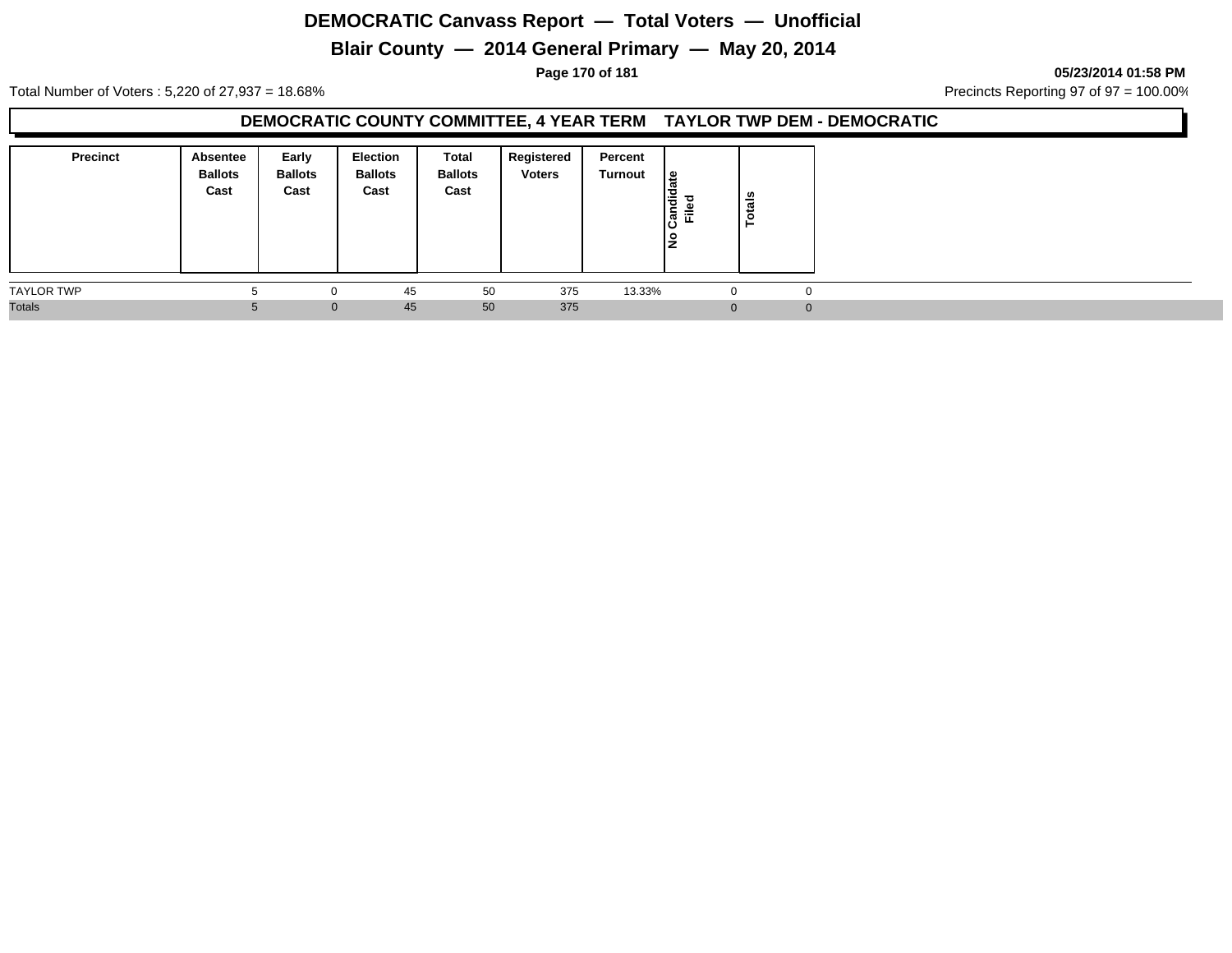# **Blair County — 2014 General Primary — May 20, 2014**

**Page 171 of 181 05/23/2014 01:58 PM**

Total Number of Voters : 5,220 of 27,937 = 18.68% Precincts Reporting 97 of 97 = 100.00%

### **DEMOCRATIC COUNTY COMMITTEE, 4 YEAR TERM TYRONE TWP 1 DEM - DEMOCRATIC**

| <b>Precinct</b>     | Absentee<br><b>Ballots</b><br>Cast | Early<br><b>Ballots</b><br>Cast | <b>Election</b><br><b>Ballots</b><br>Cast | <b>Total</b><br><b>Ballots</b><br>Cast | Registered<br><b>Voters</b> | Percent<br>Turnout | $\frac{1}{6}$<br>ᇃ<br>Candie<br>Filed<br>١ş | otals<br>► |  |
|---------------------|------------------------------------|---------------------------------|-------------------------------------------|----------------------------------------|-----------------------------|--------------------|---------------------------------------------|------------|--|
| <b>TYRONE TWP 1</b> |                                    | $\Omega$                        | 26                                        | 26                                     | 126                         | 20.63%             | $\Omega$                                    |            |  |
| <b>Totals</b>       | $\Omega$                           | $\mathbf{0}$                    | 26                                        | 26                                     | 126                         |                    |                                             |            |  |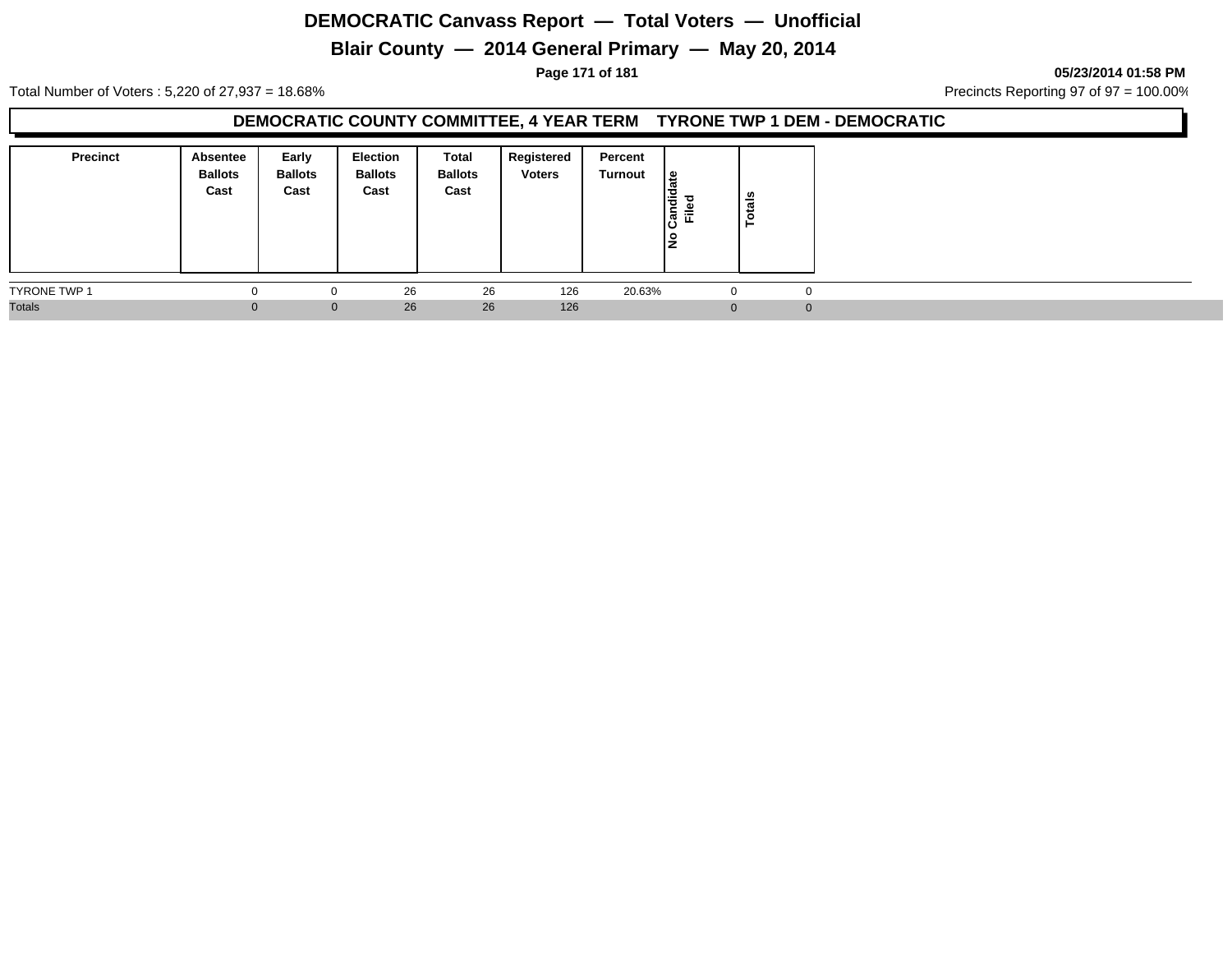# **Blair County — 2014 General Primary — May 20, 2014**

**Page 172 of 181 05/23/2014 01:58 PM**

Total Number of Voters : 5,220 of 27,937 = 18.68% Precincts Reporting 97 of 97 = 100.00%

### **DEMOCRATIC COUNTY COMMITTEE, 4 YEAR TERM TYRONE TWP 2 DEM - DEMOCRATIC**

| <b>Precinct</b> | Absentee<br><b>Ballots</b><br>Cast | Early<br><b>Ballots</b><br>Cast | Election<br><b>Ballots</b><br>Cast | Total<br><b>Ballots</b><br>Cast | Registered<br><b>Voters</b> | Percent<br>Turnout | ഇ<br>I₹<br>c.<br>Ē.<br>ାଞ୍ଜି<br>IŻ | Σ<br>BE<br>ΓĒ | ய<br>້∝ ທ<br>ER S<br>⊾ ∟ | ls<br><br>ೆ |  |
|-----------------|------------------------------------|---------------------------------|------------------------------------|---------------------------------|-----------------------------|--------------------|------------------------------------|---------------|--------------------------|-------------|--|
| TYRONE TWP 2    |                                    |                                 | 56                                 | 56                              | 204                         | 27.45%             | $\Omega$                           |               |                          |             |  |
| <b>Totals</b>   |                                    | $\Omega$                        | 56                                 | 56                              | 204                         |                    |                                    |               |                          |             |  |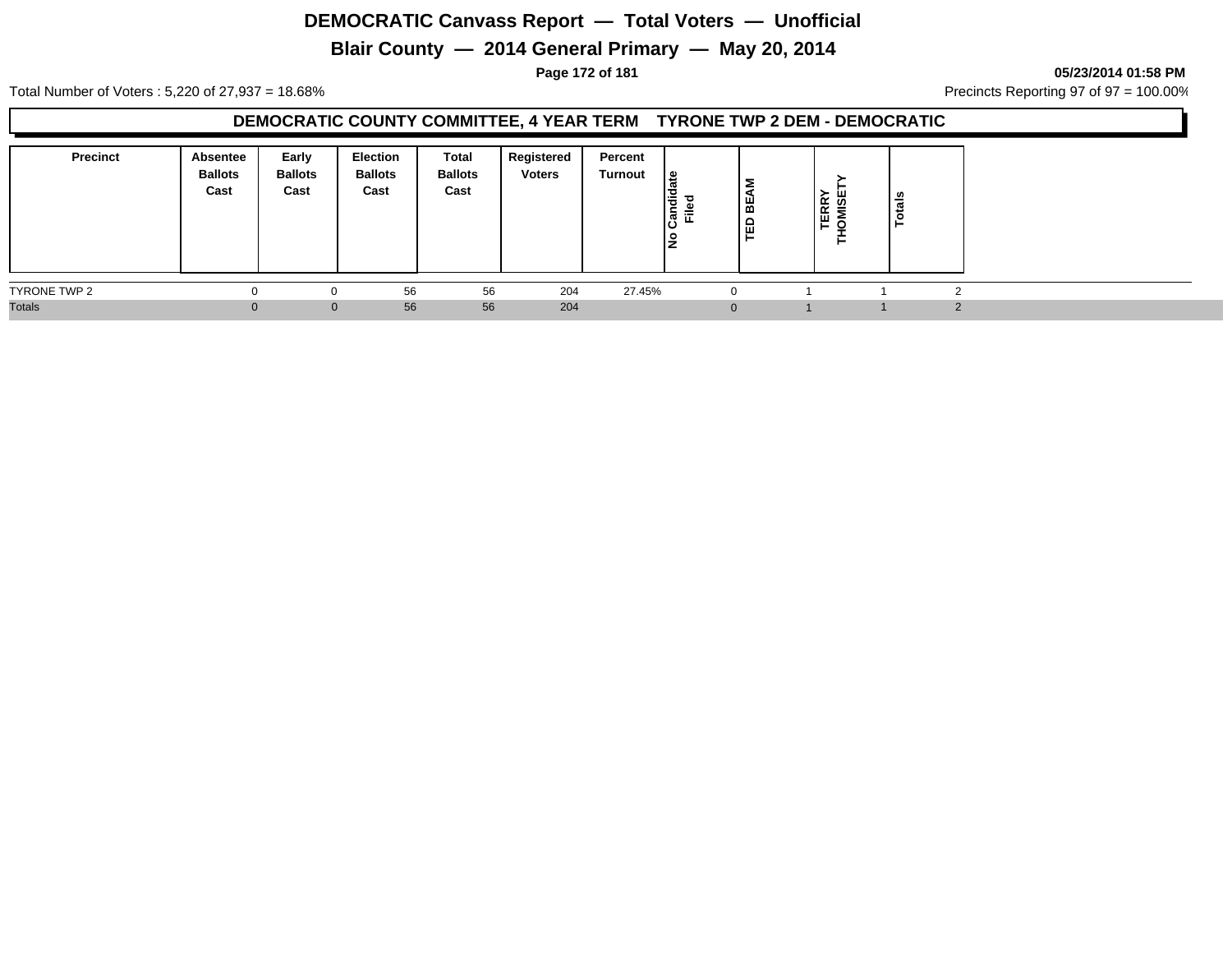# **Blair County — 2014 General Primary — May 20, 2014**

**Page 173 of 181 05/23/2014 01:58 PM**

Total Number of Voters : 5,220 of 27,937 = 18.68% Precincts Reporting 97 of 97 = 100.00%

### **DEMOCRATIC COUNTY COMMITTEE, 4 YEAR TERM TYRONE BORO 1 DEM - DEMOCRATIC**

| <b>Precinct</b>      | <b>Absentee</b><br><b>Ballots</b><br>Cast | Early<br><b>Ballots</b><br>Cast | <b>Election</b><br><b>Ballots</b><br>Cast | Total<br><b>Ballots</b><br>Cast | Registered<br><b>Voters</b> | Percent<br>Turnout | ا ہے ا<br>andid<br>Filed<br>ାଠ<br>19 | Totals |          |  |  |
|----------------------|-------------------------------------------|---------------------------------|-------------------------------------------|---------------------------------|-----------------------------|--------------------|--------------------------------------|--------|----------|--|--|
| <b>TYRONE BORO 1</b> | $\Omega$                                  | 0                               | 41                                        | 41                              | 183                         | 22.40%             | -0                                   |        | $\Omega$ |  |  |
| <b>Totals</b>        |                                           | $\mathbf{0}$                    | 41                                        | 41                              | 183                         |                    | $\Omega$                             |        | $\Omega$ |  |  |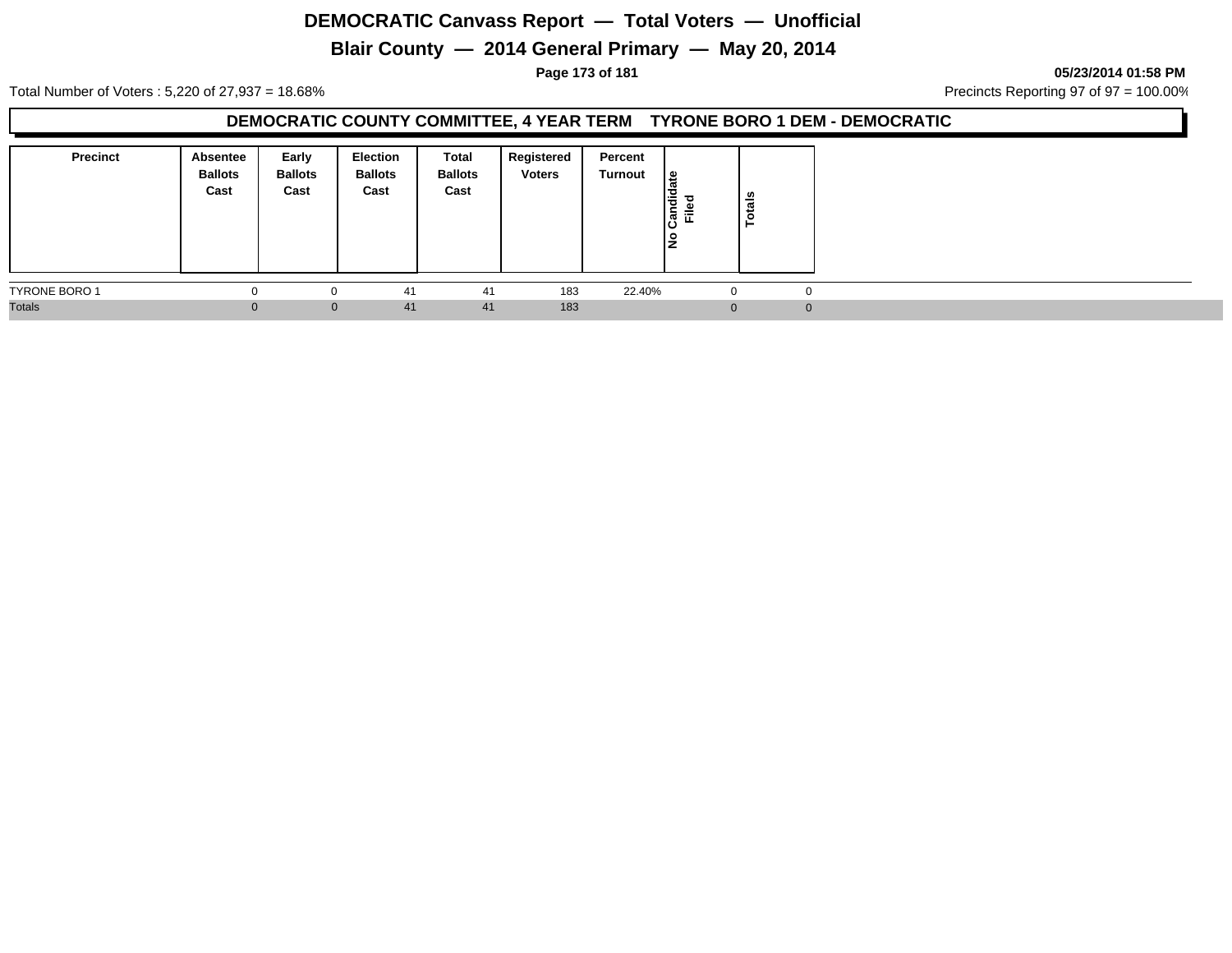# **Blair County — 2014 General Primary — May 20, 2014**

**Page 174 of 181 05/23/2014 01:58 PM**

Total Number of Voters : 5,220 of 27,937 = 18.68% Precincts Reporting 97 of 97 = 100.00%

### **DEMOCRATIC COUNTY COMMITTEE, 4 YEAR TERM TYRONE BORO 2 DEM - DEMOCRATIC**

| <b>Precinct</b> | <b>Absentee</b><br><b>Ballots</b><br>Cast | Early<br><b>Ballots</b><br>Cast | <b>Election</b><br><b>Ballots</b><br>Cast | Total<br><b>Ballots</b><br>Cast | Registered<br><b>Voters</b> | Percent<br>Turnout | ¦≌<br>о<br>Candi<br>Filed<br>lş | otals |          |
|-----------------|-------------------------------------------|---------------------------------|-------------------------------------------|---------------------------------|-----------------------------|--------------------|---------------------------------|-------|----------|
| TYRONE BORO 2   |                                           | 0                               | 27                                        | 28                              | 160                         | 17.50%             |                                 |       | 0        |
| <b>Totals</b>   |                                           | $\mathbf{0}$                    | 27                                        | 28                              | 160                         |                    | $\Omega$                        |       | $\Omega$ |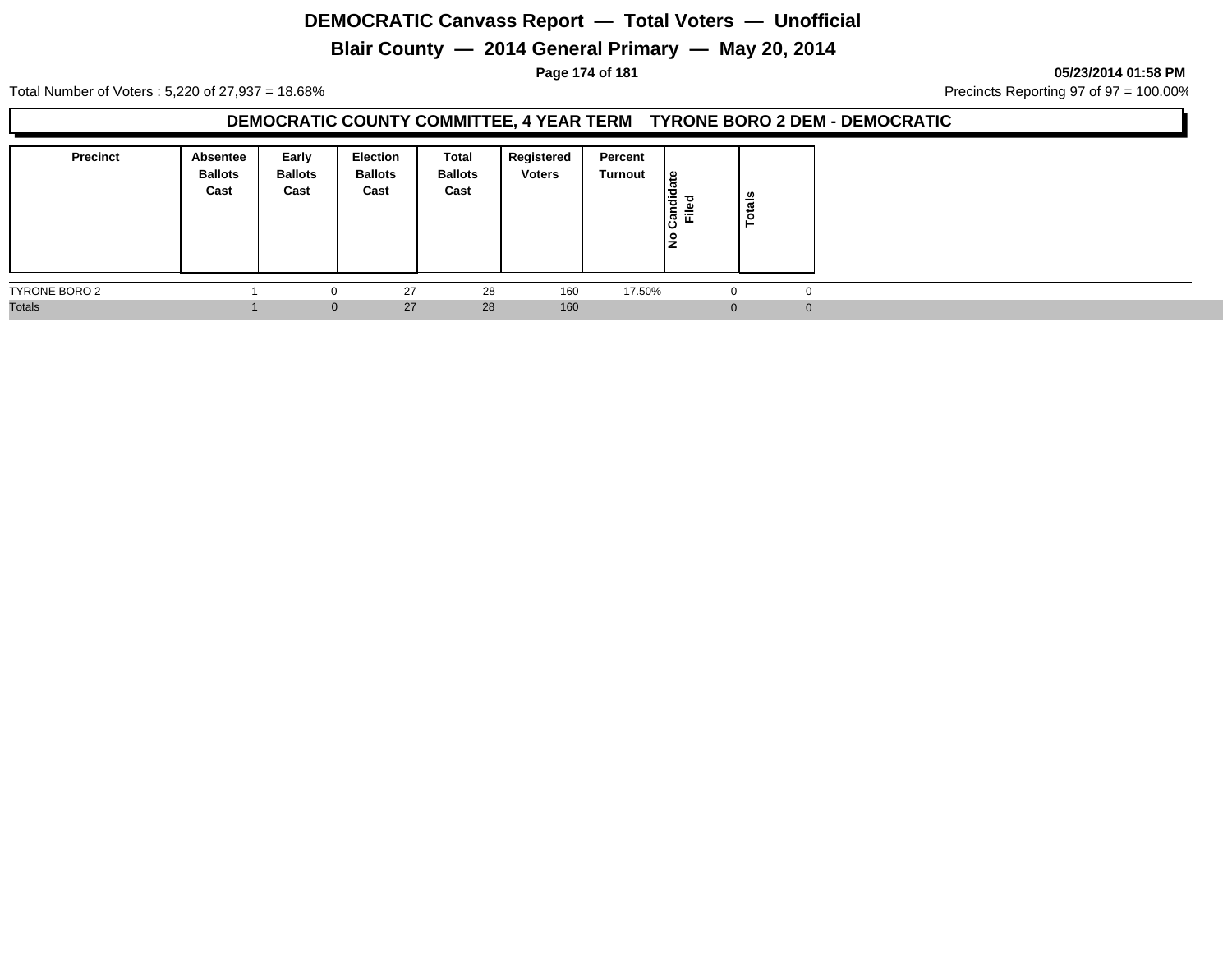# **Blair County — 2014 General Primary — May 20, 2014**

**Page 175 of 181 05/23/2014 01:58 PM**

Total Number of Voters : 5,220 of 27,937 = 18.68% Precincts Reporting 97 of 97 = 100.00%

### **DEMOCRATIC COUNTY COMMITTEE, 4 YEAR TERM TYRONE BORO 3 DEM - DEMOCRATIC**

| <b>Precinct</b> | Absentee<br><b>Ballots</b><br>Cast | Early<br><b>Ballots</b><br>Cast | Election<br><b>Ballots</b><br>Cast | Total<br><b>Ballots</b><br>Cast | Registered<br><b>Voters</b> | Percent<br>Turnout | ١s<br>Candi<br>Ĕ.<br>IŻ | Σ<br>' ₩<br>ED | tals<br>$\bullet$ |  |
|-----------------|------------------------------------|---------------------------------|------------------------------------|---------------------------------|-----------------------------|--------------------|-------------------------|----------------|-------------------|--|
| TYRONE BORO 3   |                                    |                                 | 24                                 | 24                              | 167                         | 14.37%             | $\Omega$                |                |                   |  |
| <b>Totals</b>   |                                    | $\Omega$                        | 24                                 | 24                              | 167                         |                    |                         |                |                   |  |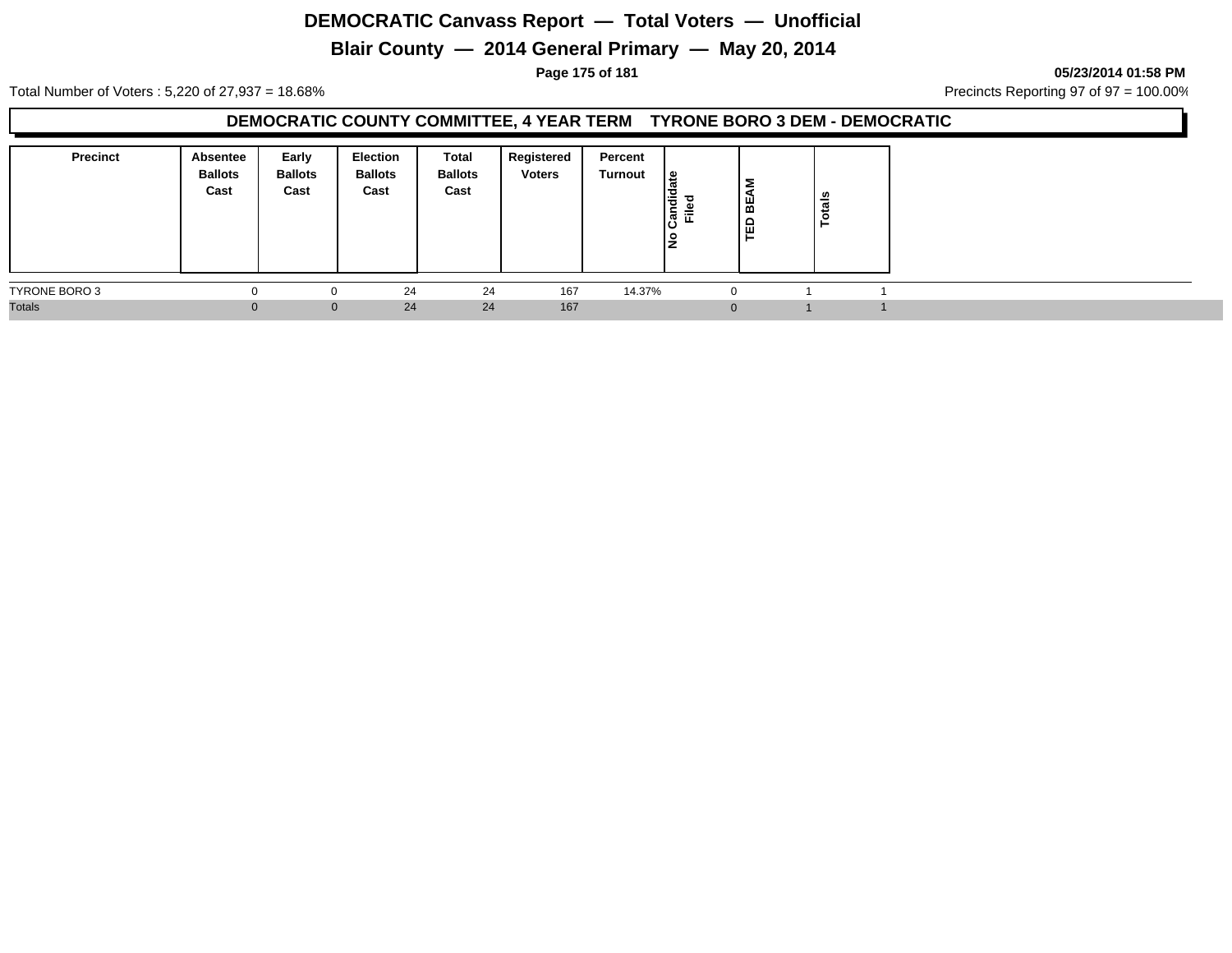# **Blair County — 2014 General Primary — May 20, 2014**

**Page 176 of 181 05/23/2014 01:58 PM**

Total Number of Voters : 5,220 of 27,937 = 18.68% Precincts Reporting 97 of 97 = 100.00%

### **DEMOCRATIC COUNTY COMMITTEE, 4 YEAR TERM TYRONE BORO 4 DEM - DEMOCRATIC**

| Precinct      | <b>Absentee</b><br><b>Ballots</b><br>Cast | Early<br><b>Ballots</b><br>Cast | <b>Election</b><br><b>Ballots</b><br>Cast | Total<br><b>Ballots</b><br>Cast | Registered<br><b>Voters</b> | Percent<br>Turnout | ீ<br>andid<br>Filed<br>ن١<br>္ဝ<br>ΙŻ | $\frac{1}{2}$<br>Ö |          |
|---------------|-------------------------------------------|---------------------------------|-------------------------------------------|---------------------------------|-----------------------------|--------------------|---------------------------------------|--------------------|----------|
| TYRONE BORO 4 | -0                                        | $\Omega$                        | 16                                        | 16                              | 113                         | 14.16%             |                                       |                    | $\Omega$ |
| <b>Totals</b> |                                           | $\mathbf{0}$                    | 16                                        | 16                              | 113                         |                    |                                       |                    | $\Omega$ |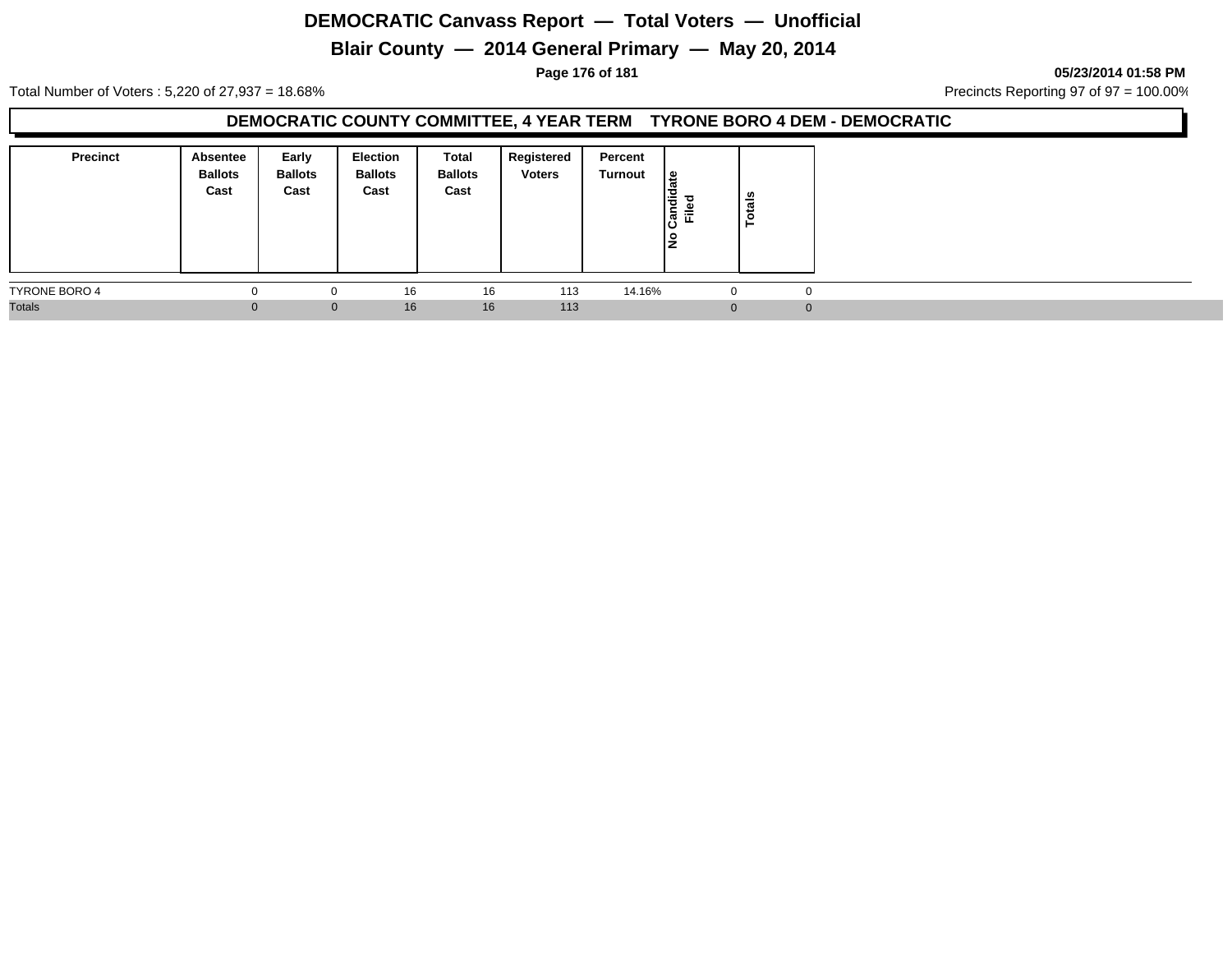# **Blair County — 2014 General Primary — May 20, 2014**

**Page 177 of 181 05/23/2014 01:58 PM**

Total Number of Voters : 5,220 of 27,937 = 18.68% Precincts Reporting 97 of 97 = 100.00%

### **DEMOCRATIC COUNTY COMMITTEE, 4 YEAR TERM TYRONE BORO 5 DEM - DEMOCRATIC**

| <b>Precinct</b> | <b>Absentee</b><br><b>Ballots</b><br>Cast | Early<br><b>Ballots</b><br>Cast | <b>Election</b><br><b>Ballots</b><br>Cast | Total<br><b>Ballots</b><br>Cast | Registered<br><b>Voters</b> | Percent<br>Turnout | <u> ഉ</u><br>Candid<br>Filed<br>١是 | Totals      |  |
|-----------------|-------------------------------------------|---------------------------------|-------------------------------------------|---------------------------------|-----------------------------|--------------------|------------------------------------|-------------|--|
| TYRONE BORO 5   | 0                                         | 0                               | 13                                        | 13                              | 110                         | 11.82%             | -0                                 | $\mathbf 0$ |  |
| <b>Totals</b>   |                                           | $\mathbf{0}$                    | 13                                        | 13                              | 110                         |                    | $\Omega$                           | $\Omega$    |  |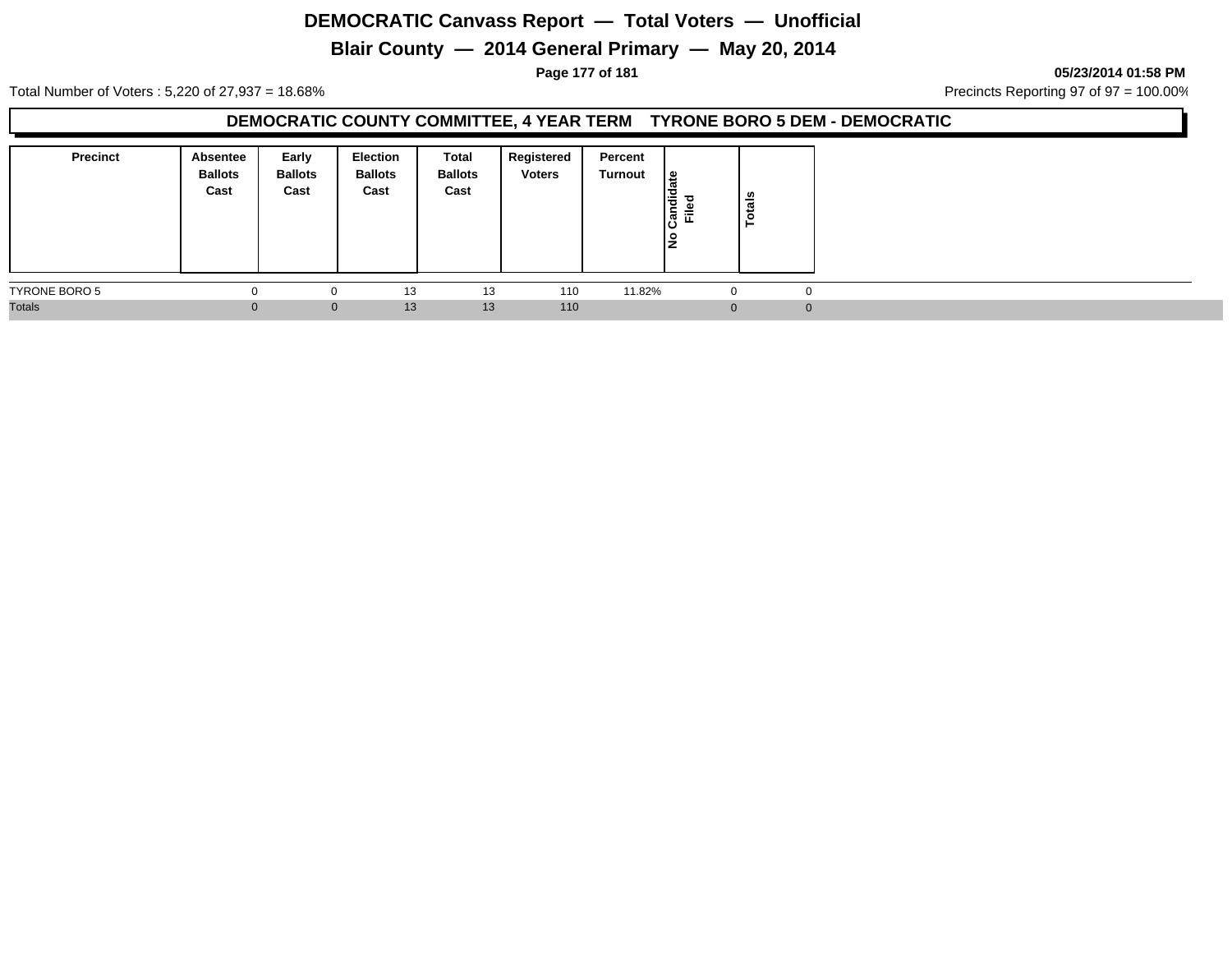# **Blair County — 2014 General Primary — May 20, 2014**

**Page 178 of 181 05/23/2014 01:58 PM**

Total Number of Voters : 5,220 of 27,937 = 18.68% Precincts Reporting 97 of 97 = 100.00%

### **DEMOCRATIC COUNTY COMMITTEE, 4 YEAR TERM TYRONE BORO 6 DEM - DEMOCRATIC**

| Precinct      | <b>Absentee</b><br><b>Ballots</b><br>Cast | Early<br><b>Ballots</b><br>Cast | <b>Election</b><br><b>Ballots</b><br>Cast | Total<br><b>Ballots</b><br>Cast | Registered<br><b>Voters</b> | Percent<br>Turnout | ு<br>landi<br>Filed | Σ<br>l ≌<br>' ≏<br>ட் ய | ပ<br>∍<br>MEILIN<br>쁮<br>হ<br>ᅙ | ais<br>ੱ |  |
|---------------|-------------------------------------------|---------------------------------|-------------------------------------------|---------------------------------|-----------------------------|--------------------|---------------------|-------------------------|---------------------------------|----------|--|
| TYRONE BORO 6 |                                           | 0                               | 51                                        | 52                              | 176                         | 29.55%             |                     |                         |                                 |          |  |
| <b>Totals</b> |                                           | $\Omega$                        | 51                                        | 52                              | 176                         |                    |                     |                         |                                 |          |  |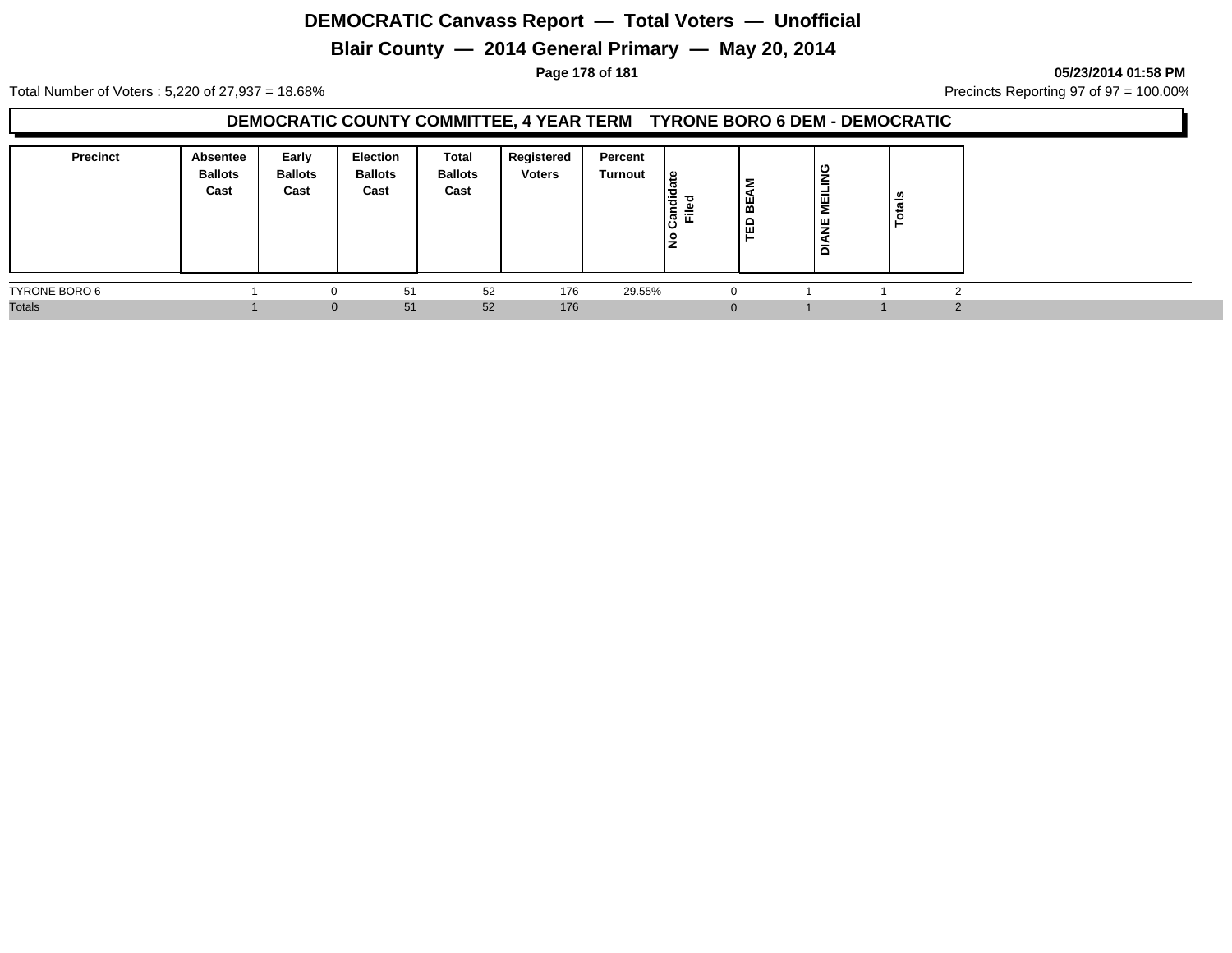# **Blair County — 2014 General Primary — May 20, 2014**

**Page 179 of 181 05/23/2014 01:58 PM**

Total Number of Voters : 5,220 of 27,937 = 18.68% Precincts Reporting 97 of 97 = 100.00%

#### **DEMOCRATIC COUNTY COMMITTEE, 4 YEAR TERM TYRONE BORO 7 DEM - DEMOCRATIC**

| <b>Precinct</b>      | Absentee<br><b>Ballots</b><br>Cast | Early<br><b>Ballots</b><br>Cast | Election<br><b>Ballots</b><br>Cast | Total<br><b>Ballots</b><br>Cast | Registered<br><b>Voters</b> | Percent<br>Turnout | . ≅ا<br>ಾ<br>jang<br><u>ី</u><br>ن١<br>o<br>IŻ | $\frac{9}{2}$<br><b>NORI</b><br>BOY | –<br><b>MARIL</b><br>BOYT | tais |  |
|----------------------|------------------------------------|---------------------------------|------------------------------------|---------------------------------|-----------------------------|--------------------|------------------------------------------------|-------------------------------------|---------------------------|------|--|
| <b>TYRONE BORO 7</b> |                                    |                                 | 30                                 | 31                              | 177                         | 17.51%             |                                                | $\Omega$                            |                           |      |  |
| <b>Totals</b>        |                                    | $\Omega$                        | 30                                 | 31                              | 177                         |                    |                                                |                                     |                           |      |  |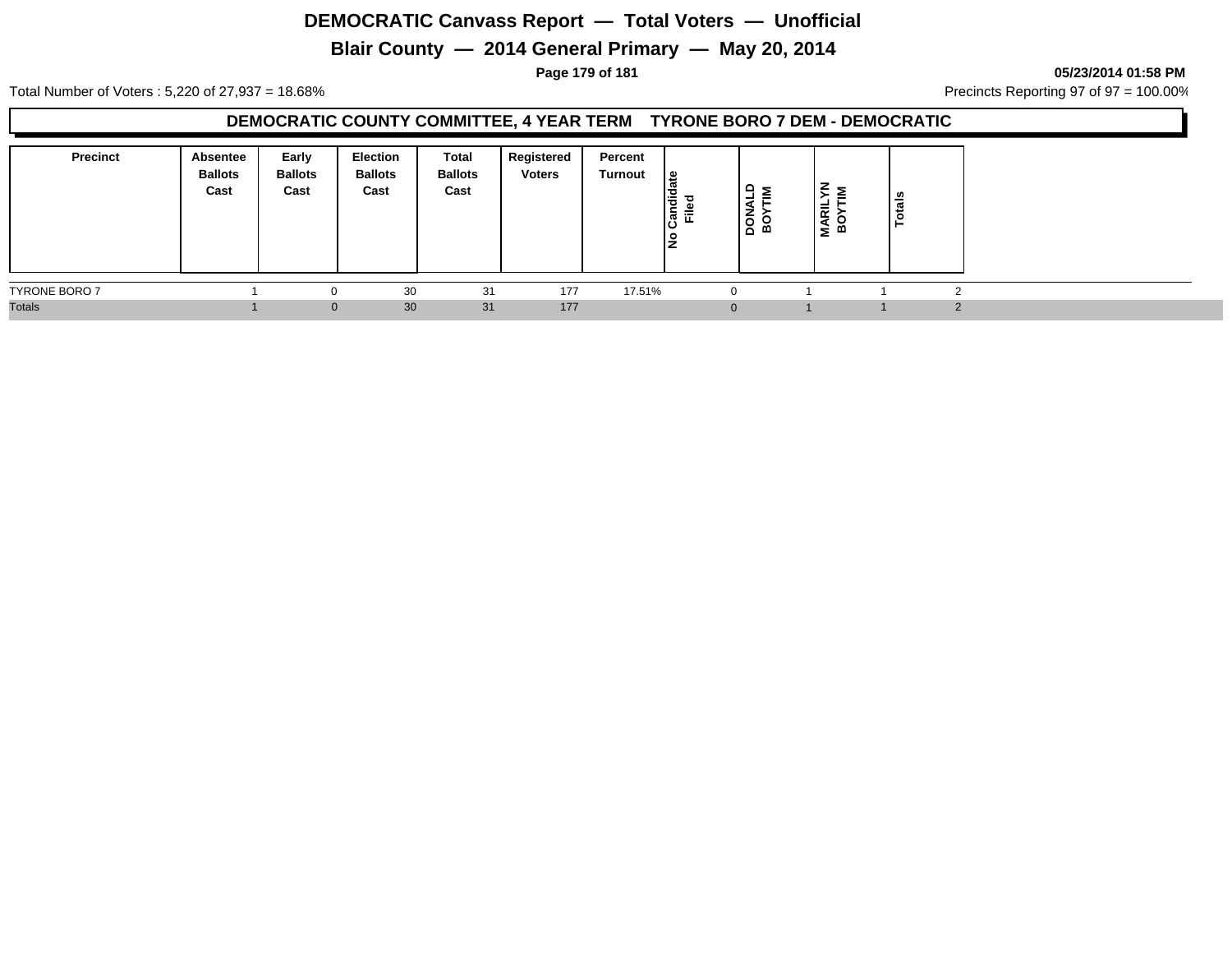# **Blair County — 2014 General Primary — May 20, 2014**

**Page 180 of 181 05/23/2014 01:58 PM**

Total Number of Voters : 5,220 of 27,937 = 18.68% Precincts Reporting 97 of 97 = 100.00%

#### **DEMOCRATIC COUNTY COMMITTEE, 4 YEAR TERM WILLIAMSBURG DEM - DEMOCRATIC**

| <b>Precinct</b> | <b>Absentee</b><br><b>Ballots</b><br>Cast | Early<br><b>Ballots</b><br>Cast | <b>Election</b><br><b>Ballots</b><br>Cast | Total<br><b>Ballots</b><br>Cast | Registered<br><b>Voters</b> | Percent<br>Turnout | <u> ഉ</u><br>Candid<br>Filed<br>o<br>Iž | Totals   |
|-----------------|-------------------------------------------|---------------------------------|-------------------------------------------|---------------------------------|-----------------------------|--------------------|-----------------------------------------|----------|
| WILLIAMSBURG    | $\Omega$                                  | 0                               | 53                                        | 53                              | 226                         | 23.45%             |                                         | 0        |
| <b>Totals</b>   |                                           | $\mathbf{0}$                    | 53                                        | 53                              | 226                         |                    | $\Omega$                                | $\Omega$ |